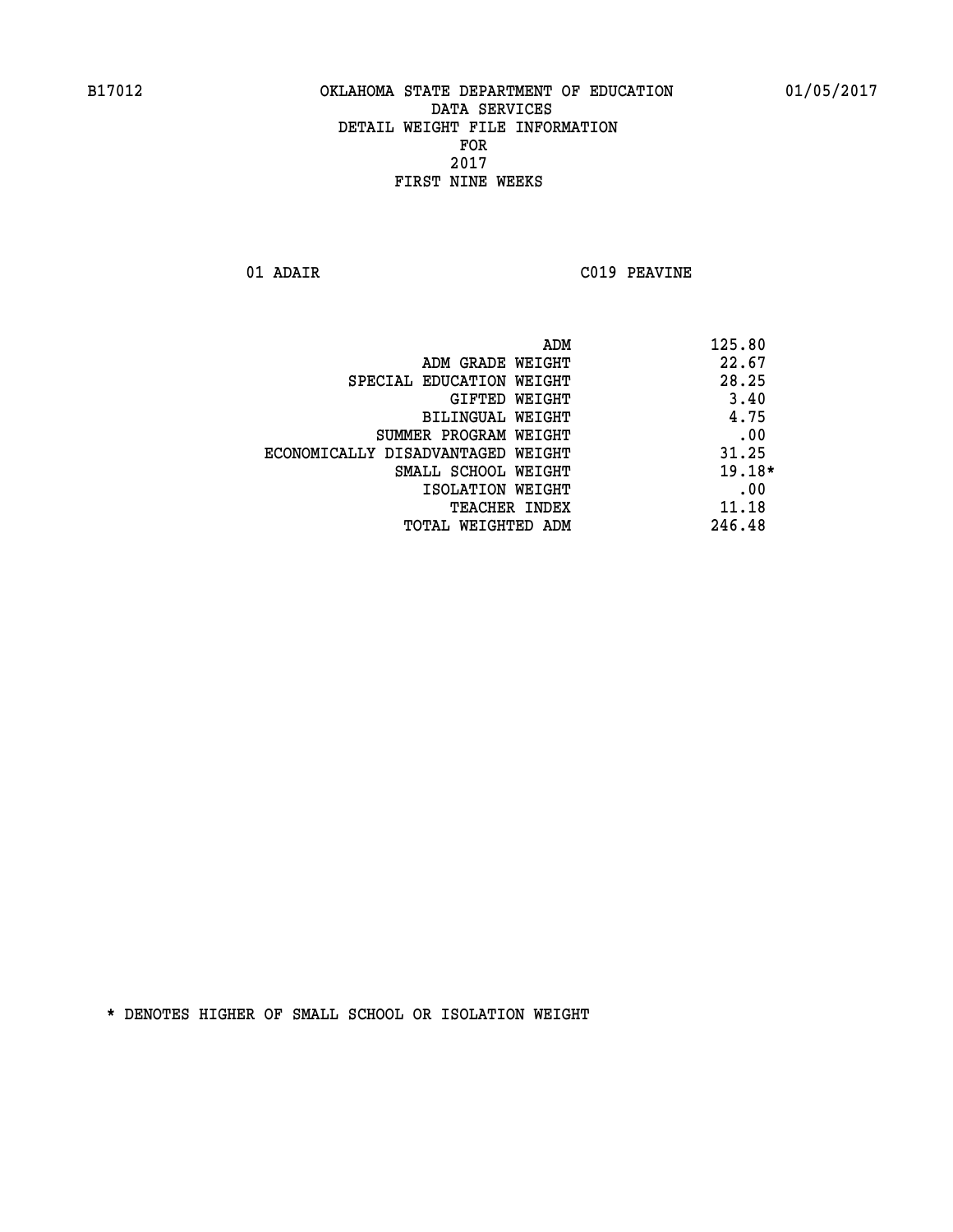**01 ADAIR C022 MARYETTA** 

| ADM                               | 657.55   |
|-----------------------------------|----------|
| ADM GRADE WEIGHT                  | 133.32   |
| SPECIAL EDUCATION WEIGHT          | 62.40    |
| GIFTED WEIGHT                     | 20.74    |
| BILINGUAL WEIGHT                  | 42.25    |
| SUMMER PROGRAM WEIGHT             | .00      |
| ECONOMICALLY DISADVANTAGED WEIGHT | 131.00   |
| SMALL SCHOOL WEIGHT               | .00      |
| ISOLATION WEIGHT                  | .00      |
| TEACHER INDEX                     | 2.03     |
| TOTAL WEIGHTED ADM                | 1,049.29 |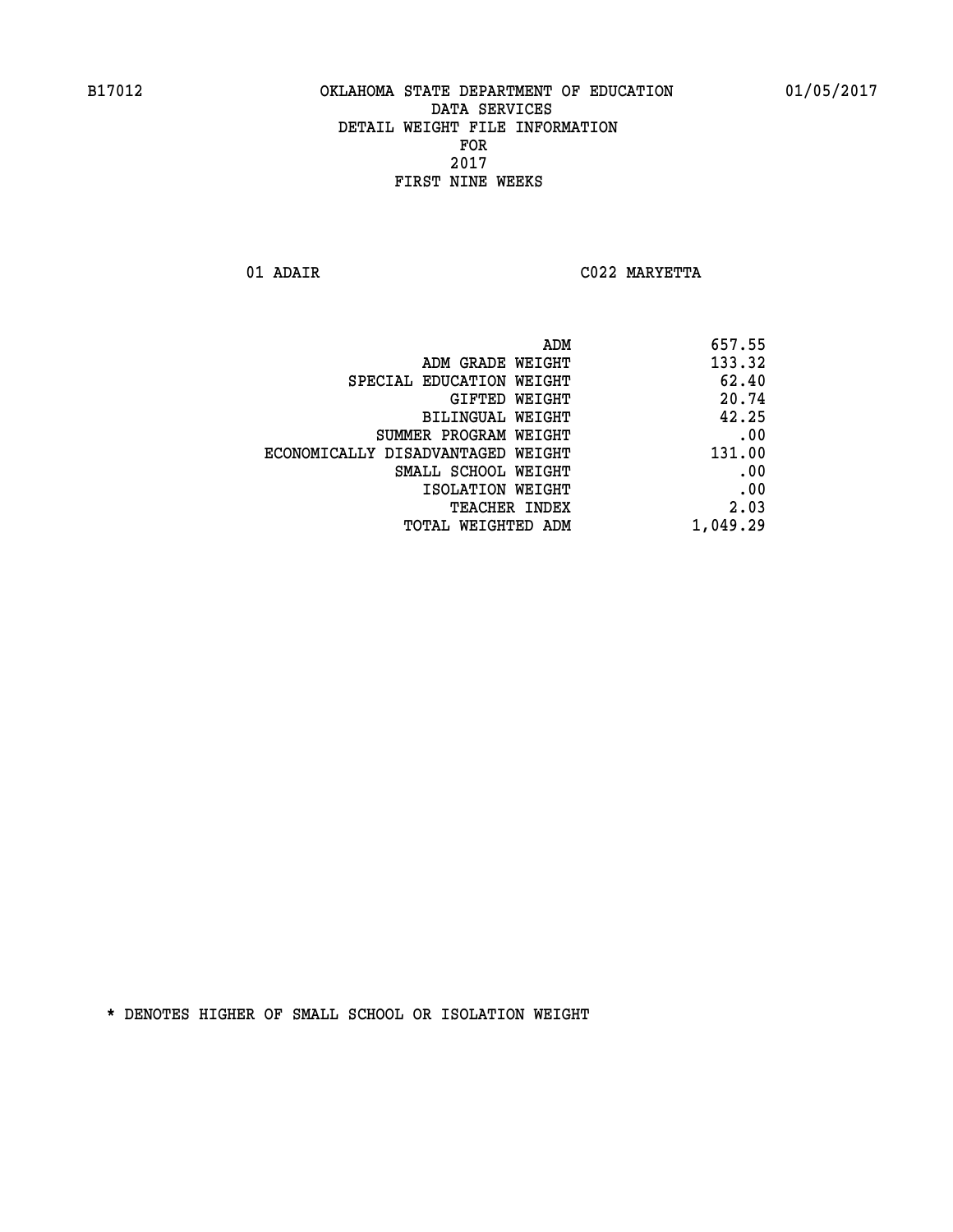**01 ADAIR C024 ROCKY MOUNTAIN** 

| ADM                               | 207.46   |
|-----------------------------------|----------|
| ADM GRADE WEIGHT                  | 43.08    |
| SPECIAL EDUCATION WEIGHT          | 27.20    |
| GIFTED WEIGHT                     | 5.78     |
| BILINGUAL WEIGHT                  | 24.50    |
| SUMMER PROGRAM WEIGHT             | .00      |
| ECONOMICALLY DISADVANTAGED WEIGHT | 49.75    |
| SMALL SCHOOL WEIGHT               | $25.22*$ |
| ISOLATION WEIGHT                  | .00      |
| <b>TEACHER INDEX</b>              | 4.35     |
| TOTAL WEIGHTED ADM                | 387.34   |
|                                   |          |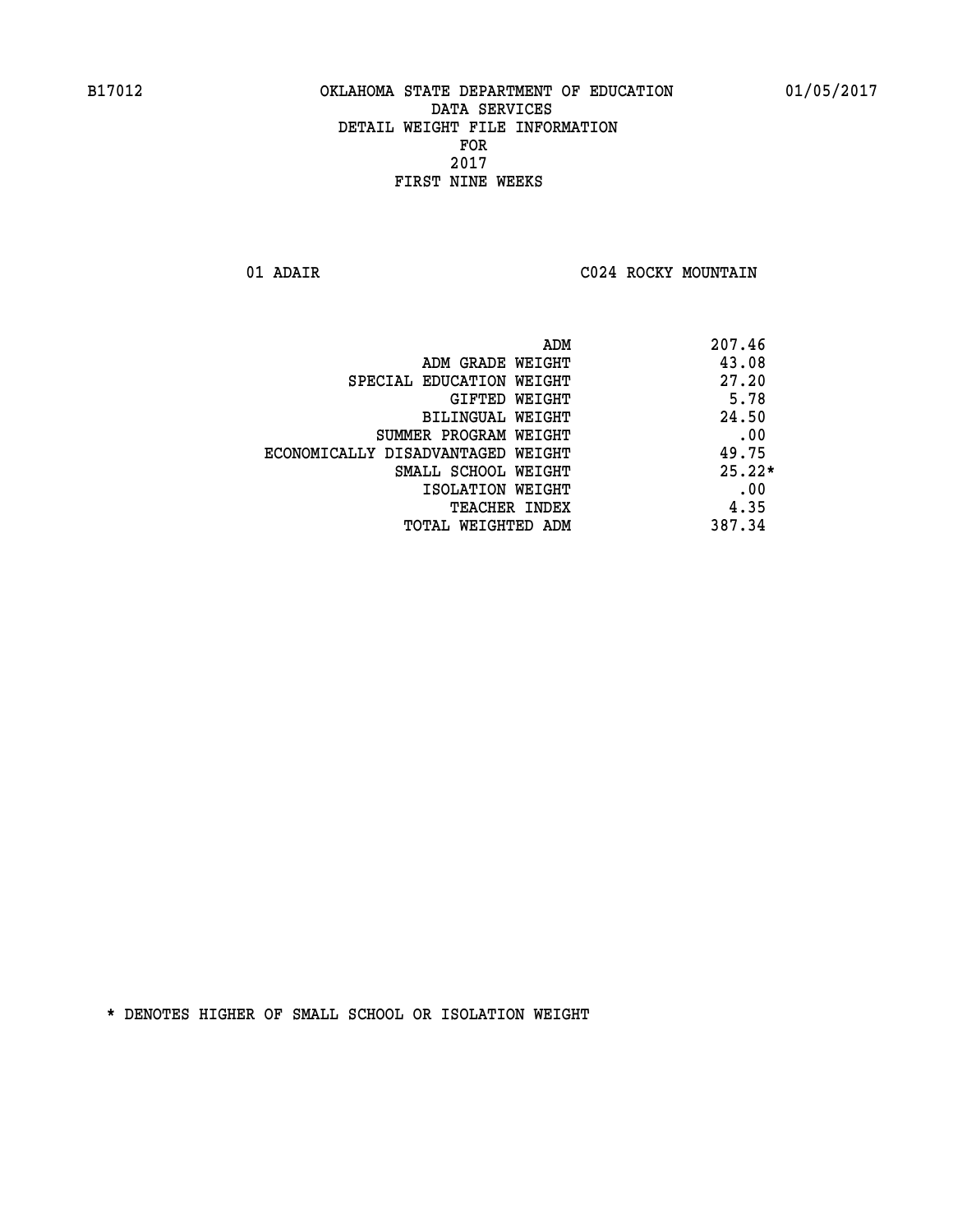**01 ADAIR C028 ZION** 

 **ADM 338.29 ADM GRADE WEIGHT 67.54 SPECIAL EDUCATION WEIGHT 25.90 GIFTED WEIGHT 43.60 BILINGUAL WEIGHT 9.50 SUMMER PROGRAM WEIGHT .00 ECONOMICALLY DISADVANTAGED WEIGHT 67.75 SMALL SCHOOL WEIGHT 24.39\* 1SOLATION WEIGHT .00 TEACHER INDEX** 10.09  **TOTAL WEIGHTED ADM 557.06**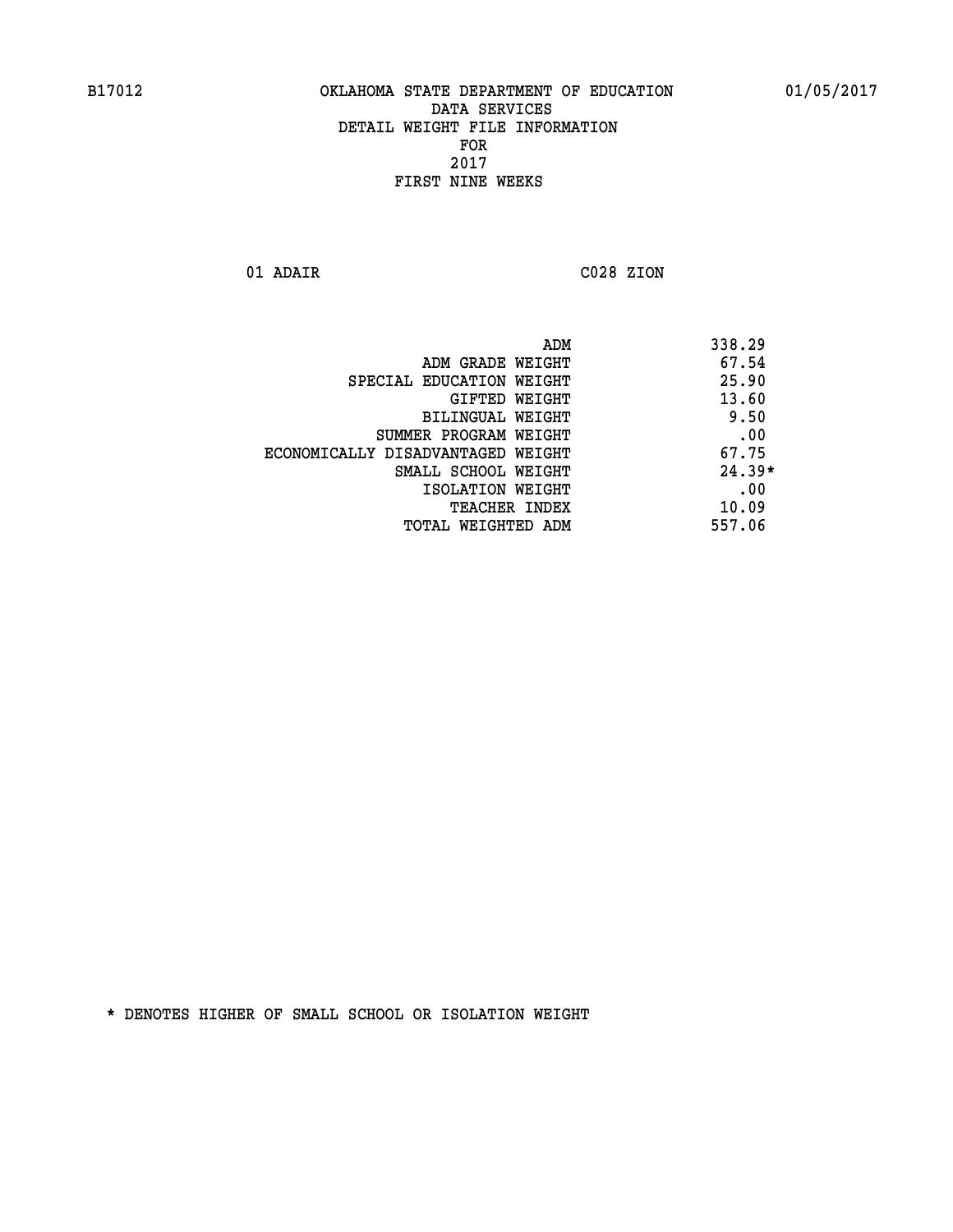**01 ADAIR C029 DAHLONEGAH** 

| ADM                               | 125.77   |
|-----------------------------------|----------|
| ADM GRADE WEIGHT                  | 24.45    |
| SPECIAL EDUCATION WEIGHT          | 15.70    |
| GIFTED WEIGHT                     | 2.72     |
| BILINGUAL WEIGHT                  | 4.00     |
| SUMMER PROGRAM WEIGHT             | .00      |
| ECONOMICALLY DISADVANTAGED WEIGHT | 31.50    |
| SMALL SCHOOL WEIGHT               | $19.17*$ |
| ISOLATION WEIGHT                  | .00      |
| <b>TEACHER INDEX</b>              | 1.98     |
| TOTAL WEIGHTED ADM                | 225.29   |
|                                   |          |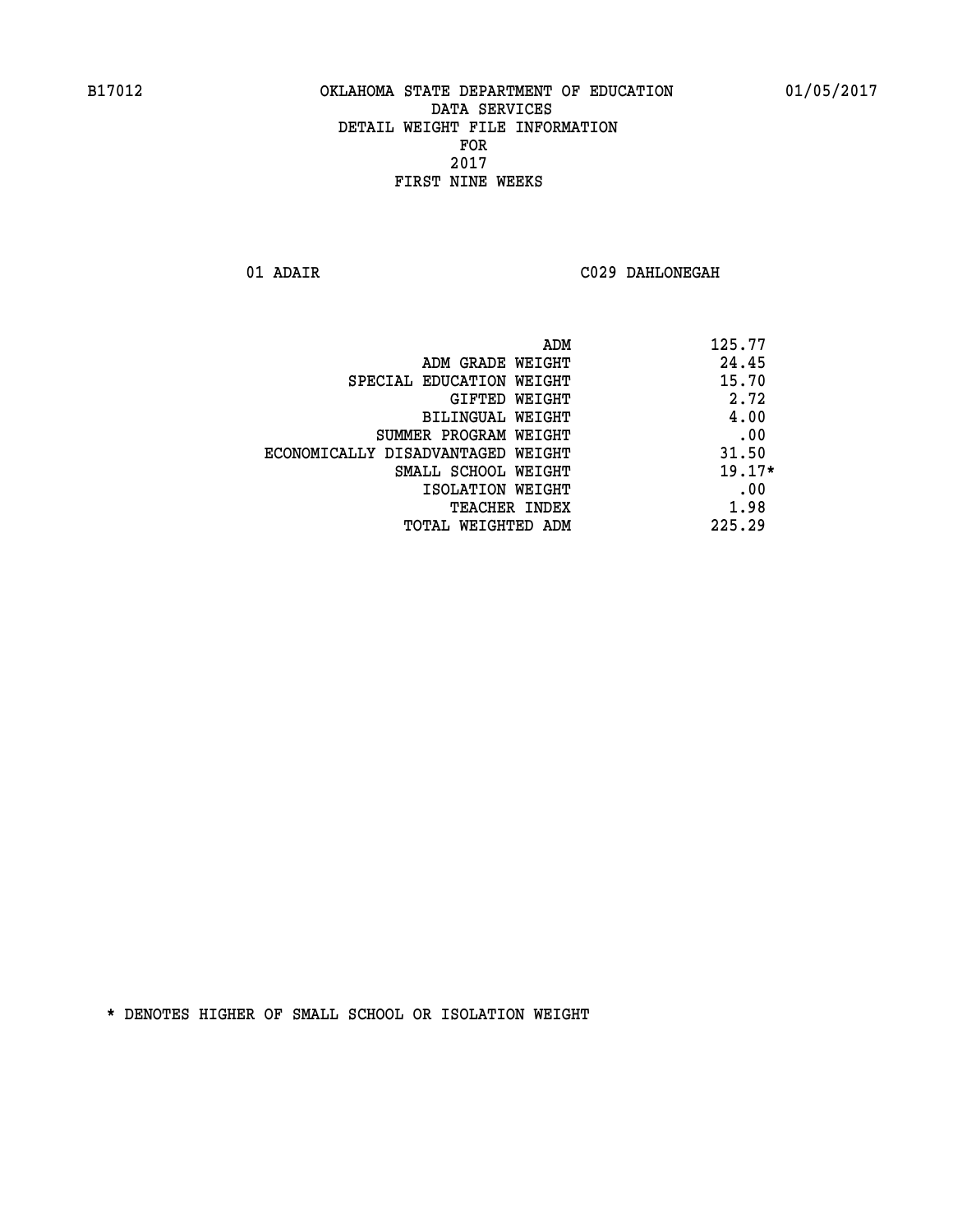**01 ADAIR C032 GREASY** 

|                                   | 98.09<br>ADM |
|-----------------------------------|--------------|
| ADM GRADE WEIGHT                  | 18.94        |
| SPECIAL EDUCATION WEIGHT          | 8.20         |
| GIFTED WEIGHT                     | 1.36         |
| BILINGUAL WEIGHT                  | 5.00         |
| SUMMER PROGRAM WEIGHT             | .00          |
| ECONOMICALLY DISADVANTAGED WEIGHT | 25.25        |
| SMALL SCHOOL WEIGHT               | $15.98*$     |
| ISOLATION WEIGHT                  | .00          |
| <b>TEACHER INDEX</b>              | 3.03         |
| TOTAL WEIGHTED ADM                | 175.85       |
|                                   |              |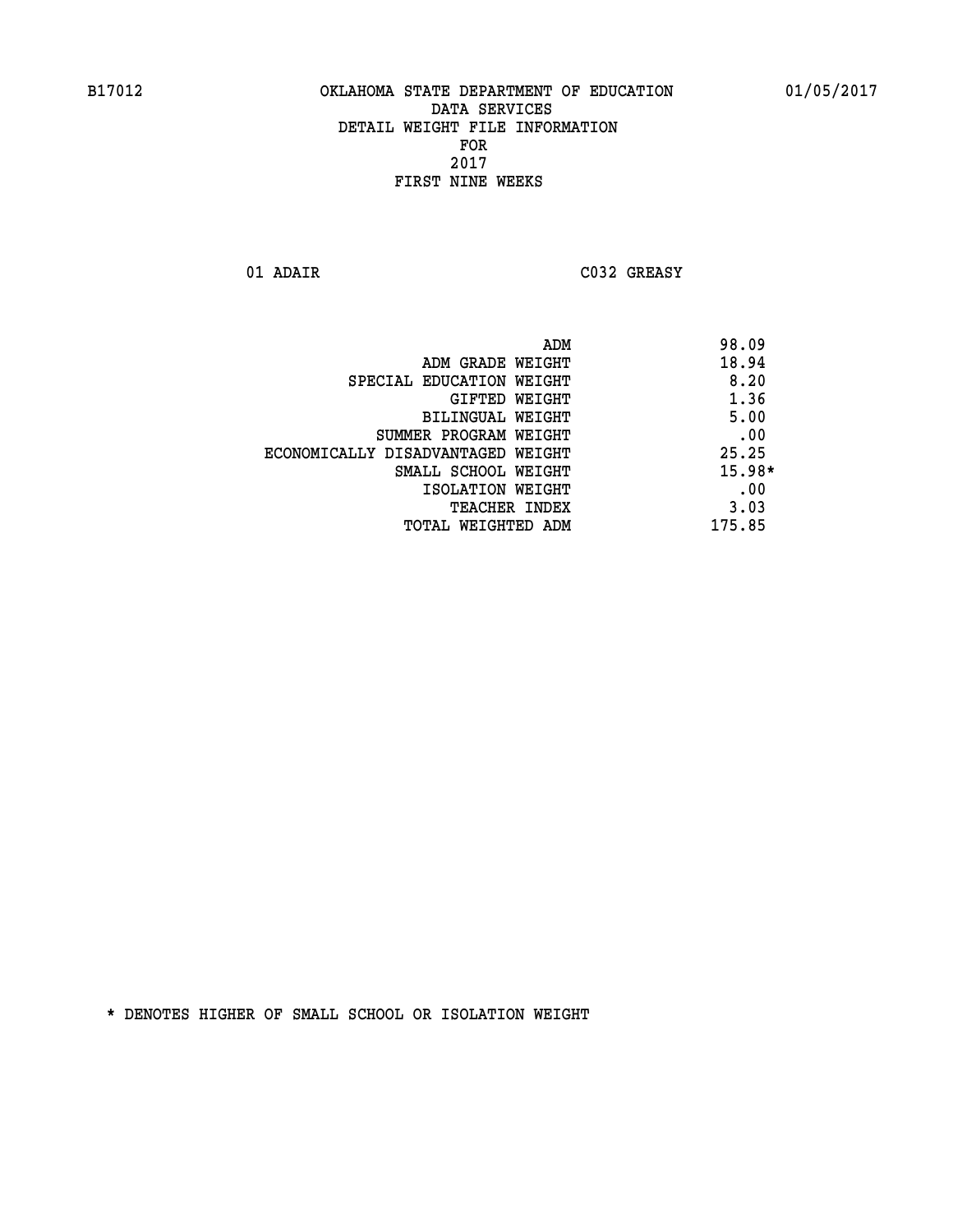**01 ADAIR I004 WATTS** 

 **ADM 286.42**

| ADM GRADE WEIGHT                  | 55.74    |
|-----------------------------------|----------|
| SPECIAL EDUCATION WEIGHT          | 52.30    |
| GIFTED WEIGHT                     | 8.84     |
| BILINGUAL WEIGHT                  | 4.00     |
| SUMMER PROGRAM WEIGHT             | .00      |
| ECONOMICALLY DISADVANTAGED WEIGHT | 59.50    |
| SMALL SCHOOL WEIGHT               | $26.27*$ |
| ISOLATION WEIGHT                  | .00      |
| <b>TEACHER INDEX</b>              | 3.98     |
| TOTAL WEIGHTED ADM                | 497.05   |
|                                   |          |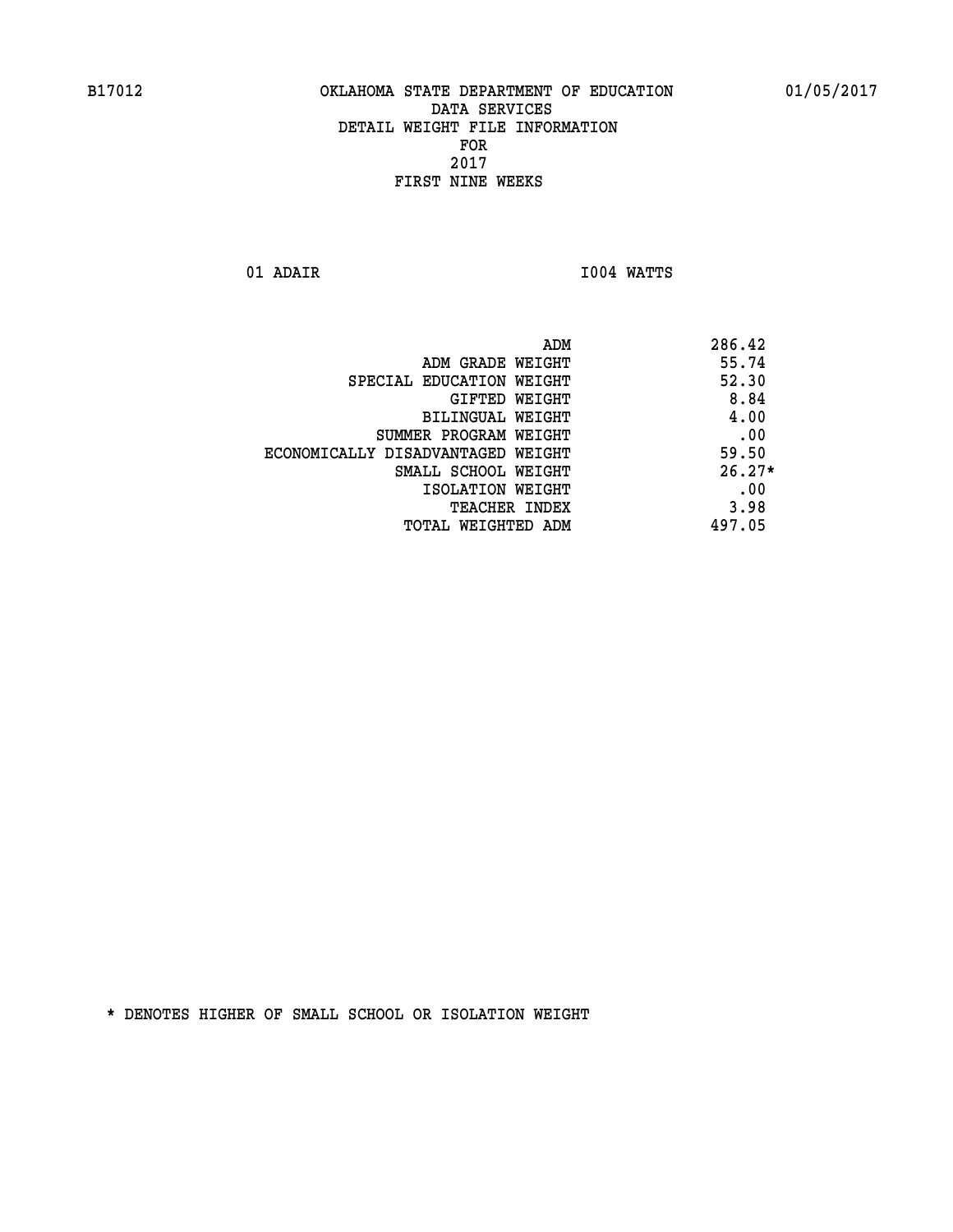**01 ADAIR I011 WESTVILLE** 

| ADM                               | 1,163.53 |
|-----------------------------------|----------|
| ADM GRADE WEIGHT                  | 217.71   |
| SPECIAL EDUCATION WEIGHT          | 284.35   |
| GIFTED WEIGHT                     | 36.72    |
| <b>BILINGUAL WEIGHT</b>           | 10.25    |
| SUMMER PROGRAM WEIGHT             | .00      |
| ECONOMICALLY DISADVANTAGED WEIGHT | 237.00   |
| SMALL SCHOOL WEIGHT               | .00      |
| ISOLATION WEIGHT                  | .00      |
| TEACHER INDEX                     | 24.92    |
| TOTAL WEIGHTED ADM                | 1,974.48 |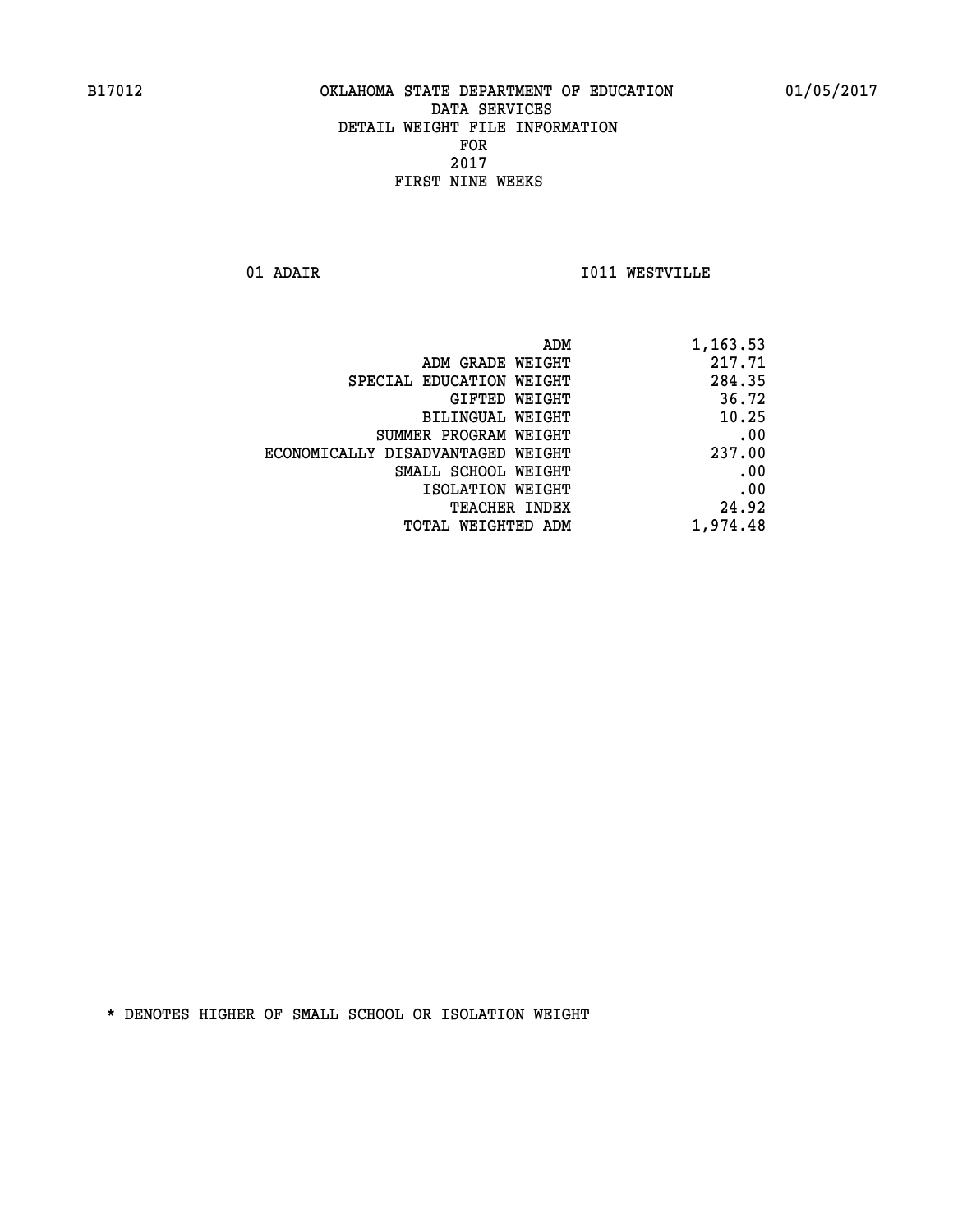**01 ADAIR I025 STILWELL** 

| 1,252.90 |
|----------|
| 253.18   |
| 320.50   |
| 49.64    |
| 58.00    |
| 2.40     |
| 297.00   |
| .00      |
| .00      |
| .00      |
| 2,233.62 |
|          |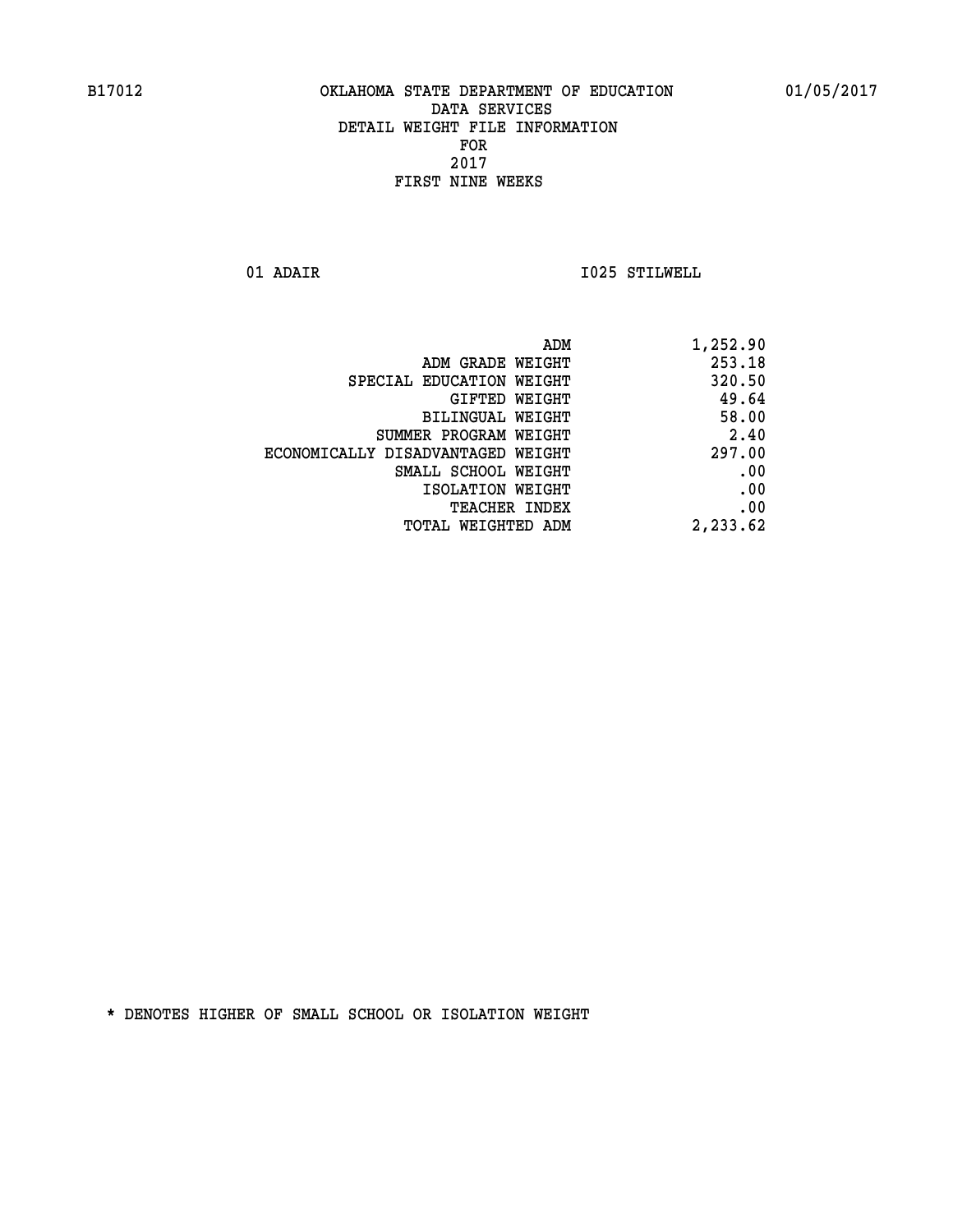01 ADAIR **I030 CAVE SPRINGS** 

|                                   | 203.94<br>ADM |
|-----------------------------------|---------------|
| ADM GRADE WEIGHT                  | 39.37         |
| SPECIAL EDUCATION WEIGHT          | 39.60         |
| GIFTED WEIGHT                     | 3.06          |
| BILINGUAL WEIGHT                  | 5.25          |
| SUMMER PROGRAM WEIGHT             | .00           |
| ECONOMICALLY DISADVANTAGED WEIGHT | 45.00         |
| SMALL SCHOOL WEIGHT               | $25.06*$      |
| ISOLATION WEIGHT                  | .00           |
| <b>TEACHER INDEX</b>              | .00           |
| TOTAL WEIGHTED ADM                | 361.28        |
|                                   |               |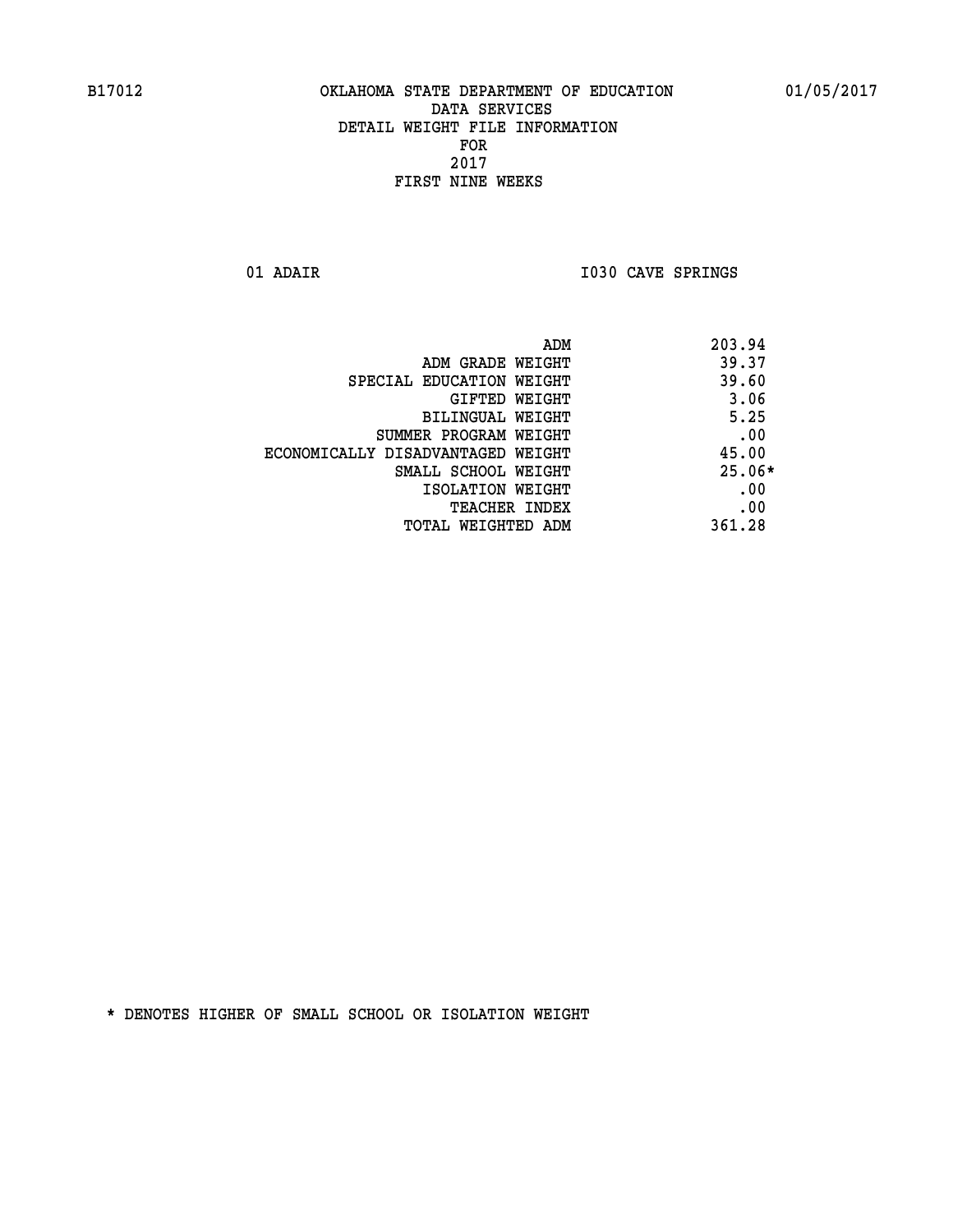02 ALFALFA **I001 BURLINGTON** 

|                                   | ADM<br>174.68 |
|-----------------------------------|---------------|
| ADM GRADE WEIGHT                  | 36.46         |
| SPECIAL EDUCATION WEIGHT          | 29.35         |
| GIFTED WEIGHT                     | 5.78          |
| BILINGUAL WEIGHT                  | 3.00          |
| SUMMER PROGRAM WEIGHT             | .00           |
| ECONOMICALLY DISADVANTAGED WEIGHT | 22.00         |
| SMALL SCHOOL WEIGHT               | 23.40         |
| ISOLATION WEIGHT                  | $120.74*$     |
| <b>TEACHER INDEX</b>              | .00           |
| TOTAL WEIGHTED ADM                | 392.01        |
|                                   |               |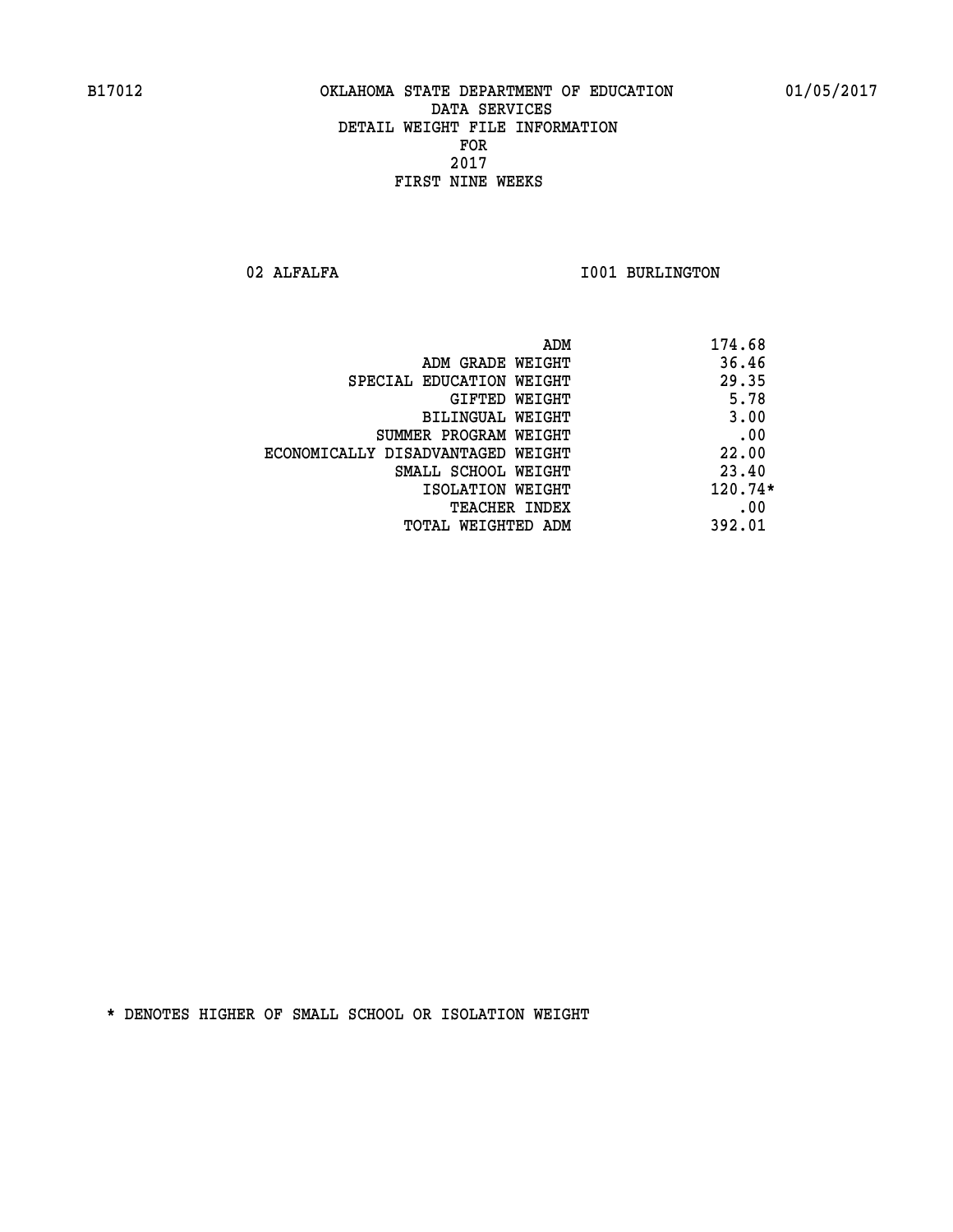02 ALFALFA **I046 CHEROKEE** 

|                                   | ADM<br>395.63 |          |
|-----------------------------------|---------------|----------|
| ADM GRADE WEIGHT                  |               | 79.65    |
| SPECIAL EDUCATION WEIGHT          |               | 98.50    |
| GIFTED WEIGHT                     |               | 10.88    |
| BILINGUAL WEIGHT                  |               | 3.00     |
| SUMMER PROGRAM WEIGHT             |               | .00      |
| ECONOMICALLY DISADVANTAGED WEIGHT |               | 57.00    |
| SMALL SCHOOL WEIGHT               |               | 19.95    |
| ISOLATION WEIGHT                  |               | $56.97*$ |
| <b>TEACHER INDEX</b>              |               | .00      |
| TOTAL WEIGHTED ADM                | 701.63        |          |
|                                   |               |          |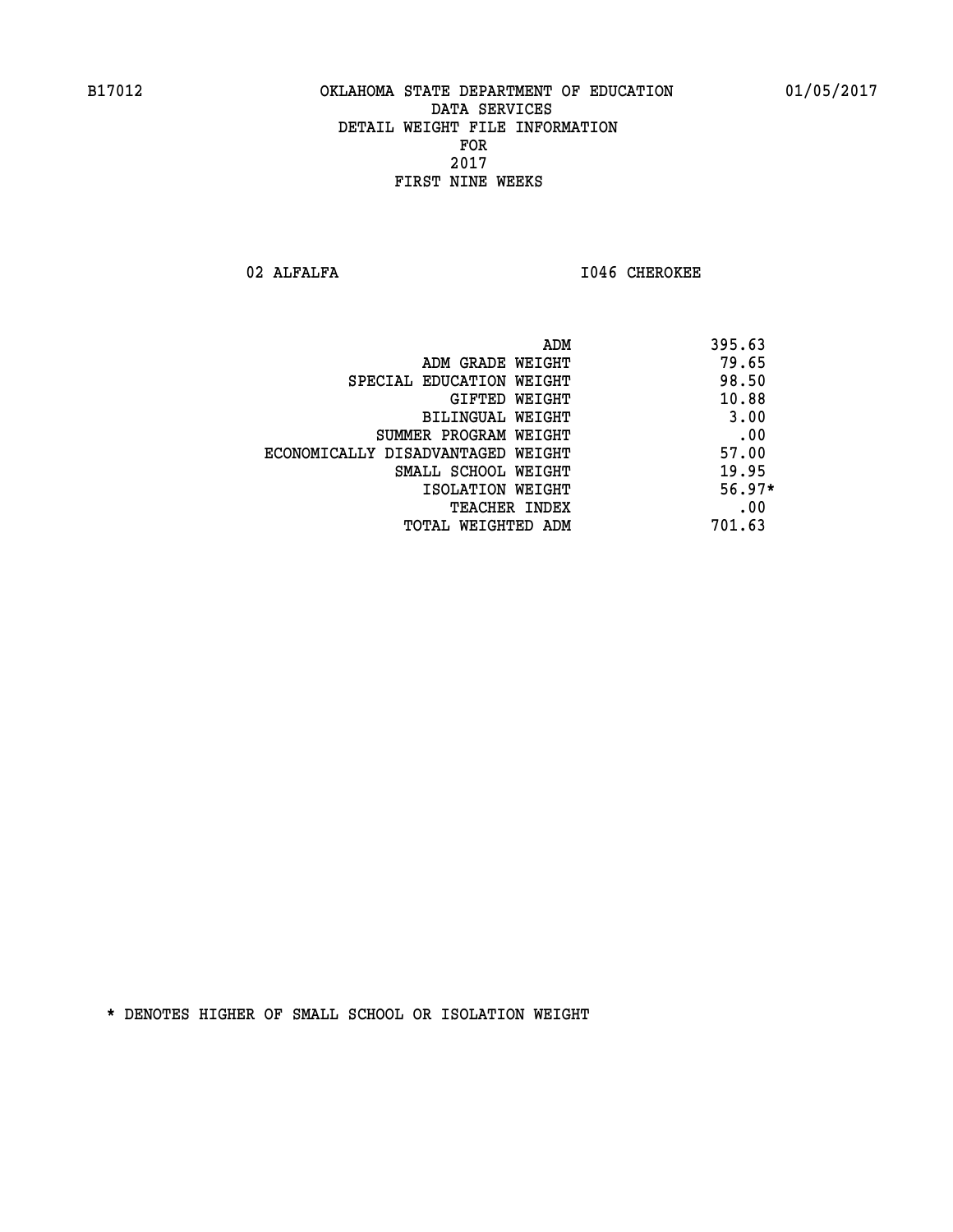02 ALFALFA **I093 TIMBERLAKE** 

| 274.27<br>ADM |                                   |
|---------------|-----------------------------------|
| 55.12         | ADM GRADE WEIGHT                  |
| 59.90         | SPECIAL EDUCATION WEIGHT          |
| 7.48          | GIFTED WEIGHT                     |
| .00           | BILINGUAL WEIGHT                  |
| 1.20          | SUMMER PROGRAM WEIGHT             |
| 38.00         | ECONOMICALLY DISADVANTAGED WEIGHT |
| 26.41         | SMALL SCHOOL WEIGHT               |
| $145.36*$     | ISOLATION WEIGHT                  |
| .81           | <b>TEACHER INDEX</b>              |
| 582.14        | TOTAL WEIGHTED ADM                |
|               |                                   |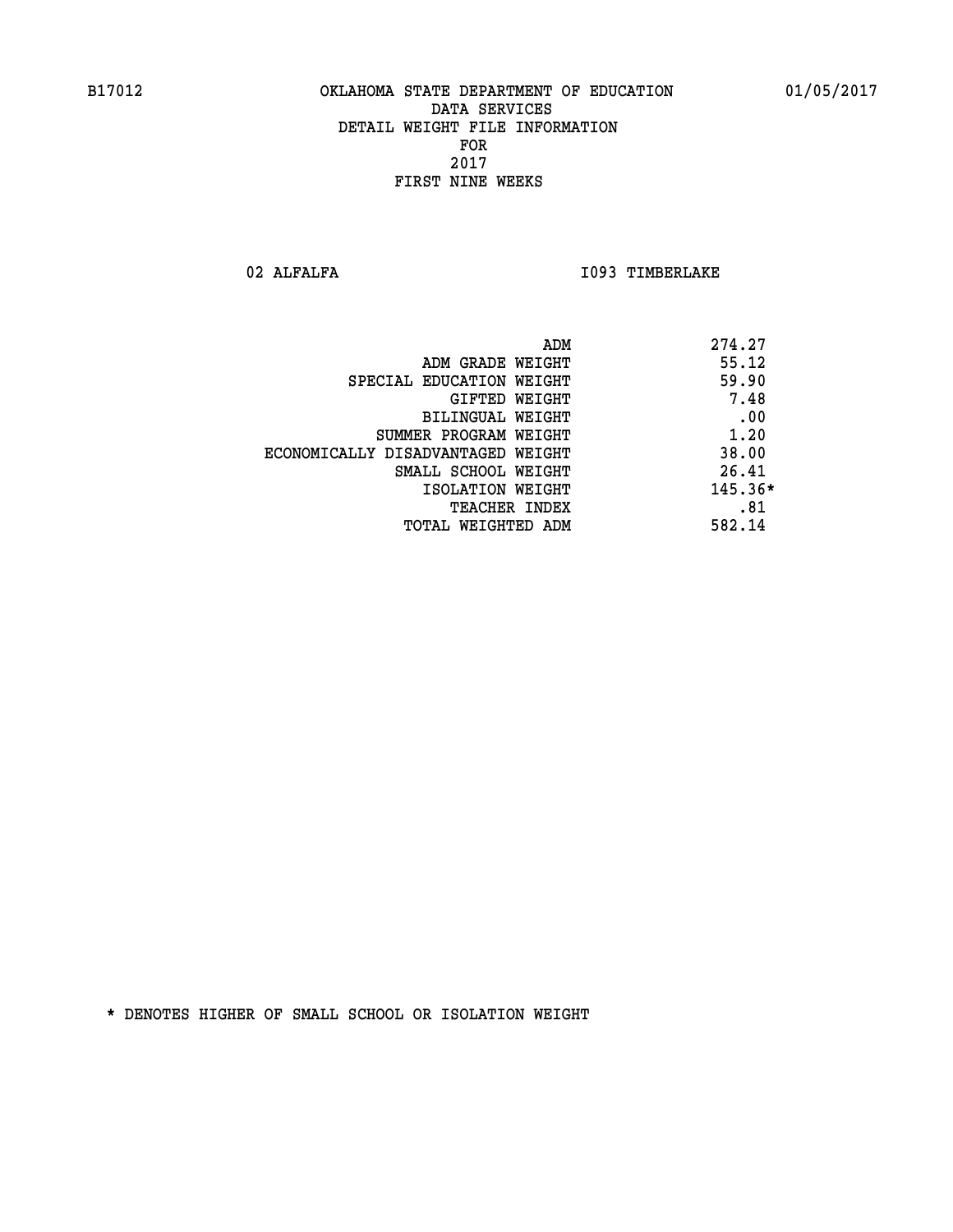03 ATOKA C021 HARMONY

|                                   | 231.67<br>ADM |
|-----------------------------------|---------------|
| ADM GRADE WEIGHT                  | 53.22         |
| SPECIAL EDUCATION WEIGHT          | 66.05         |
| GIFTED WEIGHT                     | 6.46          |
| BILINGUAL WEIGHT                  | .50           |
| SUMMER PROGRAM WEIGHT             | .00           |
| ECONOMICALLY DISADVANTAGED WEIGHT | 48.25         |
| SMALL SCHOOL WEIGHT               | $26.04*$      |
| ISOLATION WEIGHT                  | .00           |
| <b>TEACHER INDEX</b>              | 35.15         |
| TOTAL WEIGHTED ADM                | 467.34        |
|                                   |               |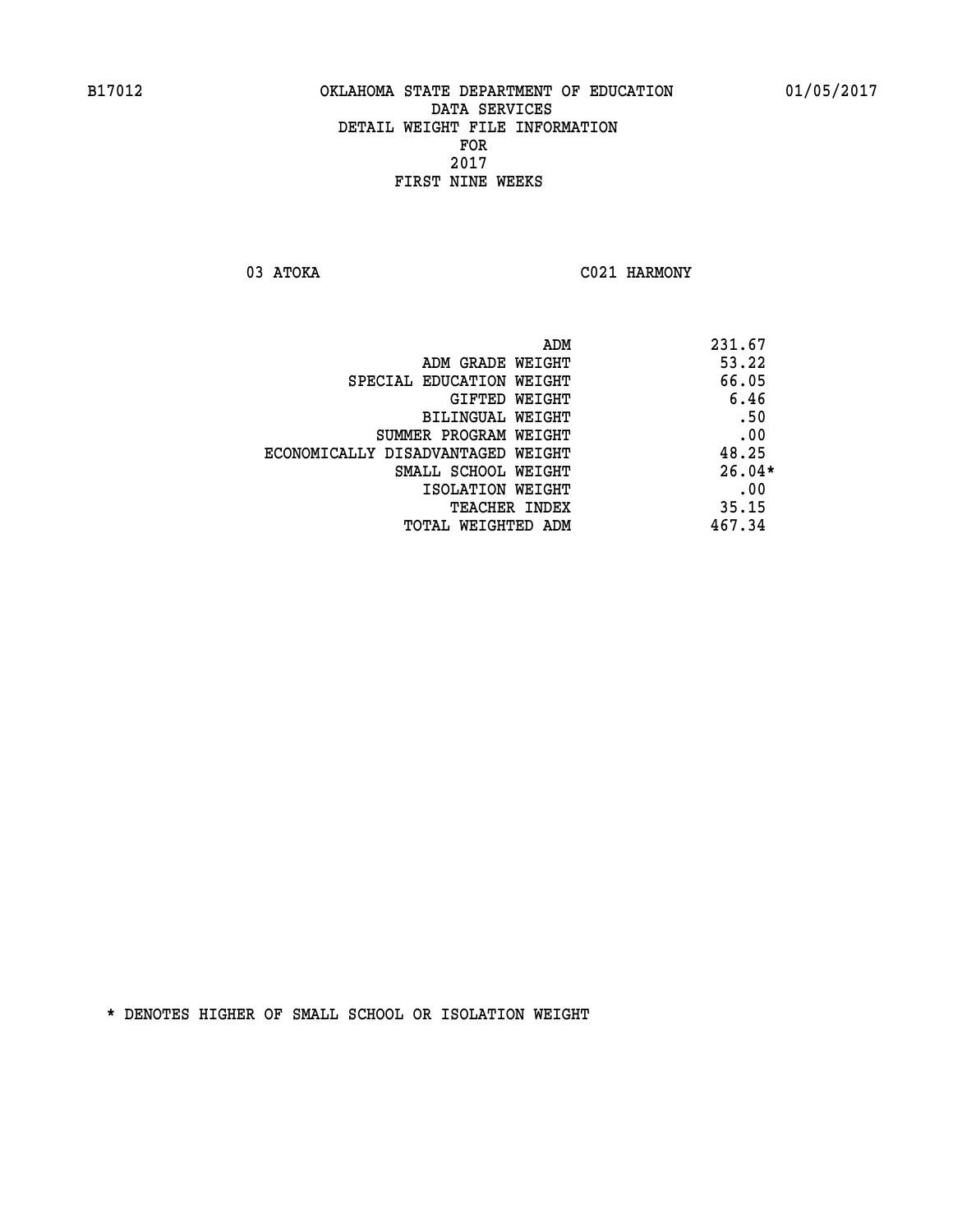**03 ATOKA C022 LANE** 

| ADM                               | 255.28   |
|-----------------------------------|----------|
| ADM GRADE WEIGHT                  | 49.32    |
| SPECIAL EDUCATION WEIGHT          | 83.10    |
| GIFTED WEIGHT                     | 14.62    |
| BILINGUAL WEIGHT                  | .00      |
| SUMMER PROGRAM WEIGHT             | .00      |
| ECONOMICALLY DISADVANTAGED WEIGHT | 50.50    |
| SMALL SCHOOL WEIGHT               | 26.42    |
| ISOLATION WEIGHT                  | $50.03*$ |
| <b>TEACHER INDEX</b>              | .00      |
| TOTAL WEIGHTED ADM                | 502.85   |
|                                   |          |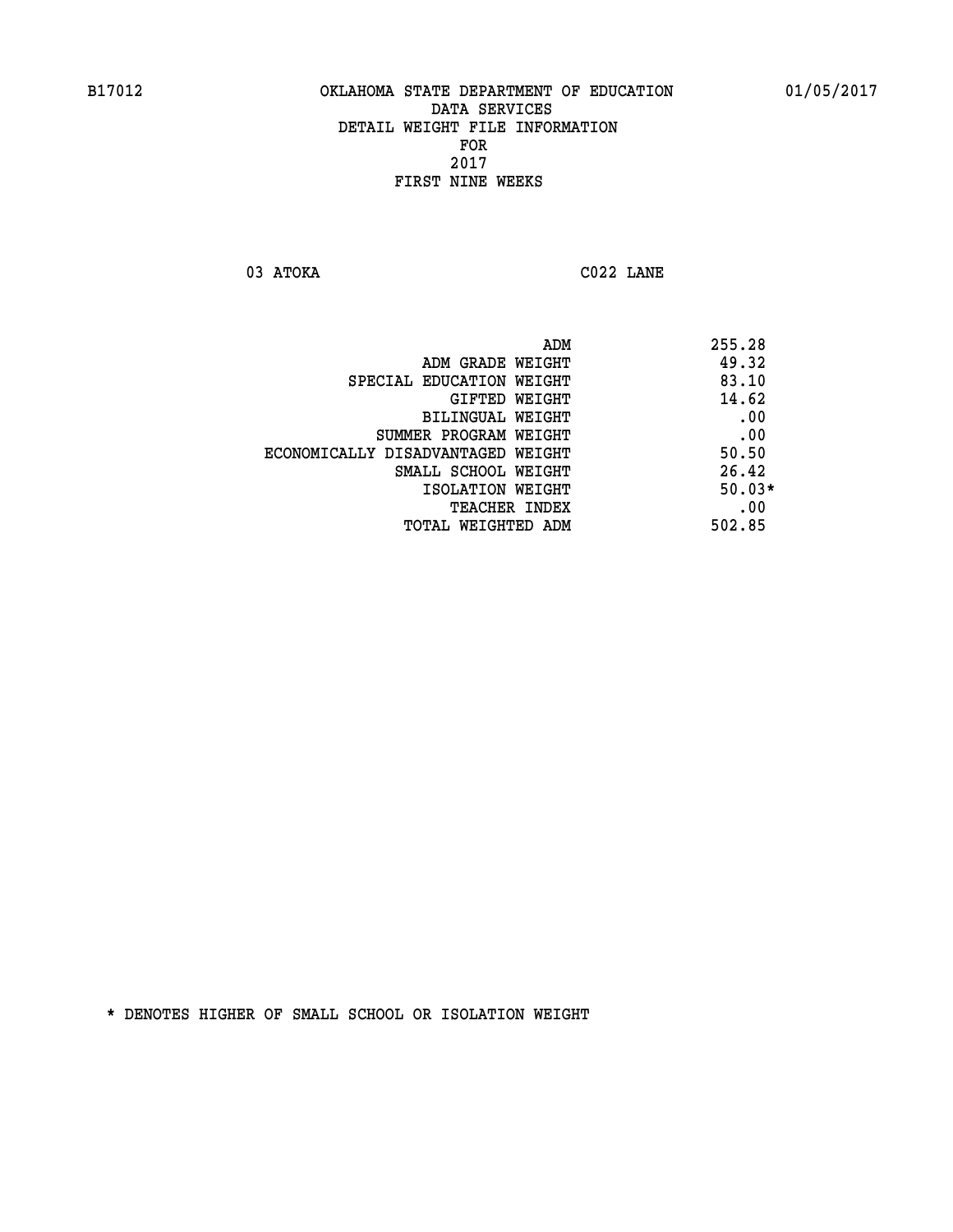03 ATOKA **I007 STRINGTOWN** 

| ADM                               | 233.59   |
|-----------------------------------|----------|
| ADM GRADE WEIGHT                  | 44.67    |
| SPECIAL EDUCATION WEIGHT          | 49.95    |
| GIFTED WEIGHT                     | 7.82     |
| BILINGUAL WEIGHT                  | .00      |
| SUMMER PROGRAM WEIGHT             | .00      |
| ECONOMICALLY DISADVANTAGED WEIGHT | 47.75    |
| SMALL SCHOOL WEIGHT               | 26.09    |
| ISOLATION WEIGHT                  | $52.56*$ |
| <b>TEACHER INDEX</b>              | 9.85     |
| TOTAL WEIGHTED ADM                | 446.19   |
|                                   |          |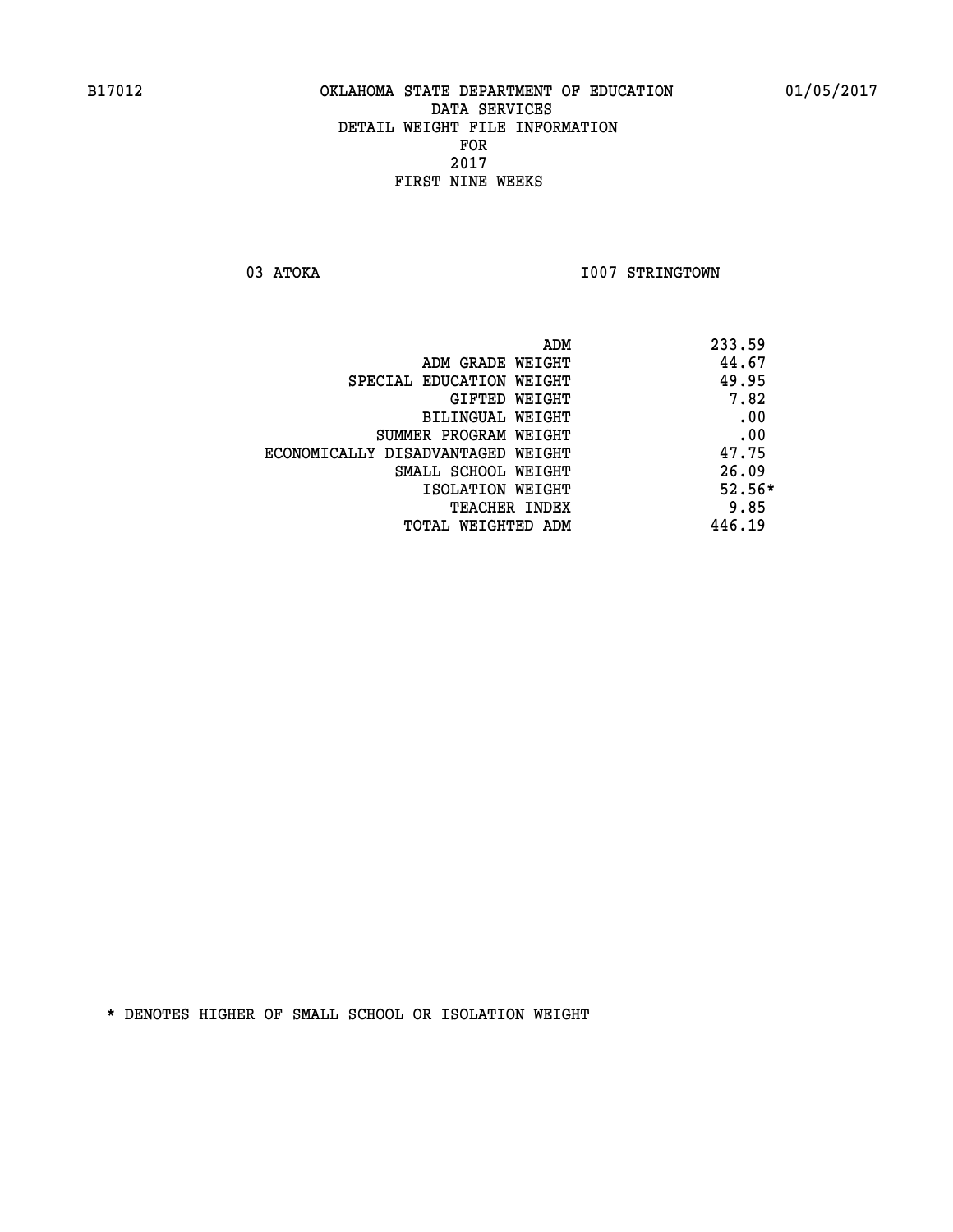**03 ATOKA I015 ATOKA** 

| ADM                               | 939.06   |
|-----------------------------------|----------|
| ADM GRADE WEIGHT                  | 189.24   |
| SPECIAL EDUCATION WEIGHT          | 202.95   |
| GIFTED WEIGHT                     | 50.66    |
| BILINGUAL WEIGHT                  | .75      |
| SUMMER PROGRAM WEIGHT             | .00      |
| ECONOMICALLY DISADVANTAGED WEIGHT | 175.00   |
| SMALL SCHOOL WEIGHT               | .00      |
| ISOLATION WEIGHT                  | .00      |
| <b>TEACHER INDEX</b>              | 22.16    |
| TOTAL WEIGHTED ADM                | 1,579.82 |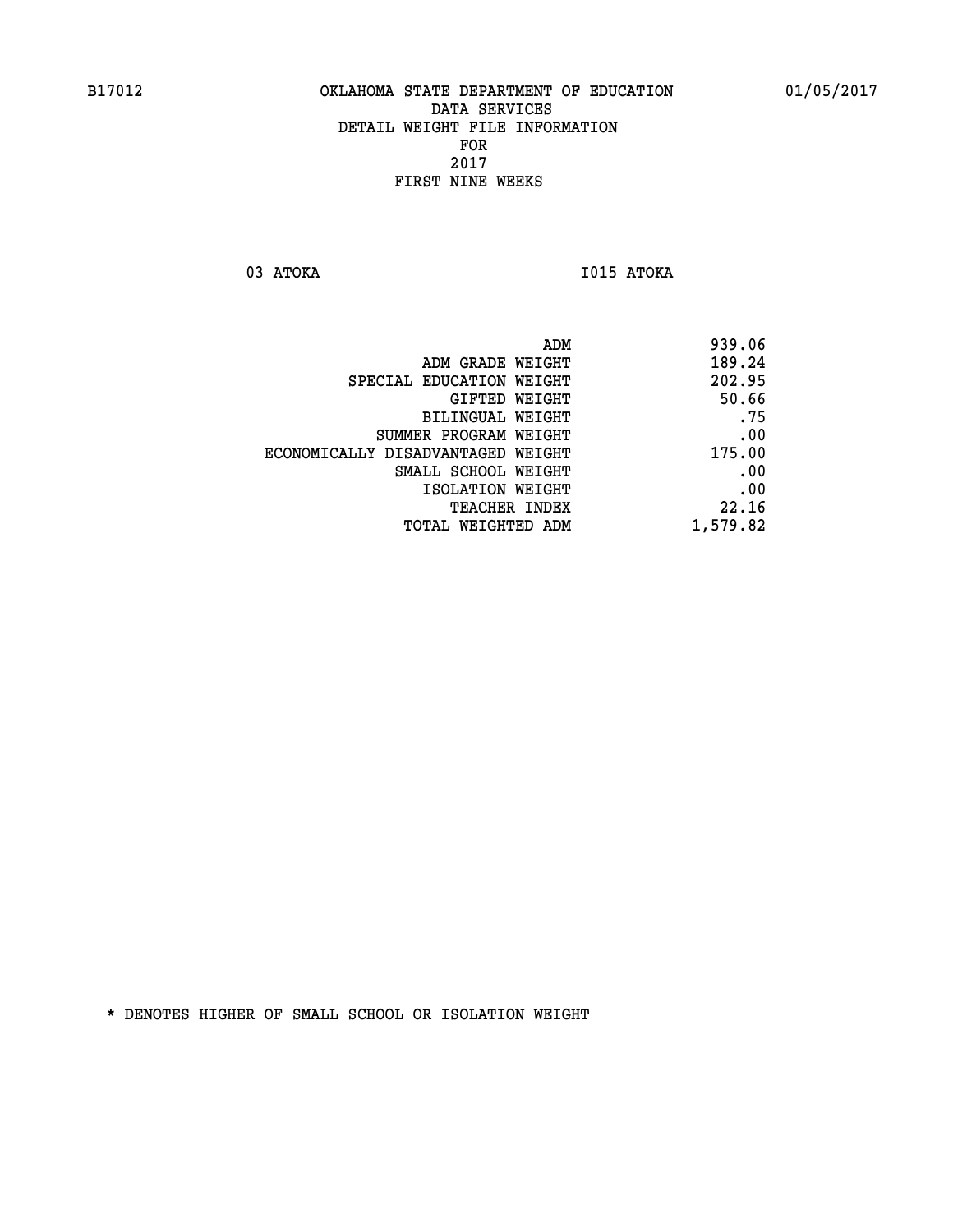03 ATOKA **I019 TUSHKA** 

| 426.41   | ADM                               |
|----------|-----------------------------------|
| 83.47    | ADM GRADE WEIGHT                  |
| 99.25    | SPECIAL EDUCATION WEIGHT          |
| 20.06    | <b>GIFTED WEIGHT</b>              |
| .00      | BILINGUAL WEIGHT                  |
| .00      | SUMMER PROGRAM WEIGHT             |
| 68.50    | ECONOMICALLY DISADVANTAGED WEIGHT |
| $16.54*$ | SMALL SCHOOL WEIGHT               |
| .00      | ISOLATION WEIGHT                  |
| 26.43    | <b>TEACHER INDEX</b>              |
| 740.66   | TOTAL WEIGHTED ADM                |
|          |                                   |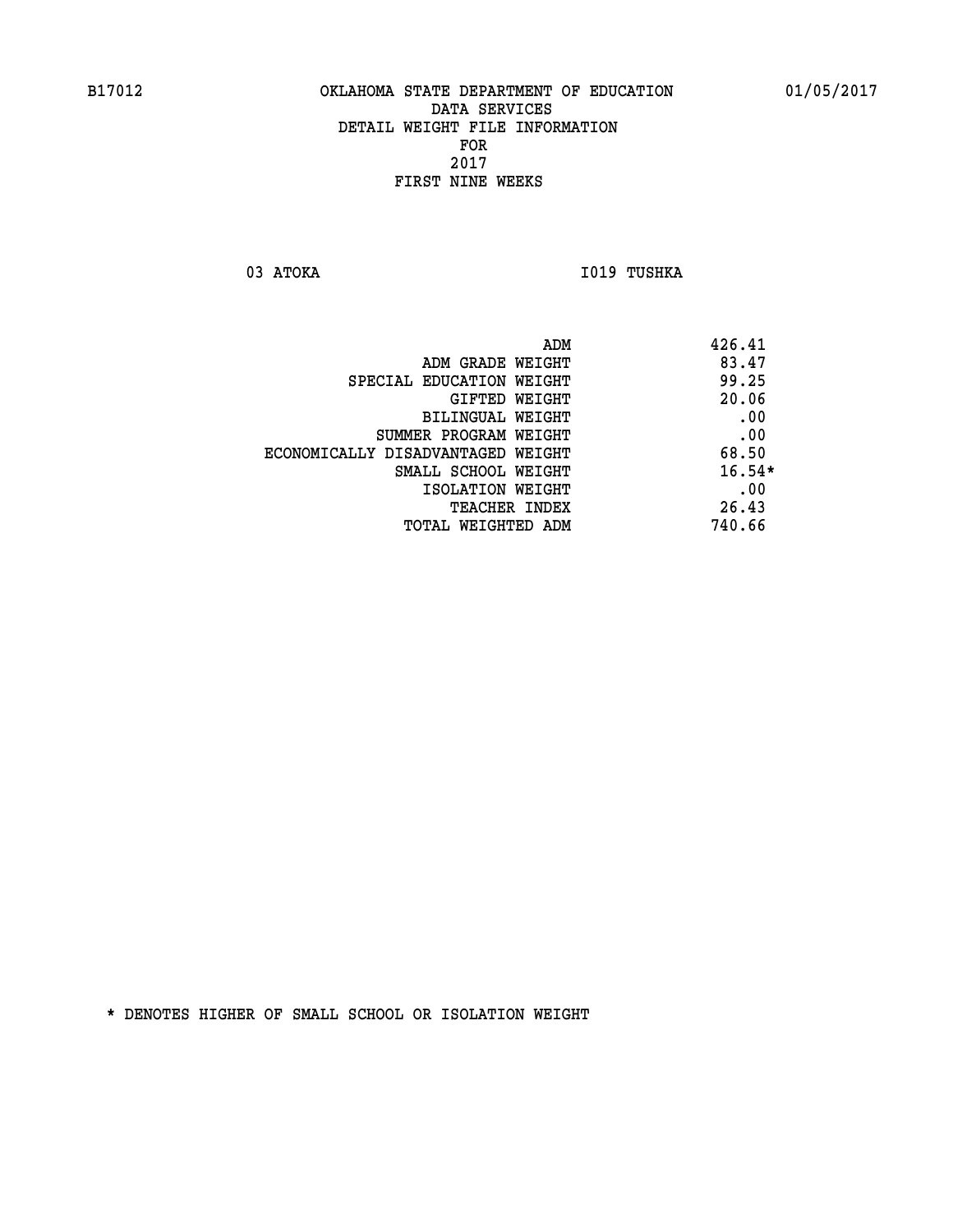**03 ATOKA I026 CANEY** 

 **ADM 231.56 ADM GRADE WEIGHT 49.92 SPECIAL EDUCATION WEIGHT 43.85 GIFTED WEIGHT 7.82 BILINGUAL WEIGHT 2.00 SUMMER PROGRAM WEIGHT .00 ECONOMICALLY DISADVANTAGED WEIGHT 48.75 SMALL SCHOOL WEIGHT 26.04\* EXECUTED ISOLATION WEIGHT AND RESOLATION WEIGHT TEACHER INDEX** .00  **TOTAL WEIGHTED ADM 409.94**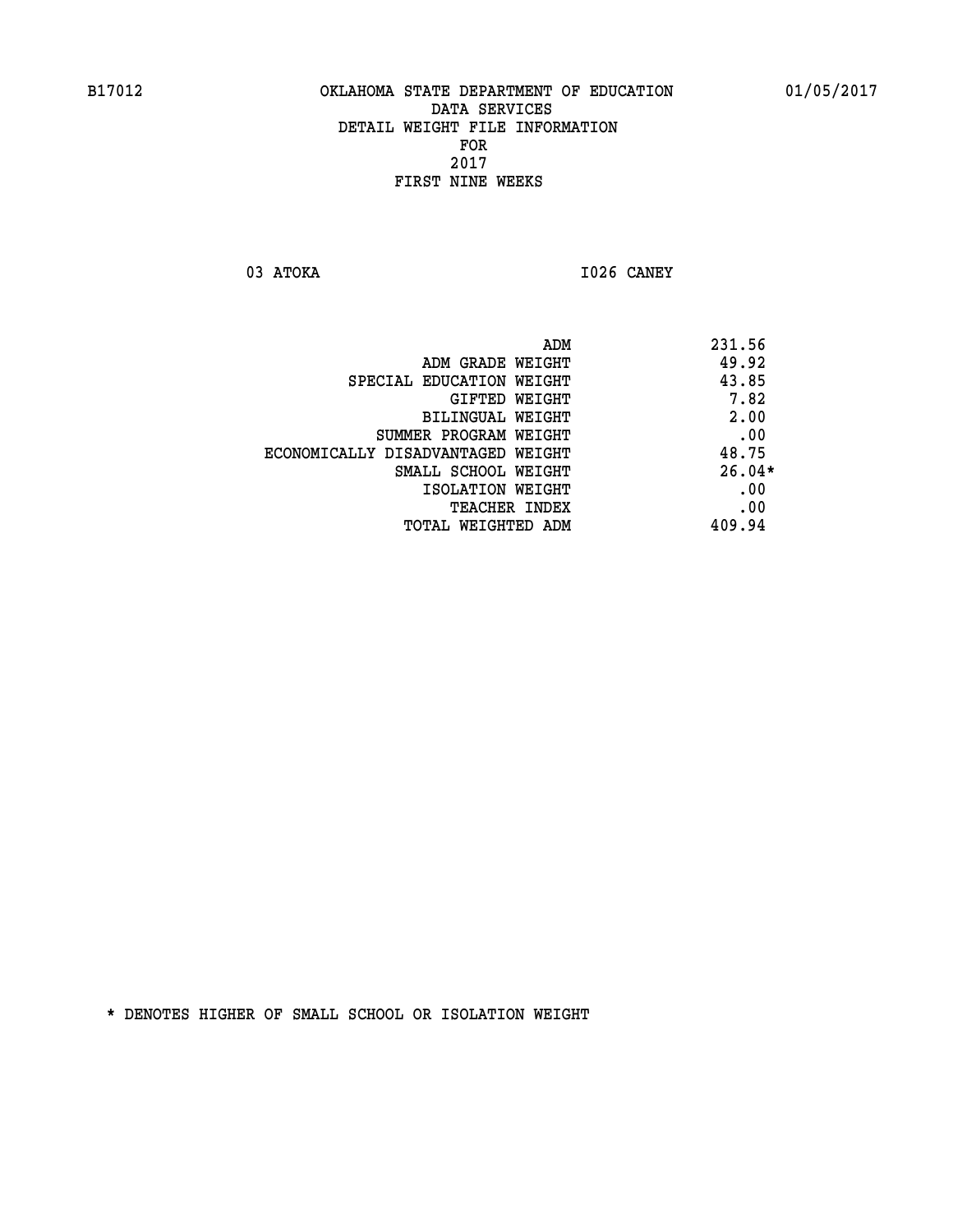04 BEAVER 1022 BEAVER

|                                   | ADM | 376.78    |
|-----------------------------------|-----|-----------|
| ADM GRADE WEIGHT                  |     | 66.25     |
| SPECIAL EDUCATION WEIGHT          |     | 28.25     |
| GIFTED WEIGHT                     |     | 8.84      |
| BILINGUAL WEIGHT                  |     | 22.50     |
| SUMMER PROGRAM WEIGHT             |     | .00       |
| ECONOMICALLY DISADVANTAGED WEIGHT |     | 56.00     |
| SMALL SCHOOL WEIGHT               |     | 21.68     |
| ISOLATION WEIGHT                  |     | $173.32*$ |
| TEACHER INDEX                     |     | .00       |
| TOTAL WEIGHTED ADM                |     | 731.94    |
|                                   |     |           |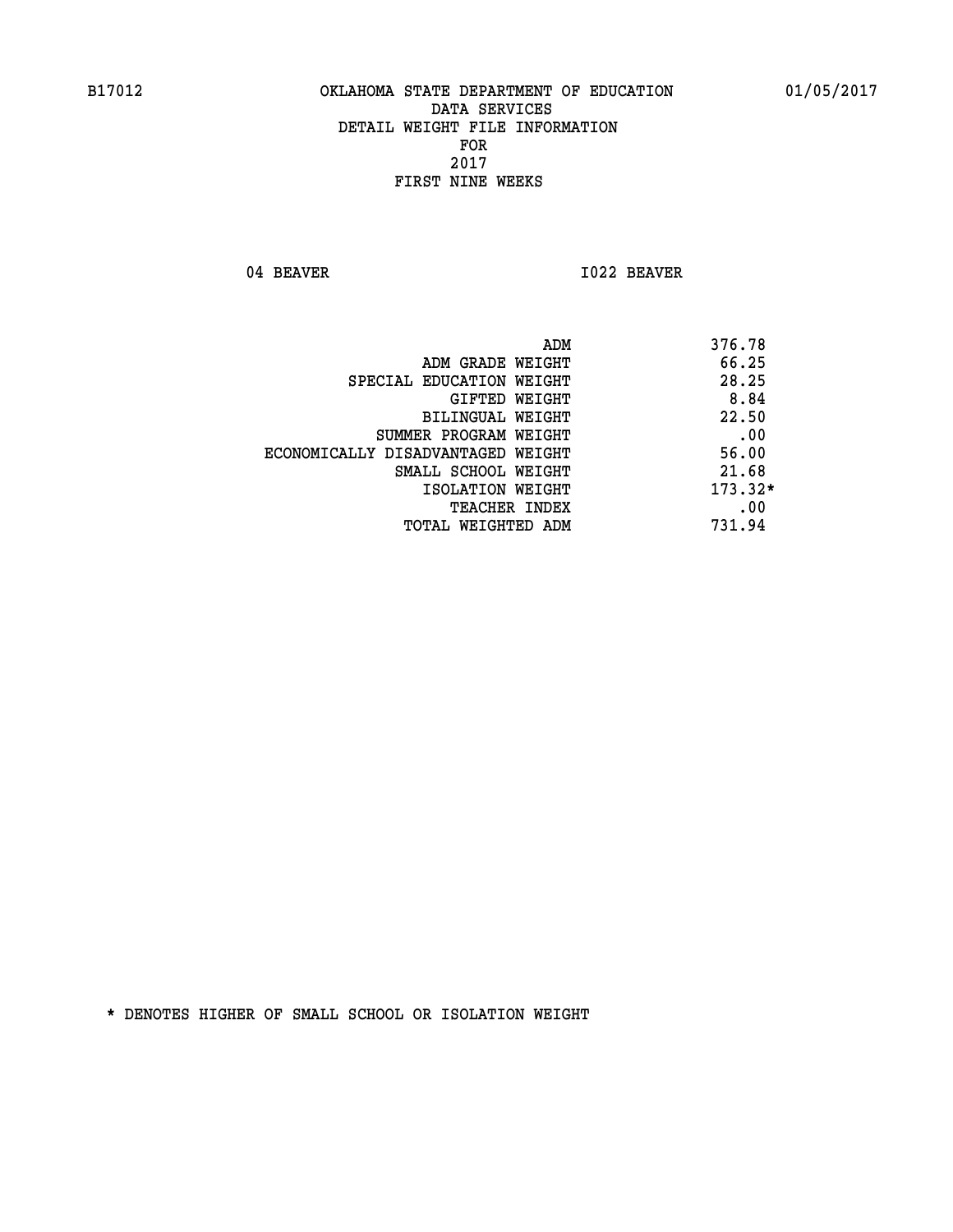04 BEAVER 1075 BALKO

| ADM                               | 160.38    |
|-----------------------------------|-----------|
| ADM GRADE WEIGHT                  | 31.85     |
| SPECIAL EDUCATION WEIGHT          | 17.25     |
| GIFTED WEIGHT                     | 1.02      |
| BILINGUAL WEIGHT                  | 1.25      |
| SUMMER PROGRAM WEIGHT             | .00       |
| ECONOMICALLY DISADVANTAGED WEIGHT | 12.75     |
| SMALL SCHOOL WEIGHT               | 22.35     |
| ISOLATION WEIGHT                  | $133.12*$ |
| <b>TEACHER INDEX</b>              | .00       |
| TOTAL WEIGHTED ADM                | 357.62    |
|                                   |           |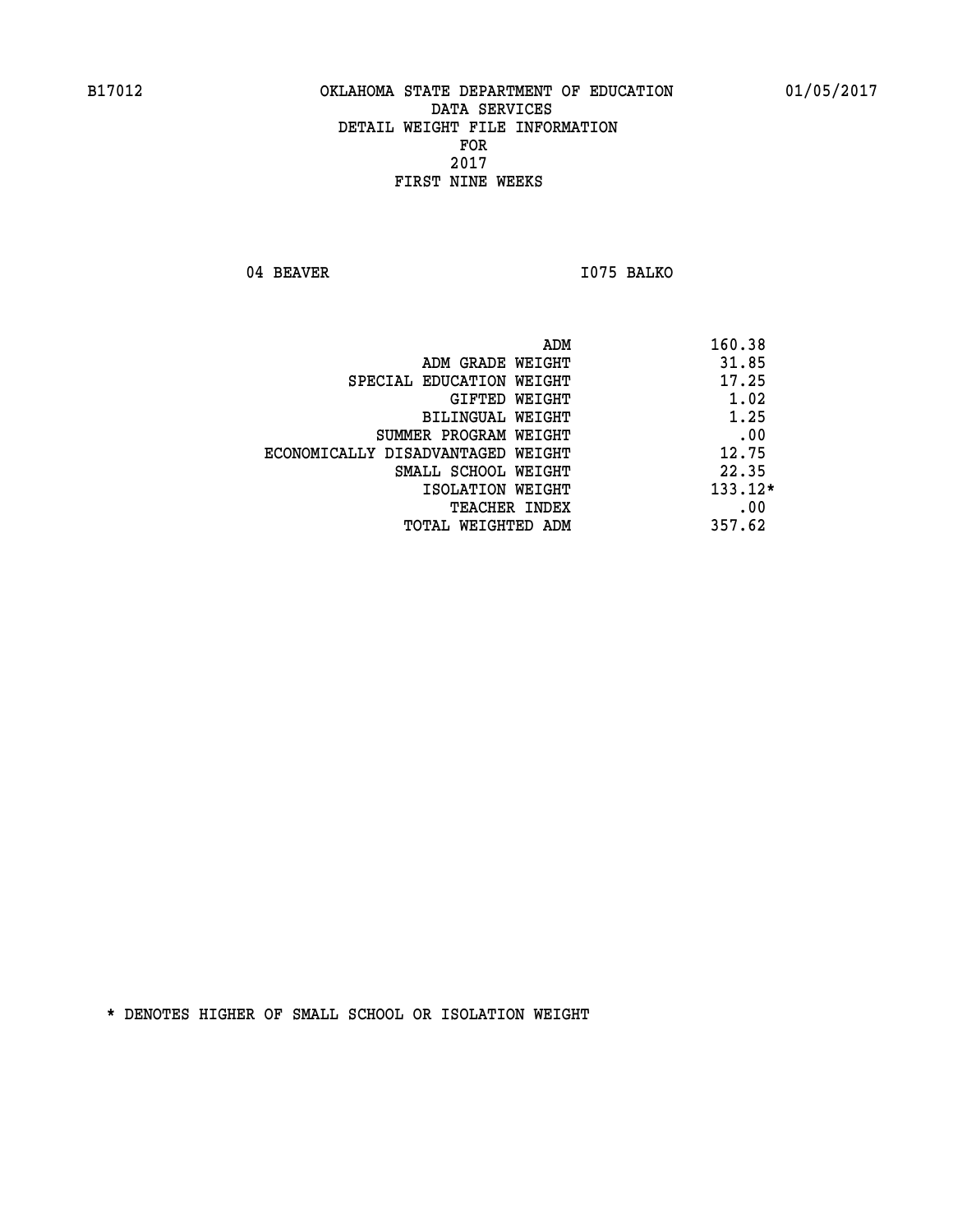04 BEAVER 1123 FORGAN

|                                   | 151.74<br>ADM |
|-----------------------------------|---------------|
| ADM GRADE WEIGHT                  | 27.95         |
| SPECIAL EDUCATION WEIGHT          | 27.75         |
| GIFTED WEIGHT                     | 3.74          |
| BILINGUAL WEIGHT                  | 8.25          |
| SUMMER PROGRAM WEIGHT             | .00           |
| ECONOMICALLY DISADVANTAGED WEIGHT | 25.00         |
| SMALL SCHOOL WEIGHT               | 21.64         |
| ISOLATION WEIGHT                  | $127.46*$     |
| TEACHER INDEX                     | 1.11          |
| TOTAL WEIGHTED ADM                | 373.00        |
|                                   |               |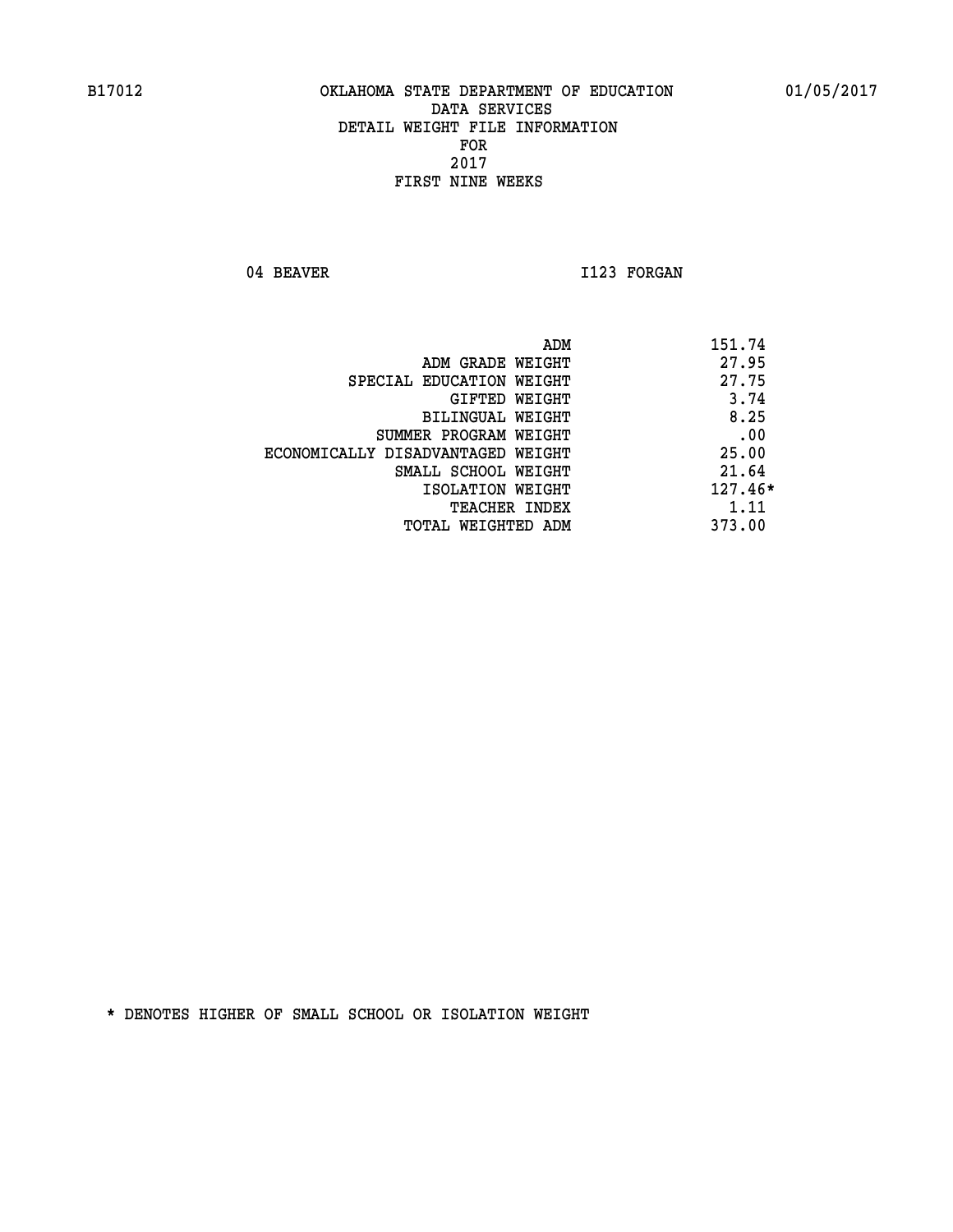04 BEAVER 1128 TURPIN

| ADM                               | 433.46    |
|-----------------------------------|-----------|
| ADM GRADE WEIGHT                  | 82.88     |
| SPECIAL EDUCATION WEIGHT          | 27.00     |
| GIFTED WEIGHT                     | 11.90     |
| BILINGUAL WEIGHT                  | 42.00     |
| SUMMER PROGRAM WEIGHT             | .00       |
| ECONOMICALLY DISADVANTAGED WEIGHT | 70.25     |
| SMALL SCHOOL WEIGHT               | 15.66     |
| ISOLATION WEIGHT                  | $177.72*$ |
| TEACHER INDEX                     | .00       |
| TOTAL WEIGHTED ADM                | 845.21    |
|                                   |           |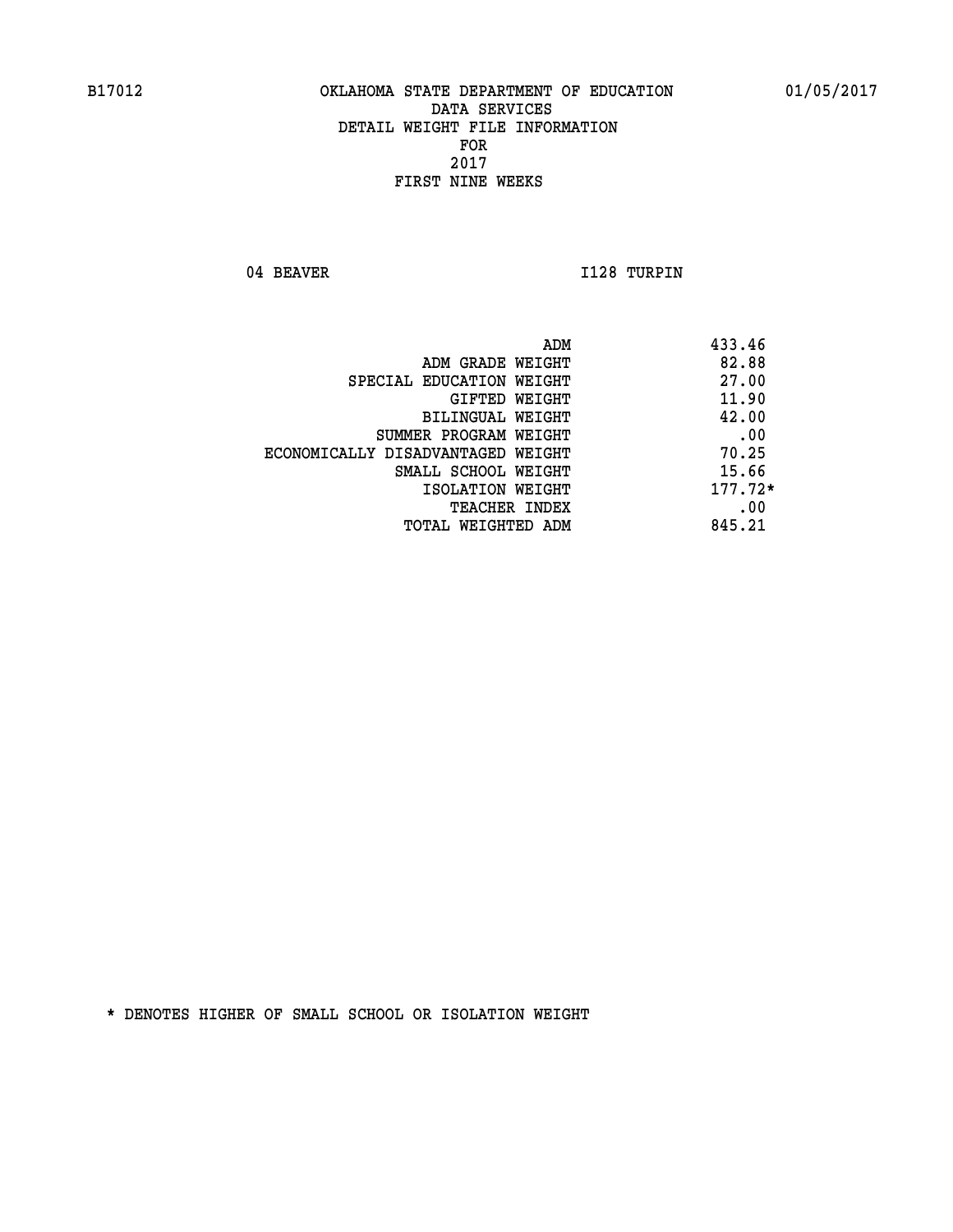05 BECKHAM 1002 MERRITT

| 795.11   |
|----------|
| 165.95   |
| 91.45    |
| 31.62    |
| 14.75    |
| .00      |
| 129.25   |
| .00      |
| .00      |
| 2.40     |
| 1,230.53 |
|          |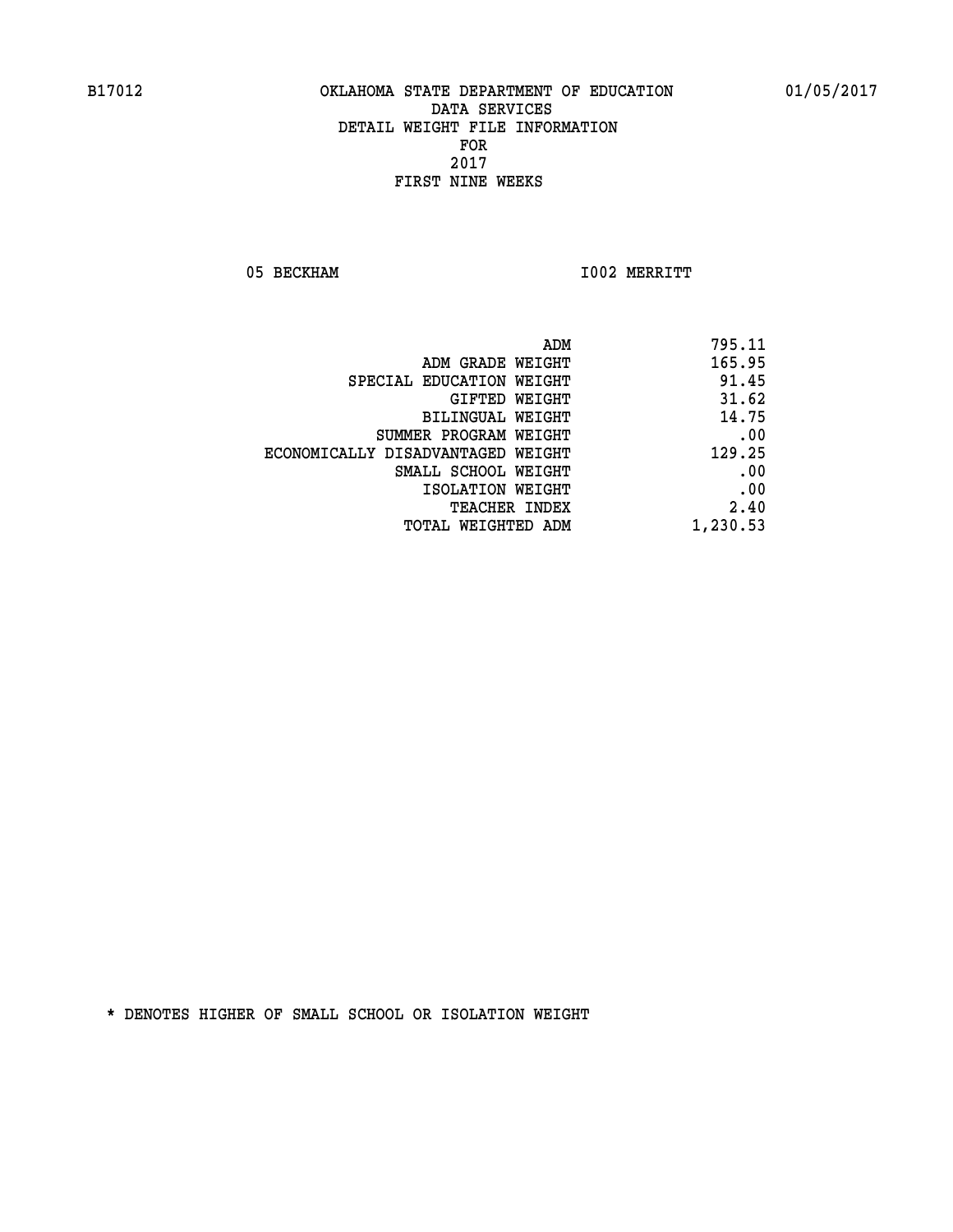05 BECKHAM 1006 ELK CITY

|                                   | ADM<br>2,048.44 |
|-----------------------------------|-----------------|
| ADM GRADE WEIGHT                  | 385.93          |
| SPECIAL EDUCATION WEIGHT          | 252.50          |
| GIFTED WEIGHT                     | 53.72           |
| <b>BILINGUAL WEIGHT</b>           | 60.75           |
| SUMMER PROGRAM WEIGHT             | .00             |
| ECONOMICALLY DISADVANTAGED WEIGHT | 299.25          |
| SMALL SCHOOL WEIGHT               | .00             |
| ISOLATION WEIGHT                  | .00             |
| TEACHER INDEX                     | .00             |
| TOTAL WEIGHTED ADM                | 3,100.59        |
|                                   |                 |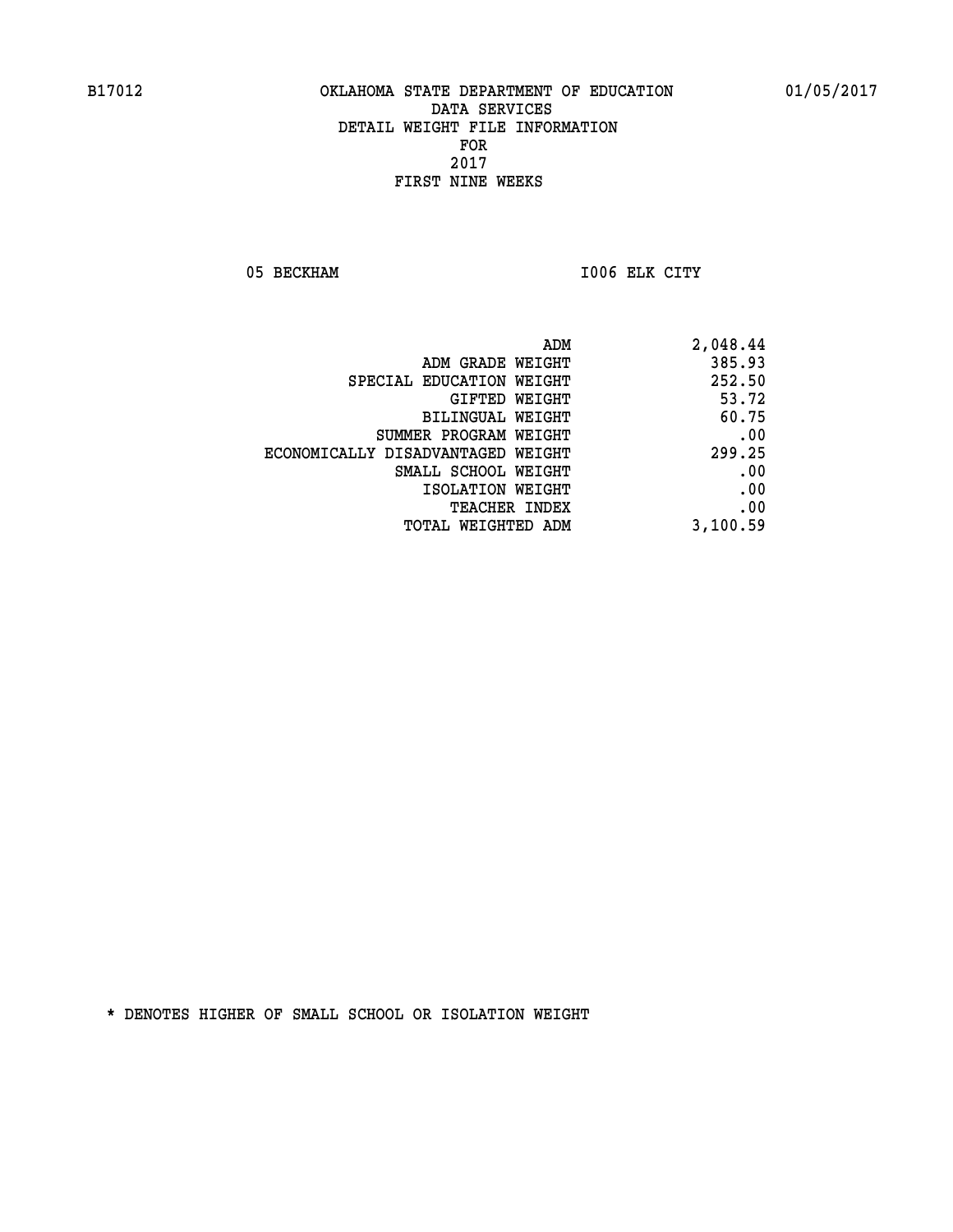05 BECKHAM 1031 SAYRE

| 709.91   |
|----------|
| 144.08   |
| 74.55    |
| 14.28    |
| 2.25     |
| .00      |
| 116.50   |
| .00      |
| .00      |
| .97      |
| 1,062.54 |
|          |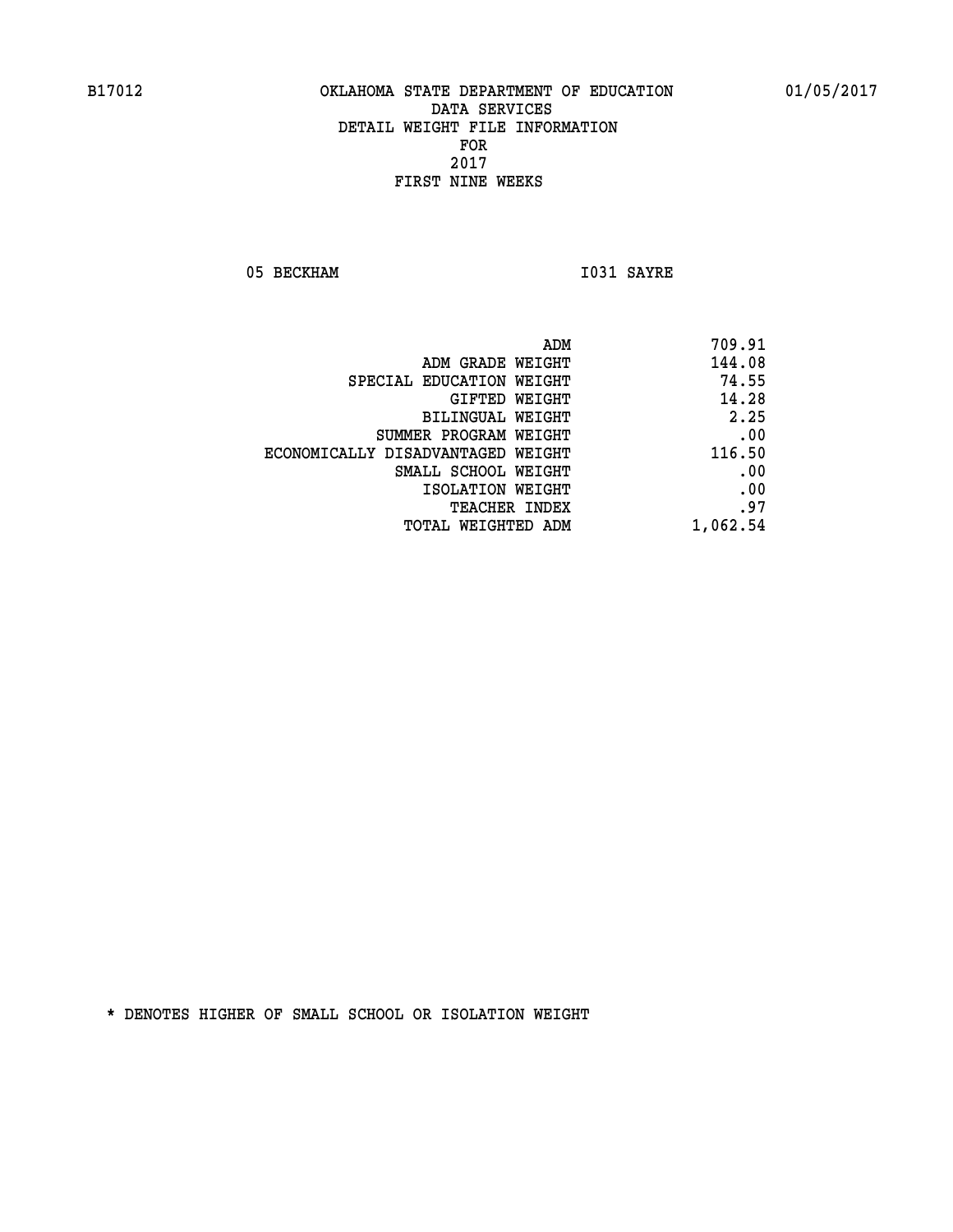05 BECKHAM 1051 ERICK

|                                   | ADM | 256.77    |
|-----------------------------------|-----|-----------|
| ADM GRADE WEIGHT                  |     | 50.80     |
| SPECIAL EDUCATION WEIGHT          |     | 30.85     |
| GIFTED WEIGHT                     |     | 7.14      |
| BILINGUAL WEIGHT                  |     | .75       |
| SUMMER PROGRAM WEIGHT             |     | .00       |
| ECONOMICALLY DISADVANTAGED WEIGHT |     | 41.75     |
| SMALL SCHOOL WEIGHT               |     | 26.43     |
| ISOLATION WEIGHT                  |     | $150.98*$ |
| <b>TEACHER INDEX</b>              |     | .00       |
| TOTAL WEIGHTED ADM                |     | 539.04    |
|                                   |     |           |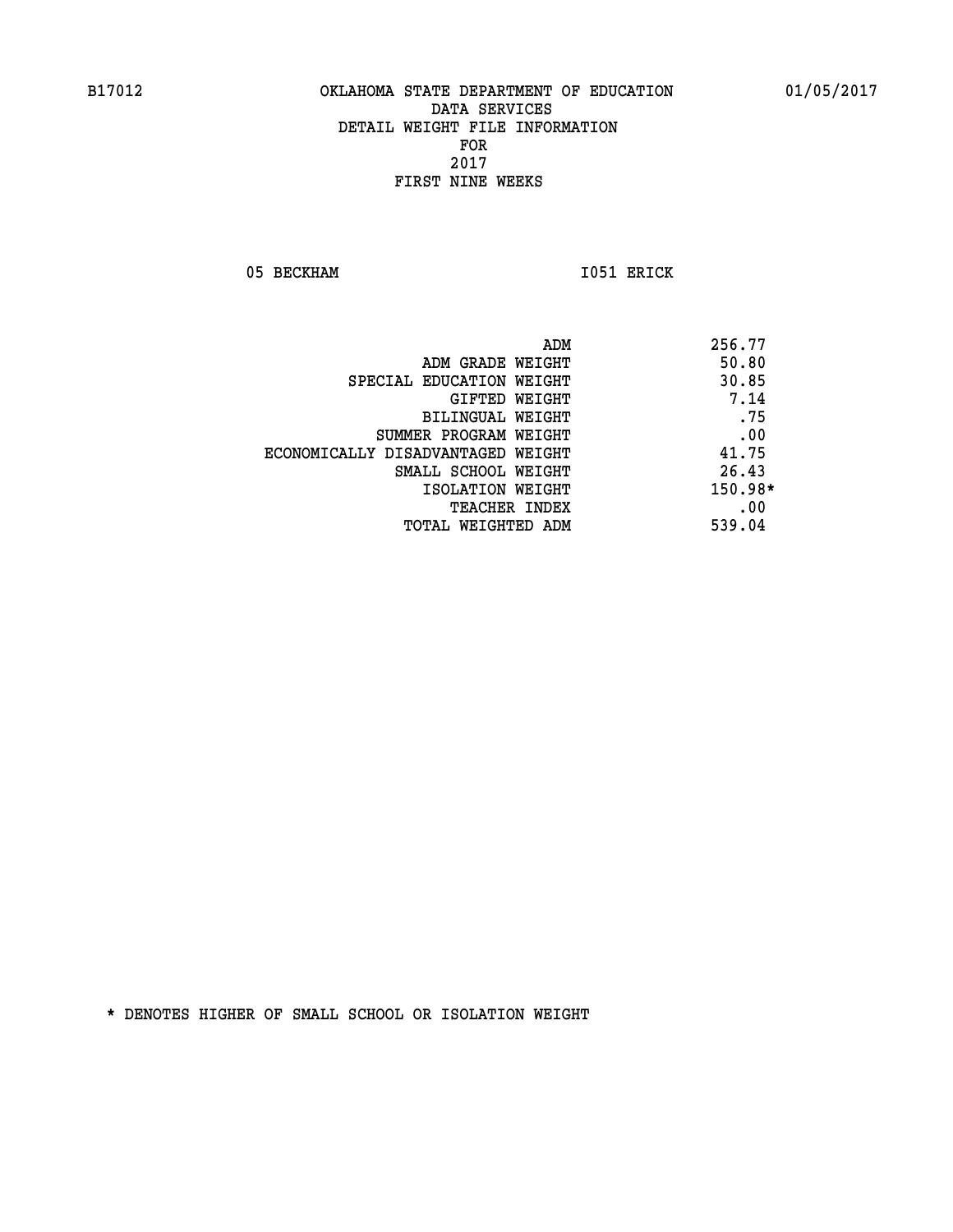06 BLAINE 1009 OKEENE

|                                   | ADM<br>336.19 |
|-----------------------------------|---------------|
| ADM GRADE WEIGHT                  | 49.41         |
| SPECIAL EDUCATION WEIGHT          | 71.80         |
| GIFTED WEIGHT                     | 11.90         |
| BILINGUAL WEIGHT                  | 9.75          |
| SUMMER PROGRAM WEIGHT             | .00           |
| ECONOMICALLY DISADVANTAGED WEIGHT | 53.50         |
| SMALL SCHOOL WEIGHT               | 24.51         |
| ISOLATION WEIGHT                  | $115.38*$     |
| TEACHER INDEX                     | 5.49          |
| TOTAL WEIGHTED ADM                | 653.42        |
|                                   |               |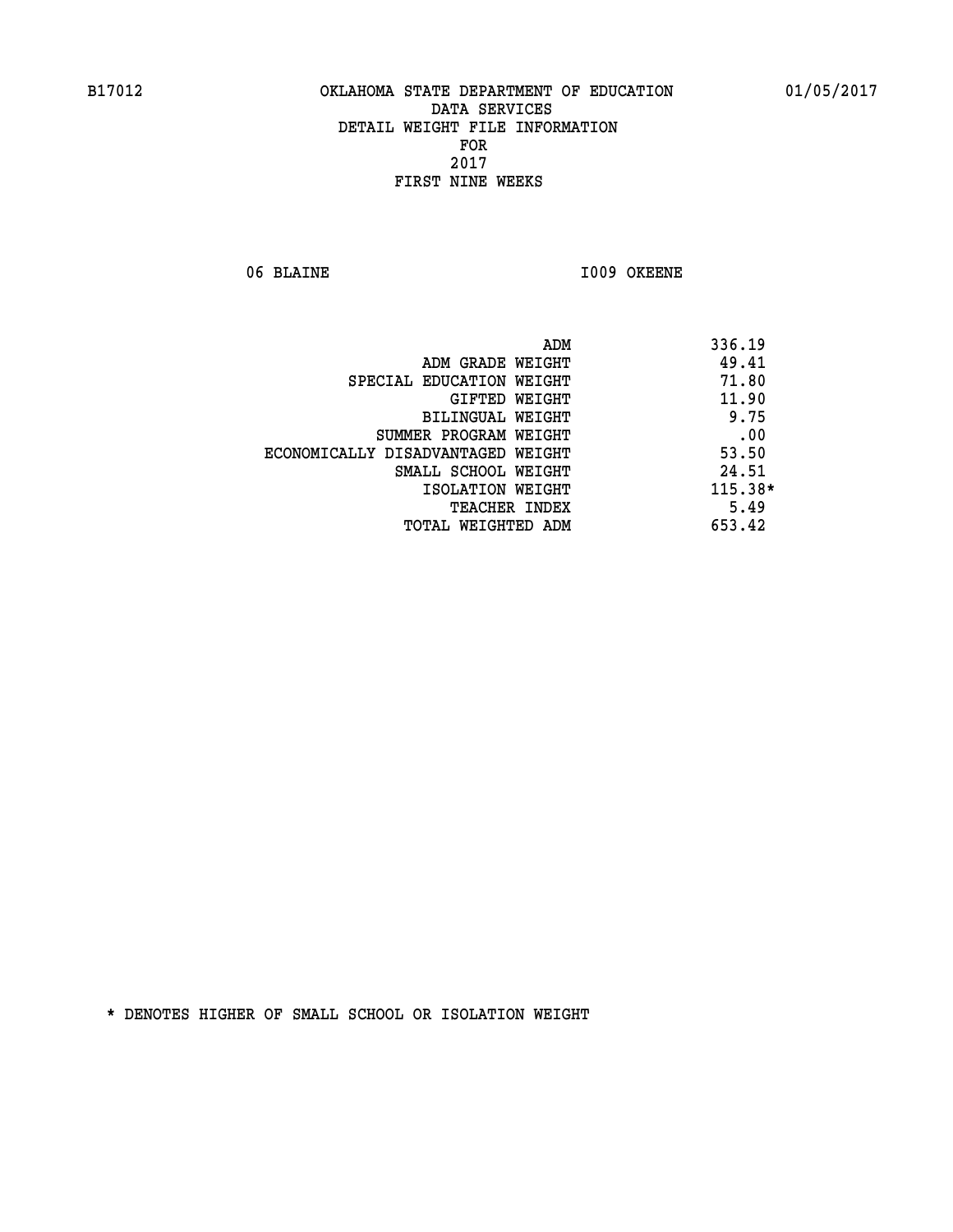06 BLAINE **I042 WATONGA** 

| 745.88   |
|----------|
| 125.67   |
| 94.90    |
| 25.50    |
| 18.75    |
| .00      |
| 138.25   |
| .00      |
| .00      |
| 10.40    |
| 1,159.35 |
|          |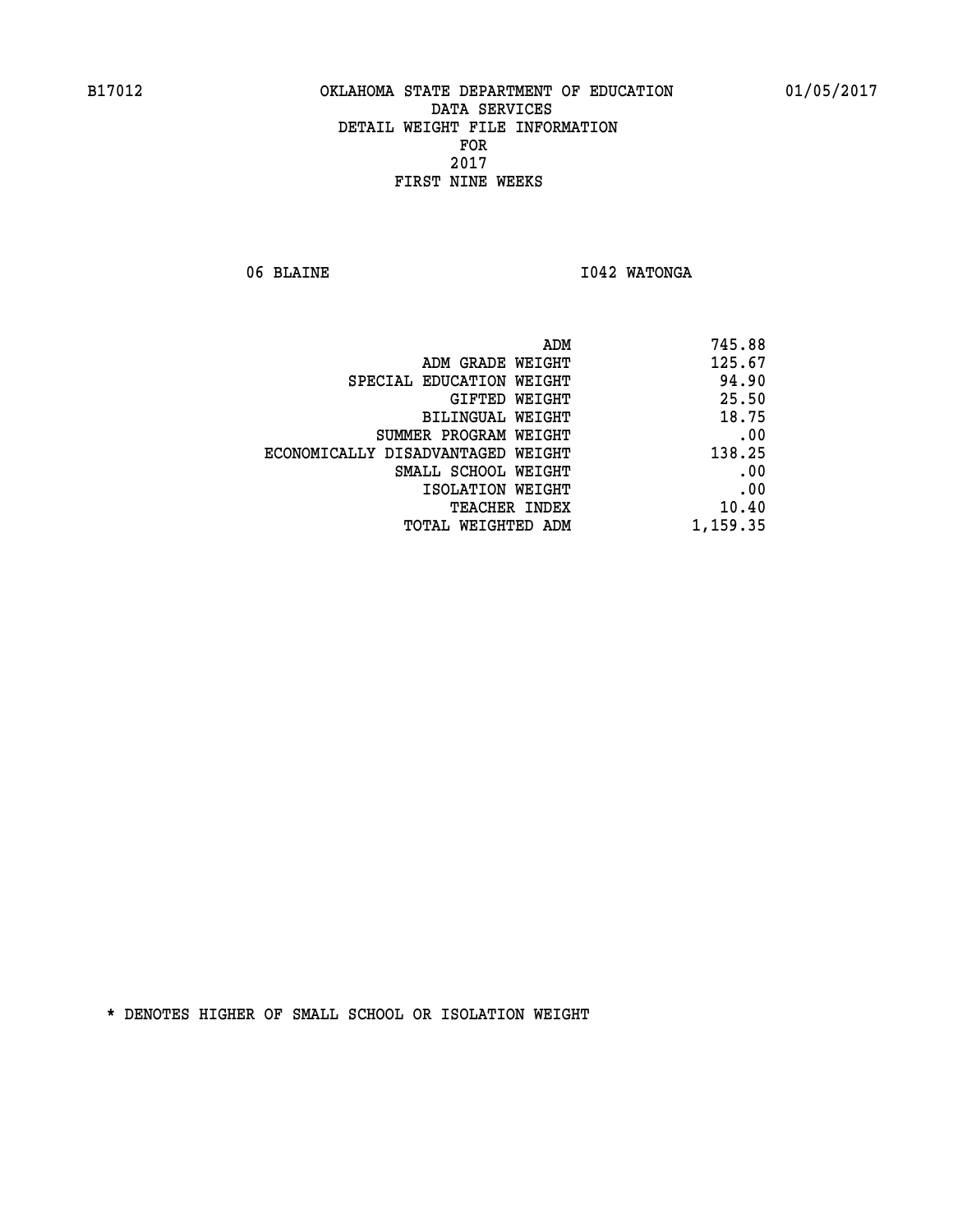06 BLAINE **I080 GEARY** 

| ADM                               | 353.56  |
|-----------------------------------|---------|
| ADM GRADE WEIGHT                  | 70.39   |
| SPECIAL EDUCATION WEIGHT          | 36.60   |
| GIFTED WEIGHT                     | 17.34   |
| BILINGUAL WEIGHT                  | 8.25    |
| SUMMER PROGRAM WEIGHT             | .00     |
| ECONOMICALLY DISADVANTAGED WEIGHT | 88.75   |
| SMALL SCHOOL WEIGHT               | 23.45   |
| ISOLATION WEIGHT                  | 176.78* |
| TEACHER INDEX                     | .00     |
| TOTAL WEIGHTED ADM                | 751.67  |
|                                   |         |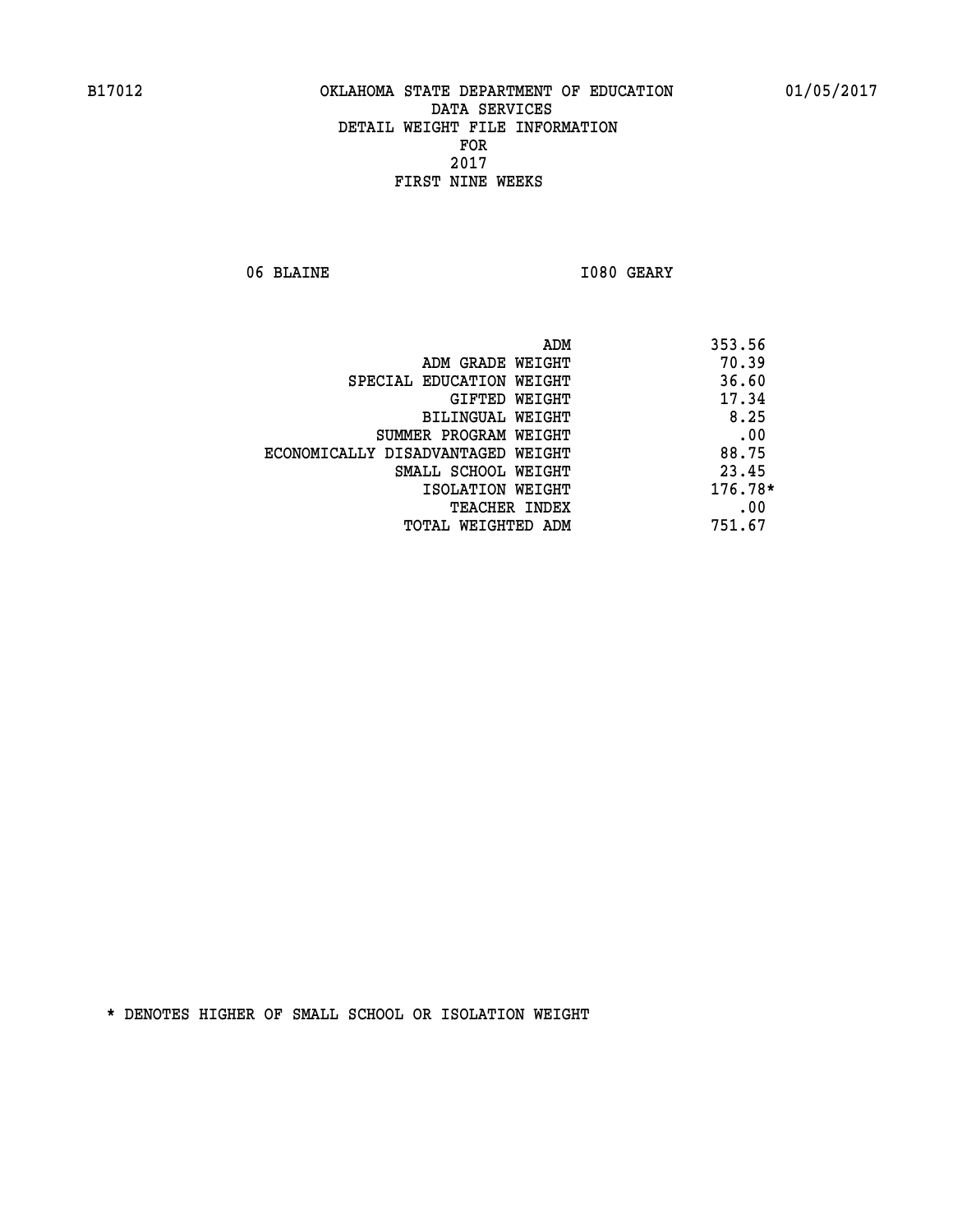06 BLAINE **I105 CANTON** 

| ADM                               | 378.07    |
|-----------------------------------|-----------|
| ADM GRADE WEIGHT                  | 75.89     |
| SPECIAL EDUCATION WEIGHT          | 73.40     |
| GIFTED WEIGHT                     | 10.20     |
| BILINGUAL WEIGHT                  | 2.50      |
| SUMMER PROGRAM WEIGHT             | .00       |
| ECONOMICALLY DISADVANTAGED WEIGHT | 68.50     |
| SMALL SCHOOL WEIGHT               | 21.57     |
| ISOLATION WEIGHT                  | $147.83*$ |
| <b>TEACHER INDEX</b>              | 9.46      |
| TOTAL WEIGHTED ADM                | 765.85    |
|                                   |           |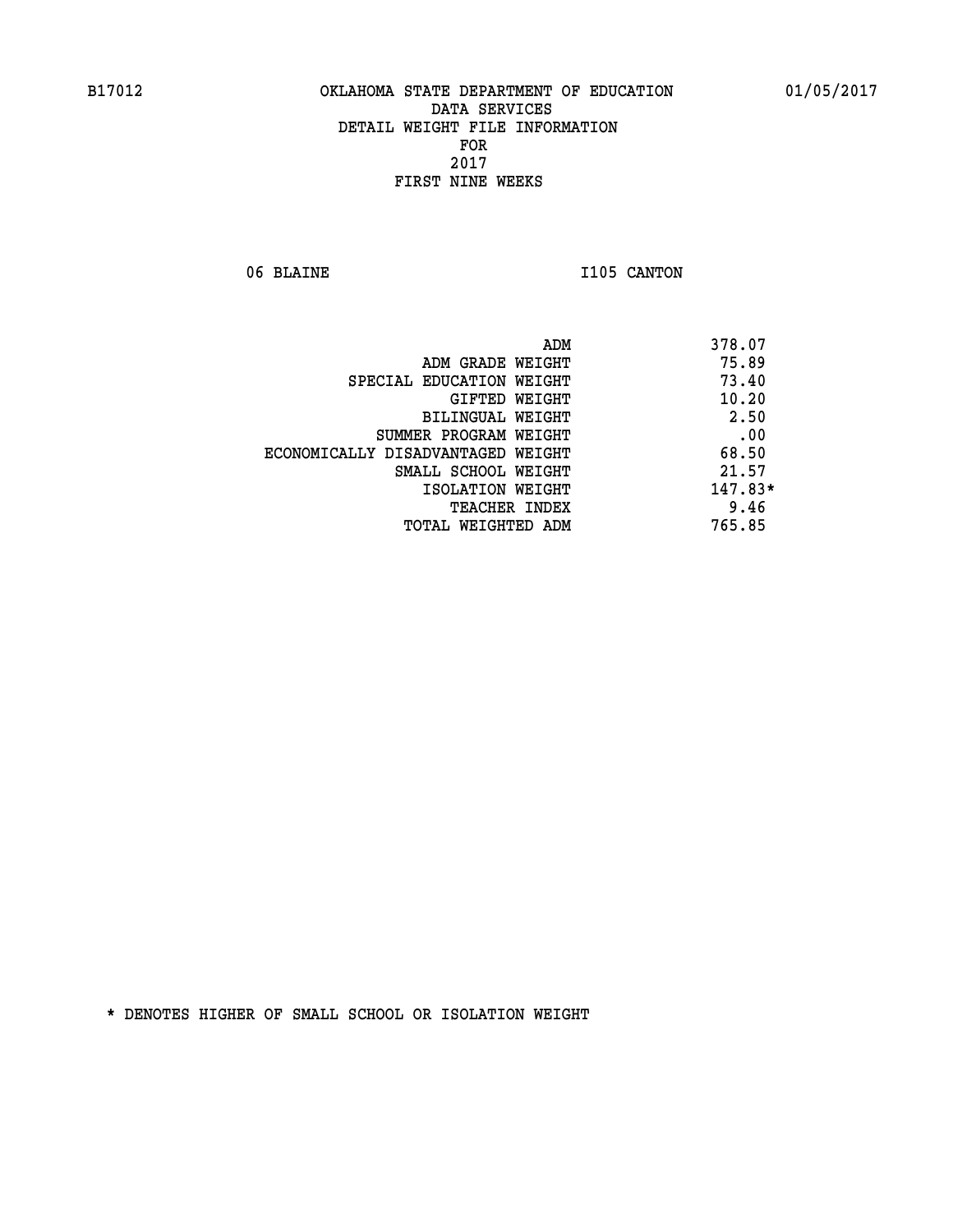**07 BRYAN I001 SILO** 

 **ADM 906.55 ADM GRADE WEIGHT 180.00 SPECIAL EDUCATION WEIGHT 204.40 GIFTED WEIGHT 38.08 BILINGUAL WEIGHT 2.25 SUMMER PROGRAM WEIGHT .00 ECONOMICALLY DISADVANTAGED WEIGHT 164.00 SMALL SCHOOL WEIGHT .00 EXECUTED ISOLATION WEIGHT AND RESOLATION WEIGHT TEACHER INDEX** .00

 **TOTAL WEIGHTED ADM 1,495.28**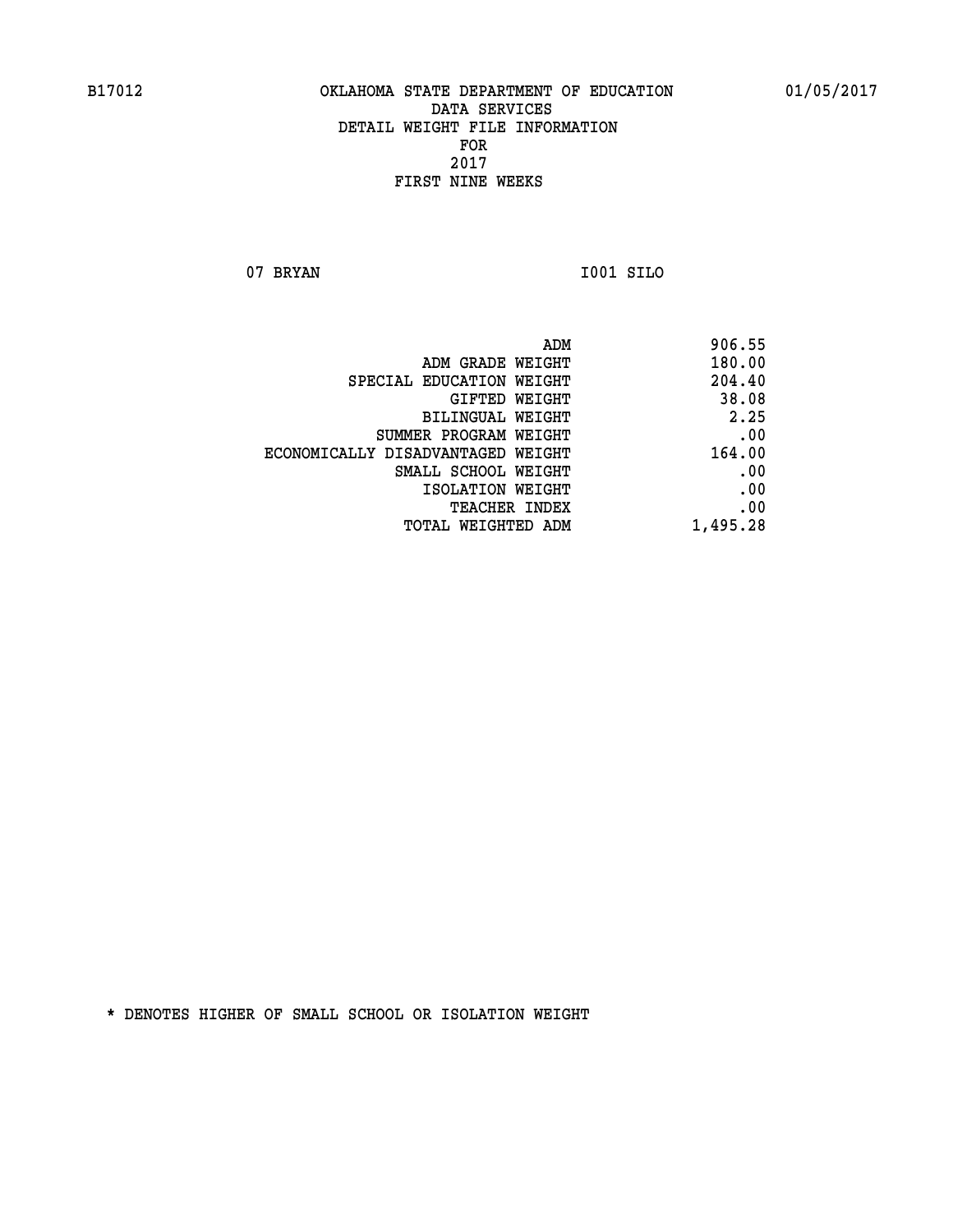07 BRYAN 1002 ROCK CREEK

| 464.48<br>ADM                              |  |
|--------------------------------------------|--|
| 93.11<br>ADM GRADE WEIGHT                  |  |
| 130.60<br>SPECIAL EDUCATION WEIGHT         |  |
| 23.12<br>GIFTED WEIGHT                     |  |
| .00<br>BILINGUAL WEIGHT                    |  |
| .00<br>SUMMER PROGRAM WEIGHT               |  |
| 88.75<br>ECONOMICALLY DISADVANTAGED WEIGHT |  |
| 11.33<br>SMALL SCHOOL WEIGHT               |  |
| $126.80*$<br>ISOLATION WEIGHT              |  |
| 18.81<br><b>TEACHER INDEX</b>              |  |
| 945.67<br>TOTAL WEIGHTED ADM               |  |
|                                            |  |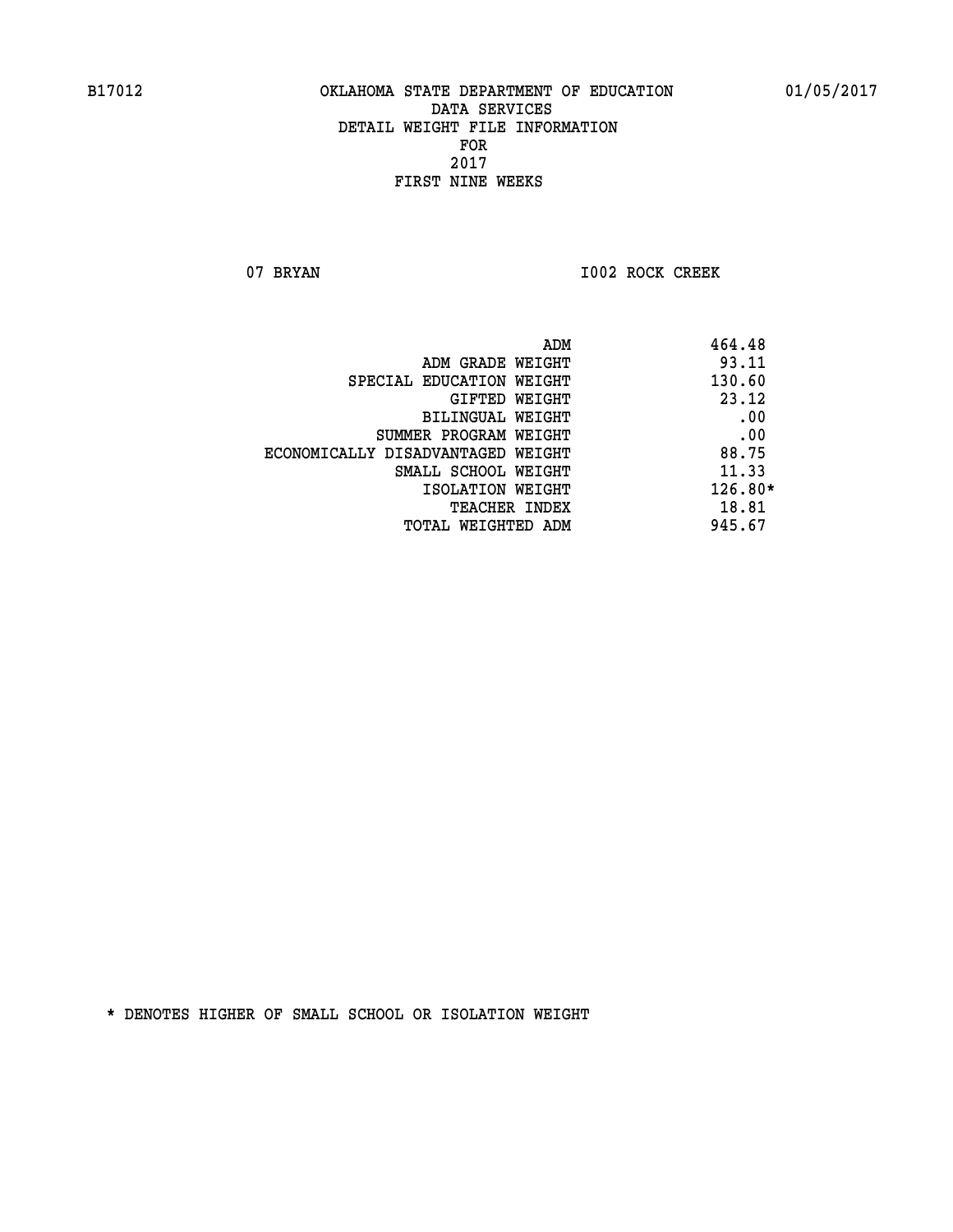07 BRYAN 1003 ACHILLE

|                                   | ADM | 339.22   |
|-----------------------------------|-----|----------|
| ADM GRADE WEIGHT                  |     | 69.16    |
| SPECIAL EDUCATION WEIGHT          |     | 72.20    |
| GIFTED WEIGHT                     |     | 9.18     |
| BILINGUAL WEIGHT                  |     | .00      |
| SUMMER PROGRAM WEIGHT             |     | .00      |
| ECONOMICALLY DISADVANTAGED WEIGHT |     | 63.25    |
| SMALL SCHOOL WEIGHT               |     | 24.34    |
| ISOLATION WEIGHT                  |     | $40.30*$ |
| <b>TEACHER INDEX</b>              |     | 12.03    |
| TOTAL WEIGHTED ADM                |     | 605.34   |
|                                   |     |          |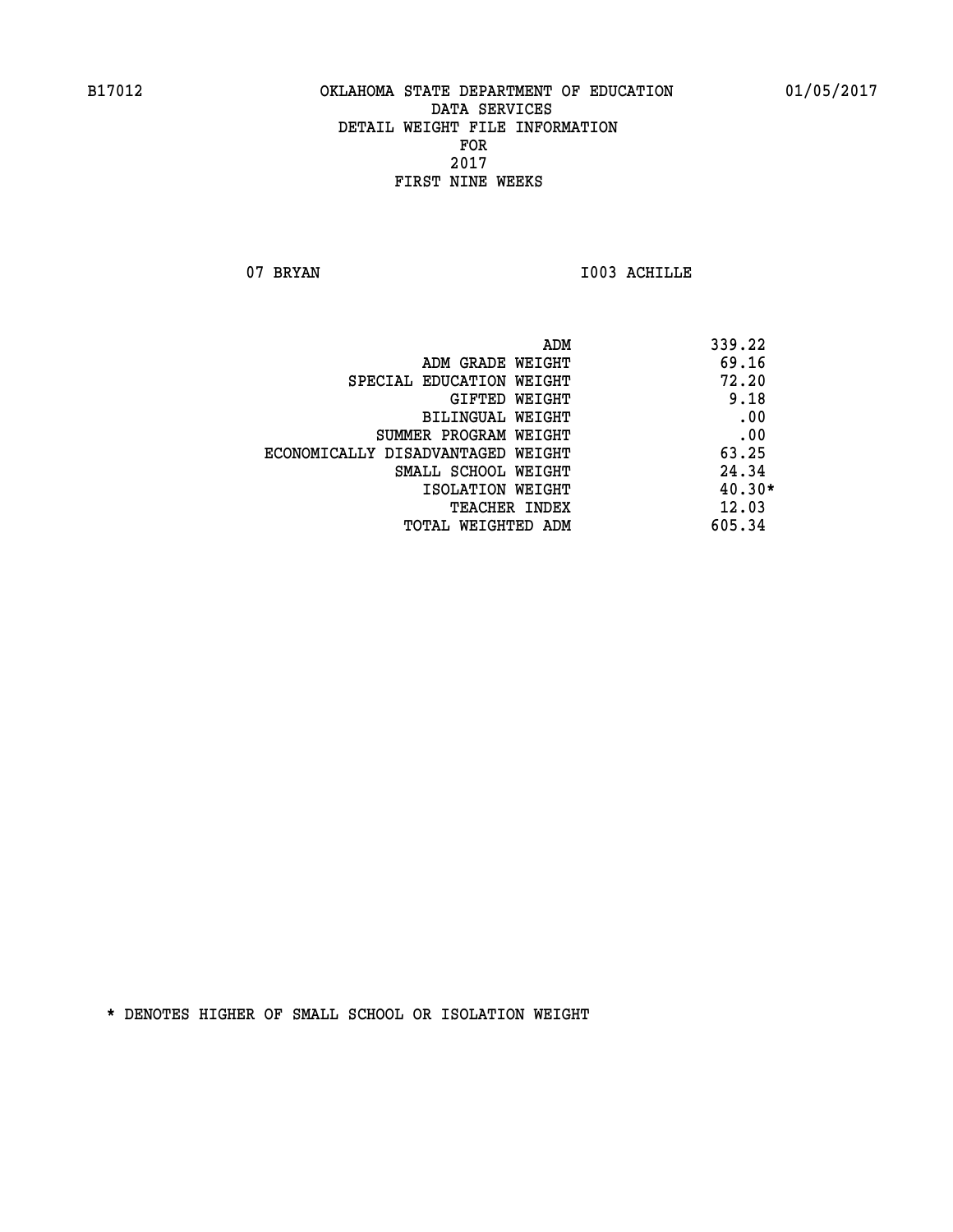07 BRYAN 1004 COLBERT

|                                   | ADM<br>846.69 |
|-----------------------------------|---------------|
| ADM GRADE WEIGHT                  | 180.32        |
| SPECIAL EDUCATION WEIGHT          | 189.90        |
| GIFTED WEIGHT                     | 23.46         |
| BILINGUAL WEIGHT                  | 8.00          |
| SUMMER PROGRAM WEIGHT             | .00           |
| ECONOMICALLY DISADVANTAGED WEIGHT | 163.75        |
| SMALL SCHOOL WEIGHT               | .00           |
| ISOLATION WEIGHT                  | .00           |
| TEACHER INDEX                     | .00           |
| TOTAL WEIGHTED ADM                | 1,412.12      |
|                                   |               |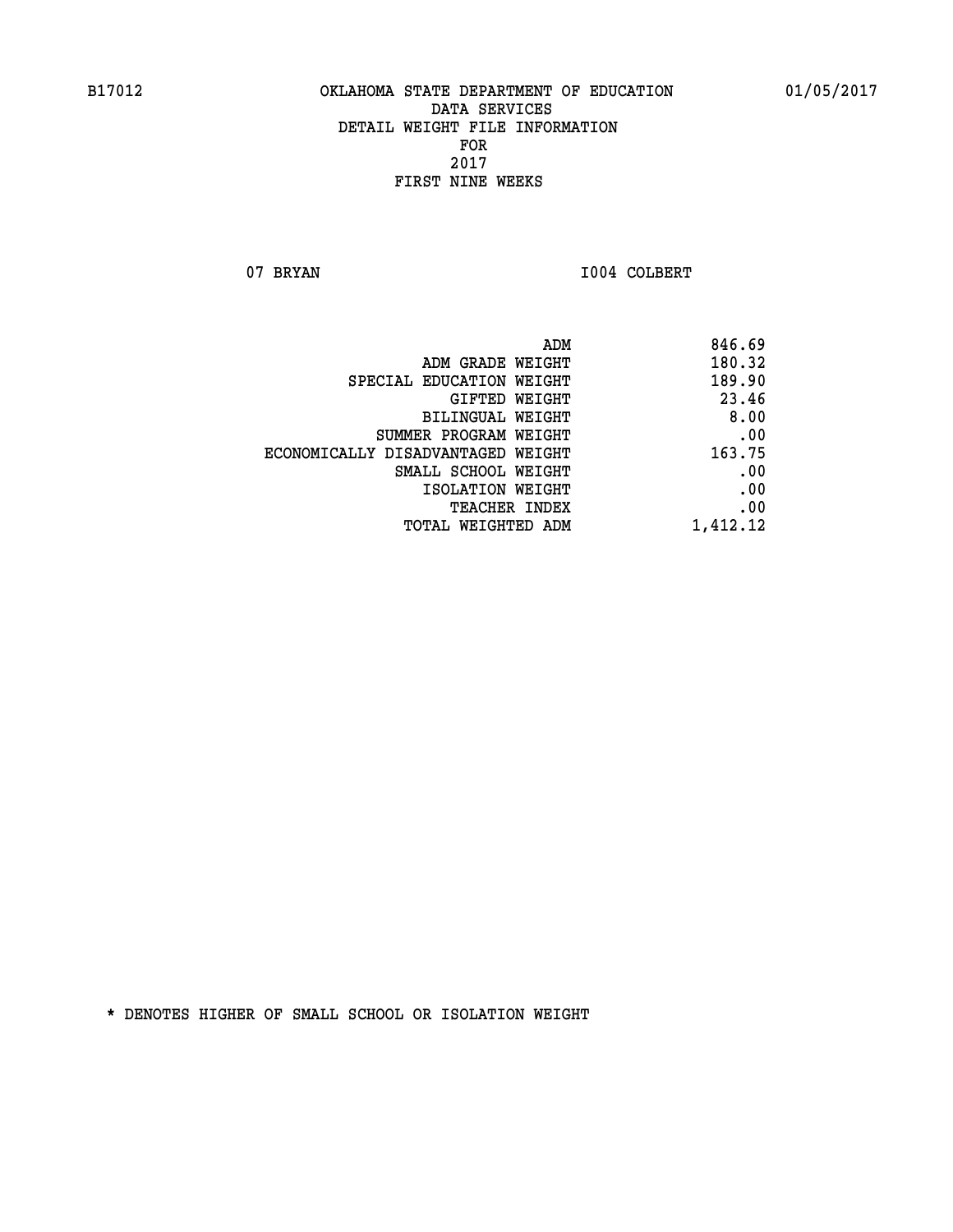**07 BRYAN I005 CADDO** 

|                                   | 502.80<br>ADM |
|-----------------------------------|---------------|
| ADM GRADE WEIGHT                  | 97.28         |
| SPECIAL EDUCATION WEIGHT          | 128.05        |
| GIFTED WEIGHT                     | 20.74         |
| BILINGUAL WEIGHT                  | .00           |
| SUMMER PROGRAM WEIGHT             | 1.20          |
| ECONOMICALLY DISADVANTAGED WEIGHT | 95.25         |
| SMALL SCHOOL WEIGHT               | $4.98*$       |
| ISOLATION WEIGHT                  | .00           |
| <b>TEACHER INDEX</b>              | 45.68         |
| TOTAL WEIGHTED ADM                | 895.98        |
|                                   |               |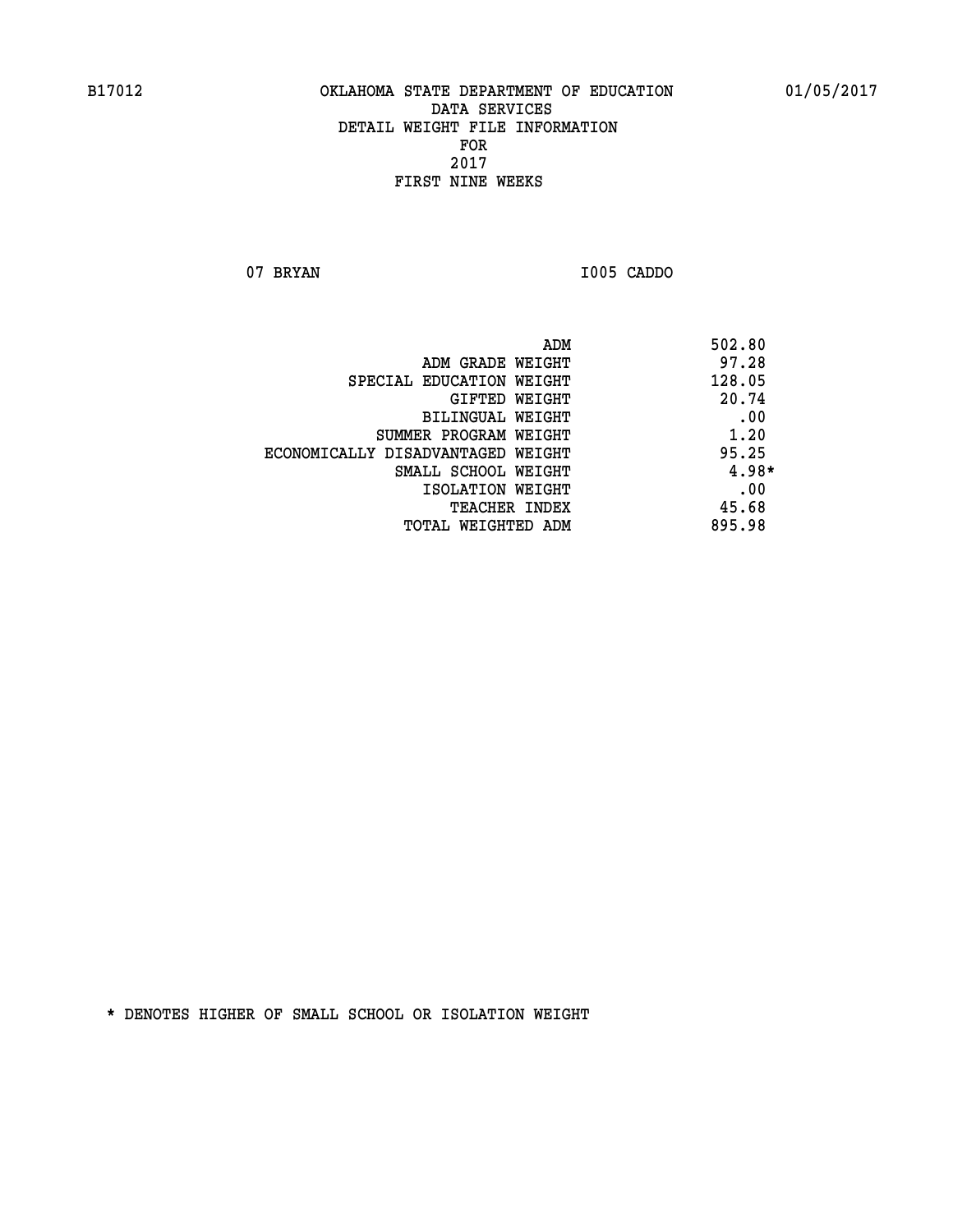07 BRYAN 1040 BENNINGTON

| 319.09<br>ADM                      |          |
|------------------------------------|----------|
| 61.35<br>ADM GRADE WEIGHT          |          |
| 131.60<br>SPECIAL EDUCATION WEIGHT |          |
| GIFTED WEIGHT                      | 12.92    |
| BILINGUAL WEIGHT                   | .00      |
| SUMMER PROGRAM WEIGHT              | .00      |
| ECONOMICALLY DISADVANTAGED WEIGHT  | 57.50    |
| SMALL SCHOOL WEIGHT                | 25.32    |
| ISOLATION WEIGHT                   | $32.16*$ |
| <b>TEACHER INDEX</b>               | 8.89     |
| 623.51<br>TOTAL WEIGHTED ADM       |          |
|                                    |          |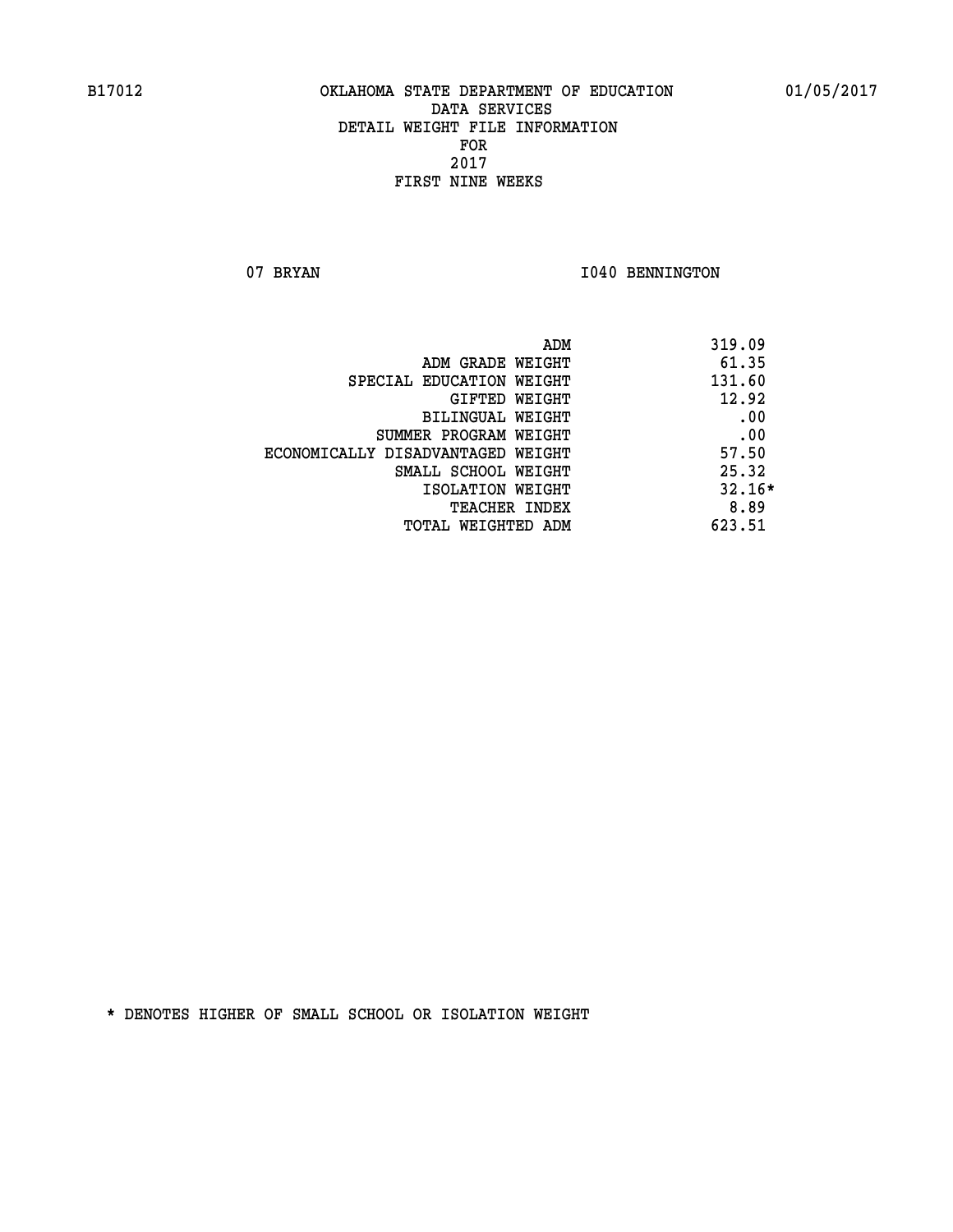07 BRYAN 1048 CALERA

| 758.26   |
|----------|
| 151.19   |
| 175.80   |
| 58.48    |
| .00      |
| .00      |
| 131.75   |
| .00      |
| .00      |
| 21.87    |
| 1,297.35 |
|          |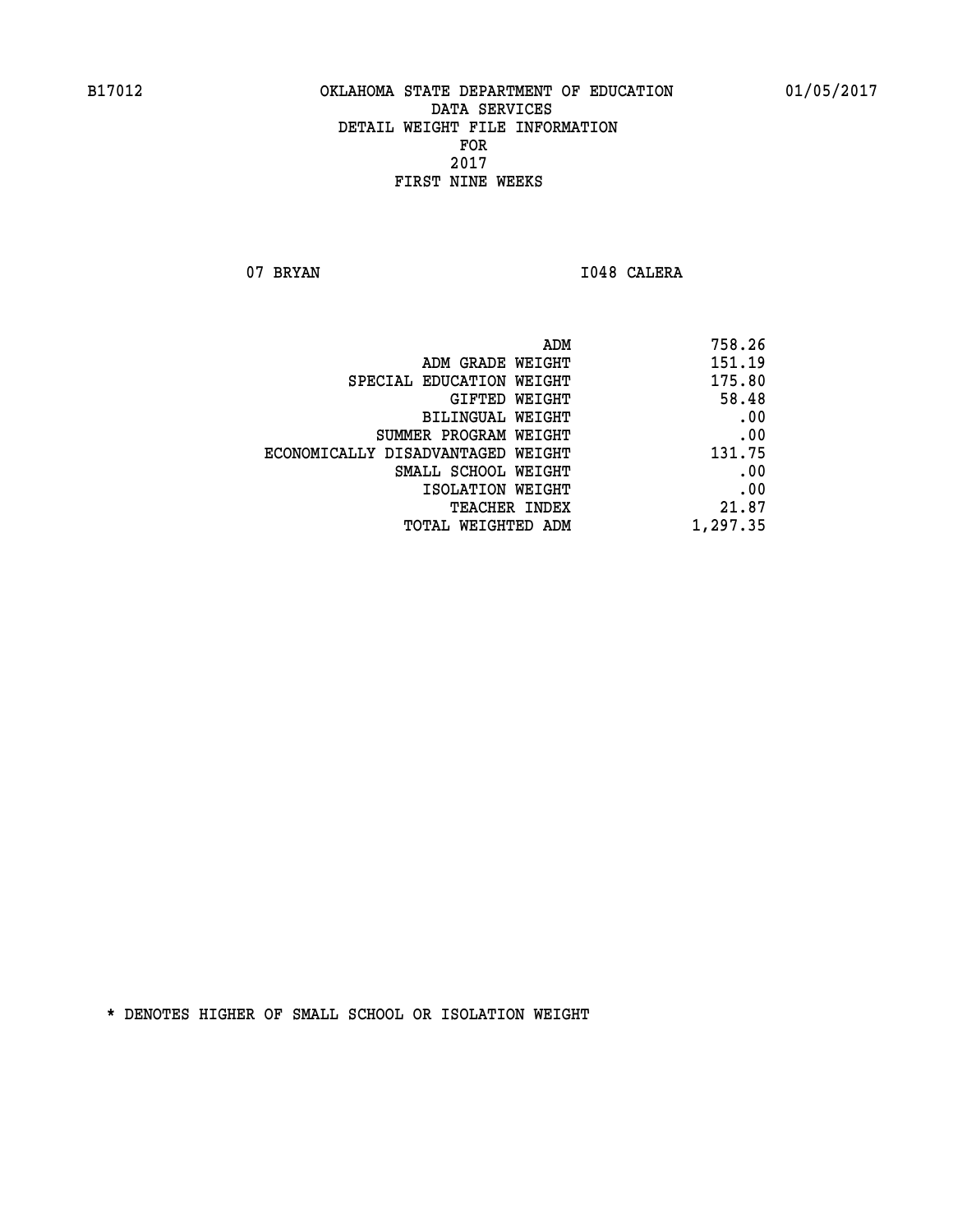07 BRYAN 1072 DURANT

| ADM                               | 3,719.11 |
|-----------------------------------|----------|
| ADM GRADE WEIGHT                  | 774.46   |
| SPECIAL EDUCATION WEIGHT          | 556.35   |
| GIFTED WEIGHT                     | 218.28   |
| BILINGUAL WEIGHT                  | 65.50    |
| SUMMER PROGRAM WEIGHT             | .00      |
| ECONOMICALLY DISADVANTAGED WEIGHT | 645.50   |
| SMALL SCHOOL WEIGHT               | .00      |
| ISOLATION WEIGHT                  | .00      |
| TEACHER INDEX                     | 346.37   |
| TOTAL WEIGHTED ADM                | 6,325.57 |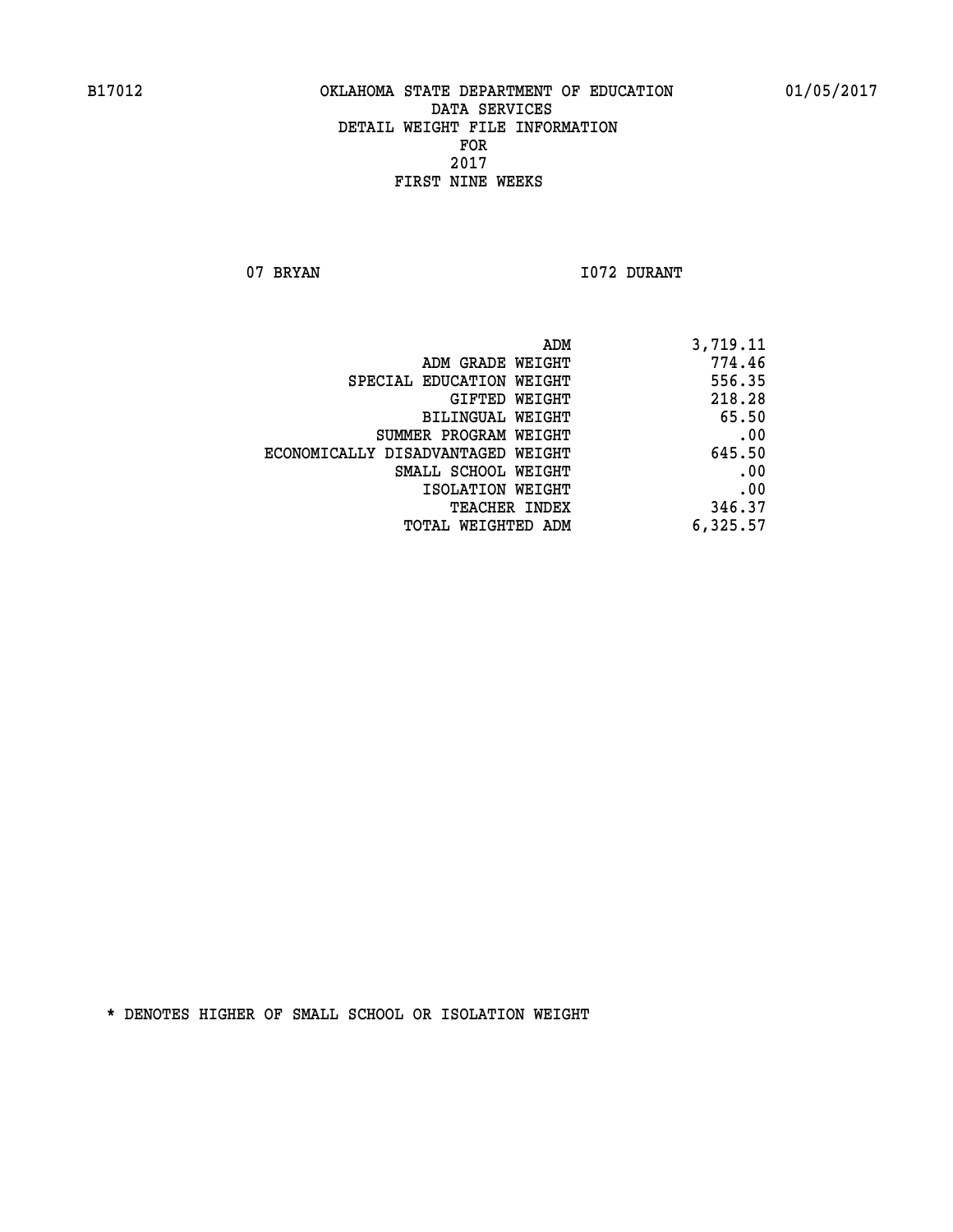08 CADDO **I011 HYDRO-EAKLY** 

| ADM                               | 465.41   |
|-----------------------------------|----------|
| ADM GRADE WEIGHT                  | 89.00    |
| SPECIAL EDUCATION WEIGHT          | 77.05    |
| GIFTED WEIGHT                     | 22.10    |
| BILINGUAL WEIGHT                  | 15.75    |
| SUMMER PROGRAM WEIGHT             | .00      |
| ECONOMICALLY DISADVANTAGED WEIGHT | 68.50    |
| SMALL SCHOOL WEIGHT               | $11.19*$ |
| ISOLATION WEIGHT                  | .00      |
| <b>TEACHER INDEX</b>              | 24.85    |
| TOTAL WEIGHTED ADM                | 773.85   |
|                                   |          |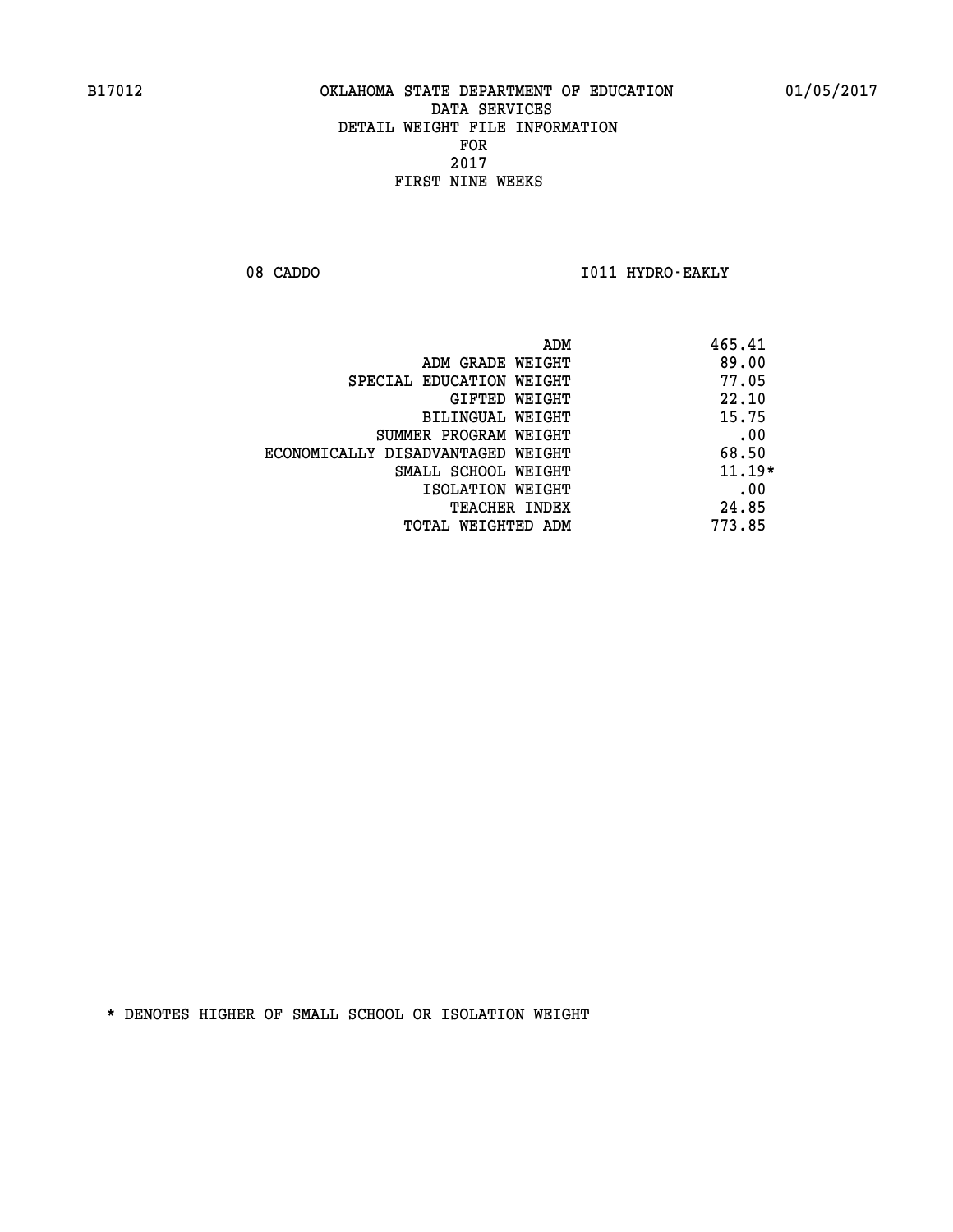08 CADDO **I012 LOOKEBA SICKLES** 

|                                   | 270.39<br>ADM |  |
|-----------------------------------|---------------|--|
| ADM GRADE WEIGHT                  | 51.87         |  |
| SPECIAL EDUCATION WEIGHT          | 24.95         |  |
| GIFTED WEIGHT                     | 7.48          |  |
| BILINGUAL WEIGHT                  | 9.75          |  |
| SUMMER PROGRAM WEIGHT             | .00           |  |
| ECONOMICALLY DISADVANTAGED WEIGHT | 48.00         |  |
| SMALL SCHOOL WEIGHT               | $26.44*$      |  |
| ISOLATION WEIGHT                  | .00           |  |
| TEACHER INDEX                     | 11.18         |  |
| TOTAL WEIGHTED ADM                | 450.06        |  |
|                                   |               |  |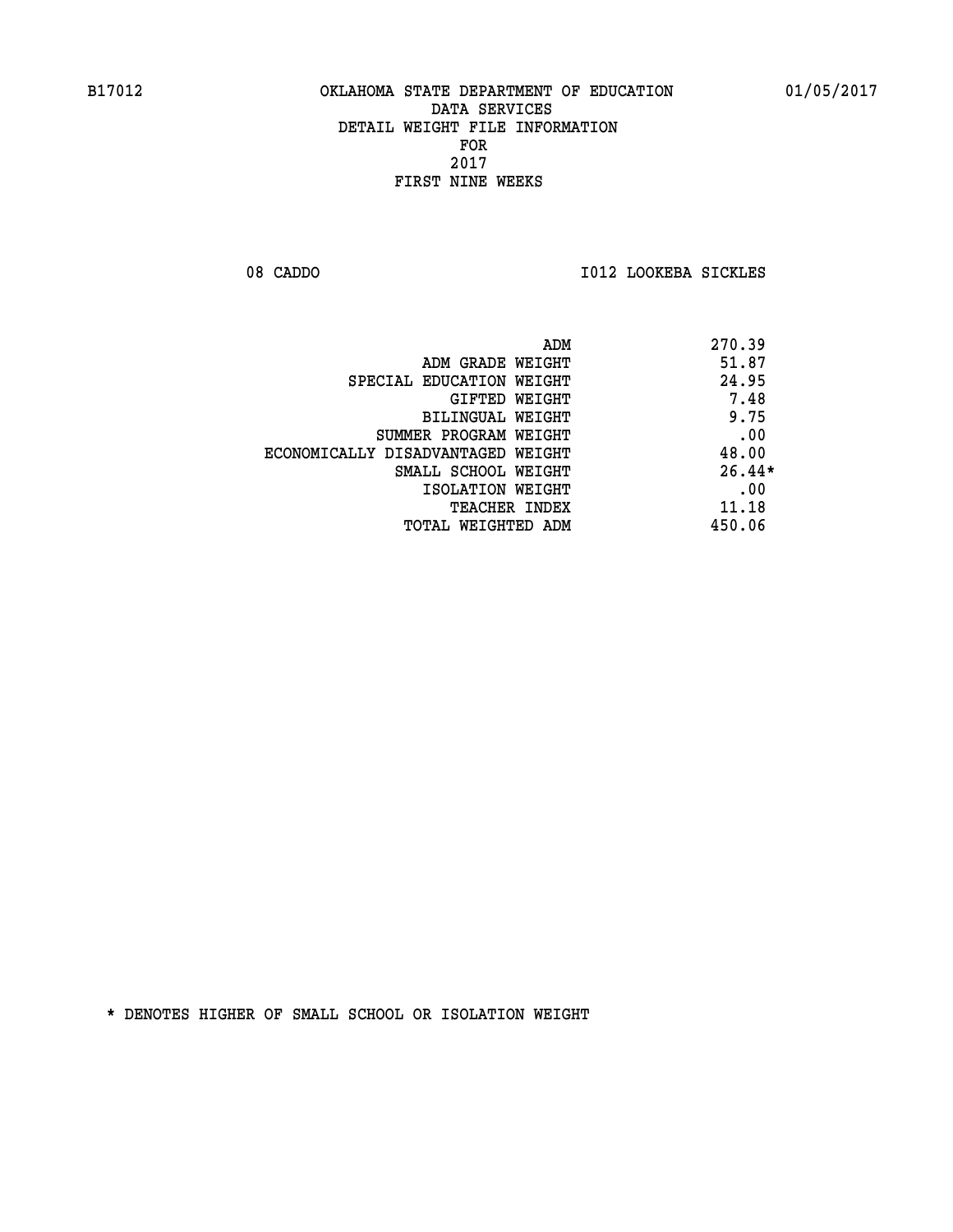08 CADDO 1020 ANADARKO

| ADM                               | 1,778.38 |
|-----------------------------------|----------|
| ADM GRADE WEIGHT                  | 351.59   |
| SPECIAL EDUCATION WEIGHT          | 197.10   |
| <b>GIFTED WEIGHT</b>              | 65.96    |
| BILINGUAL WEIGHT                  | 19.25    |
| SUMMER PROGRAM WEIGHT             | .00      |
| ECONOMICALLY DISADVANTAGED WEIGHT | 383.00   |
| SMALL SCHOOL WEIGHT               | .00      |
| ISOLATION WEIGHT                  | .00      |
| <b>TEACHER INDEX</b>              | 54.78    |
| <b>TOTAL WEIGHTED ADM</b>         | 2,850.06 |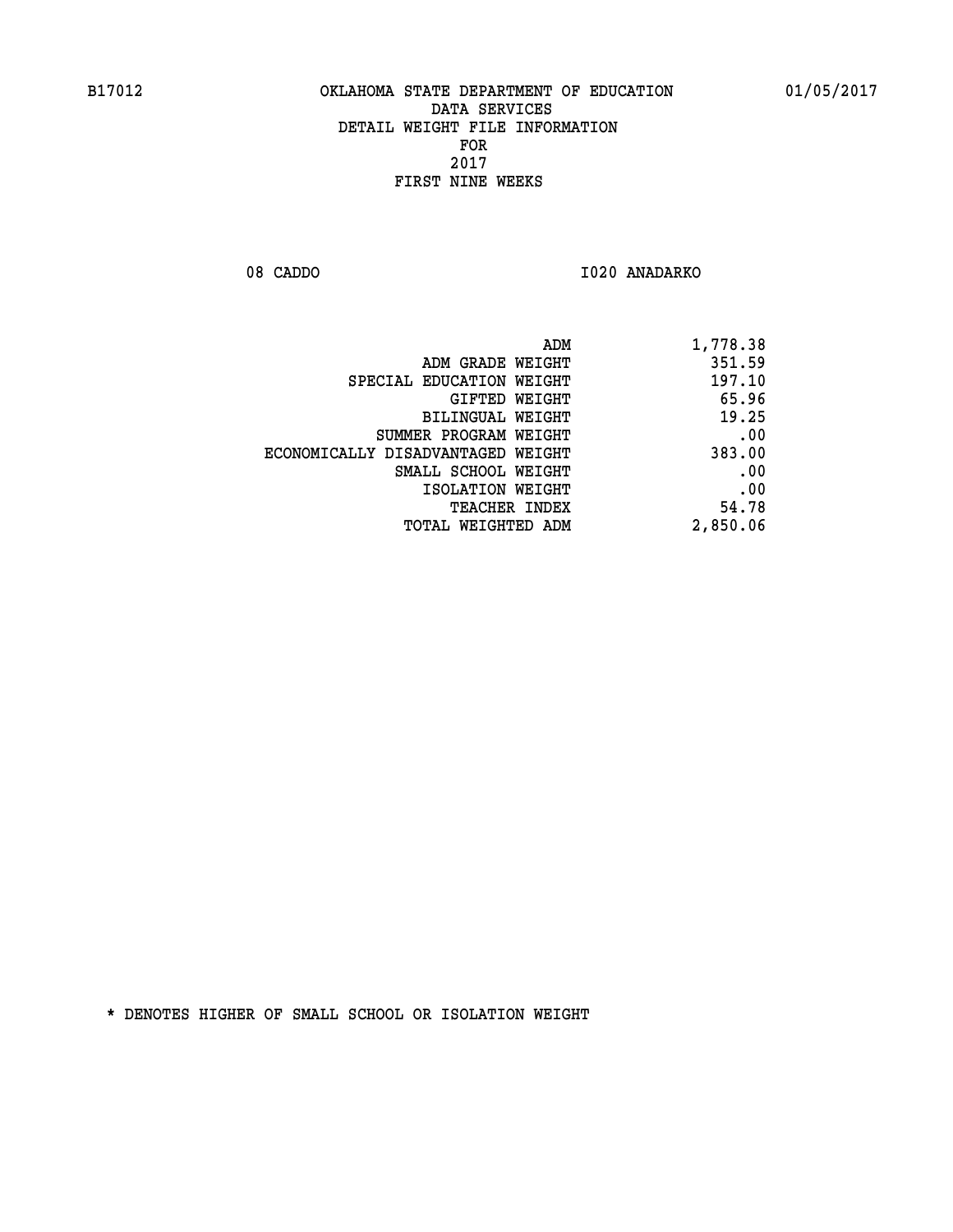**08 CADDO I033 CARNEGIE** 

| 579.08 |
|--------|
| 120.22 |
| 69.60  |
| 27.54  |
| 12.75  |
| .00    |
| 127.25 |
| .00    |
| .00    |
| 45.79  |
| 982.23 |
|        |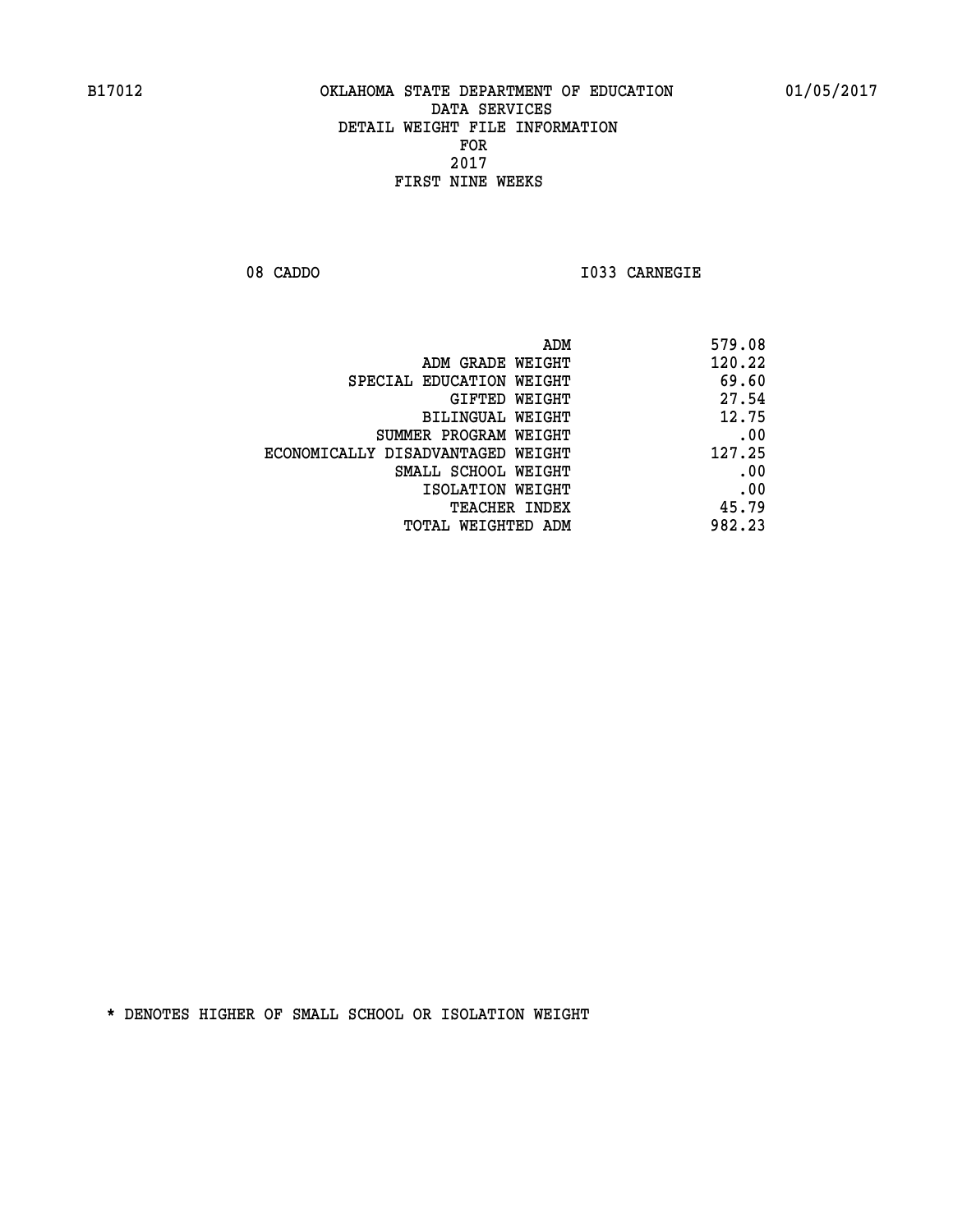08 CADDO **I056 BOONE-APACHE** 

| ADM                               | 563.42 |
|-----------------------------------|--------|
| ADM GRADE WEIGHT                  | 114.09 |
| SPECIAL EDUCATION WEIGHT          | 76.20  |
| GIFTED WEIGHT                     | 16.66  |
| BILINGUAL WEIGHT                  | 4.25   |
| SUMMER PROGRAM WEIGHT             | 1.20   |
| ECONOMICALLY DISADVANTAGED WEIGHT | 111.75 |
| SMALL SCHOOL WEIGHT               | .00    |
| ISOLATION WEIGHT                  | .00    |
| <b>TEACHER INDEX</b>              | 24.07  |
| TOTAL WEIGHTED ADM                | 911.64 |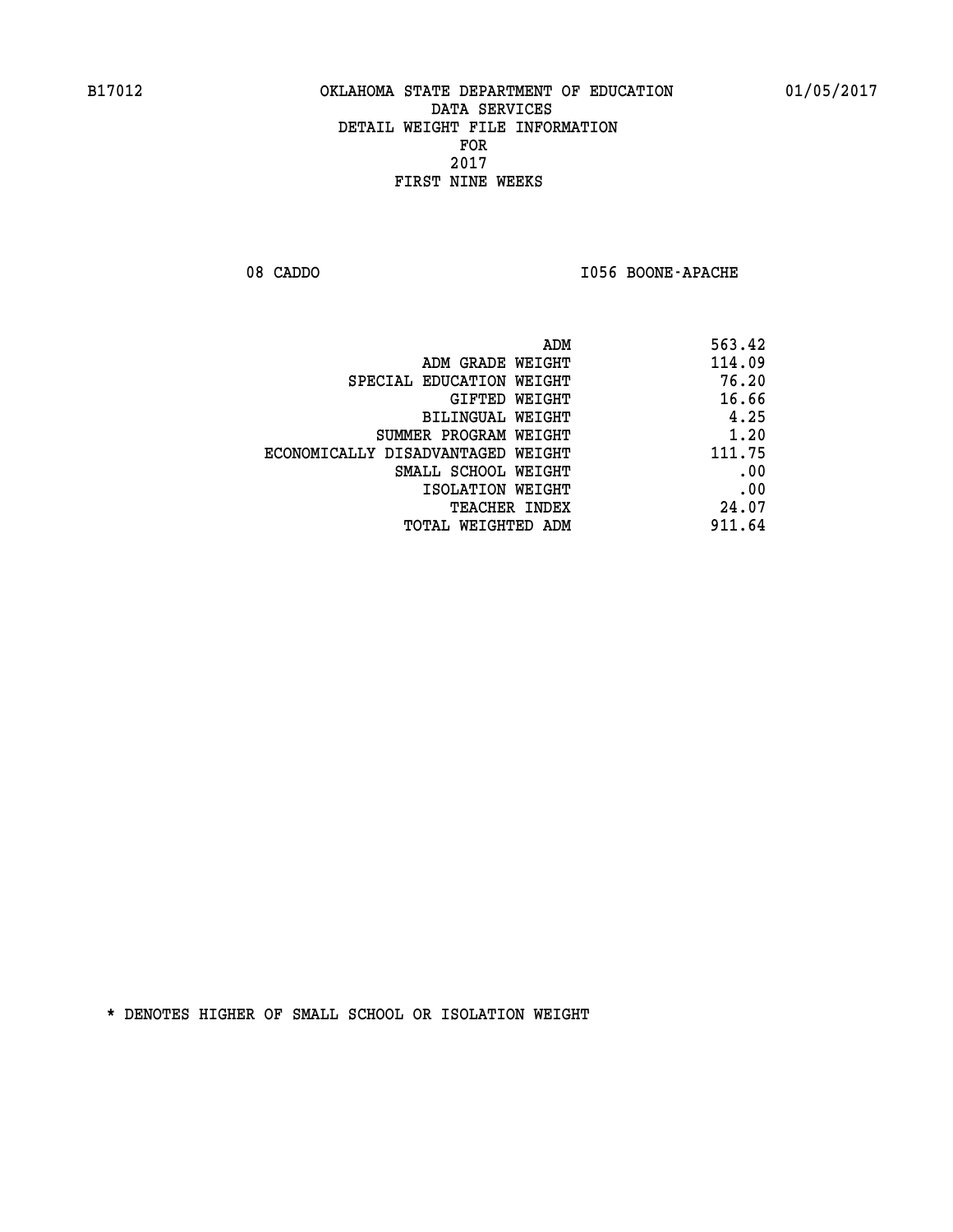08 CADDO **I064 CYRIL** 

| ADM                               | 389.21   |
|-----------------------------------|----------|
| ADM GRADE WEIGHT                  | 77.69    |
| SPECIAL EDUCATION WEIGHT          | 50.25    |
| GIFTED WEIGHT                     | 10.88    |
| BILINGUAL WEIGHT                  | 1.50     |
| SUMMER PROGRAM WEIGHT             | .00      |
| ECONOMICALLY DISADVANTAGED WEIGHT | 67.25    |
| SMALL SCHOOL WEIGHT               | $20.57*$ |
| ISOLATION WEIGHT                  | .00      |
| <b>TEACHER INDEX</b>              | 3.42     |
| TOTAL WEIGHTED ADM                | 620.77   |
|                                   |          |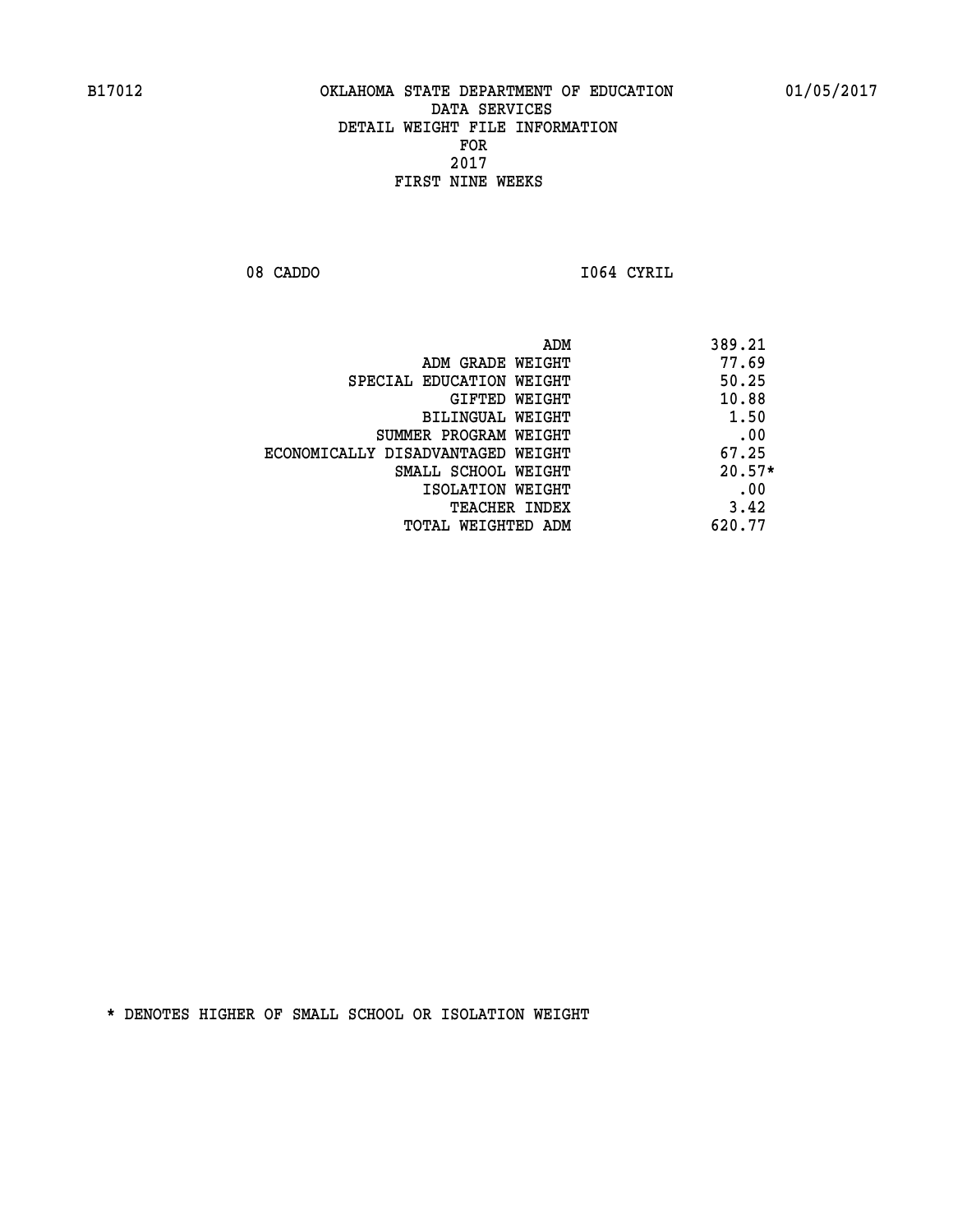08 CADDO **I086 GRACEMONT** 

| 164.16<br>ADM                 |                                   |
|-------------------------------|-----------------------------------|
| 33.30                         | ADM GRADE WEIGHT                  |
| 25.00                         | SPECIAL EDUCATION WEIGHT          |
| 4.42<br>GIFTED WEIGHT         |                                   |
| .75                           | BILINGUAL WEIGHT                  |
| .00                           | SUMMER PROGRAM WEIGHT             |
| 32.75                         | ECONOMICALLY DISADVANTAGED WEIGHT |
| $22.64*$                      | SMALL SCHOOL WEIGHT               |
| .00                           | ISOLATION WEIGHT                  |
| 11.53<br><b>TEACHER INDEX</b> |                                   |
| 294.55                        | TOTAL WEIGHTED ADM                |
|                               |                                   |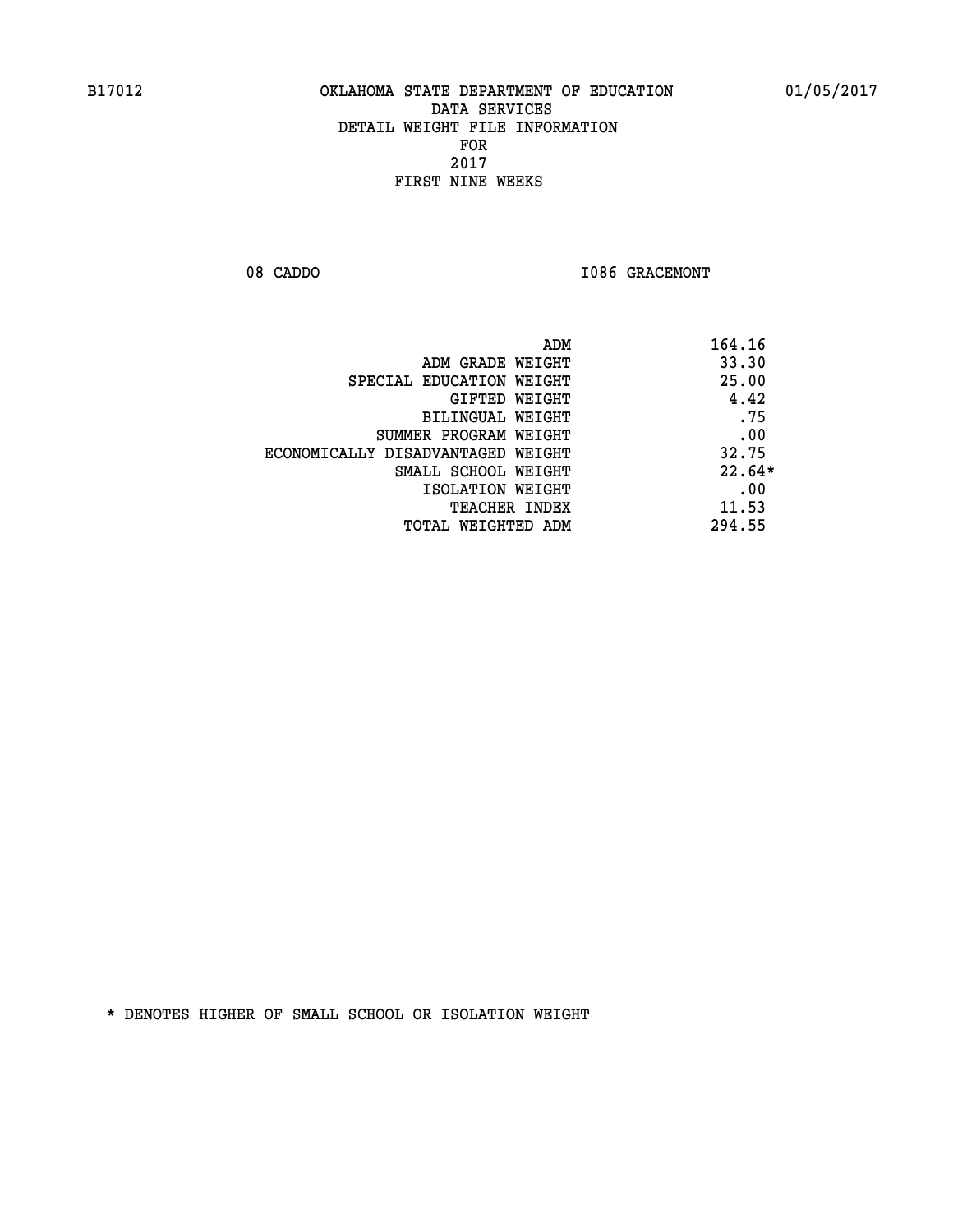08 CADDO 1160 CEMENT

| ADM                               | 233.61   |
|-----------------------------------|----------|
| ADM GRADE WEIGHT                  | 45.89    |
| SPECIAL EDUCATION WEIGHT          | 50.80    |
| GIFTED WEIGHT                     | 5.44     |
| BILINGUAL WEIGHT                  | .00      |
| SUMMER PROGRAM WEIGHT             | .00      |
| ECONOMICALLY DISADVANTAGED WEIGHT | 50.50    |
| SMALL SCHOOL WEIGHT               | $26.09*$ |
| ISOLATION WEIGHT                  | .00      |
| <b>TEACHER INDEX</b>              | .00      |
| TOTAL WEIGHTED ADM                | 412.33   |
|                                   |          |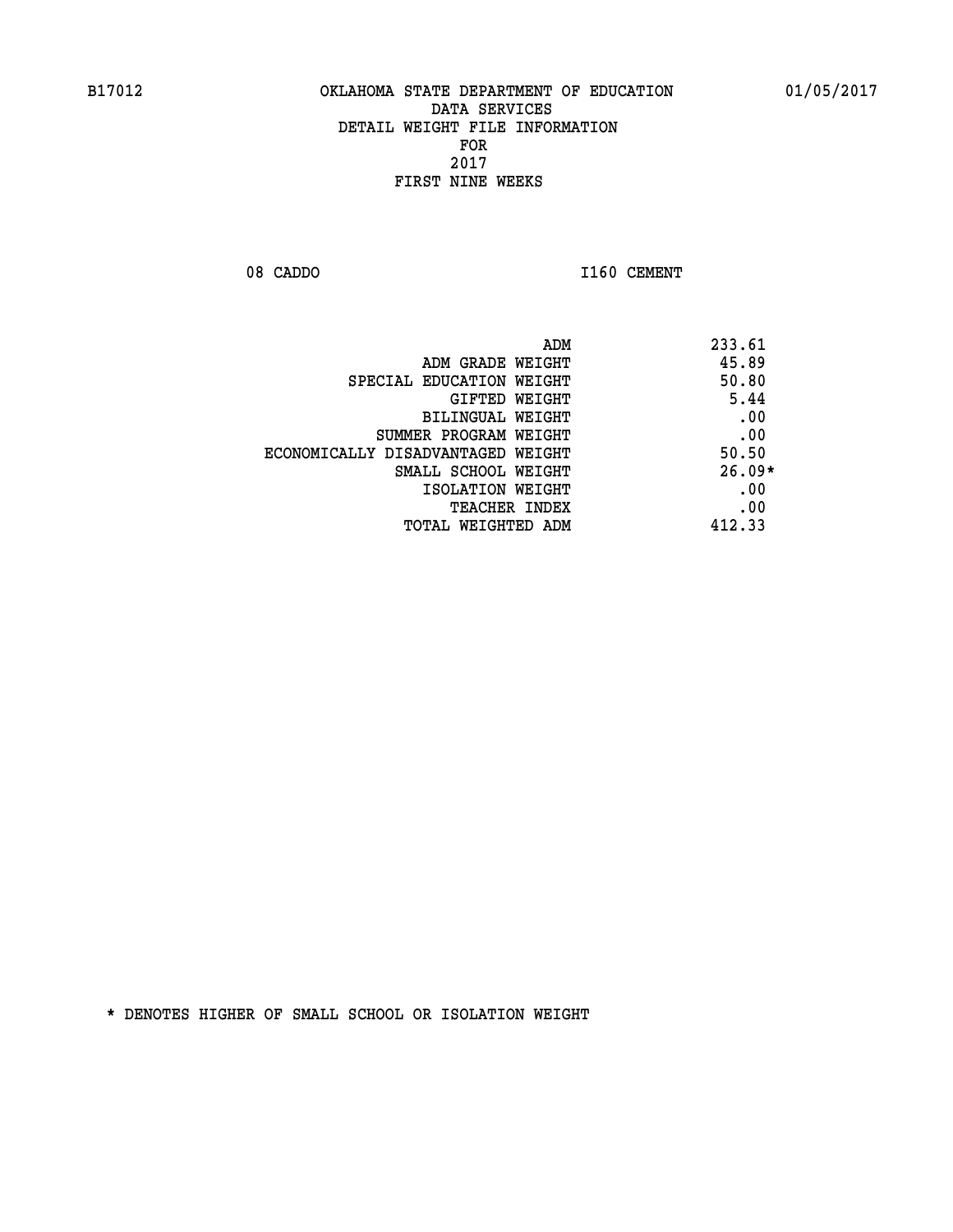08 CADDO 1161 HINTON

| ADM                               | 700.83   |
|-----------------------------------|----------|
| ADM GRADE WEIGHT                  | 136.92   |
| SPECIAL EDUCATION WEIGHT          | 99.15    |
| GIFTED WEIGHT                     | 19.04    |
| BILINGUAL WEIGHT                  | 35.75    |
| SUMMER PROGRAM WEIGHT             | .00      |
| ECONOMICALLY DISADVANTAGED WEIGHT | 119.25   |
| SMALL SCHOOL WEIGHT               | .00      |
| ISOLATION WEIGHT                  | .00      |
| TEACHER INDEX                     | .00      |
| TOTAL WEIGHTED ADM                | 1,110.94 |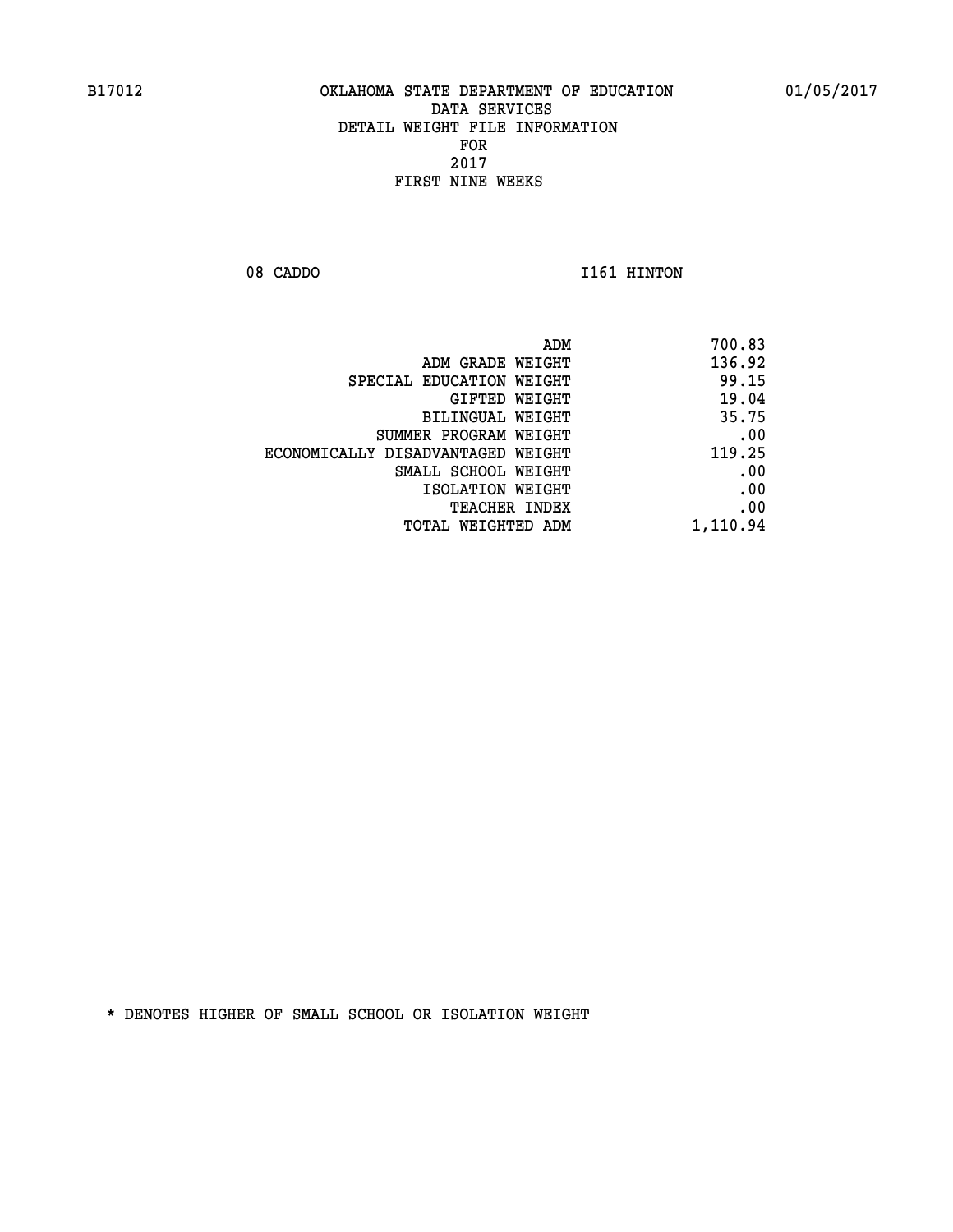08 CADDO **I167 FORT COBB-BROXTON** 

| ADM                               | 345.78   |
|-----------------------------------|----------|
| ADM GRADE WEIGHT                  | 60.32    |
| SPECIAL EDUCATION WEIGHT          | 39.20    |
| GIFTED WEIGHT                     | 8.50     |
| BILINGUAL WEIGHT                  | 1.50     |
| SUMMER PROGRAM WEIGHT             | .00      |
| ECONOMICALLY DISADVANTAGED WEIGHT | 65.75    |
| SMALL SCHOOL WEIGHT               | 23.95    |
| ISOLATION WEIGHT                  | $24.69*$ |
| <b>TEACHER INDEX</b>              | 37.84    |
| TOTAL WEIGHTED ADM                | 583.58   |
|                                   |          |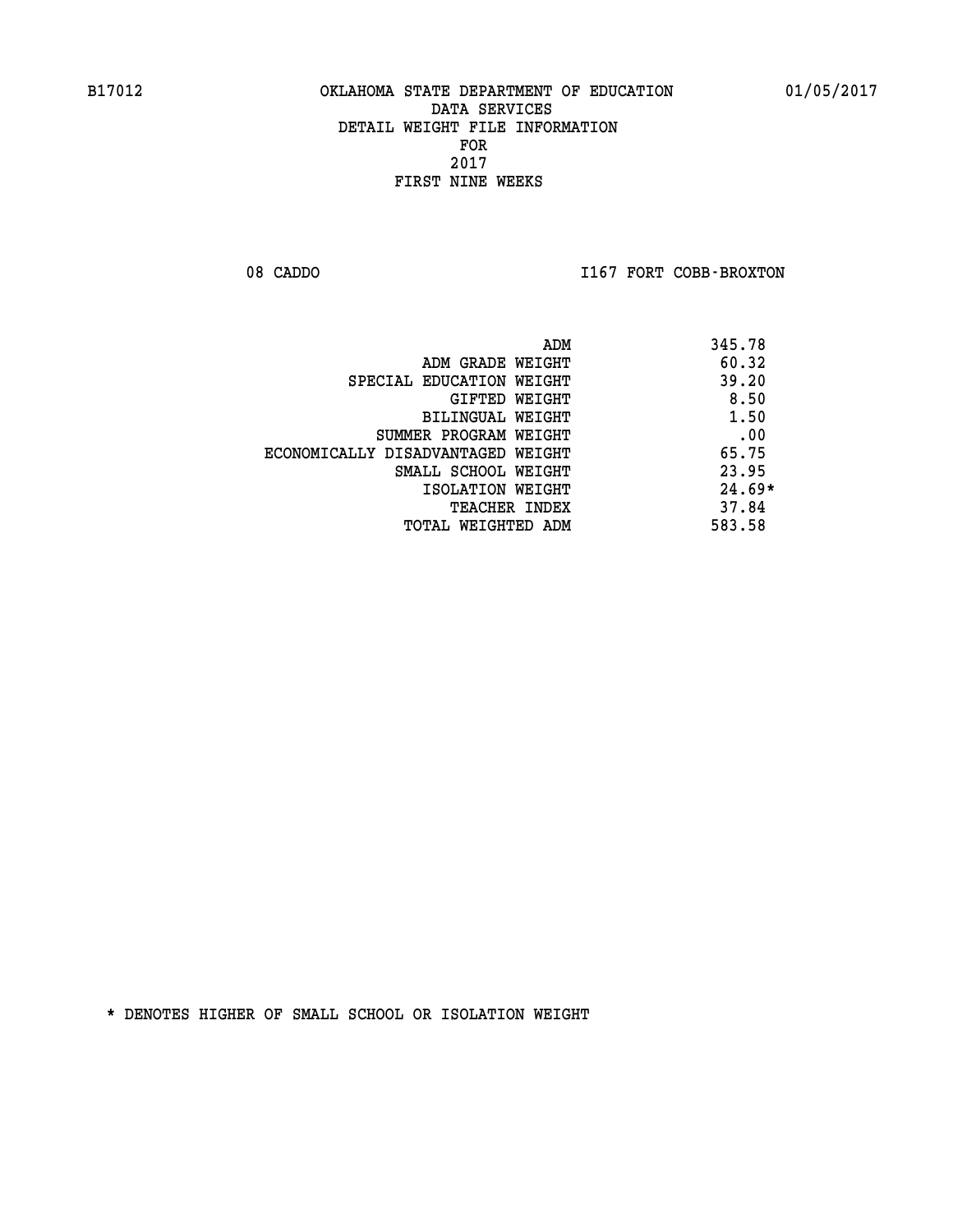08 CADDO **I168 BINGER-ONEY** 

| 345.44<br>ADM                              |  |
|--------------------------------------------|--|
| 67.41<br>ADM GRADE WEIGHT                  |  |
| 71.75<br>SPECIAL EDUCATION WEIGHT          |  |
| 12.92<br>GIFTED WEIGHT                     |  |
| .00<br>BILINGUAL WEIGHT                    |  |
| .00<br>SUMMER PROGRAM WEIGHT               |  |
| 61.50<br>ECONOMICALLY DISADVANTAGED WEIGHT |  |
| $23.97*$<br>SMALL SCHOOL WEIGHT            |  |
| 17.96<br>ISOLATION WEIGHT                  |  |
| 19.07<br><b>TEACHER INDEX</b>              |  |
| 602.06<br>TOTAL WEIGHTED ADM               |  |
|                                            |  |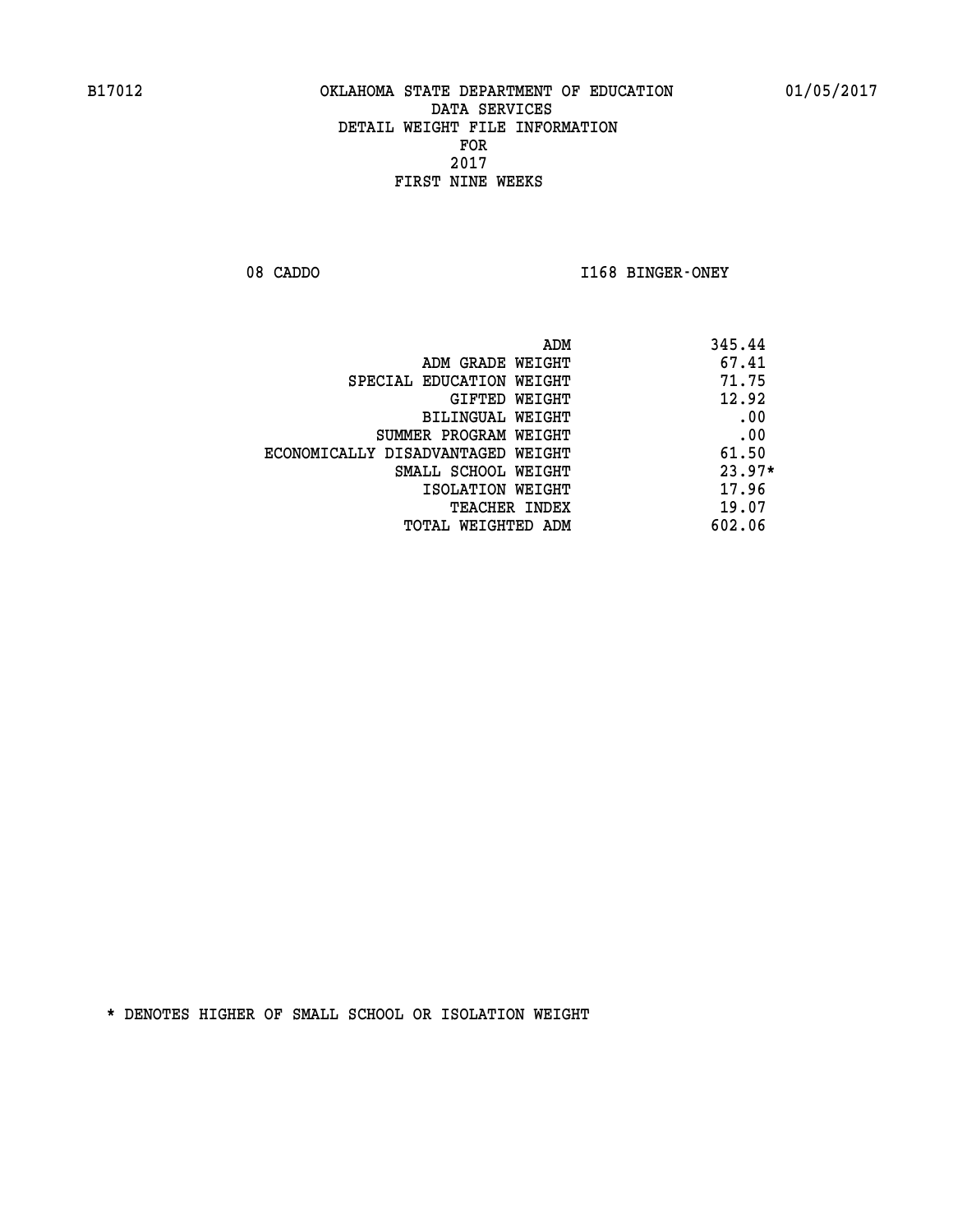**09 CANADIAN C029 RIVERSIDE** 

|                                   | 189.67<br>ADM |
|-----------------------------------|---------------|
| ADM GRADE WEIGHT                  | 37.70         |
| SPECIAL EDUCATION WEIGHT          | 6.45          |
| <b>GIFTED WEIGHT</b>              | 4.42          |
| BILINGUAL WEIGHT                  | 2.75          |
| SUMMER PROGRAM WEIGHT             | .00           |
| ECONOMICALLY DISADVANTAGED WEIGHT | 33.25         |
| SMALL SCHOOL WEIGHT               | $24.33*$      |
| ISOLATION WEIGHT                  | .00           |
| <b>TEACHER INDEX</b>              | .00           |
| TOTAL WEIGHTED ADM                | 298.57        |
|                                   |               |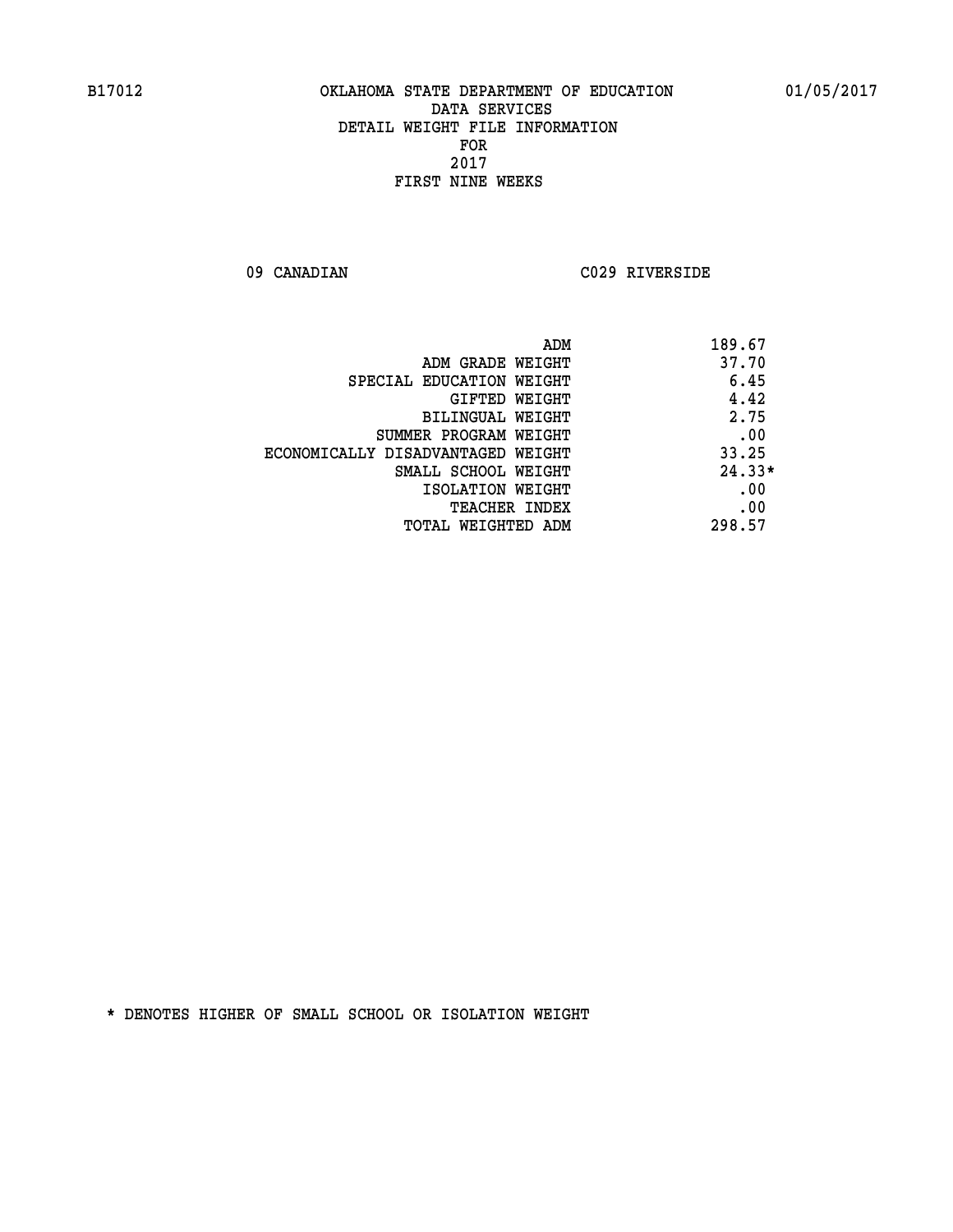**09 CANADIAN C031 BANNER** 

| ADM                               | 229.53   |
|-----------------------------------|----------|
| ADM GRADE WEIGHT                  | 45.05    |
| SPECIAL EDUCATION WEIGHT          | 29.00    |
| <b>GIFTED WEIGHT</b>              | 7.48     |
| BILINGUAL WEIGHT                  | 4.00     |
| SUMMER PROGRAM WEIGHT             | .00      |
| ECONOMICALLY DISADVANTAGED WEIGHT | 25.00    |
| SMALL SCHOOL WEIGHT               | $25.99*$ |
| ISOLATION WEIGHT                  | .00      |
| <b>TEACHER INDEX</b>              | 20.01    |
| TOTAL WEIGHTED ADM                | 386.06   |
|                                   |          |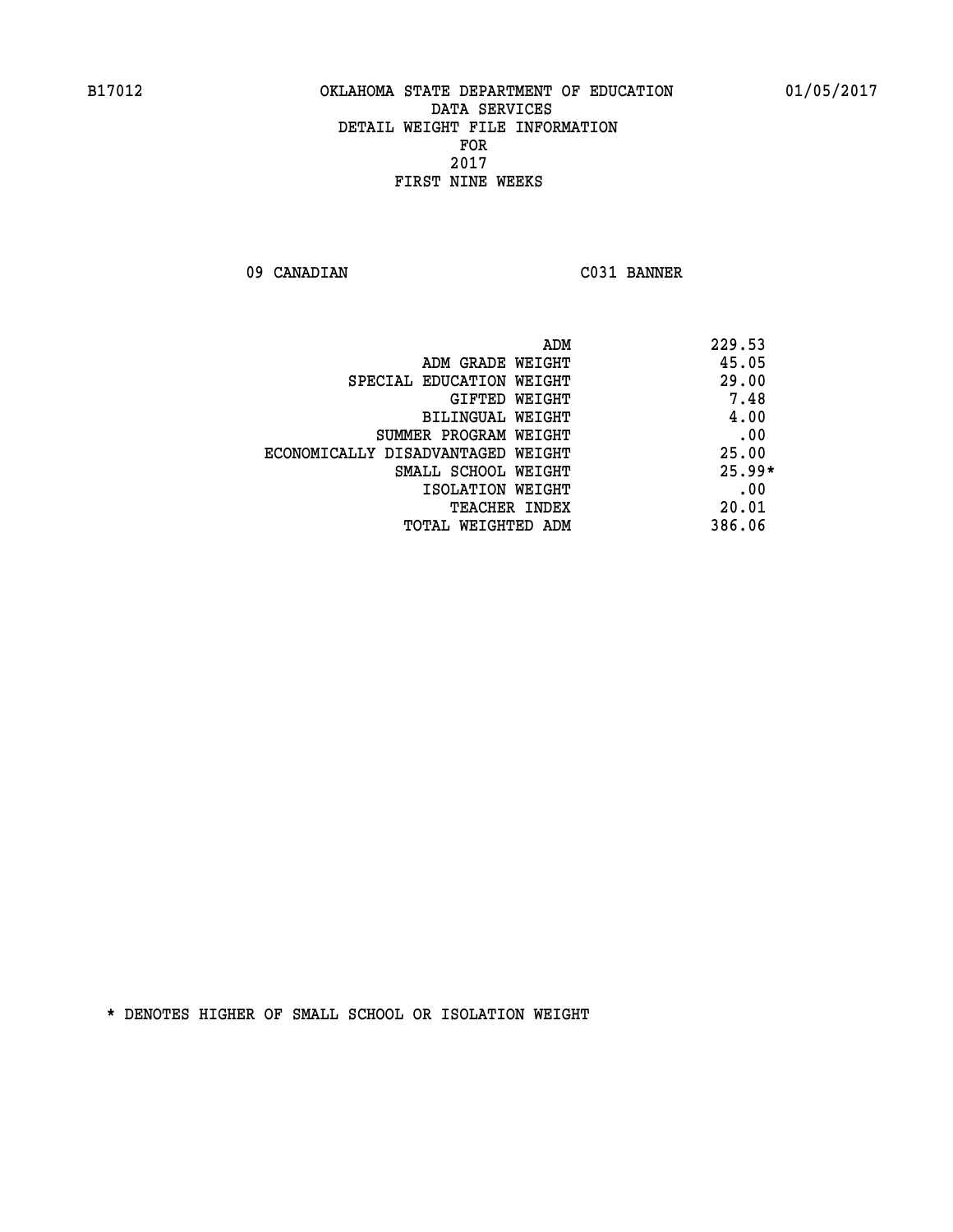09 CANADIAN C070 DARLINGTON

|                                   | 247.52<br>ADM |
|-----------------------------------|---------------|
| ADM GRADE WEIGHT                  | 48.77         |
| SPECIAL EDUCATION WEIGHT          | 14.60         |
| <b>GIFTED WEIGHT</b>              | 6.80          |
| BILINGUAL WEIGHT                  | 1.25          |
| SUMMER PROGRAM WEIGHT             | .00           |
| ECONOMICALLY DISADVANTAGED WEIGHT | 53.50         |
| SMALL SCHOOL WEIGHT               | $26.34*$      |
| ISOLATION WEIGHT                  | .00           |
| <b>TEACHER INDEX</b>              | 23.72         |
| TOTAL WEIGHTED ADM                | 422.50        |
|                                   |               |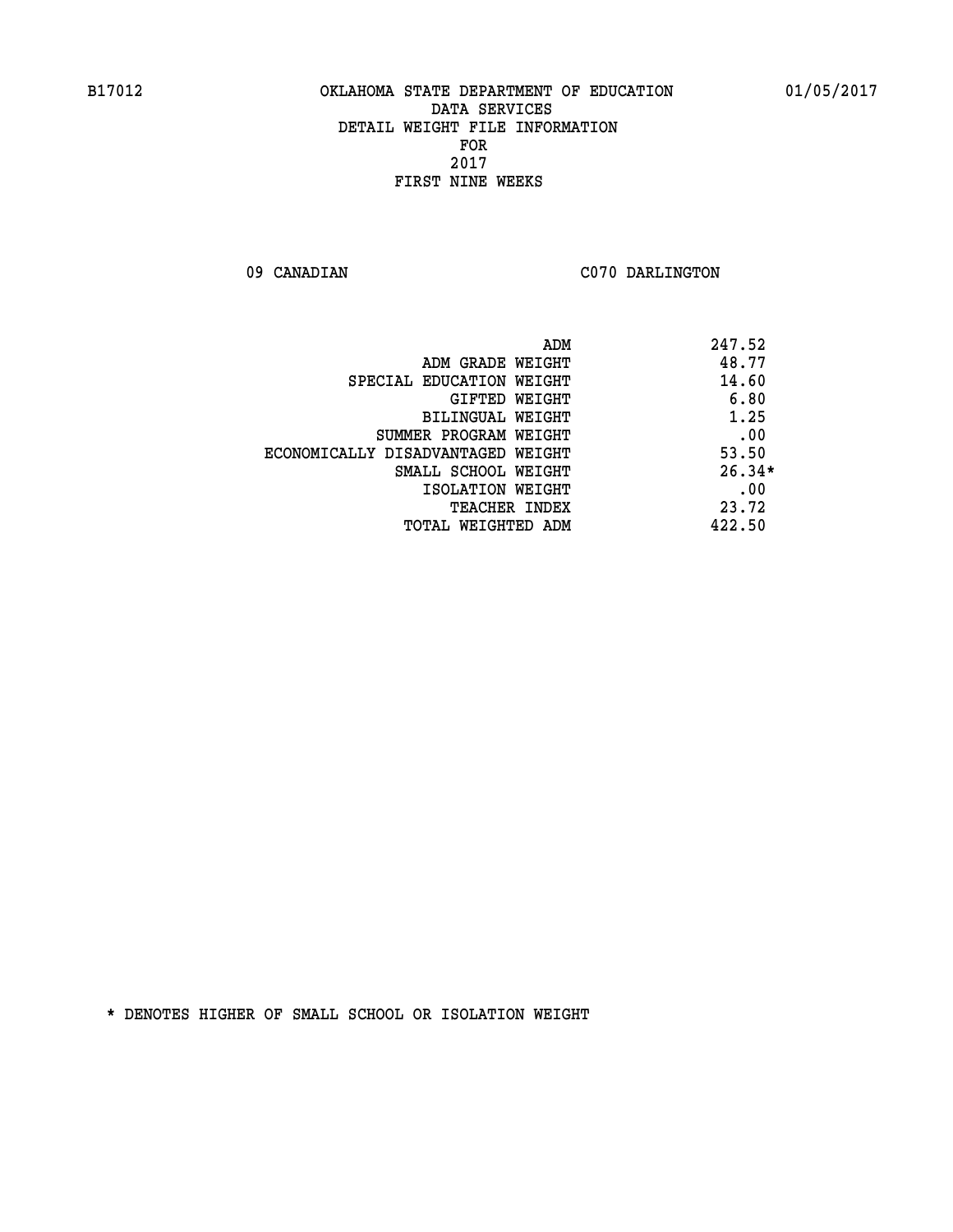**09 CANADIAN C162 MAPLE** 

| 158.92   |
|----------|
| 33.13    |
| 5.75     |
| 7.48     |
| 1.00     |
| .00      |
| 9.50     |
| $22.24*$ |
| .00      |
| 6.71     |
| 244.73   |
|          |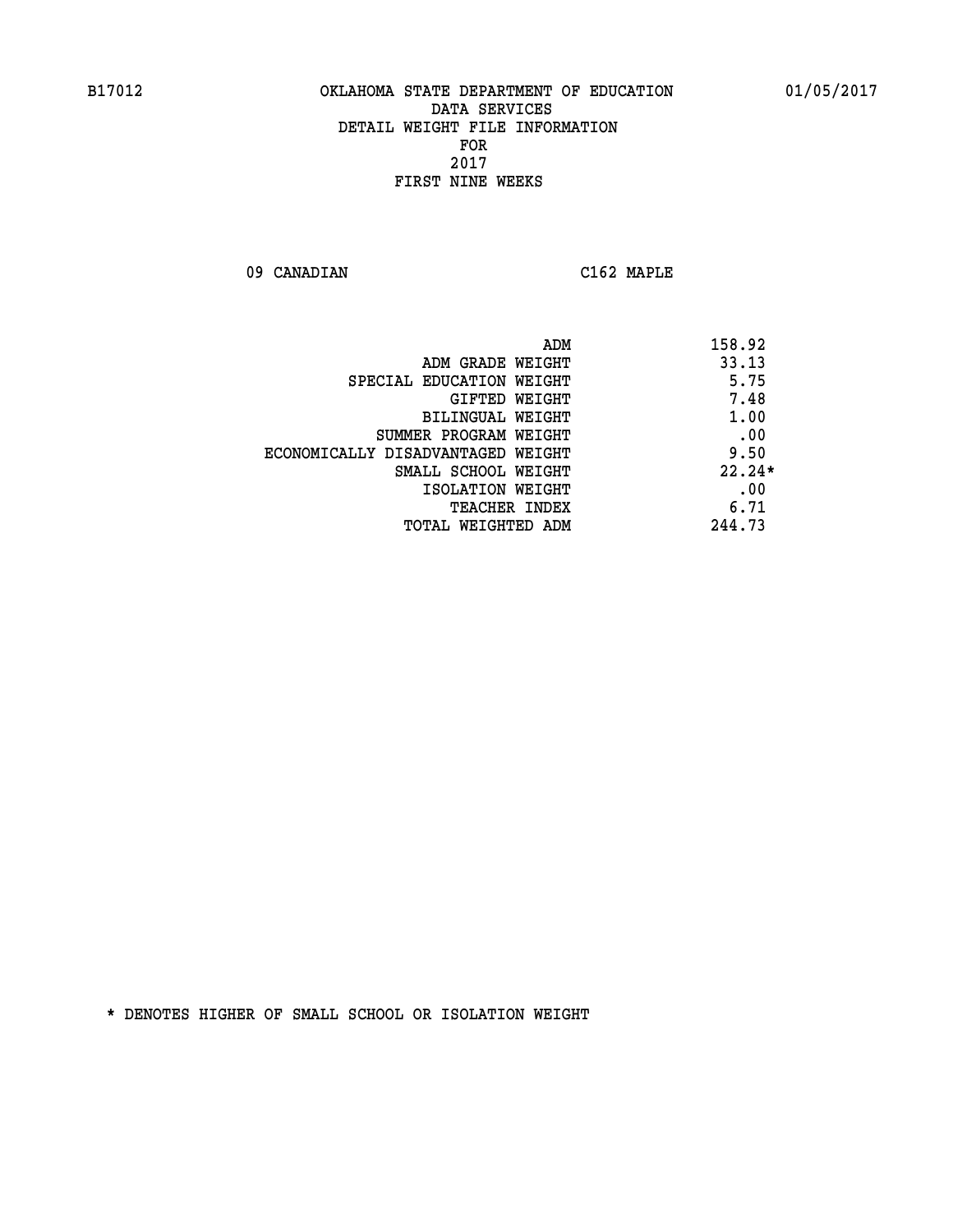**09 CANADIAN I022 PIEDMONT** 

| ADM                               | 3,822.85 |
|-----------------------------------|----------|
| ADM GRADE WEIGHT                  | 748.59   |
| SPECIAL EDUCATION WEIGHT          | 497.00   |
| GIFTED WEIGHT                     | 188.02   |
| BILINGUAL WEIGHT                  | 49.75    |
| SUMMER PROGRAM WEIGHT             | .00      |
| ECONOMICALLY DISADVANTAGED WEIGHT | 192.00   |
| SMALL SCHOOL WEIGHT               | .00      |
| ISOLATION WEIGHT                  | .00      |
| <b>TEACHER INDEX</b>              | .00      |
| <b>TOTAL WEIGHTED ADM</b>         | 5,498.21 |
|                                   |          |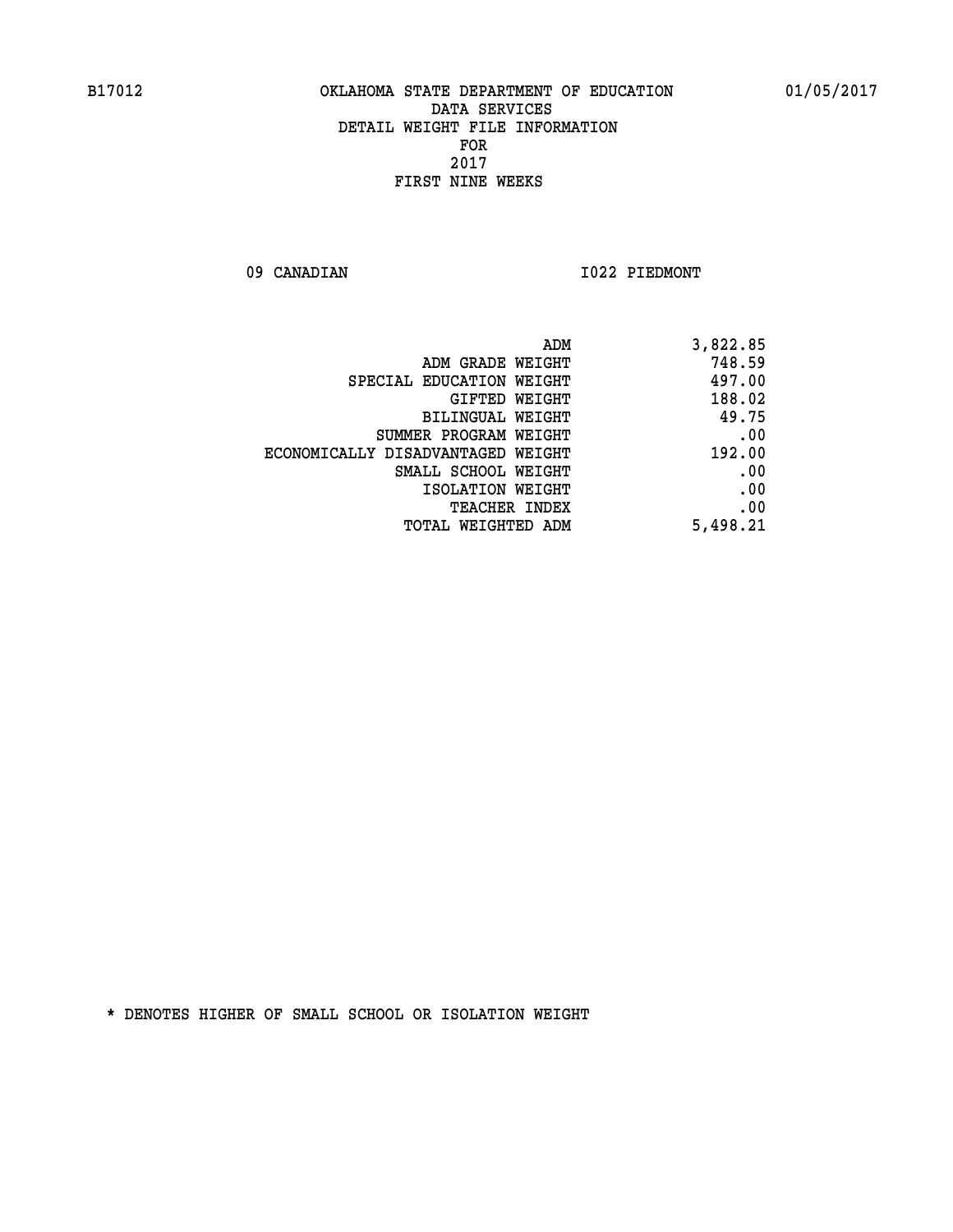09 CANADIAN 1027 YUKON

| 8,467.48  |
|-----------|
| 1,617.84  |
| 1,550.20  |
| 440.98    |
| 217.50    |
| 6.00      |
| 932.25    |
| .00       |
| .00       |
| .00       |
| 13,232.25 |
|           |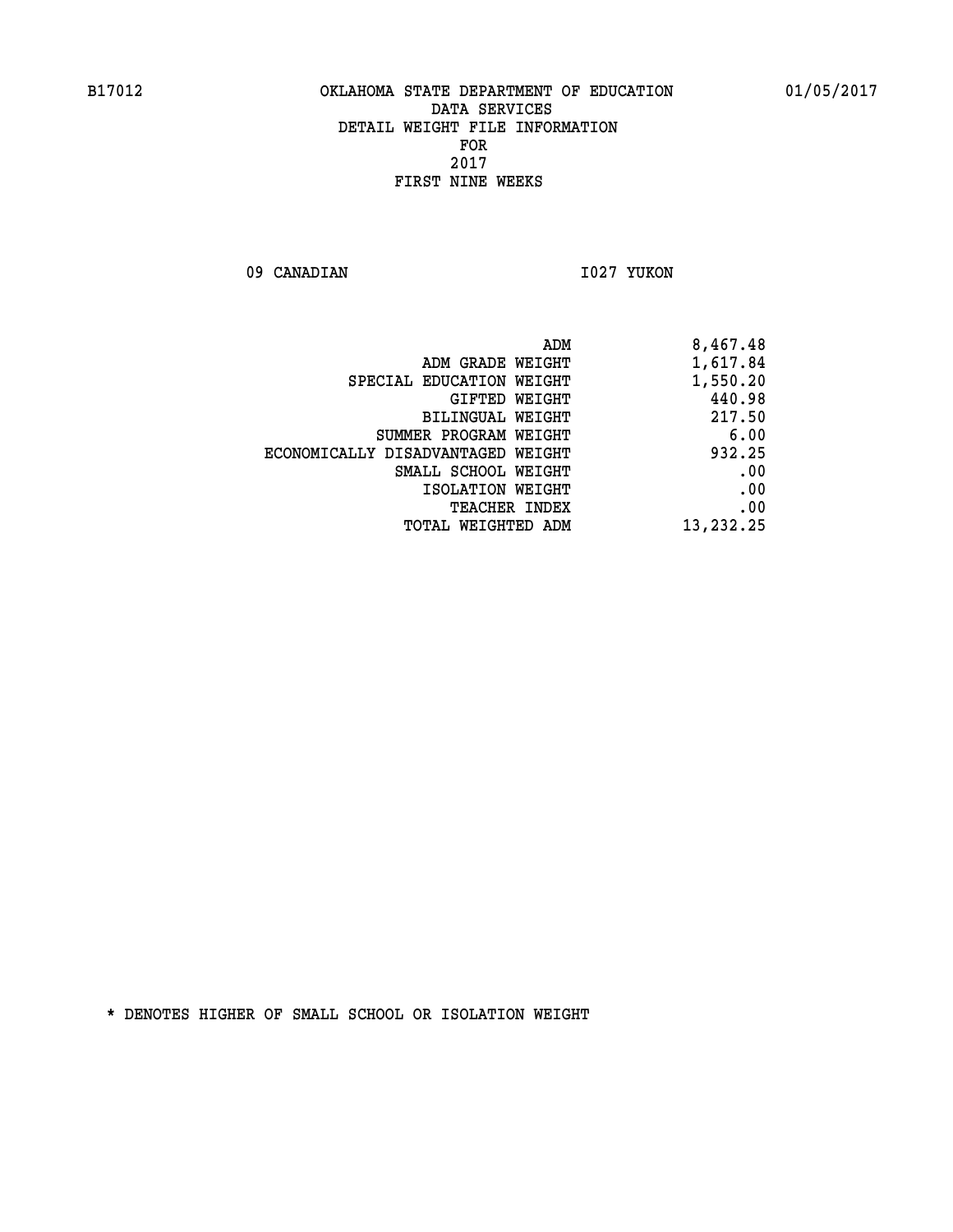09 CANADIAN 1034 EL RENO

| ADM                               | 2,664.35 |
|-----------------------------------|----------|
| ADM GRADE WEIGHT                  | 535.05   |
| SPECIAL EDUCATION WEIGHT          | 470.25   |
| GIFTED WEIGHT                     | 117.30   |
| BILINGUAL WEIGHT                  | 128.50   |
| SUMMER PROGRAM WEIGHT             | .00      |
| ECONOMICALLY DISADVANTAGED WEIGHT | 511.00   |
| SMALL SCHOOL WEIGHT               | .00      |
| ISOLATION WEIGHT                  | .00      |
| <b>TEACHER INDEX</b>              | 100.55   |
| TOTAL WEIGHTED ADM                | 4,527.00 |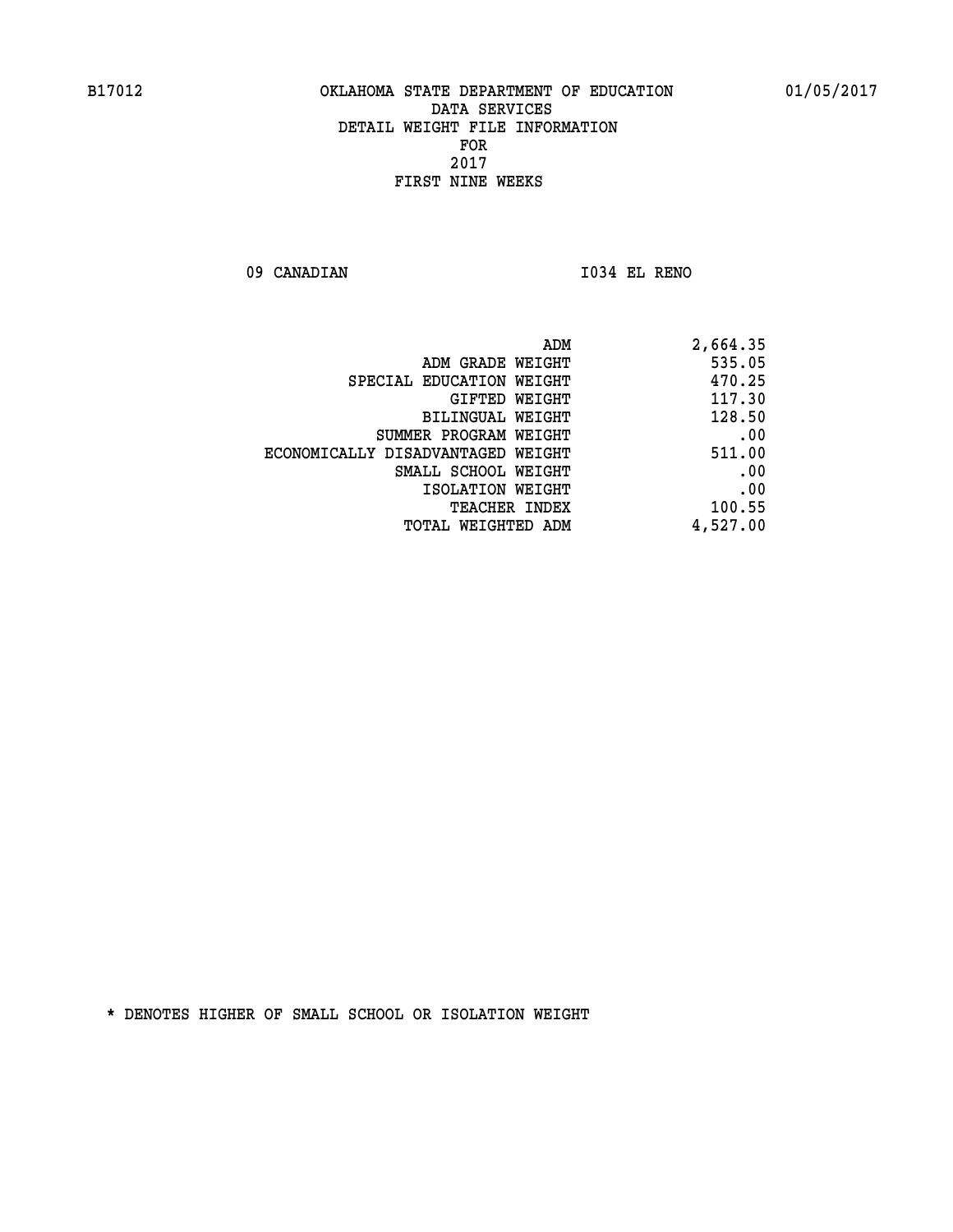09 CANADIAN 1057 UNION CITY

|                                   | 313.53<br>ADM |
|-----------------------------------|---------------|
| ADM GRADE WEIGHT                  | 60.73         |
| SPECIAL EDUCATION WEIGHT          | 43.00         |
| <b>GIFTED WEIGHT</b>              | 21.76         |
| BILINGUAL WEIGHT                  | 4.25          |
| SUMMER PROGRAM WEIGHT             | .00           |
| ECONOMICALLY DISADVANTAGED WEIGHT | 44.25         |
| SMALL SCHOOL WEIGHT               | $25.54*$      |
| ISOLATION WEIGHT                  | .00           |
| <b>TEACHER INDEX</b>              | .00           |
| TOTAL WEIGHTED ADM                | 513.06        |
|                                   |               |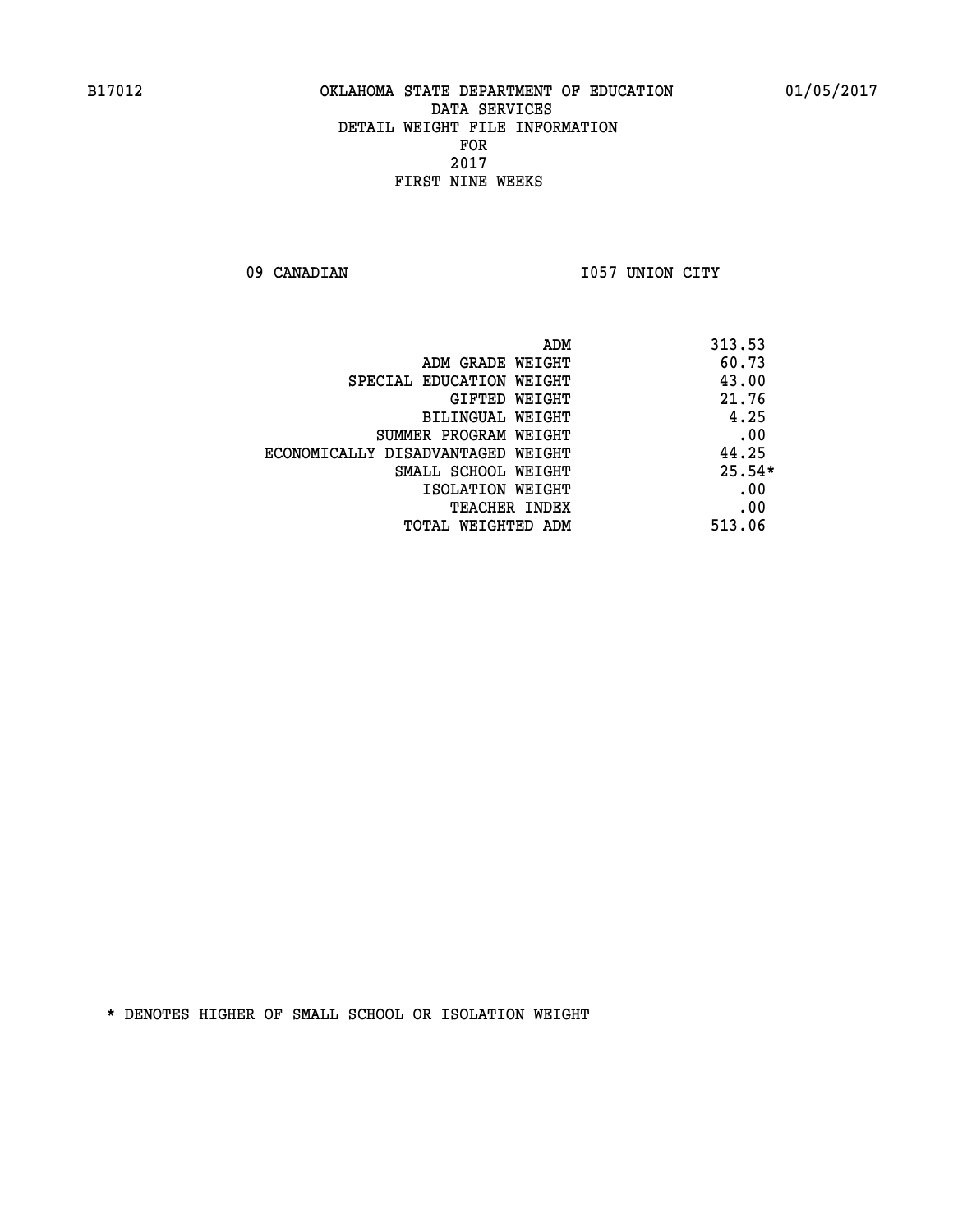09 CANADIAN 1069 MUSTANG

| 11,007.69 |
|-----------|
| 1,857.73  |
| 1,590.45  |
| 596.36    |
| 206.75    |
| 9.60      |
| 1,037.25  |
| .00       |
| .00       |
| .00       |
| 16,305.83 |
|           |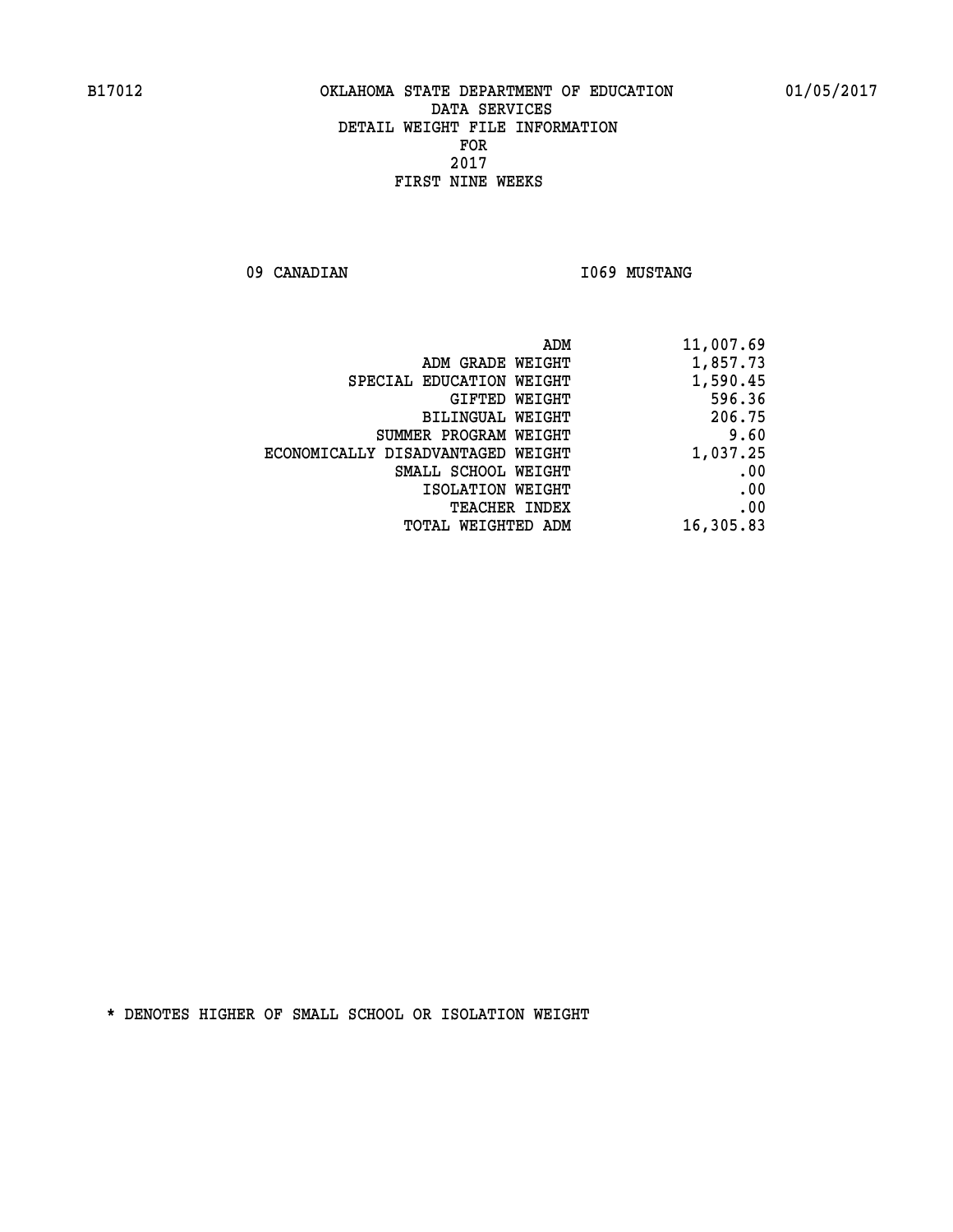09 CANADIAN 1076 CALUMET

| ADM                               | 244.36   |
|-----------------------------------|----------|
| ADM GRADE WEIGHT                  | 53.49    |
| SPECIAL EDUCATION WEIGHT          | 35.75    |
| <b>GIFTED WEIGHT</b>              | 7.14     |
| BILINGUAL WEIGHT                  | .00      |
| SUMMER PROGRAM WEIGHT             | .00      |
| ECONOMICALLY DISADVANTAGED WEIGHT | 39.50    |
| SMALL SCHOOL WEIGHT               | $26.30*$ |
| ISOLATION WEIGHT                  | .00      |
| <b>TEACHER INDEX</b>              | .00      |
| TOTAL WEIGHTED ADM                | 406.54   |
|                                   |          |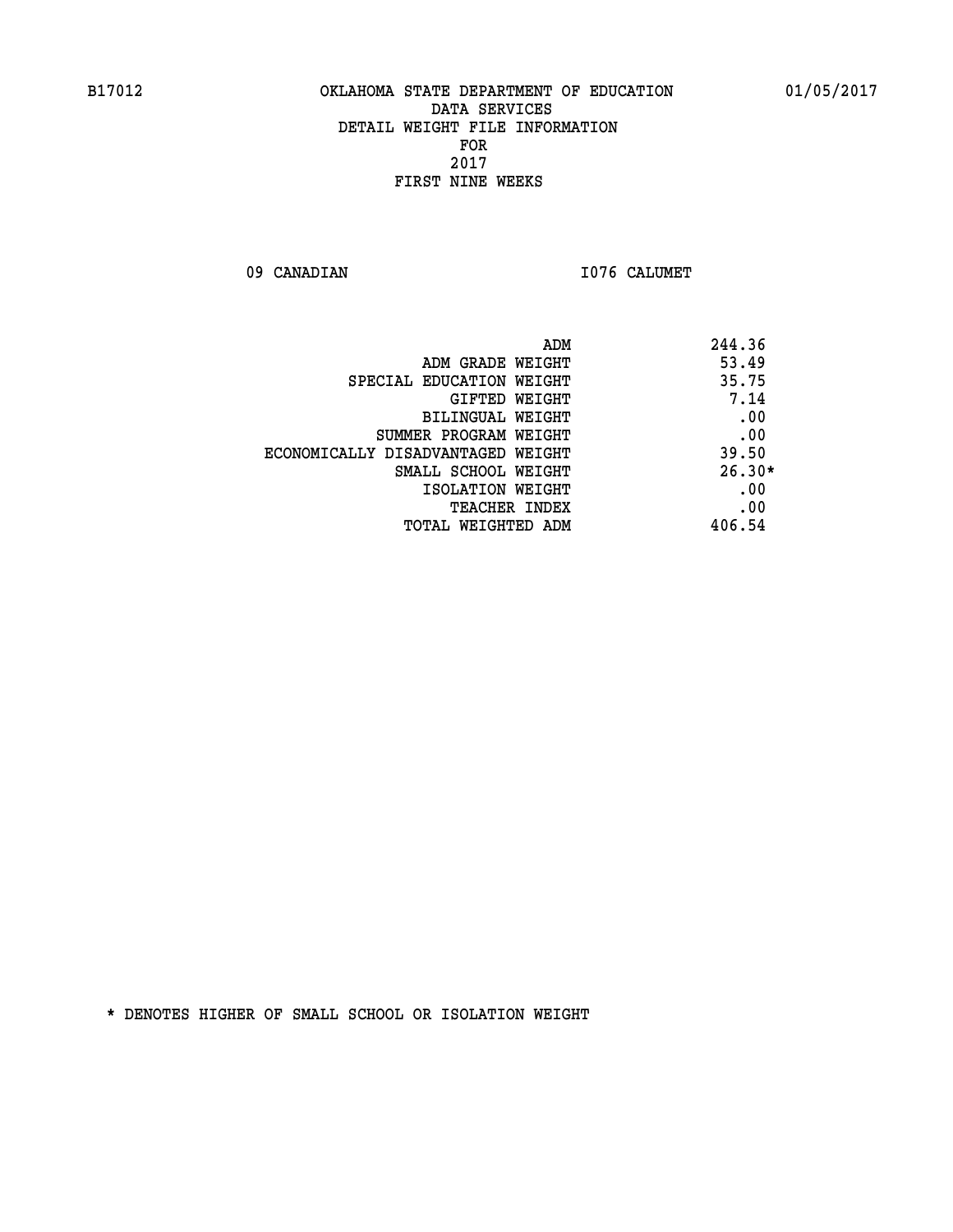**10 CARTER C072 ZANEIS** 

| 294.00   |
|----------|
| 62.04    |
| 23.40    |
| 11.56    |
| .00      |
| .00      |
| 60.25    |
| $26.12*$ |
| .00      |
| .92      |
| 478.29   |
|          |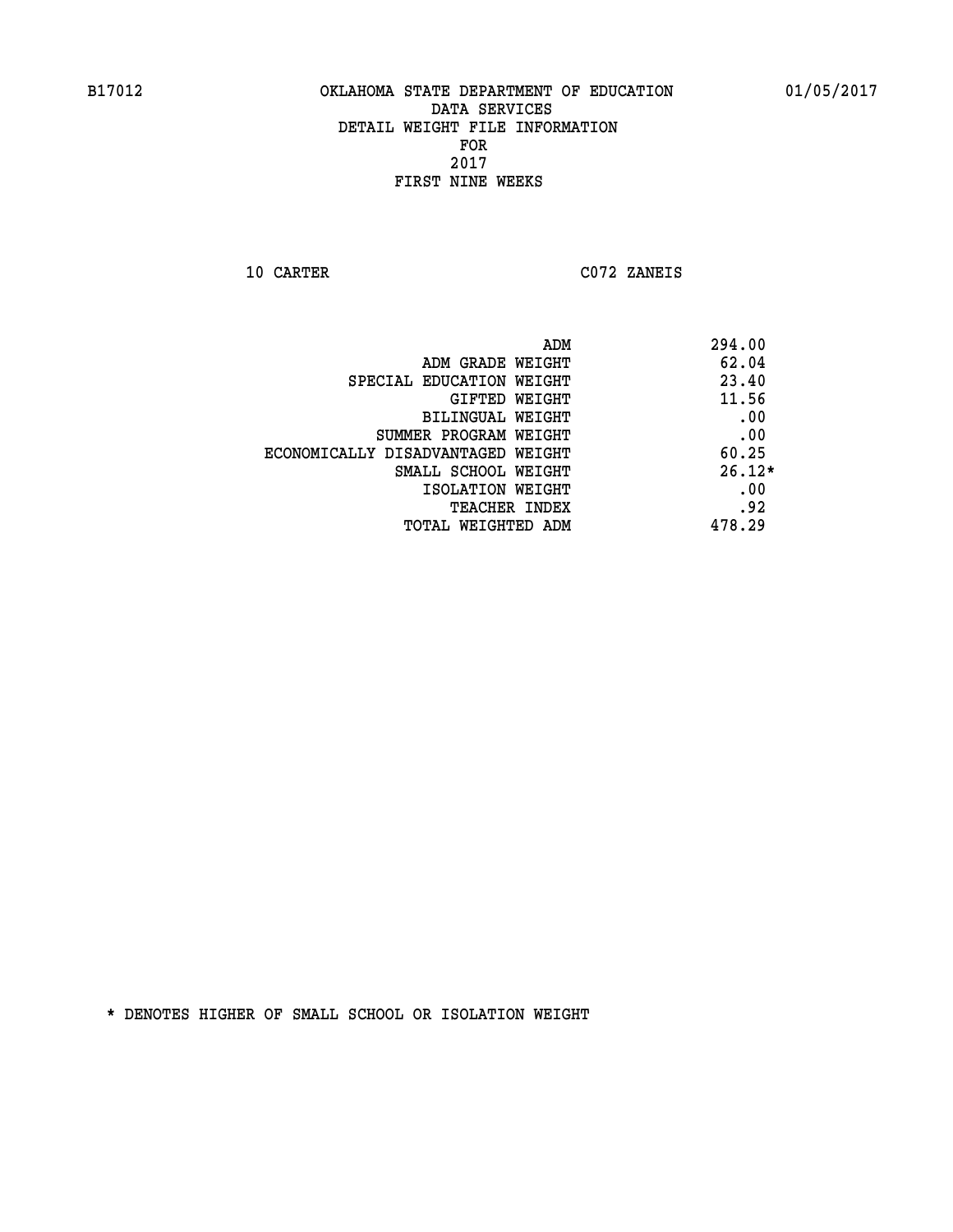**10 CARTER 1019 ARDMORE** 

| 2,904.01 |
|----------|
| 568.99   |
| 413.35   |
| 71.74    |
| 83.50    |
| 2.40     |
| 683.75   |
| .00      |
| .00      |
| 22.45    |
| 4,750.19 |
|          |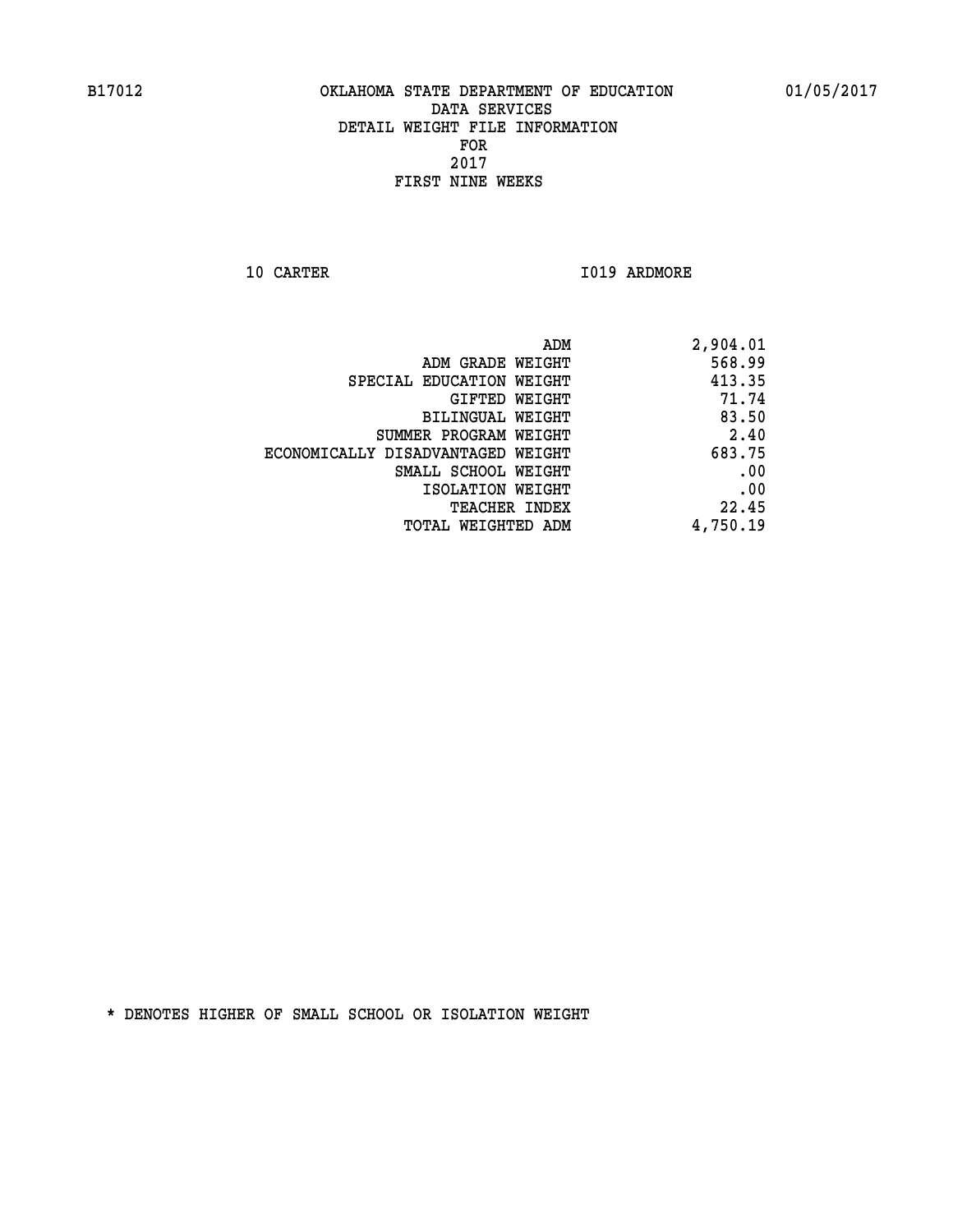**10 CARTER 1021 SPRINGER** 

| ADM                               | 234.20   |
|-----------------------------------|----------|
| ADM GRADE WEIGHT                  | 44.73    |
| SPECIAL EDUCATION WEIGHT          | 50.20    |
| GIFTED WEIGHT                     | 6.46     |
| BILINGUAL WEIGHT                  | .00      |
| SUMMER PROGRAM WEIGHT             | .00      |
| ECONOMICALLY DISADVANTAGED WEIGHT | 43.75    |
| SMALL SCHOOL WEIGHT               | $26.10*$ |
| ISOLATION WEIGHT                  | .00      |
| <b>TEACHER INDEX</b>              | .00      |
| TOTAL WEIGHTED ADM                | 405.44   |
|                                   |          |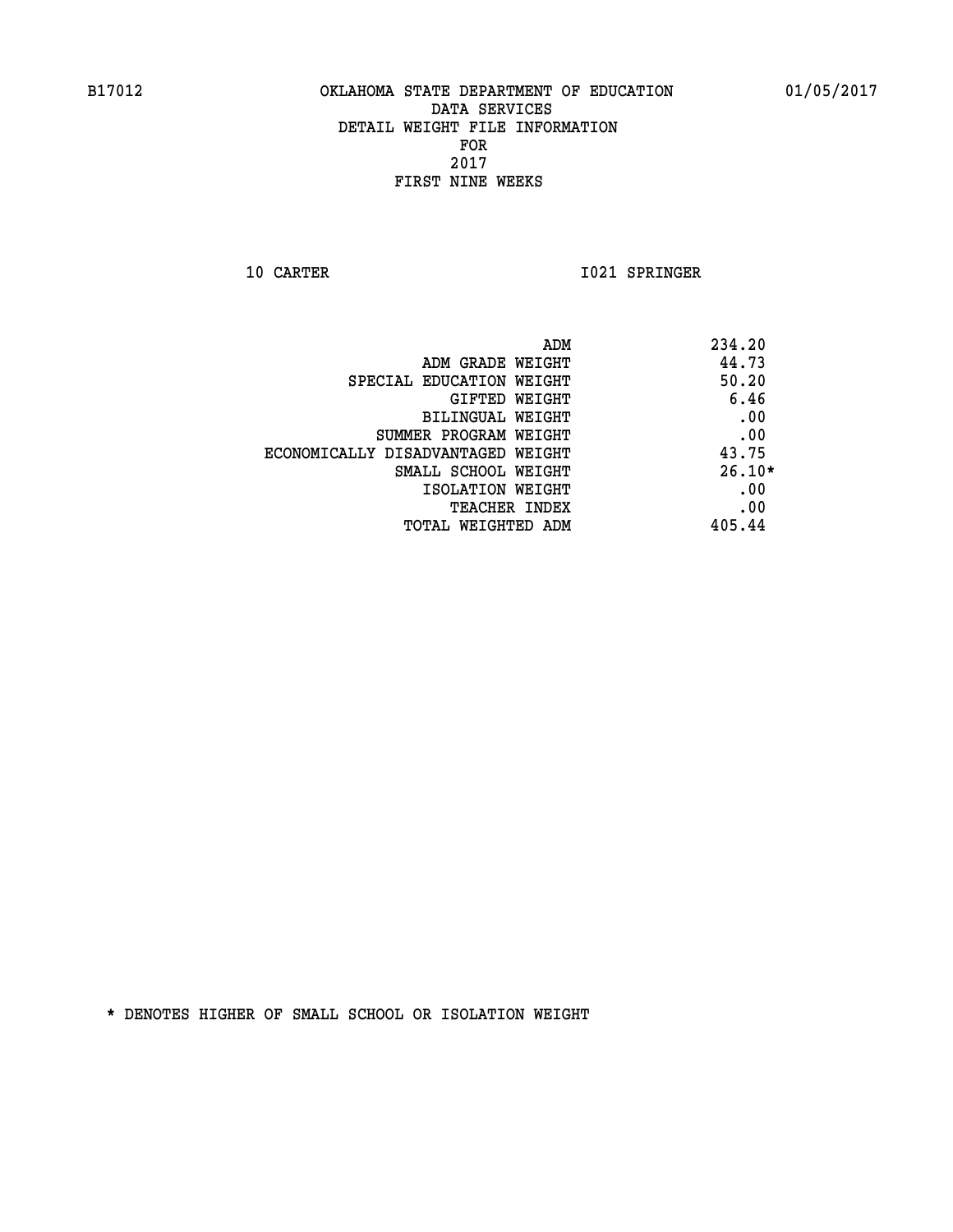**10 CARTER 1027 PLAINVIEW** 

| 1,565.62 |
|----------|
| 304.26   |
| 243.25   |
| 116.96   |
| 26.75    |
| .00      |
| 140.75   |
| .00      |
| .00      |
| 90.28    |
| 2,487.87 |
|          |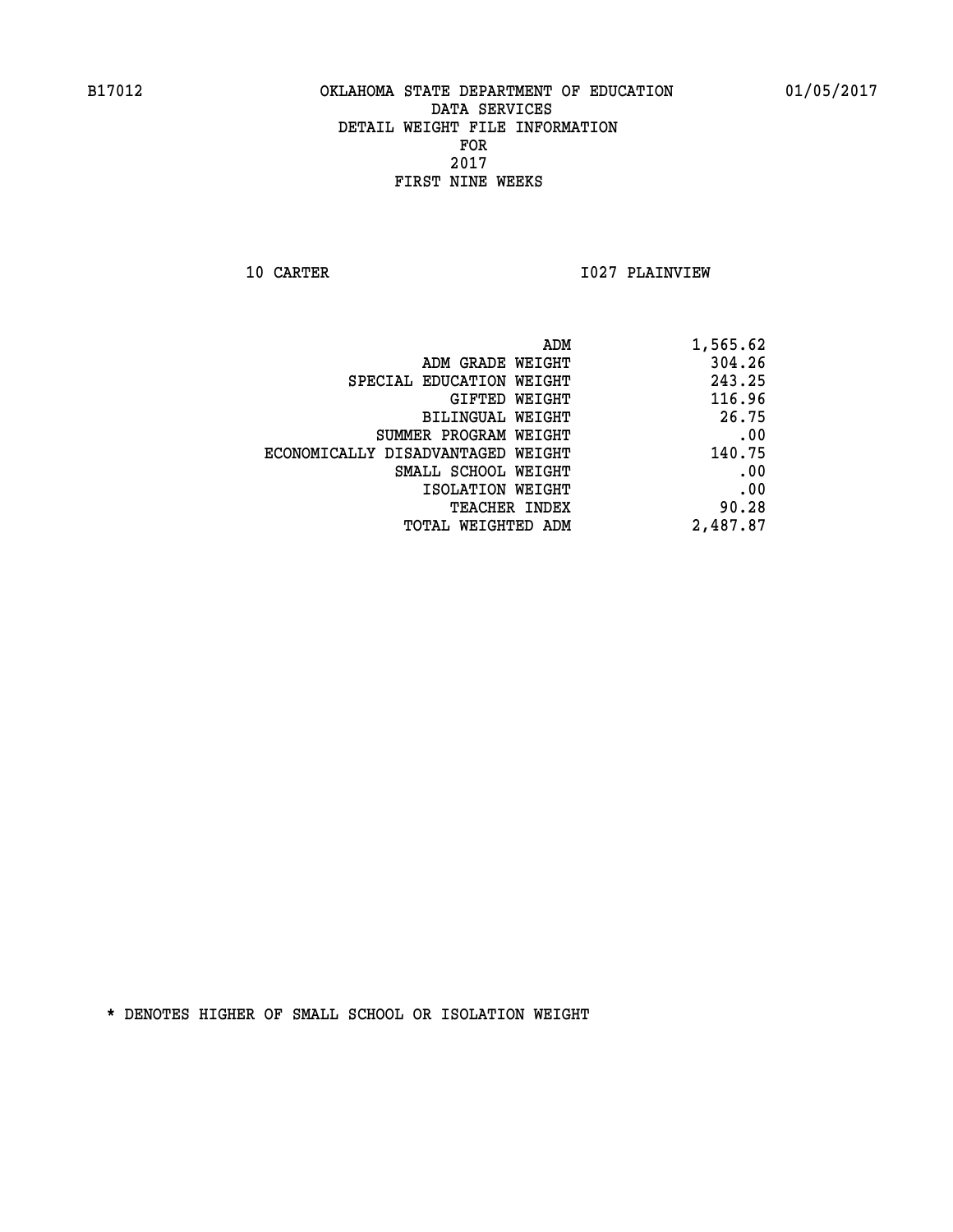**10 CARTER 10 CARTER 1032 LONE GROVE** 

| 1,475.05 |
|----------|
| 278.55   |
| 202.45   |
| 47.94    |
| 7.50     |
| .00      |
| 188.75   |
| .00      |
| .00      |
| 1.94     |
| 2,202.18 |
|          |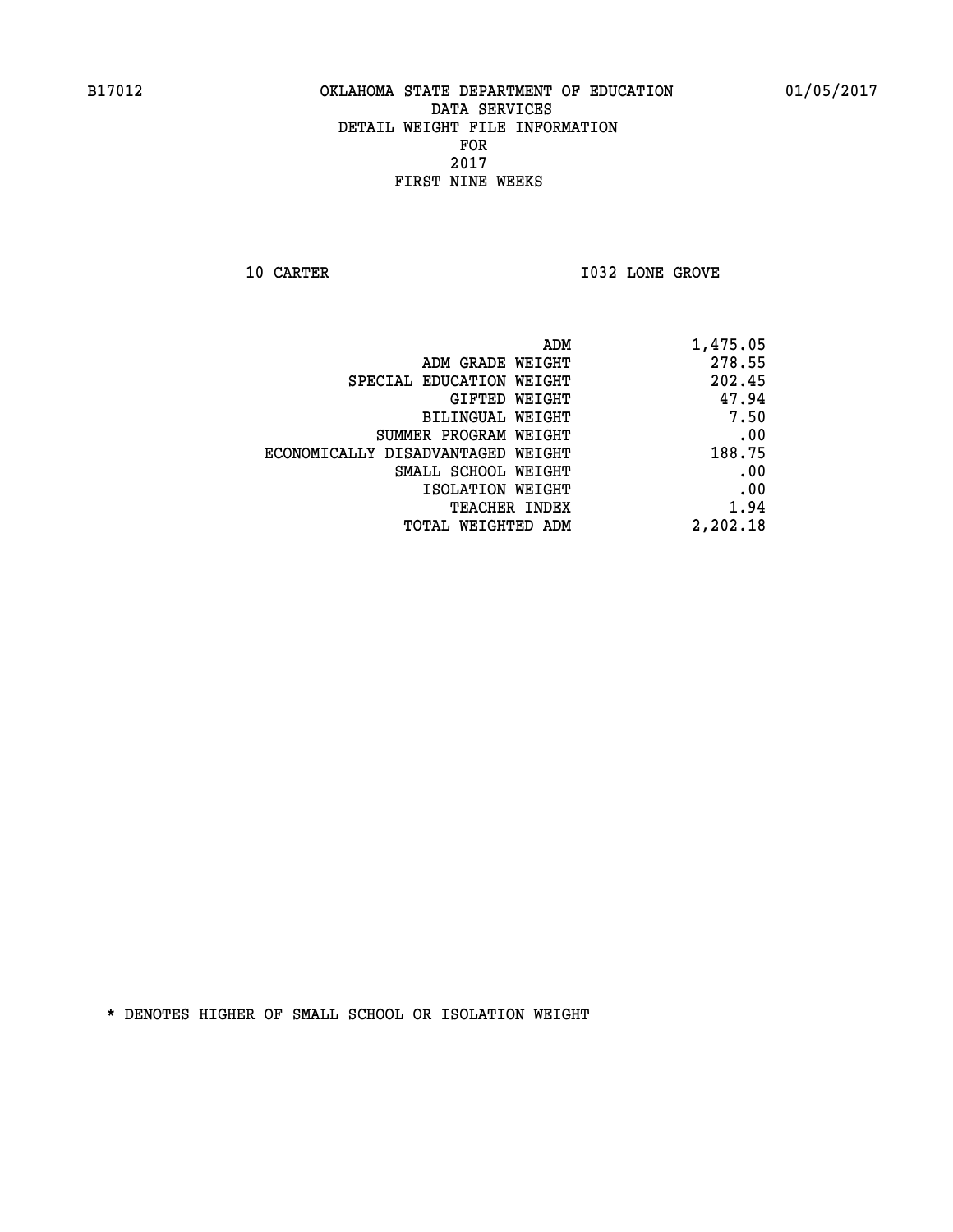**10 CARTER 1043 WILSON** 

|                                   | 436.24<br>ADM |
|-----------------------------------|---------------|
| ADM GRADE WEIGHT                  | 87.66         |
| SPECIAL EDUCATION WEIGHT          | 92.25         |
| GIFTED WEIGHT                     | 1.70          |
| BILINGUAL WEIGHT                  | .00           |
| SUMMER PROGRAM WEIGHT             | .00           |
| ECONOMICALLY DISADVANTAGED WEIGHT | 82.75         |
| SMALL SCHOOL WEIGHT               | $15.30*$      |
| ISOLATION WEIGHT                  | .00           |
| <b>TEACHER INDEX</b>              | 6.19          |
| TOTAL WEIGHTED ADM                | 722.09        |
|                                   |               |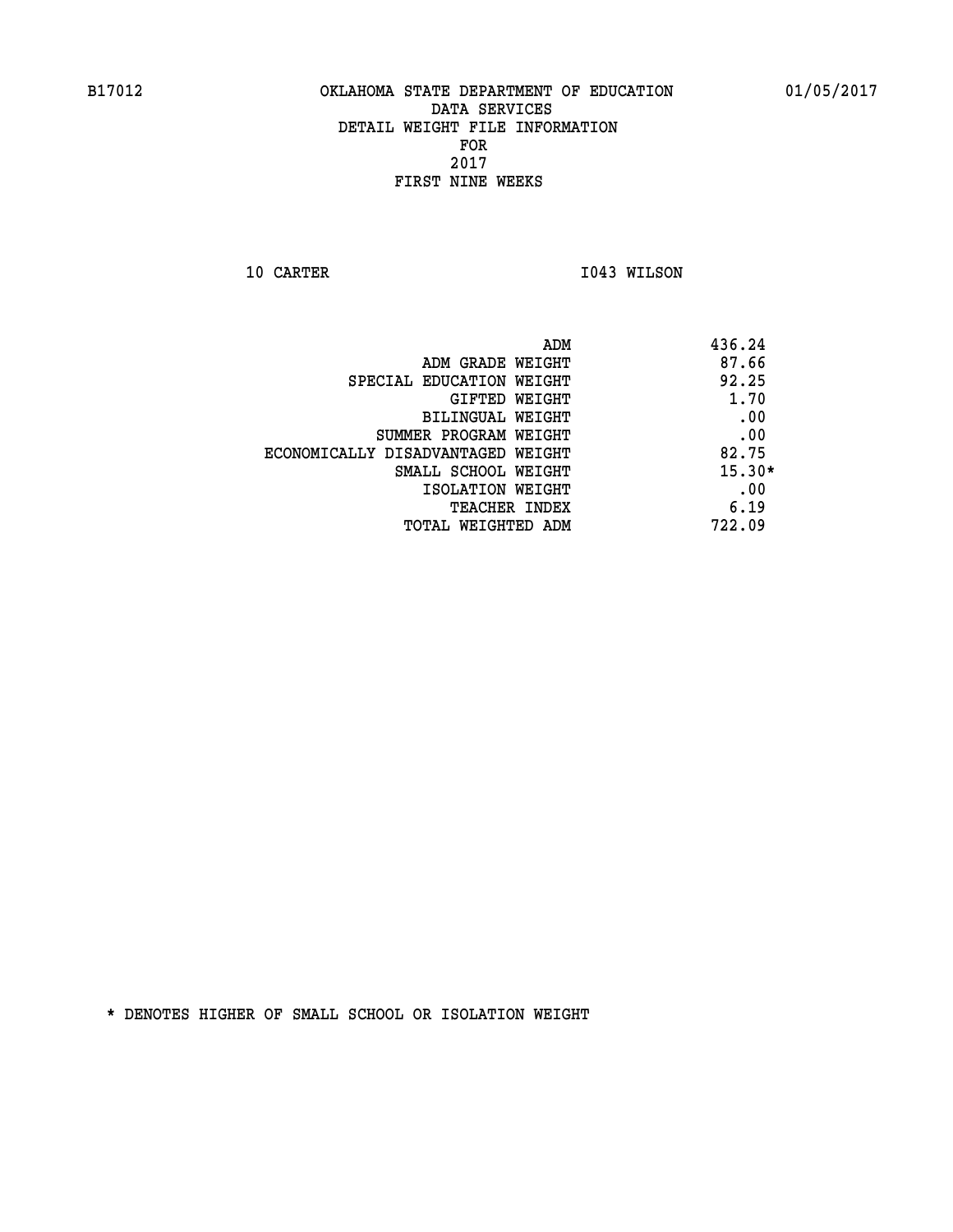**10 CARTER 1055 HEALDTON** 

| ADM                               | 510.53  |
|-----------------------------------|---------|
| ADM GRADE WEIGHT                  | 94.46   |
| SPECIAL EDUCATION WEIGHT          | 99.35   |
| GIFTED WEIGHT                     | 3.06    |
| BILINGUAL WEIGHT                  | 1.75    |
| SUMMER PROGRAM WEIGHT             | 1.20    |
| ECONOMICALLY DISADVANTAGED WEIGHT | 94.25   |
| SMALL SCHOOL WEIGHT               | $3.57*$ |
| ISOLATION WEIGHT                  | .00     |
| <b>TEACHER INDEX</b>              | 28.46   |
| TOTAL WEIGHTED ADM                | 836.63  |
|                                   |         |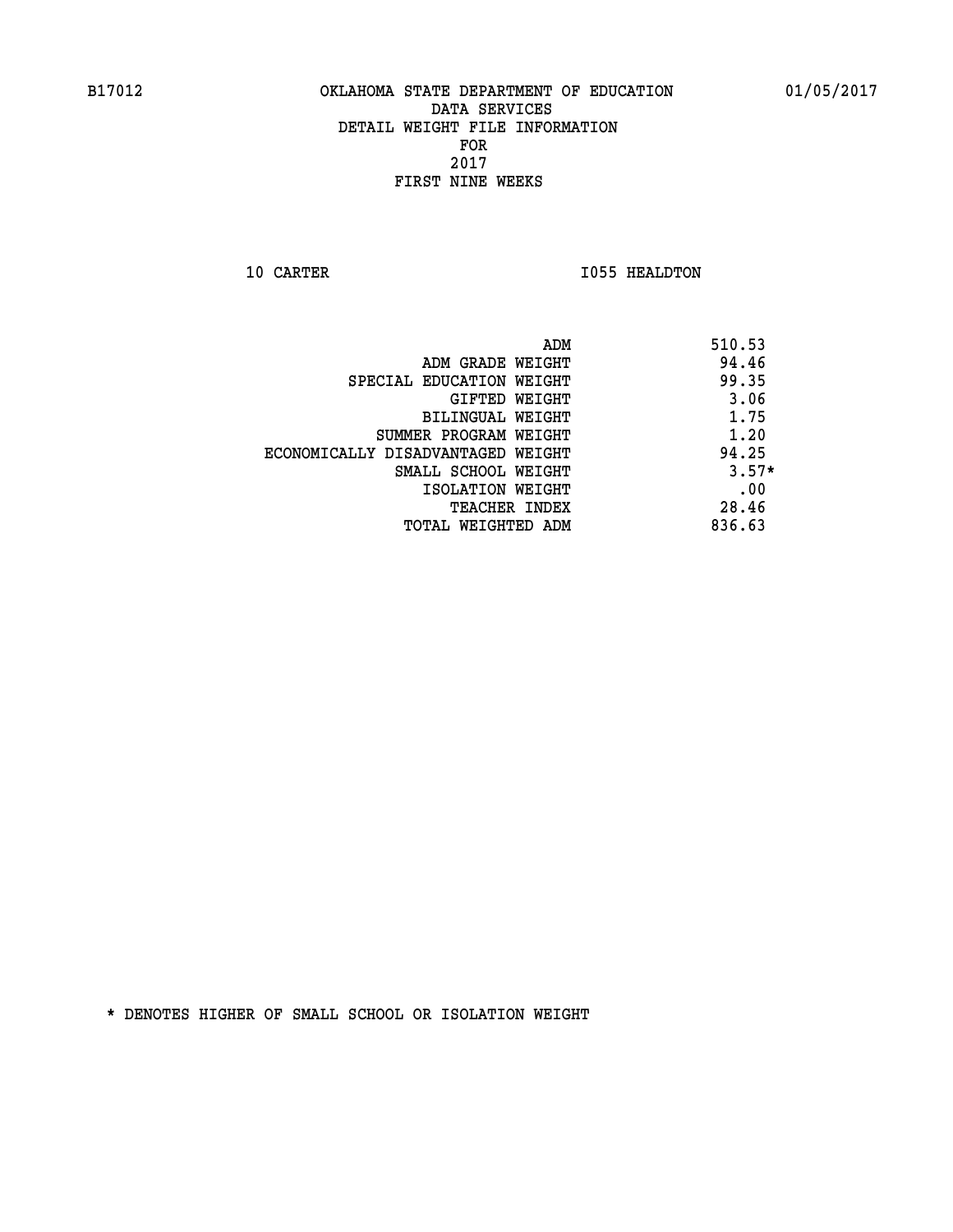**10 CARTER I074 FOX** 

 **ADM 298.95 ADM GRADE WEIGHT 57.61 SPECIAL EDUCATION WEIGHT 47.15 GIFTED WEIGHT 7.14 BILINGUAL WEIGHT .00 SUMMER PROGRAM WEIGHT .00 ECONOMICALLY DISADVANTAGED WEIGHT 68.00 SMALL SCHOOL WEIGHT 26.00\* EXECUTED ISOLATION WEIGHT AND RESOLATION WEIGHT TEACHER INDEX** 6.07  **TOTAL WEIGHTED ADM 480.92**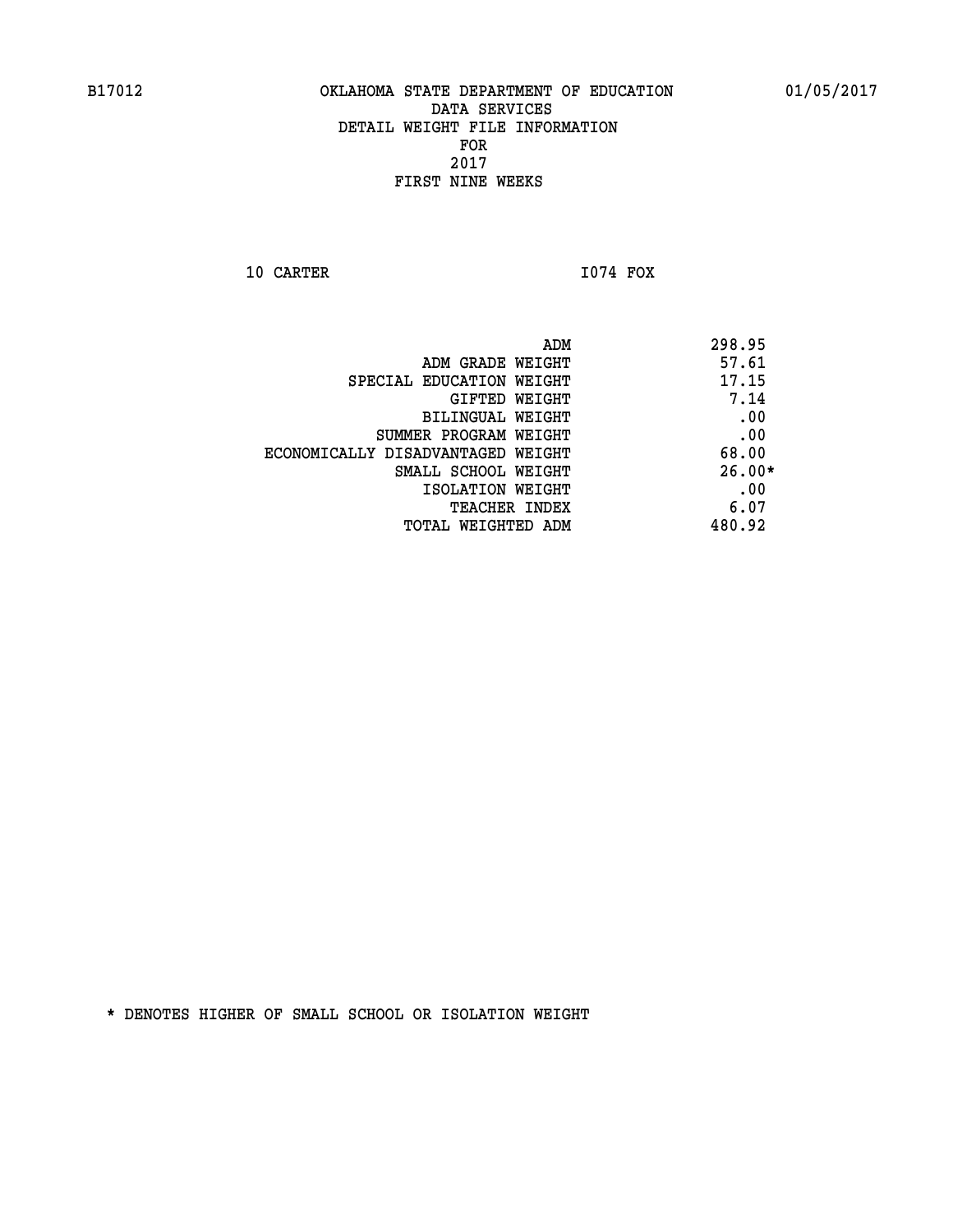**10 CARTER 1077 DICKSON** 

| 1,317.74 |
|----------|
| 262.67   |
| 191.95   |
| 66.64    |
| 2.25     |
| 2.40     |
| 188.75   |
| .00      |
| .00      |
| 37.51    |
| 2,069.91 |
|          |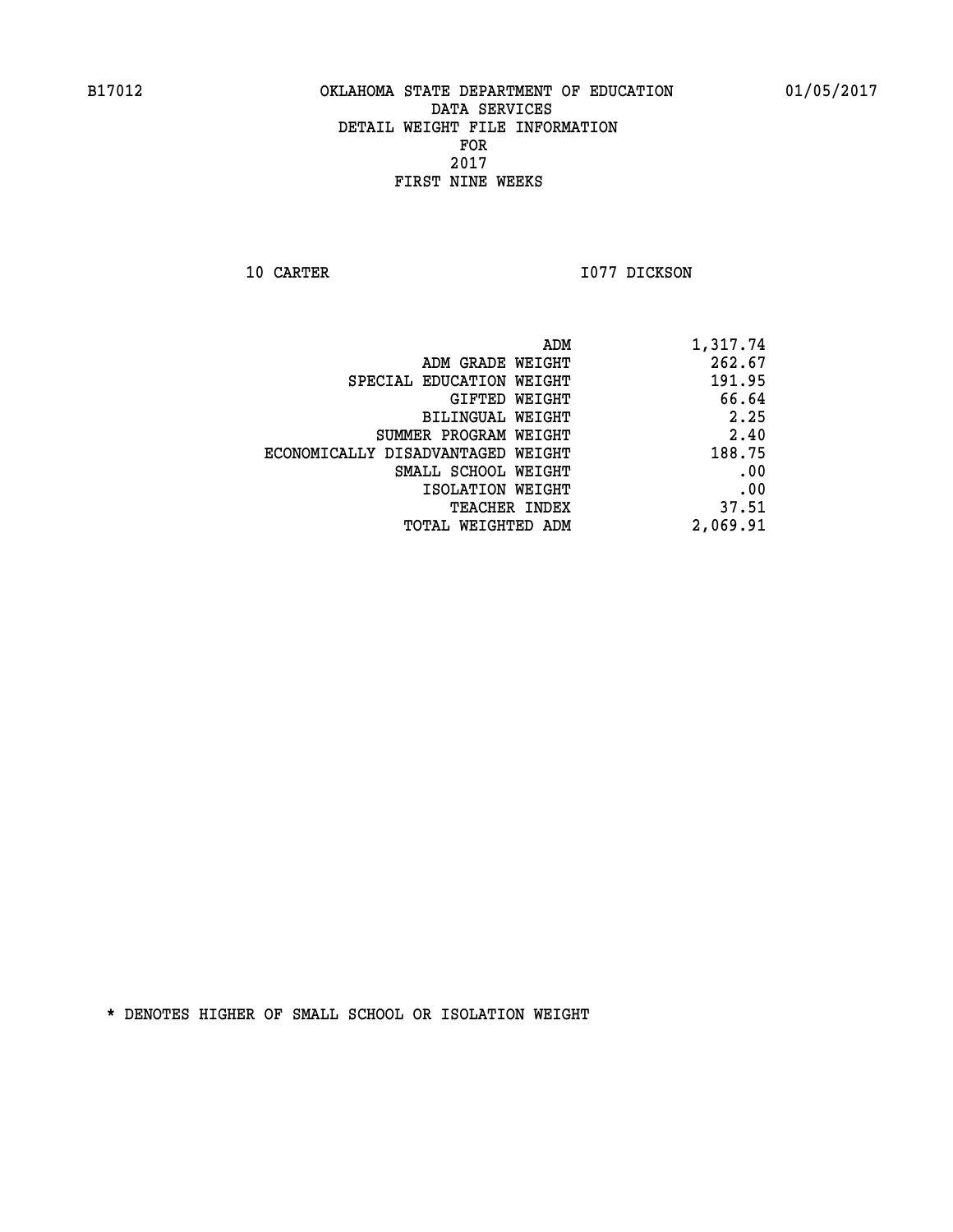**11 CHEROKEE C010 LOWREY** 

| ADM                               | 160.19   |
|-----------------------------------|----------|
| ADM GRADE WEIGHT                  | 32.33    |
| SPECIAL EDUCATION WEIGHT          | 19.65    |
| <b>GIFTED WEIGHT</b>              | 4.42     |
| BILINGUAL WEIGHT                  | 1.75     |
| SUMMER PROGRAM WEIGHT             | .00      |
| ECONOMICALLY DISADVANTAGED WEIGHT | 31.50    |
| SMALL SCHOOL WEIGHT               | $22.34*$ |
| ISOLATION WEIGHT                  | .00      |
| <b>TEACHER INDEX</b>              | 4.10     |
| TOTAL WEIGHTED ADM                | 276.28   |
|                                   |          |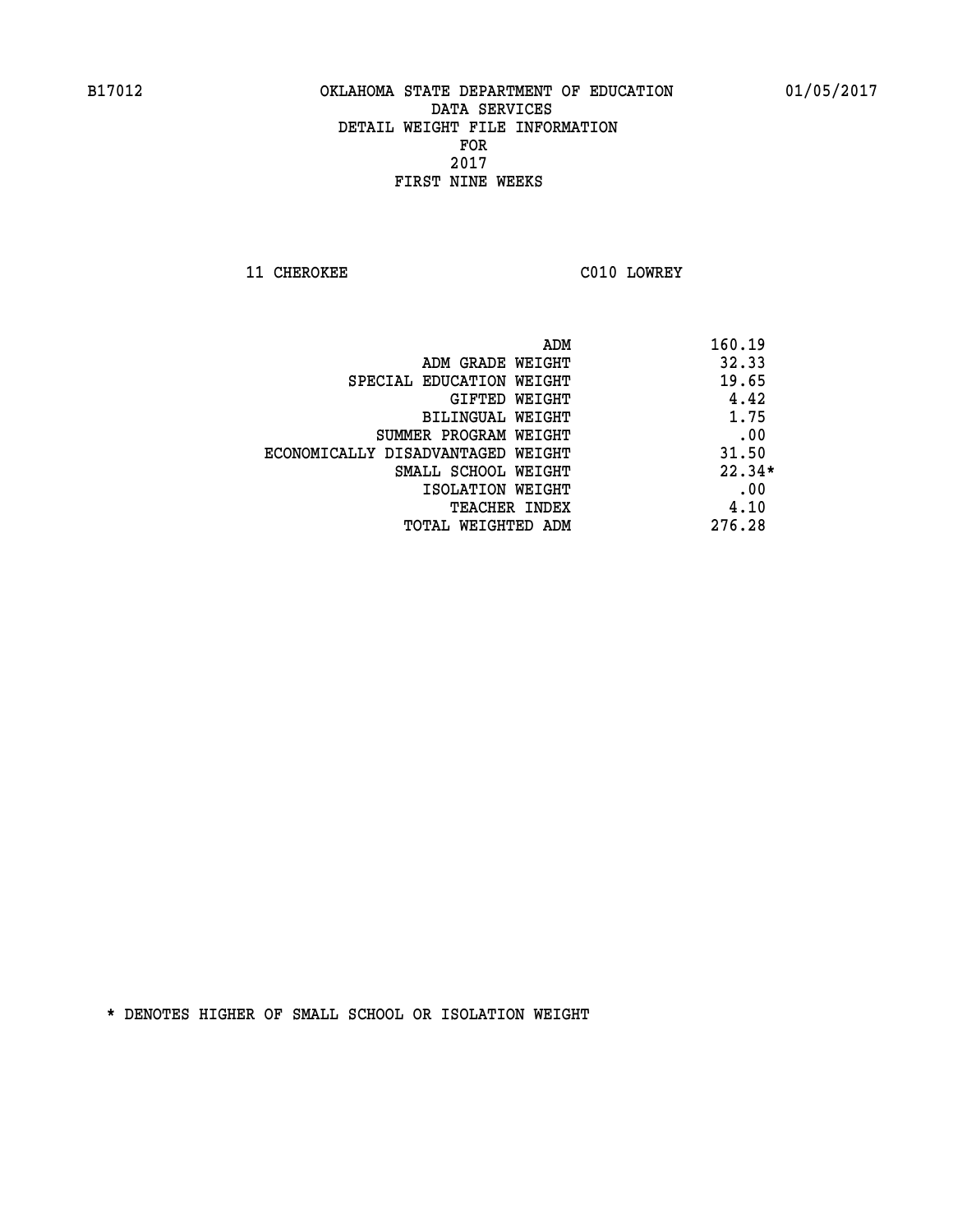**11 CHEROKEE C014 NORWOOD** 

| ADM                               | 170.71   |
|-----------------------------------|----------|
| ADM GRADE WEIGHT                  | 33.58    |
| SPECIAL EDUCATION WEIGHT          | 40.55    |
| GIFTED WEIGHT                     | 7.82     |
| BILINGUAL WEIGHT                  | 1.75     |
| SUMMER PROGRAM WEIGHT             | .00      |
| ECONOMICALLY DISADVANTAGED WEIGHT | 38.25    |
| SMALL SCHOOL WEIGHT               | $23.12*$ |
| ISOLATION WEIGHT                  | .00      |
| <b>TEACHER INDEX</b>              | 11.84    |
| TOTAL WEIGHTED ADM                | 327.62   |
|                                   |          |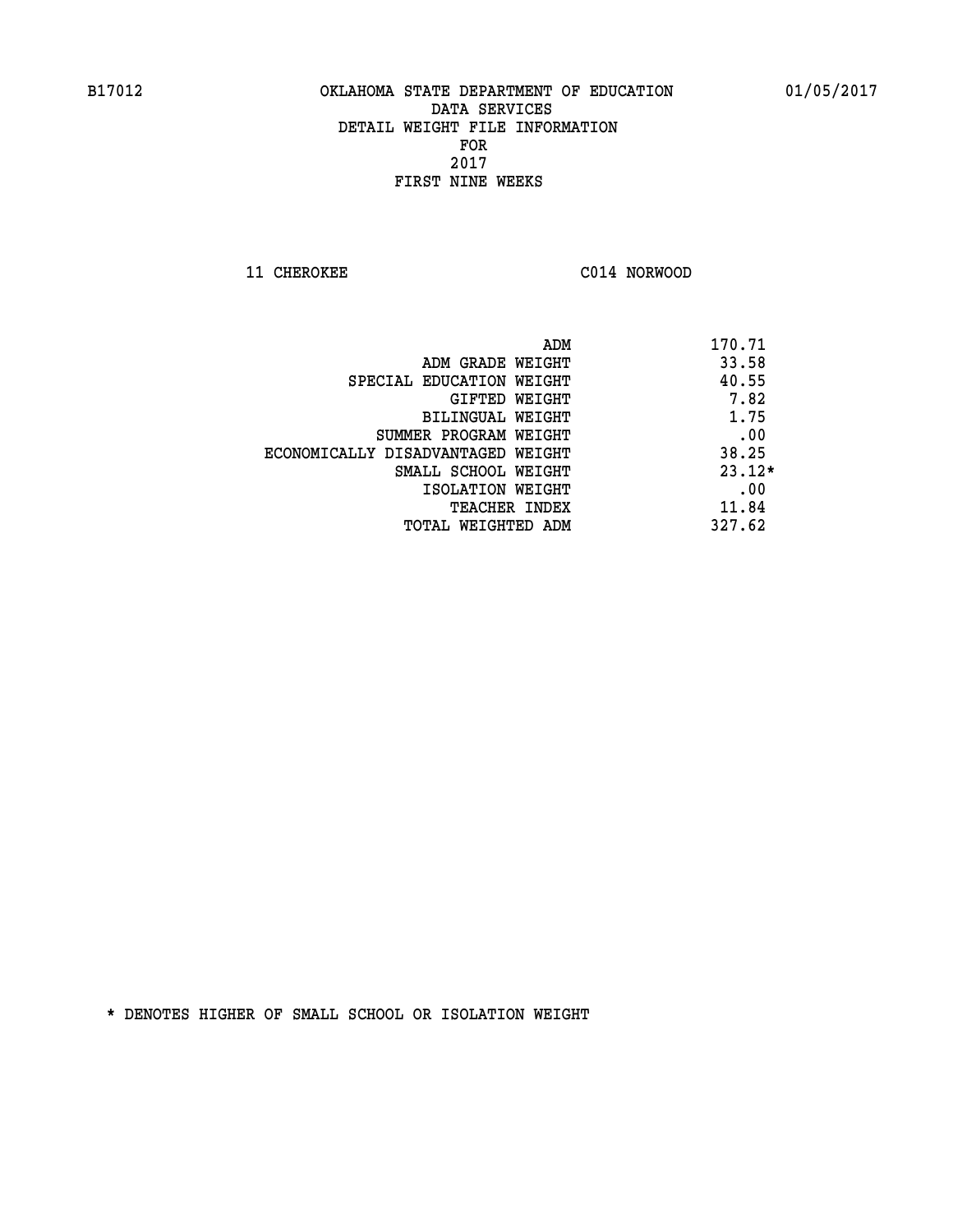**11 CHEROKEE C021 WOODALL** 

| ADM                               | 484.21  |
|-----------------------------------|---------|
| ADM GRADE WEIGHT                  | 99.02   |
| SPECIAL EDUCATION WEIGHT          | 45.25   |
| GIFTED WEIGHT                     | 15.30   |
| BILINGUAL WEIGHT                  | 9.00    |
| SUMMER PROGRAM WEIGHT             | 1.20    |
| ECONOMICALLY DISADVANTAGED WEIGHT | 75.00   |
| SMALL SCHOOL WEIGHT               | $8.20*$ |
| ISOLATION WEIGHT                  | .00     |
| <b>TEACHER INDEX</b>              | 52.46   |
| TOTAL WEIGHTED ADM                | 789.64  |
|                                   |         |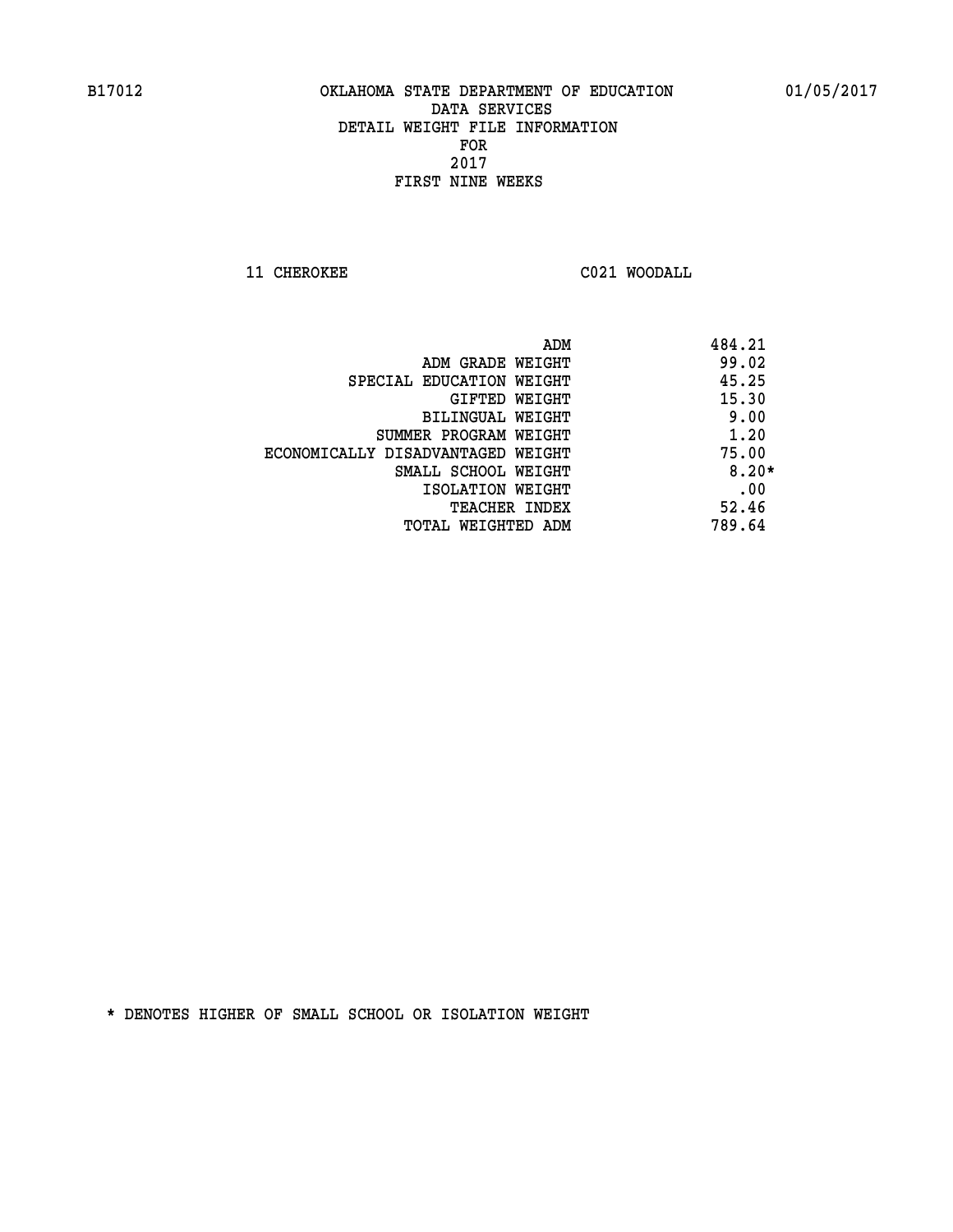**11 CHEROKEE C026 SHADY GROVE** 

| ADM                               | 152.73   |
|-----------------------------------|----------|
| ADM GRADE WEIGHT                  | 28.25    |
| SPECIAL EDUCATION WEIGHT          | 21.60    |
| GIFTED WEIGHT                     | 4.42     |
| BILINGUAL WEIGHT                  | 26.25    |
| SUMMER PROGRAM WEIGHT             | .00      |
| ECONOMICALLY DISADVANTAGED WEIGHT | 32.50    |
| SMALL SCHOOL WEIGHT               | $21.73*$ |
| ISOLATION WEIGHT                  | .00      |
| <b>TEACHER INDEX</b>              | 25.68    |
| TOTAL WEIGHTED ADM                | 313.16   |
|                                   |          |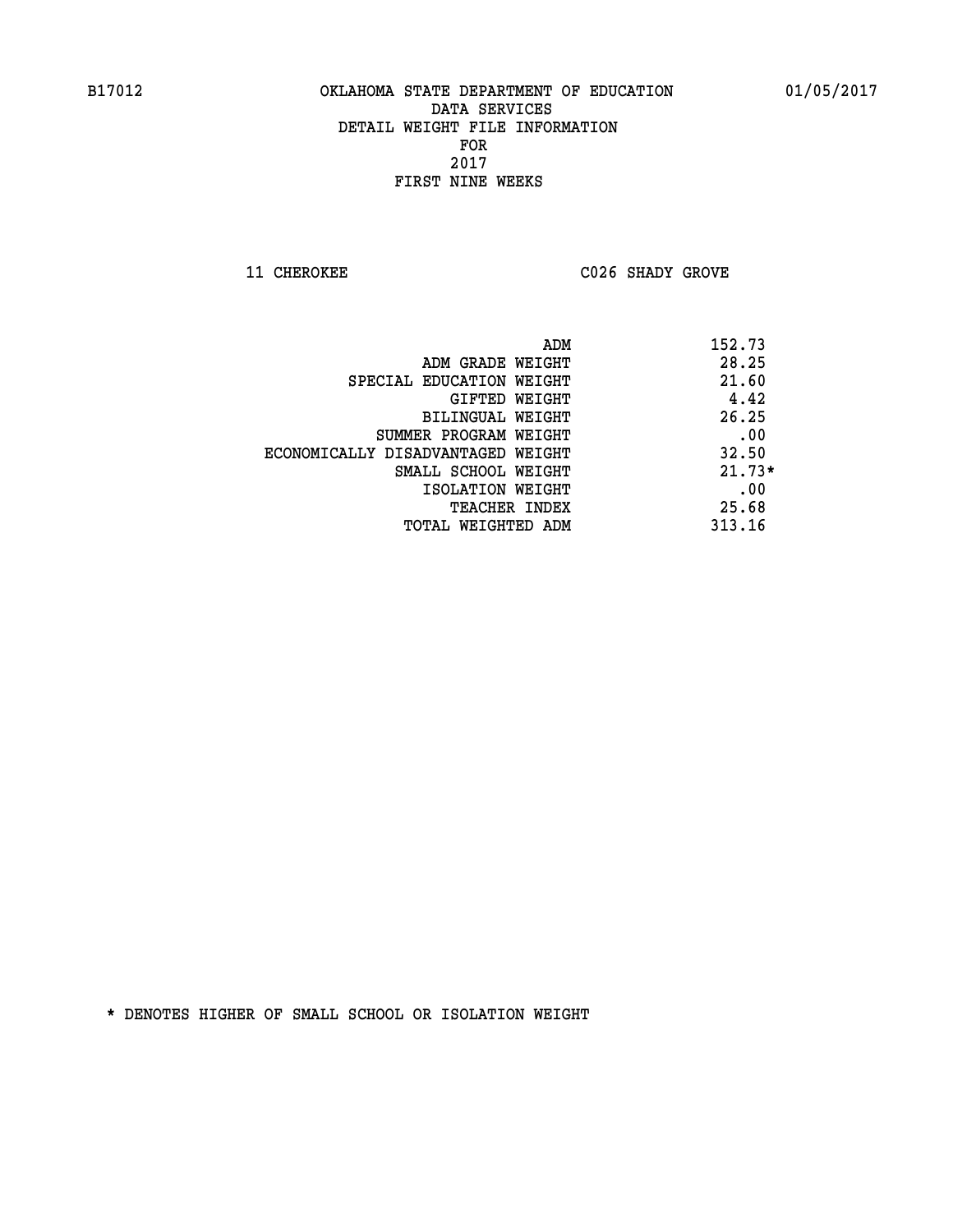11 CHEROKEE C031 PEGGS

| ADM                               | 221.45   |
|-----------------------------------|----------|
| ADM GRADE WEIGHT                  | 40.44    |
| SPECIAL EDUCATION WEIGHT          | 84.25    |
| <b>GIFTED WEIGHT</b>              | 14.62    |
| BILINGUAL WEIGHT                  | 4.00     |
| SUMMER PROGRAM WEIGHT             | .00      |
| ECONOMICALLY DISADVANTAGED WEIGHT | 44.75    |
| SMALL SCHOOL WEIGHT               | $25.75*$ |
| ISOLATION WEIGHT                  | .00      |
| <b>TEACHER INDEX</b>              | .67      |
| TOTAL WEIGHTED ADM                | 435.93   |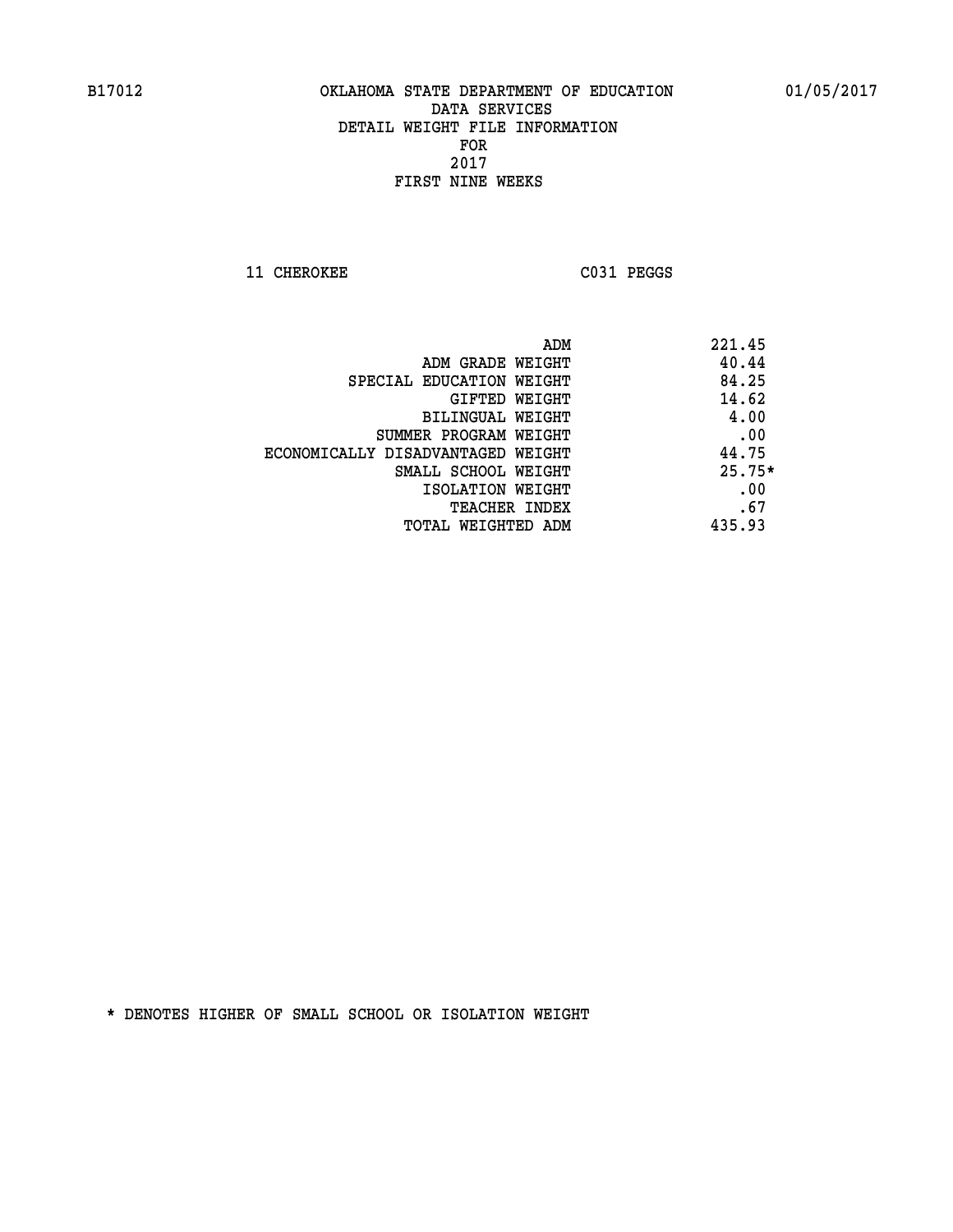**11 CHEROKEE C034 GRAND VIEW** 

| ADM                               | 611.12   |
|-----------------------------------|----------|
| ADM GRADE WEIGHT                  | 123.42   |
| SPECIAL EDUCATION WEIGHT          | 108.55   |
| GIFTED WEIGHT                     | 34.00    |
| BILINGUAL WEIGHT                  | 56.25    |
| SUMMER PROGRAM WEIGHT             | .00      |
| ECONOMICALLY DISADVANTAGED WEIGHT | 131.25   |
| SMALL SCHOOL WEIGHT               | .00      |
| ISOLATION WEIGHT                  | .00      |
| TEACHER INDEX                     | 9.09     |
| TOTAL WEIGHTED ADM                | 1,073.68 |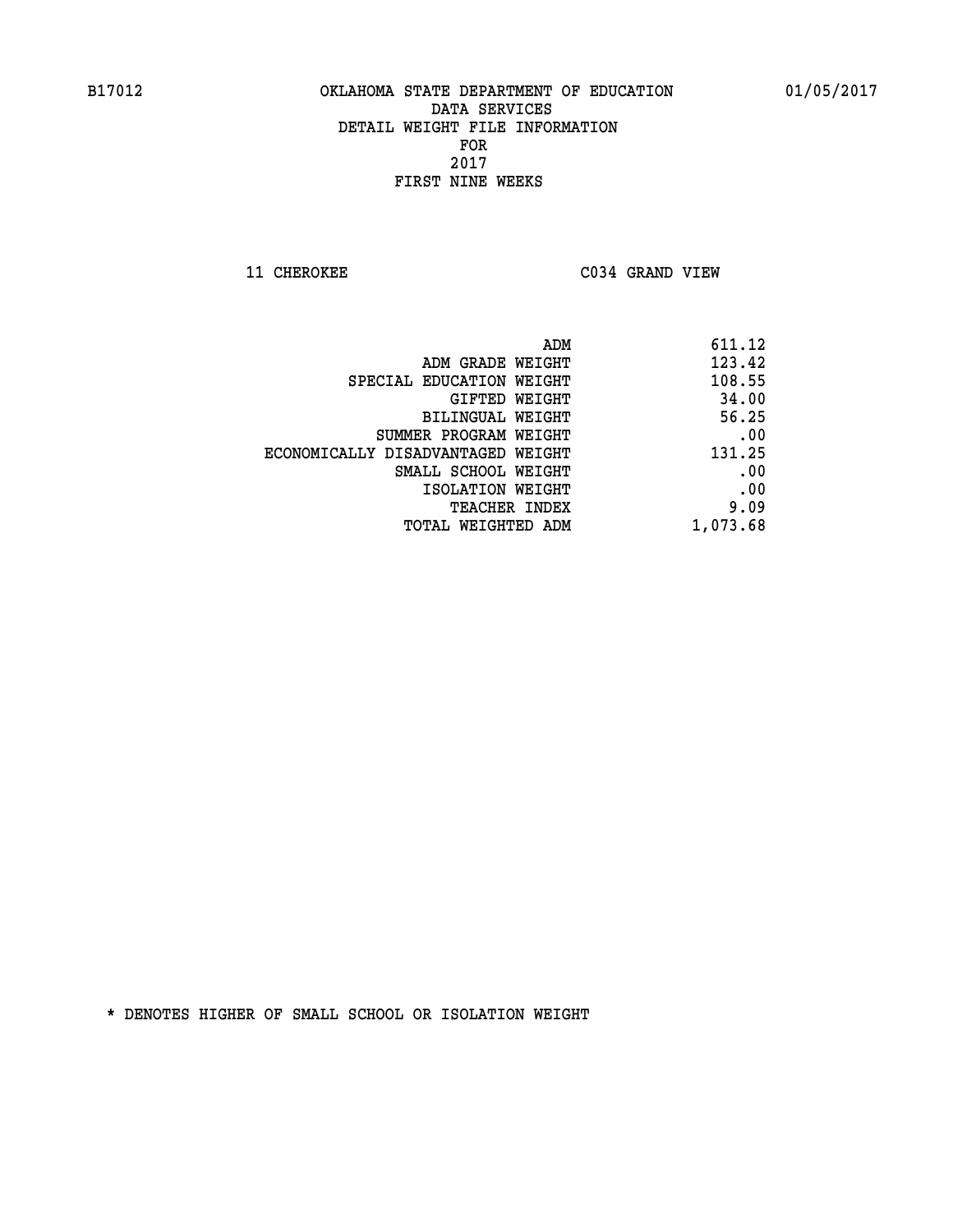**11 CHEROKEE C044 BRIGGS** 

| ADM                               | 485.55  |
|-----------------------------------|---------|
| ADM GRADE WEIGHT                  | 94.01   |
| SPECIAL EDUCATION WEIGHT          | 29.90   |
| GIFTED WEIGHT                     | 15.30   |
| BILINGUAL WEIGHT                  | 12.75   |
| SUMMER PROGRAM WEIGHT             | .00     |
| ECONOMICALLY DISADVANTAGED WEIGHT | 114.00  |
| SMALL SCHOOL WEIGHT               | $7.98*$ |
| ISOLATION WEIGHT                  | .00     |
| <b>TEACHER INDEX</b>              | 72.34   |
| TOTAL WEIGHTED ADM                | 831.83  |
|                                   |         |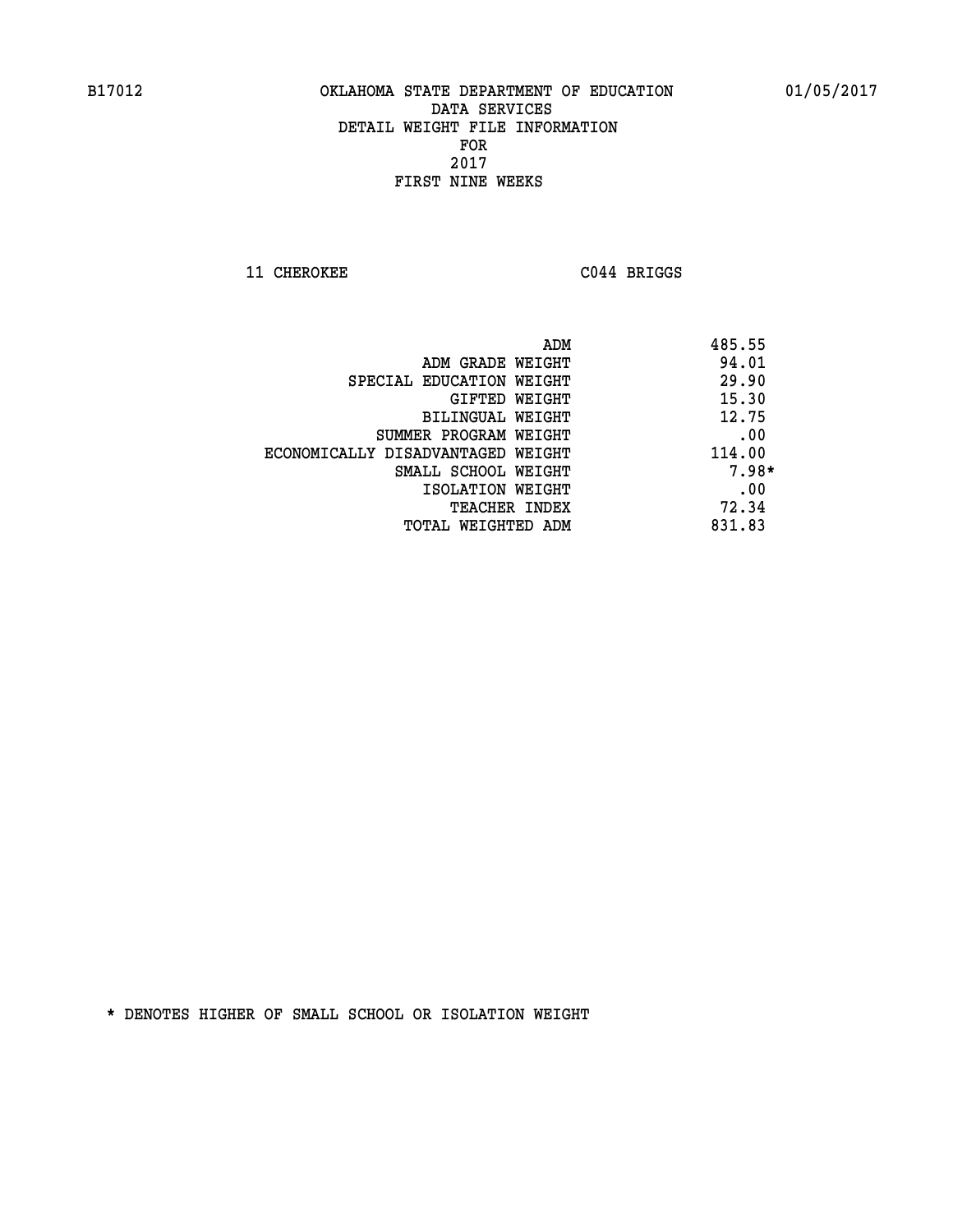**11 CHEROKEE CO66 TENKILLER** 

| ADM                               | 297.43   |
|-----------------------------------|----------|
| ADM GRADE WEIGHT                  | 68.32    |
| SPECIAL EDUCATION WEIGHT          | 37.95    |
| GIFTED WEIGHT                     | 19.04    |
| BILINGUAL WEIGHT                  | 21.50    |
| SUMMER PROGRAM WEIGHT             | .00      |
| ECONOMICALLY DISADVANTAGED WEIGHT | 59.50    |
| SMALL SCHOOL WEIGHT               | $26.04*$ |
| ISOLATION WEIGHT                  | .00      |
| <b>TEACHER INDEX</b>              | 26.58    |
| TOTAL WEIGHTED ADM                | 556.36   |
|                                   |          |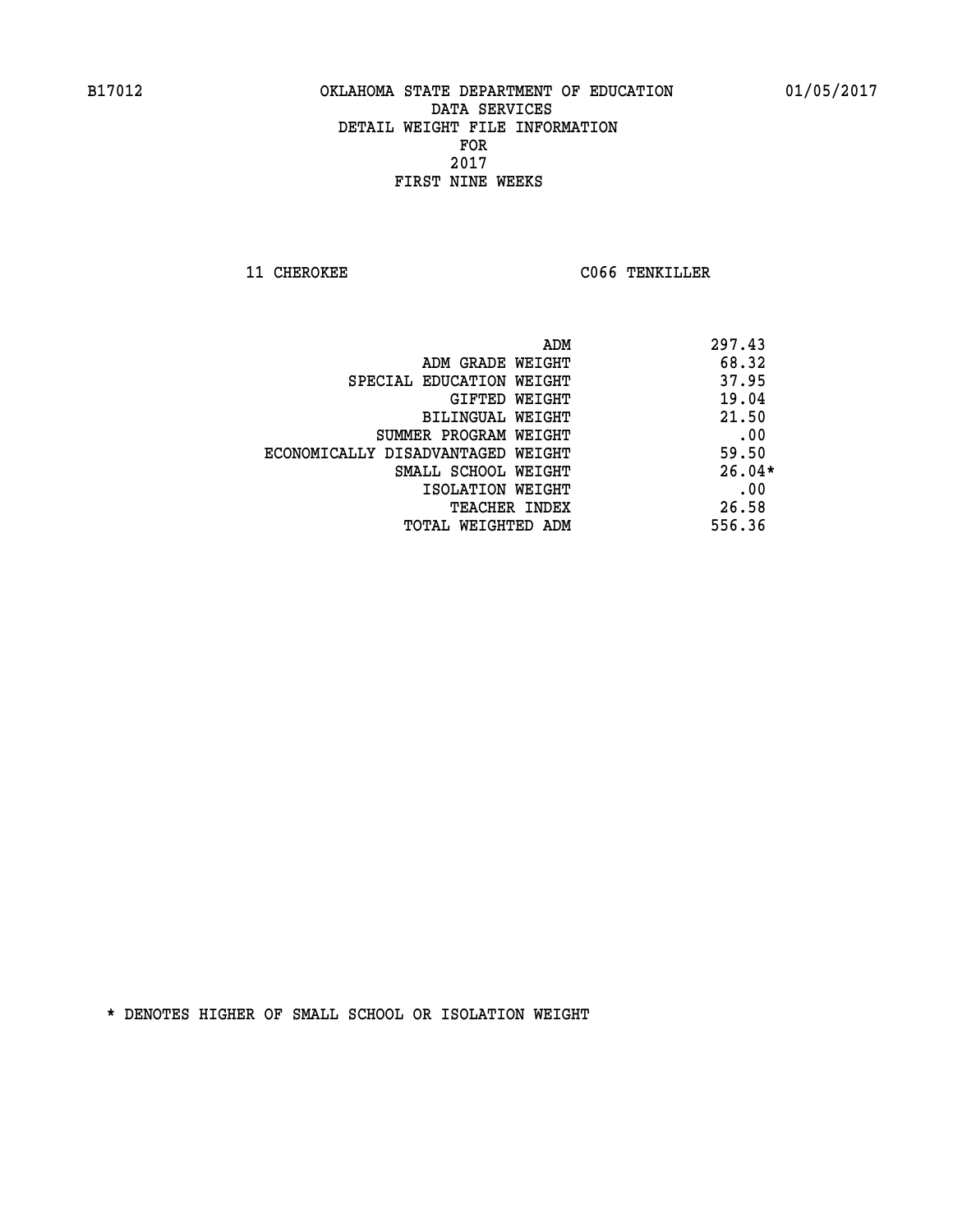**11 CHEROKEE 1006 KEYS** 

| ADM                               | 775.88   |
|-----------------------------------|----------|
| ADM GRADE WEIGHT                  | 147.86   |
| SPECIAL EDUCATION WEIGHT          | 119.65   |
| <b>GIFTED WEIGHT</b>              | 24.14    |
| BILINGUAL WEIGHT                  | 2.50     |
| SUMMER PROGRAM WEIGHT             | .00      |
| ECONOMICALLY DISADVANTAGED WEIGHT | 133.25   |
| SMALL SCHOOL WEIGHT               | .00      |
| ISOLATION WEIGHT                  | .00      |
| <b>TEACHER INDEX</b>              | 8.03     |
| TOTAL WEIGHTED ADM                | 1,211.31 |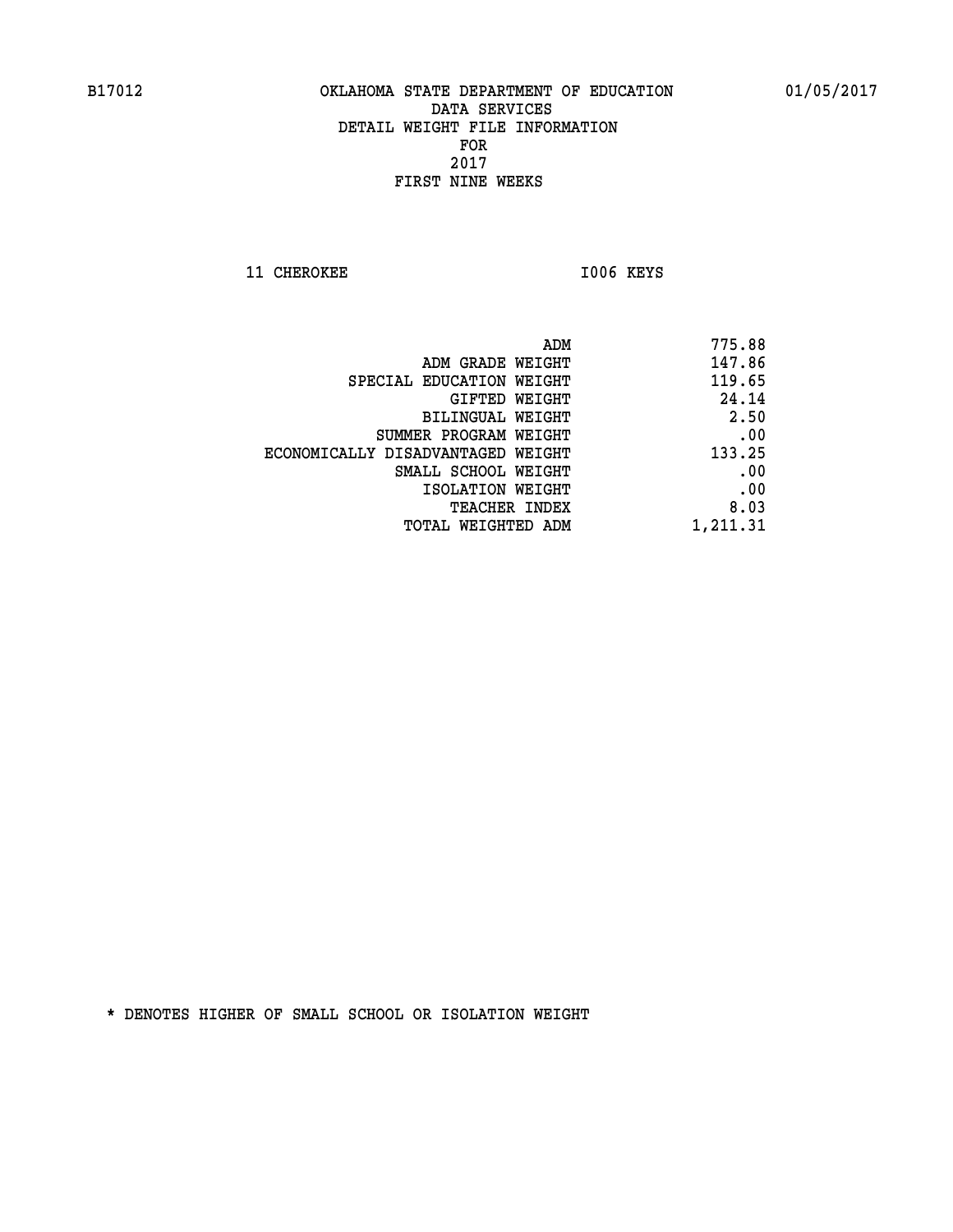**11 CHEROKEE 1016 HULBERT** 

| ADM                               | 574.88 |
|-----------------------------------|--------|
| ADM GRADE WEIGHT                  | 107.49 |
| SPECIAL EDUCATION WEIGHT          | 70.75  |
| GIFTED WEIGHT                     | 37.74  |
| BILINGUAL WEIGHT                  | 7.75   |
| SUMMER PROGRAM WEIGHT             | 1.20   |
| ECONOMICALLY DISADVANTAGED WEIGHT | 107.50 |
| SMALL SCHOOL WEIGHT               | .00    |
| ISOLATION WEIGHT                  | .00    |
| <b>TEACHER INDEX</b>              | 22.91  |
| TOTAL WEIGHTED ADM                | 930.22 |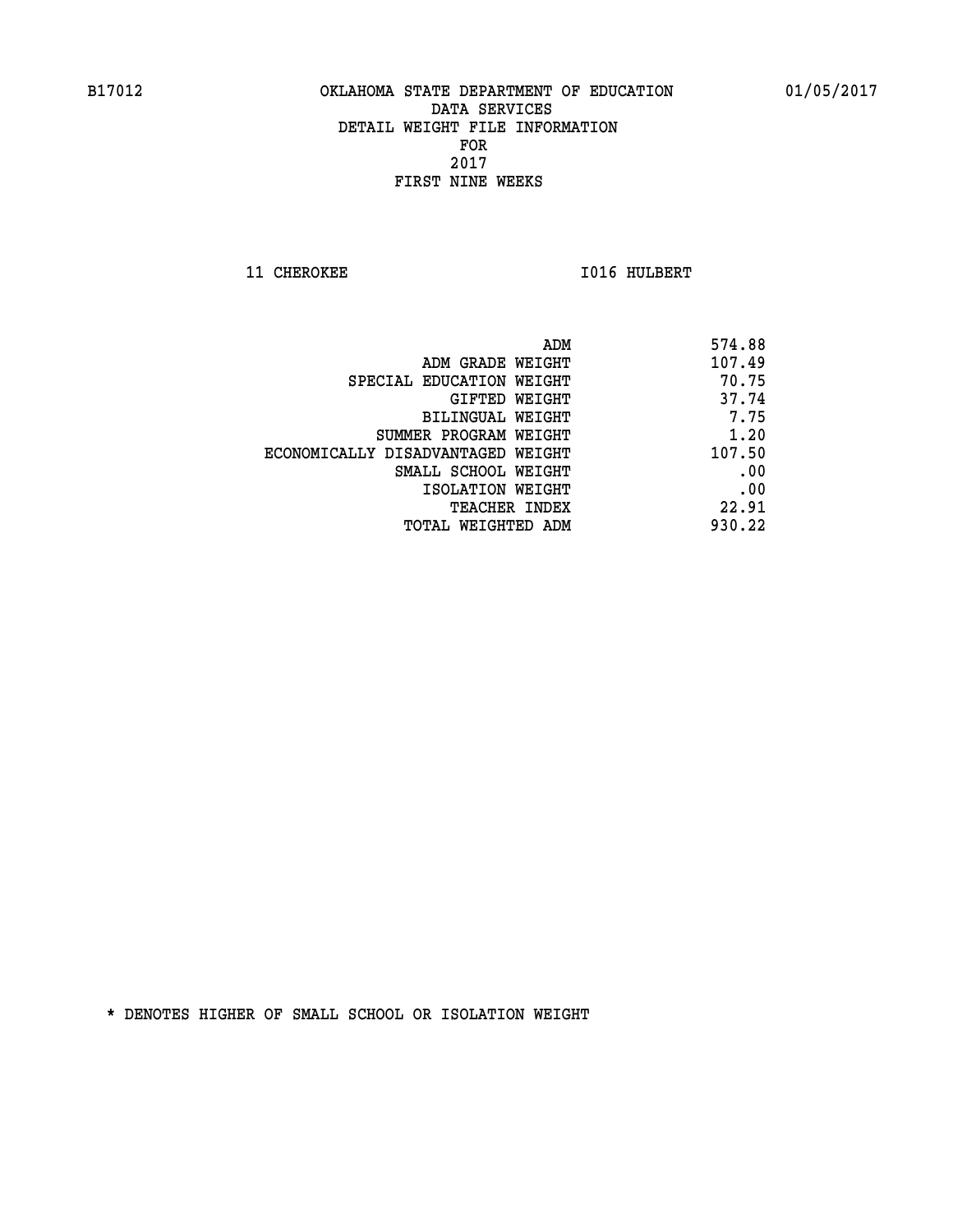**11 CHEROKEE 1035 TAHLEQUAH** 

| ADM                               | 3,621.32 |
|-----------------------------------|----------|
| ADM GRADE WEIGHT                  | 734.49   |
| SPECIAL EDUCATION WEIGHT          | 583.05   |
| GIFTED WEIGHT                     | 228.14   |
| BILINGUAL WEIGHT                  | 145.00   |
| SUMMER PROGRAM WEIGHT             | .00      |
| ECONOMICALLY DISADVANTAGED WEIGHT | 669.50   |
| SMALL SCHOOL WEIGHT               | .00      |
| ISOLATION WEIGHT                  | .00      |
| TEACHER INDEX                     | 31.16    |
| TOTAL WEIGHTED ADM                | 6,012.66 |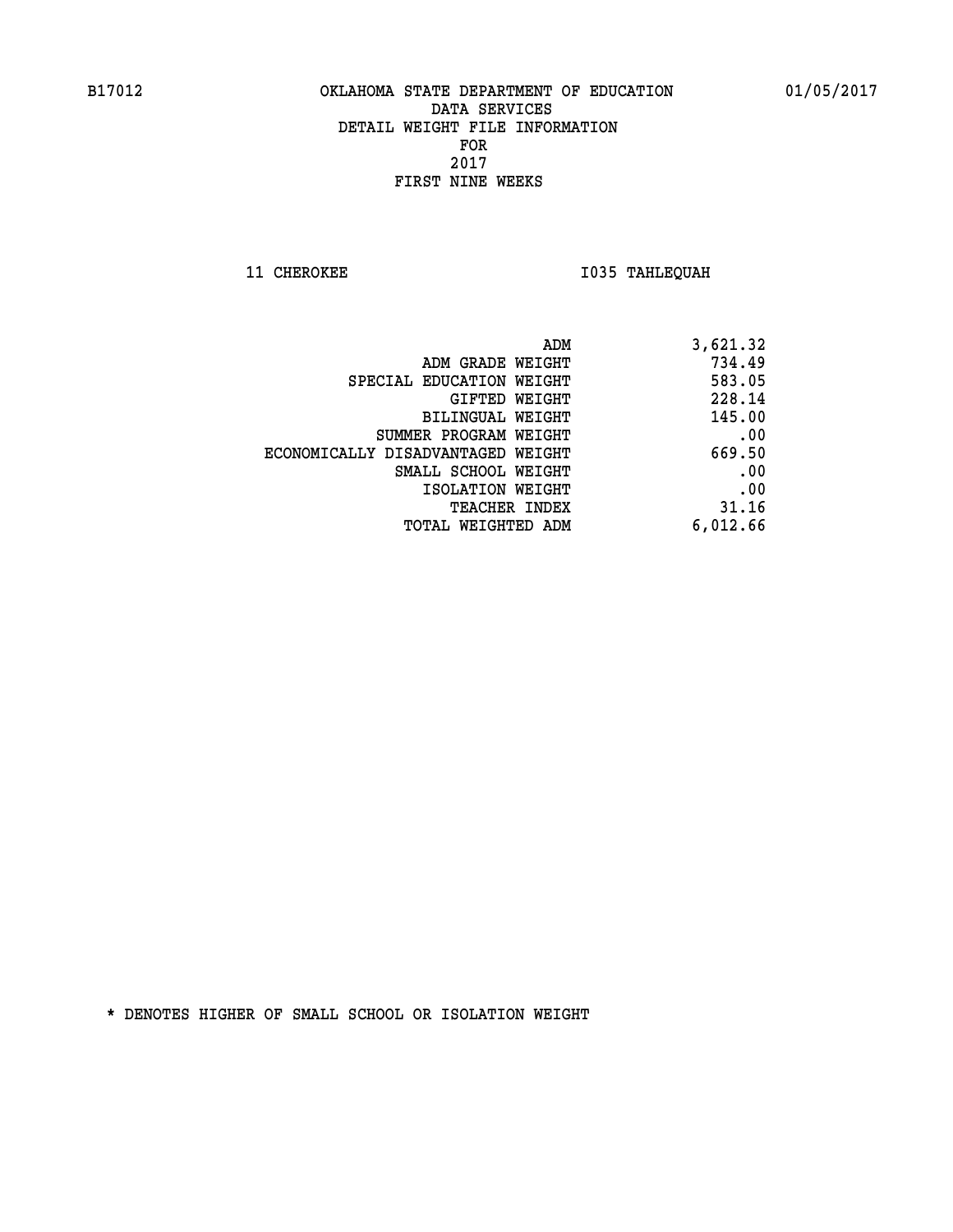**11 CHEROKEE TOO1 CHEROKEE IMMERSION CHA** 

| 105.37 |
|--------|
| 21.29  |
| 10.80  |
| .00    |
| .00    |
| .00    |
| 11.75  |
| .00    |
| .00    |
| 4.18   |
| 153.39 |
|        |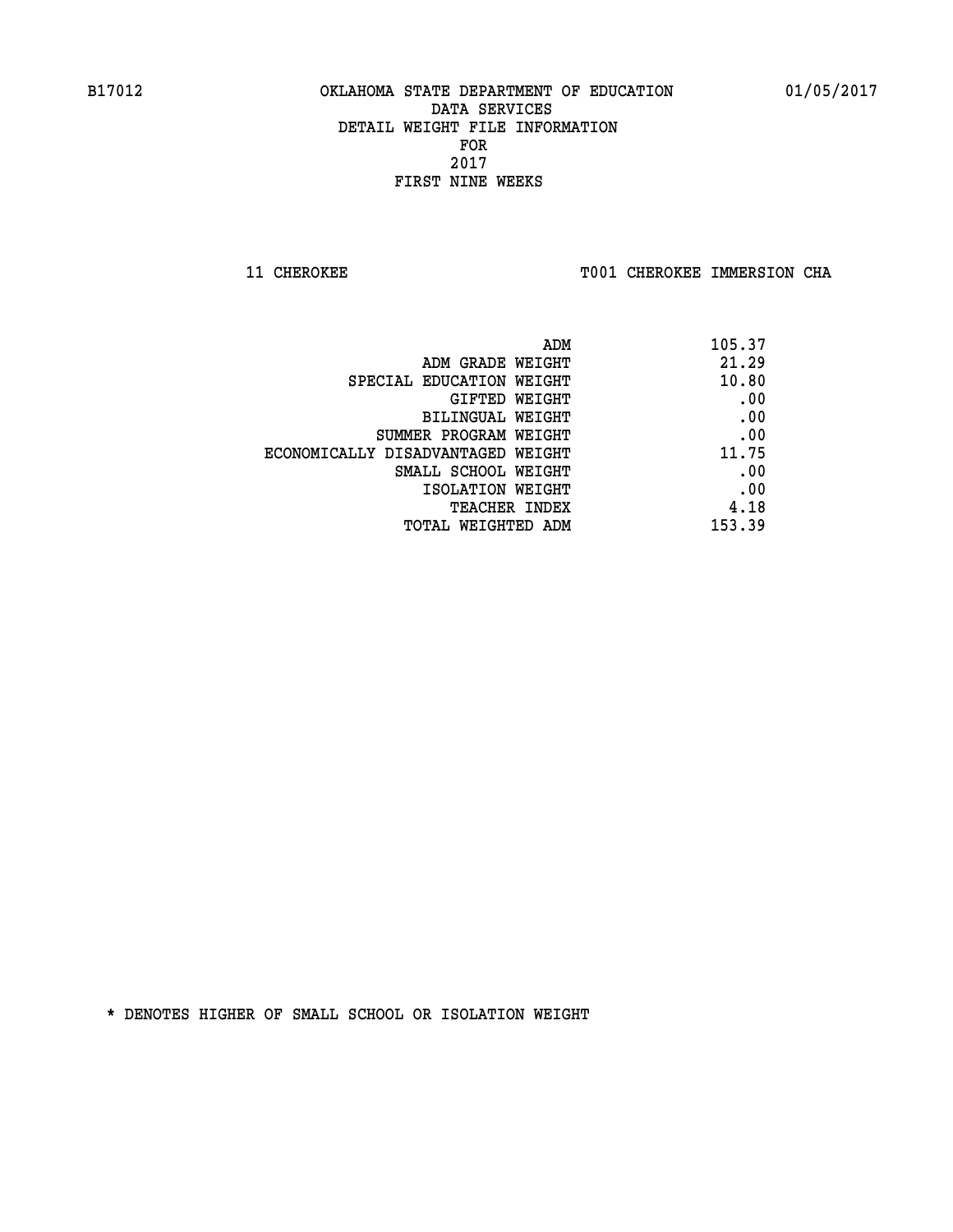**12 CHOCTAW C021 SWINK** 

 **ADM 139.93 ADM GRADE WEIGHT 30.34 SPECIAL EDUCATION WEIGHT 59.50 GIFTED WEIGHT 4.08 BILINGUAL WEIGHT .75 SUMMER PROGRAM WEIGHT .00 ECONOMICALLY DISADVANTAGED WEIGHT 33.25 SMALL SCHOOL WEIGHT 20.58\* EXECUTED ISOLATION WEIGHT AND RESOLATION WEIGHT TEACHER INDEX** 12.66  **TOTAL WEIGHTED ADM 301.09**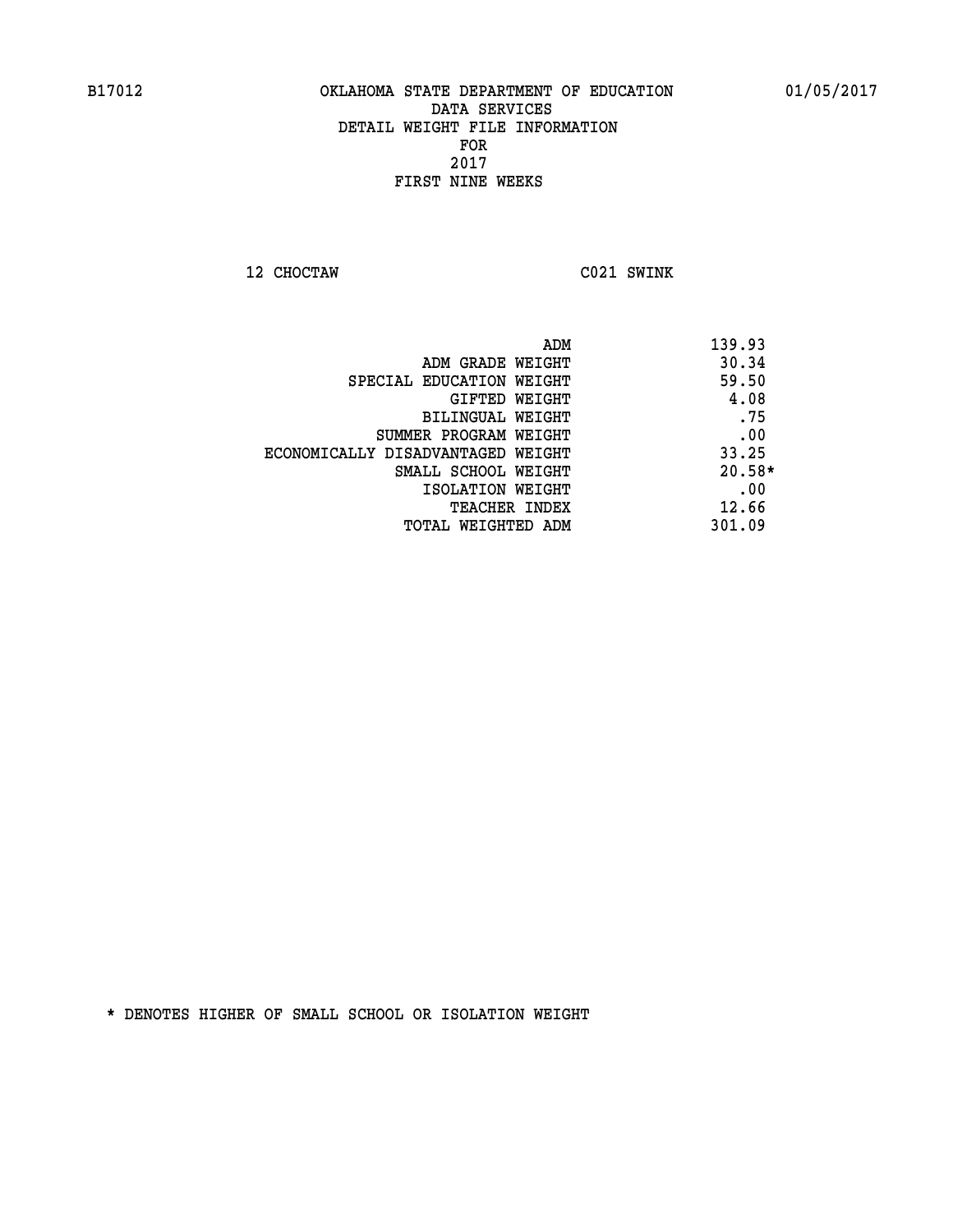**12 CHOCTAW I001 BOSWELL** 

| ADM                               | 360.55   |
|-----------------------------------|----------|
| ADM GRADE WEIGHT                  | 72.31    |
| SPECIAL EDUCATION WEIGHT          | 71.15    |
| GIFTED WEIGHT                     | 7.48     |
| BILINGUAL WEIGHT                  | .00      |
| SUMMER PROGRAM WEIGHT             | .00      |
| ECONOMICALLY DISADVANTAGED WEIGHT | 71.75    |
| SMALL SCHOOL WEIGHT               | 22.96    |
| ISOLATION WEIGHT                  | $53.07*$ |
| <b>TEACHER INDEX</b>              | 24.62    |
| TOTAL WEIGHTED ADM                | 660.93   |
|                                   |          |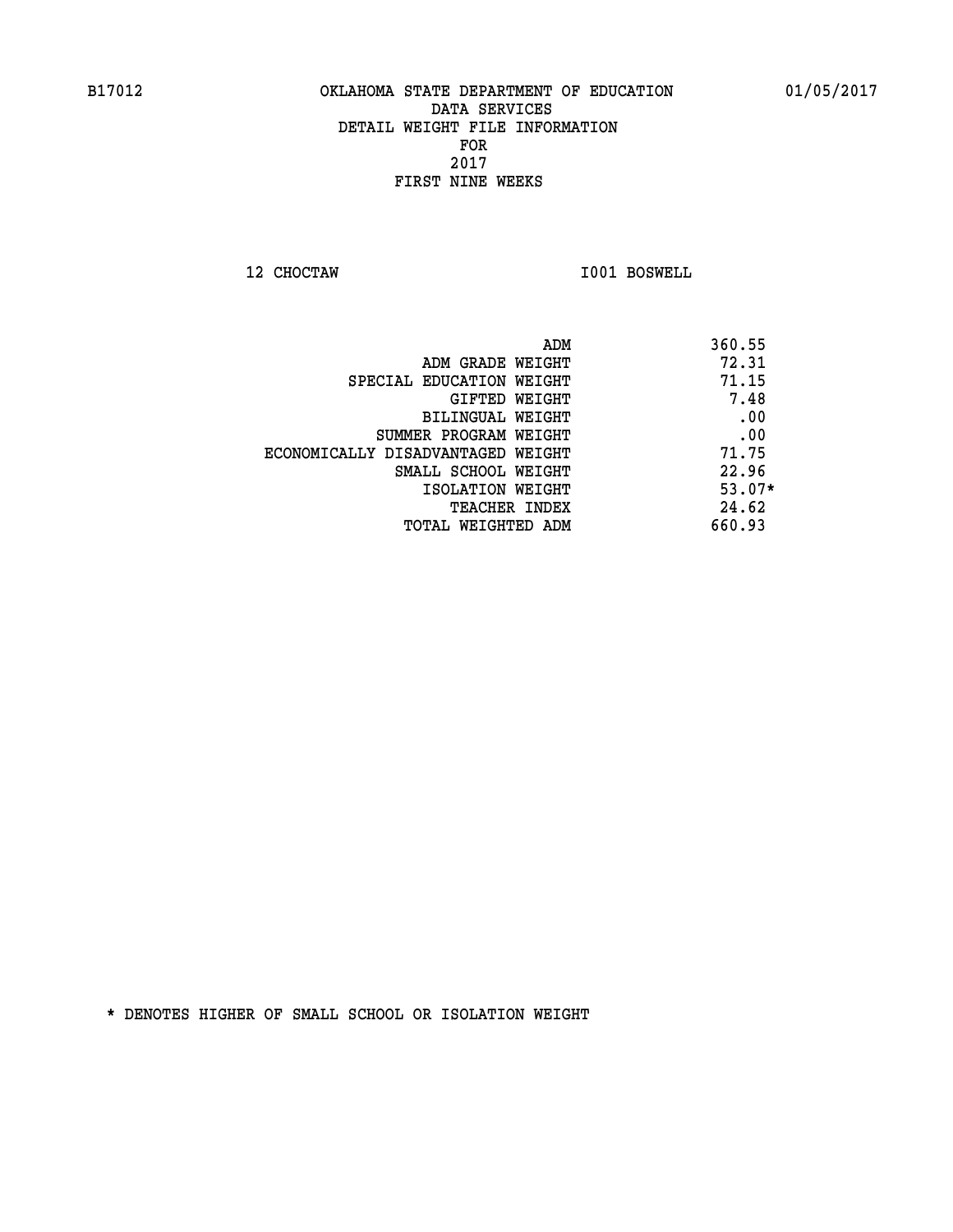**12 CHOCTAW I002 FORT TOWSON** 

|                                   | 392.57<br>ADM |
|-----------------------------------|---------------|
| ADM GRADE WEIGHT                  | 72.35         |
| SPECIAL EDUCATION WEIGHT          | 130.60        |
| GIFTED WEIGHT                     | 14.28         |
| BILINGUAL WEIGHT                  | .00           |
| SUMMER PROGRAM WEIGHT             | .00           |
| ECONOMICALLY DISADVANTAGED WEIGHT | 84.50         |
| SMALL SCHOOL WEIGHT               | $20.25*$      |
| ISOLATION WEIGHT                  | .00           |
| <b>TEACHER INDEX</b>              | .16           |
| TOTAL WEIGHTED ADM                | 714.71        |
|                                   |               |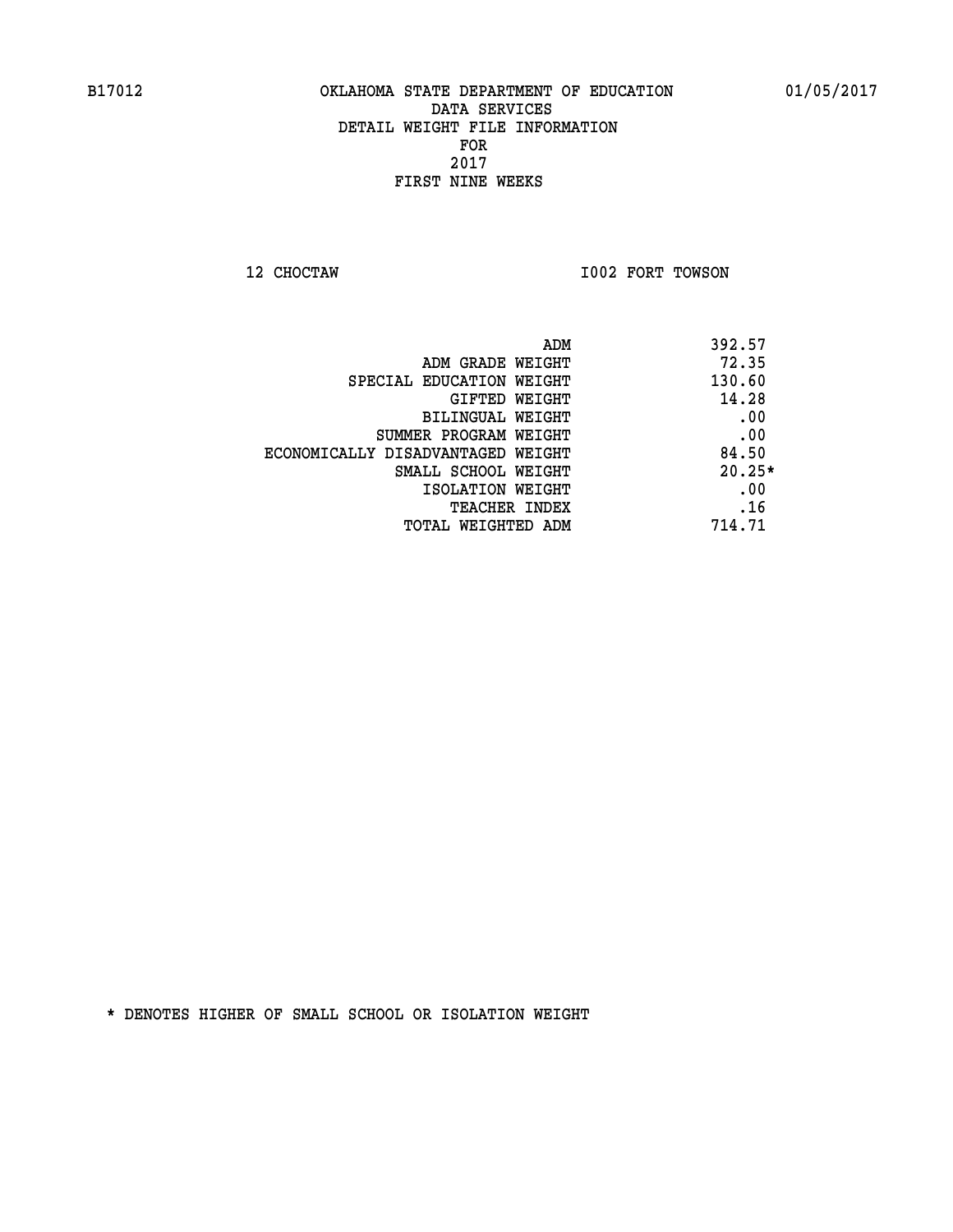**12 CHOCTAW I004 SOPER** 

|                                   | ADM | 380.25   |
|-----------------------------------|-----|----------|
| ADM GRADE WEIGHT                  |     | 77.78    |
| SPECIAL EDUCATION WEIGHT          |     | 82.95    |
| GIFTED WEIGHT                     |     | 13.26    |
| BILINGUAL WEIGHT                  |     | .00      |
| SUMMER PROGRAM WEIGHT             |     | .00      |
| ECONOMICALLY DISADVANTAGED WEIGHT |     | 61.75    |
| SMALL SCHOOL WEIGHT               |     | $21.38*$ |
| ISOLATION WEIGHT                  |     | .00      |
| <b>TEACHER INDEX</b>              |     | 14.35    |
| TOTAL WEIGHTED ADM                |     | 651.72   |
|                                   |     |          |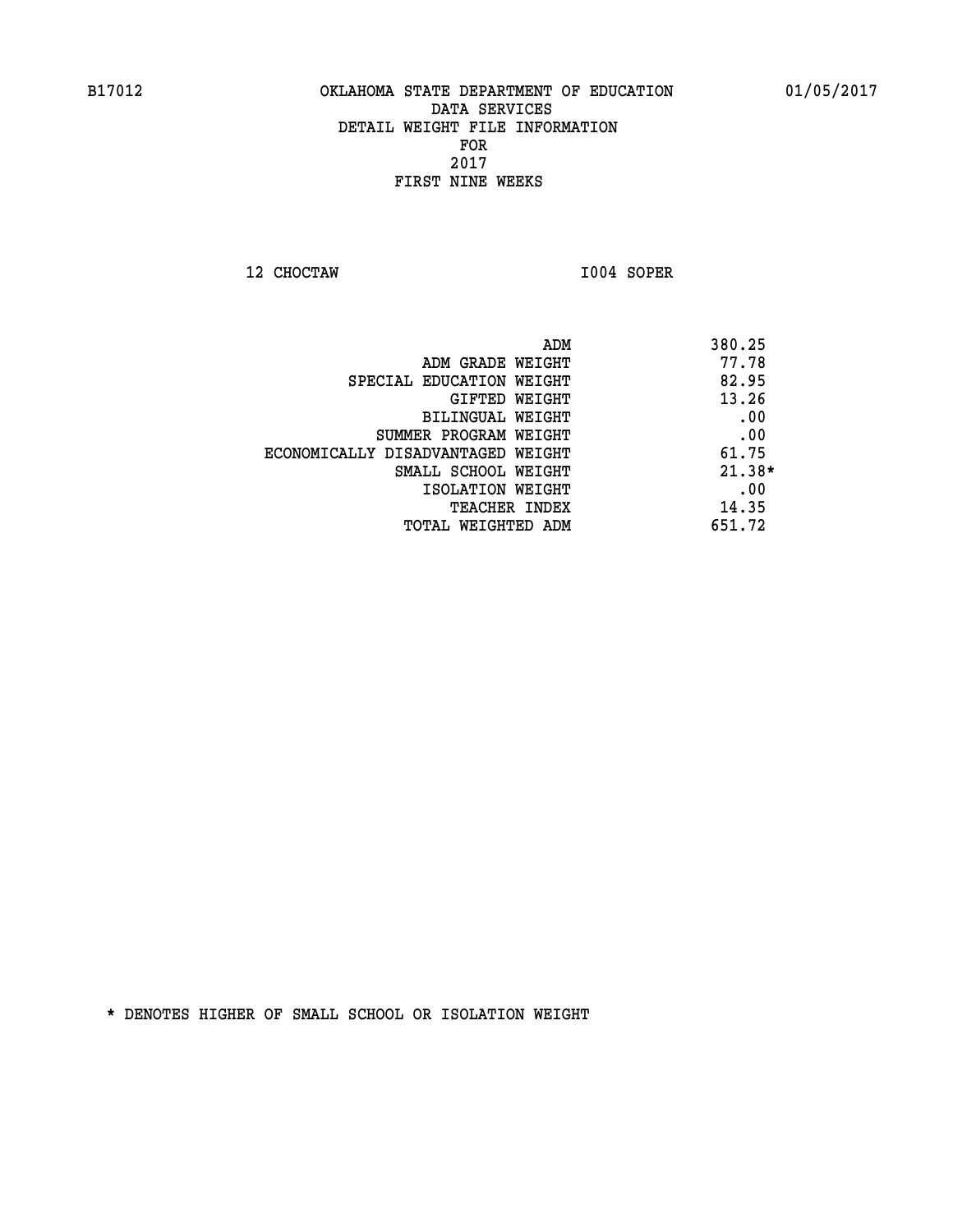**12 CHOCTAW I039 HUGO** 

| 1,234.17 |
|----------|
| 249.64   |
| 302.15   |
| 34.68    |
| 7.25     |
| .00      |
| 287.00   |
| $21.98*$ |
| .00      |
| .00      |
| 2,136.87 |
|          |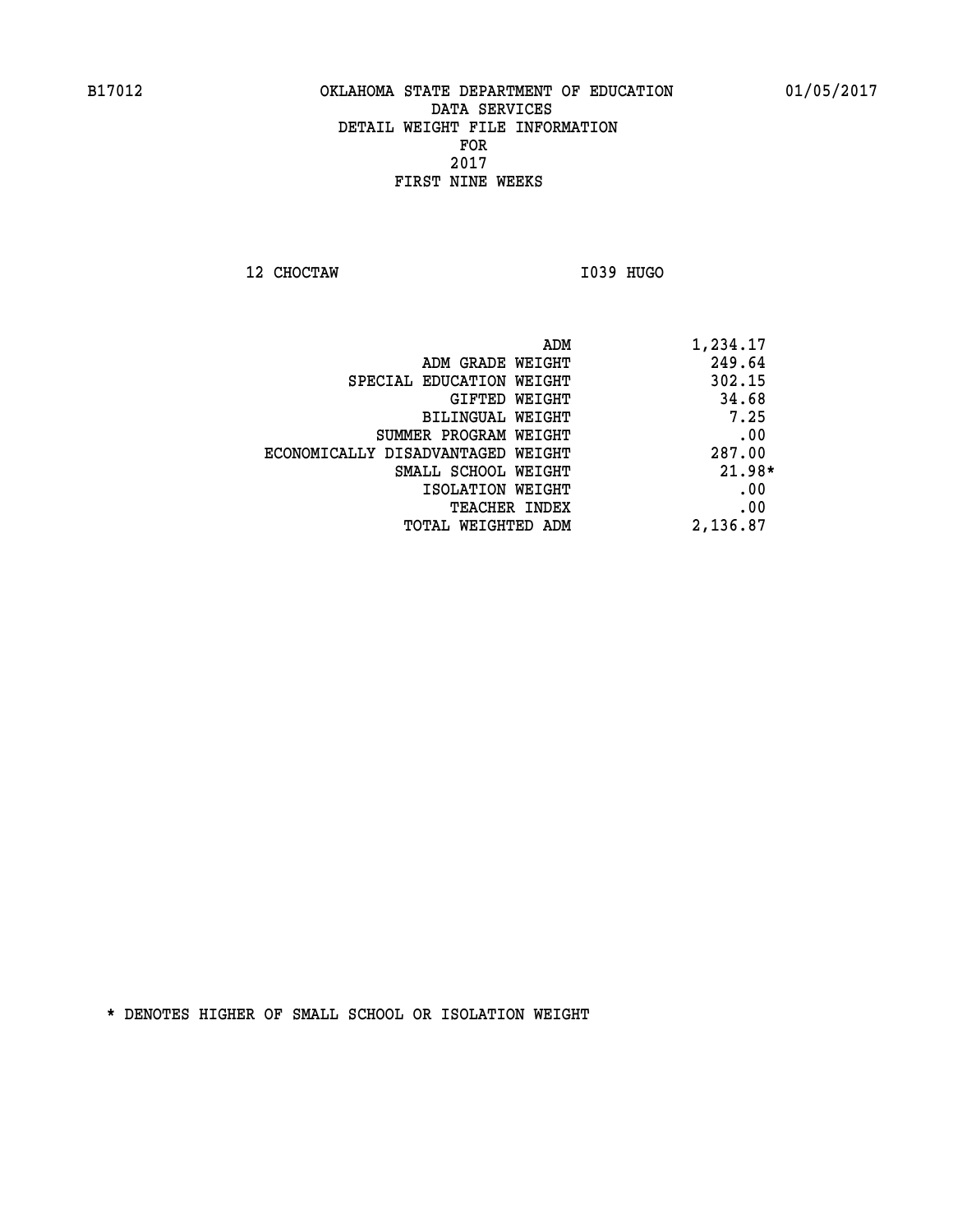**13 CIMARRON I002 BOISE CITY** 

|                                   | ADM | 264.17    |
|-----------------------------------|-----|-----------|
| ADM GRADE WEIGHT                  |     | 54.01     |
| SPECIAL EDUCATION WEIGHT          |     | 38.85     |
| GIFTED WEIGHT                     |     | 4.76      |
| BILINGUAL WEIGHT                  |     | 19.75     |
| SUMMER PROGRAM WEIGHT             |     | 1.20      |
| ECONOMICALLY DISADVANTAGED WEIGHT |     | 50.75     |
| SMALL SCHOOL WEIGHT               |     | 26.45     |
| ISOLATION WEIGHT                  |     | $153.22*$ |
| <b>TEACHER INDEX</b>              |     | .00       |
| TOTAL WEIGHTED ADM                |     | 586.71    |
|                                   |     |           |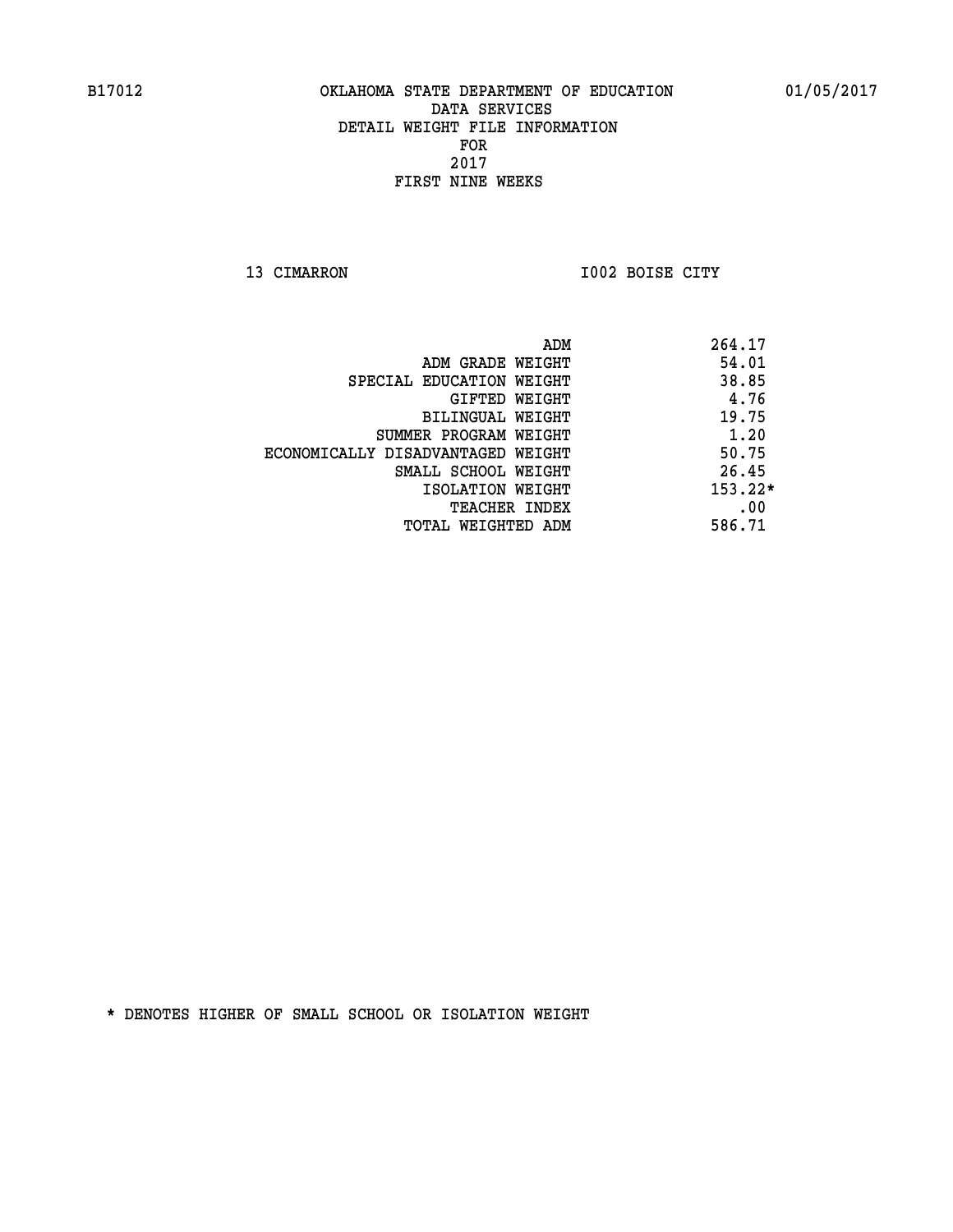13 CIMARRON 1010 FELT

 **ADM 103.00 ADM GRADE WEIGHT 12.42 SPECIAL EDUCATION WEIGHT 40.10 GIFTED WEIGHT** 3.40 **BILINGUAL WEIGHT 5.75 SUMMER PROGRAM WEIGHT .00 ECONOMICALLY DISADVANTAGED WEIGHT 16.00 SMALL SCHOOL WEIGHT** 16.59  **ISOLATION WEIGHT 107.12\* TEACHER INDEX** 5.65  **TOTAL WEIGHTED ADM 263.44**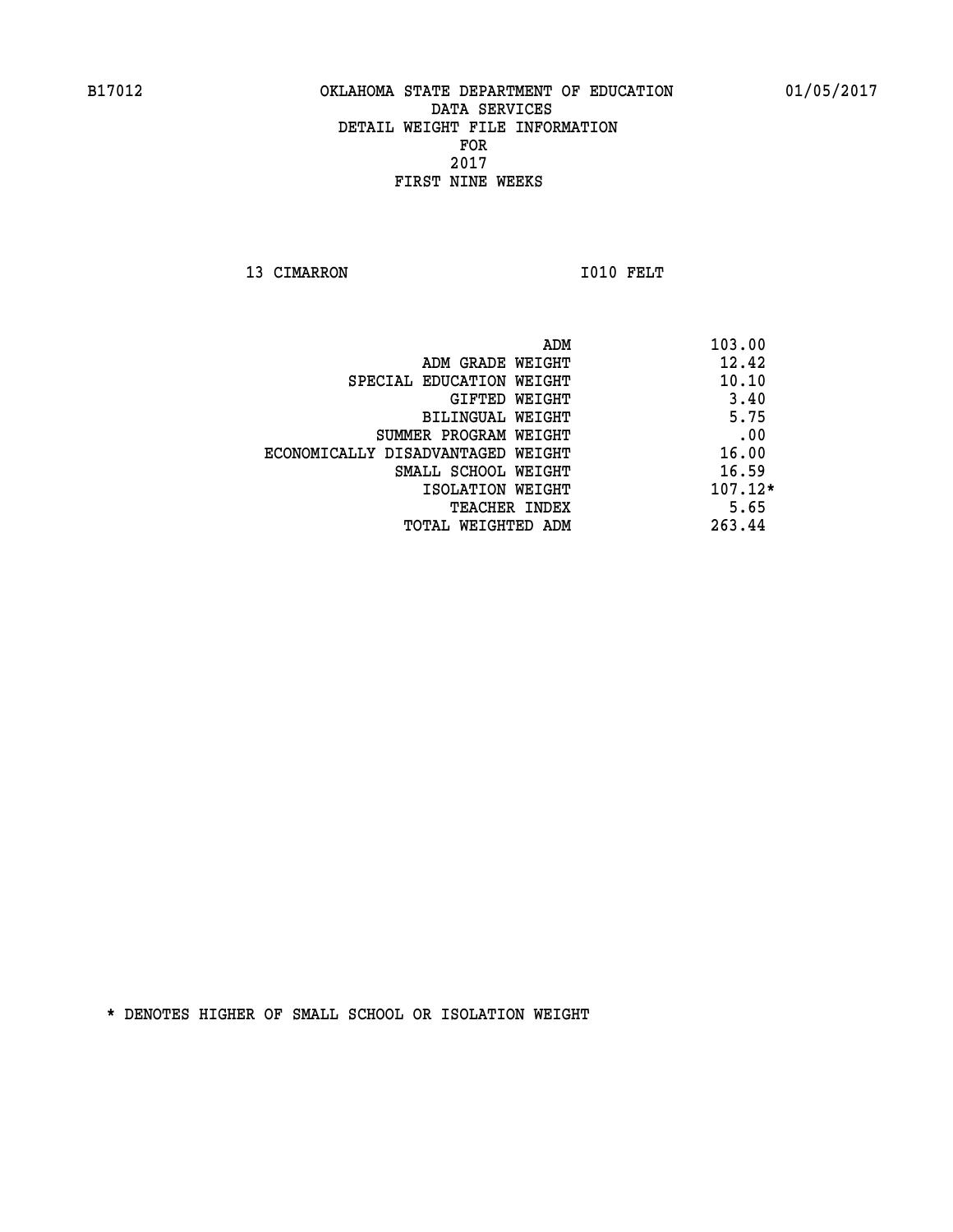13 CIMARRON 1011 KEYES

|                                   | 83.15<br>ADM |
|-----------------------------------|--------------|
| ADM GRADE WEIGHT                  | 16.56        |
| SPECIAL EDUCATION WEIGHT          | 3.05         |
| GIFTED WEIGHT                     | 2.72         |
| BILINGUAL WEIGHT                  | 2.75         |
| SUMMER PROGRAM WEIGHT             | .00          |
| ECONOMICALLY DISADVANTAGED WEIGHT | 14.25        |
| SMALL SCHOOL WEIGHT               | 14.02        |
| ISOLATION WEIGHT                  | 86.48*       |
| TEACHER INDEX                     | .00          |
| TOTAL WEIGHTED ADM                | 208.96       |
|                                   |              |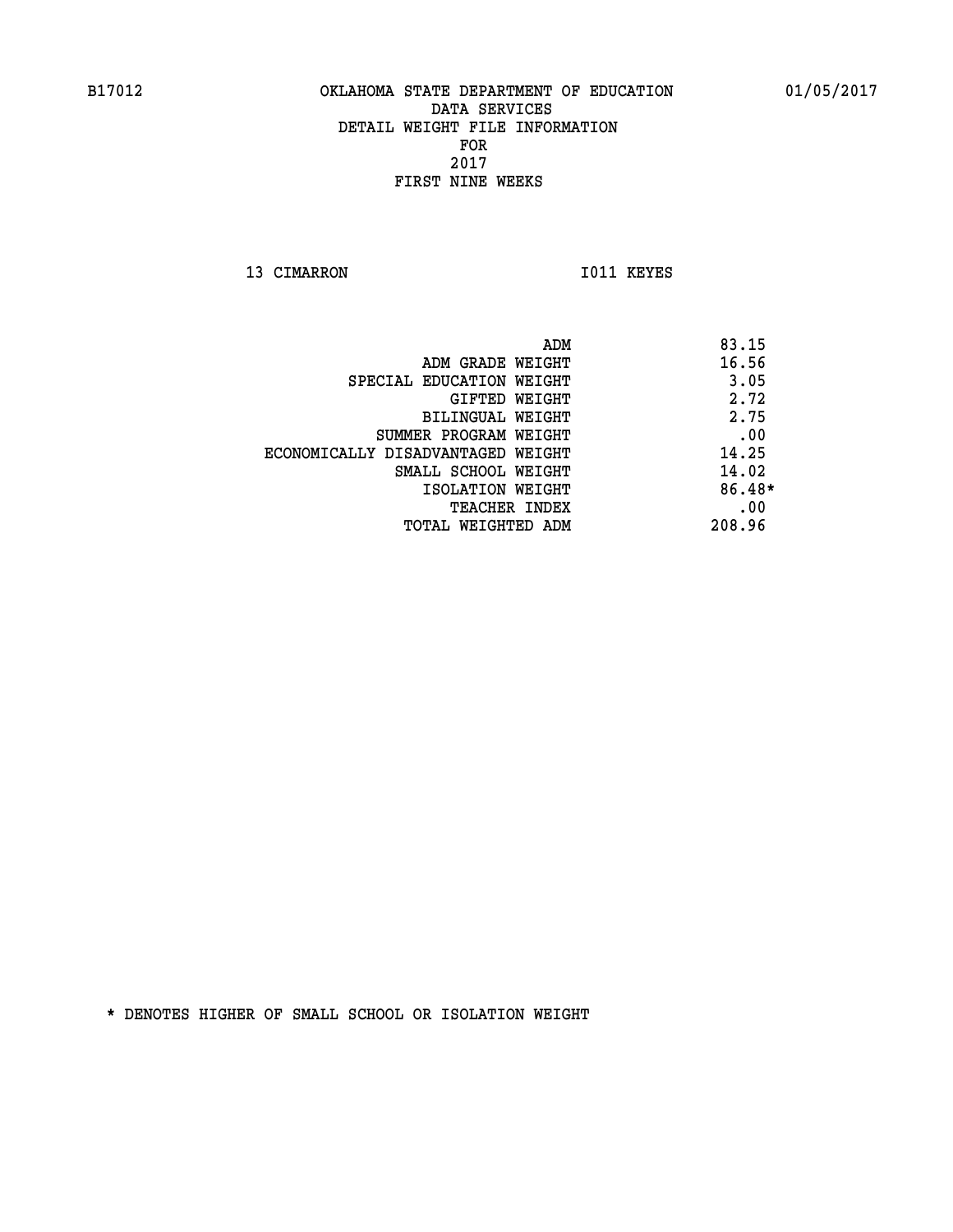**14 CLEVELAND C016 ROBIN HILL** 

|                                   | ADM | 317.52   |
|-----------------------------------|-----|----------|
| ADM GRADE WEIGHT                  |     | 69.82    |
| SPECIAL EDUCATION WEIGHT          |     | 40.65    |
| GIFTED WEIGHT                     |     | 12.58    |
| BILINGUAL WEIGHT                  |     | 2.25     |
| SUMMER PROGRAM WEIGHT             |     | 1.20     |
| ECONOMICALLY DISADVANTAGED WEIGHT |     | 32.50    |
| SMALL SCHOOL WEIGHT               |     | $25.39*$ |
| ISOLATION WEIGHT                  |     | .00      |
| <b>TEACHER INDEX</b>              |     | .00      |
| TOTAL WEIGHTED ADM                |     | 501.91   |
|                                   |     |          |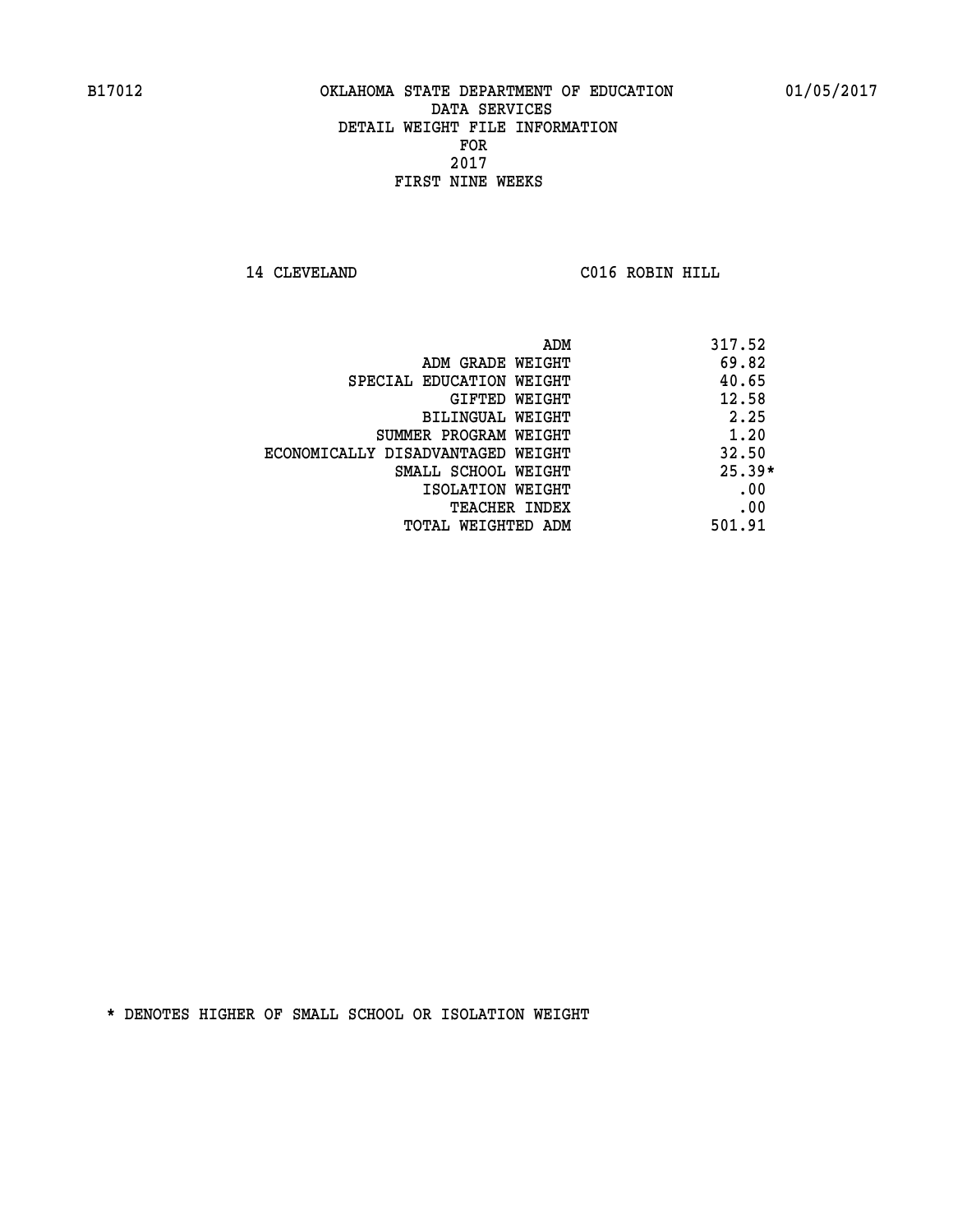**14 CLEVELAND I002 MOORE** 

| 24,259.30 |
|-----------|
| 3,936.85  |
| 4,695.60  |
| 1,352.86  |
| 367.00    |
| 26.40     |
| 2,756.75  |
| .00       |
| .00       |
| 102.14    |
| 37,496.90 |
|           |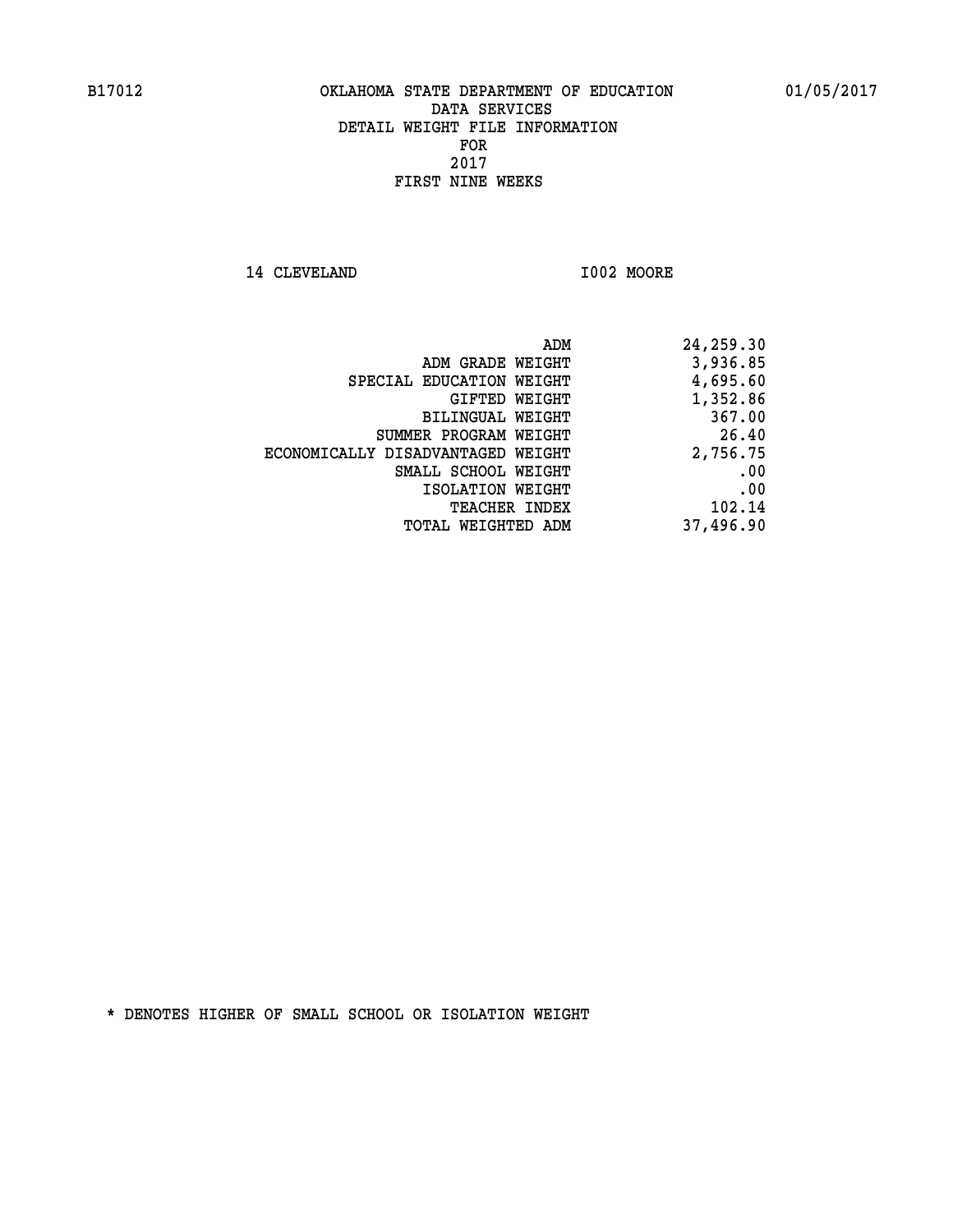14 CLEVELAND 1029 NORMAN

| ADM                               | 15,918.92 |
|-----------------------------------|-----------|
| ADM GRADE WEIGHT                  | 2,881.60  |
| SPECIAL EDUCATION WEIGHT          | 3,201.50  |
| GIFTED WEIGHT                     | 1,406.58  |
| BILINGUAL WEIGHT                  | 304.50    |
| SUMMER PROGRAM WEIGHT             | 26.40     |
| ECONOMICALLY DISADVANTAGED WEIGHT | 1,948.50  |
| SMALL SCHOOL WEIGHT               | .00       |
| ISOLATION WEIGHT                  | .00       |
| <b>TEACHER INDEX</b>              | .00       |
| TOTAL WEIGHTED ADM                | 25,688.00 |
|                                   |           |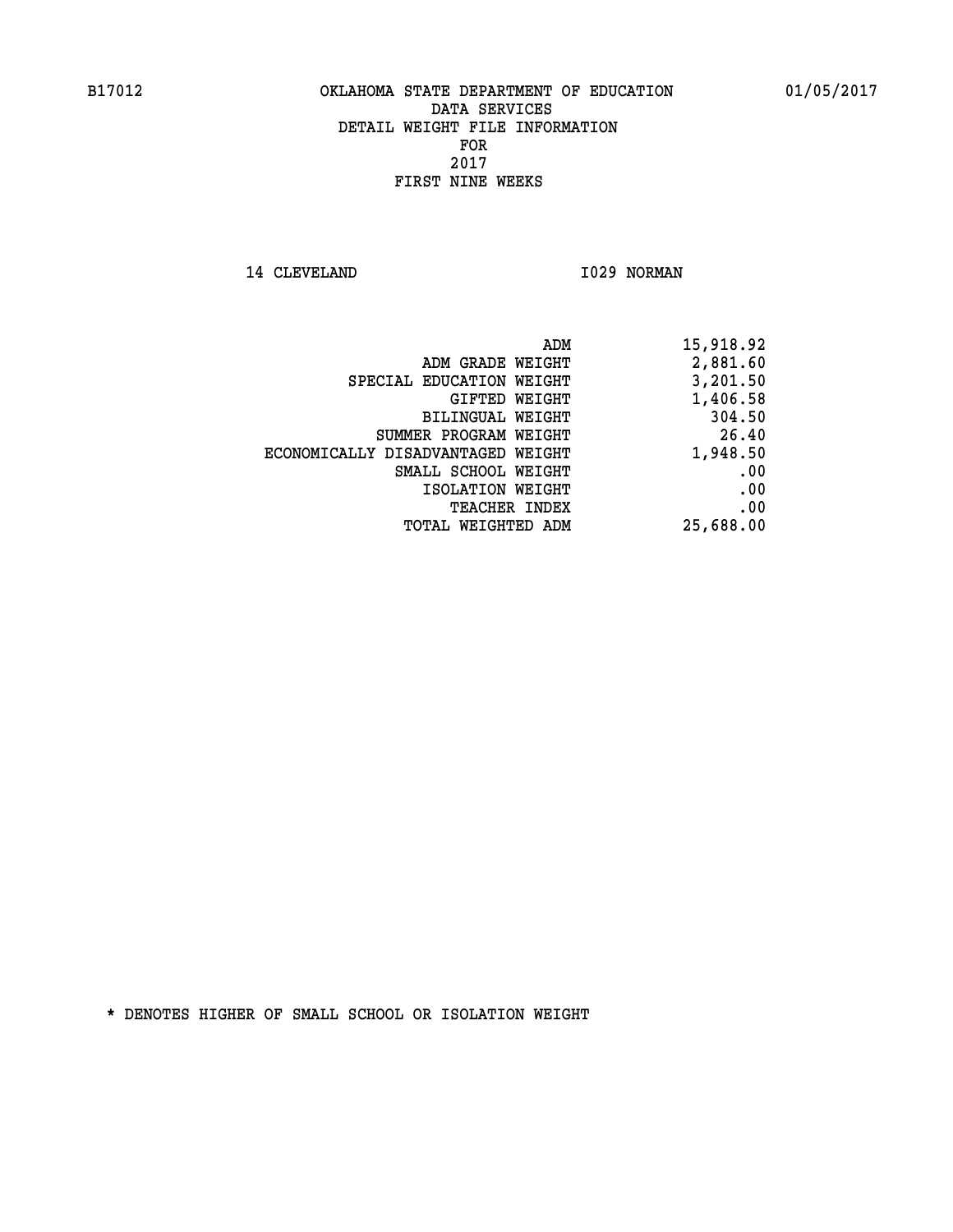**14 CLEVELAND I040 NOBLE** 

| 2,841.34 |
|----------|
| 545.23   |
| 336.20   |
| 129.54   |
| 7.75     |
| 1.20     |
| 458.50   |
| .00      |
| .00      |
| 144.96   |
| 4,464.72 |
|          |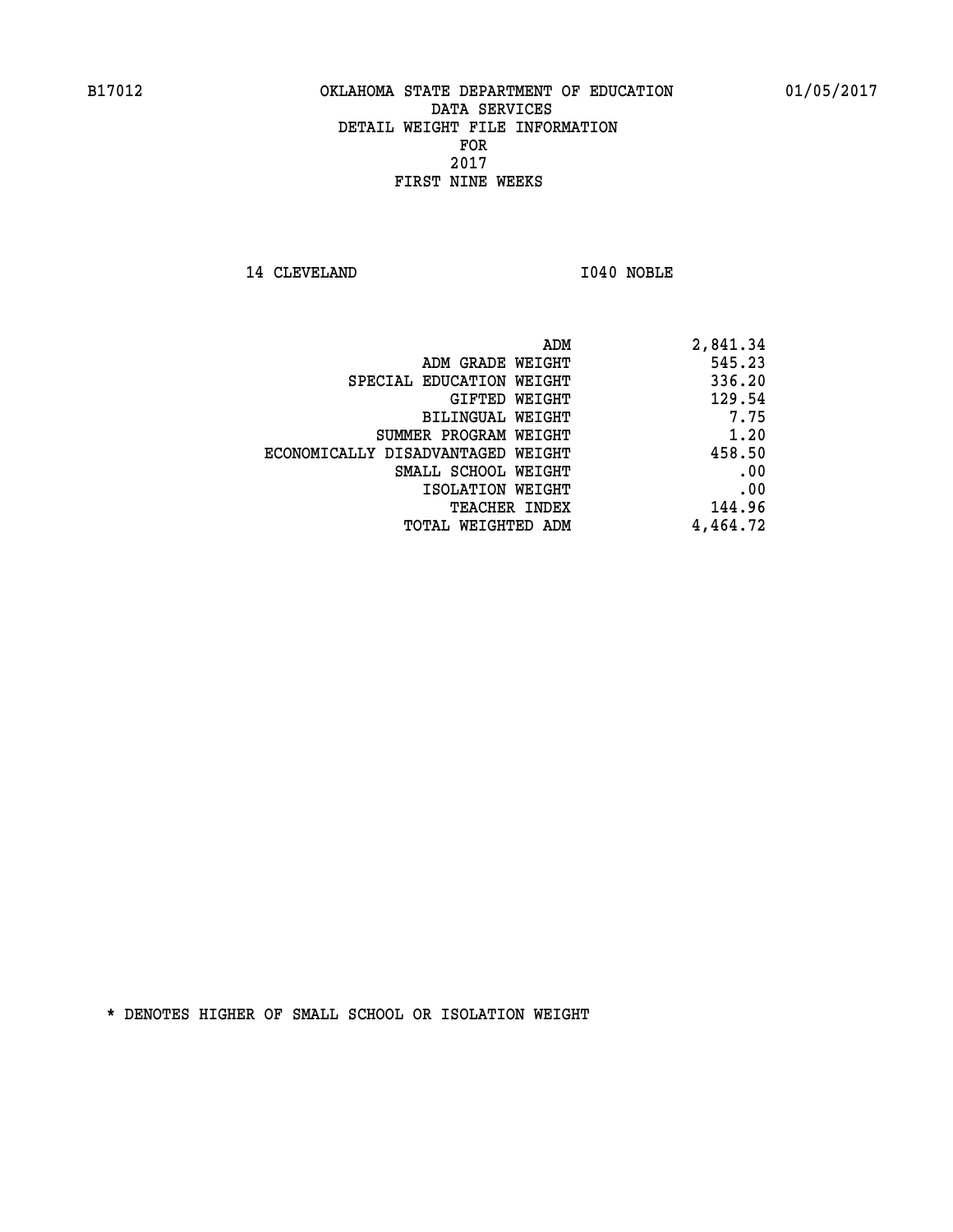14 CLEVELAND 1057 LEXINGTON

| 1,112.61 |
|----------|
| 207.27   |
| 150.25   |
| 34.34    |
| 17.25    |
| 2.40     |
| 200.25   |
| .00      |
| .00      |
| .00      |
| 1,724.37 |
|          |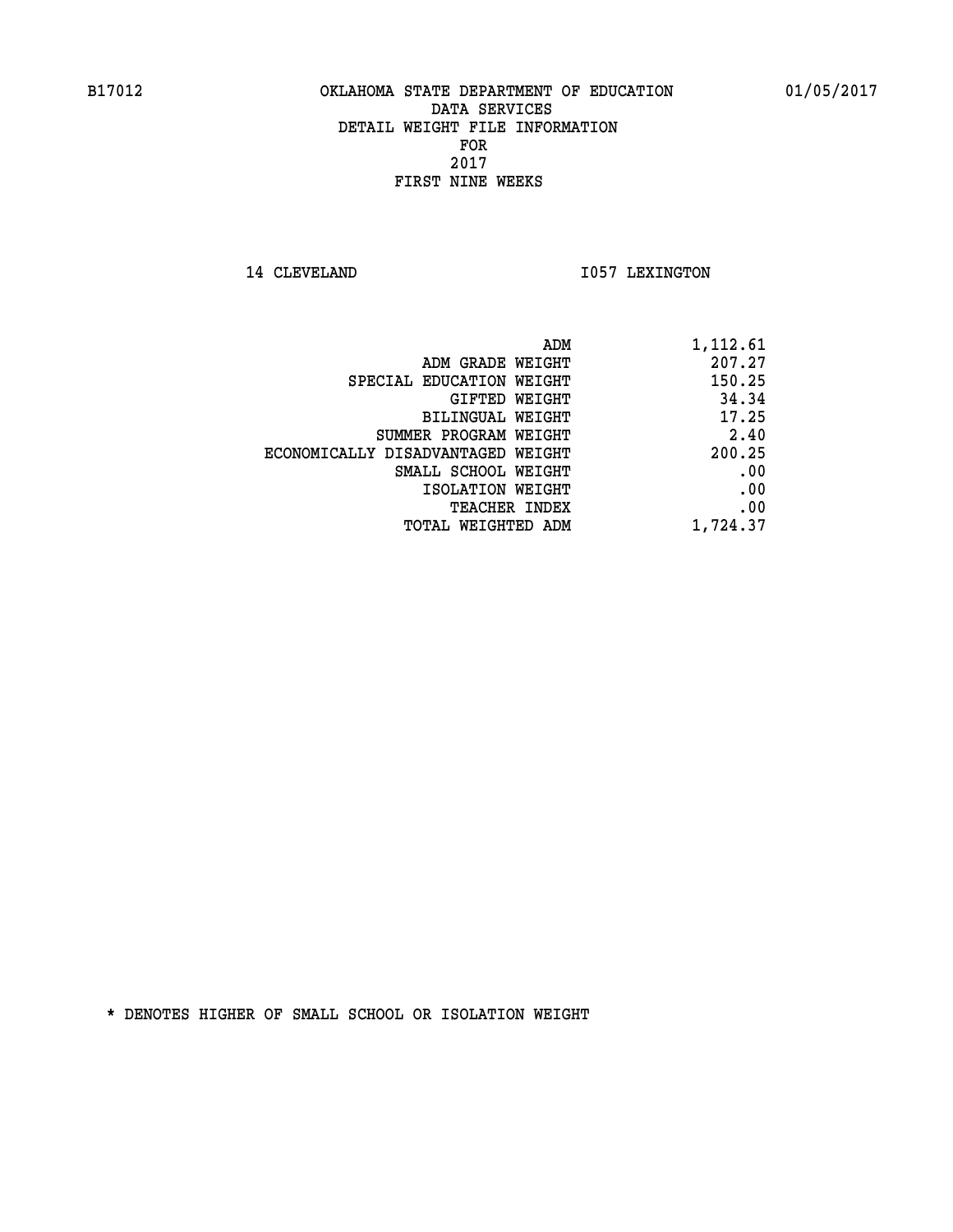**14 CLEVELAND 1070 LITTLE AXE** 

| 1,276.17 | ADM                               |
|----------|-----------------------------------|
| 247.86   | ADM GRADE WEIGHT                  |
| 250.10   | SPECIAL EDUCATION WEIGHT          |
| 39.78    | <b>GIFTED WEIGHT</b>              |
| 8.25     | BILINGUAL WEIGHT                  |
| .00      | SUMMER PROGRAM WEIGHT             |
| 238.50   | ECONOMICALLY DISADVANTAGED WEIGHT |
| .00      | SMALL SCHOOL WEIGHT               |
| .00      | ISOLATION WEIGHT                  |
| .00      | <b>TEACHER INDEX</b>              |
| 2,060.66 | TOTAL WEIGHTED ADM                |
|          |                                   |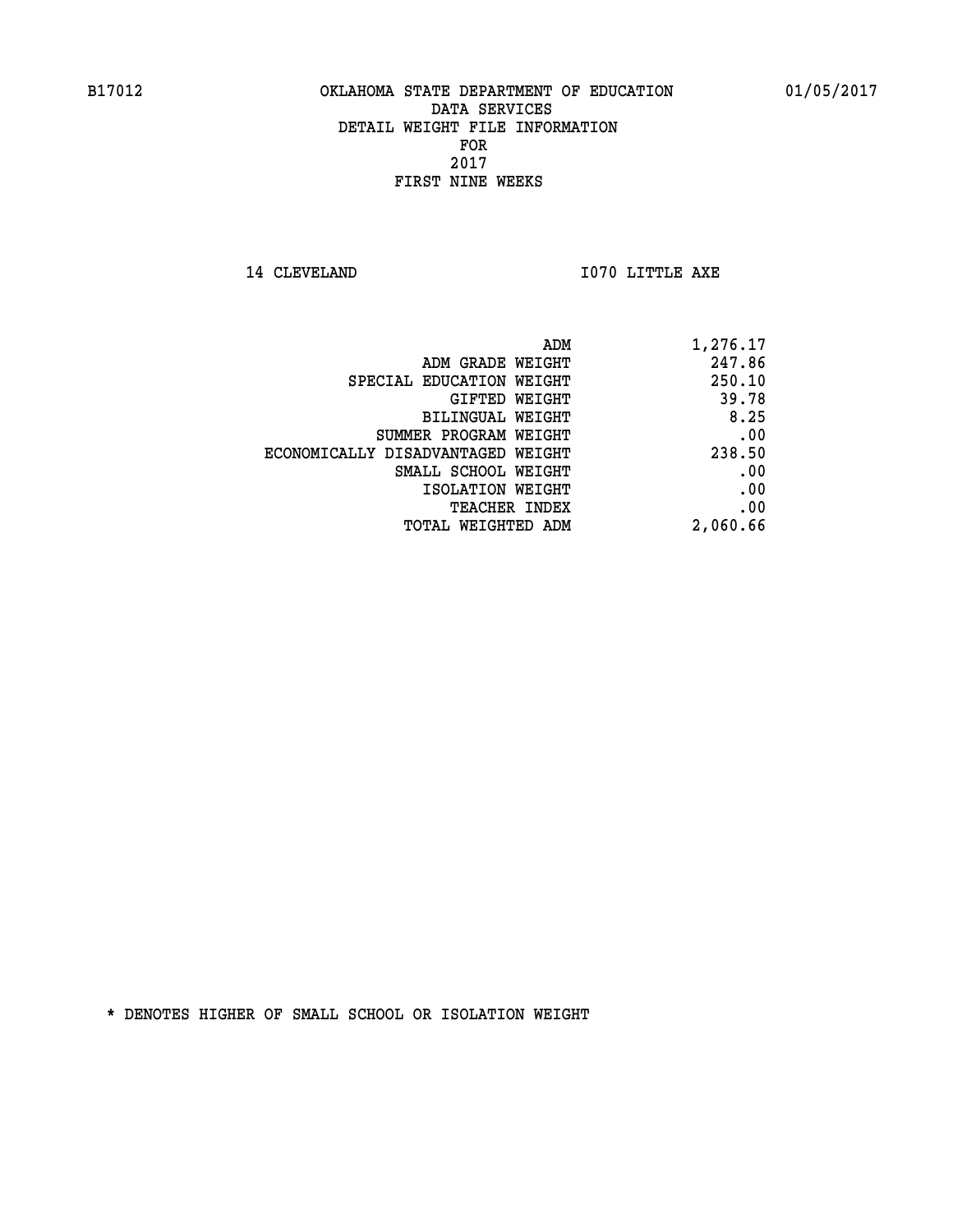**15 COAL COAL COAL COAL COAL COTTONWOOD** 

| 199.44<br>ADM |                                   |
|---------------|-----------------------------------|
| 46.66         | ADM GRADE WEIGHT                  |
| 117.90        | SPECIAL EDUCATION WEIGHT          |
| 6.80          | GIFTED WEIGHT                     |
| .00           | BILINGUAL WEIGHT                  |
| .00           | SUMMER PROGRAM WEIGHT             |
| 35.25         | ECONOMICALLY DISADVANTAGED WEIGHT |
| 24.85*        | SMALL SCHOOL WEIGHT               |
| .00           | ISOLATION WEIGHT                  |
| 8.33          | <b>TEACHER INDEX</b>              |
| 439.23        | TOTAL WEIGHTED ADM                |
|               |                                   |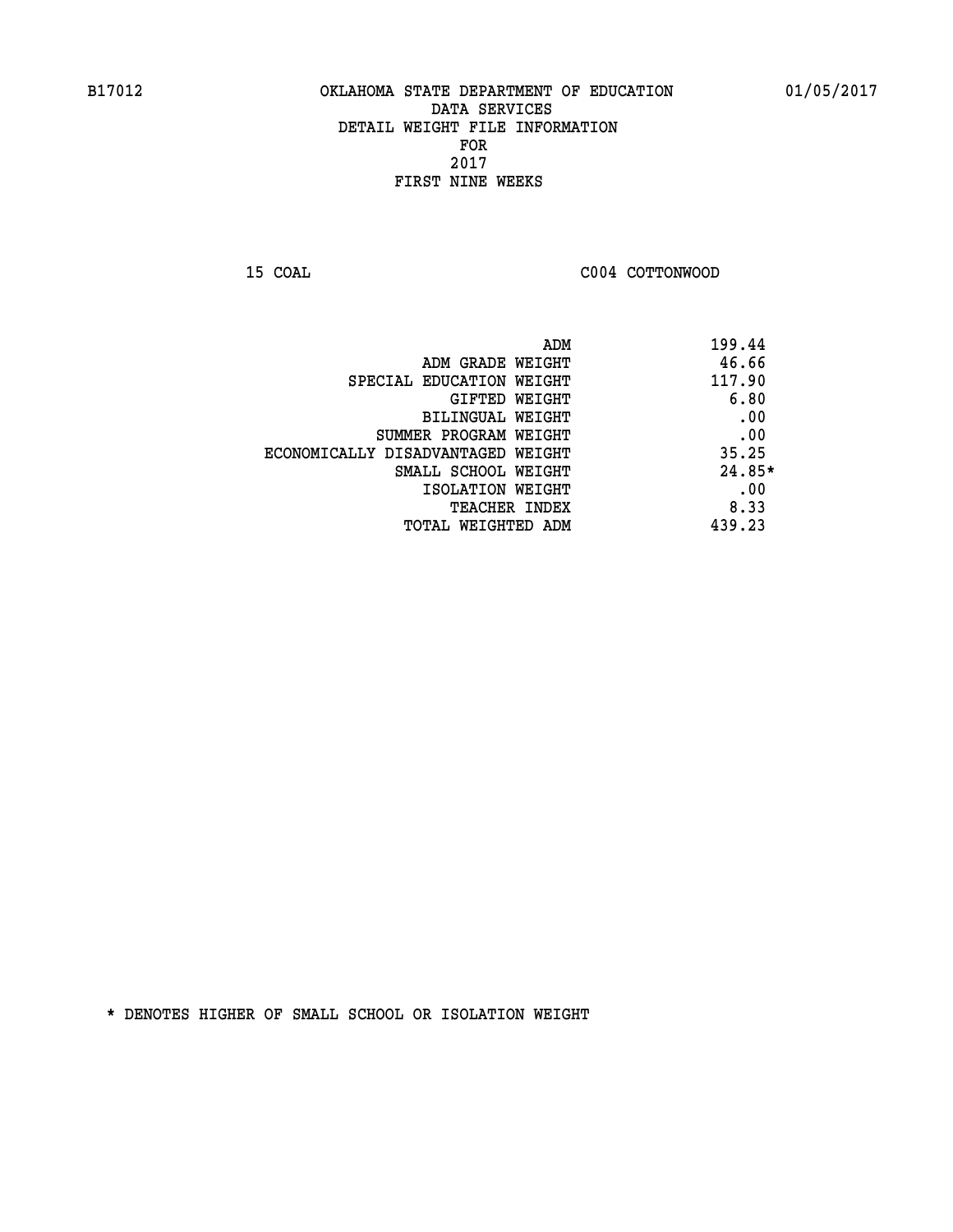**15 COAL 15 COAL I001 COALGATE** 

| 698.51<br>ADM                               |           |
|---------------------------------------------|-----------|
| 135.22<br>ADM GRADE WEIGHT                  |           |
| 189.05<br>SPECIAL EDUCATION WEIGHT          |           |
| GIFTED WEIGHT                               | 21.76     |
| BILINGUAL WEIGHT                            | .00       |
| SUMMER PROGRAM WEIGHT                       | .00       |
| 135.75<br>ECONOMICALLY DISADVANTAGED WEIGHT |           |
| SMALL SCHOOL WEIGHT                         | .00       |
| ISOLATION WEIGHT                            | $202.57*$ |
| TEACHER INDEX                               | 66.12     |
| 1,448.98<br>TOTAL WEIGHTED ADM              |           |
|                                             |           |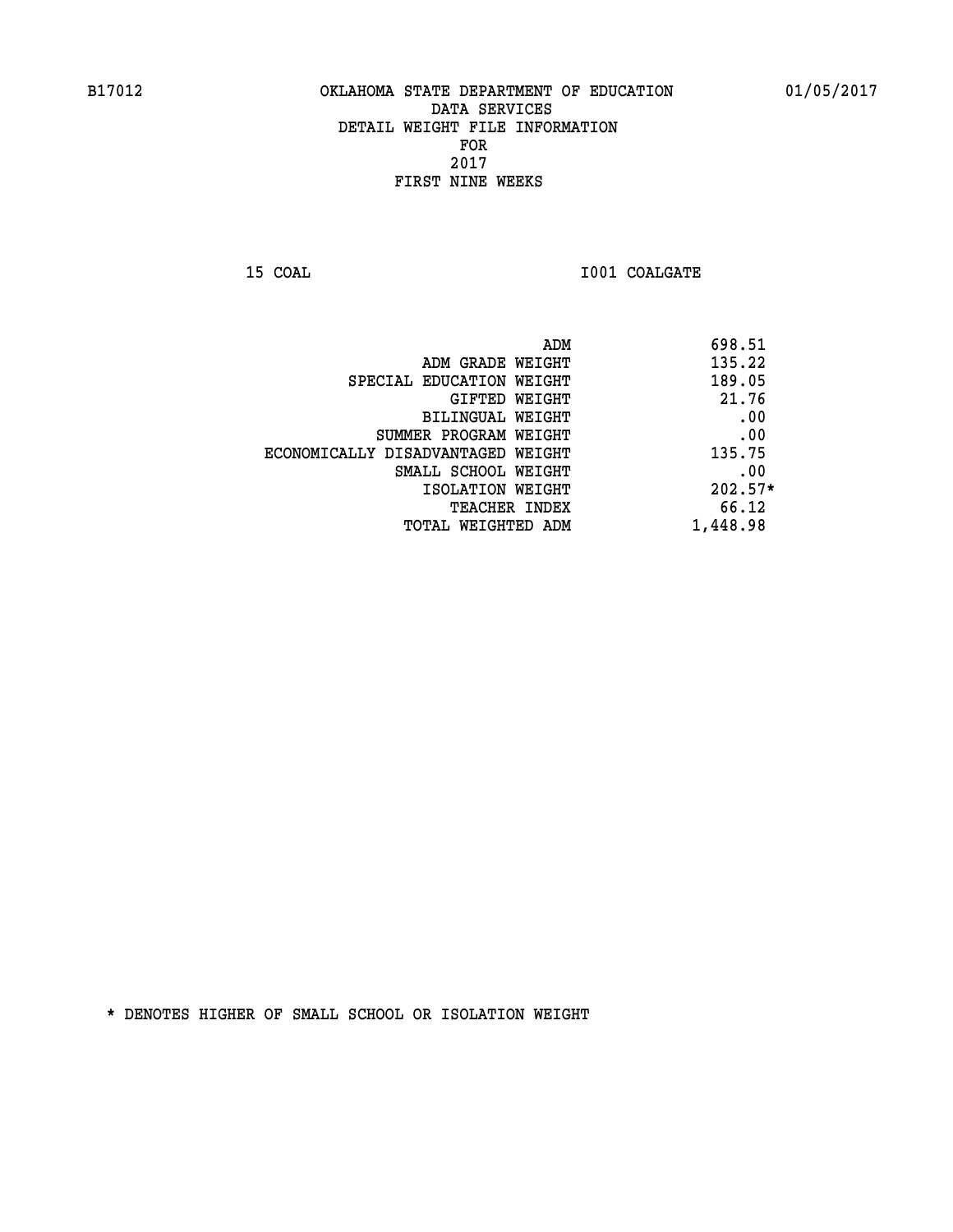**15 COAL I002 TUPELO** 

|                                   | ADM | 273.15   |
|-----------------------------------|-----|----------|
| ADM GRADE WEIGHT                  |     | 53.68    |
| SPECIAL EDUCATION WEIGHT          |     | 80.10    |
| GIFTED WEIGHT                     |     | 8.84     |
| BILINGUAL WEIGHT                  |     | .00      |
| SUMMER PROGRAM WEIGHT             |     | .00      |
| ECONOMICALLY DISADVANTAGED WEIGHT |     | 58.50    |
| SMALL SCHOOL WEIGHT               |     | $26.42*$ |
| ISOLATION WEIGHT                  |     | .00      |
| TEACHER INDEX                     |     | 25.55    |
| TOTAL WEIGHTED ADM                |     | 526.24   |
|                                   |     |          |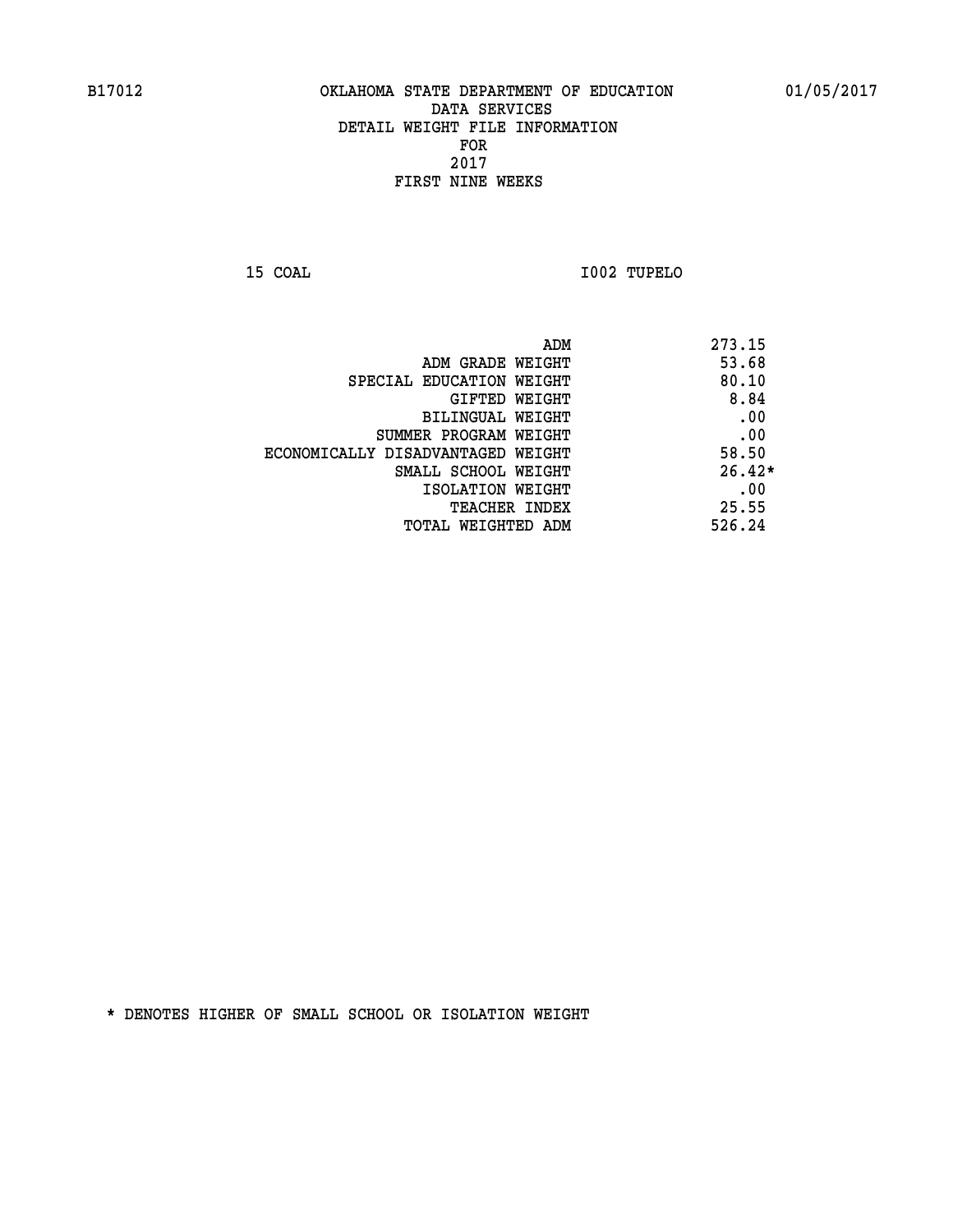16 COMANCHE C048 FLOWER MOUND

|                                   | 350.34<br>ADM |
|-----------------------------------|---------------|
| ADM GRADE WEIGHT                  | 83.28         |
| SPECIAL EDUCATION WEIGHT          | 33.65         |
| GIFTED WEIGHT                     | 7.48          |
| BILINGUAL WEIGHT                  | 2.25          |
| SUMMER PROGRAM WEIGHT             | .00           |
| ECONOMICALLY DISADVANTAGED WEIGHT | 32.25         |
| SMALL SCHOOL WEIGHT               | 23.66*        |
| ISOLATION WEIGHT                  | .00           |
| <b>TEACHER INDEX</b>              | .00           |
| TOTAL WEIGHTED ADM                | 532.91        |
|                                   |               |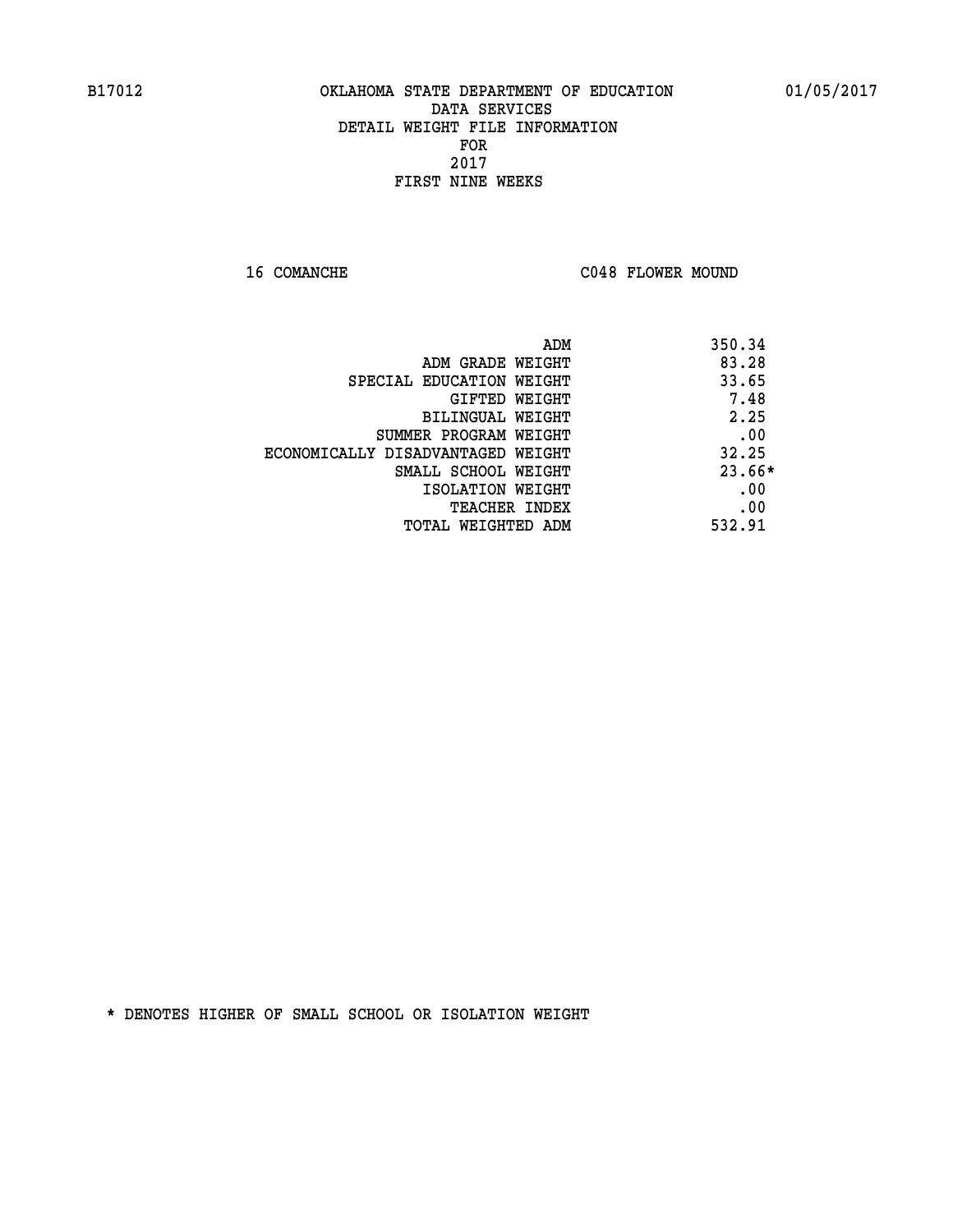**16 COMANCHE C049 BISHOP** 

| 559.20 |
|--------|
| 121.63 |
| 69.25  |
| 22.44  |
| 10.00  |
| .00    |
| 87.25  |
| .00    |
| .00    |
| 13.83  |
| 883.60 |
|        |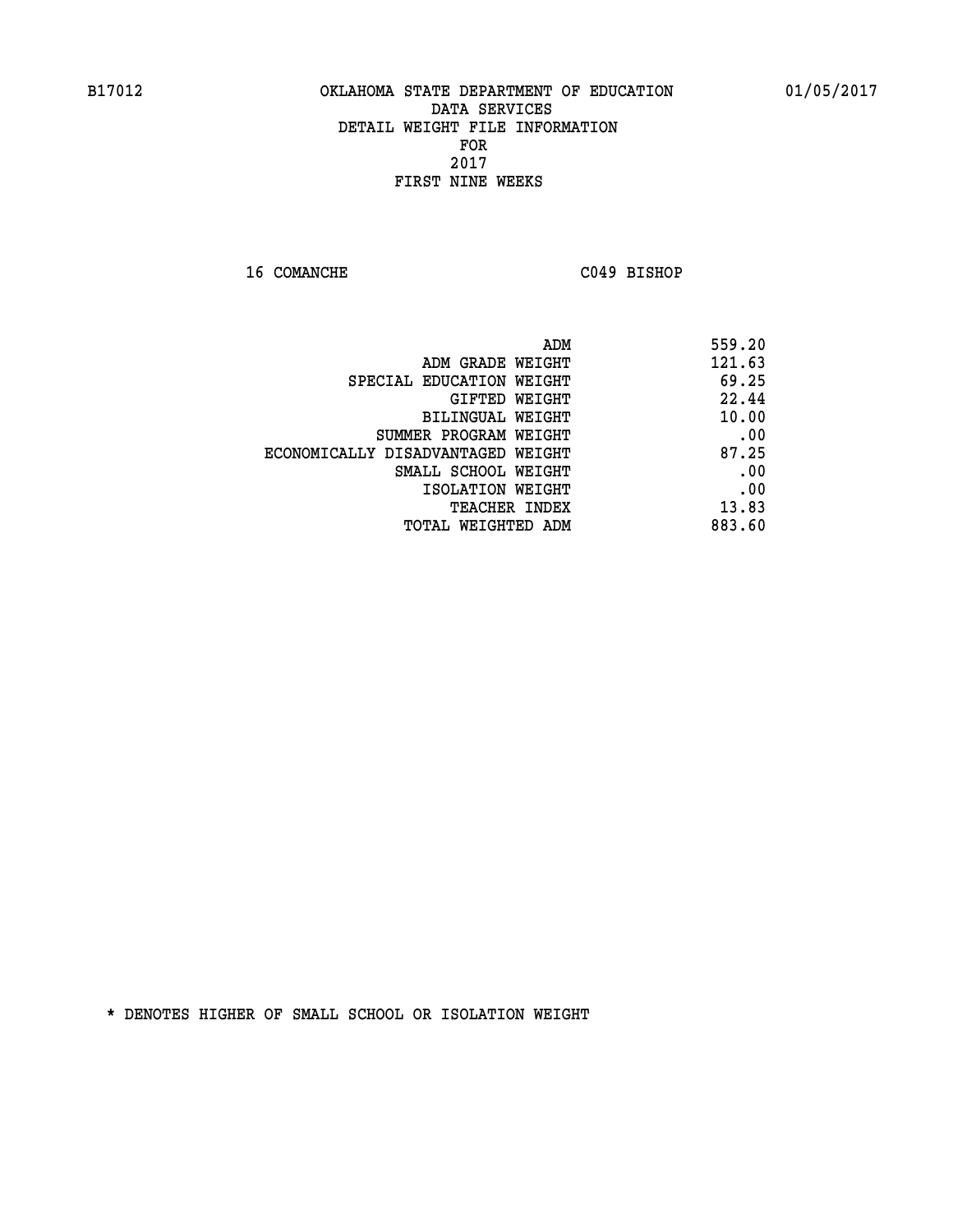**16 COMANCHE 1001 CACHE** 

|                                   | ADM<br>1,938.27 |  |
|-----------------------------------|-----------------|--|
| ADM GRADE WEIGHT                  | 378.71          |  |
| SPECIAL EDUCATION WEIGHT          | 337.85          |  |
| GIFTED WEIGHT                     | 54.40           |  |
| <b>BILINGUAL WEIGHT</b>           | 6.75            |  |
| SUMMER PROGRAM WEIGHT             | 2.40            |  |
| ECONOMICALLY DISADVANTAGED WEIGHT | 208.75          |  |
| SMALL SCHOOL WEIGHT               | .00             |  |
| ISOLATION WEIGHT                  | .00             |  |
| TEACHER INDEX                     | 53.29           |  |
| TOTAL WEIGHTED ADM                | 2,980.42        |  |
|                                   |                 |  |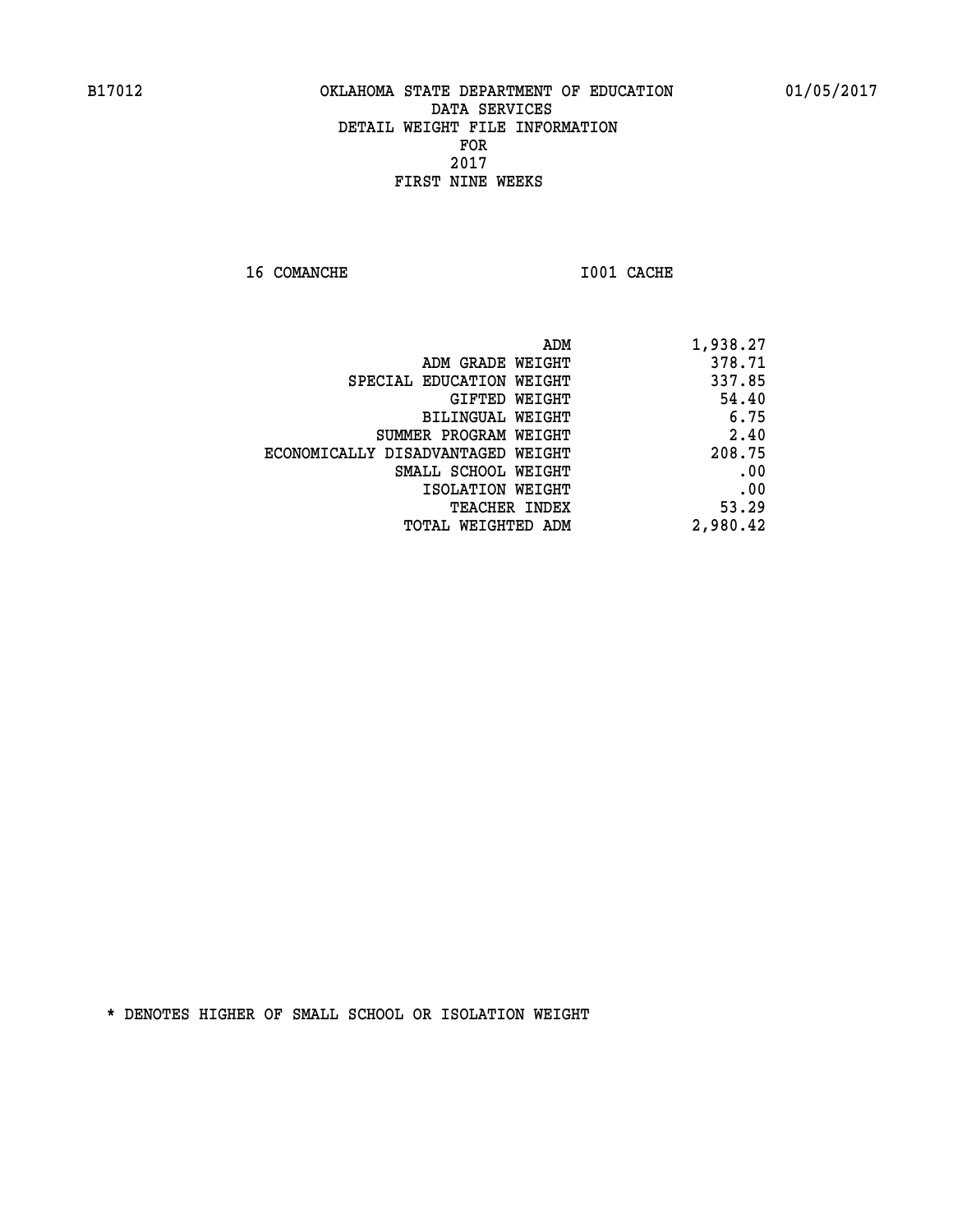16 COMANCHE 1002 INDIAHOMA

|                                   | 200.62<br>ADM |      |
|-----------------------------------|---------------|------|
| ADM GRADE WEIGHT                  | 38.05         |      |
| SPECIAL EDUCATION WEIGHT          | 42.25         |      |
| GIFTED WEIGHT                     | 18.36         |      |
| <b>BILINGUAL WEIGHT</b>           |               | 5.50 |
| SUMMER PROGRAM WEIGHT             |               | .00  |
| ECONOMICALLY DISADVANTAGED WEIGHT | 40.00         |      |
| SMALL SCHOOL WEIGHT               | $24.91*$      |      |
| ISOLATION WEIGHT                  |               | .00  |
| <b>TEACHER INDEX</b>              | 13.32         |      |
| TOTAL WEIGHTED ADM                | 383.01        |      |
|                                   |               |      |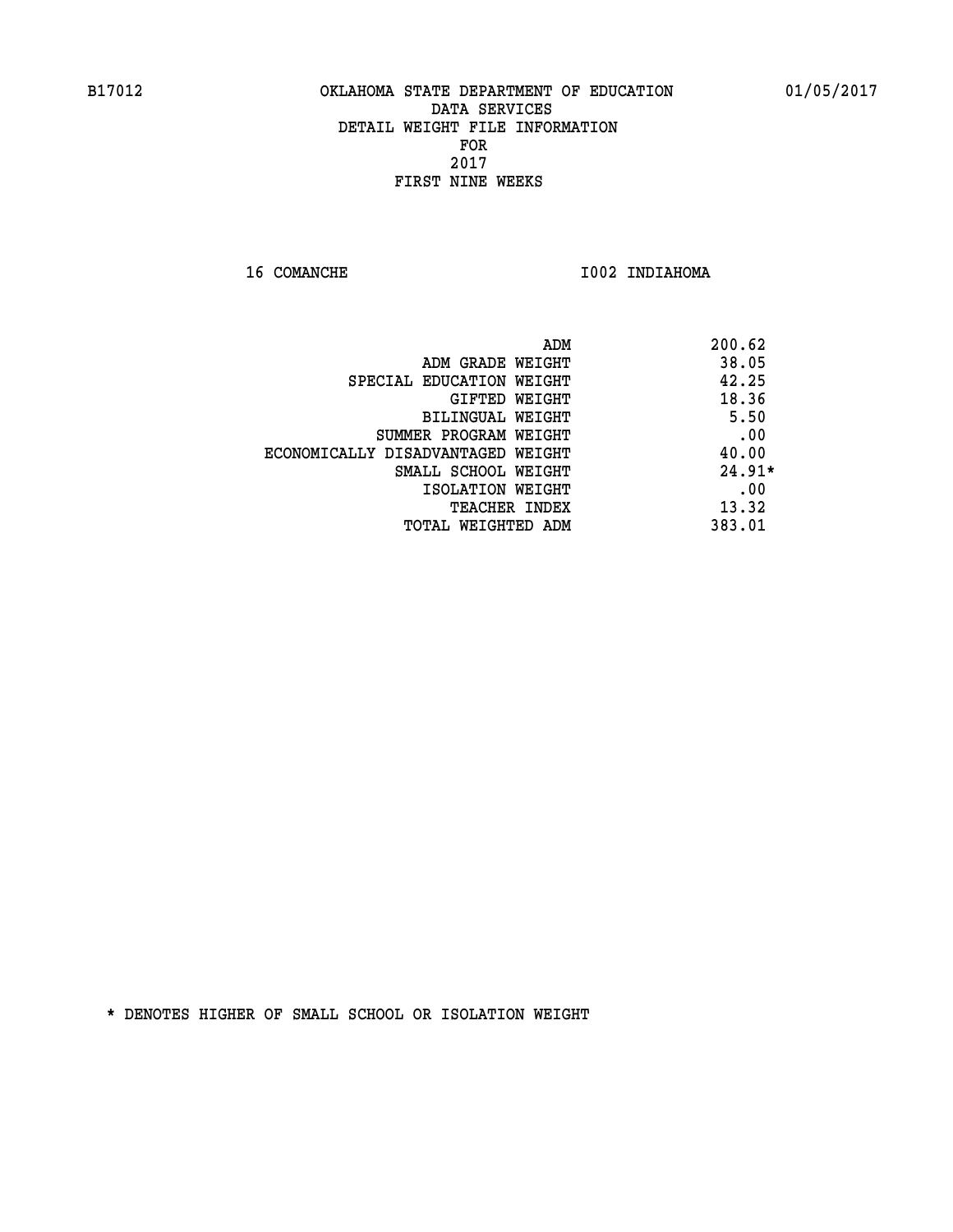**16 COMANCHE 1003 STERLING** 

| ADM                               | 386.35   |
|-----------------------------------|----------|
| ADM GRADE WEIGHT                  | 77.02    |
| SPECIAL EDUCATION WEIGHT          | 75.65    |
| <b>GIFTED WEIGHT</b>              | 18.36    |
| BILINGUAL WEIGHT                  | 2.25     |
| SUMMER PROGRAM WEIGHT             | .00      |
| ECONOMICALLY DISADVANTAGED WEIGHT | 48.00    |
| SMALL SCHOOL WEIGHT               | $20.84*$ |
| ISOLATION WEIGHT                  | .00      |
| TEACHER INDEX                     | .00      |
| TOTAL WEIGHTED ADM                | 628.47   |
|                                   |          |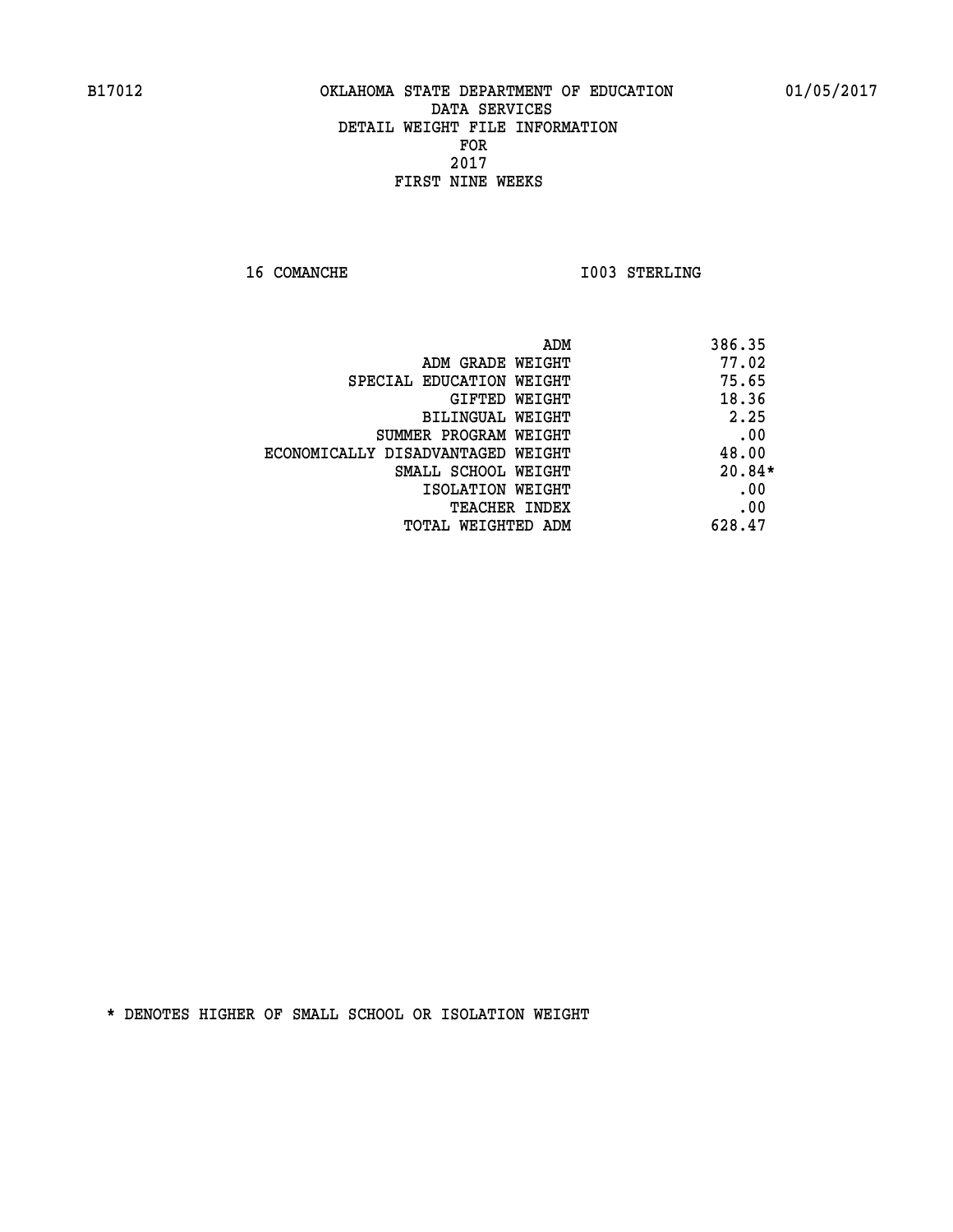**16 COMANCHE I004 GERONIMO** 

|                                   | ADM | 316.78   |
|-----------------------------------|-----|----------|
| ADM GRADE WEIGHT                  |     | 64.45    |
| SPECIAL EDUCATION WEIGHT          |     | 46.15    |
| GIFTED WEIGHT                     |     | 12.58    |
| BILINGUAL WEIGHT                  |     | 2.00     |
| SUMMER PROGRAM WEIGHT             |     | .00      |
| ECONOMICALLY DISADVANTAGED WEIGHT |     | 54.50    |
| SMALL SCHOOL WEIGHT               |     | $25.42*$ |
| ISOLATION WEIGHT                  |     | .00      |
| <b>TEACHER INDEX</b>              |     | .00      |
| TOTAL WEIGHTED ADM                |     | 521.88   |
|                                   |     |          |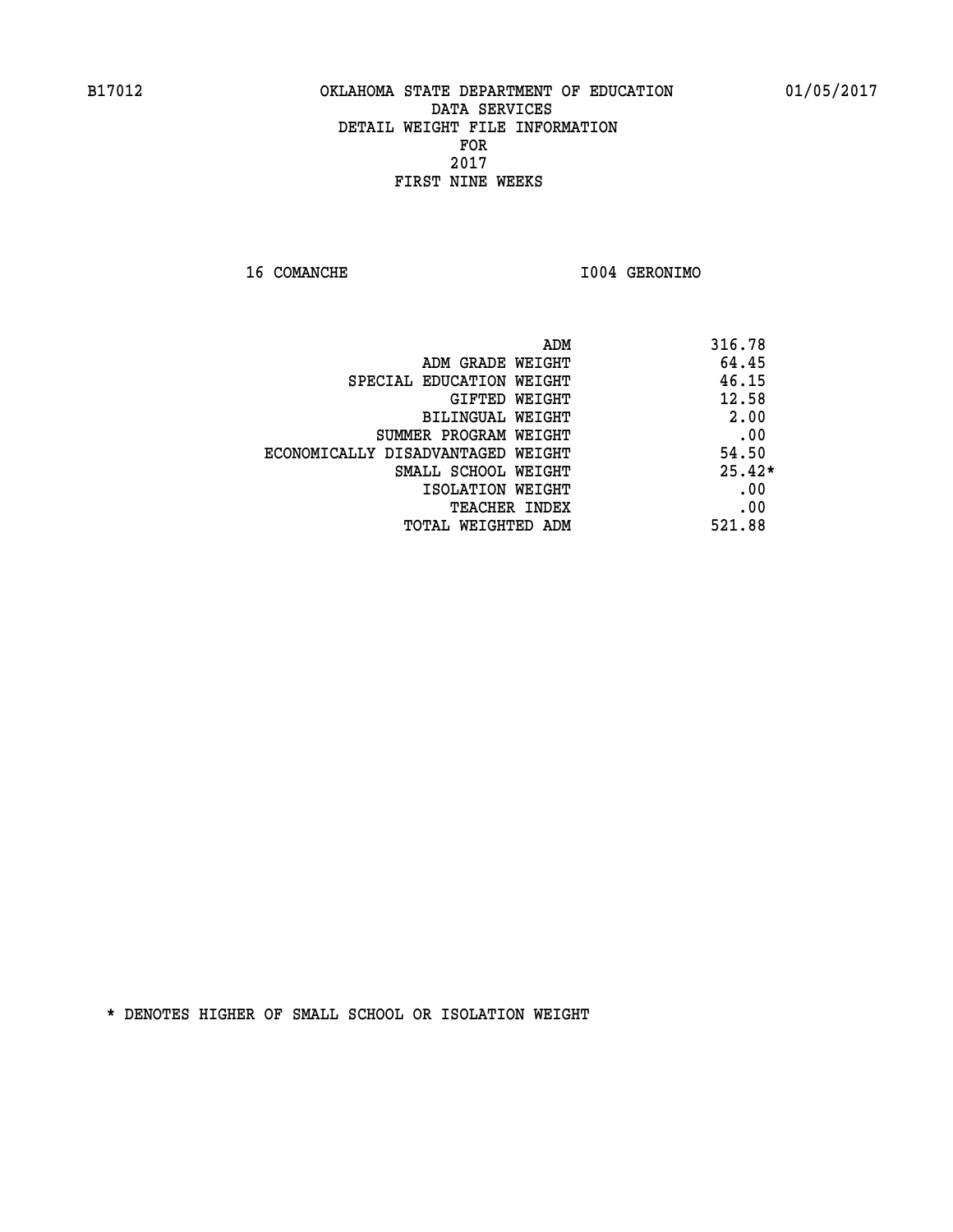**16 COMANCHE 1008 LAWTON** 

| 14,645.14 |
|-----------|
| 2,895.75  |
| 3,221.85  |
| 431.46    |
| 230.00    |
| 12.00     |
| 2,451.50  |
| .00       |
| .00       |
| 187.93    |
| 24,075.63 |
|           |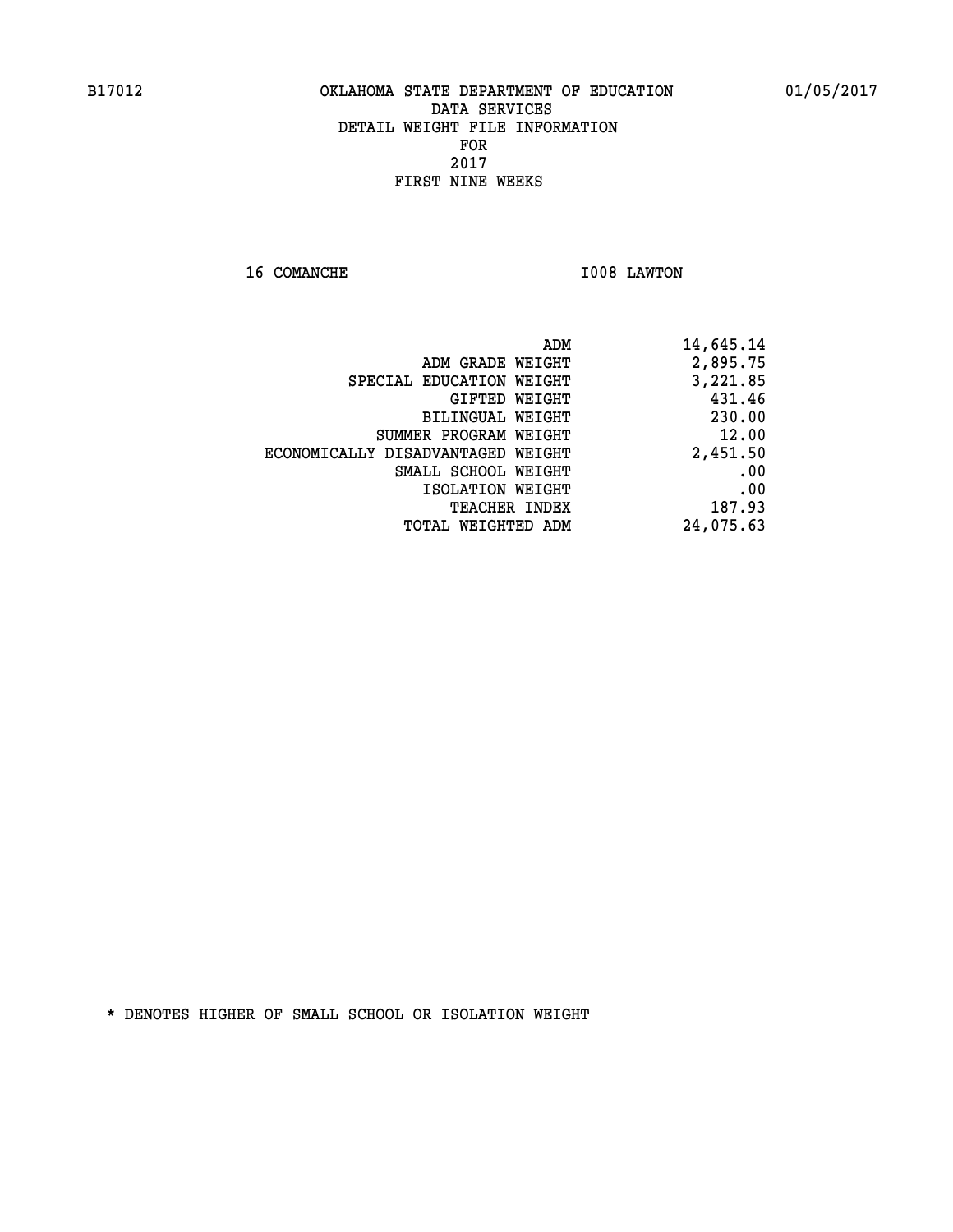16 COMANCHE 1009 FLETCHER

| ADM                               | 455.27   |
|-----------------------------------|----------|
| ADM GRADE WEIGHT                  | 90.53    |
| SPECIAL EDUCATION WEIGHT          | 72.85    |
| GIFTED WEIGHT                     | 16.32    |
| BILINGUAL WEIGHT                  | .00      |
| SUMMER PROGRAM WEIGHT             | .00      |
| ECONOMICALLY DISADVANTAGED WEIGHT | 67.50    |
| SMALL SCHOOL WEIGHT               | $12.69*$ |
| ISOLATION WEIGHT                  | .00      |
| <b>TEACHER INDEX</b>              | 5.95     |
| TOTAL WEIGHTED ADM                | 721.11   |
|                                   |          |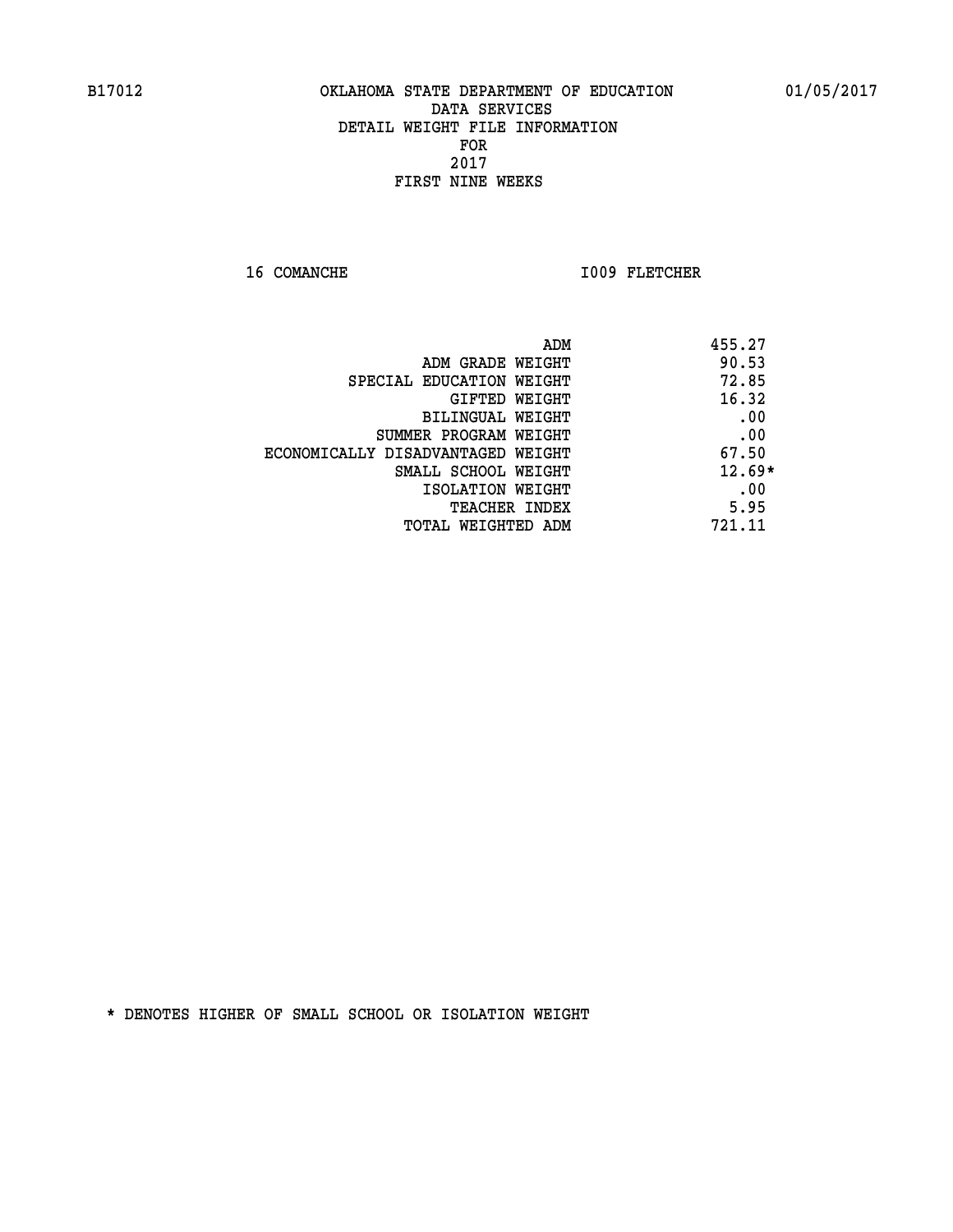16 COMANCHE 1016 ELGIN

| ADM                               | 2,304.12 |
|-----------------------------------|----------|
| ADM GRADE WEIGHT                  | 448.10   |
| SPECIAL EDUCATION WEIGHT          | 337.55   |
| GIFTED WEIGHT                     | 159.12   |
| BILINGUAL WEIGHT                  | 11.50    |
| SUMMER PROGRAM WEIGHT             | 1.20     |
| ECONOMICALLY DISADVANTAGED WEIGHT | 203.00   |
| SMALL SCHOOL WEIGHT               | .00      |
| ISOLATION WEIGHT                  | .00      |
| TEACHER INDEX                     | .00      |
| TOTAL WEIGHTED ADM                | 3,464.59 |
|                                   |          |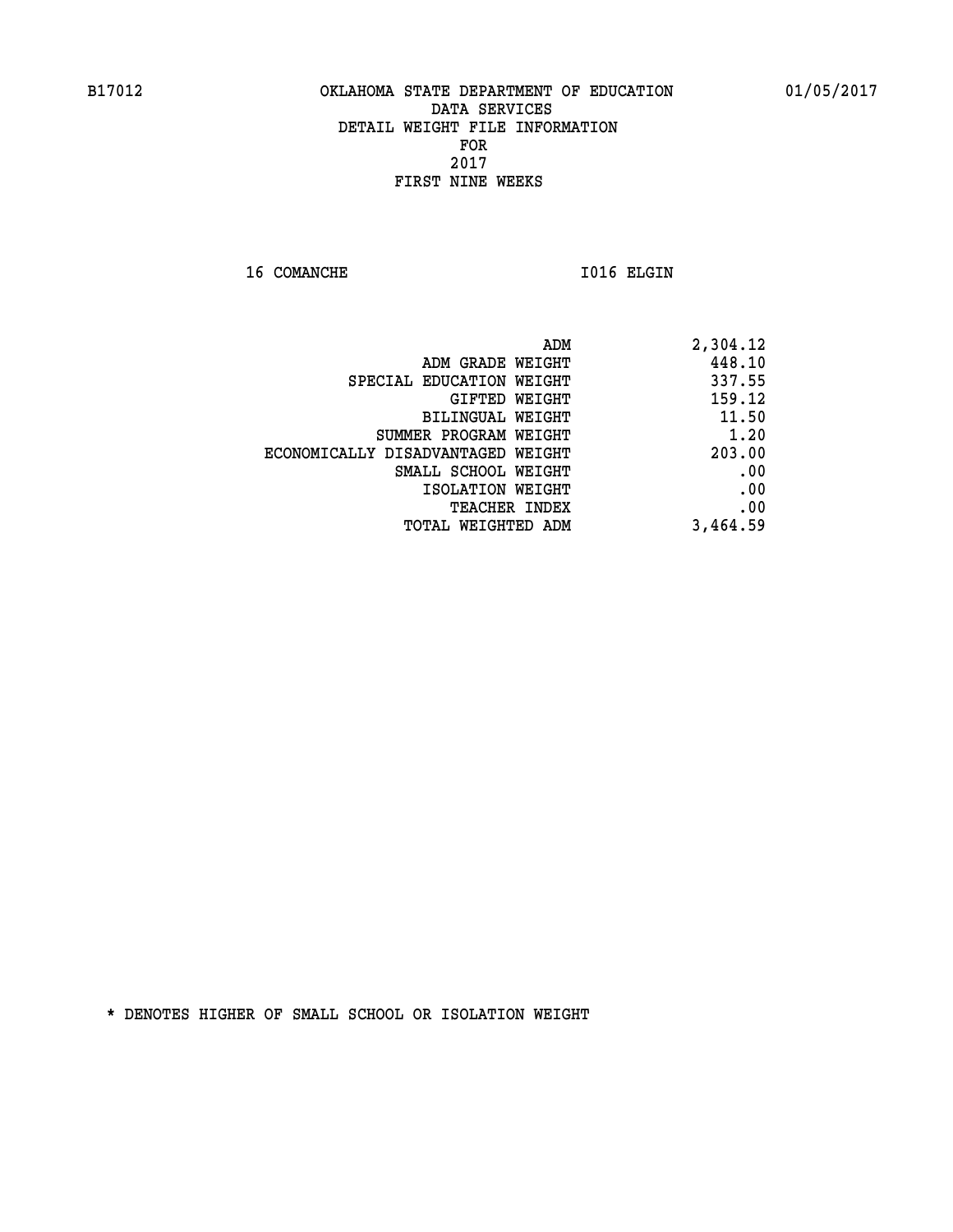**16 COMANCHE I132 CHATTANOOGA** 

|                                   | ADM | 241.60  |
|-----------------------------------|-----|---------|
| ADM GRADE WEIGHT                  |     | 46.85   |
| SPECIAL EDUCATION WEIGHT          |     | 23.00   |
| GIFTED WEIGHT                     |     | 6.80    |
| BILINGUAL WEIGHT                  |     | .00     |
| SUMMER PROGRAM WEIGHT             |     | .00     |
| ECONOMICALLY DISADVANTAGED WEIGHT |     | 35.75   |
| SMALL SCHOOL WEIGHT               |     | 26.25   |
| ISOLATION WEIGHT                  |     | 151.48* |
| <b>TEACHER INDEX</b>              |     | 13.32   |
| TOTAL WEIGHTED ADM                |     | 518.80  |
|                                   |     |         |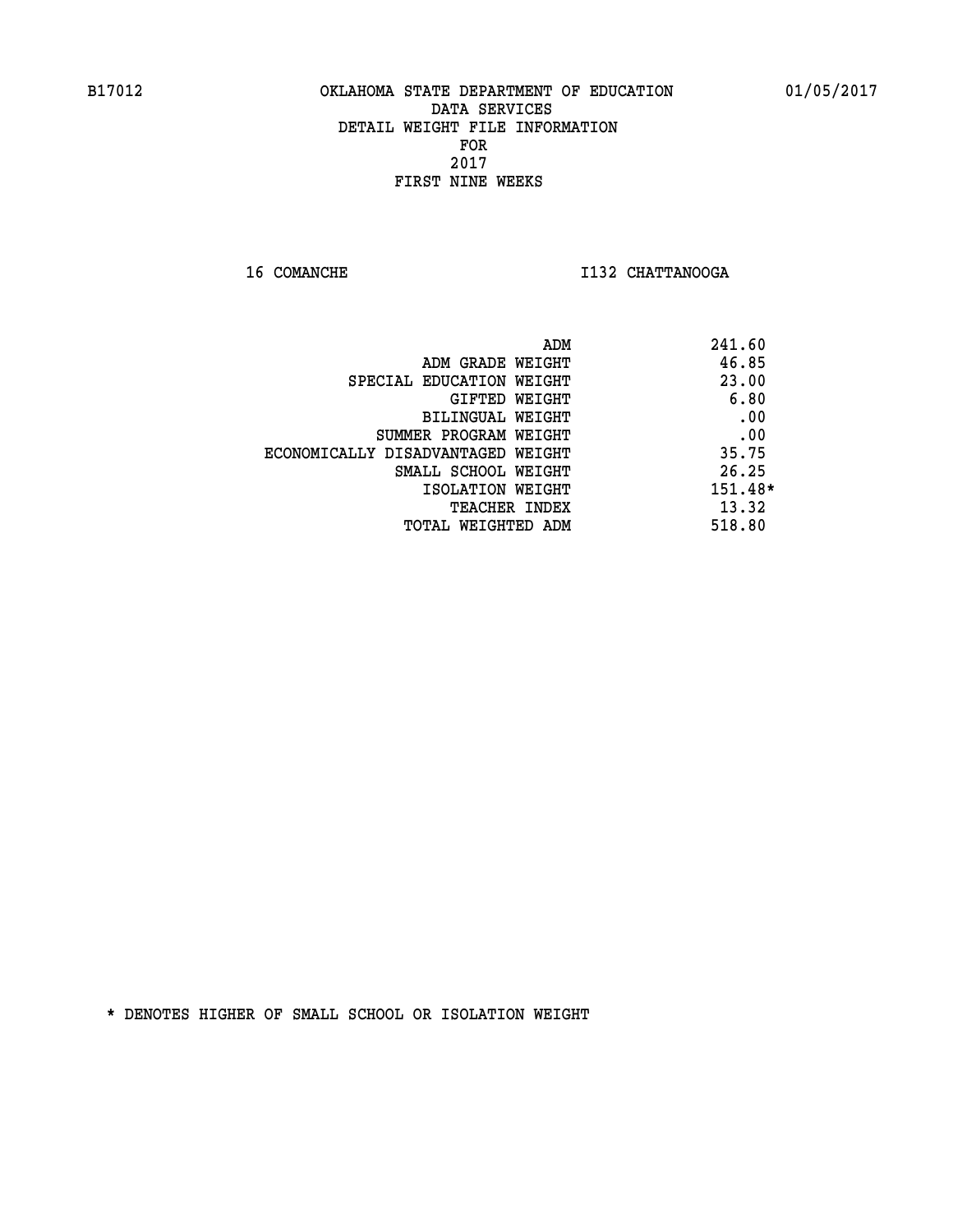**17 COTTON 1001 WALTERS** 

| 668.91   |
|----------|
| 130.37   |
| 76.95    |
| 39.44    |
| 2.00     |
| .00      |
| 103.50   |
| .00      |
| .00      |
| 11.01    |
| 1,032.18 |
|          |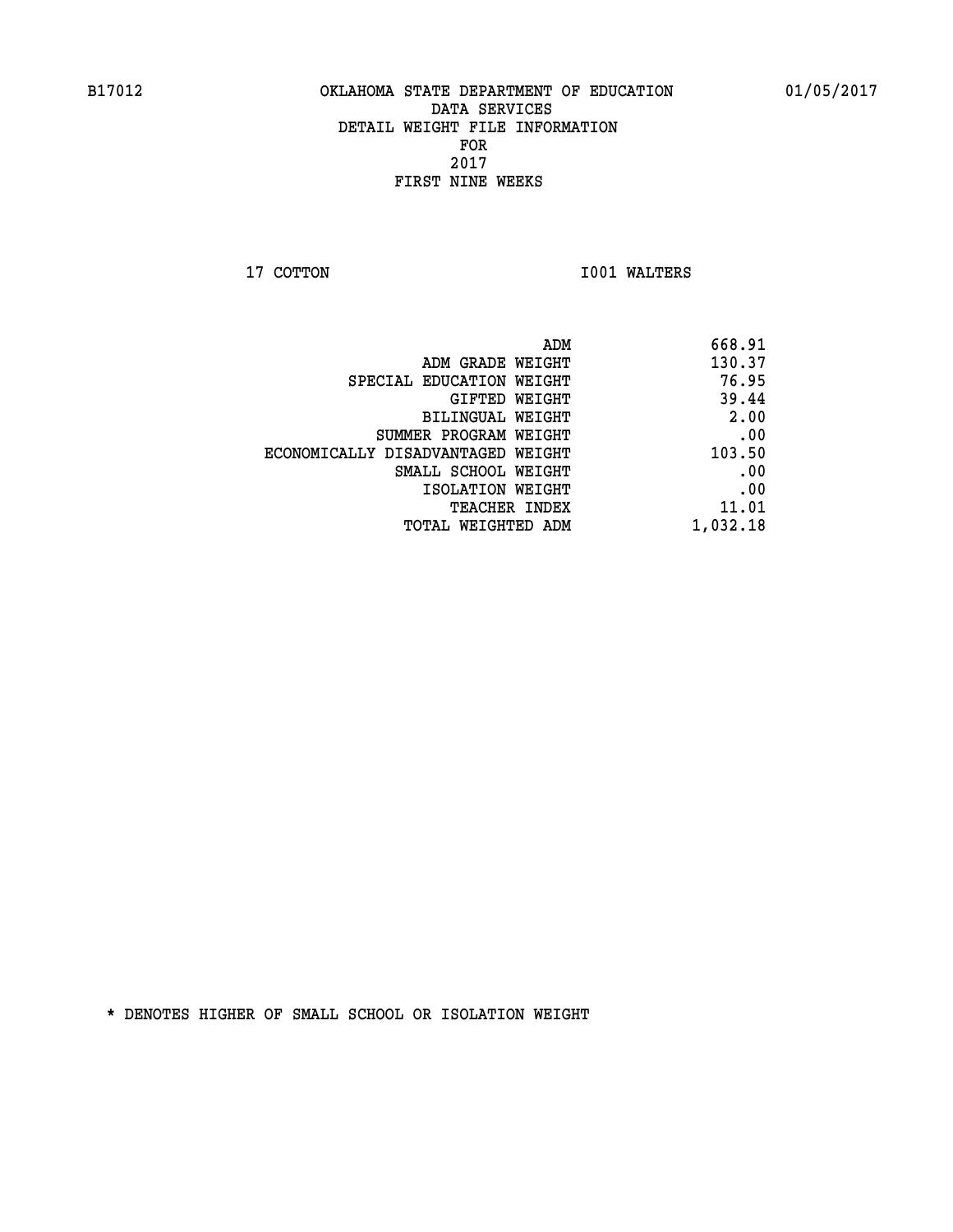**17 COTTON 1101 TEMPLE** 

|                                   | 192.67<br>ADM |  |
|-----------------------------------|---------------|--|
| ADM GRADE WEIGHT                  | 41.38         |  |
| SPECIAL EDUCATION WEIGHT          | 49.60         |  |
| GIFTED WEIGHT                     | 5.10          |  |
| BILINGUAL WEIGHT                  | 2.25          |  |
| SUMMER PROGRAM WEIGHT             | .00           |  |
| ECONOMICALLY DISADVANTAGED WEIGHT | 41.75         |  |
| SMALL SCHOOL WEIGHT               | 24.50         |  |
| ISOLATION WEIGHT                  | 44.20*        |  |
| <b>TEACHER INDEX</b>              | .00           |  |
| TOTAL WEIGHTED ADM                | 376.95        |  |
|                                   |               |  |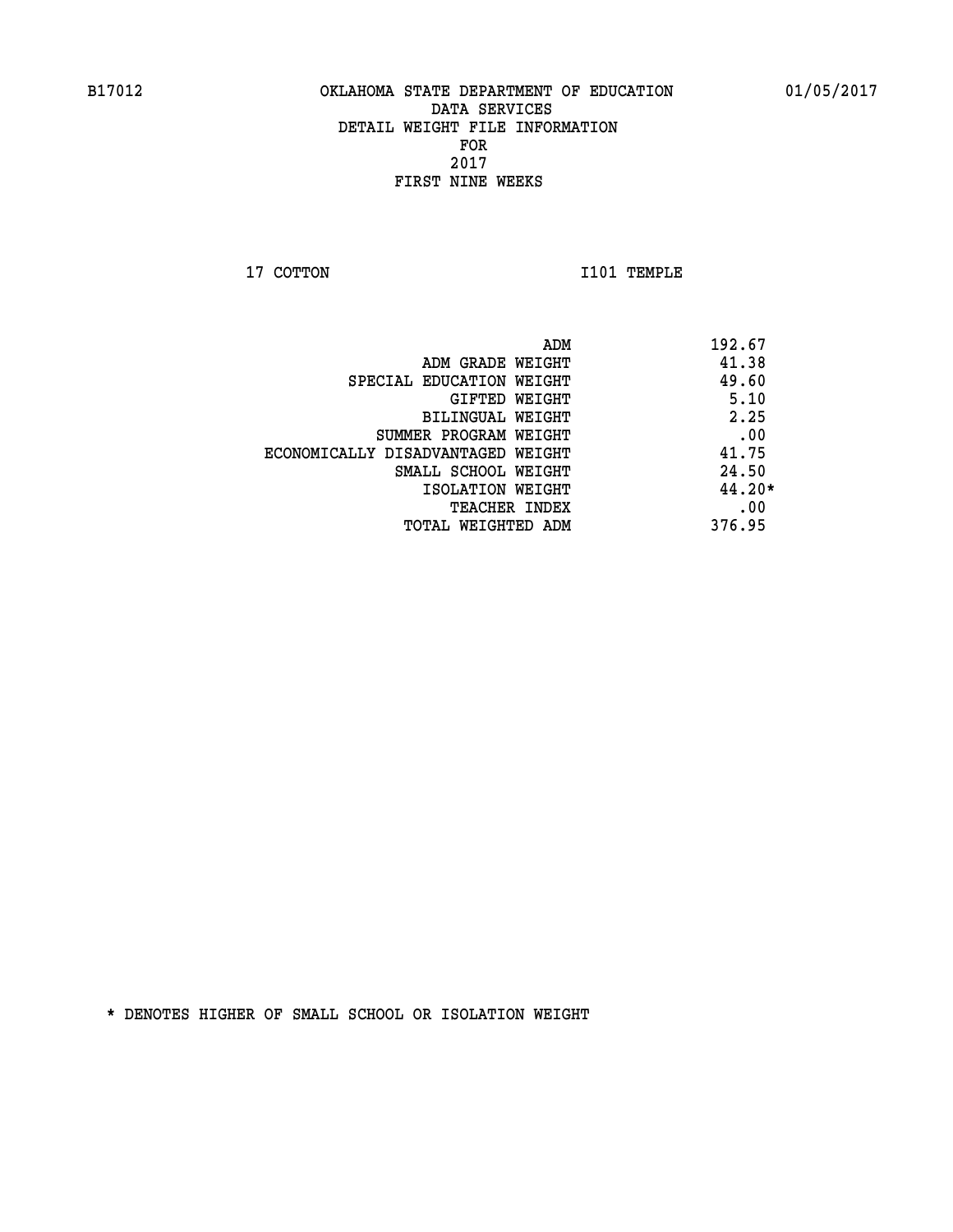**17 COTTON I333 BIG PASTURE** 

|                                   | 198.30<br>ADM |
|-----------------------------------|---------------|
| ADM GRADE WEIGHT                  | 39.09         |
| SPECIAL EDUCATION WEIGHT          | 44.40         |
| GIFTED WEIGHT                     | 6.46          |
| BILINGUAL WEIGHT                  | .00           |
| SUMMER PROGRAM WEIGHT             | .00           |
| ECONOMICALLY DISADVANTAGED WEIGHT | 24.50         |
| SMALL SCHOOL WEIGHT               | 24.79         |
| ISOLATION WEIGHT                  | $68.02*$      |
| TEACHER INDEX                     | 6.99          |
| TOTAL WEIGHTED ADM                | 387.76        |
|                                   |               |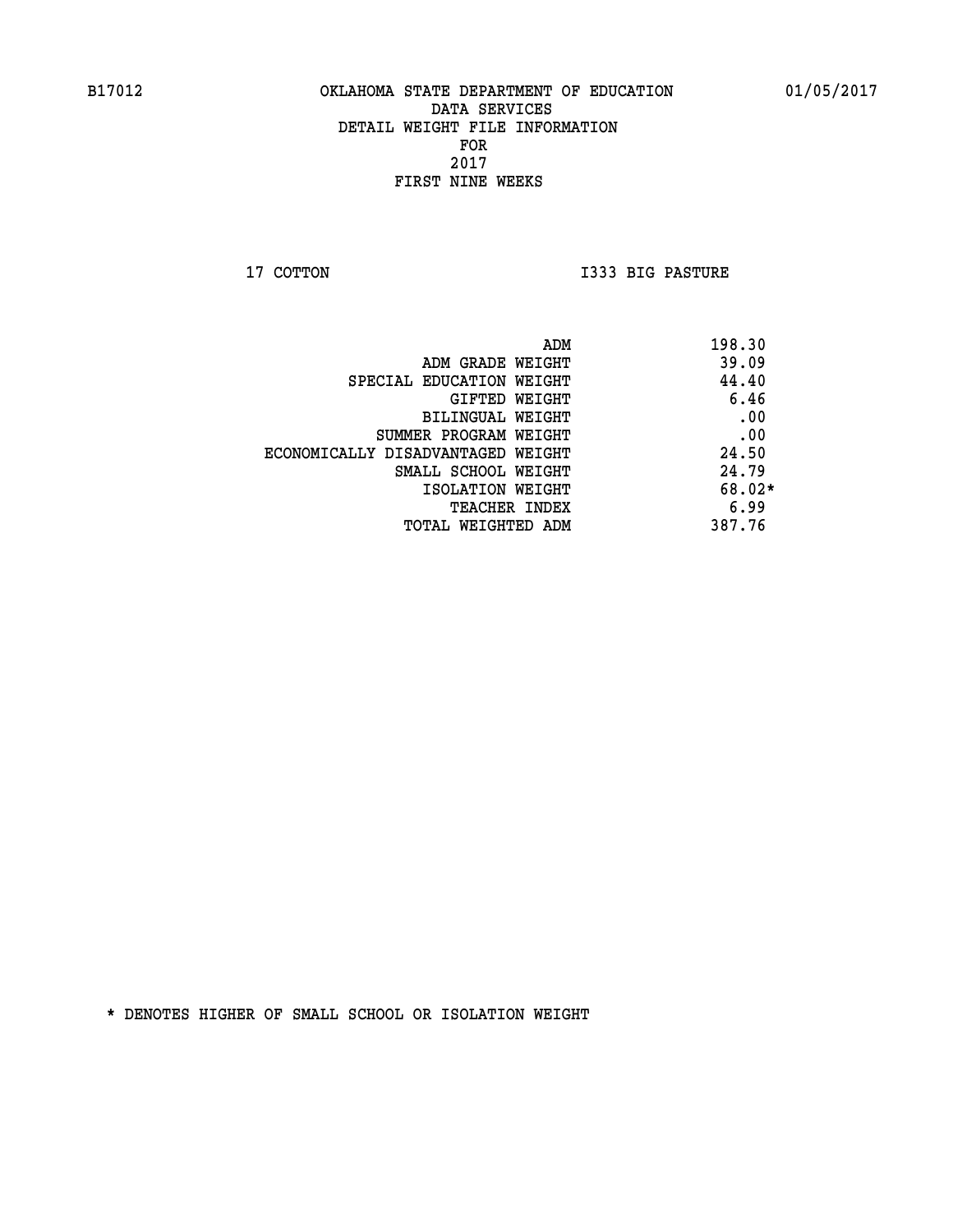**18 CRAIG C001 WHITE OAK** 

| 45.58<br>ADM                               |  |
|--------------------------------------------|--|
| 10.88<br>ADM GRADE WEIGHT                  |  |
| 10.85<br>SPECIAL EDUCATION WEIGHT          |  |
| 1.02<br>GIFTED WEIGHT                      |  |
| .00<br>BILINGUAL WEIGHT                    |  |
| .00<br>SUMMER PROGRAM WEIGHT               |  |
| 10.00<br>ECONOMICALLY DISADVANTAGED WEIGHT |  |
| $8.33*$<br>SMALL SCHOOL WEIGHT             |  |
| .00<br>ISOLATION WEIGHT                    |  |
| .15<br><b>TEACHER INDEX</b>                |  |
| 86.81<br>TOTAL WEIGHTED ADM                |  |
|                                            |  |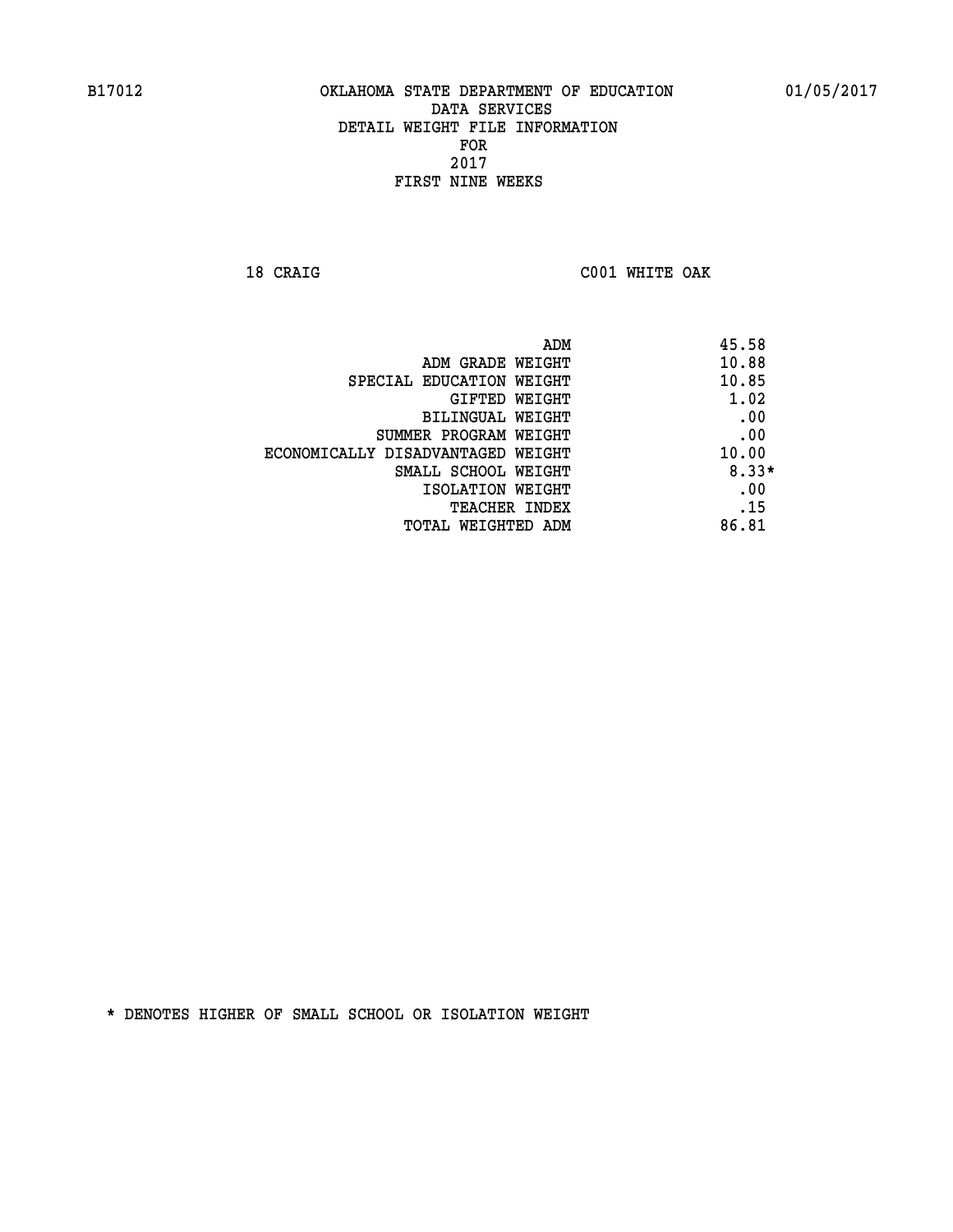18 CRAIG **I006 KETCHUM** 

| ADM GRADE WEIGHT<br>SPECIAL EDUCATION WEIGHT<br>GIFTED WEIGHT | 594.11 |
|---------------------------------------------------------------|--------|
|                                                               | 116.32 |
|                                                               | 147.30 |
|                                                               | 16.32  |
| BILINGUAL WEIGHT                                              | .75    |
| SUMMER PROGRAM WEIGHT                                         | 1.20   |
| ECONOMICALLY DISADVANTAGED WEIGHT                             | 107.50 |
| SMALL SCHOOL WEIGHT                                           | .00    |
| ISOLATION WEIGHT                                              | .00    |
| TEACHER INDEX                                                 | 34.52  |
| 1,018.02<br>TOTAL WEIGHTED ADM                                |        |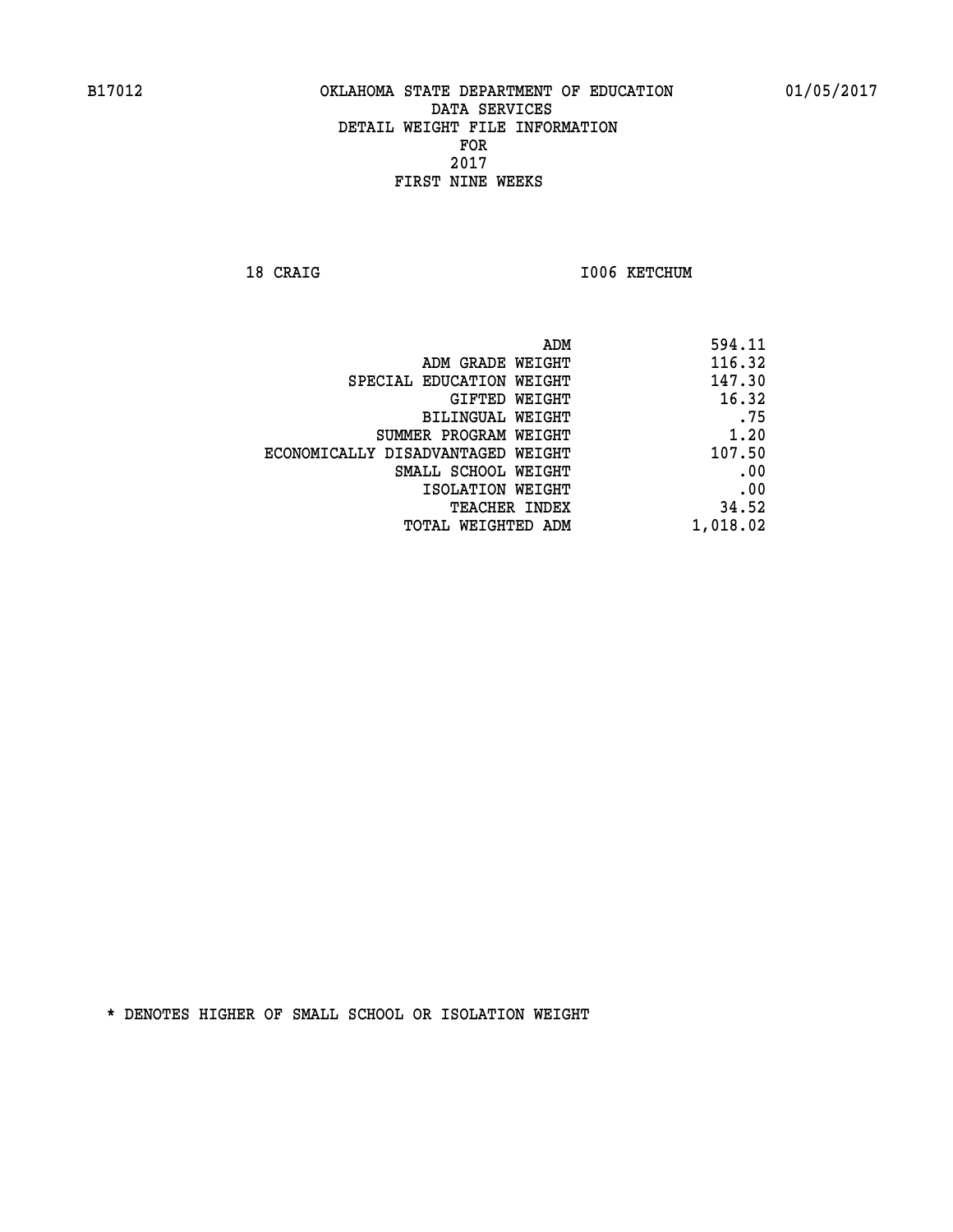**18 CRAIG 1017 WELCH** 

 **ADM 323.80 ADM GRADE WEIGHT 64.12 SPECIAL EDUCATION WEIGHT 129.20 GIFTED WEIGHT 40.54 BILINGUAL WEIGHT 2.25 SUMMER PROGRAM WEIGHT 1.20 ECONOMICALLY DISADVANTAGED WEIGHT 37.50 SMALL SCHOOL WEIGHT** 25.12  **ISOLATION WEIGHT 148.69\* TEACHER INDEX** 12.29  **TOTAL WEIGHTED ADM 729.59**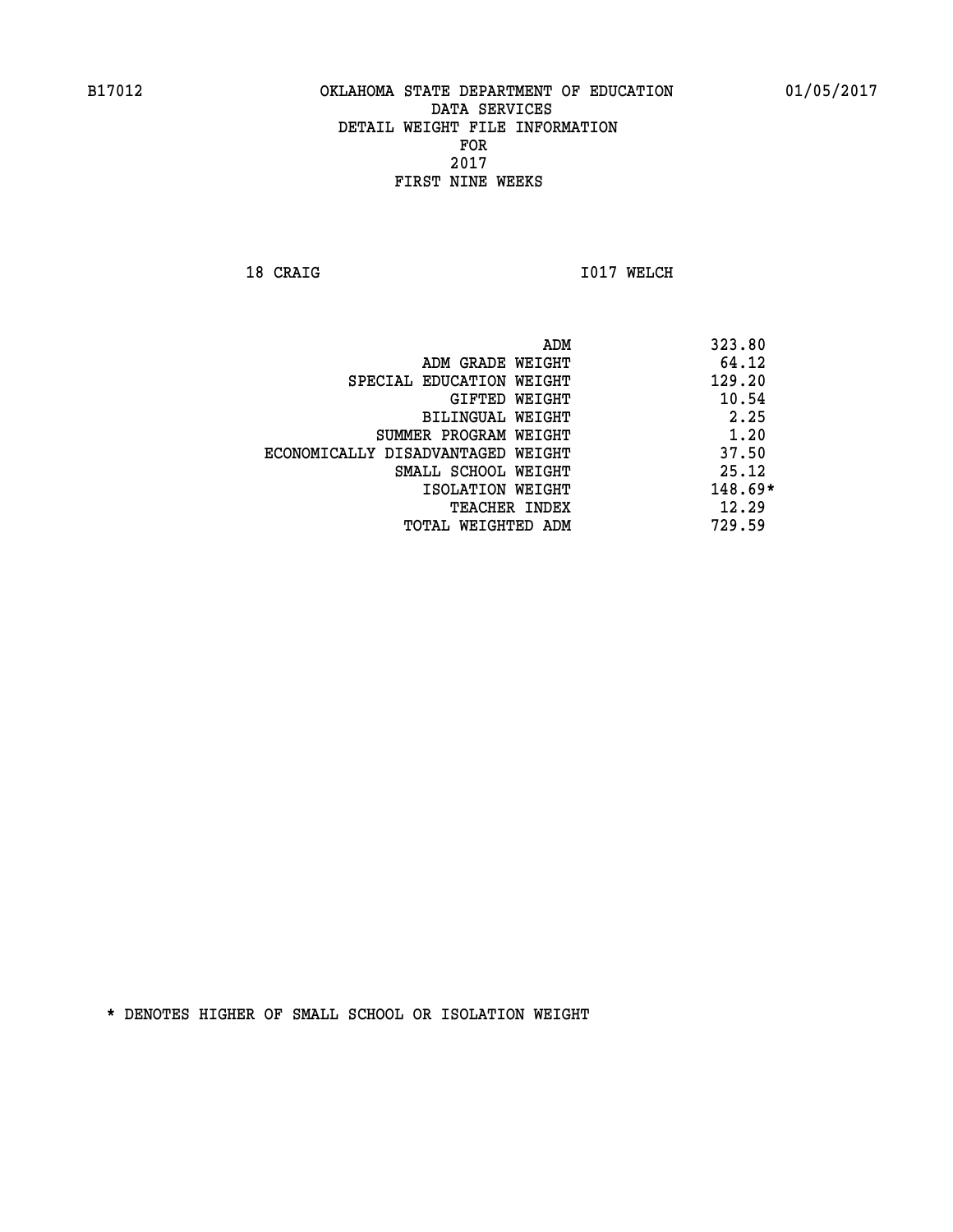**18 CRAIG I020 BLUEJACKET** 

| ADM                               | 206.24   |
|-----------------------------------|----------|
| ADM GRADE WEIGHT                  | 43.11    |
| SPECIAL EDUCATION WEIGHT          | 55.70    |
| GIFTED WEIGHT                     | .68      |
| <b>BILINGUAL WEIGHT</b>           | .00      |
| SUMMER PROGRAM WEIGHT             | .00      |
| ECONOMICALLY DISADVANTAGED WEIGHT | 35.50    |
| SMALL SCHOOL WEIGHT               | 25.17    |
| ISOLATION WEIGHT                  | $39.10*$ |
| <b>TEACHER INDEX</b>              | 14.58    |
| TOTAL WEIGHTED ADM                | 394.91   |
|                                   |          |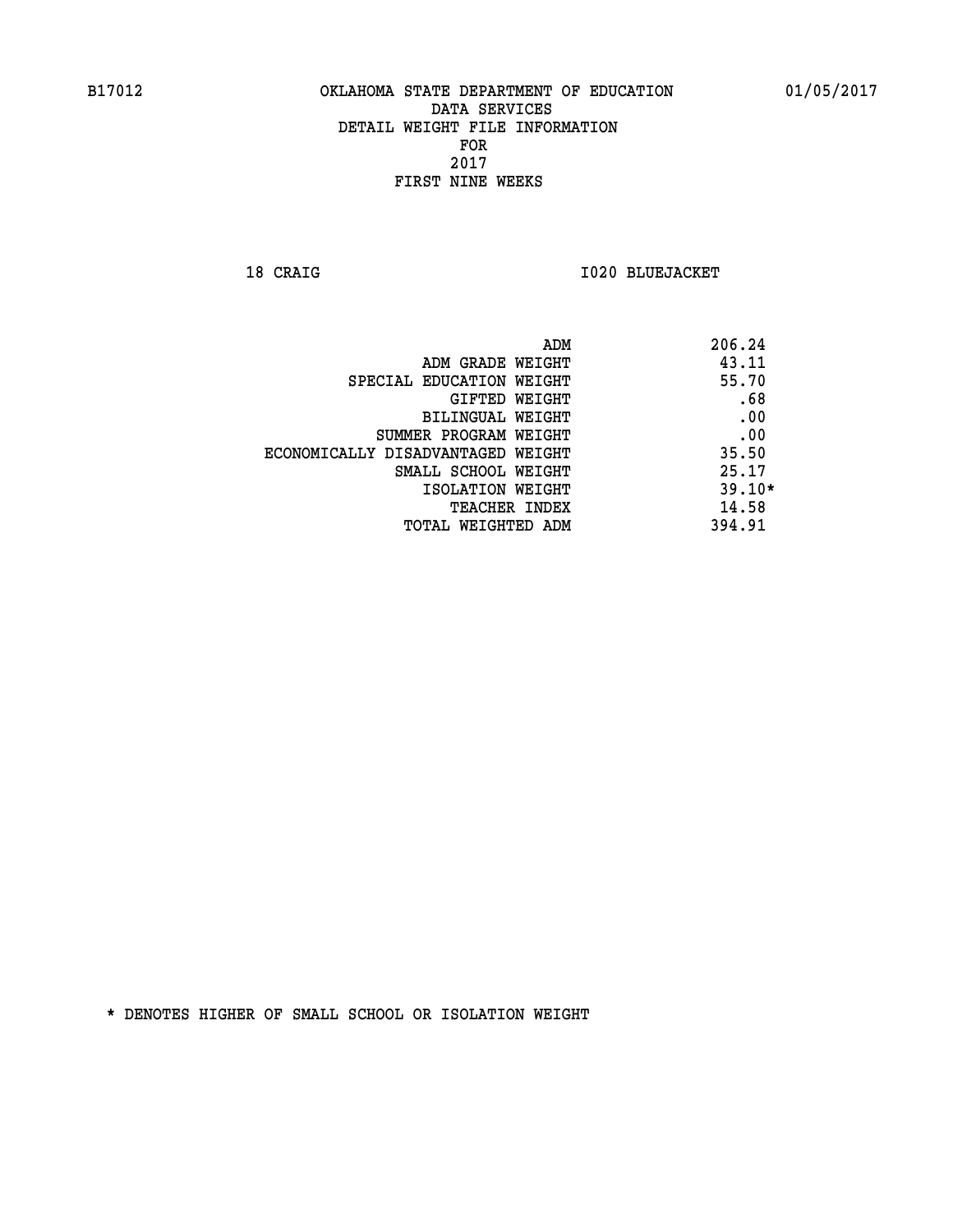18 CRAIG **I**065 VINITA

| ADM                               | 1,550.76 |
|-----------------------------------|----------|
| ADM GRADE WEIGHT                  | 297.38   |
| SPECIAL EDUCATION WEIGHT          | 420.20   |
| GIFTED WEIGHT                     | 44.88    |
| <b>BILINGUAL WEIGHT</b>           | 2.00     |
| SUMMER PROGRAM WEIGHT             | .00      |
| ECONOMICALLY DISADVANTAGED WEIGHT | 264.75   |
| SMALL SCHOOL WEIGHT               | .00      |
| ISOLATION WEIGHT                  | .00      |
| TEACHER INDEX                     | 77.33    |
| TOTAL WEIGHTED ADM                | 2,657.30 |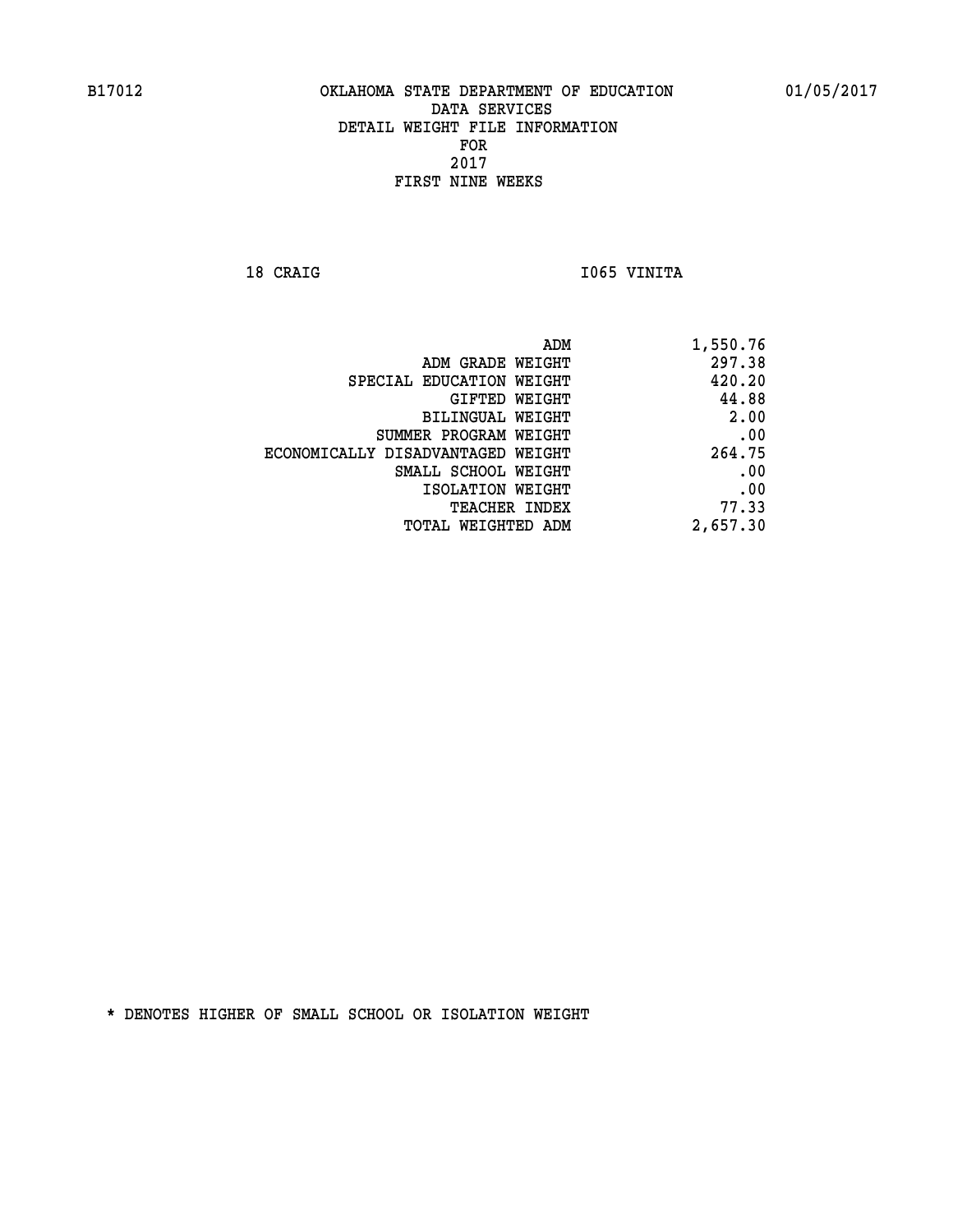**19 CREEK C008 LONE STAR** 

| 870.14   |
|----------|
| 176.50   |
| 65.95    |
| 18.02    |
| 7.50     |
| .00      |
| 114.50   |
| .00      |
| .00      |
| 14.28    |
| 1,266.89 |
|          |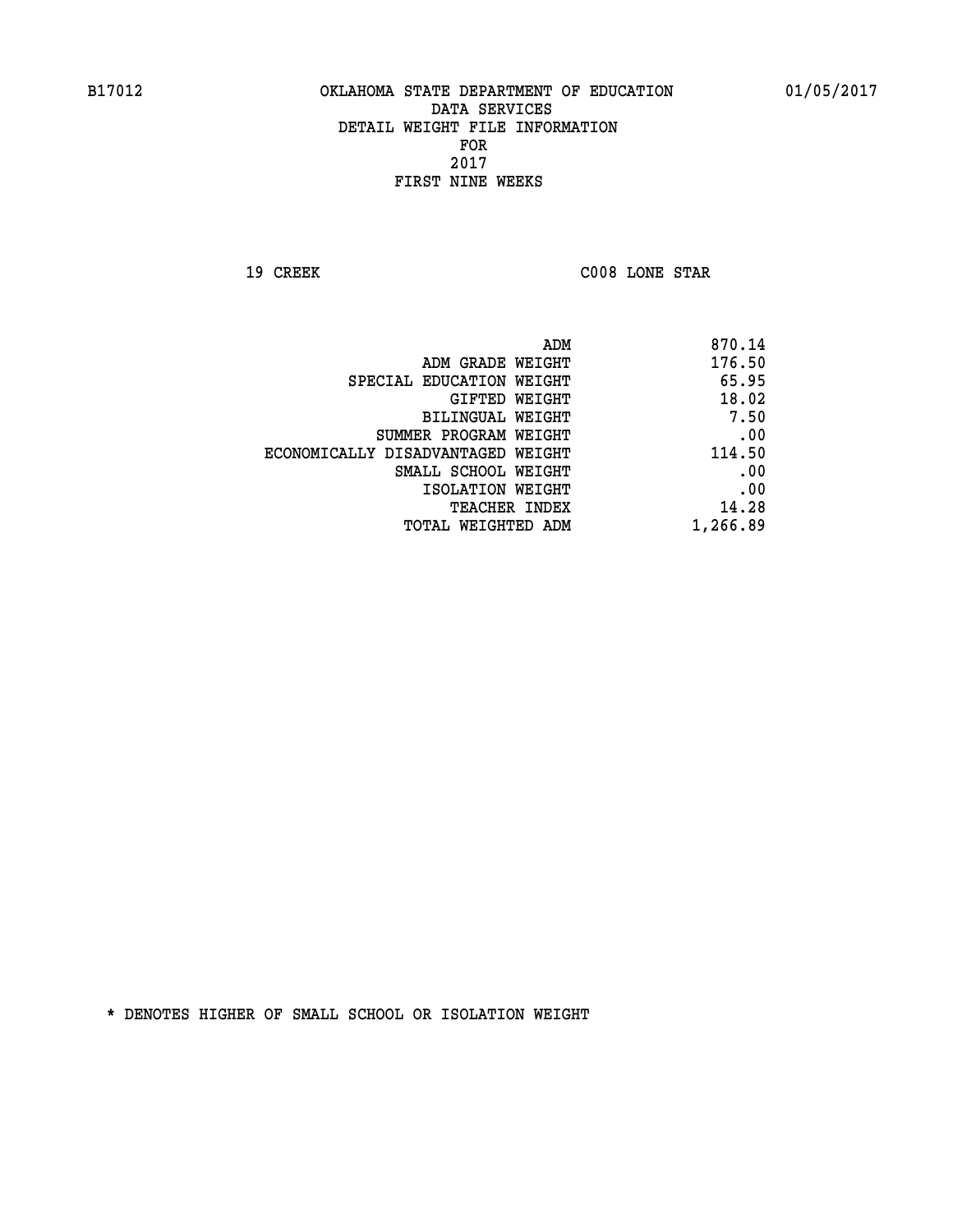**19 CREEK C012 GYPSY** 

**ADM** 85.36 **EXAMPLE WEIGHT 19.09 SPECIAL EDUCATION WEIGHT** 8.30  **GIFTED WEIGHT 2.38 BILINGUAL WEIGHT .00 SUMMER PROGRAM WEIGHT .00 ECONOMICALLY DISADVANTAGED WEIGHT 21.75 SMALL SCHOOL WEIGHT 14.32\* EXECUTED ISOLATION WEIGHT AND RESOLATION WEIGHT TEACHER INDEX** .00  **TOTAL WEIGHTED ADM 151.20**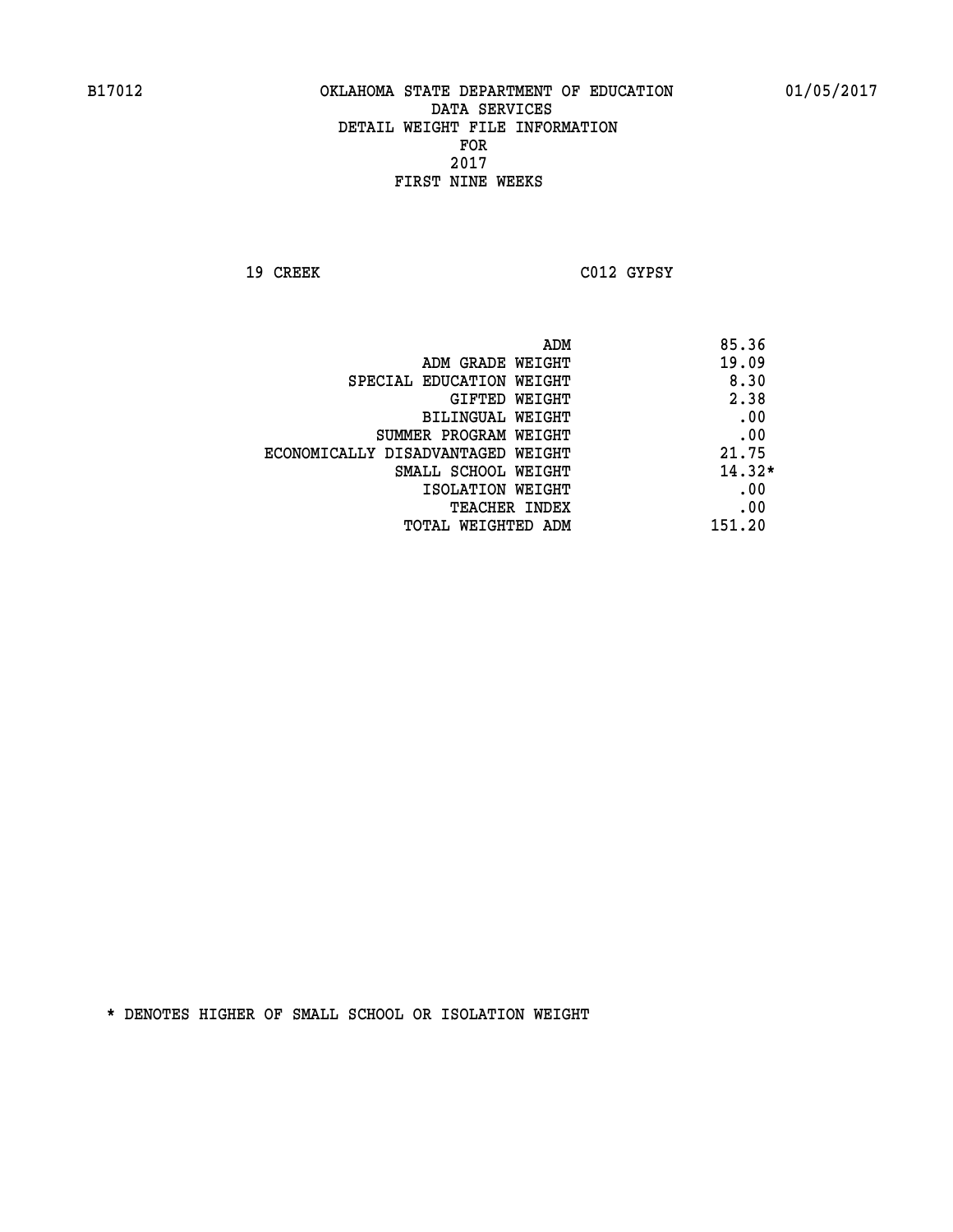**19 CREEK C034 PRETTY WATER** 

|                                   | 281.53<br>ADM |
|-----------------------------------|---------------|
| ADM GRADE WEIGHT                  | 56.59         |
| SPECIAL EDUCATION WEIGHT          | 43.55         |
| GIFTED WEIGHT                     | 13.60         |
| BILINGUAL WEIGHT                  | .00           |
| SUMMER PROGRAM WEIGHT             | .00           |
| ECONOMICALLY DISADVANTAGED WEIGHT | 39.50         |
| SMALL SCHOOL WEIGHT               | $26.34*$      |
| ISOLATION WEIGHT                  | .00           |
| TEACHER INDEX                     | 22.28         |
| TOTAL WEIGHTED ADM                | 483.39        |
|                                   |               |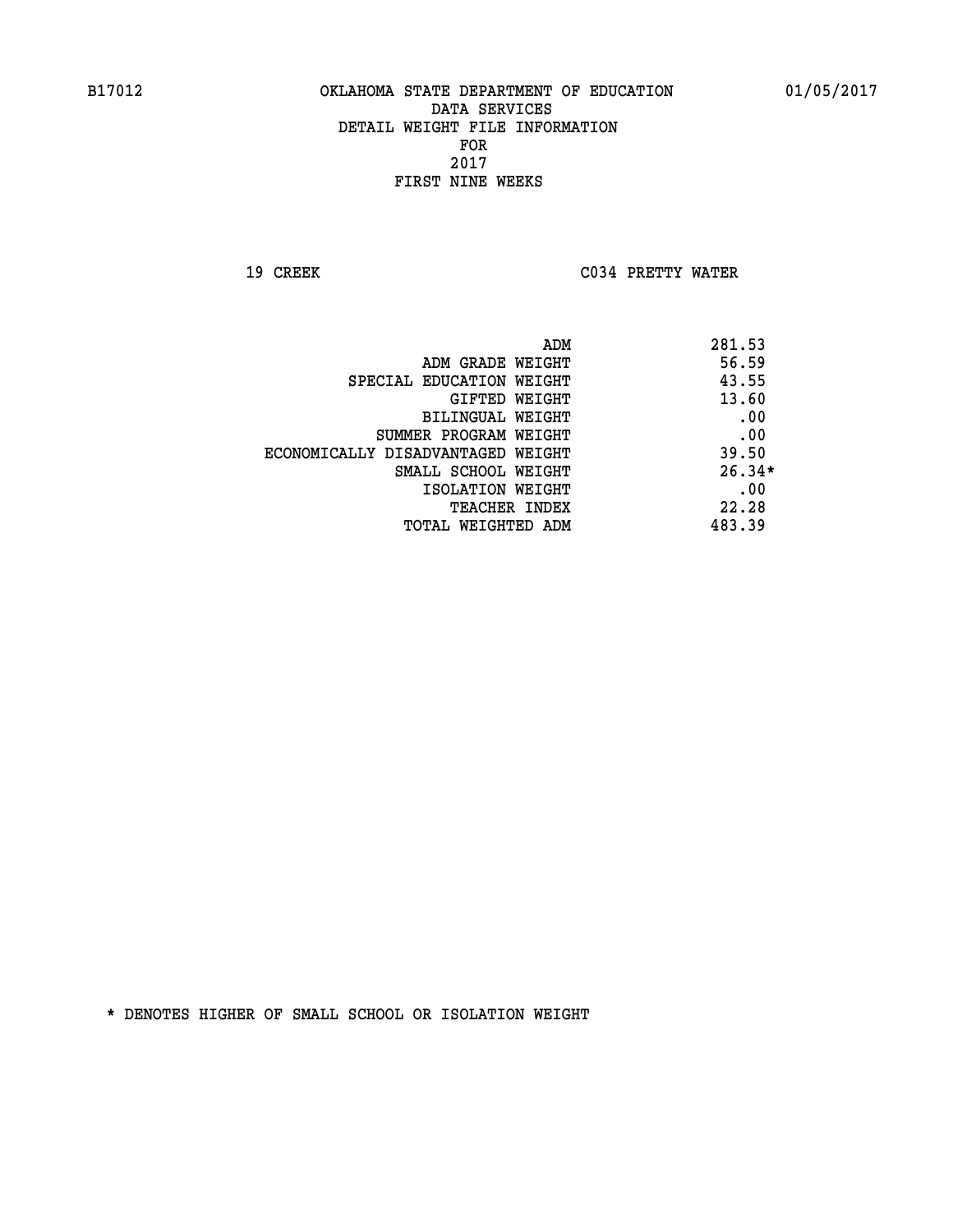19 CREEK C035 ALLEN-BOWDEN

| ADM                               | 345.47   |
|-----------------------------------|----------|
| ADM GRADE WEIGHT                  | 67.39    |
| SPECIAL EDUCATION WEIGHT          | 82.90    |
| GIFTED WEIGHT                     | 4.76     |
| BILINGUAL WEIGHT                  | 9.75     |
| SUMMER PROGRAM WEIGHT             | .00      |
| ECONOMICALLY DISADVANTAGED WEIGHT | 78.25    |
| SMALL SCHOOL WEIGHT               | $23.97*$ |
| ISOLATION WEIGHT                  | .00      |
| <b>TEACHER INDEX</b>              | .00      |
| TOTAL WEIGHTED ADM                | 612.49   |
|                                   |          |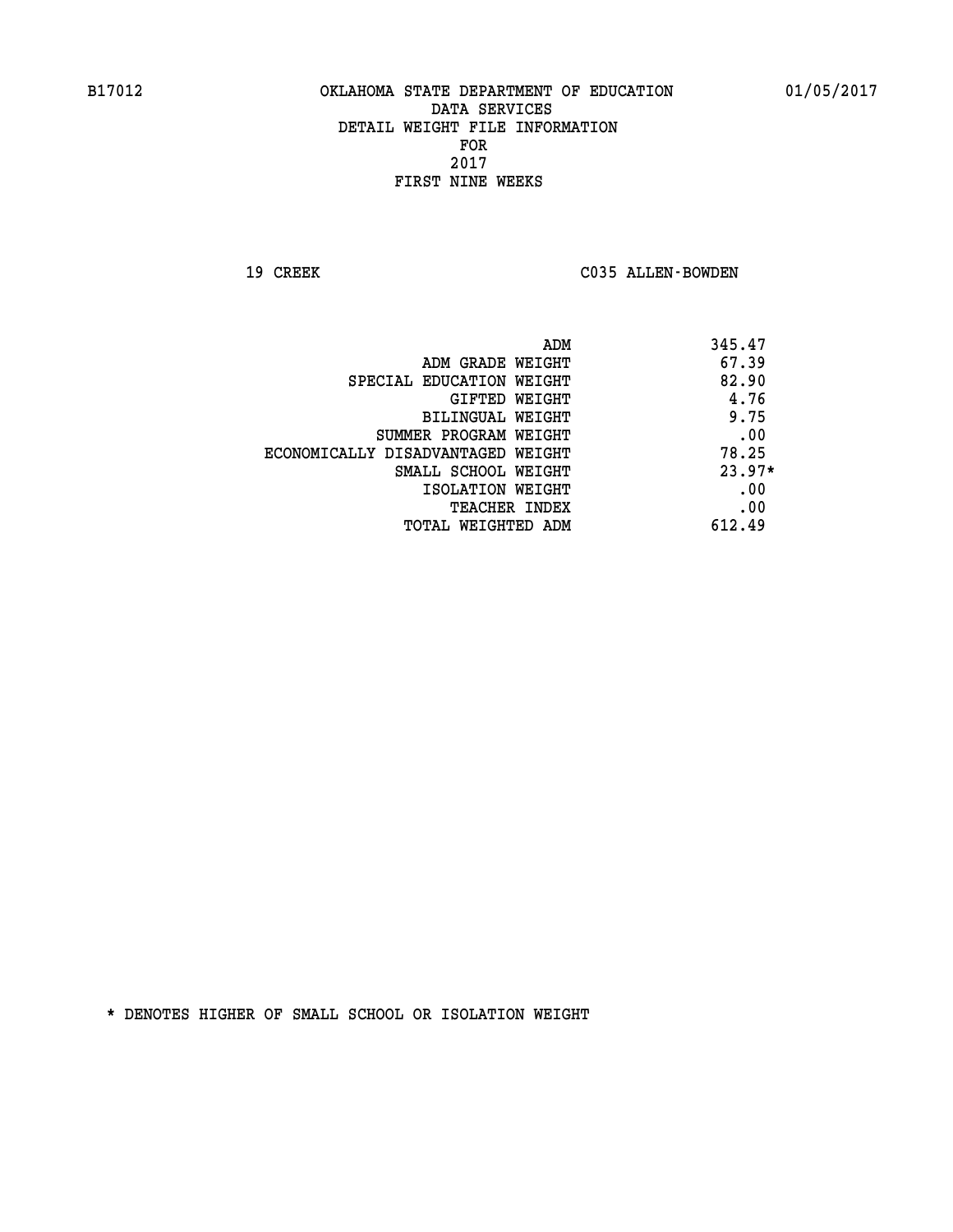**19 CREEK 1002 BRISTOW** 

| 1,775.81 |
|----------|
| 354.78   |
| 350.50   |
| 88.74    |
| 1.75     |
| .00      |
| 304.75   |
| .00      |
| .00      |
| 73.06    |
| 2,949.39 |
|          |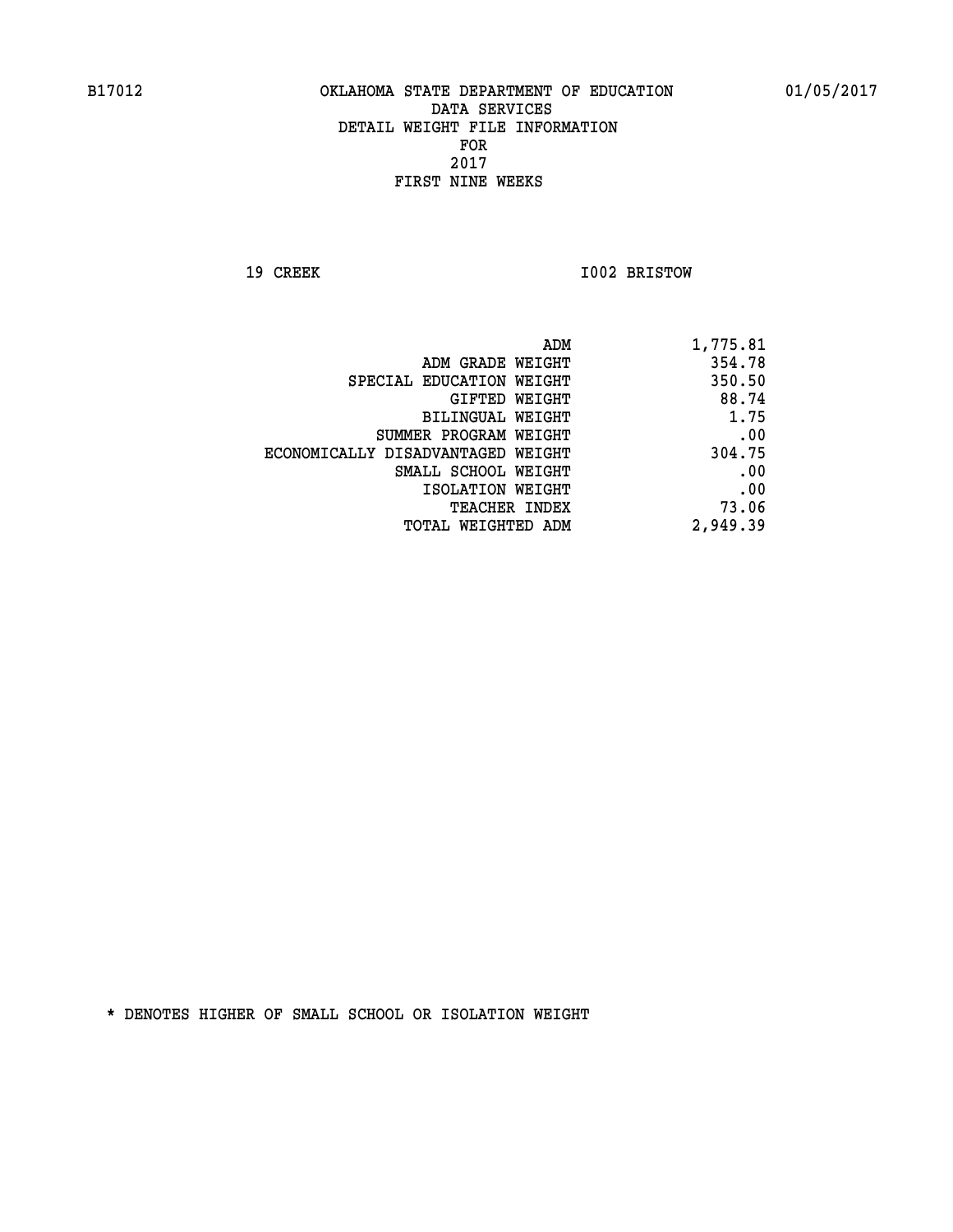19 CREEK 1003 MANNFORD

| 1,572.91 |
|----------|
| 304.83   |
| 281.60   |
| 51.68    |
| .00      |
| .00      |
| 248.25   |
| .00      |
| .00      |
| 41.46    |
| 2,500.73 |
|          |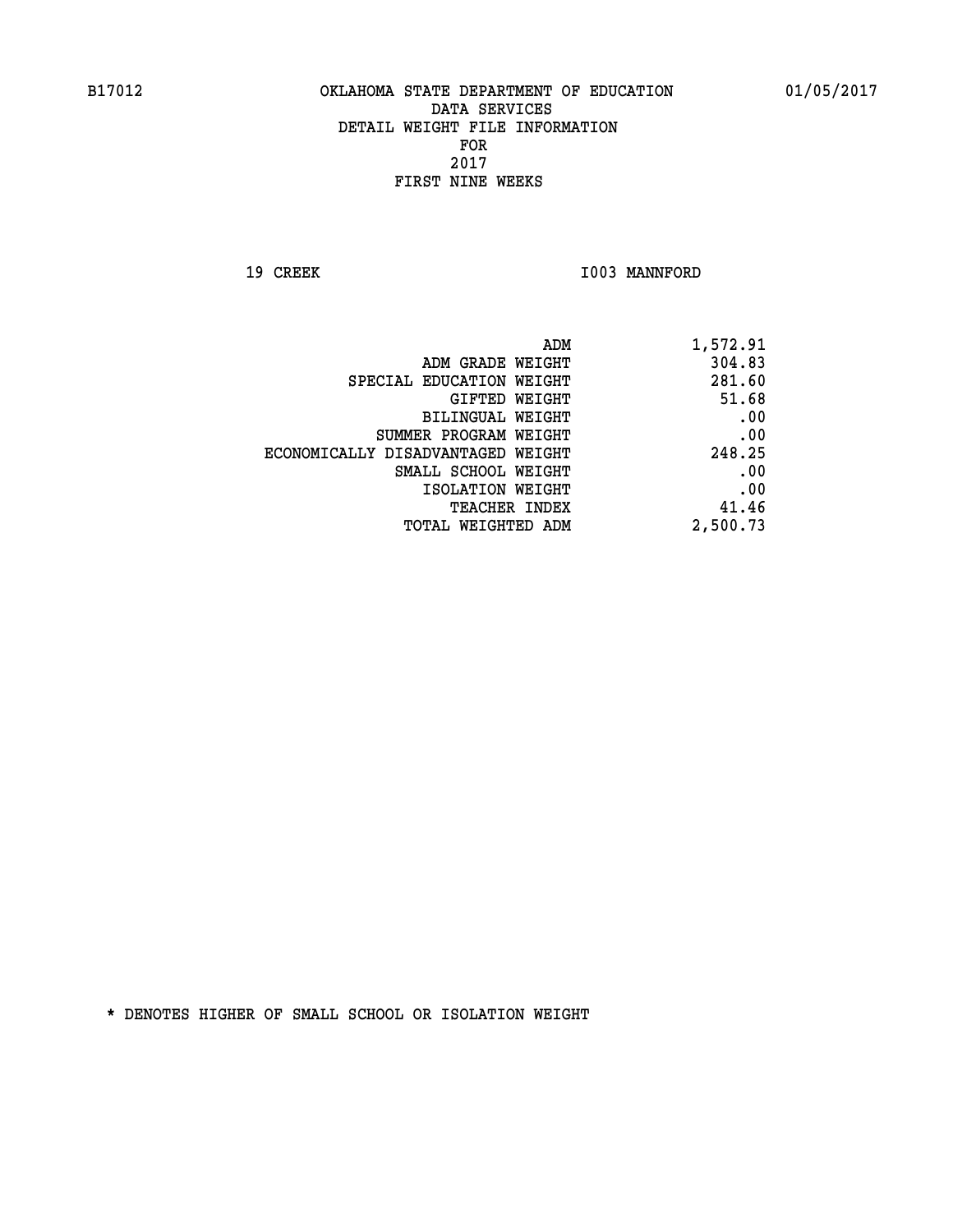19 CREEK 1005 MOUNDS

| ADM                               | 573.70 |
|-----------------------------------|--------|
| ADM GRADE WEIGHT                  | 106.63 |
| SPECIAL EDUCATION WEIGHT          | 114.70 |
| GIFTED WEIGHT                     | 15.30  |
| BILINGUAL WEIGHT                  | .00    |
| SUMMER PROGRAM WEIGHT             | .00    |
| ECONOMICALLY DISADVANTAGED WEIGHT | 105.50 |
| SMALL SCHOOL WEIGHT               | .00    |
| ISOLATION WEIGHT                  | .00    |
| <b>TEACHER INDEX</b>              | 13.44  |
| TOTAL WEIGHTED ADM                | 929.27 |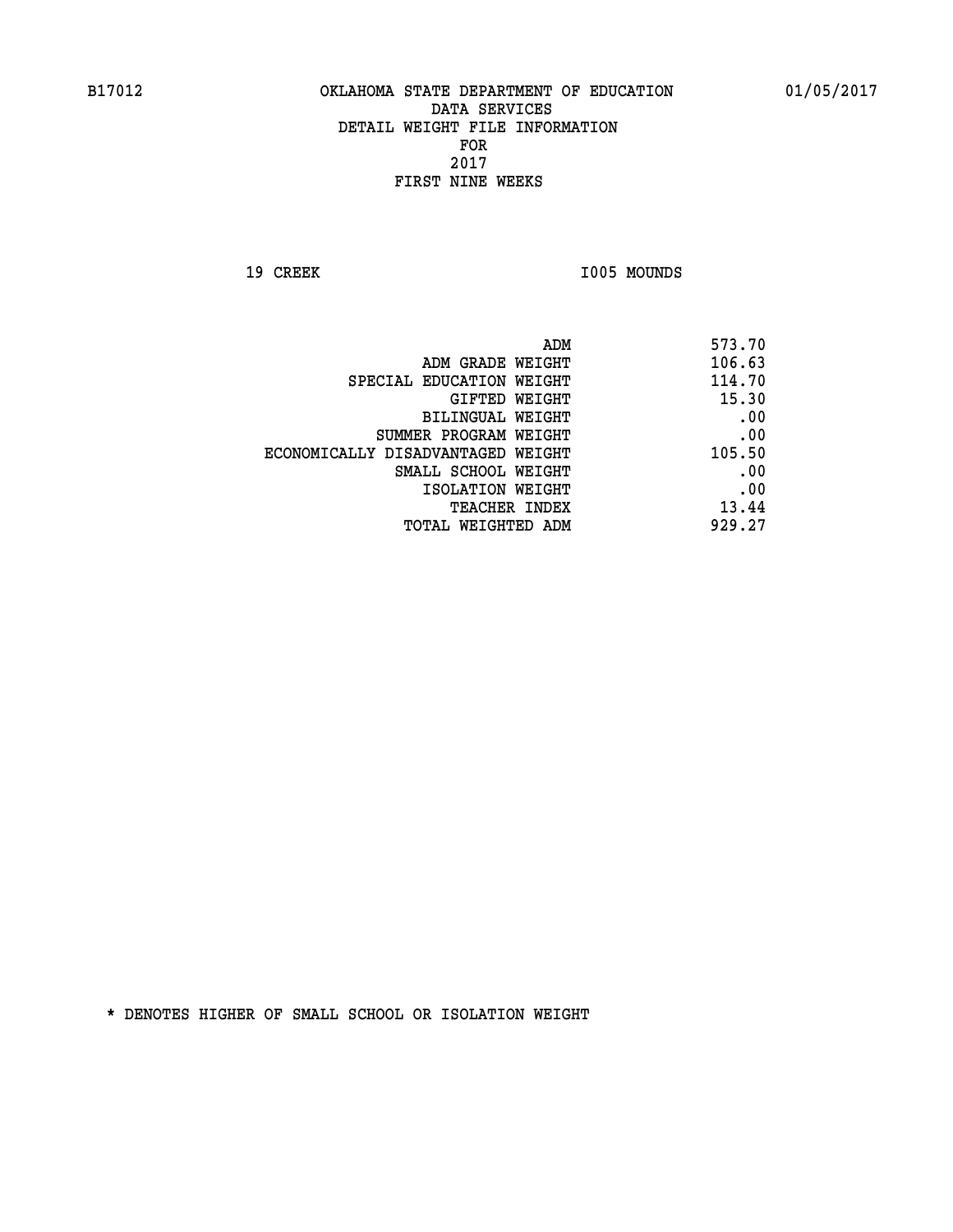**19 CREEK I017 OLIVE** 

|                                   | 359.12<br>ADM |     |
|-----------------------------------|---------------|-----|
| ADM GRADE WEIGHT                  | 66.69         |     |
| SPECIAL EDUCATION WEIGHT          | 53.70         |     |
| GIFTED WEIGHT                     | 9.86          |     |
| BILINGUAL WEIGHT                  | 1.00          |     |
| SUMMER PROGRAM WEIGHT             |               | .00 |
| ECONOMICALLY DISADVANTAGED WEIGHT | 55.25         |     |
| SMALL SCHOOL WEIGHT               | $23.07*$      |     |
| ISOLATION WEIGHT                  |               | .00 |
| <b>TEACHER INDEX</b>              | 17.41         |     |
| TOTAL WEIGHTED ADM                | 586.10        |     |
|                                   |               |     |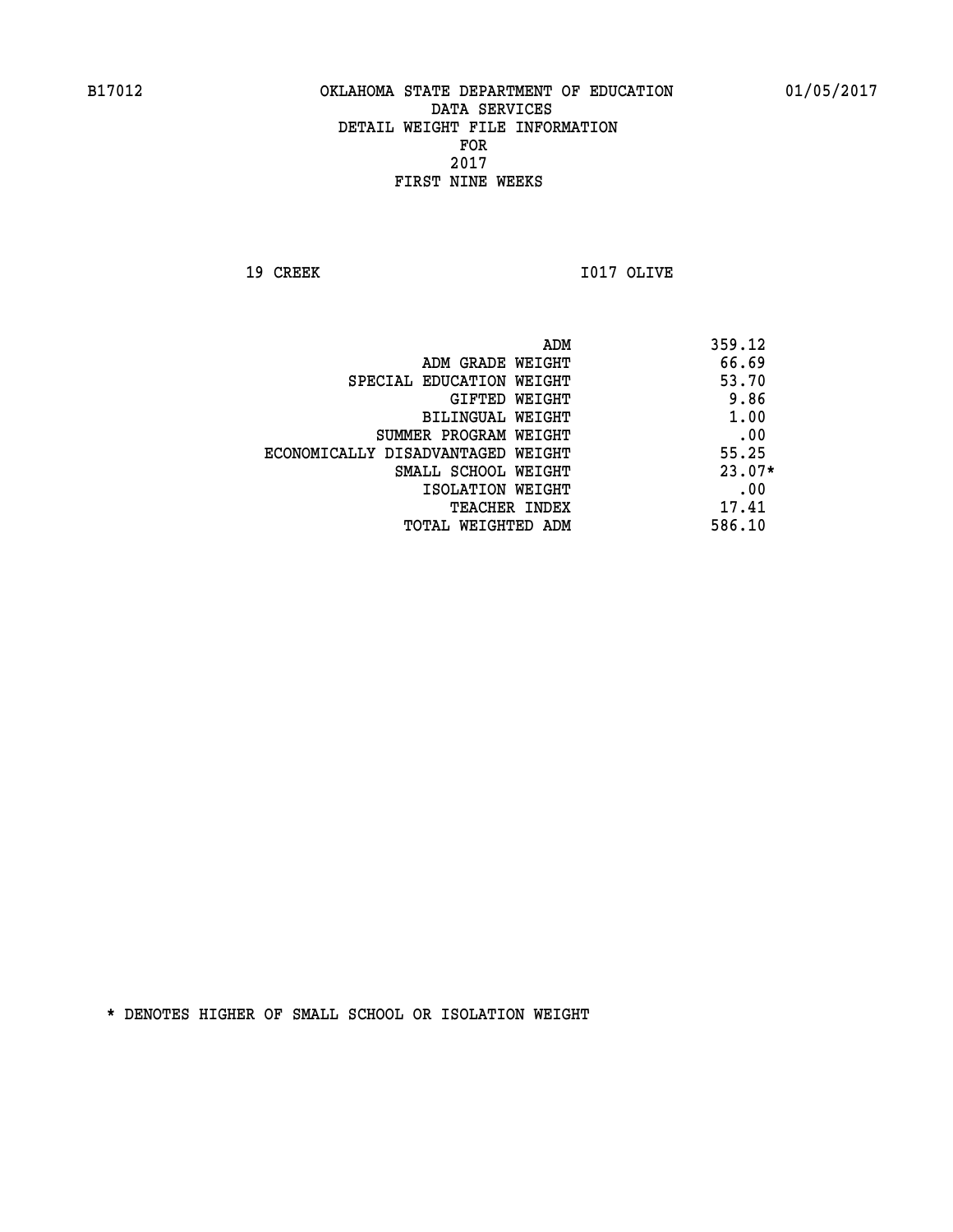**19 CREEK 1018 KIEFER** 

| 775.71   |
|----------|
| 152.68   |
| 139.50   |
| 24.48    |
| 10.00    |
| .00      |
| 102.25   |
| .00      |
| .00      |
| .00      |
| 1,204.62 |
|          |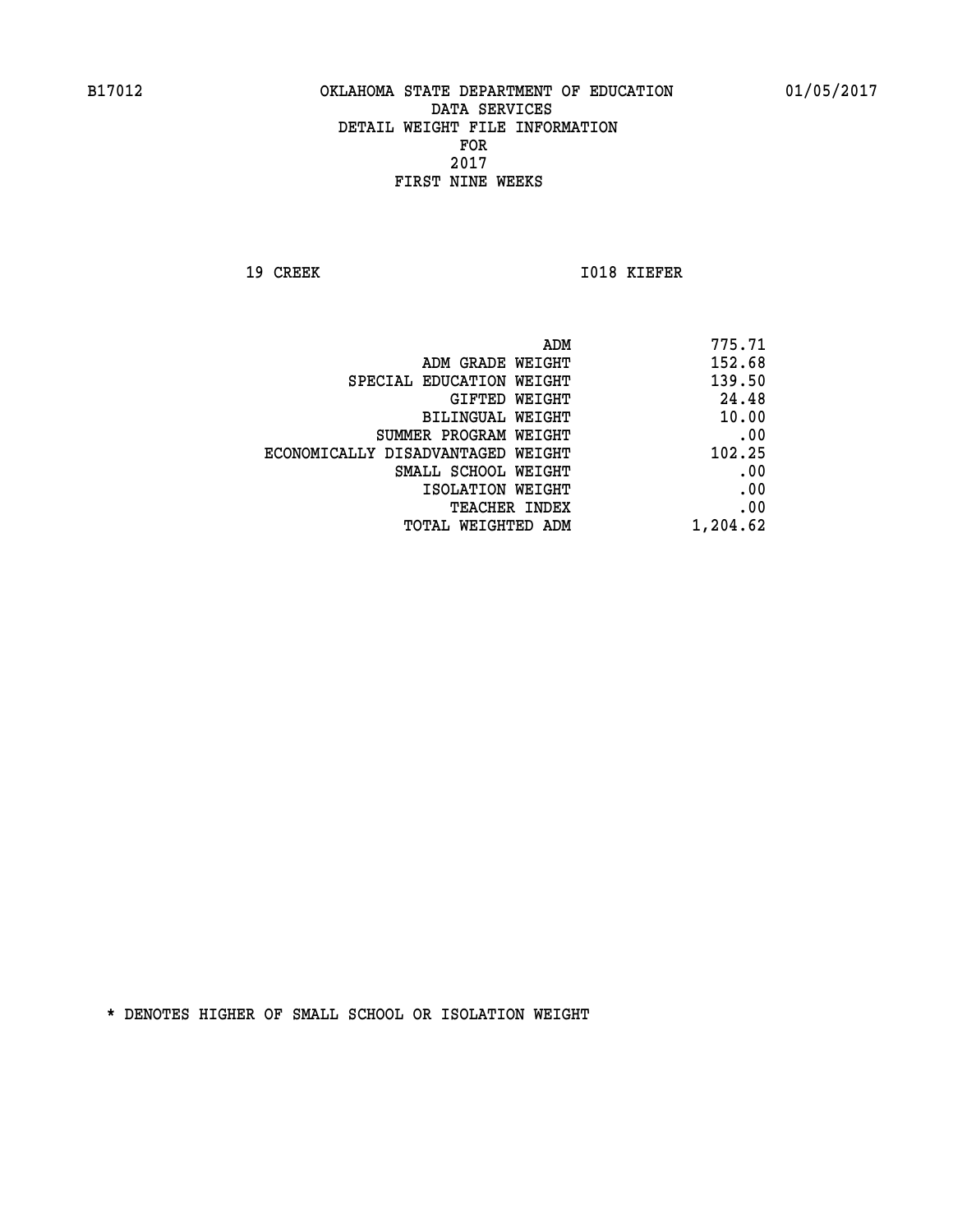**19 CREEK 1020 OILTON** 

|                                   | 293.59<br>ADM |
|-----------------------------------|---------------|
| ADM GRADE WEIGHT                  | 59.68         |
| SPECIAL EDUCATION WEIGHT          | 71.30         |
| GIFTED WEIGHT                     | 5.78          |
| BILINGUAL WEIGHT                  | .00           |
| SUMMER PROGRAM WEIGHT             | .00           |
| ECONOMICALLY DISADVANTAGED WEIGHT | 58.75         |
| SMALL SCHOOL WEIGHT               | $26.13*$      |
| ISOLATION WEIGHT                  | .00           |
| <b>TEACHER INDEX</b>              | 3.30          |
| TOTAL WEIGHTED ADM                | 518.53        |
|                                   |               |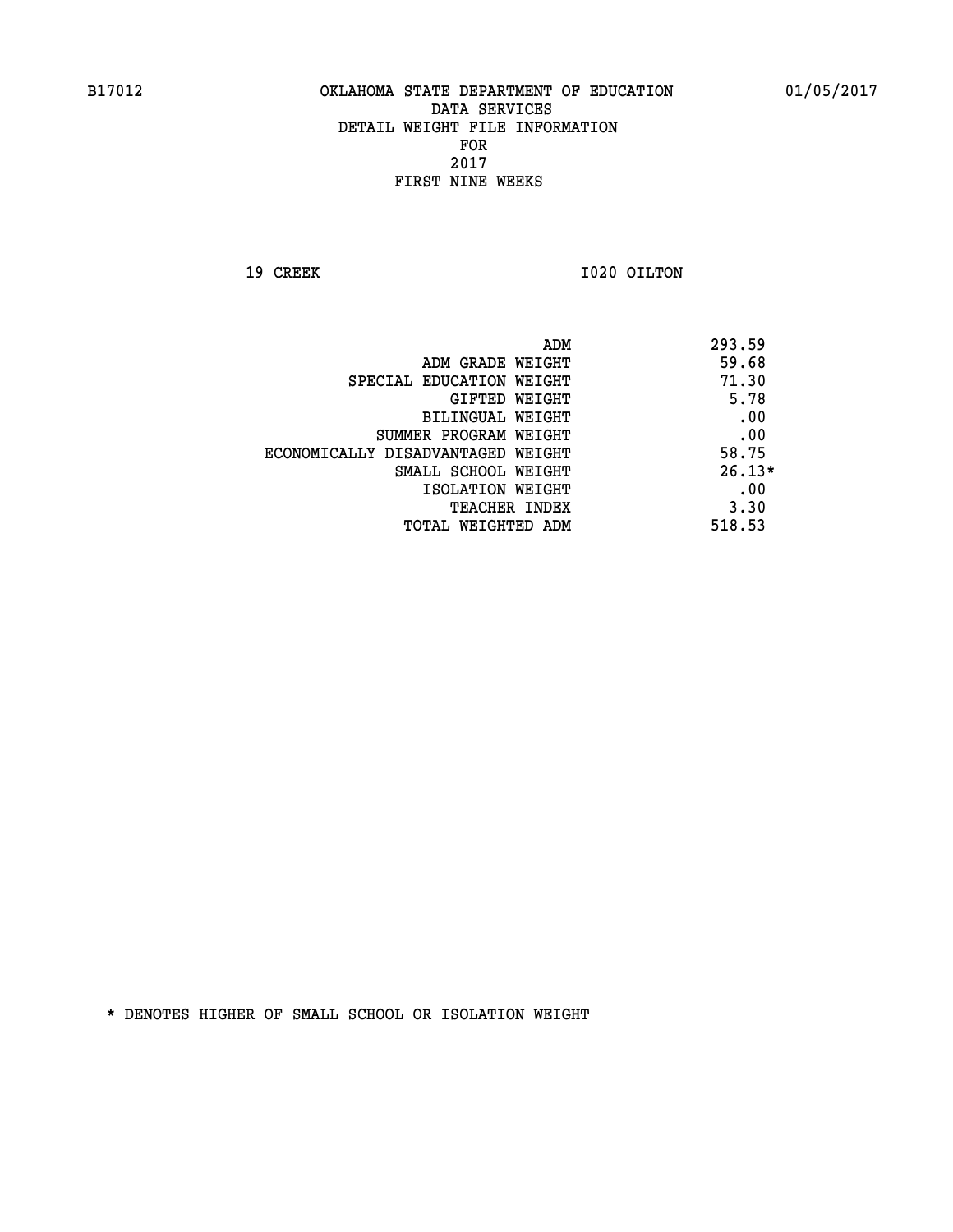**19 CREEK I021 DEPEW** 

| 394.44   |
|----------|
| 72.77    |
| 68.25    |
| 14.62    |
| .00      |
| .00      |
| 59.75    |
| $20.07*$ |
| .00      |
| .00      |
| 629.90   |
|          |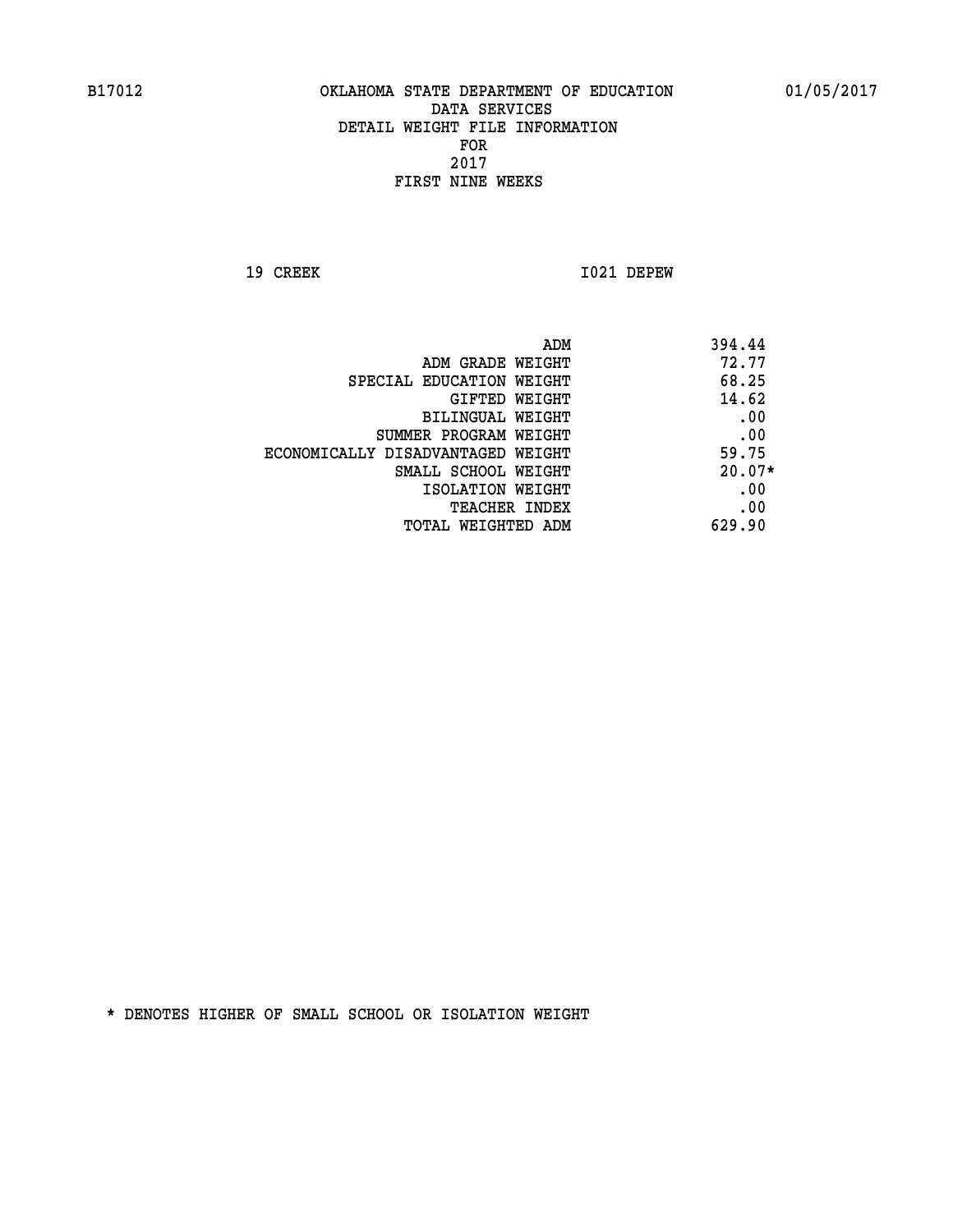**19 CREEK I031 KELLYVILLE** 

| ADM                               | 1,014.78 |
|-----------------------------------|----------|
| ADM GRADE WEIGHT                  | 187.90   |
| SPECIAL EDUCATION WEIGHT          | 209.95   |
| <b>GIFTED WEIGHT</b>              | 27.54    |
| BILINGUAL WEIGHT                  | 2.50     |
| SUMMER PROGRAM WEIGHT             | .00      |
| ECONOMICALLY DISADVANTAGED WEIGHT | 175.25   |
| SMALL SCHOOL WEIGHT               | .00      |
| ISOLATION WEIGHT                  | .00      |
| <b>TEACHER INDEX</b>              | .00      |
| <b>TOTAL WEIGHTED ADM</b>         | 1,617.92 |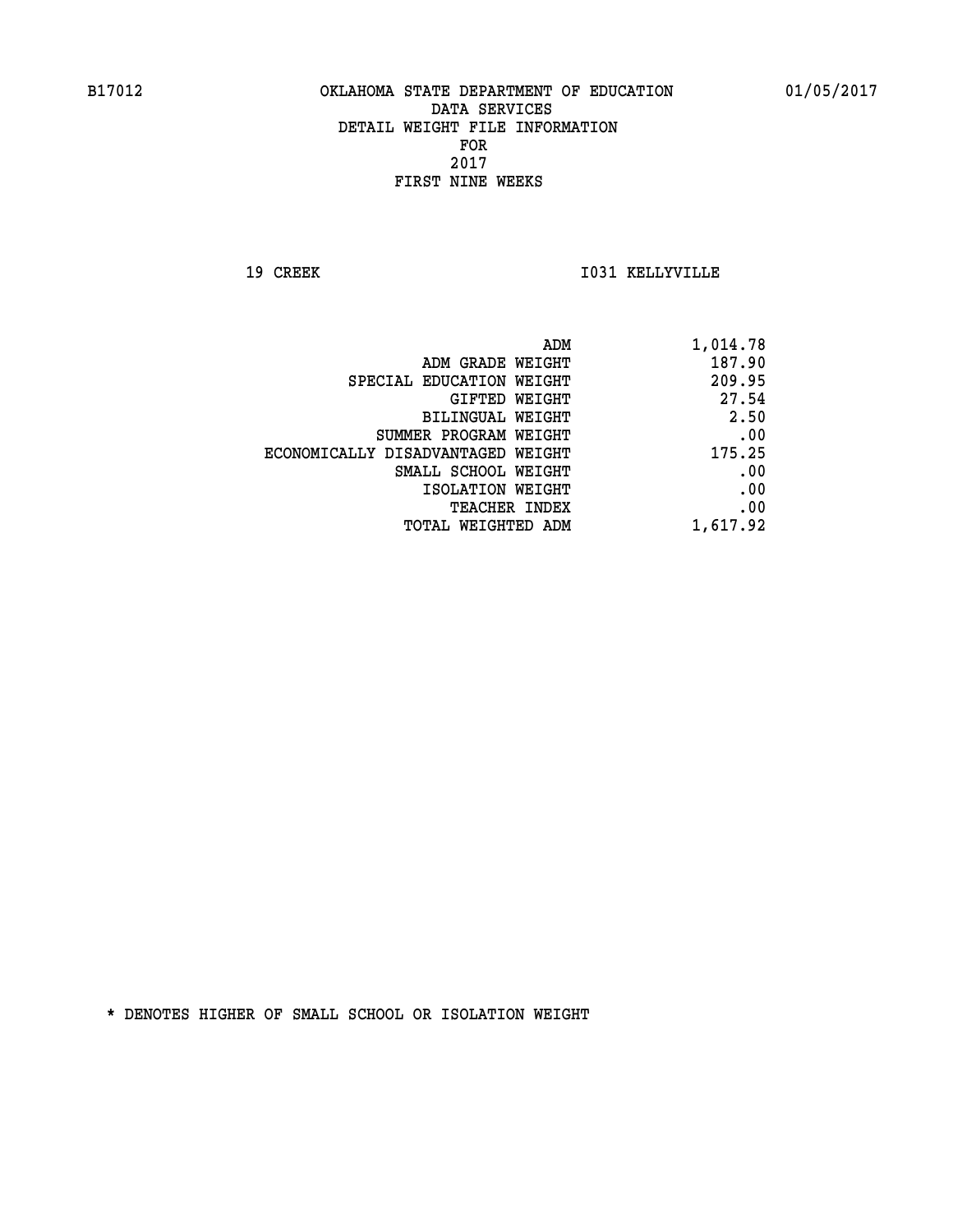19 CREEK 1033 SAPULPA

|                                   | ADM<br>3,973.05 |
|-----------------------------------|-----------------|
| ADM GRADE WEIGHT                  | 783.46          |
| SPECIAL EDUCATION WEIGHT          | 681.10          |
| <b>GIFTED WEIGHT</b>              | 118.66          |
| <b>BILINGUAL WEIGHT</b>           | 40.25           |
| SUMMER PROGRAM WEIGHT             | 2.40            |
| ECONOMICALLY DISADVANTAGED WEIGHT | 627.50          |
| SMALL SCHOOL WEIGHT               | .00             |
| ISOLATION WEIGHT                  | .00             |
| TEACHER INDEX                     | .00             |
| TOTAL WEIGHTED ADM                | 6,226.42        |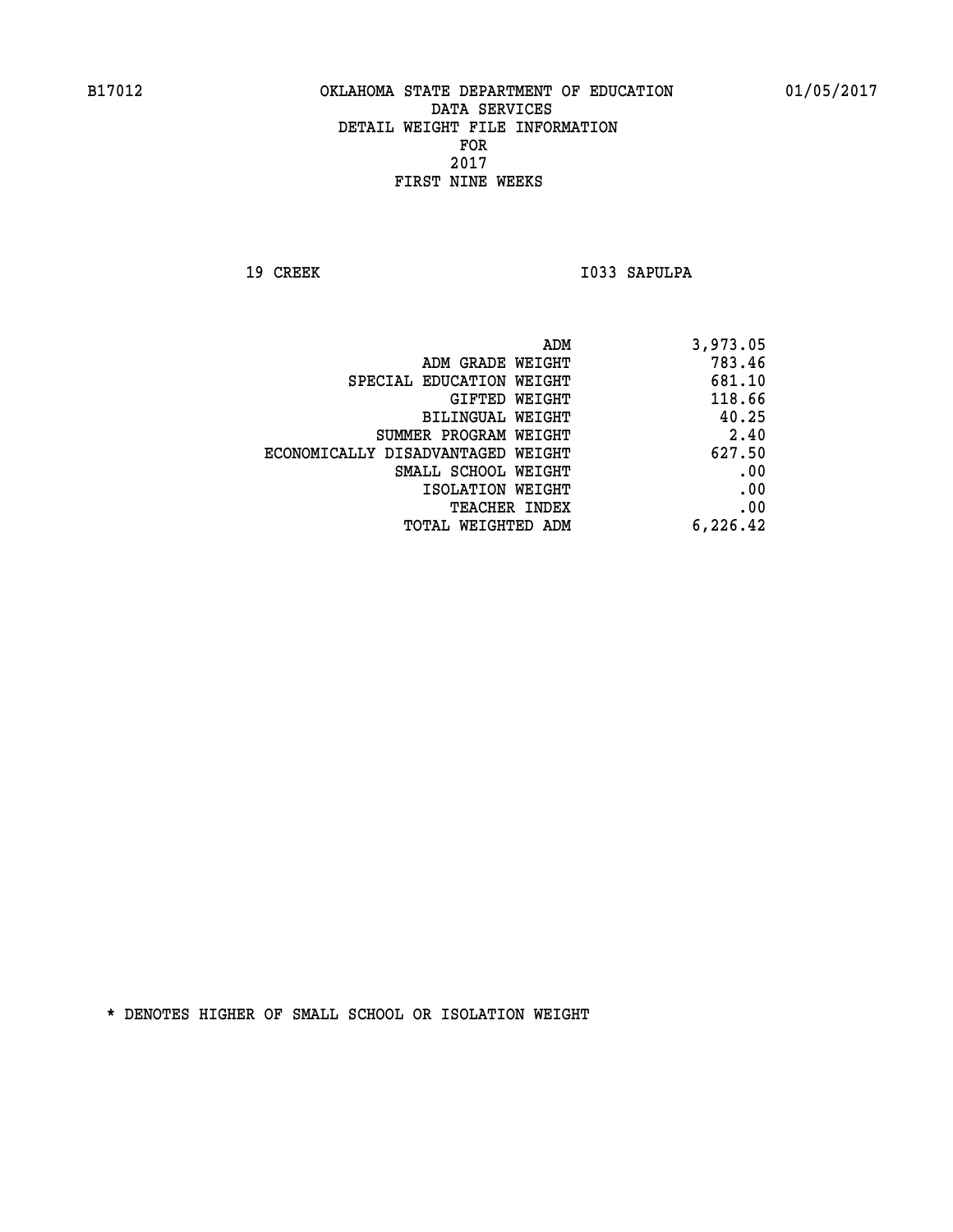**19 CREEK 1039 DRUMRIGHT** 

| 564.53 |
|--------|
| 108.52 |
| 121.60 |
| 17.68  |
| .00    |
| .00    |
| 110.75 |
| .00    |
| .00    |
| 31.90  |
| 954.98 |
|        |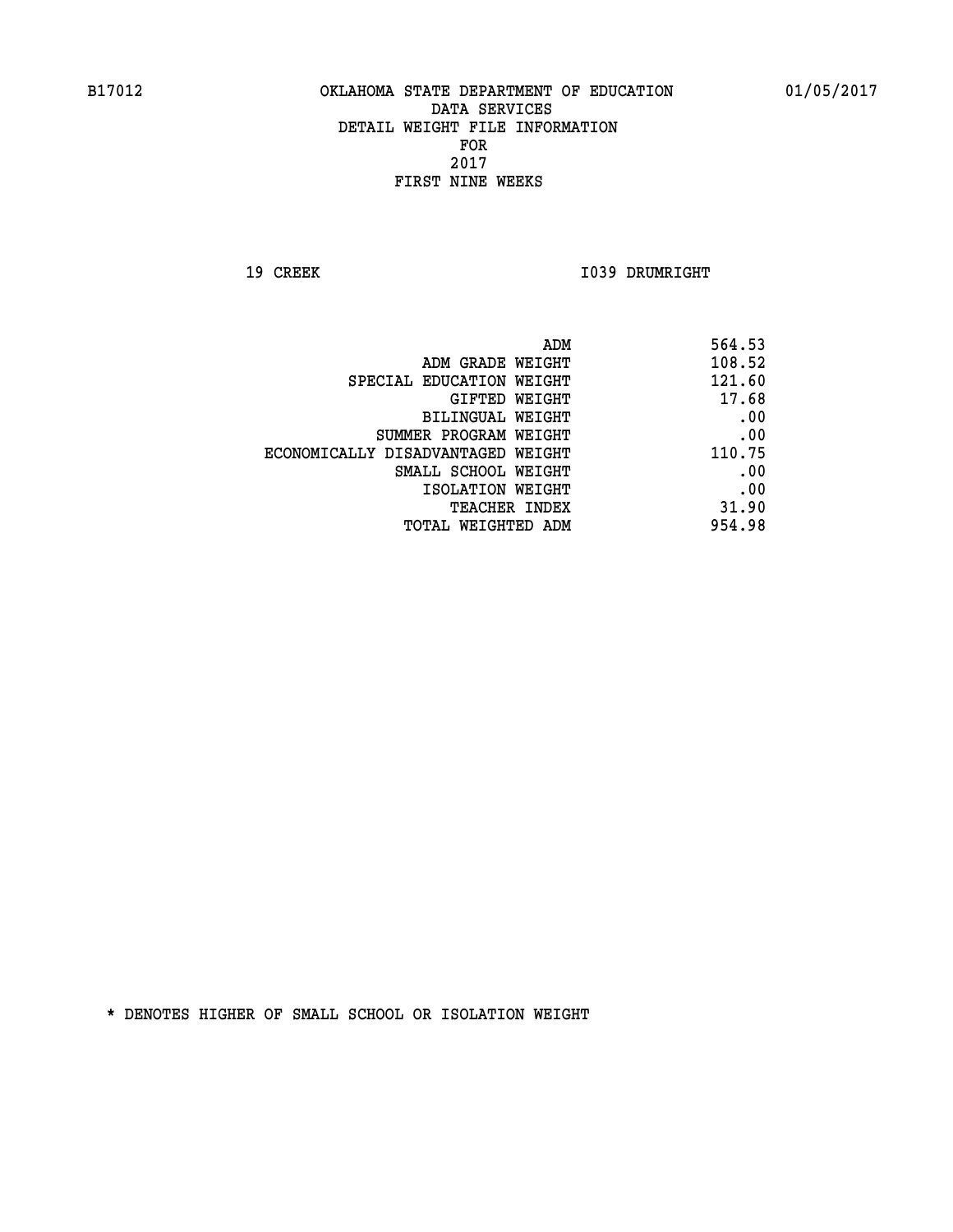**20 CUSTER I005 ARAPAHO-BUTLER** 

| 455.64<br>ADM                              |  |
|--------------------------------------------|--|
| 94.28<br>ADM GRADE WEIGHT                  |  |
| 58.40<br>SPECIAL EDUCATION WEIGHT          |  |
| 12.24<br>GIFTED WEIGHT                     |  |
| .25<br>BILINGUAL WEIGHT                    |  |
| .00<br>SUMMER PROGRAM WEIGHT               |  |
| 45.75<br>ECONOMICALLY DISADVANTAGED WEIGHT |  |
| 12.64<br>SMALL SCHOOL WEIGHT               |  |
| 173.14*<br>ISOLATION WEIGHT                |  |
| 38.36<br><b>TEACHER INDEX</b>              |  |
| 878.06<br>TOTAL WEIGHTED ADM               |  |
|                                            |  |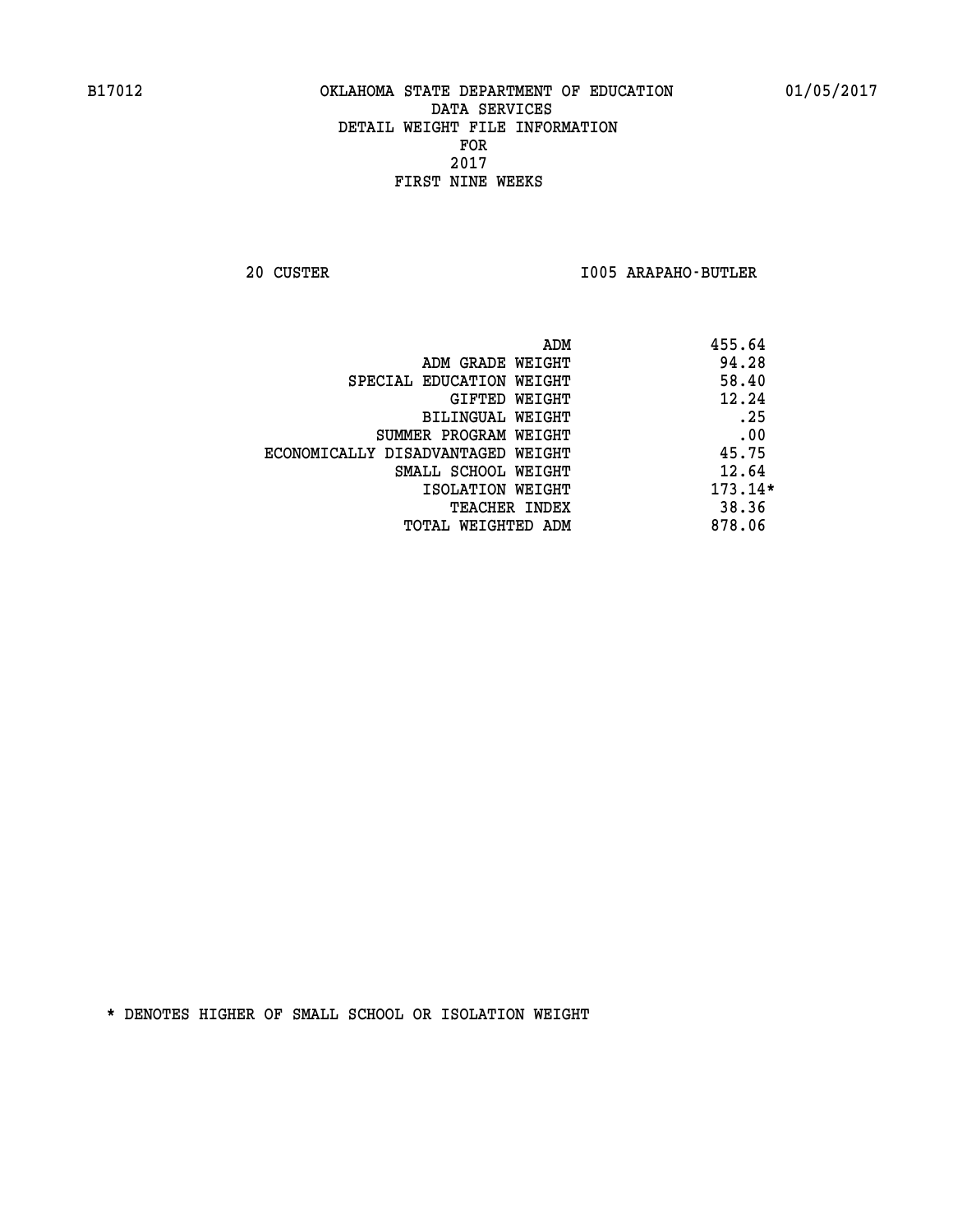20 CUSTER **IDO7 THOMAS-FAY-CUSTER UNIF** 

| ADM                               | 491.15    |
|-----------------------------------|-----------|
| ADM GRADE WEIGHT                  | 99.48     |
| SPECIAL EDUCATION WEIGHT          | 74.00     |
| GIFTED WEIGHT                     | 26.52     |
| BILINGUAL WEIGHT                  | .50       |
| SUMMER PROGRAM WEIGHT             | .00       |
| ECONOMICALLY DISADVANTAGED WEIGHT | 69.25     |
| SMALL SCHOOL WEIGHT               | 7.03      |
| ISOLATION WEIGHT                  | $176.81*$ |
| <b>TEACHER INDEX</b>              | 21.97     |
| TOTAL WEIGHTED ADM                | 959.68    |
|                                   |           |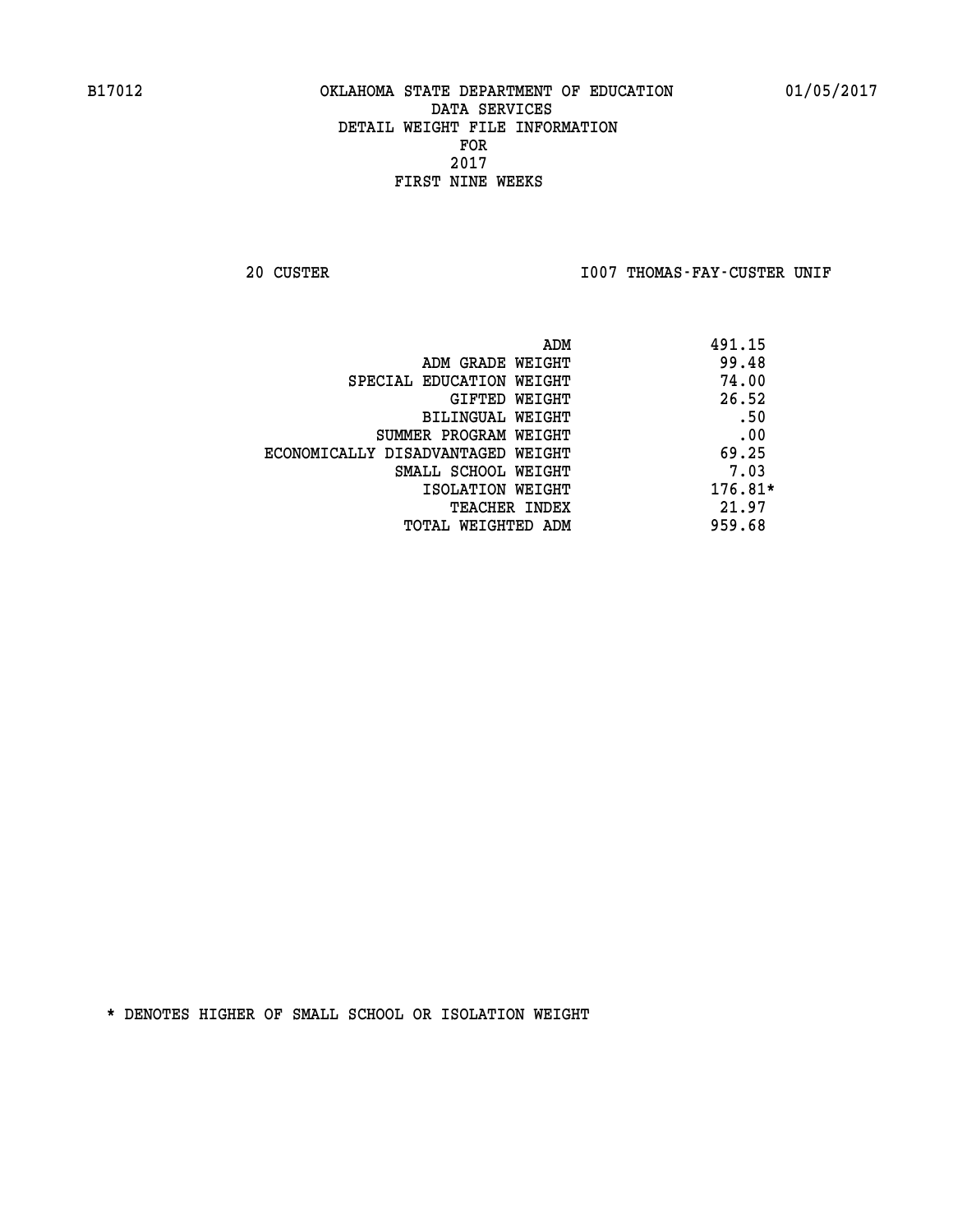**20 CUSTER 1026 WEATHERFORD** 

| 2,260.70 |
|----------|
| 402.47   |
| 247.30   |
| 113.22   |
| 60.50    |
| 2.40     |
| 264.75   |
| .00      |
| .00      |
| 102.77   |
| 3,454.11 |
|          |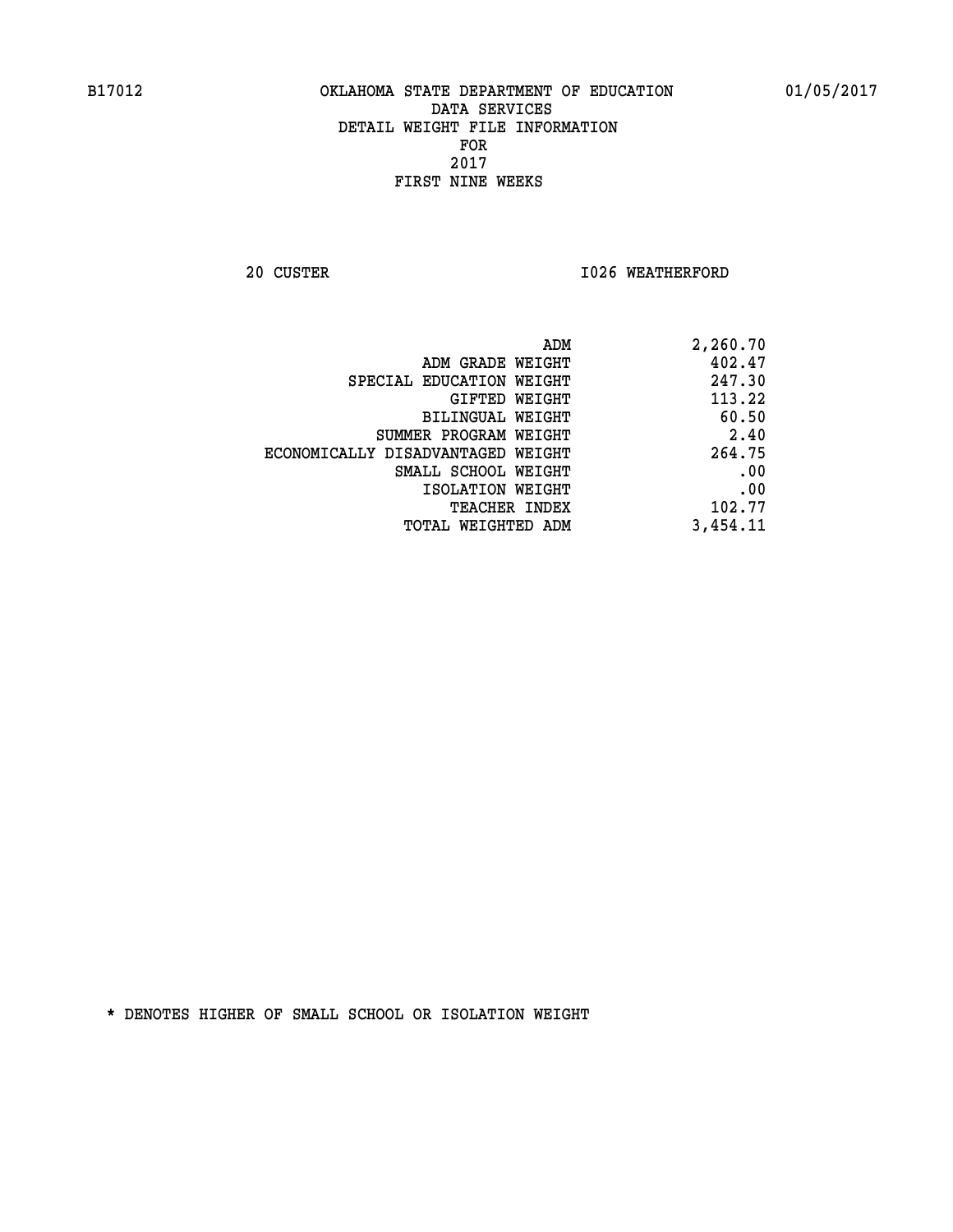**20 CUSTER 1099 CLINTON** 

| 2,218.84 |
|----------|
| 430.02   |
| 345.35   |
| 74.46    |
| 180.75   |
| .00      |
| 447.50   |
| .00      |
| .00      |
| 62.55    |
| 3,759.47 |
|          |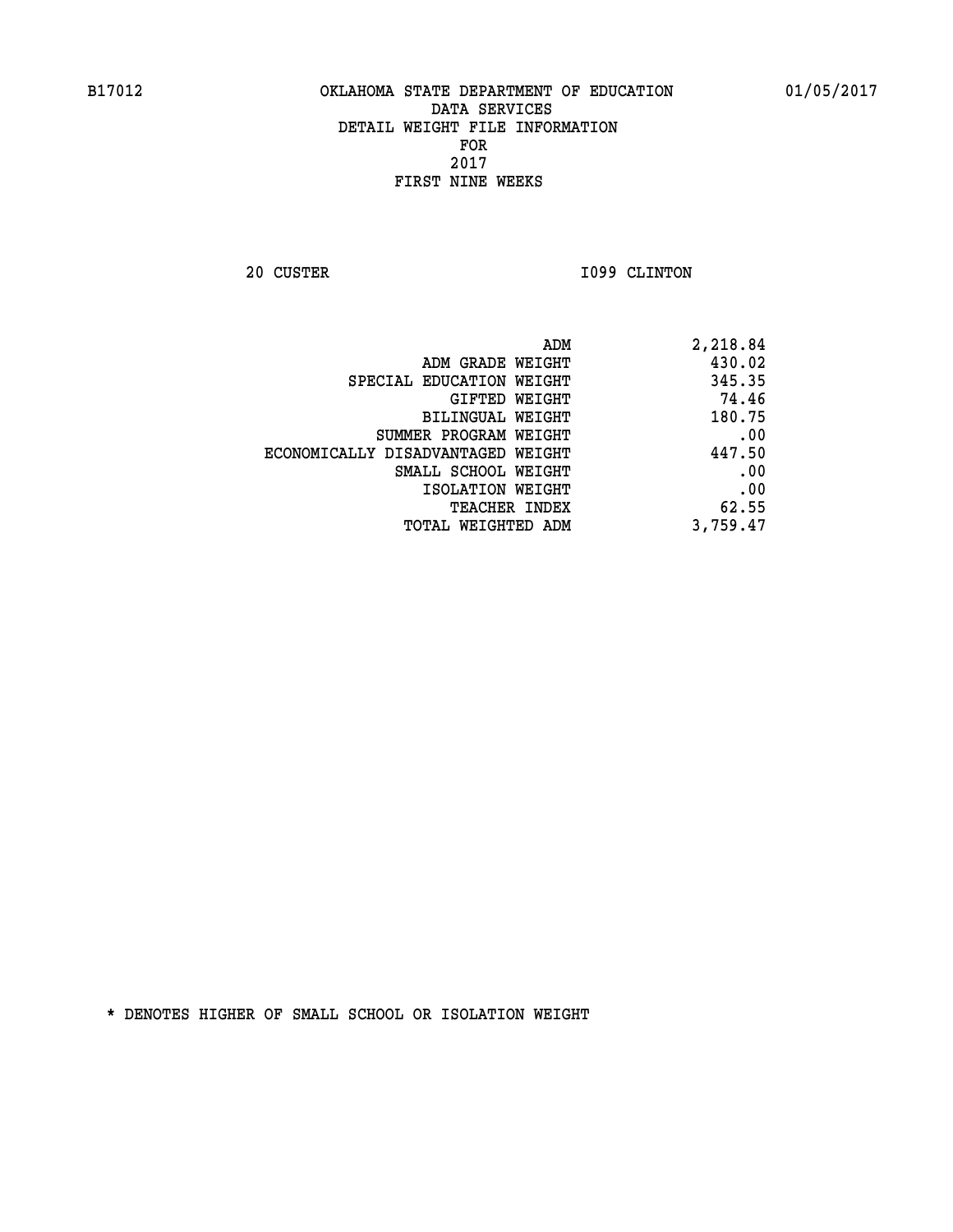**21 DELAWARE C006 CLEORA** 

| ADM                               | 125.72   |
|-----------------------------------|----------|
| ADM GRADE WEIGHT                  | 23.55    |
| SPECIAL EDUCATION WEIGHT          | 21.50    |
| GIFTED WEIGHT                     | 3.40     |
| BILINGUAL WEIGHT                  | .00      |
| SUMMER PROGRAM WEIGHT             | .00      |
| ECONOMICALLY DISADVANTAGED WEIGHT | 14.00    |
| SMALL SCHOOL WEIGHT               | $19.17*$ |
| ISOLATION WEIGHT                  | .00      |
| <b>TEACHER INDEX</b>              | 15.59    |
| TOTAL WEIGHTED ADM                | 222.93   |
|                                   |          |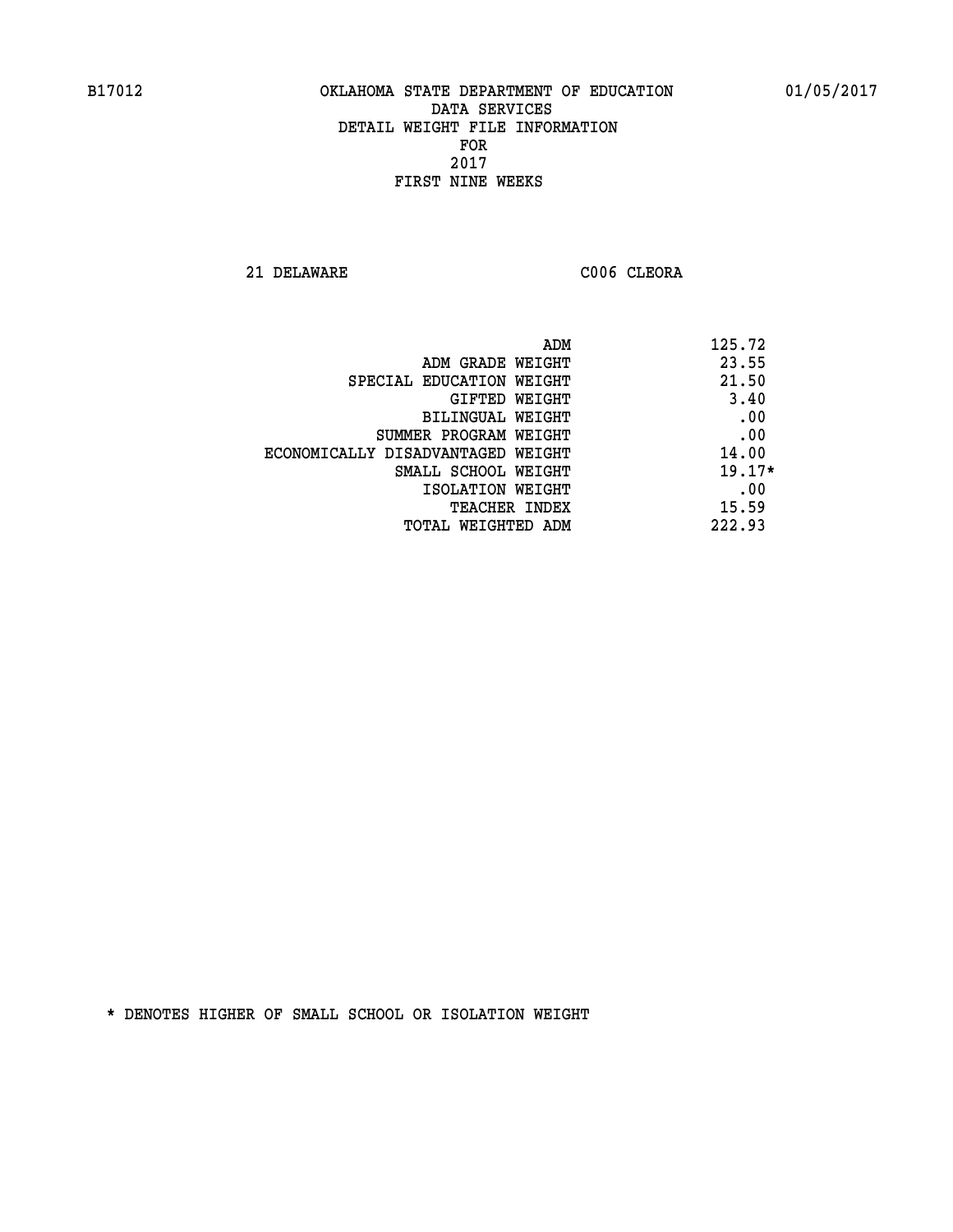**21 DELAWARE C014 LEACH** 

| ADM                               | 140.73   |
|-----------------------------------|----------|
| ADM GRADE WEIGHT                  | 28.10    |
| SPECIAL EDUCATION WEIGHT          | 12.25    |
| GIFTED WEIGHT                     | 3.74     |
| BILINGUAL WEIGHT                  | 3.25     |
| SUMMER PROGRAM WEIGHT             | .00      |
| ECONOMICALLY DISADVANTAGED WEIGHT | 27.25    |
| SMALL SCHOOL WEIGHT               | $20.66*$ |
| ISOLATION WEIGHT                  | .00      |
| TEACHER INDEX                     | 3.37     |
| TOTAL WEIGHTED ADM                | 239.35   |
|                                   |          |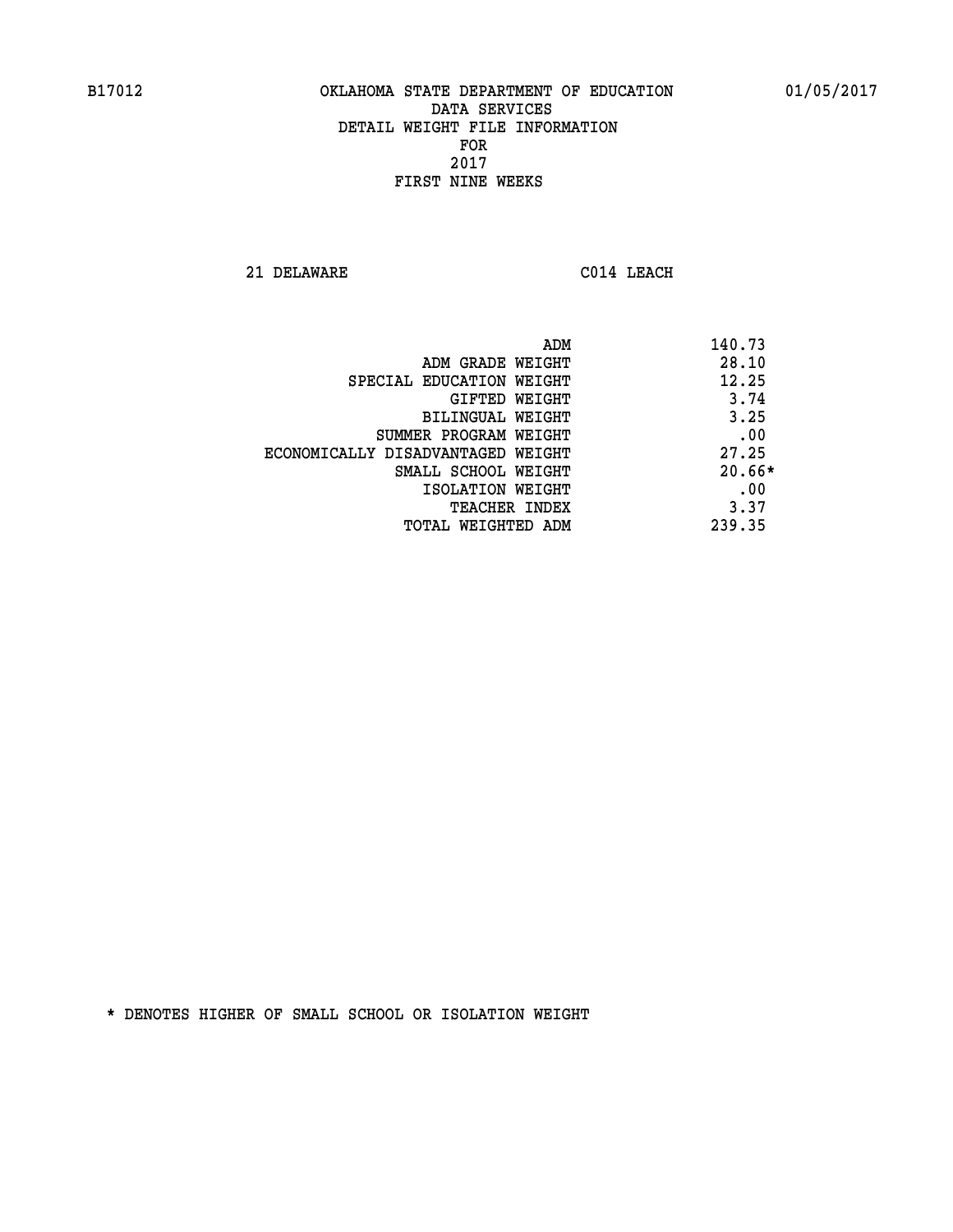**21 DELAWARE C030 KENWOOD** 

| ADM                               | 92.90    |
|-----------------------------------|----------|
| ADM GRADE WEIGHT                  | 16.56    |
| SPECIAL EDUCATION WEIGHT          | 3.05     |
| <b>GIFTED WEIGHT</b>              | .00      |
| BILINGUAL WEIGHT                  | .00      |
| SUMMER PROGRAM WEIGHT             | .00      |
| ECONOMICALLY DISADVANTAGED WEIGHT | 17.50    |
| SMALL SCHOOL WEIGHT               | $15.32*$ |
| ISOLATION WEIGHT                  | .00      |
| TEACHER INDEX                     | 5.46     |
| TOTAL WEIGHTED ADM                | 150.79   |
|                                   |          |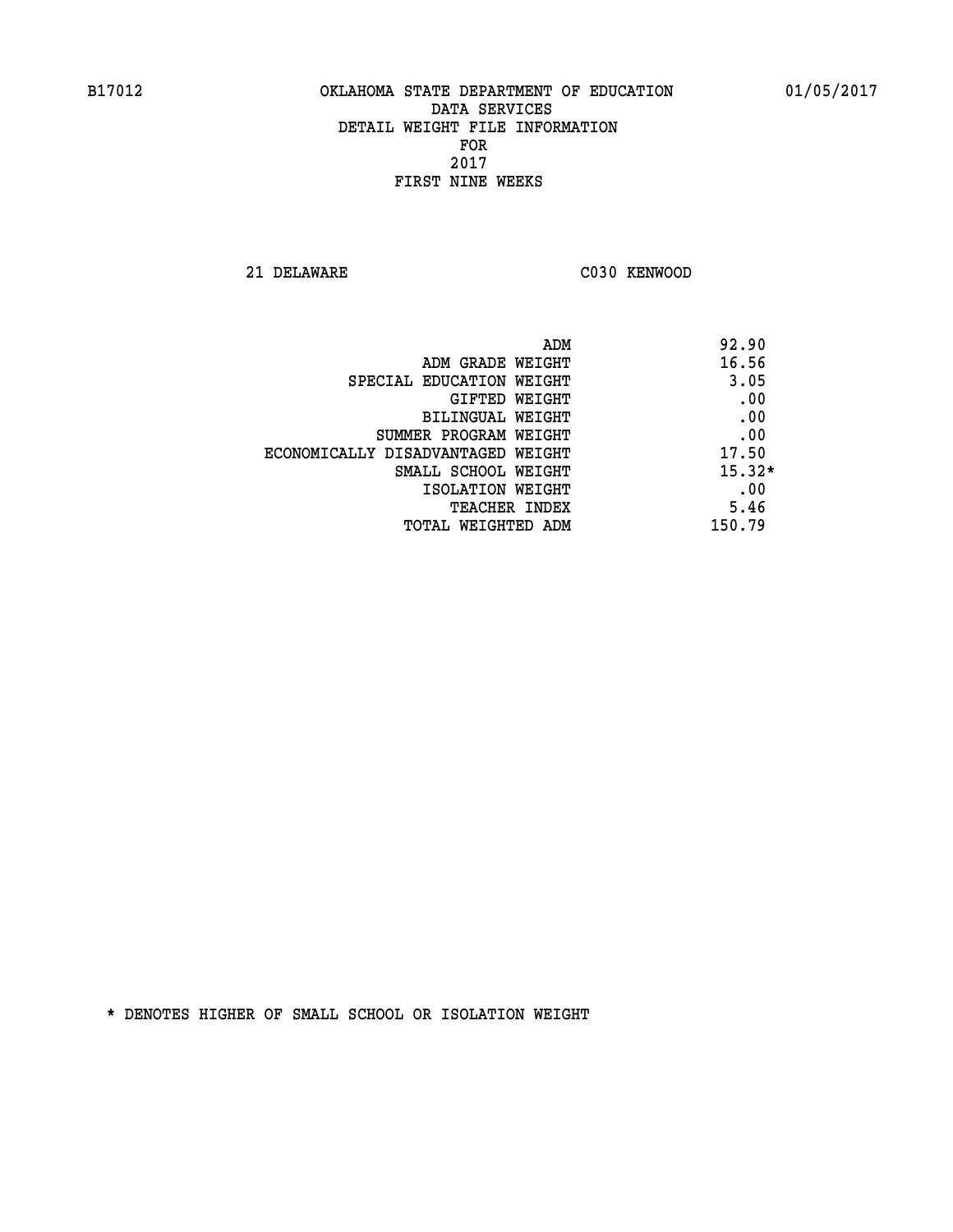**21 DELAWARE C034 MOSELEY** 

|                                   | 201.79<br>ADM |
|-----------------------------------|---------------|
| ADM GRADE WEIGHT                  | 39.32         |
| SPECIAL EDUCATION WEIGHT          | 20.50         |
| GIFTED WEIGHT                     | 5.10          |
| BILINGUAL WEIGHT                  | 5.00          |
| SUMMER PROGRAM WEIGHT             | .00           |
| ECONOMICALLY DISADVANTAGED WEIGHT | 38.00         |
| SMALL SCHOOL WEIGHT               | $24.96*$      |
| ISOLATION WEIGHT                  | .00           |
| <b>TEACHER INDEX</b>              | 9.10          |
| TOTAL WEIGHTED ADM                | 343.77        |
|                                   |               |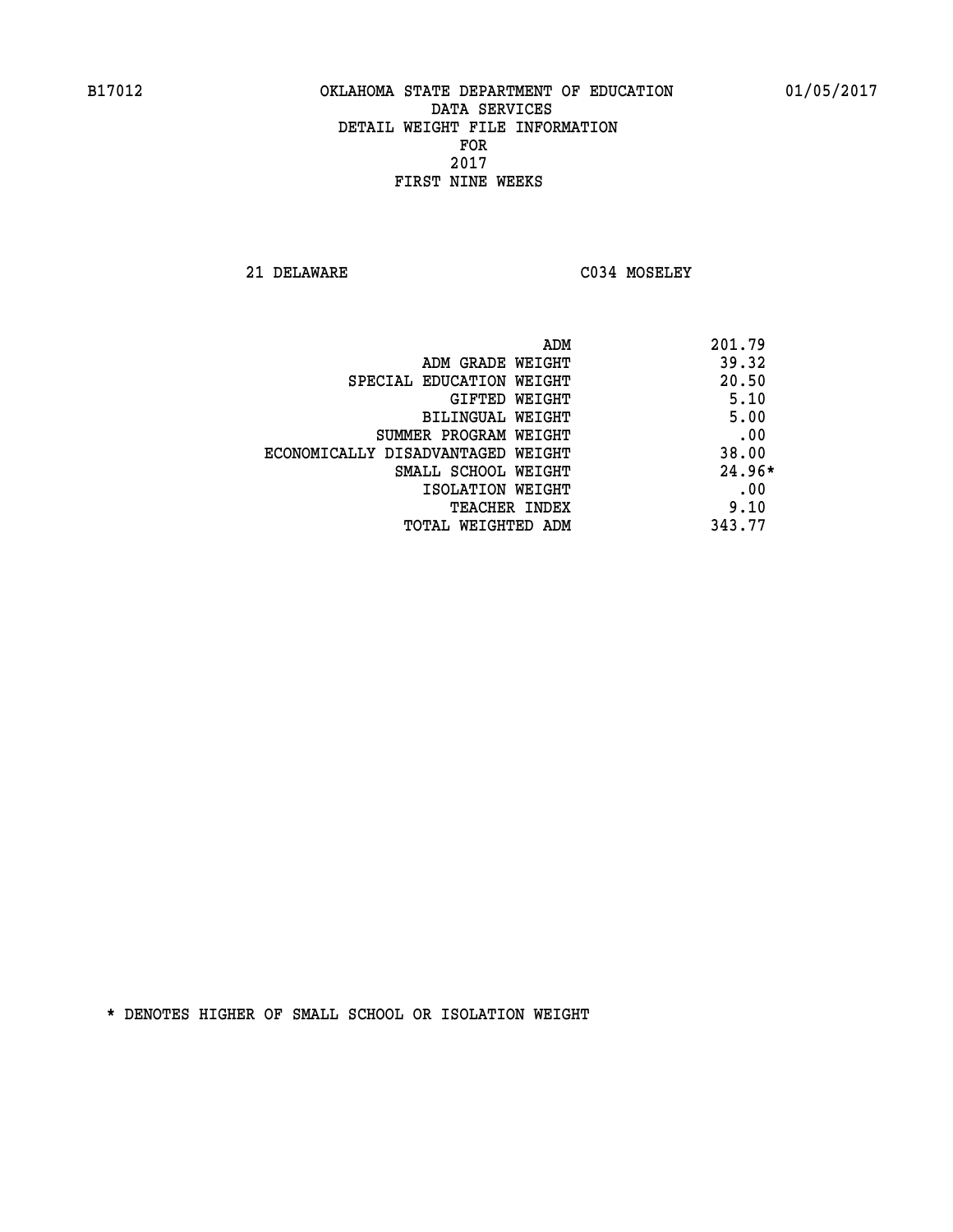**21 DELAWARE I001 JAY** 

|                                   | 1,680.68<br>ADM |         |
|-----------------------------------|-----------------|---------|
| ADM GRADE WEIGHT                  | 325.10          |         |
| SPECIAL EDUCATION WEIGHT          | 360.25          |         |
| GIFTED WEIGHT                     | 45.56           |         |
| BILINGUAL WEIGHT                  | 39.50           |         |
| SUMMER PROGRAM WEIGHT             |                 | .00     |
| ECONOMICALLY DISADVANTAGED WEIGHT | 338.50          |         |
| SMALL SCHOOL WEIGHT               |                 | $7.50*$ |
| ISOLATION WEIGHT                  |                 | .00     |
| <b>TEACHER INDEX</b>              |                 | .00     |
| TOTAL WEIGHTED ADM                | 2,797.09        |         |
|                                   |                 |         |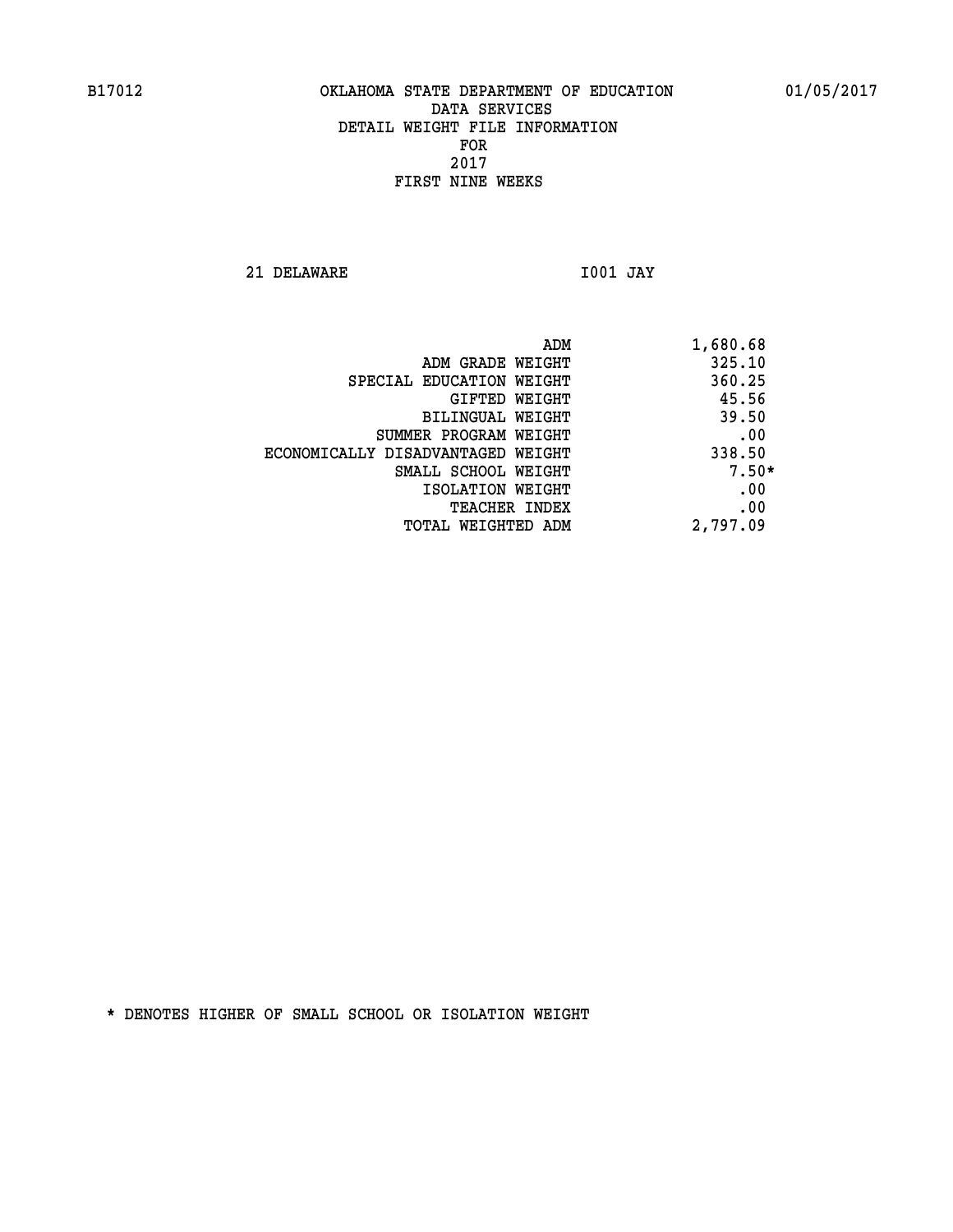**21 DELAWARE I002 GROVE** 

| 2,477.12 |
|----------|
| 480.34   |
| 473.70   |
| 52.36    |
| 8.75     |
| 1.20     |
| 399.25   |
| .00      |
| .00      |
| 102.72   |
| 3,995.44 |
|          |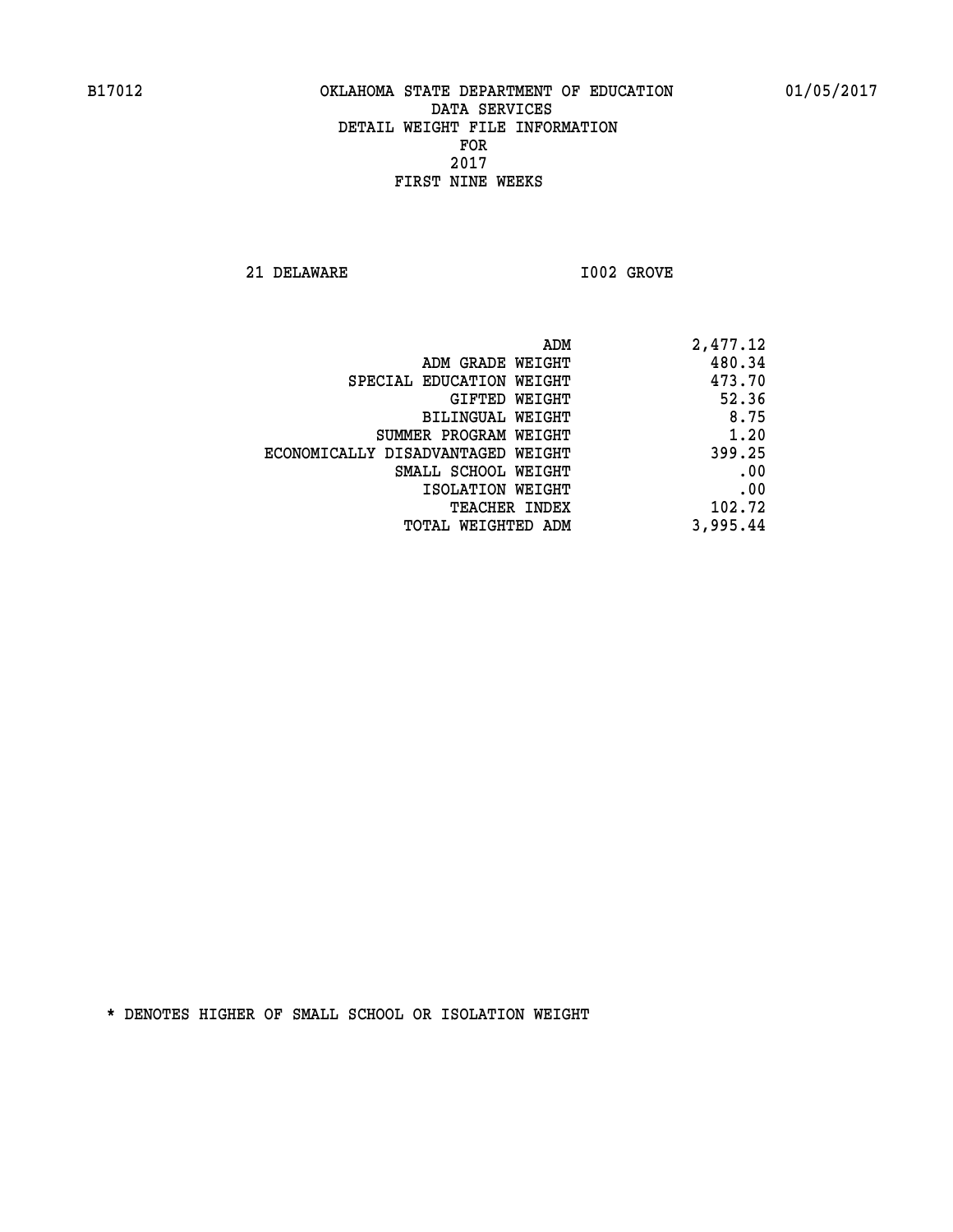**21 DELAWARE I003 KANSAS** 

| ADM                               | 901.39   |
|-----------------------------------|----------|
| ADM GRADE WEIGHT                  | 175.15   |
| SPECIAL EDUCATION WEIGHT          | 236.45   |
| GIFTED WEIGHT                     | 26.52    |
| BILINGUAL WEIGHT                  | 22.25    |
| SUMMER PROGRAM WEIGHT             | .00      |
| ECONOMICALLY DISADVANTAGED WEIGHT | 205.00   |
| SMALL SCHOOL WEIGHT               | .00      |
| ISOLATION WEIGHT                  | .00      |
| <b>TEACHER INDEX</b>              | 25.50    |
| TOTAL WEIGHTED ADM                | 1,592.26 |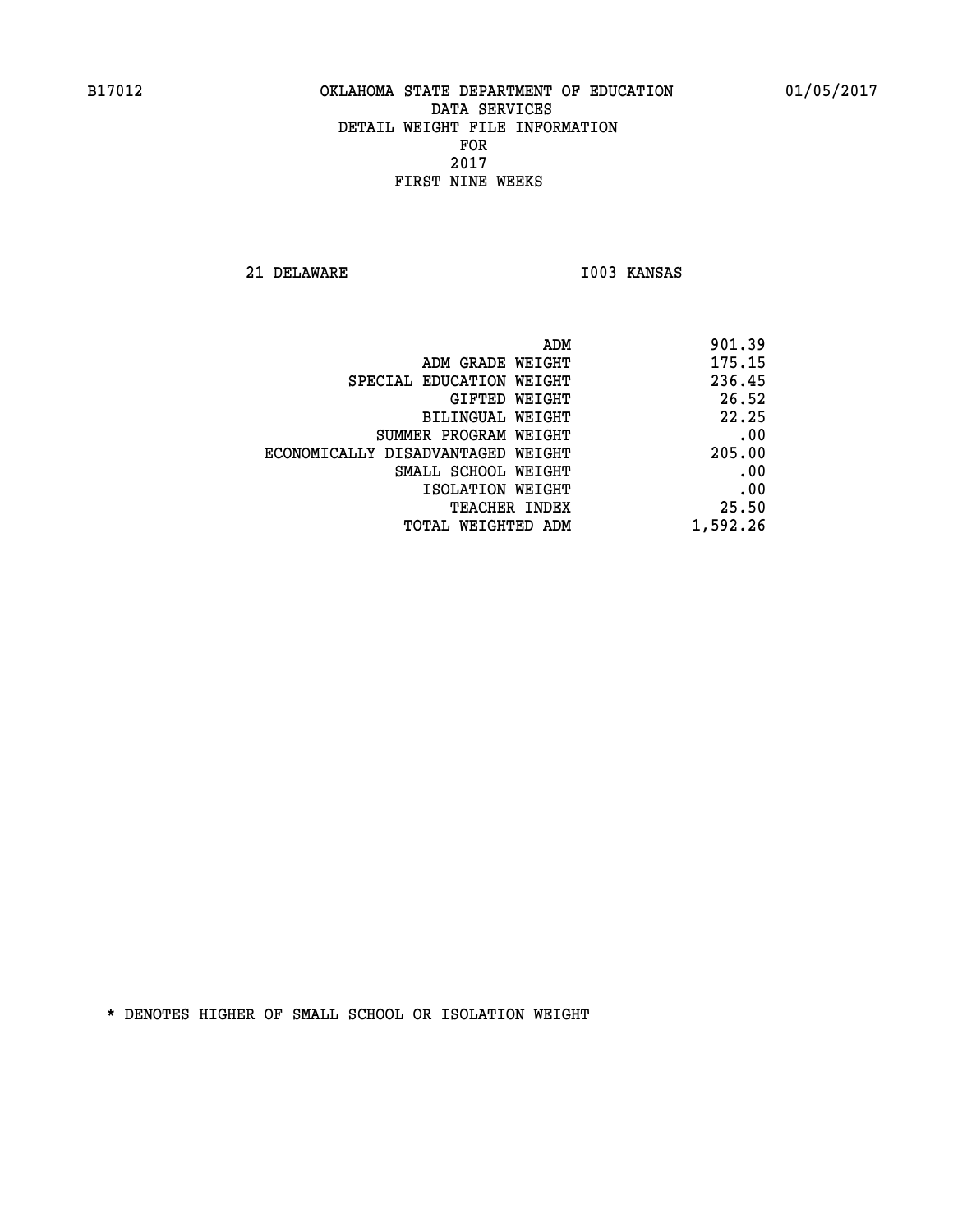**21 DELAWARE I004 COLCORD** 

| 586.96 |
|--------|
| 115.81 |
| 129.40 |
| 16.32  |
| 10.25  |
| .00    |
| 130.00 |
| .00    |
| .00    |
| 8.66   |
| 997.40 |
|        |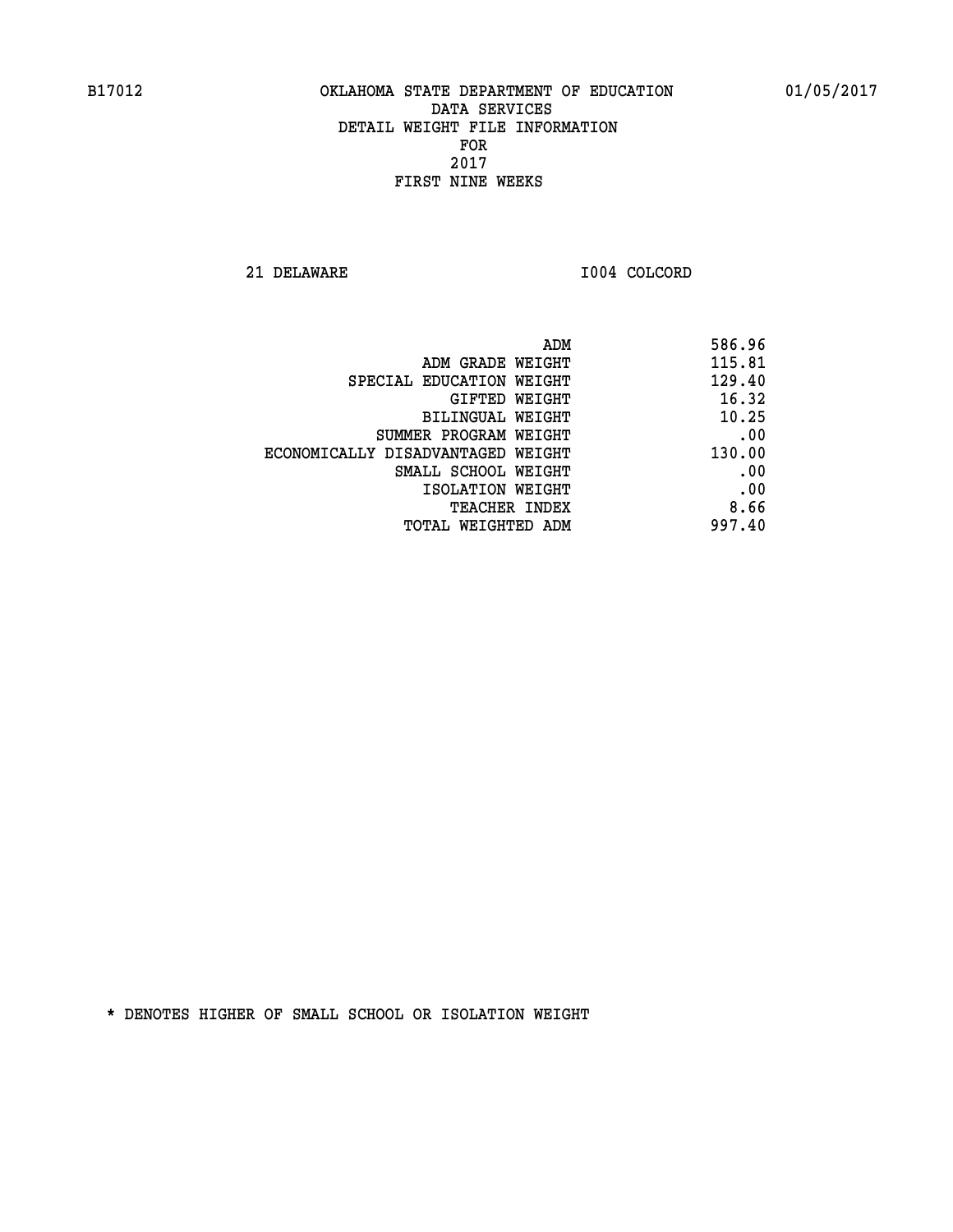**21 DELAWARE I005 OAKS-MISSION** 

|                                   | 230.98<br>ADM |  |
|-----------------------------------|---------------|--|
| ADM GRADE WEIGHT                  | 42.70         |  |
| SPECIAL EDUCATION WEIGHT          | 24.90         |  |
| GIFTED WEIGHT                     | 1.70          |  |
| BILINGUAL WEIGHT                  | 1.25          |  |
| SUMMER PROGRAM WEIGHT             | .00           |  |
| ECONOMICALLY DISADVANTAGED WEIGHT | 48.25         |  |
| SMALL SCHOOL WEIGHT               | $26.03*$      |  |
| ISOLATION WEIGHT                  | .00           |  |
| <b>TEACHER INDEX</b>              | 6.12          |  |
| TOTAL WEIGHTED ADM                | 381.93        |  |
|                                   |               |  |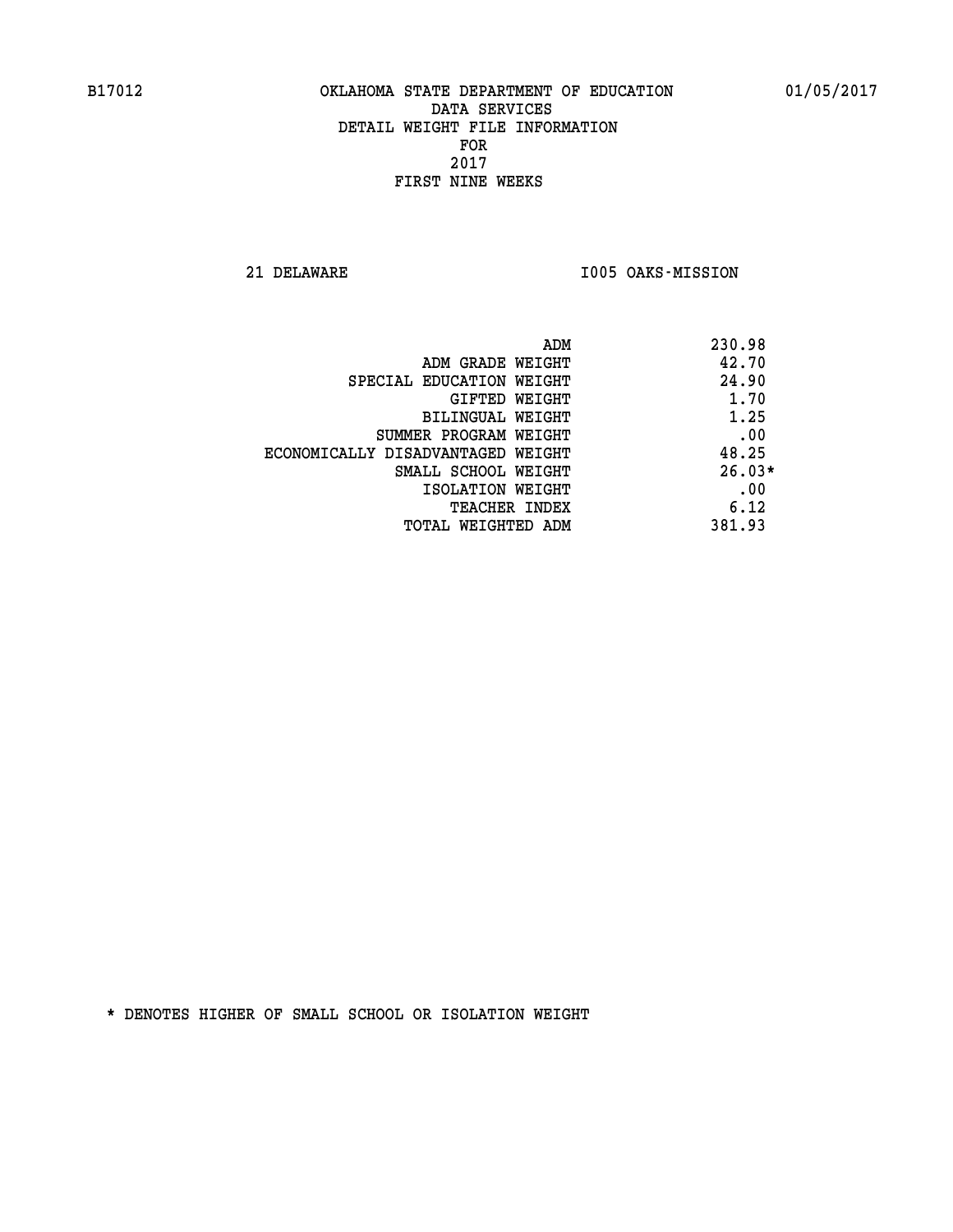**22 DEWEY I005 VICI** 

| ADM                               | 328.84    |
|-----------------------------------|-----------|
| ADM GRADE WEIGHT                  | 60.68     |
| SPECIAL EDUCATION WEIGHT          | 26.65     |
| GIFTED WEIGHT                     | 7.82      |
| BILINGUAL WEIGHT                  | 3.75      |
| SUMMER PROGRAM WEIGHT             | .00       |
| ECONOMICALLY DISADVANTAGED WEIGHT | 42.25     |
| SMALL SCHOOL WEIGHT               | 24.88     |
| ISOLATION WEIGHT                  | $171.00*$ |
| <b>TEACHER INDEX</b>              | .00       |
| TOTAL WEIGHTED ADM                | 640.99    |
|                                   |           |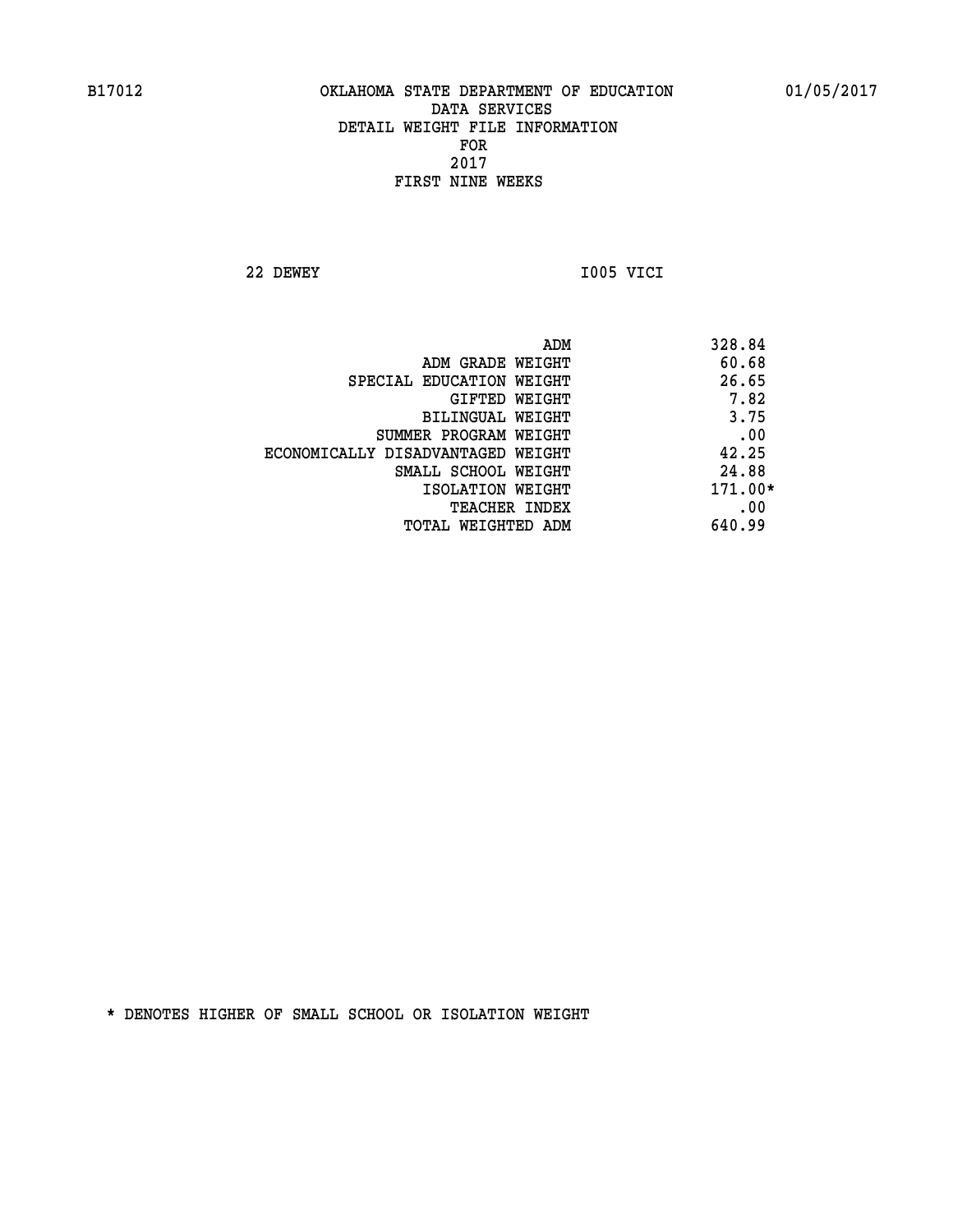**22 DEWEY I008 SEILING** 

| 89.57<br>ADM GRADE WEIGHT<br>41.75<br>SPECIAL EDUCATION WEIGHT<br>2.04<br>GIFTED WEIGHT<br>2.75<br>BILINGUAL WEIGHT<br>.00<br>SUMMER PROGRAM WEIGHT<br>57.00<br>ECONOMICALLY DISADVANTAGED WEIGHT<br>13.59<br>SMALL SCHOOL WEIGHT<br>ISOLATION WEIGHT<br>37.40<br><b>TEACHER INDEX</b><br>867.95<br>TOTAL WEIGHTED ADM | ADM | 448.90  |
|------------------------------------------------------------------------------------------------------------------------------------------------------------------------------------------------------------------------------------------------------------------------------------------------------------------------|-----|---------|
|                                                                                                                                                                                                                                                                                                                        |     |         |
|                                                                                                                                                                                                                                                                                                                        |     |         |
|                                                                                                                                                                                                                                                                                                                        |     |         |
|                                                                                                                                                                                                                                                                                                                        |     |         |
|                                                                                                                                                                                                                                                                                                                        |     |         |
|                                                                                                                                                                                                                                                                                                                        |     |         |
|                                                                                                                                                                                                                                                                                                                        |     |         |
|                                                                                                                                                                                                                                                                                                                        |     | 188.54* |
|                                                                                                                                                                                                                                                                                                                        |     |         |
|                                                                                                                                                                                                                                                                                                                        |     |         |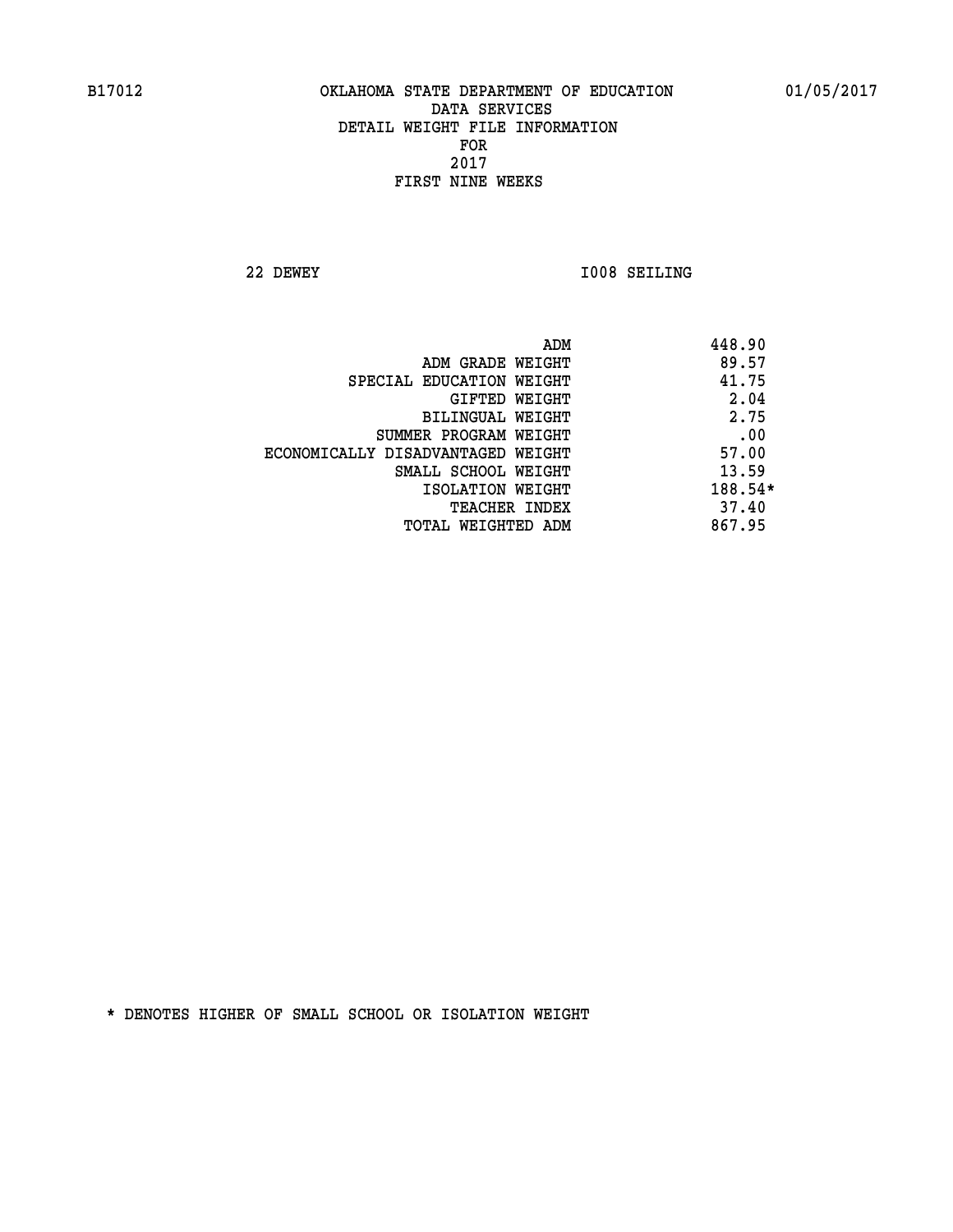**22 DEWEY I010 TALOGA** 

 **ADM 84.97 ADM GRADE WEIGHT 19.21 SPECIAL EDUCATION WEIGHT 41.00 GIFTED WEIGHT 2.38 BILINGUAL WEIGHT .25 SUMMER PROGRAM WEIGHT .00 ECONOMICALLY DISADVANTAGED WEIGHT 13.25 SMALL SCHOOL WEIGHT 14.26 ISOLATION WEIGHT 85.82\* TEACHER INDEX** .00  **TOTAL WEIGHTED ADM 236.88**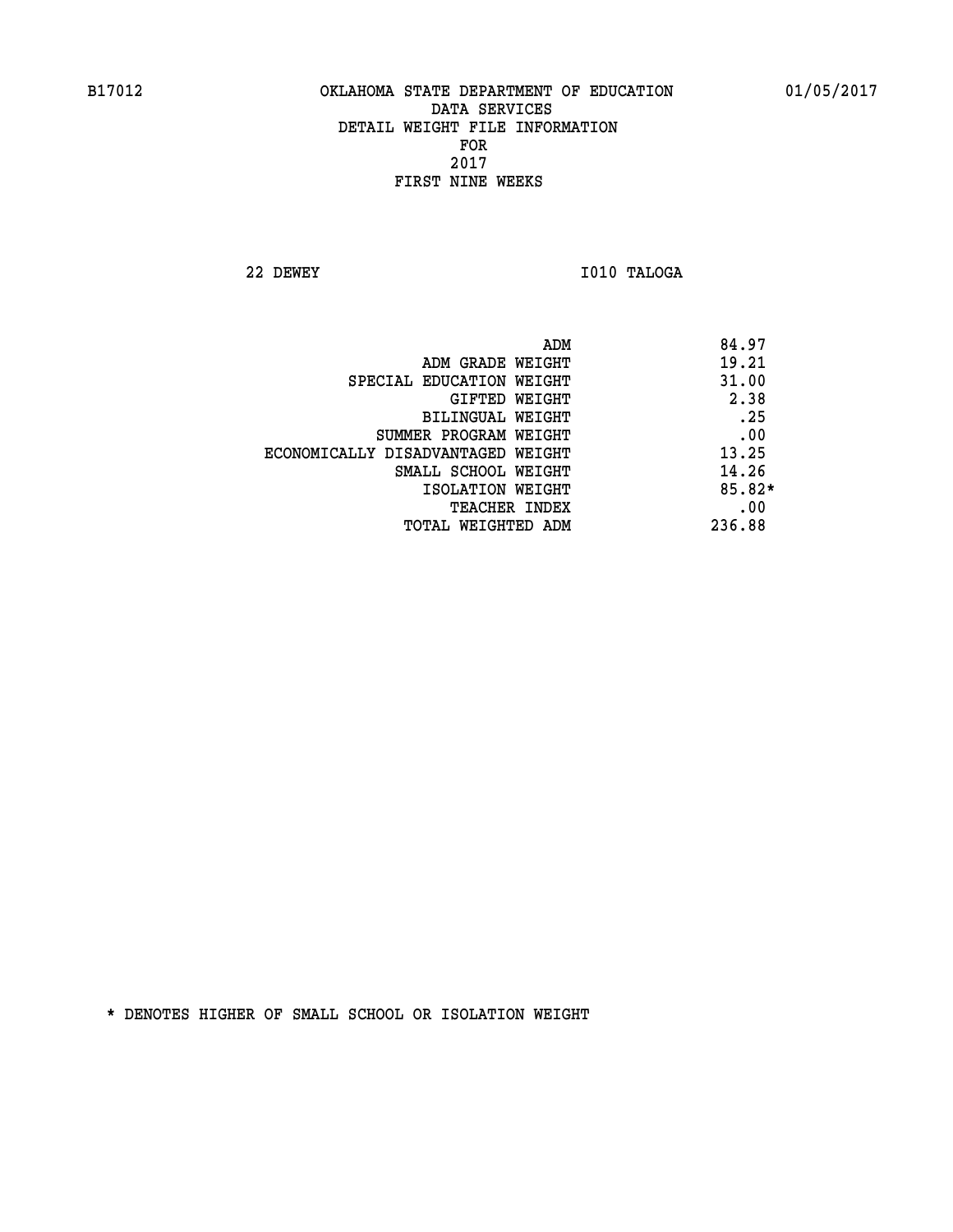**23 ELLIS I002 FARGO** 

|                                   | ADM | 232.67  |
|-----------------------------------|-----|---------|
| ADM GRADE WEIGHT                  |     | 45.00   |
| SPECIAL EDUCATION WEIGHT          |     | 25.10   |
| GIFTED WEIGHT                     |     | 6.46    |
| BILINGUAL WEIGHT                  |     | 3.50    |
| SUMMER PROGRAM WEIGHT             |     | .00     |
| ECONOMICALLY DISADVANTAGED WEIGHT |     | 43.25   |
| SMALL SCHOOL WEIGHT               |     | 38.24   |
| ISOLATION WEIGHT                  |     | 160.54* |
| <b>TEACHER INDEX</b>              |     | 1.89    |
| TOTAL WEIGHTED ADM                |     | 518.41  |
|                                   |     |         |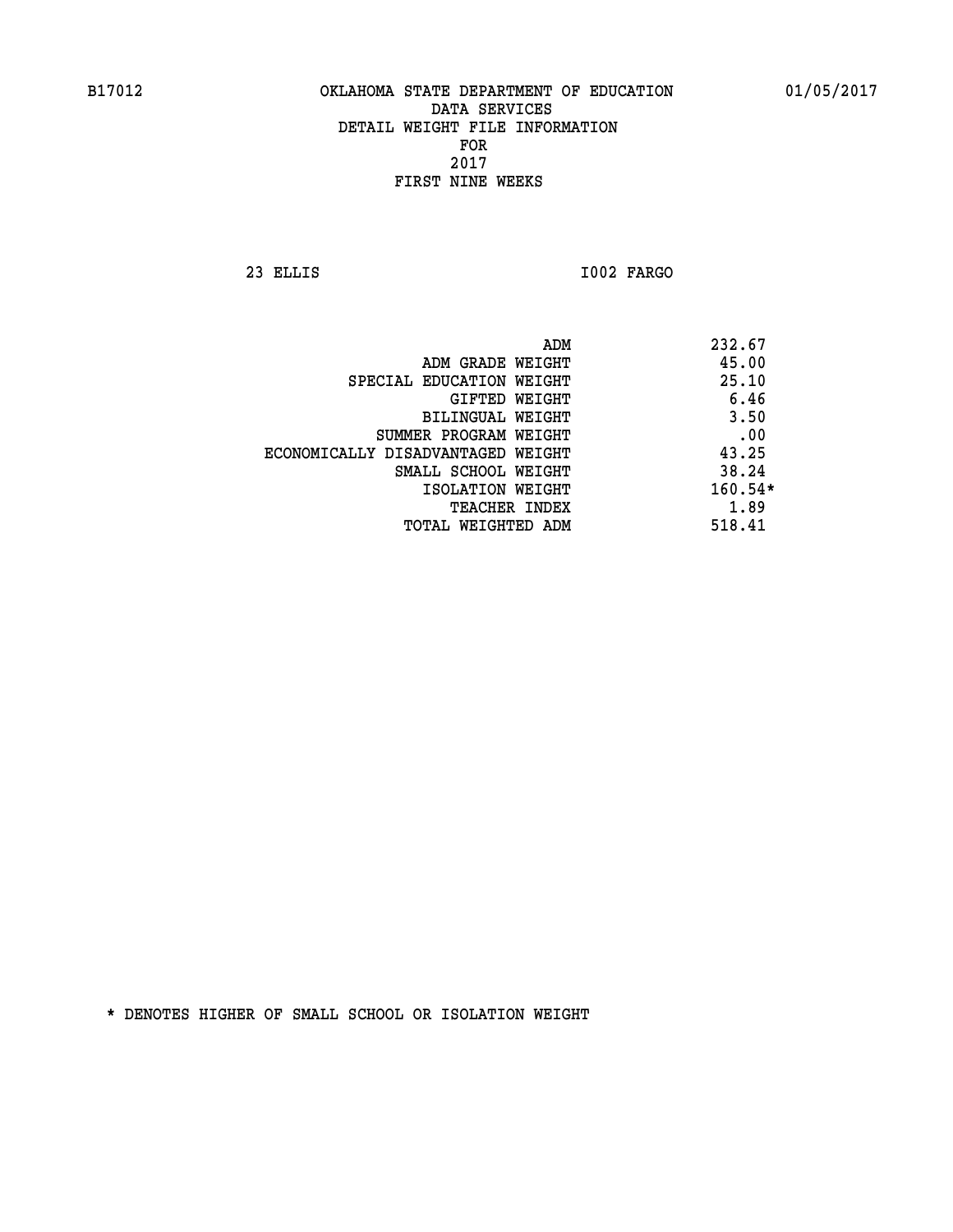**23 ELLIS I003 ARNETT** 

| ADM<br>199.88                     |           |
|-----------------------------------|-----------|
| ADM GRADE WEIGHT                  | 38.30     |
| SPECIAL EDUCATION WEIGHT          | 20.20     |
| GIFTED WEIGHT                     | 5.10      |
| BILINGUAL WEIGHT                  | .00       |
| SUMMER PROGRAM WEIGHT             | .00       |
| ECONOMICALLY DISADVANTAGED WEIGHT | 22.50     |
| SMALL SCHOOL WEIGHT               | 24.87     |
| ISOLATION WEIGHT                  | $149.91*$ |
| TEACHER INDEX                     | 11.21     |
| 447.10<br>TOTAL WEIGHTED ADM      |           |
|                                   |           |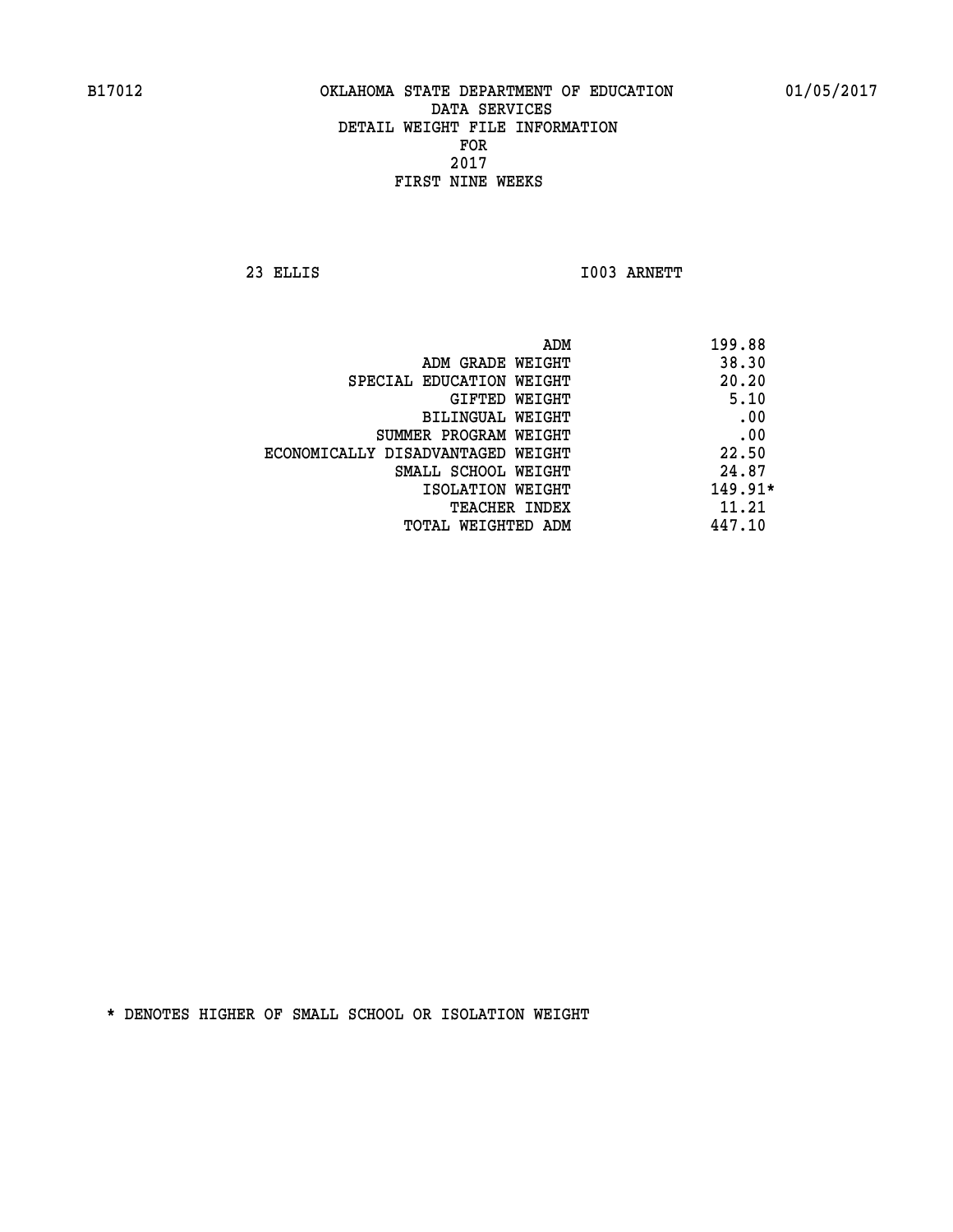**23 ELLIS I042 SHATTUCK** 

|                                   | ADM | 353.50    |
|-----------------------------------|-----|-----------|
| ADM GRADE WEIGHT                  |     | 65.35     |
| SPECIAL EDUCATION WEIGHT          |     | 46.80     |
| GIFTED WEIGHT                     |     | 6.80      |
| BILINGUAL WEIGHT                  |     | 5.50      |
| SUMMER PROGRAM WEIGHT             |     | 1.20      |
| ECONOMICALLY DISADVANTAGED WEIGHT |     | 36.50     |
| SMALL SCHOOL WEIGHT               |     | 23.46     |
| ISOLATION WEIGHT                  |     | $180.29*$ |
| TEACHER INDEX                     |     | 8.33      |
| TOTAL WEIGHTED ADM                |     | 704.27    |
|                                   |     |           |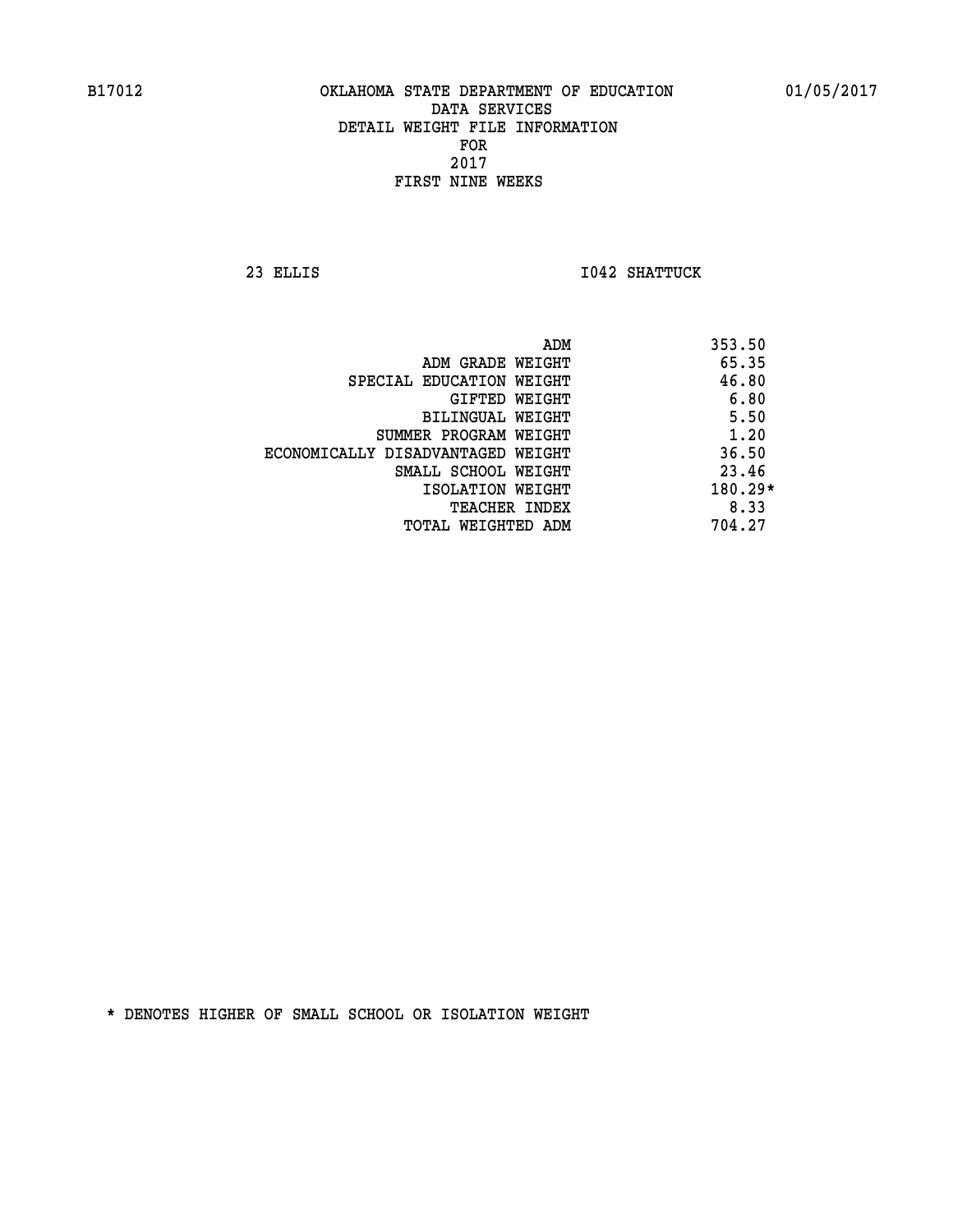**24 GARFIELD I001 WAUKOMIS** 

| 453.19   | ADM                               |
|----------|-----------------------------------|
| 96.48    | ADM GRADE WEIGHT                  |
| 49.90    | SPECIAL EDUCATION WEIGHT          |
| 11.22    | <b>GIFTED WEIGHT</b>              |
| .00      | BILINGUAL WEIGHT                  |
| .00      | SUMMER PROGRAM WEIGHT             |
| 67.00    | ECONOMICALLY DISADVANTAGED WEIGHT |
| $12.99*$ | SMALL SCHOOL WEIGHT               |
| .00      | ISOLATION WEIGHT                  |
| .00      | <b>TEACHER INDEX</b>              |
| 690.78   | TOTAL WEIGHTED ADM                |
|          |                                   |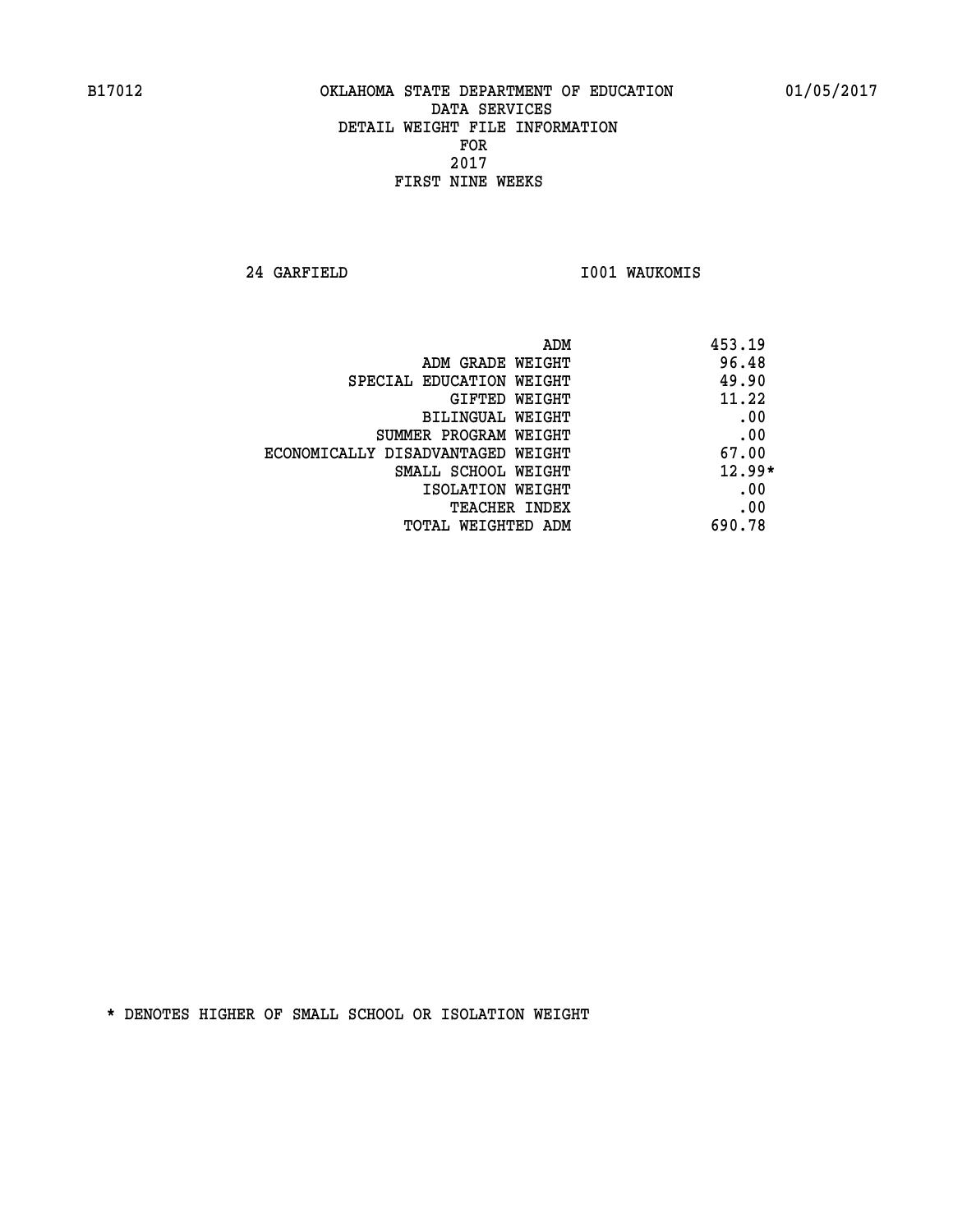**24 GARFIELD I018 KREMLIN-HILLSDALE** 

| ADM                               | 308.58   |
|-----------------------------------|----------|
| ADM GRADE WEIGHT                  | 56.73    |
| SPECIAL EDUCATION WEIGHT          | 19.40    |
| GIFTED WEIGHT                     | 12.58    |
| BILINGUAL WEIGHT                  | .00      |
| SUMMER PROGRAM WEIGHT             | .00      |
| ECONOMICALLY DISADVANTAGED WEIGHT | 30.75    |
| SMALL SCHOOL WEIGHT               | $25.72*$ |
| ISOLATION WEIGHT                  | .00      |
| <b>TEACHER INDEX</b>              | 10.50    |
| TOTAL WEIGHTED ADM                | 464.26   |
|                                   |          |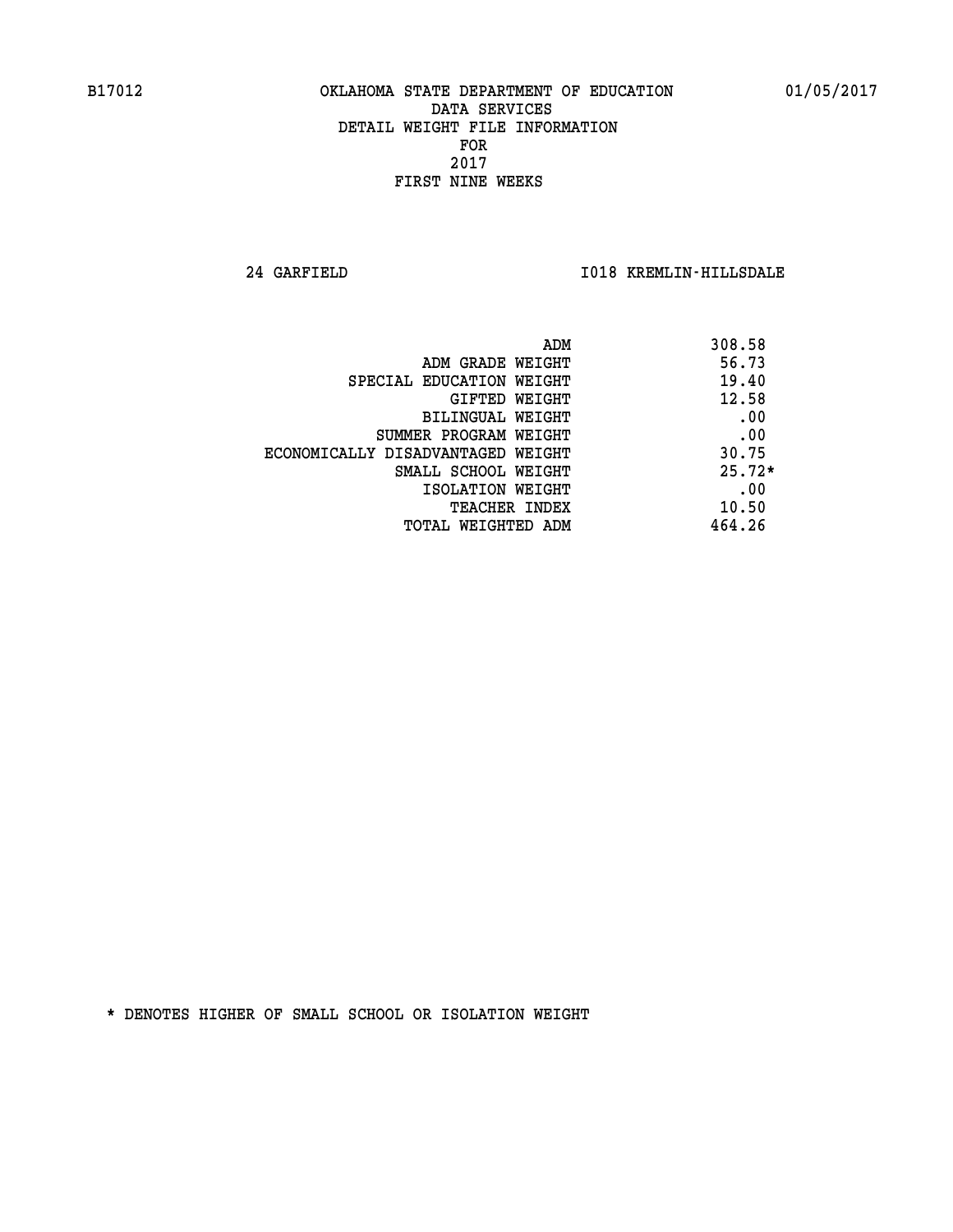**24 GARFIELD I042 CHISHOLM** 

|                                   | ADM<br>1,124.23 |
|-----------------------------------|-----------------|
| ADM GRADE WEIGHT                  | 221.71          |
| SPECIAL EDUCATION WEIGHT          | 157.60          |
| GIFTED WEIGHT                     | 43.52           |
| BILINGUAL WEIGHT                  | 11.75           |
| SUMMER PROGRAM WEIGHT             | .00             |
| ECONOMICALLY DISADVANTAGED WEIGHT | 87.50           |
| SMALL SCHOOL WEIGHT               | .00             |
| ISOLATION WEIGHT                  | .00             |
| <b>TEACHER INDEX</b>              | 19.06           |
| TOTAL WEIGHTED ADM                | 1,665.37        |
|                                   |                 |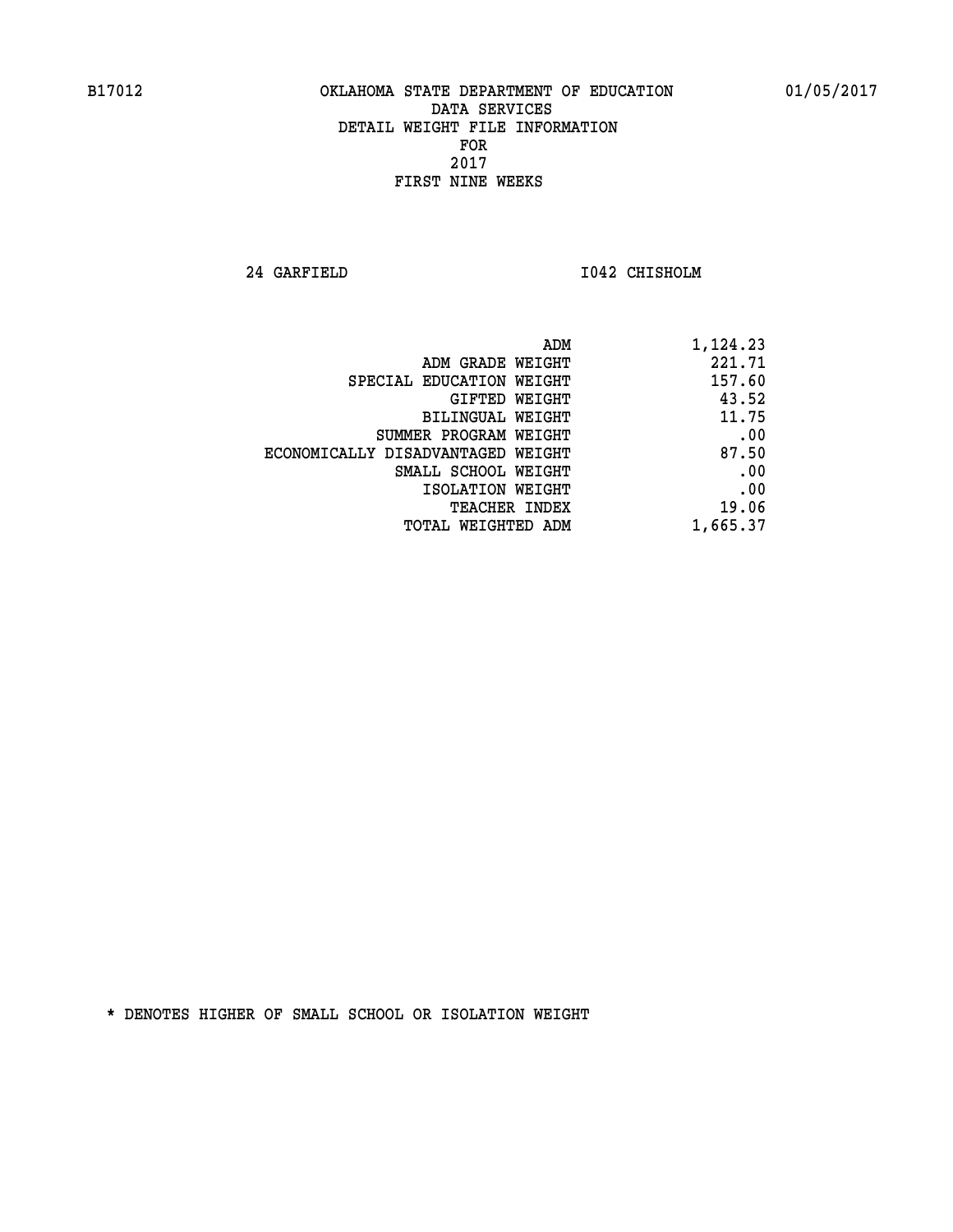**24 GARFIELD I047 GARBER** 

|                                   | ADM | 375.52   |
|-----------------------------------|-----|----------|
| ADM GRADE WEIGHT                  |     | 74.00    |
| SPECIAL EDUCATION WEIGHT          |     | 66.15    |
| GIFTED WEIGHT                     |     | 10.20    |
| BILINGUAL WEIGHT                  |     | .00      |
| SUMMER PROGRAM WEIGHT             |     | 1.20     |
| ECONOMICALLY DISADVANTAGED WEIGHT |     | 59.00    |
| SMALL SCHOOL WEIGHT               |     | 21.79    |
| ISOLATION WEIGHT                  |     | $51.52*$ |
| <b>TEACHER INDEX</b>              |     | 18.92    |
| TOTAL WEIGHTED ADM                |     | 656.51   |
|                                   |     |          |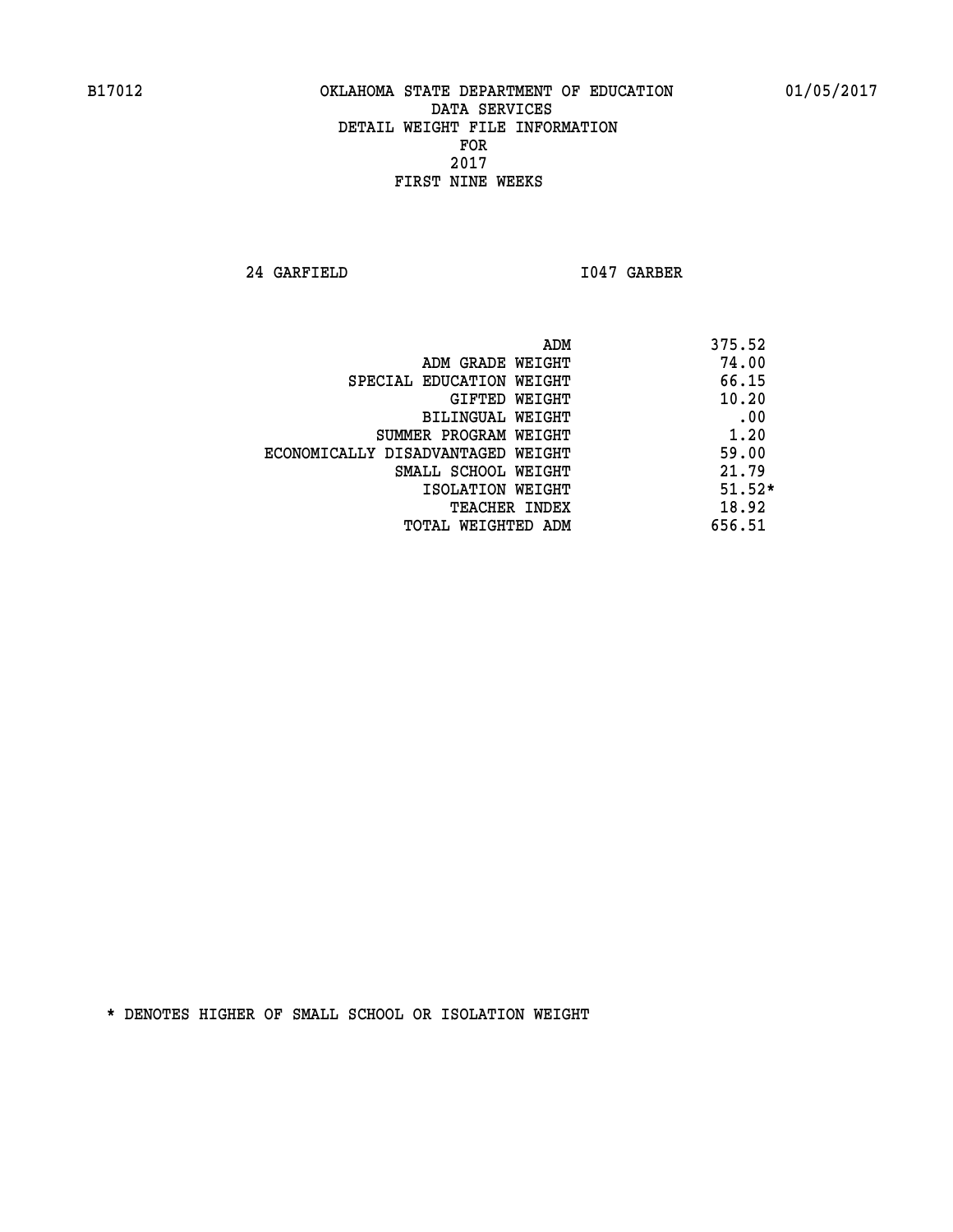**24 GARFIELD I056 PIONEER-PLEASANT VALE** 

| ADM                               | 548.39 |
|-----------------------------------|--------|
| ADM GRADE WEIGHT                  | 93.18  |
| SPECIAL EDUCATION WEIGHT          | 81.20  |
| GIFTED WEIGHT                     | 20.40  |
| BILINGUAL WEIGHT                  | 15.25  |
| SUMMER PROGRAM WEIGHT             | .00    |
| ECONOMICALLY DISADVANTAGED WEIGHT | 83.00  |
| SMALL SCHOOL WEIGHT               | .00    |
| ISOLATION WEIGHT                  | .00    |
| <b>TEACHER INDEX</b>              | 20.22  |
| TOTAL WEIGHTED ADM                | 861.64 |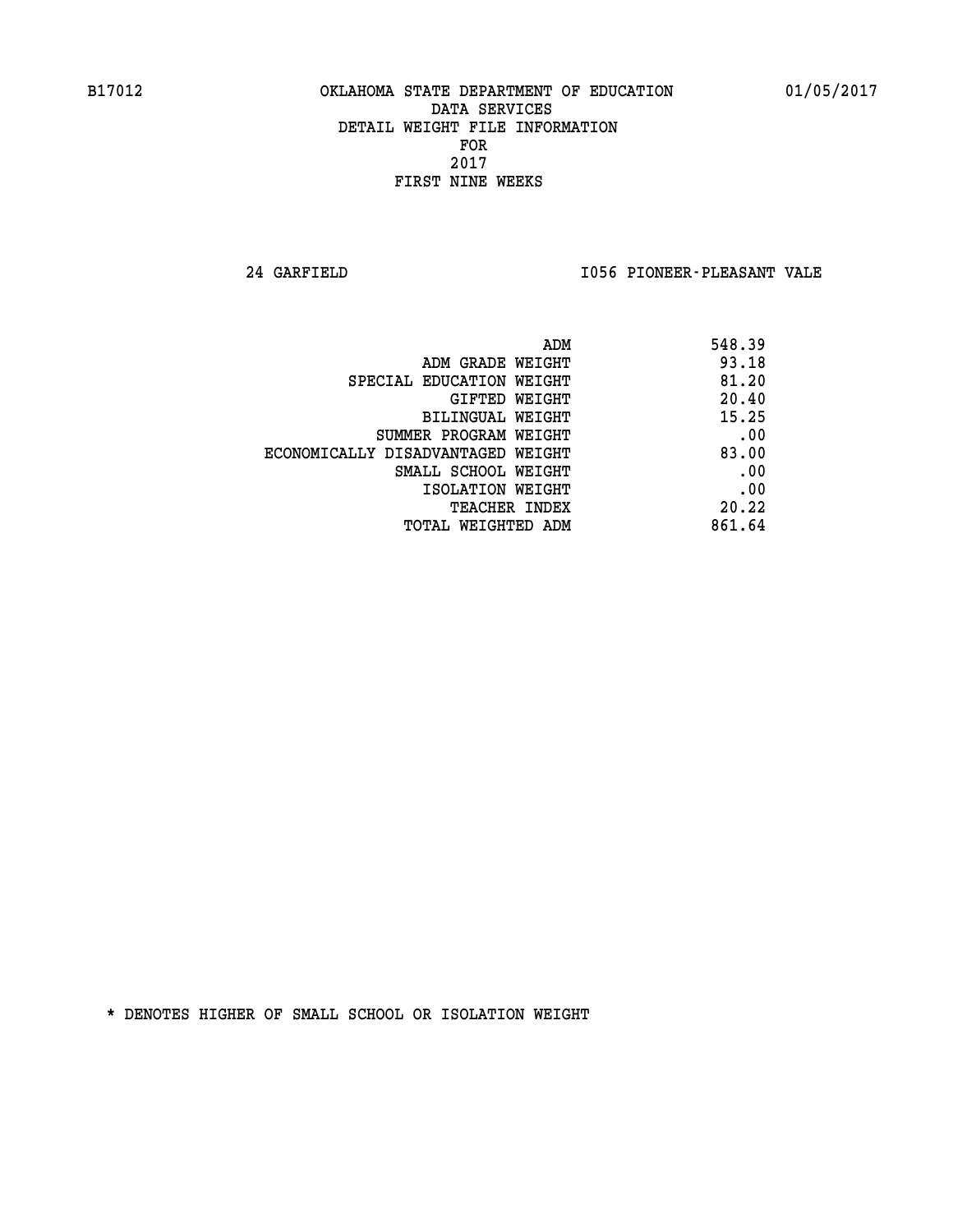**24 GARFIELD I057 ENID** 

|                                   | ADM | 7,993.24  |
|-----------------------------------|-----|-----------|
| ADM GRADE WEIGHT                  |     | 1,595.84  |
| SPECIAL EDUCATION WEIGHT          |     | 1,302.05  |
| GIFTED WEIGHT                     |     | 250.92    |
| BILINGUAL WEIGHT                  |     | 488.50    |
| SUMMER PROGRAM WEIGHT             |     | 10.80     |
| ECONOMICALLY DISADVANTAGED WEIGHT |     | 1,592.75  |
| SMALL SCHOOL WEIGHT               |     | .00       |
| ISOLATION WEIGHT                  |     | .00       |
| TEACHER INDEX                     |     | .00       |
| TOTAL WEIGHTED ADM                |     | 13,234.10 |
|                                   |     |           |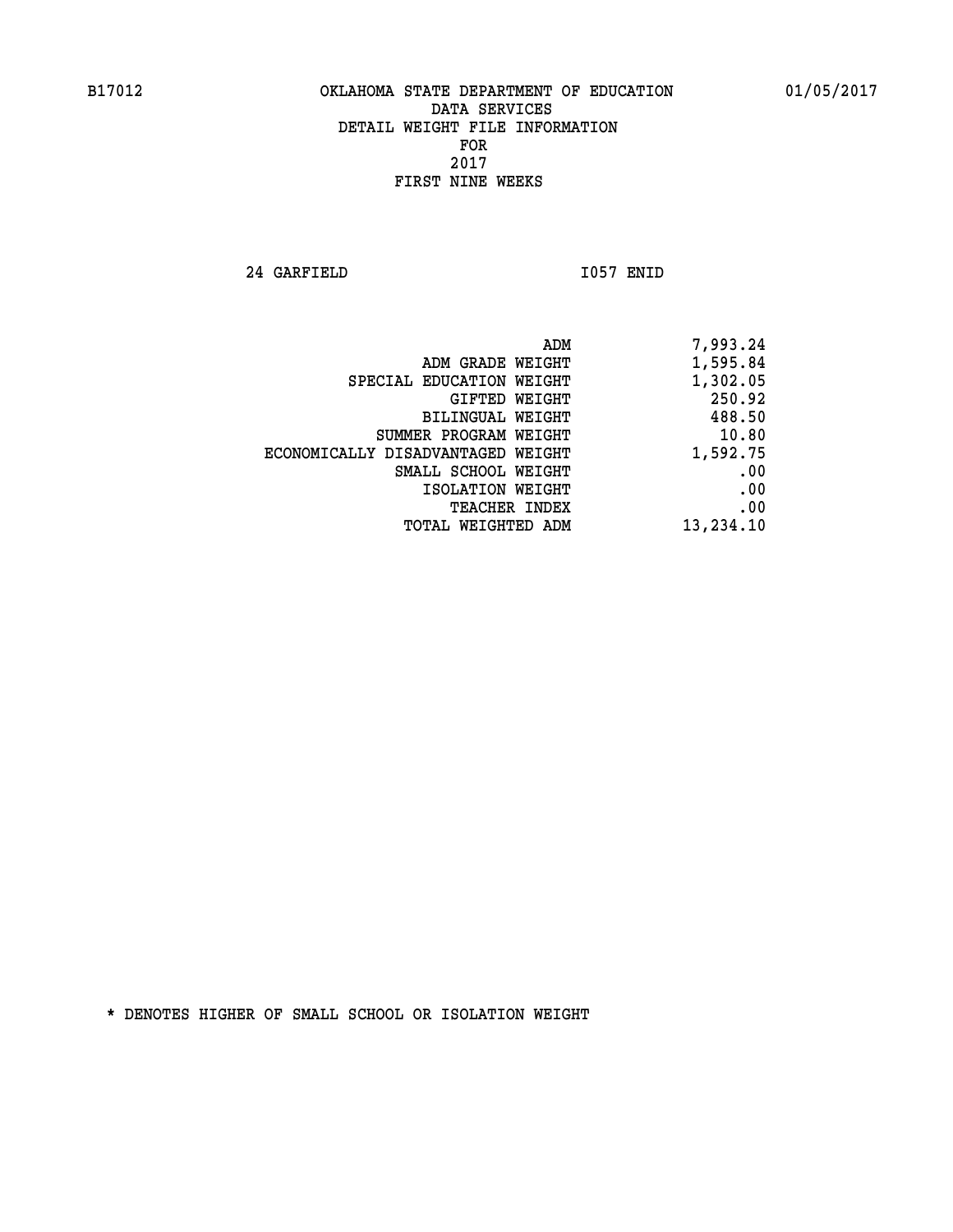**24 GARFIELD I085 DRUMMOND** 

| ADM                               | 345.51   |
|-----------------------------------|----------|
| ADM GRADE WEIGHT                  | 68.20    |
| SPECIAL EDUCATION WEIGHT          | 53.00    |
| <b>GIFTED WEIGHT</b>              | 7.82     |
| BILINGUAL WEIGHT                  | 10.50    |
| SUMMER PROGRAM WEIGHT             | .00      |
| ECONOMICALLY DISADVANTAGED WEIGHT | 42.50    |
| SMALL SCHOOL WEIGHT               | $23.97*$ |
| ISOLATION WEIGHT                  | .00      |
| <b>TEACHER INDEX</b>              | 14.69    |
| TOTAL WEIGHTED ADM                | 566.19   |
|                                   |          |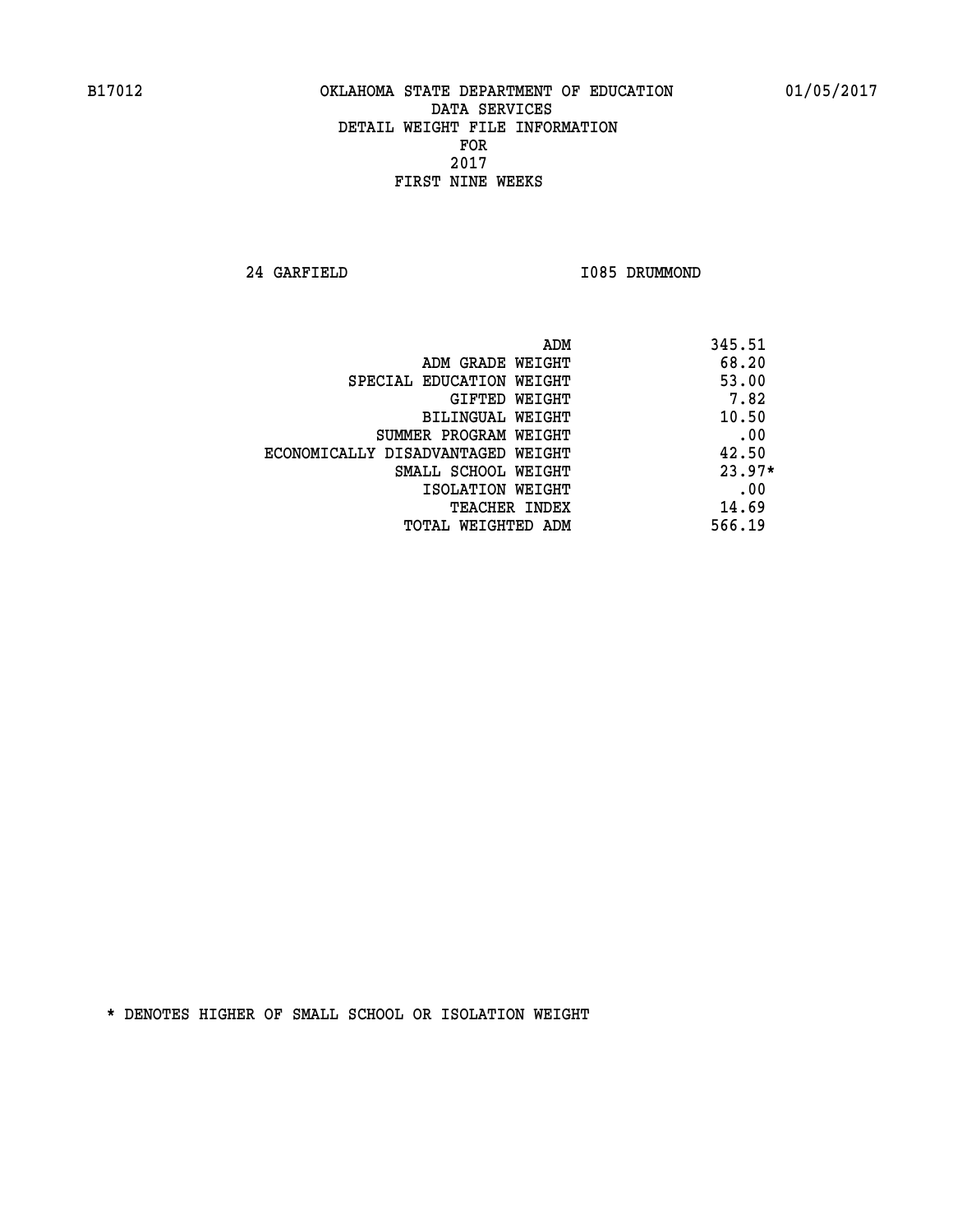**24 GARFIELD I094 COVINGTON-DOUGLAS** 

|                                   | 273.50<br>ADM |
|-----------------------------------|---------------|
| ADM GRADE WEIGHT                  | 53.72         |
| SPECIAL EDUCATION WEIGHT          | 35.75         |
| GIFTED WEIGHT                     | 8.84          |
| BILINGUAL WEIGHT                  | 1.75          |
| SUMMER PROGRAM WEIGHT             | 1.20          |
| ECONOMICALLY DISADVANTAGED WEIGHT | 51.75         |
| SMALL SCHOOL WEIGHT               | 26.42         |
| ISOLATION WEIGHT                  | $167.87*$     |
| <b>TEACHER INDEX</b>              | 2.88          |
| TOTAL WEIGHTED ADM                | 597.26        |
|                                   |               |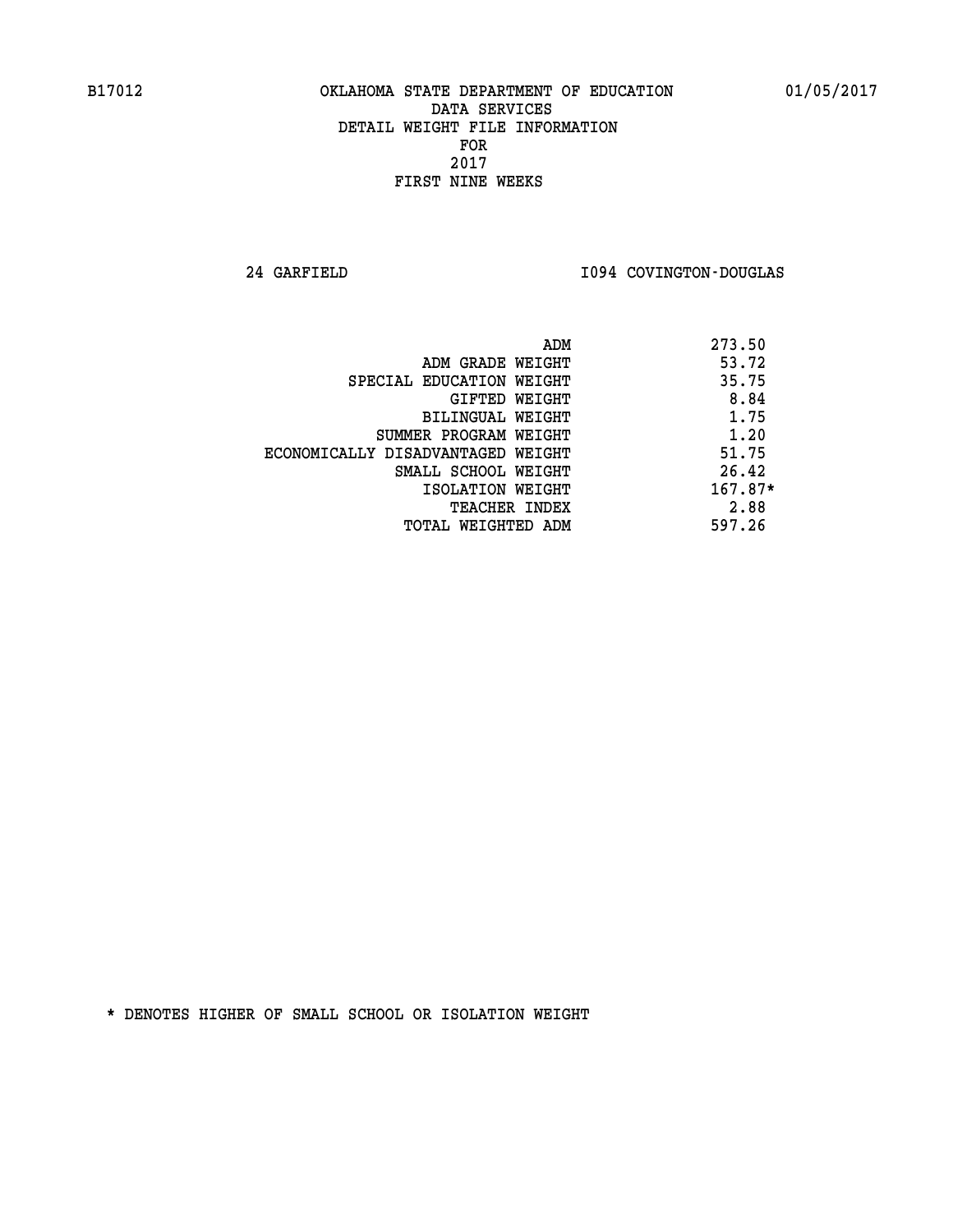**25 GARVIN C016 WHITEBEAD** 

| ADM                               | 396.13   |
|-----------------------------------|----------|
| ADM GRADE WEIGHT                  | 77.44    |
| SPECIAL EDUCATION WEIGHT          | 41.60    |
| GIFTED WEIGHT                     | 6.12     |
| BILINGUAL WEIGHT                  | 22.50    |
| SUMMER PROGRAM WEIGHT             | .00      |
| ECONOMICALLY DISADVANTAGED WEIGHT | 54.50    |
| SMALL SCHOOL WEIGHT               | $19.90*$ |
| ISOLATION WEIGHT                  | .00      |
| <b>TEACHER INDEX</b>              | 19.01    |
| TOTAL WEIGHTED ADM                | 637.20   |
|                                   |          |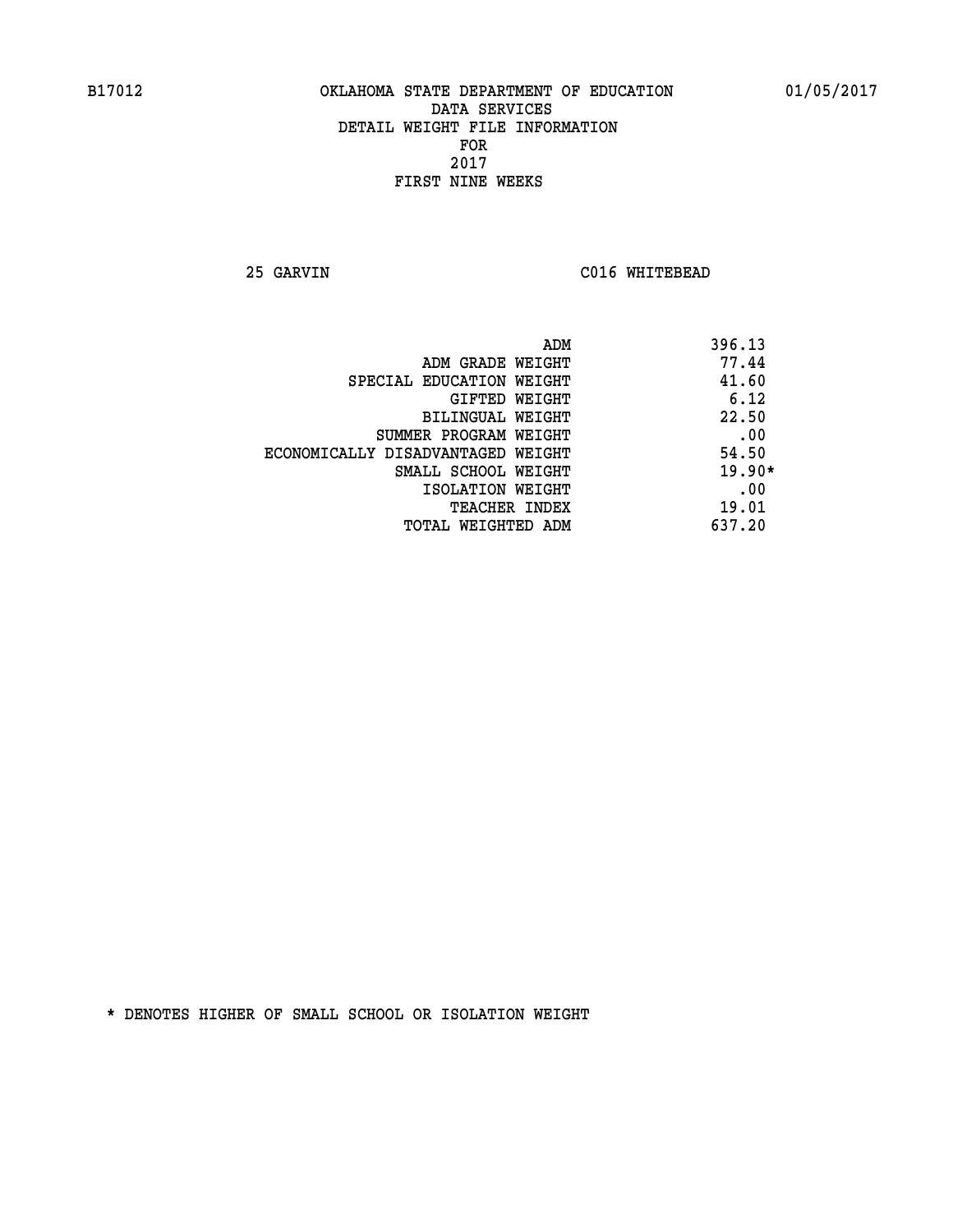**25 GARVIN 1002 STRATFORD** 

| 708.68   |
|----------|
| 138.84   |
| 123.80   |
| 19.72    |
| 1.00     |
| .00      |
| 116.25   |
| .00      |
| .00      |
| 45.88    |
| 1,154.17 |
|          |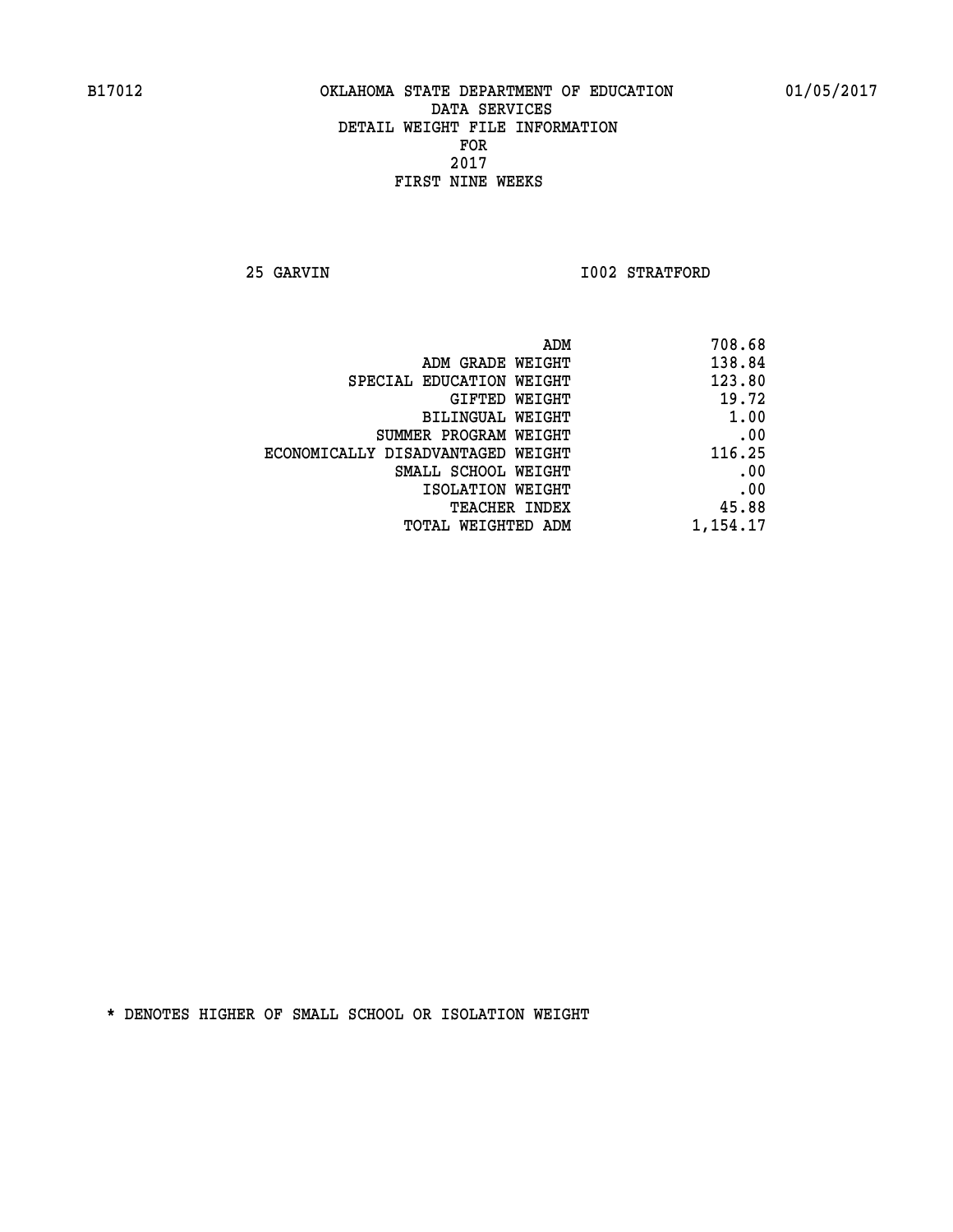**25 GARVIN I005 PAOLI** 

|                                   | ADM | 263.37   |
|-----------------------------------|-----|----------|
| ADM GRADE WEIGHT                  |     | 53.16    |
| SPECIAL EDUCATION WEIGHT          |     | 40.35    |
| GIFTED WEIGHT                     |     | 11.56    |
| BILINGUAL WEIGHT                  |     | 4.00     |
| SUMMER PROGRAM WEIGHT             |     | .00      |
| ECONOMICALLY DISADVANTAGED WEIGHT |     | 56.75    |
| SMALL SCHOOL WEIGHT               |     | $26.45*$ |
| ISOLATION WEIGHT                  |     | .00      |
| <b>TEACHER INDEX</b>              |     | 14.97    |
| TOTAL WEIGHTED ADM                |     | 470.61   |
|                                   |     |          |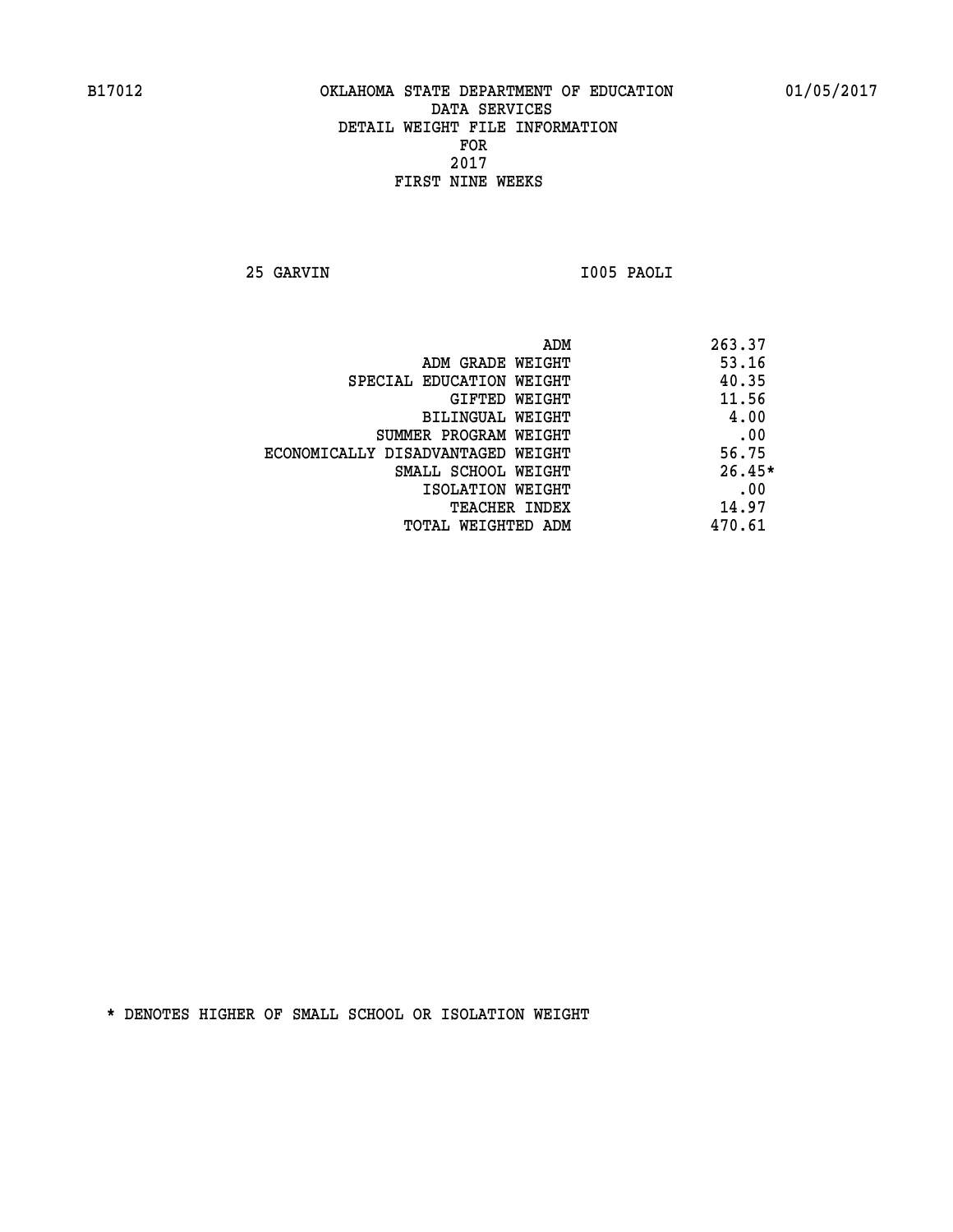**25 GARVIN I007 MAYSVILLE** 

| ADM                               | 350.24   |
|-----------------------------------|----------|
| ADM GRADE WEIGHT                  | 72.05    |
| SPECIAL EDUCATION WEIGHT          | 46.70    |
| <b>GIFTED WEIGHT</b>              | 9.86     |
| BILINGUAL WEIGHT                  | .00      |
| SUMMER PROGRAM WEIGHT             | .00      |
| ECONOMICALLY DISADVANTAGED WEIGHT | 66.50    |
| SMALL SCHOOL WEIGHT               | $23.67*$ |
| ISOLATION WEIGHT                  | .00      |
| <b>TEACHER INDEX</b>              | 10.26    |
| TOTAL WEIGHTED ADM                | 579.28   |
|                                   |          |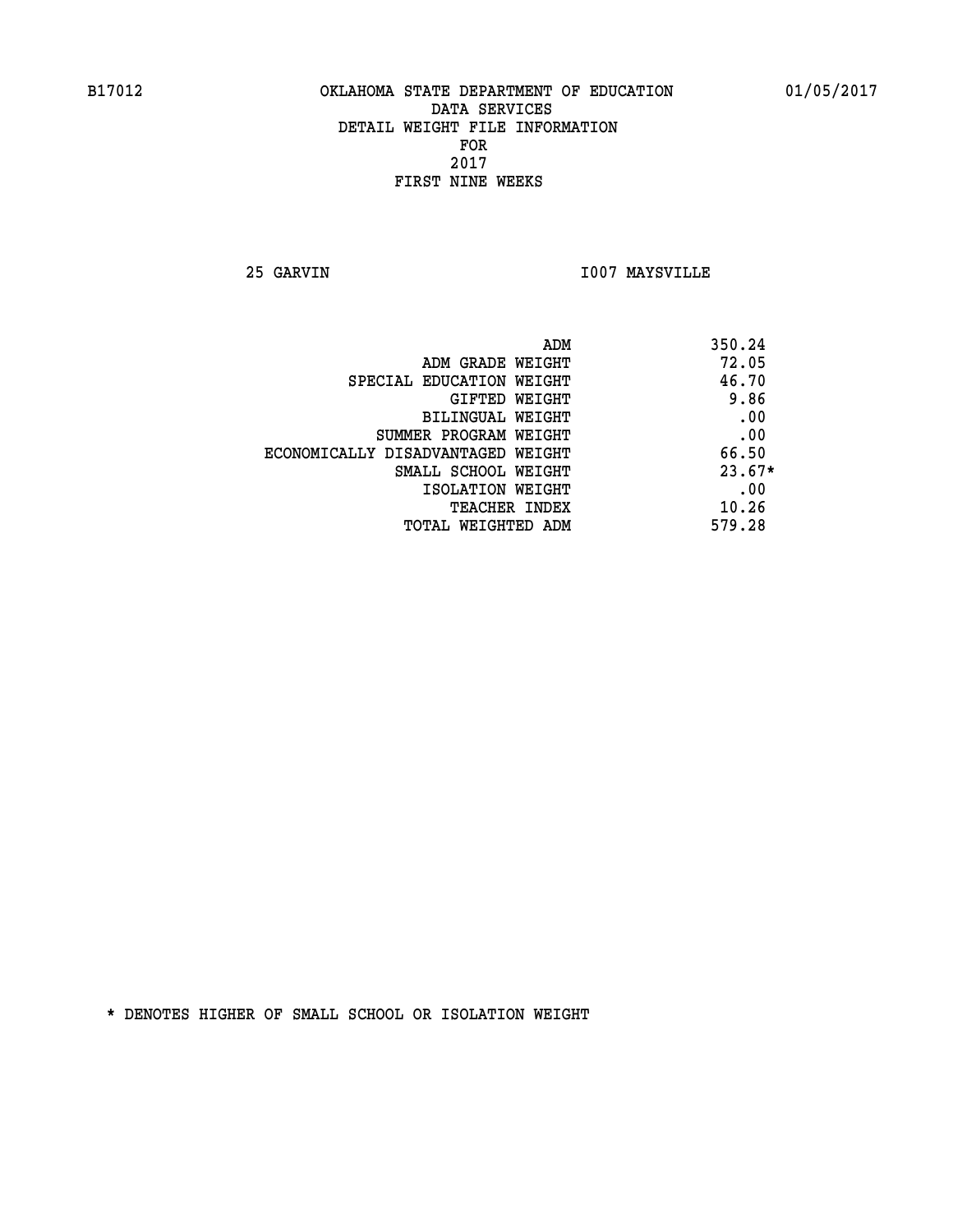**25 GARVIN I009 LINDSAY** 

|                                   | 1,239.92<br>ADM |
|-----------------------------------|-----------------|
| ADM GRADE WEIGHT                  | 249.13          |
| SPECIAL EDUCATION WEIGHT          | 196.00          |
| GIFTED WEIGHT                     | 37.74           |
| BILINGUAL WEIGHT                  | 21.75           |
| SUMMER PROGRAM WEIGHT             | 1.20            |
| ECONOMICALLY DISADVANTAGED WEIGHT | 167.00          |
| SMALL SCHOOL WEIGHT               | .00             |
| ISOLATION WEIGHT                  | .00             |
| TEACHER INDEX                     | .00             |
| TOTAL WEIGHTED ADM                | 1,912.74        |
|                                   |                 |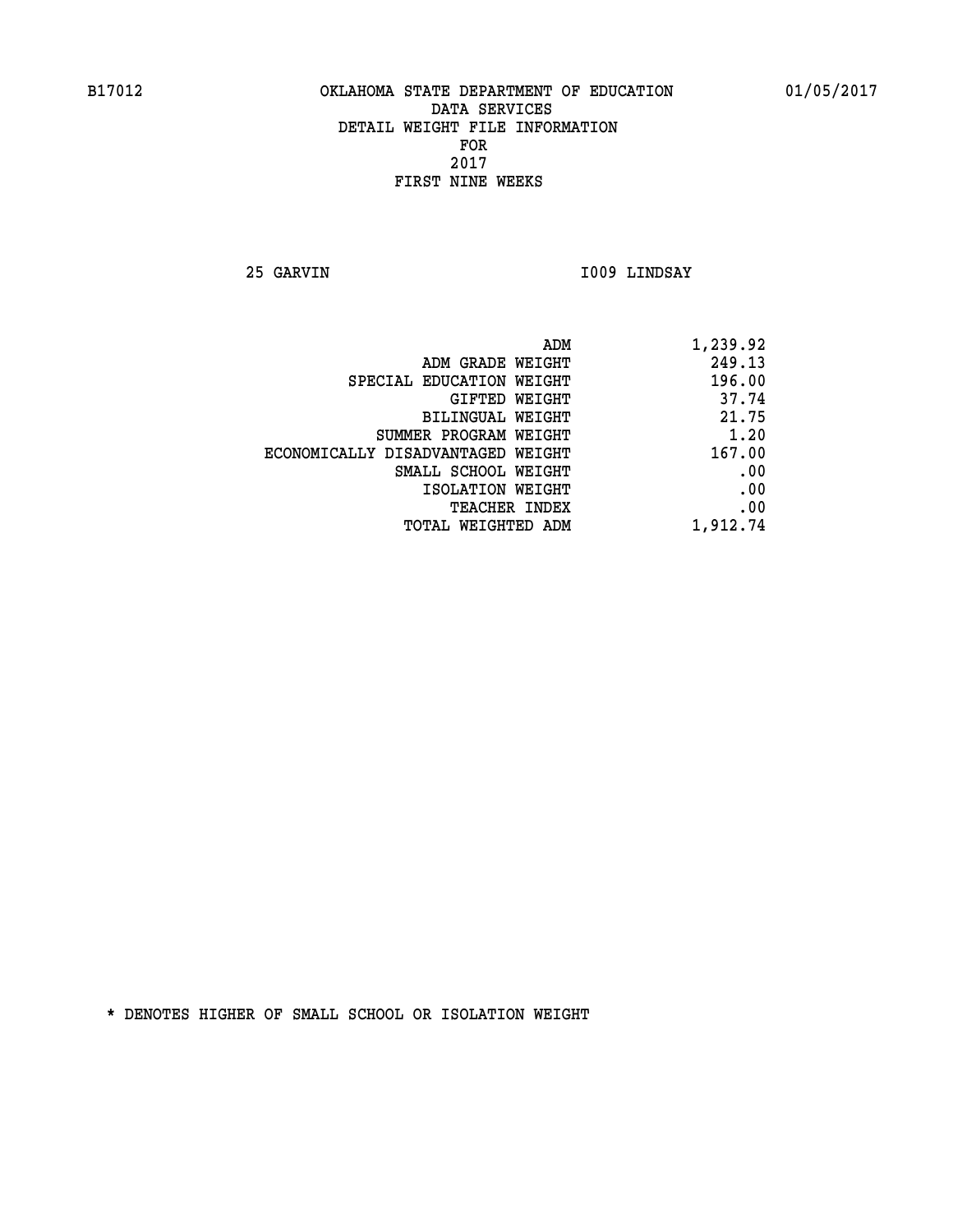**25 GARVIN I018 PAULS VALLEY** 

| ADM                               | 1,293.57 |
|-----------------------------------|----------|
| ADM GRADE WEIGHT                  | 258.27   |
| SPECIAL EDUCATION WEIGHT          | 233.10   |
| GIFTED WEIGHT                     | 61.20    |
| BILINGUAL WEIGHT                  | 38.25    |
| SUMMER PROGRAM WEIGHT             | .00      |
| ECONOMICALLY DISADVANTAGED WEIGHT | 222.75   |
| SMALL SCHOOL WEIGHT               | .00      |
| ISOLATION WEIGHT                  | .00      |
| <b>TEACHER INDEX</b>              | 6.21     |
| <b>TOTAL WEIGHTED ADM</b>         | 2,113.35 |
|                                   |          |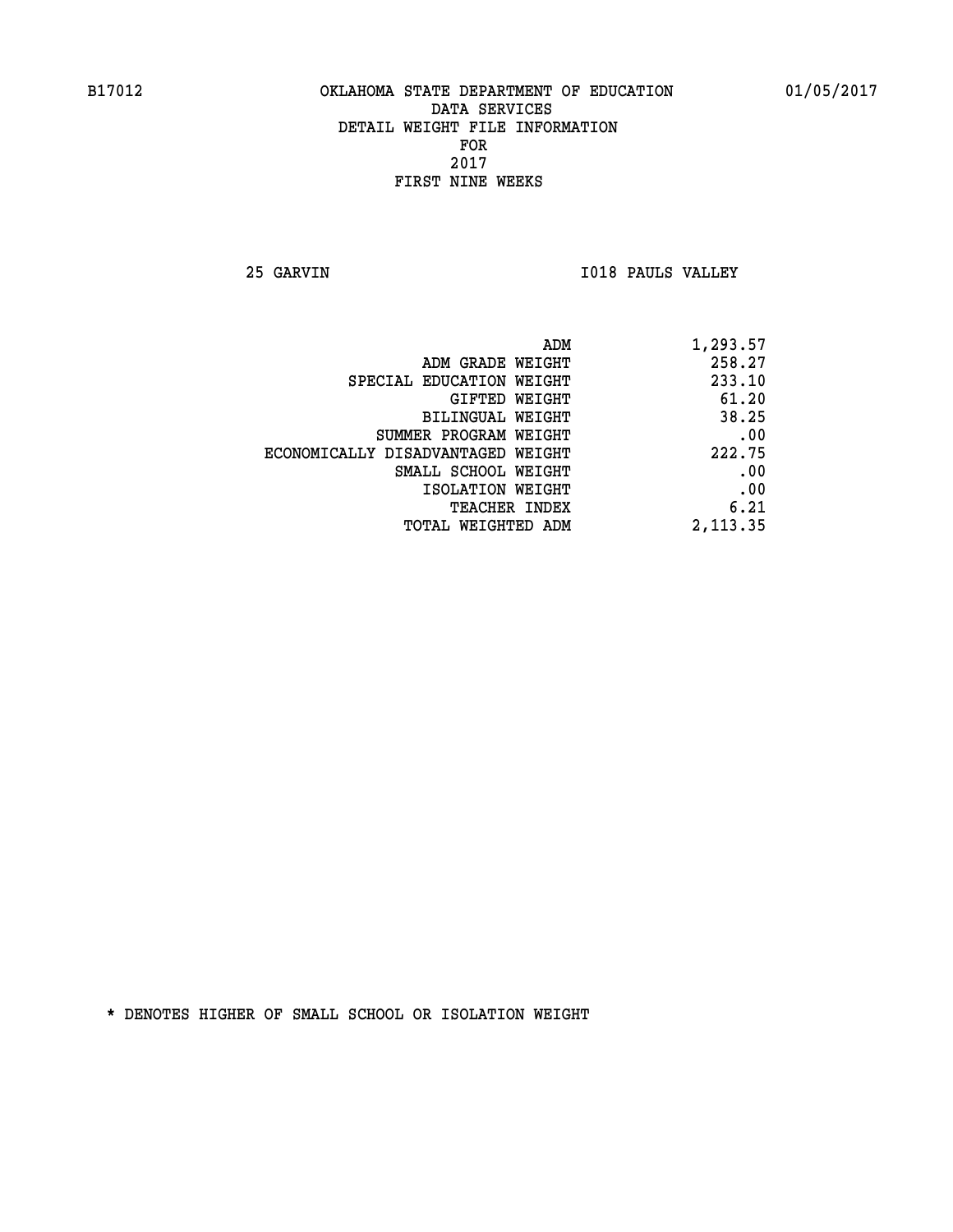**25 GARVIN 1038 WYNNEWOOD** 

| 714.90   |
|----------|
| 140.78   |
| 140.30   |
| 23.12    |
| 3.25     |
| .00      |
| 118.50   |
| .00      |
| .00      |
| 17.54    |
| 1,158.39 |
|          |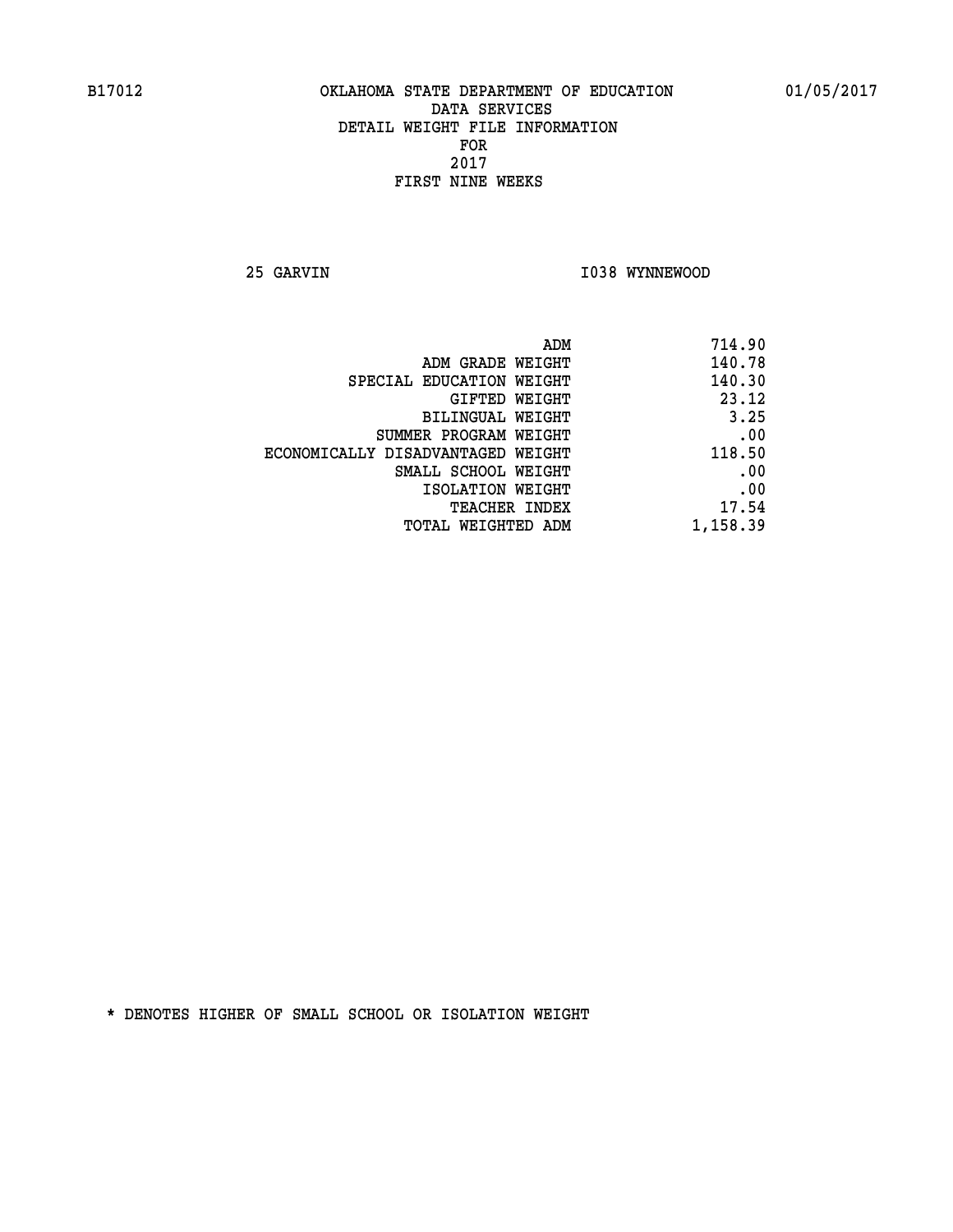**25 GARVIN I072 ELMORE CITY-PERNELL** 

| 533.06    |
|-----------|
| 101.44    |
| 113.65    |
| 16.66     |
| .50       |
| .00       |
| 84.50     |
| .00       |
| $120.90*$ |
| 14.45     |
| 985.16    |
|           |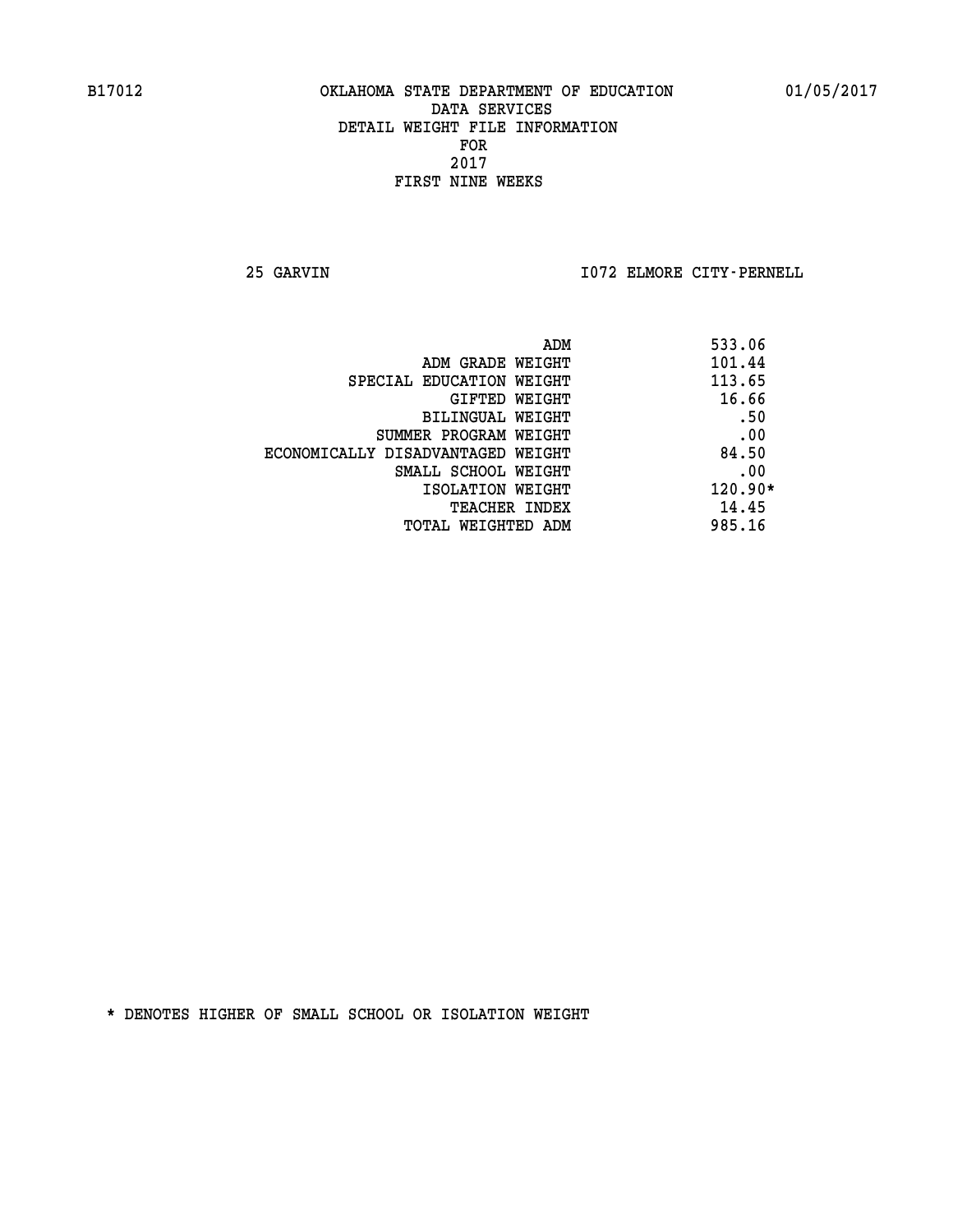**26 GRADY C037 FRIEND** 

|                                   | 271.13<br>ADM |
|-----------------------------------|---------------|
| ADM GRADE WEIGHT                  | 57.47         |
| SPECIAL EDUCATION WEIGHT          | 26.70         |
| GIFTED WEIGHT                     | 9.18          |
| <b>BILINGUAL WEIGHT</b>           | 4.75          |
| SUMMER PROGRAM WEIGHT             | 1.20          |
| ECONOMICALLY DISADVANTAGED WEIGHT | 40.50         |
| SMALL SCHOOL WEIGHT               | $26.43*$      |
| ISOLATION WEIGHT                  | .00           |
| <b>TEACHER INDEX</b>              | 7.60          |
| TOTAL WEIGHTED ADM                | 444.96        |
|                                   |               |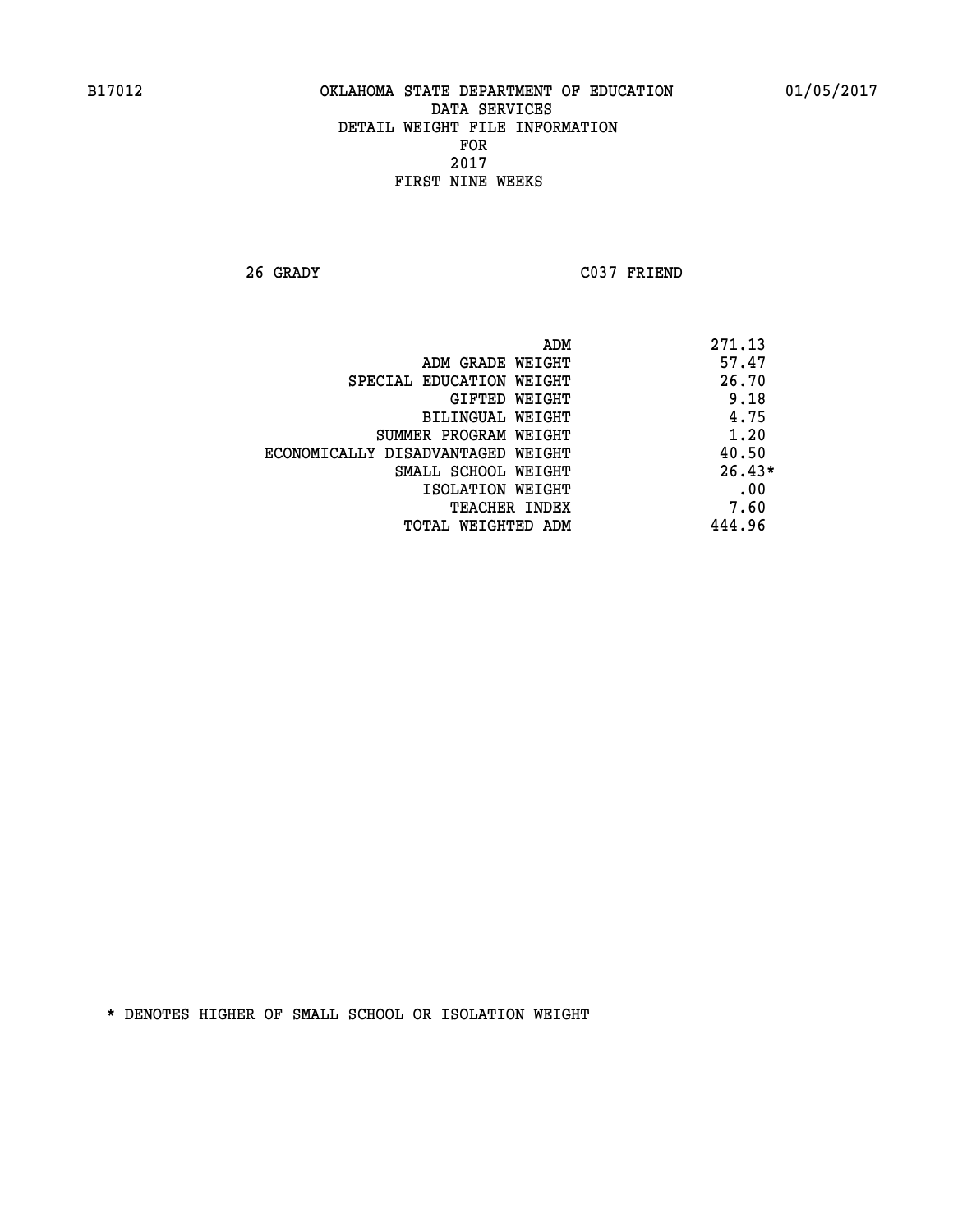**26 GRADY C096 MIDDLEBERG** 

| ADM                               | 217.37   |
|-----------------------------------|----------|
| ADM GRADE WEIGHT                  | 42.97    |
| SPECIAL EDUCATION WEIGHT          | 64.10    |
| GIFTED WEIGHT                     | 6.80     |
| BILINGUAL WEIGHT                  | 1.00     |
| SUMMER PROGRAM WEIGHT             | .00      |
| ECONOMICALLY DISADVANTAGED WEIGHT | 24.25    |
| SMALL SCHOOL WEIGHT               | $25.61*$ |
| ISOLATION WEIGHT                  | .00      |
| <b>TEACHER INDEX</b>              | 5.61     |
| TOTAL WEIGHTED ADM                | 387.71   |
|                                   |          |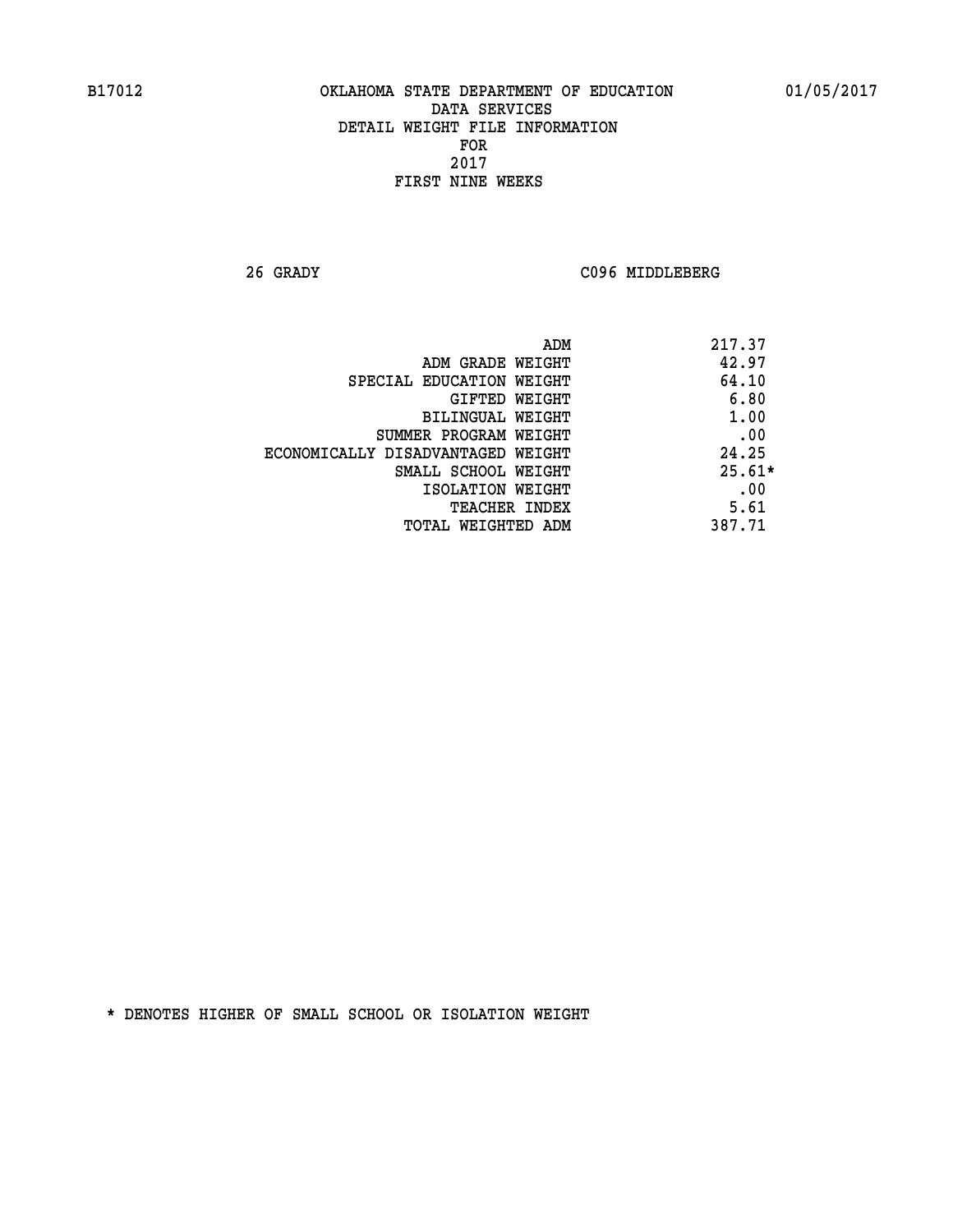**26 GRADY C131 PIONEER** 

|                                   | 390.18<br>ADM |
|-----------------------------------|---------------|
| ADM GRADE WEIGHT                  | 75.42         |
| SPECIAL EDUCATION WEIGHT          | 34.50         |
| GIFTED WEIGHT                     | 11.56         |
| BILINGUAL WEIGHT                  | 4.50          |
| SUMMER PROGRAM WEIGHT             | .00           |
| ECONOMICALLY DISADVANTAGED WEIGHT | 57.50         |
| SMALL SCHOOL WEIGHT               | $20.48*$      |
| ISOLATION WEIGHT                  | .00           |
| <b>TEACHER INDEX</b>              | 1.15          |
| TOTAL WEIGHTED ADM                | 595.29        |
|                                   |               |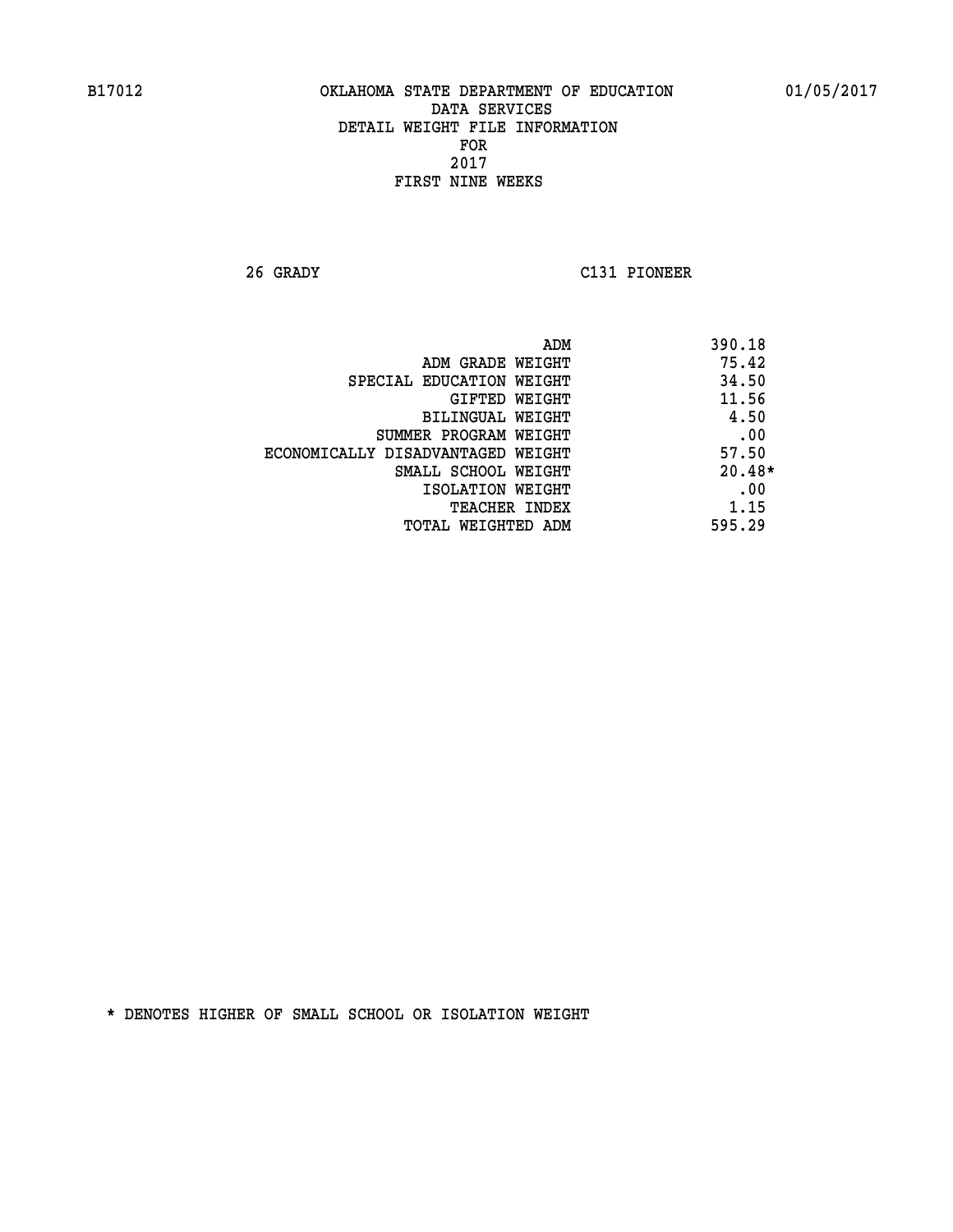**26 GRADY I001 CHICKASHA** 

| ADM                               | 2,318.54 |
|-----------------------------------|----------|
| ADM GRADE WEIGHT                  | 459.71   |
| SPECIAL EDUCATION WEIGHT          | 525.35   |
| GIFTED WEIGHT                     | 108.46   |
| BILINGUAL WEIGHT                  | 24.25    |
| SUMMER PROGRAM WEIGHT             | 6.00     |
| ECONOMICALLY DISADVANTAGED WEIGHT | 447.00   |
| SMALL SCHOOL WEIGHT               | .00      |
| ISOLATION WEIGHT                  | .00      |
| TEACHER INDEX                     | 60.63    |
| TOTAL WEIGHTED ADM                | 3,949.94 |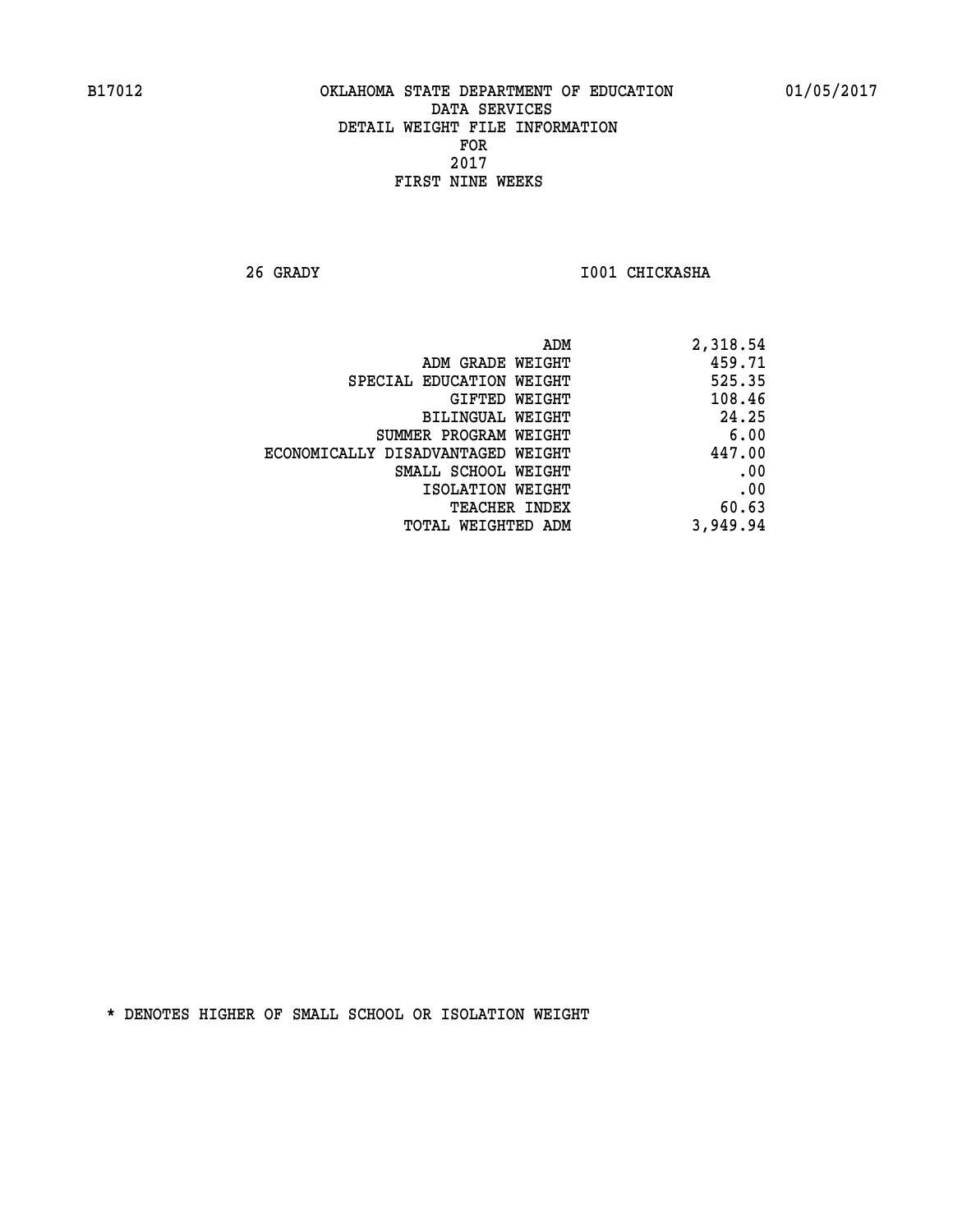**26 GRADY I002 MINCO** 

| ADM                               | 573.48 |
|-----------------------------------|--------|
| ADM GRADE WEIGHT                  | 109.36 |
| SPECIAL EDUCATION WEIGHT          | 76.15  |
| <b>GIFTED WEIGHT</b>              | 15.64  |
| BILINGUAL WEIGHT                  | 6.25   |
| SUMMER PROGRAM WEIGHT             | .00    |
| ECONOMICALLY DISADVANTAGED WEIGHT | 78.50  |
| SMALL SCHOOL WEIGHT               | .00    |
| ISOLATION WEIGHT                  | .00    |
| <b>TEACHER INDEX</b>              | 35.55  |
| <b>TOTAL WEIGHTED ADM</b>         | 894.93 |
|                                   |        |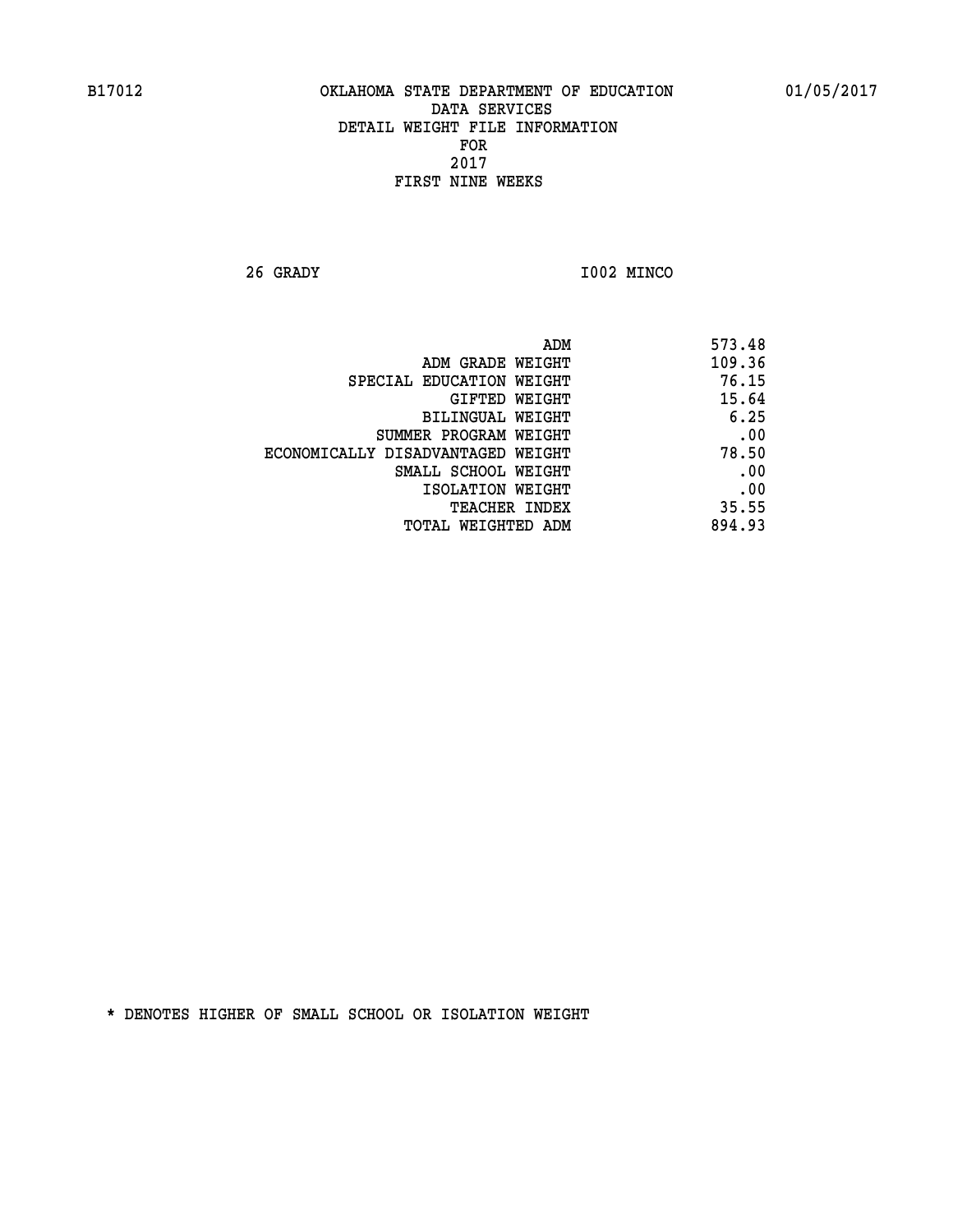**26 GRADY I051 NINNEKAH** 

| ADM                               | 540.89 |
|-----------------------------------|--------|
| ADM GRADE WEIGHT                  | 106.56 |
| SPECIAL EDUCATION WEIGHT          | 79.45  |
| GIFTED WEIGHT                     | 9.86   |
| <b>BILINGUAL WEIGHT</b>           | 3.25   |
| SUMMER PROGRAM WEIGHT             | .00    |
| ECONOMICALLY DISADVANTAGED WEIGHT | 92.00  |
| SMALL SCHOOL WEIGHT               | .00    |
| ISOLATION WEIGHT                  | .00    |
| TEACHER INDEX                     | .00    |
| TOTAL WEIGHTED ADM                | 832.01 |
|                                   |        |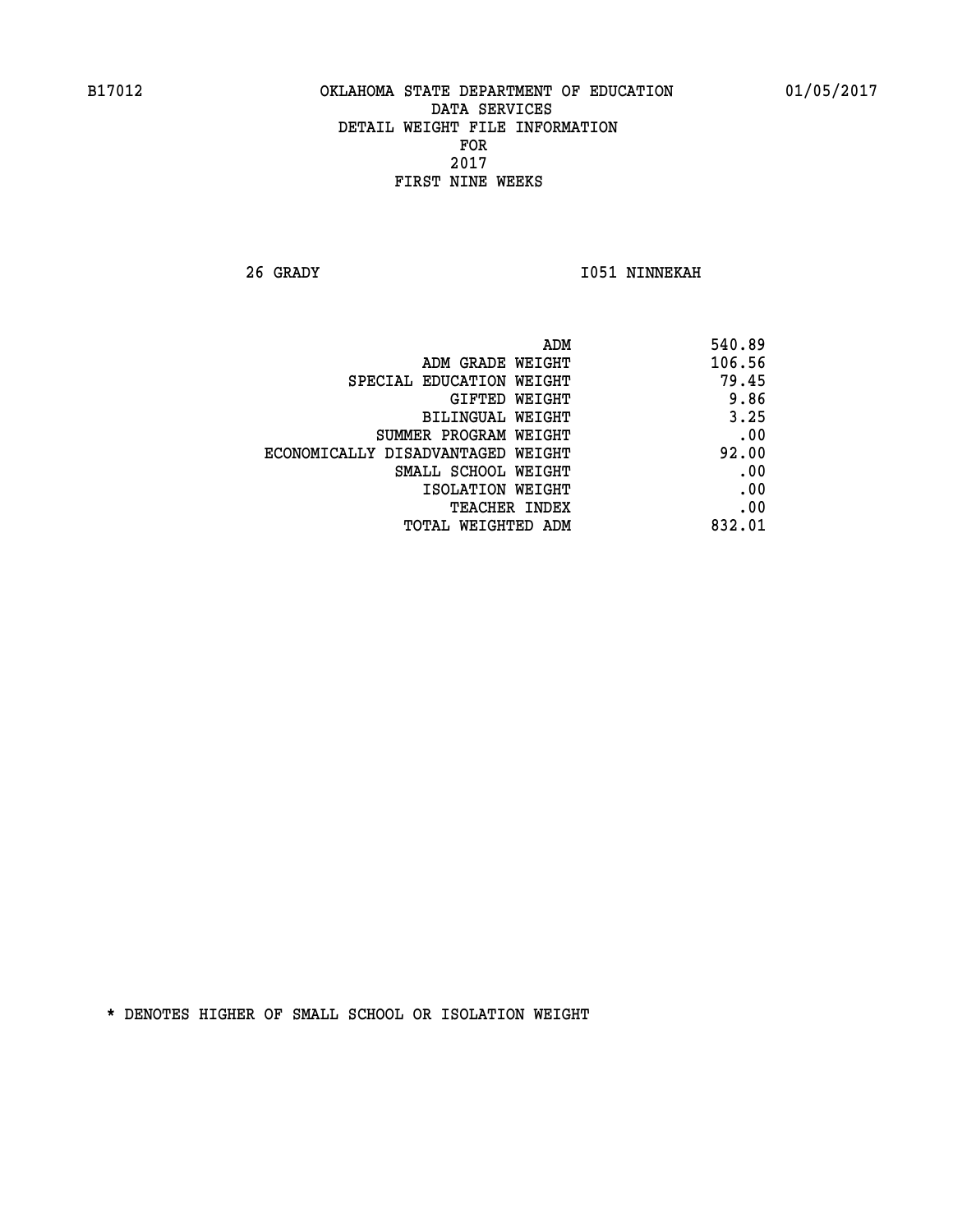**26 GRADY I056 ALEX** 

|                                   | ADM | 328.08   |
|-----------------------------------|-----|----------|
| ADM GRADE WEIGHT                  |     | 69.07    |
| SPECIAL EDUCATION WEIGHT          |     | 66.10    |
| GIFTED WEIGHT                     |     | 9.18     |
| BILINGUAL WEIGHT                  |     | .75      |
| SUMMER PROGRAM WEIGHT             |     | .00      |
| ECONOMICALLY DISADVANTAGED WEIGHT |     | 63.25    |
| SMALL SCHOOL WEIGHT               |     | $24.92*$ |
| ISOLATION WEIGHT                  |     | 12.63    |
| <b>TEACHER INDEX</b>              |     | .00      |
| TOTAL WEIGHTED ADM                |     | 561.35   |
|                                   |     |          |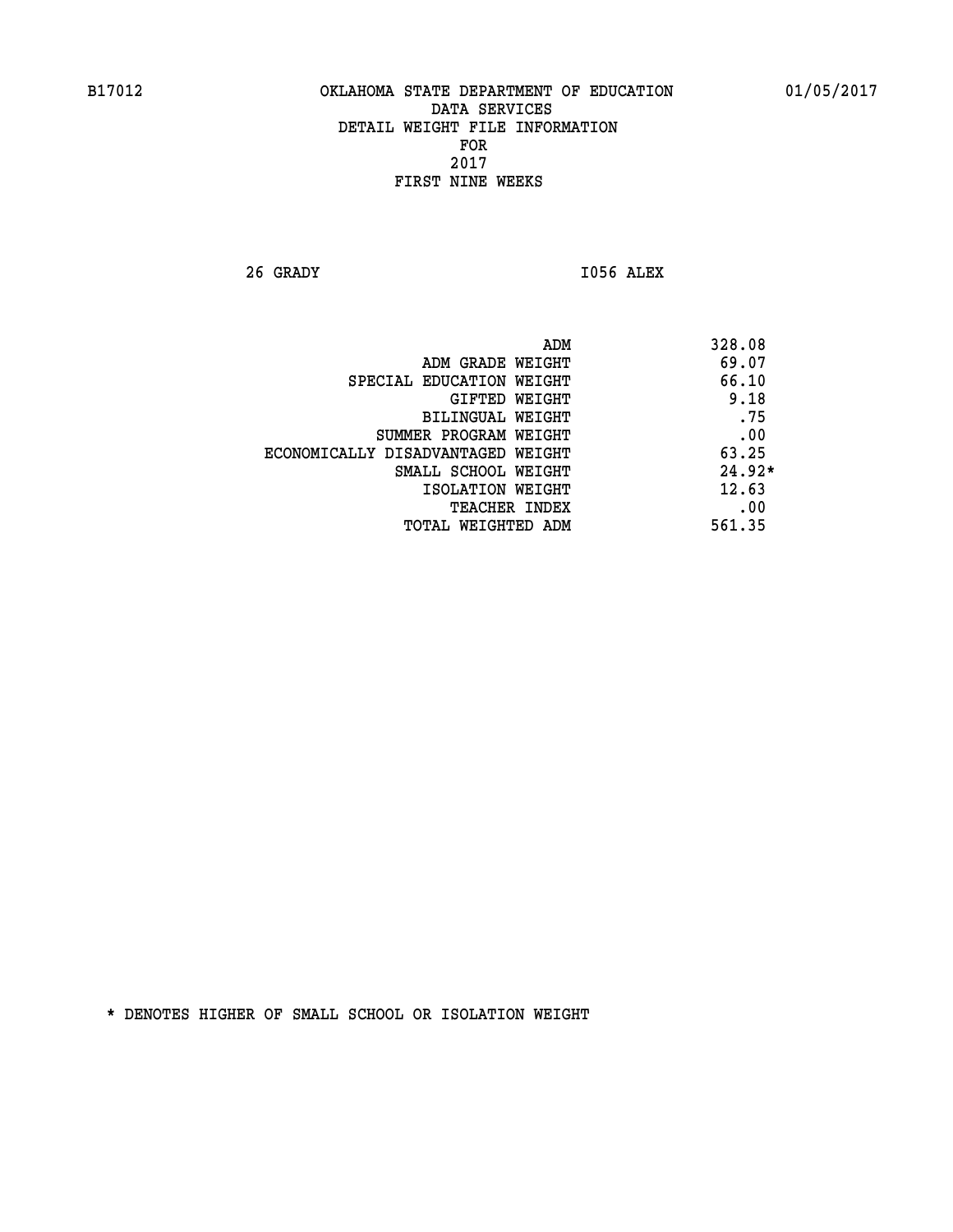**26 GRADY I068 RUSH SPRINGS** 

| 542.26 |
|--------|
| 102.22 |
| 79.80  |
| 16.32  |
| .00    |
| .00    |
| 93.00  |
| .00    |
| .00    |
| 14.75  |
| 848.35 |
|        |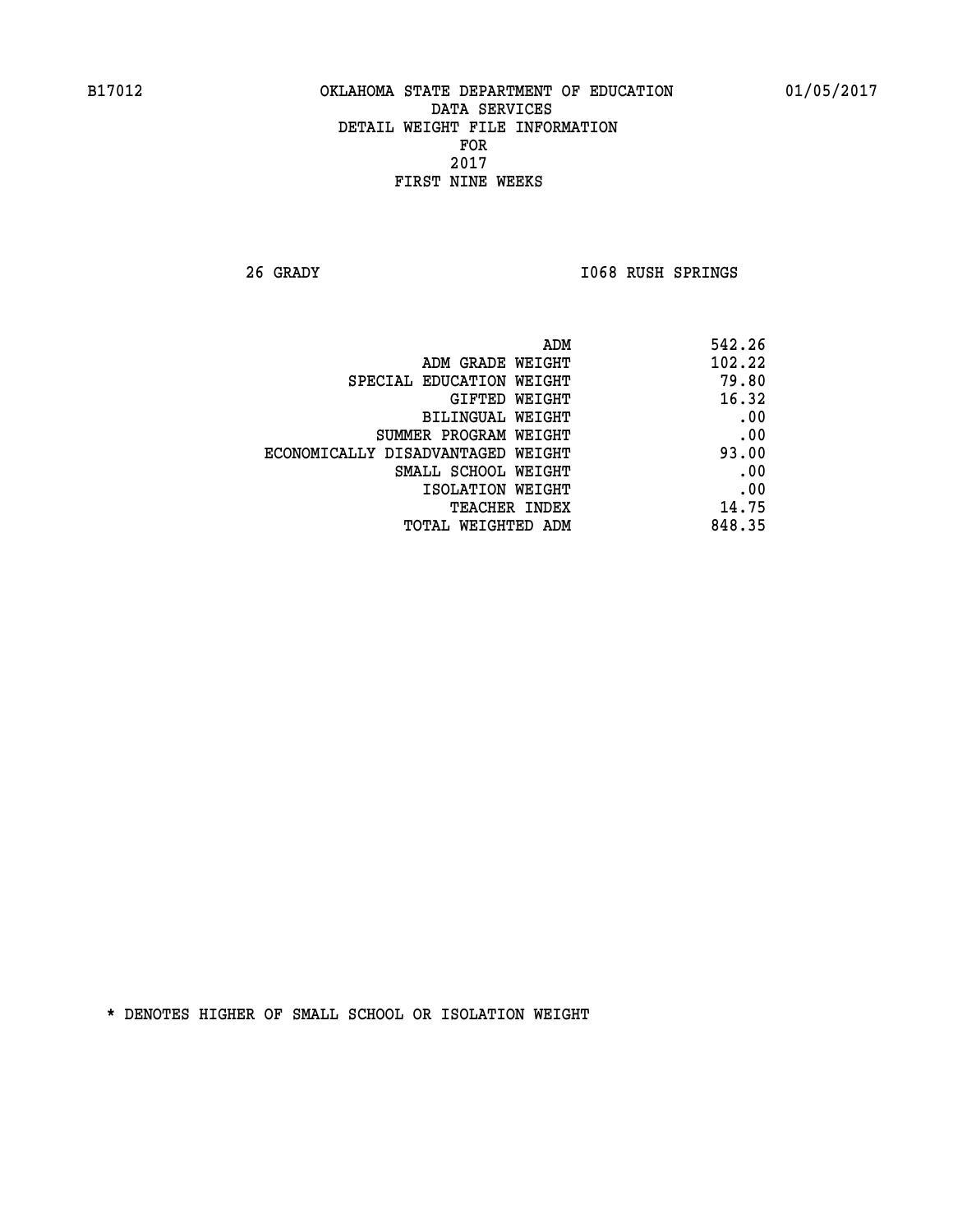**26 GRADY I095 BRIDGE CREEK** 

| ADM<br>1,549.29                             |       |
|---------------------------------------------|-------|
| 294.01<br>ADM GRADE WEIGHT                  |       |
| 243.45<br>SPECIAL EDUCATION WEIGHT          |       |
| GIFTED WEIGHT                               | 70.04 |
| BILINGUAL WEIGHT                            | 10.50 |
| SUMMER PROGRAM WEIGHT                       | .00   |
| 185.00<br>ECONOMICALLY DISADVANTAGED WEIGHT |       |
| SMALL SCHOOL WEIGHT                         | .00   |
| ISOLATION WEIGHT                            | .00   |
| <b>TEACHER INDEX</b>                        | .00   |
| 2,352.29<br><b>TOTAL WEIGHTED ADM</b>       |       |
|                                             |       |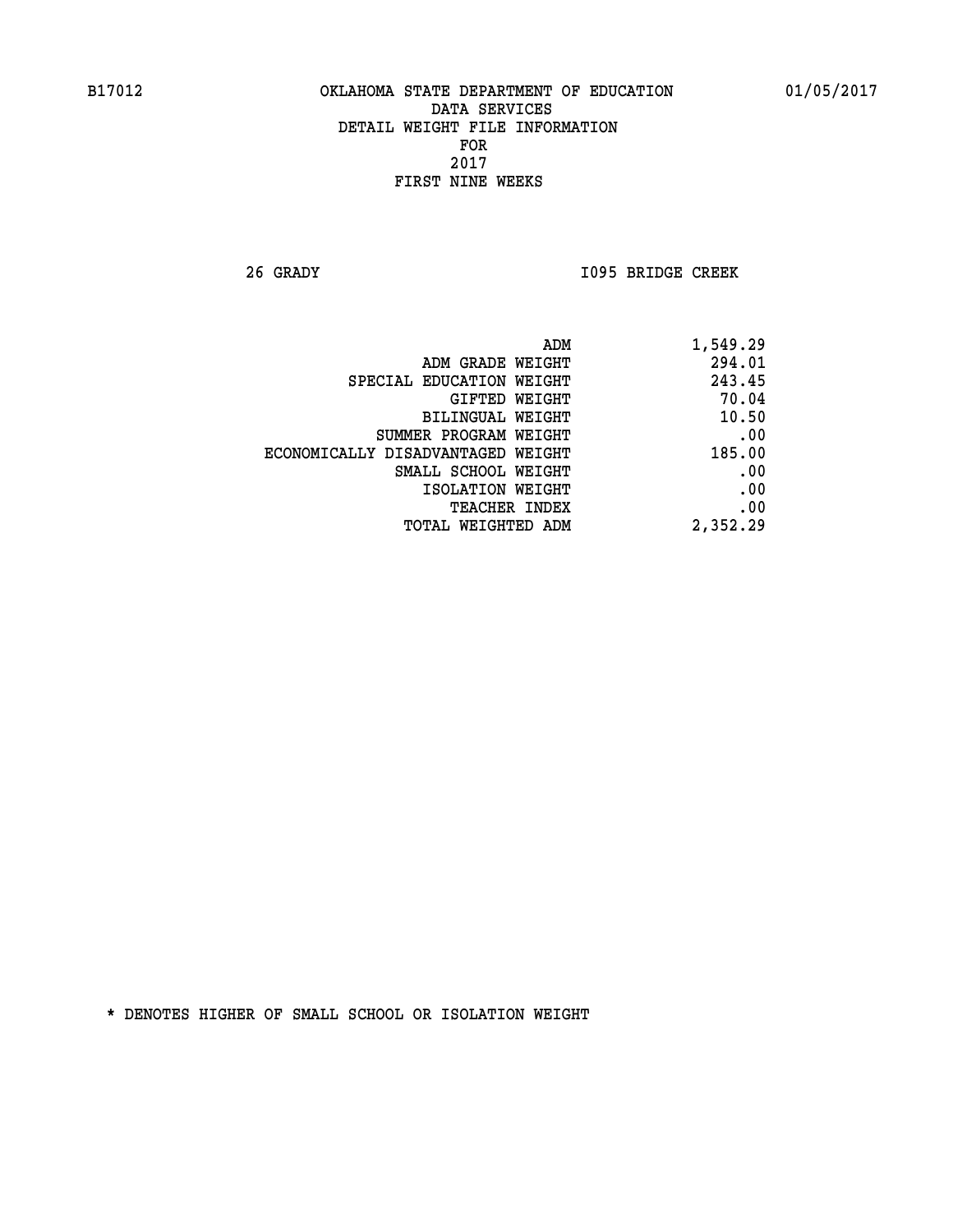**26 GRADY I097 TUTTLE** 

| 1,896.71 |
|----------|
| 351.38   |
| 290.55   |
| 69.70    |
| 12.75    |
| 1.20     |
| 128.50   |
| .00      |
| .00      |
| 64.64    |
| 2,815.43 |
|          |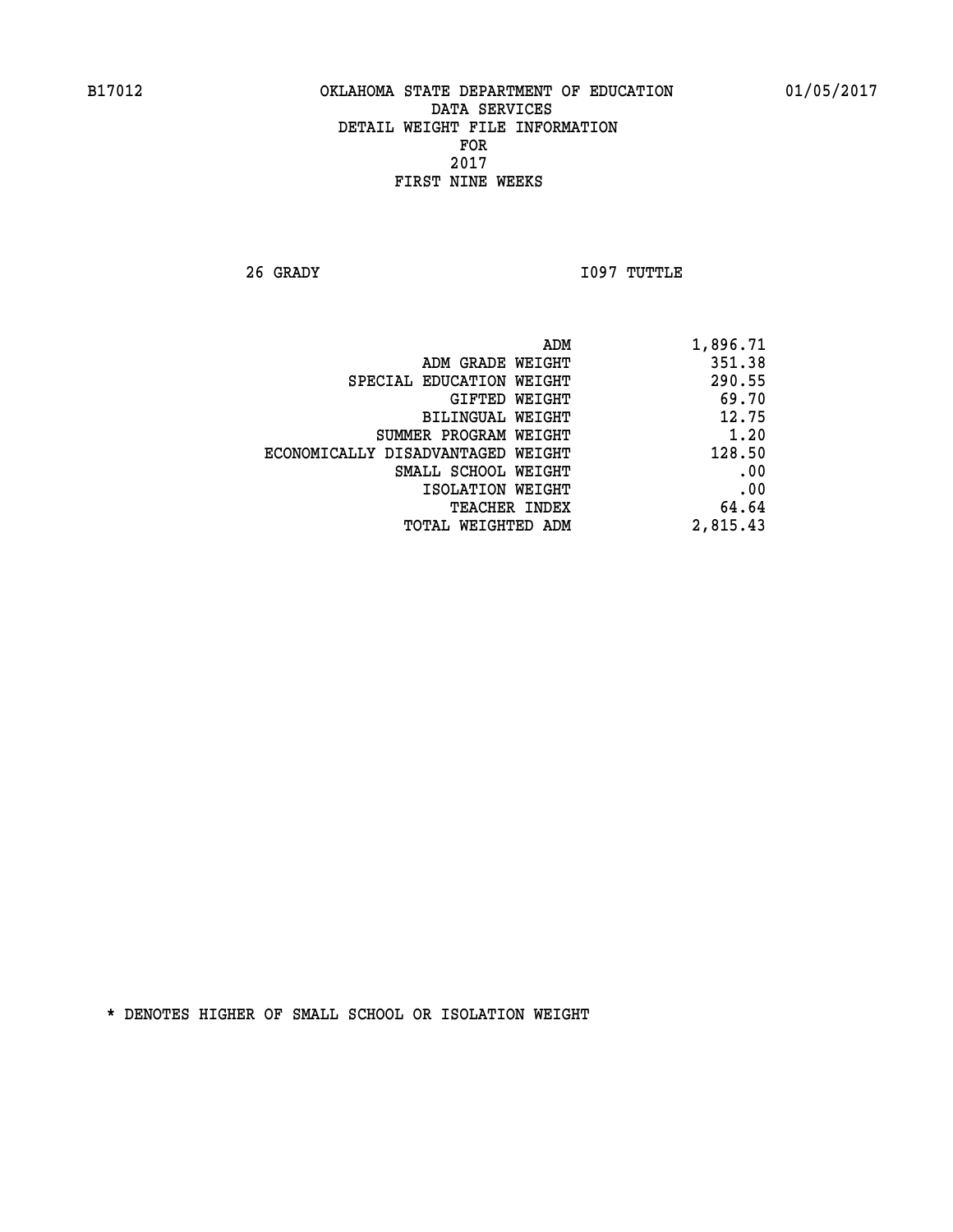**26 GRADY I099 VERDEN** 

|                                   | ADM<br>260.64 |
|-----------------------------------|---------------|
| ADM GRADE WEIGHT                  | 52.51         |
| SPECIAL EDUCATION WEIGHT          | 43.75         |
| GIFTED WEIGHT                     | 5.44          |
| BILINGUAL WEIGHT                  | 1.00          |
| SUMMER PROGRAM WEIGHT             | .00           |
| ECONOMICALLY DISADVANTAGED WEIGHT | 47.50         |
| SMALL SCHOOL WEIGHT               | $26.44*$      |
| ISOLATION WEIGHT                  | .00           |
| <b>TEACHER INDEX</b>              | .00           |
| TOTAL WEIGHTED ADM                | 437.28        |
|                                   |               |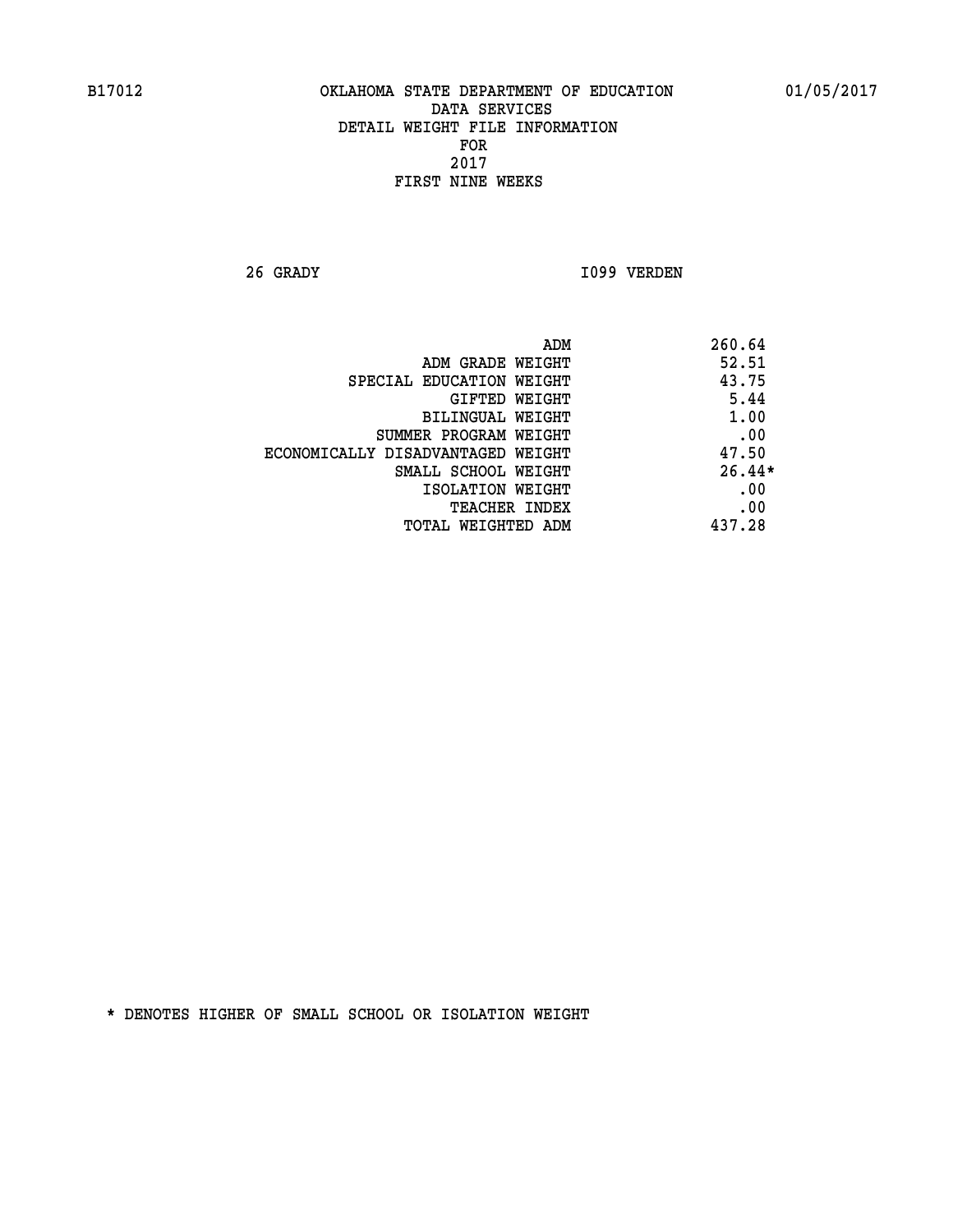**26 GRADY I128 AMBER-POCASSET** 

| ADM                               | 478.13  |
|-----------------------------------|---------|
| ADM GRADE WEIGHT                  | 89.06   |
| SPECIAL EDUCATION WEIGHT          | 87.35   |
| <b>GIFTED WEIGHT</b>              | 13.60   |
| BILINGUAL WEIGHT                  | 2.00    |
| SUMMER PROGRAM WEIGHT             | .00     |
| ECONOMICALLY DISADVANTAGED WEIGHT | 72.25   |
| SMALL SCHOOL WEIGHT               | $9.20*$ |
| ISOLATION WEIGHT                  | .00     |
| <b>TEACHER INDEX</b>              | .00     |
| TOTAL WEIGHTED ADM                | 751.59  |
|                                   |         |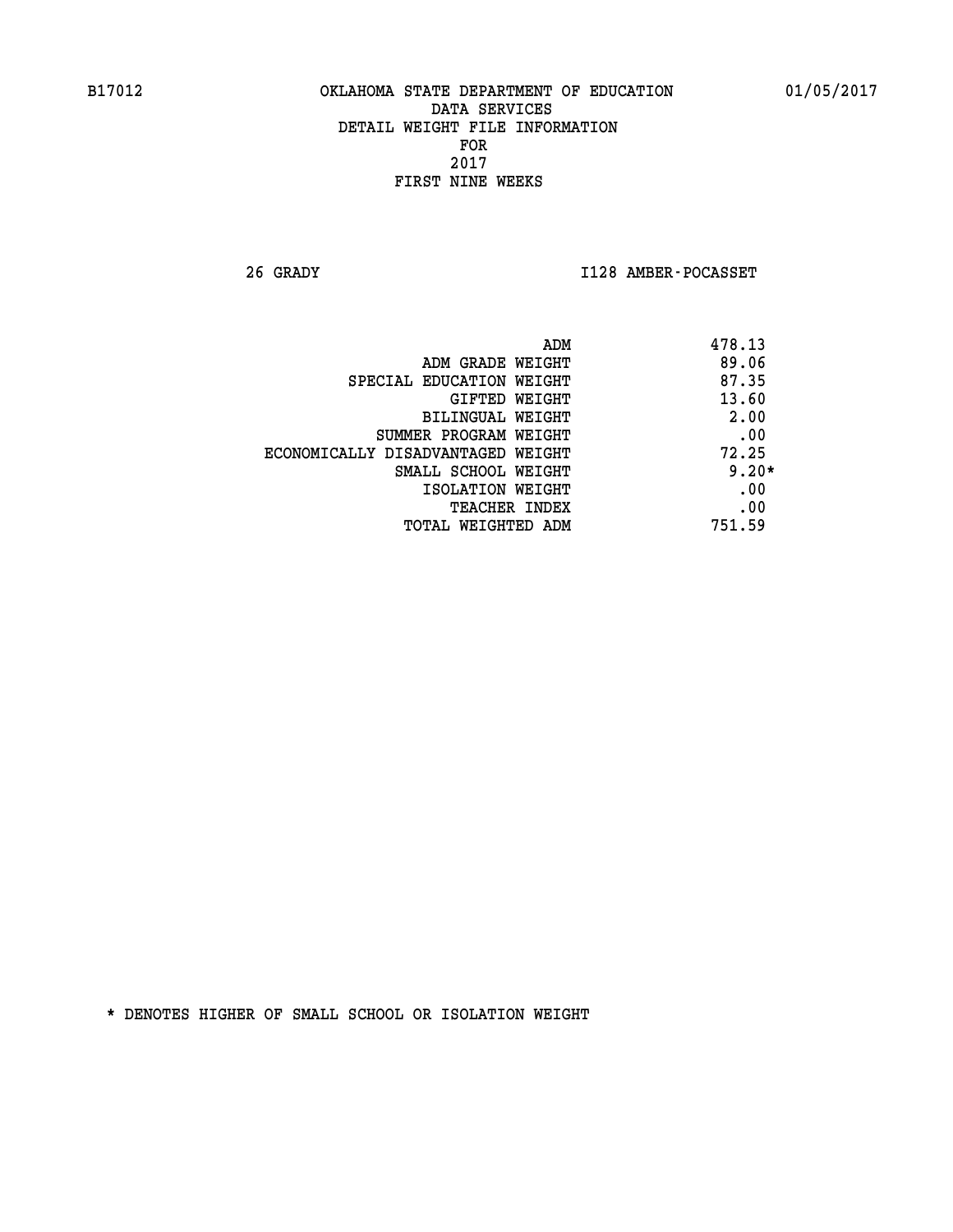**27 GRANT 1054 MEDFORD** 

| ADM<br>279.19                              |  |
|--------------------------------------------|--|
| 53.98<br>ADM GRADE WEIGHT                  |  |
| 49.40<br>SPECIAL EDUCATION WEIGHT          |  |
| 8.84<br>GIFTED WEIGHT                      |  |
| .75<br>BILINGUAL WEIGHT                    |  |
| .00<br>SUMMER PROGRAM WEIGHT               |  |
| 37.75<br>ECONOMICALLY DISADVANTAGED WEIGHT |  |
| 26.37<br>SMALL SCHOOL WEIGHT               |  |
| $156.35*$<br>ISOLATION WEIGHT              |  |
| .00<br><b>TEACHER INDEX</b>                |  |
| 586.26<br>TOTAL WEIGHTED ADM               |  |
|                                            |  |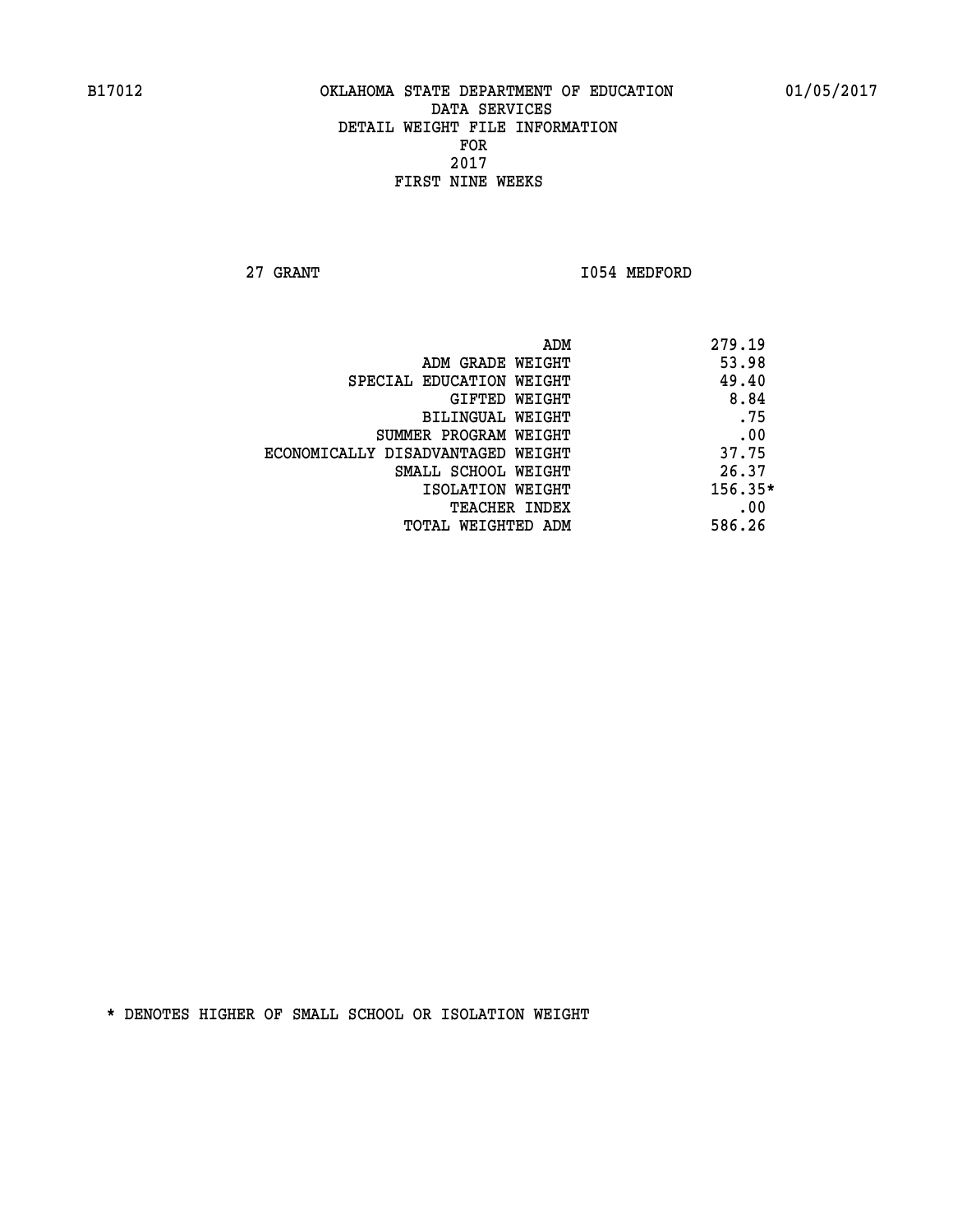**27 GRANT I090 POND CREEK-HUNTER** 

| ADM                               | 322.79   |
|-----------------------------------|----------|
| ADM GRADE WEIGHT                  | 61.79    |
| SPECIAL EDUCATION WEIGHT          | 53.40    |
| GIFTED WEIGHT                     | 15.30    |
| BILINGUAL WEIGHT                  | .00      |
| SUMMER PROGRAM WEIGHT             | .00      |
| ECONOMICALLY DISADVANTAGED WEIGHT | 48.25    |
| SMALL SCHOOL WEIGHT               | 25.17    |
| ISOLATION WEIGHT                  | $97.51*$ |
| <b>TEACHER INDEX</b>              | 21.12    |
| TOTAL WEIGHTED ADM                | 620.16   |
|                                   |          |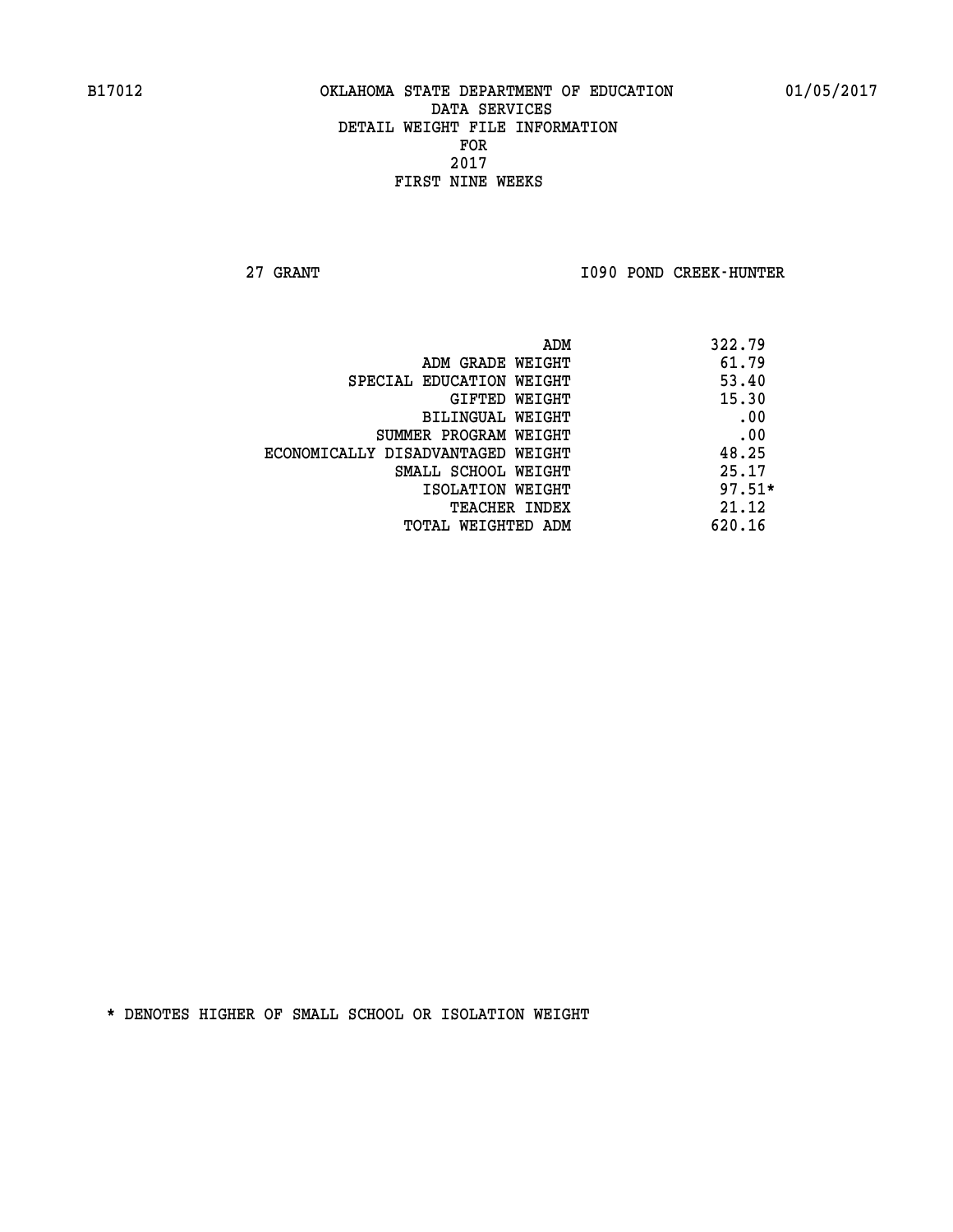**27 GRANT I095 DEER CREEK-LAMONT** 

|                                   | 170.95<br>ADM |
|-----------------------------------|---------------|
| ADM GRADE WEIGHT                  | 31.99         |
| SPECIAL EDUCATION WEIGHT          | 25.20         |
| GIFTED WEIGHT                     | 10.20         |
| <b>BILINGUAL WEIGHT</b>           | .25           |
| SUMMER PROGRAM WEIGHT             | .00           |
| ECONOMICALLY DISADVANTAGED WEIGHT | 25.25         |
| SMALL SCHOOL WEIGHT               | 23.14         |
| ISOLATION WEIGHT                  | $119.19*$     |
| <b>TEACHER INDEX</b>              | 1.78          |
| TOTAL WEIGHTED ADM                | 384.81        |
|                                   |               |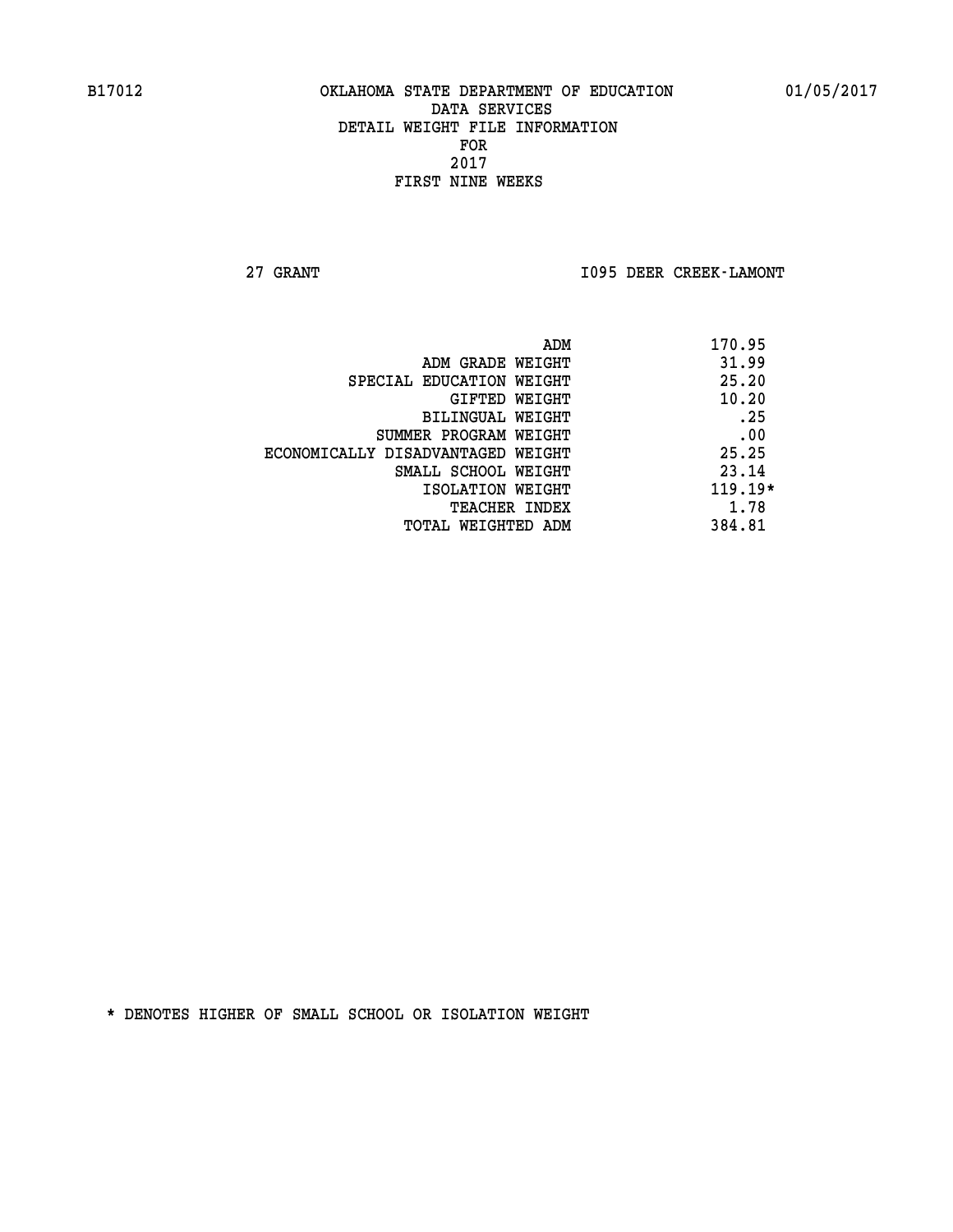**28 GREER I001 MANGUM** 

|                                   | 727.72<br>ADM |
|-----------------------------------|---------------|
| ADM GRADE WEIGHT                  | 149.58        |
| SPECIAL EDUCATION WEIGHT          | 111.20        |
| GIFTED WEIGHT                     | 29.58         |
| BILINGUAL WEIGHT                  | 6.00          |
| SUMMER PROGRAM WEIGHT             | .00           |
| ECONOMICALLY DISADVANTAGED WEIGHT | 131.25        |
| SMALL SCHOOL WEIGHT               | .00           |
| ISOLATION WEIGHT                  | 189.21*       |
| TEACHER INDEX                     | 40.34         |
| TOTAL WEIGHTED ADM                | 1,384.88      |
|                                   |               |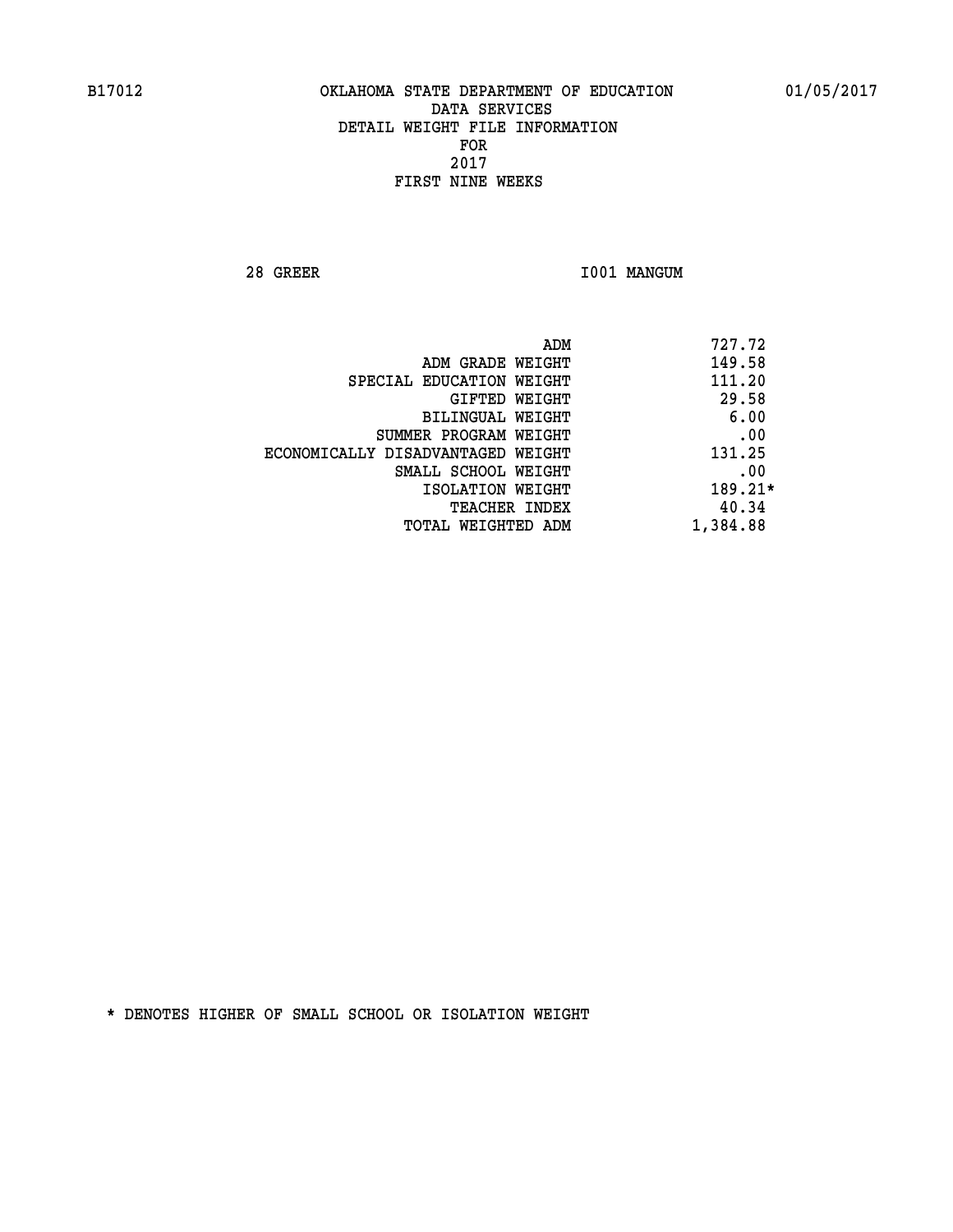**28 GREER I003 GRANITE** 

|                                   | ADM | 249.71   |
|-----------------------------------|-----|----------|
| ADM GRADE WEIGHT                  |     | 47.87    |
| SPECIAL EDUCATION WEIGHT          |     | 59.90    |
| GIFTED WEIGHT                     |     | 6.80     |
| BILINGUAL WEIGHT                  |     | 1.25     |
| SUMMER PROGRAM WEIGHT             |     | 1.20     |
| ECONOMICALLY DISADVANTAGED WEIGHT |     | 43.75    |
| SMALL SCHOOL WEIGHT               |     | 26.37    |
| ISOLATION WEIGHT                  |     | $50.34*$ |
| TEACHER INDEX                     |     | 8.98     |
| TOTAL WEIGHTED ADM                |     | 469.80   |
|                                   |     |          |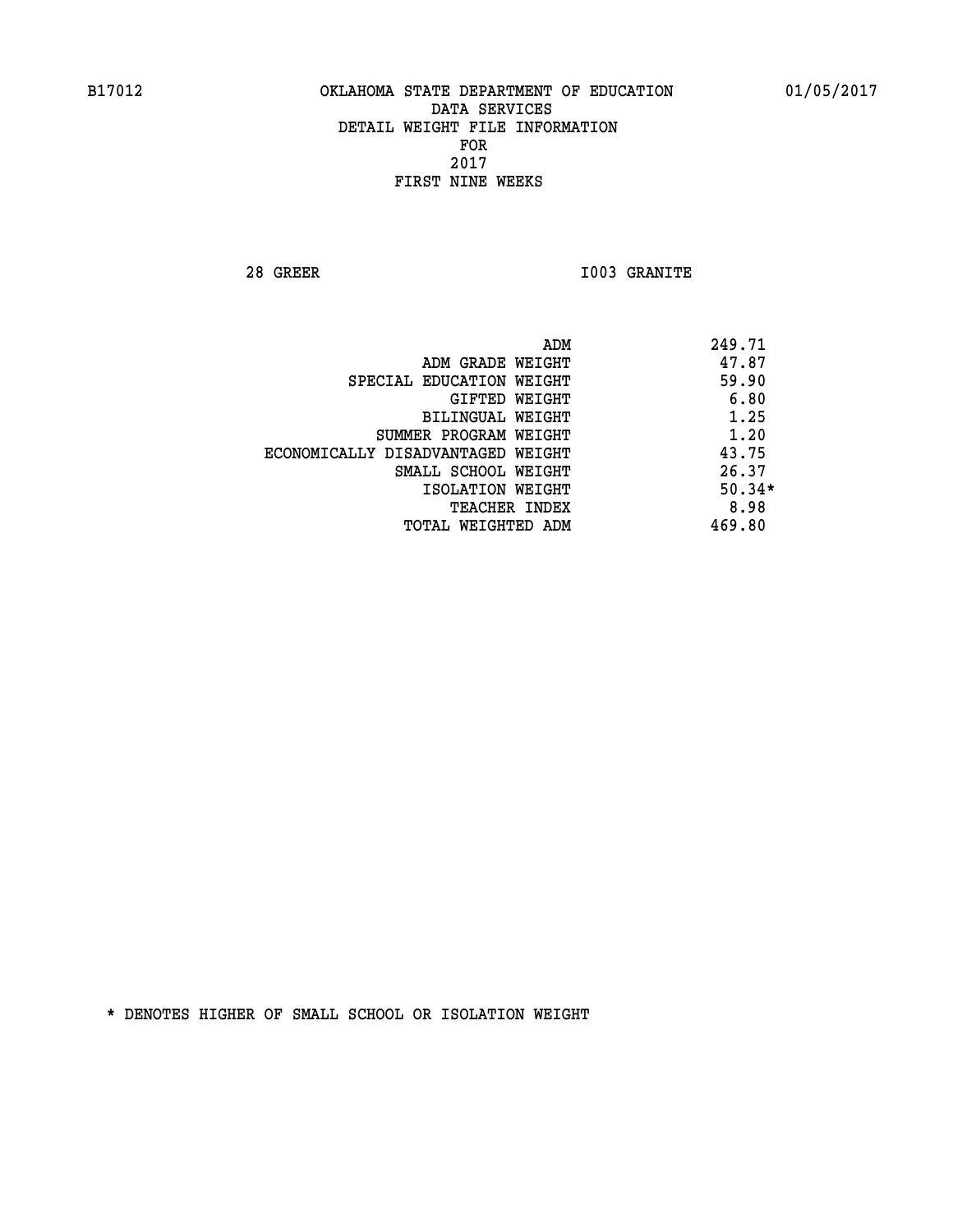**29 HARMON I066 HOLLIS** 

| ADM                               | 554.23    |
|-----------------------------------|-----------|
| ADM GRADE WEIGHT                  | 108.57    |
| SPECIAL EDUCATION WEIGHT          | 108.75    |
| GIFTED WEIGHT                     | 14.96     |
| BILINGUAL WEIGHT                  | 23.25     |
| SUMMER PROGRAM WEIGHT             | 4.80      |
| ECONOMICALLY DISADVANTAGED WEIGHT | 104.75    |
| SMALL SCHOOL WEIGHT               | .00       |
| ISOLATION WEIGHT                  | $193.98*$ |
| <b>TEACHER INDEX</b>              | 15.97     |
| TOTAL WEIGHTED ADM                | 1,129.26  |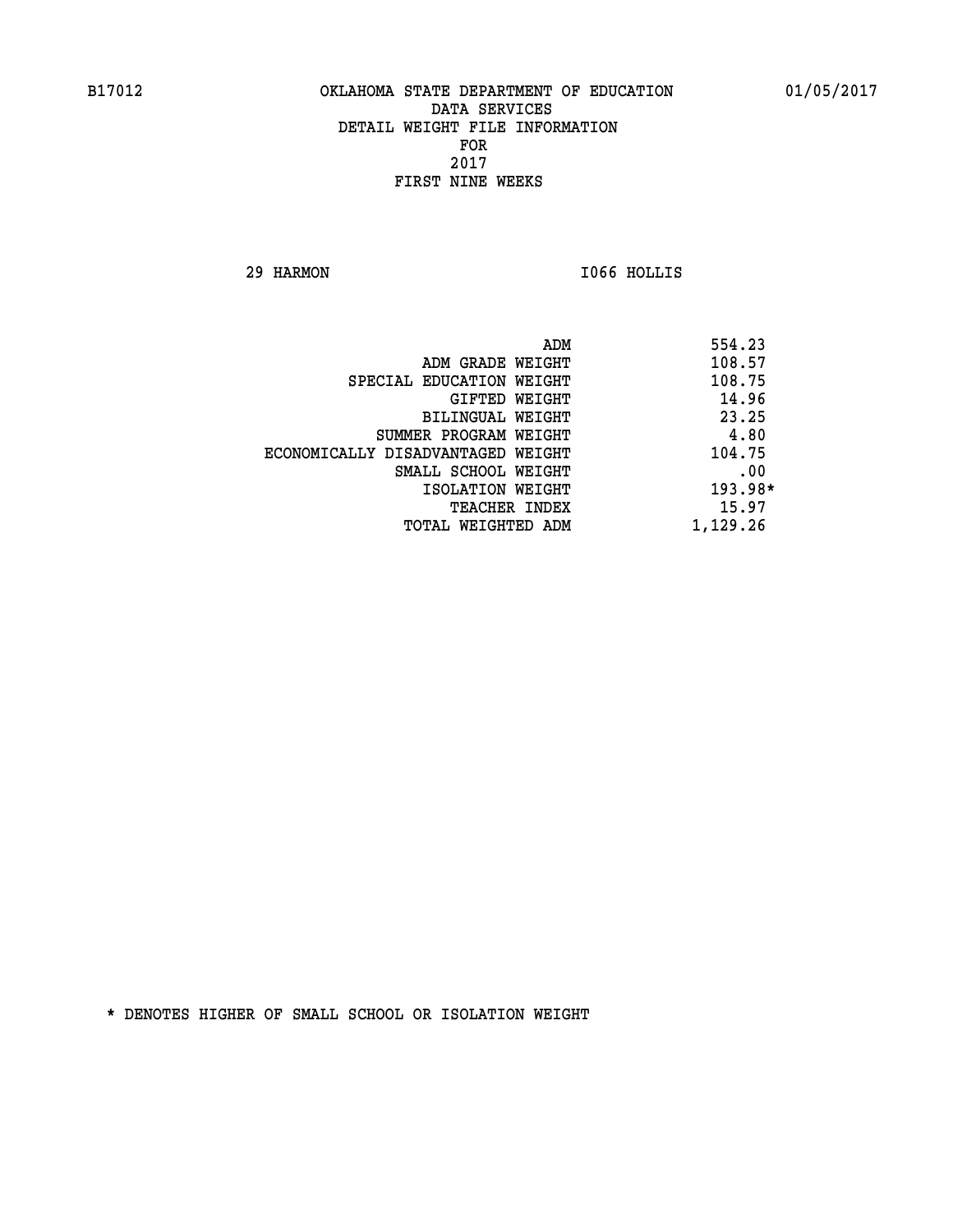**30 HARPER I001 LAVERNE** 

|                                   | ADM | 494.15  |
|-----------------------------------|-----|---------|
| ADM GRADE WEIGHT                  |     | 82.42   |
| SPECIAL EDUCATION WEIGHT          |     | 40.30   |
| GIFTED WEIGHT                     |     | 13.60   |
| BILINGUAL WEIGHT                  |     | 34.75   |
| SUMMER PROGRAM WEIGHT             |     | .00     |
| ECONOMICALLY DISADVANTAGED WEIGHT |     | 68.25   |
| SMALL SCHOOL WEIGHT               |     | 6.51    |
| ISOLATION WEIGHT                  |     | 182.84* |
| TEACHER INDEX                     |     | 7.87    |
| TOTAL WEIGHTED ADM                |     | 924.18  |
|                                   |     |         |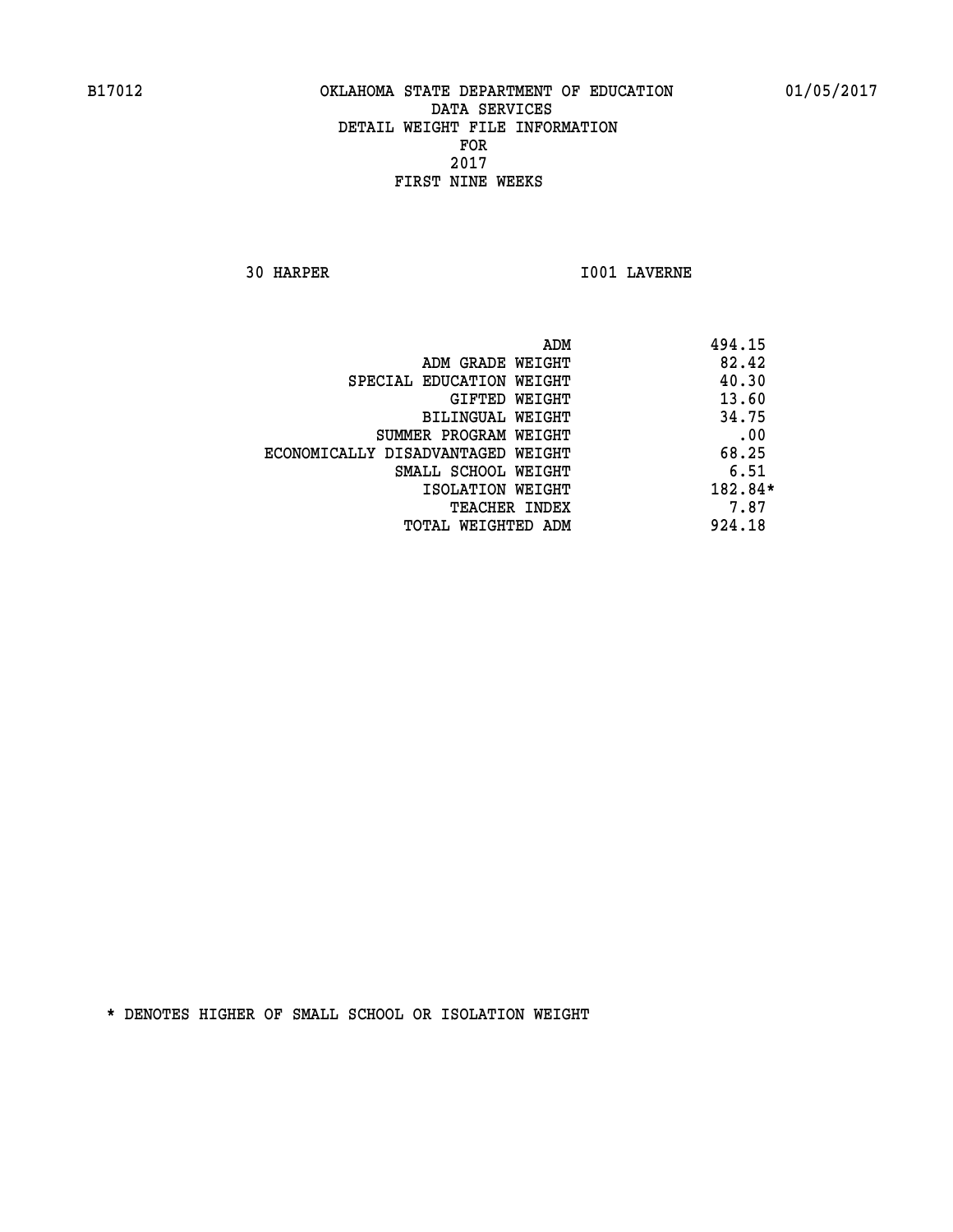**30 HARPER I004 BUFFALO** 

|                                   | ADM | 291.05    |
|-----------------------------------|-----|-----------|
| ADM GRADE WEIGHT                  |     | 52.13     |
| SPECIAL EDUCATION WEIGHT          |     | 31.30     |
| GIFTED WEIGHT                     |     | 8.16      |
| BILINGUAL WEIGHT                  |     | 20.25     |
| SUMMER PROGRAM WEIGHT             |     | .00       |
| ECONOMICALLY DISADVANTAGED WEIGHT |     | 48.25     |
| SMALL SCHOOL WEIGHT               |     | 26.18     |
| ISOLATION WEIGHT                  |     | $151.35*$ |
| TEACHER INDEX                     |     | 7.48      |
| TOTAL WEIGHTED ADM                |     | 609.97    |
|                                   |     |           |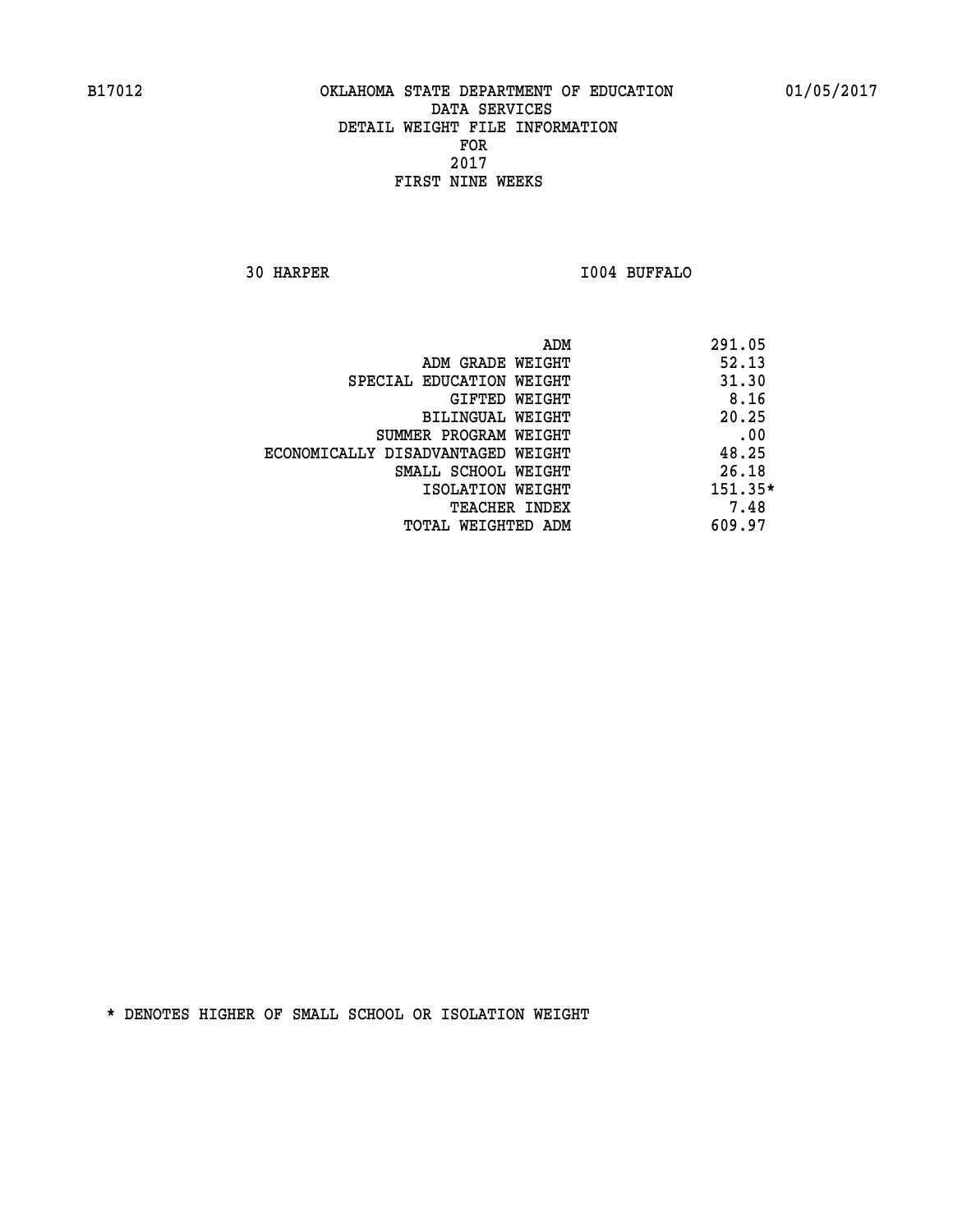**31 HASKELL C010 WHITEFIELD** 

| ADM                               | 157.74   |
|-----------------------------------|----------|
| ADM GRADE WEIGHT                  | 35.39    |
| SPECIAL EDUCATION WEIGHT          | 21.90    |
| GIFTED WEIGHT                     | 3.06     |
| BILINGUAL WEIGHT                  | 1.00     |
| SUMMER PROGRAM WEIGHT             | .00      |
| ECONOMICALLY DISADVANTAGED WEIGHT | 26.75    |
| SMALL SCHOOL WEIGHT               | $22.14*$ |
| ISOLATION WEIGHT                  | .00      |
| <b>TEACHER INDEX</b>              | 1.87     |
| TOTAL WEIGHTED ADM                | 269.85   |
|                                   |          |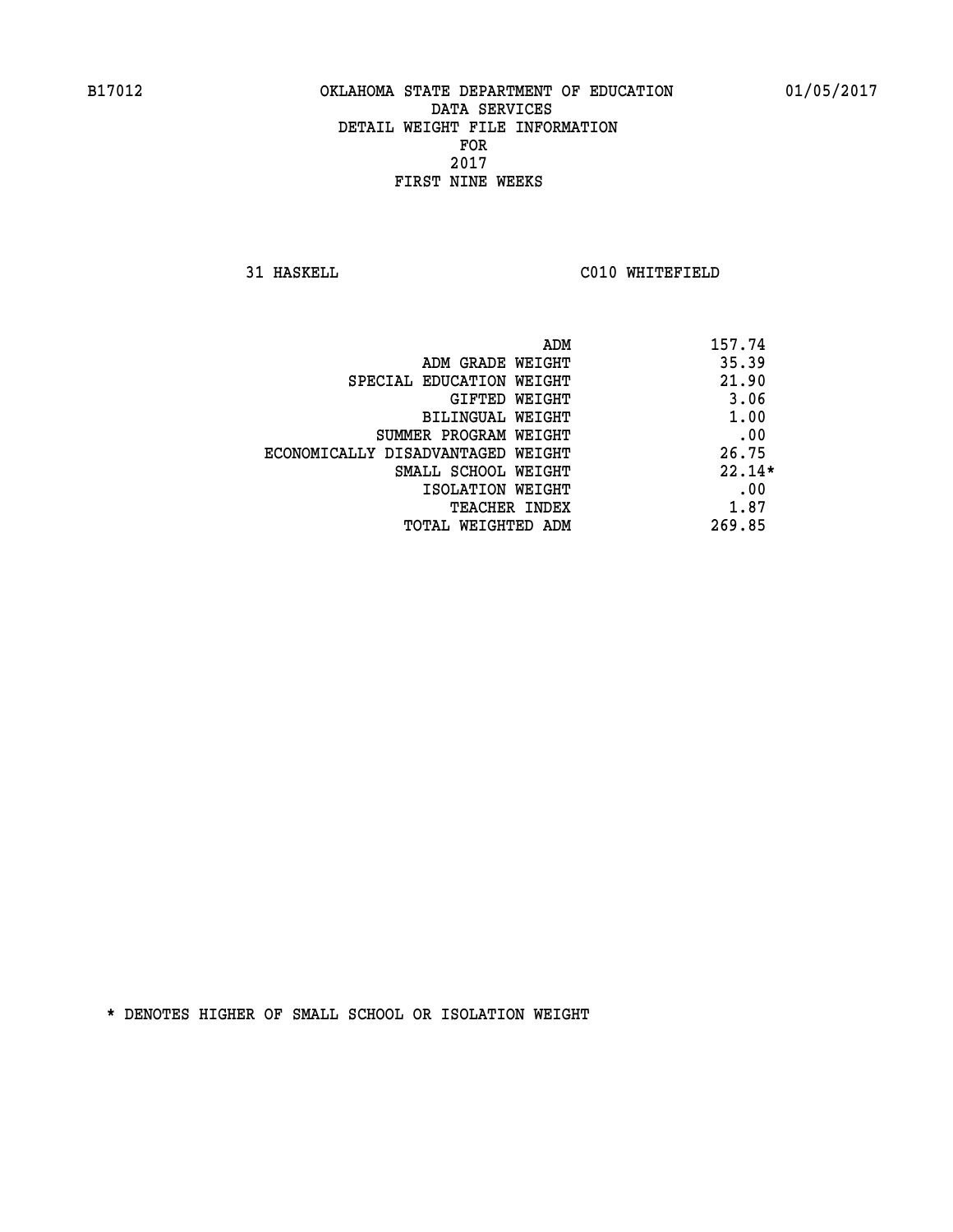**31 HASKELL IO13 KINTA** 

|                                   | 179.67<br>ADM |
|-----------------------------------|---------------|
| ADM GRADE WEIGHT                  | 38.34         |
| SPECIAL EDUCATION WEIGHT          | 33.70         |
| GIFTED WEIGHT                     | 5.78          |
| BILINGUAL WEIGHT                  | .25           |
| SUMMER PROGRAM WEIGHT             | .00           |
| ECONOMICALLY DISADVANTAGED WEIGHT | 45.75         |
| SMALL SCHOOL WEIGHT               | $23.73*$      |
| ISOLATION WEIGHT                  | .00           |
| <b>TEACHER INDEX</b>              | .00           |
| TOTAL WEIGHTED ADM                | 327.22        |
|                                   |               |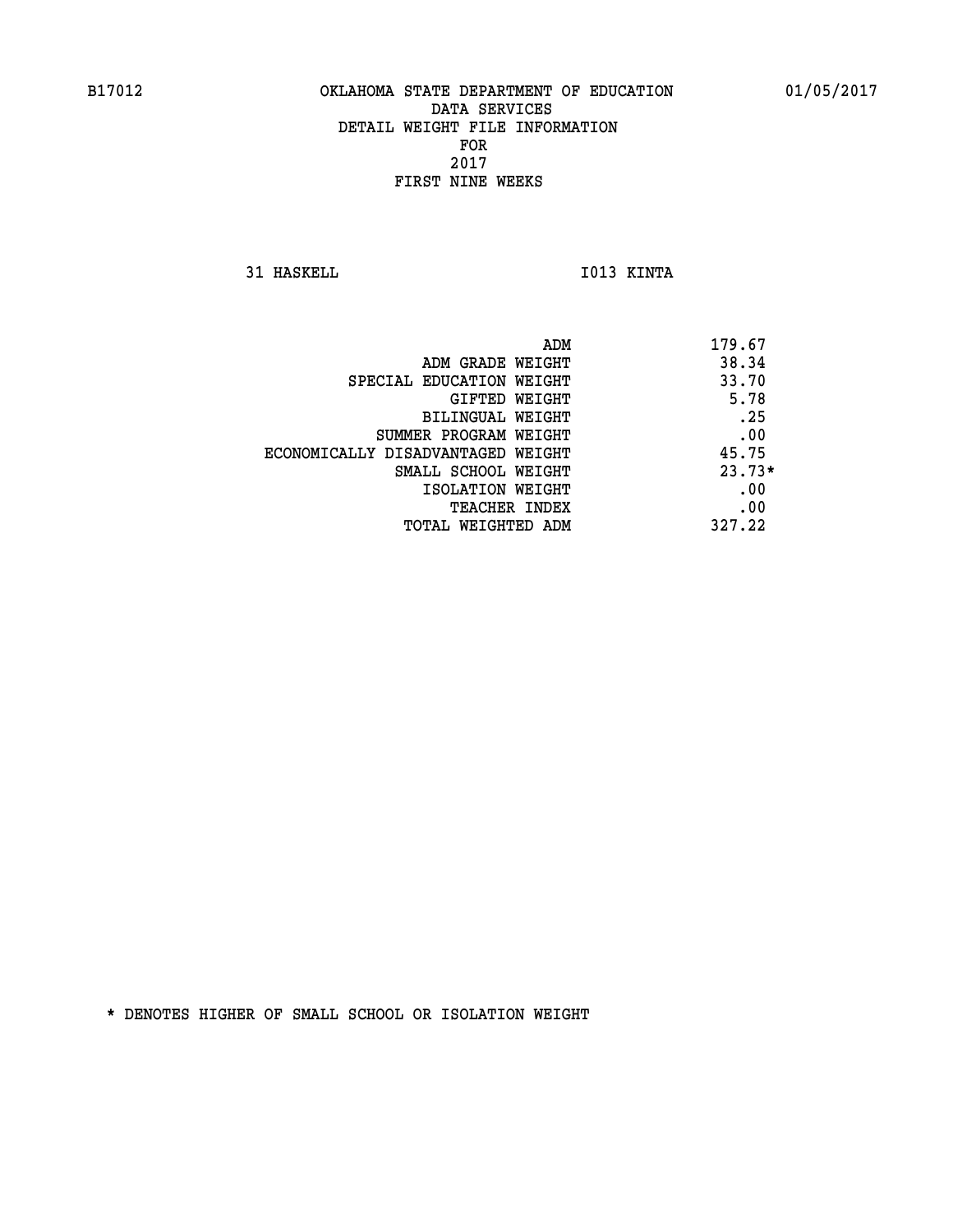**31 HASKELL 1020 STIGLER** 

| 1,386.24 |
|----------|
| 272.99   |
| 246.25   |
| 67.66    |
| 11.00    |
| .00      |
| 267.50   |
| .00      |
| .00      |
| 44.70    |
| 2,296.34 |
|          |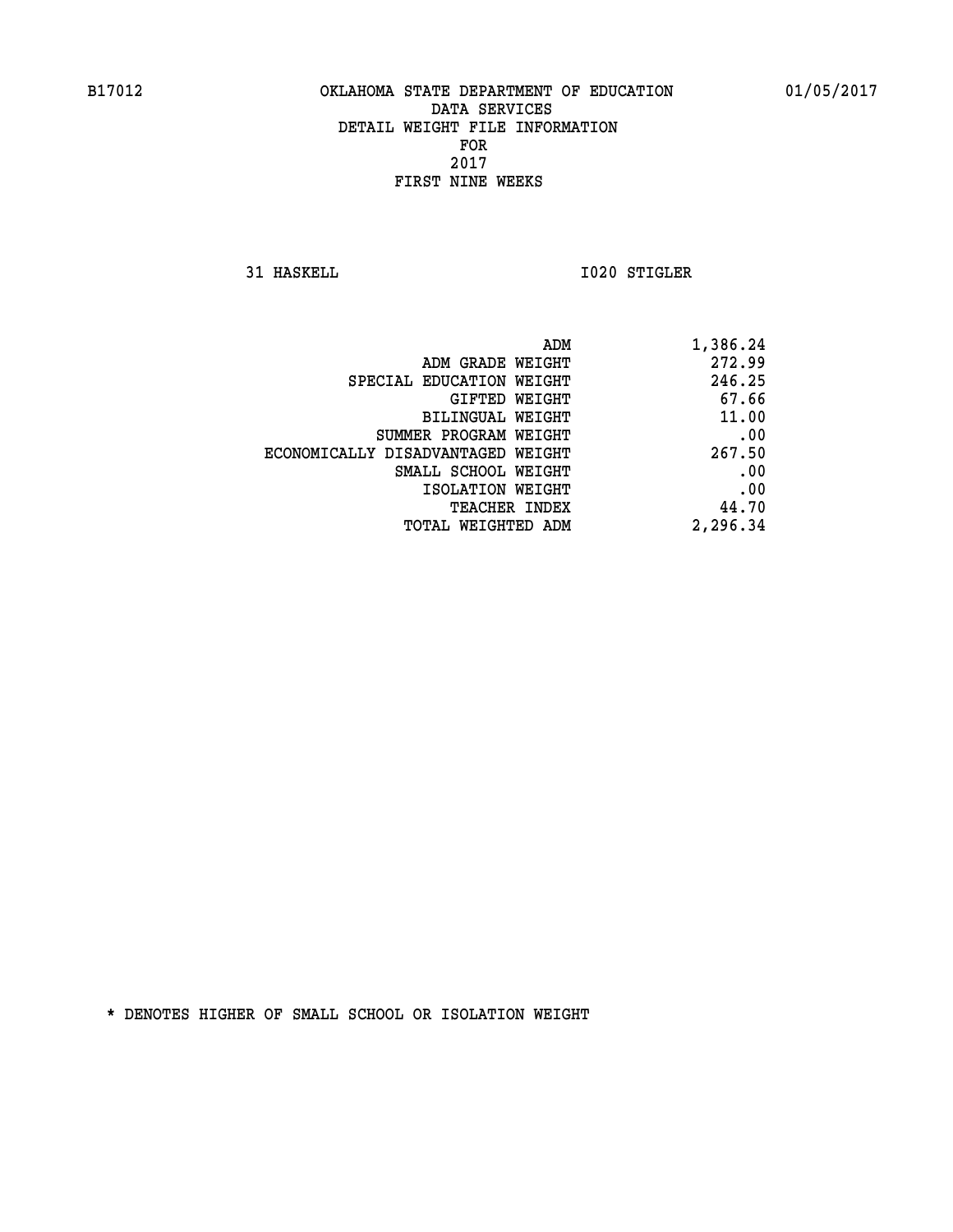**31 HASKELL 1037 MCCURTAIN** 

| ADM                               | 233.51   |
|-----------------------------------|----------|
| ADM GRADE WEIGHT                  | 49.05    |
| SPECIAL EDUCATION WEIGHT          | 43.05    |
| GIFTED WEIGHT                     | 6.46     |
| BILINGUAL WEIGHT                  | .00      |
| SUMMER PROGRAM WEIGHT             | .00      |
| ECONOMICALLY DISADVANTAGED WEIGHT | 43.50    |
| SMALL SCHOOL WEIGHT               | $26.09*$ |
| ISOLATION WEIGHT                  | .00      |
| <b>TEACHER INDEX</b>              | 33.32    |
| TOTAL WEIGHTED ADM                | 434.98   |
|                                   |          |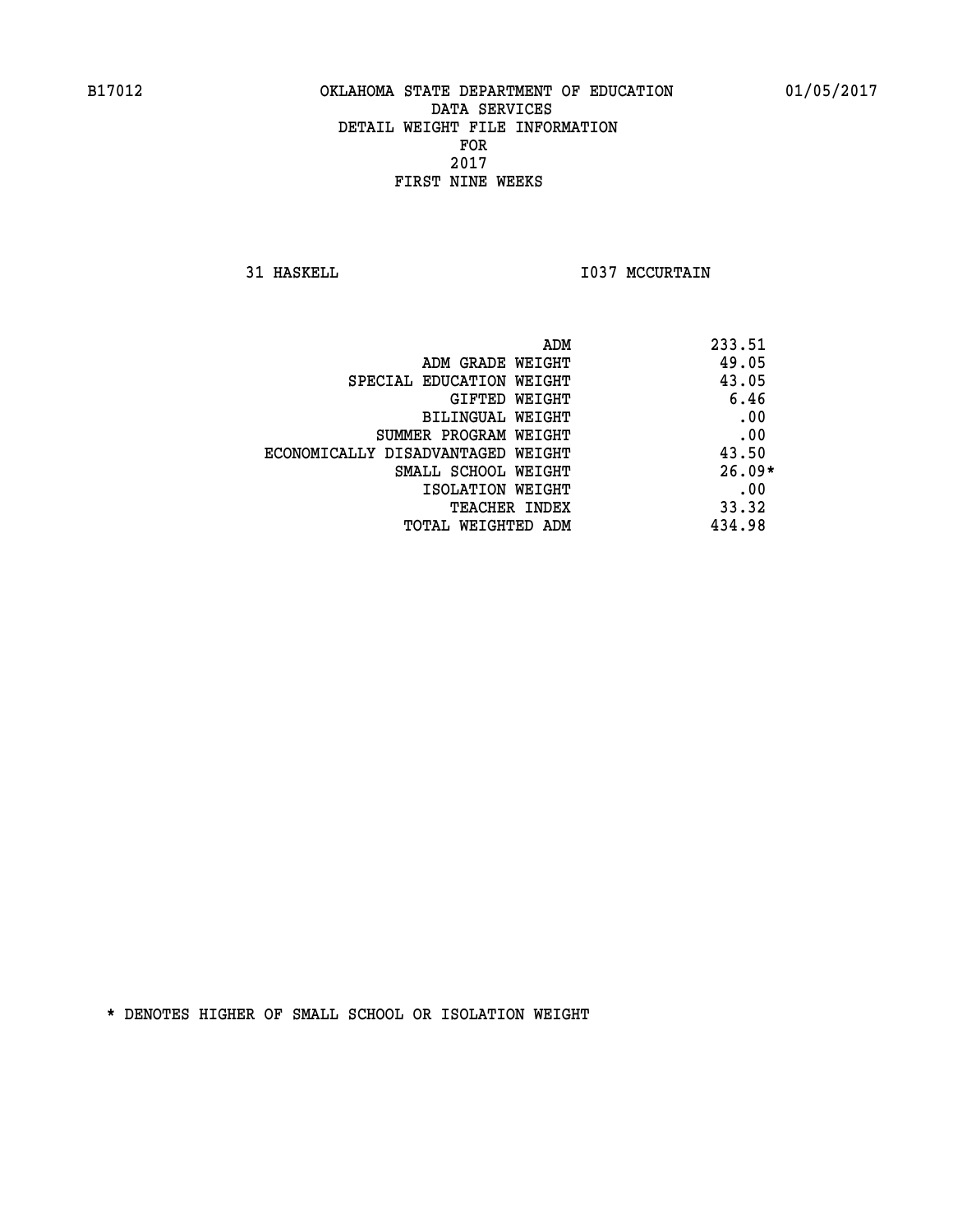**31 HASKELL IO43 KEOTA** 

|                                   | 411.32<br>ADM |
|-----------------------------------|---------------|
| ADM GRADE WEIGHT                  | 81.29         |
| SPECIAL EDUCATION WEIGHT          | 81.45         |
| GIFTED WEIGHT                     | 14.96         |
| BILINGUAL WEIGHT                  | 2.00          |
| SUMMER PROGRAM WEIGHT             | 2.40          |
| ECONOMICALLY DISADVANTAGED WEIGHT | 93.75         |
| SMALL SCHOOL WEIGHT               | $18.30*$      |
| ISOLATION WEIGHT                  | .00           |
| TEACHER INDEX                     | .00           |
| TOTAL WEIGHTED ADM                | 705.47        |
|                                   |               |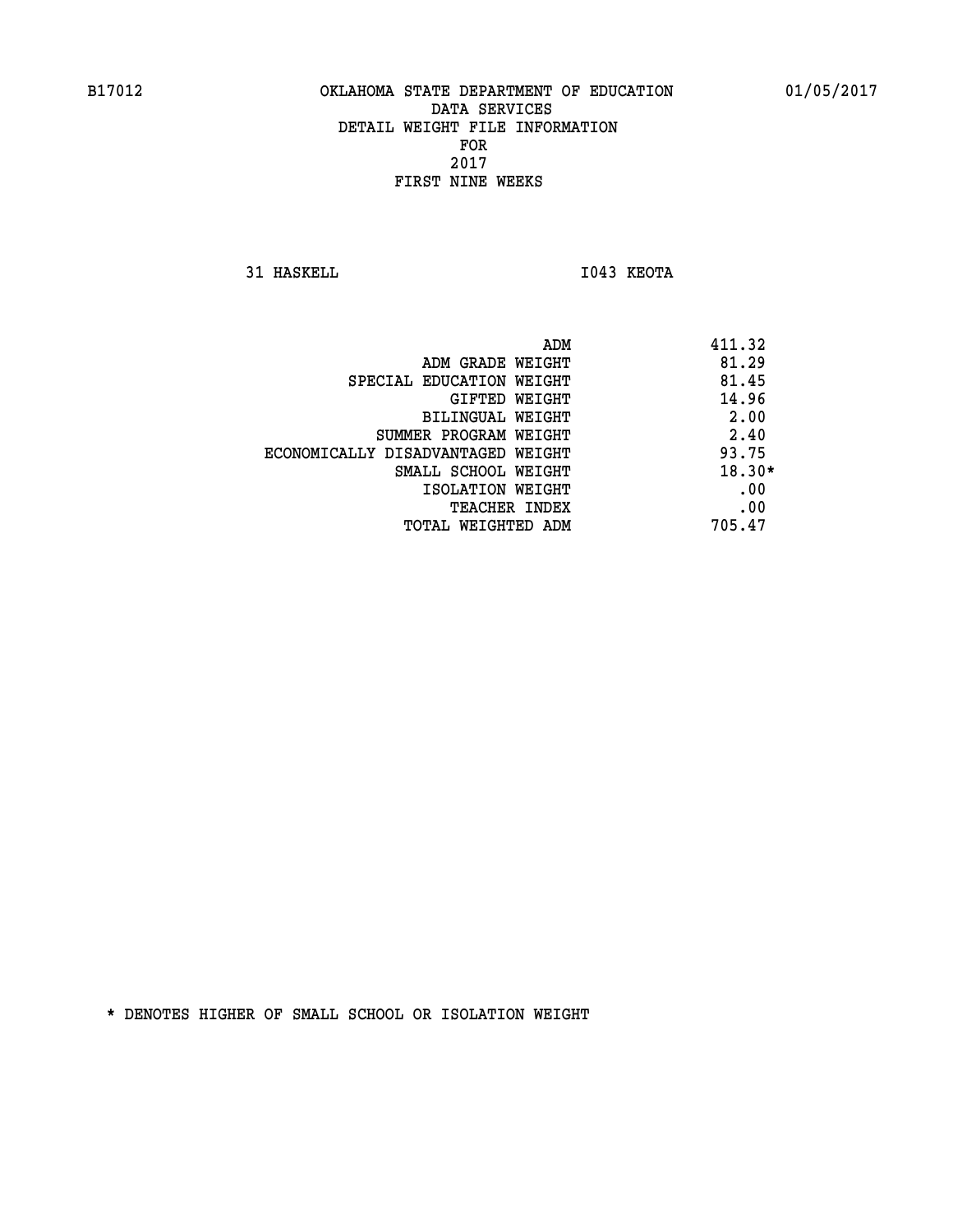**32 HUGHES I001 MOSS** 

 **ADM 267.93 ADM GRADE WEIGHT 53.83 SPECIAL EDUCATION WEIGHT 433.10 CIFTED WEIGHT 40.88 BILINGUAL WEIGHT 3.25 SUMMER PROGRAM WEIGHT .00 ECONOMICALLY DISADVANTAGED WEIGHT 37.75 SMALL SCHOOL WEIGHT 26.45\* 14.71** ISOLATION WEIGHT 14.71 **TEACHER INDEX** 1.80  **TOTAL WEIGHTED ADM 434.99**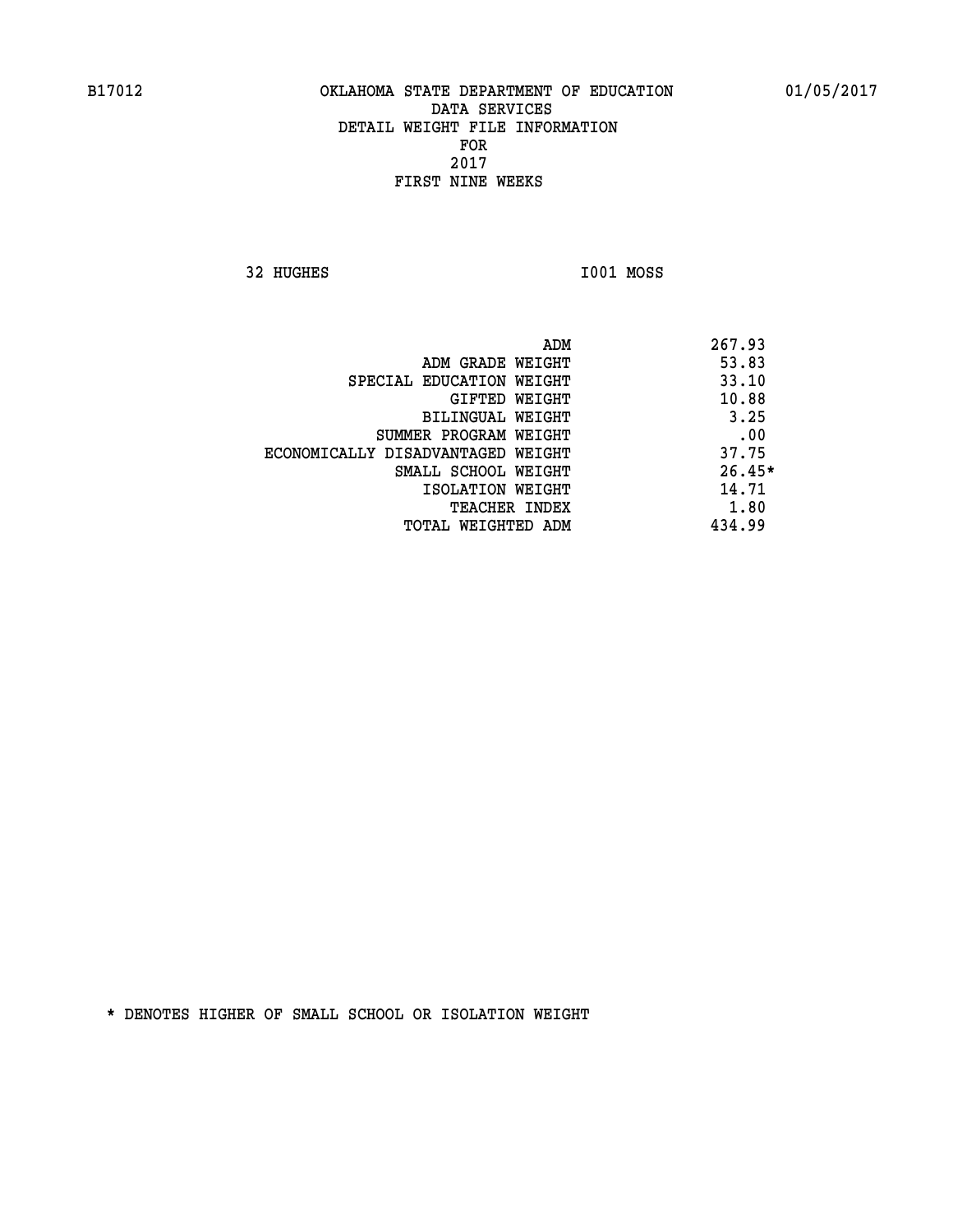**32 HUGHES 1005 WETUMKA** 

| ADM                               | 442.17   |
|-----------------------------------|----------|
| ADM GRADE WEIGHT                  | 83.80    |
| SPECIAL EDUCATION WEIGHT          | 97.65    |
| GIFTED WEIGHT                     | 18.70    |
| BILINGUAL WEIGHT                  | 2.50     |
| SUMMER PROGRAM WEIGHT             | .00      |
| ECONOMICALLY DISADVANTAGED WEIGHT | 84.00    |
| SMALL SCHOOL WEIGHT               | $14.52*$ |
| ISOLATION WEIGHT                  | .00      |
| <b>TEACHER INDEX</b>              | .00      |
| TOTAL WEIGHTED ADM                | 743.34   |
|                                   |          |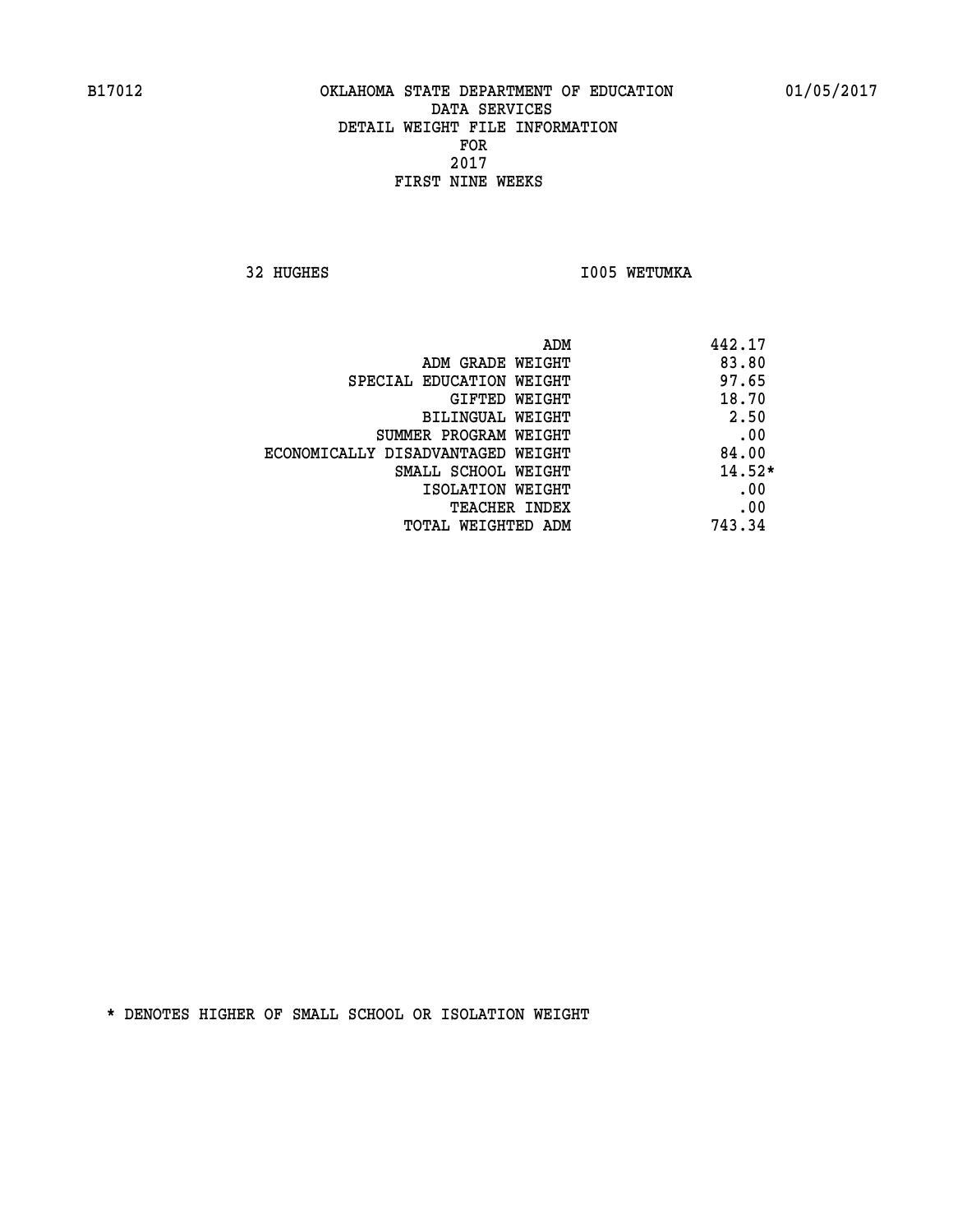**32 HUGHES I035 HOLDENVILLE** 

|                                   | ADM<br>1,100.12 |
|-----------------------------------|-----------------|
| ADM GRADE WEIGHT                  | 218.77          |
| SPECIAL EDUCATION WEIGHT          | 250.25          |
| GIFTED WEIGHT                     | 32.98           |
| BILINGUAL WEIGHT                  | 7.25            |
| SUMMER PROGRAM WEIGHT             | .00             |
| ECONOMICALLY DISADVANTAGED WEIGHT | 221.75          |
| SMALL SCHOOL WEIGHT               | .00             |
| ISOLATION WEIGHT                  | .00             |
| TEACHER INDEX                     | 46.68           |
| TOTAL WEIGHTED ADM                | 1,877.80        |
|                                   |                 |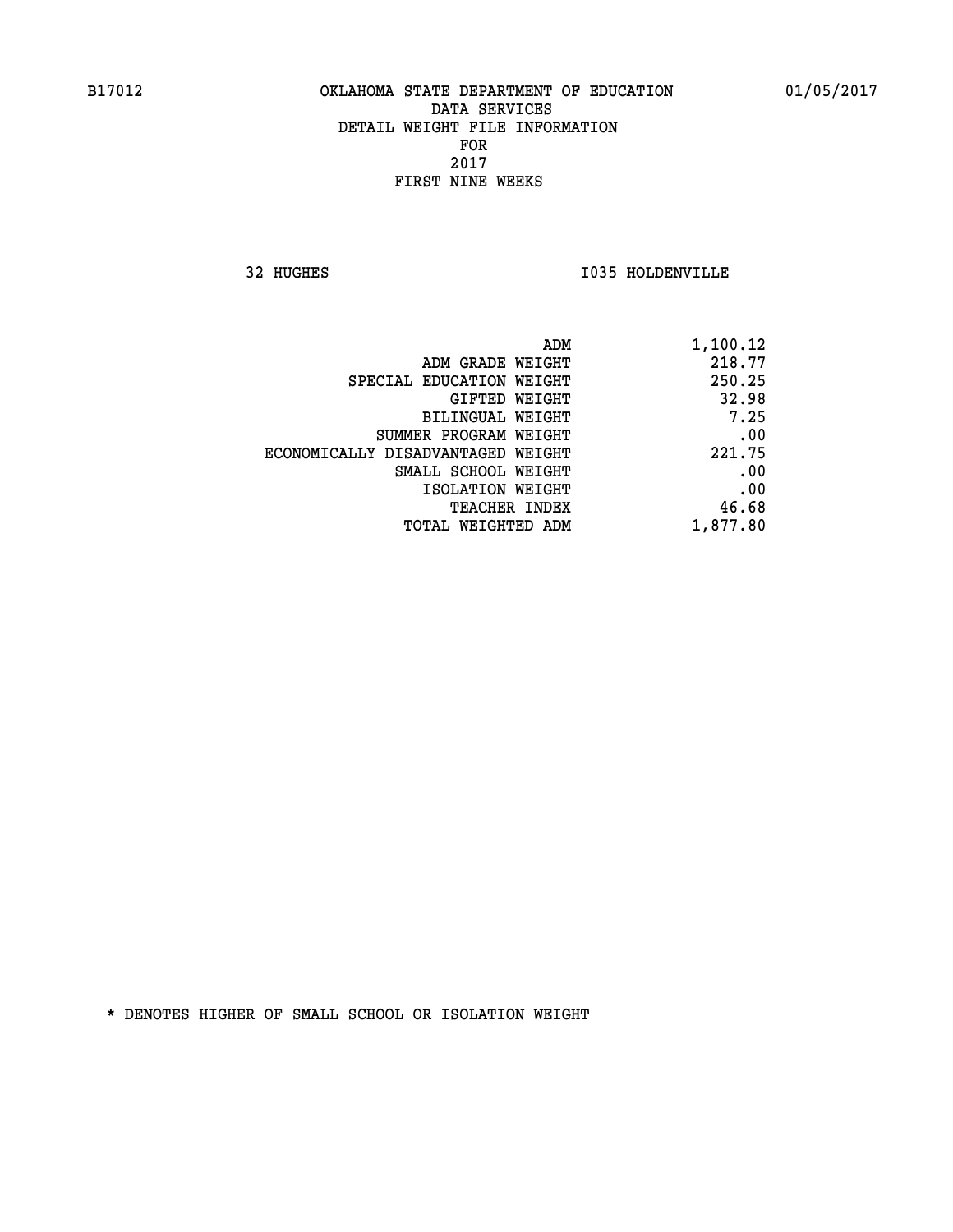**32 HUGHES I048 CALVIN** 

| ADM                               | 150.64   |
|-----------------------------------|----------|
| ADM GRADE WEIGHT                  | 30.30    |
| SPECIAL EDUCATION WEIGHT          | 79.50    |
| GIFTED WEIGHT                     | 5.10     |
| BILINGUAL WEIGHT                  | .00      |
| SUMMER PROGRAM WEIGHT             | .00      |
| ECONOMICALLY DISADVANTAGED WEIGHT | 35.25    |
| SMALL SCHOOL WEIGHT               | $21.55*$ |
| ISOLATION WEIGHT                  | 18.35    |
| TEACHER INDEX                     | .00      |
| TOTAL WEIGHTED ADM                | 322.34   |
|                                   |          |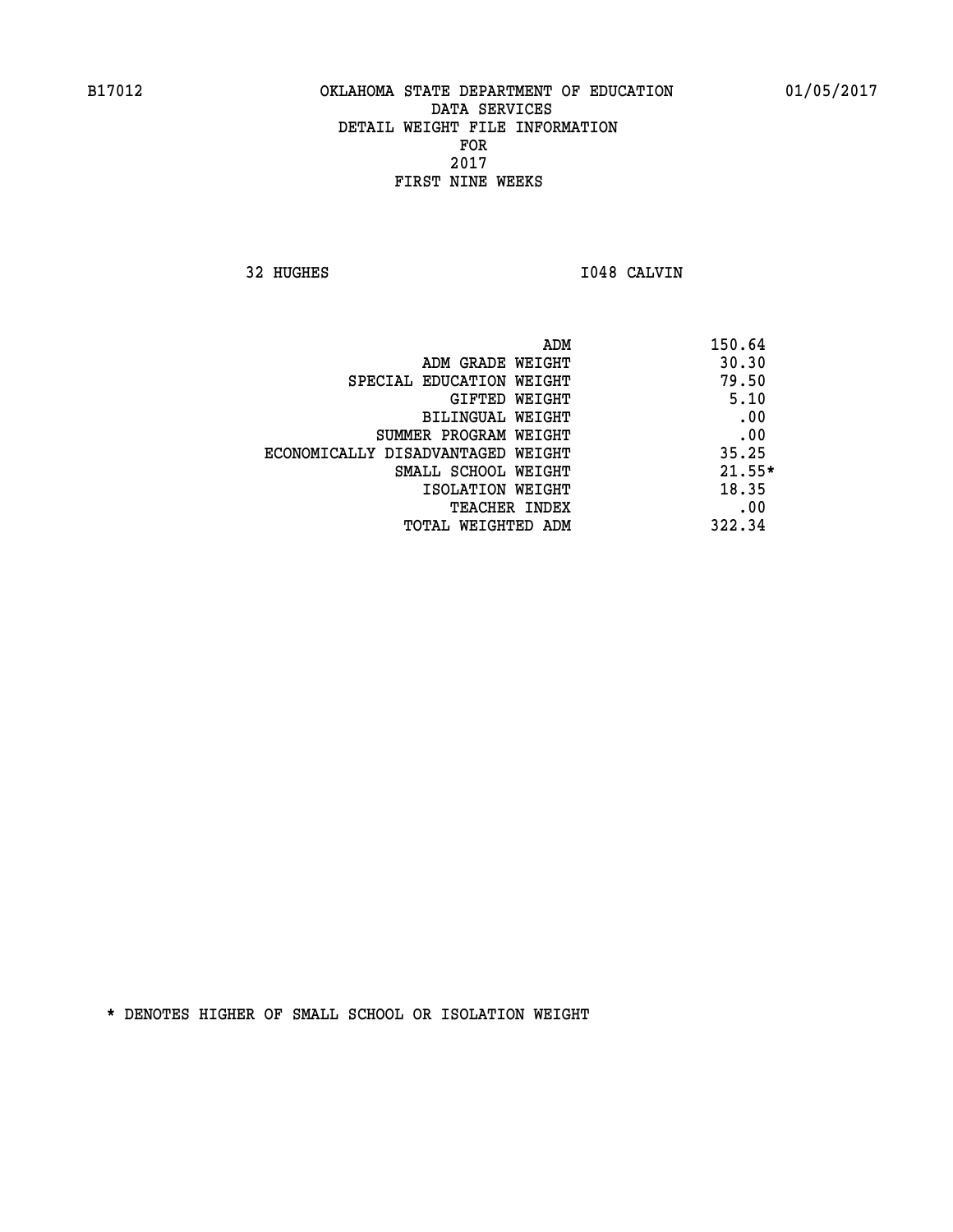**32 HUGHES 1054 STUART** 

| 261.52   |
|----------|
| 46.86    |
| 36.65    |
| 7.14     |
| .00      |
| .00      |
| 49.25    |
| $26.45*$ |
| 21.03    |
| 12.73    |
| 440.60   |
|          |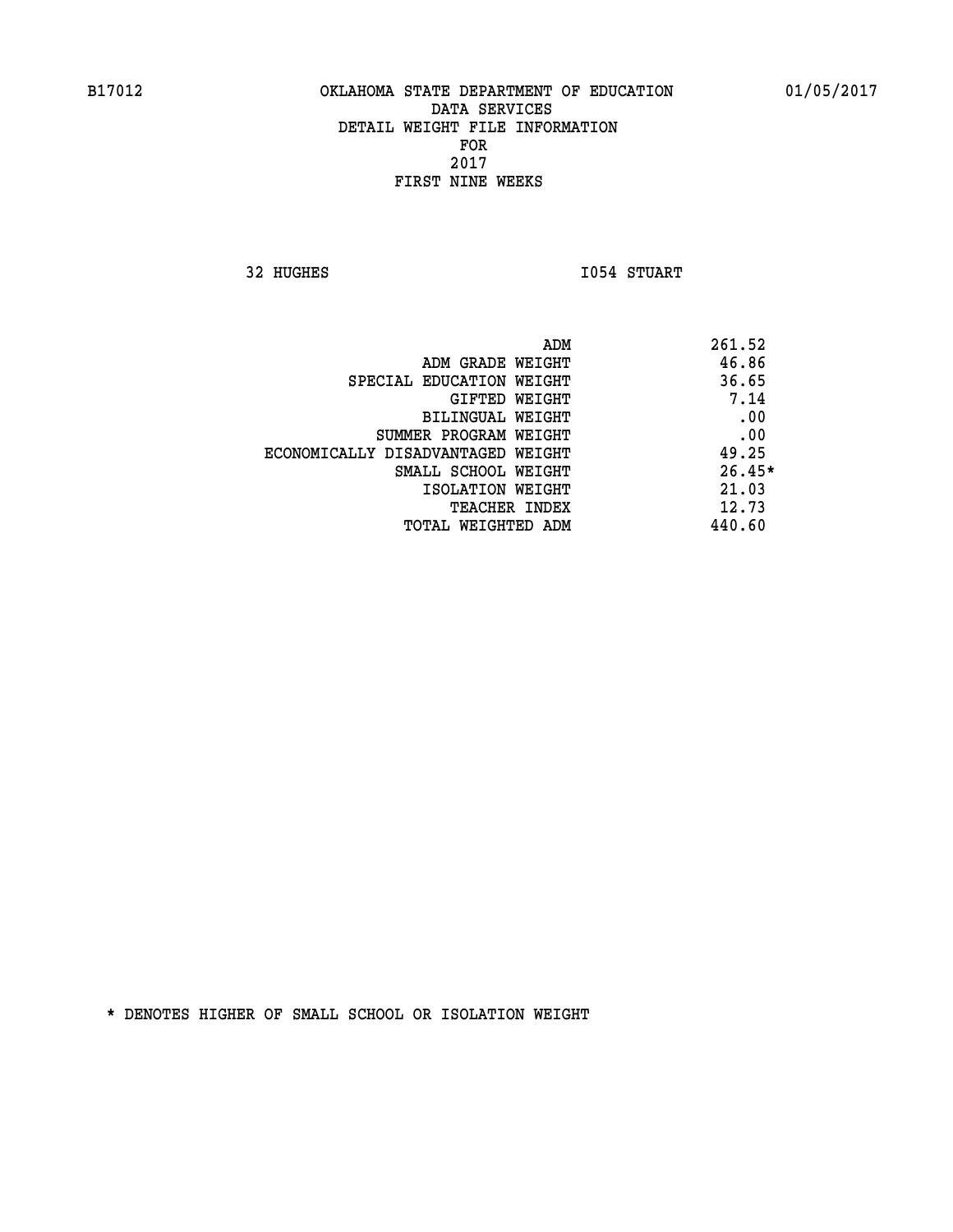**33 JACKSON I001 NAVAJO** 

| ADM                               | 535.80 |
|-----------------------------------|--------|
| ADM GRADE WEIGHT                  | 104.03 |
| SPECIAL EDUCATION WEIGHT          | 56.20  |
| GIFTED WEIGHT                     | 22.78  |
| BILINGUAL WEIGHT                  | 2.75   |
| SUMMER PROGRAM WEIGHT             | .00    |
| ECONOMICALLY DISADVANTAGED WEIGHT | 57.75  |
| SMALL SCHOOL WEIGHT               | .00    |
| ISOLATION WEIGHT                  | .00    |
| <b>TEACHER INDEX</b>              | 15.14  |
| TOTAL WEIGHTED ADM                | 794.45 |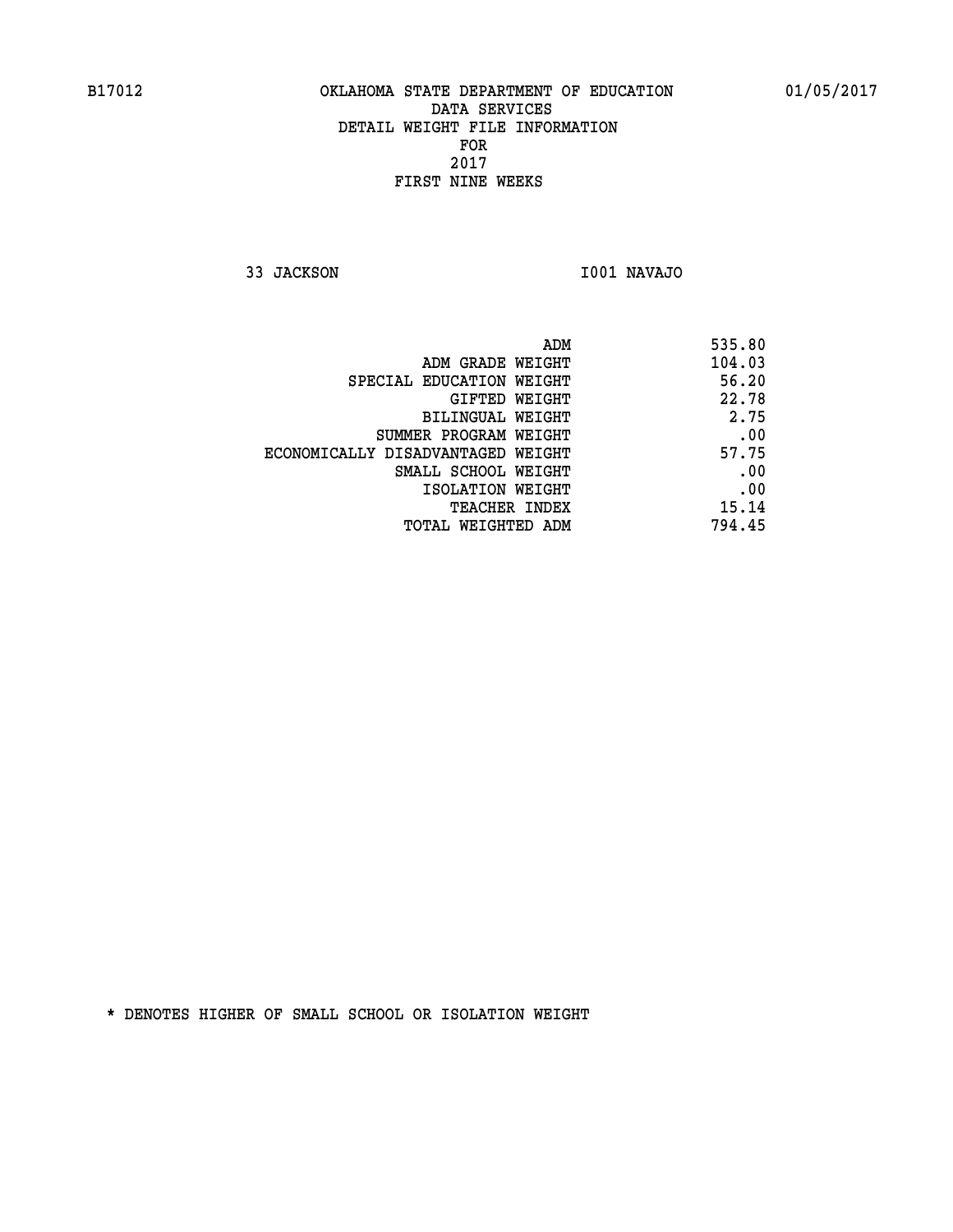**33 JACKSON I014 DUKE** 

 **ADM 178.72 ADM GRADE WEIGHT 31.82 SPECIAL EDUCATION WEIGHT 28.95 GIFTED WEIGHT** 3.40 **BILINGUAL WEIGHT 3.00 SUMMER PROGRAM WEIGHT .00 ECONOMICALLY DISADVANTAGED WEIGHT 17.50 SMALL SCHOOL WEIGHT** 23.67\*  **ISOLATION WEIGHT 21.98 TEACHER INDEX** .00  **TOTAL WEIGHTED ADM 287.06**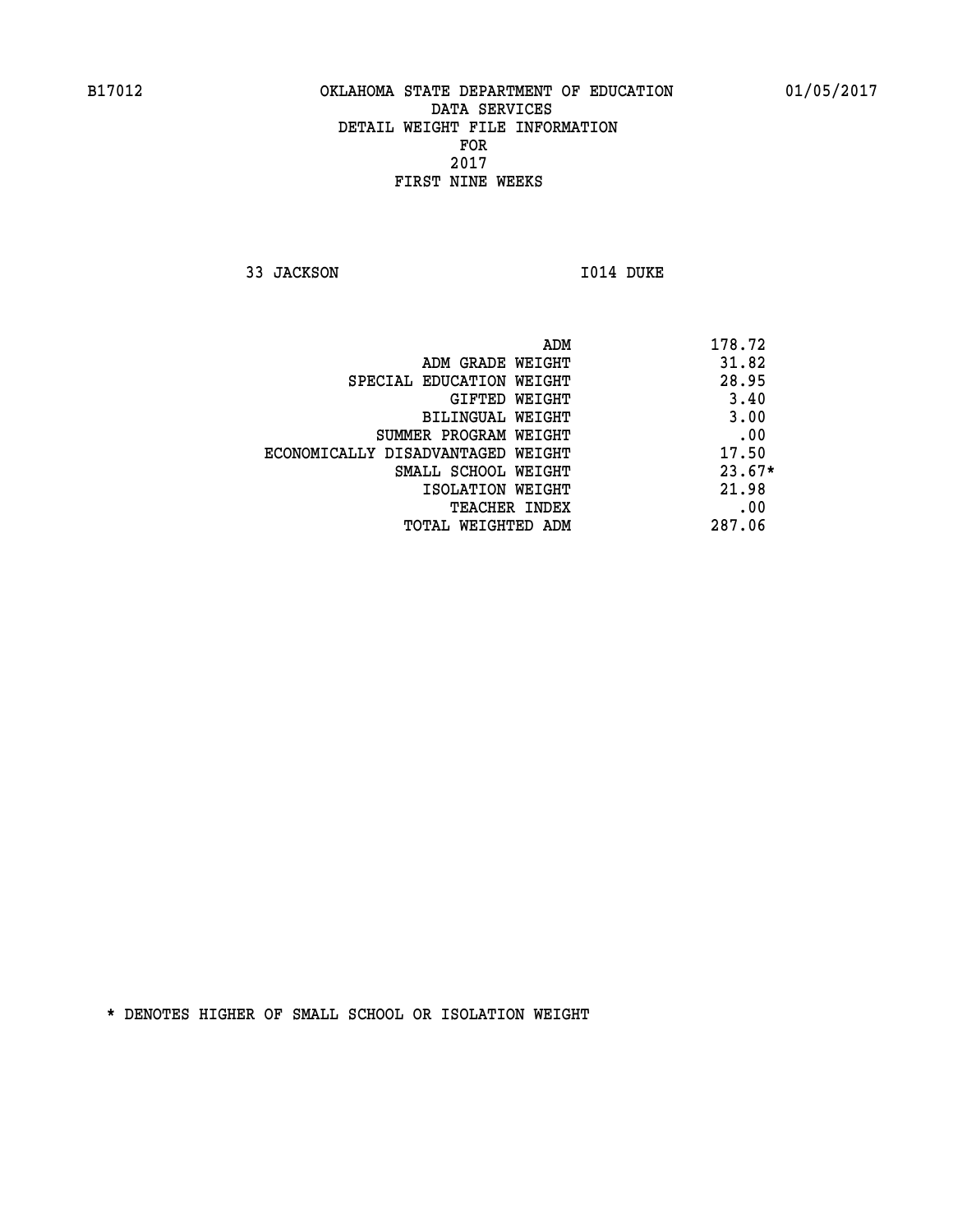**33 JACKSON I018 ALTUS** 

| ADM                               | 3,476.64 |
|-----------------------------------|----------|
| ADM GRADE WEIGHT                  | 715.15   |
| SPECIAL EDUCATION WEIGHT          | 425.45   |
| GIFTED WEIGHT                     | 137.36   |
| BILINGUAL WEIGHT                  | 95.75    |
| SUMMER PROGRAM WEIGHT             | .00      |
| ECONOMICALLY DISADVANTAGED WEIGHT | 525.00   |
| SMALL SCHOOL WEIGHT               | .00      |
| ISOLATION WEIGHT                  | .00      |
| <b>TEACHER INDEX</b>              | 135.37   |
| TOTAL WEIGHTED ADM                | 5,510.72 |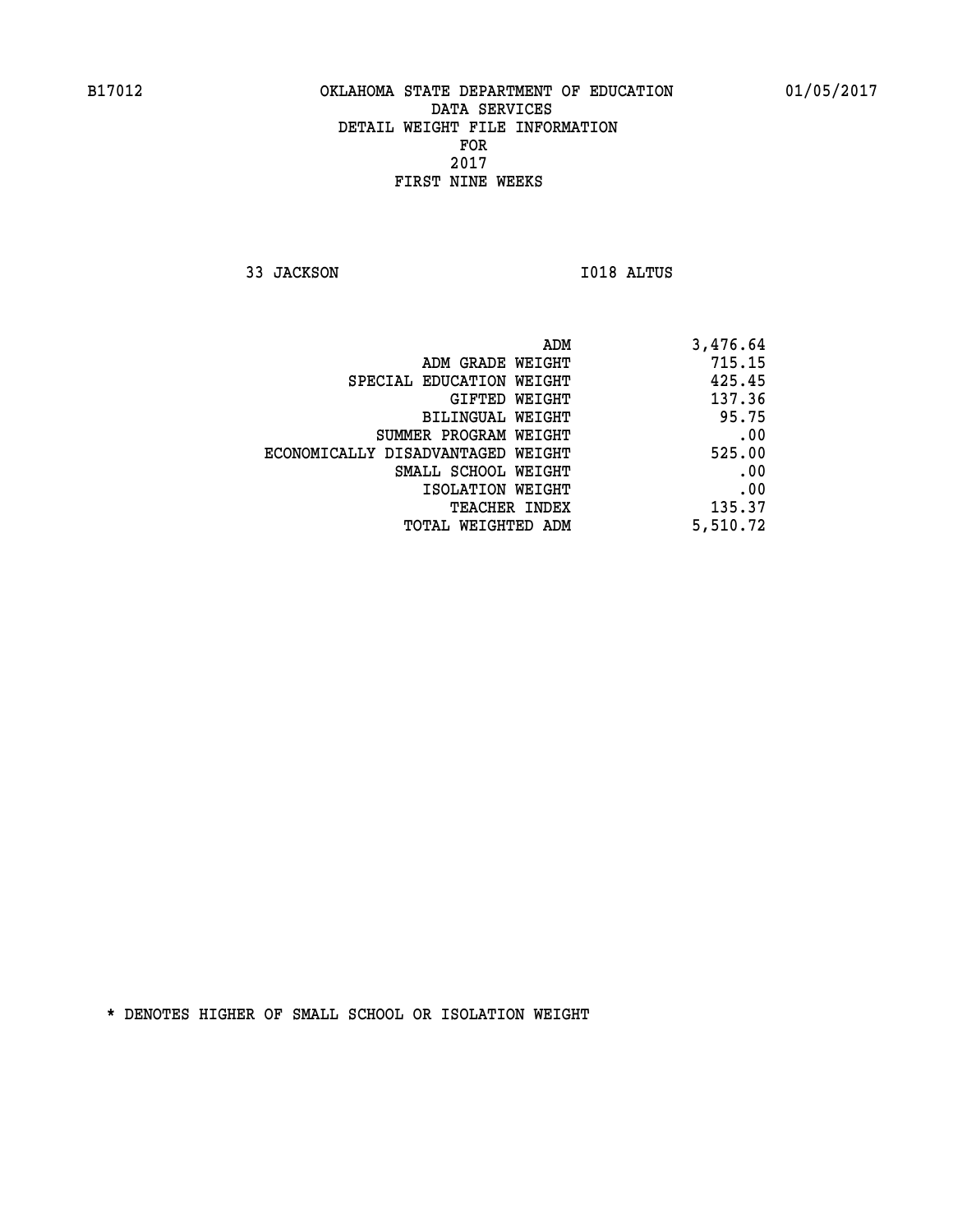**33 JACKSON I025 ELDORADO** 

|                                   | ADM    | 76.89    |
|-----------------------------------|--------|----------|
| ADM GRADE WEIGHT                  |        | 15.26    |
| SPECIAL EDUCATION WEIGHT          |        | 23.85    |
| <b>GIFTED WEIGHT</b>              |        | 1.02     |
| BILINGUAL WEIGHT                  |        | 2.50     |
| SUMMER PROGRAM WEIGHT             |        | .00      |
| ECONOMICALLY DISADVANTAGED WEIGHT |        | 17.00    |
| SMALL SCHOOL WEIGHT               |        | 13.14    |
| ISOLATION WEIGHT                  |        | $29.69*$ |
| TEACHER INDEX                     |        | .00      |
| TOTAL WEIGHTED ADM                | 166.21 |          |
|                                   |        |          |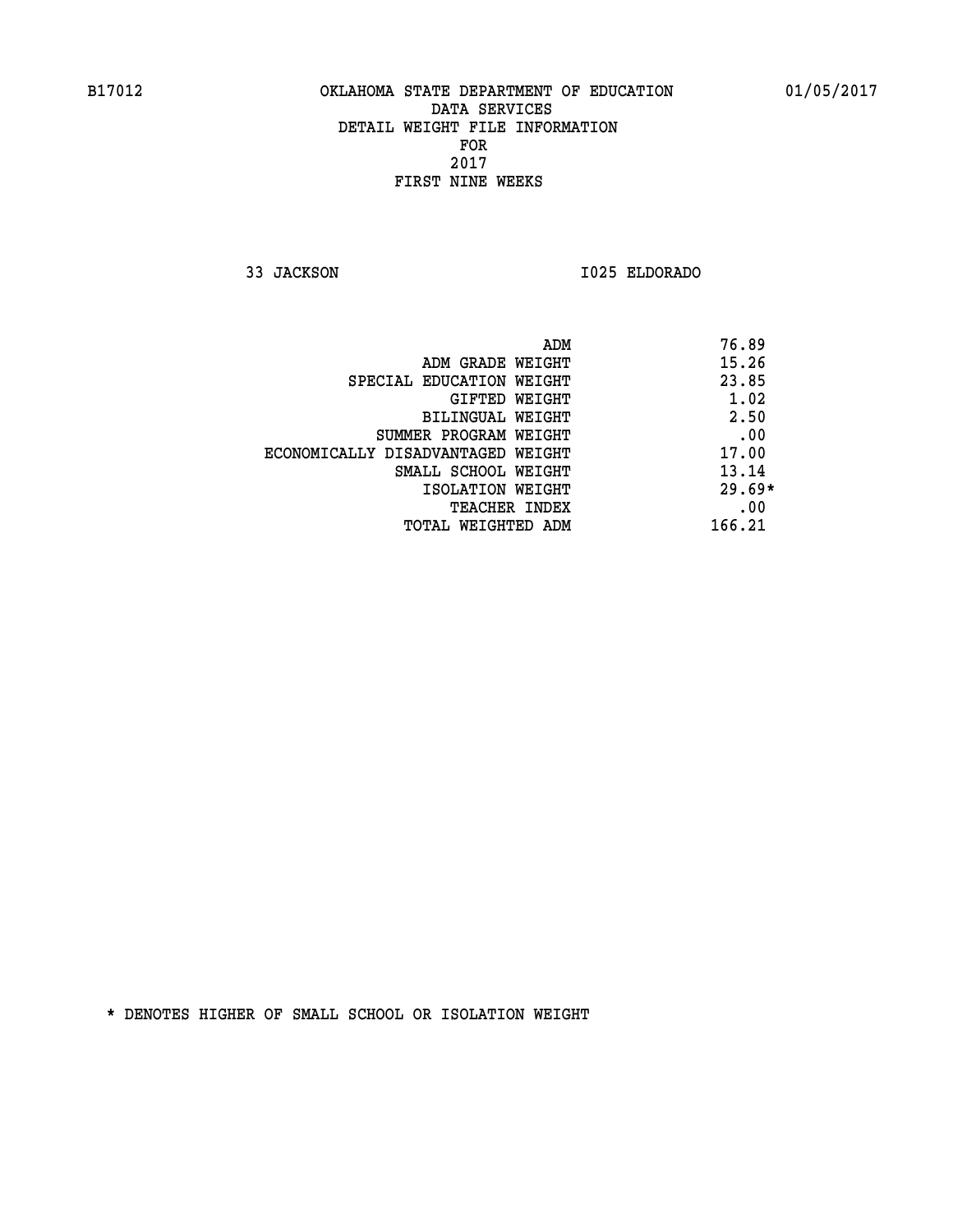**33 JACKSON I035 OLUSTEE** 

| ADM                               | 139.82   |
|-----------------------------------|----------|
| ADM GRADE WEIGHT                  | 28.90    |
| SPECIAL EDUCATION WEIGHT          | 36.35    |
| GIFTED WEIGHT                     | 1.36     |
| BILINGUAL WEIGHT                  | 5.75     |
| SUMMER PROGRAM WEIGHT             | 1.20     |
| ECONOMICALLY DISADVANTAGED WEIGHT | 30.00    |
| SMALL SCHOOL WEIGHT               | $20.57*$ |
| ISOLATION WEIGHT                  | .00      |
| <b>TEACHER INDEX</b>              | 4.53     |
| TOTAL WEIGHTED ADM                | 268.48   |
|                                   |          |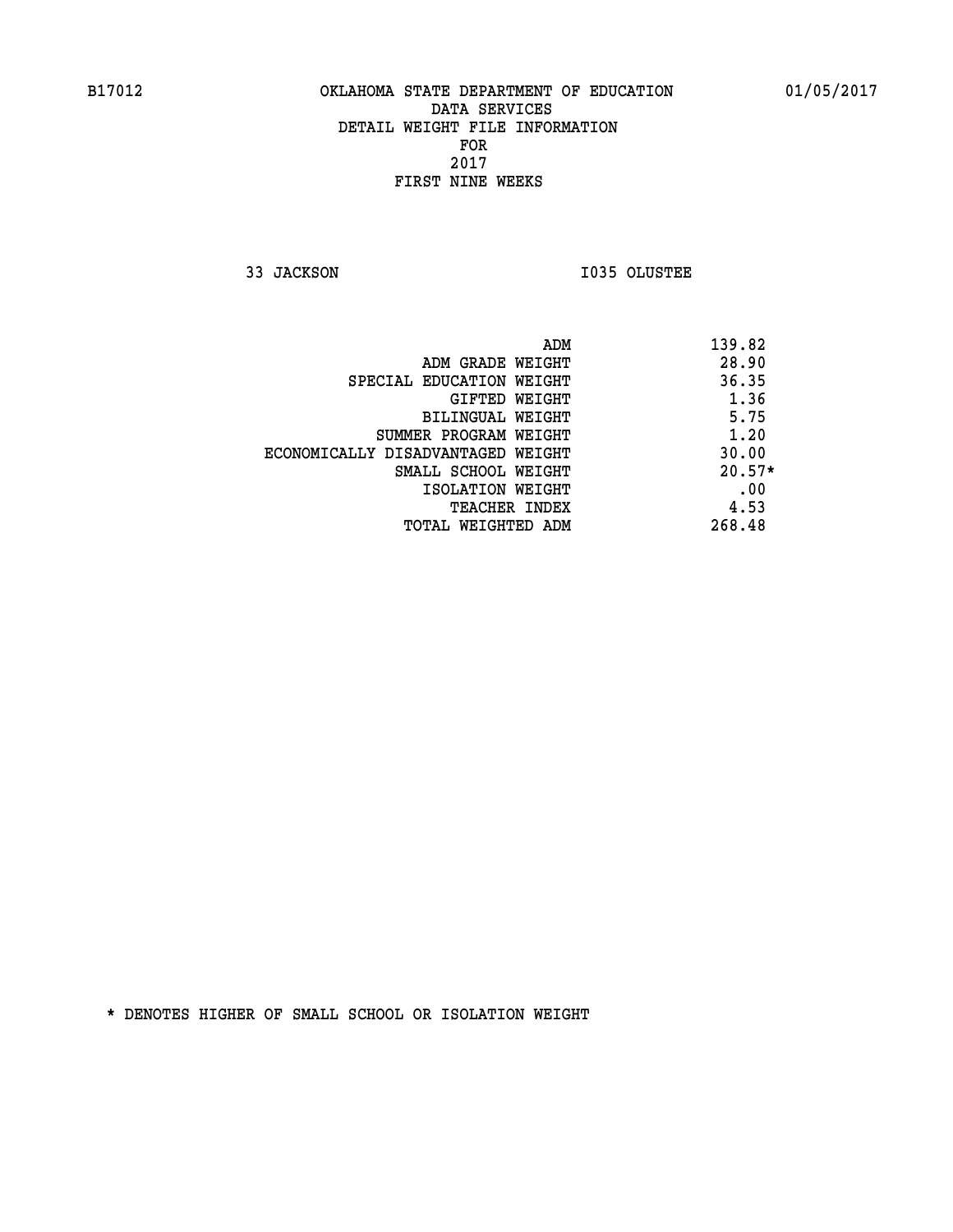**33 JACKSON I054 BLAIR** 

|                                   | 289.65<br>ADM |
|-----------------------------------|---------------|
| ADM GRADE WEIGHT                  | 57.89         |
| SPECIAL EDUCATION WEIGHT          | 50.55         |
| GIFTED WEIGHT                     | 8.16          |
| BILINGUAL WEIGHT                  | .00           |
| SUMMER PROGRAM WEIGHT             | 1.20          |
| ECONOMICALLY DISADVANTAGED WEIGHT | 45.50         |
| SMALL SCHOOL WEIGHT               | $26.21*$      |
| ISOLATION WEIGHT                  | .00           |
| <b>TEACHER INDEX</b>              | .00           |
| TOTAL WEIGHTED ADM                | 479.16        |
|                                   |               |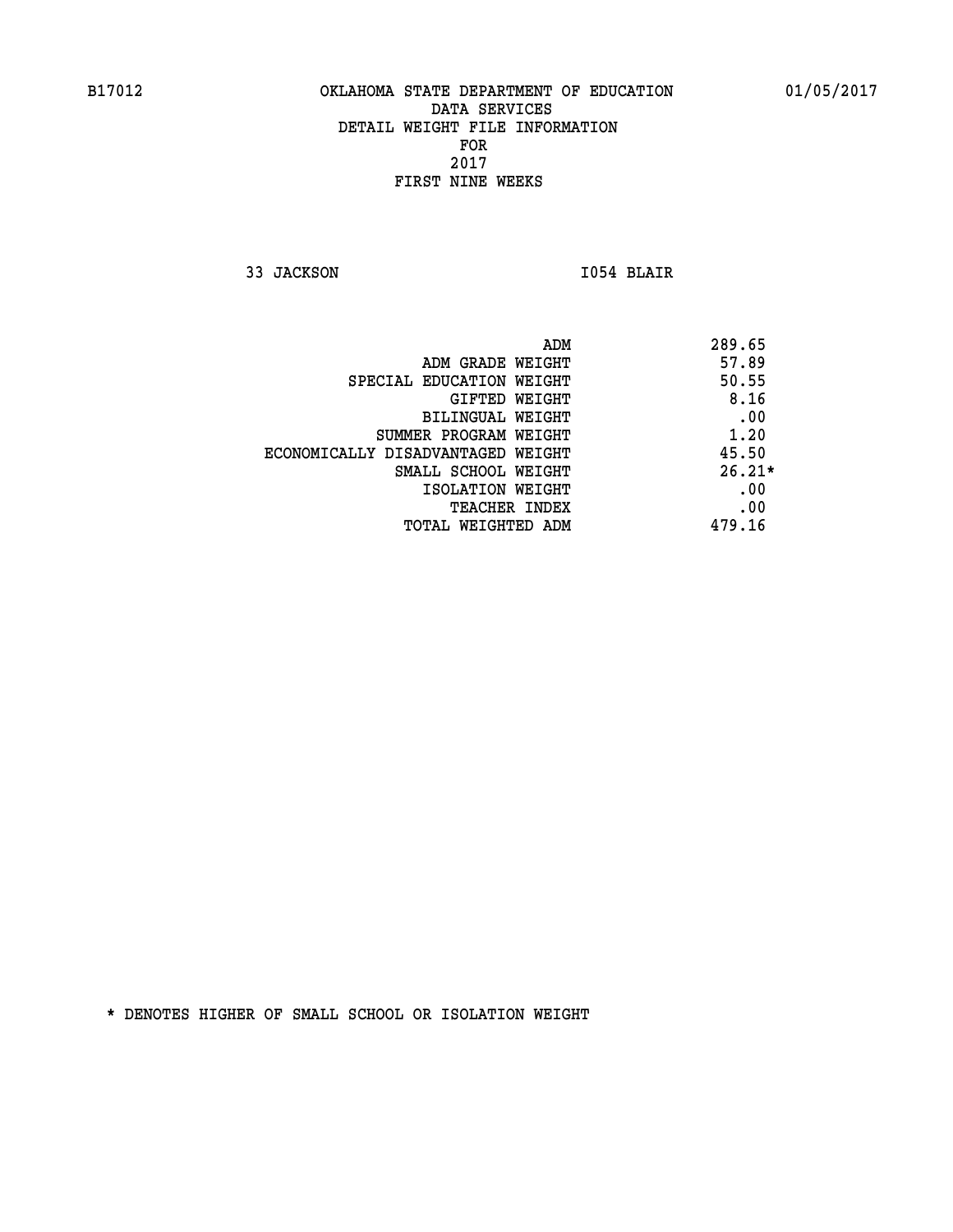**34 JEFFERSON C003 TERRAL** 

| ADM                               | 75.68    |
|-----------------------------------|----------|
| ADM GRADE WEIGHT                  | 15.87    |
| SPECIAL EDUCATION WEIGHT          | 89.50    |
| GIFTED WEIGHT                     | 3.40     |
| BILINGUAL WEIGHT                  | .75      |
| SUMMER PROGRAM WEIGHT             | .00      |
| ECONOMICALLY DISADVANTAGED WEIGHT | 18.75    |
| SMALL SCHOOL WEIGHT               | $12.97*$ |
| ISOLATION WEIGHT                  | .00      |
| <b>TEACHER INDEX</b>              | .00      |
| TOTAL WEIGHTED ADM                | 216.92   |
|                                   |          |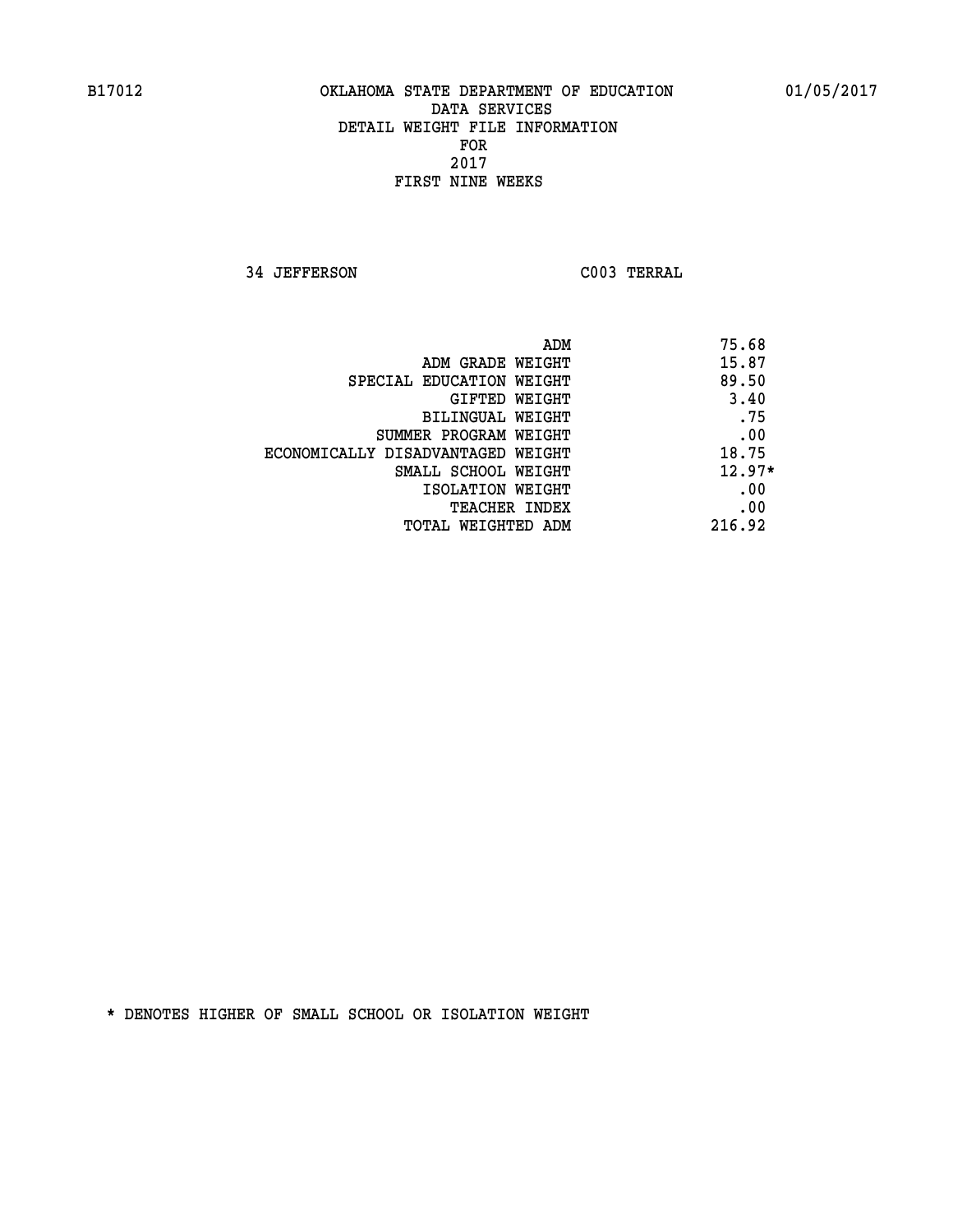**34 JEFFERSON 1001 RYAN** 

| ADM<br>226.63                              |     |
|--------------------------------------------|-----|
| 42.90<br>ADM GRADE WEIGHT                  |     |
| 42.20<br>SPECIAL EDUCATION WEIGHT          |     |
| 6.46<br>GIFTED WEIGHT                      |     |
| 1.00<br>BILINGUAL WEIGHT                   |     |
| SUMMER PROGRAM WEIGHT                      | .00 |
| 40.00<br>ECONOMICALLY DISADVANTAGED WEIGHT |     |
| 25.91<br>SMALL SCHOOL WEIGHT               |     |
| $99.90*$<br>ISOLATION WEIGHT               |     |
| 6.75<br><b>TEACHER INDEX</b>               |     |
| 465.84<br>TOTAL WEIGHTED ADM               |     |
|                                            |     |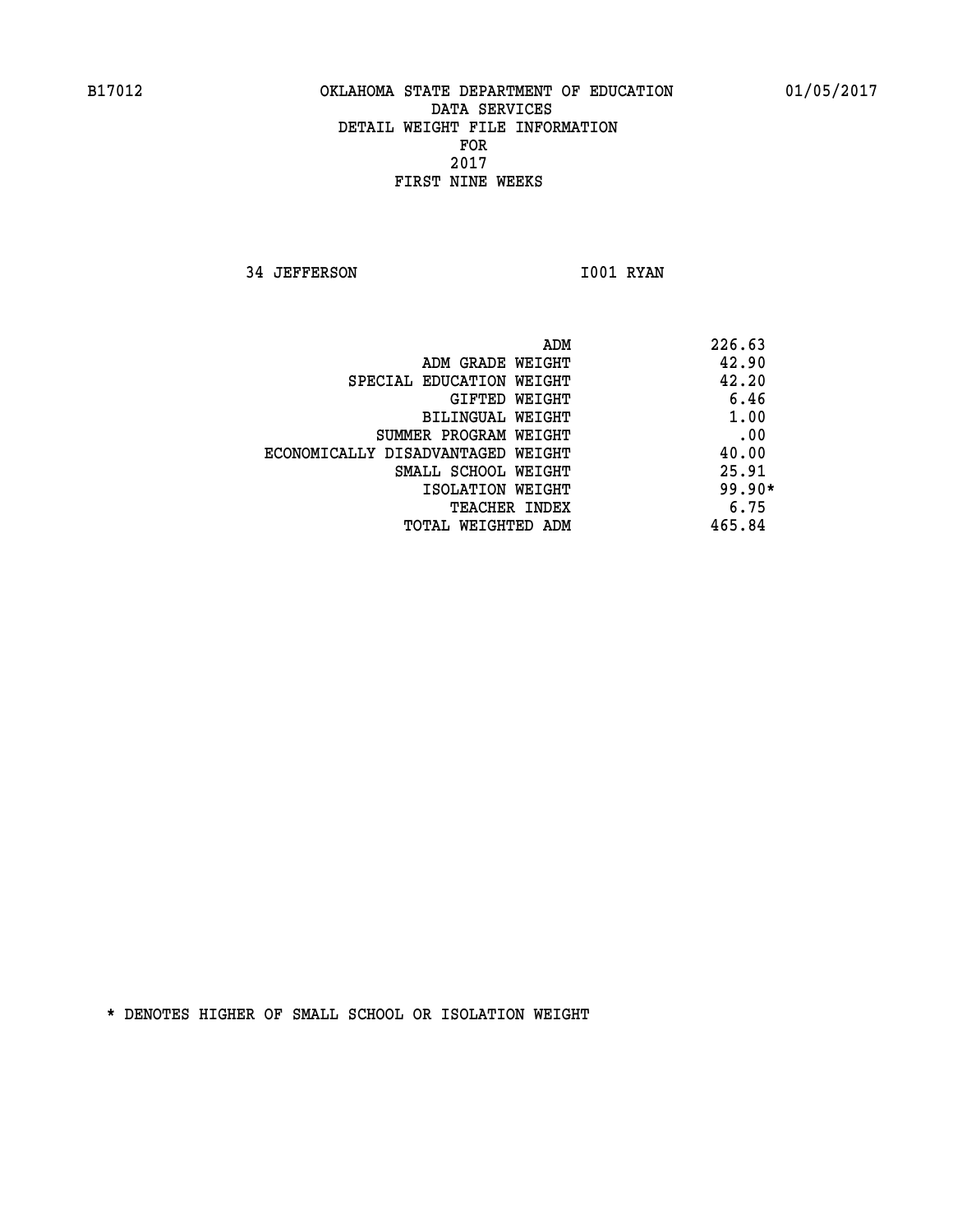**34 JEFFERSON 1014 RINGLING** 

|                                   | ADM | 429.30  |
|-----------------------------------|-----|---------|
| ADM GRADE WEIGHT                  |     | 87.26   |
| SPECIAL EDUCATION WEIGHT          |     | 63.00   |
| GIFTED WEIGHT                     |     | 11.56   |
| BILINGUAL WEIGHT                  |     | 3.50    |
| SUMMER PROGRAM WEIGHT             |     | 2.40    |
| ECONOMICALLY DISADVANTAGED WEIGHT |     | 74.00   |
| SMALL SCHOOL WEIGHT               |     | 16.18   |
| ISOLATION WEIGHT                  |     | 187.00* |
| <b>TEACHER INDEX</b>              |     | 19.90   |
| TOTAL WEIGHTED ADM                |     | 877.92  |
|                                   |     |         |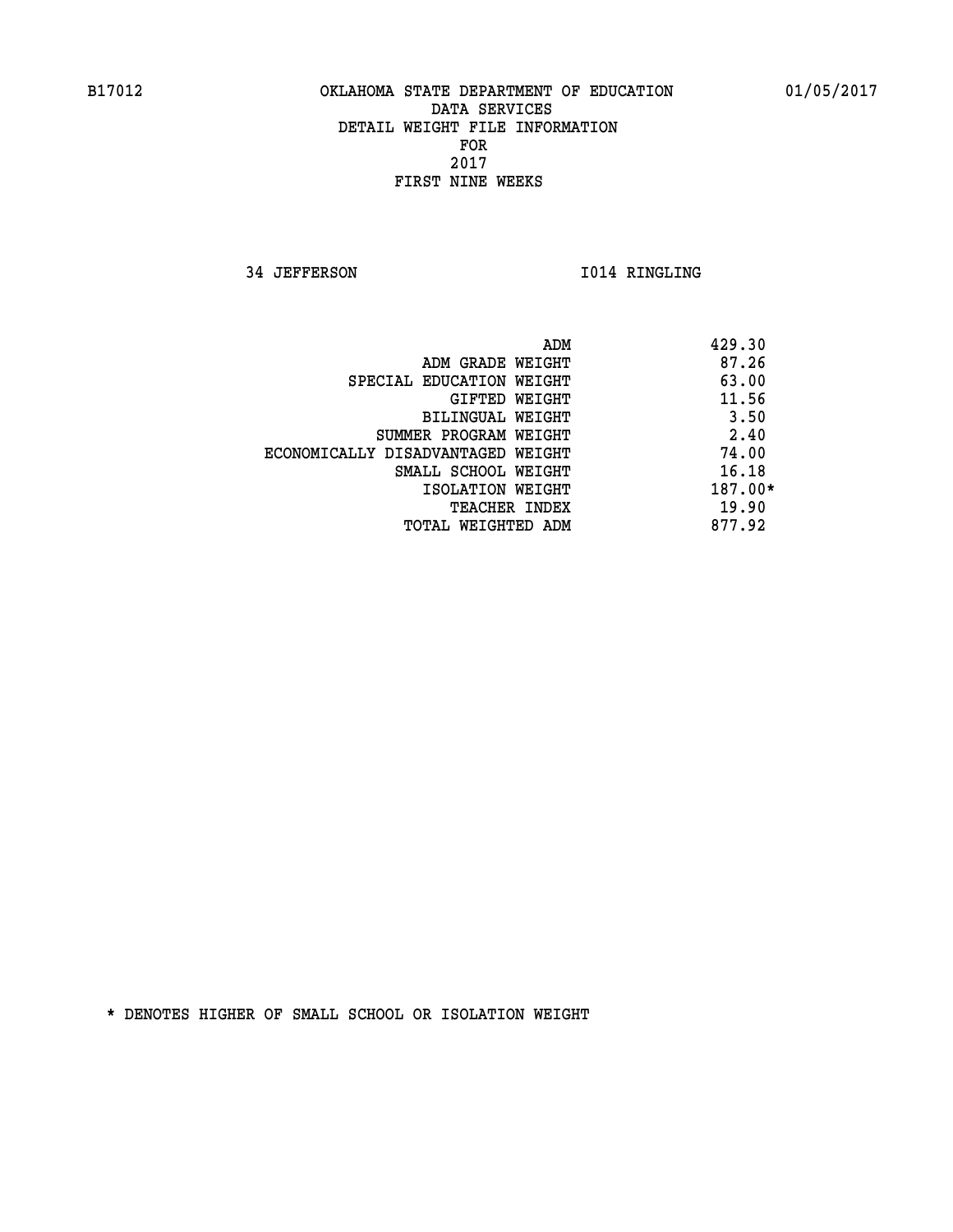**34 JEFFERSON I023 WAURIKA** 

| 410.23<br>ADM |                                   |
|---------------|-----------------------------------|
| 80.49         | ADM GRADE WEIGHT                  |
| 55.65         | SPECIAL EDUCATION WEIGHT          |
| 11.22         | GIFTED WEIGHT                     |
| .00           | BILINGUAL WEIGHT                  |
| .00           | SUMMER PROGRAM WEIGHT             |
| 77.50         | ECONOMICALLY DISADVANTAGED WEIGHT |
| 18.42         | SMALL SCHOOL WEIGHT               |
| 166.06*       | ISOLATION WEIGHT                  |
| .00           | <b>TEACHER INDEX</b>              |
| 801.15        | TOTAL WEIGHTED ADM                |
|               |                                   |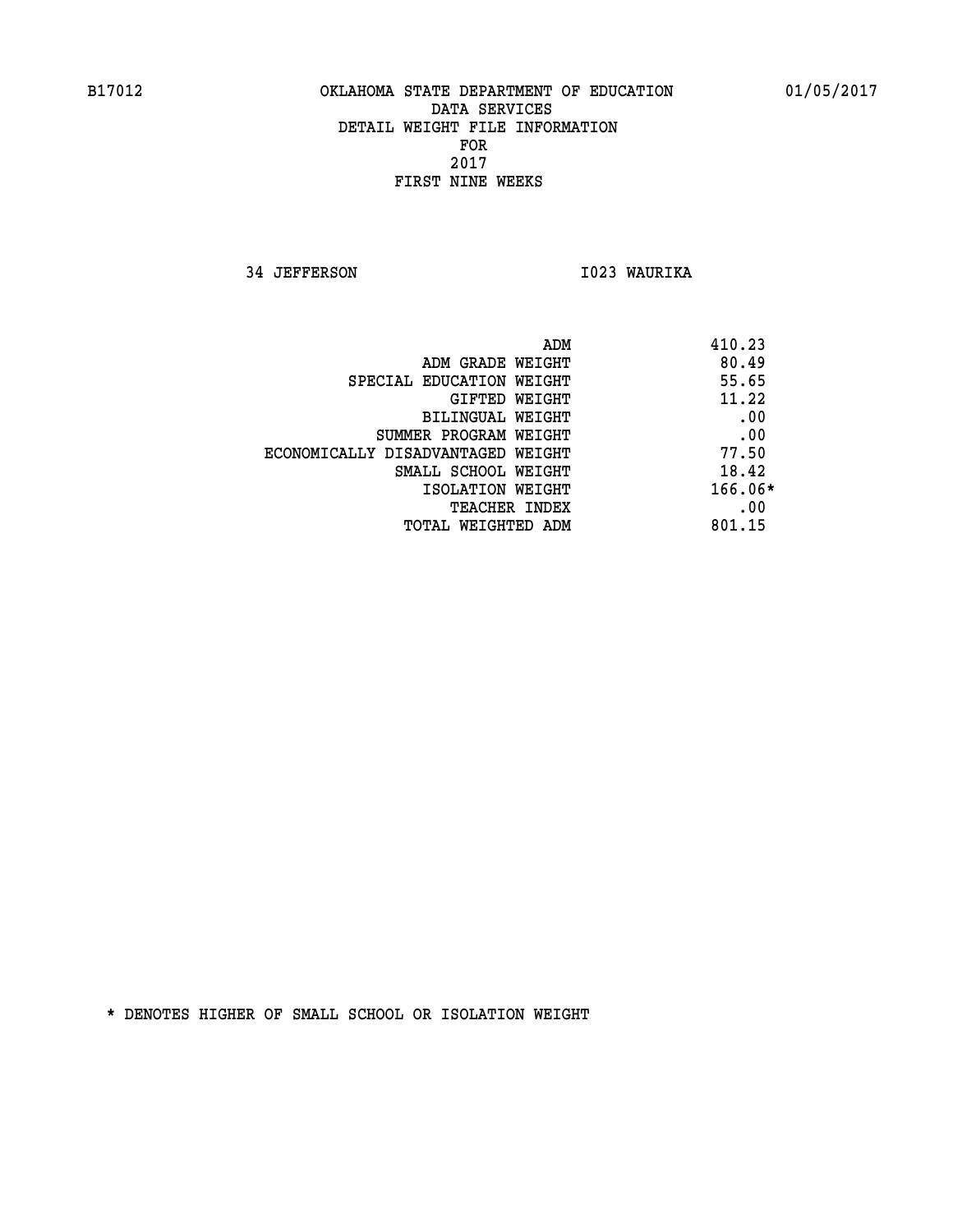**35 JOHNSTON C007 MANNSVILLE** 

| ADM                               | 100.58   |
|-----------------------------------|----------|
| ADM GRADE WEIGHT                  | 19.13    |
| SPECIAL EDUCATION WEIGHT          | 30.10    |
| <b>GIFTED WEIGHT</b>              | 2.72     |
| BILINGUAL WEIGHT                  | .00      |
| SUMMER PROGRAM WEIGHT             | .00      |
| ECONOMICALLY DISADVANTAGED WEIGHT | 21.50    |
| SMALL SCHOOL WEIGHT               | $16.29*$ |
| ISOLATION WEIGHT                  | .00      |
| <b>TEACHER INDEX</b>              | .31      |
| TOTAL WEIGHTED ADM                | 190.63   |
|                                   |          |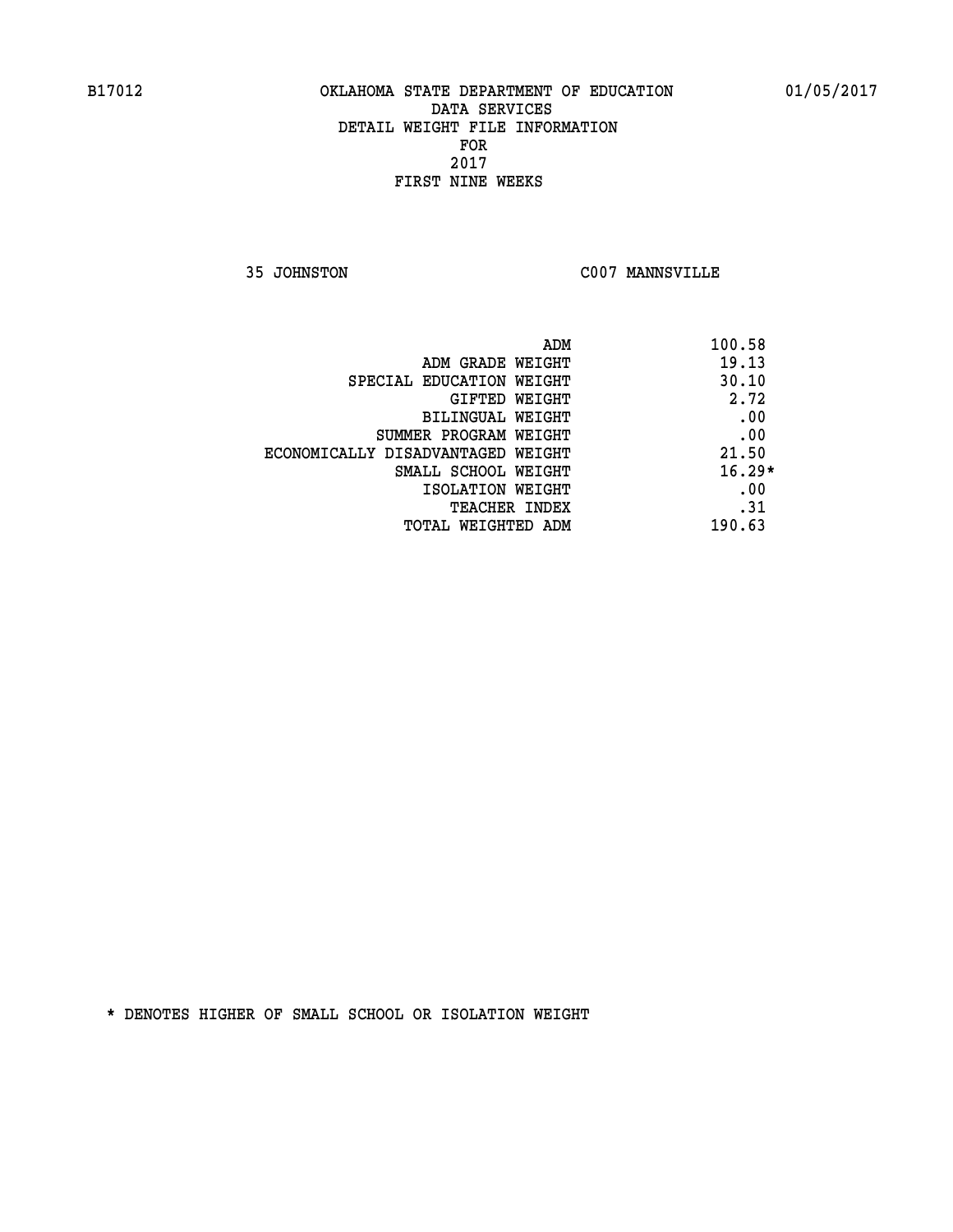**35 JOHNSTON C010 RAVIA** 

| ADM<br>87.48                               |          |
|--------------------------------------------|----------|
| 14.38<br>ADM GRADE WEIGHT                  |          |
| 21.10<br>SPECIAL EDUCATION WEIGHT          |          |
| GIFTED WEIGHT                              | .68      |
| <b>BILINGUAL WEIGHT</b>                    | .00      |
| SUMMER PROGRAM WEIGHT                      | .00      |
| 21.25<br>ECONOMICALLY DISADVANTAGED WEIGHT |          |
| SMALL SCHOOL WEIGHT                        | $14.60*$ |
| ISOLATION WEIGHT                           | .00      |
| <b>TEACHER INDEX</b>                       | 8.10     |
| 167.59<br>TOTAL WEIGHTED ADM               |          |
|                                            |          |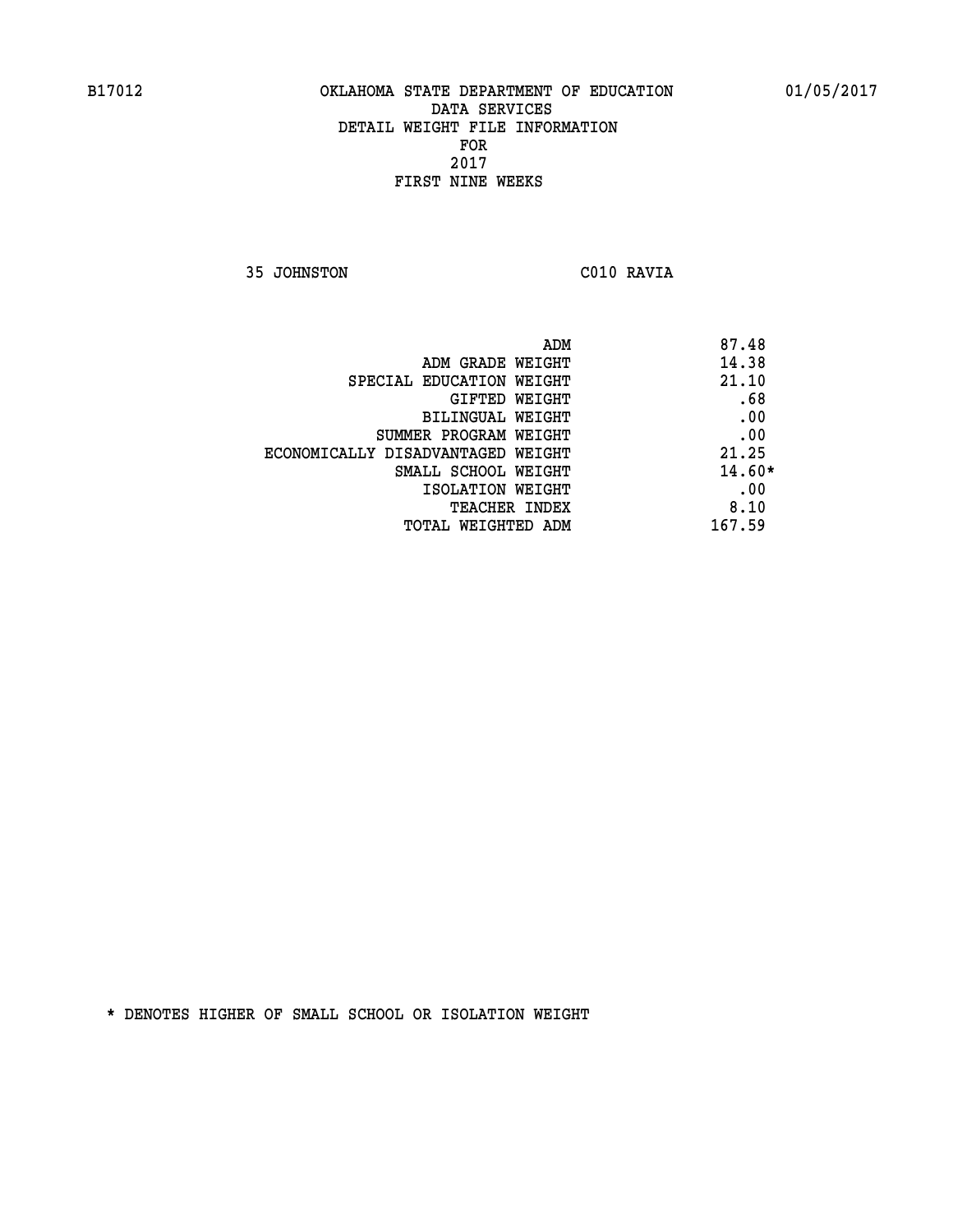**35 JOHNSTON I002 MILL CREEK** 

|                                   | 168.01<br>ADM |
|-----------------------------------|---------------|
| ADM GRADE WEIGHT                  | 33.84         |
| SPECIAL EDUCATION WEIGHT          | 24.30         |
| GIFTED WEIGHT                     | 4.42          |
| BILINGUAL WEIGHT                  | .00           |
| SUMMER PROGRAM WEIGHT             | .00           |
| ECONOMICALLY DISADVANTAGED WEIGHT | 34.25         |
| SMALL SCHOOL WEIGHT               | 22.93         |
| ISOLATION WEIGHT                  | $25.40*$      |
| <b>TEACHER INDEX</b>              | .00           |
| TOTAL WEIGHTED ADM                | 290.22        |
|                                   |               |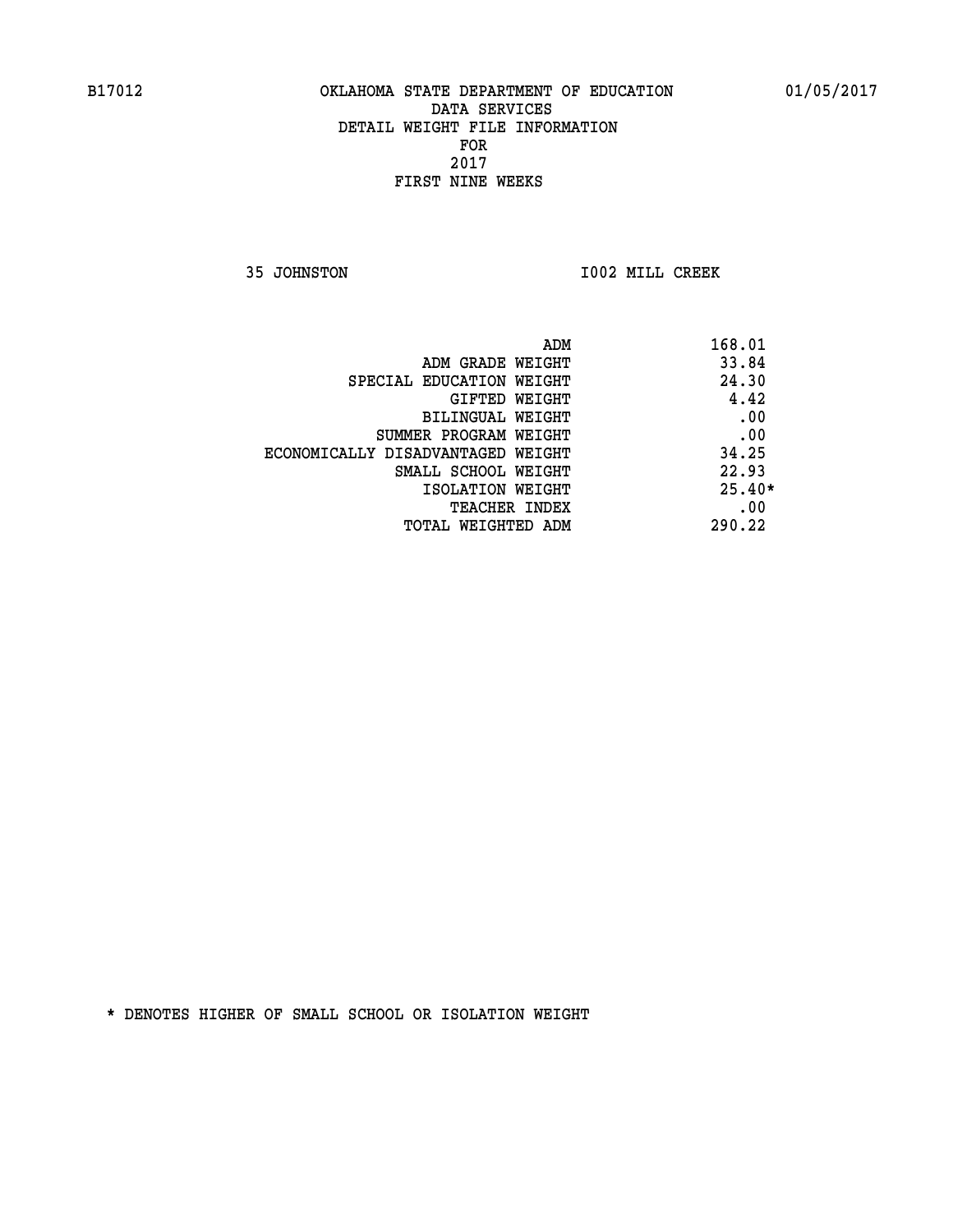**35 JOHNSTON I020 TISHOMINGO** 

| 947.91   |
|----------|
| 180.41   |
| 184.50   |
| 13.60    |
| 1.25     |
| .00      |
| 183.50   |
| .00      |
| .00      |
| 42.63    |
| 1,553.80 |
|          |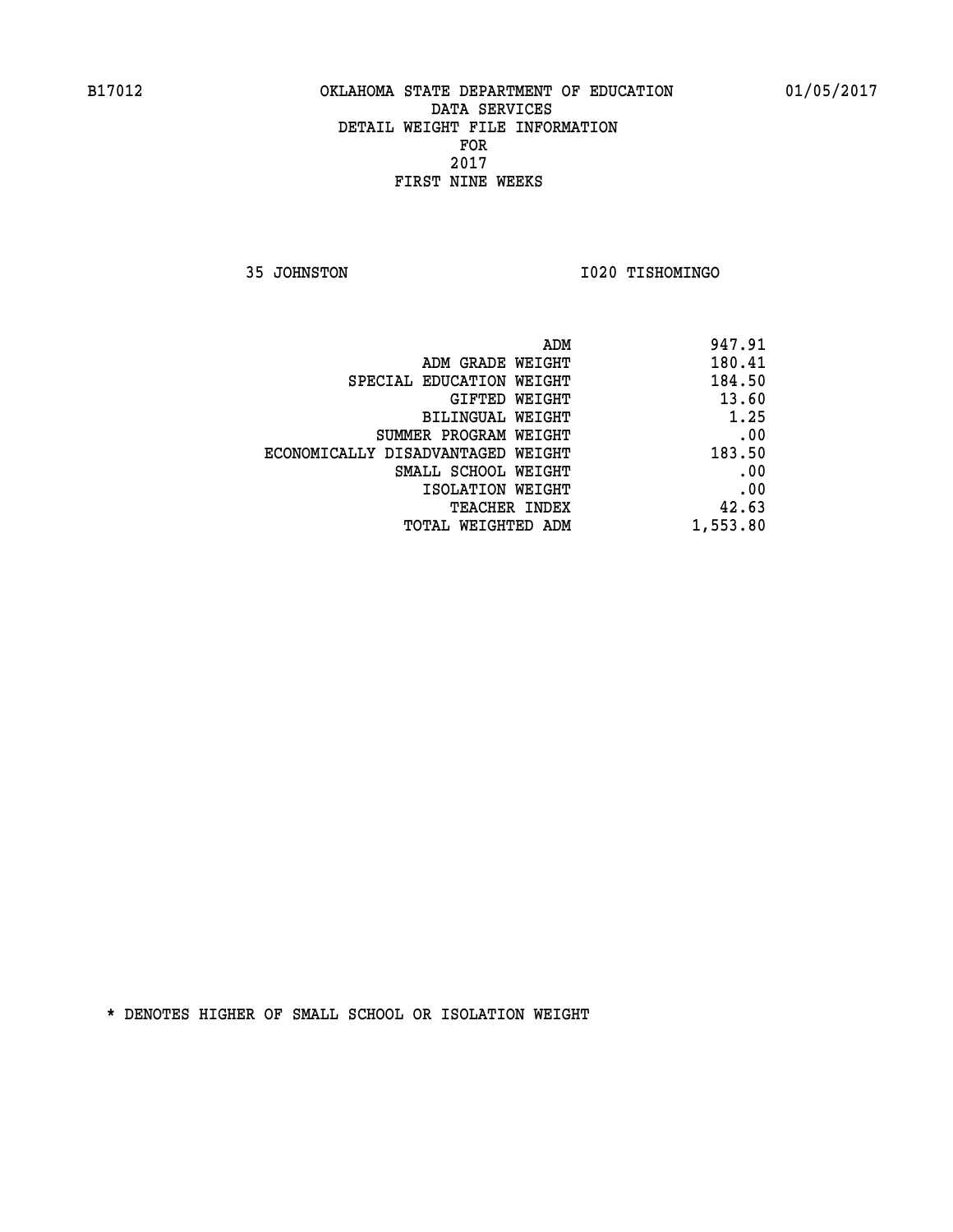**35 JOHNSTON I029 MILBURN** 

| ADM                               | 194.30   |
|-----------------------------------|----------|
| ADM GRADE WEIGHT                  | 42.43    |
| SPECIAL EDUCATION WEIGHT          | 43.50    |
| <b>GIFTED WEIGHT</b>              | 8.84     |
| BILINGUAL WEIGHT                  | .25      |
| SUMMER PROGRAM WEIGHT             | .00      |
| ECONOMICALLY DISADVANTAGED WEIGHT | 40.50    |
| SMALL SCHOOL WEIGHT               | $24.59*$ |
| ISOLATION WEIGHT                  | .00      |
| <b>TEACHER INDEX</b>              | .00      |
| TOTAL WEIGHTED ADM                | 354.41   |
|                                   |          |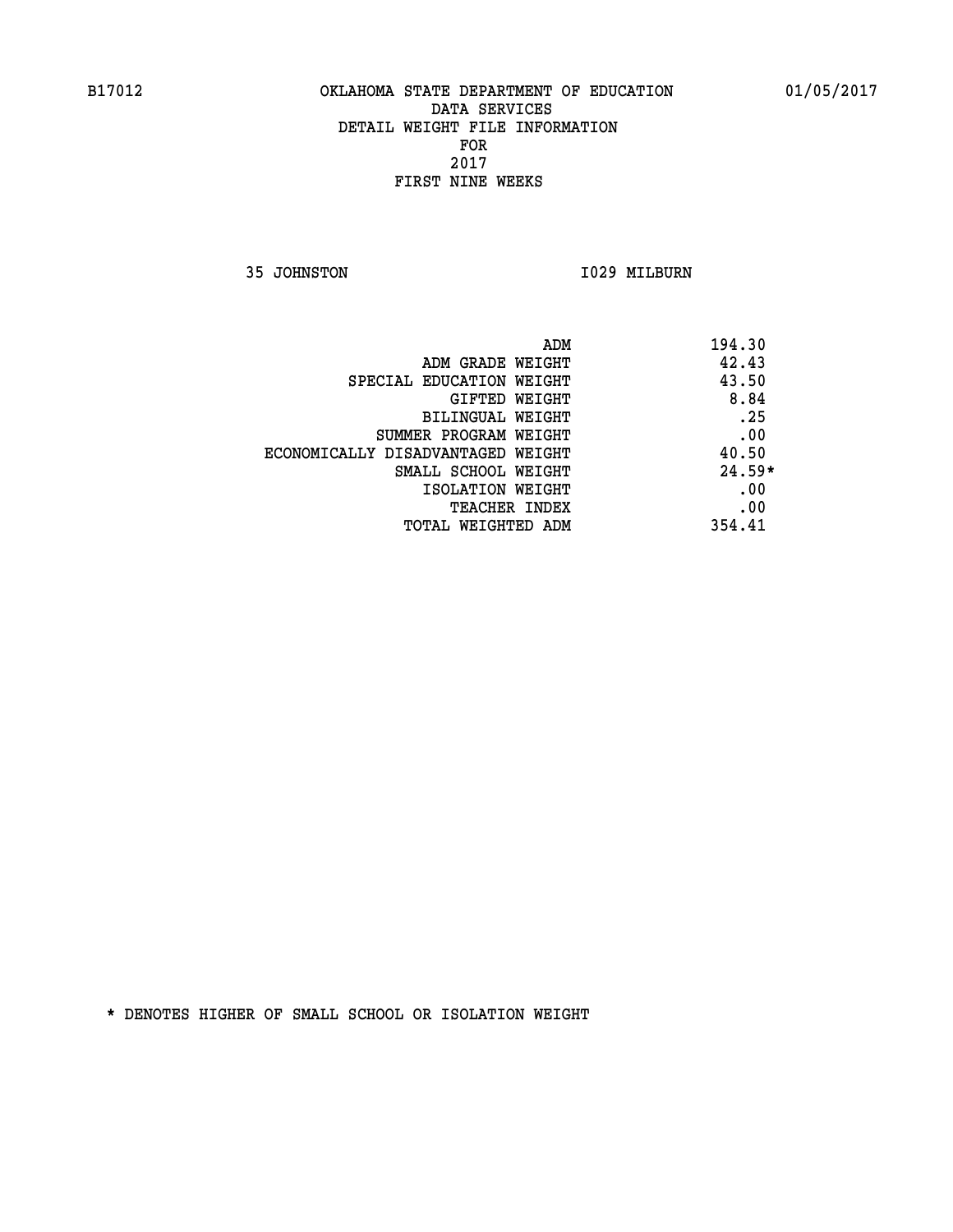**35 JOHNSTON 1035 COLEMAN** 

| ADM                               | 165.04   |
|-----------------------------------|----------|
| ADM GRADE WEIGHT                  | 34.60    |
| SPECIAL EDUCATION WEIGHT          | 54.60    |
| GIFTED WEIGHT                     | 4.76     |
| <b>BILINGUAL WEIGHT</b>           | .00      |
| SUMMER PROGRAM WEIGHT             | 1.20     |
| ECONOMICALLY DISADVANTAGED WEIGHT | 36.25    |
| SMALL SCHOOL WEIGHT               | $22.71*$ |
| ISOLATION WEIGHT                  | .00      |
| <b>TEACHER INDEX</b>              | 15.19    |
| TOTAL WEIGHTED ADM                | 334.35   |
|                                   |          |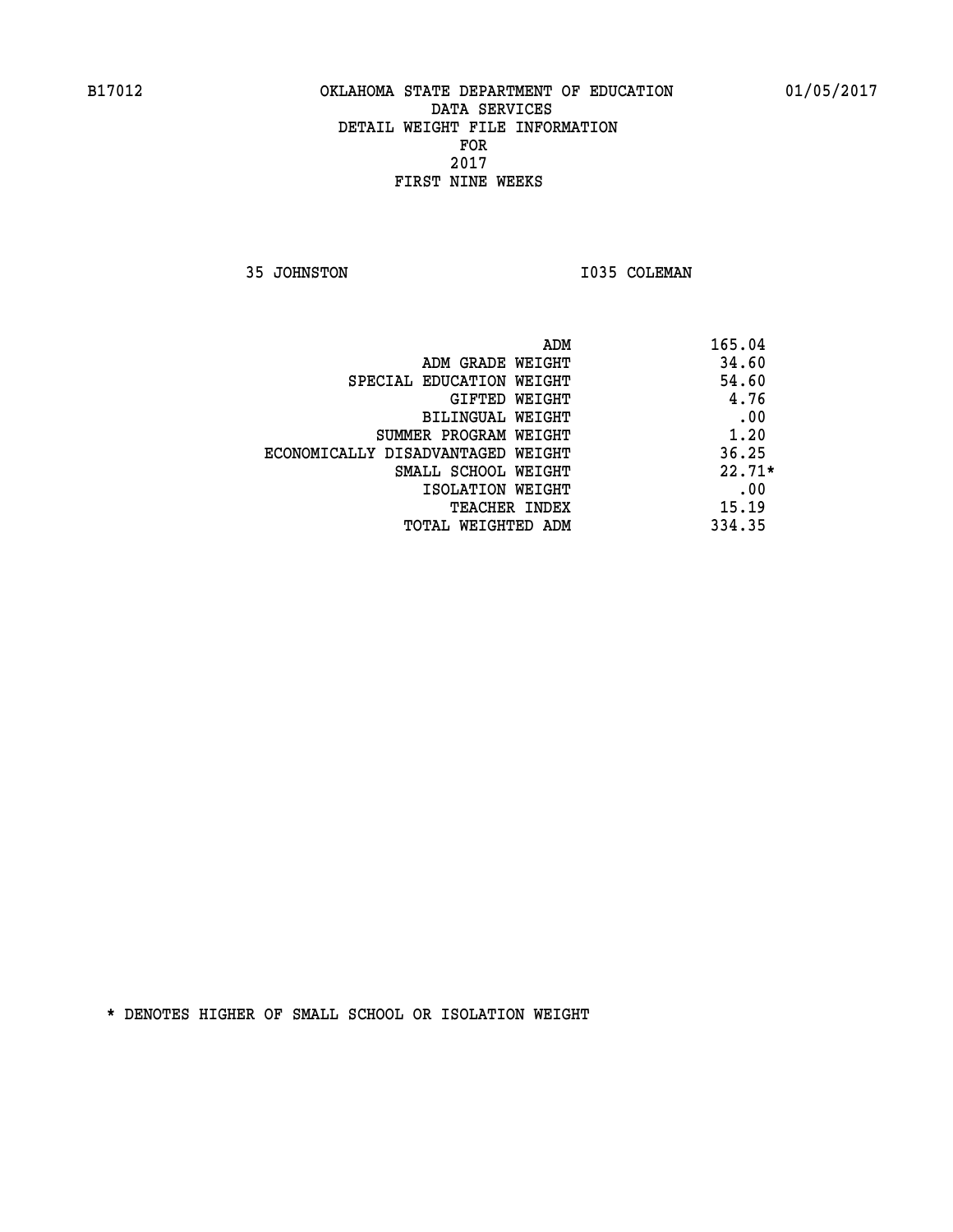**35 JOHNSTON I037 WAPANUCKA** 

| ADM                               | 263.46   |
|-----------------------------------|----------|
| ADM GRADE WEIGHT                  | 49.67    |
| SPECIAL EDUCATION WEIGHT          | 62.35    |
| GIFTED WEIGHT                     | 6.80     |
| BILINGUAL WEIGHT                  | 4.75     |
| SUMMER PROGRAM WEIGHT             | .00      |
| ECONOMICALLY DISADVANTAGED WEIGHT | 44.00    |
| SMALL SCHOOL WEIGHT               | $26.45*$ |
| ISOLATION WEIGHT                  | 3.32     |
| <b>TEACHER INDEX</b>              | 11.29    |
| TOTAL WEIGHTED ADM                | 468.77   |
|                                   |          |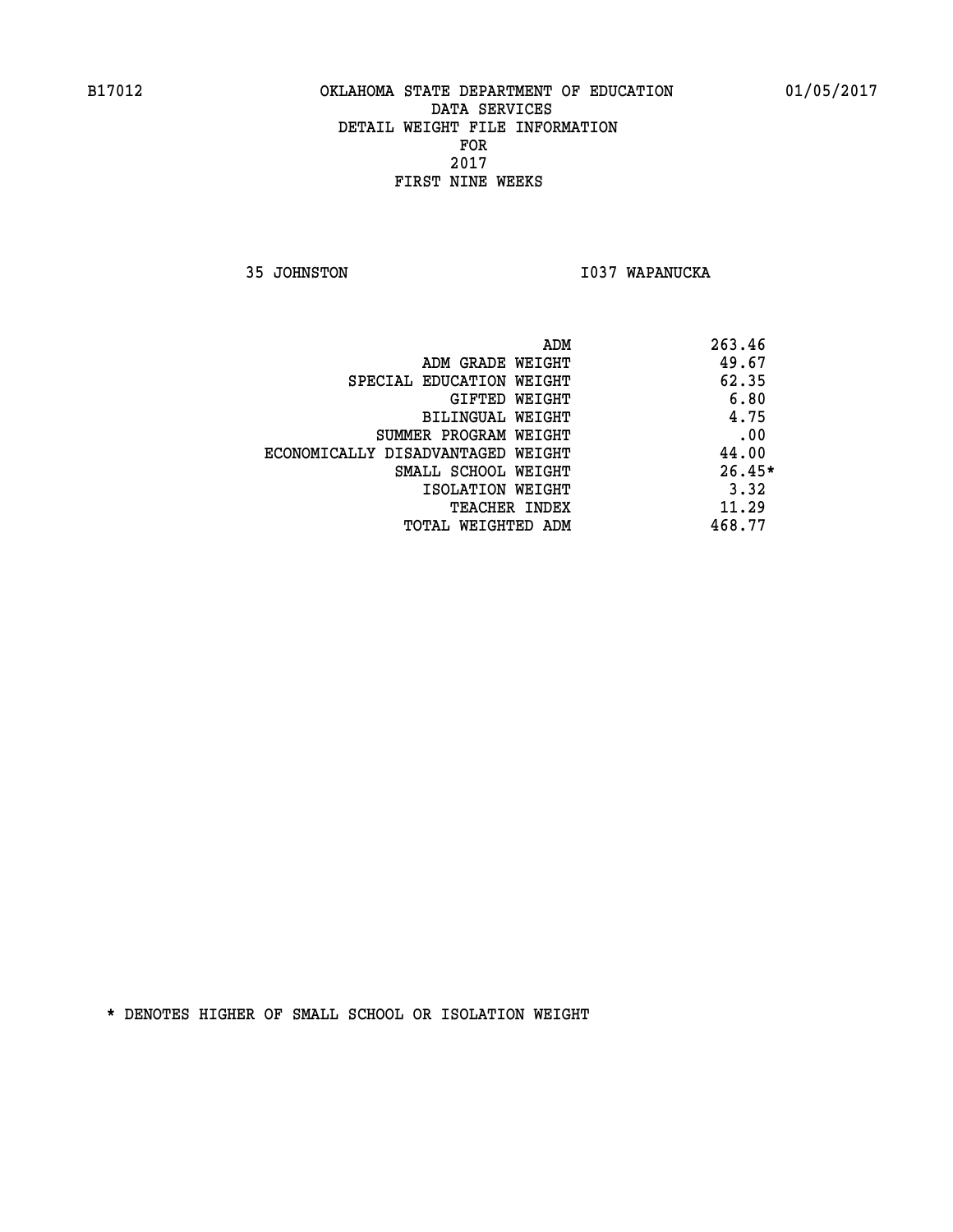**36 KAY C027 PECKHAM** 

|                                   | 88.34<br>ADM |
|-----------------------------------|--------------|
| ADM GRADE WEIGHT                  | 20.12        |
| SPECIAL EDUCATION WEIGHT          | 18.00        |
| GIFTED WEIGHT                     | 2.38         |
| BILINGUAL WEIGHT                  | .50          |
| SUMMER PROGRAM WEIGHT             | .00          |
| ECONOMICALLY DISADVANTAGED WEIGHT | 19.75        |
| SMALL SCHOOL WEIGHT               | $14.72*$     |
| ISOLATION WEIGHT                  | .00          |
| <b>TEACHER INDEX</b>              | 11.50        |
| TOTAL WEIGHTED ADM                | 175.31       |
|                                   |              |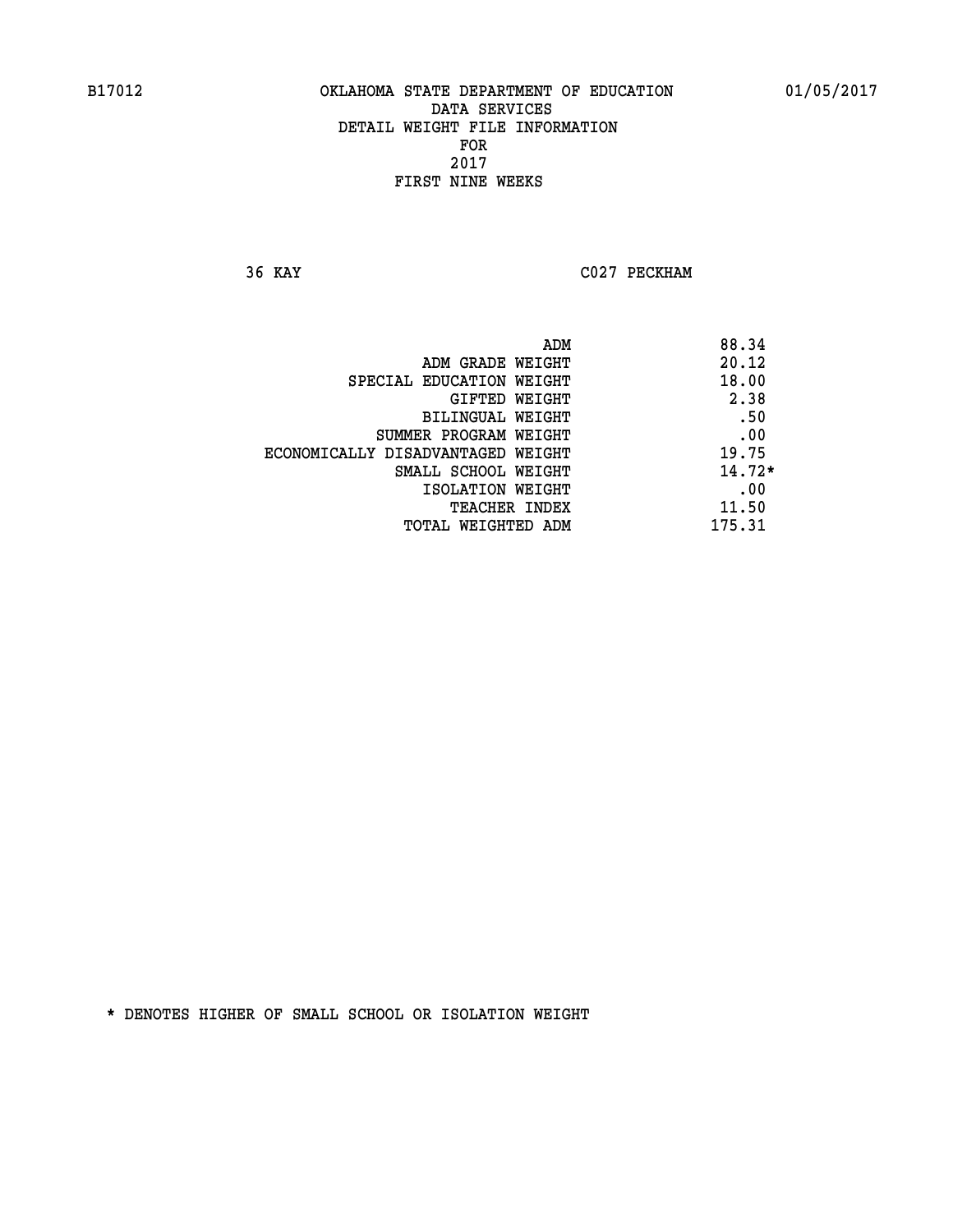**36 KAY C050 KILDARE** 

|                                   | ADM | 90.59    |
|-----------------------------------|-----|----------|
| ADM GRADE WEIGHT                  |     | 21.83    |
| SPECIAL EDUCATION WEIGHT          |     | 6.70     |
| GIFTED WEIGHT                     |     | .00      |
| BILINGUAL WEIGHT                  |     | .25      |
| SUMMER PROGRAM WEIGHT             |     | .00      |
| ECONOMICALLY DISADVANTAGED WEIGHT |     | 14.75    |
| SMALL SCHOOL WEIGHT               |     | $15.02*$ |
| ISOLATION WEIGHT                  |     | .00      |
| TEACHER INDEX                     |     | .00      |
| TOTAL WEIGHTED ADM                |     | 149.14   |
|                                   |     |          |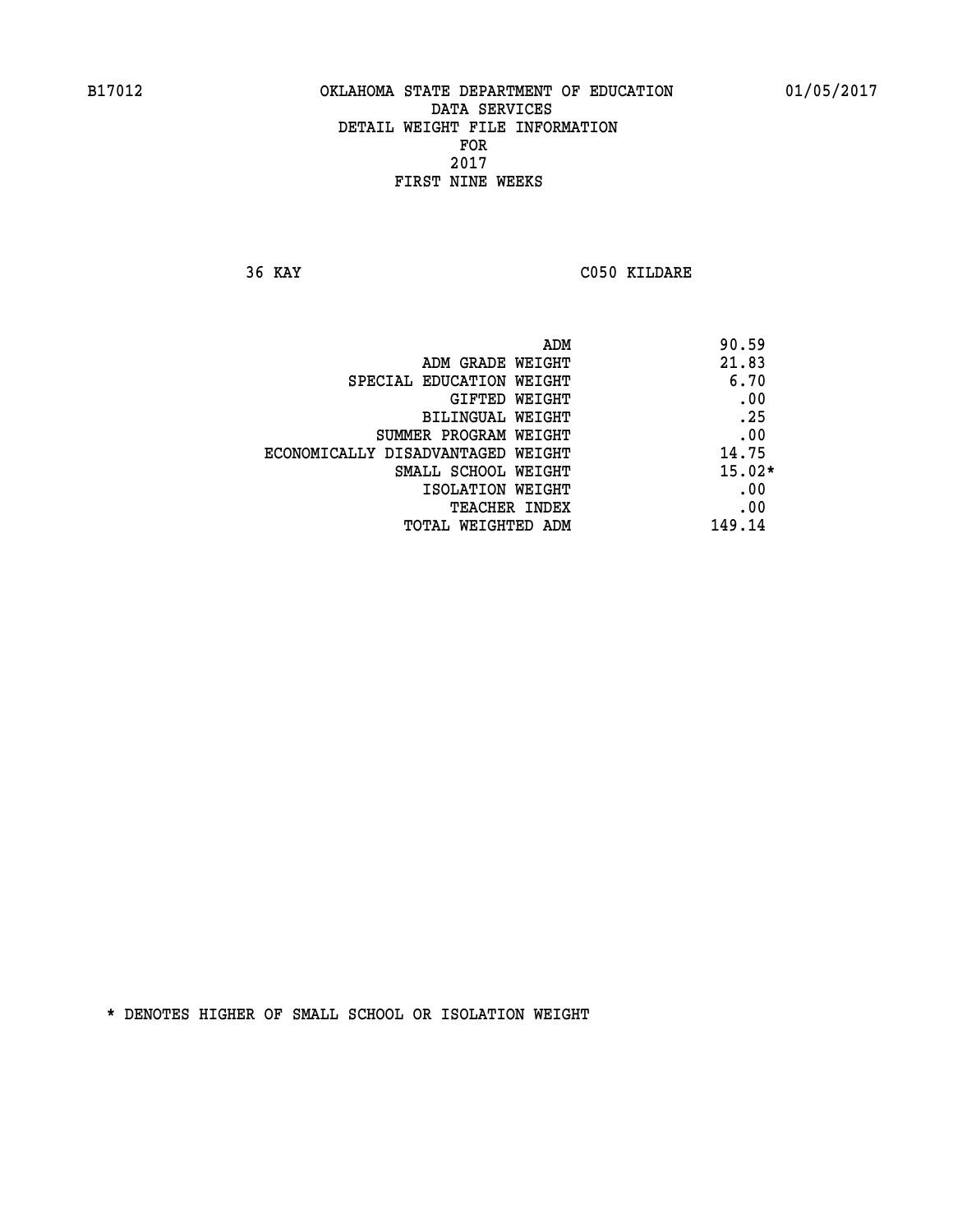**36 KAY I045 BLACKWELL** 

| 1,306.27 |
|----------|
| 260.05   |
| 265.65   |
| 39.78    |
| 21.25    |
| 2.40     |
| 220.50   |
| .00      |
| .00      |
| .00      |
| 2,115.90 |
|          |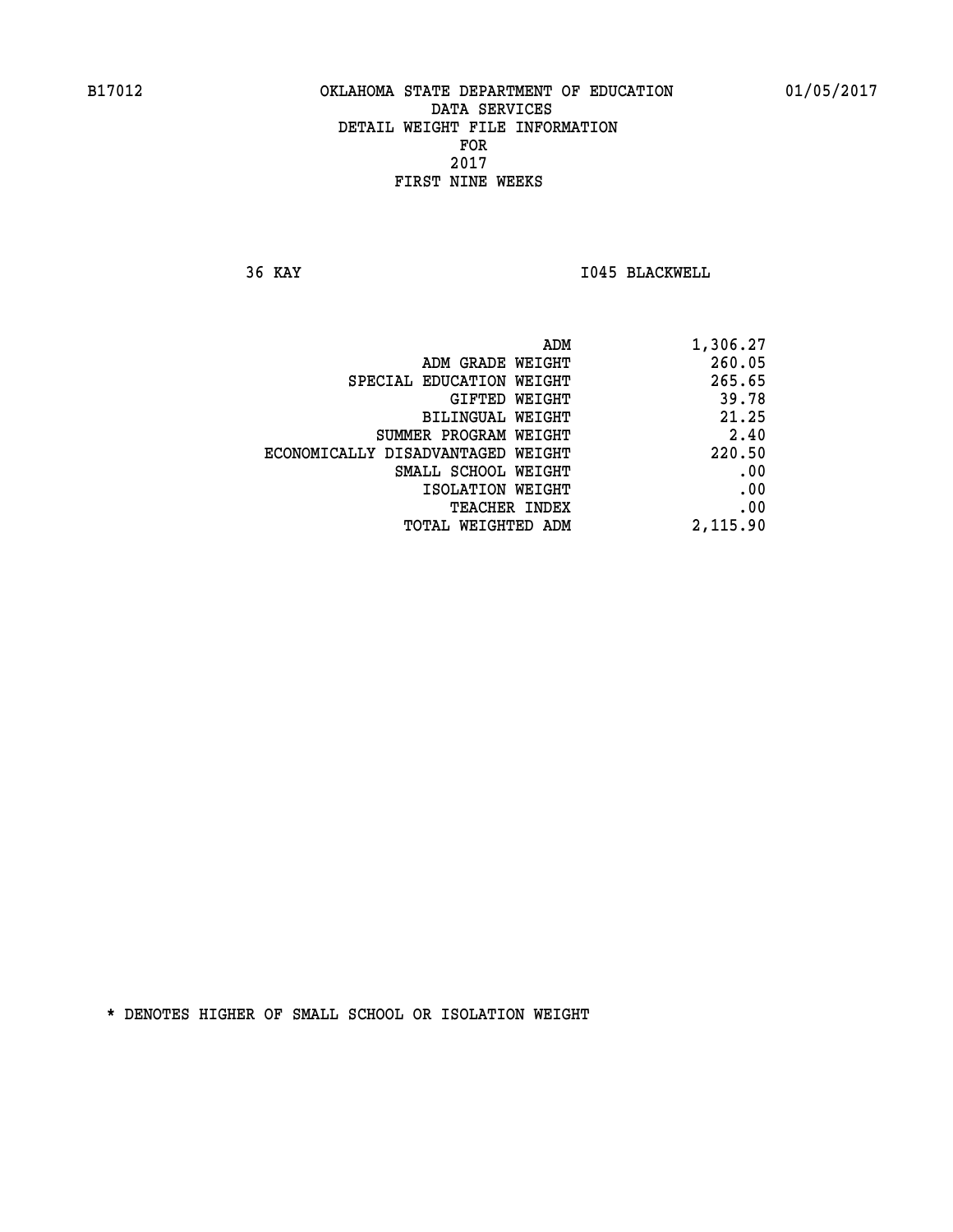**36 KAY I071 PONCA CITY** 

| 5,000.28 |
|----------|
| 995.74   |
| 923.00   |
| 143.82   |
| 72.00    |
| 8.40     |
| 871.75   |
| .00      |
| .00      |
| .00      |
| 8,014.99 |
|          |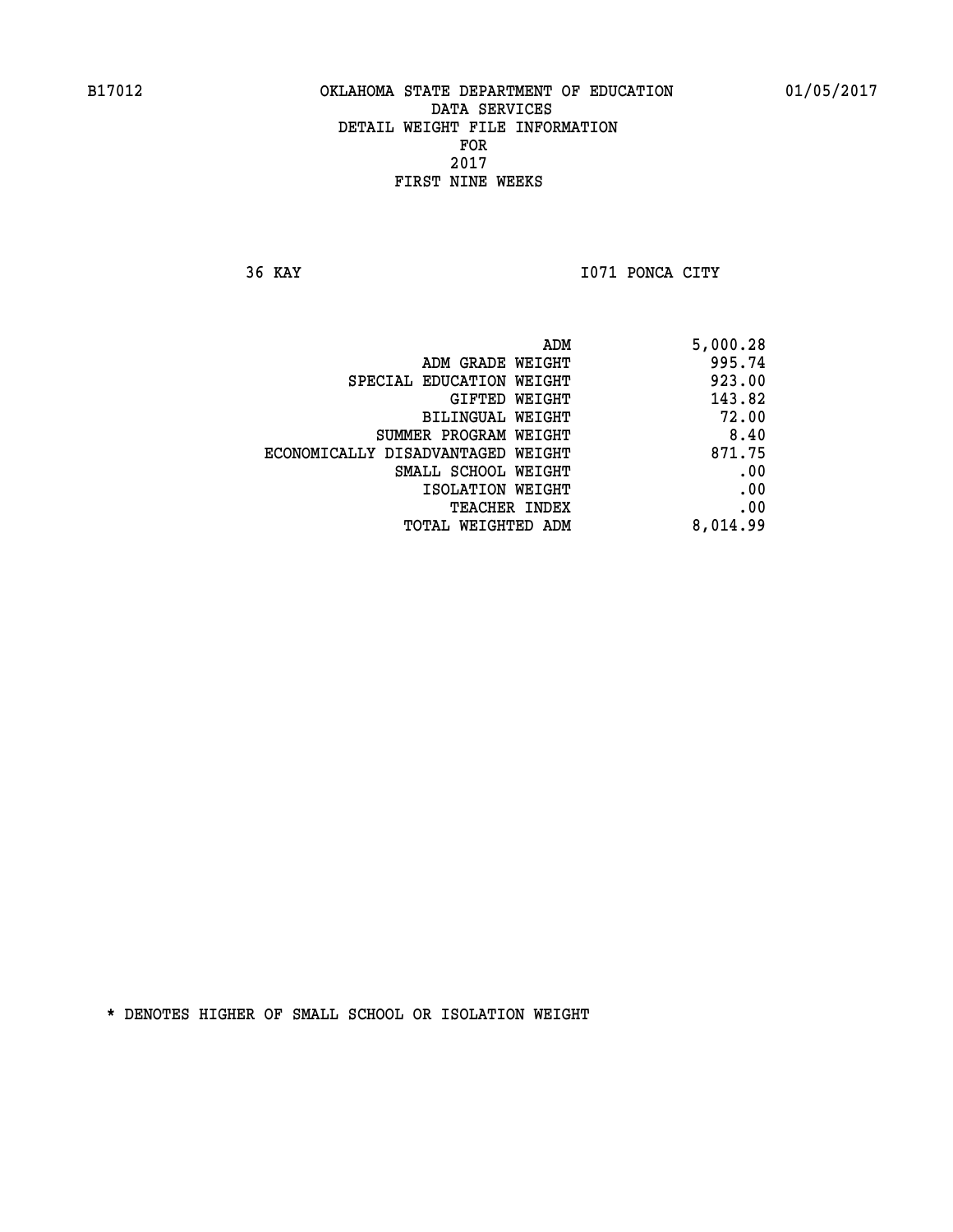**36 KAY I087 TONKAWA** 

| 757.25   |
|----------|
| 155.51   |
| 66.55    |
| 29.92    |
| 10.50    |
| 3.60     |
| 127.00   |
| .00      |
| .00      |
| .94      |
| 1,151.27 |
|          |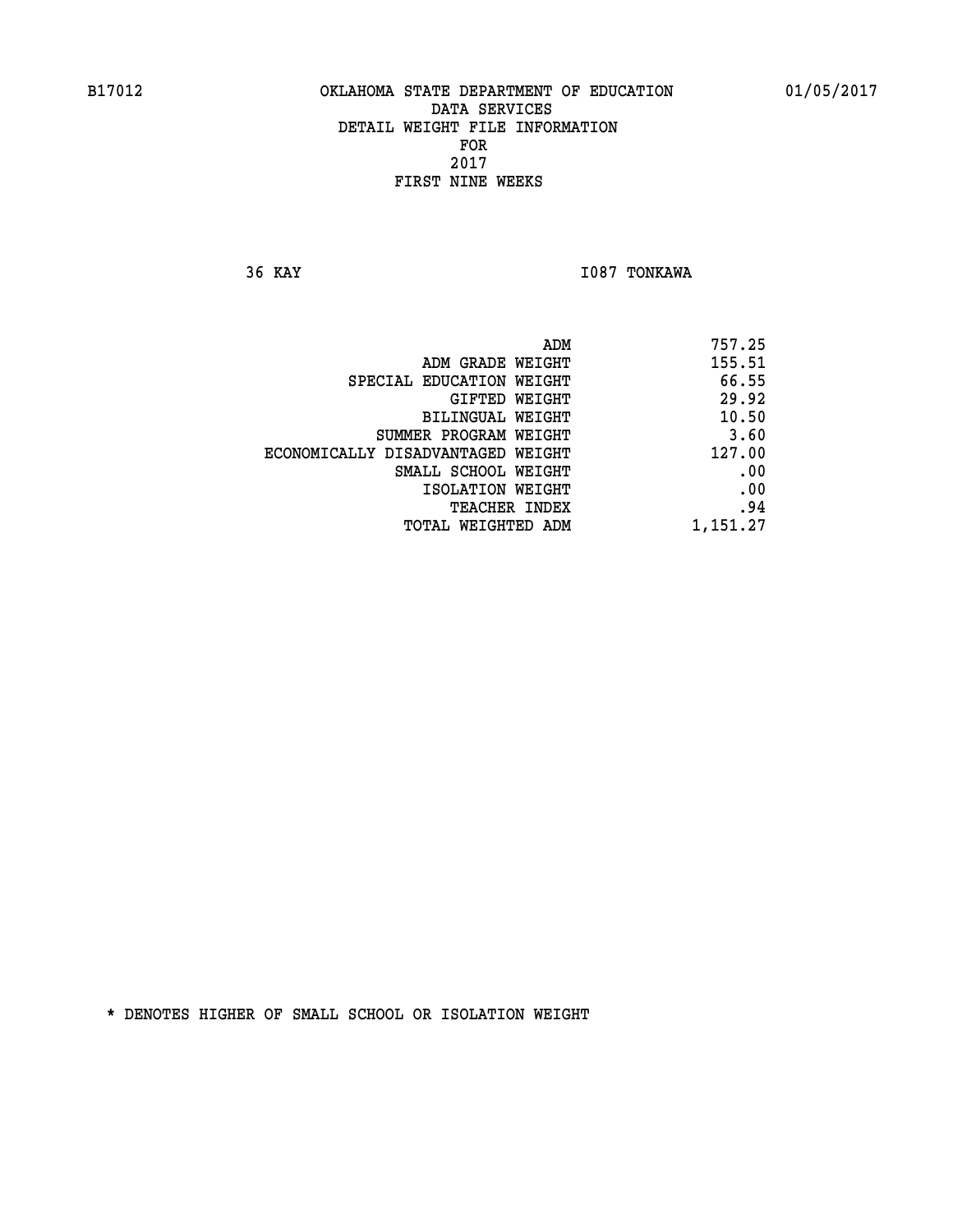**36 KAY I125 NEWKIRK** 

| 840.49   |
|----------|
| 159.51   |
| 149.50   |
| 23.46    |
| .25      |
| .00      |
| 139.75   |
| .00      |
| .00      |
| .00      |
| 1,312.96 |
|          |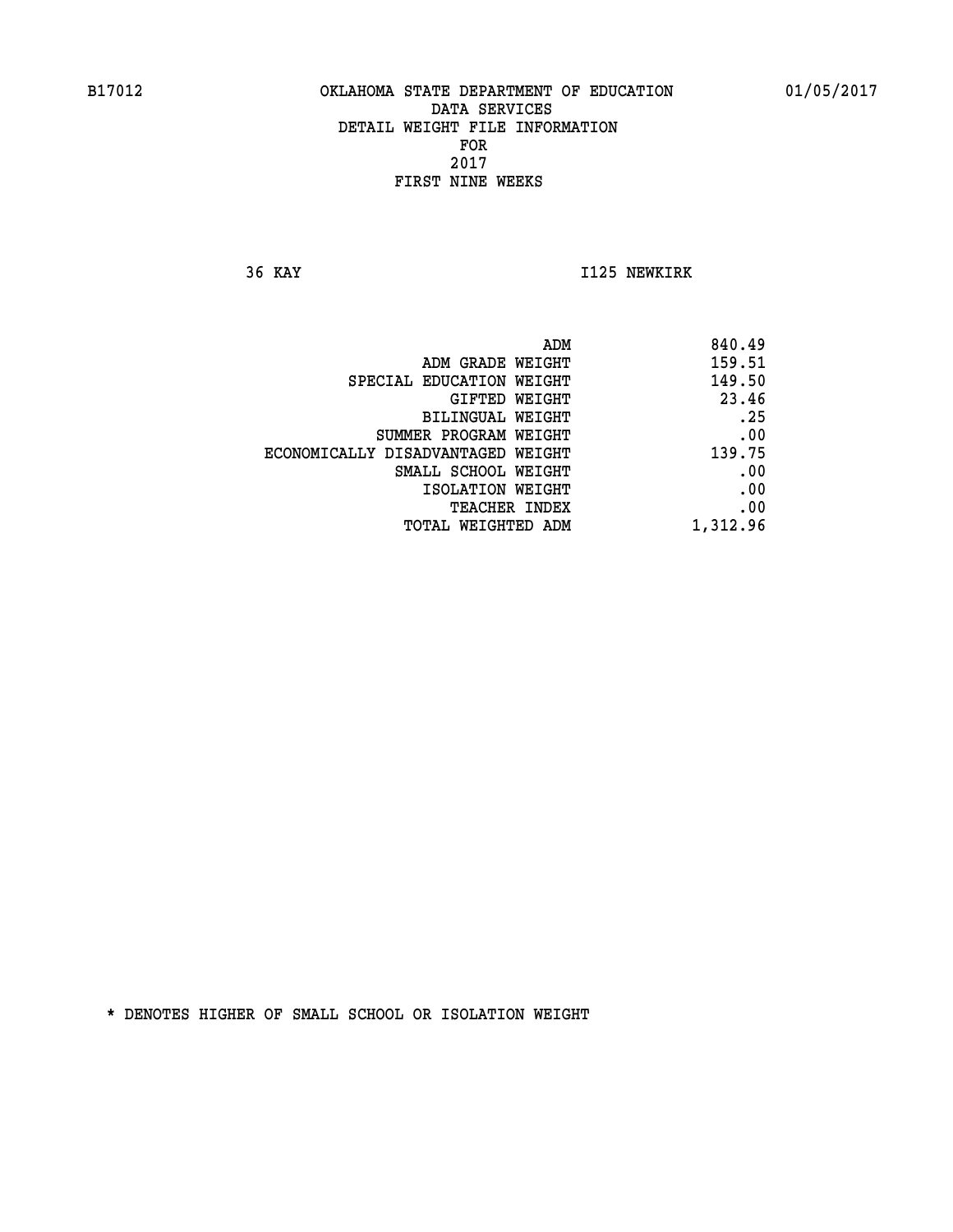**37 KINGFISHER I002 DOVER** 

 **ADM 160.40 ADM GRADE WEIGHT 32.57 SPECIAL EDUCATION WEIGHT 44.00 GIFTED WEIGHT** 3.74 **BILINGUAL WEIGHT 14.75 SUMMER PROGRAM WEIGHT .00 ECONOMICALLY DISADVANTAGED WEIGHT 31.50 SMALL SCHOOL WEIGHT 22.35\* EXECUTED ISOLATION WEIGHT AND RESOLATION WEIGHT TEACHER INDEX** .00  **TOTAL WEIGHTED ADM 289.31**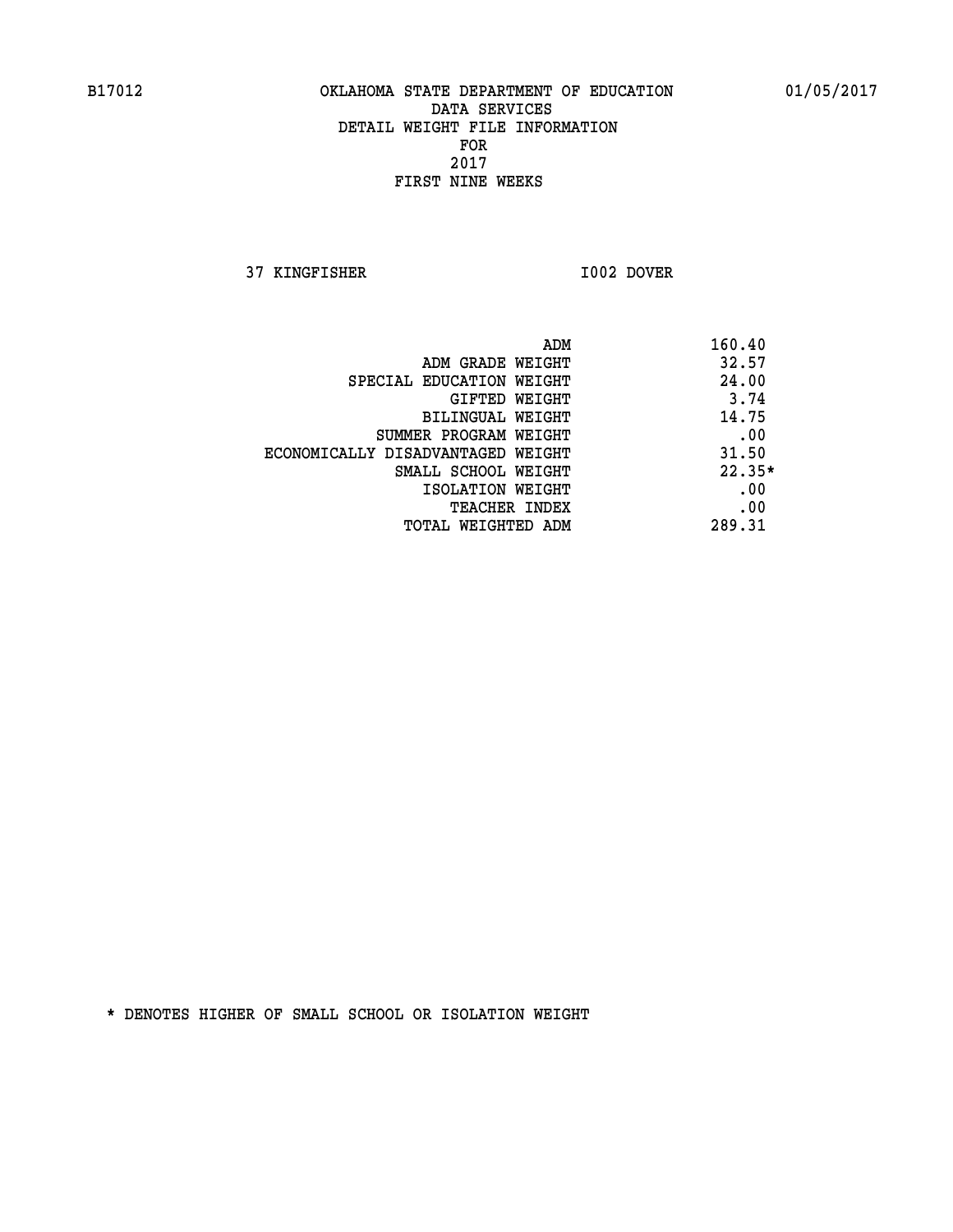**37 KINGFISHER I003 LOMEGA** 

|                                   | ADM | 251.39   |
|-----------------------------------|-----|----------|
| ADM GRADE WEIGHT                  |     | 44.65    |
| SPECIAL EDUCATION WEIGHT          |     | 47.60    |
| GIFTED WEIGHT                     |     | 10.54    |
| BILINGUAL WEIGHT                  |     | 4.50     |
| SUMMER PROGRAM WEIGHT             |     | 1.20     |
| ECONOMICALLY DISADVANTAGED WEIGHT |     | 41.75    |
| SMALL SCHOOL WEIGHT               |     | 26.39    |
| ISOLATION WEIGHT                  |     | $95.03*$ |
| TEACHER INDEX                     |     | .00      |
| TOTAL WEIGHTED ADM                |     | 496.66   |
|                                   |     |          |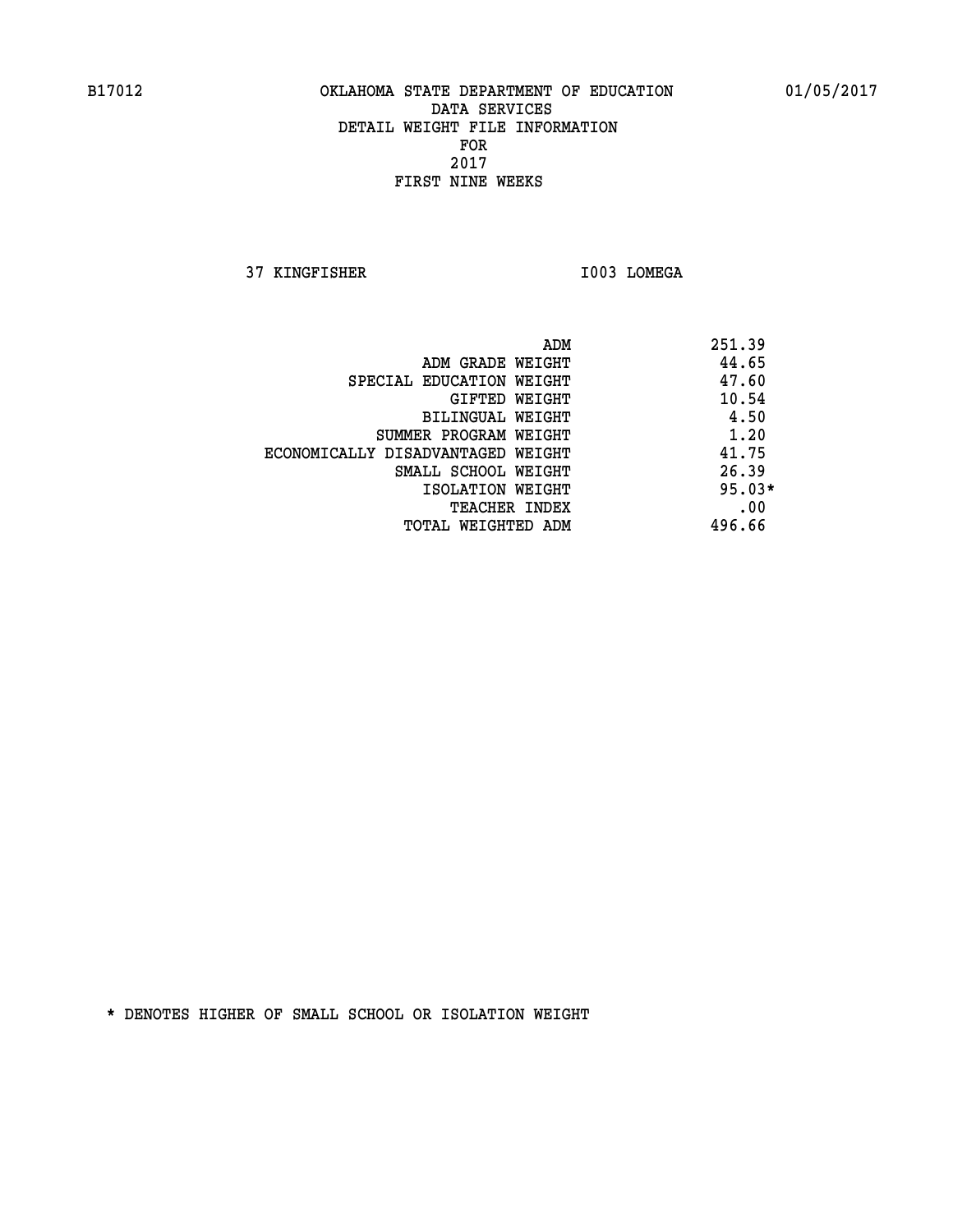**37 KINGFISHER I007 KINGFISHER** 

| 1,459.71 |
|----------|
| 295.96   |
| 233.10   |
| 53.72    |
| 55.25    |
| 1.20     |
| 199.50   |
| .00      |
| .00      |
| 43.80    |
| 2,342.24 |
|          |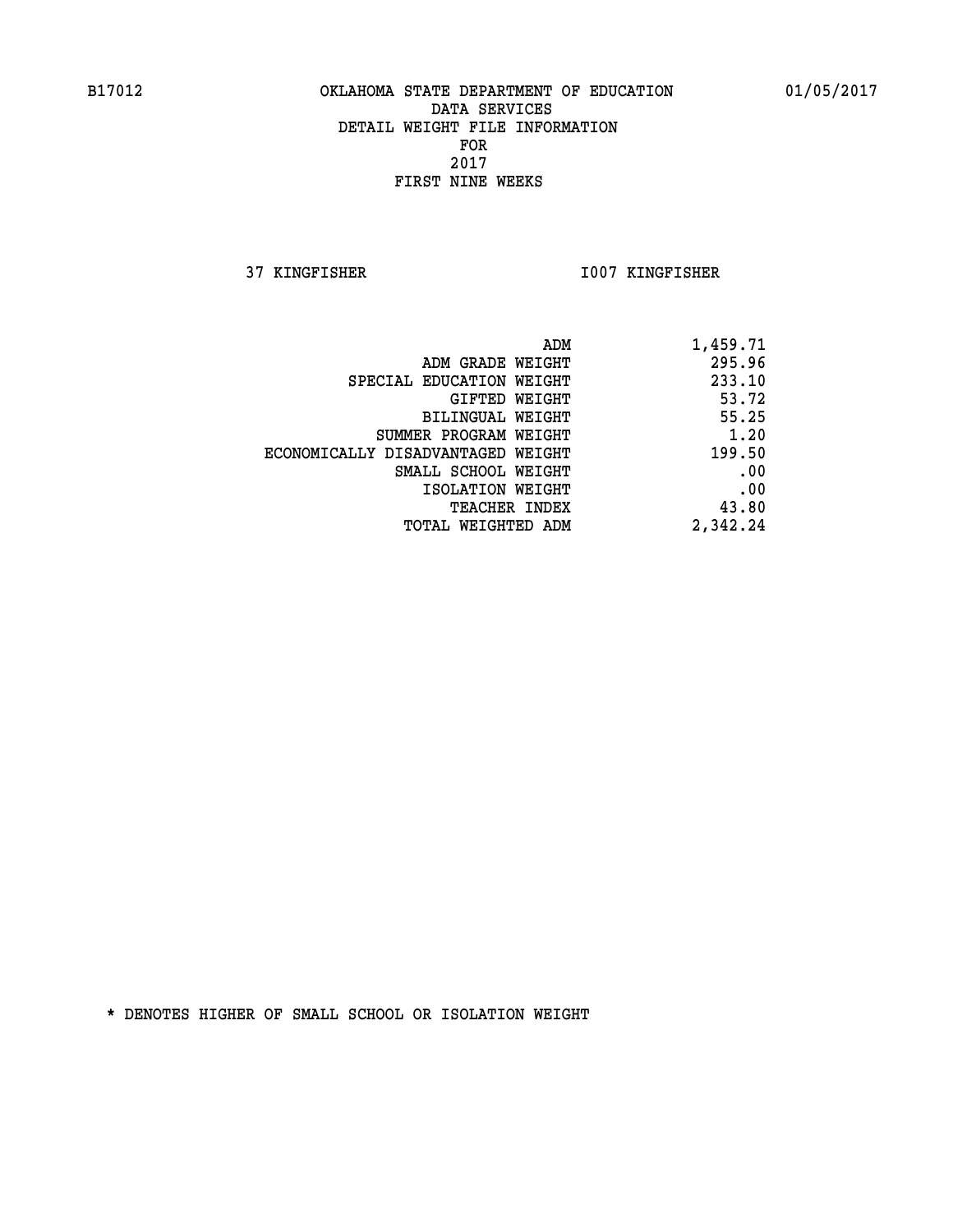**37 KINGFISHER I016 HENNESSEY** 

| 910.40   |
|----------|
| 183.68   |
| 163.00   |
| 28.56    |
| 76.25    |
| .00      |
| 199.00   |
| .00      |
| .00      |
| .52      |
| 1,561.41 |
|          |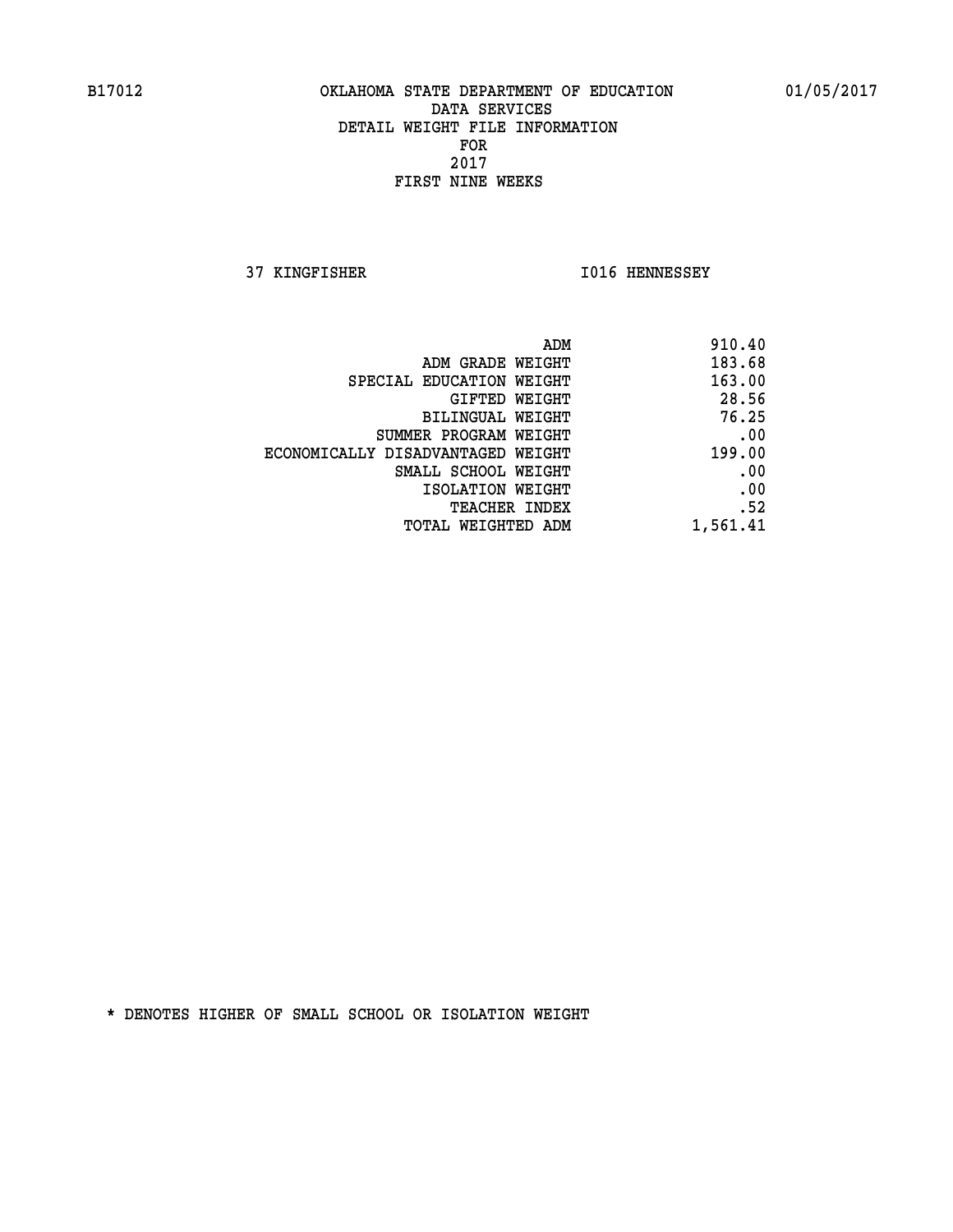**37 KINGFISHER I089 CASHION** 

| ADM                               | 519.28  |
|-----------------------------------|---------|
| ADM GRADE WEIGHT                  | 82.11   |
| SPECIAL EDUCATION WEIGHT          | 74.60   |
| GIFTED WEIGHT                     | 17.68   |
| BILINGUAL WEIGHT                  | 3.75    |
| SUMMER PROGRAM WEIGHT             | .00     |
| ECONOMICALLY DISADVANTAGED WEIGHT | 41.50   |
| SMALL SCHOOL WEIGHT               | $1.91*$ |
| ISOLATION WEIGHT                  | .00     |
| <b>TEACHER INDEX</b>              | .00     |
| TOTAL WEIGHTED ADM                | 740.83  |
|                                   |         |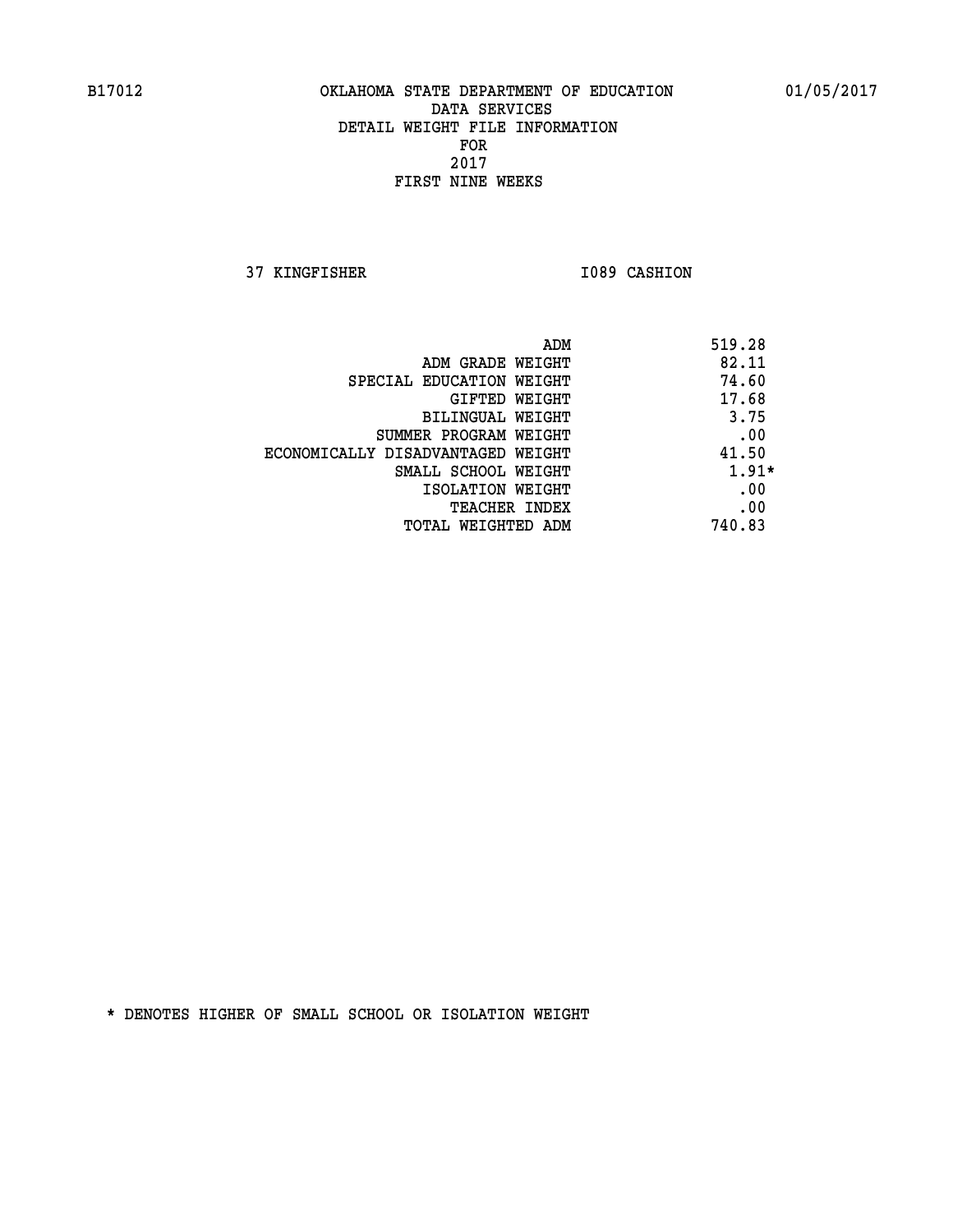**37 KINGFISHER I105 OKARCHE** 

| 369.51<br>ADM                              |          |
|--------------------------------------------|----------|
| 75.04<br>ADM GRADE WEIGHT                  |          |
| 48.70<br>SPECIAL EDUCATION WEIGHT          |          |
| 9.52<br>GIFTED WEIGHT                      |          |
| 3.00<br>BILINGUAL WEIGHT                   |          |
| .00<br>SUMMER PROGRAM WEIGHT               |          |
| 19.25<br>ECONOMICALLY DISADVANTAGED WEIGHT |          |
| 22.28<br>SMALL SCHOOL WEIGHT               |          |
| ISOLATION WEIGHT                           | $24.50*$ |
| 17.25<br>TEACHER INDEX                     |          |
| 566.77<br>TOTAL WEIGHTED ADM               |          |
|                                            |          |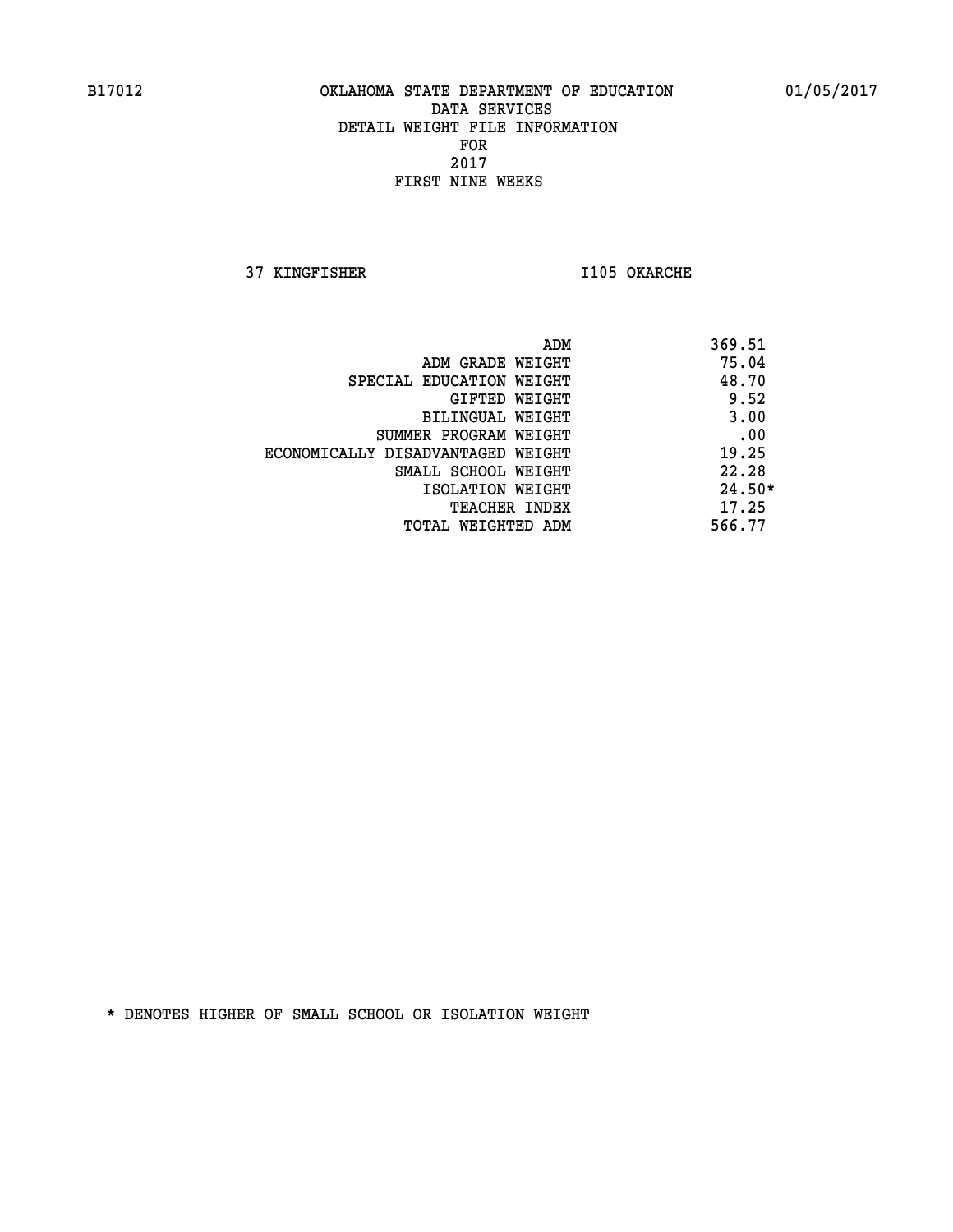**38 KIOWA I001 HOBART** 

| 799.76   |
|----------|
| 163.34   |
| 86.60    |
| 20.06    |
| 7.50     |
| .00      |
| 164.75   |
| .00      |
| .00      |
| 43.76    |
| 1,285.77 |
|          |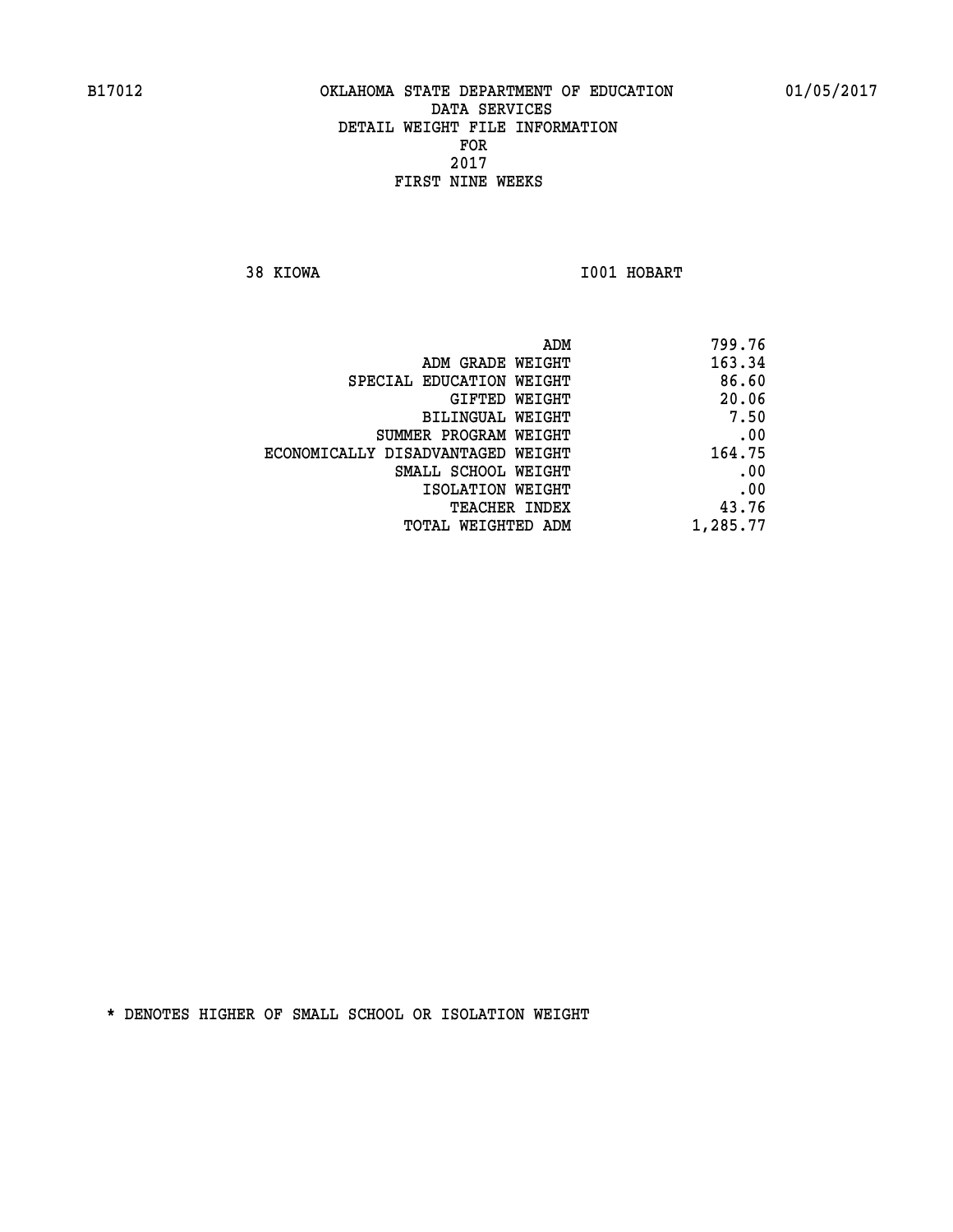**38 KIOWA I002 LONE WOLF** 

| ADM                               | 117.85   |
|-----------------------------------|----------|
| ADM GRADE WEIGHT                  | 25.82    |
| SPECIAL EDUCATION WEIGHT          | 7.30     |
| GIFTED WEIGHT                     | .68      |
| BILINGUAL WEIGHT                  | .00      |
| SUMMER PROGRAM WEIGHT             | .00      |
| ECONOMICALLY DISADVANTAGED WEIGHT | 25.75    |
| SMALL SCHOOL WEIGHT               | 18.32    |
| ISOLATION WEIGHT                  | $19.73*$ |
| <b>TEACHER INDEX</b>              | .00      |
| TOTAL WEIGHTED ADM                | 197.13   |
|                                   |          |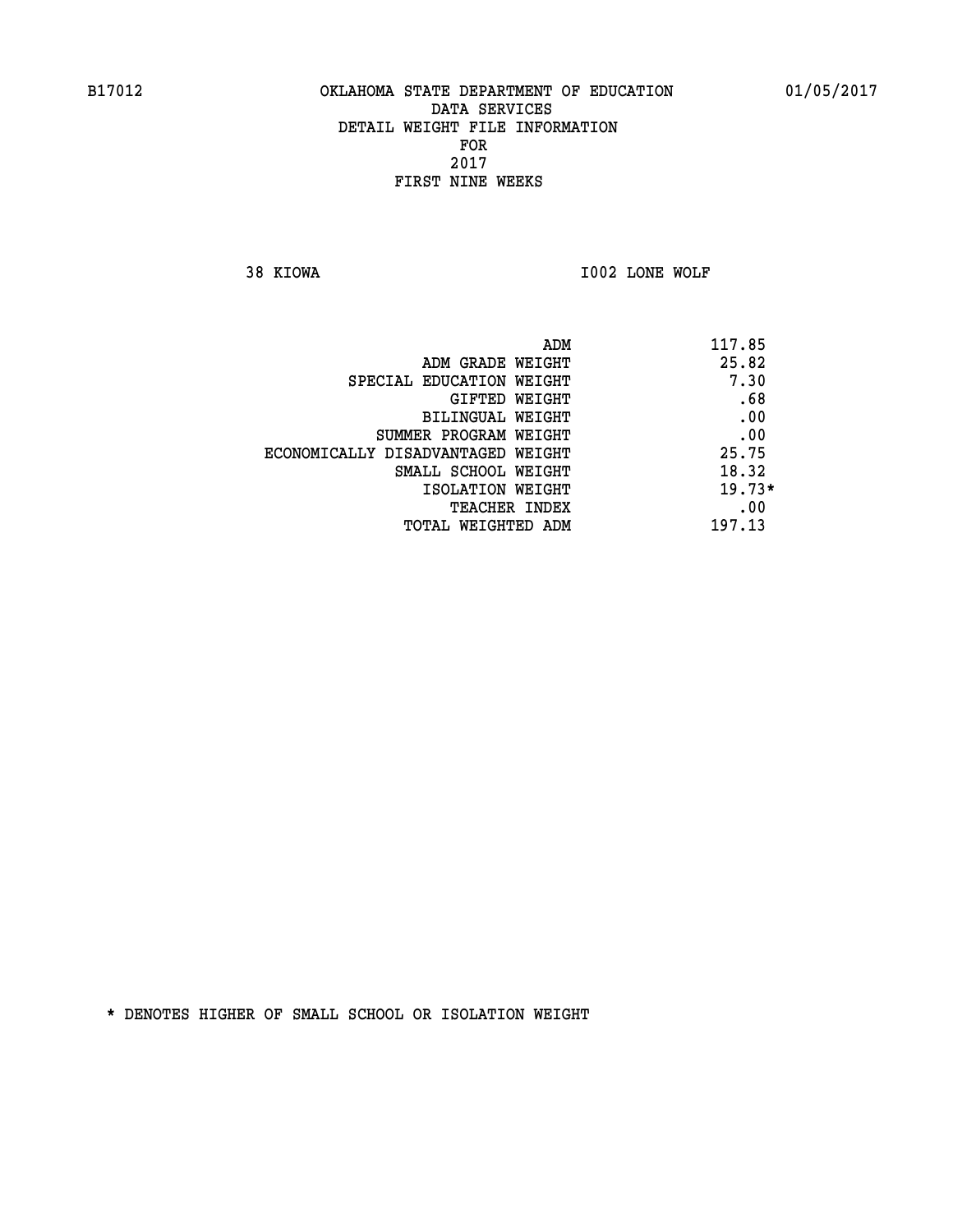**38 KIOWA I003 MOUNTAIN VIEW-GOTEBO** 

|                                   | ADM | 247.36    |
|-----------------------------------|-----|-----------|
| ADM GRADE WEIGHT                  |     | 49.95     |
| SPECIAL EDUCATION WEIGHT          |     | 44.20     |
| GIFTED WEIGHT                     |     | 9.18      |
| BILINGUAL WEIGHT                  |     | .00       |
| SUMMER PROGRAM WEIGHT             |     | .00       |
| ECONOMICALLY DISADVANTAGED WEIGHT |     | 37.00     |
| SMALL SCHOOL WEIGHT               |     | 26.34     |
| ISOLATION WEIGHT                  |     | $155.84*$ |
| <b>TEACHER INDEX</b>              |     | 13.34     |
| TOTAL WEIGHTED ADM                |     | 556.87    |
|                                   |     |           |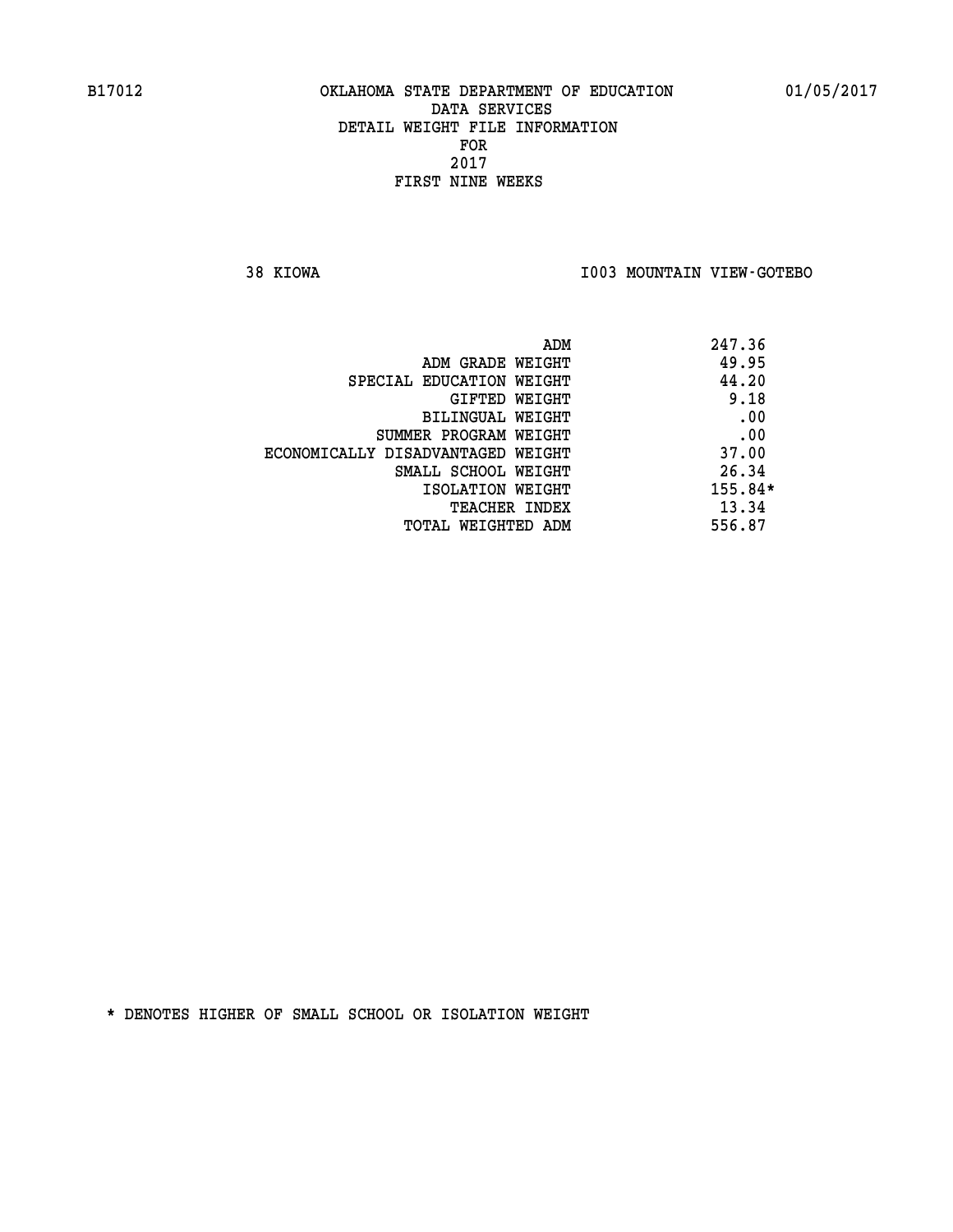**38 KIOWA I004 SNYDER** 

| 429.29  |
|---------|
| 84.45   |
| 70.80   |
| 13.94   |
| .50     |
| .00     |
| 81.50   |
| 16.18   |
| 188.89* |
| 27.98   |
| 897.35  |
|         |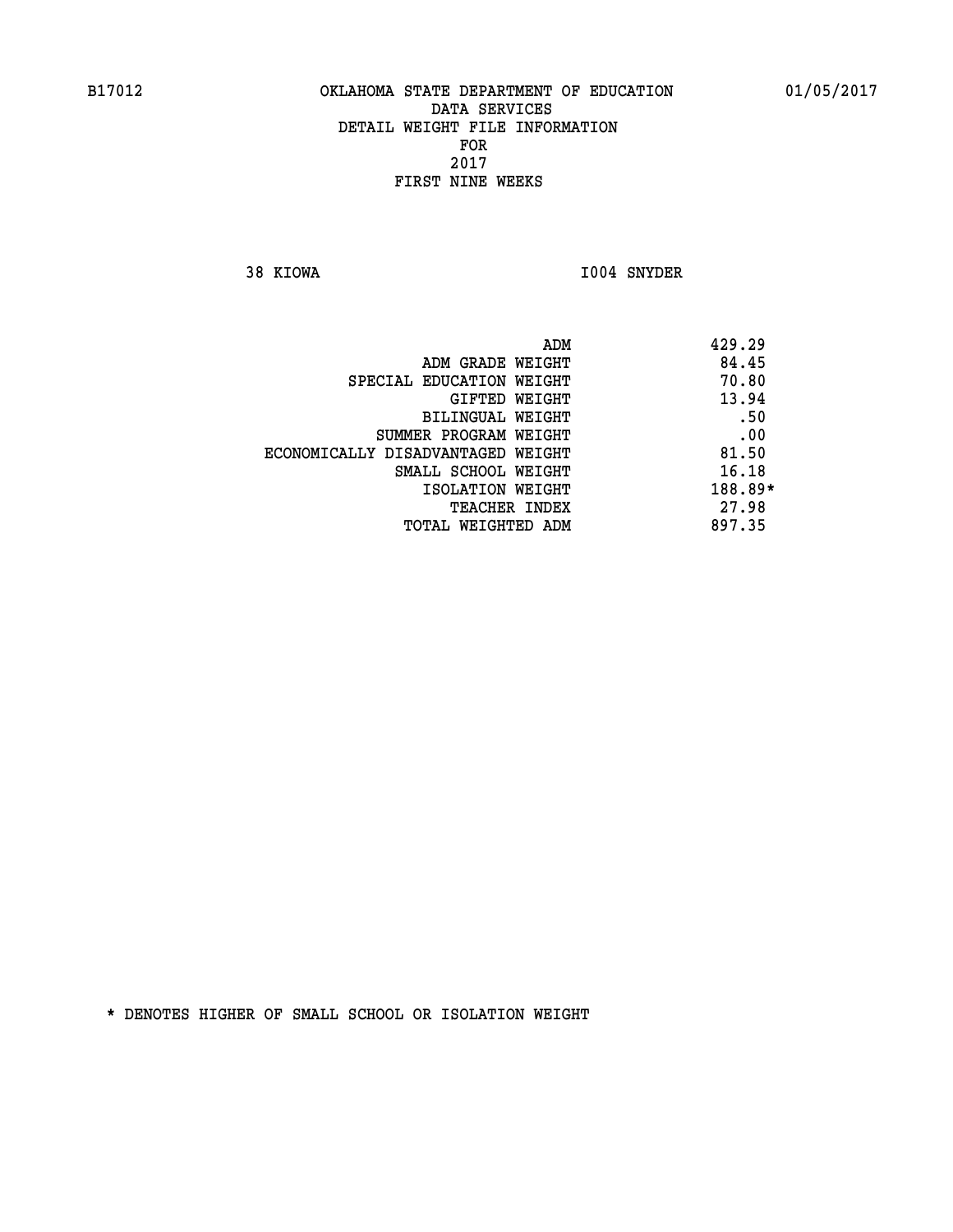**39 LATIMER 1001 WILBURTON** 

| 844.55   |
|----------|
| 174.87   |
| 128.85   |
| 23.12    |
| .25      |
| .00      |
| 143.75   |
| .00      |
| .00      |
| 42.11    |
| 1,357.50 |
|          |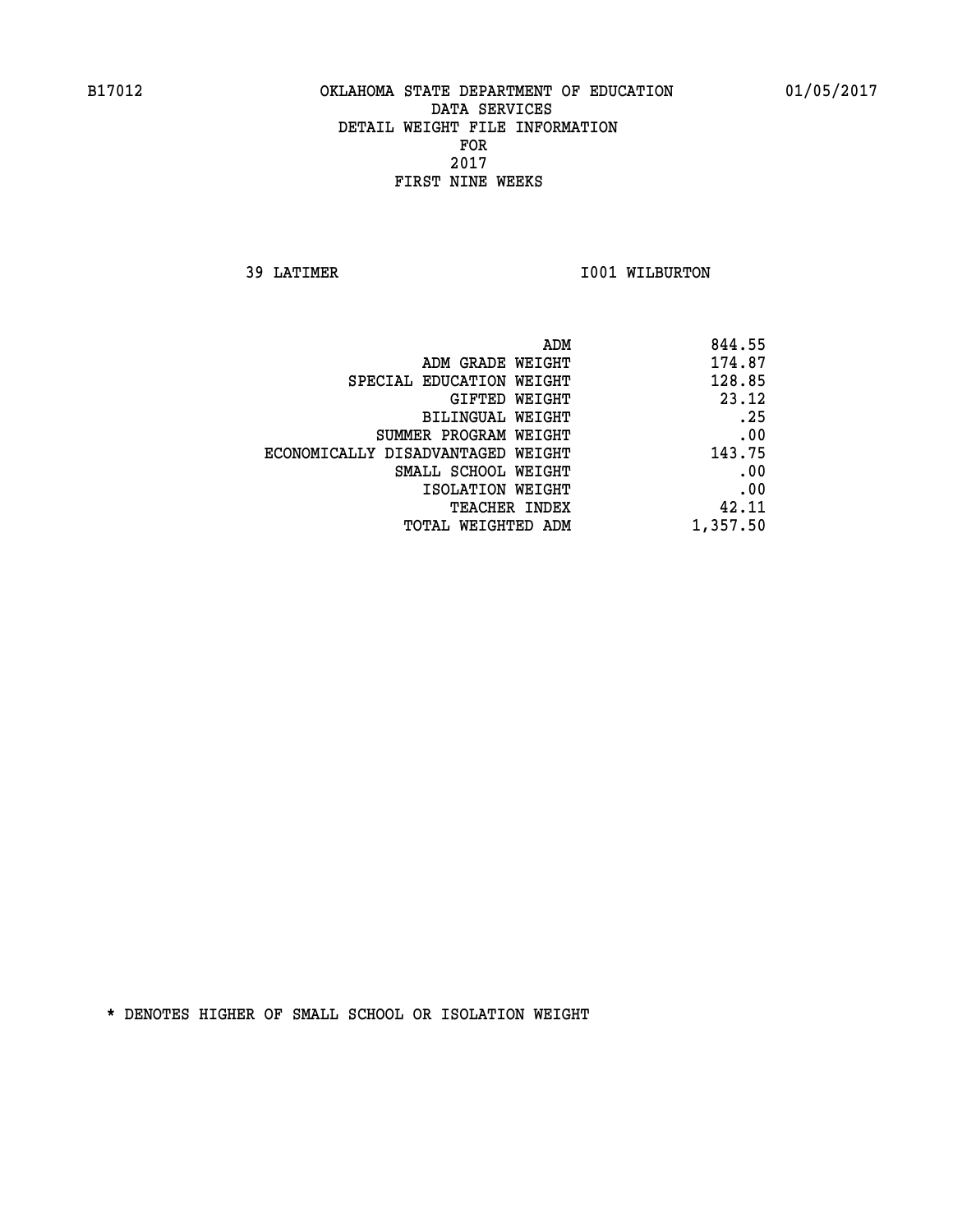**39 LATIMER I002 RED OAK** 

| ADM                               | 298.54   |
|-----------------------------------|----------|
| ADM GRADE WEIGHT                  | 55.47    |
| SPECIAL EDUCATION WEIGHT          | 36.55    |
| GIFTED WEIGHT                     | 2.04     |
| BILINGUAL WEIGHT                  | .00      |
| SUMMER PROGRAM WEIGHT             | .00      |
| ECONOMICALLY DISADVANTAGED WEIGHT | 57.75    |
| SMALL SCHOOL WEIGHT               | $26.01*$ |
| ISOLATION WEIGHT                  | .00      |
| <b>TEACHER INDEX</b>              | 22.52    |
| TOTAL WEIGHTED ADM                | 498.88   |
|                                   |          |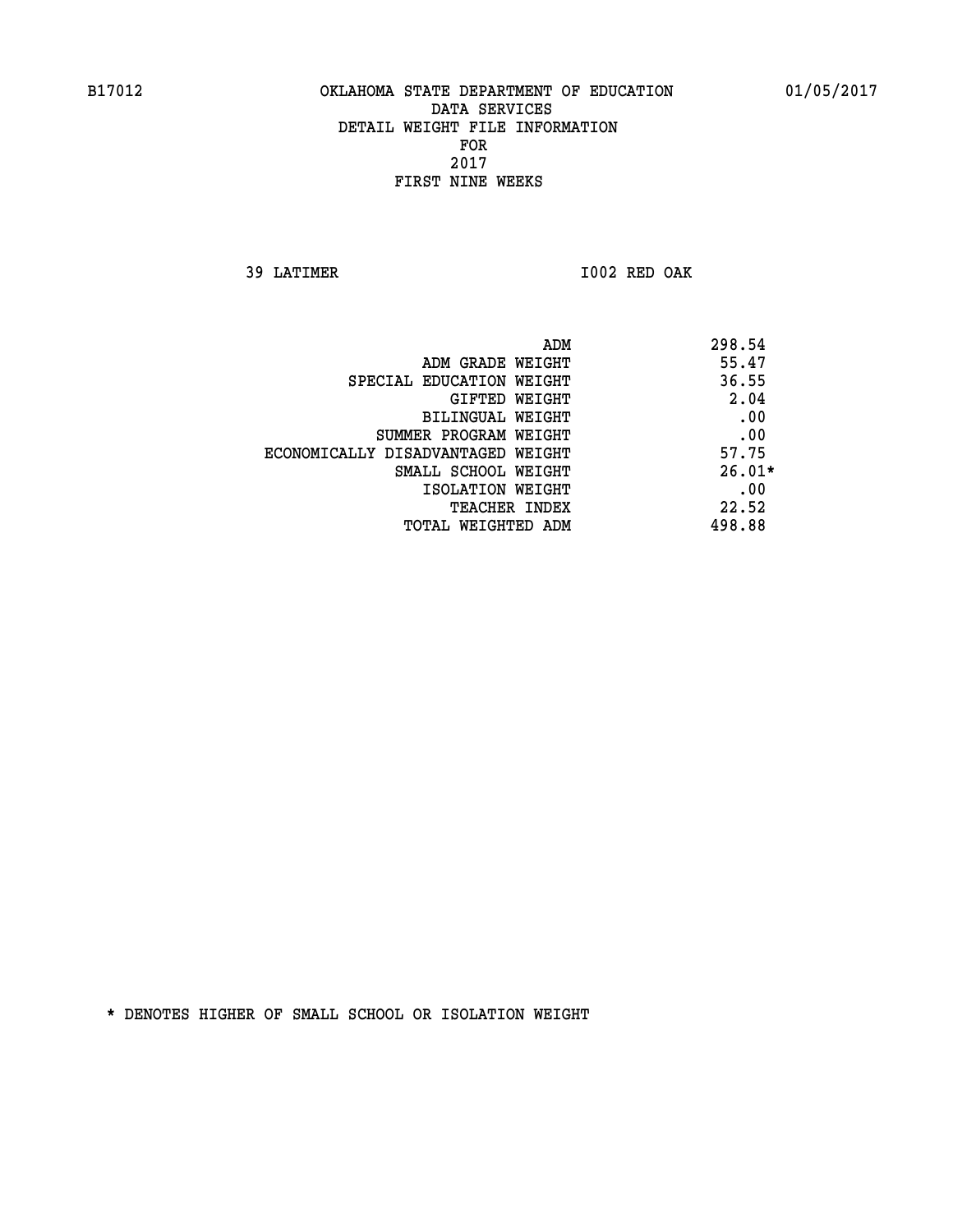**39 LATIMER I003 BUFFALO VALLEY** 

| ADM                               | 145.94   |
|-----------------------------------|----------|
| ADM GRADE WEIGHT                  | 28.42    |
| SPECIAL EDUCATION WEIGHT          | 19.60    |
| <b>GIFTED WEIGHT</b>              | 4.08     |
| BILINGUAL WEIGHT                  | .00      |
| SUMMER PROGRAM WEIGHT             | .00      |
| ECONOMICALLY DISADVANTAGED WEIGHT | 27.25    |
| SMALL SCHOOL WEIGHT               | $21.14*$ |
| ISOLATION WEIGHT                  | 17.64    |
| <b>TEACHER INDEX</b>              | .00      |
| TOTAL WEIGHTED ADM                | 246.43   |
|                                   |          |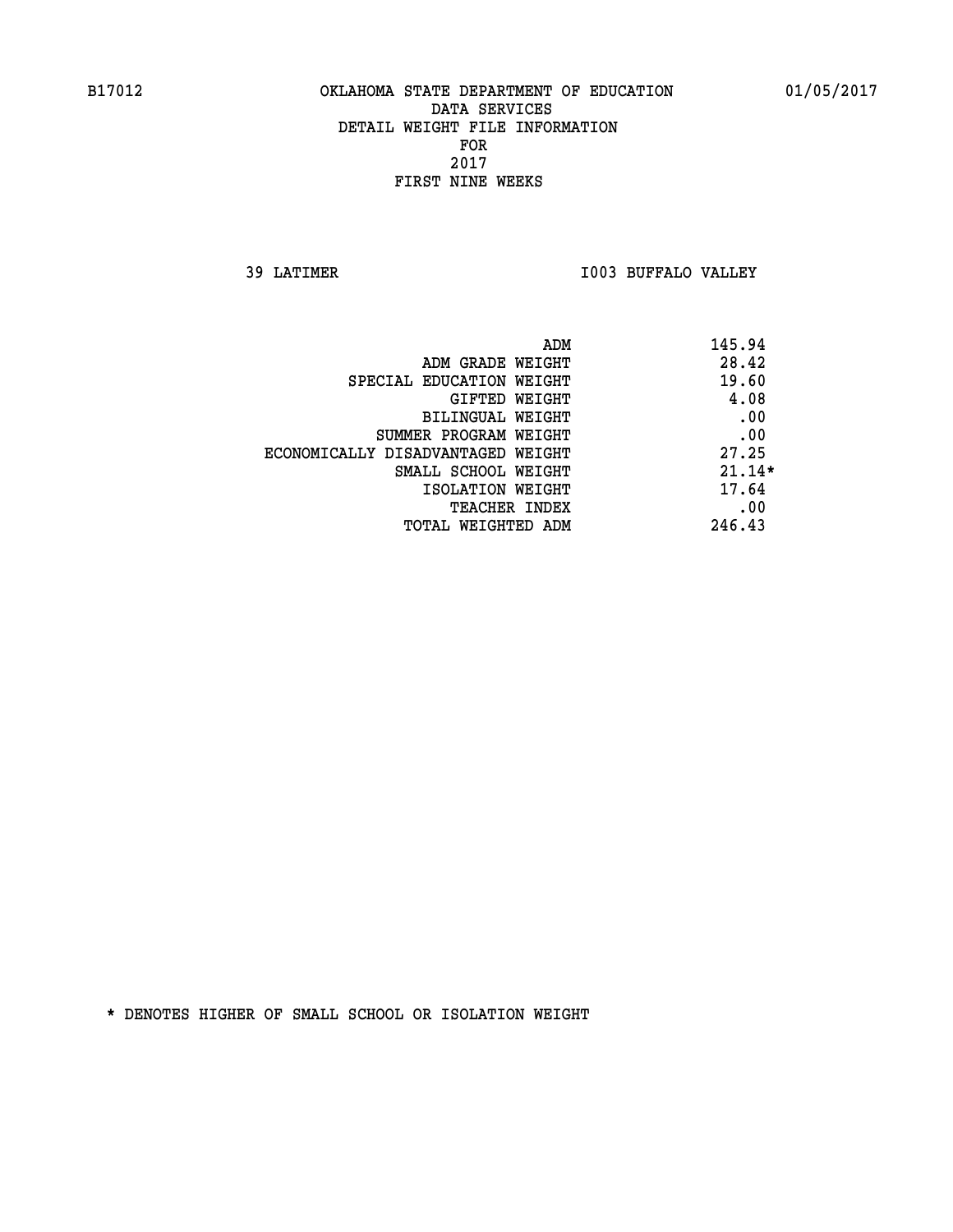**39 LATIMER I004 PANOLA** 

| ADM                               | 154.13   |
|-----------------------------------|----------|
| ADM GRADE WEIGHT                  | 31.38    |
| SPECIAL EDUCATION WEIGHT          | 18.60    |
| GIFTED WEIGHT                     | 1.02     |
| BILINGUAL WEIGHT                  | .00      |
| SUMMER PROGRAM WEIGHT             | .00      |
| ECONOMICALLY DISADVANTAGED WEIGHT | 30.25    |
| SMALL SCHOOL WEIGHT               | $21.84*$ |
| ISOLATION WEIGHT                  | .00      |
| <b>TEACHER INDEX</b>              | .00      |
| TOTAL WEIGHTED ADM                | 257.22   |
|                                   |          |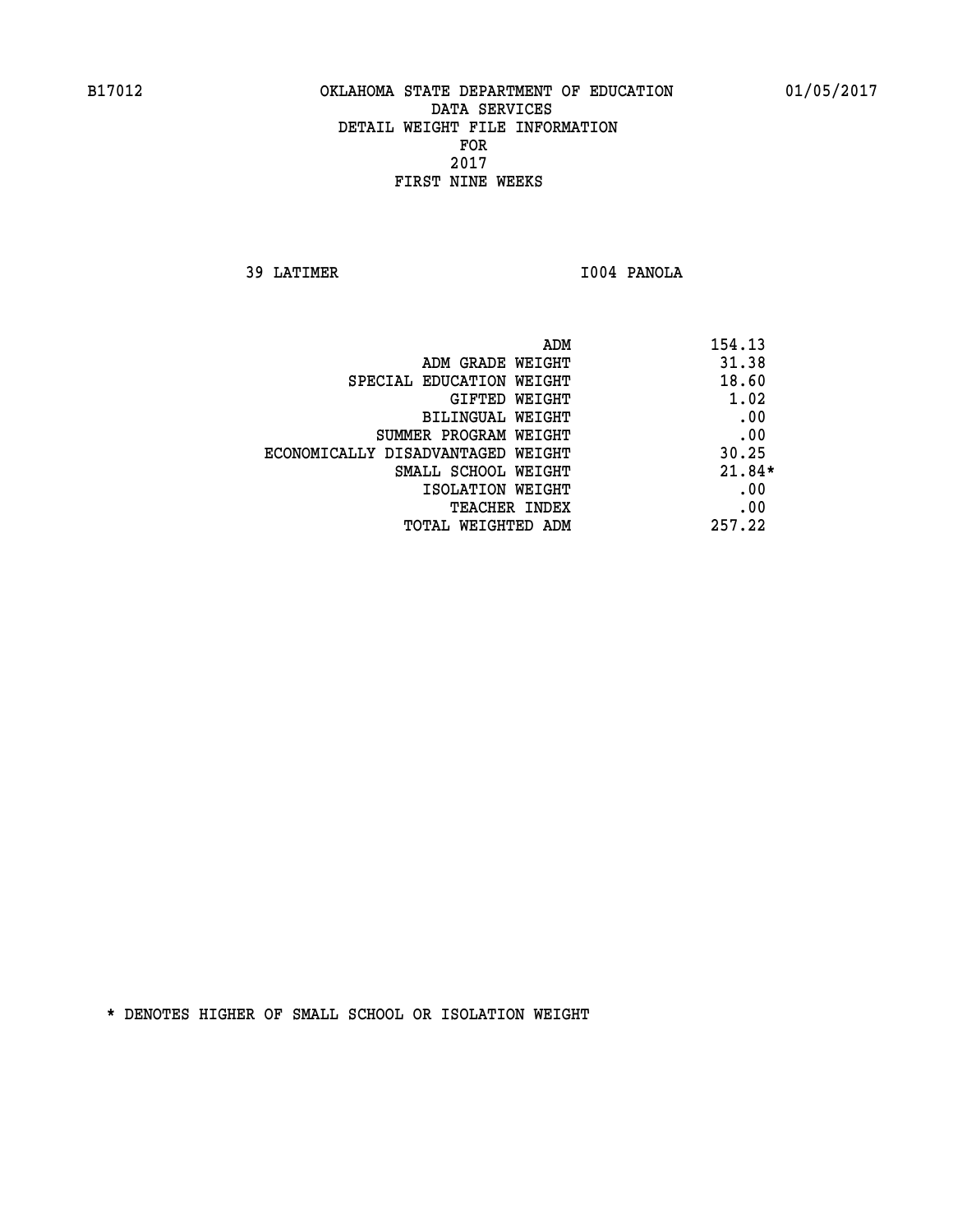**40 LE FLORE C004 SHADY POINT** 

| ADM                               | 174.68   |
|-----------------------------------|----------|
| ADM GRADE WEIGHT                  | 34.61    |
| SPECIAL EDUCATION WEIGHT          | 21.65    |
| GIFTED WEIGHT                     | 4.76     |
| BILINGUAL WEIGHT                  | .00      |
| SUMMER PROGRAM WEIGHT             | .00      |
| ECONOMICALLY DISADVANTAGED WEIGHT | 41.25    |
| SMALL SCHOOL WEIGHT               | $23.40*$ |
| ISOLATION WEIGHT                  | .00      |
| <b>TEACHER INDEX</b>              | .00      |
| TOTAL WEIGHTED ADM                | 300.35   |
|                                   |          |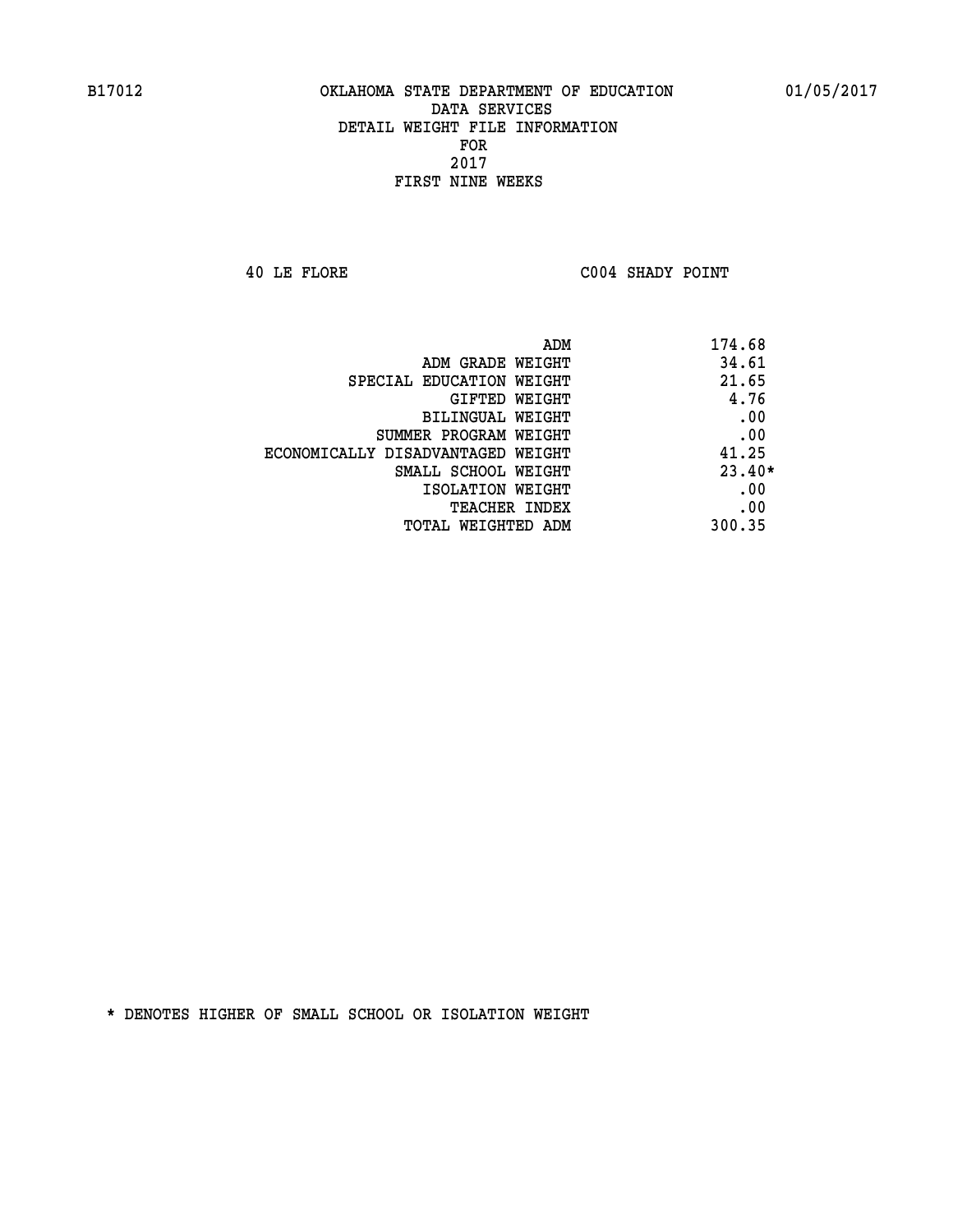**40 LE FLORE C011 MONROE** 

| ADM                               | 117.75   |
|-----------------------------------|----------|
| ADM GRADE WEIGHT                  | 20.65    |
| SPECIAL EDUCATION WEIGHT          | 25.30    |
| <b>GIFTED WEIGHT</b>              | 2.72     |
| BILINGUAL WEIGHT                  | 1.00     |
| SUMMER PROGRAM WEIGHT             | .00      |
| ECONOMICALLY DISADVANTAGED WEIGHT | 24.25    |
| SMALL SCHOOL WEIGHT               | $18.31*$ |
| ISOLATION WEIGHT                  | .00      |
| <b>TEACHER INDEX</b>              | .00      |
| TOTAL WEIGHTED ADM                | 209.98   |
|                                   |          |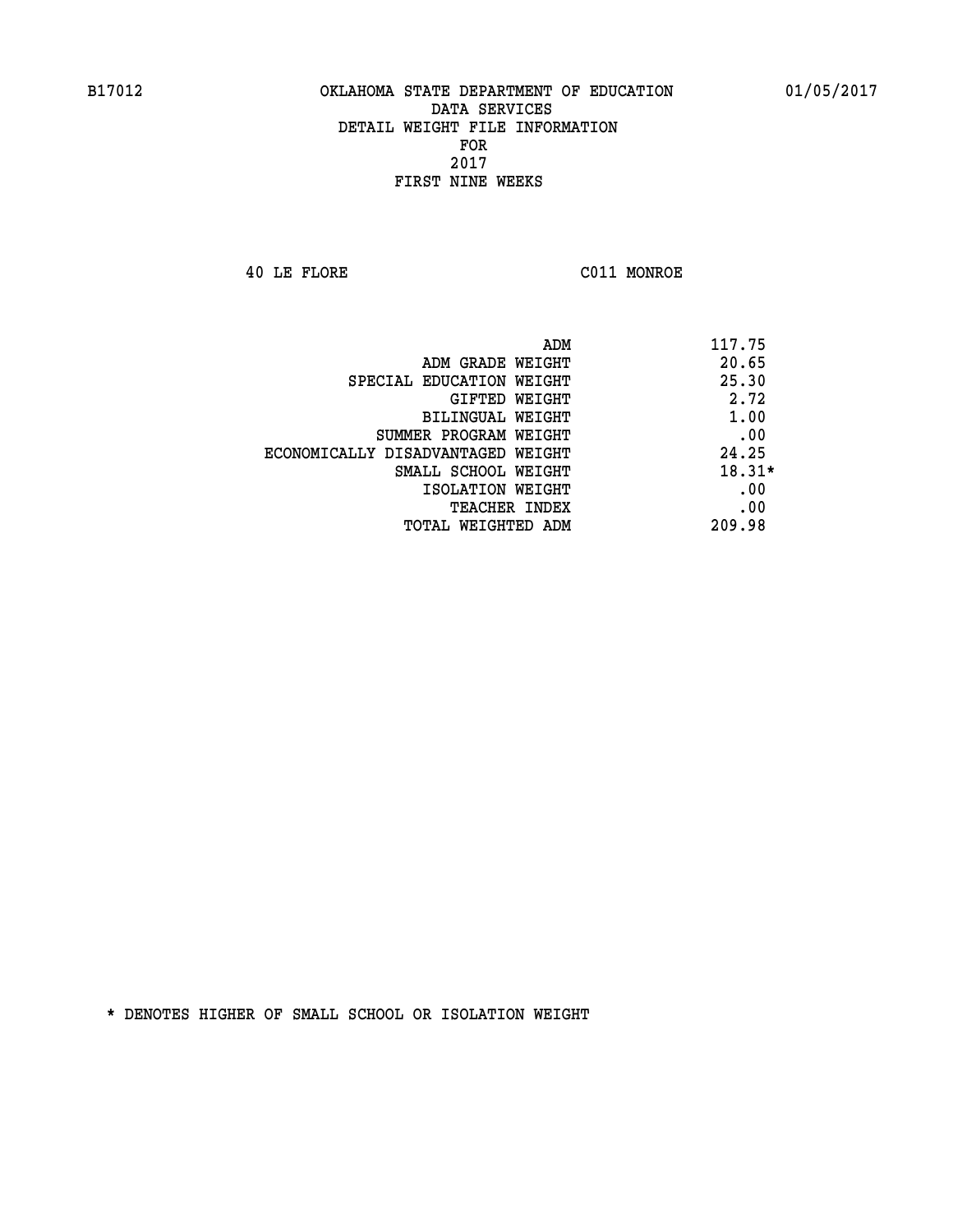**40 LE FLORE C014 HODGEN** 

|                                   | ADM<br>253.45 |
|-----------------------------------|---------------|
| ADM GRADE WEIGHT                  | 51.67         |
| SPECIAL EDUCATION WEIGHT          | 39.30         |
| GIFTED WEIGHT                     | 9.52          |
| BILINGUAL WEIGHT                  | 3.25          |
| SUMMER PROGRAM WEIGHT             | .00           |
| ECONOMICALLY DISADVANTAGED WEIGHT | 55.50         |
| SMALL SCHOOL WEIGHT               | $26.40*$      |
| ISOLATION WEIGHT                  | 2.74          |
| <b>TEACHER INDEX</b>              | 12.26         |
| TOTAL WEIGHTED ADM                | 451.35        |
|                                   |               |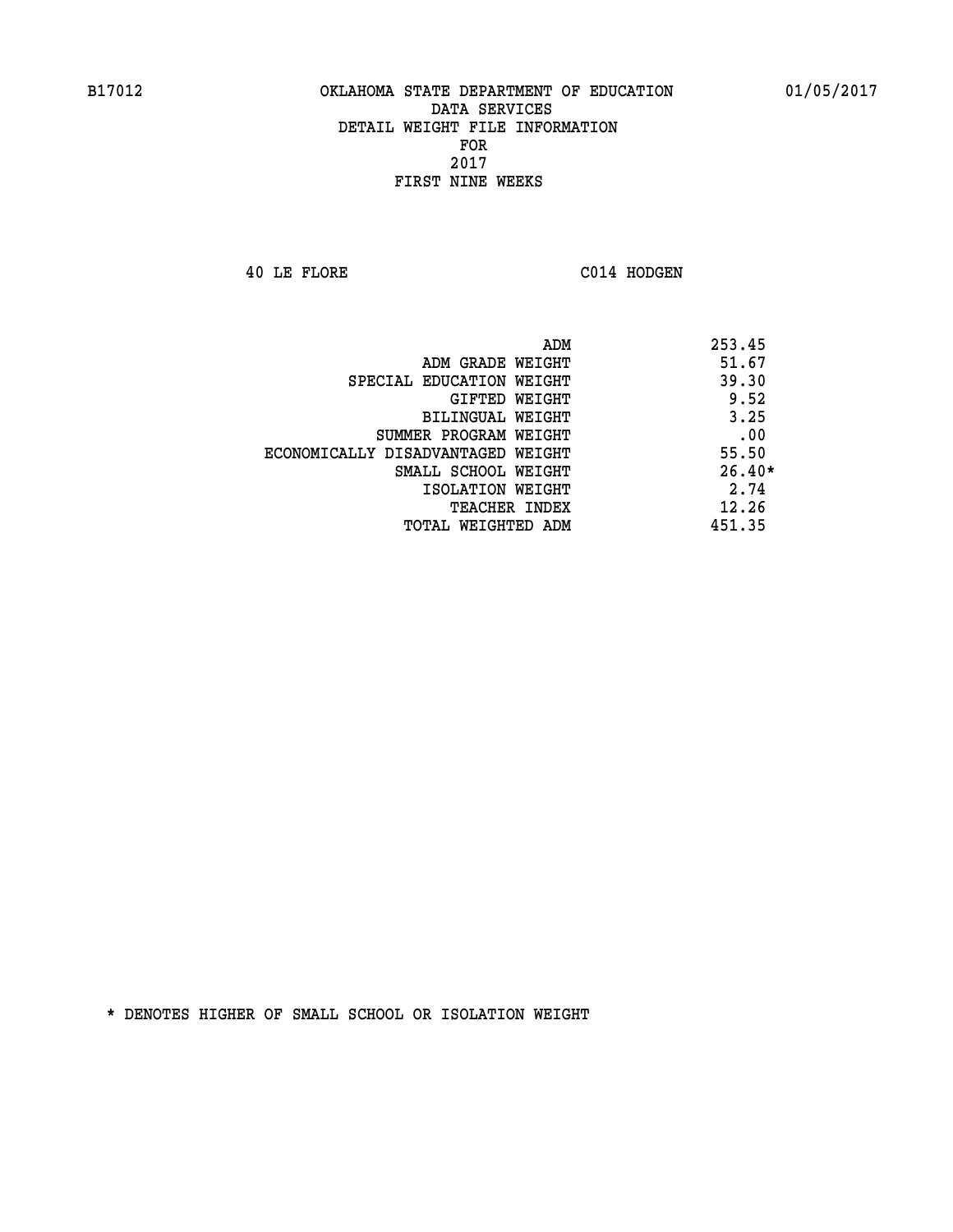**40 LE FLORE C039 FANSHAWE** 

|                                   | ADM<br>83.39 |
|-----------------------------------|--------------|
| ADM GRADE WEIGHT                  | 18.57        |
| SPECIAL EDUCATION WEIGHT          | 3.45         |
| GIFTED WEIGHT                     | 2.38         |
| BILINGUAL WEIGHT                  | .00          |
| SUMMER PROGRAM WEIGHT             | .00          |
| ECONOMICALLY DISADVANTAGED WEIGHT | 15.75        |
| SMALL SCHOOL WEIGHT               | $14.05*$     |
| ISOLATION WEIGHT                  | .00          |
| <b>TEACHER INDEX</b>              | .00          |
| TOTAL WEIGHTED ADM                | 137.59       |
|                                   |              |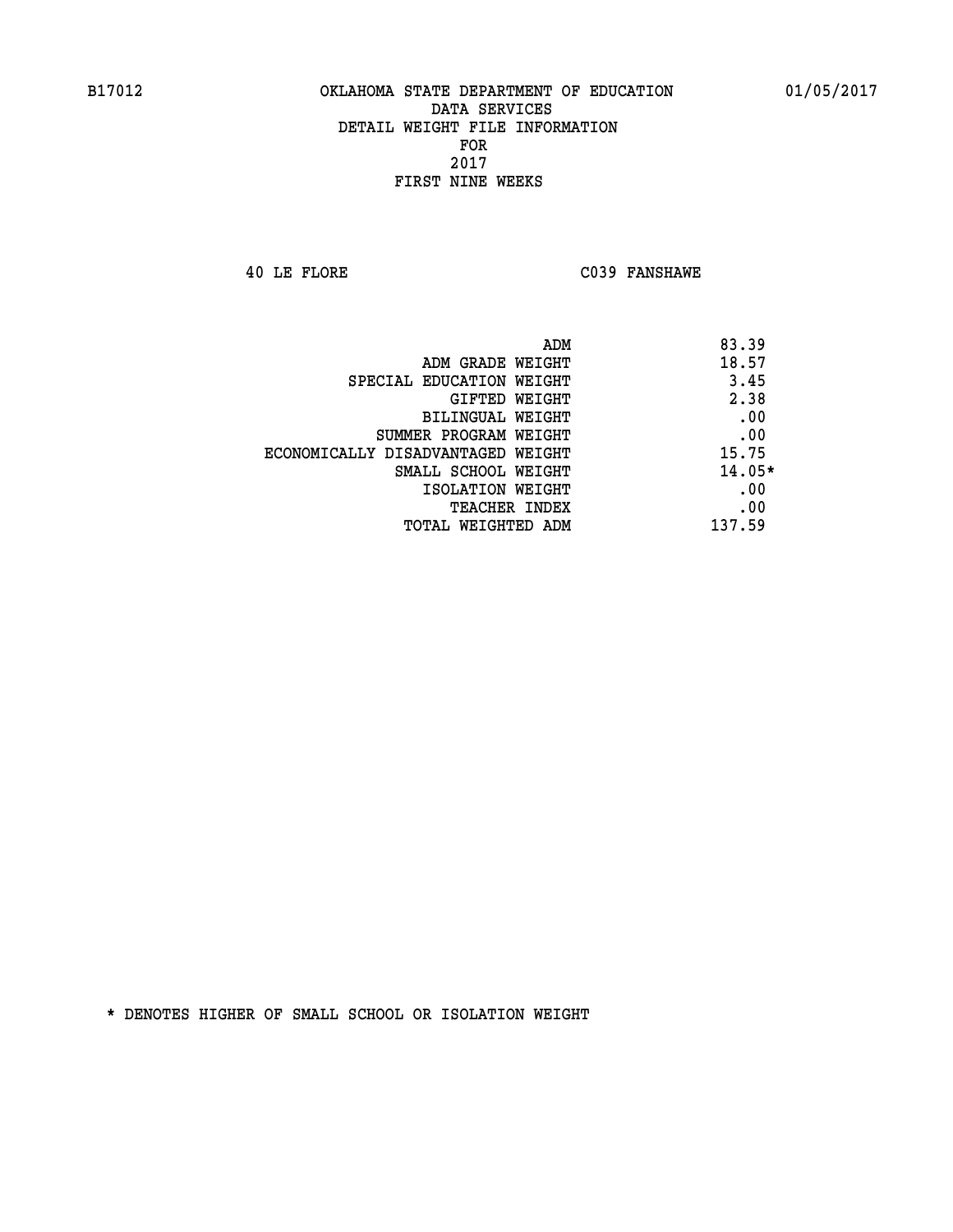**40 LE FLORE I002 SPIRO** 

| 1,084.50 | ADM                               |
|----------|-----------------------------------|
| 207.75   | ADM GRADE WEIGHT                  |
| 114.20   | SPECIAL EDUCATION WEIGHT          |
| 38.08    | GIFTED WEIGHT                     |
| 2.25     | BILINGUAL WEIGHT                  |
| .00      | SUMMER PROGRAM WEIGHT             |
| 234.00   | ECONOMICALLY DISADVANTAGED WEIGHT |
| .00      | SMALL SCHOOL WEIGHT               |
| .00      | ISOLATION WEIGHT                  |
| 77.69    | <b>TEACHER INDEX</b>              |
| 1,758.47 | <b>TOTAL WEIGHTED ADM</b>         |
|          |                                   |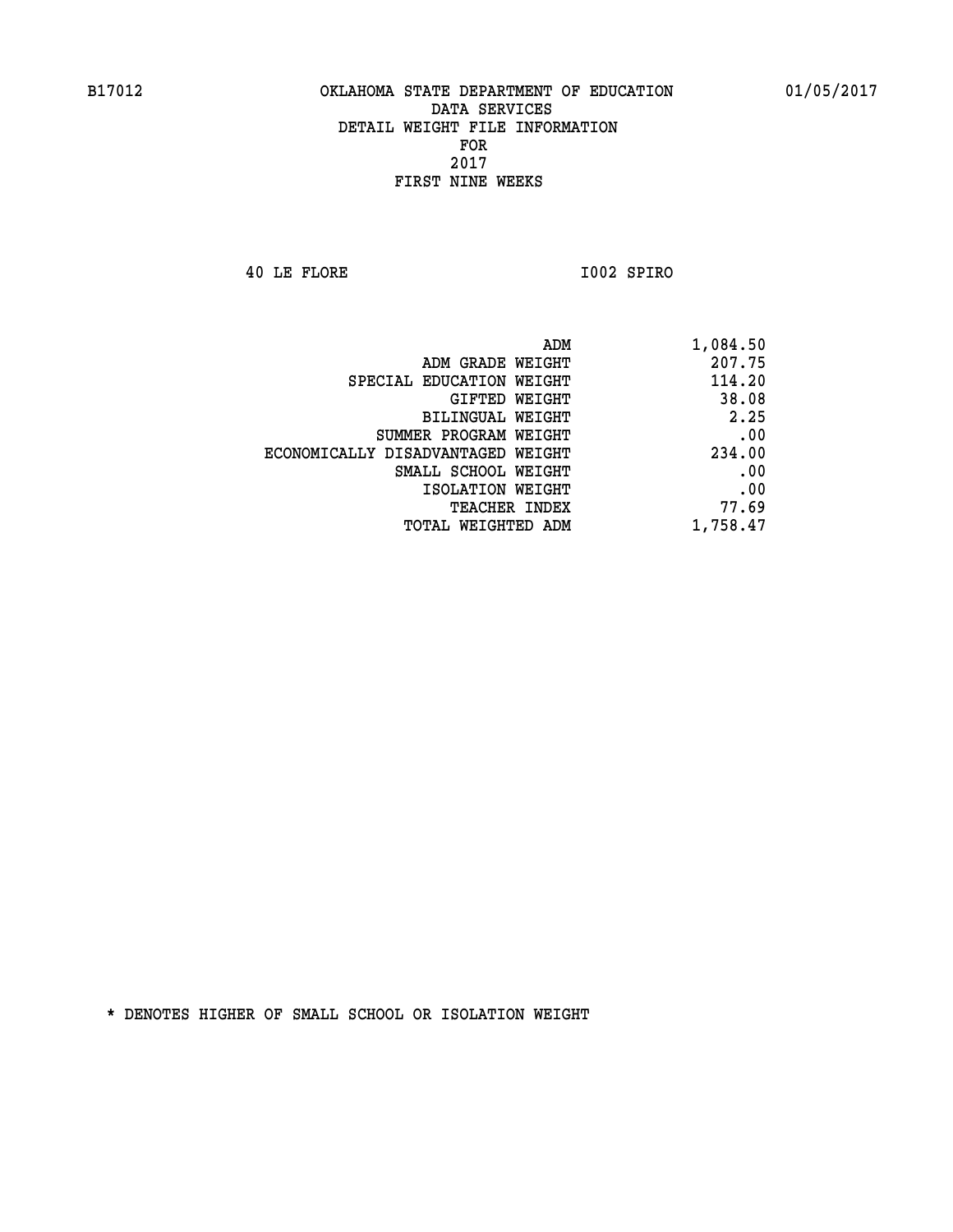**40 LE FLORE I003 HEAVENER** 

| ADM                               | 1,027.05 |
|-----------------------------------|----------|
| ADM GRADE WEIGHT                  | 194.03   |
| SPECIAL EDUCATION WEIGHT          | 113.35   |
| GIFTED WEIGHT                     | 46.58    |
| <b>BILINGUAL WEIGHT</b>           | 75.00    |
| SUMMER PROGRAM WEIGHT             | .00      |
| ECONOMICALLY DISADVANTAGED WEIGHT | 190.25   |
| SMALL SCHOOL WEIGHT               | .00      |
| ISOLATION WEIGHT                  | .00      |
| TEACHER INDEX                     | 24.56    |
| TOTAL WEIGHTED ADM                | 1,670.82 |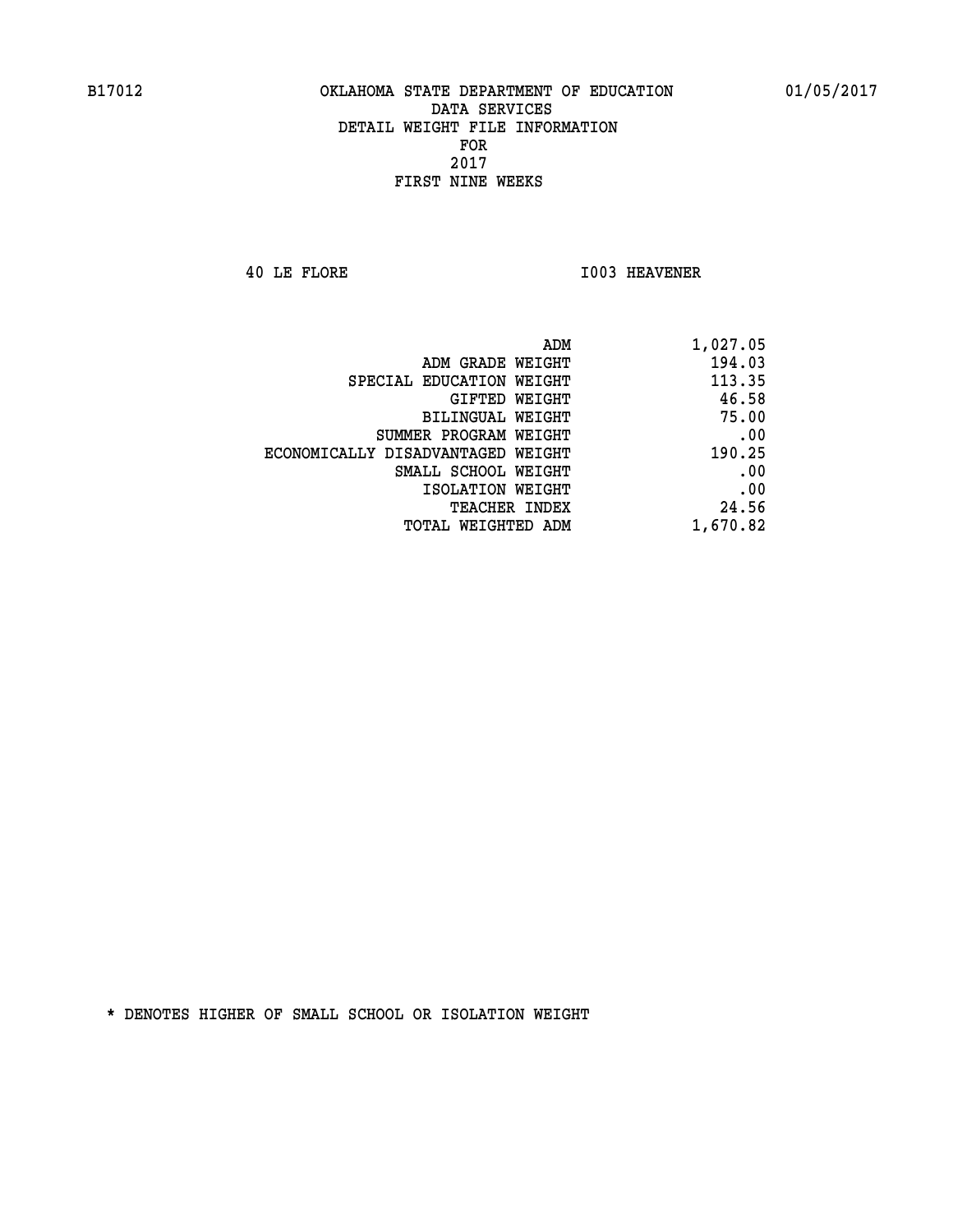**40 LE FLORE I007 POCOLA** 

| 841.90   |
|----------|
| 161.22   |
| 105.70   |
| 30.94    |
| 2.00     |
| .00      |
| 150.75   |
| .00      |
| .00      |
| 32.31    |
| 1,324.82 |
|          |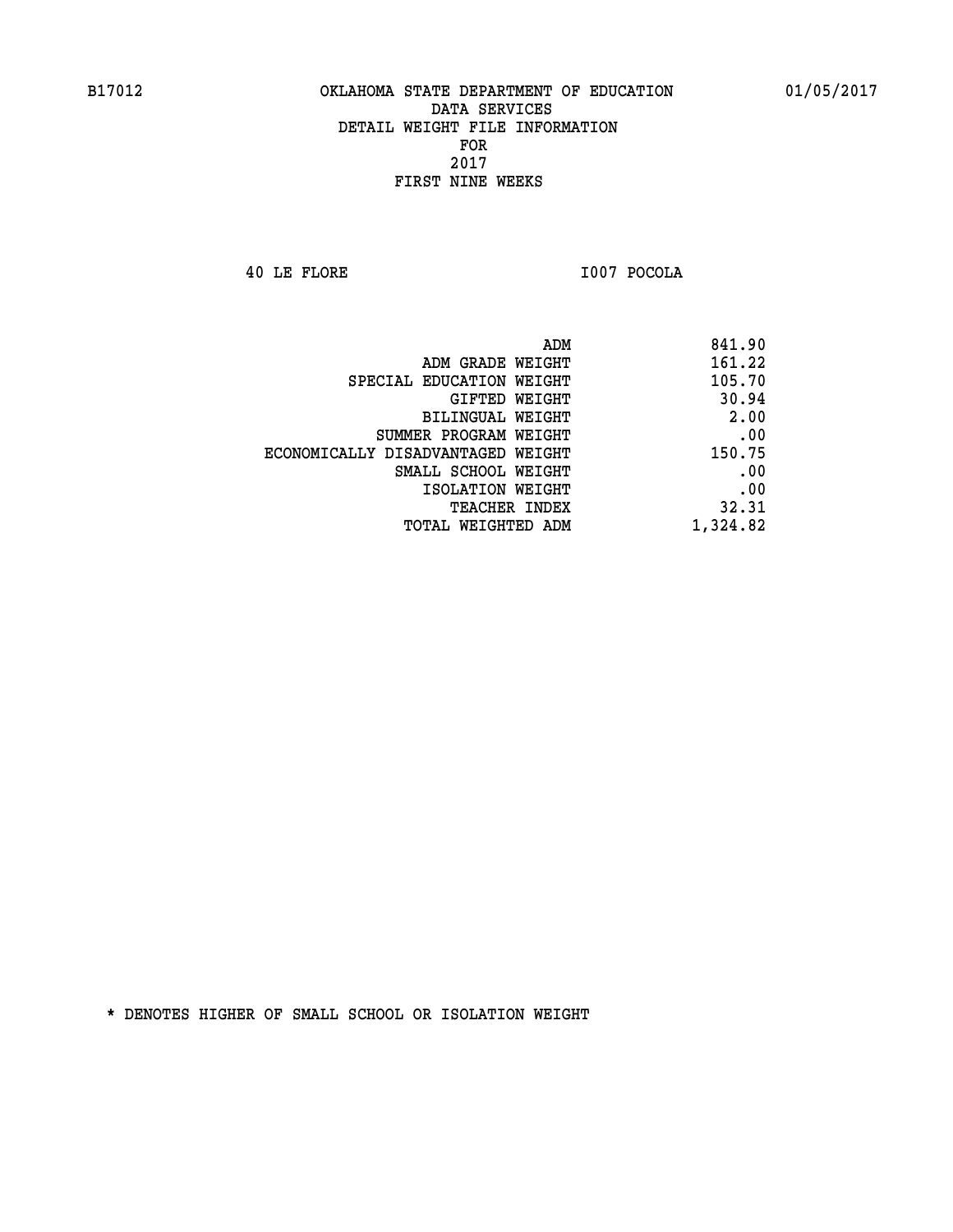**40 LE FLORE I016 LE FLORE** 

| ADM                               | 214.05   |
|-----------------------------------|----------|
| ADM GRADE WEIGHT                  | 43.03    |
| SPECIAL EDUCATION WEIGHT          | 14.15    |
| GIFTED WEIGHT                     | 5.78     |
| BILINGUAL WEIGHT                  | .00      |
| SUMMER PROGRAM WEIGHT             | .00      |
| ECONOMICALLY DISADVANTAGED WEIGHT | 49.50    |
| SMALL SCHOOL WEIGHT               | 25.49    |
| ISOLATION WEIGHT                  | $57.69*$ |
| <b>TEACHER INDEX</b>              | .00      |
| TOTAL WEIGHTED ADM                | 384.20   |
|                                   |          |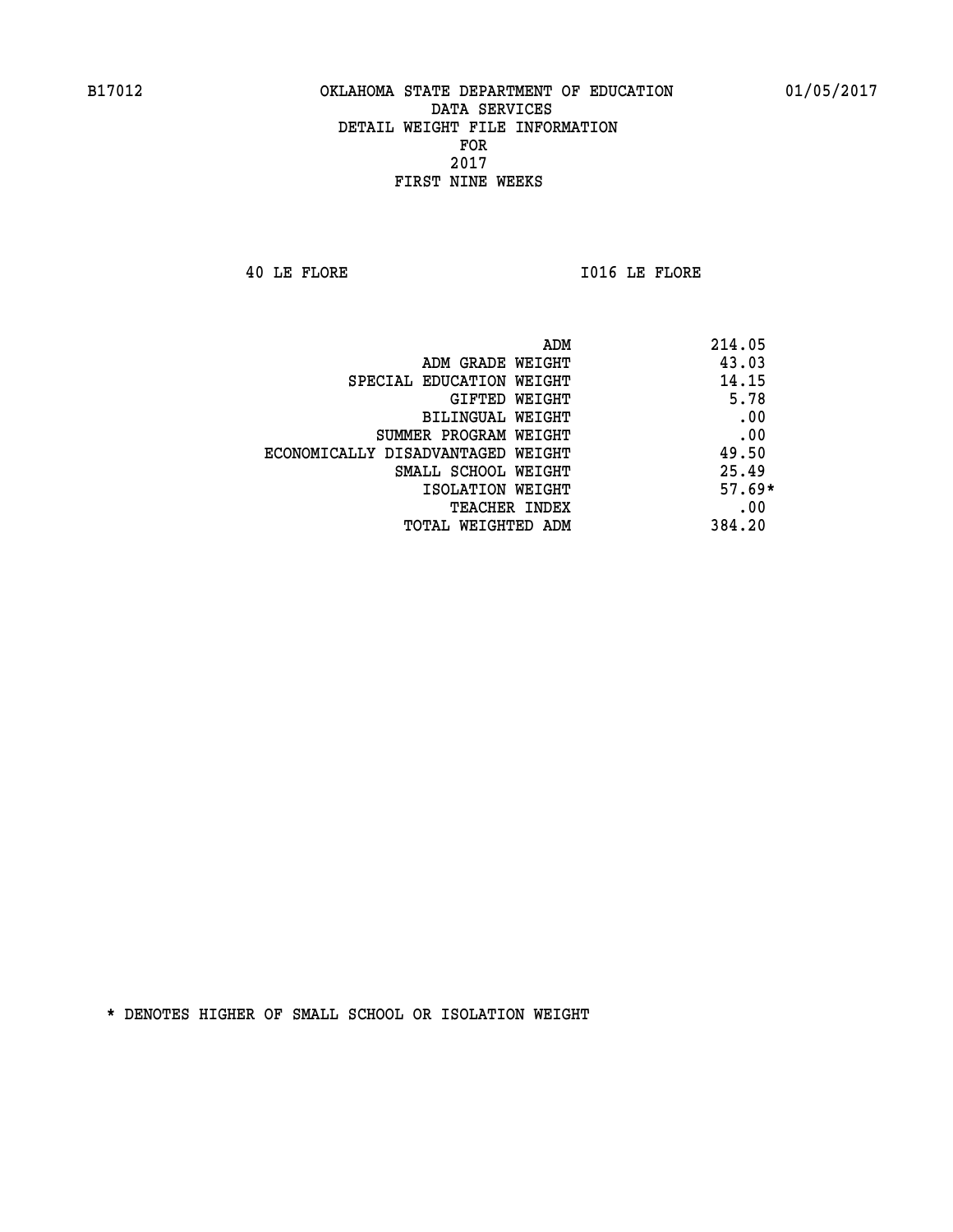**40 LE FLORE 1017 CAMERON** 

| ADM                               | 291.49   |
|-----------------------------------|----------|
| ADM GRADE WEIGHT                  | 58.34    |
| SPECIAL EDUCATION WEIGHT          | 60.85    |
| GIFTED WEIGHT                     | 9.18     |
| BILINGUAL WEIGHT                  | 1.50     |
| SUMMER PROGRAM WEIGHT             | .00      |
| ECONOMICALLY DISADVANTAGED WEIGHT | 61.75    |
| SMALL SCHOOL WEIGHT               | $26.17*$ |
| ISOLATION WEIGHT                  | .00      |
| <b>TEACHER INDEX</b>              | 4.65     |
| TOTAL WEIGHTED ADM                | 513.93   |
|                                   |          |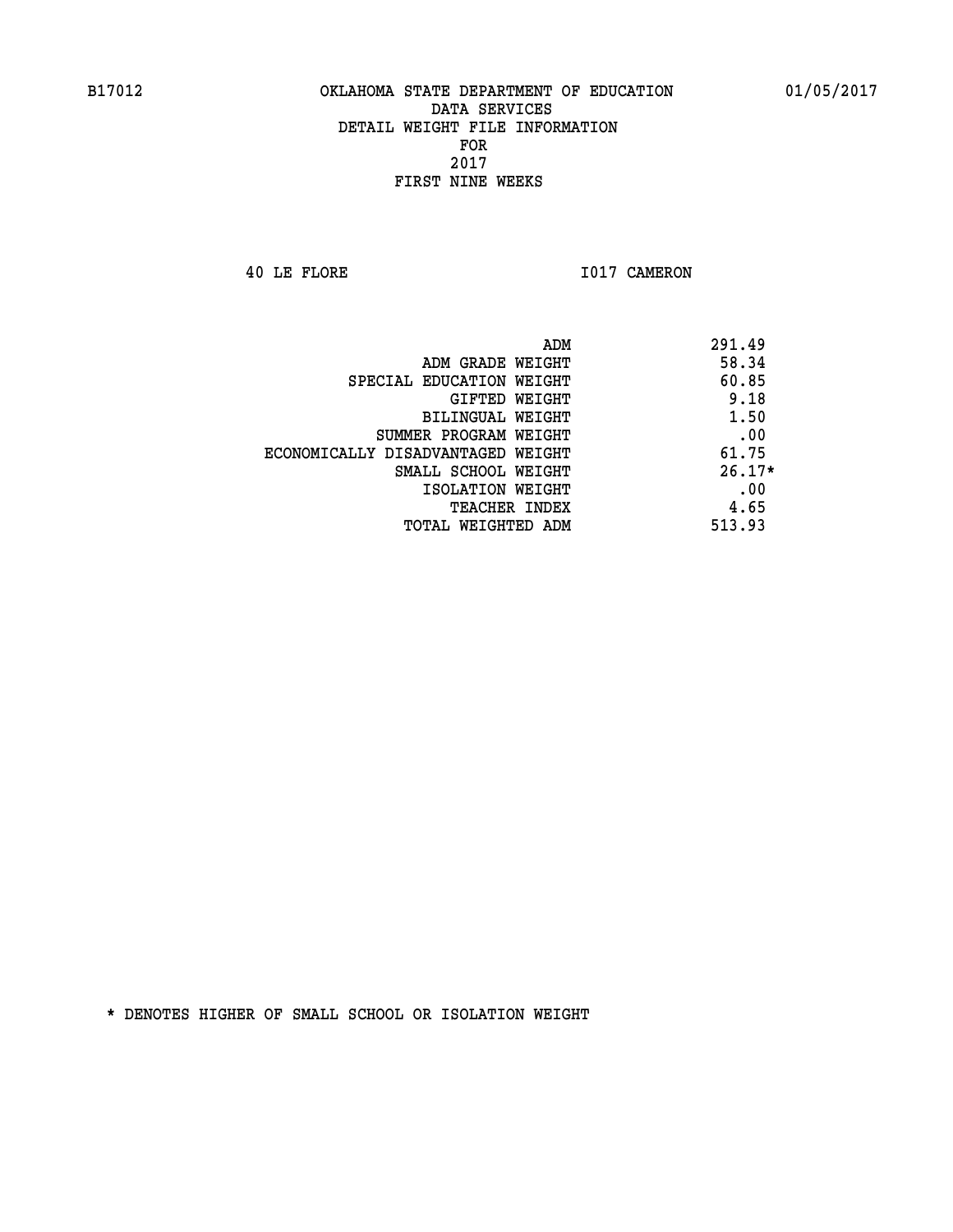**40 LE FLORE I020 PANAMA** 

| 710.15   |
|----------|
| 142.95   |
| 104.20   |
| 25.84    |
| .00      |
| .00      |
| 147.75   |
| .00      |
| .00      |
| 10.91    |
| 1,141.80 |
|          |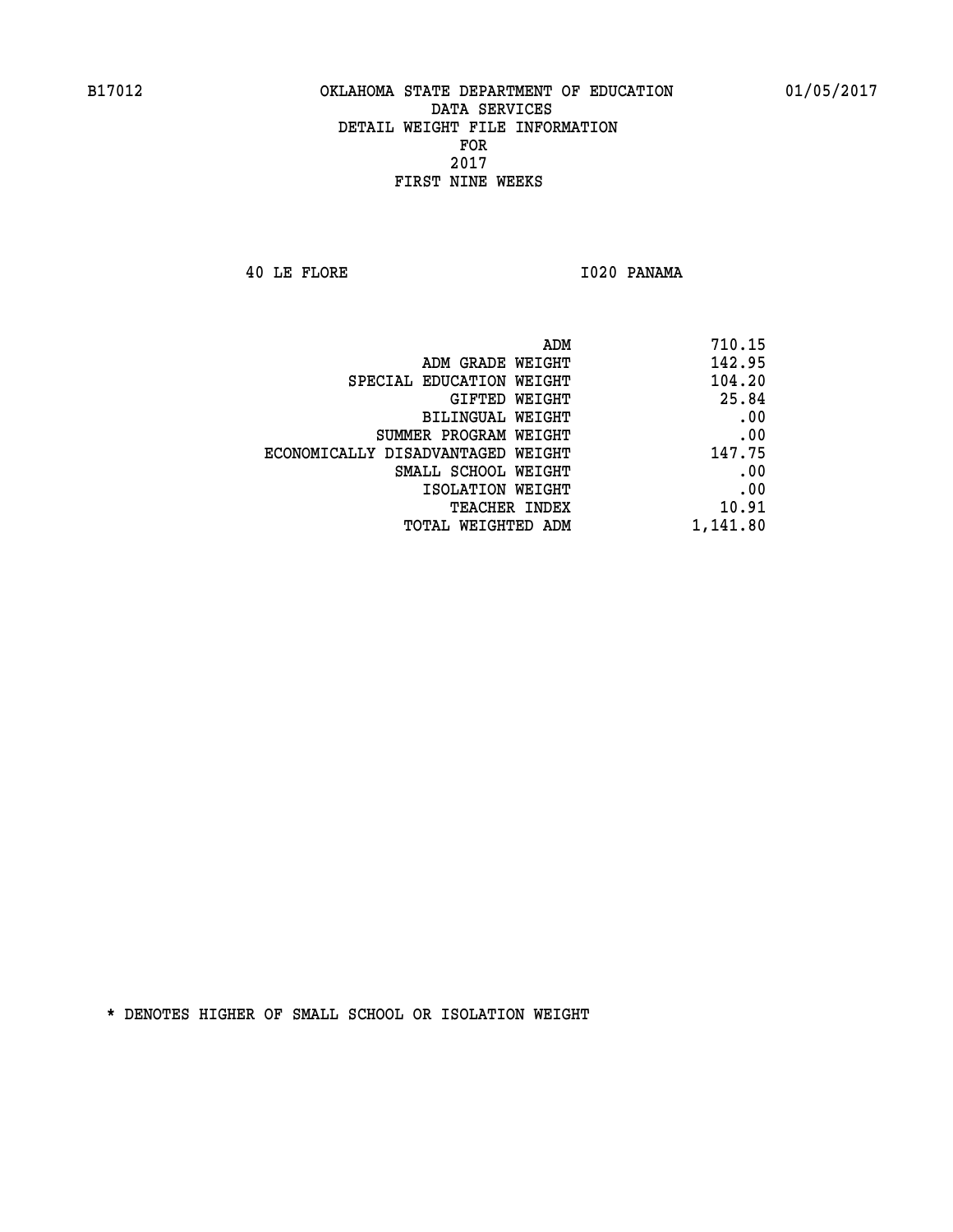**40 LE FLORE I026 BOKOSHE** 

| ADM<br>202.06                              |  |
|--------------------------------------------|--|
| 40.43<br>ADM GRADE WEIGHT                  |  |
| 38.75<br>SPECIAL EDUCATION WEIGHT          |  |
| 5.44<br>GIFTED WEIGHT                      |  |
| .00<br>BILINGUAL WEIGHT                    |  |
| .00<br>SUMMER PROGRAM WEIGHT               |  |
| 46.00<br>ECONOMICALLY DISADVANTAGED WEIGHT |  |
| $24.98*$<br>SMALL SCHOOL WEIGHT            |  |
| .00<br>ISOLATION WEIGHT                    |  |
| 12.92<br><b>TEACHER INDEX</b>              |  |
| 370.58<br>TOTAL WEIGHTED ADM               |  |
|                                            |  |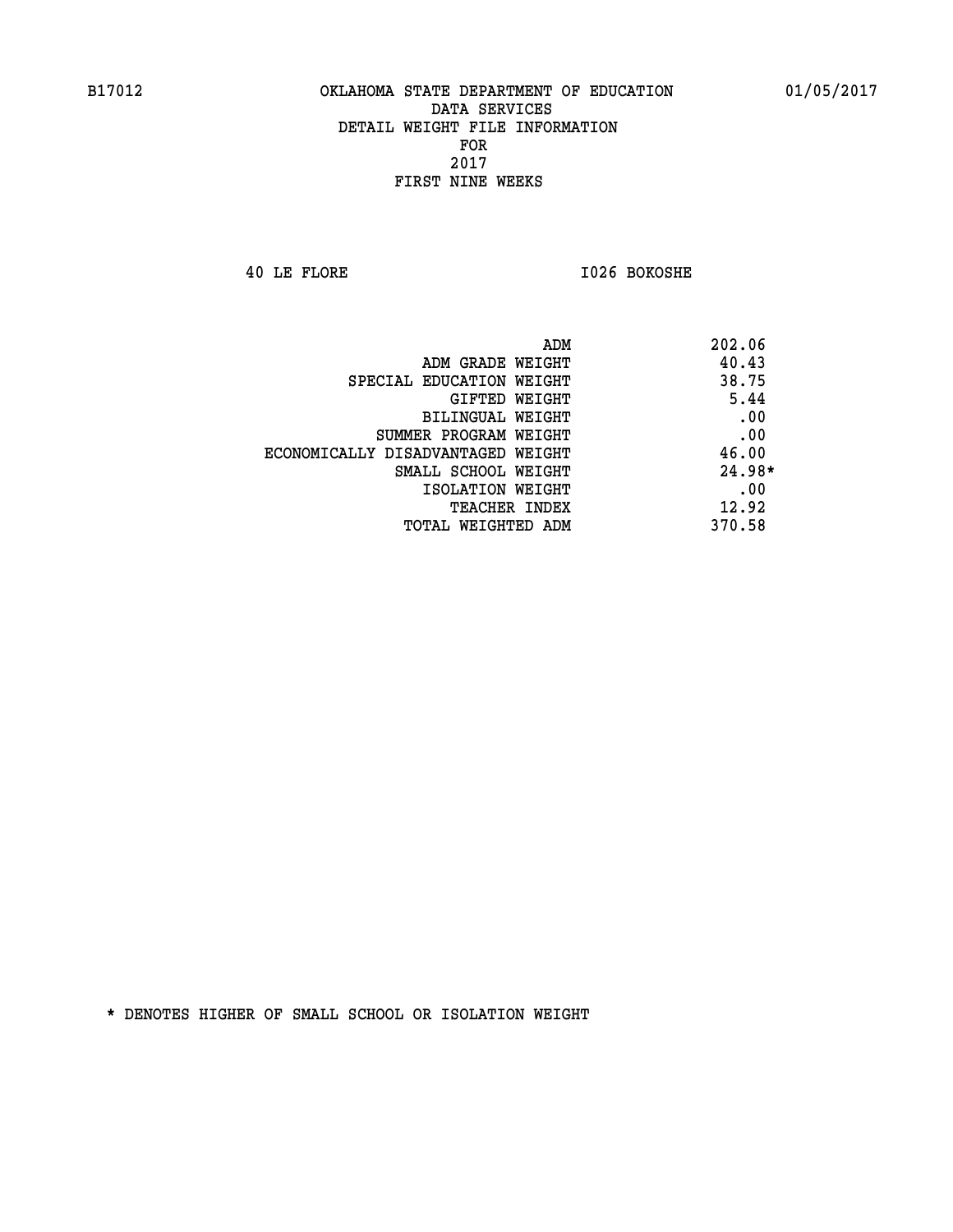**40 LE FLORE I029 POTEAU** 

| 2,326.77 |
|----------|
| 457.00   |
| 379.25   |
| 75.82    |
| 80.50    |
| 8.40     |
| 397.50   |
| .00      |
| .00      |
| 132.02   |
| 3,857.26 |
|          |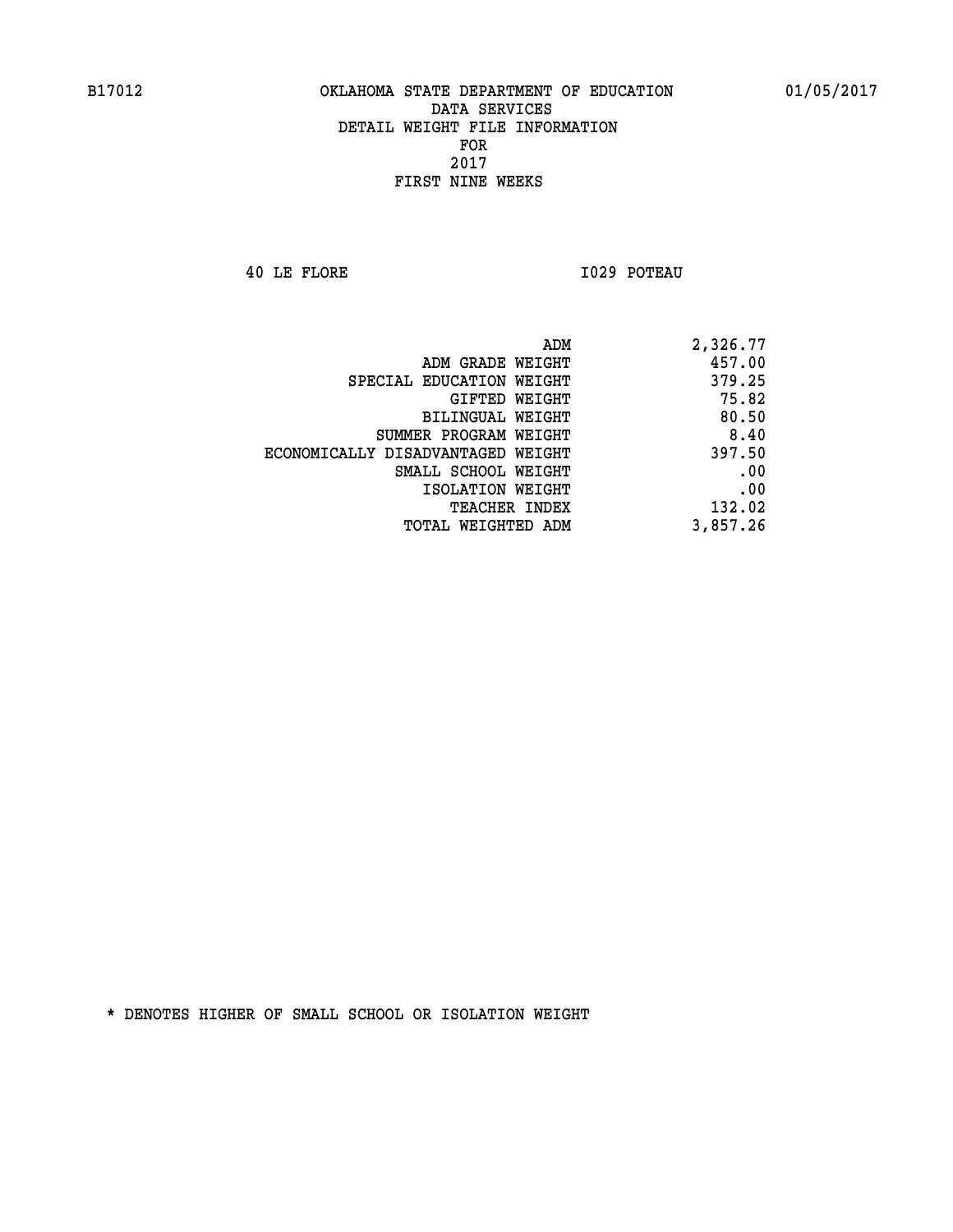**40 LE FLORE I049 WISTER** 

| ADM                               | 517.95  |
|-----------------------------------|---------|
| ADM GRADE WEIGHT                  | 100.29  |
| SPECIAL EDUCATION WEIGHT          | 68.25   |
| GIFTED WEIGHT                     | 14.96   |
| BILINGUAL WEIGHT                  | 3.50    |
| SUMMER PROGRAM WEIGHT             | 1.20    |
| ECONOMICALLY DISADVANTAGED WEIGHT | 90.25   |
| SMALL SCHOOL WEIGHT               | $2.16*$ |
| ISOLATION WEIGHT                  | .00     |
| <b>TEACHER INDEX</b>              | 21.40   |
| TOTAL WEIGHTED ADM                | 819.96  |
|                                   |         |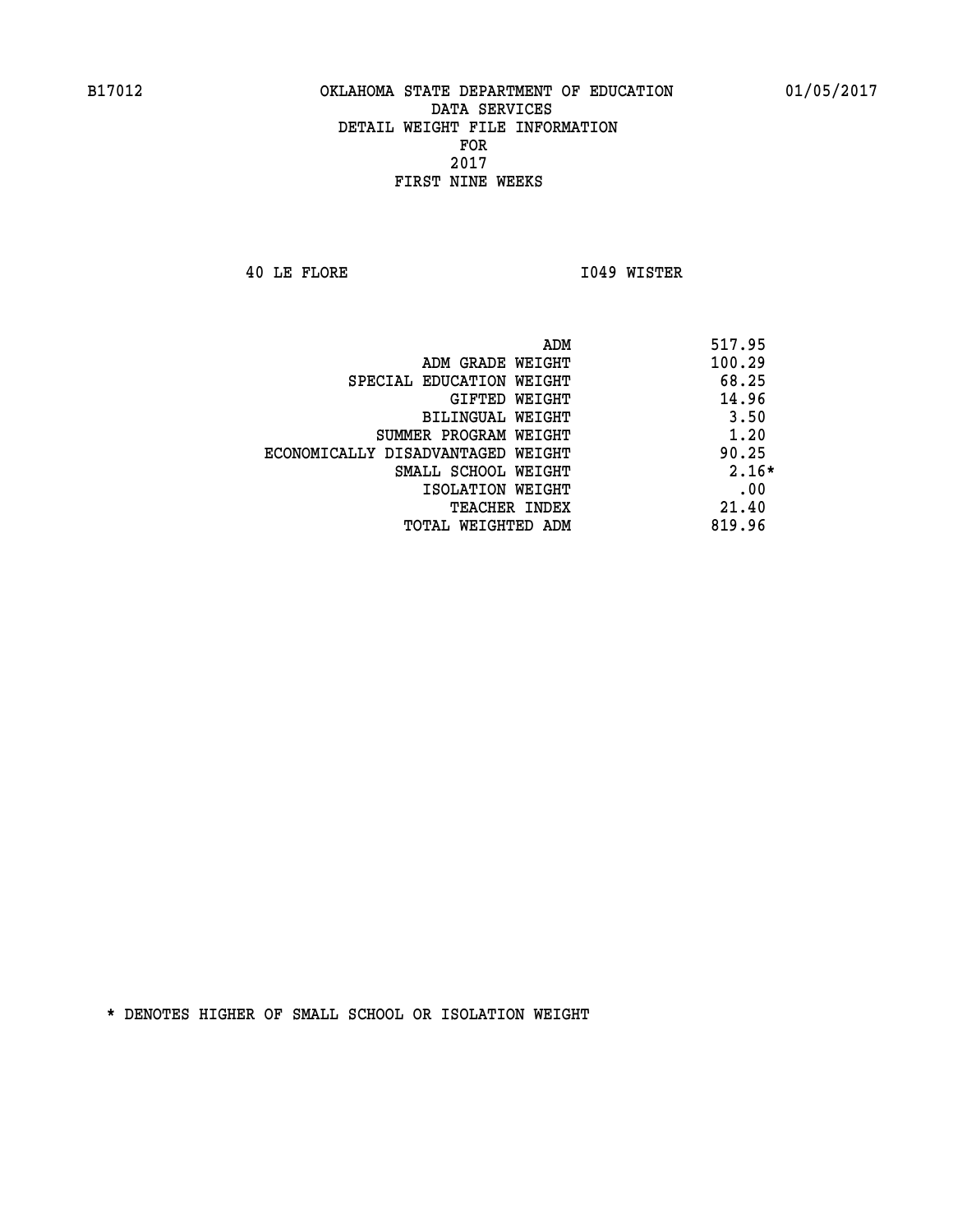**40 LE FLORE I052 TALIHINA** 

| ADM<br>581.97                               |
|---------------------------------------------|
| 128.34<br>ADM GRADE WEIGHT                  |
| 81.80<br>SPECIAL EDUCATION WEIGHT           |
| 24.48<br>GIFTED WEIGHT                      |
| 5.25<br>BILINGUAL WEIGHT                    |
| 1.20<br>SUMMER PROGRAM WEIGHT               |
| 109.50<br>ECONOMICALLY DISADVANTAGED WEIGHT |
| .00<br>SMALL SCHOOL WEIGHT                  |
| .00<br>ISOLATION WEIGHT                     |
| 11.31<br><b>TEACHER INDEX</b>               |
| 943.85<br>TOTAL WEIGHTED ADM                |
|                                             |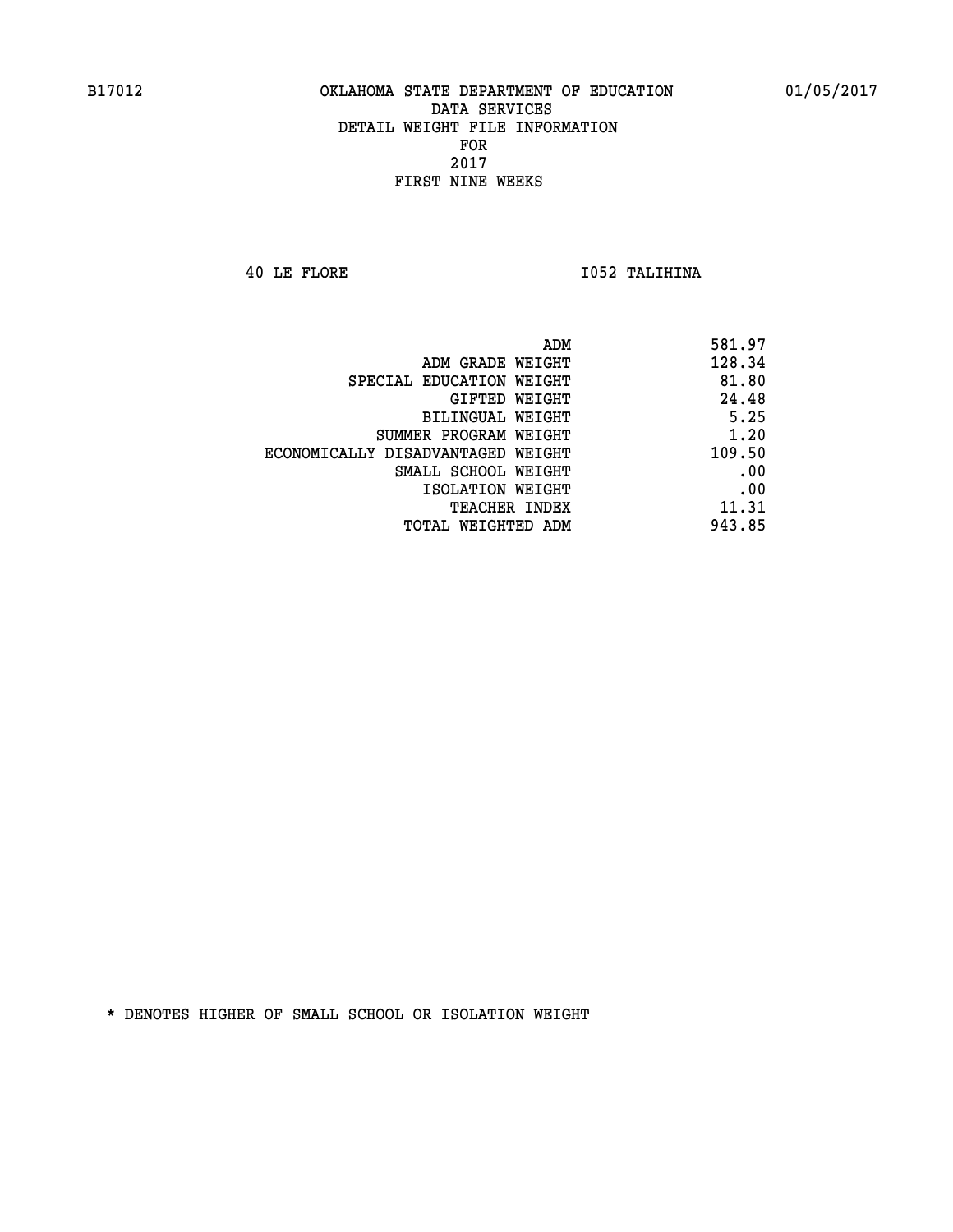**40 LE FLORE I062 WHITESBORO** 

|                                   | ADM | 216.78    |
|-----------------------------------|-----|-----------|
| ADM GRADE WEIGHT                  |     | 43.75     |
| SPECIAL EDUCATION WEIGHT          |     | 43.65     |
| GIFTED WEIGHT                     |     | 5.78      |
| BILINGUAL WEIGHT                  |     | .00       |
| SUMMER PROGRAM WEIGHT             |     | .00       |
| ECONOMICALLY DISADVANTAGED WEIGHT |     | 43.75     |
| SMALL SCHOOL WEIGHT               |     | 25.59     |
| ISOLATION WEIGHT                  |     | $136.09*$ |
| TEACHER INDEX                     |     | 20.93     |
| TOTAL WEIGHTED ADM                |     | 510.73    |
|                                   |     |           |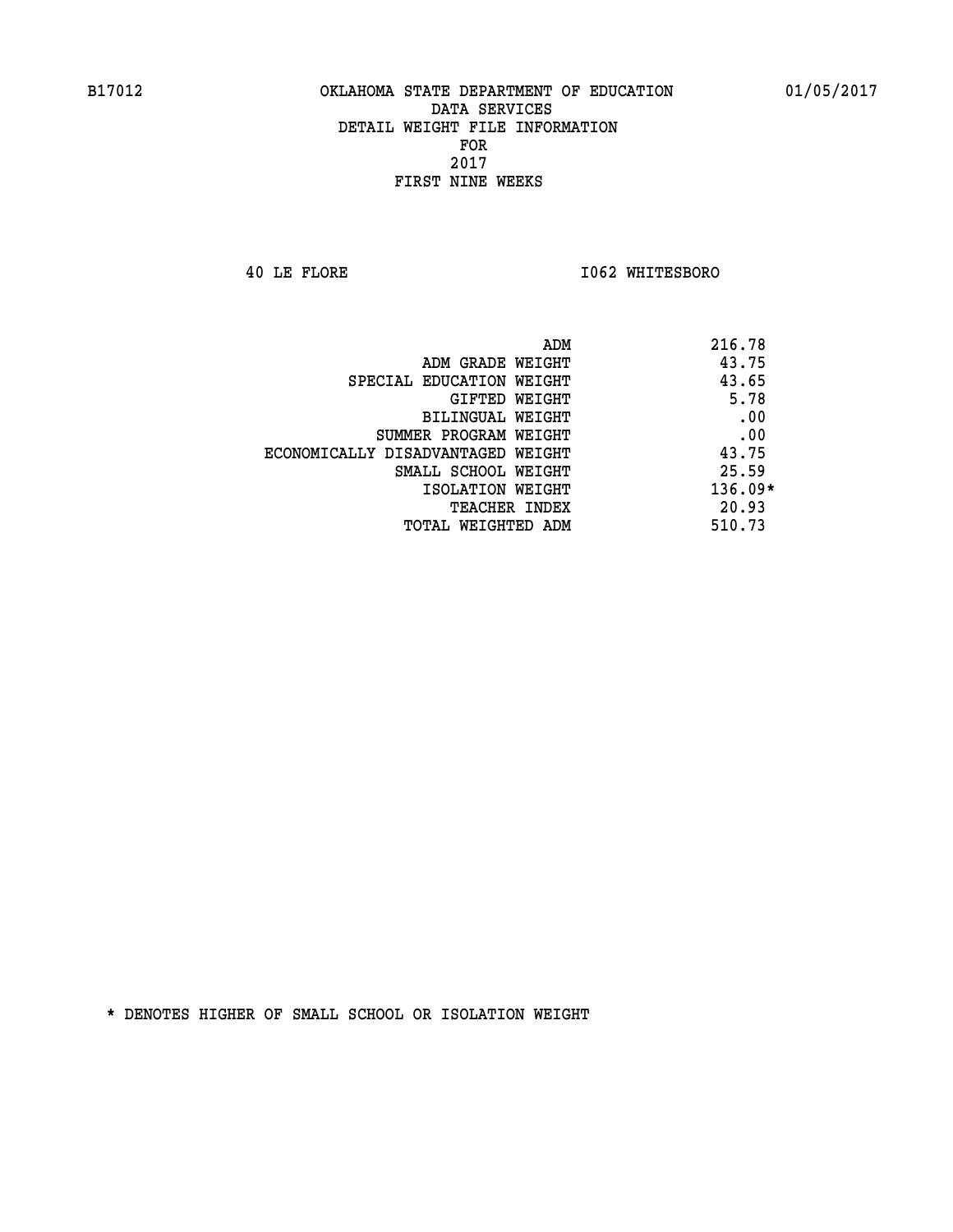**40 LE FLORE I067 HOWE** 

| ADM                               | 604.13 |
|-----------------------------------|--------|
| ADM GRADE WEIGHT                  | 118.64 |
| SPECIAL EDUCATION WEIGHT          | 71.40  |
| GIFTED WEIGHT                     | 29.24  |
| <b>BILINGUAL WEIGHT</b>           | 7.75   |
| SUMMER PROGRAM WEIGHT             | .00    |
| ECONOMICALLY DISADVANTAGED WEIGHT | 126.25 |
| SMALL SCHOOL WEIGHT               | .00    |
| ISOLATION WEIGHT                  | .00    |
| TEACHER INDEX                     | .00    |
| TOTAL WEIGHTED ADM                | 957.41 |
|                                   |        |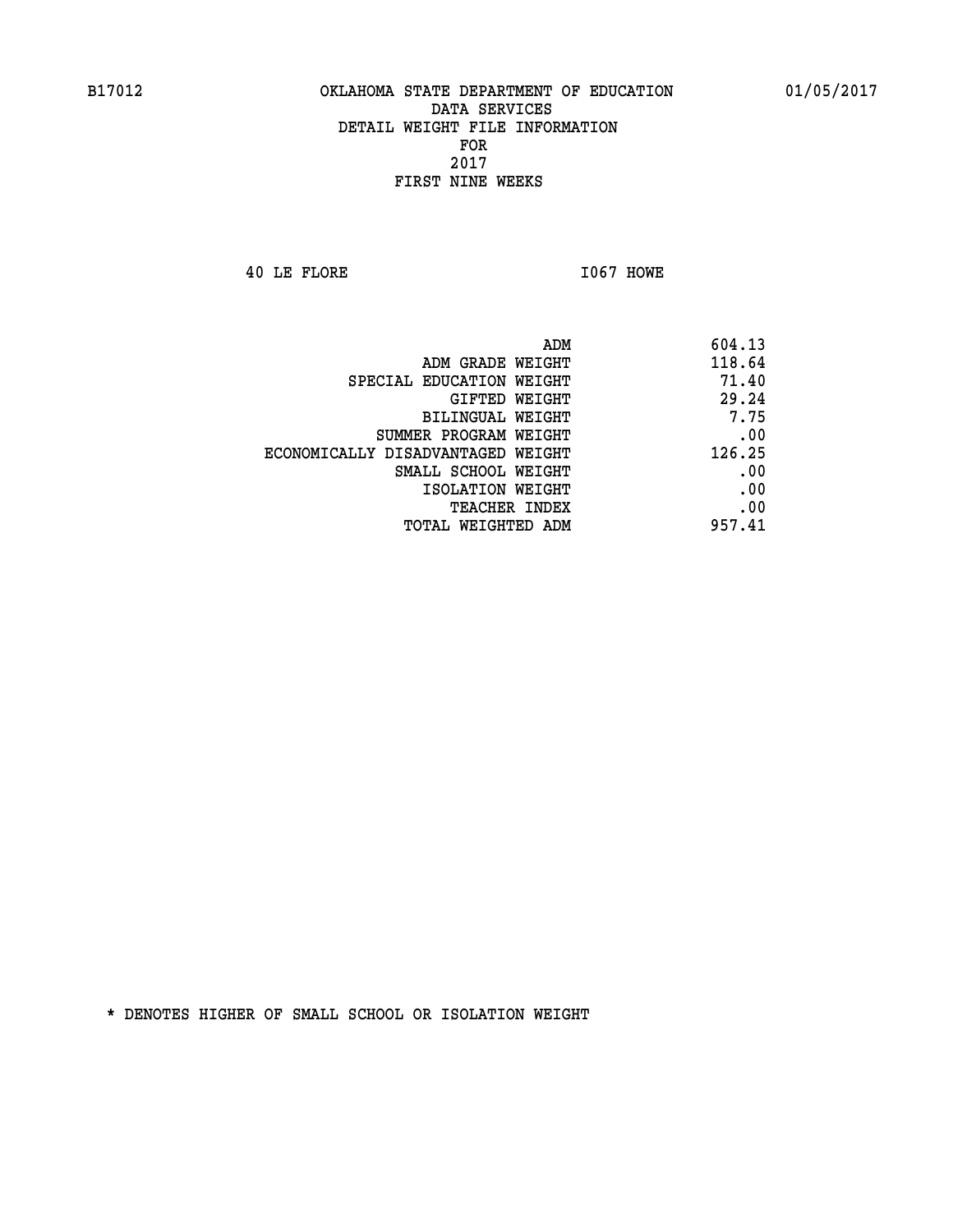**40 LE FLORE I091 ARKOMA** 

| 422.08   | ADM                               |
|----------|-----------------------------------|
| 80.05    | ADM GRADE WEIGHT                  |
| 57.95    | SPECIAL EDUCATION WEIGHT          |
| 4.42     | <b>GIFTED WEIGHT</b>              |
| .25      | BILINGUAL WEIGHT                  |
| .00      | SUMMER PROGRAM WEIGHT             |
| 90.75    | ECONOMICALLY DISADVANTAGED WEIGHT |
| $17.06*$ | SMALL SCHOOL WEIGHT               |
| .00      | ISOLATION WEIGHT                  |
| .00      | <b>TEACHER INDEX</b>              |
| 672.56   | TOTAL WEIGHTED ADM                |
|          |                                   |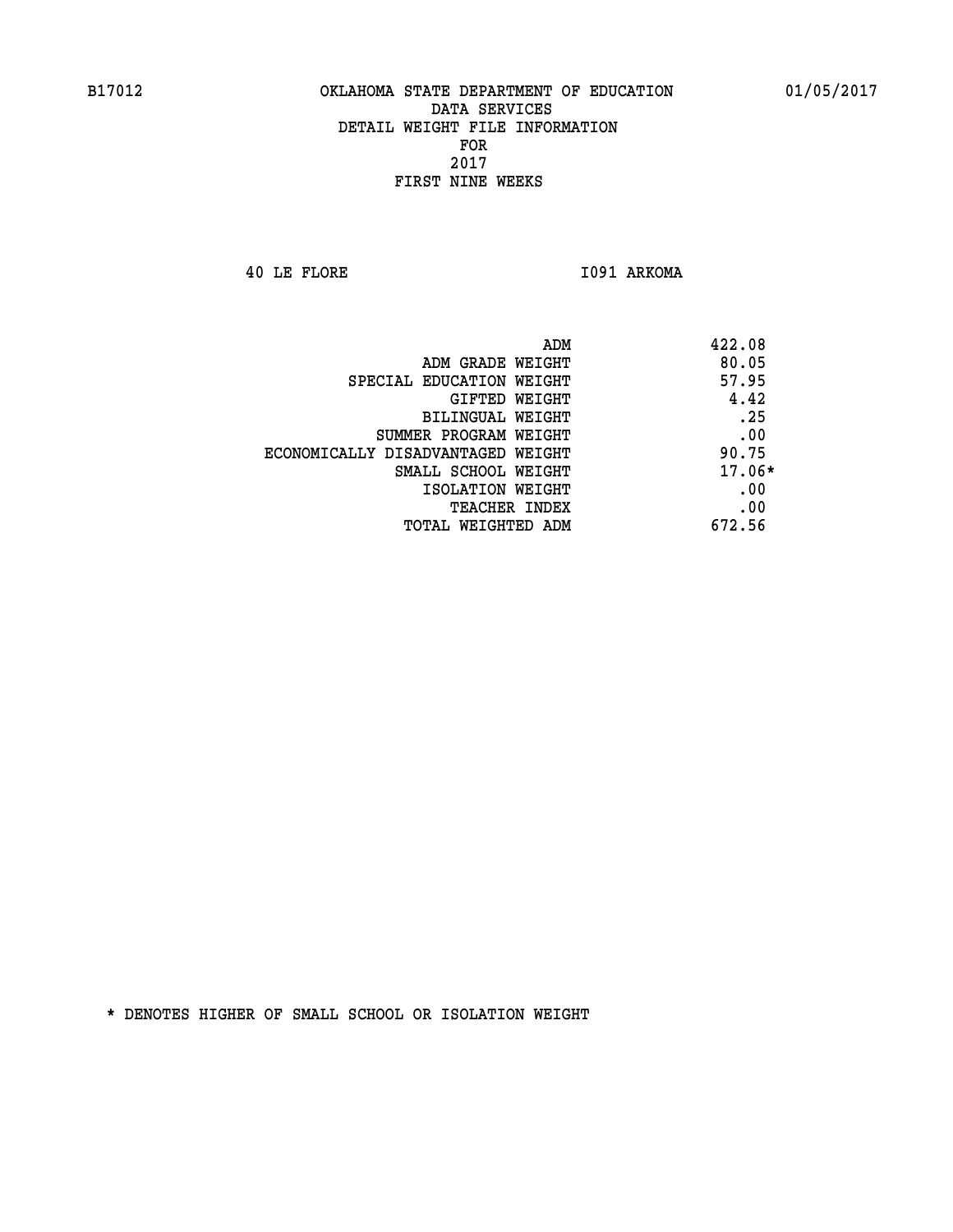**41 LINCOLN C005 WHITE ROCK** 

| ADM                               | 118.66   |
|-----------------------------------|----------|
| ADM GRADE WEIGHT                  | 24.13    |
| SPECIAL EDUCATION WEIGHT          | 38.70    |
| GIFTED WEIGHT                     | 8.50     |
| BILINGUAL WEIGHT                  | .00      |
| SUMMER PROGRAM WEIGHT             | .00      |
| ECONOMICALLY DISADVANTAGED WEIGHT | 25.50    |
| SMALL SCHOOL WEIGHT               | $18.41*$ |
| ISOLATION WEIGHT                  | .00      |
| <b>TEACHER INDEX</b>              | .00      |
| TOTAL WEIGHTED ADM                | 233.90   |
|                                   |          |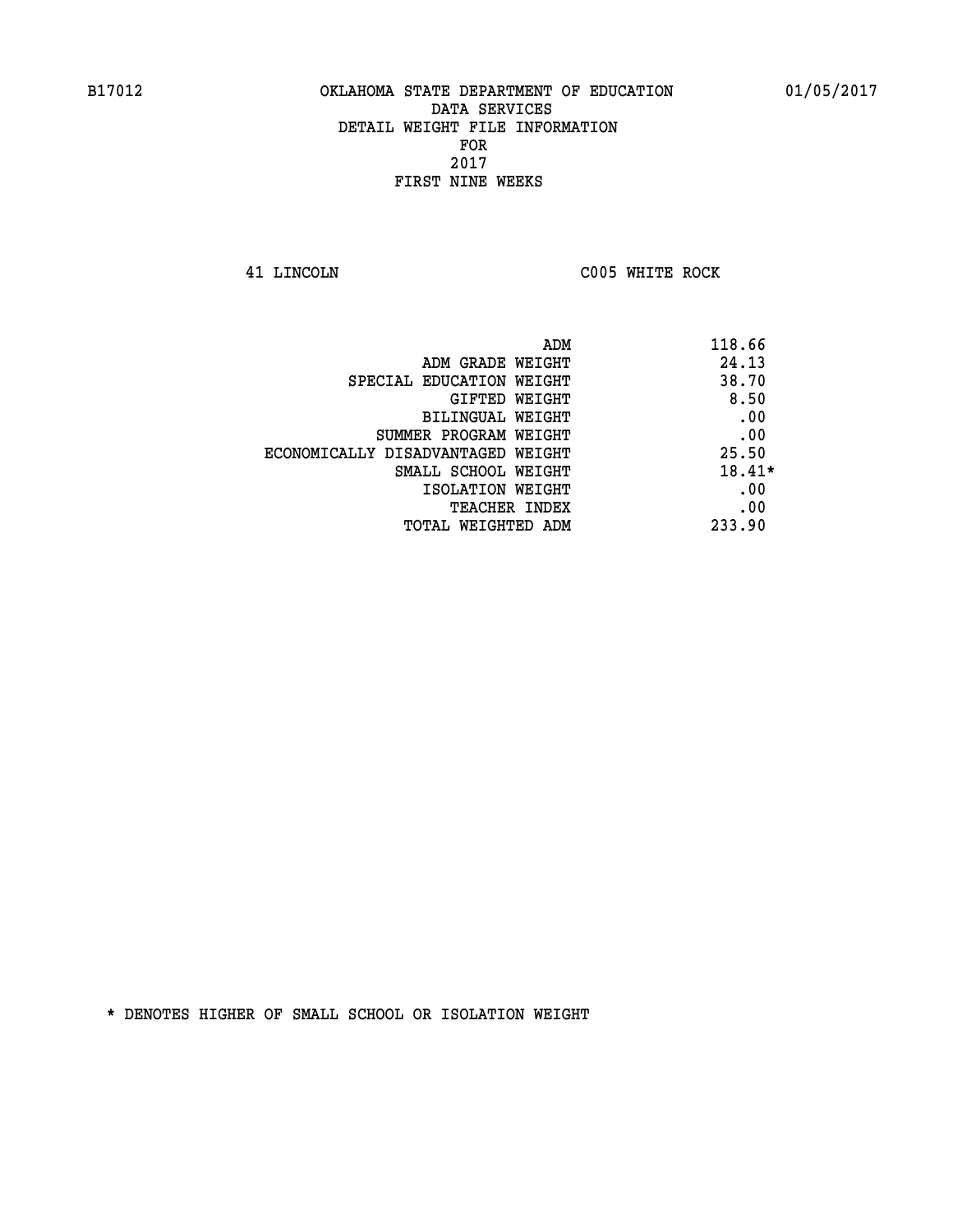**41 LINCOLN I001 CHANDLER** 

|                                   | ADM | 1,195.53 |
|-----------------------------------|-----|----------|
| ADM GRADE WEIGHT                  |     | 211.41   |
| SPECIAL EDUCATION WEIGHT          |     | 127.25   |
| GIFTED WEIGHT                     |     | 47.94    |
| <b>BILINGUAL WEIGHT</b>           |     | .00      |
| SUMMER PROGRAM WEIGHT             |     | 1.20     |
| ECONOMICALLY DISADVANTAGED WEIGHT |     | 159.00   |
| SMALL SCHOOL WEIGHT               |     | .00      |
| ISOLATION WEIGHT                  |     | .00      |
| TEACHER INDEX                     |     | 70.15    |
| TOTAL WEIGHTED ADM                |     | 1,812.48 |
|                                   |     |          |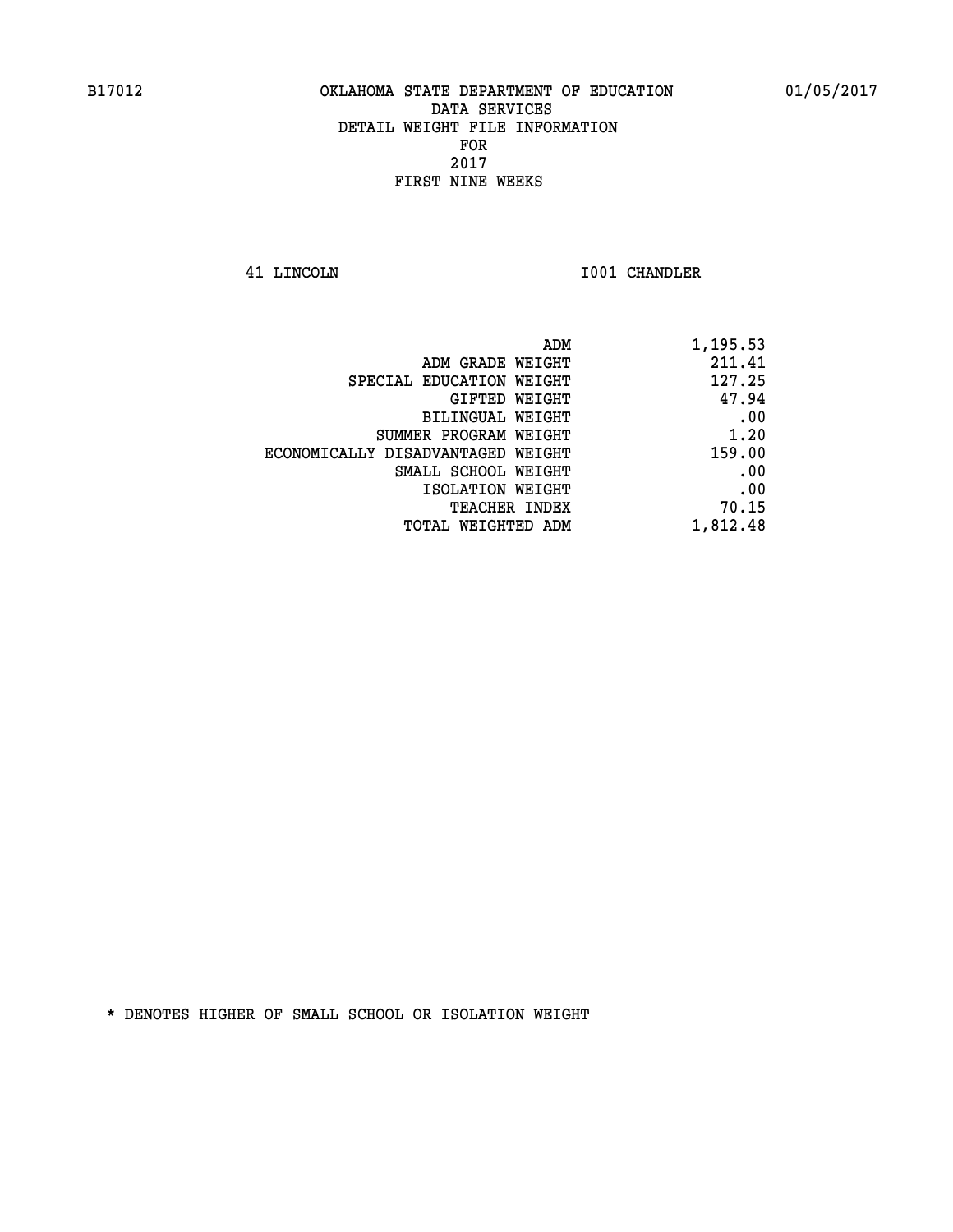**41 LINCOLN 1003 DAVENPORT** 

| ADM<br>372.14                              |          |
|--------------------------------------------|----------|
| 76.83<br>ADM GRADE WEIGHT                  |          |
| 60.45<br>SPECIAL EDUCATION WEIGHT          |          |
| <b>GIFTED WEIGHT</b>                       | 7.14     |
| BILINGUAL WEIGHT                           | .00      |
| SUMMER PROGRAM WEIGHT                      | .00      |
| 54.00<br>ECONOMICALLY DISADVANTAGED WEIGHT |          |
| SMALL SCHOOL WEIGHT                        | $22.07*$ |
| ISOLATION WEIGHT                           | .00      |
| <b>TEACHER INDEX</b>                       | .00      |
| 592.63<br>TOTAL WEIGHTED ADM               |          |
|                                            |          |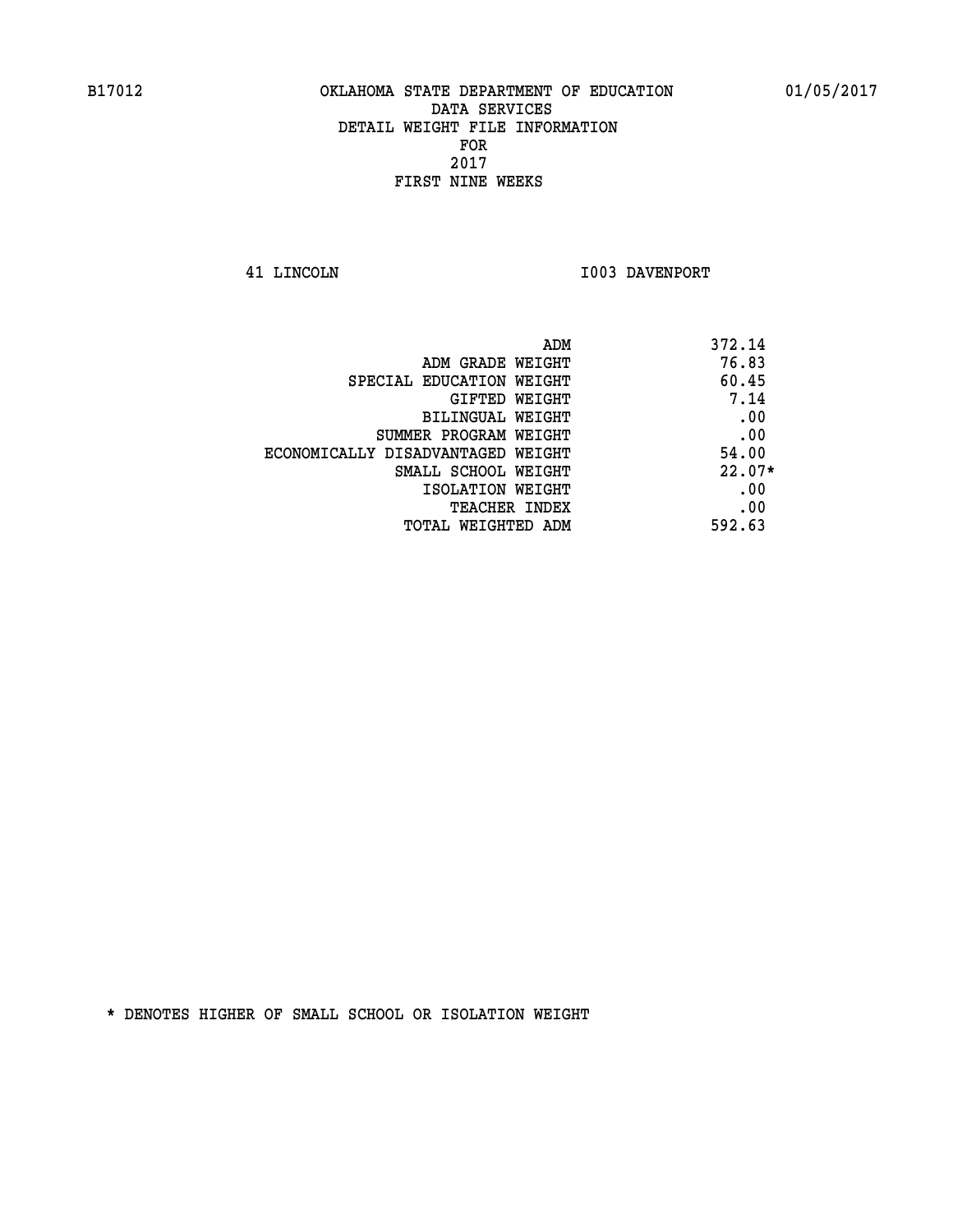**41 LINCOLN I004 WELLSTON** 

| 606.74                                                                                                                                                                                                                            |
|-----------------------------------------------------------------------------------------------------------------------------------------------------------------------------------------------------------------------------------|
| 114.44                                                                                                                                                                                                                            |
| 99.80                                                                                                                                                                                                                             |
| 17.00                                                                                                                                                                                                                             |
| .00                                                                                                                                                                                                                               |
| 2.40                                                                                                                                                                                                                              |
| 91.50                                                                                                                                                                                                                             |
| .00                                                                                                                                                                                                                               |
| .00                                                                                                                                                                                                                               |
| 13.65                                                                                                                                                                                                                             |
| 945.53                                                                                                                                                                                                                            |
| ADM GRADE WEIGHT<br>SPECIAL EDUCATION WEIGHT<br>GIFTED WEIGHT<br>BILINGUAL WEIGHT<br>SUMMER PROGRAM WEIGHT<br>ECONOMICALLY DISADVANTAGED WEIGHT<br>SMALL SCHOOL WEIGHT<br>ISOLATION WEIGHT<br>TEACHER INDEX<br>TOTAL WEIGHTED ADM |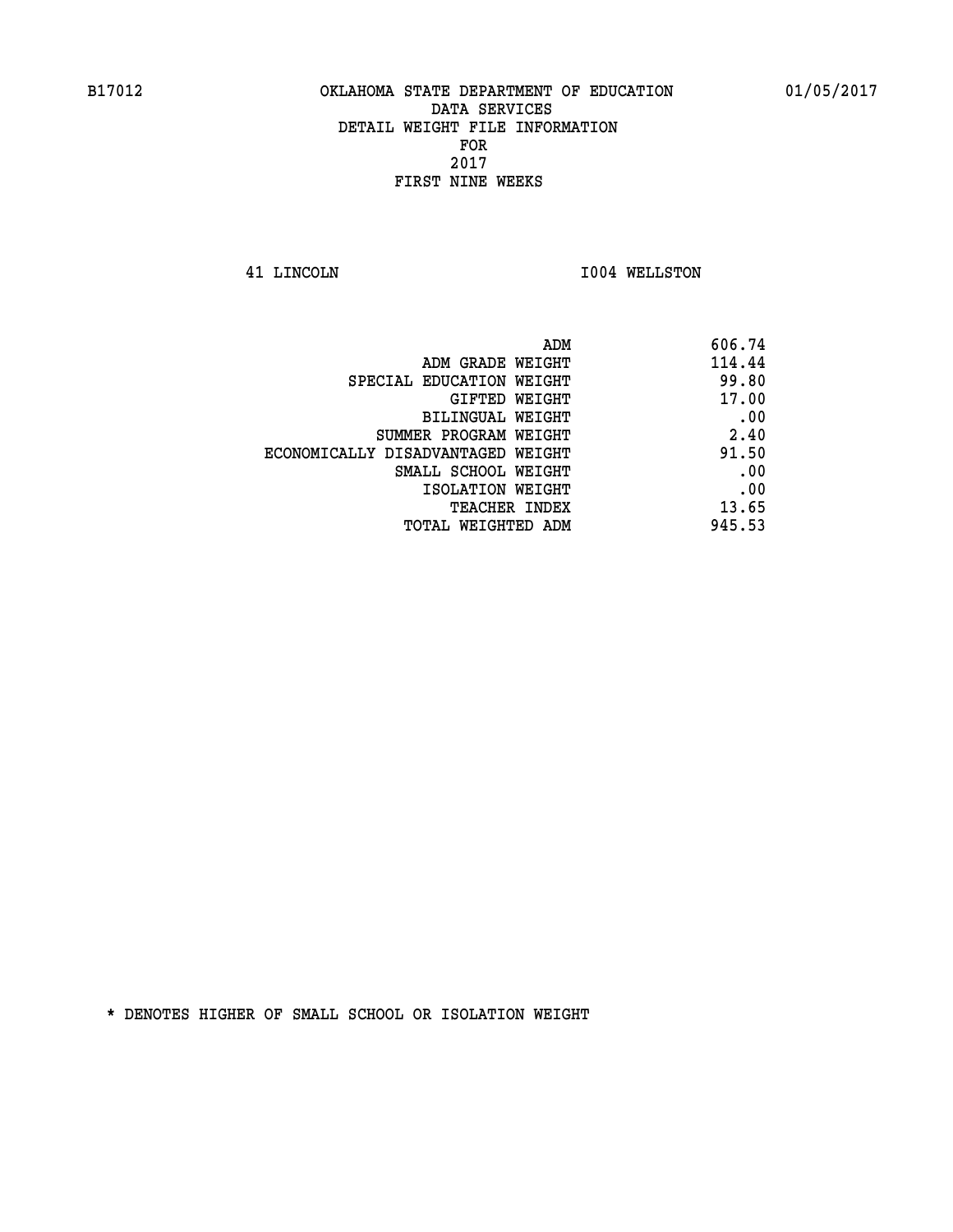**41 LINCOLN I054 STROUD** 

| 772.41   |
|----------|
| 161.23   |
| 153.55   |
| 23.80    |
| .00      |
| .00      |
| 117.25   |
| .00      |
| .00      |
| 42.77    |
| 1,271.01 |
|          |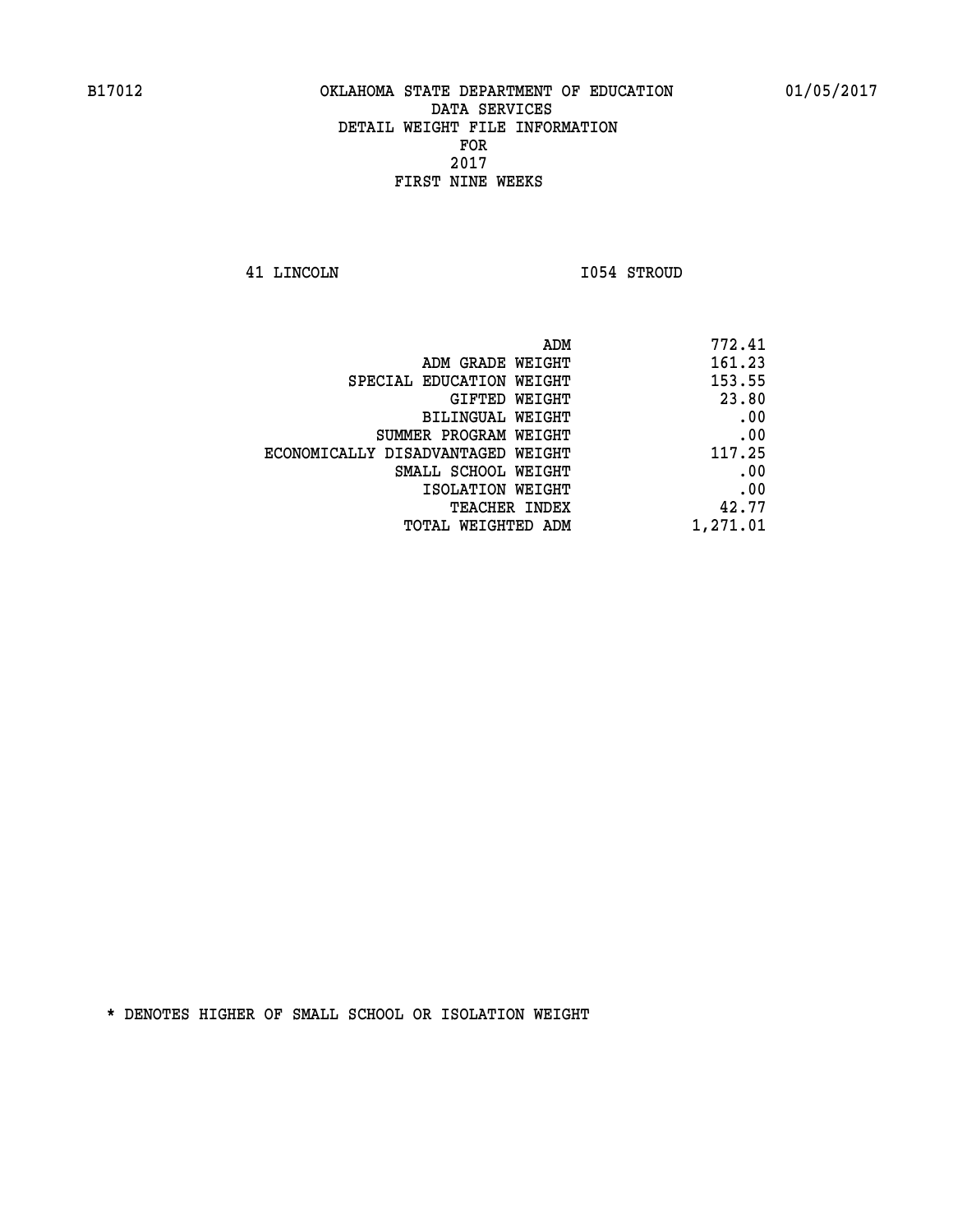**41 LINCOLN I095 MEEKER** 

| 871.60   |
|----------|
| 176.33   |
| 182.45   |
| 19.04    |
| .75      |
| .00      |
| 129.50   |
| .00      |
| .00      |
| 17.66    |
| 1,397.33 |
|          |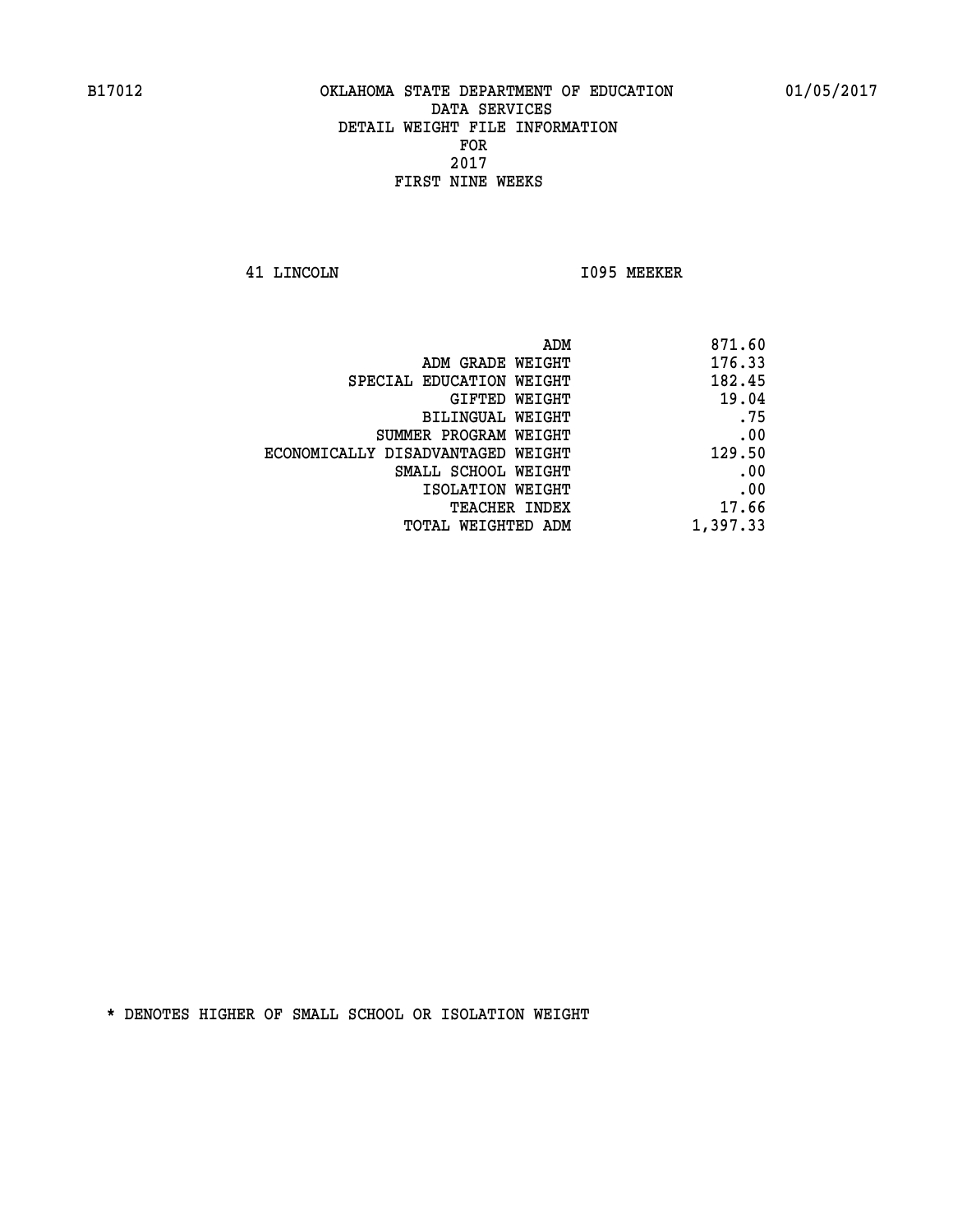**41 LINCOLN I103 PRAGUE** 

| 1,056.65 |
|----------|
| 204.93   |
| 158.05   |
| 42.16    |
| 2.00     |
| .00      |
| 138.75   |
| .00      |
| .00      |
| 48.31    |
| 1,650.85 |
|          |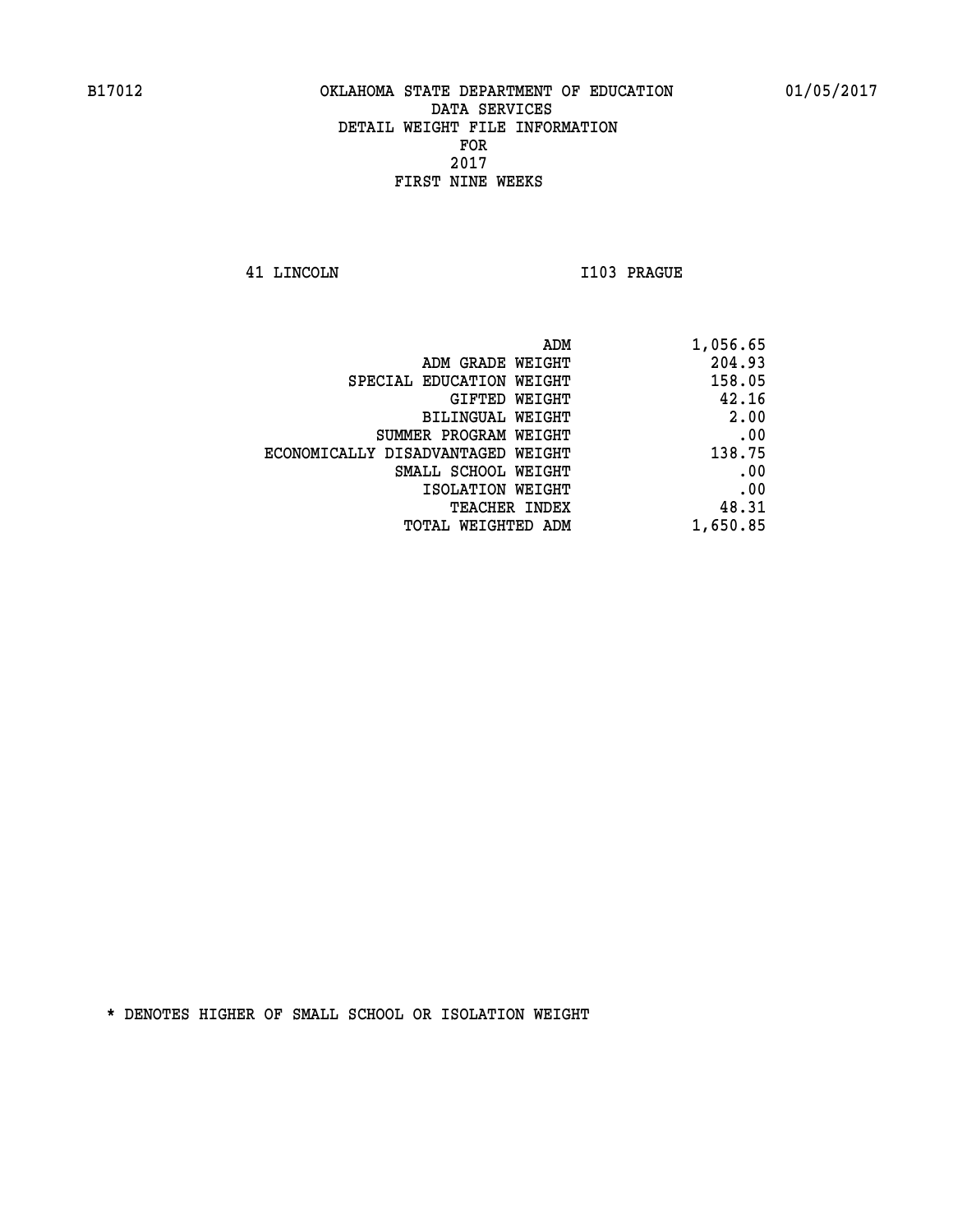**41 LINCOLN I105 CARNEY** 

| ADM                               | 265.47   |
|-----------------------------------|----------|
| ADM GRADE WEIGHT                  | 53.22    |
| SPECIAL EDUCATION WEIGHT          | 51.10    |
| GIFTED WEIGHT                     | 7.14     |
| BILINGUAL WEIGHT                  | .00      |
| SUMMER PROGRAM WEIGHT             | 1.20     |
| ECONOMICALLY DISADVANTAGED WEIGHT | 47.25    |
| SMALL SCHOOL WEIGHT               | $26.45*$ |
| ISOLATION WEIGHT                  | .00      |
| <b>TEACHER INDEX</b>              | .00      |
| TOTAL WEIGHTED ADM                | 451.83   |
|                                   |          |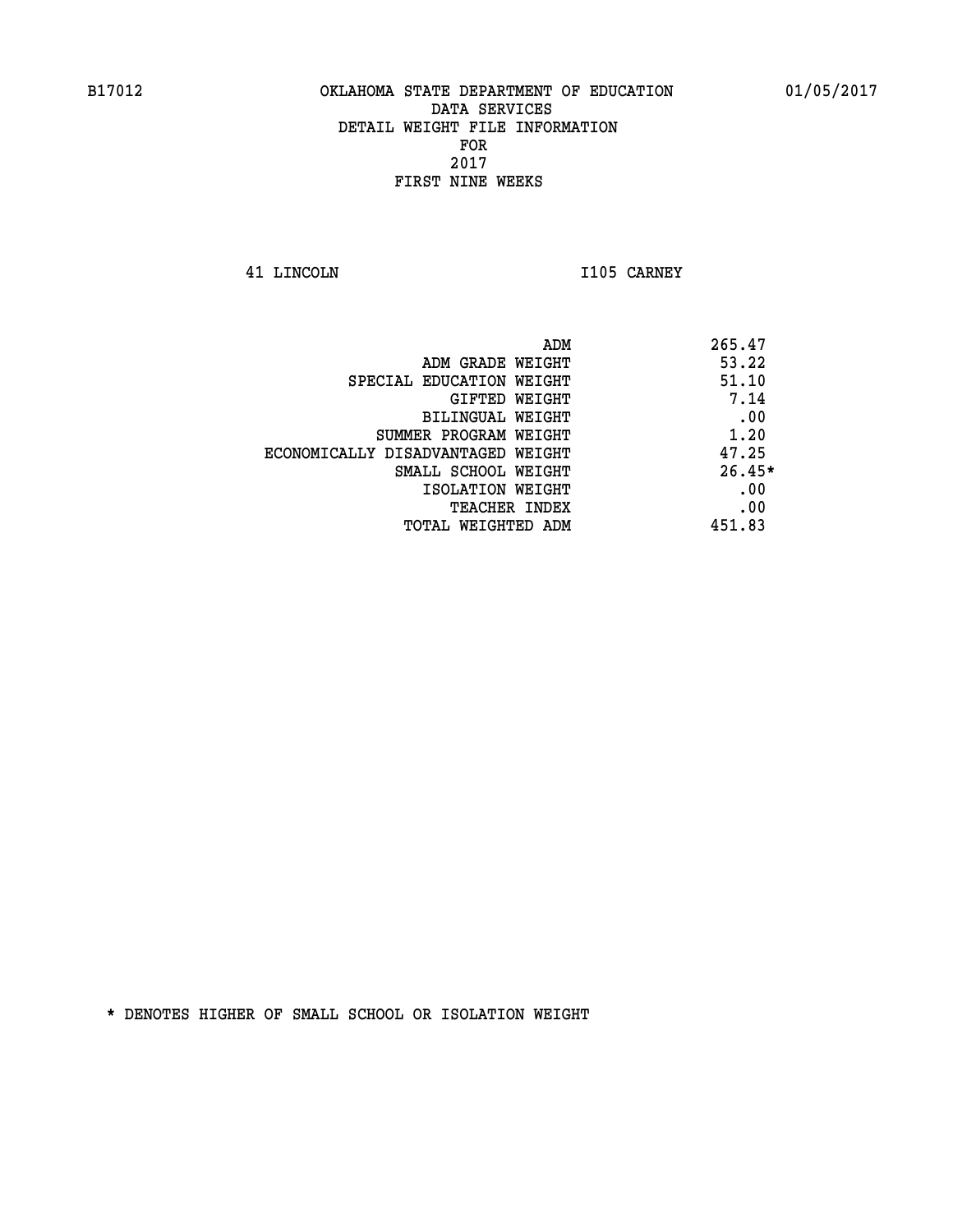**41 LINCOLN I134 AGRA** 

| ADM GRADE WEIGHT<br>SPECIAL EDUCATION WEIGHT<br>GIFTED WEIGHT<br>BILINGUAL WEIGHT<br>SUMMER PROGRAM WEIGHT<br>ECONOMICALLY DISADVANTAGED WEIGHT<br>SMALL SCHOOL WEIGHT<br>ISOLATION WEIGHT<br><b>TEACHER INDEX</b> | ADM | 333.57   |
|--------------------------------------------------------------------------------------------------------------------------------------------------------------------------------------------------------------------|-----|----------|
|                                                                                                                                                                                                                    |     | 67.29    |
|                                                                                                                                                                                                                    |     | 51.50    |
|                                                                                                                                                                                                                    |     | 9.18     |
|                                                                                                                                                                                                                    |     | .00      |
|                                                                                                                                                                                                                    |     | .00      |
|                                                                                                                                                                                                                    |     | 71.50    |
|                                                                                                                                                                                                                    |     | $24.65*$ |
|                                                                                                                                                                                                                    |     | .00      |
|                                                                                                                                                                                                                    |     | .00      |
| TOTAL WEIGHTED ADM                                                                                                                                                                                                 |     | 557.69   |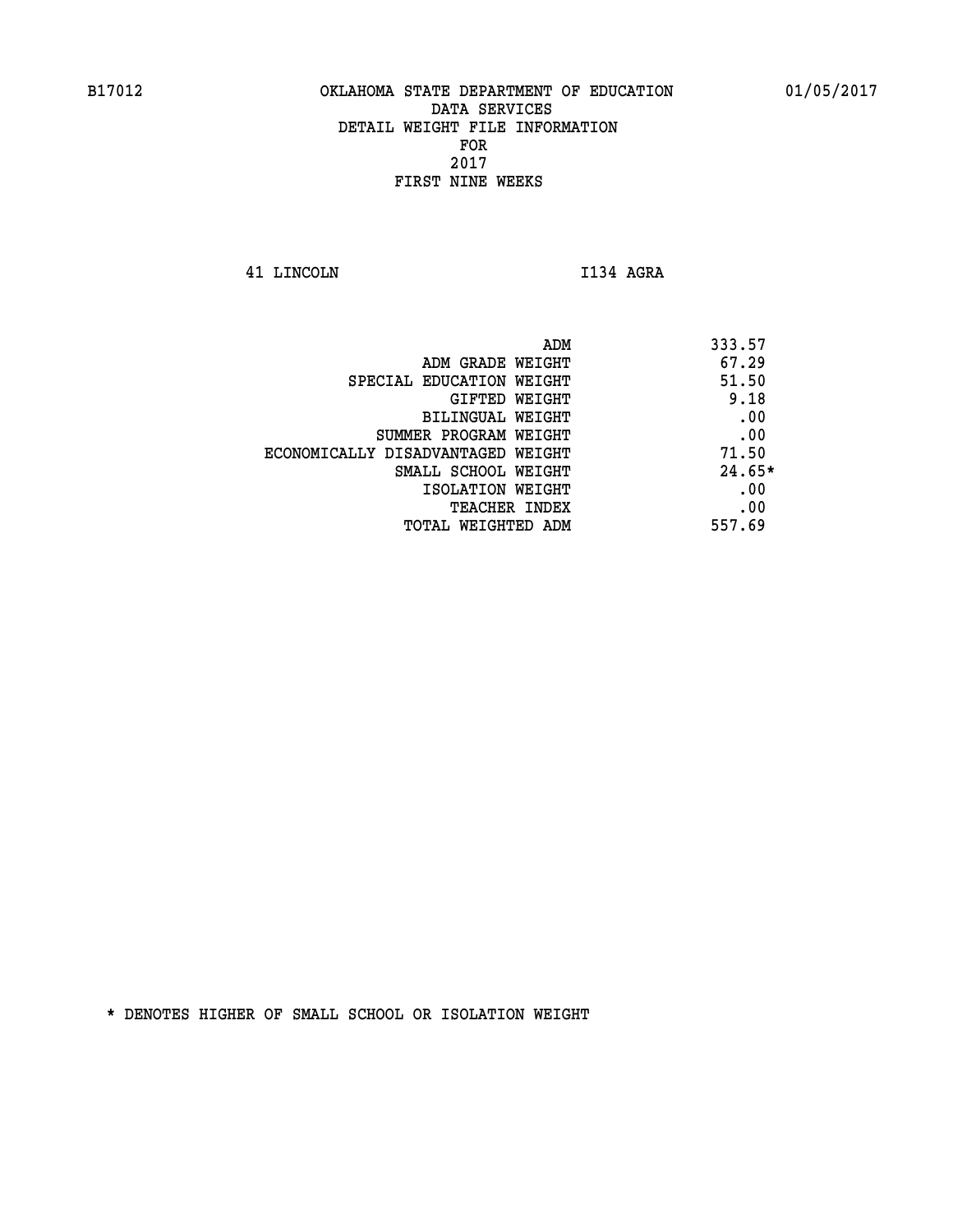**42 LOGAN I001 GUTHRIE** 

| 3,453.14 |
|----------|
| 593.67   |
| 582.60   |
| 45.22    |
| 50.75    |
| 6.00     |
| 546.50   |
| .00      |
| .00      |
| .00      |
| 5,277.88 |
|          |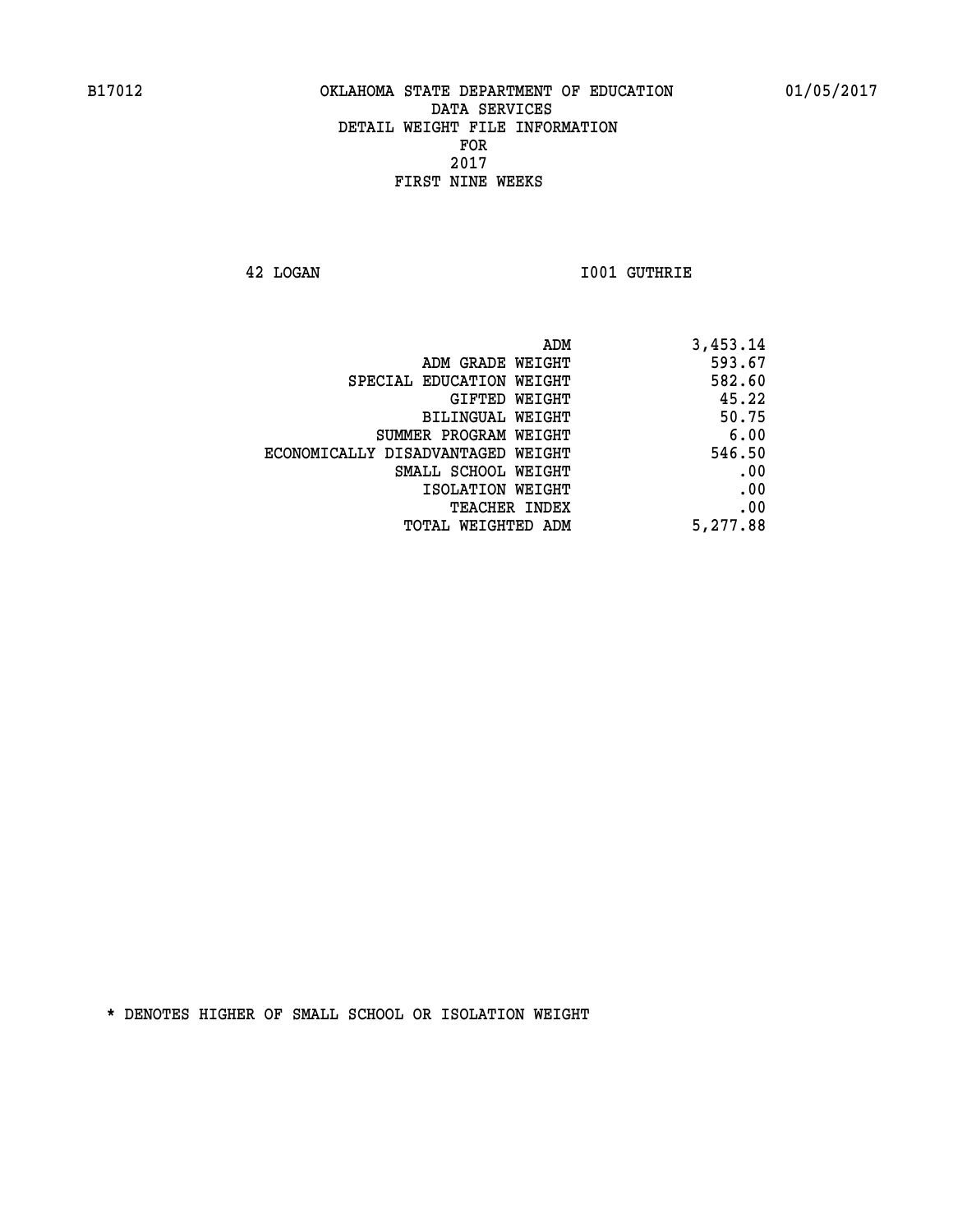**42 LOGAN 1002 CRESCENT** 

| 621.36 |
|--------|
| 112.90 |
| 89.35  |
| 17.00  |
| 2.75   |
| 1.20   |
| 84.75  |
| .00    |
| .00    |
| 41.52  |
| 970.83 |
|        |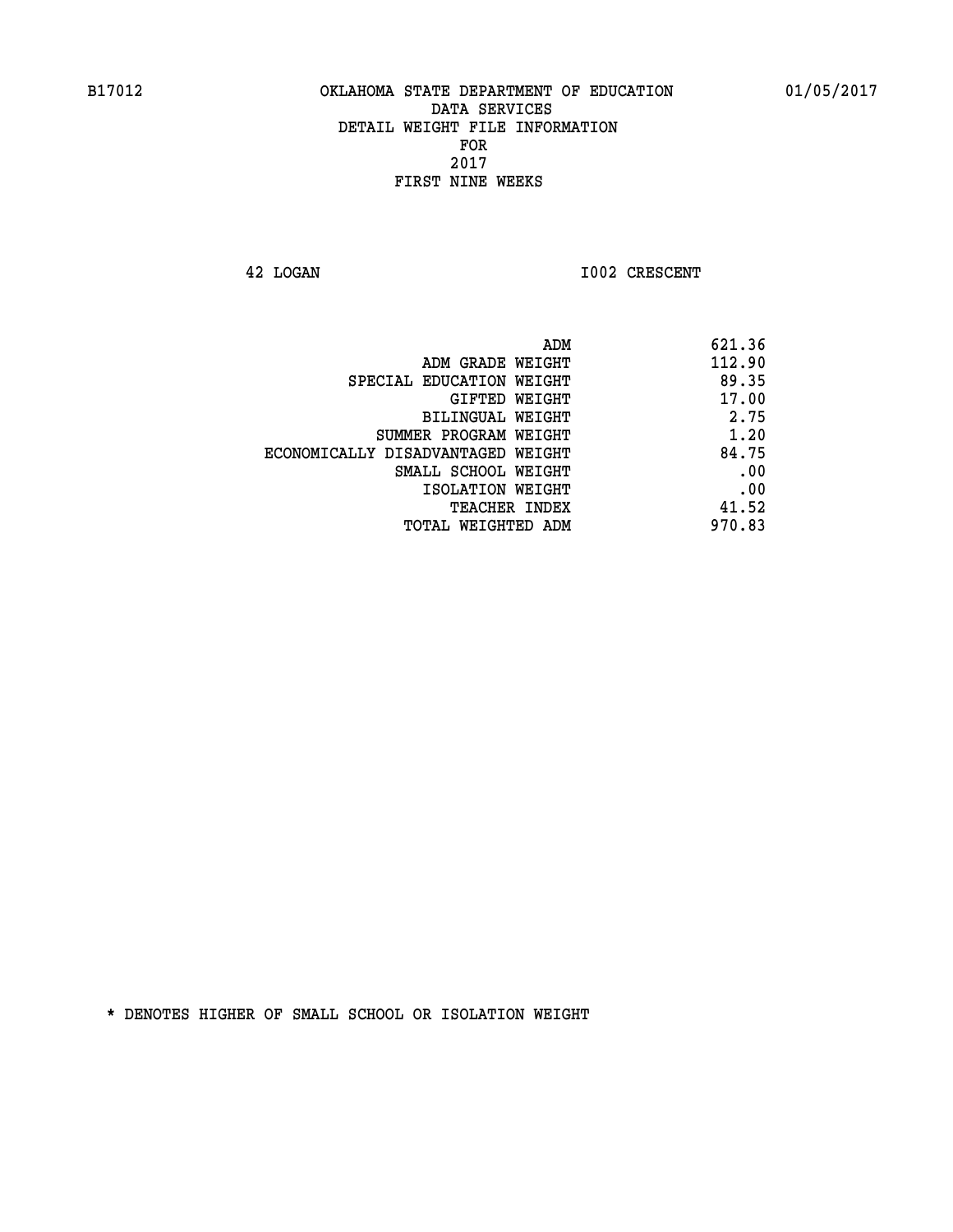**42 LOGAN I003 MULHALL-ORLANDO** 

| ADM                               | 256.09    |
|-----------------------------------|-----------|
| ADM GRADE WEIGHT                  | 50.65     |
| SPECIAL EDUCATION WEIGHT          | 34.65     |
| GIFTED WEIGHT                     | 8.16      |
| BILINGUAL WEIGHT                  | .00       |
| SUMMER PROGRAM WEIGHT             | .00       |
| ECONOMICALLY DISADVANTAGED WEIGHT | 39.00     |
| SMALL SCHOOL WEIGHT               | 26.42     |
| ISOLATION WEIGHT                  | $103.20*$ |
| <b>TEACHER INDEX</b>              | 12.86     |
| TOTAL WEIGHTED ADM                | 504.61    |
|                                   |           |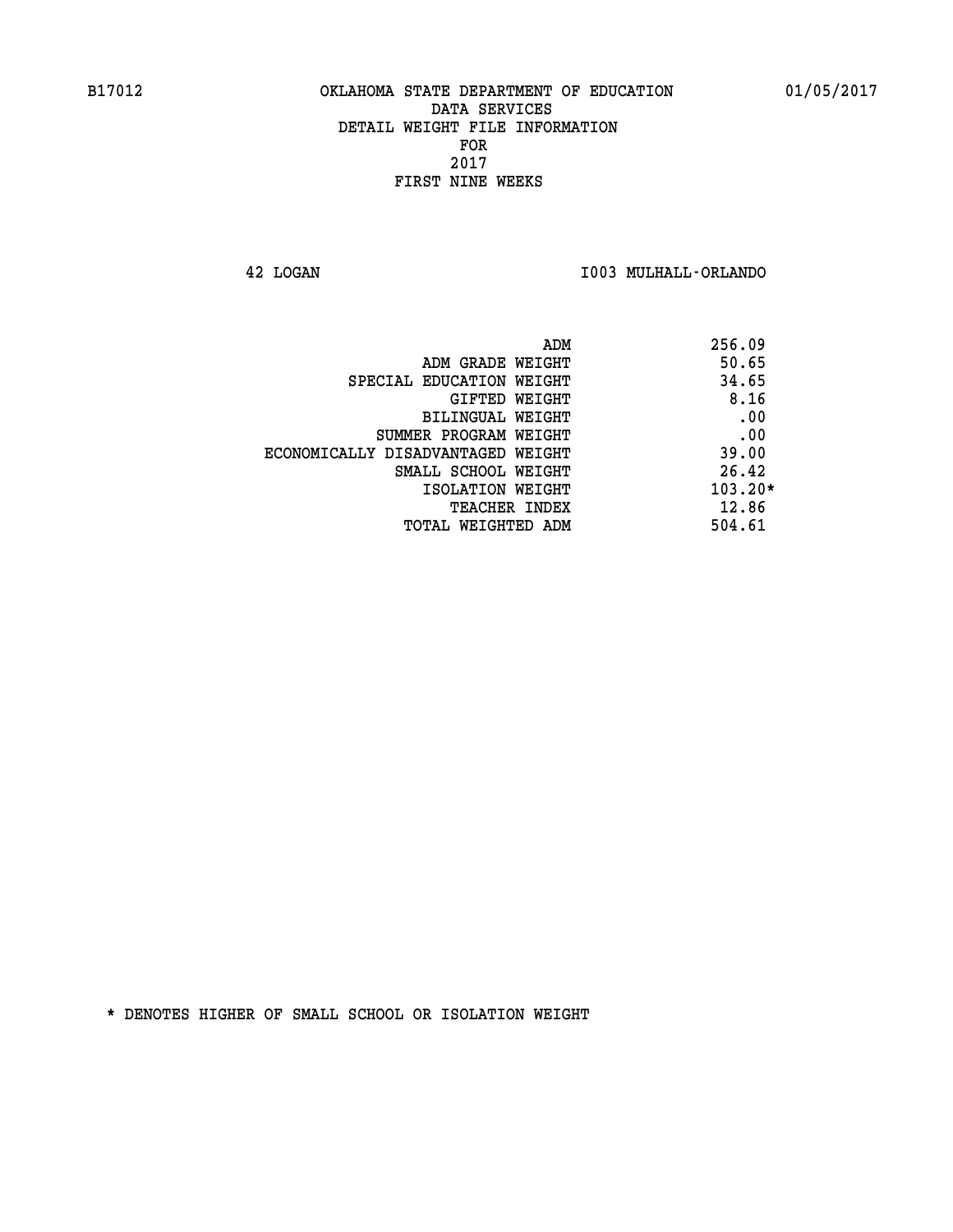**42 LOGAN I014 COYLE** 

| ADM                               | 339.38   |
|-----------------------------------|----------|
| ADM GRADE WEIGHT                  | 71.99    |
| SPECIAL EDUCATION WEIGHT          | 84.55    |
| <b>GIFTED WEIGHT</b>              | 12.58    |
| BILINGUAL WEIGHT                  | .00      |
| SUMMER PROGRAM WEIGHT             | .00      |
| ECONOMICALLY DISADVANTAGED WEIGHT | 64.50    |
| SMALL SCHOOL WEIGHT               | 24.33    |
| ISOLATION WEIGHT                  | $53.21*$ |
| <b>TEACHER INDEX</b>              | 17.04    |
| TOTAL WEIGHTED ADM                | 643.25   |
|                                   |          |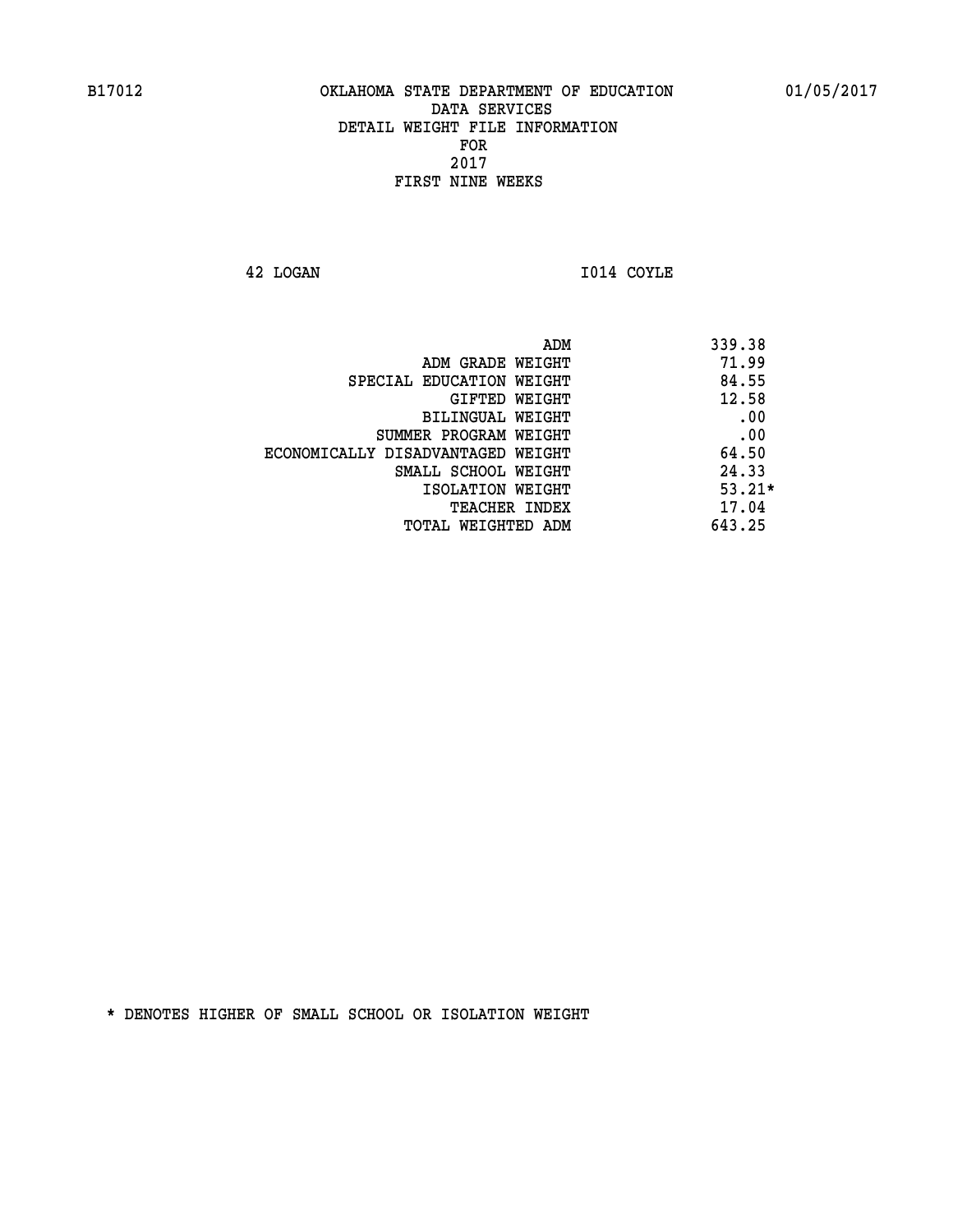**43 LOVE C003 GREENVILLE** 

| ADM                               | 118.07   |
|-----------------------------------|----------|
| ADM GRADE WEIGHT                  | 25.68    |
| SPECIAL EDUCATION WEIGHT          | 35.20    |
| GIFTED WEIGHT                     | 4.08     |
| <b>BILINGUAL WEIGHT</b>           | 3.00     |
| SUMMER PROGRAM WEIGHT             | 3.60     |
| ECONOMICALLY DISADVANTAGED WEIGHT | 22.25    |
| SMALL SCHOOL WEIGHT               | $18.34*$ |
| ISOLATION WEIGHT                  | .00      |
| <b>TEACHER INDEX</b>              | 1.41     |
| TOTAL WEIGHTED ADM                | 231.63   |
|                                   |          |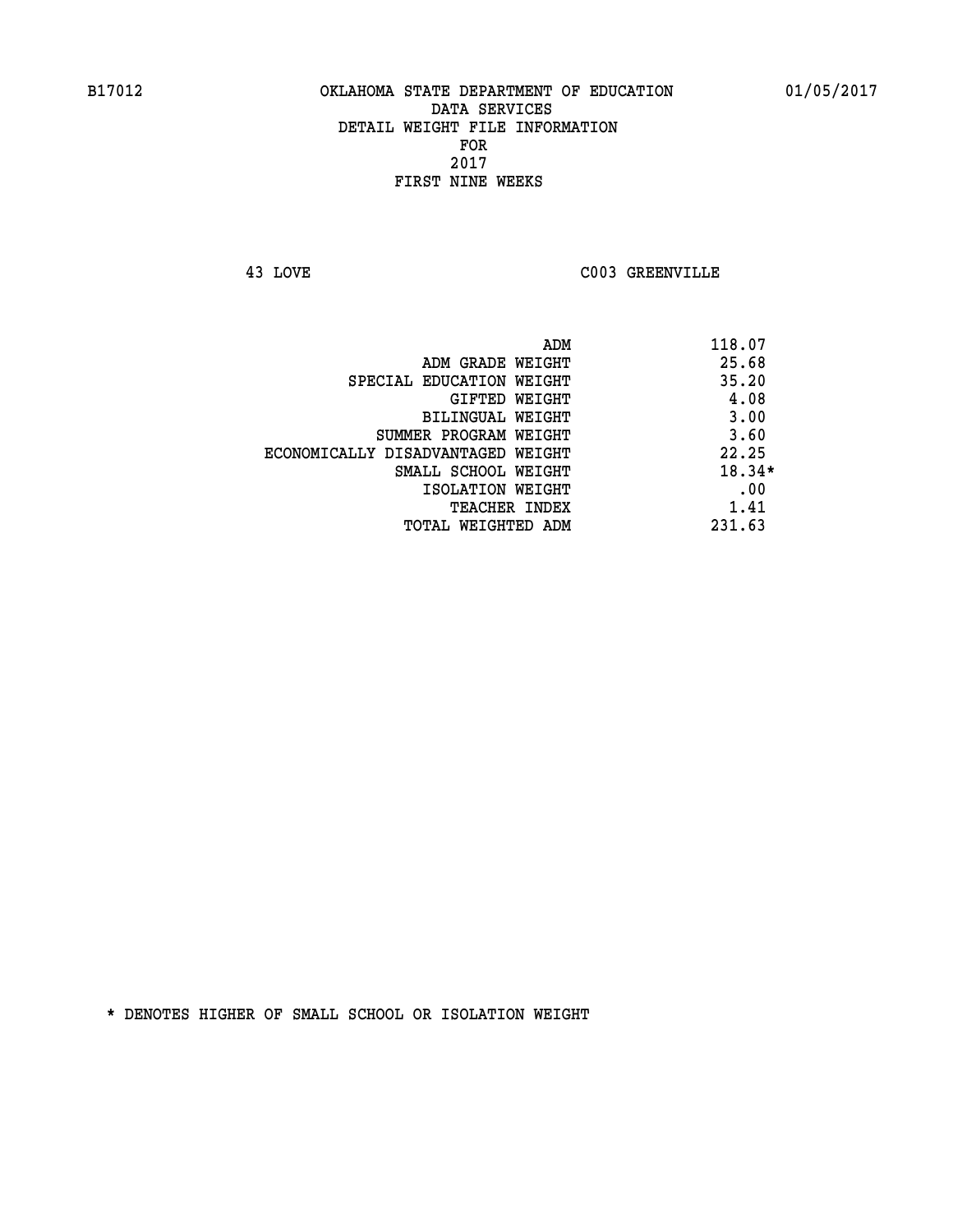**43 LOVE I004 THACKERVILLE** 

| ADM                               | 353.11   |
|-----------------------------------|----------|
| ADM GRADE WEIGHT                  | 67.12    |
| SPECIAL EDUCATION WEIGHT          | 86.85    |
| GIFTED WEIGHT                     | 9.86     |
| <b>BILINGUAL WEIGHT</b>           | 2.25     |
| SUMMER PROGRAM WEIGHT             | 3.60     |
| ECONOMICALLY DISADVANTAGED WEIGHT | 59.75    |
| SMALL SCHOOL WEIGHT               | $23.48*$ |
| ISOLATION WEIGHT                  | .00      |
| <b>TEACHER INDEX</b>              | 16.32    |
| TOTAL WEIGHTED ADM                | 622.34   |
|                                   |          |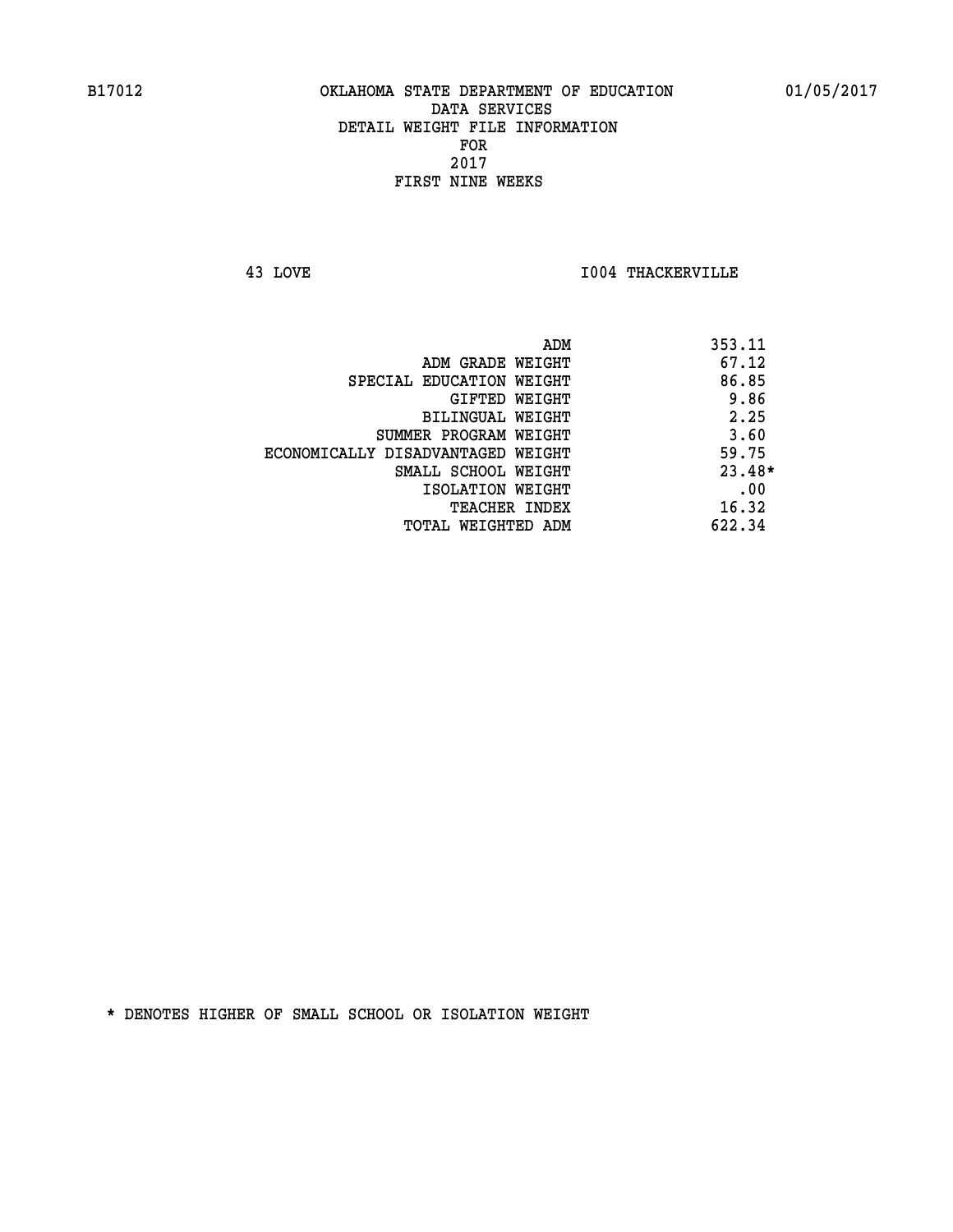**43 LOVE I005 TURNER** 

|                                   | ADM | 324.45    |
|-----------------------------------|-----|-----------|
| ADM GRADE WEIGHT                  |     | 66.21     |
| SPECIAL EDUCATION WEIGHT          |     | 66.55     |
| GIFTED WEIGHT                     |     | 5.78      |
| BILINGUAL WEIGHT                  |     | 3.00      |
| SUMMER PROGRAM WEIGHT             |     | .00       |
| ECONOMICALLY DISADVANTAGED WEIGHT |     | 54.00     |
| SMALL SCHOOL WEIGHT               |     | 25.09     |
| ISOLATION WEIGHT                  |     | $129.65*$ |
| TEACHER INDEX                     |     | .00       |
| TOTAL WEIGHTED ADM                |     | 649.64    |
|                                   |     |           |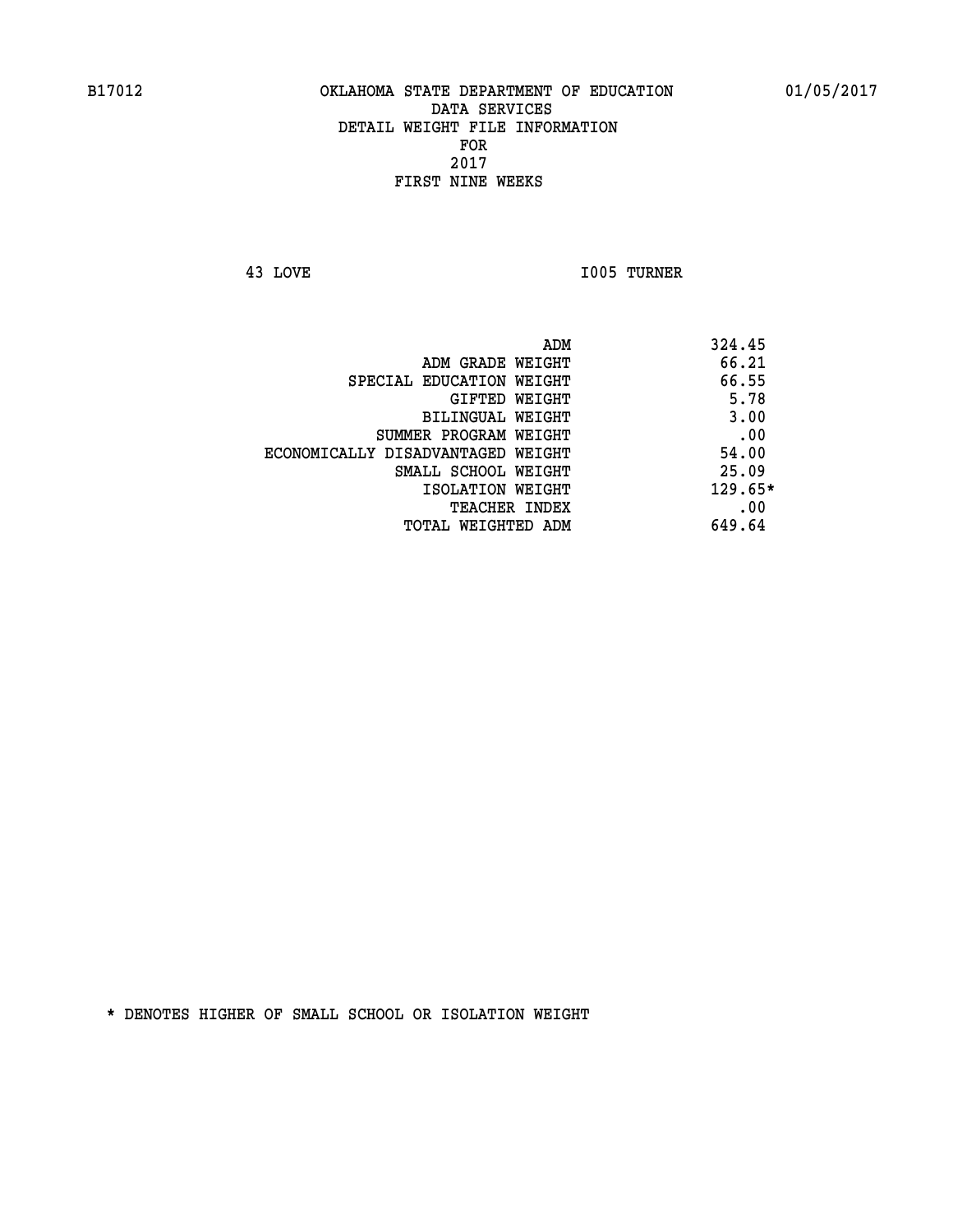**43 LOVE I016 MARIETTA** 

| 1,099.16 |
|----------|
| 219.21   |
| 176.75   |
| 29.92    |
| 80.25    |
| 2.40     |
| 200.75   |
| .00      |
| .00      |
| .00      |
| 1,808.44 |
|          |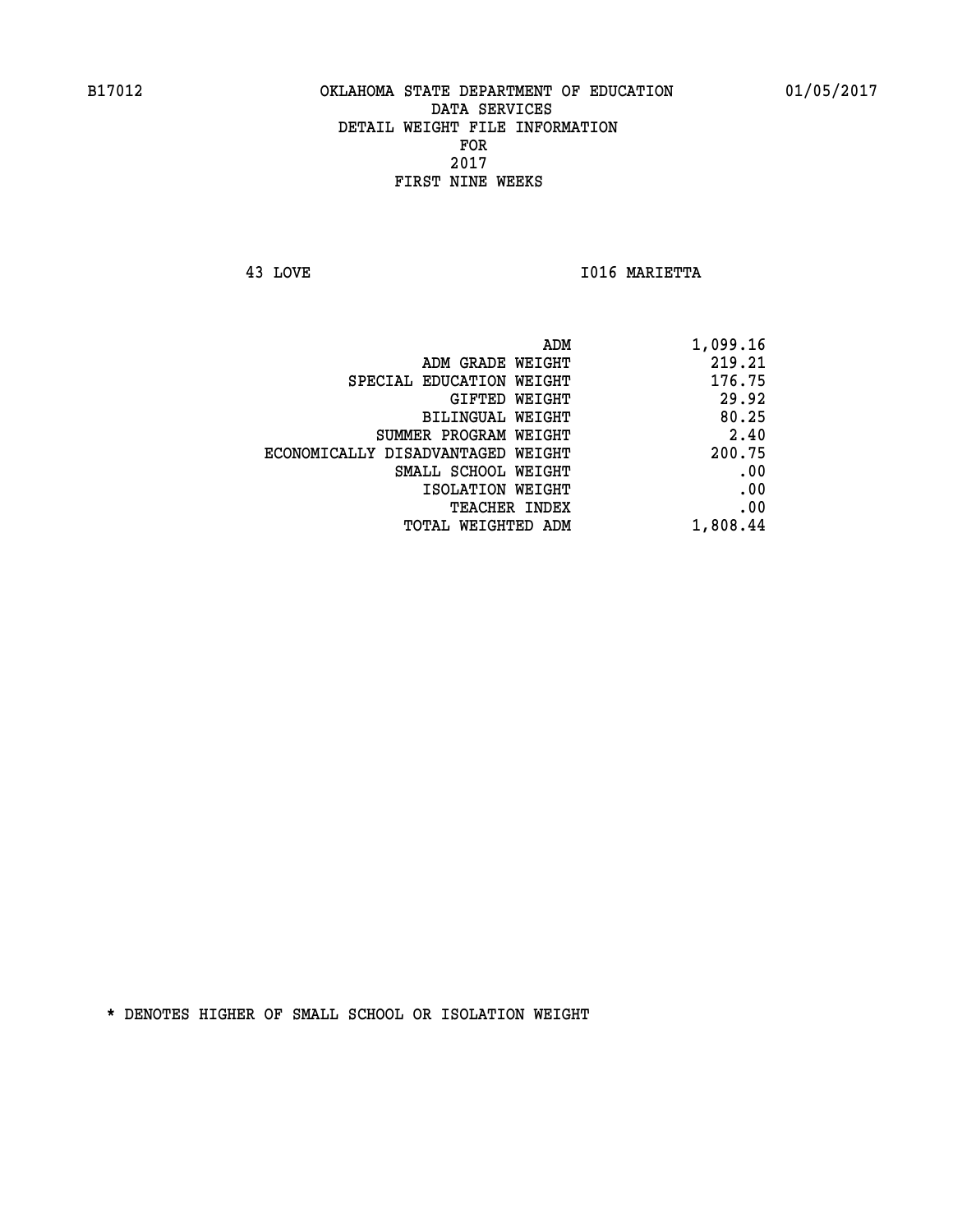**44 MAJOR I001 RINGWOOD** 

|                                   | ADM | 414.03   |
|-----------------------------------|-----|----------|
| ADM GRADE WEIGHT                  |     | 67.42    |
| SPECIAL EDUCATION WEIGHT          |     | 45.45    |
| <b>GIFTED WEIGHT</b>              |     | 12.58    |
| BILINGUAL WEIGHT                  |     | 25.00    |
| SUMMER PROGRAM WEIGHT             |     | .00      |
| ECONOMICALLY DISADVANTAGED WEIGHT |     | 63.25    |
| SMALL SCHOOL WEIGHT               |     | $18.00*$ |
| ISOLATION WEIGHT                  |     | .00      |
| TEACHER INDEX                     |     | .00      |
| TOTAL WEIGHTED ADM                |     | 645.73   |
|                                   |     |          |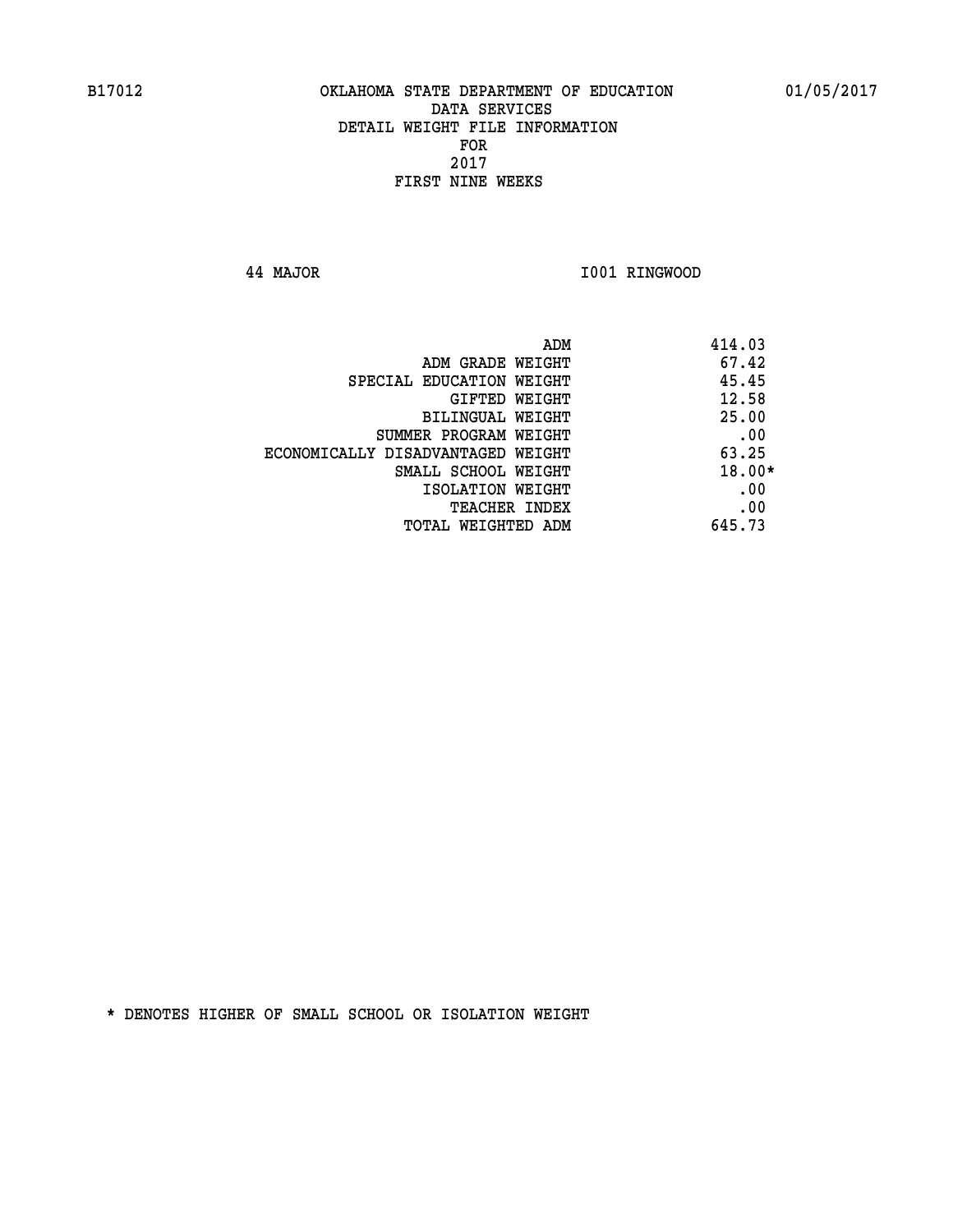**44 MAJOR I004 ALINE-CLEO** 

| ADM                               | 153.02   |
|-----------------------------------|----------|
| ADM GRADE WEIGHT                  | 32.60    |
| SPECIAL EDUCATION WEIGHT          | 30.90    |
| GIFTED WEIGHT                     | 4.08     |
| BILINGUAL WEIGHT                  | .00      |
| SUMMER PROGRAM WEIGHT             | .00      |
| ECONOMICALLY DISADVANTAGED WEIGHT | 22.50    |
| SMALL SCHOOL WEIGHT               | 21.75    |
| ISOLATION WEIGHT                  | $55.27*$ |
| <b>TEACHER INDEX</b>              | .00      |
| TOTAL WEIGHTED ADM                | 298.37   |
|                                   |          |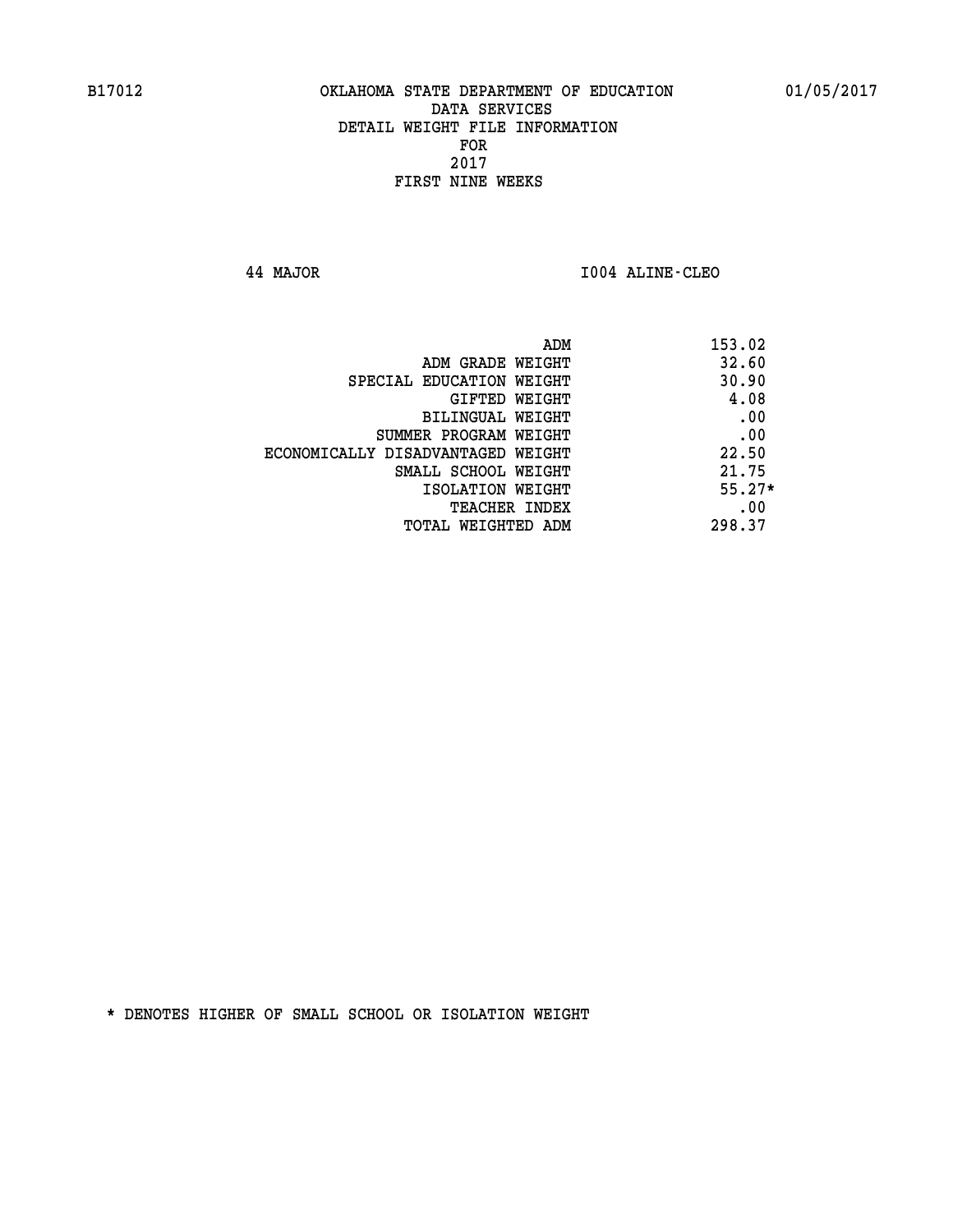**44 MAJOR I084 FAIRVIEW** 

|                                   | ADM | 747.78    |
|-----------------------------------|-----|-----------|
| ADM GRADE WEIGHT                  |     | 137.20    |
| SPECIAL EDUCATION WEIGHT          |     | 144.95    |
| GIFTED WEIGHT                     |     | 26.52     |
| BILINGUAL WEIGHT                  |     | 5.25      |
| SUMMER PROGRAM WEIGHT             |     | .00       |
| ECONOMICALLY DISADVANTAGED WEIGHT |     | 100.25    |
| SMALL SCHOOL WEIGHT               |     | .00       |
| ISOLATION WEIGHT                  |     | $186.95*$ |
| TEACHER INDEX                     |     | 31.72     |
| TOTAL WEIGHTED ADM                |     | 1,380.62  |
|                                   |     |           |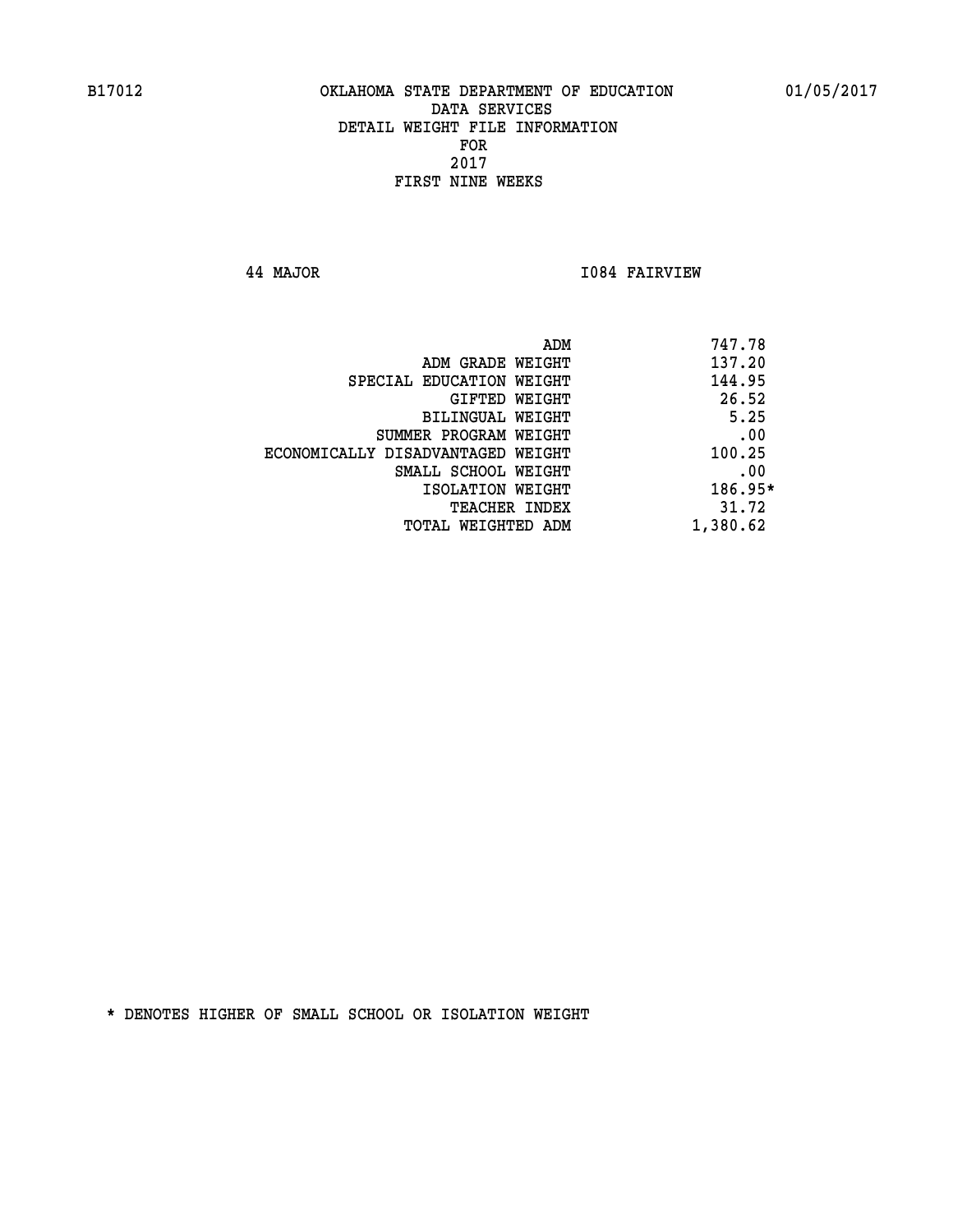**44 MAJOR I092 CIMARRON** 

|                                   | 247.79<br>ADM |
|-----------------------------------|---------------|
| ADM GRADE WEIGHT                  | 51.67         |
| SPECIAL EDUCATION WEIGHT          | 48.80         |
| GIFTED WEIGHT                     | 7.82          |
| BILINGUAL WEIGHT                  | 1.75          |
| SUMMER PROGRAM WEIGHT             | .00           |
| ECONOMICALLY DISADVANTAGED WEIGHT | 39.00         |
| SMALL SCHOOL WEIGHT               | $26.34*$      |
| ISOLATION WEIGHT                  | 17.17         |
| TEACHER INDEX                     | .00           |
| TOTAL WEIGHTED ADM                | 423.17        |
|                                   |               |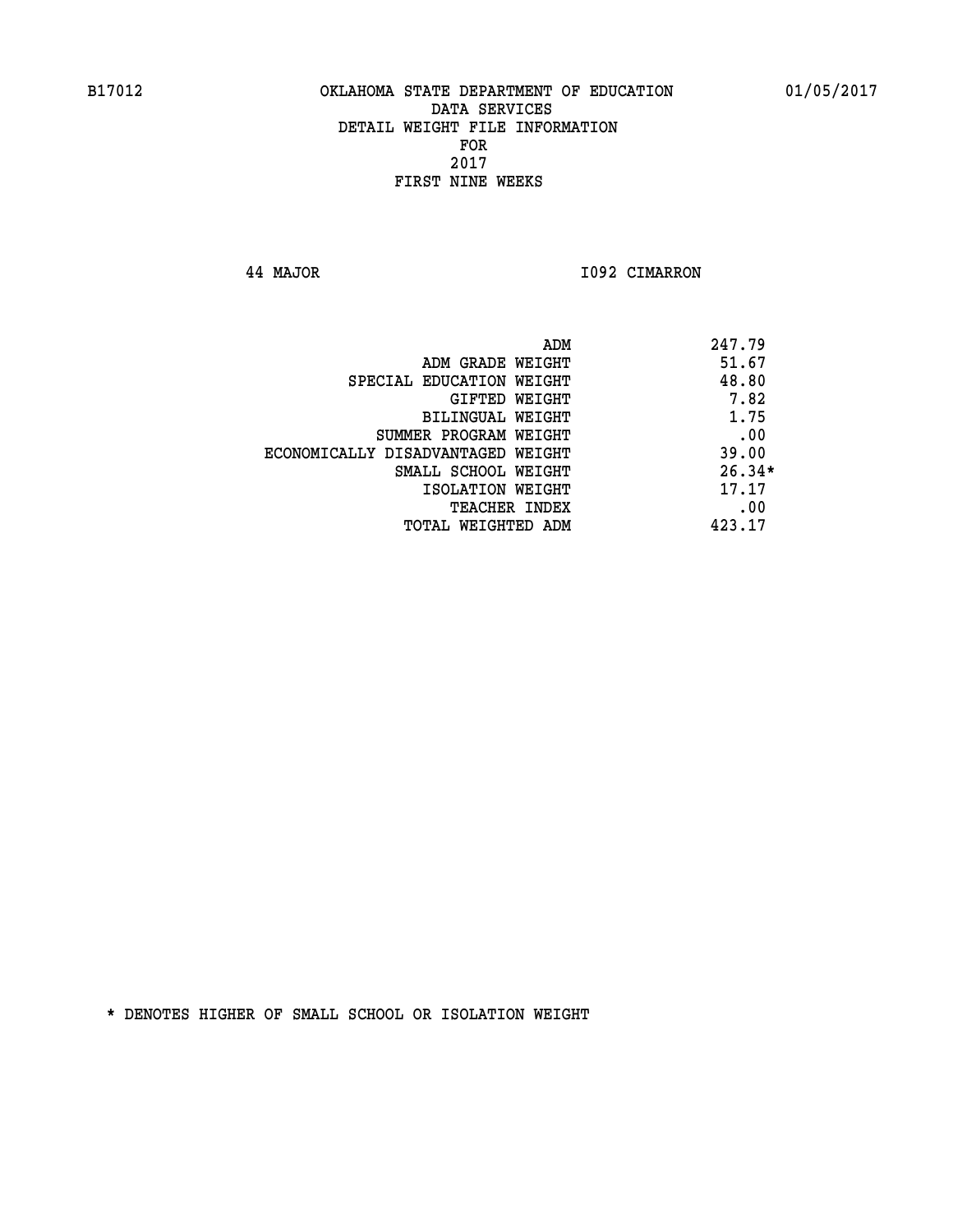**45 MARSHALL I002 MADILL** 

| ADM                               | 1,733.35 |
|-----------------------------------|----------|
| ADM GRADE WEIGHT                  | 308.73   |
| SPECIAL EDUCATION WEIGHT          | 232.30   |
| GIFTED WEIGHT                     | 44.54    |
| BILINGUAL WEIGHT                  | 153.25   |
| SUMMER PROGRAM WEIGHT             | .00      |
| ECONOMICALLY DISADVANTAGED WEIGHT | 338.00   |
| SMALL SCHOOL WEIGHT               | .00      |
| ISOLATION WEIGHT                  | .00      |
| <b>TEACHER INDEX</b>              | 72.83    |
| TOTAL WEIGHTED ADM                | 2,883.00 |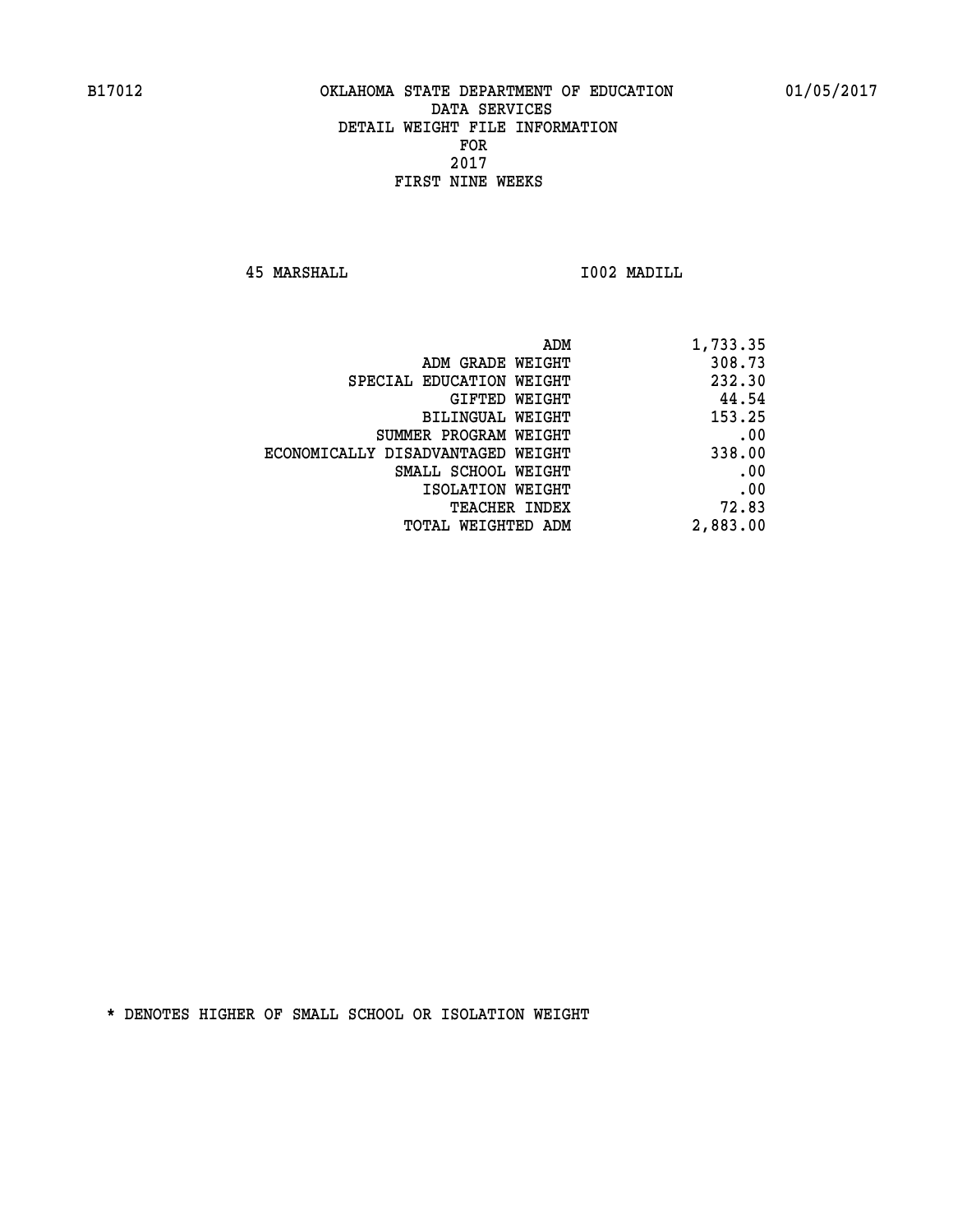**45 MARSHALL I003 KINGSTON** 

| ADM                               | 1,186.83 |
|-----------------------------------|----------|
| ADM GRADE WEIGHT                  | 227.33   |
| SPECIAL EDUCATION WEIGHT          | 306.55   |
| GIFTED WEIGHT                     | 55.08    |
| BILINGUAL WEIGHT                  | 4.75     |
| SUMMER PROGRAM WEIGHT             | .00      |
| ECONOMICALLY DISADVANTAGED WEIGHT | 287.00   |
| SMALL SCHOOL WEIGHT               | .00      |
| ISOLATION WEIGHT                  | .00      |
| <b>TEACHER INDEX</b>              | .00      |
| <b>TOTAL WEIGHTED ADM</b>         | 2,067.54 |
|                                   |          |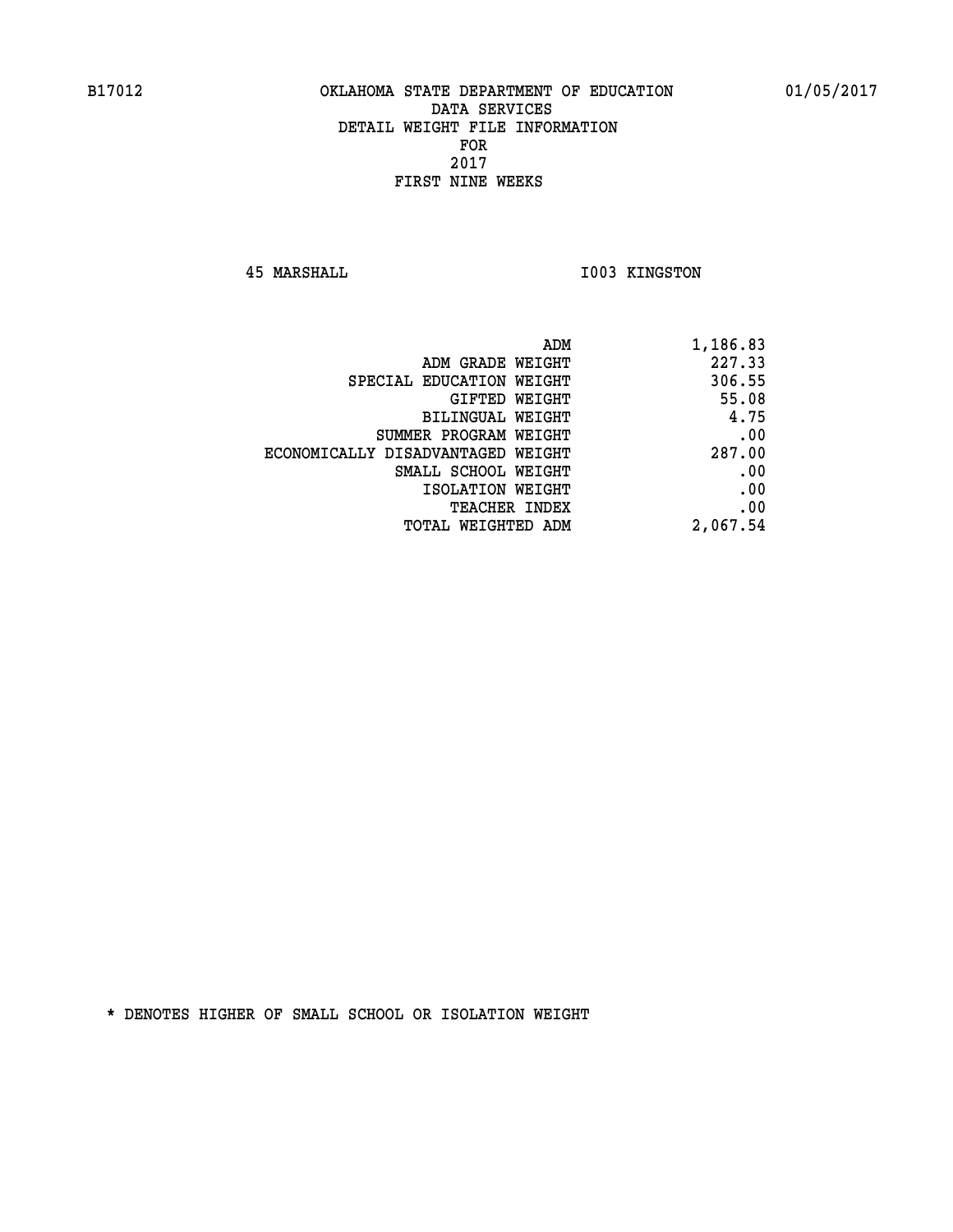**46 MAYES C035 WICKLIFFE** 

| 104.43<br>ADM                              |  |
|--------------------------------------------|--|
| 21.80<br>ADM GRADE WEIGHT                  |  |
| 20.35<br>SPECIAL EDUCATION WEIGHT          |  |
| 2.04<br>GIFTED WEIGHT                      |  |
| .00<br>BILINGUAL WEIGHT                    |  |
| .00<br>SUMMER PROGRAM WEIGHT               |  |
| 20.50<br>ECONOMICALLY DISADVANTAGED WEIGHT |  |
| $16.76*$<br>SMALL SCHOOL WEIGHT            |  |
| .00<br>ISOLATION WEIGHT                    |  |
| 6.63<br><b>TEACHER INDEX</b>               |  |
| 192.51<br>TOTAL WEIGHTED ADM               |  |
|                                            |  |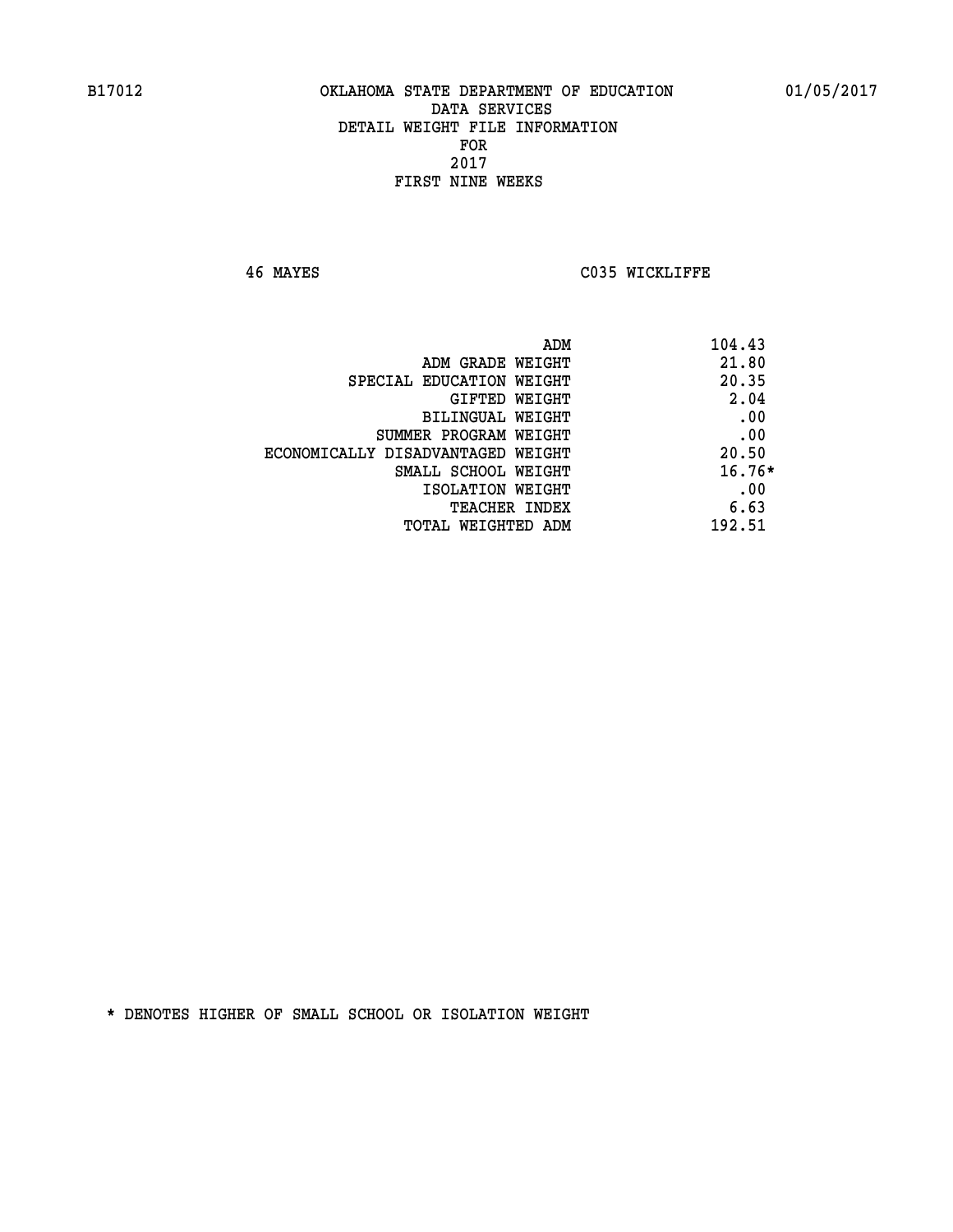**46 MAYES C043 OSAGE** 

| ADM                               | 118.59   |
|-----------------------------------|----------|
| ADM GRADE WEIGHT                  | 24.83    |
| SPECIAL EDUCATION WEIGHT          | 12.15    |
| GIFTED WEIGHT                     | 3.40     |
| BILINGUAL WEIGHT                  | .00      |
| SUMMER PROGRAM WEIGHT             | .00      |
| ECONOMICALLY DISADVANTAGED WEIGHT | 20.00    |
| SMALL SCHOOL WEIGHT               | $18.40*$ |
| ISOLATION WEIGHT                  | .00      |
| <b>TEACHER INDEX</b>              | .00      |
| TOTAL WEIGHTED ADM                | 197.37   |
|                                   |          |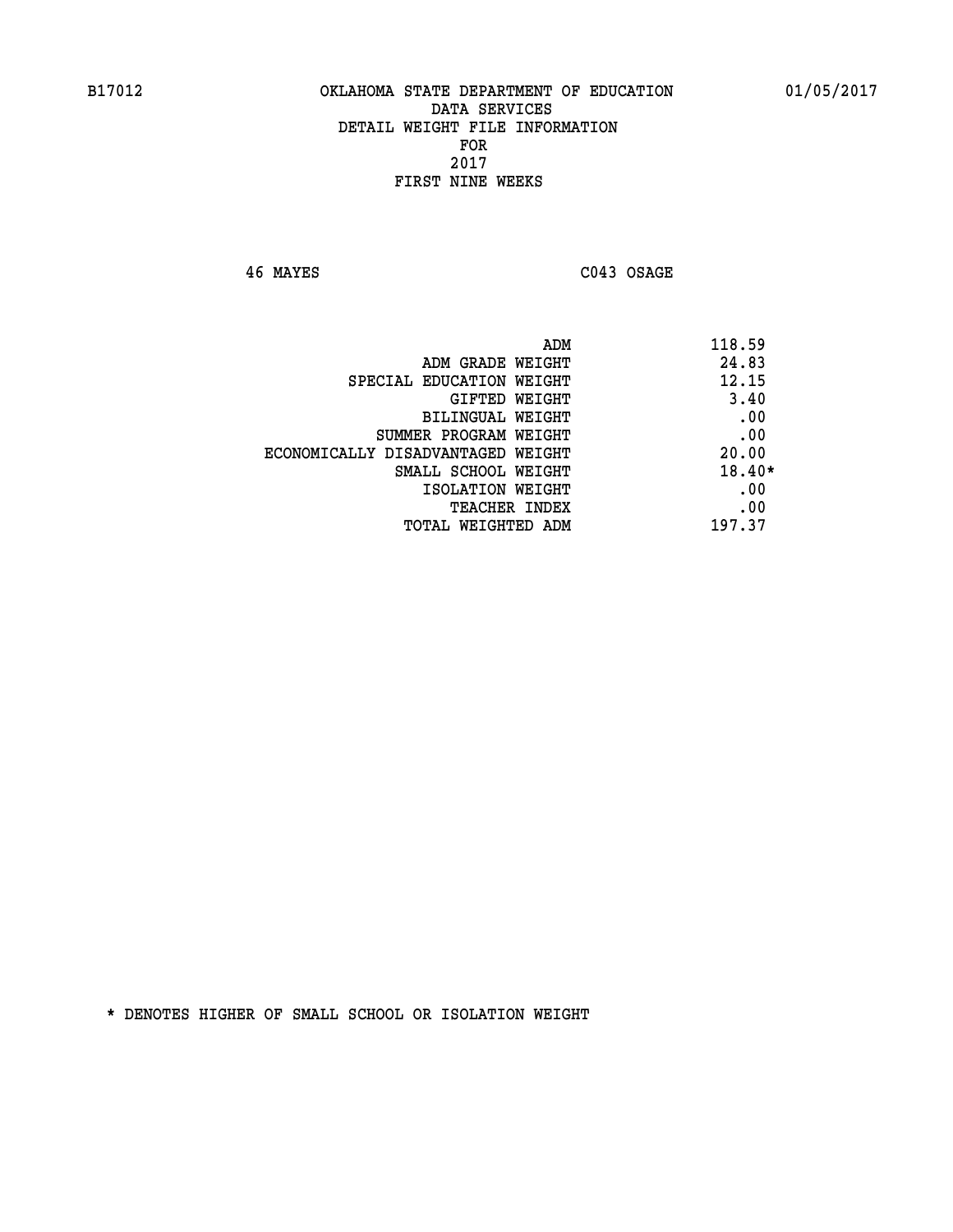**46 MAYES I001 PRYOR** 

| 2,695.42 |
|----------|
| 529.71   |
| 410.70   |
| 58.48    |
| 20.25    |
| .00      |
| 386.00   |
| .00      |
| .00      |
| 67.53    |
| 4,168.09 |
|          |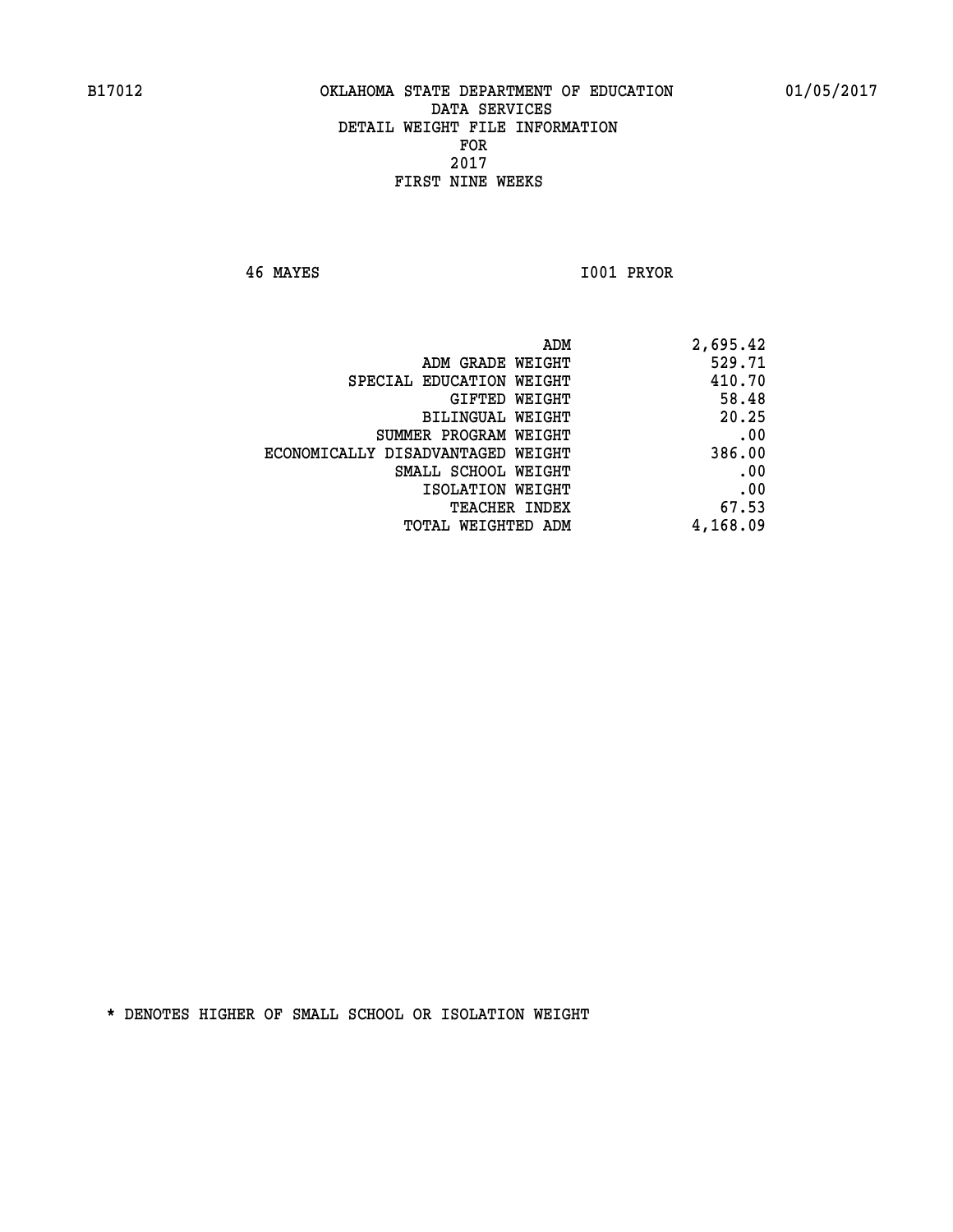**46 MAYES I002 ADAIR** 

| 1,076.27<br>ADM                             |  |
|---------------------------------------------|--|
| 206.43<br>ADM GRADE WEIGHT                  |  |
| 153.00<br>SPECIAL EDUCATION WEIGHT          |  |
| 37.74<br>GIFTED WEIGHT                      |  |
| .75<br>BILINGUAL WEIGHT                     |  |
| .00<br>SUMMER PROGRAM WEIGHT                |  |
| 139.00<br>ECONOMICALLY DISADVANTAGED WEIGHT |  |
| $3.21*$<br>SMALL SCHOOL WEIGHT              |  |
| .00<br>ISOLATION WEIGHT                     |  |
| 25.73<br><b>TEACHER INDEX</b>               |  |
| 1,642.13<br>TOTAL WEIGHTED ADM              |  |
|                                             |  |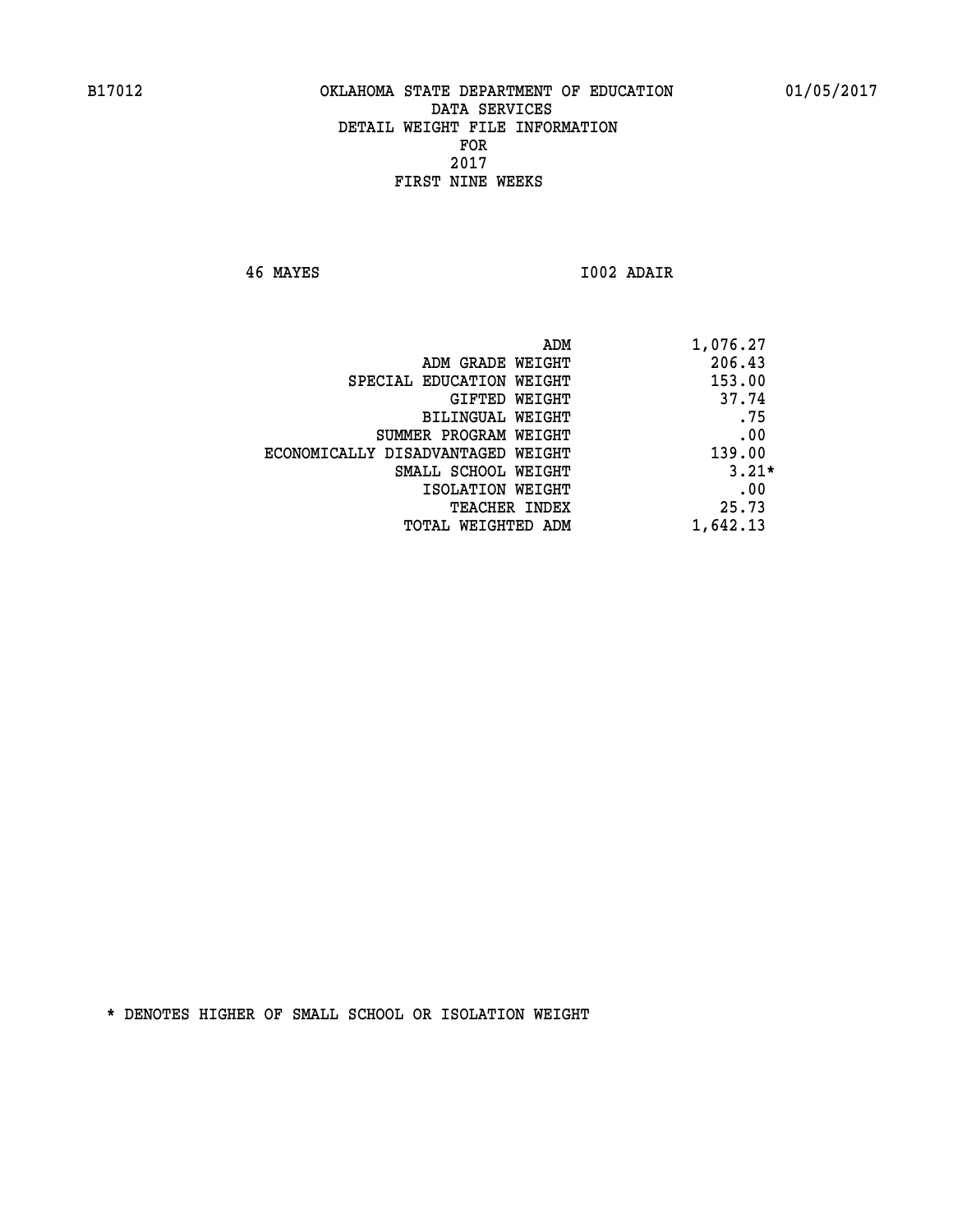**46 MAYES I016 SALINA** 

| ADM                               | 869.18   |
|-----------------------------------|----------|
| ADM GRADE WEIGHT                  | 166.18   |
| SPECIAL EDUCATION WEIGHT          | 193.90   |
| GIFTED WEIGHT                     | 23.80    |
| BILINGUAL WEIGHT                  | 10.25    |
| SUMMER PROGRAM WEIGHT             | .00      |
| ECONOMICALLY DISADVANTAGED WEIGHT | 183.50   |
| SMALL SCHOOL WEIGHT               | $4.98*$  |
| ISOLATION WEIGHT                  | .00      |
| <b>TEACHER INDEX</b>              | 32.91    |
| TOTAL WEIGHTED ADM                | 1,484.70 |
|                                   |          |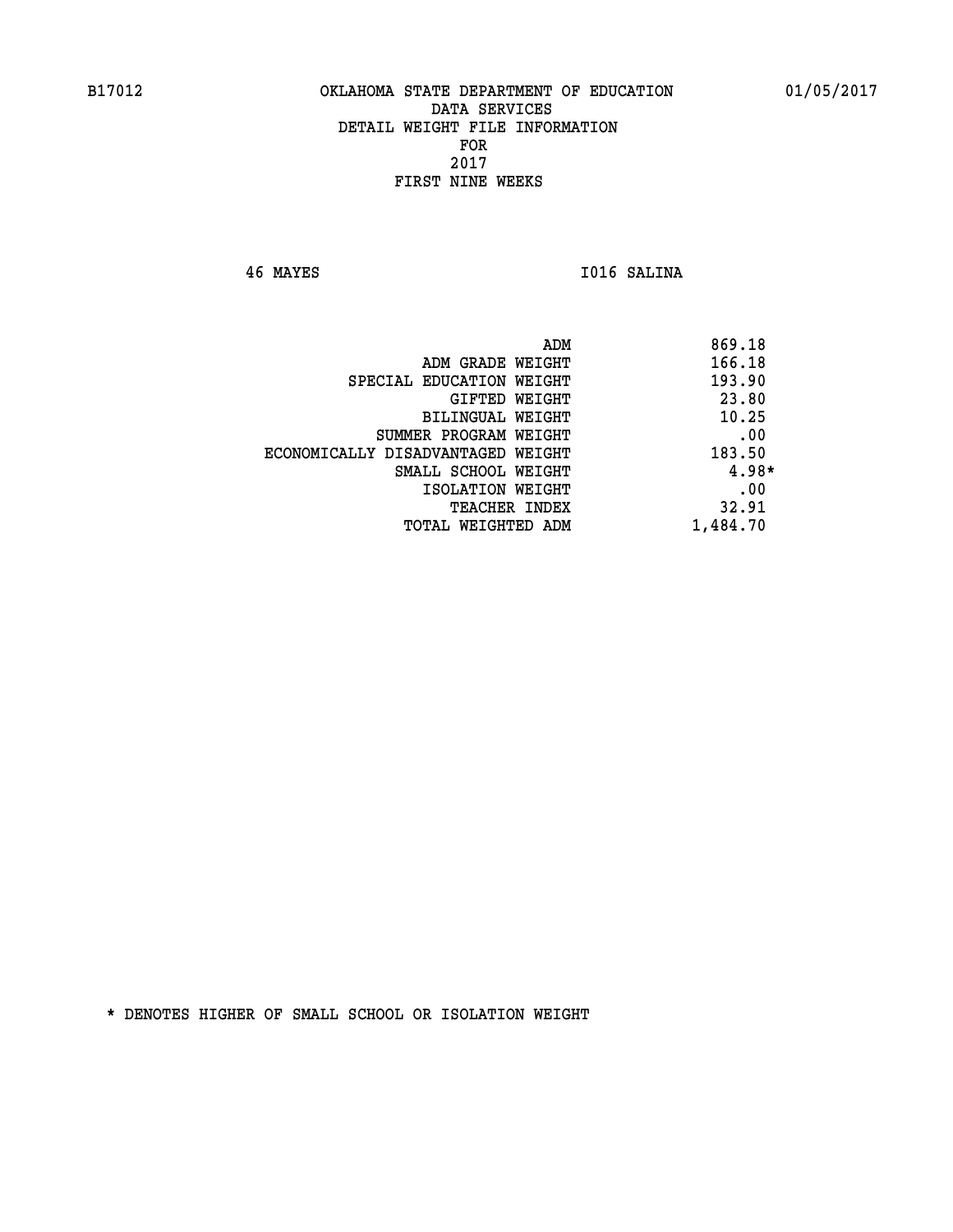**46 MAYES I017 LOCUST GROVE** 

| 1,445.03 |
|----------|
| 280.98   |
| 394.35   |
| 58.48    |
| 6.25     |
| .00      |
| 354.50   |
| .00      |
| .00      |
| 16.64    |
| 2,556.23 |
|          |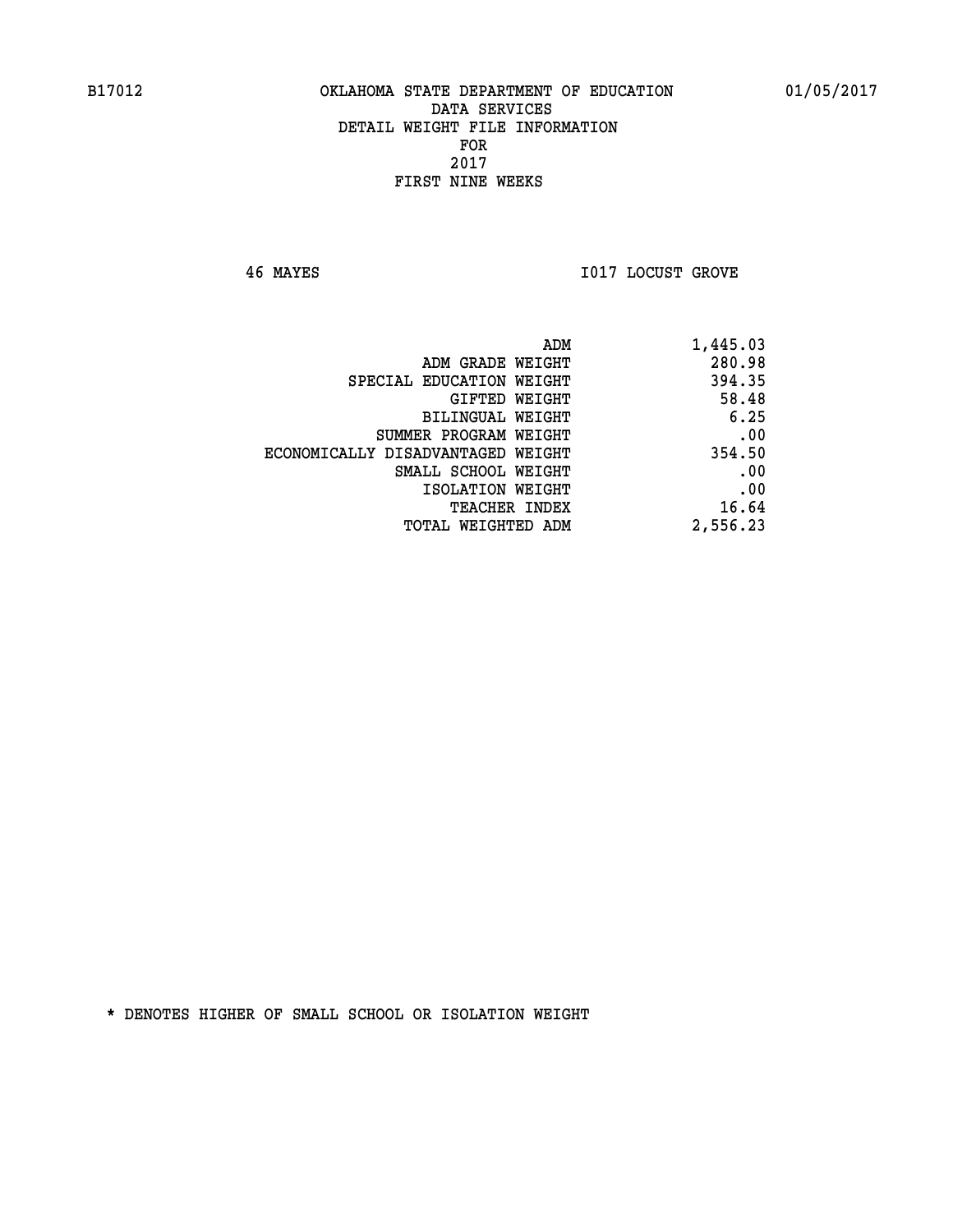**46 MAYES I032 CHOUTEAU-MAZIE** 

|                                   | ADM<br>889.36 |
|-----------------------------------|---------------|
| ADM GRADE WEIGHT                  | 171.81        |
| SPECIAL EDUCATION WEIGHT          | 189.40        |
| GIFTED WEIGHT                     | 22.78         |
| <b>BILINGUAL WEIGHT</b>           | 20.50         |
| SUMMER PROGRAM WEIGHT             | 2.40          |
| ECONOMICALLY DISADVANTAGED WEIGHT | 173.25        |
| SMALL SCHOOL WEIGHT               | .00           |
| ISOLATION WEIGHT                  | .00           |
| TEACHER INDEX                     | .00           |
| TOTAL WEIGHTED ADM                | 1,469.50      |
|                                   |               |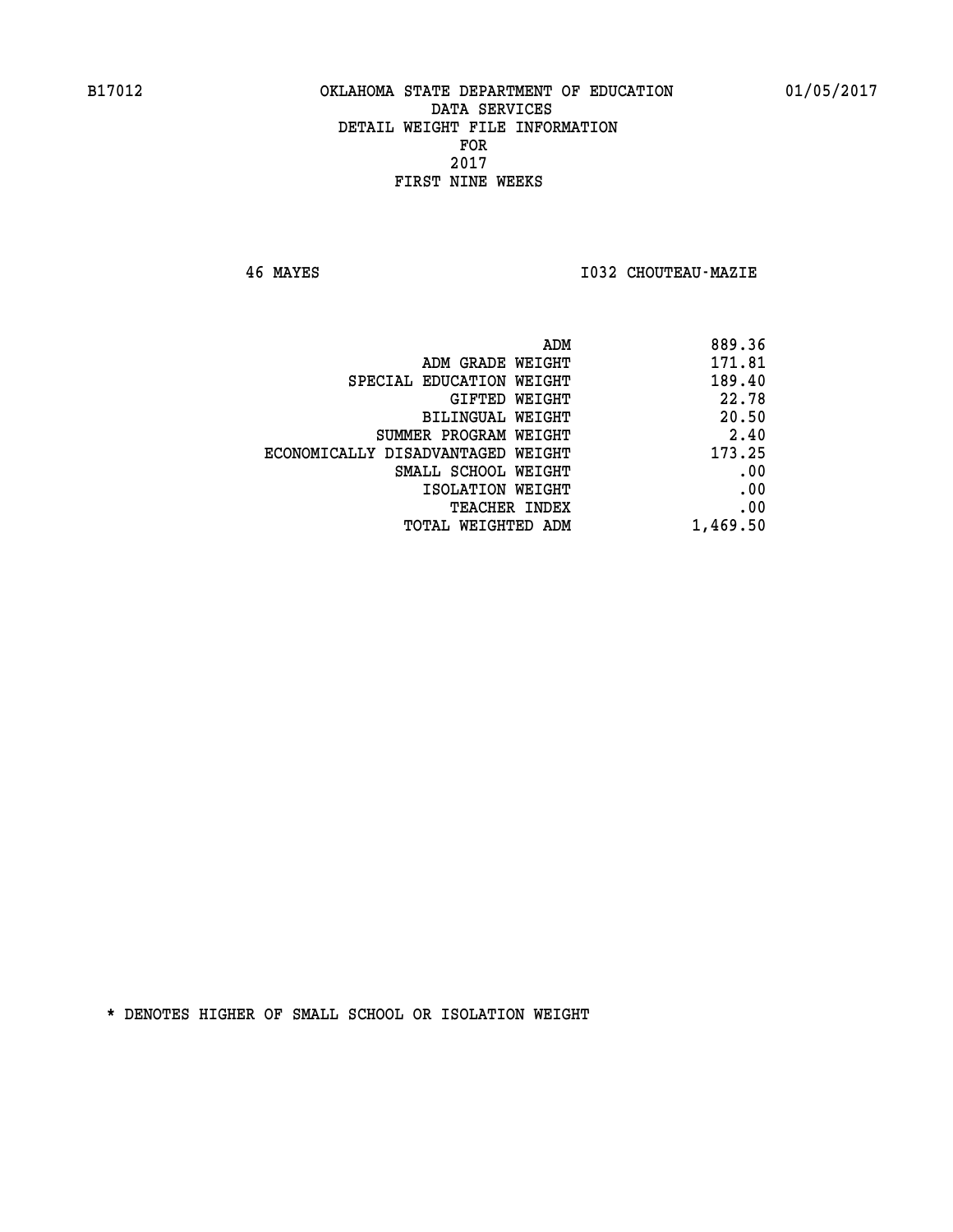**47 MCCLAIN I001 NEWCASTLE** 

| ADM                               | 2,171.38 |
|-----------------------------------|----------|
| ADM GRADE WEIGHT                  | 428.98   |
| SPECIAL EDUCATION WEIGHT          | 310.50   |
| GIFTED WEIGHT                     | 100.30   |
| BILINGUAL WEIGHT                  | 15.50    |
| SUMMER PROGRAM WEIGHT             | 7.20     |
| ECONOMICALLY DISADVANTAGED WEIGHT | 185.00   |
| SMALL SCHOOL WEIGHT               | .00      |
| ISOLATION WEIGHT                  | .00      |
| TEACHER INDEX                     | 1.95     |
| TOTAL WEIGHTED ADM                | 3,220.81 |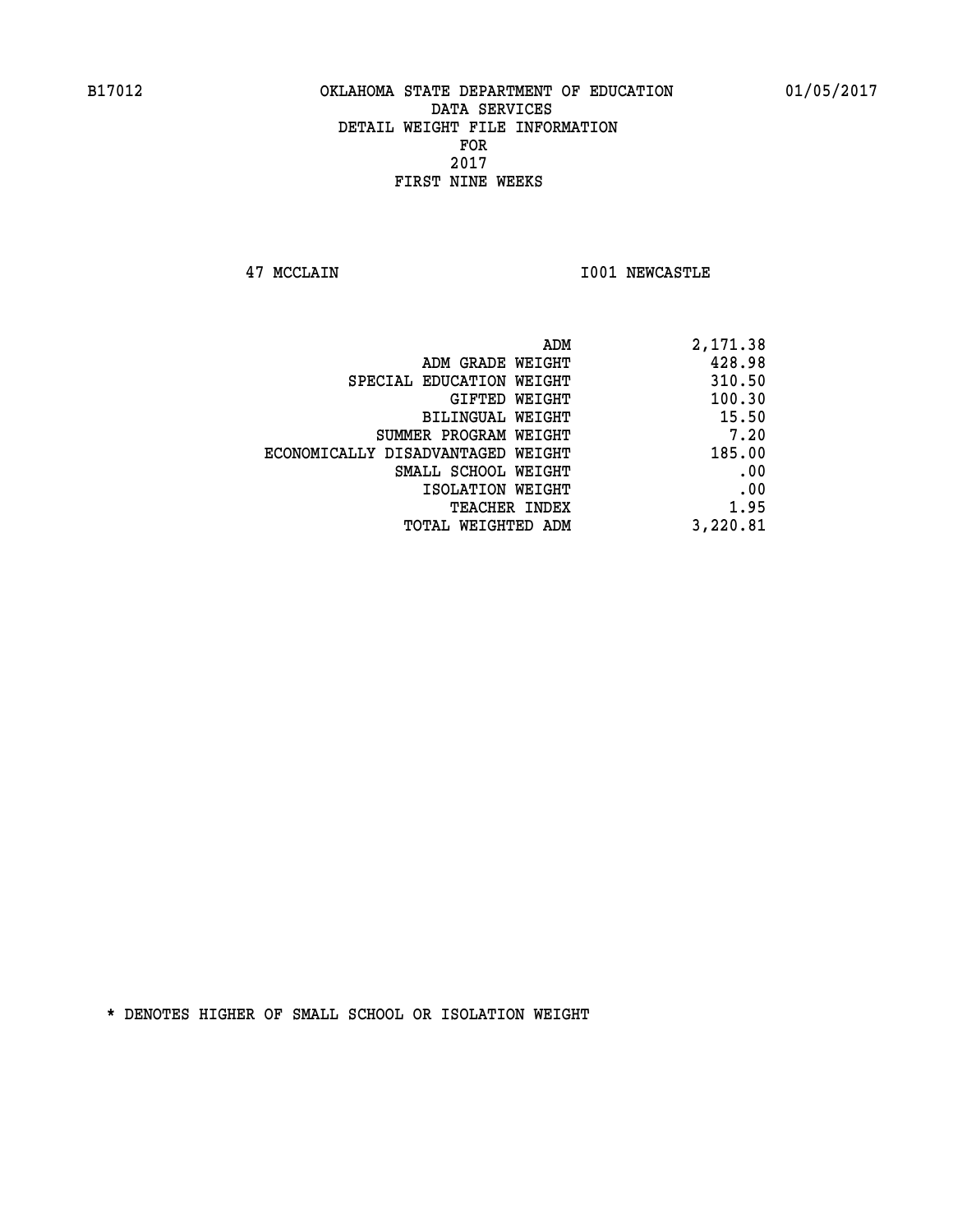**47 MCCLAIN I002 DIBBLE** 

|                                   | 626.20<br>ADM |  |
|-----------------------------------|---------------|--|
| ADM GRADE WEIGHT                  | 120.73        |  |
| SPECIAL EDUCATION WEIGHT          | 103.30        |  |
| GIFTED WEIGHT                     | 9.52          |  |
| BILINGUAL WEIGHT                  | 15.75         |  |
| SUMMER PROGRAM WEIGHT             | .00           |  |
| ECONOMICALLY DISADVANTAGED WEIGHT | 86.25         |  |
| SMALL SCHOOL WEIGHT               | .00           |  |
| ISOLATION WEIGHT                  | .00           |  |
| <b>TEACHER INDEX</b>              | .00           |  |
| TOTAL WEIGHTED ADM                | 961.75        |  |
|                                   |               |  |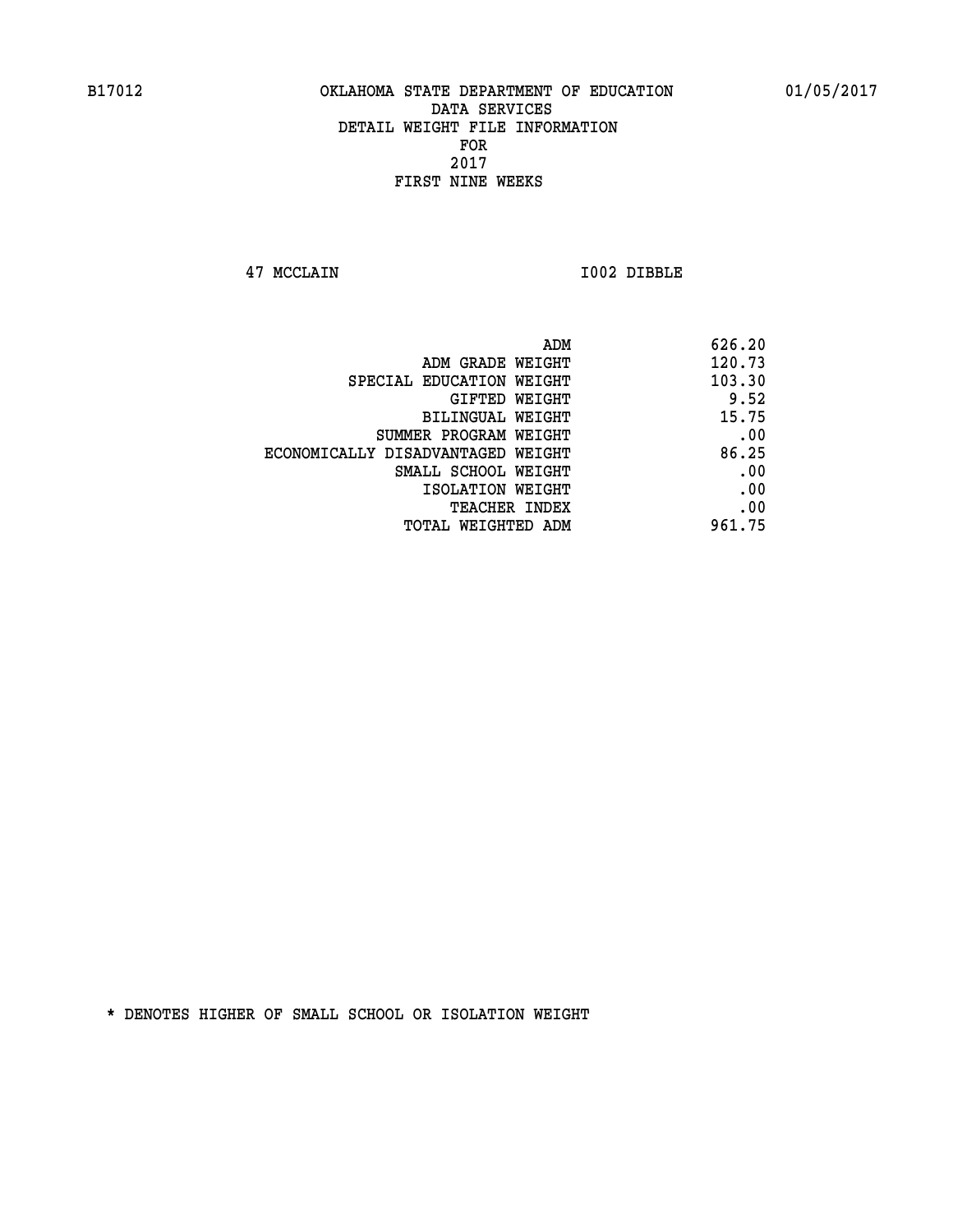**47 MCCLAIN I005 WASHINGTON** 

| 1,009.71 |
|----------|
| 159.09   |
| 144.20   |
| 38.08    |
| 12.00    |
| .00      |
| 72.25    |
| .00      |
| .00      |
| 7.57     |
| 1,442.90 |
|          |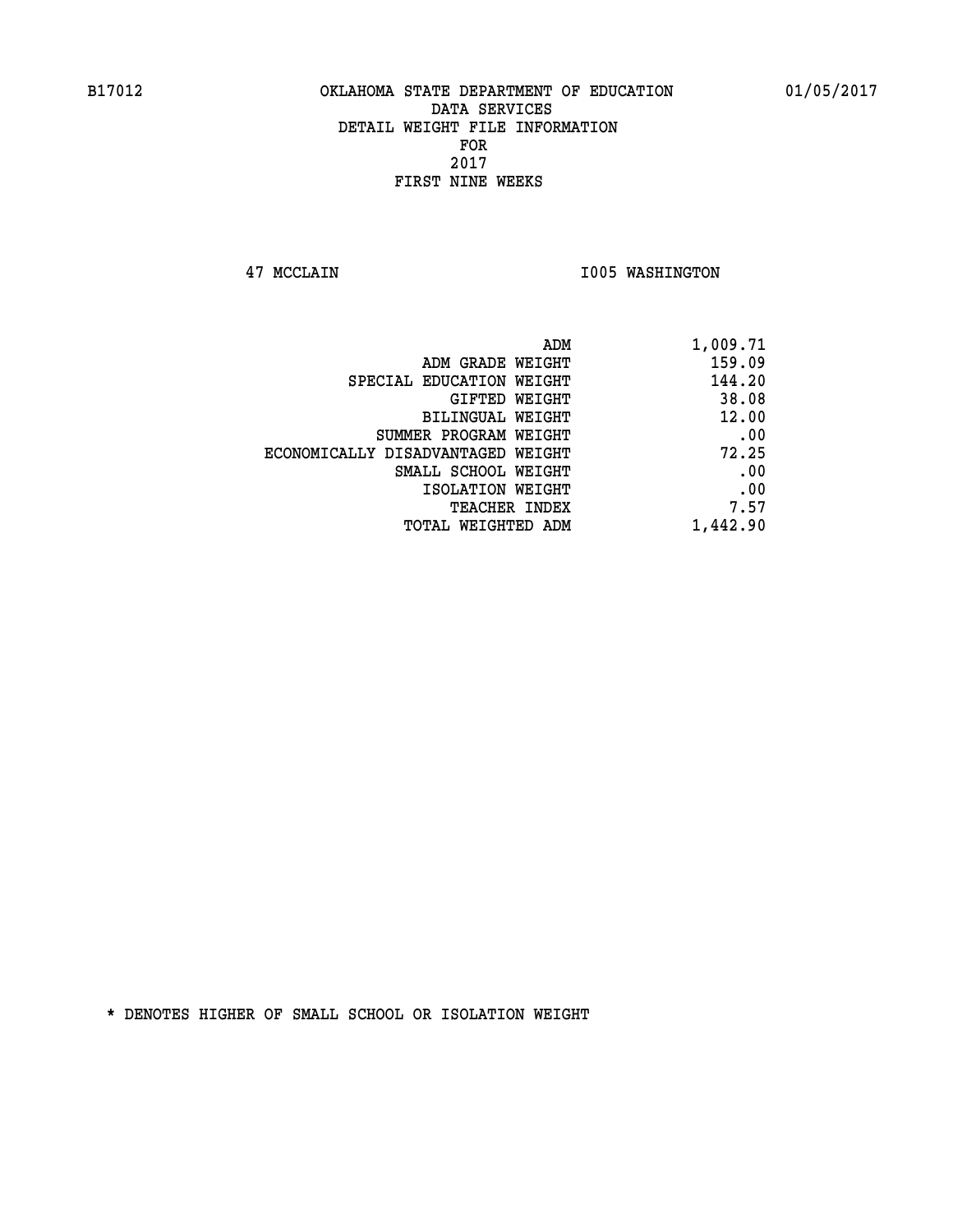**47 MCCLAIN I010 WAYNE** 

| ADM                               | 515.93  |
|-----------------------------------|---------|
| ADM GRADE WEIGHT                  | 104.27  |
| SPECIAL EDUCATION WEIGHT          | 104.80  |
| GIFTED WEIGHT                     | 21.76   |
| BILINGUAL WEIGHT                  | 5.50    |
| SUMMER PROGRAM WEIGHT             | .00     |
| ECONOMICALLY DISADVANTAGED WEIGHT | 97.50   |
| SMALL SCHOOL WEIGHT               | $7.19*$ |
| ISOLATION WEIGHT                  | .00     |
| <b>TEACHER INDEX</b>              | 22.61   |
| TOTAL WEIGHTED ADM                | 879.56  |
|                                   |         |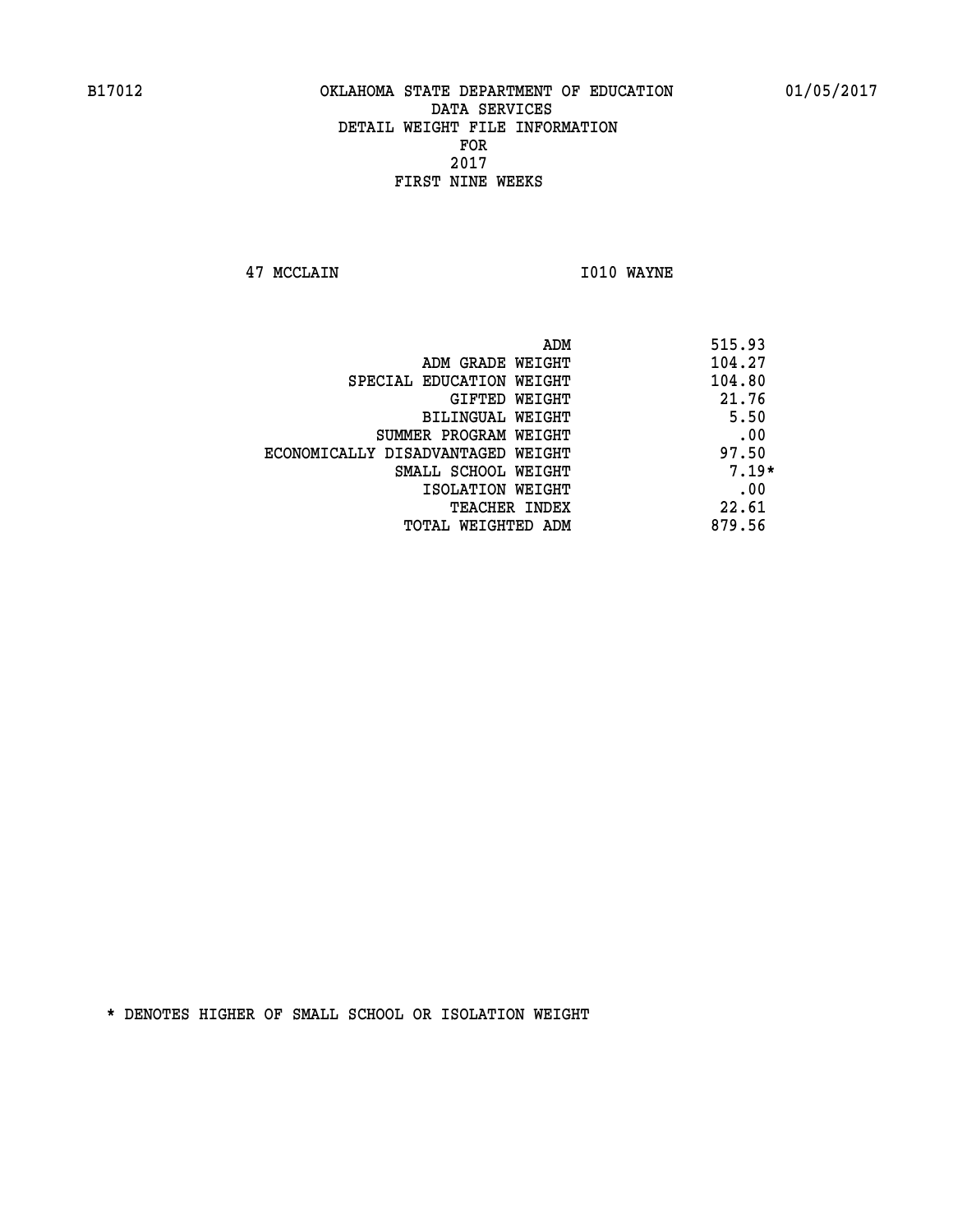**47 MCCLAIN I015 PURCELL** 

| 1,445.68 |
|----------|
| 291.93   |
| 257.95   |
| 47.94    |
| 64.50    |
| 2.40     |
| 217.75   |
| .00      |
| .00      |
| .00      |
| 2,328.15 |
|          |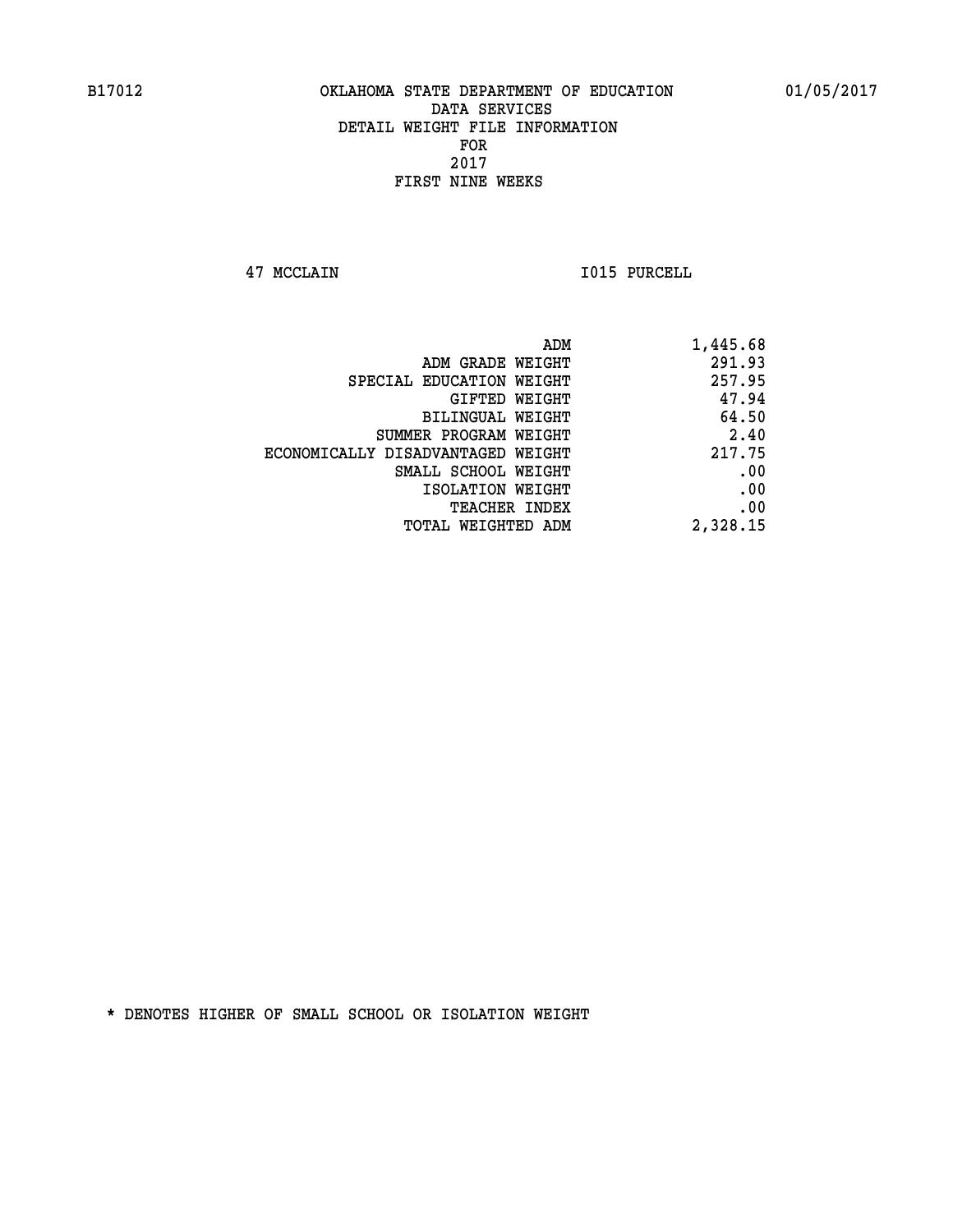**47 MCCLAIN I029 BLANCHARD** 

| 2,005.19 |
|----------|
| 381.60   |
| 277.05   |
| 78.20    |
| 7.25     |
| 2.40     |
| 225.75   |
| .00      |
| .00      |
| 62.44    |
| 3,039.88 |
|          |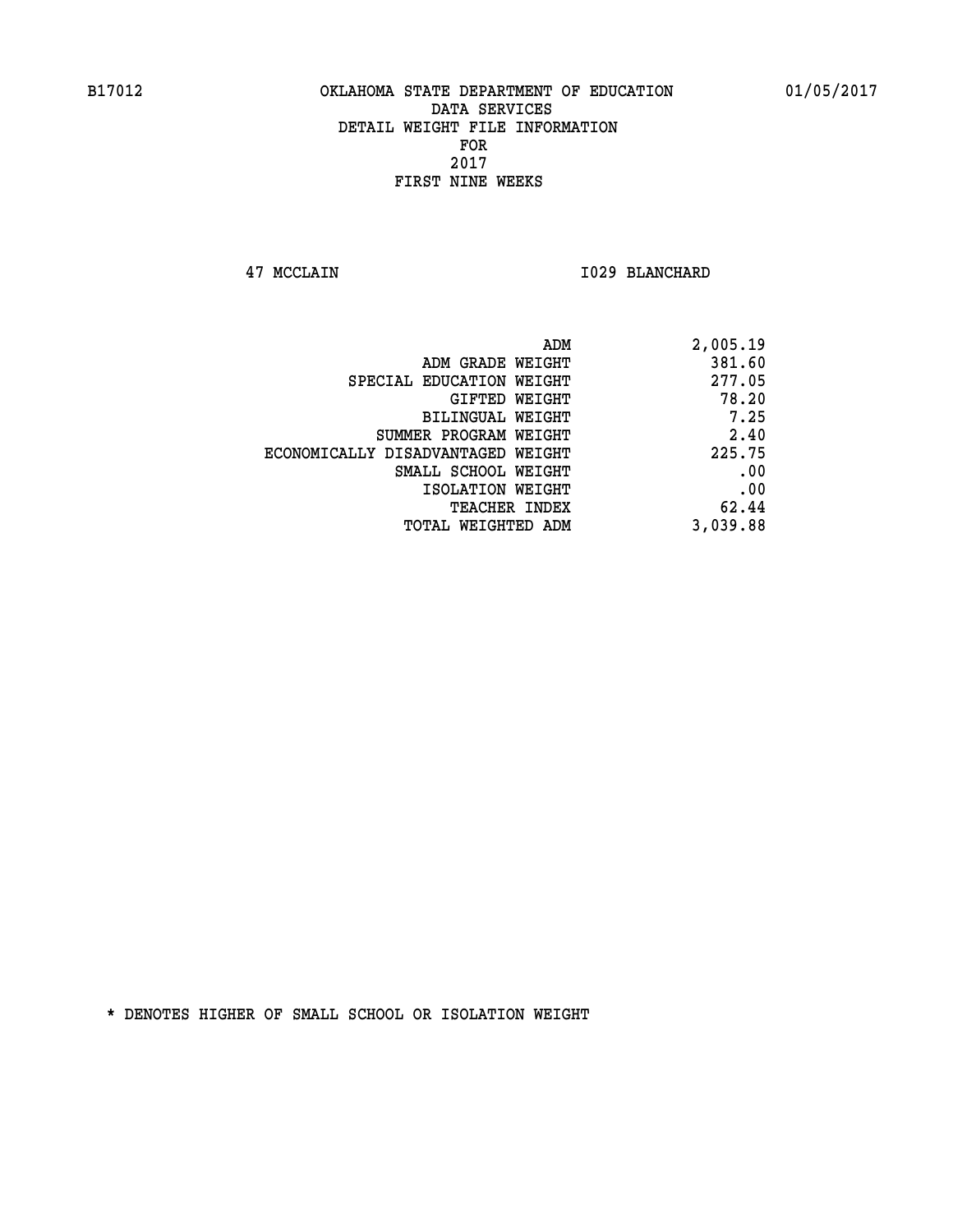**48 MCCURTAIN C001 FOREST GROVE** 

|                                   | ADM | 163.46   |
|-----------------------------------|-----|----------|
| ADM GRADE WEIGHT                  |     | 32.49    |
| SPECIAL EDUCATION WEIGHT          |     | 53.45    |
| GIFTED WEIGHT                     |     | 4.76     |
| BILINGUAL WEIGHT                  |     | 1.75     |
| SUMMER PROGRAM WEIGHT             |     | .00      |
| ECONOMICALLY DISADVANTAGED WEIGHT |     | 41.50    |
| SMALL SCHOOL WEIGHT               |     | $22.59*$ |
| ISOLATION WEIGHT                  |     | .00      |
| TEACHER INDEX                     |     | .52      |
| TOTAL WEIGHTED ADM                |     | 320.52   |
|                                   |     |          |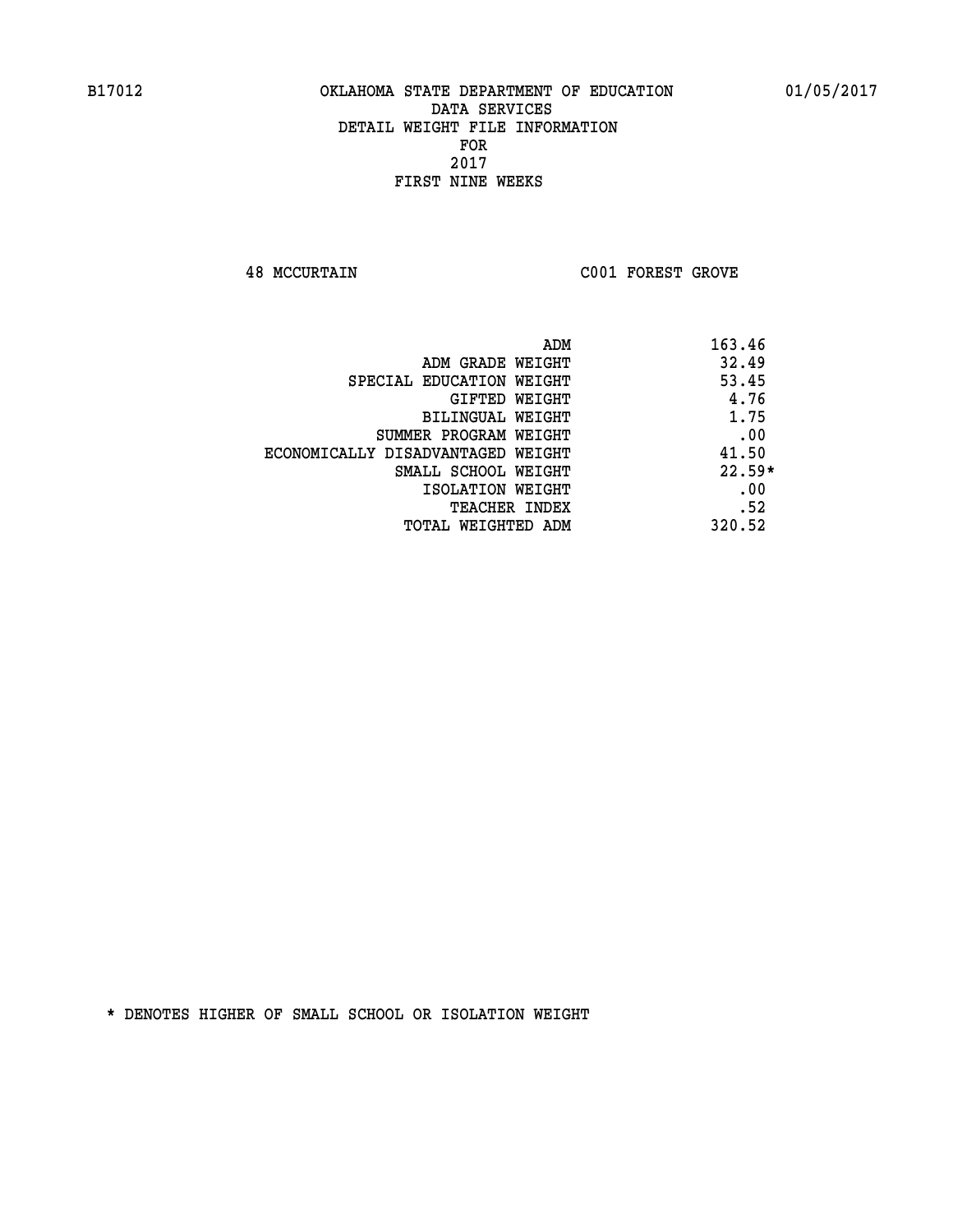**48 MCCURTAIN C009 LUKFATA** 

| ADM                               | 372.78   |
|-----------------------------------|----------|
| ADM GRADE WEIGHT                  | 70.97    |
| SPECIAL EDUCATION WEIGHT          | 41.40    |
| GIFTED WEIGHT                     | 15.30    |
| BILINGUAL WEIGHT                  | .00      |
| SUMMER PROGRAM WEIGHT             | 1.20     |
| ECONOMICALLY DISADVANTAGED WEIGHT | 55.00    |
| SMALL SCHOOL WEIGHT               | $22.02*$ |
| ISOLATION WEIGHT                  | .00      |
| <b>TEACHER INDEX</b>              | 17.91    |
| TOTAL WEIGHTED ADM                | 596.58   |
|                                   |          |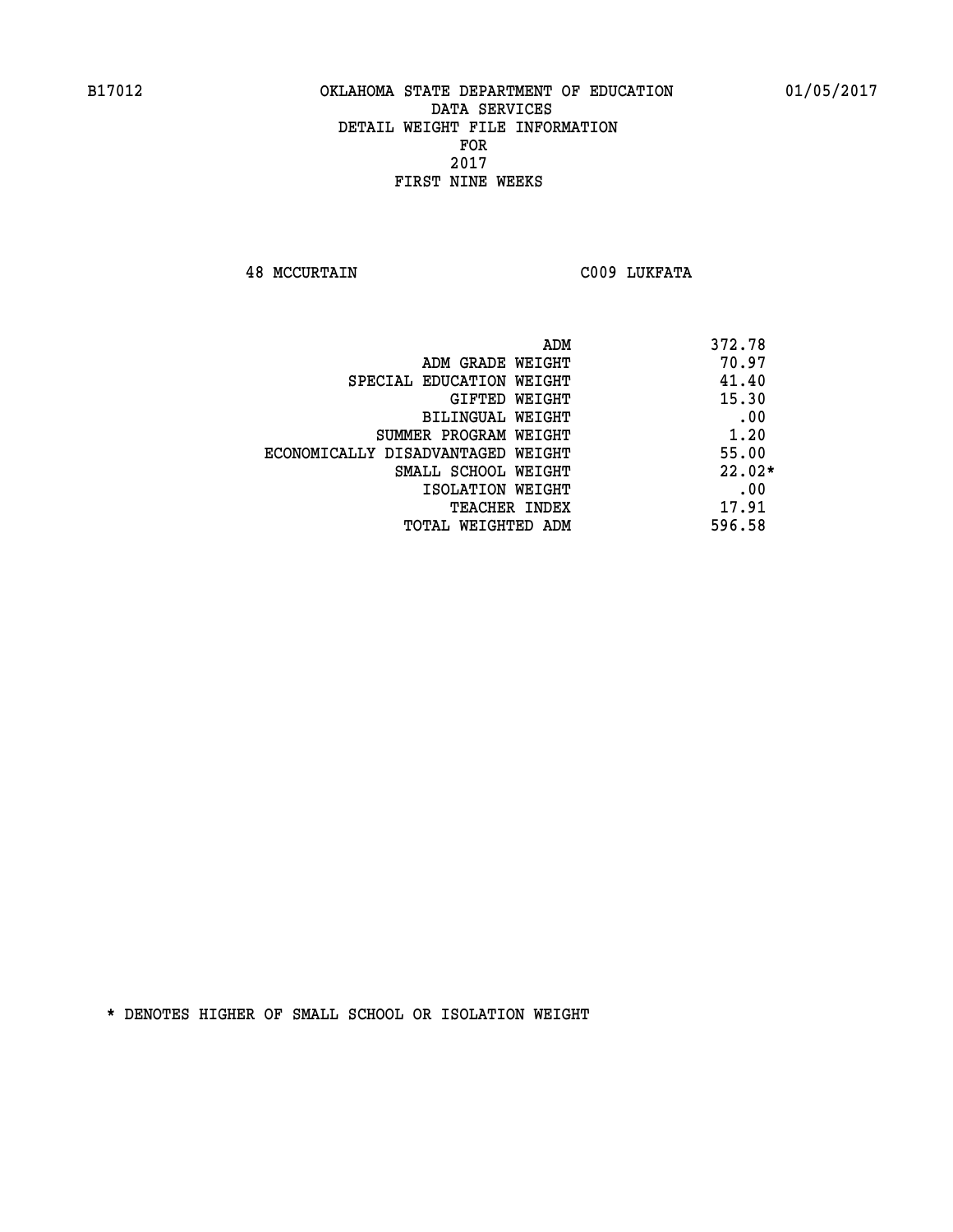**48 MCCURTAIN C023 GLOVER** 

| ADM                               | 58.40    |
|-----------------------------------|----------|
| ADM GRADE WEIGHT                  | 11.93    |
| SPECIAL EDUCATION WEIGHT          | 15.65    |
| GIFTED WEIGHT                     | 2.38     |
| BILINGUAL WEIGHT                  | .00      |
| SUMMER PROGRAM WEIGHT             | .00      |
| ECONOMICALLY DISADVANTAGED WEIGHT | 16.00    |
| SMALL SCHOOL WEIGHT               | $10.39*$ |
| ISOLATION WEIGHT                  | .00      |
| TEACHER INDEX                     | .00      |
| TOTAL WEIGHTED ADM                | 114.75   |
|                                   |          |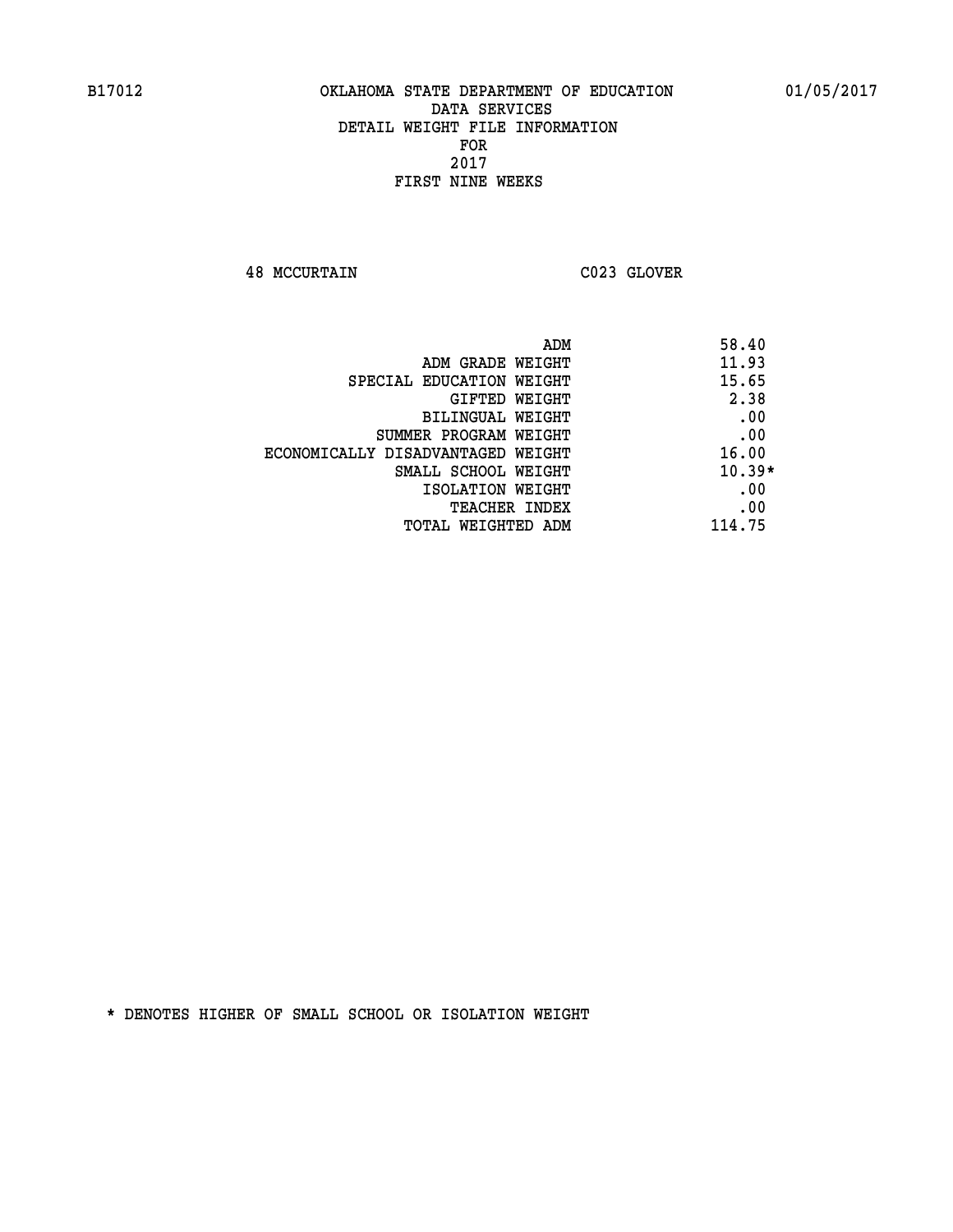**48 MCCURTAIN C037 DENISON** 

| ADM                               | 310.77   |
|-----------------------------------|----------|
| ADM GRADE WEIGHT                  | 70.37    |
| SPECIAL EDUCATION WEIGHT          | 29.30    |
| <b>GIFTED WEIGHT</b>              | 8.16     |
| BILINGUAL WEIGHT                  | .50      |
| SUMMER PROGRAM WEIGHT             | .00      |
| ECONOMICALLY DISADVANTAGED WEIGHT | 46.50    |
| SMALL SCHOOL WEIGHT               | $25.64*$ |
| ISOLATION WEIGHT                  | .00      |
| <b>TEACHER INDEX</b>              | .00      |
| TOTAL WEIGHTED ADM                | 491.24   |
|                                   |          |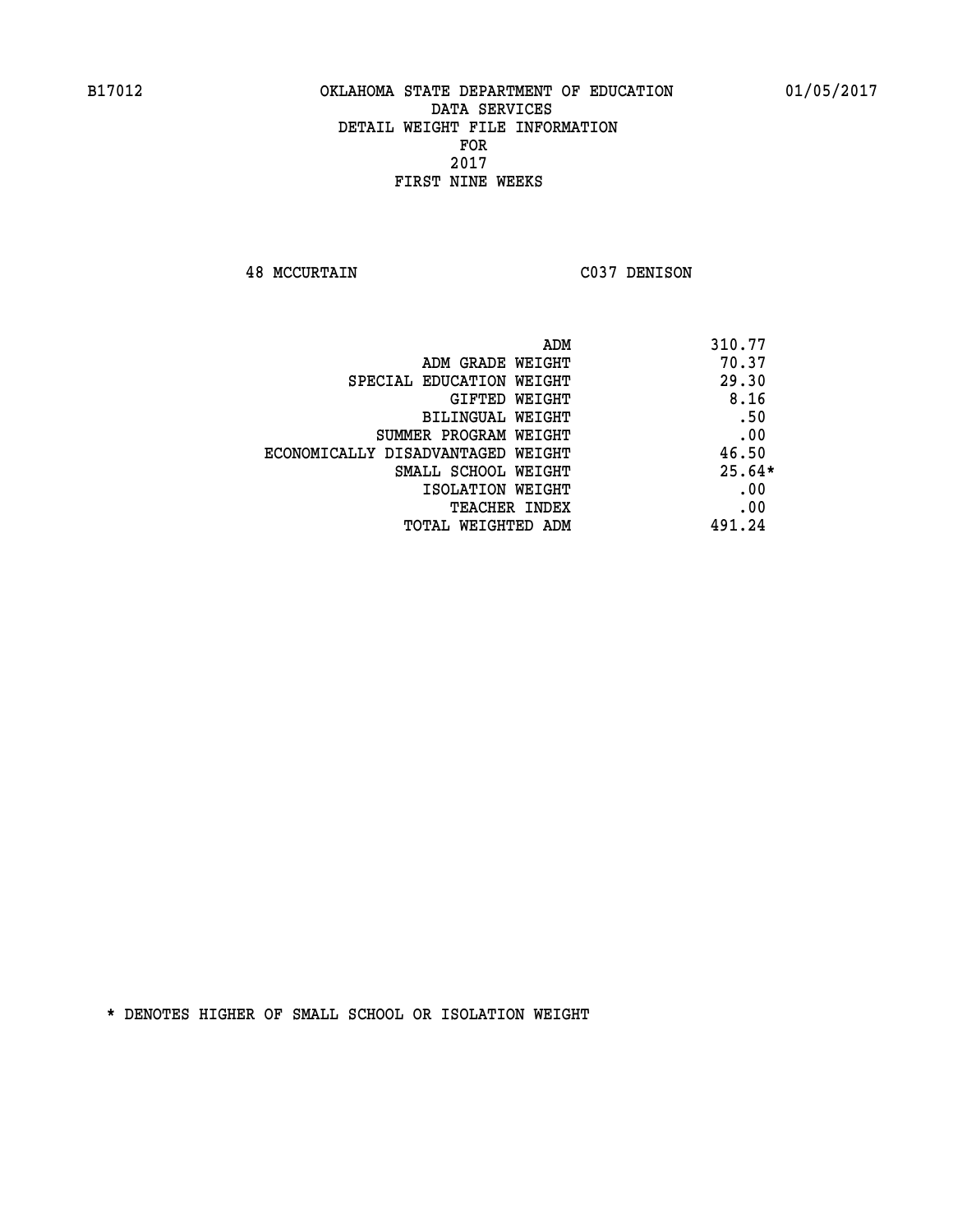**48 MCCURTAIN C072 HOLLY CREEK** 

| ADM                               | 225.57   |
|-----------------------------------|----------|
| ADM GRADE WEIGHT                  | 47.03    |
| SPECIAL EDUCATION WEIGHT          | 49.85    |
| GIFTED WEIGHT                     | 4.08     |
| BILINGUAL WEIGHT                  | 4.50     |
| SUMMER PROGRAM WEIGHT             | .00      |
| ECONOMICALLY DISADVANTAGED WEIGHT | 52.75    |
| SMALL SCHOOL WEIGHT               | $25.88*$ |
| ISOLATION WEIGHT                  | .00      |
| <b>TEACHER INDEX</b>              | 19.13    |
| TOTAL WEIGHTED ADM                | 428.79   |
|                                   |          |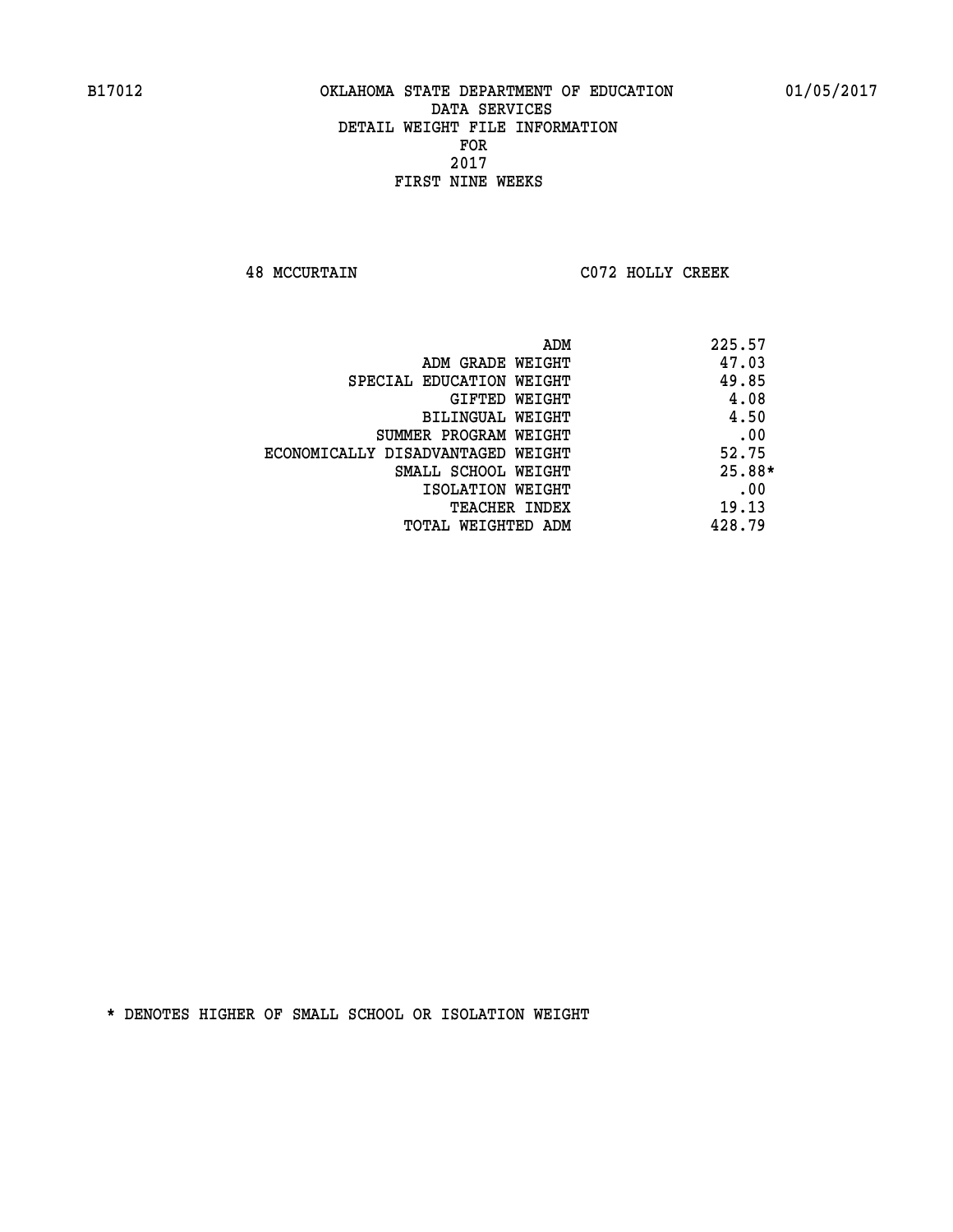**48 MCCURTAIN I005 IDABEL** 

| 1,220.04 |
|----------|
| 251.14   |
| 145.60   |
| 33.32    |
| 30.75    |
| .00      |
| 304.00   |
| .00      |
| .00      |
| 57.69    |
| 2,042.54 |
|          |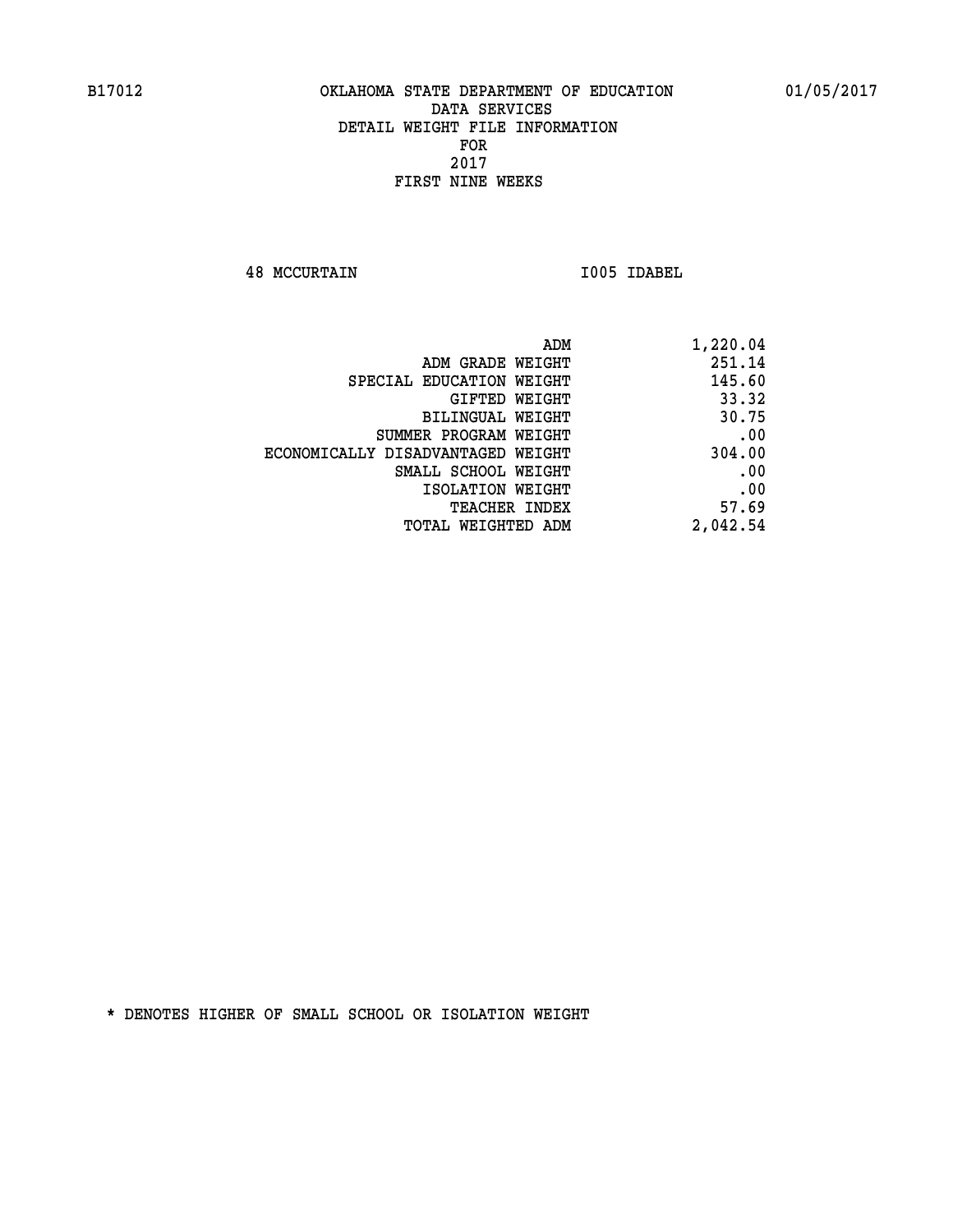**48 MCCURTAIN I006 HAWORTH** 

| 547.15   | ADM                               |
|----------|-----------------------------------|
| 104.27   | ADM GRADE WEIGHT                  |
| 97.45    | SPECIAL EDUCATION WEIGHT          |
| 14.96    | GIFTED WEIGHT                     |
| 2.00     | BILINGUAL WEIGHT                  |
| .00      | SUMMER PROGRAM WEIGHT             |
| 107.25   | ECONOMICALLY DISADVANTAGED WEIGHT |
| .00      | SMALL SCHOOL WEIGHT               |
| 196.97*  | ISOLATION WEIGHT                  |
| .00      | <b>TEACHER INDEX</b>              |
| 1,070.05 | TOTAL WEIGHTED ADM                |
|          |                                   |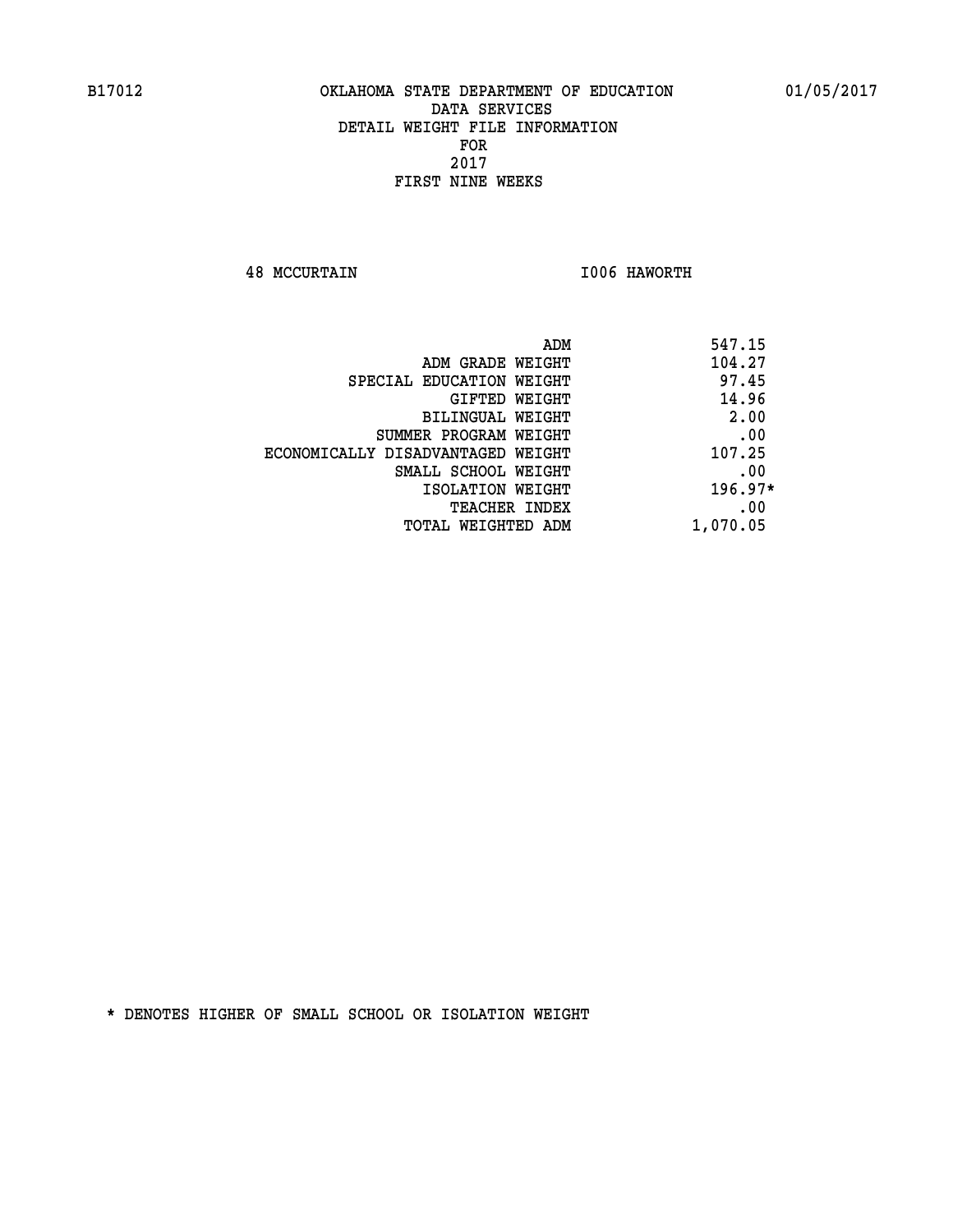**48 MCCURTAIN I011 VALLIANT** 

| 843.52   |
|----------|
| 165.91   |
| 181.35   |
| 24.82    |
| 3.75     |
| .00      |
| 161.25   |
| .00      |
| .00      |
| 42.38    |
| 1,422.98 |
|          |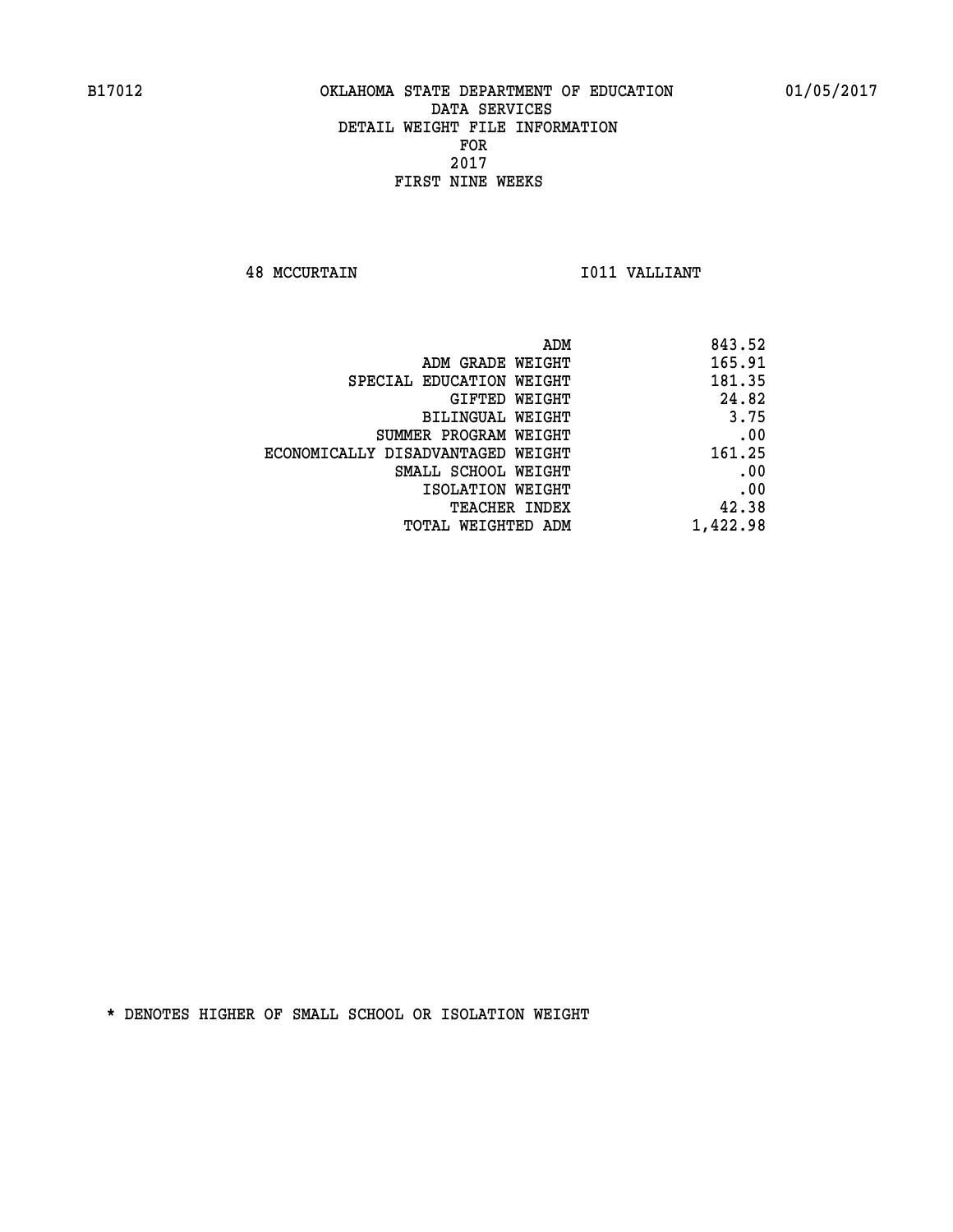**48 MCCURTAIN I013 EAGLETOWN** 

| ADM                               | 160.82    |
|-----------------------------------|-----------|
| ADM GRADE WEIGHT                  | 32.43     |
| SPECIAL EDUCATION WEIGHT          | 38.10     |
| GIFTED WEIGHT                     | .00       |
| BILINGUAL WEIGHT                  | .00       |
| SUMMER PROGRAM WEIGHT             | .00       |
| ECONOMICALLY DISADVANTAGED WEIGHT | 33.25     |
| SMALL SCHOOL WEIGHT               | 22.39     |
| ISOLATION WEIGHT                  | $138.31*$ |
| <b>TEACHER INDEX</b>              | .00       |
| TOTAL WEIGHTED ADM                | 402.91    |
|                                   |           |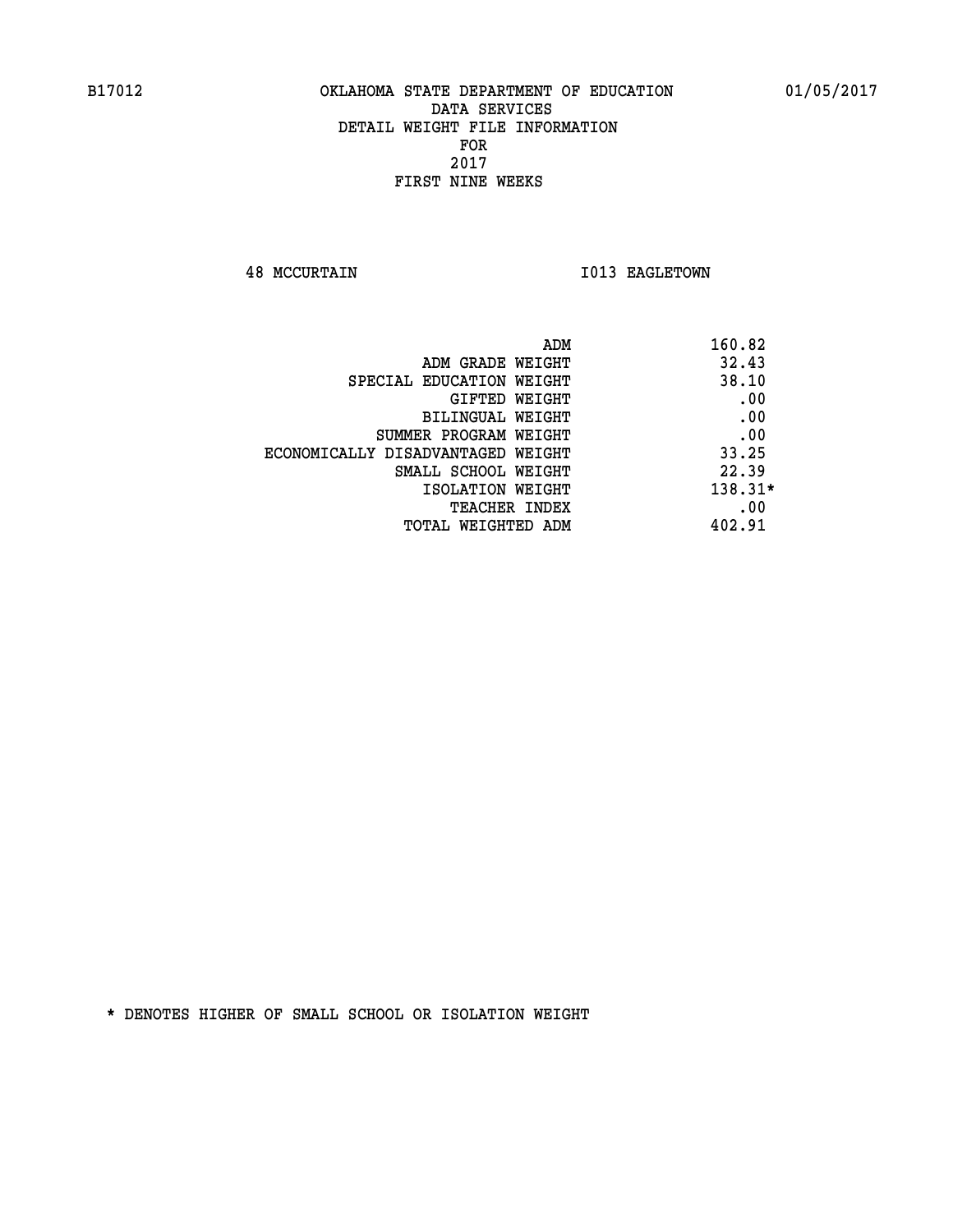**48 MCCURTAIN I014 SMITHVILLE** 

| 279.83<br>ADM                              |     |
|--------------------------------------------|-----|
| 52.81<br>ADM GRADE WEIGHT                  |     |
| 59.80<br>SPECIAL EDUCATION WEIGHT          |     |
| 10.88<br>GIFTED WEIGHT                     |     |
| BILINGUAL WEIGHT                           | .00 |
| SUMMER PROGRAM WEIGHT                      | .00 |
| 57.75<br>ECONOMICALLY DISADVANTAGED WEIGHT |     |
| 26.36<br>SMALL SCHOOL WEIGHT               |     |
| $167.90*$<br>ISOLATION WEIGHT              |     |
| 20.22<br>TEACHER INDEX                     |     |
| 649.19<br>TOTAL WEIGHTED ADM               |     |
|                                            |     |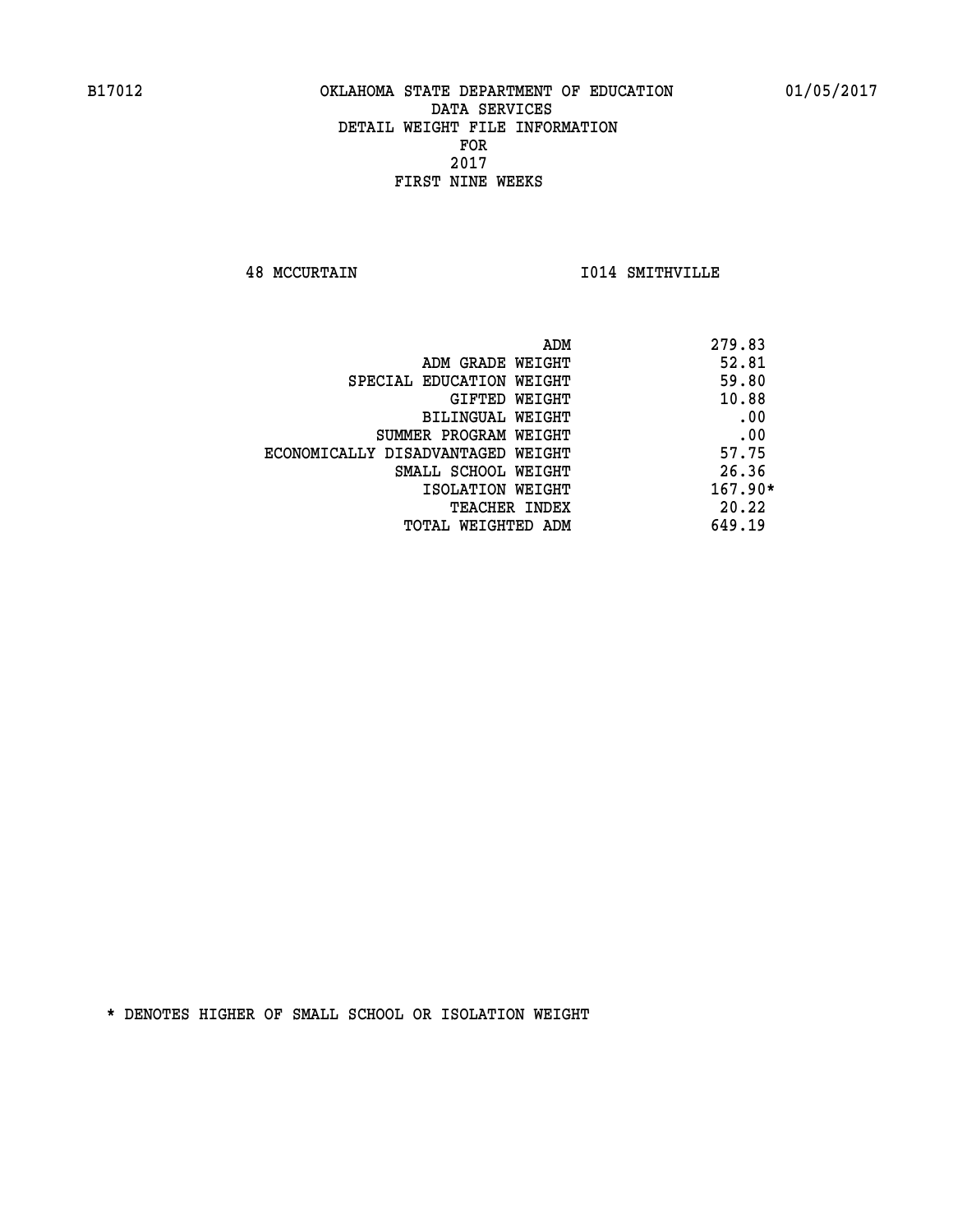**48 MCCURTAIN I039 WRIGHT CITY** 

| ADM                               | 440.98   |
|-----------------------------------|----------|
| ADM GRADE WEIGHT                  | 86.68    |
| SPECIAL EDUCATION WEIGHT          | 59.95    |
| GIFTED WEIGHT                     | 12.58    |
| BILINGUAL WEIGHT                  | .00      |
| SUMMER PROGRAM WEIGHT             | .00      |
| ECONOMICALLY DISADVANTAGED WEIGHT | 92.50    |
| SMALL SCHOOL WEIGHT               | $14.67*$ |
| ISOLATION WEIGHT                  | .00      |
| <b>TEACHER INDEX</b>              | 32.06    |
| TOTAL WEIGHTED ADM                | 739.42   |
|                                   |          |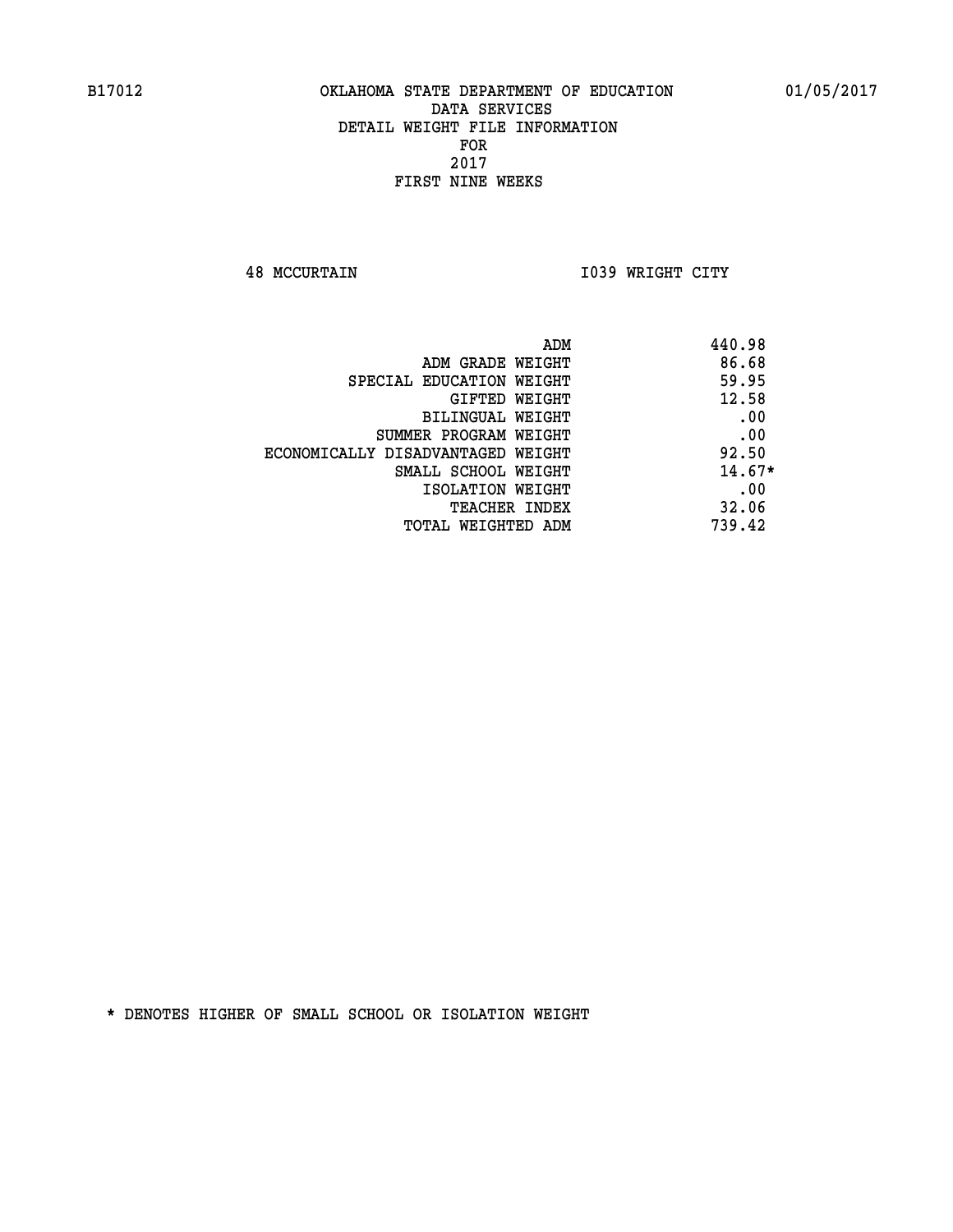**48 MCCURTAIN I071 BATTIEST** 

|                                   | ADM | 290.60    |
|-----------------------------------|-----|-----------|
| ADM GRADE WEIGHT                  |     | 58.32     |
| SPECIAL EDUCATION WEIGHT          |     | 37.95     |
| GIFTED WEIGHT                     |     | 16.32     |
| BILINGUAL WEIGHT                  |     | 2.25      |
| SUMMER PROGRAM WEIGHT             |     | .00       |
| ECONOMICALLY DISADVANTAGED WEIGHT |     | 57.75     |
| SMALL SCHOOL WEIGHT               |     | 26.19     |
| ISOLATION WEIGHT                  |     | $168.55*$ |
| TEACHER INDEX                     |     | 29.36     |
| TOTAL WEIGHTED ADM                |     | 661.10    |
|                                   |     |           |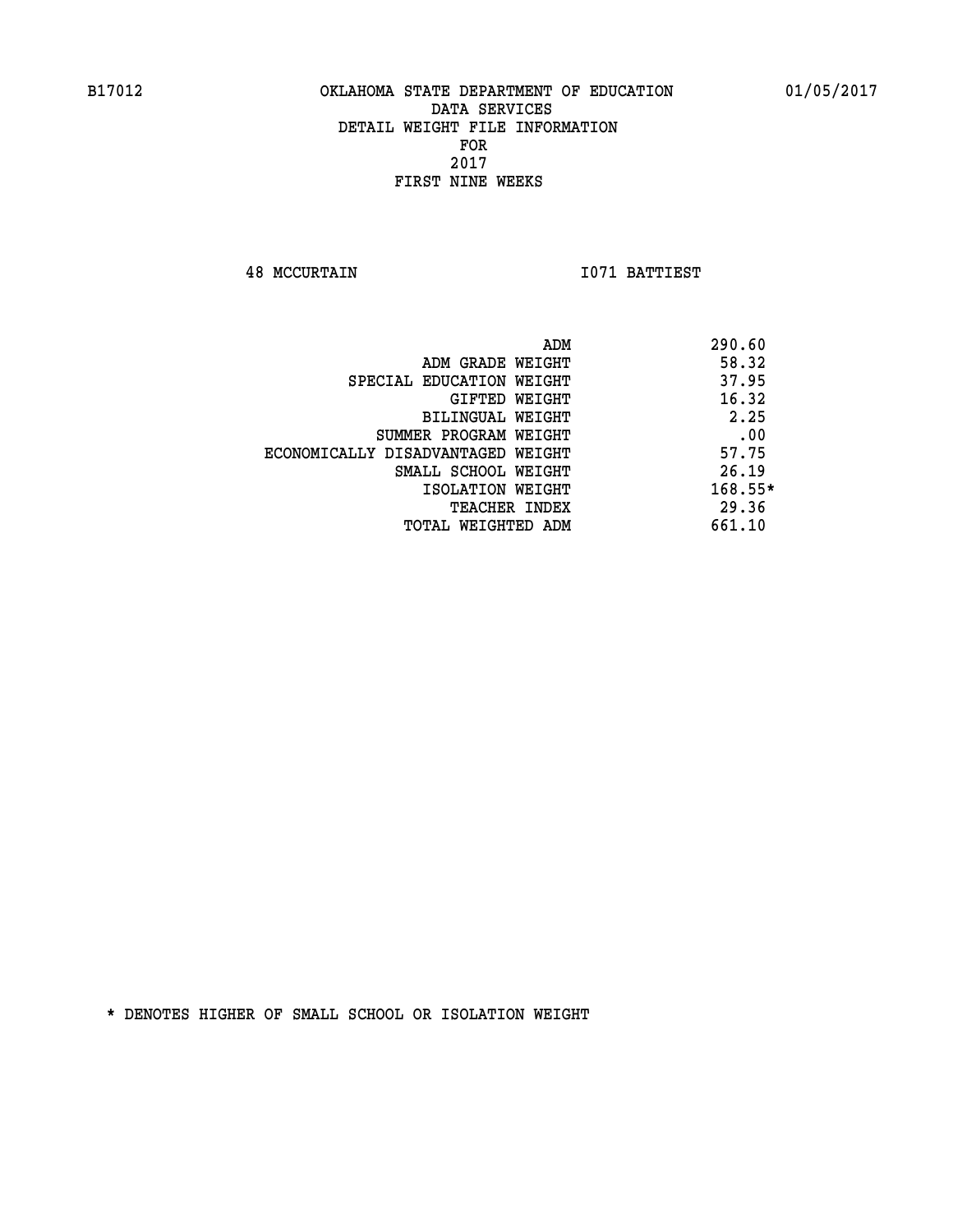**48 MCCURTAIN I074 BROKEN BOW** 

| 1,707.69 |
|----------|
| 336.46   |
| 267.45   |
| 50.66    |
| 52.50    |
| .00      |
| 350.00   |
| .00      |
| .00      |
| .00      |
| 2,764.76 |
|          |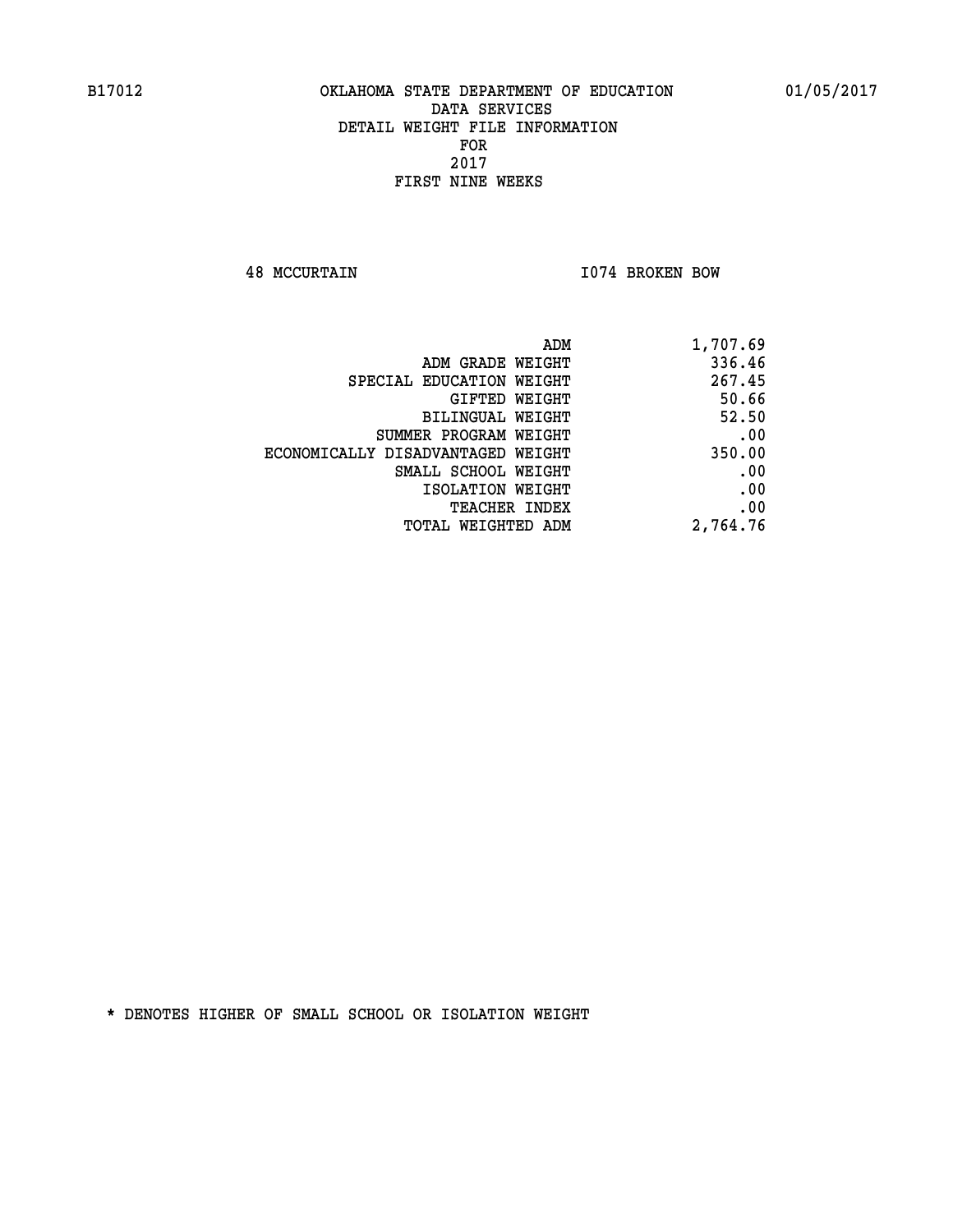**49 MCINTOSH C003 RYAL** 

|                                   | ADM | 69.11    |
|-----------------------------------|-----|----------|
| ADM GRADE WEIGHT                  |     | 16.84    |
| SPECIAL EDUCATION WEIGHT          |     | 19.70    |
| GIFTED WEIGHT                     |     | 2.04     |
| BILINGUAL WEIGHT                  |     | .00      |
| SUMMER PROGRAM WEIGHT             |     | .00      |
| ECONOMICALLY DISADVANTAGED WEIGHT |     | 18.50    |
| SMALL SCHOOL WEIGHT               |     | $12.02*$ |
| ISOLATION WEIGHT                  |     | .00      |
| <b>TEACHER INDEX</b>              |     | 4.41     |
| TOTAL WEIGHTED ADM                |     | 142.62   |
|                                   |     |          |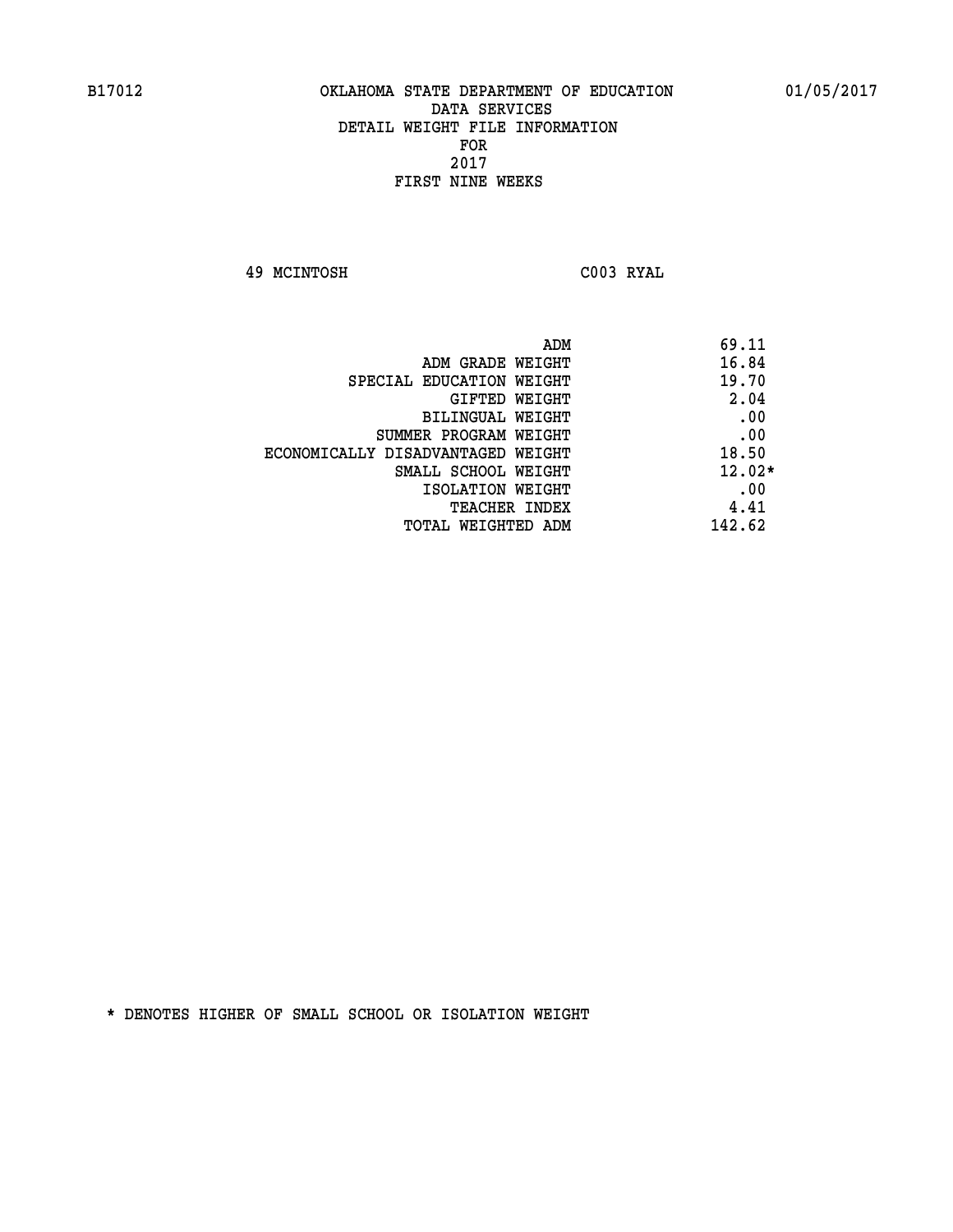**49 MCINTOSH C016 STIDHAM** 

| 102.00<br>ADM                              |  |
|--------------------------------------------|--|
| 24.81<br>ADM GRADE WEIGHT                  |  |
| 27.15<br>SPECIAL EDUCATION WEIGHT          |  |
| 2.72<br>GIFTED WEIGHT                      |  |
| .00<br>BILINGUAL WEIGHT                    |  |
| .00<br>SUMMER PROGRAM WEIGHT               |  |
| 23.25<br>ECONOMICALLY DISADVANTAGED WEIGHT |  |
| $16.47*$<br>SMALL SCHOOL WEIGHT            |  |
| .00<br>ISOLATION WEIGHT                    |  |
| 3.83<br><b>TEACHER INDEX</b>               |  |
| 200.23<br>TOTAL WEIGHTED ADM               |  |
|                                            |  |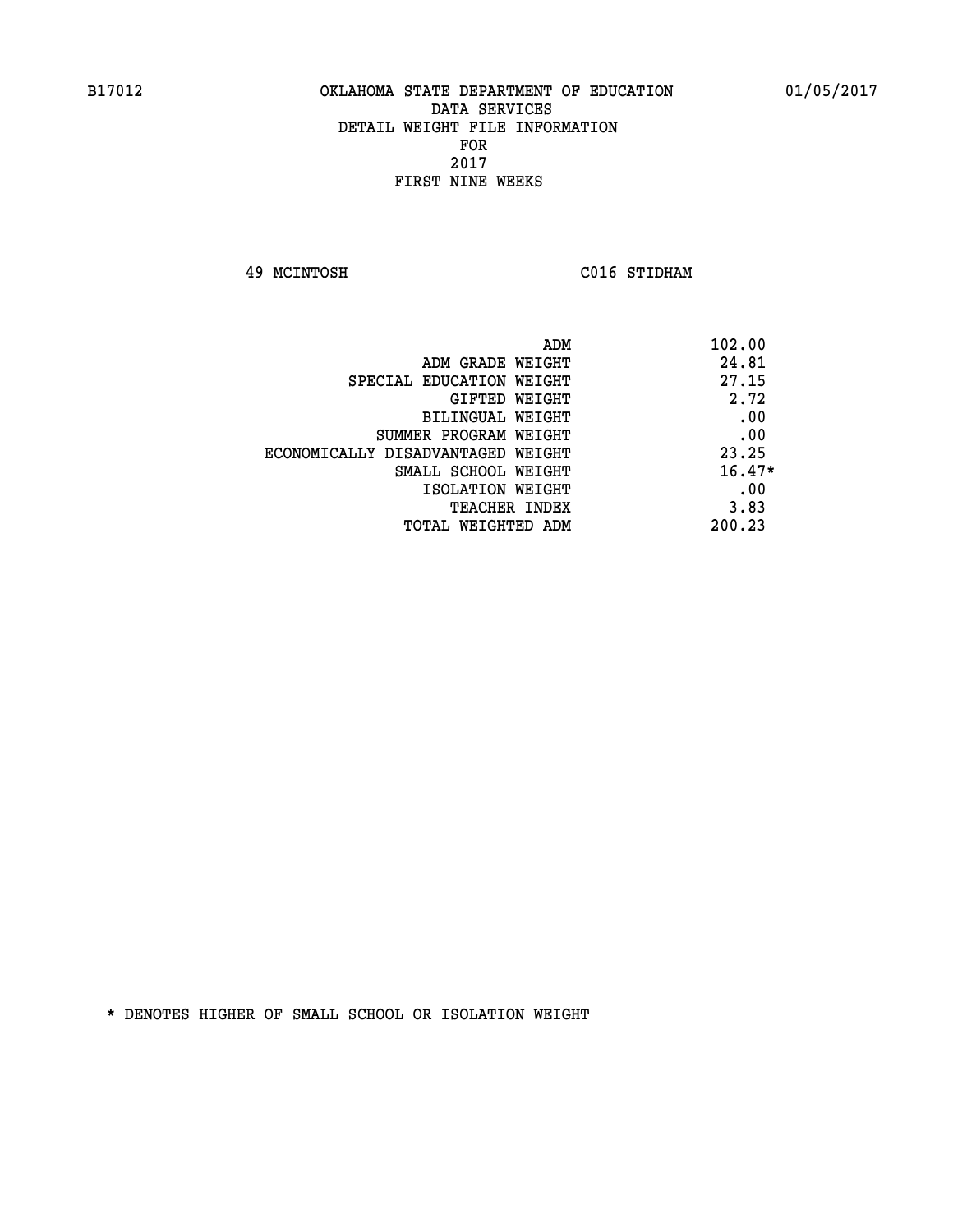**49 MCINTOSH I001 EUFAULA** 

| 1,180.50 |
|----------|
| 224.68   |
| 330.00   |
| 52.02    |
| 1.75     |
| 1.20     |
| 224.25   |
| .00      |
| .00      |
| 27.54    |
| 2,041.94 |
|          |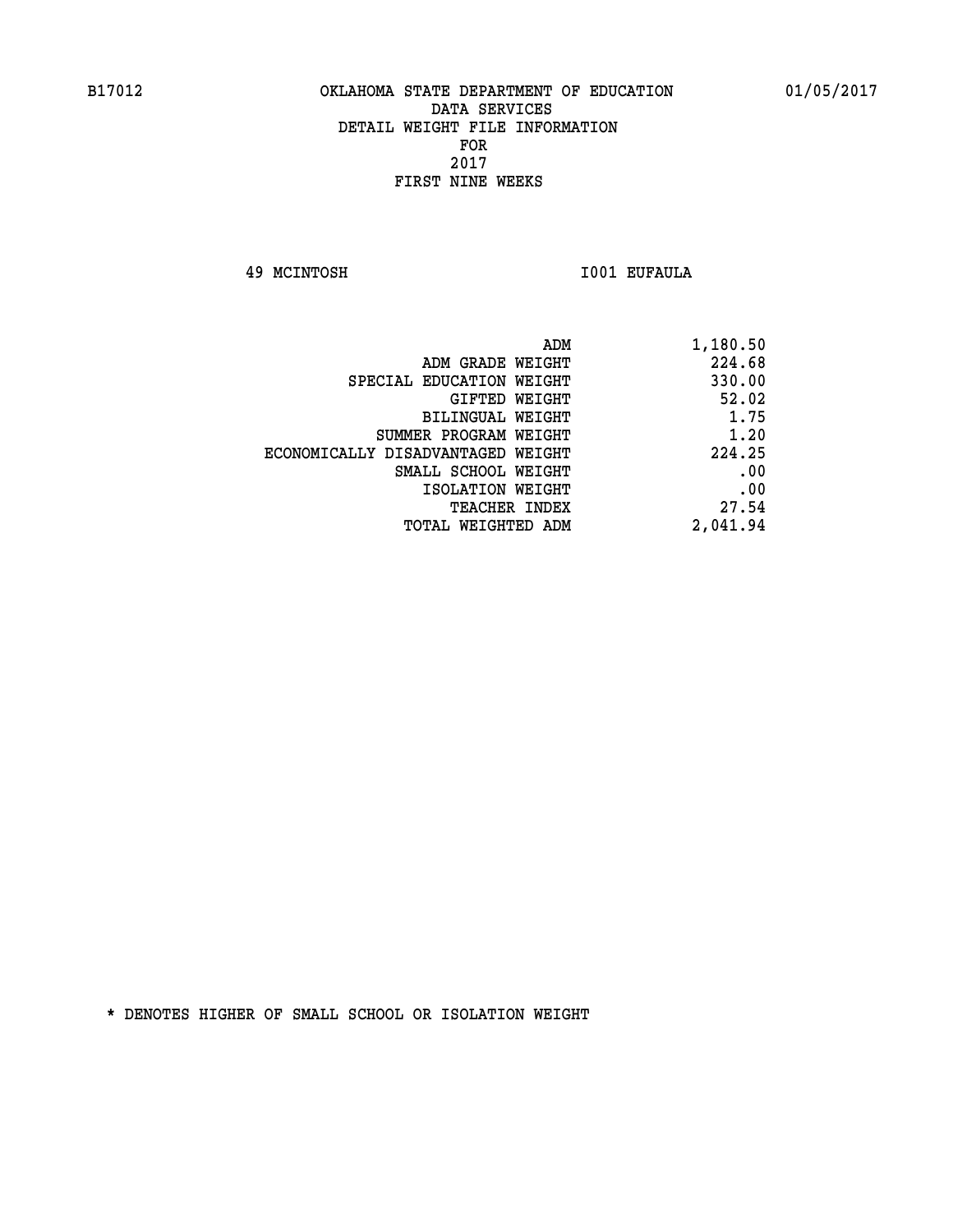**49 MCINTOSH I019 CHECOTAH** 

| 1,500.79 |
|----------|
| 303.16   |
| 320.00   |
| 54.40    |
| 1.75     |
| .00      |
| 278.00   |
| .00      |
| .00      |
| 12.70    |
| 2,470.80 |
|          |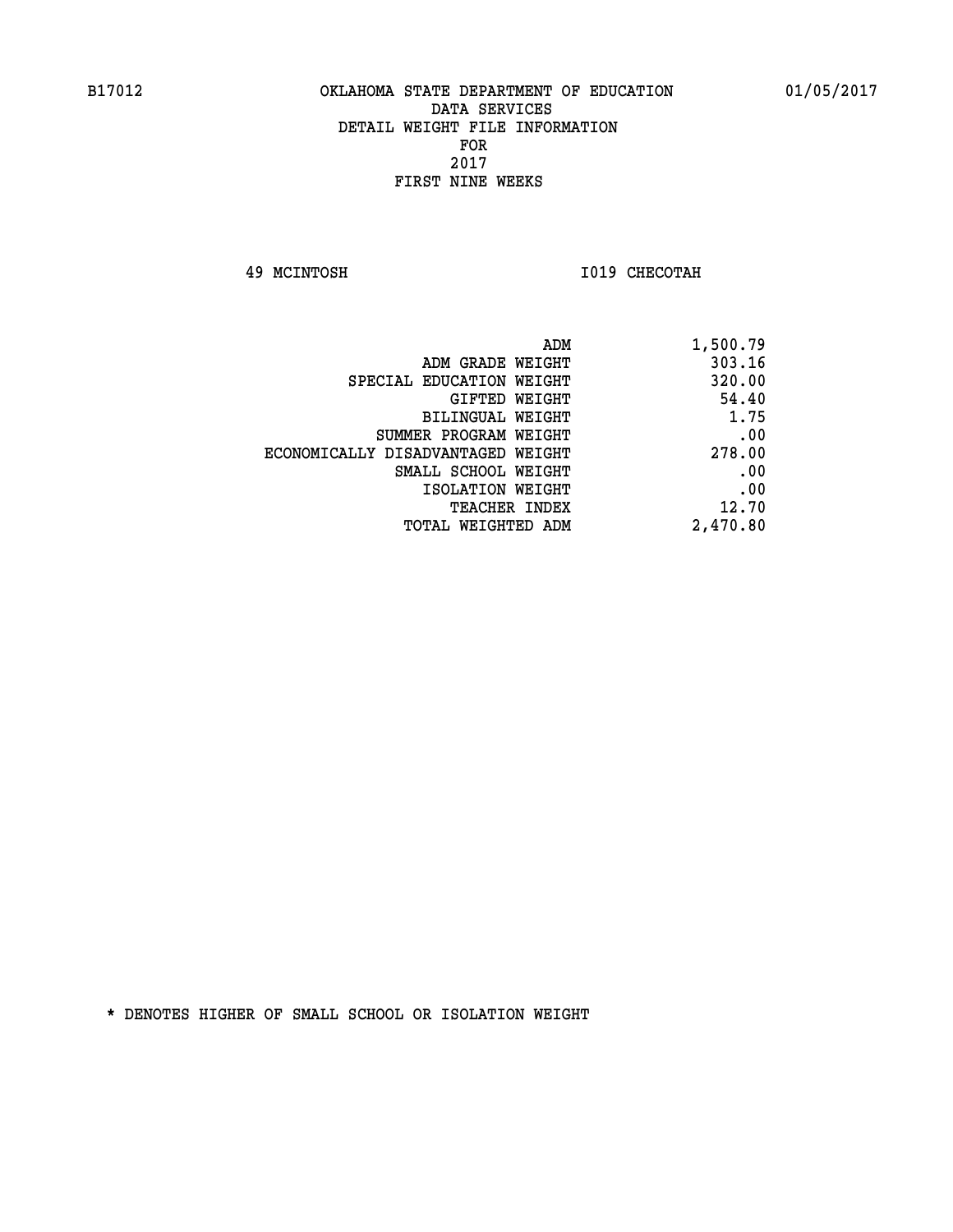**49 MCINTOSH I027 MIDWAY** 

| ADM<br>238.84                              |  |
|--------------------------------------------|--|
| 49.13<br>ADM GRADE WEIGHT                  |  |
| 55.10<br>SPECIAL EDUCATION WEIGHT          |  |
| 6.46<br><b>GIFTED WEIGHT</b>               |  |
| .00<br>BILINGUAL WEIGHT                    |  |
| .00<br>SUMMER PROGRAM WEIGHT               |  |
| 56.50<br>ECONOMICALLY DISADVANTAGED WEIGHT |  |
| $26.20*$<br>SMALL SCHOOL WEIGHT            |  |
| .00<br>ISOLATION WEIGHT                    |  |
| .00<br><b>TEACHER INDEX</b>                |  |
| 432.23<br>TOTAL WEIGHTED ADM               |  |
|                                            |  |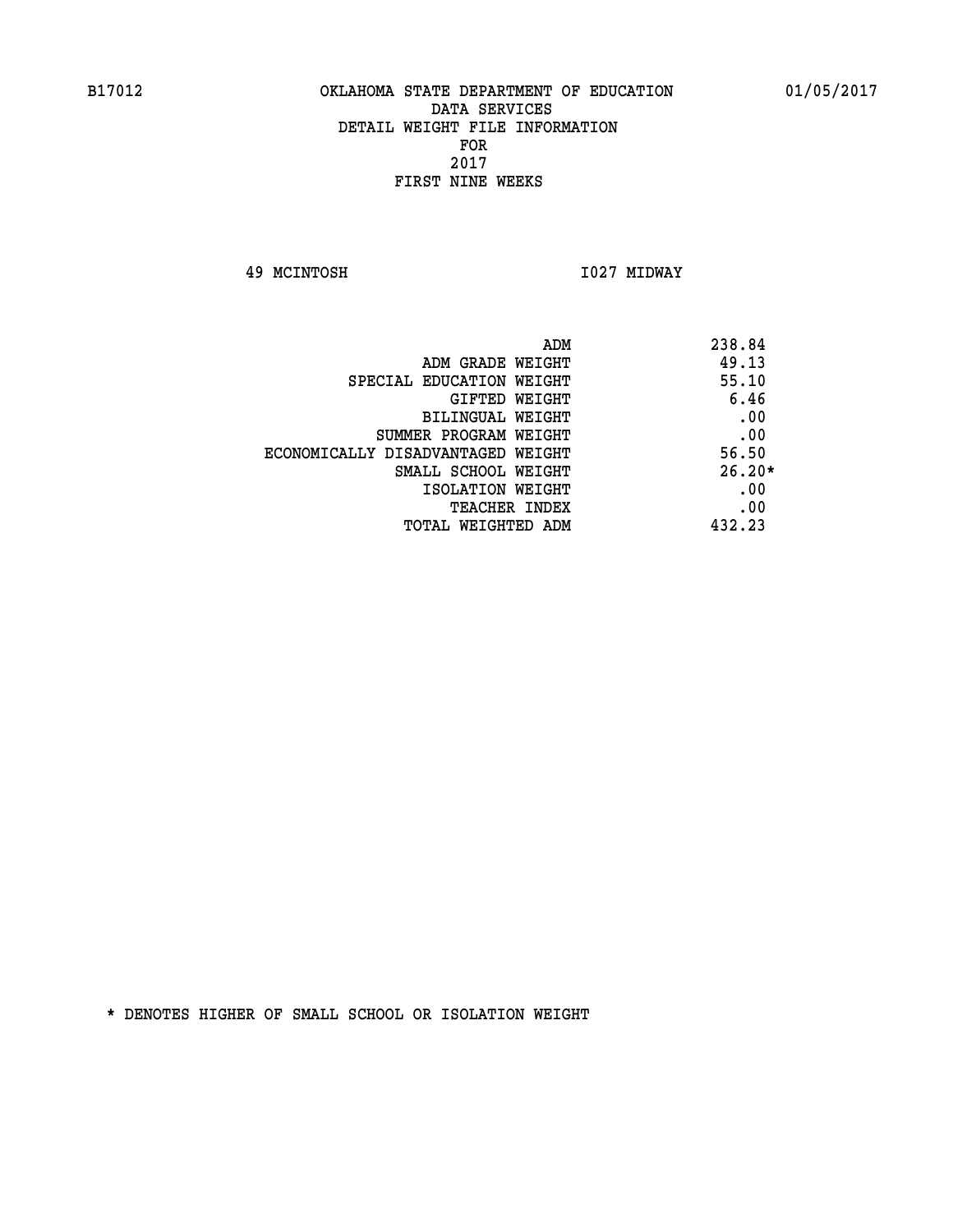**49 MCINTOSH I064 HANNA** 

| ADM                               | 83.82    |
|-----------------------------------|----------|
| ADM GRADE WEIGHT                  | 14.69    |
| SPECIAL EDUCATION WEIGHT          | 34.75    |
| GIFTED WEIGHT                     | 2.72     |
| BILINGUAL WEIGHT                  | .00      |
| SUMMER PROGRAM WEIGHT             | .00      |
| ECONOMICALLY DISADVANTAGED WEIGHT | 17.50    |
| SMALL SCHOOL WEIGHT               | $14.11*$ |
| ISOLATION WEIGHT                  | .00      |
| <b>TEACHER INDEX</b>              | 9.90     |
| TOTAL WEIGHTED ADM                | 177.49   |
|                                   |          |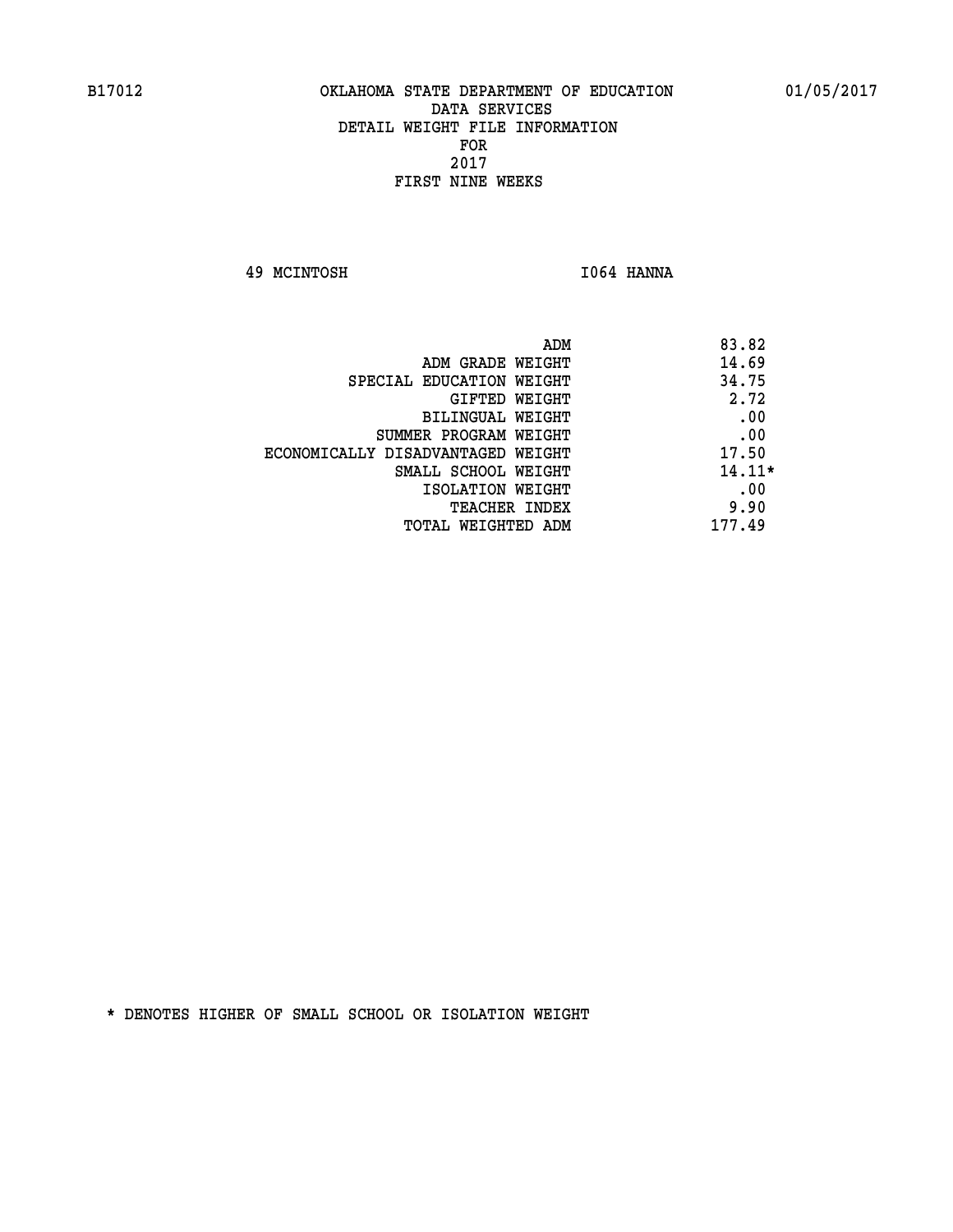**50 MURRAY I001 SULPHUR** 

| 1,525.26 |
|----------|
| 302.29   |
| 257.50   |
| 57.80    |
| 20.25    |
| .00      |
| 228.25   |
| .00      |
| .00      |
| 44.41    |
| 2,435.76 |
|          |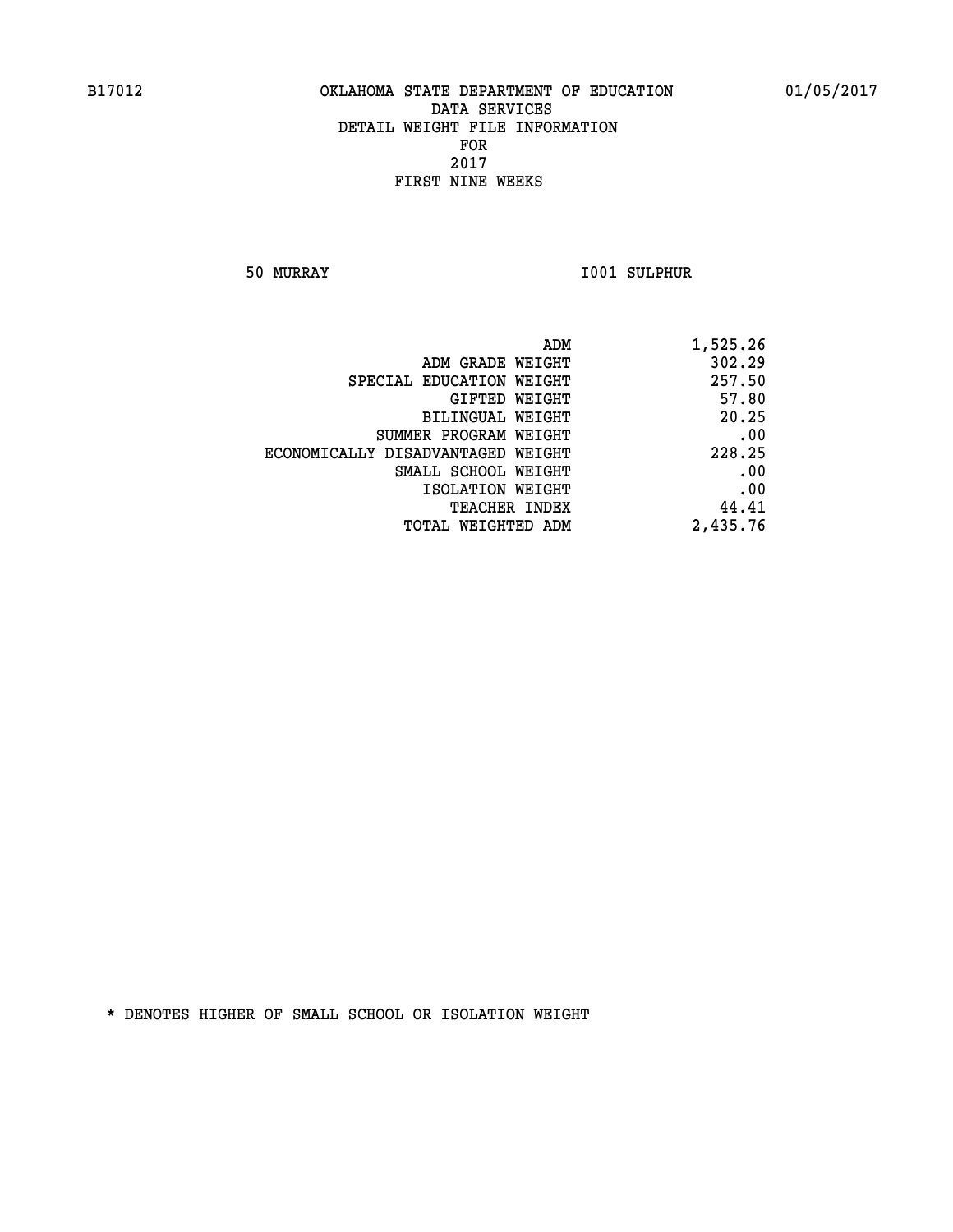**50 MURRAY I010 DAVIS** 

| 1,052.04 |
|----------|
| 204.53   |
| 156.55   |
| 32.98    |
| 4.00     |
| .00      |
| 148.75   |
| .00      |
| .00      |
| 37.80    |
| 1,636.65 |
|          |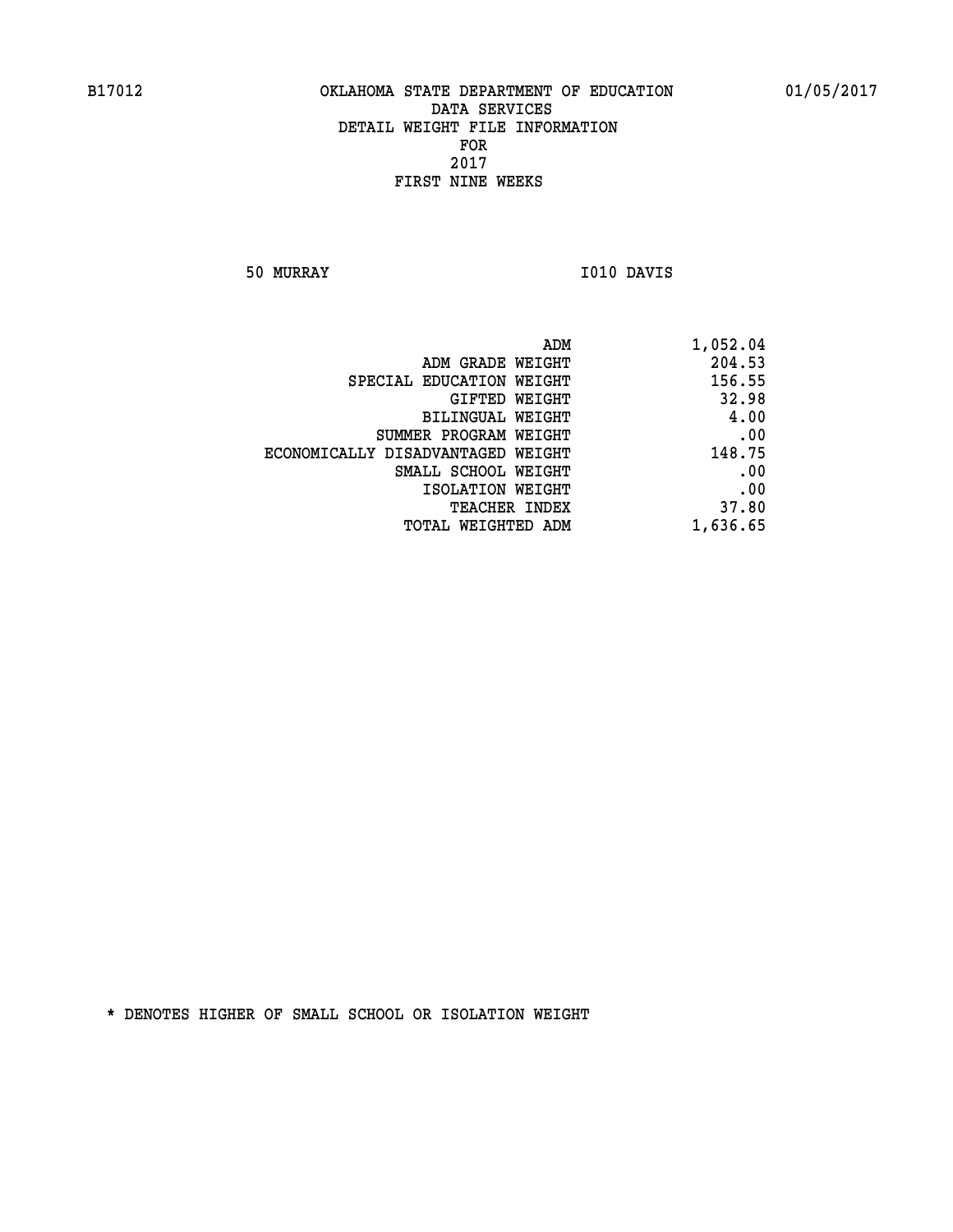**51 MUSKOGEE C009 WAINWRIGHT** 

| ADM                               | 91.87    |
|-----------------------------------|----------|
| ADM GRADE WEIGHT                  | 18.15    |
| SPECIAL EDUCATION WEIGHT          | 32.75    |
| GIFTED WEIGHT                     | 1.02     |
| BILINGUAL WEIGHT                  | .00      |
| SUMMER PROGRAM WEIGHT             | .00      |
| ECONOMICALLY DISADVANTAGED WEIGHT | 21.00    |
| SMALL SCHOOL WEIGHT               | $15.18*$ |
| ISOLATION WEIGHT                  | .00      |
| <b>TEACHER INDEX</b>              | 2.12     |
| TOTAL WEIGHTED ADM                | 182.09   |
|                                   |          |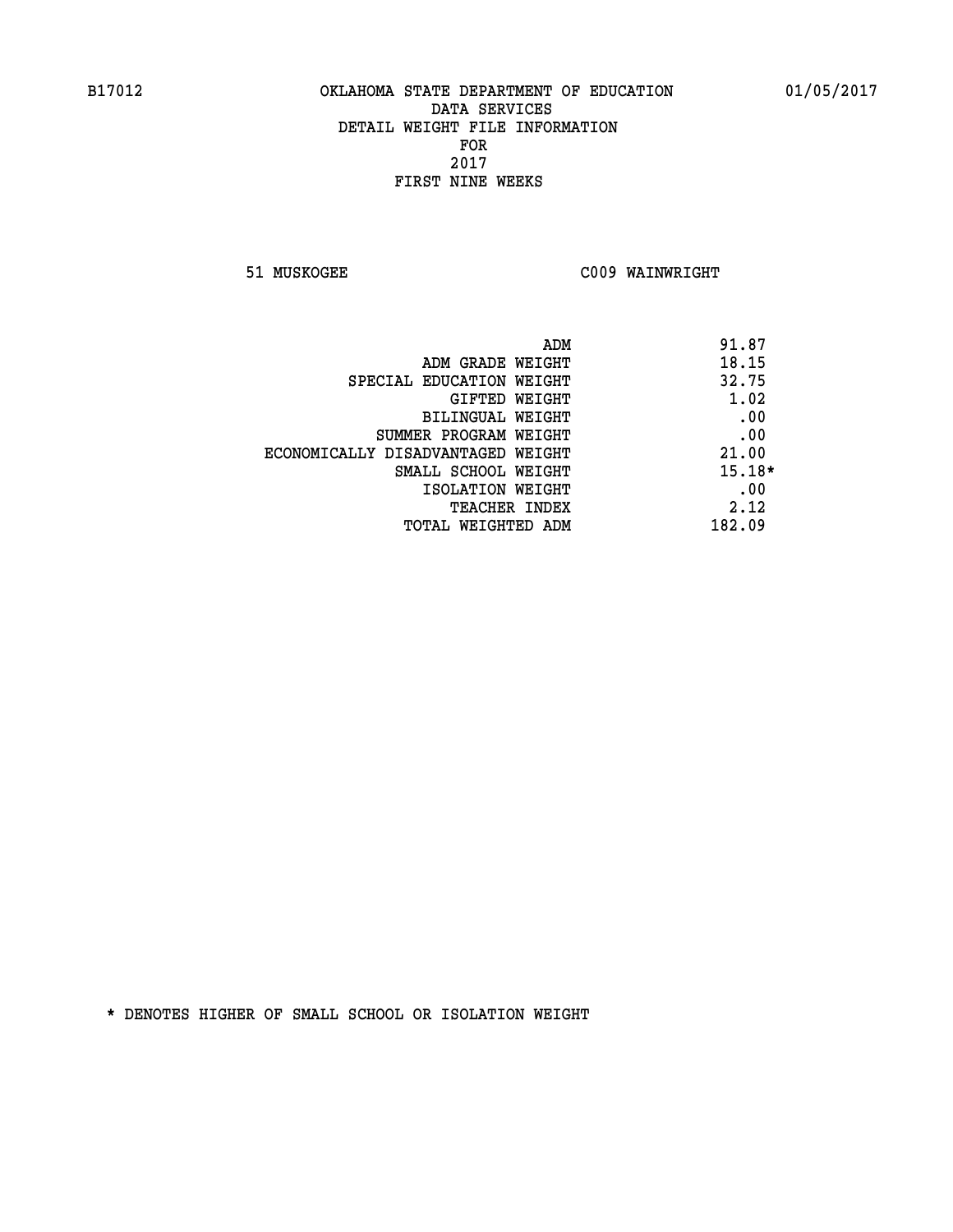**51 MUSKOGEE 1002 HASKELL** 

| 844.11   |
|----------|
| 166.51   |
| 197.30   |
| 23.12    |
| 3.25     |
| 4.80     |
| 154.75   |
| .00      |
| .00      |
| 18.06    |
| 1,411.90 |
|          |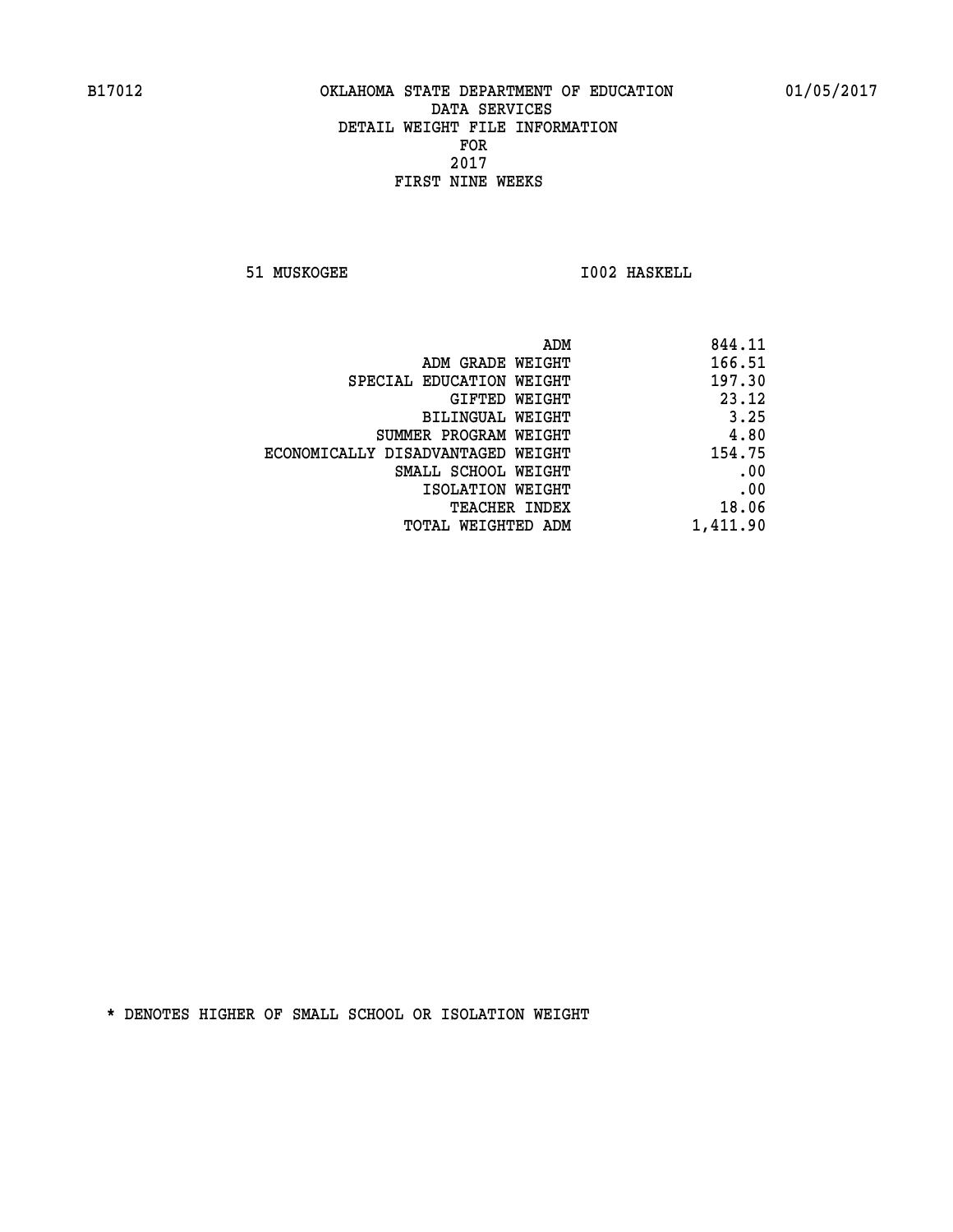51 MUSKOGEE 1003 FORT GIBSON

| ADM                               | 1,837.86 |
|-----------------------------------|----------|
| ADM GRADE WEIGHT                  | 361.56   |
| SPECIAL EDUCATION WEIGHT          | 298.40   |
| GIFTED WEIGHT                     | 106.76   |
| BILINGUAL WEIGHT                  | 9.25     |
| SUMMER PROGRAM WEIGHT             | .00      |
| ECONOMICALLY DISADVANTAGED WEIGHT | 234.50   |
| SMALL SCHOOL WEIGHT               | .00      |
| ISOLATION WEIGHT                  | .00      |
| <b>TEACHER INDEX</b>              | 57.20    |
| TOTAL WEIGHTED ADM                | 2,905.53 |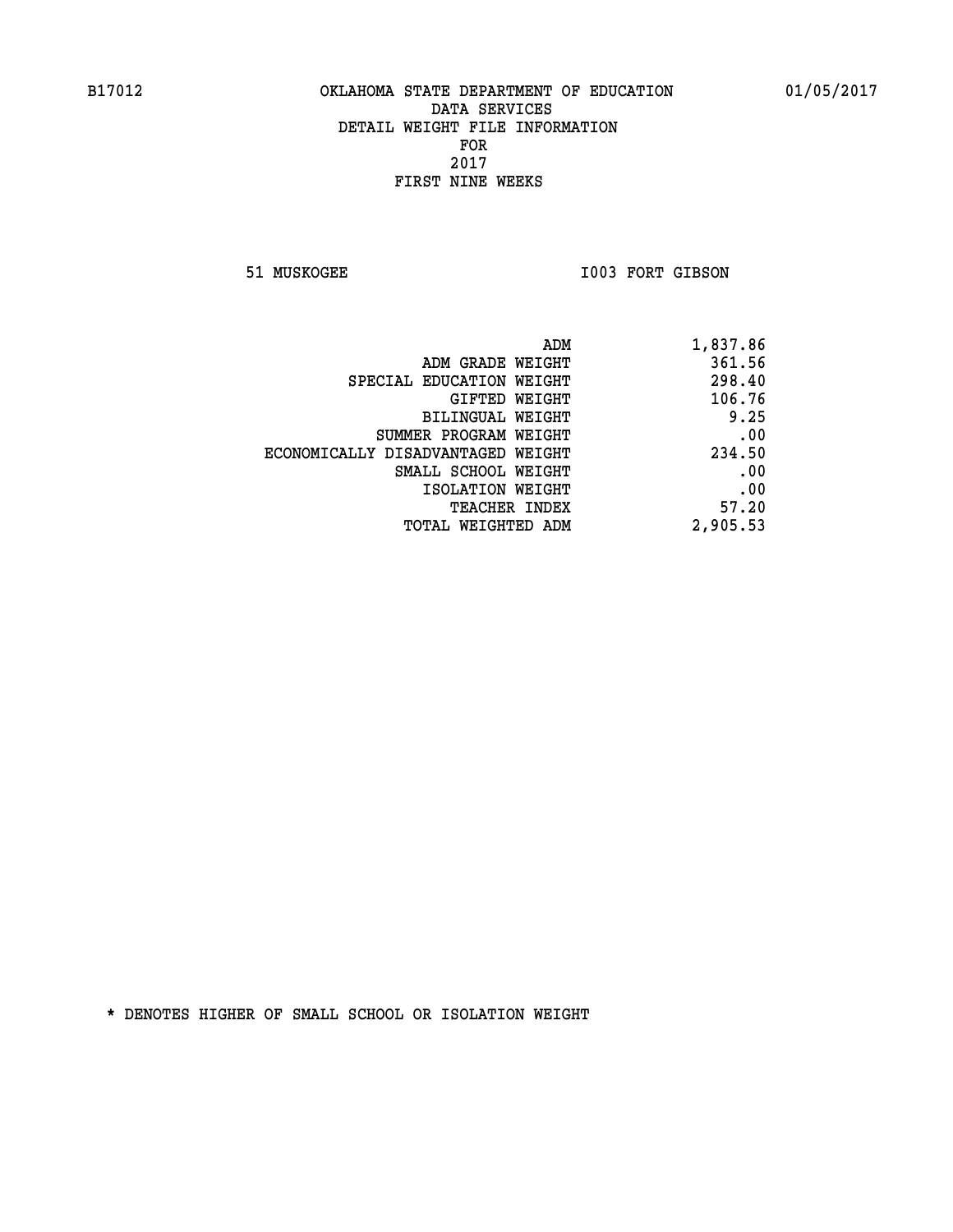**51 MUSKOGEE I006 WEBBERS FALLS** 

|                                   | 270.43<br>ADM |
|-----------------------------------|---------------|
| ADM GRADE WEIGHT                  | 50.76         |
| SPECIAL EDUCATION WEIGHT          | 70.15         |
| GIFTED WEIGHT                     | 10.88         |
| BILINGUAL WEIGHT                  | 1.25          |
| SUMMER PROGRAM WEIGHT             | .00           |
| ECONOMICALLY DISADVANTAGED WEIGHT | 58.25         |
| SMALL SCHOOL WEIGHT               | $26.44*$      |
| ISOLATION WEIGHT                  | .00           |
| <b>TEACHER INDEX</b>              | .00           |
| TOTAL WEIGHTED ADM                | 488.16        |
|                                   |               |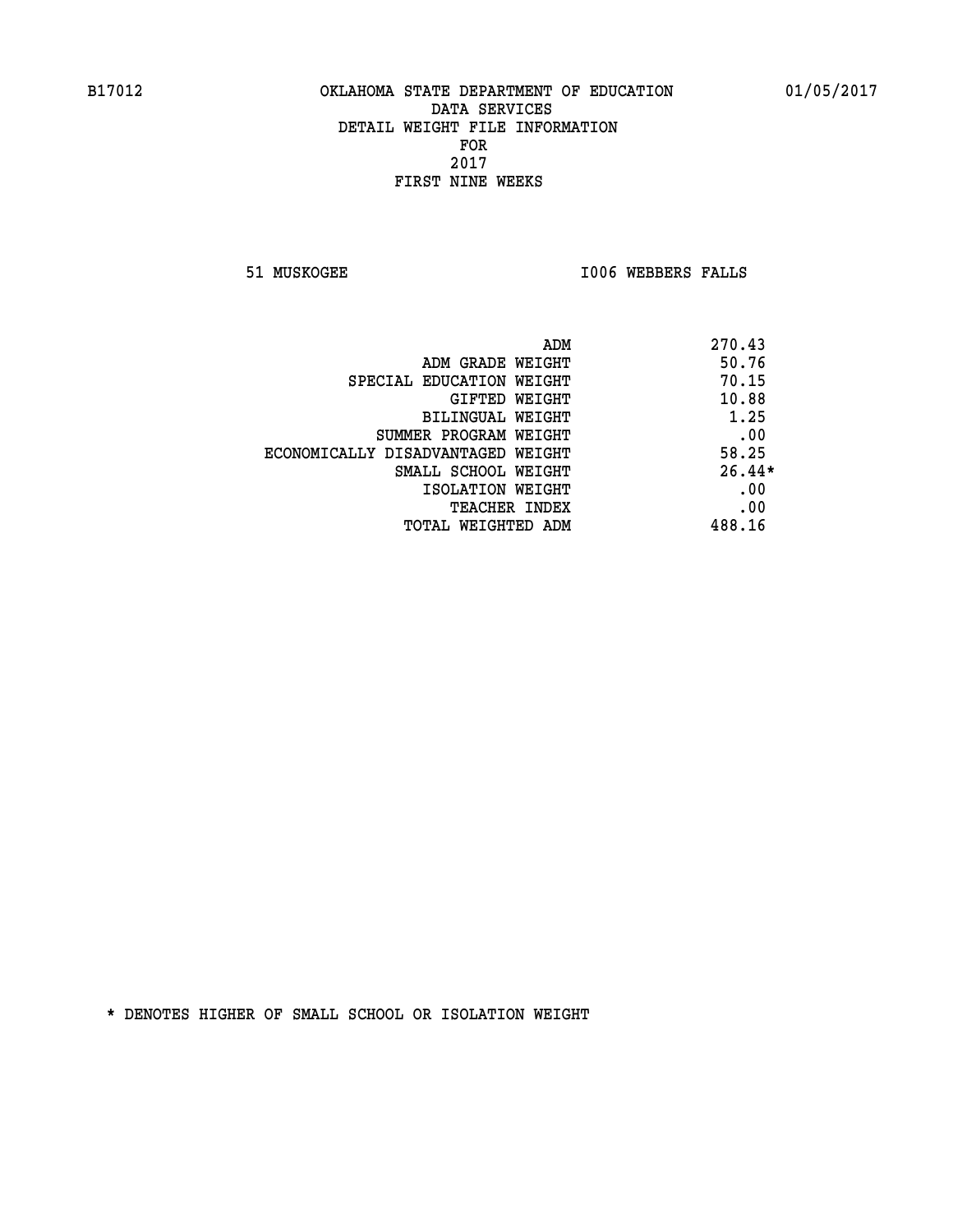**51 MUSKOGEE I008 OKTAHA** 

| ADM                               | 761.11   |
|-----------------------------------|----------|
| ADM GRADE WEIGHT                  | 141.27   |
| SPECIAL EDUCATION WEIGHT          | 128.85   |
| GIFTED WEIGHT                     | 20.74    |
| BILINGUAL WEIGHT                  | .00      |
| SUMMER PROGRAM WEIGHT             | .00      |
| ECONOMICALLY DISADVANTAGED WEIGHT | 155.50   |
| SMALL SCHOOL WEIGHT               | .00      |
| ISOLATION WEIGHT                  | .00      |
| <b>TEACHER INDEX</b>              | 46.12    |
| TOTAL WEIGHTED ADM                | 1,253.59 |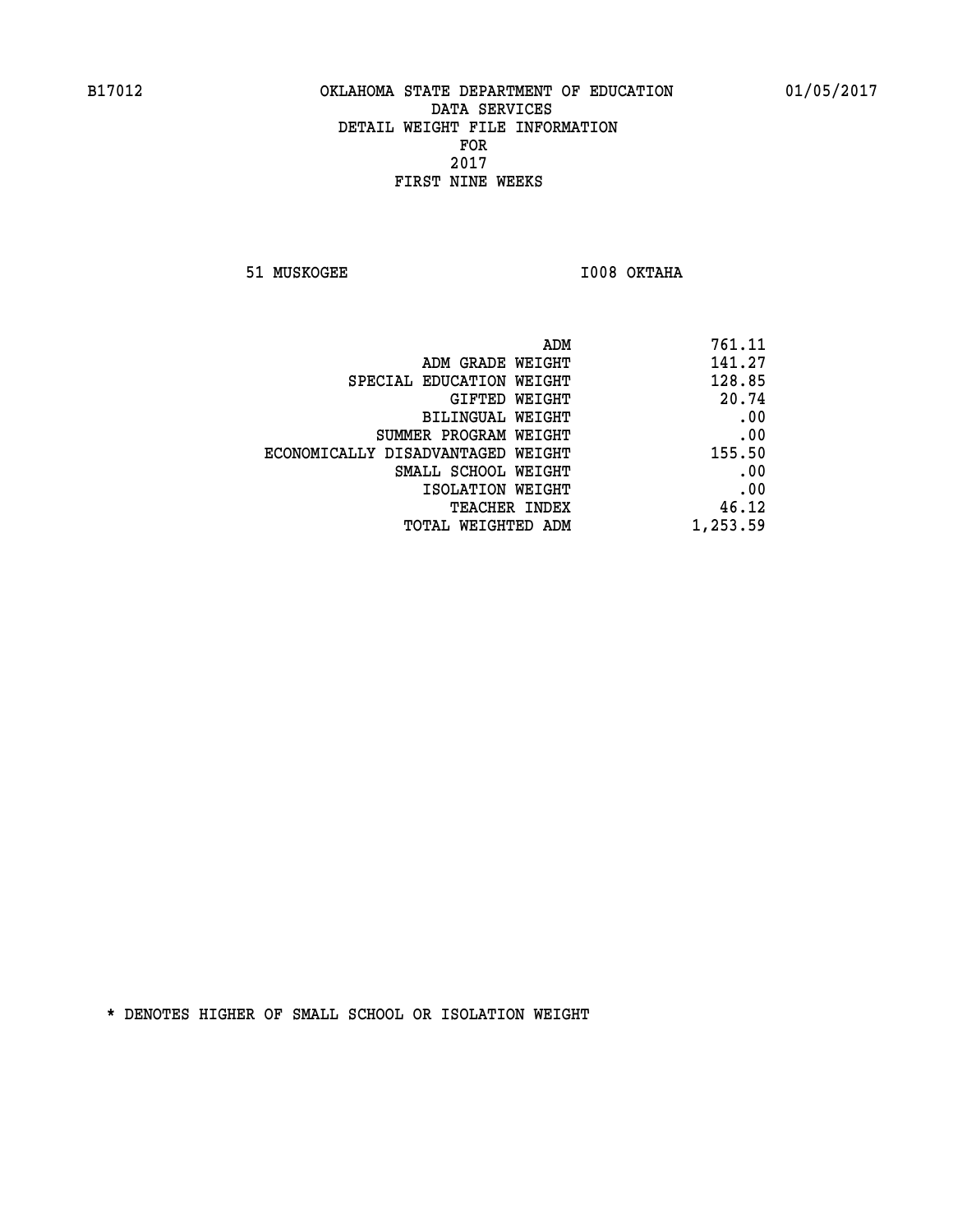**51 MUSKOGEE I020 MUSKOGEE** 

|                                   | 5,952.31<br>ADM |
|-----------------------------------|-----------------|
| ADM GRADE WEIGHT                  | 1,187.73        |
| SPECIAL EDUCATION WEIGHT          | 873.85          |
| GIFTED WEIGHT                     | 244.46          |
| BILINGUAL WEIGHT                  | 118.25          |
| SUMMER PROGRAM WEIGHT             | 12.00           |
| ECONOMICALLY DISADVANTAGED WEIGHT | 1,251.50        |
| SMALL SCHOOL WEIGHT               | .00             |
| ISOLATION WEIGHT                  | .00             |
| TEACHER INDEX                     | 65.45           |
| TOTAL WEIGHTED ADM                | 9,705.55        |
|                                   |                 |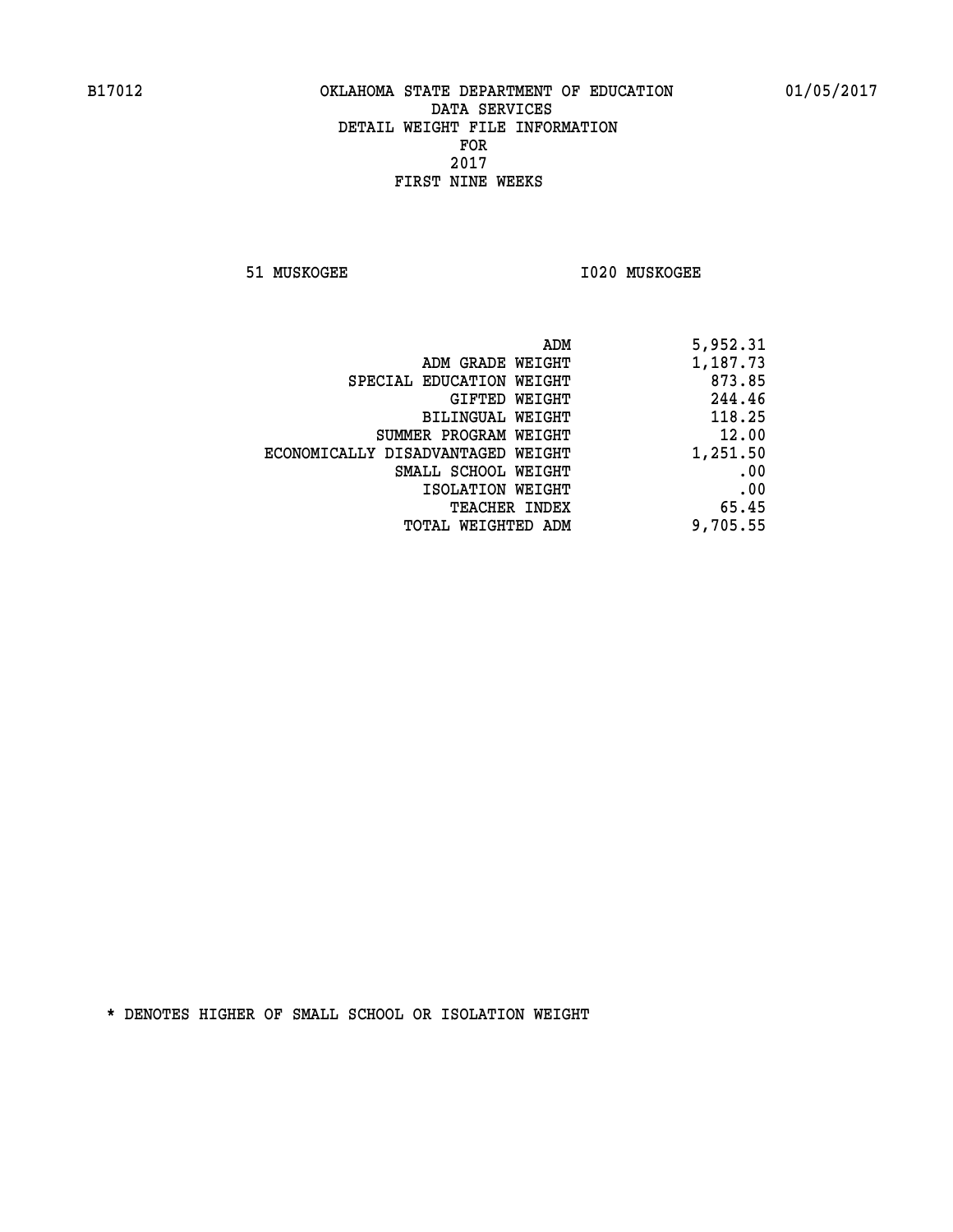**51 MUSKOGEE I029 HILLDALE** 

| ADM                               | 1,837.21 |
|-----------------------------------|----------|
| ADM GRADE WEIGHT                  | 356.09   |
| SPECIAL EDUCATION WEIGHT          | 268.20   |
| GIFTED WEIGHT                     | 82.28    |
| <b>BILINGUAL WEIGHT</b>           | 16.50    |
| SUMMER PROGRAM WEIGHT             | .00      |
| ECONOMICALLY DISADVANTAGED WEIGHT | 245.25   |
| SMALL SCHOOL WEIGHT               | .00      |
| ISOLATION WEIGHT                  | .00      |
| TEACHER INDEX                     | .00      |
| TOTAL WEIGHTED ADM                | 2,805.53 |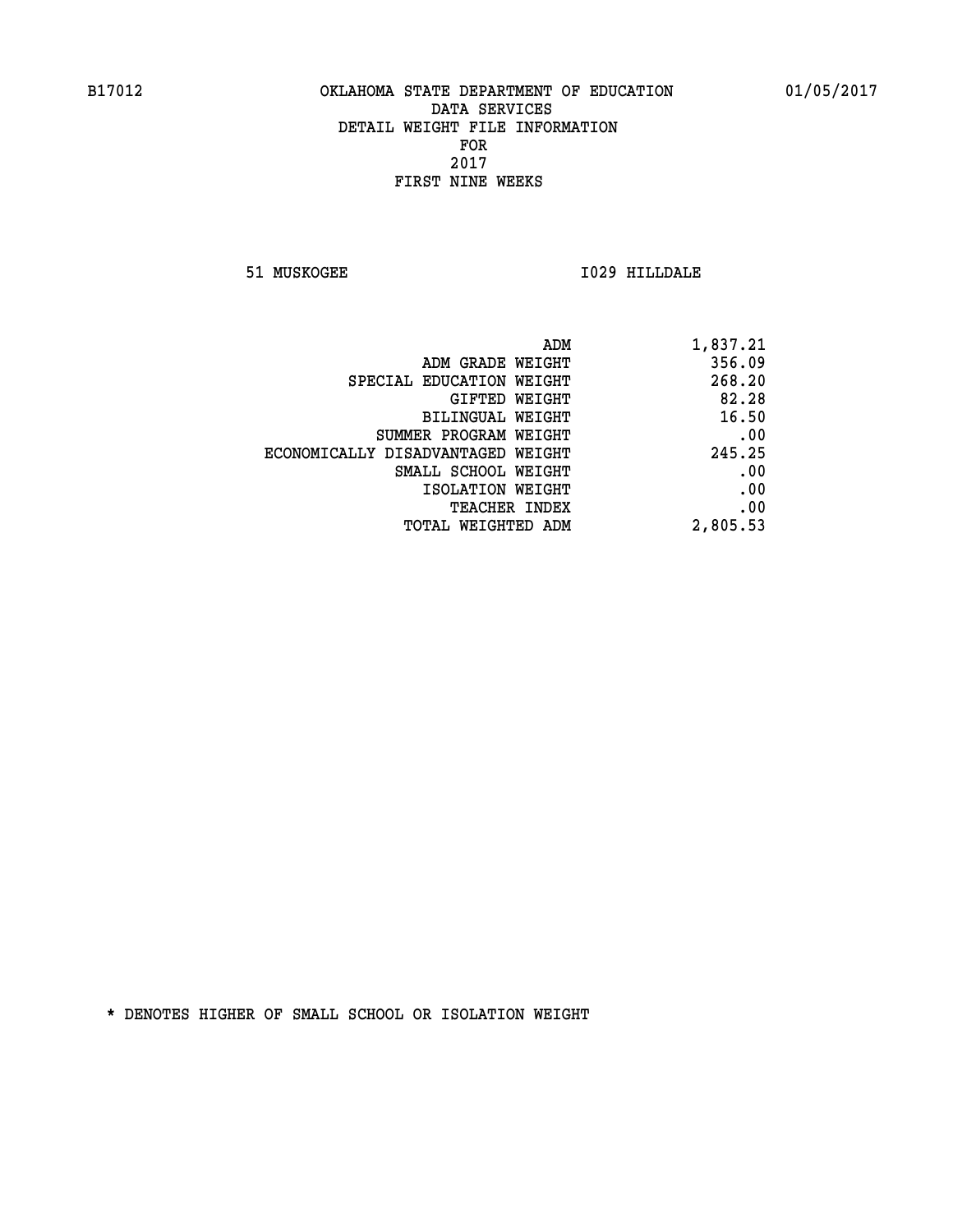51 MUSKOGEE 1046 BRAGGS

| ADM                               | 179.32   |
|-----------------------------------|----------|
| ADM GRADE WEIGHT                  | 32.42    |
| SPECIAL EDUCATION WEIGHT          | 45.80    |
| GIFTED WEIGHT                     | 6.80     |
| BILINGUAL WEIGHT                  | .00      |
| SUMMER PROGRAM WEIGHT             | .00      |
| ECONOMICALLY DISADVANTAGED WEIGHT | 34.75    |
| SMALL SCHOOL WEIGHT               | $23.71*$ |
| ISOLATION WEIGHT                  | .00      |
| <b>TEACHER INDEX</b>              | 9.61     |
| TOTAL WEIGHTED ADM                | 332.41   |
|                                   |          |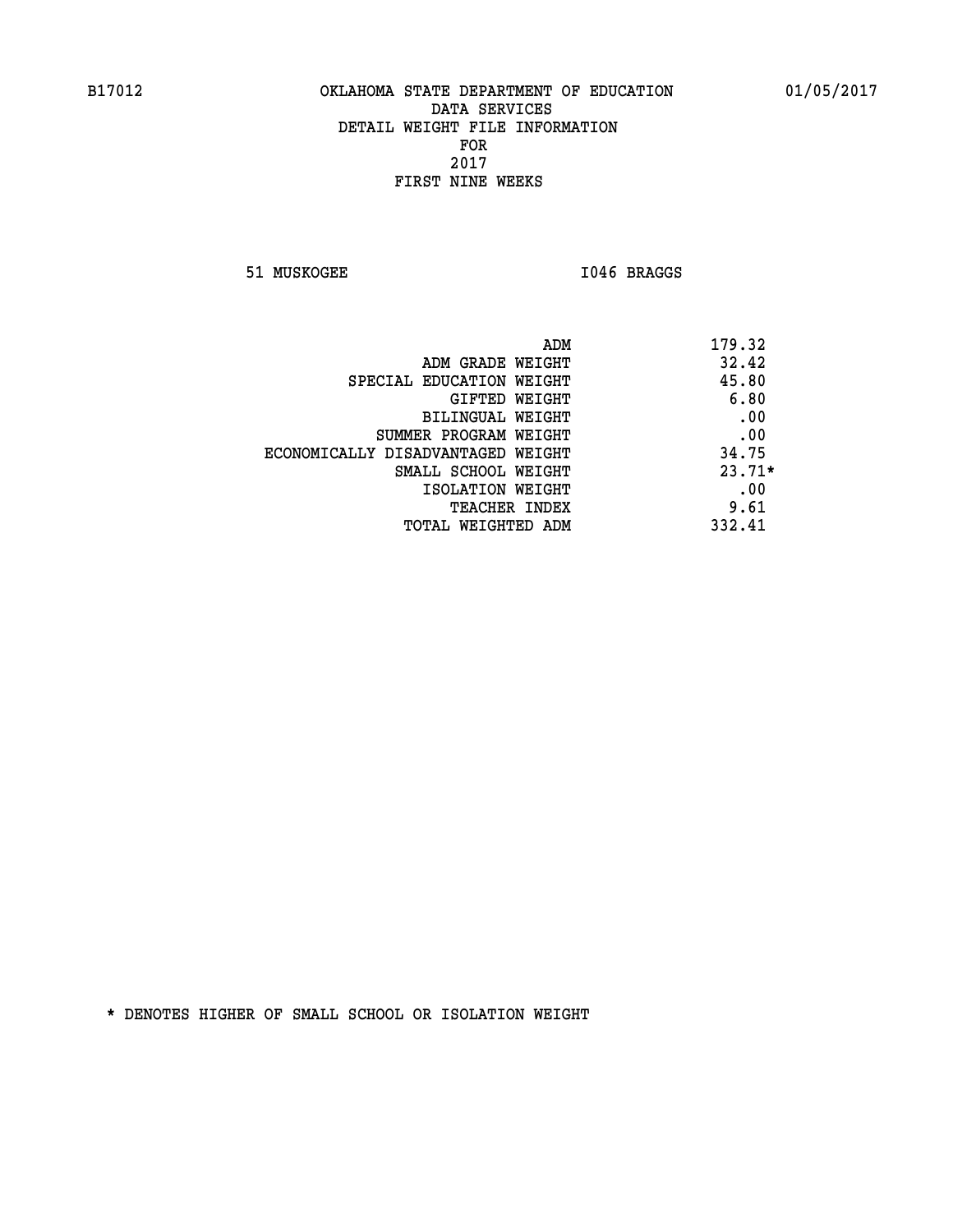**51 MUSKOGEE 1074 WARNER** 

| 798.21   |
|----------|
| 155.70   |
| 115.60   |
| 23.12    |
| .25      |
| .00      |
| 145.50   |
| .00      |
| .00      |
| 23.97    |
| 1,262.35 |
|          |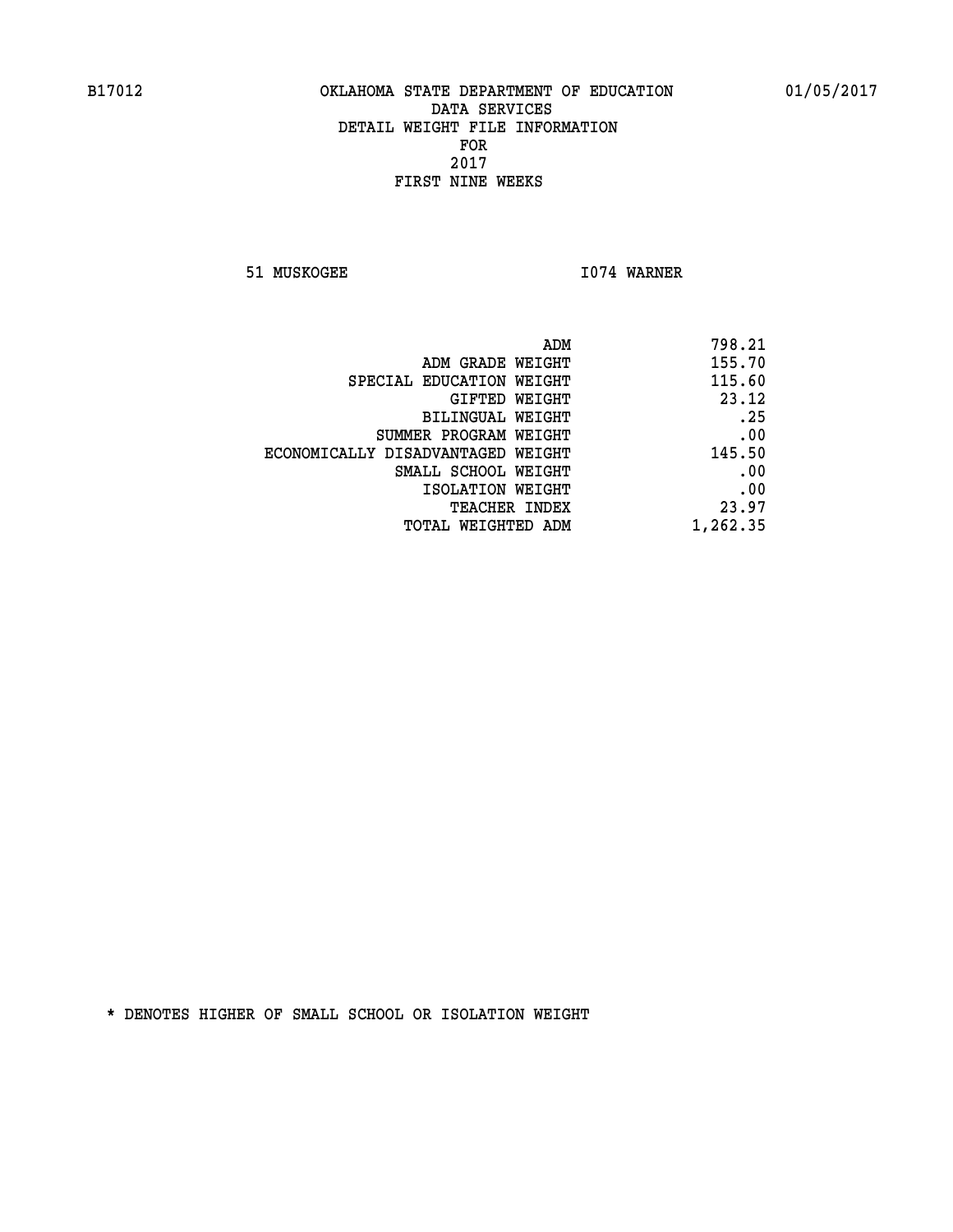**51 MUSKOGEE 1088 PORUM** 

| ADM                               | 502.13  |
|-----------------------------------|---------|
| ADM GRADE WEIGHT                  | 96.36   |
| SPECIAL EDUCATION WEIGHT          | 94.20   |
| GIFTED WEIGHT                     | 18.02   |
| BILINGUAL WEIGHT                  | .50     |
| SUMMER PROGRAM WEIGHT             | .00     |
| ECONOMICALLY DISADVANTAGED WEIGHT | 93.75   |
| SMALL SCHOOL WEIGHT               | $5.10*$ |
| ISOLATION WEIGHT                  | .00     |
| <b>TEACHER INDEX</b>              | 11.21   |
| TOTAL WEIGHTED ADM                | 821.27  |
|                                   |         |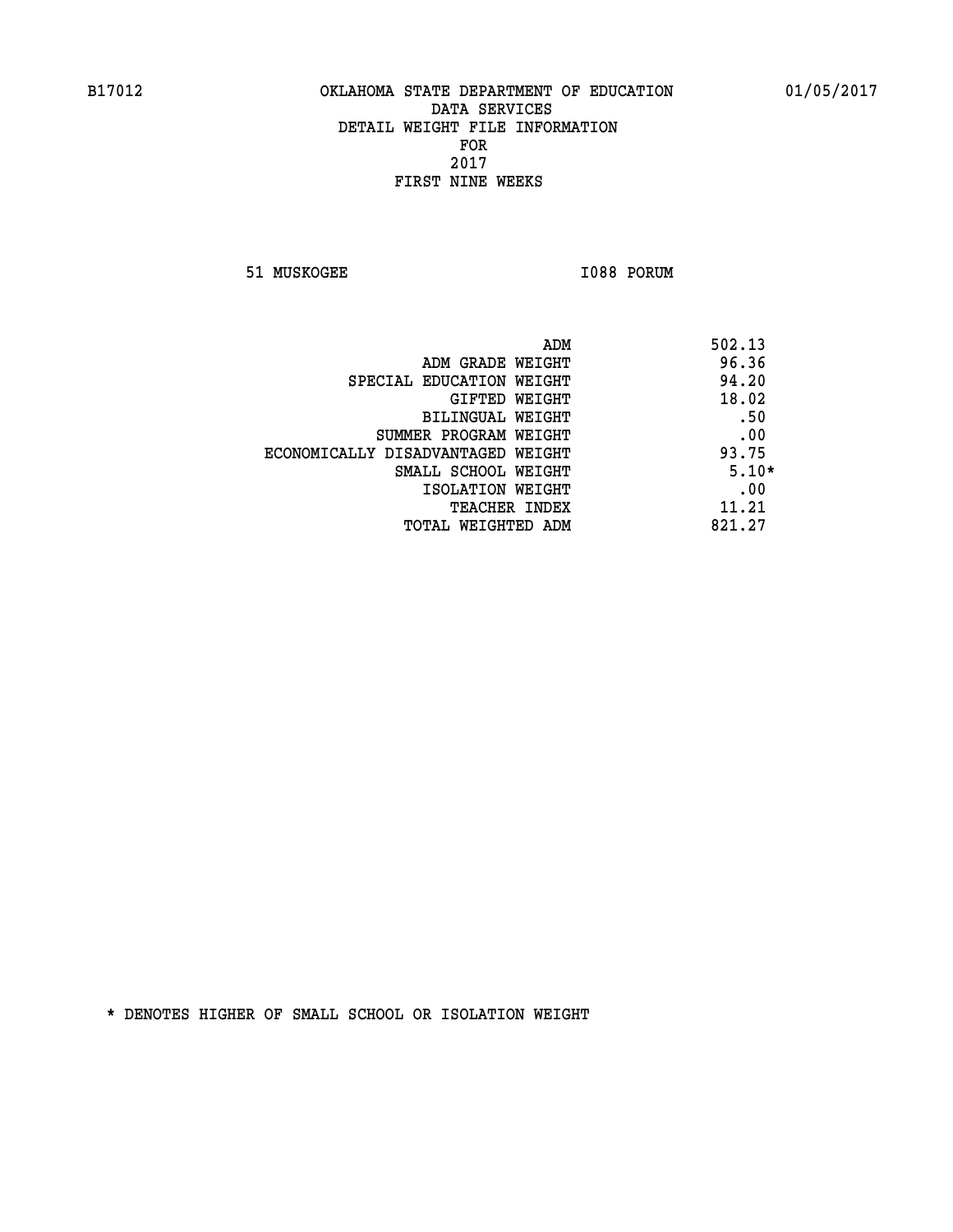**52 NOBLE I001 PERRY** 

|                                   | ADM<br>1,151.80 |  |
|-----------------------------------|-----------------|--|
| ADM GRADE WEIGHT                  | 213.93          |  |
| SPECIAL EDUCATION WEIGHT          | 142.75          |  |
| <b>GIFTED WEIGHT</b>              | 39.44           |  |
| <b>BILINGUAL WEIGHT</b>           | 5.75            |  |
| SUMMER PROGRAM WEIGHT             | 1.20            |  |
| ECONOMICALLY DISADVANTAGED WEIGHT | 150.25          |  |
| SMALL SCHOOL WEIGHT               | .00             |  |
| ISOLATION WEIGHT                  | .00             |  |
| TEACHER INDEX                     | .00             |  |
| TOTAL WEIGHTED ADM                | 1,705.12        |  |
|                                   |                 |  |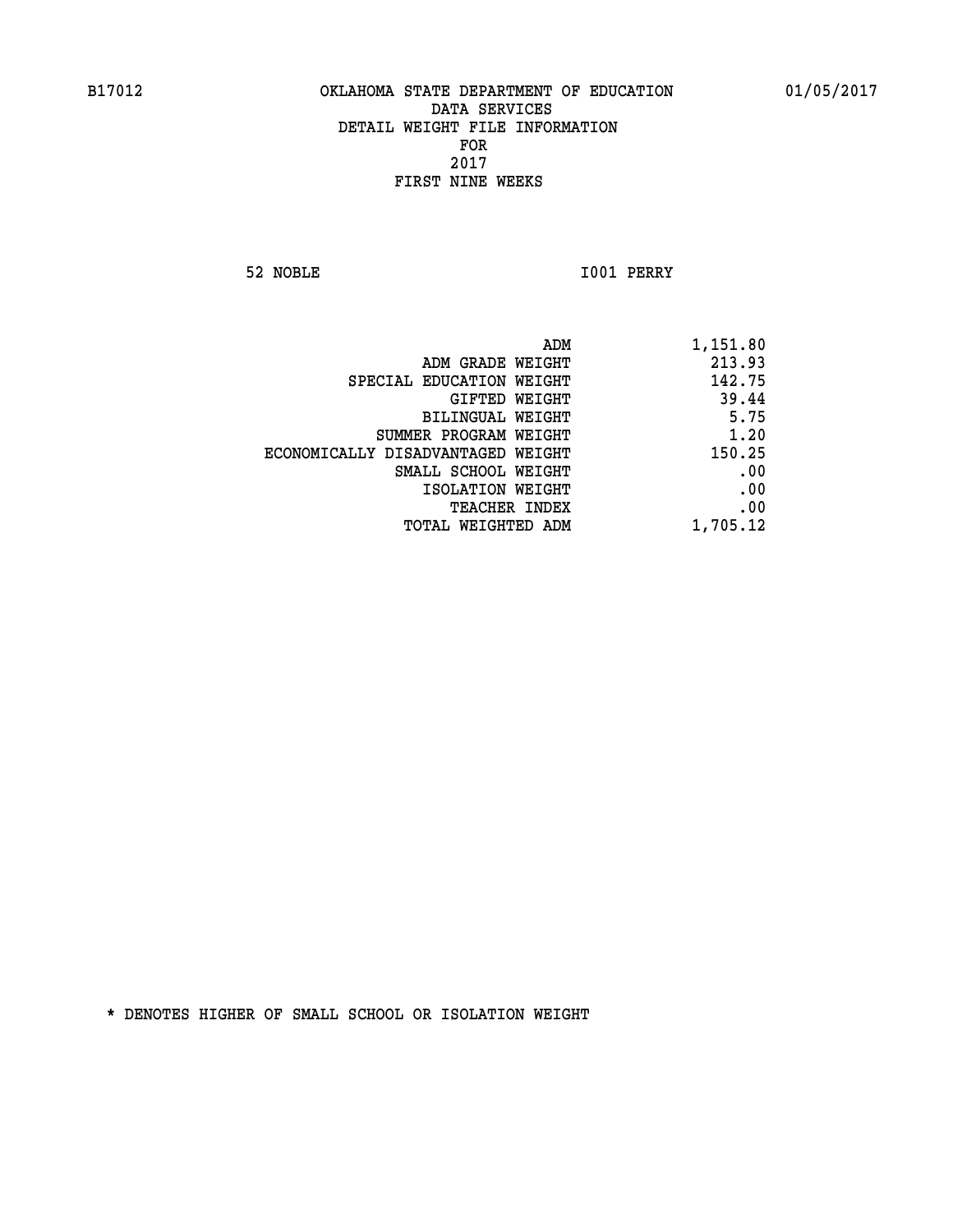**52 NOBLE I002 BILLINGS** 

|                                   | ADM | 72.77    |
|-----------------------------------|-----|----------|
| ADM GRADE WEIGHT                  |     | 14.17    |
| SPECIAL EDUCATION WEIGHT          |     | 15.45    |
| GIFTED WEIGHT                     |     | 1.02     |
| BILINGUAL WEIGHT                  |     | .00      |
| SUMMER PROGRAM WEIGHT             |     | .00      |
| ECONOMICALLY DISADVANTAGED WEIGHT |     | 15.25    |
| SMALL SCHOOL WEIGHT               |     | 12.55    |
| ISOLATION WEIGHT                  |     | $30.82*$ |
| <b>TEACHER INDEX</b>              |     | 2.61     |
| TOTAL WEIGHTED ADM                |     | 152.09   |
|                                   |     |          |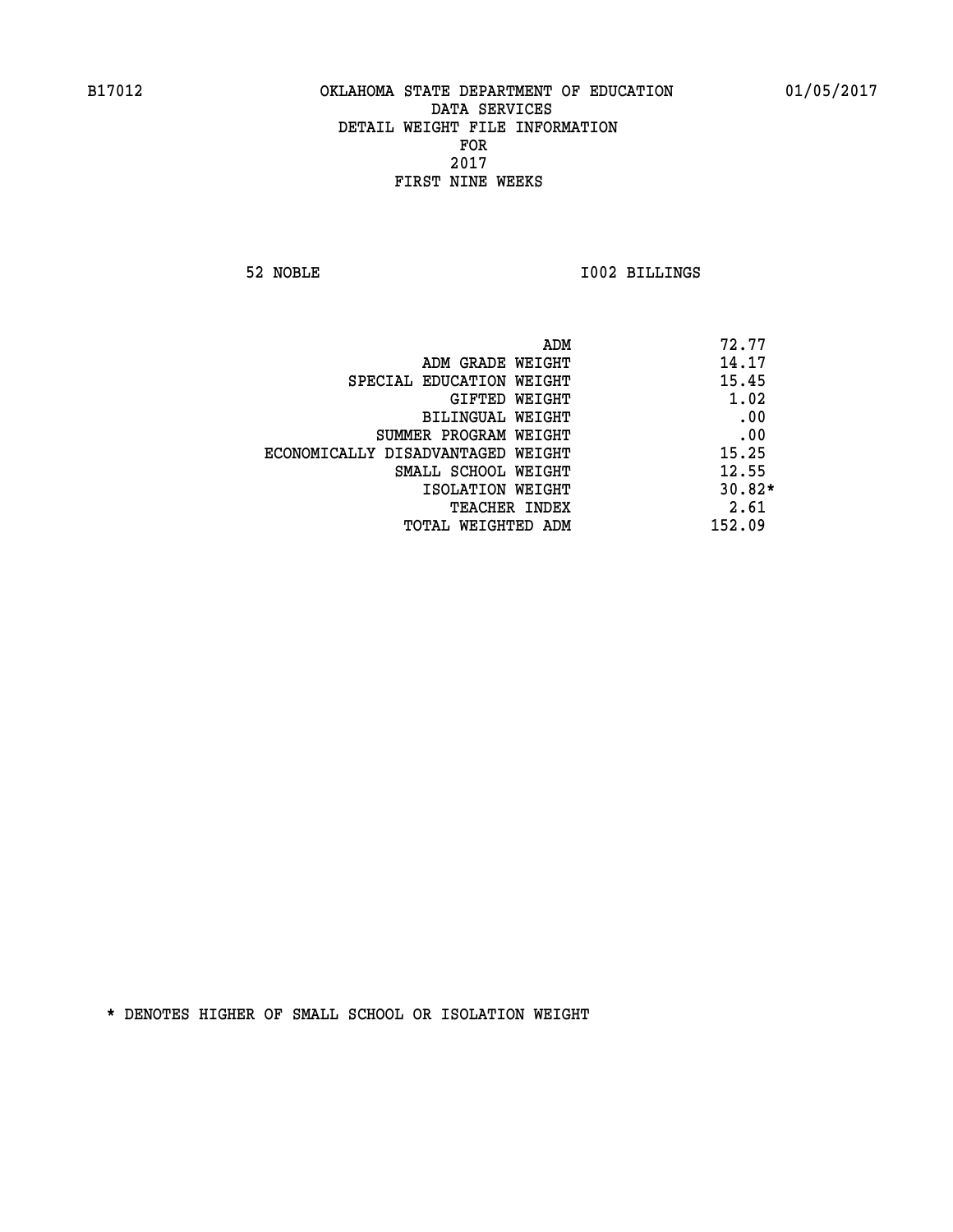**52 NOBLE I004 FRONTIER** 

|                                   | ADM | 382.61    |
|-----------------------------------|-----|-----------|
| ADM GRADE WEIGHT                  |     | 70.13     |
| SPECIAL EDUCATION WEIGHT          |     | 48.85     |
| GIFTED WEIGHT                     |     | 10.54     |
| BILINGUAL WEIGHT                  |     | 1.25      |
| SUMMER PROGRAM WEIGHT             |     | .00       |
| ECONOMICALLY DISADVANTAGED WEIGHT |     | 64.25     |
| SMALL SCHOOL WEIGHT               |     | 21.18     |
| ISOLATION WEIGHT                  |     | $170.80*$ |
| TEACHER INDEX                     |     | 15.46     |
| TOTAL WEIGHTED ADM                |     | 763.89    |
|                                   |     |           |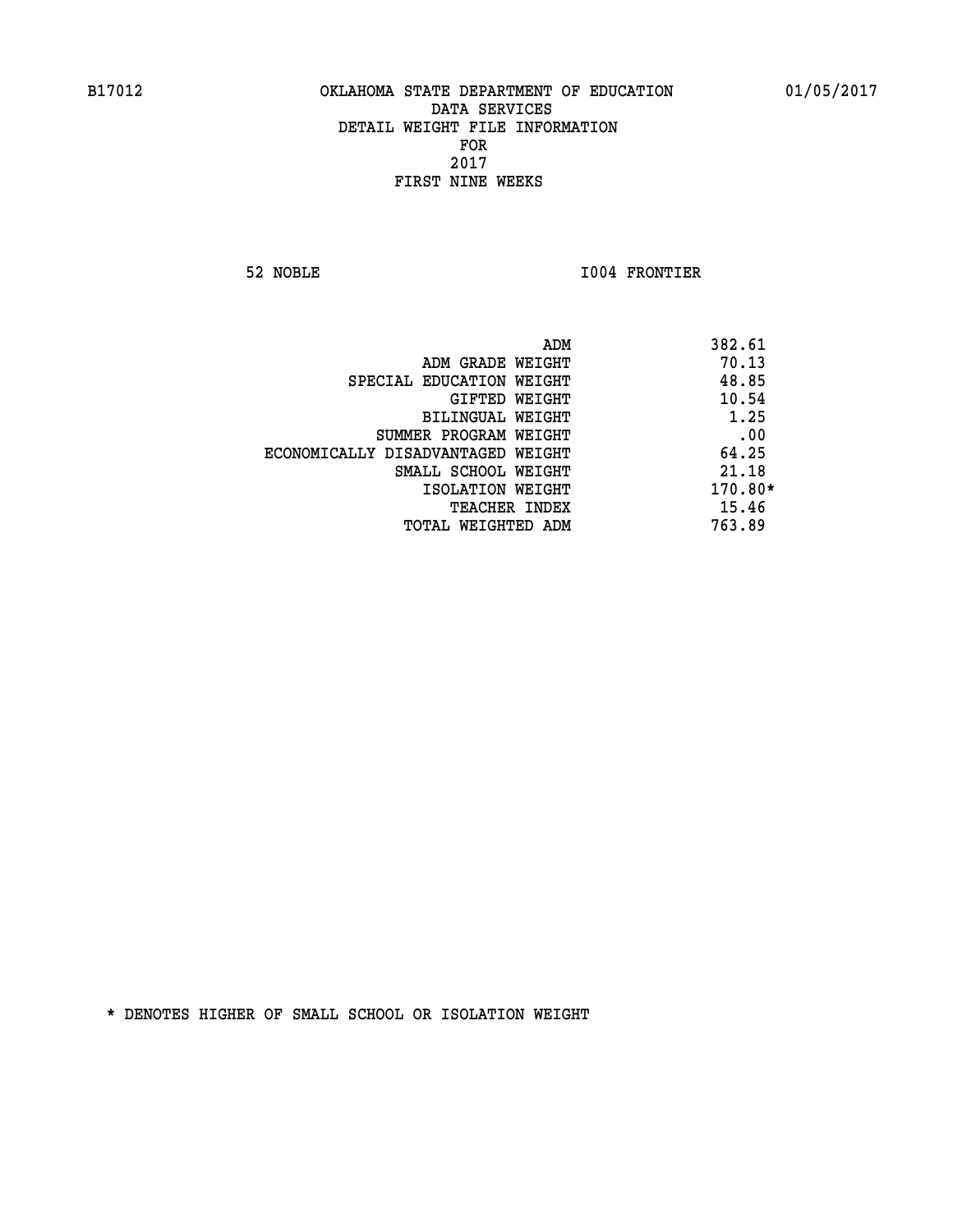**52 NOBLE I006 MORRISON** 

| 598.69 |
|--------|
| 117.71 |
| 90.45  |
| 23.12  |
| 1.00   |
| .00    |
| 90.75  |
| .00    |
| .00    |
| 12.59  |
| 934.31 |
|        |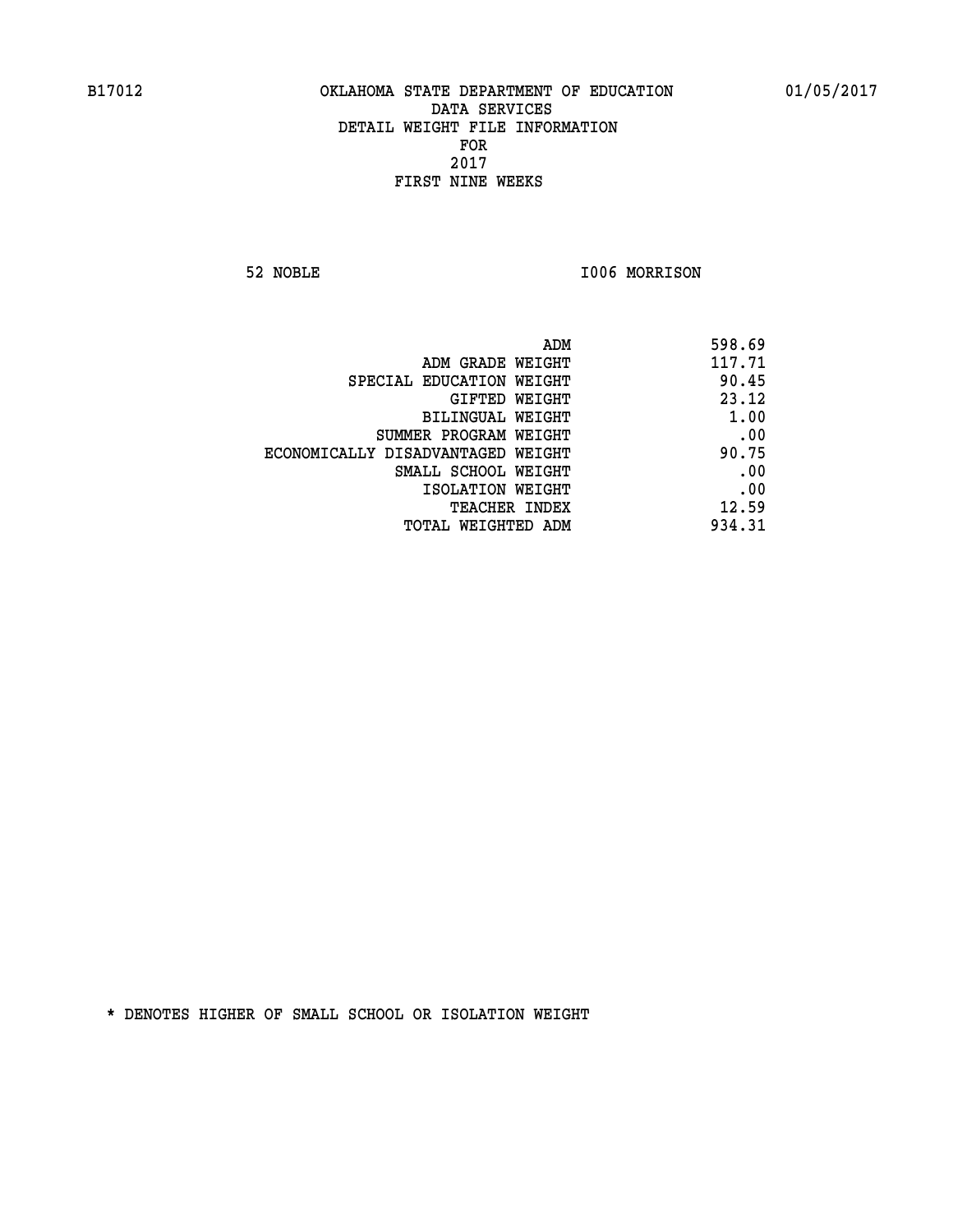**53 NOWATA I003 OKLAHOMA UNION** 

| ADM                               | 659.33    |
|-----------------------------------|-----------|
| ADM GRADE WEIGHT                  | 130.20    |
| SPECIAL EDUCATION WEIGHT          | 70.40     |
| GIFTED WEIGHT                     | 17.68     |
| BILINGUAL WEIGHT                  | .25       |
| SUMMER PROGRAM WEIGHT             | .00       |
| ECONOMICALLY DISADVANTAGED WEIGHT | 87.75     |
| SMALL SCHOOL WEIGHT               | .00       |
| ISOLATION WEIGHT                  | $204.39*$ |
| <b>TEACHER INDEX</b>              | 33.78     |
| TOTAL WEIGHTED ADM                | 1,203.78  |
|                                   |           |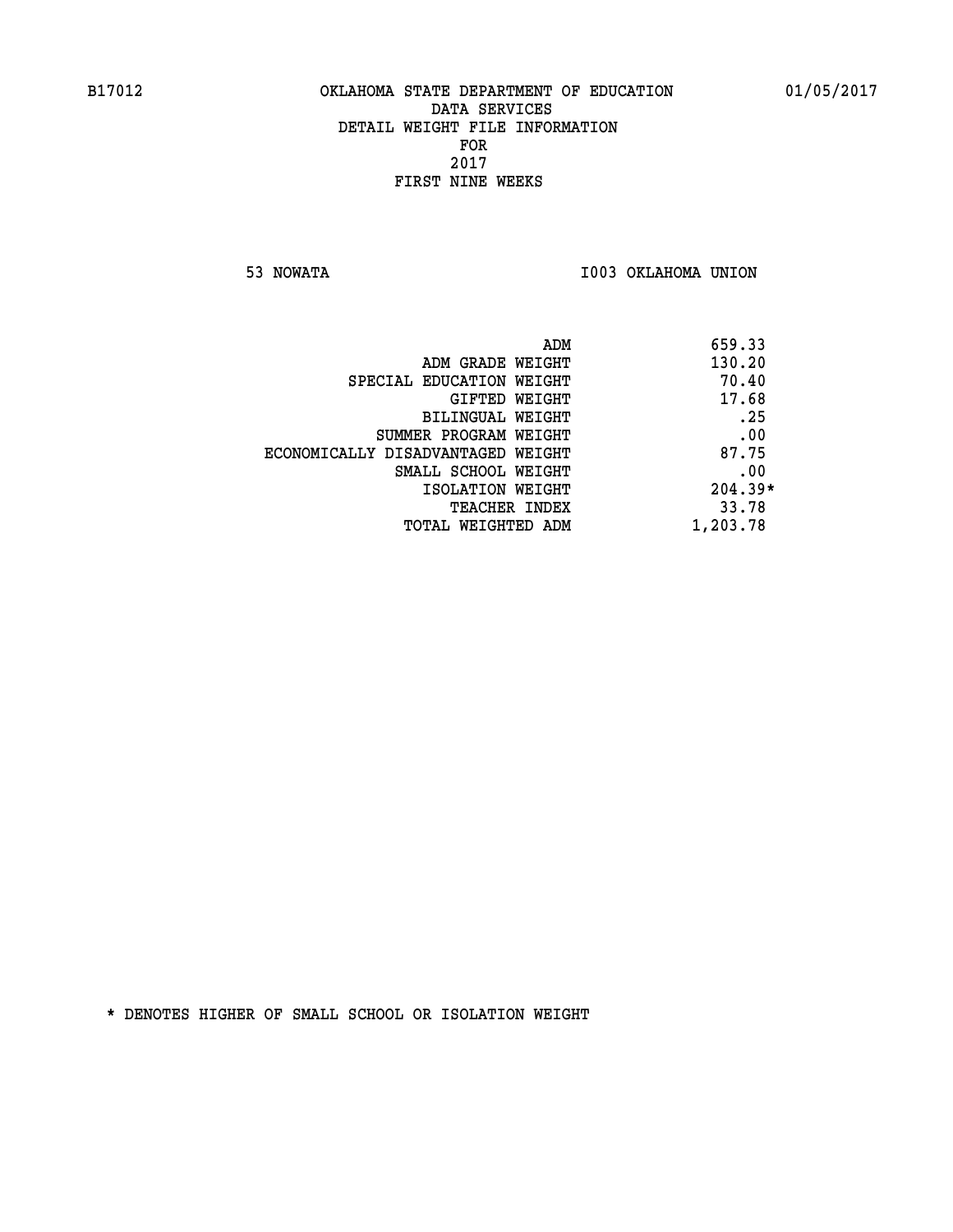**53 NOWATA I040 NOWATA** 

| ADM                               | 900.84   |
|-----------------------------------|----------|
| ADM GRADE WEIGHT                  | 177.57   |
| SPECIAL EDUCATION WEIGHT          | 166.70   |
| GIFTED WEIGHT                     | 32.30    |
| <b>BILINGUAL WEIGHT</b>           | 1.75     |
| SUMMER PROGRAM WEIGHT             | .00      |
| ECONOMICALLY DISADVANTAGED WEIGHT | 163.25   |
| SMALL SCHOOL WEIGHT               | .00      |
| ISOLATION WEIGHT                  | .00      |
| TEACHER INDEX                     | 4.97     |
| TOTAL WEIGHTED ADM                | 1,447.38 |
|                                   |          |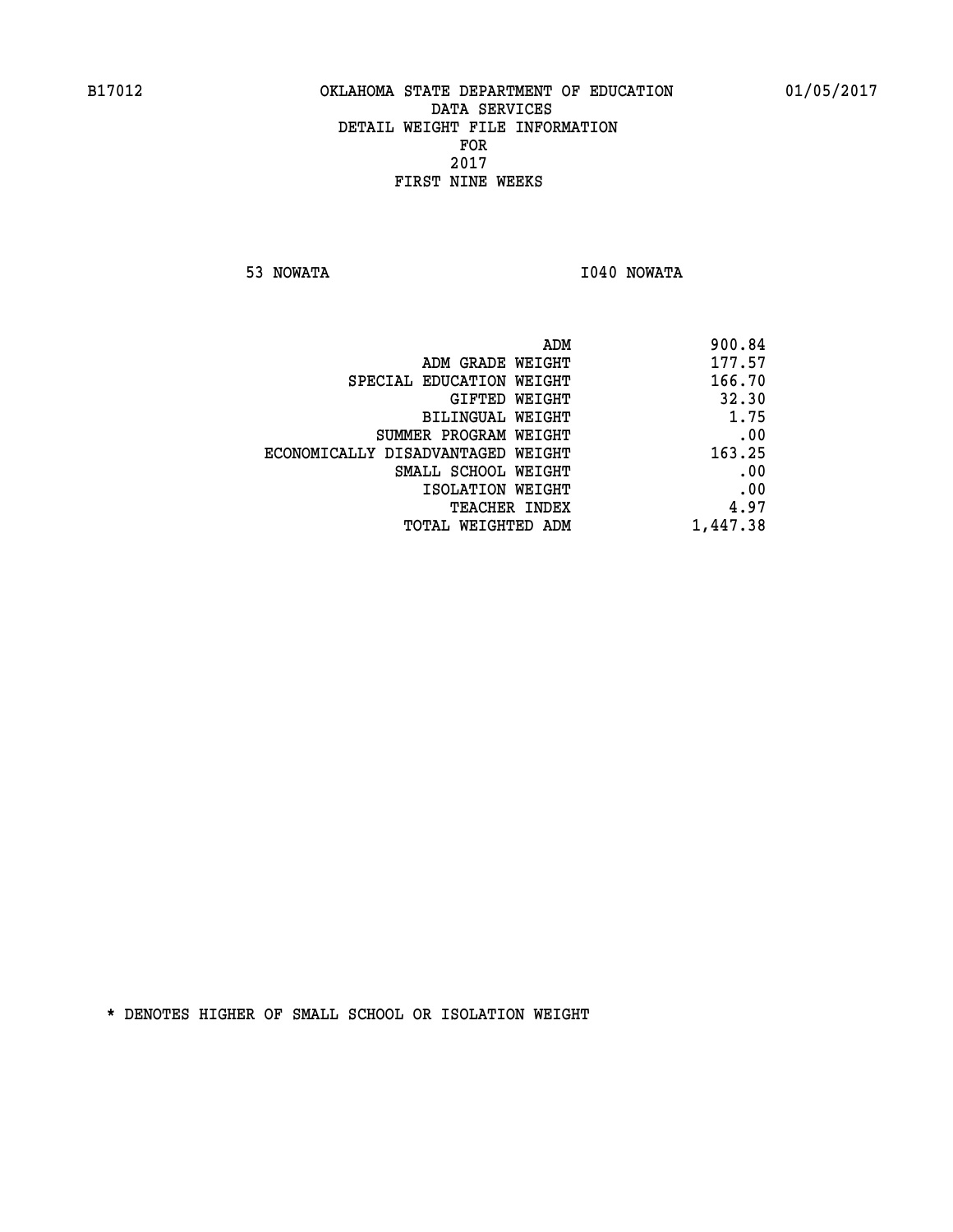**53 NOWATA I051 SOUTH COFFEYVILLE** 

|                                   | 252.94<br>ADM |
|-----------------------------------|---------------|
| ADM GRADE WEIGHT                  | 48.46         |
| SPECIAL EDUCATION WEIGHT          | 29.70         |
| GIFTED WEIGHT                     | 6.80          |
| BILINGUAL WEIGHT                  | .00           |
| SUMMER PROGRAM WEIGHT             | .00           |
| ECONOMICALLY DISADVANTAGED WEIGHT | 38.75         |
| SMALL SCHOOL WEIGHT               | $26.40*$      |
| ISOLATION WEIGHT                  | .00           |
| TEACHER INDEX                     | .00           |
| TOTAL WEIGHTED ADM                | 403.05        |
|                                   |               |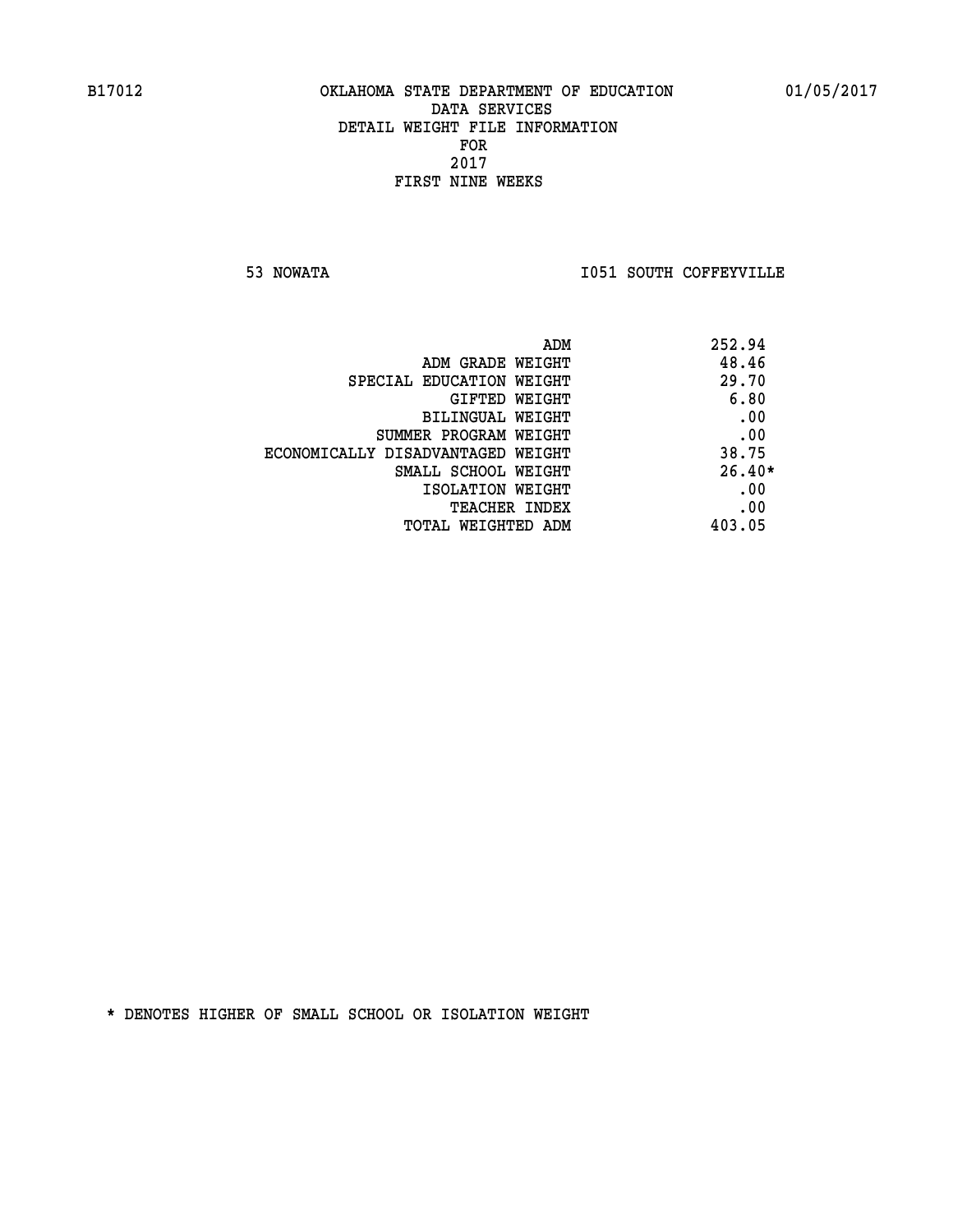**54 OKFUSKEE C029 BEARDEN** 

| ADM                               | 123.03 |
|-----------------------------------|--------|
| ADM GRADE WEIGHT                  | 25.38  |
| SPECIAL EDUCATION WEIGHT          | 18.85  |
| <b>GIFTED WEIGHT</b>              | 4.76   |
| BILINGUAL WEIGHT                  | .00    |
| SUMMER PROGRAM WEIGHT             | .00    |
| ECONOMICALLY DISADVANTAGED WEIGHT | 20.75  |
| SMALL SCHOOL WEIGHT               | 18.88* |
| ISOLATION WEIGHT                  | .00    |
| <b>TEACHER INDEX</b>              | 2.74   |
| TOTAL WEIGHTED ADM                | 214.39 |
|                                   |        |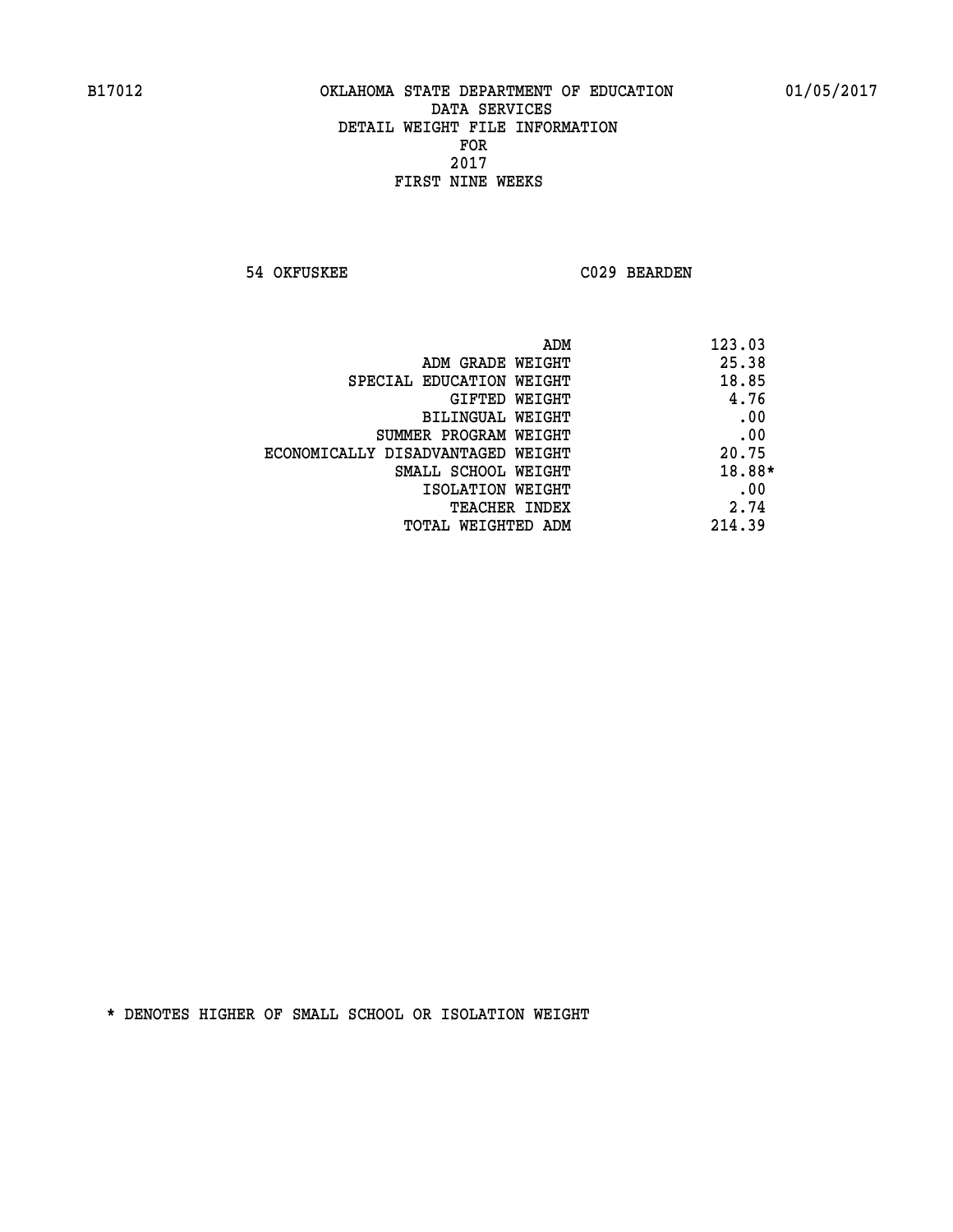**54 OKFUSKEE 1002 MASON** 

|                                   | ADM<br>295.95 |
|-----------------------------------|---------------|
| ADM GRADE WEIGHT                  | 56.76         |
| SPECIAL EDUCATION WEIGHT          | 16.10         |
| GIFTED WEIGHT                     | 14.28         |
| BILINGUAL WEIGHT                  | .50           |
| SUMMER PROGRAM WEIGHT             | .00           |
| ECONOMICALLY DISADVANTAGED WEIGHT | 50.75         |
| SMALL SCHOOL WEIGHT               | $26.08*$      |
| ISOLATION WEIGHT                  | .00           |
| <b>TEACHER INDEX</b>              | .89           |
| TOTAL WEIGHTED ADM                | 461.31        |
|                                   |               |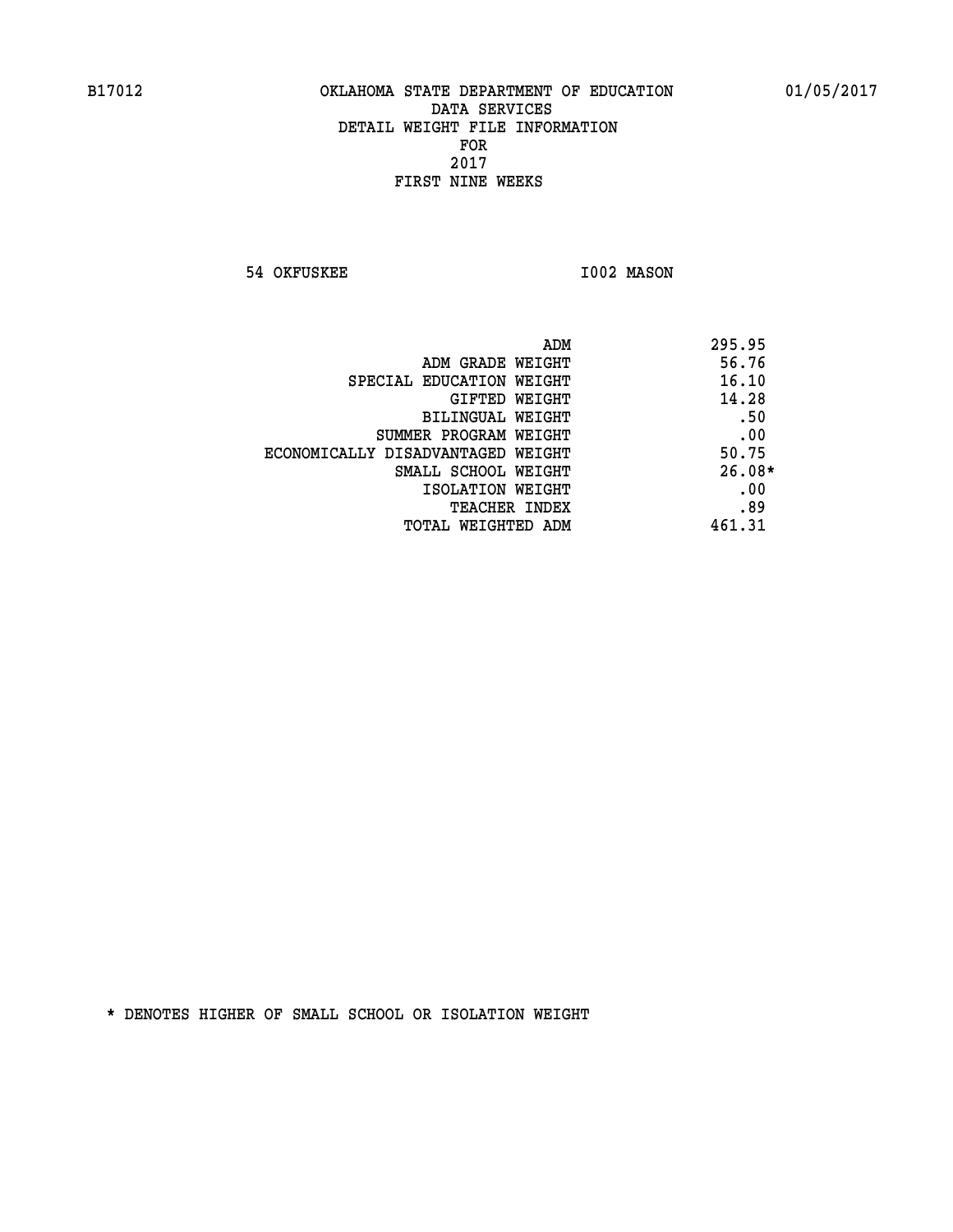**54 OKFUSKEE 1014 PADEN** 

|                                   | 267.14<br>ADM |
|-----------------------------------|---------------|
| ADM GRADE WEIGHT                  | 54.02         |
| SPECIAL EDUCATION WEIGHT          | 47.10         |
| <b>GIFTED WEIGHT</b>              | 7.48          |
| BILINGUAL WEIGHT                  | 1.50          |
| SUMMER PROGRAM WEIGHT             | .00           |
| ECONOMICALLY DISADVANTAGED WEIGHT | 48.25         |
| SMALL SCHOOL WEIGHT               | $26.45*$      |
| ISOLATION WEIGHT                  | .00           |
| <b>TEACHER INDEX</b>              | 20.21         |
| TOTAL WEIGHTED ADM                | 472.15        |
|                                   |               |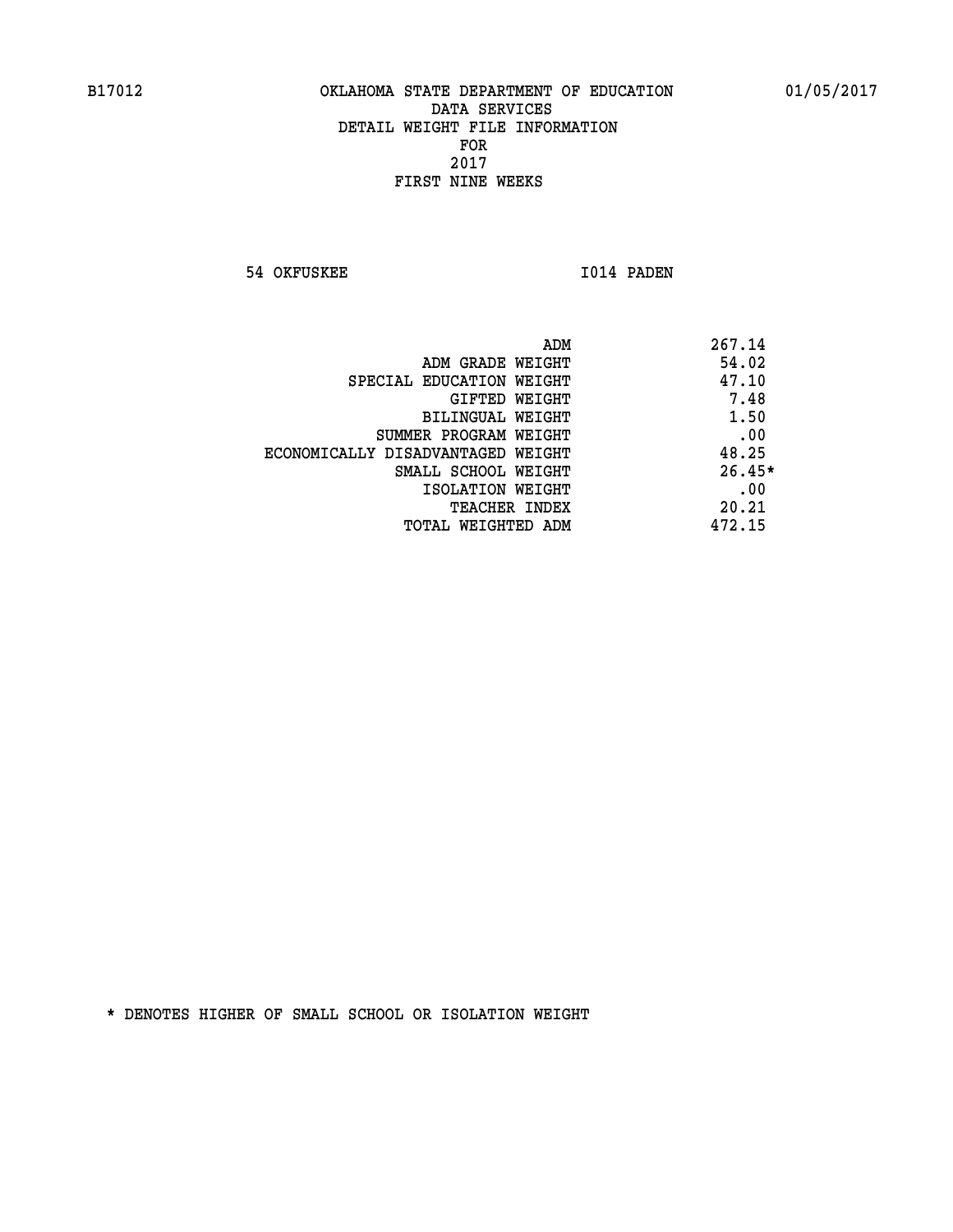**54 OKFUSKEE 1026 OKEMAH** 

| 845.36   |
|----------|
| 169.95   |
| 199.40   |
| 31.96    |
| 1.00     |
| .00      |
| 170.75   |
| .00      |
| .00      |
| 31.31    |
| 1,449.73 |
|          |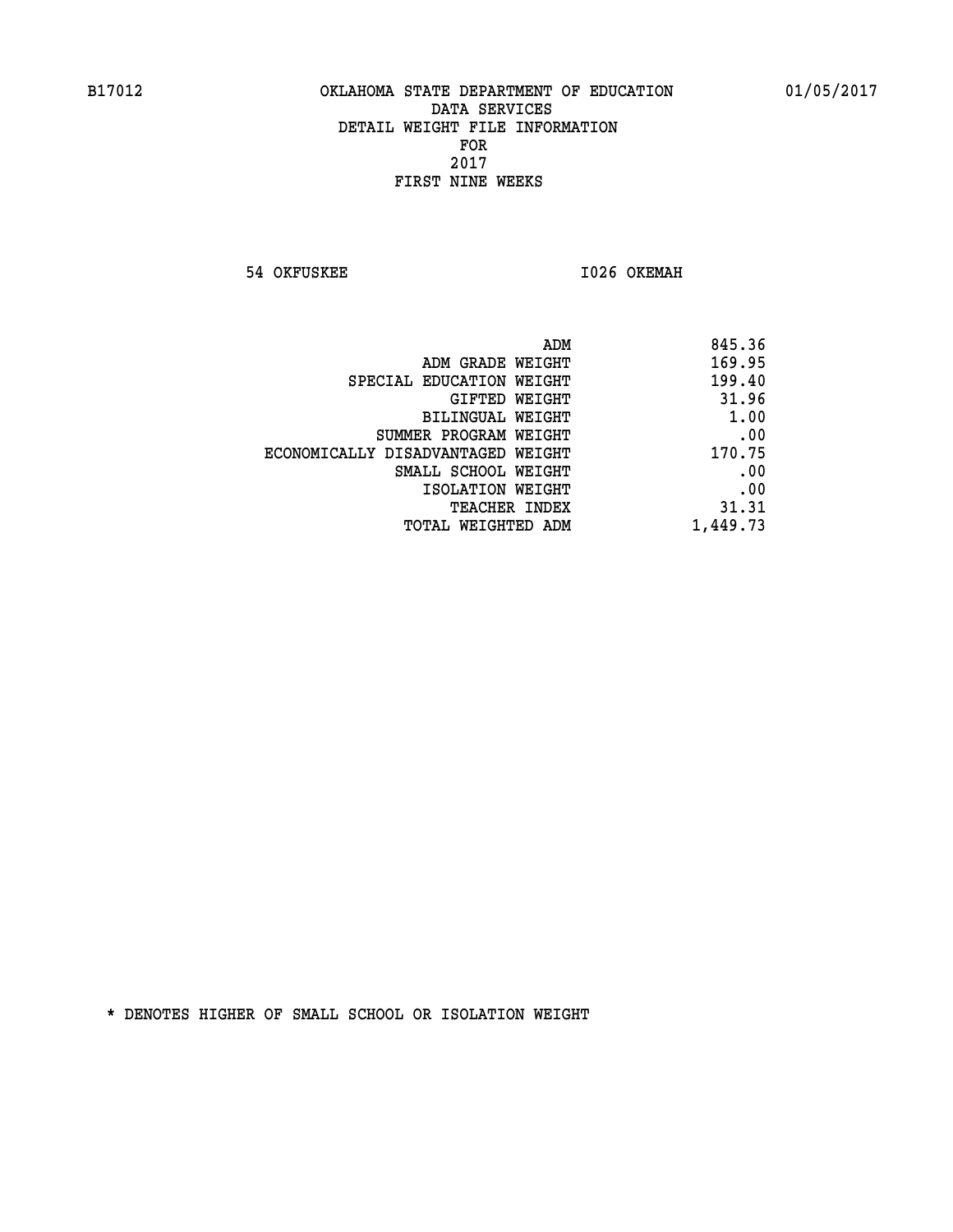**54 OKFUSKEE 1031 WELEETKA** 

| ADM                               | 423.81 |
|-----------------------------------|--------|
| ADM GRADE WEIGHT                  | 81.15  |
| SPECIAL EDUCATION WEIGHT          | 158.85 |
| <b>GIFTED WEIGHT</b>              | 12.58  |
| BILINGUAL WEIGHT                  | .00    |
| SUMMER PROGRAM WEIGHT             | .00    |
| ECONOMICALLY DISADVANTAGED WEIGHT | 95.25  |
| SMALL SCHOOL WEIGHT               | 16.85* |
| ISOLATION WEIGHT                  | .00    |
| <b>TEACHER INDEX</b>              | .00    |
| TOTAL WEIGHTED ADM                | 788.49 |
|                                   |        |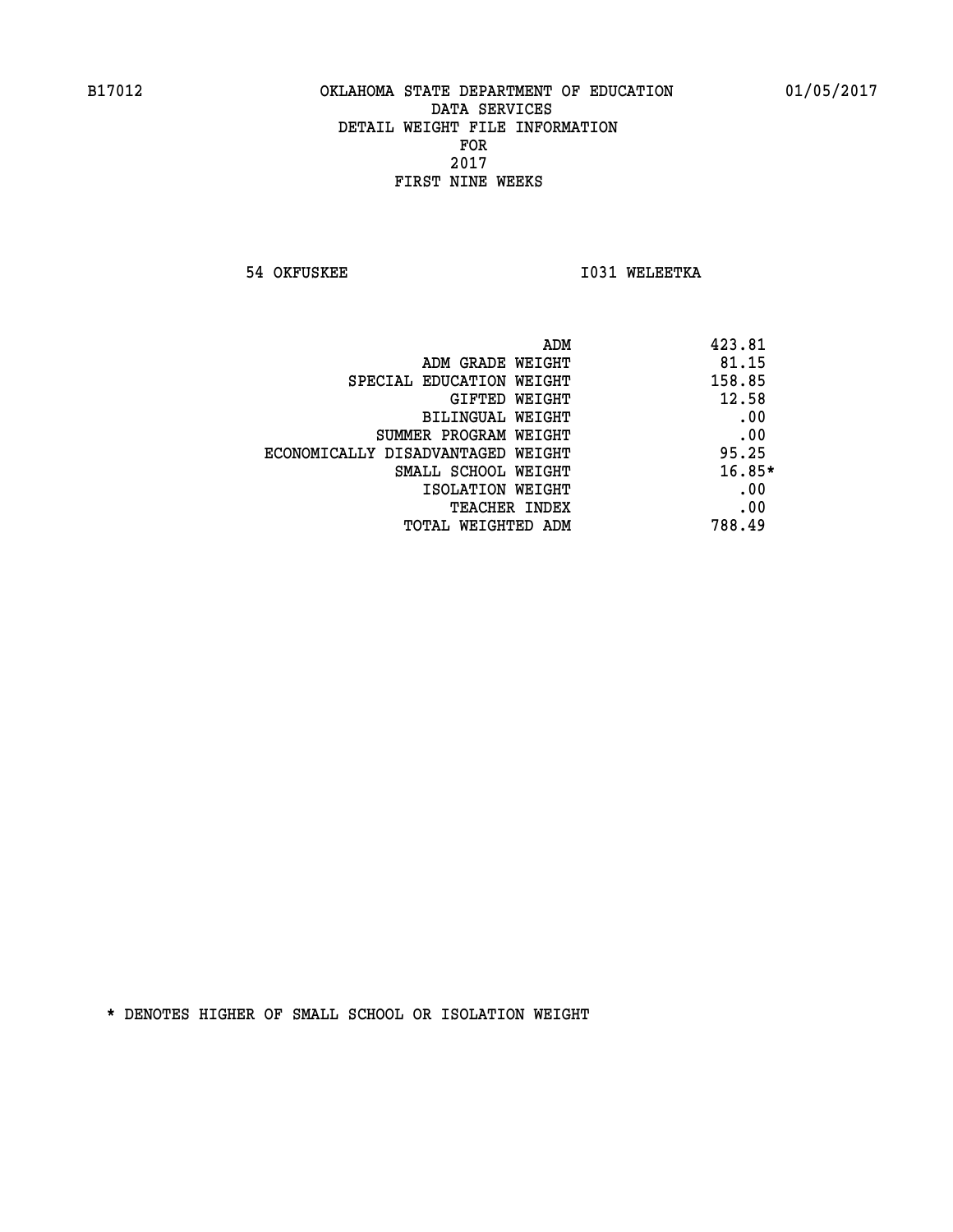**54 OKFUSKEE I054 GRAHAM-DUSTIN** 

| ADM                               | 194.20   |
|-----------------------------------|----------|
| ADM GRADE WEIGHT                  | 39.64    |
| SPECIAL EDUCATION WEIGHT          | 53.75    |
| GIFTED WEIGHT                     | 5.10     |
| BILINGUAL WEIGHT                  | .00      |
| SUMMER PROGRAM WEIGHT             | .00      |
| ECONOMICALLY DISADVANTAGED WEIGHT | 39.75    |
| SMALL SCHOOL WEIGHT               | $24.58*$ |
| ISOLATION WEIGHT                  | 1.51     |
| <b>TEACHER INDEX</b>              | 6.73     |
| TOTAL WEIGHTED ADM                | 363.75   |
|                                   |          |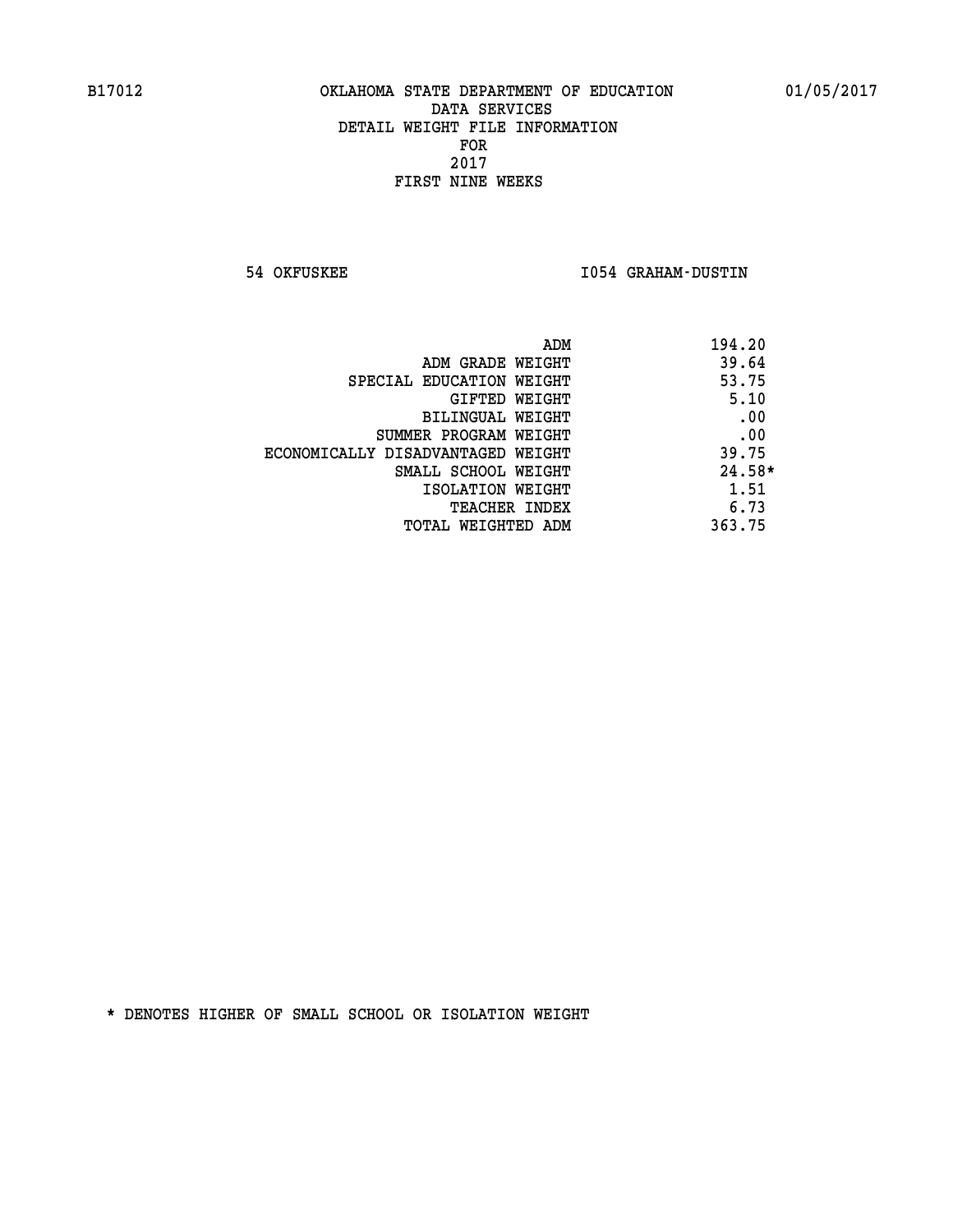**55 OKLAHOMA C029 OAKDALE** 

| 653.19 |
|--------|
| 101.21 |
| 65.35  |
| 28.90  |
| 8.50   |
| .00    |
| 18.25  |
| .00    |
| .00    |
| 32.61  |
| 908.01 |
|        |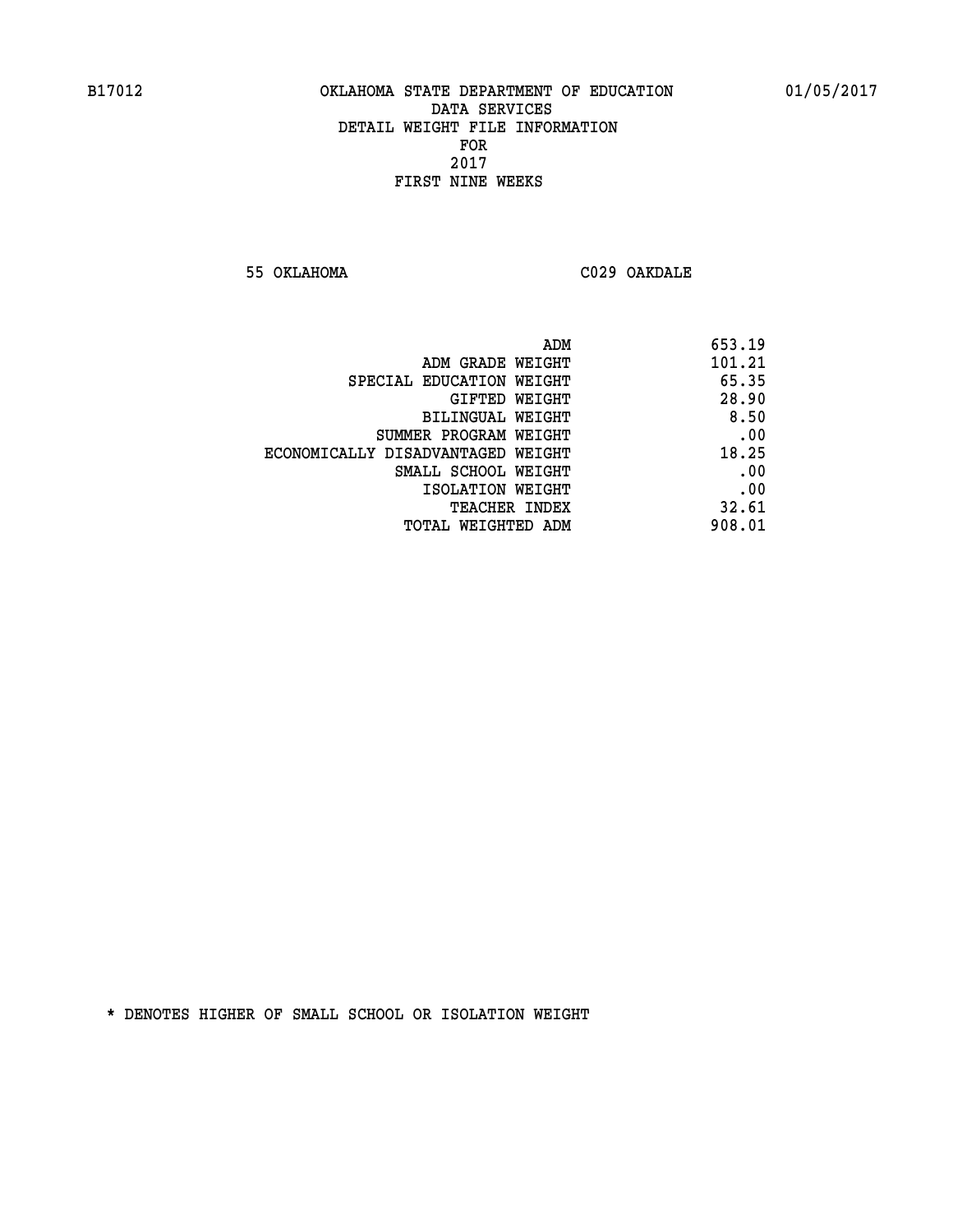**55 OKLAHOMA C074 CRUTCHO** 

| ADM                               | 349.10   |
|-----------------------------------|----------|
| ADM GRADE WEIGHT                  | 74.46    |
| SPECIAL EDUCATION WEIGHT          | 65.35    |
| <b>GIFTED WEIGHT</b>              | 10.88    |
| BILINGUAL WEIGHT                  | 1.75     |
| SUMMER PROGRAM WEIGHT             | .00      |
| ECONOMICALLY DISADVANTAGED WEIGHT | 88.25    |
| SMALL SCHOOL WEIGHT               | $23.74*$ |
| ISOLATION WEIGHT                  | .00      |
| <b>TEACHER INDEX</b>              | .00      |
| TOTAL WEIGHTED ADM                | 613.53   |
|                                   |          |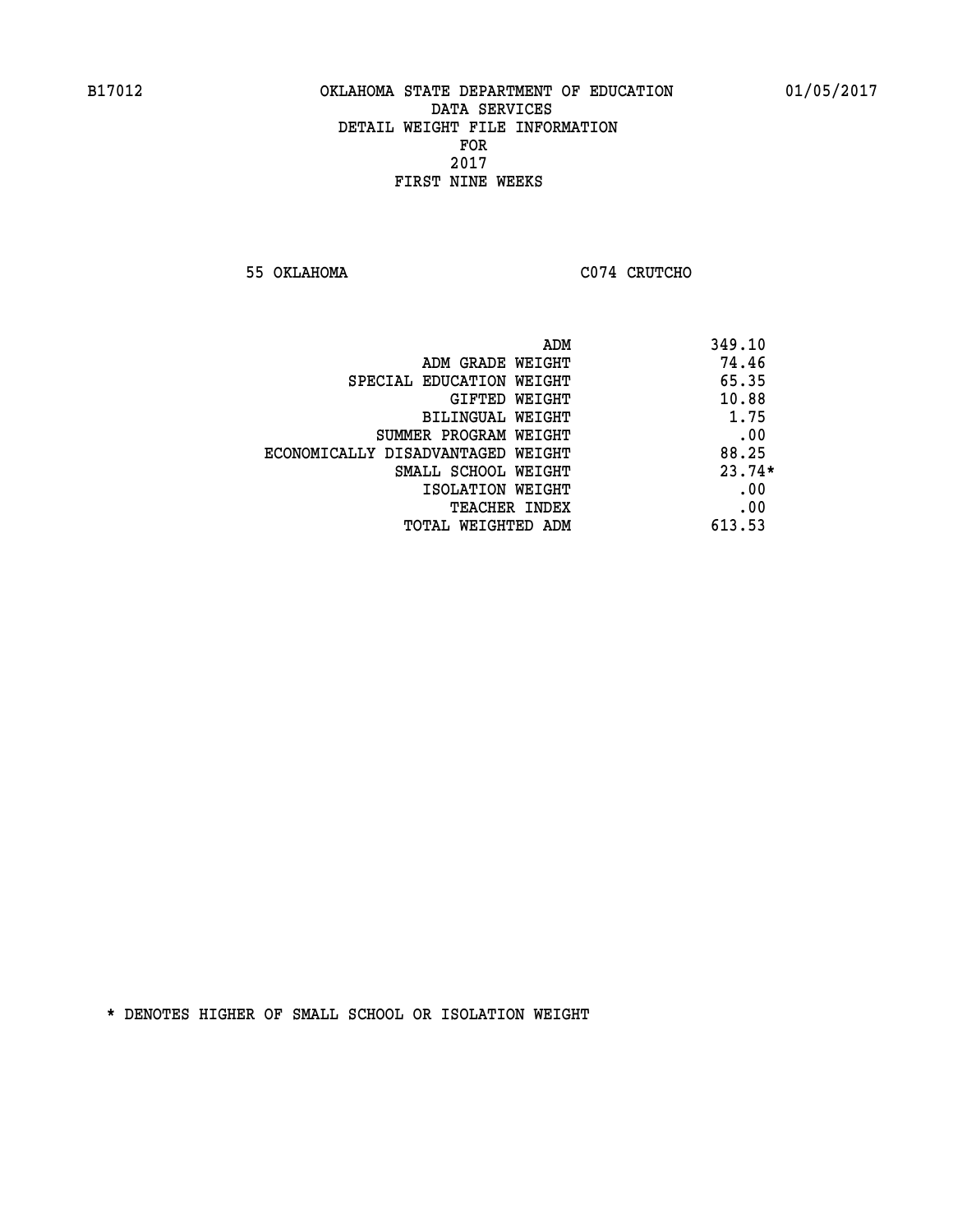**55 OKLAHOMA E001 OKC CHARTER: INDEPENDE**

| 318.10 |
|--------|
| 41.54  |
| 33.15  |
| 19.04  |
| 13.75  |
| .00    |
| 51.75  |
| .00    |
| .00    |
| 22.50  |
| 499.83 |
|        |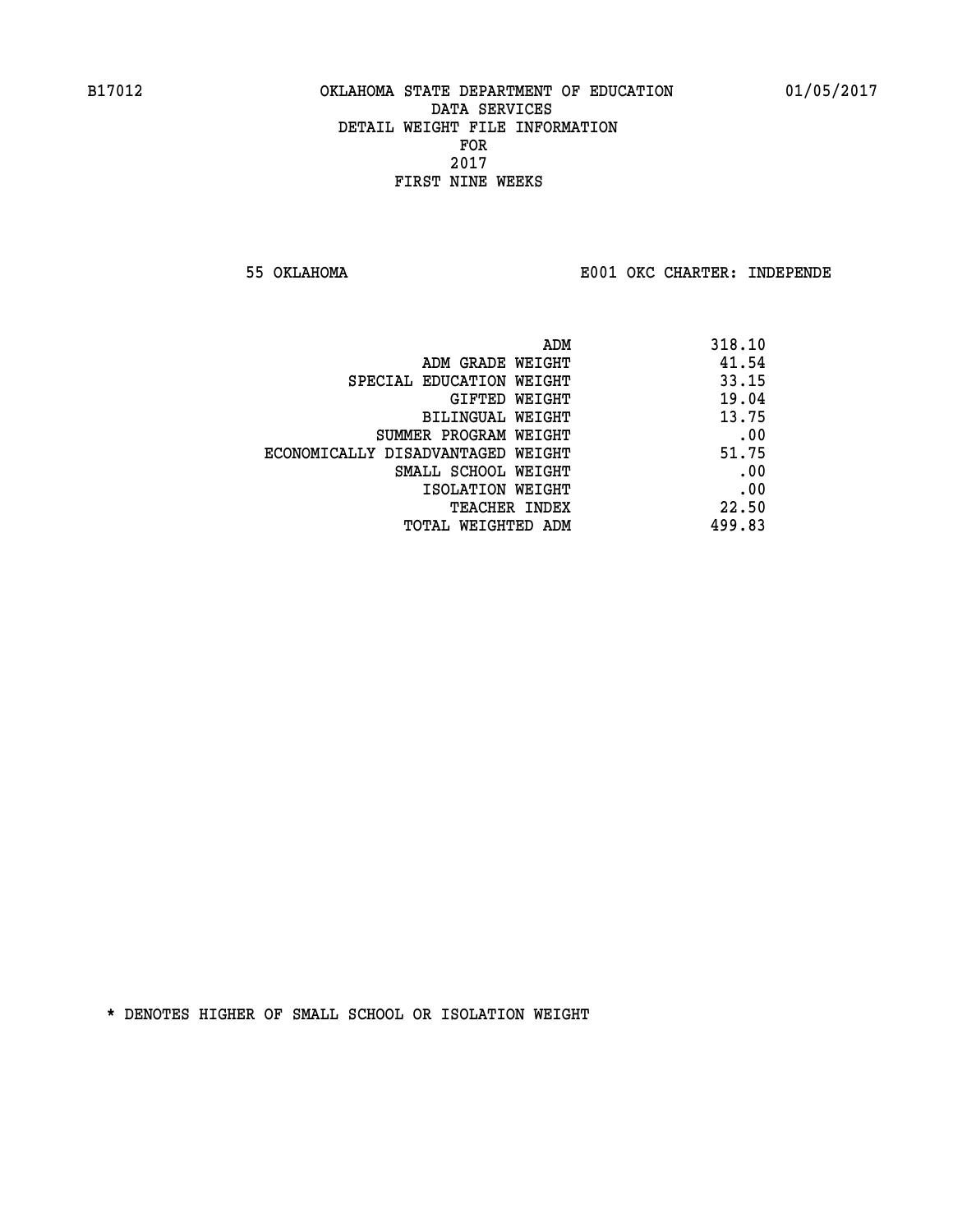**55 OKLAHOMA E002 OKC CHARTER: SEEWORTH** 

| ADM                               | 392.63 |
|-----------------------------------|--------|
| ADM GRADE WEIGHT                  | 70.31  |
| SPECIAL EDUCATION WEIGHT          | 110.90 |
| GIFTED WEIGHT                     | 10.54  |
| BILINGUAL WEIGHT                  | 28.00  |
| SUMMER PROGRAM WEIGHT             | .00    |
| ECONOMICALLY DISADVANTAGED WEIGHT | 120.00 |
| SMALL SCHOOL WEIGHT               | .00    |
| ISOLATION WEIGHT                  | .00    |
| <b>TEACHER INDEX</b>              | 14.22  |
| TOTAL WEIGHTED ADM                | 746.60 |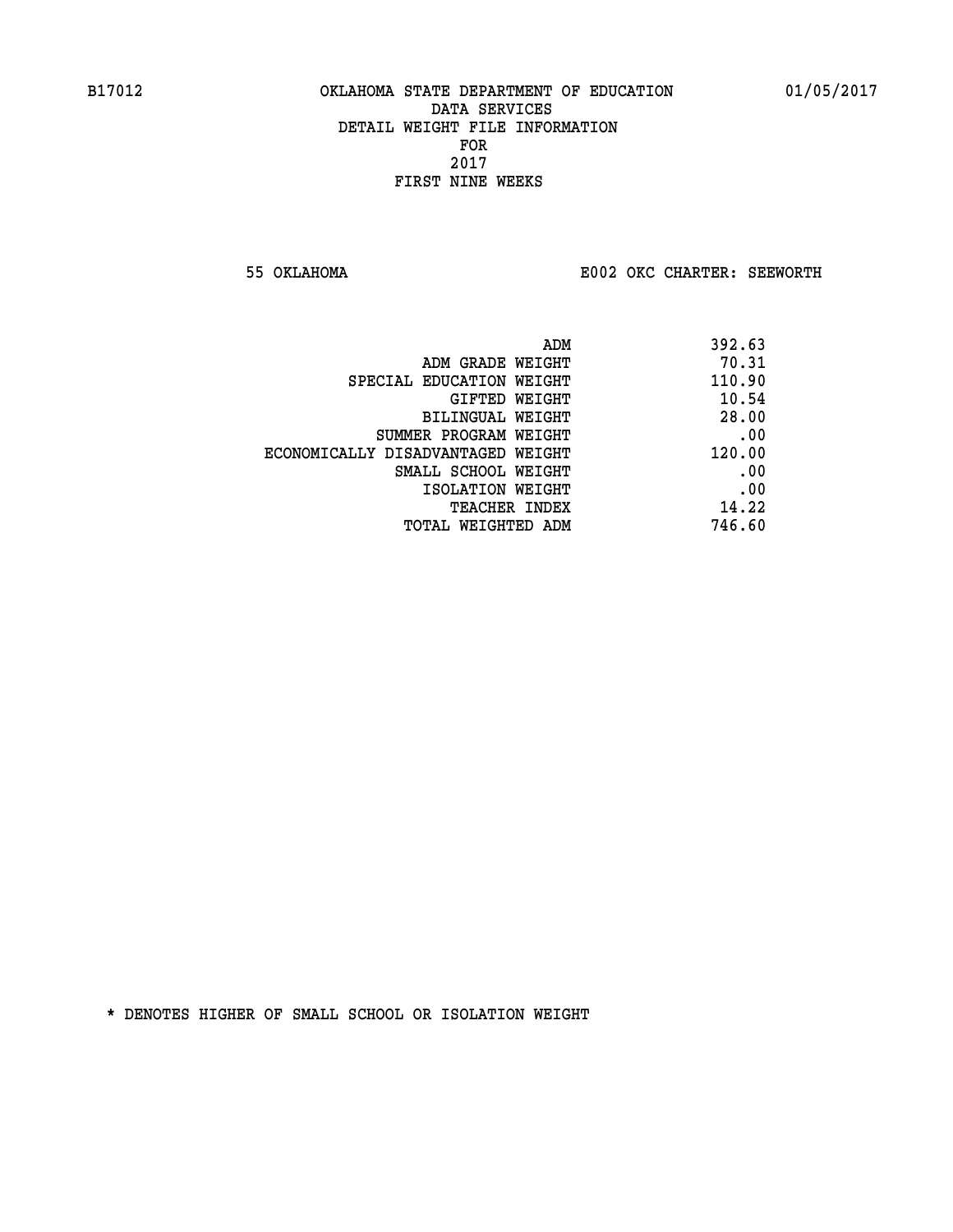**55 OKLAHOMA E003 OKC CHARTER: HUPFELD/W**

| ADM                               | 325.43 |
|-----------------------------------|--------|
| ADM GRADE WEIGHT                  | 73.90  |
| SPECIAL EDUCATION WEIGHT          | 27.65  |
| GIFTED WEIGHT                     | 11.56  |
| BILINGUAL WEIGHT                  | 10.75  |
| SUMMER PROGRAM WEIGHT             | .00    |
| ECONOMICALLY DISADVANTAGED WEIGHT | 77.25  |
| SMALL SCHOOL WEIGHT               | .00    |
| ISOLATION WEIGHT                  | .00    |
| <b>TEACHER INDEX</b>              | .00    |
| TOTAL WEIGHTED ADM                | 526.54 |
|                                   |        |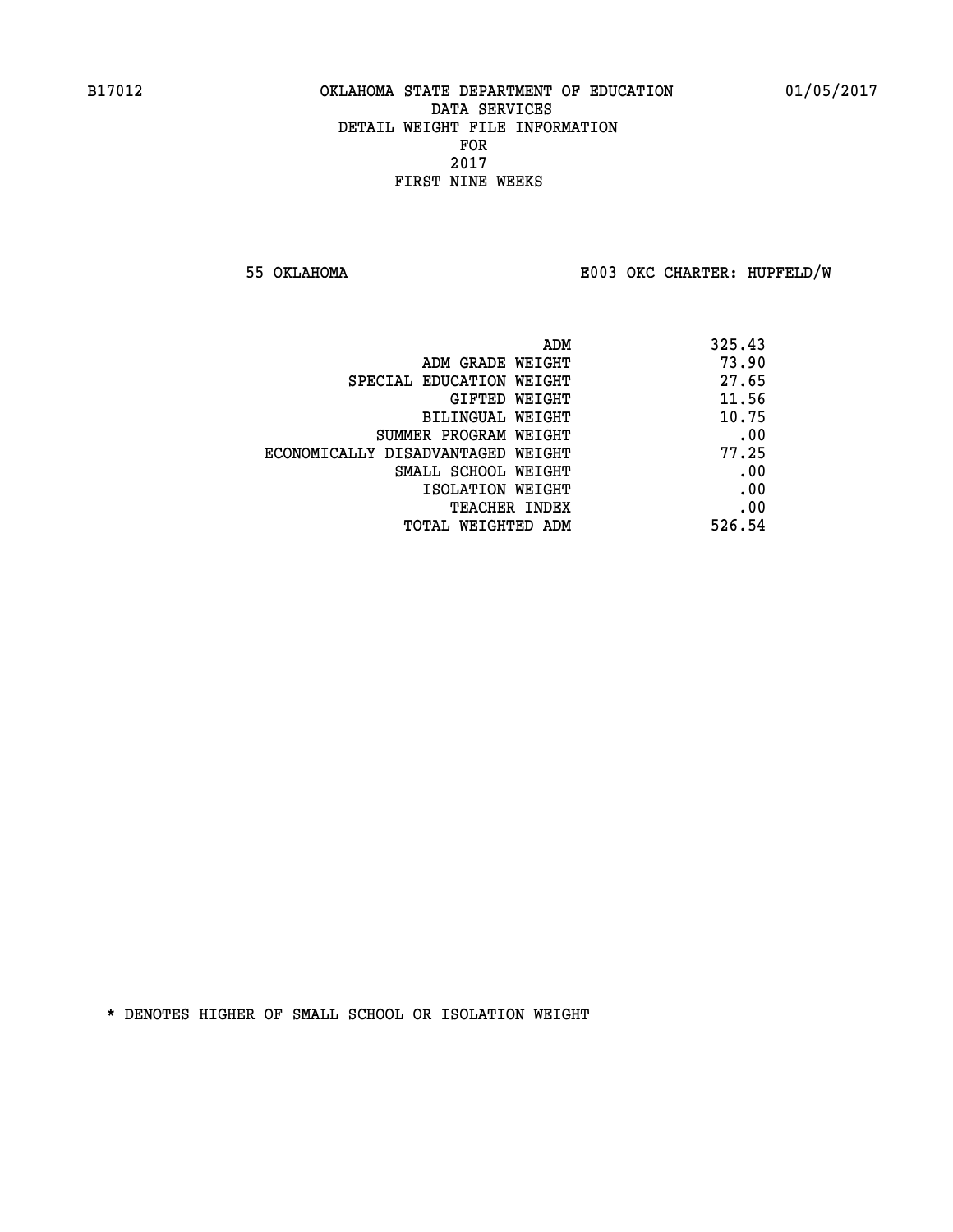**55 OKLAHOMA E005 OKC CHARTER: DOVE SCIE**

|                                   | 504.35<br>ADM |       |
|-----------------------------------|---------------|-------|
| ADM GRADE WEIGHT                  |               | 84.23 |
| SPECIAL EDUCATION WEIGHT          |               | 12.70 |
| GIFTED WEIGHT                     |               | 15.30 |
| BILINGUAL WEIGHT                  |               | 93.25 |
| SUMMER PROGRAM WEIGHT             |               | .00   |
| ECONOMICALLY DISADVANTAGED WEIGHT | 107.50        |       |
| SMALL SCHOOL WEIGHT               |               | .00   |
| ISOLATION WEIGHT                  |               | .00   |
| <b>TEACHER INDEX</b>              |               | .00   |
| TOTAL WEIGHTED ADM                | 817.33        |       |
|                                   |               |       |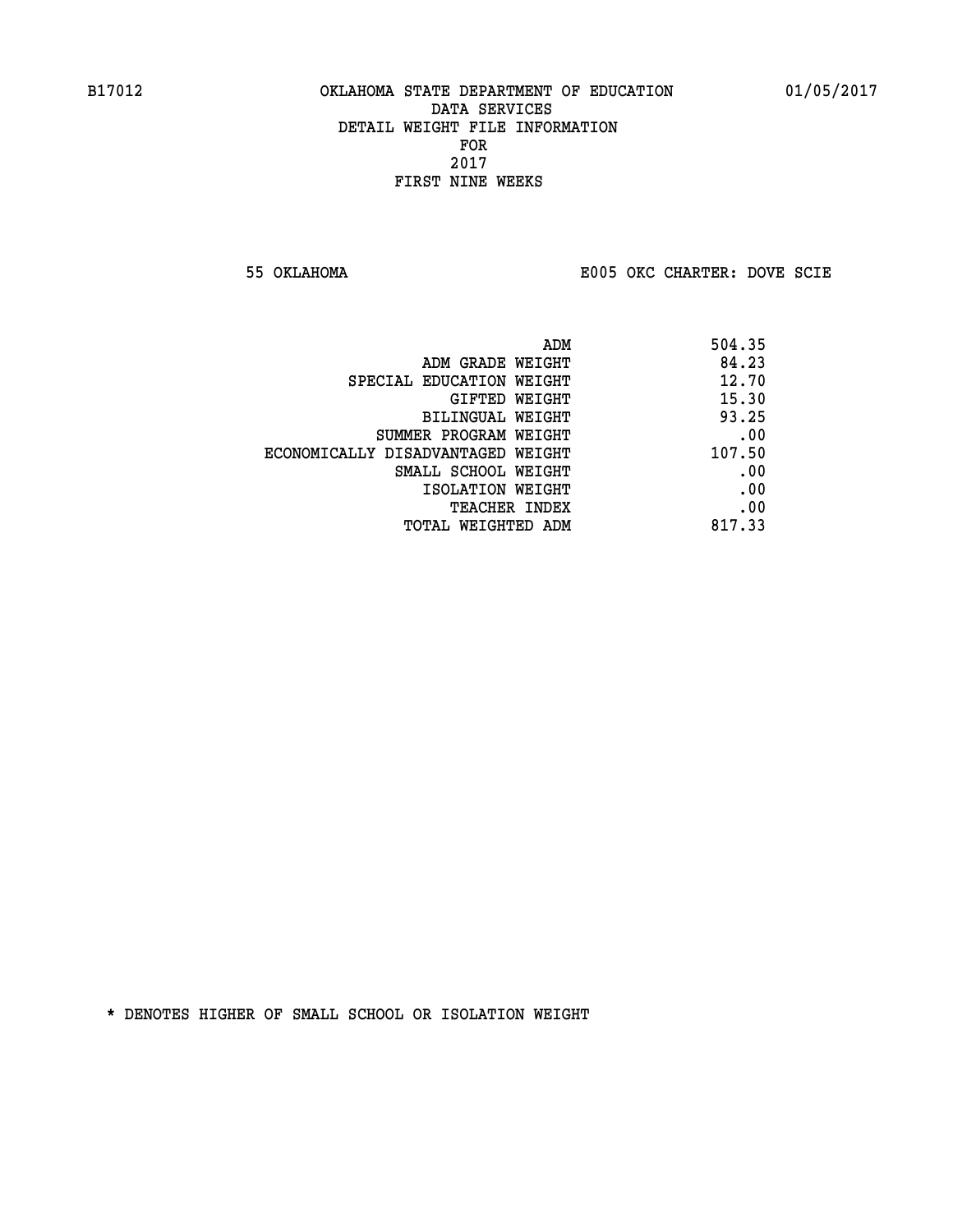**55 OKLAHOMA E008 OKC CHARTER: HARDING C**

|                                   | ADM | 483.28 |
|-----------------------------------|-----|--------|
| ADM GRADE WEIGHT                  |     | 96.66  |
| SPECIAL EDUCATION WEIGHT          |     | 14.85  |
| GIFTED WEIGHT                     |     | 59.50  |
| BILINGUAL WEIGHT                  |     | 21.75  |
| SUMMER PROGRAM WEIGHT             |     | .00    |
| ECONOMICALLY DISADVANTAGED WEIGHT |     | 59.50  |
| SMALL SCHOOL WEIGHT               |     | .00    |
| ISOLATION WEIGHT                  |     | .00    |
| <b>TEACHER INDEX</b>              |     | .00    |
| TOTAL WEIGHTED ADM                |     | 735.54 |
|                                   |     |        |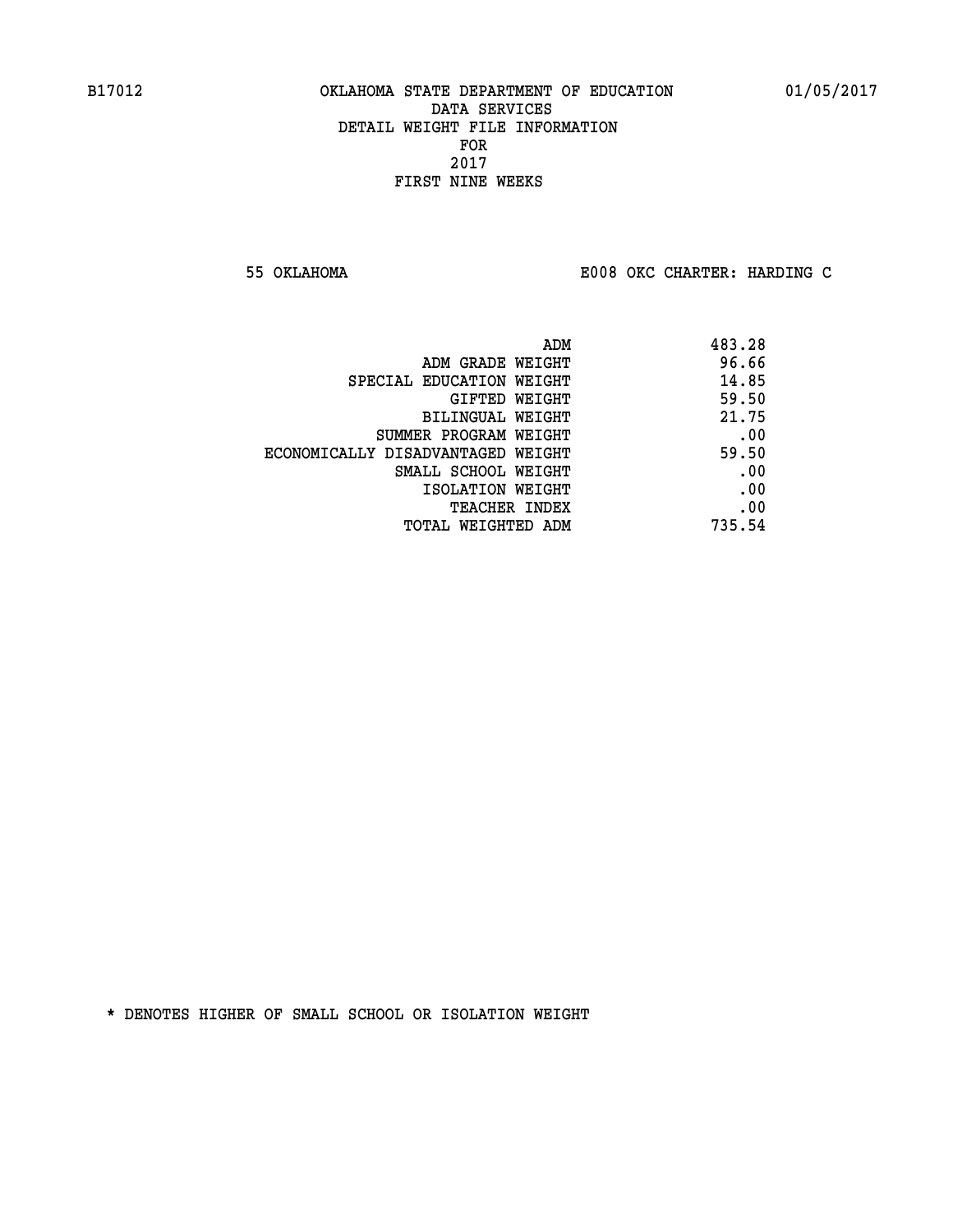**55 OKLAHOMA E010 OKC CHARTER: HARDING F**

| ADM                               | 390.25 |
|-----------------------------------|--------|
| ADM GRADE WEIGHT                  | 78.05  |
| SPECIAL EDUCATION WEIGHT          | 19.40  |
| GIFTED WEIGHT                     | 22.78  |
| BILINGUAL WEIGHT                  | 9.75   |
| SUMMER PROGRAM WEIGHT             | .00    |
| ECONOMICALLY DISADVANTAGED WEIGHT | 60.50  |
| SMALL SCHOOL WEIGHT               | .00    |
| ISOLATION WEIGHT                  | .00    |
| <b>TEACHER INDEX</b>              | .00    |
| TOTAL WEIGHTED ADM                | 580.73 |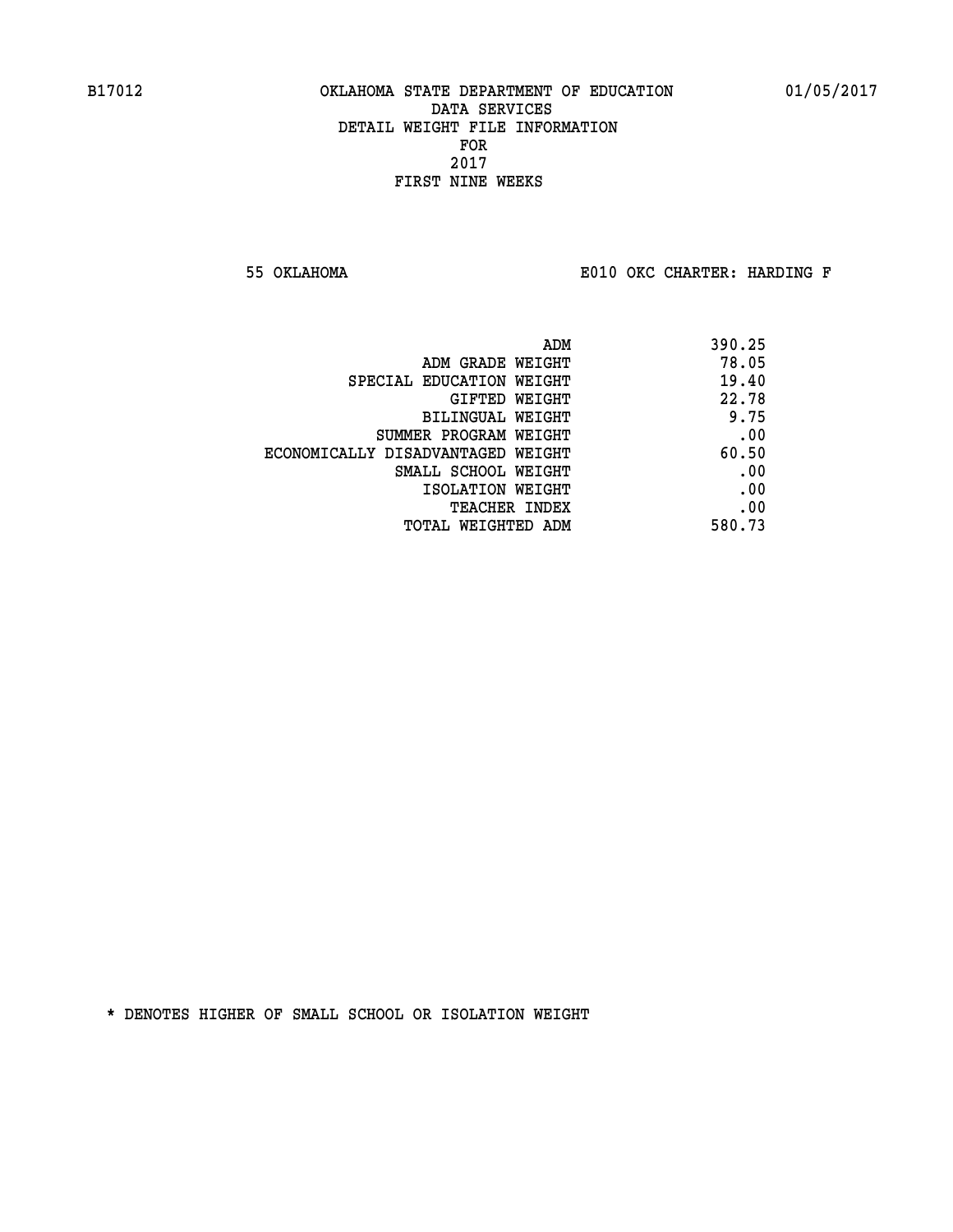**55 OKLAHOMA E012 OKC CHARTER: KIPP REAC**

| ADM                               | 297.77 |
|-----------------------------------|--------|
| ADM GRADE WEIGHT                  | 26.68  |
| SPECIAL EDUCATION WEIGHT          | 22.75  |
| GIFTED WEIGHT                     | 8.16   |
| BILINGUAL WEIGHT                  | 7.00   |
| SUMMER PROGRAM WEIGHT             | .00    |
| ECONOMICALLY DISADVANTAGED WEIGHT | 67.25  |
| SMALL SCHOOL WEIGHT               | .00    |
| ISOLATION WEIGHT                  | .00    |
| TEACHER INDEX                     | .00    |
| TOTAL WEIGHTED ADM                | 429.61 |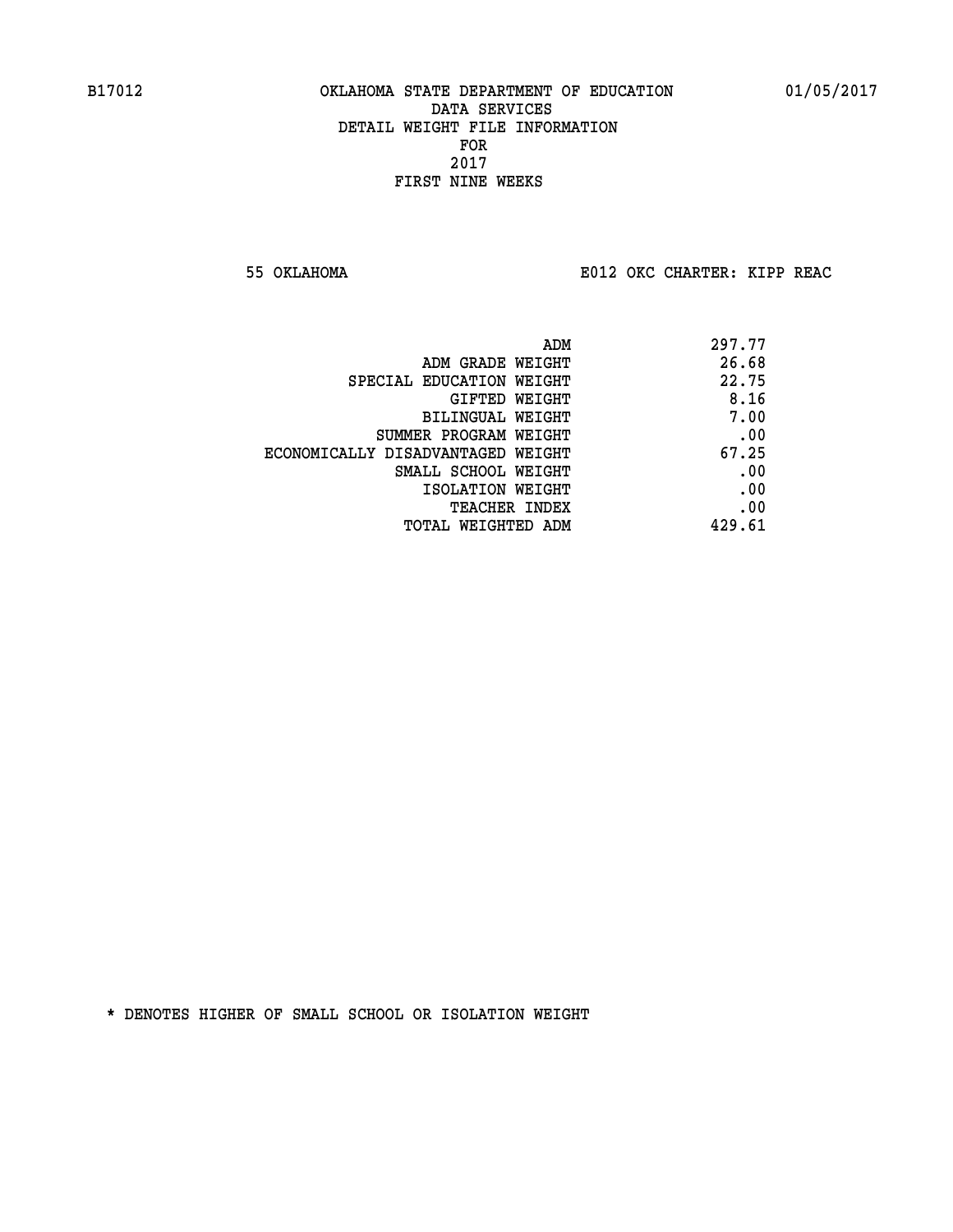**55 OKLAHOMA E013 OKC CHARTER: DOVE SCIE**

| ADM                               | 312.35 |
|-----------------------------------|--------|
| ADM GRADE WEIGHT                  | 64.81  |
| SPECIAL EDUCATION WEIGHT          | 9.55   |
| GIFTED WEIGHT                     | 14.96  |
| BILINGUAL WEIGHT                  | 35.50  |
| SUMMER PROGRAM WEIGHT             | .00    |
| ECONOMICALLY DISADVANTAGED WEIGHT | 63.50  |
| SMALL SCHOOL WEIGHT               | .00    |
| ISOLATION WEIGHT                  | .00    |
| TEACHER INDEX                     | .00    |
| TOTAL WEIGHTED ADM                | 500.67 |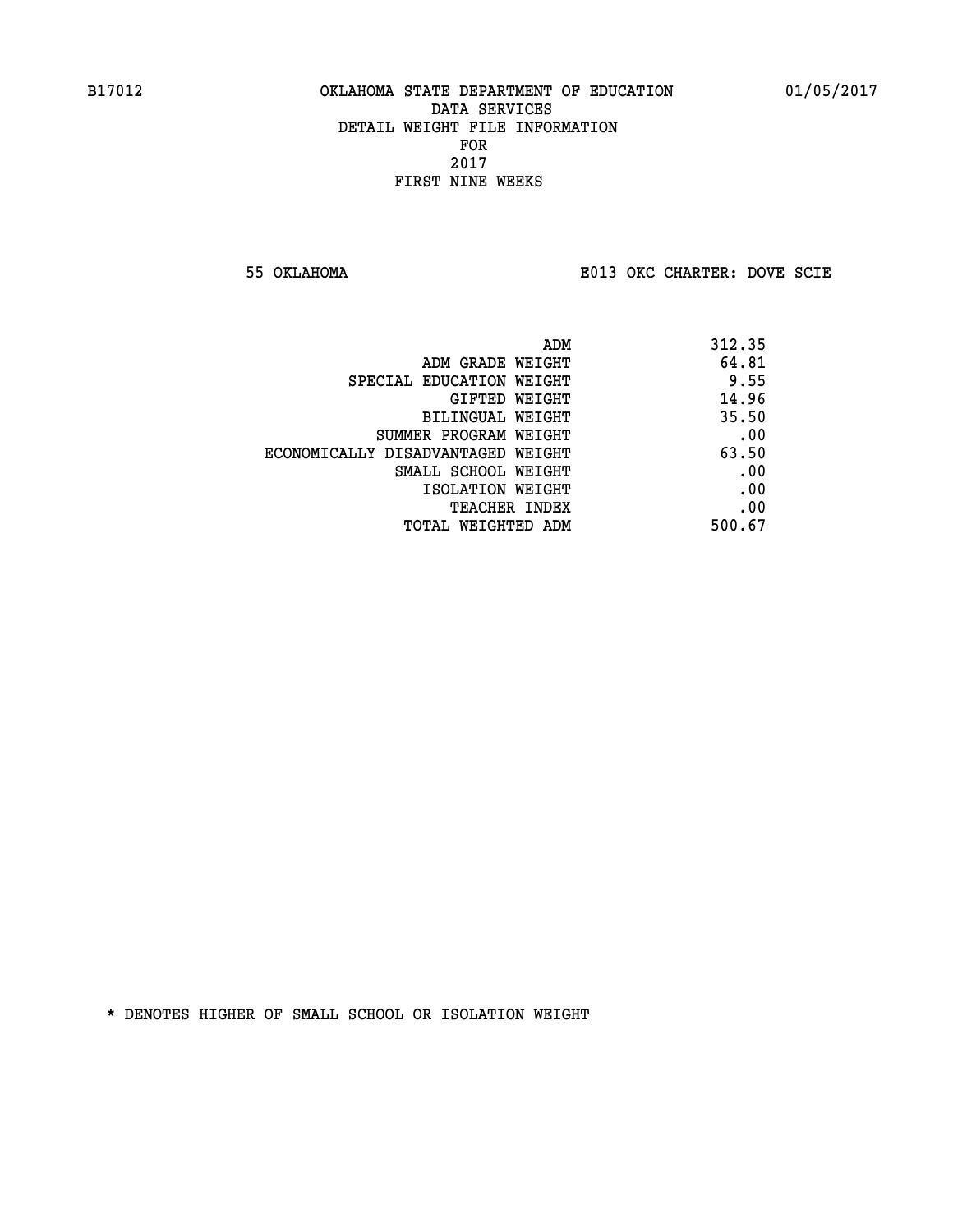**55 OKLAHOMA E016 OKC CHARTER: HARPER AC**

| ADM                               | 108.89 |
|-----------------------------------|--------|
| ADM GRADE WEIGHT                  | 21.78  |
| SPECIAL EDUCATION WEIGHT          | 5.30   |
| GIFTED WEIGHT                     | .00    |
| BILINGUAL WEIGHT                  | 2.50   |
| SUMMER PROGRAM WEIGHT             | .00    |
| ECONOMICALLY DISADVANTAGED WEIGHT | 34.00  |
| SMALL SCHOOL WEIGHT               | .00    |
| ISOLATION WEIGHT                  | .00    |
| <b>TEACHER INDEX</b>              | 20.53  |
| TOTAL WEIGHTED ADM                | 193.00 |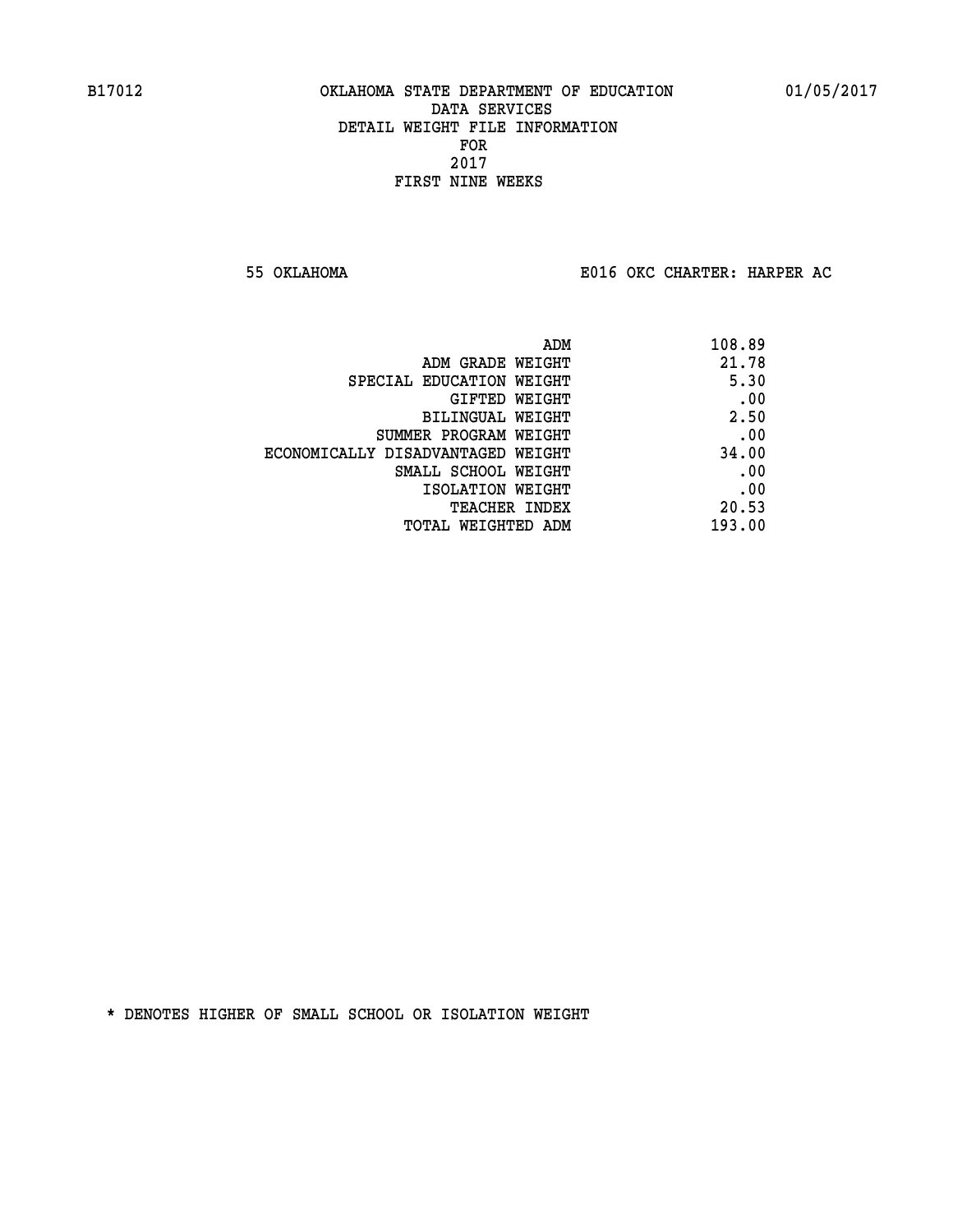**55 OKLAHOMA E020 OKC CHARTER: LIGHTHOUS**

|                                   | 293.24<br>ADM |
|-----------------------------------|---------------|
| ADM GRADE WEIGHT                  | 68.30         |
| SPECIAL EDUCATION WEIGHT          | 27.35         |
| <b>GIFTED WEIGHT</b>              | 8.84          |
| BILINGUAL WEIGHT                  | 34.00         |
| SUMMER PROGRAM WEIGHT             | .00           |
| ECONOMICALLY DISADVANTAGED WEIGHT | 68.25         |
| SMALL SCHOOL WEIGHT               | .00           |
| ISOLATION WEIGHT                  | .00           |
| <b>TEACHER INDEX</b>              | .00           |
| TOTAL WEIGHTED ADM                | 499.98        |
|                                   |               |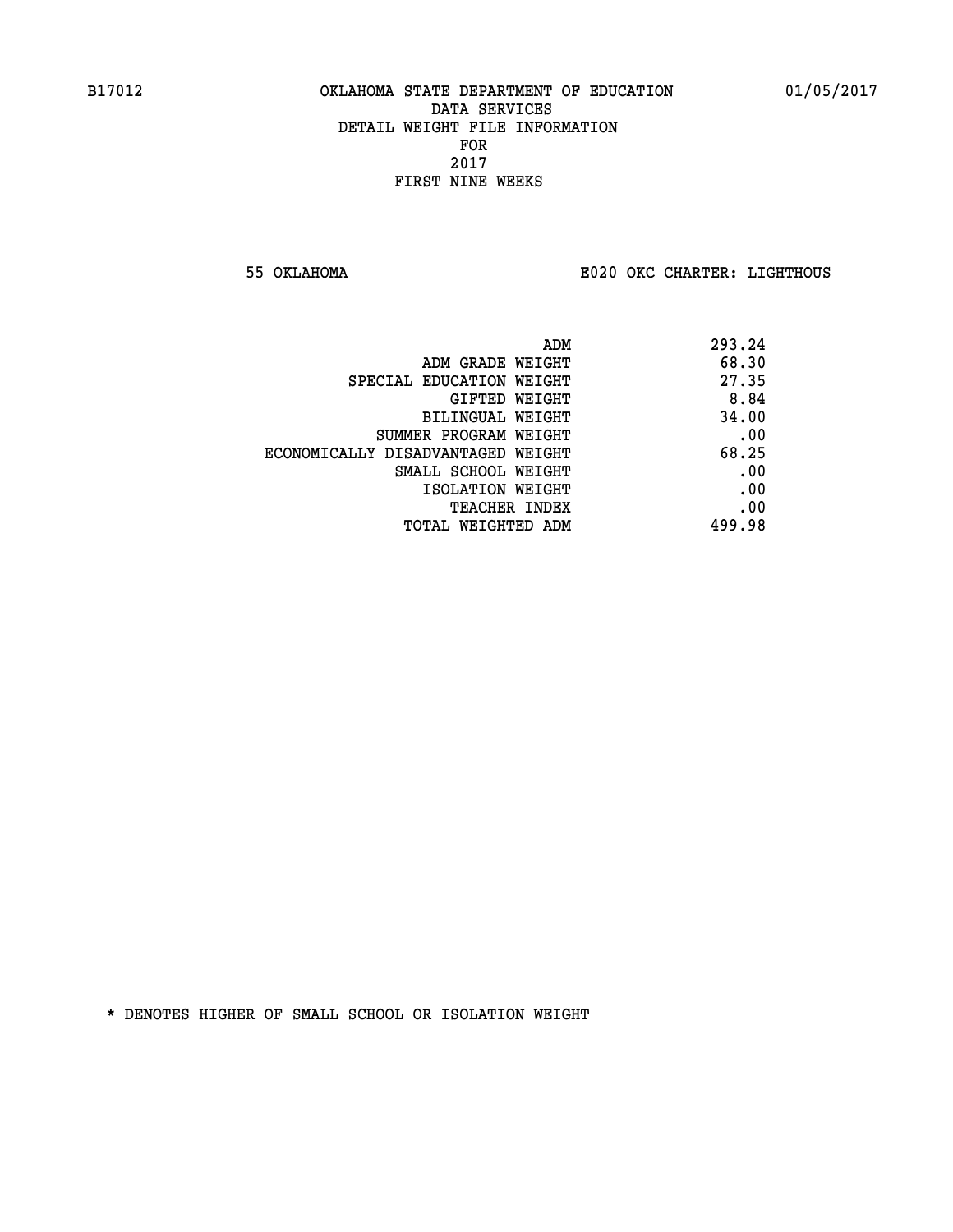**55 OKLAHOMA E021 OKC CHARTER SANTA FE S**

|                                   | 2,409.84<br>ADM |  |
|-----------------------------------|-----------------|--|
| ADM GRADE WEIGHT                  | 462.71          |  |
| SPECIAL EDUCATION WEIGHT          | 142.00          |  |
| GIFTED WEIGHT                     | 80.58           |  |
| BILINGUAL WEIGHT                  | 501.00          |  |
| SUMMER PROGRAM WEIGHT             | .00             |  |
| ECONOMICALLY DISADVANTAGED WEIGHT | 559.50          |  |
| SMALL SCHOOL WEIGHT               | .00             |  |
| ISOLATION WEIGHT                  | .00             |  |
| TEACHER INDEX                     | .00             |  |
| TOTAL WEIGHTED ADM                | 4,155.63        |  |
|                                   |                 |  |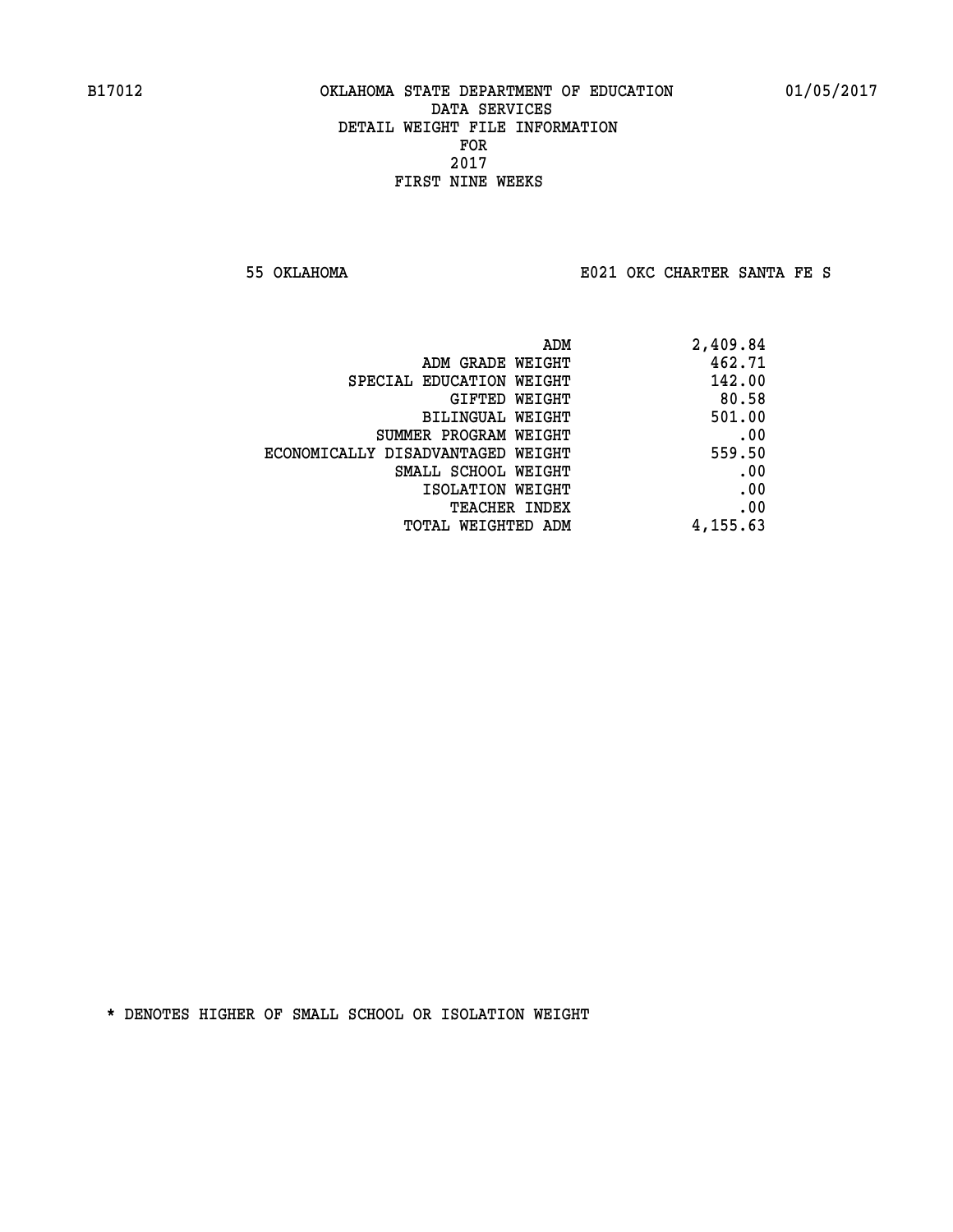**55 OKLAHOMA G004 ASTEC CHARTERS** 

| ADM                               | 952.32   |
|-----------------------------------|----------|
| ADM GRADE WEIGHT                  | 158.58   |
| SPECIAL EDUCATION WEIGHT          | 66.80    |
| <b>GIFTED WEIGHT</b>              | 39.10    |
| BILINGUAL WEIGHT                  | 184.25   |
| SUMMER PROGRAM WEIGHT             | .00      |
| ECONOMICALLY DISADVANTAGED WEIGHT | 224.50   |
| SMALL SCHOOL WEIGHT               | .00      |
| ISOLATION WEIGHT                  | .00      |
| <b>TEACHER INDEX</b>              | .00      |
| <b>TOTAL WEIGHTED ADM</b>         | 1,625.55 |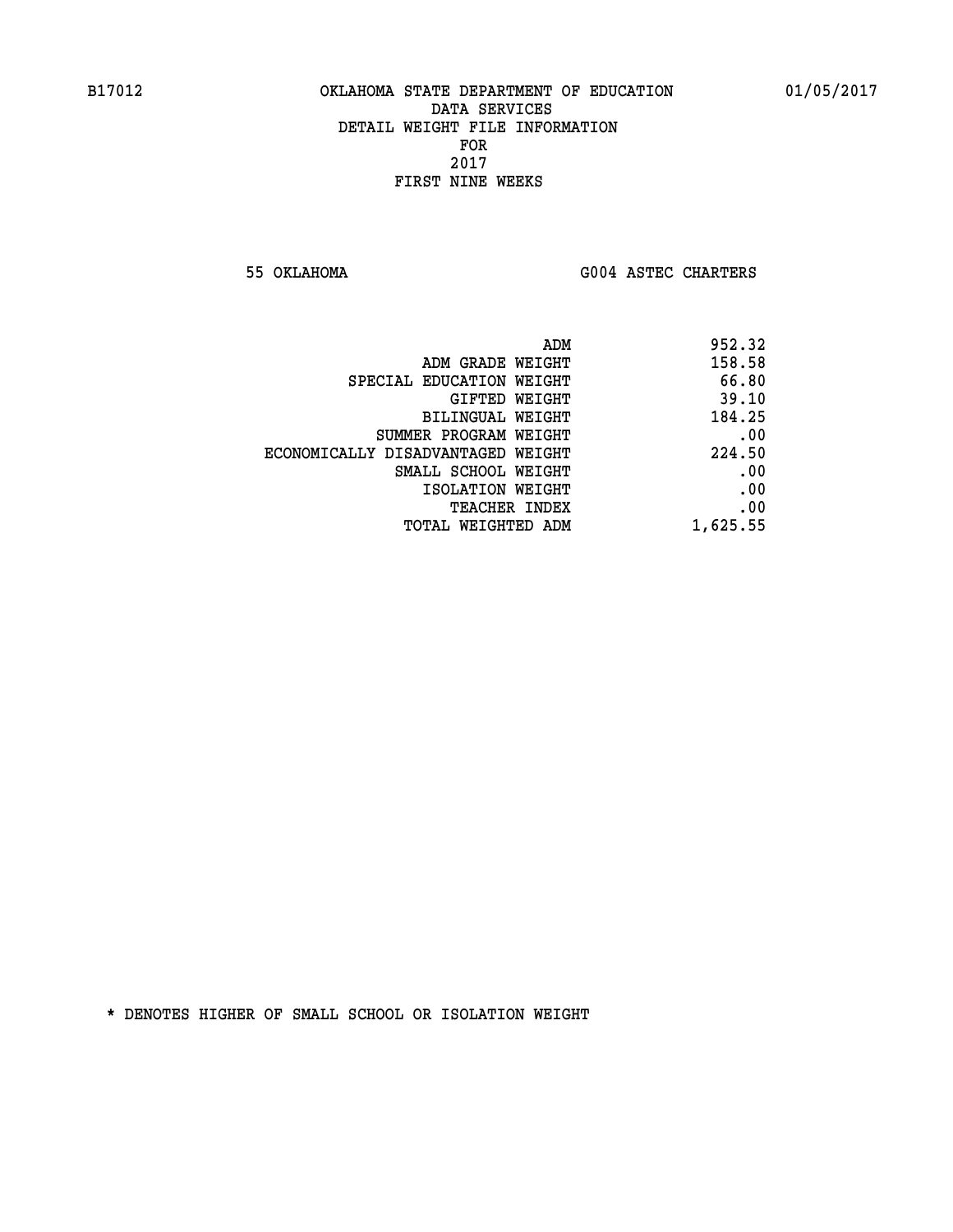**55 OKLAHOMA G007 JOHN W REX CHARTER ELE**

|                                   | 447.02<br>ADM |
|-----------------------------------|---------------|
| ADM GRADE WEIGHT                  | 125.51        |
| SPECIAL EDUCATION WEIGHT          | 13.85         |
| GIFTED WEIGHT                     | 25.84         |
| BILINGUAL WEIGHT                  | 14.50         |
| SUMMER PROGRAM WEIGHT             | .00           |
| ECONOMICALLY DISADVANTAGED WEIGHT | 41.50         |
| SMALL SCHOOL WEIGHT               | .00           |
| ISOLATION WEIGHT                  | .00           |
| TEACHER INDEX                     | .00           |
| TOTAL WEIGHTED ADM                | 668.22        |
|                                   |               |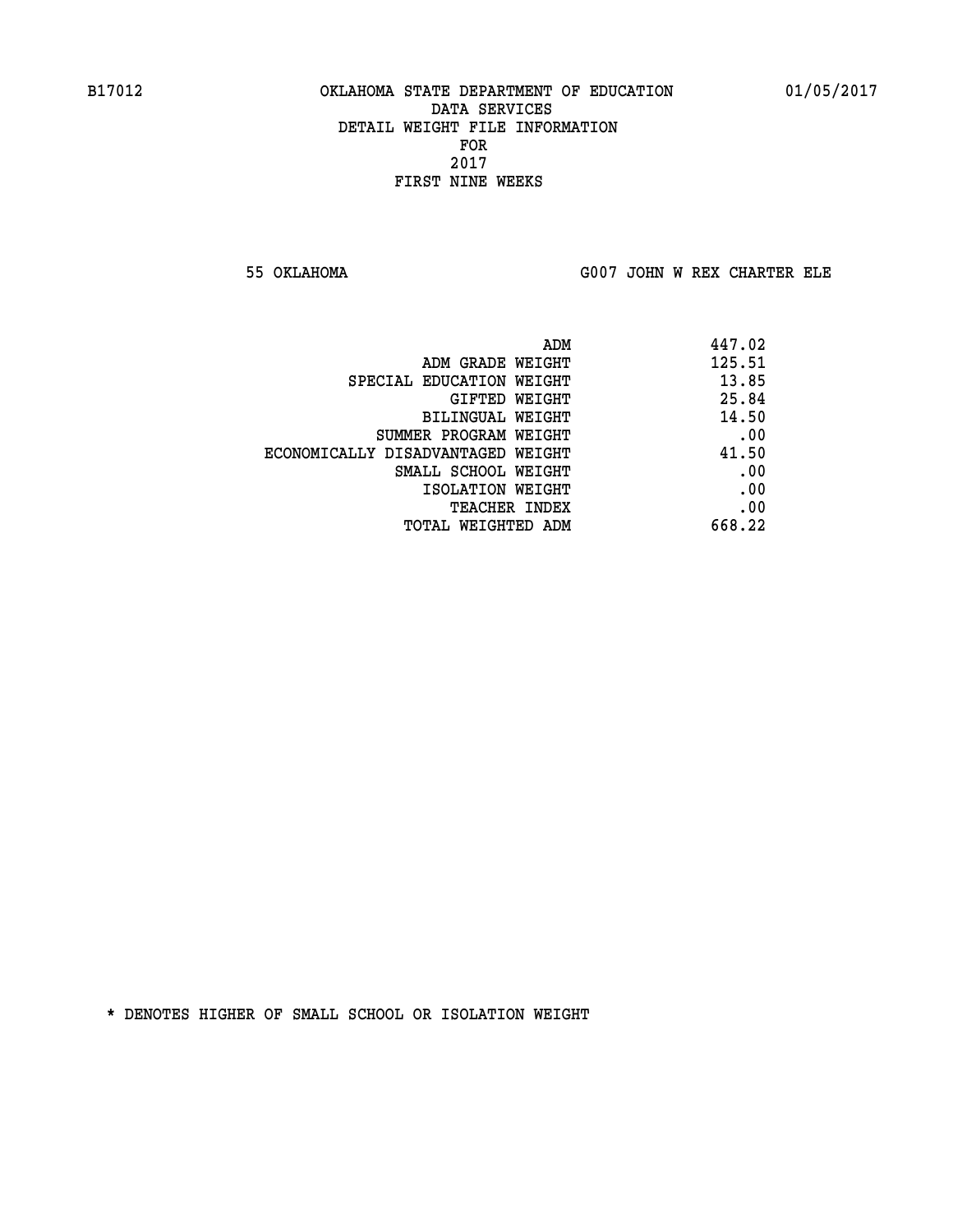**55 OKLAHOMA I001 PUTNAM CITY** 

| ADM                               | 19,363.60 |
|-----------------------------------|-----------|
| ADM GRADE WEIGHT                  | 3,826.28  |
| SPECIAL EDUCATION WEIGHT          | 3,477.45  |
| GIFTED WEIGHT                     | 1,092.08  |
| BILINGUAL WEIGHT                  | 1,086.00  |
| SUMMER PROGRAM WEIGHT             | 30.00     |
| ECONOMICALLY DISADVANTAGED WEIGHT | 3,825.50  |
| SMALL SCHOOL WEIGHT               | .00       |
| ISOLATION WEIGHT                  | .00       |
| TEACHER INDEX                     | .00       |
| TOTAL WEIGHTED ADM                | 32,700.91 |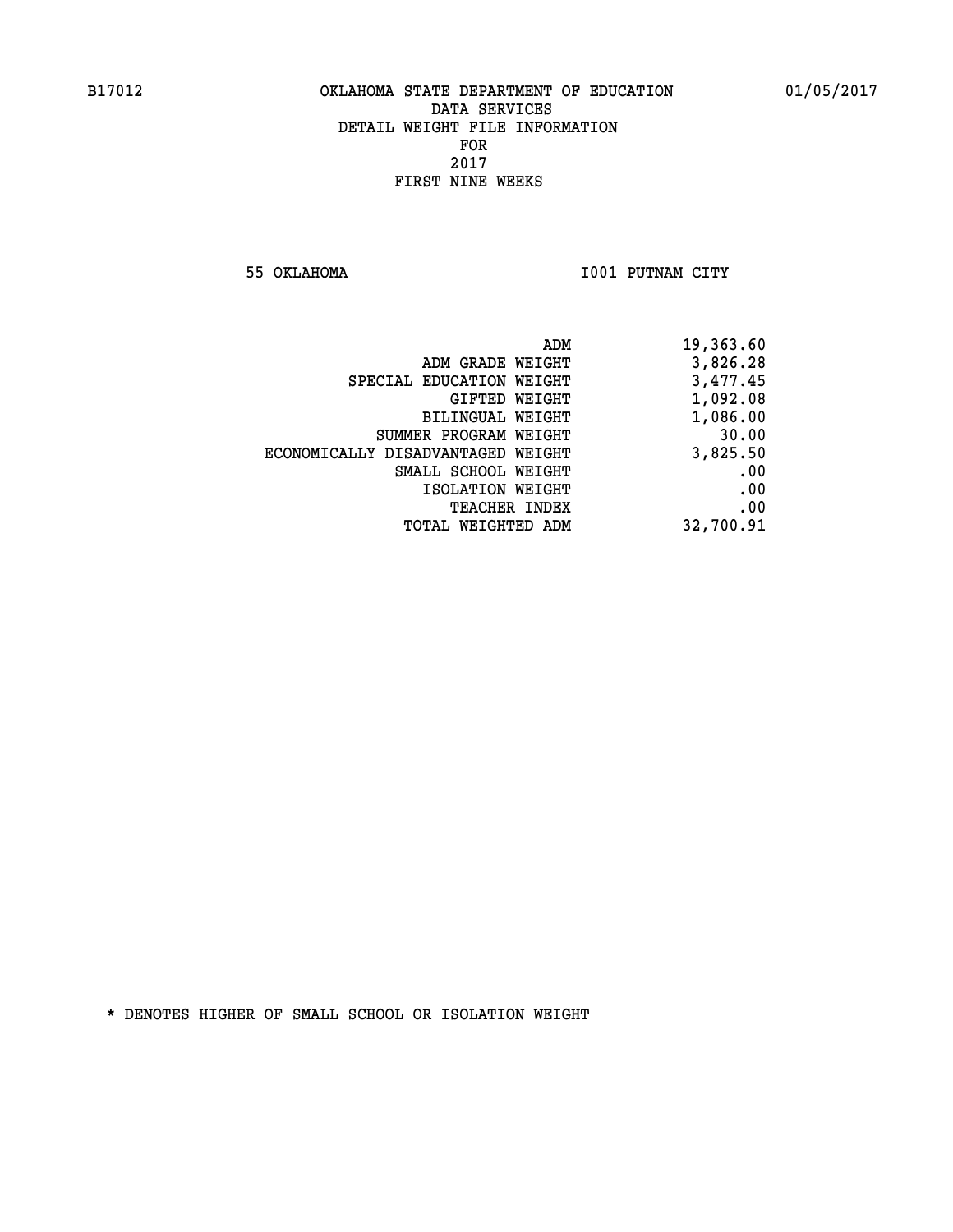**55 OKLAHOMA I003 LUTHER** 

| 790.26   |
|----------|
| 126.73   |
| 134.95   |
| 21.08    |
| 5.75     |
| 1.20     |
| 124.50   |
| .00      |
| .00      |
| 26.87    |
| 1,231.34 |
|          |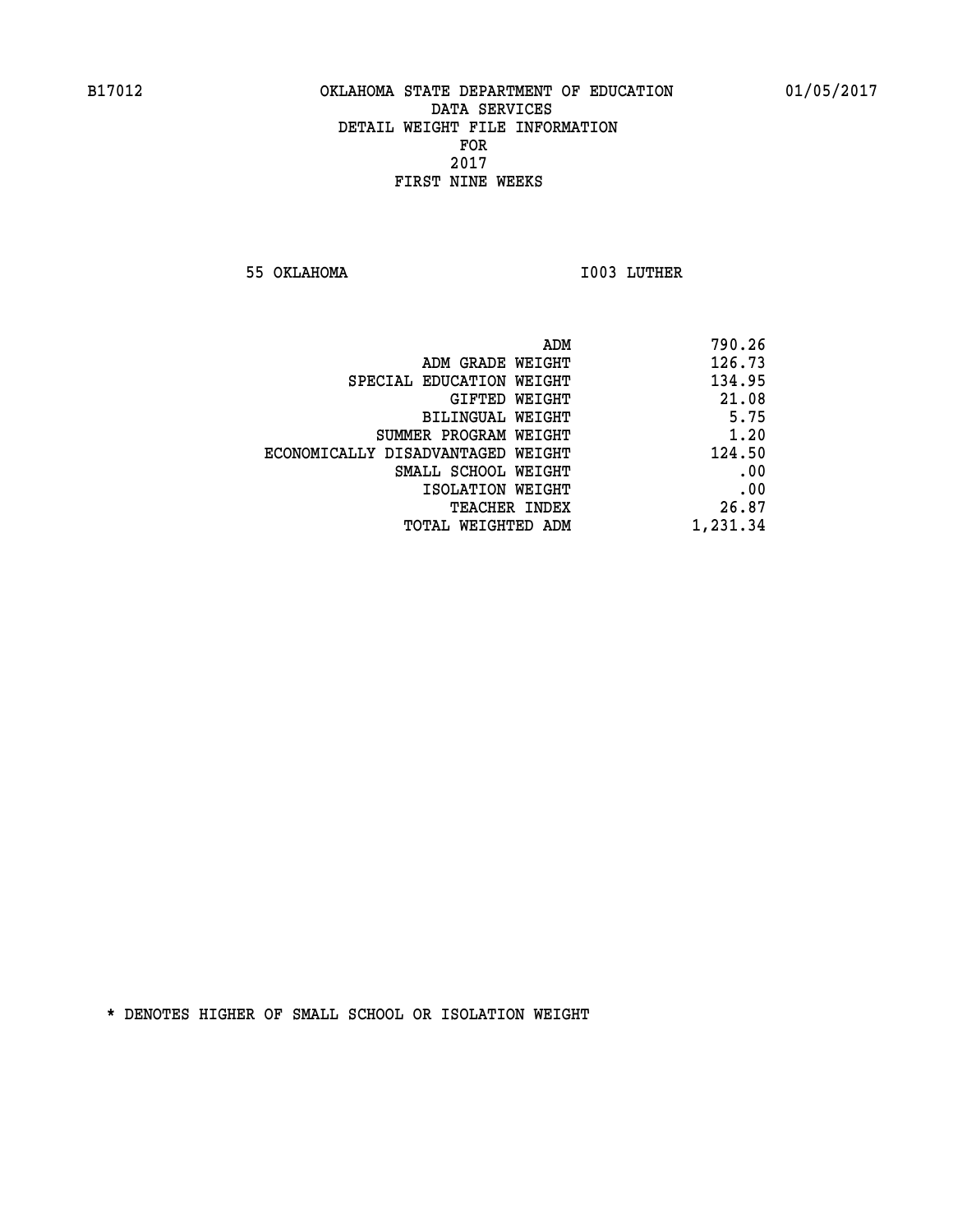**55 OKLAHOMA I004 CHOCTAW-NICOMA PARK** 

| ADM                               | 5,762.08 |
|-----------------------------------|----------|
| ADM GRADE WEIGHT                  | 946.94   |
| SPECIAL EDUCATION WEIGHT          | 998.15   |
| GIFTED WEIGHT                     | 250.58   |
| BILINGUAL WEIGHT                  | 20.25    |
| SUMMER PROGRAM WEIGHT             | 7.20     |
| ECONOMICALLY DISADVANTAGED WEIGHT | 639.25   |
| SMALL SCHOOL WEIGHT               | .00      |
| ISOLATION WEIGHT                  | .00      |
| <b>TEACHER INDEX</b>              | 55.85    |
| TOTAL WEIGHTED ADM                | 8,680.30 |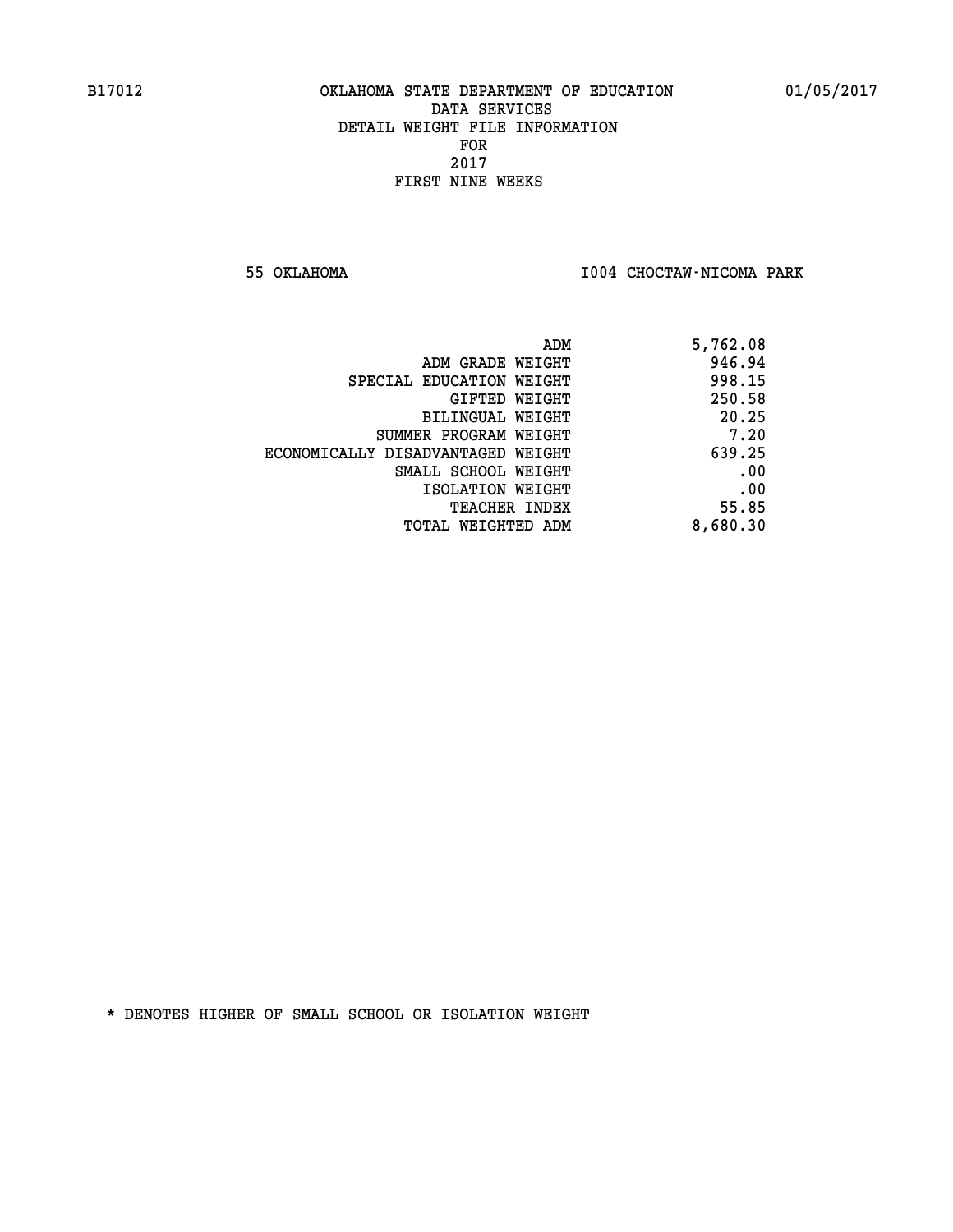**55 OKLAHOMA I006 DEER CREEK** 

|                                   | 5,873.37<br>ADM |
|-----------------------------------|-----------------|
| ADM GRADE WEIGHT                  | 1,138.30        |
| SPECIAL EDUCATION WEIGHT          | 583.50          |
| <b>GIFTED WEIGHT</b>              | 309.06          |
| BILINGUAL WEIGHT                  | 87.00           |
| SUMMER PROGRAM WEIGHT             | 6.00            |
| ECONOMICALLY DISADVANTAGED WEIGHT | 150.25          |
| SMALL SCHOOL WEIGHT               | .00             |
| ISOLATION WEIGHT                  | .00             |
| <b>TEACHER INDEX</b>              | .00             |
| <b>TOTAL WEIGHTED ADM</b>         | 8,147.48        |
|                                   |                 |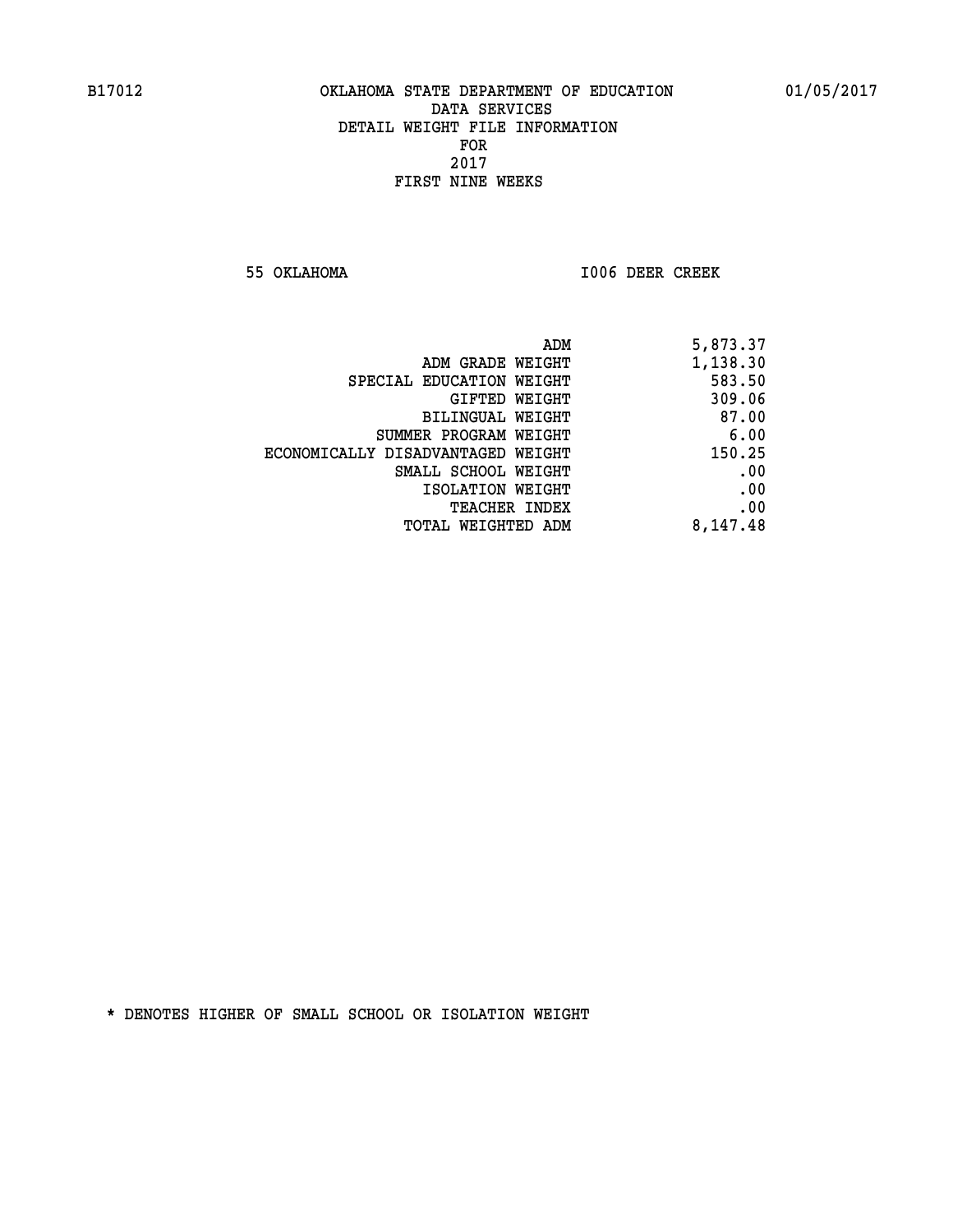**55 OKLAHOMA I007 HARRAH** 

| 2,205.35 |
|----------|
| 369.95   |
| 445.45   |
| 63.58    |
| 4.25     |
| 1.20     |
| 279.75   |
| .00      |
| .00      |
| 95.64    |
| 3,465.17 |
|          |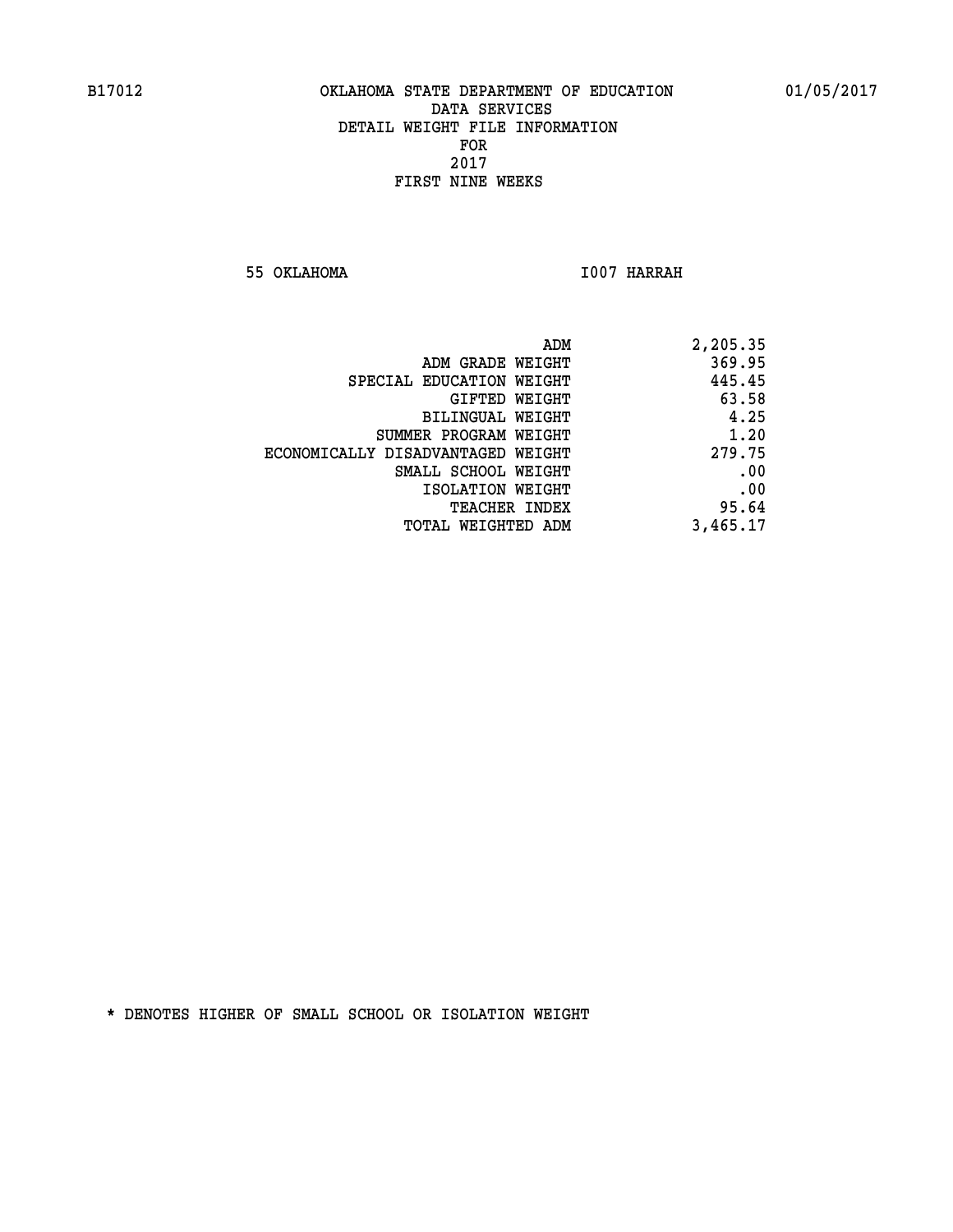**55 OKLAHOMA I009 JONES** 

|                                   | 1,142.53<br>ADM |
|-----------------------------------|-----------------|
| ADM GRADE WEIGHT                  | 194.27          |
| SPECIAL EDUCATION WEIGHT          | 139.80          |
| <b>GIFTED WEIGHT</b>              | 37.74           |
| BILINGUAL WEIGHT                  | 12.00           |
| SUMMER PROGRAM WEIGHT             | .00             |
| ECONOMICALLY DISADVANTAGED WEIGHT | 166.75          |
| SMALL SCHOOL WEIGHT               | .00             |
| ISOLATION WEIGHT                  | .00             |
| <b>TEACHER INDEX</b>              | .00             |
| <b>TOTAL WEIGHTED ADM</b>         | 1,693.09        |
|                                   |                 |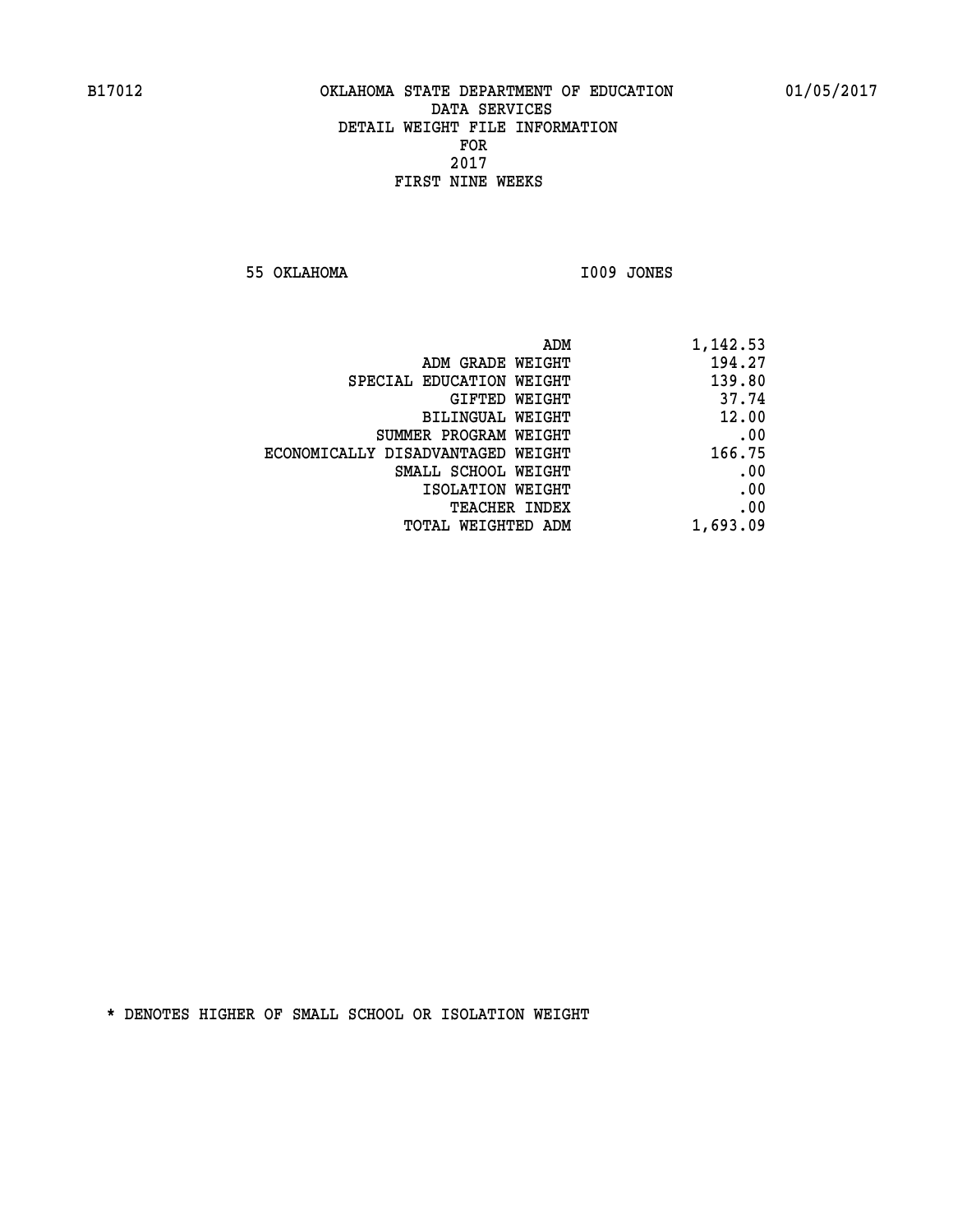**55 OKLAHOMA I012 EDMOND** 

| 24,322.22 |
|-----------|
| 4,172.01  |
| 3,780.40  |
| 1,623.84  |
| 469.00    |
| 54.00     |
| 1,631.50  |
| .00       |
| .00       |
| .00       |
| 36,052.97 |
|           |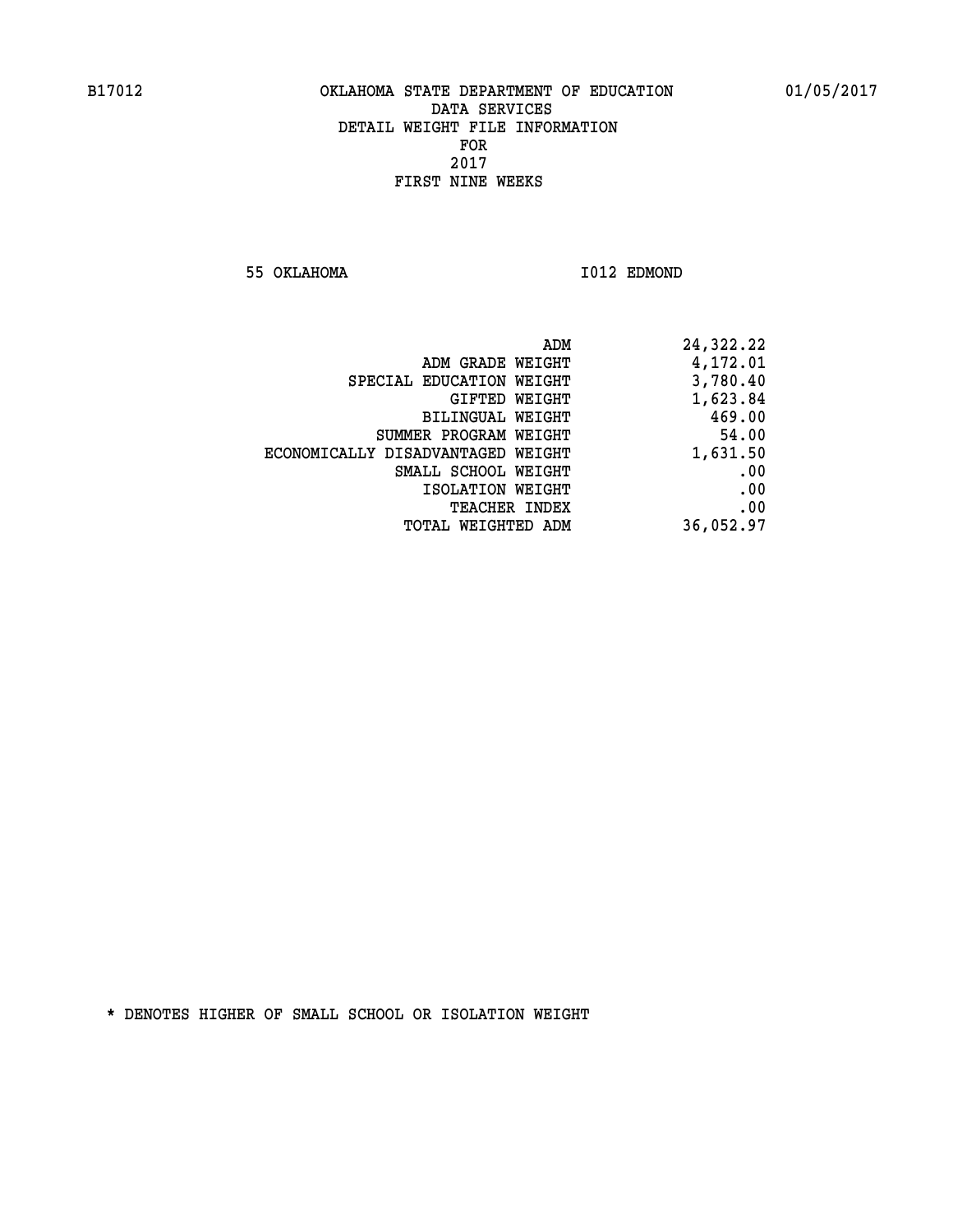**55 OKLAHOMA I037 MILLWOOD** 

|                                   | ADM<br>874.33 |  |
|-----------------------------------|---------------|--|
| ADM GRADE WEIGHT                  | 166.03        |  |
| SPECIAL EDUCATION WEIGHT          | 107.85        |  |
| GIFTED WEIGHT                     | 25.84         |  |
| BILINGUAL WEIGHT                  | 5.50          |  |
| SUMMER PROGRAM WEIGHT             | .00           |  |
| ECONOMICALLY DISADVANTAGED WEIGHT | 201.25        |  |
| SMALL SCHOOL WEIGHT               | .00           |  |
| ISOLATION WEIGHT                  | .00           |  |
| <b>TEACHER INDEX</b>              | .00           |  |
| TOTAL WEIGHTED ADM                | 1,380.80      |  |
|                                   |               |  |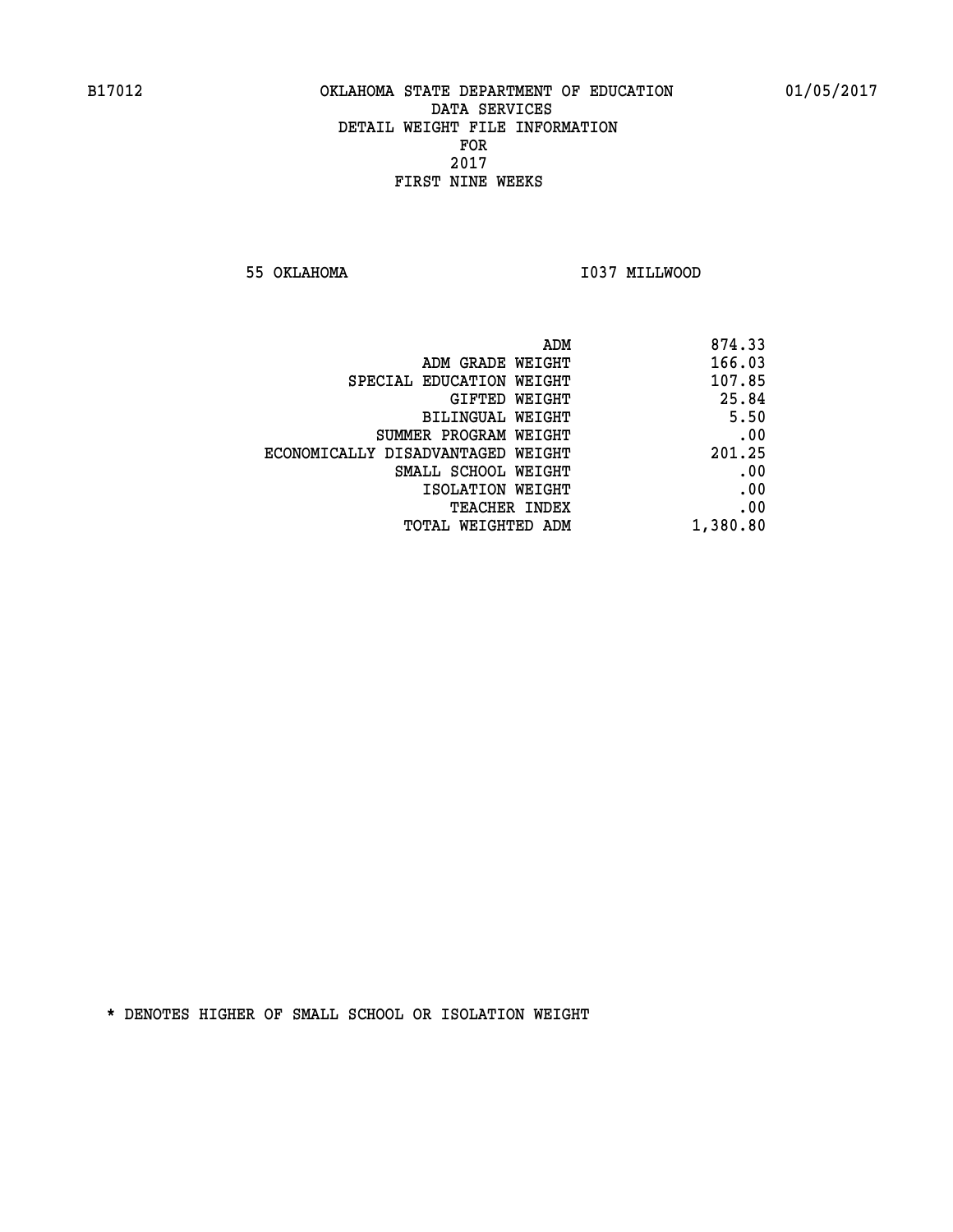**55 OKLAHOMA I041 WESTERN HEIGHTS** 

| 3,565.48 | ADM                               |  |
|----------|-----------------------------------|--|
| 726.38   | ADM GRADE WEIGHT                  |  |
| 417.90   | SPECIAL EDUCATION WEIGHT          |  |
| 120.70   | <b>GIFTED WEIGHT</b>              |  |
| 291.25   | BILINGUAL WEIGHT                  |  |
| .00      | SUMMER PROGRAM WEIGHT             |  |
| 802.25   | ECONOMICALLY DISADVANTAGED WEIGHT |  |
| .00      | SMALL SCHOOL WEIGHT               |  |
| .00      | ISOLATION WEIGHT                  |  |
| .00      | <b>TEACHER INDEX</b>              |  |
| 5,923.96 | TOTAL WEIGHTED ADM                |  |
|          |                                   |  |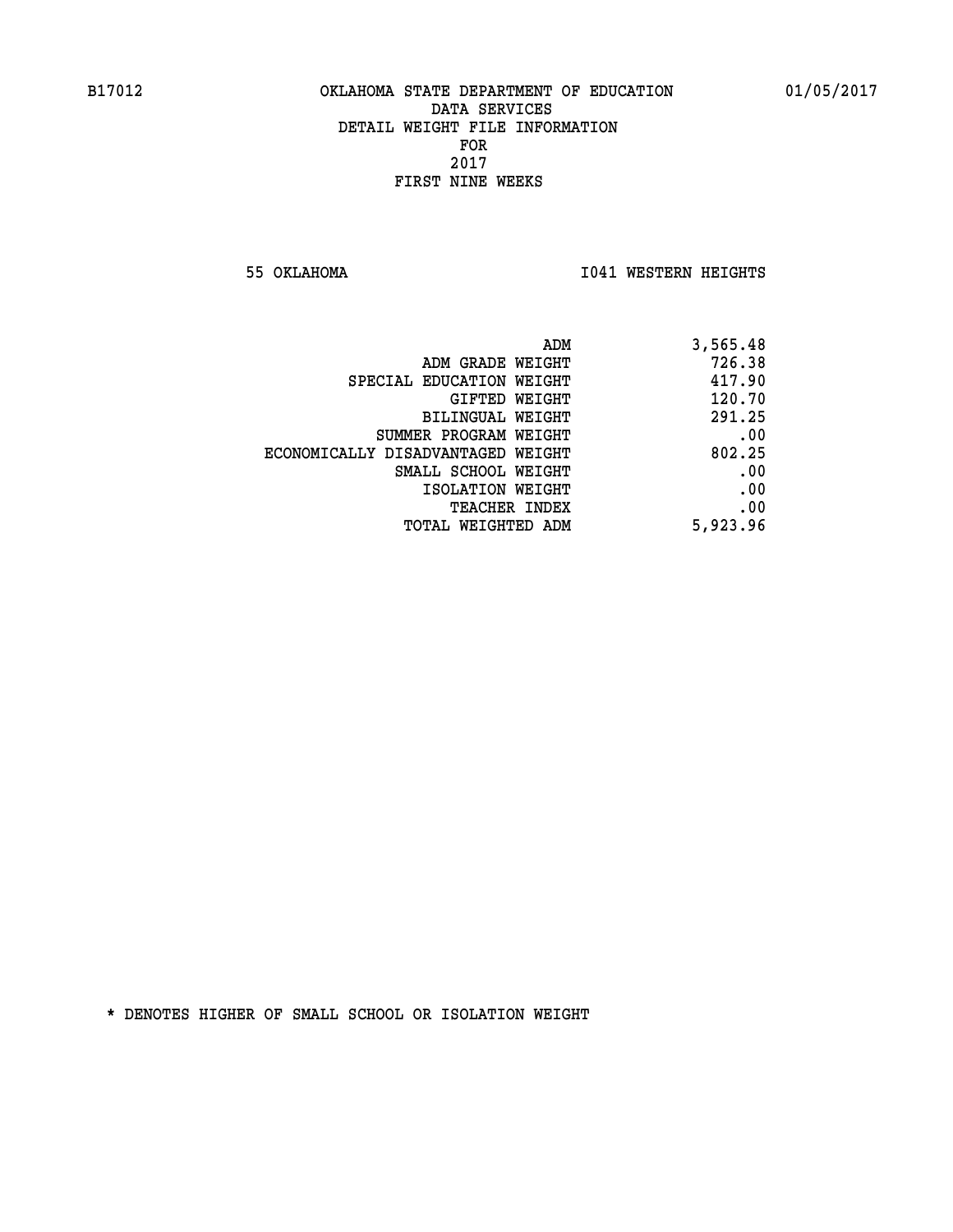**55 OKLAHOMA I052 MIDWEST CITY-DEL CITY** 

| ADM                               | 14,229.81 |
|-----------------------------------|-----------|
| ADM GRADE WEIGHT                  | 2,778.82  |
| SPECIAL EDUCATION WEIGHT          | 2,101.85  |
| GIFTED WEIGHT                     | 783.36    |
| BILINGUAL WEIGHT                  | 189.50    |
| SUMMER PROGRAM WEIGHT             | 6.00      |
| ECONOMICALLY DISADVANTAGED WEIGHT | 2,494.25  |
| SMALL SCHOOL WEIGHT               | .00       |
| ISOLATION WEIGHT                  | .00       |
| <b>TEACHER INDEX</b>              | .00       |
| TOTAL WEIGHTED ADM                | 22,583.59 |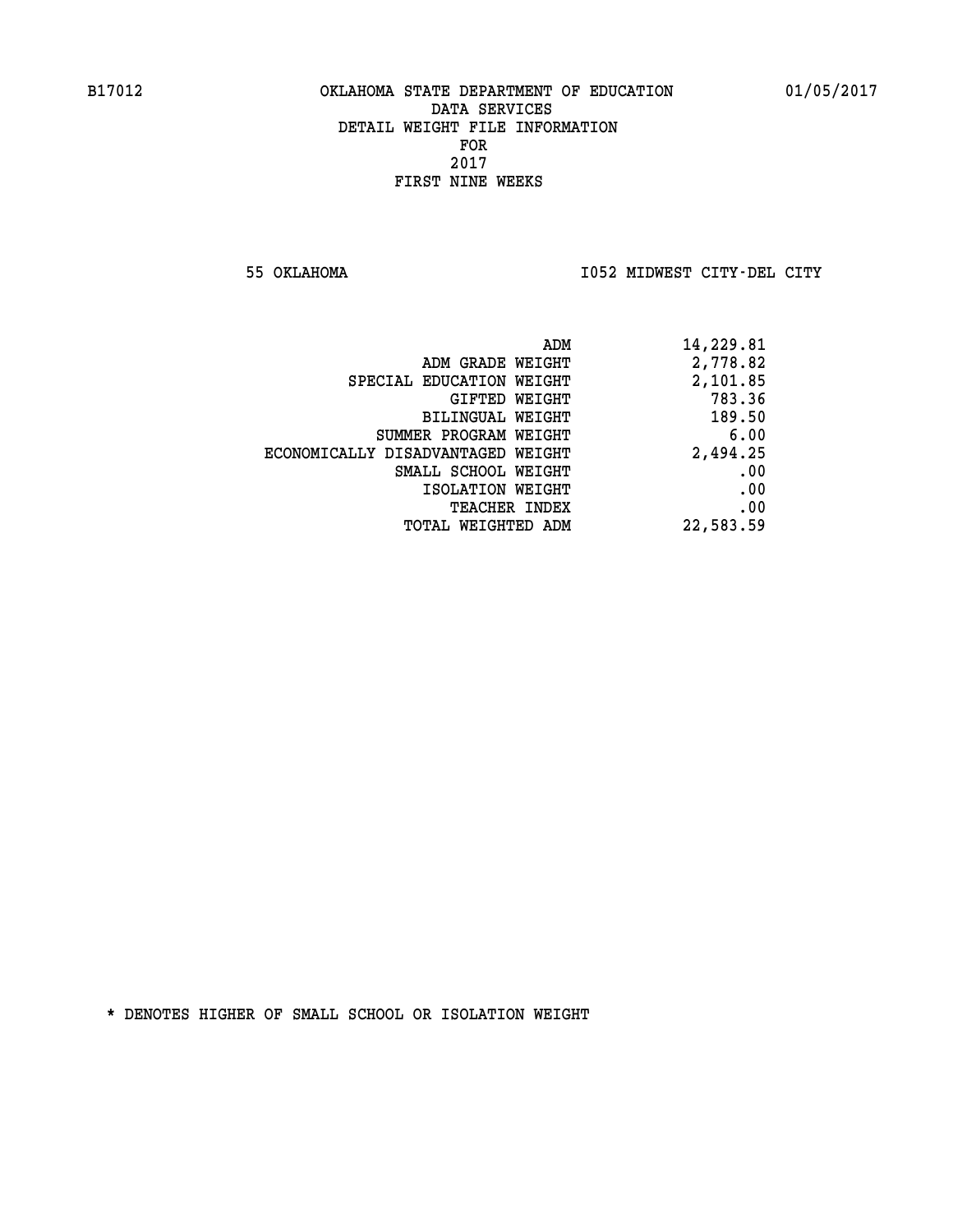**55 OKLAHOMA I053 CROOKED OAK** 

| 1,214.59 |
|----------|
| 205.54   |
| 183.80   |
| 32.98    |
| 162.75   |
| .00      |
| 293.75   |
| .00      |
| .00      |
| .00      |
| 2,093.41 |
|          |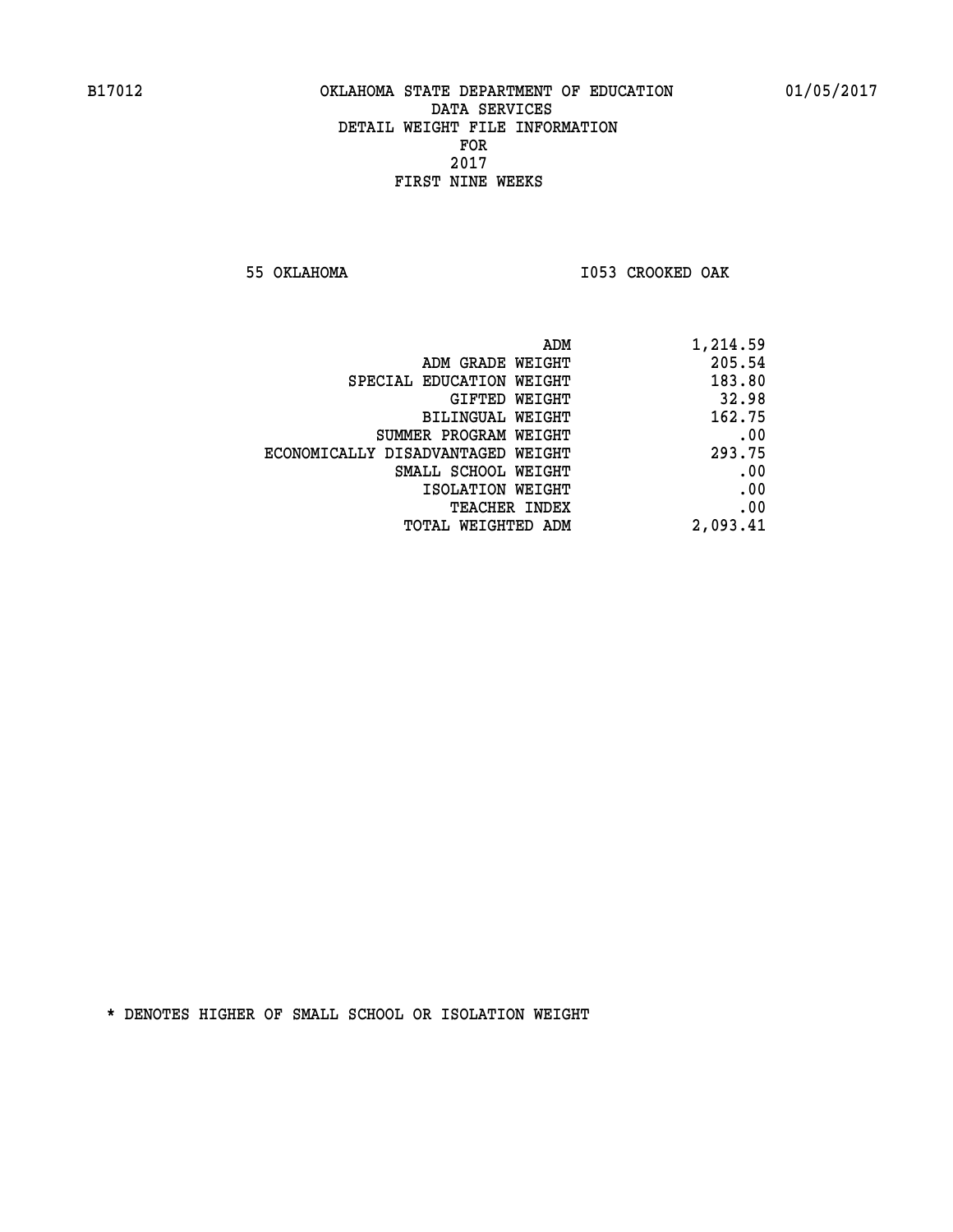**55 OKLAHOMA I088 BETHANY** 

| ADM                               | 1,714.12 |
|-----------------------------------|----------|
| ADM GRADE WEIGHT                  | 282.27   |
| SPECIAL EDUCATION WEIGHT          | 510.70   |
| GIFTED WEIGHT                     | 142.80   |
| BILINGUAL WEIGHT                  | 40.75    |
| SUMMER PROGRAM WEIGHT             | 75.60    |
| ECONOMICALLY DISADVANTAGED WEIGHT | 182.75   |
| SMALL SCHOOL WEIGHT               | .00      |
| ISOLATION WEIGHT                  | .00      |
| TEACHER INDEX                     | 51.86    |
| TOTAL WEIGHTED ADM                | 3,000.85 |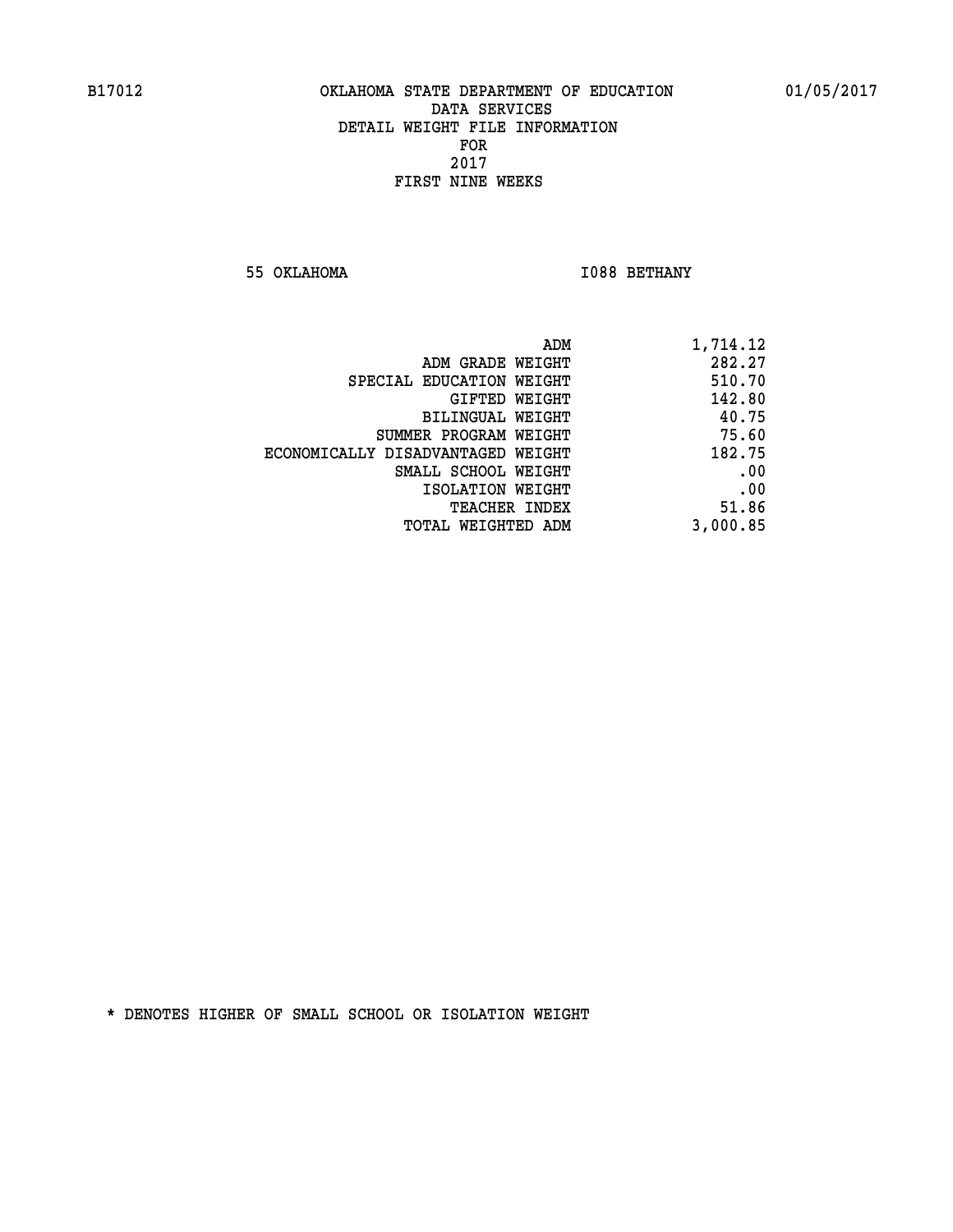**55 OKLAHOMA I089 OKLAHOMA CITY** 

| 39,241.12 |
|-----------|
| 8,069.02  |
| 5,615.20  |
| 1,186.60  |
| 4,559.75  |
| 24.00     |
| 8,380.50  |
| .00       |
| .00       |
| .00       |
| 67,076.19 |
|           |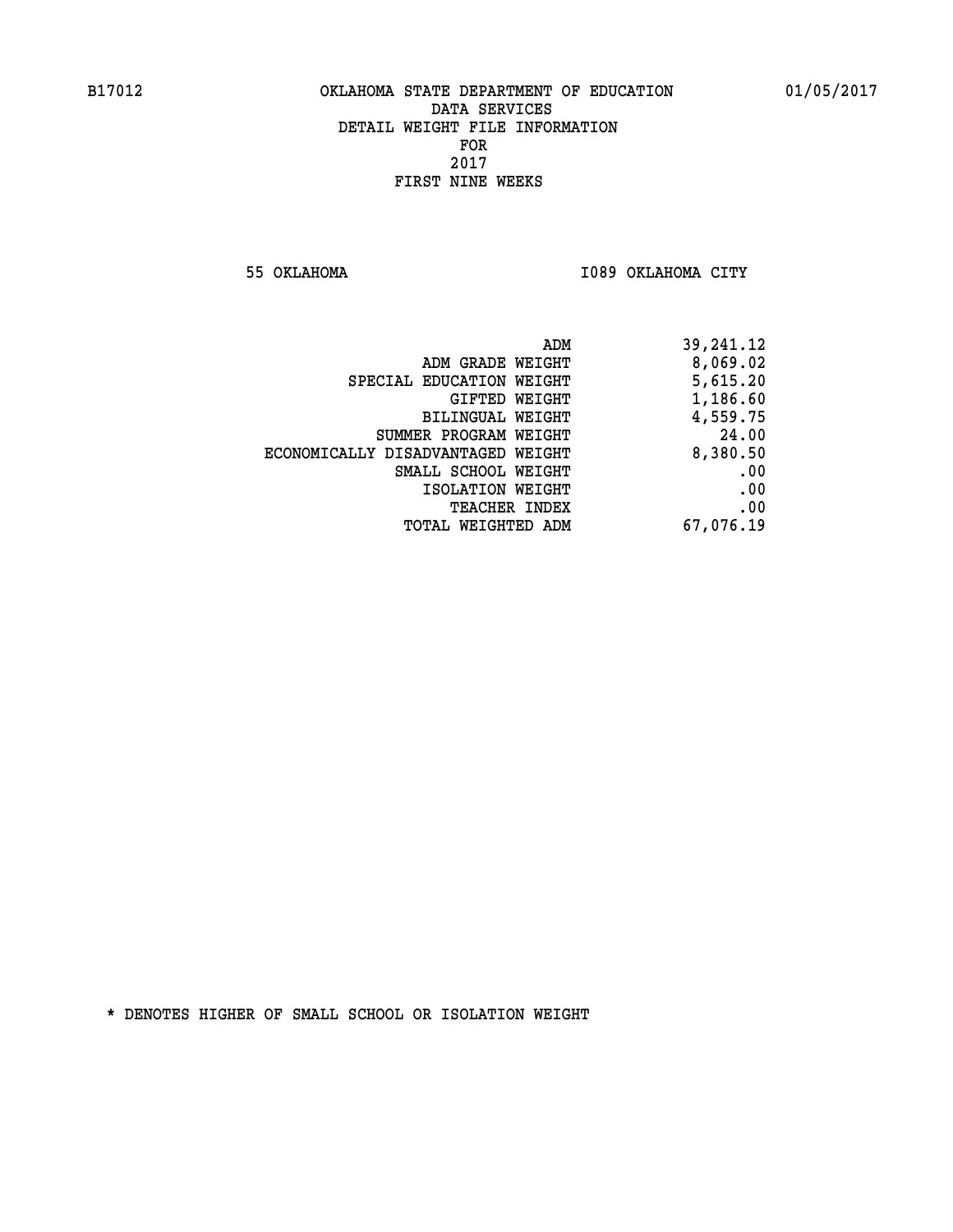**55 OKLAHOMA J001 OKLAHOMA YOUTH ACADEMY**

| ADM                               | 122.51 |
|-----------------------------------|--------|
| ADM GRADE WEIGHT                  | 24.50  |
| SPECIAL EDUCATION WEIGHT          | 59.50  |
| GIFTED WEIGHT                     | 1.02   |
| BILINGUAL WEIGHT                  | .50    |
| SUMMER PROGRAM WEIGHT             | .00    |
| ECONOMICALLY DISADVANTAGED WEIGHT | 34.00  |
| SMALL SCHOOL WEIGHT               | .00    |
| ISOLATION WEIGHT                  | .00    |
| <b>TEACHER INDEX</b>              | .00    |
| TOTAL WEIGHTED ADM                | 242.03 |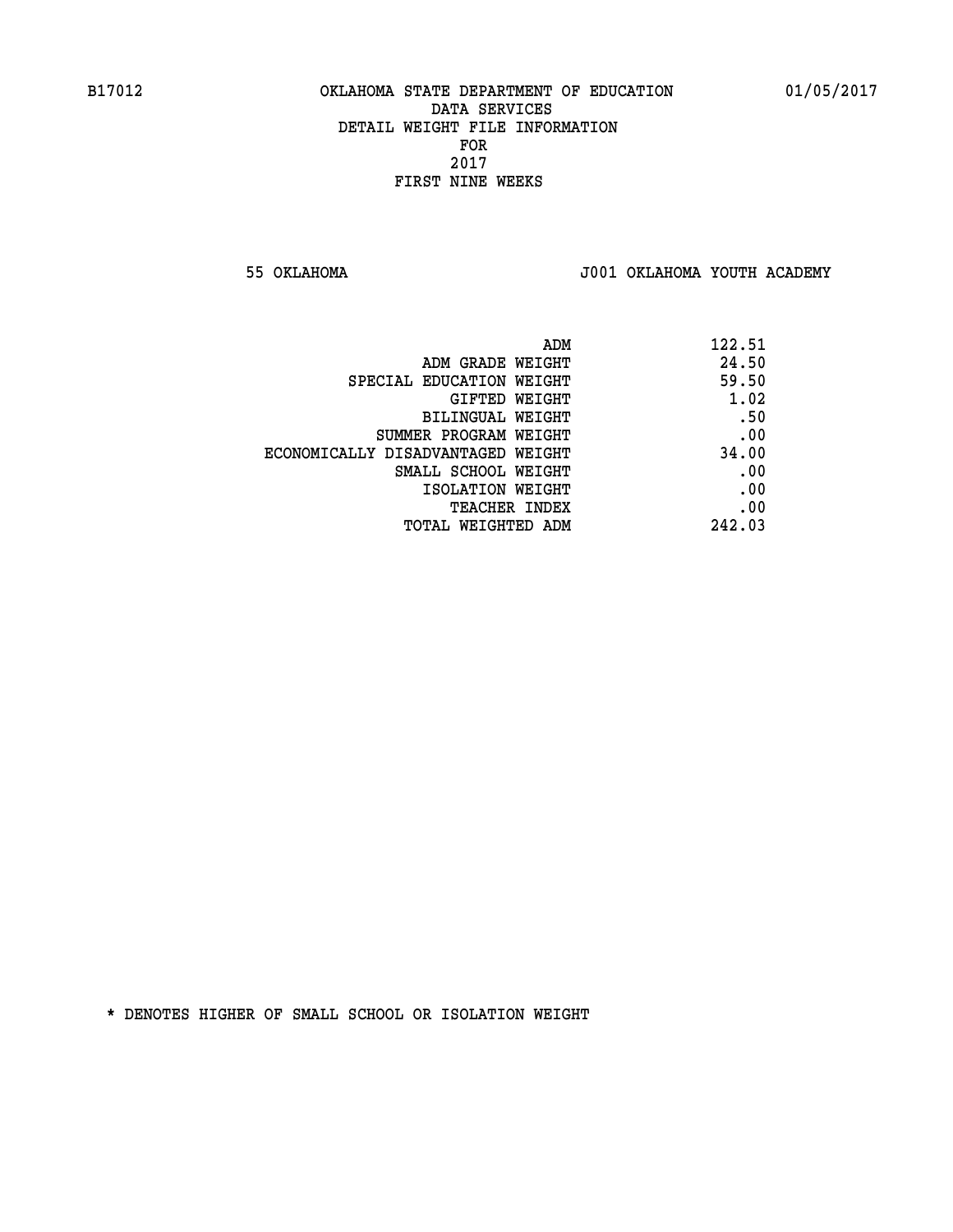**55 OKLAHOMA Z001 EPIC ONE ON ONE CHARTE**

| 8,555.98    |
|-------------|
| 1,675.11    |
| 1,257.05    |
| 30.26       |
| 44.00       |
| 1.20        |
| 1,562.50    |
| .00         |
| .00         |
| .00         |
| 13, 126. 10 |
|             |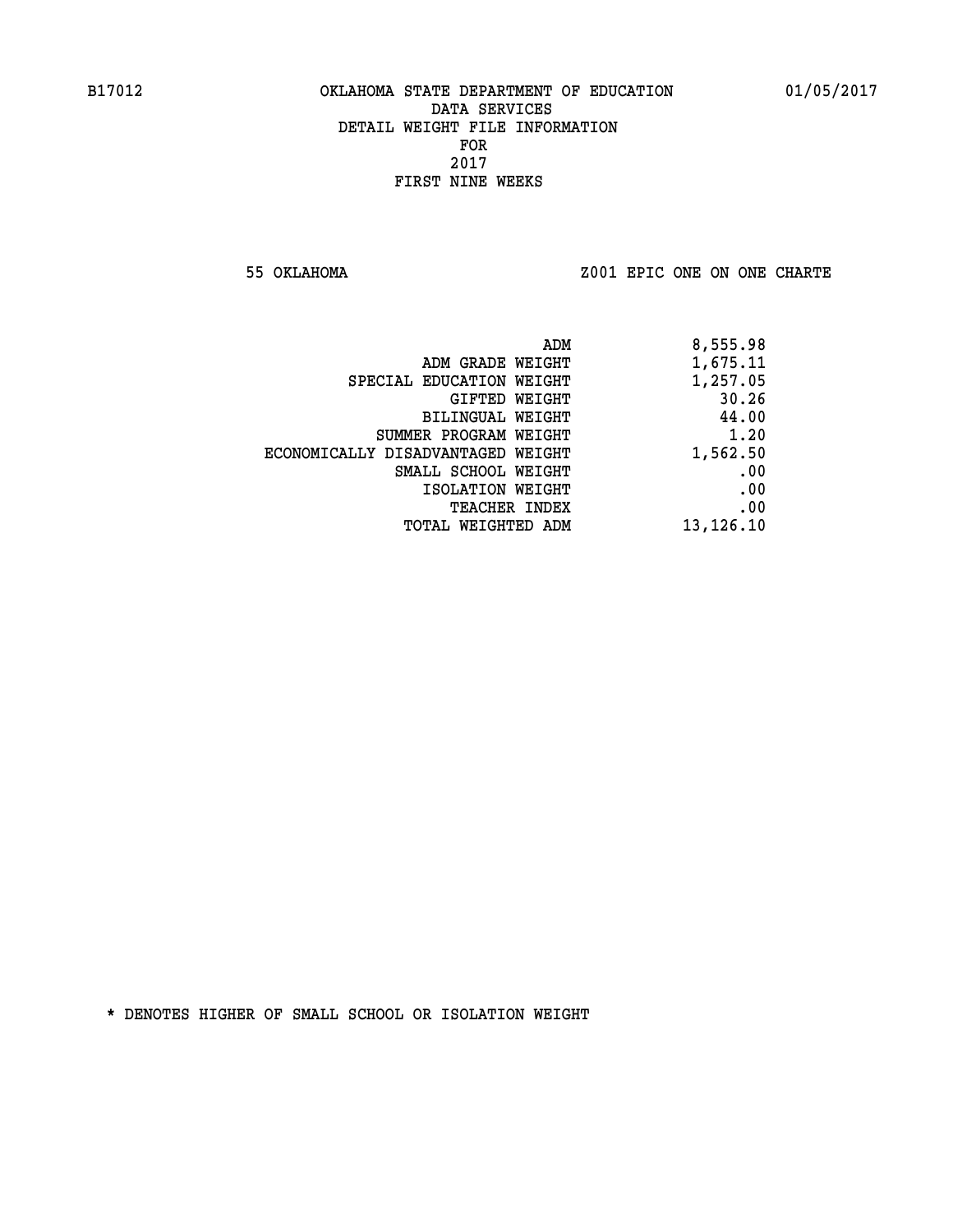**55 OKLAHOMA Z002 OKLAHOMA VIRTUAL CHART**

| ADM                               | 2,352.24 |
|-----------------------------------|----------|
| ADM GRADE WEIGHT                  | 434.53   |
| SPECIAL EDUCATION WEIGHT          | 454.50   |
| GIFTED WEIGHT                     | 29.92    |
| BILINGUAL WEIGHT                  | 7.75     |
| SUMMER PROGRAM WEIGHT             | .00      |
| ECONOMICALLY DISADVANTAGED WEIGHT | 415.50   |
| SMALL SCHOOL WEIGHT               | .00      |
| ISOLATION WEIGHT                  | .00      |
| <b>TEACHER INDEX</b>              | .00      |
| TOTAL WEIGHTED ADM                | 3,694.44 |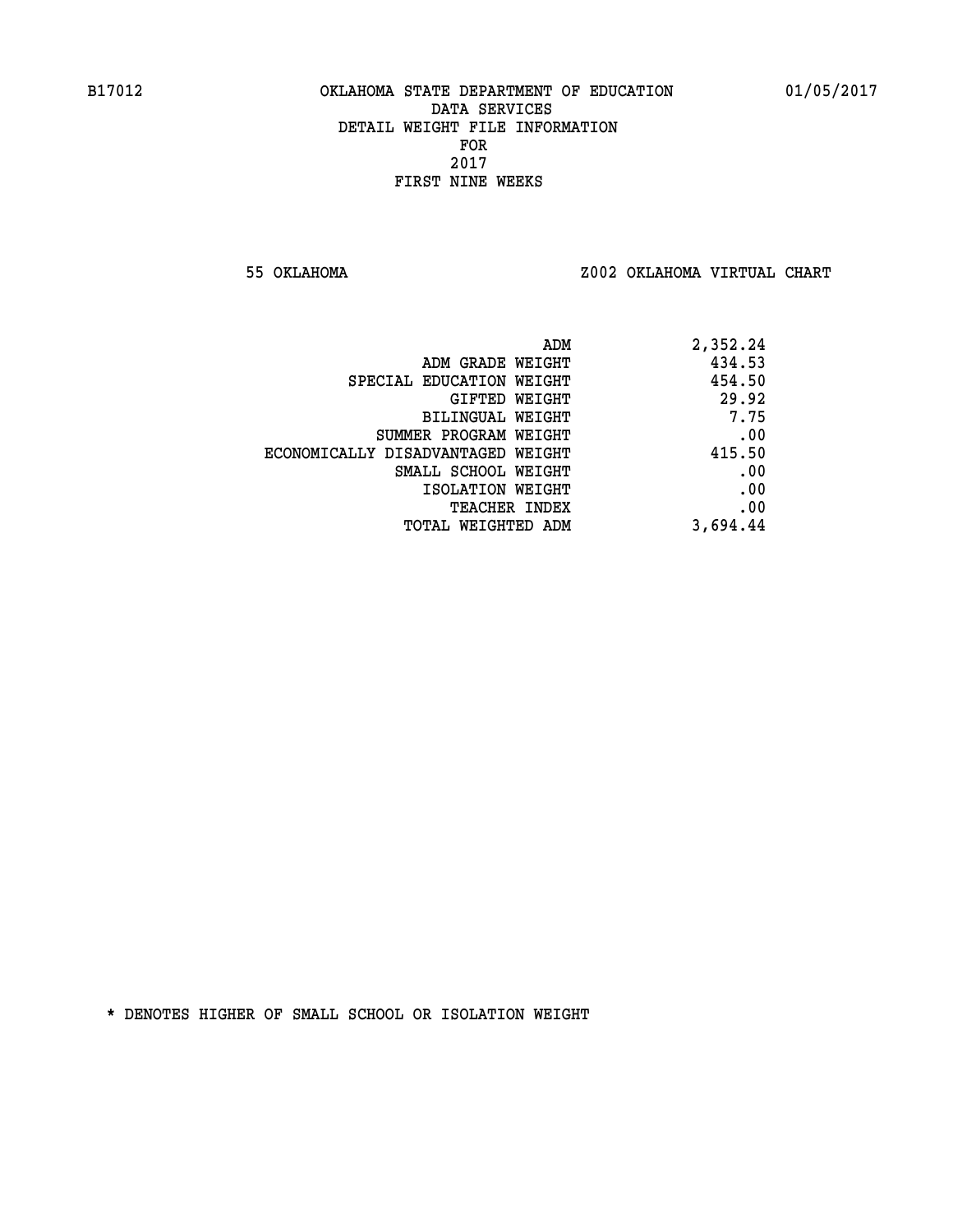**55 OKLAHOMA Z003 OKLAHOMA CONNECTIONS A**

| ADM                               | 1,206.23 |
|-----------------------------------|----------|
| ADM GRADE WEIGHT                  | 211.80   |
| SPECIAL EDUCATION WEIGHT          | 195.20   |
| GIFTED WEIGHT                     | 3.74     |
| BILINGUAL WEIGHT                  | 13.75    |
| SUMMER PROGRAM WEIGHT             | .00      |
| ECONOMICALLY DISADVANTAGED WEIGHT | 227.75   |
| SMALL SCHOOL WEIGHT               | .00      |
| ISOLATION WEIGHT                  | .00      |
| <b>TEACHER INDEX</b>              | .00      |
| TOTAL WEIGHTED ADM                | 1,858.47 |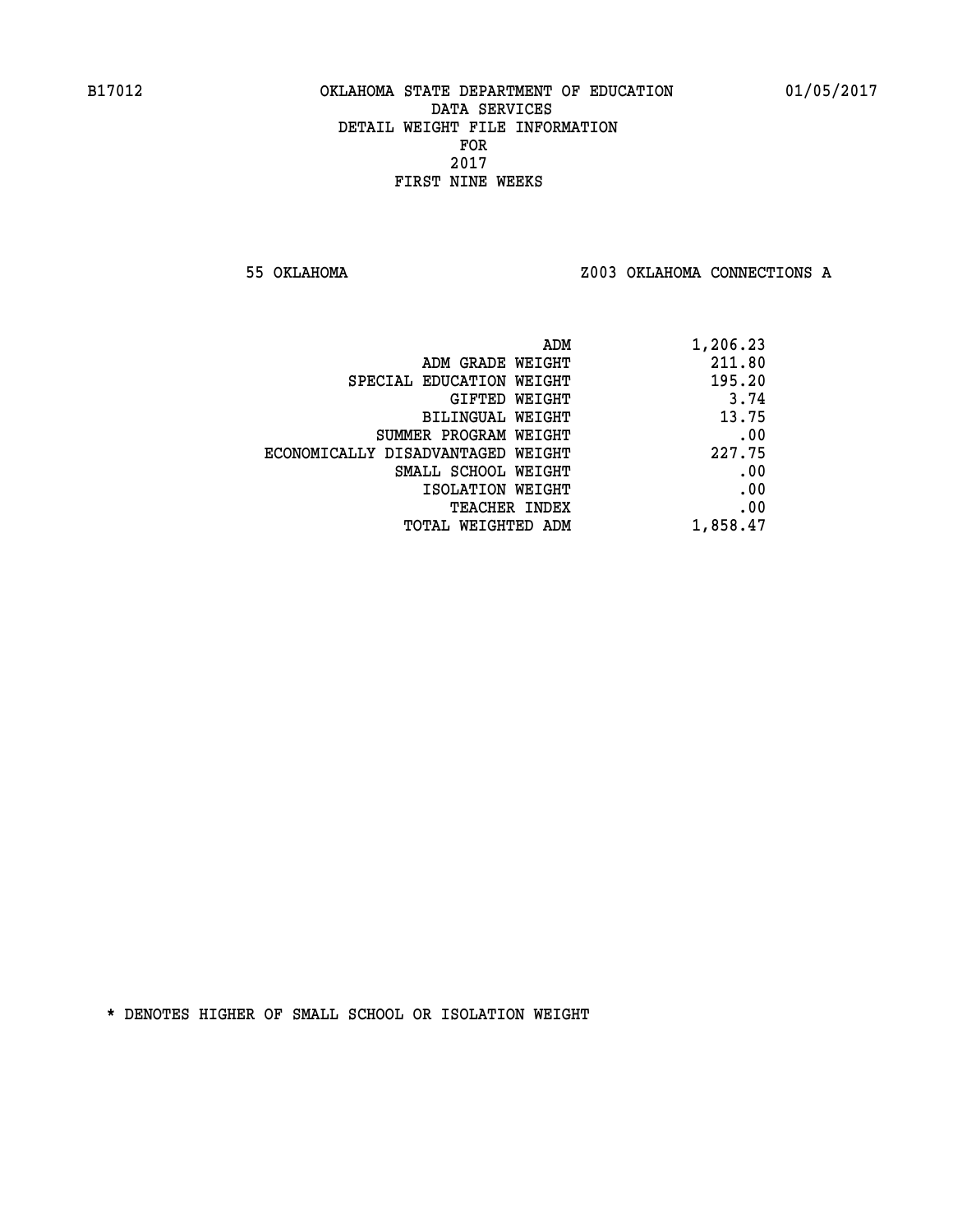**55 OKLAHOMA Z004 INSIGHT SCHOOL OF OKLA**

|                                   | 372.55<br>ADM |
|-----------------------------------|---------------|
| ADM GRADE WEIGHT                  | 74.51         |
| SPECIAL EDUCATION WEIGHT          | 97.15         |
| <b>GIFTED WEIGHT</b>              | 1.02          |
| BILINGUAL WEIGHT                  | 1.75          |
| SUMMER PROGRAM WEIGHT             | .00           |
| ECONOMICALLY DISADVANTAGED WEIGHT | 65.75         |
| SMALL SCHOOL WEIGHT               | .00           |
| ISOLATION WEIGHT                  | .00           |
| <b>TEACHER INDEX</b>              | .00           |
| TOTAL WEIGHTED ADM                | 612.73        |
|                                   |               |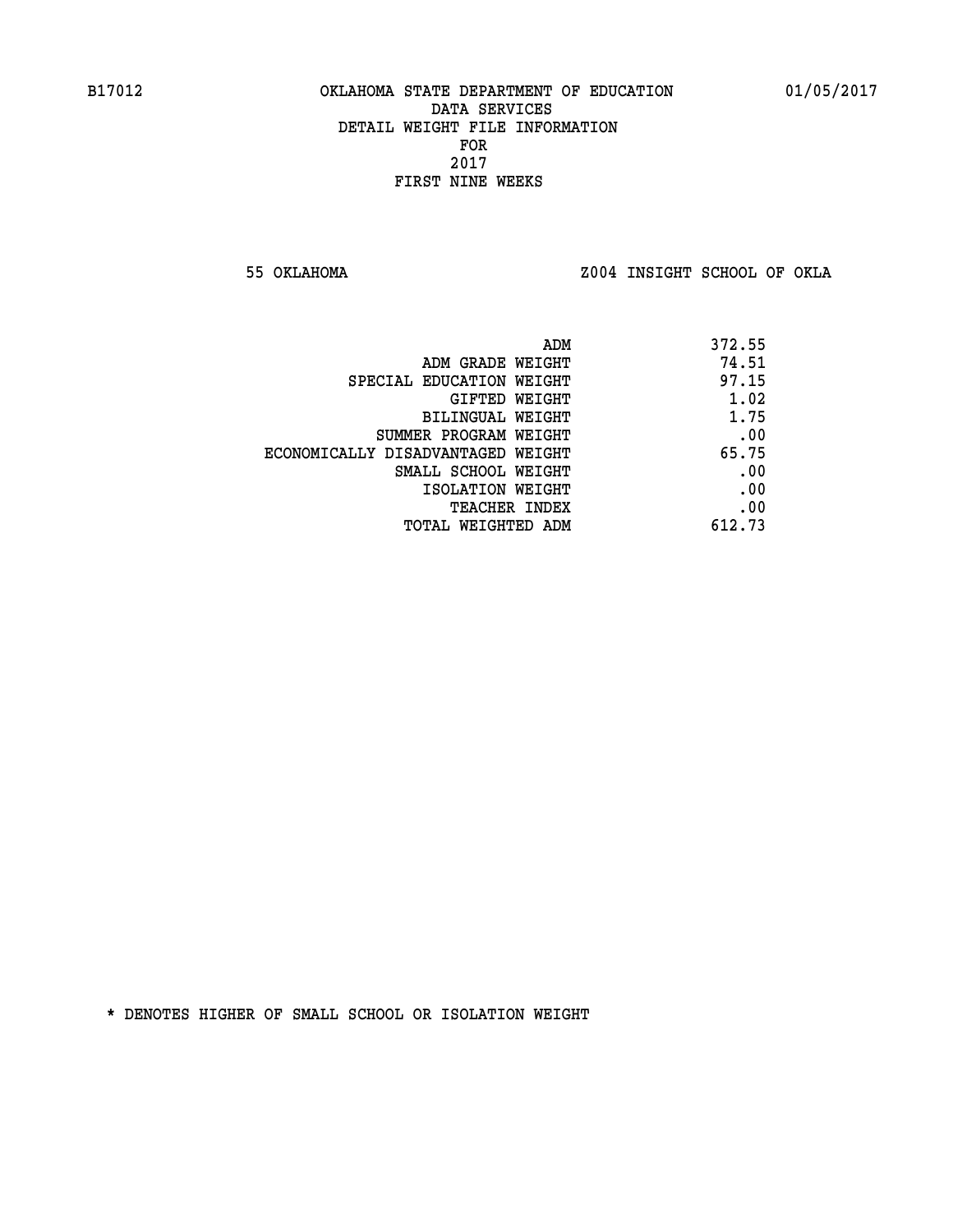**55 OKLAHOMA Z005 ABLE CHARTER ABLE LEAR**

| ADM                               | 56.89 |
|-----------------------------------|-------|
| ADM GRADE WEIGHT                  | 11.34 |
| SPECIAL EDUCATION WEIGHT          | 7.70  |
| GIFTED WEIGHT                     | .00   |
| BILINGUAL WEIGHT                  | .50   |
| SUMMER PROGRAM WEIGHT             | .00   |
| ECONOMICALLY DISADVANTAGED WEIGHT | 9.75  |
| SMALL SCHOOL WEIGHT               | .00   |
| ISOLATION WEIGHT                  | .00   |
| <b>TEACHER INDEX</b>              | .00   |
| TOTAL WEIGHTED ADM                | 86.18 |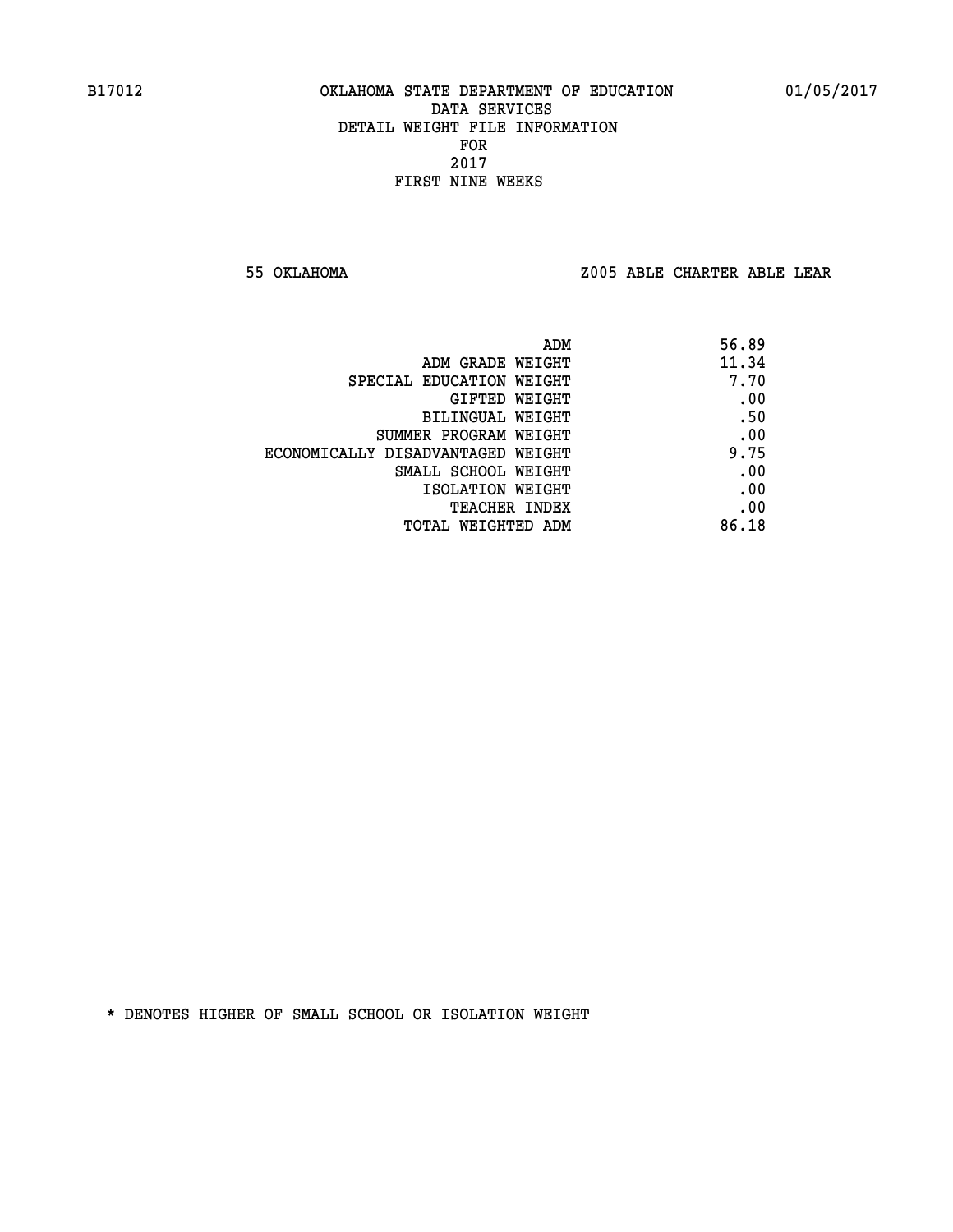**56 OKMULGEE C011 TWIN HILLS** 

| ADM                               | 358.41   |
|-----------------------------------|----------|
| ADM GRADE WEIGHT                  | 71.15    |
| SPECIAL EDUCATION WEIGHT          | 60.65    |
| GIFTED WEIGHT                     | 14.62    |
| BILINGUAL WEIGHT                  | 2.00     |
| SUMMER PROGRAM WEIGHT             | .00      |
| ECONOMICALLY DISADVANTAGED WEIGHT | 74.25    |
| SMALL SCHOOL WEIGHT               | $23.12*$ |
| ISOLATION WEIGHT                  | .00      |
| <b>TEACHER INDEX</b>              | 22.97    |
| TOTAL WEIGHTED ADM                | 627.17   |
|                                   |          |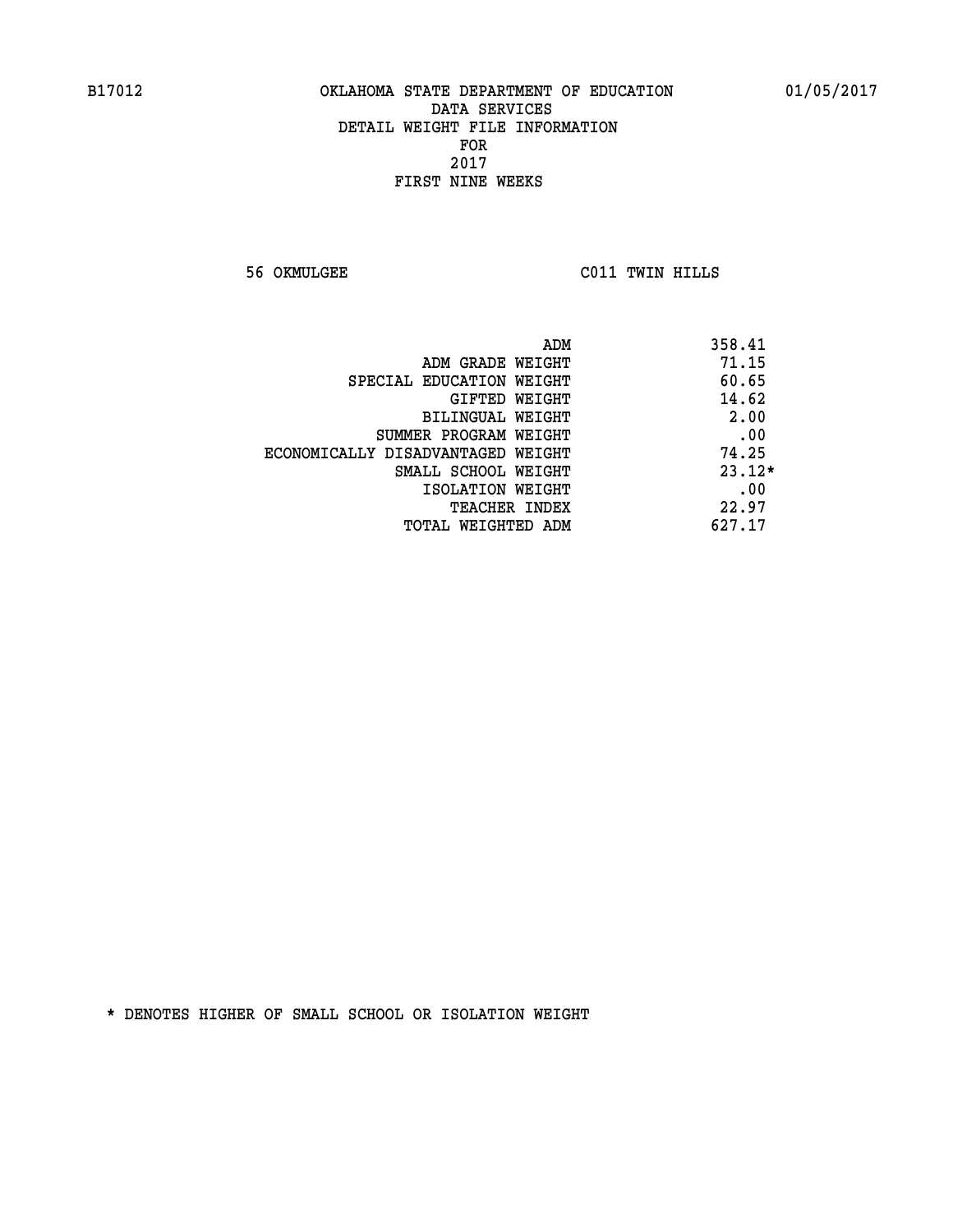**56 OKMULGEE I001 OKMULGEE** 

| ADM                               | 1,463.94 |
|-----------------------------------|----------|
| ADM GRADE WEIGHT                  | 298.38   |
| SPECIAL EDUCATION WEIGHT          | 289.70   |
| GIFTED WEIGHT                     | 48.28    |
| BILINGUAL WEIGHT                  | 2.50     |
| SUMMER PROGRAM WEIGHT             | 1.20     |
| ECONOMICALLY DISADVANTAGED WEIGHT | 345.00   |
| SMALL SCHOOL WEIGHT               | .00      |
| ISOLATION WEIGHT                  | .00      |
| TEACHER INDEX                     | 31.61    |
| TOTAL WEIGHTED ADM                | 2,480.61 |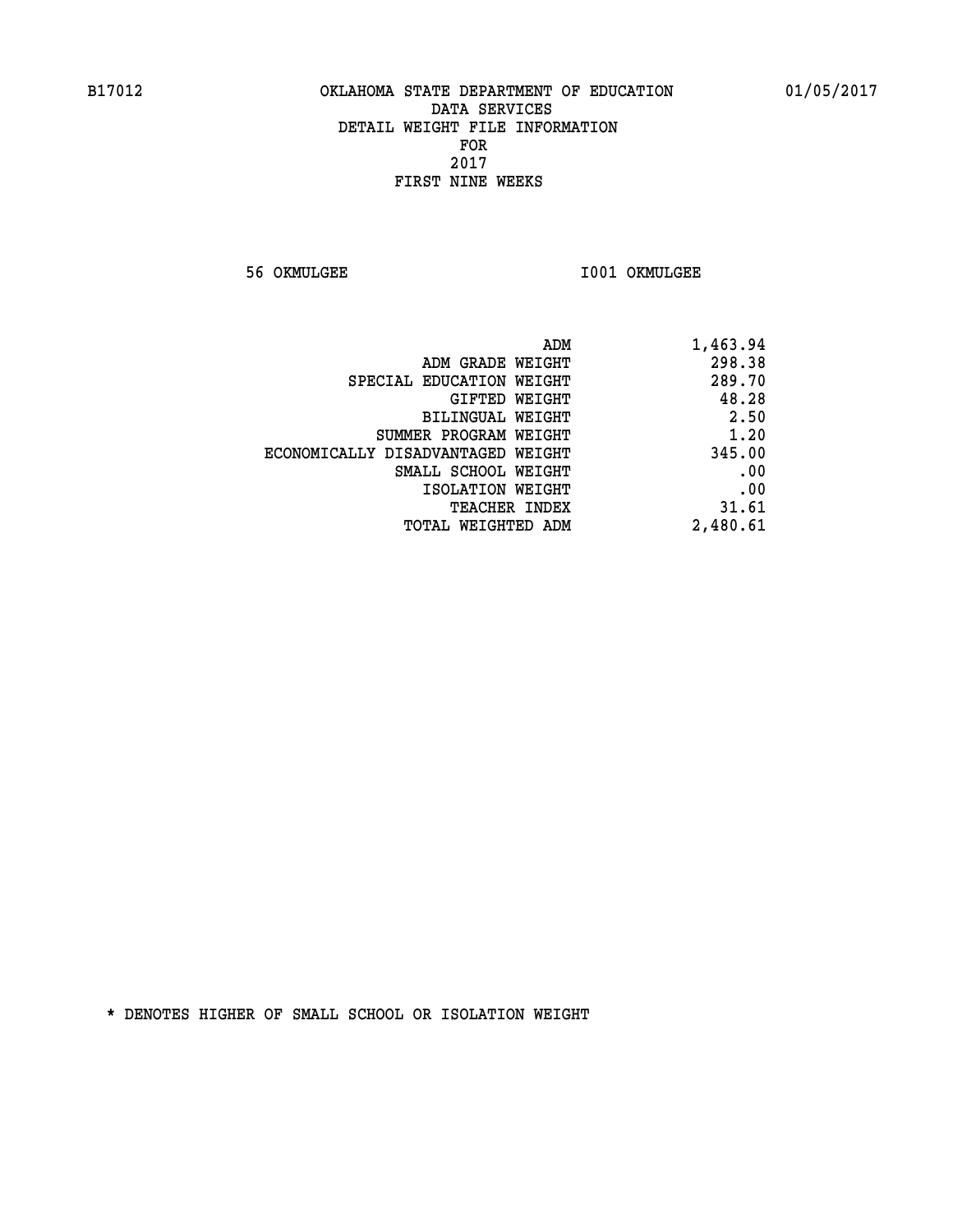**56 OKMULGEE I002 HENRYETTA** 

| ADM                               | 1,237.66 |
|-----------------------------------|----------|
| ADM GRADE WEIGHT                  | 247.57   |
| SPECIAL EDUCATION WEIGHT          | 248.45   |
| GIFTED WEIGHT                     | 40.80    |
| BILINGUAL WEIGHT                  | 1.50     |
| SUMMER PROGRAM WEIGHT             | .00      |
| ECONOMICALLY DISADVANTAGED WEIGHT | 234.75   |
| SMALL SCHOOL WEIGHT               | .00      |
| ISOLATION WEIGHT                  | .00      |
| <b>TEACHER INDEX</b>              | 16.51    |
| TOTAL WEIGHTED ADM                | 2,027.24 |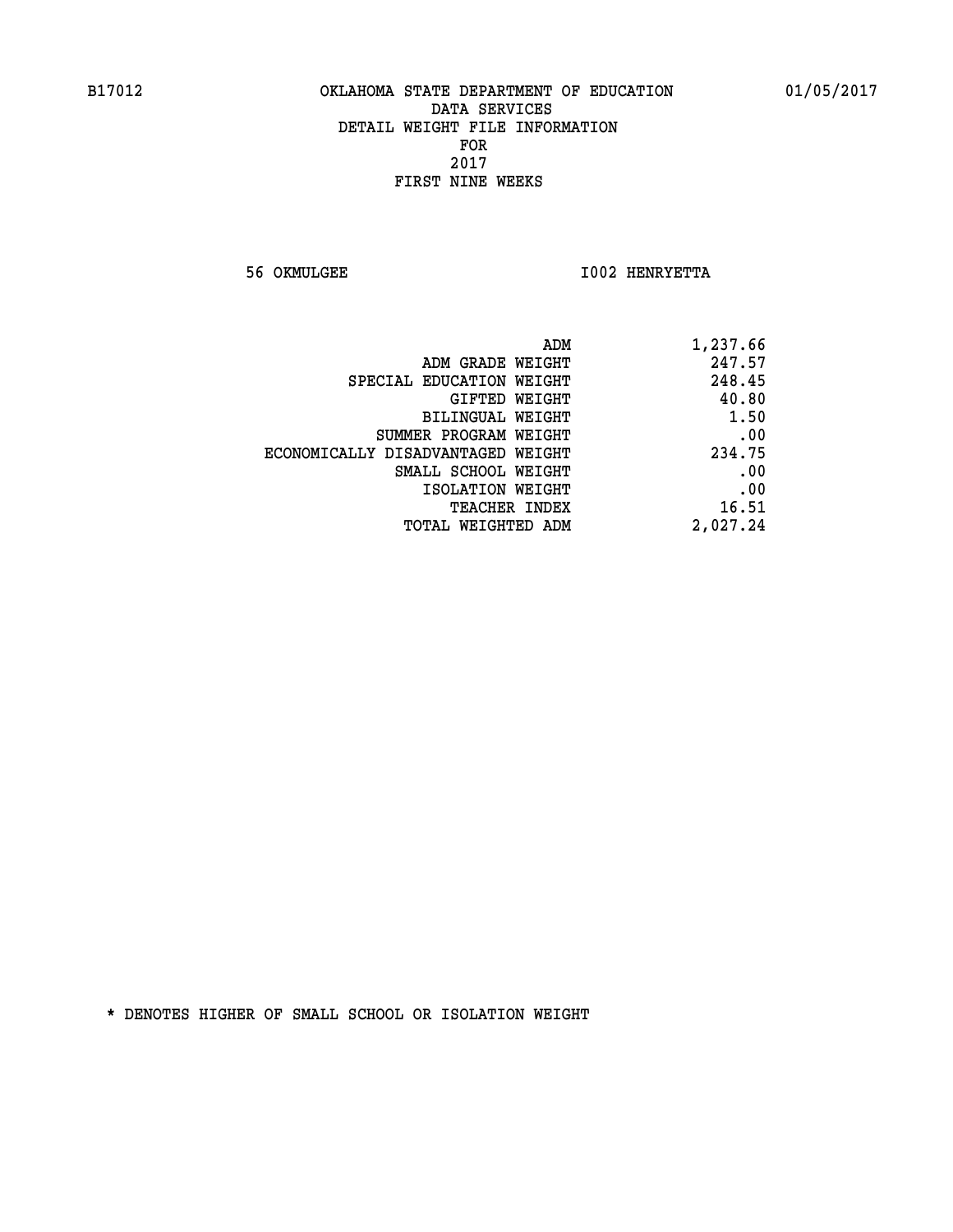**56 OKMULGEE I003 MORRIS** 

| ADM                               | 1,069.40 |
|-----------------------------------|----------|
| ADM GRADE WEIGHT                  | 199.74   |
| SPECIAL EDUCATION WEIGHT          | 130.75   |
| GIFTED WEIGHT                     | 49.98    |
| BILINGUAL WEIGHT                  | .00      |
| SUMMER PROGRAM WEIGHT             | .00      |
| ECONOMICALLY DISADVANTAGED WEIGHT | 176.25   |
| SMALL SCHOOL WEIGHT               | .00      |
| ISOLATION WEIGHT                  | .00      |
| <b>TEACHER INDEX</b>              | 45.67    |
| TOTAL WEIGHTED ADM                | 1,671.79 |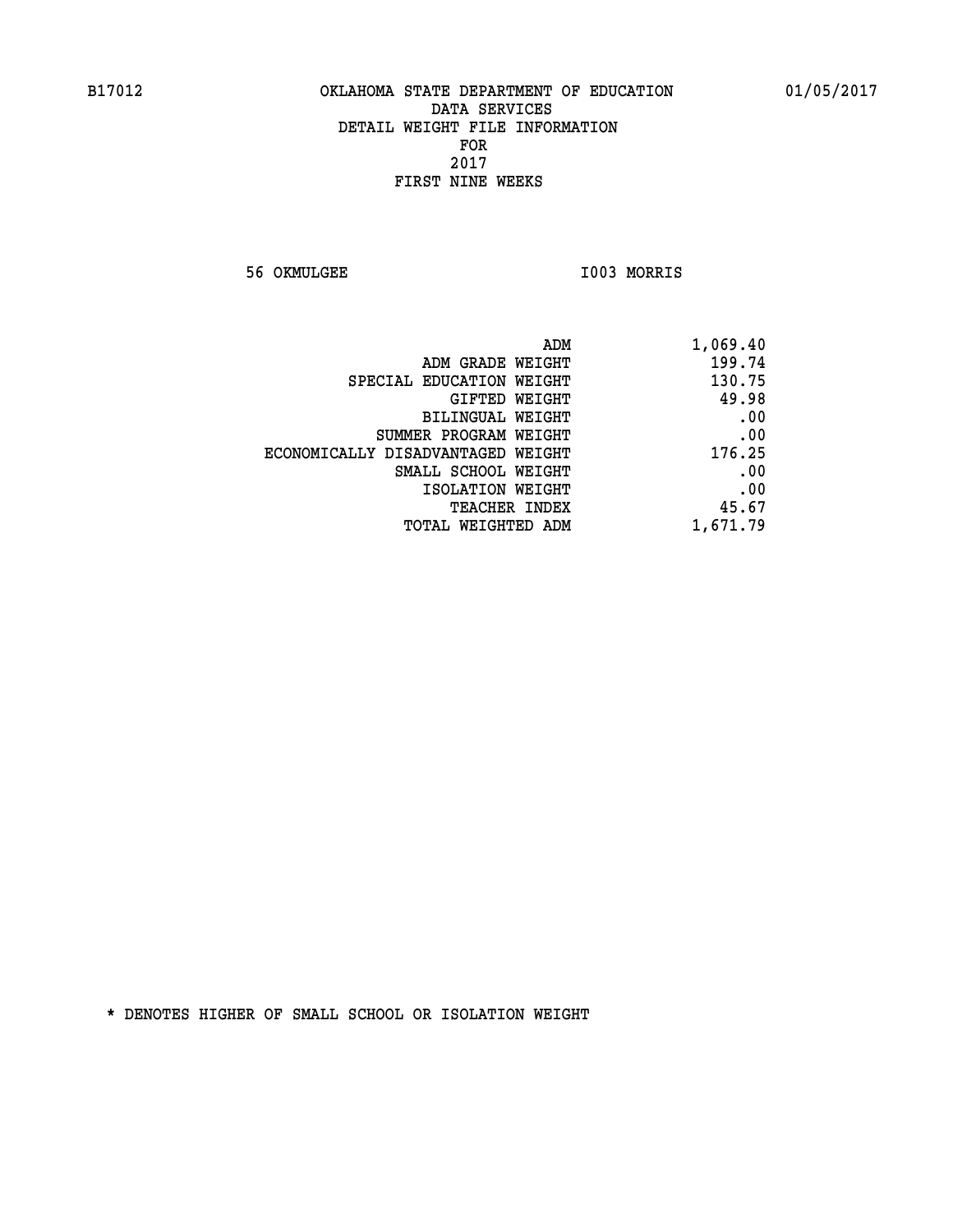**56 OKMULGEE I004 BEGGS** 

| 1,108.77 |
|----------|
| 205.82   |
| 169.30   |
| 20.06    |
| 7.00     |
| .00      |
| 191.00   |
| .00      |
| .00      |
| 21.53    |
| 1,723.48 |
|          |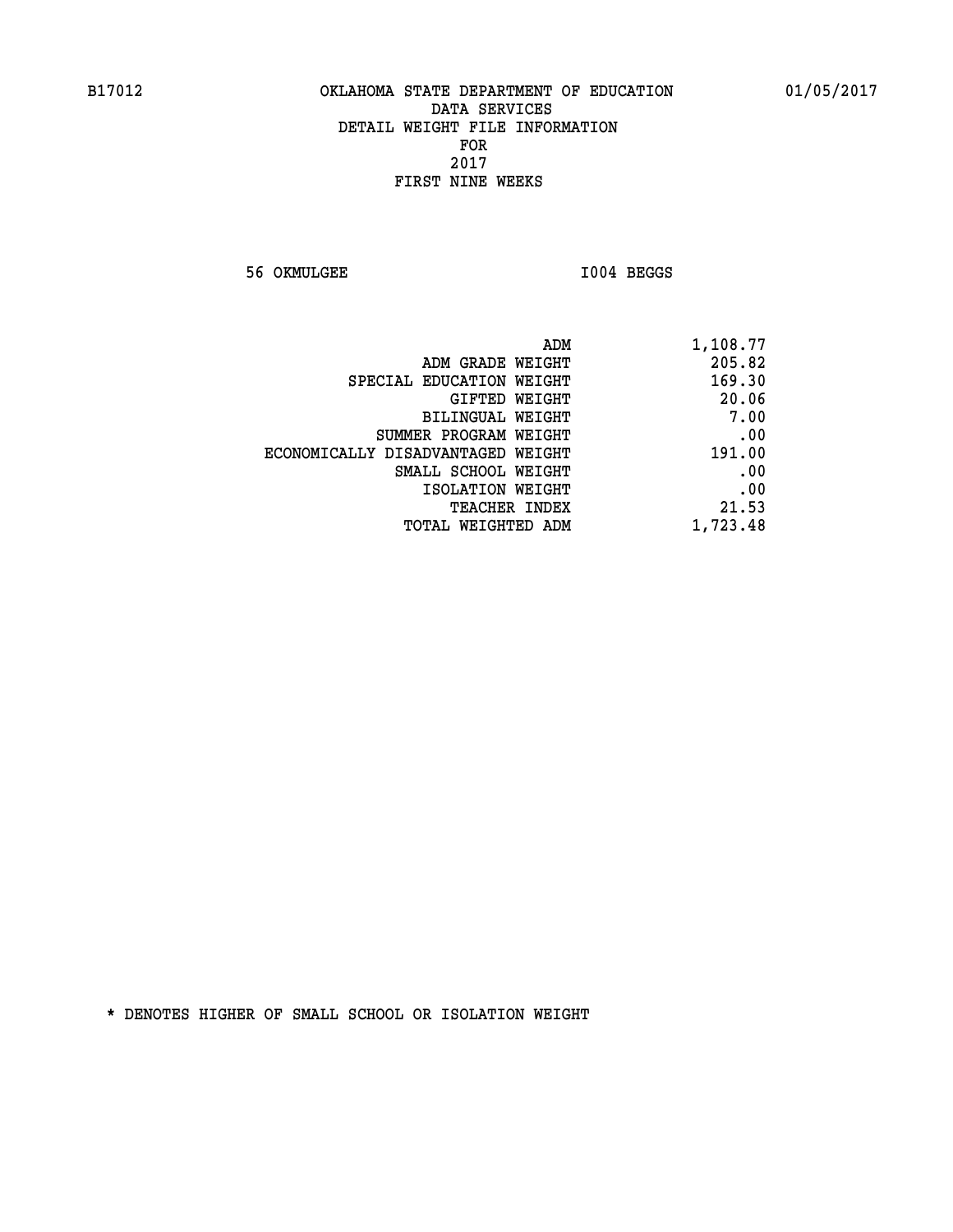**56 OKMULGEE 1005 PRESTON** 

|                                   | ADM<br>554.09 |
|-----------------------------------|---------------|
| ADM GRADE WEIGHT                  | 108.17        |
| SPECIAL EDUCATION WEIGHT          | 53.15         |
| GIFTED WEIGHT                     | 22.10         |
| <b>BILINGUAL WEIGHT</b>           | .00           |
| SUMMER PROGRAM WEIGHT             | .00           |
| ECONOMICALLY DISADVANTAGED WEIGHT | 77.00         |
| SMALL SCHOOL WEIGHT               | .00           |
| ISOLATION WEIGHT                  | .00           |
| <b>TEACHER INDEX</b>              | .00           |
| TOTAL WEIGHTED ADM                | 814.51        |
|                                   |               |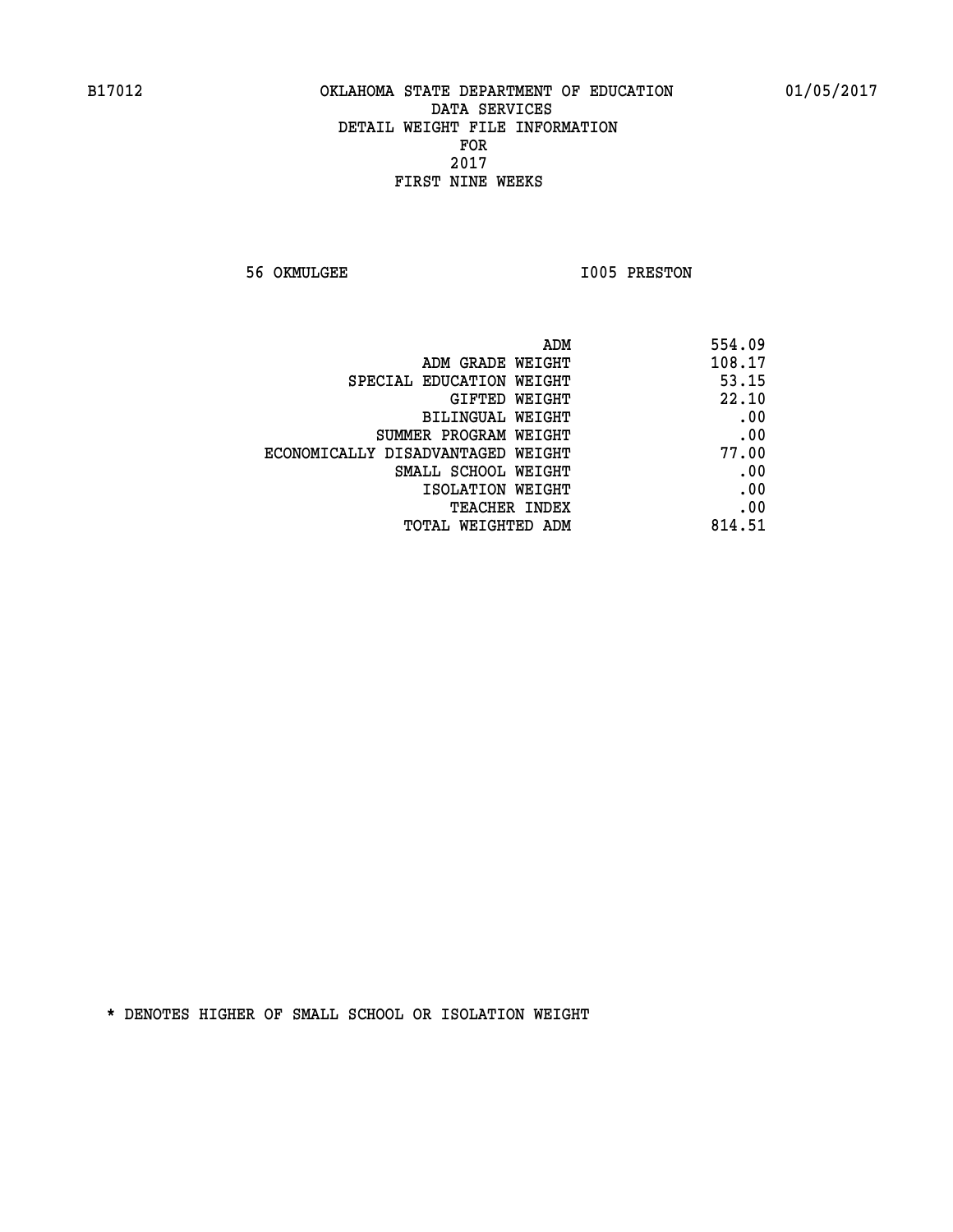**56 OKMULGEE I006 SCHULTER** 

| ADM                               | 134.89   |
|-----------------------------------|----------|
| ADM GRADE WEIGHT                  | 25.95    |
| SPECIAL EDUCATION WEIGHT          | 20.00    |
| <b>GIFTED WEIGHT</b>              | 3.74     |
| BILINGUAL WEIGHT                  | .00      |
| SUMMER PROGRAM WEIGHT             | .00      |
| ECONOMICALLY DISADVANTAGED WEIGHT | 29.50    |
| SMALL SCHOOL WEIGHT               | $20.10*$ |
| ISOLATION WEIGHT                  | .00      |
| <b>TEACHER INDEX</b>              | 6.34     |
| TOTAL WEIGHTED ADM                | 240.52   |
|                                   |          |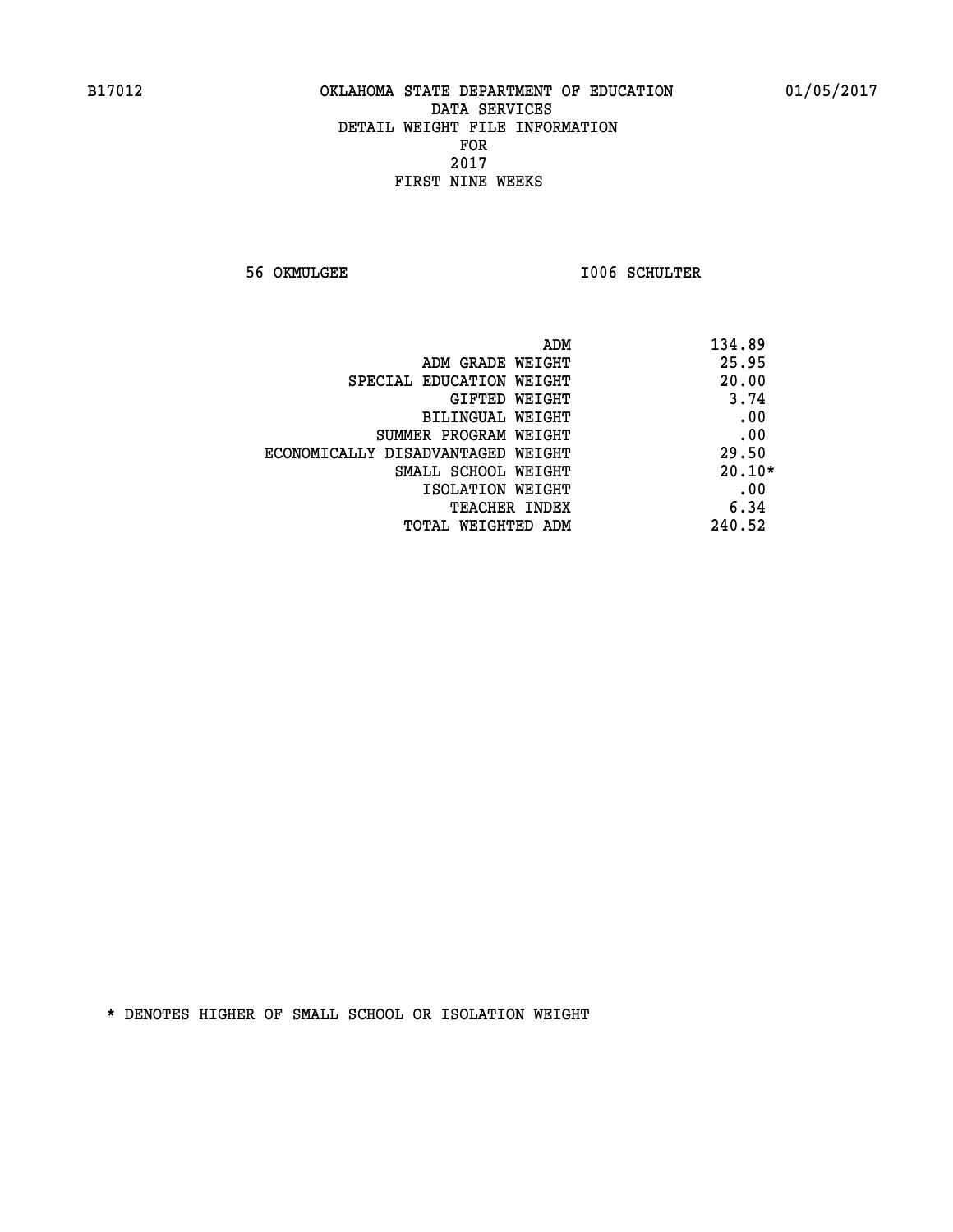**56 OKMULGEE 1007 WILSON** 

| ADM                               | 249.73   |
|-----------------------------------|----------|
| ADM GRADE WEIGHT                  | 47.79    |
| SPECIAL EDUCATION WEIGHT          | 43.85    |
| GIFTED WEIGHT                     | 5.78     |
| BILINGUAL WEIGHT                  | 1.25     |
| SUMMER PROGRAM WEIGHT             | .00      |
| ECONOMICALLY DISADVANTAGED WEIGHT | 59.75    |
| SMALL SCHOOL WEIGHT               | $26.37*$ |
| ISOLATION WEIGHT                  | .00      |
| <b>TEACHER INDEX</b>              | 9.79     |
| TOTAL WEIGHTED ADM                | 444.31   |
|                                   |          |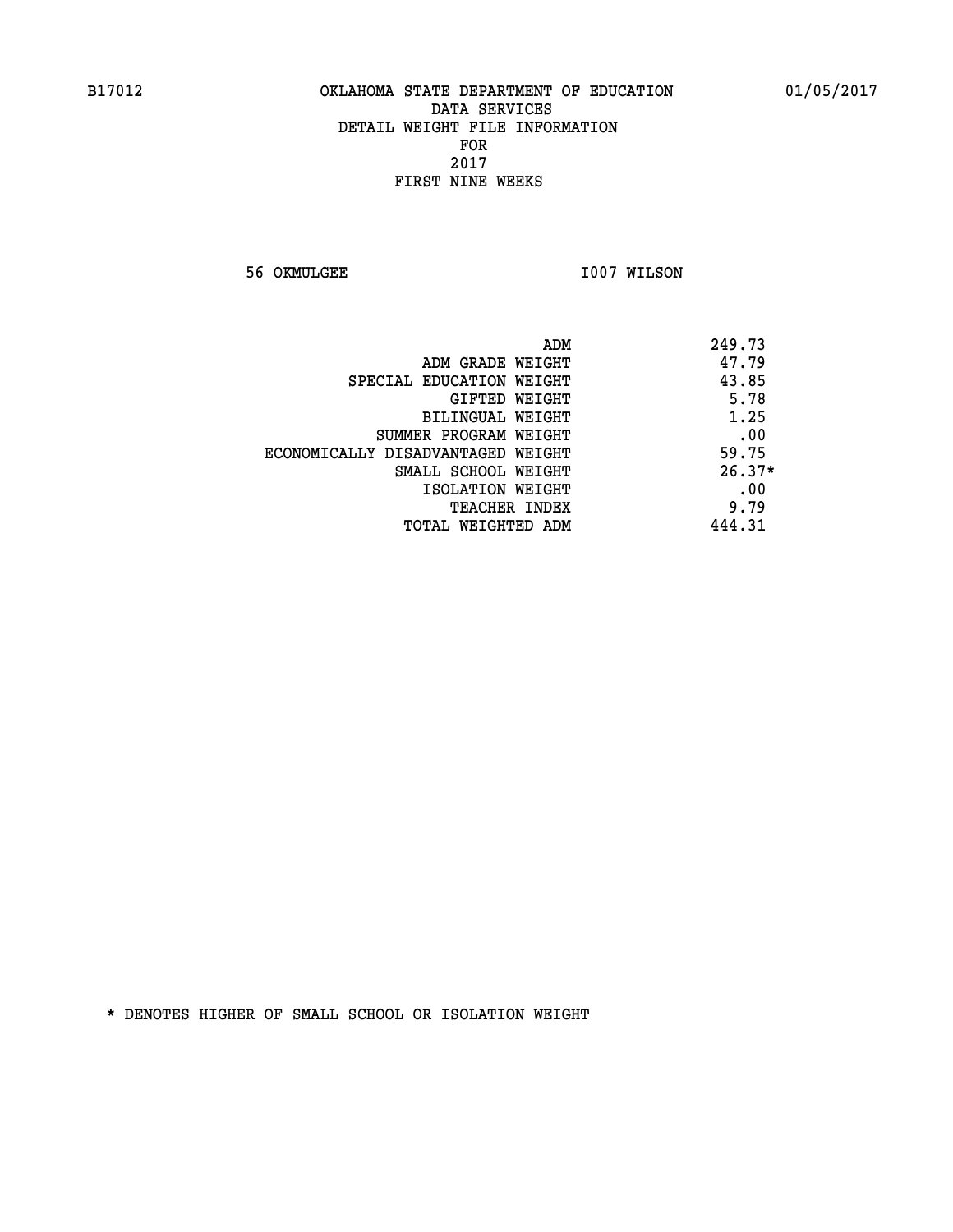**56 OKMULGEE I008 DEWAR** 

| ADM                               | 421.65   |
|-----------------------------------|----------|
| ADM GRADE WEIGHT                  | 84.05    |
| SPECIAL EDUCATION WEIGHT          | 43.75    |
| GIFTED WEIGHT                     | 13.60    |
| BILINGUAL WEIGHT                  | 1.50     |
| SUMMER PROGRAM WEIGHT             | .00      |
| ECONOMICALLY DISADVANTAGED WEIGHT | 69.50    |
| SMALL SCHOOL WEIGHT               | $17.11*$ |
| ISOLATION WEIGHT                  | .00      |
| <b>TEACHER INDEX</b>              | 18.35    |
| TOTAL WEIGHTED ADM                | 669.51   |
|                                   |          |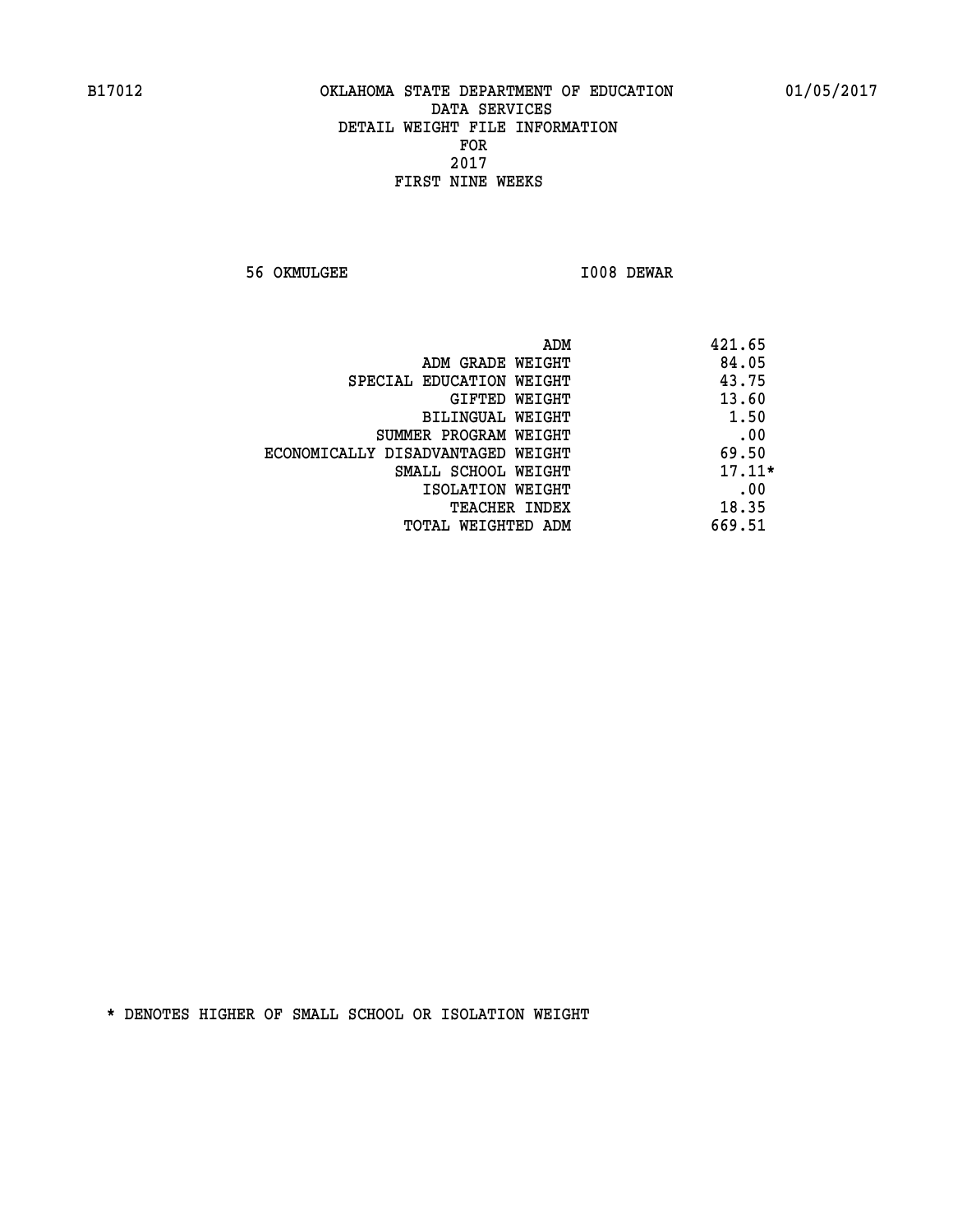**57 OSAGE C003 OSAGE HILLS** 

| ADM<br>164.35                              |  |
|--------------------------------------------|--|
| 37.55<br>ADM GRADE WEIGHT                  |  |
| 5.65<br>SPECIAL EDUCATION WEIGHT           |  |
| 5.10<br>GIFTED WEIGHT                      |  |
| .00<br>BILINGUAL WEIGHT                    |  |
| .00<br>SUMMER PROGRAM WEIGHT               |  |
| 23.00<br>ECONOMICALLY DISADVANTAGED WEIGHT |  |
| $22.66*$<br>SMALL SCHOOL WEIGHT            |  |
| .00<br>ISOLATION WEIGHT                    |  |
| 7.83<br><b>TEACHER INDEX</b>               |  |
| 266.14<br>TOTAL WEIGHTED ADM               |  |
|                                            |  |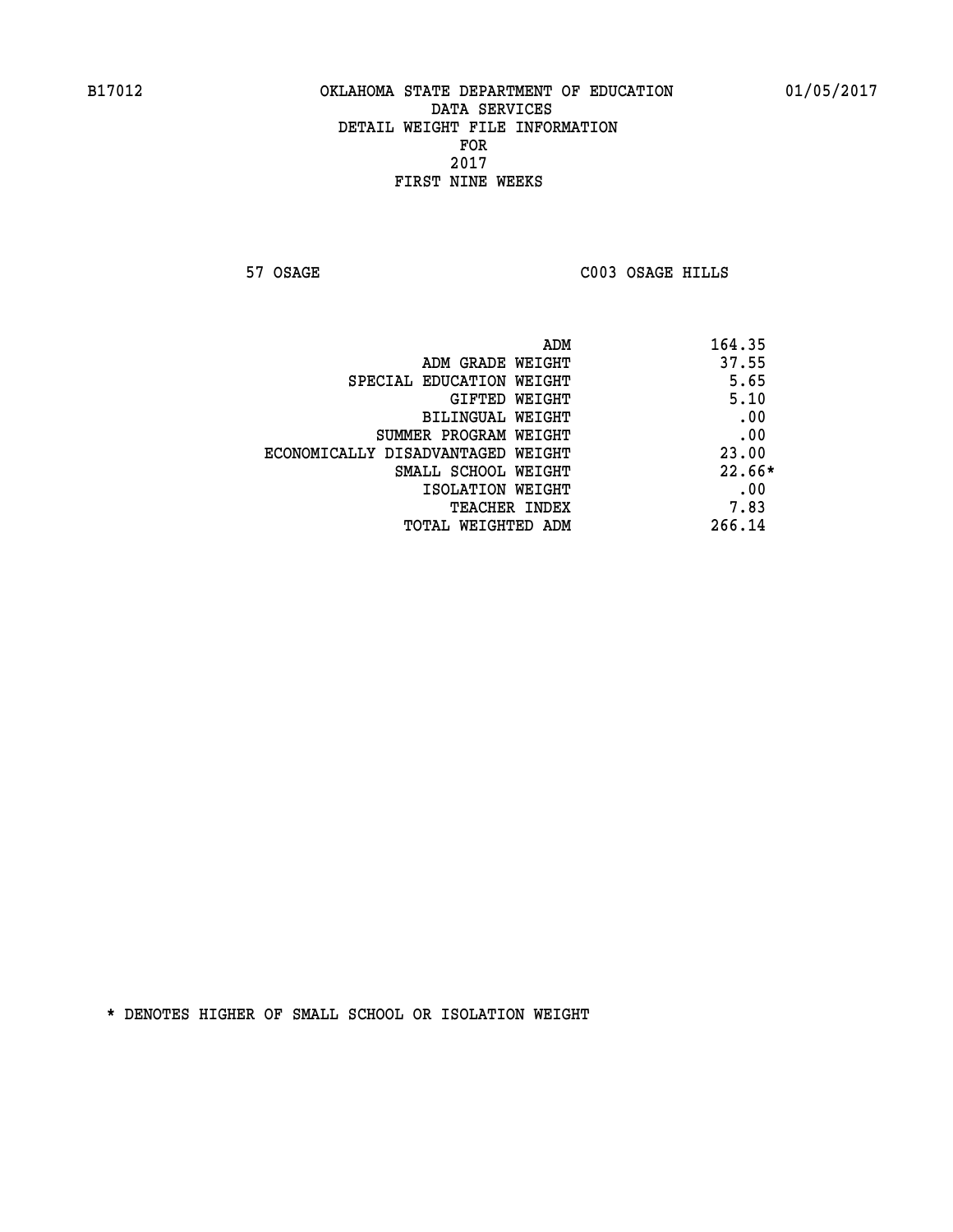**57 OSAGE C007 BOWRING** 

| ADM                               | 71.40    |
|-----------------------------------|----------|
| ADM GRADE WEIGHT                  | 13.99    |
| SPECIAL EDUCATION WEIGHT          | 5.15     |
| GIFTED WEIGHT                     | .68      |
| BILINGUAL WEIGHT                  | 2.25     |
| SUMMER PROGRAM WEIGHT             | .00      |
| ECONOMICALLY DISADVANTAGED WEIGHT | 15.00    |
| SMALL SCHOOL WEIGHT               | 12.35    |
| ISOLATION WEIGHT                  | $57.12*$ |
| <b>TEACHER INDEX</b>              | .22      |
| TOTAL WEIGHTED ADM                | 165.81   |
|                                   |          |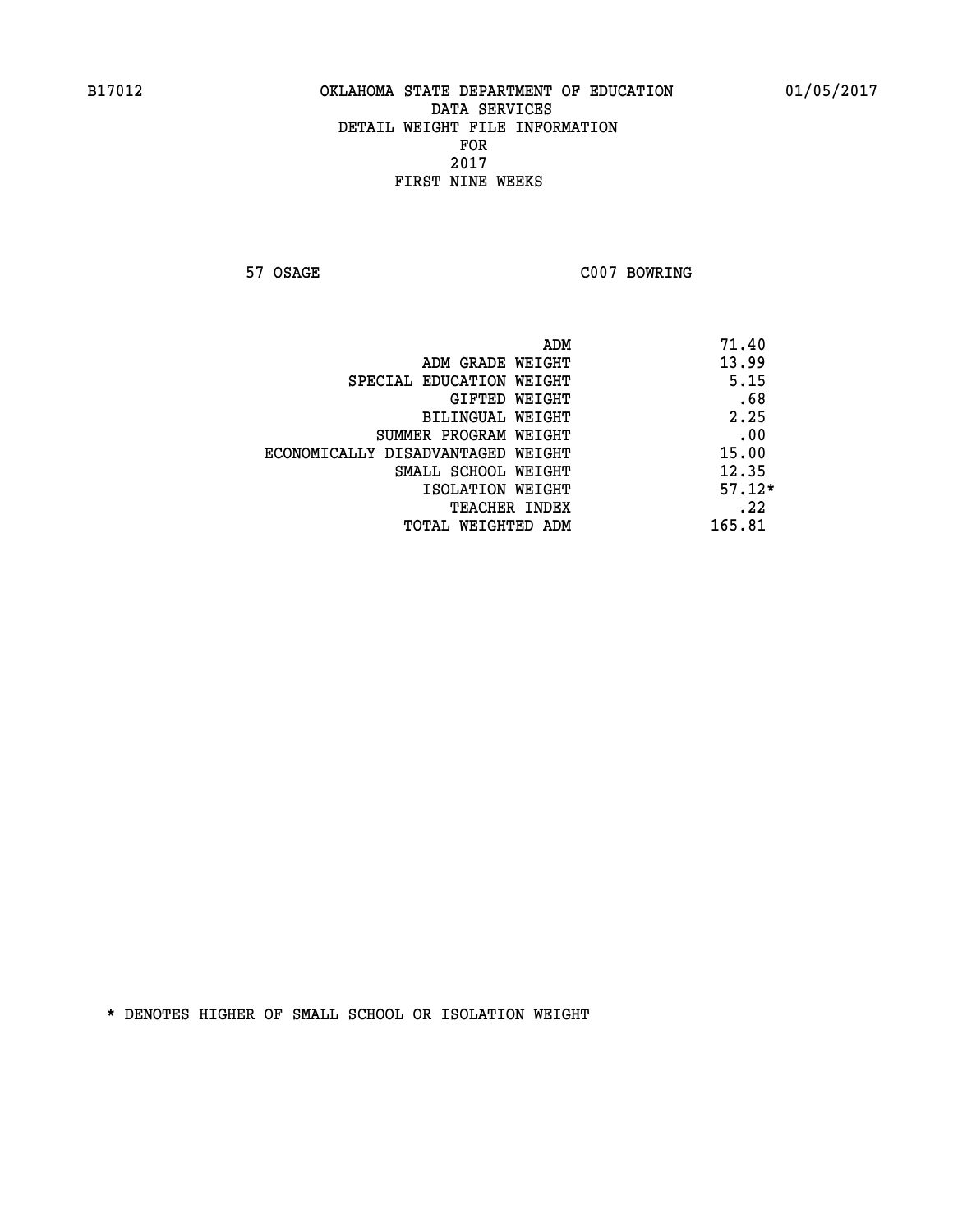**57 OSAGE C035 AVANT** 

|                                   | 65.66<br>ADM |
|-----------------------------------|--------------|
| ADM GRADE WEIGHT                  | 14.56        |
| SPECIAL EDUCATION WEIGHT          | 10.90        |
| GIFTED WEIGHT                     | 2.38         |
| BILINGUAL WEIGHT                  | .25          |
| SUMMER PROGRAM WEIGHT             | .00          |
| ECONOMICALLY DISADVANTAGED WEIGHT | 14.75        |
| SMALL SCHOOL WEIGHT               | $11.50*$     |
| ISOLATION WEIGHT                  | .00          |
| TEACHER INDEX                     | .00          |
| TOTAL WEIGHTED ADM                | 120.00       |
|                                   |              |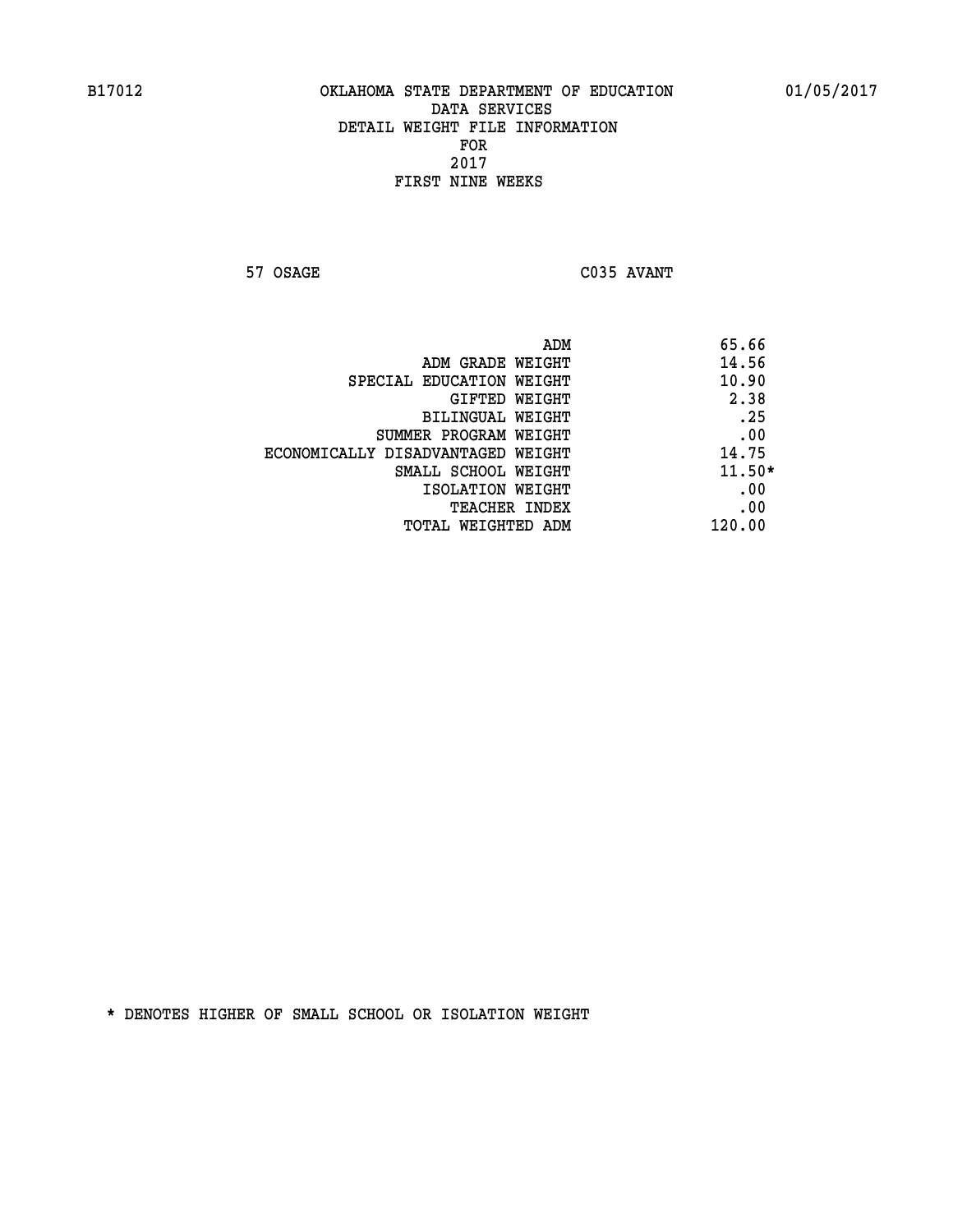57 OSAGE C052 ANDERSON

| ADM                               | 286.88   |
|-----------------------------------|----------|
| ADM GRADE WEIGHT                  | 59.25    |
| SPECIAL EDUCATION WEIGHT          | 32.25    |
| GIFTED WEIGHT                     | 9.18     |
| BILINGUAL WEIGHT                  | .25      |
| SUMMER PROGRAM WEIGHT             | .00      |
| ECONOMICALLY DISADVANTAGED WEIGHT | 39.25    |
| SMALL SCHOOL WEIGHT               | $26.26*$ |
| ISOLATION WEIGHT                  | .00      |
| <b>TEACHER INDEX</b>              | 10.64    |
| TOTAL WEIGHTED ADM                | 463.96   |
|                                   |          |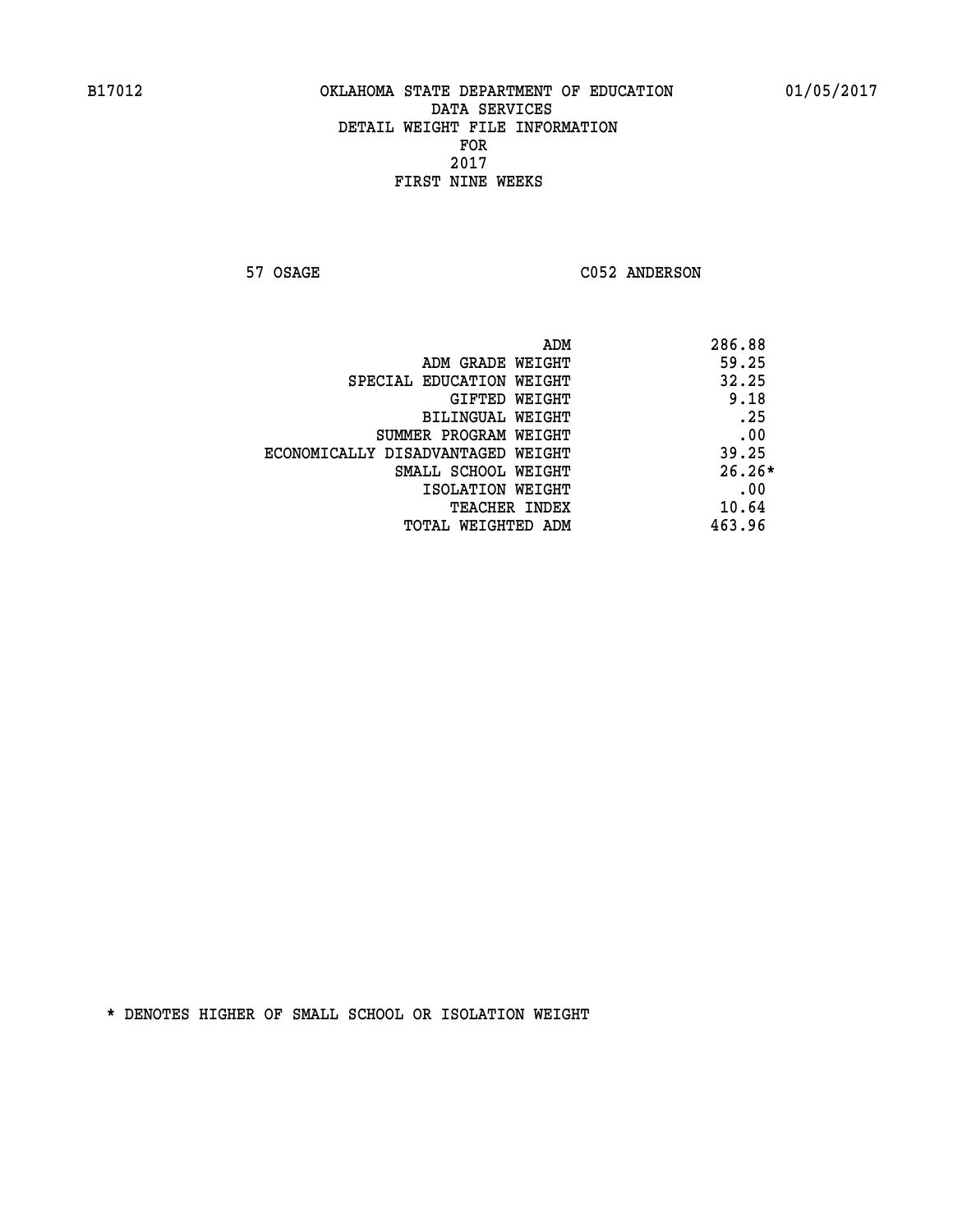**57 OSAGE C077 MCCORD** 

| 339.46   |
|----------|
| 73.49    |
| 20.10    |
| 10.88    |
| .25      |
| .00      |
| 55.75    |
| $24.33*$ |
| .00      |
| 2.67     |
| 526.93   |
|          |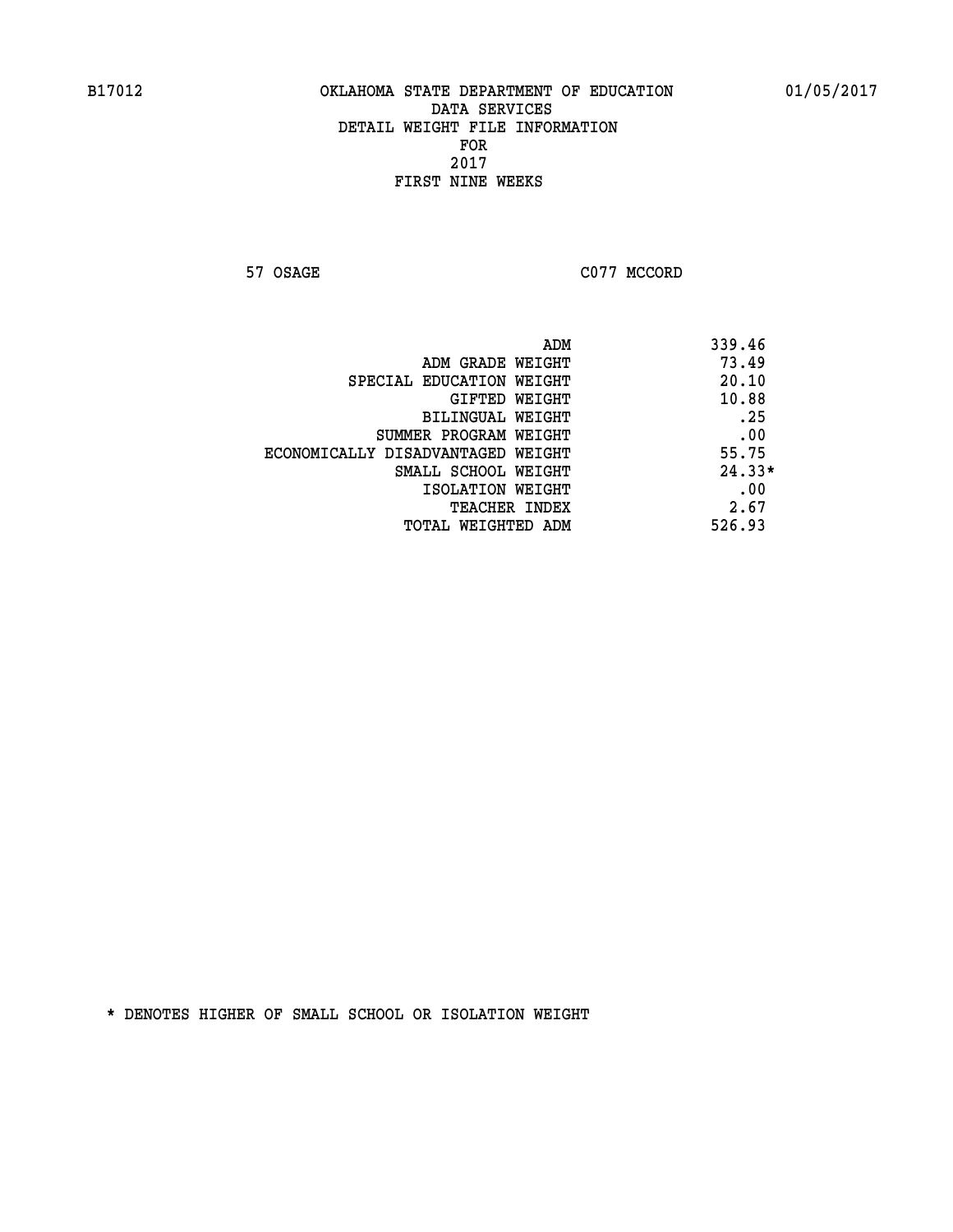**57 OSAGE I002 PAWHUSKA** 

| 796.06   | ADM                               |
|----------|-----------------------------------|
| 154.46   | ADM GRADE WEIGHT                  |
| 150.20   | SPECIAL EDUCATION WEIGHT          |
| 14.62    | GIFTED WEIGHT                     |
| 5.50     | BILINGUAL WEIGHT                  |
| .00      | SUMMER PROGRAM WEIGHT             |
| 145.00   | ECONOMICALLY DISADVANTAGED WEIGHT |
| .00      | SMALL SCHOOL WEIGHT               |
| 191.05*  | ISOLATION WEIGHT                  |
| .00      | <b>TEACHER INDEX</b>              |
| 1,456.89 | TOTAL WEIGHTED ADM                |
|          |                                   |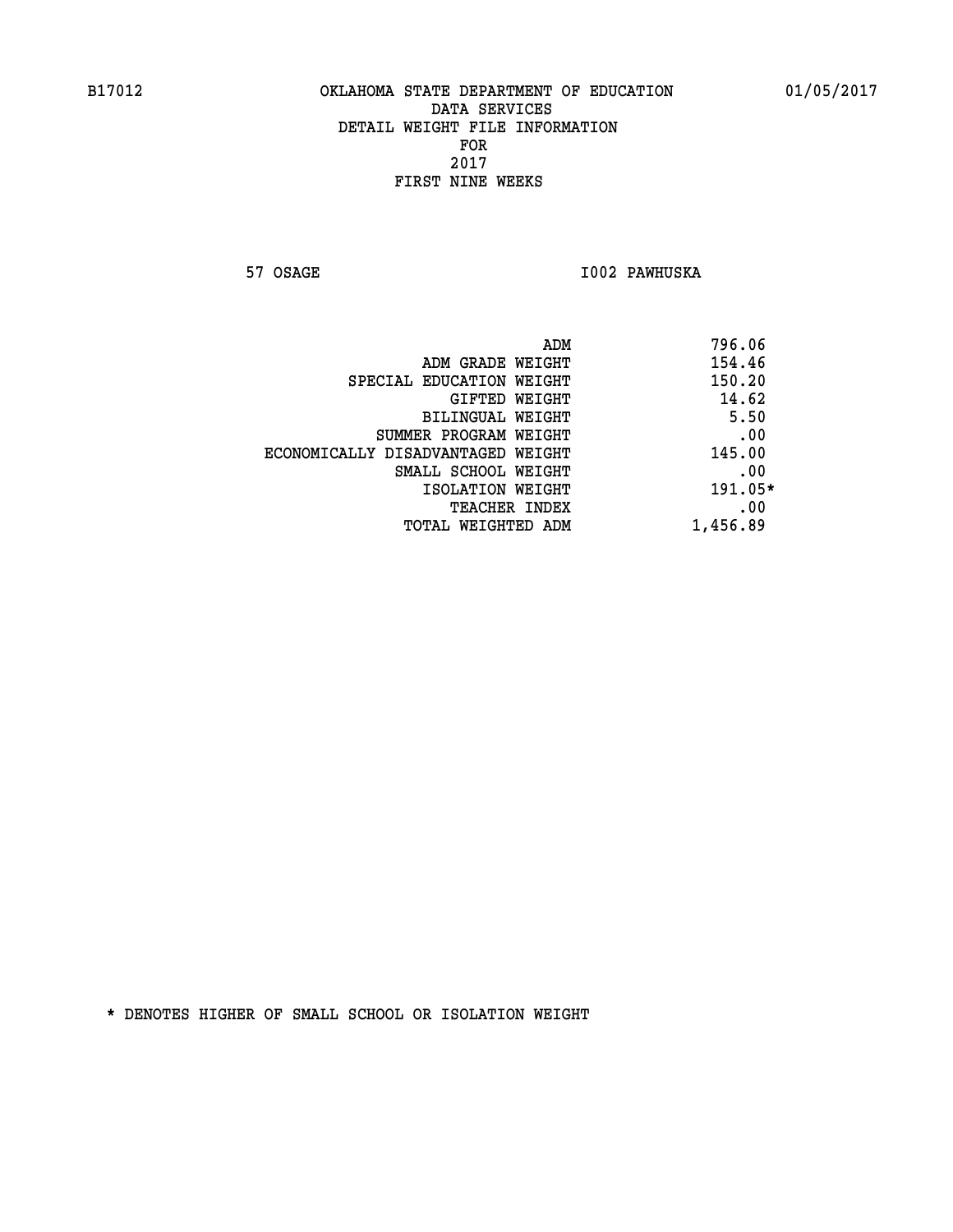**57 OSAGE 1011 SHIDLER** 

| ADM                               | 245.62  |
|-----------------------------------|---------|
| ADM GRADE WEIGHT                  | 47.16   |
| SPECIAL EDUCATION WEIGHT          | 18.65   |
| GIFTED WEIGHT                     | 7.14    |
| BILINGUAL WEIGHT                  | .00     |
| SUMMER PROGRAM WEIGHT             | .00     |
| ECONOMICALLY DISADVANTAGED WEIGHT | 42.00   |
| SMALL SCHOOL WEIGHT               | 26.32   |
| ISOLATION WEIGHT                  | 154.74* |
| TEACHER INDEX                     | 12.45   |
| TOTAL WEIGHTED ADM                | 527.76  |
|                                   |         |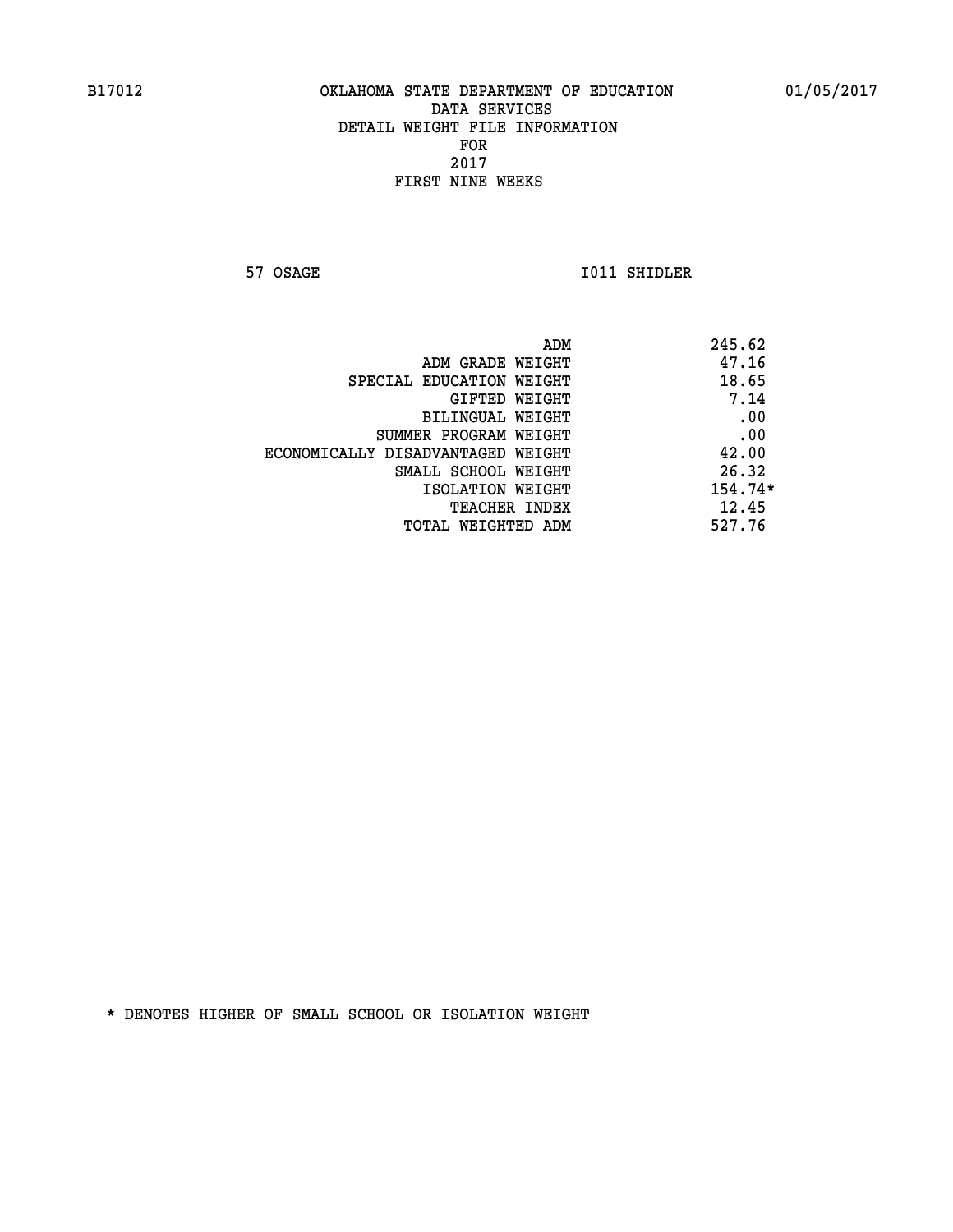**57 OSAGE 1029 BARNSDALL** 

| 414.77<br>ADM                              |  |
|--------------------------------------------|--|
| 78.46<br>ADM GRADE WEIGHT                  |  |
| 59.55<br>SPECIAL EDUCATION WEIGHT          |  |
| 11.90<br>GIFTED WEIGHT                     |  |
| .50<br>BILINGUAL WEIGHT                    |  |
| .00<br>SUMMER PROGRAM WEIGHT               |  |
| 68.00<br>ECONOMICALLY DISADVANTAGED WEIGHT |  |
| $17.91*$<br>SMALL SCHOOL WEIGHT            |  |
| .00<br>ISOLATION WEIGHT                    |  |
| 5.44<br><b>TEACHER INDEX</b>               |  |
| 656.53<br>TOTAL WEIGHTED ADM               |  |
|                                            |  |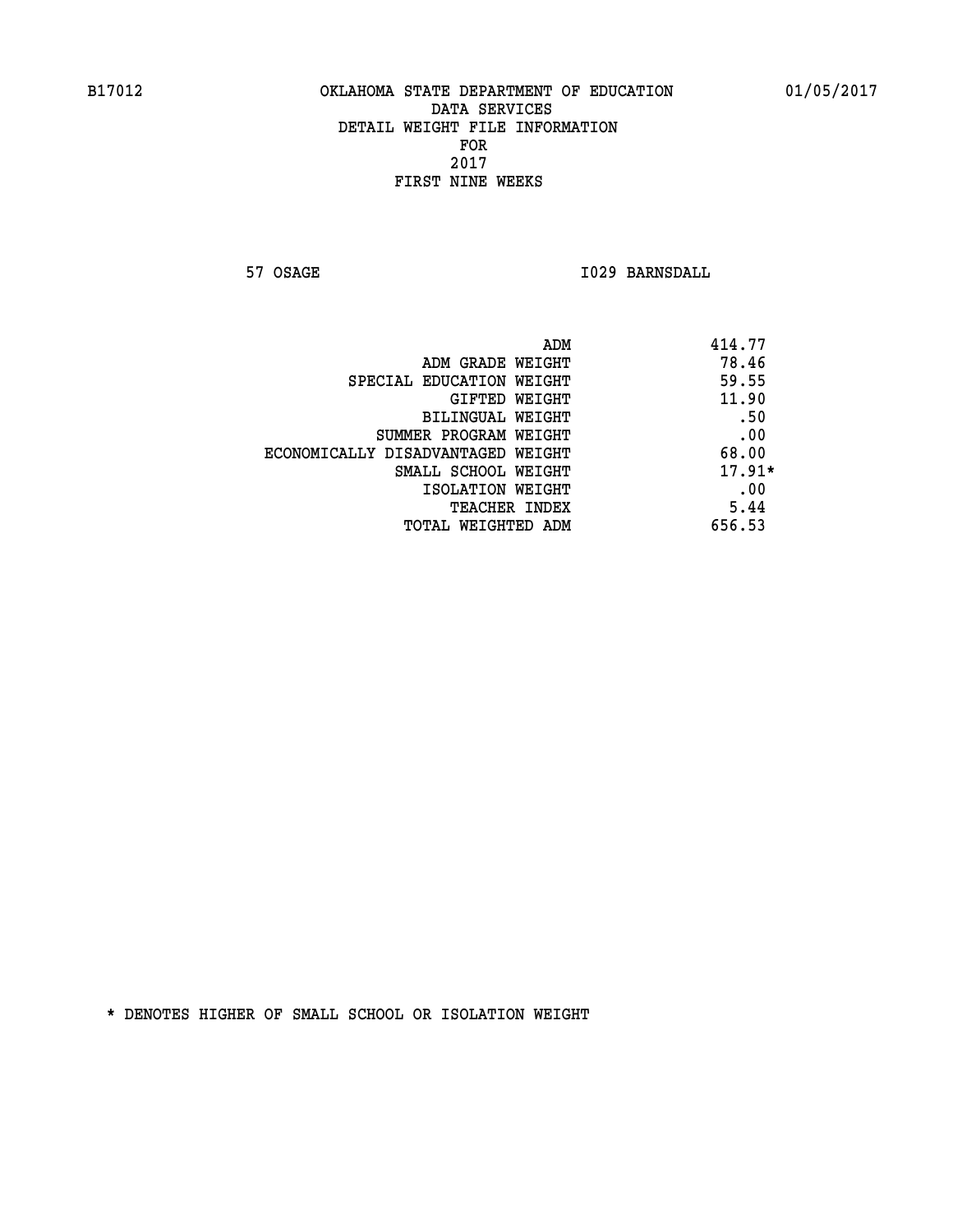**57 OSAGE 1030 WYNONA** 

| ADM                               | 113.14   |
|-----------------------------------|----------|
| ADM GRADE WEIGHT                  | 22.97    |
| SPECIAL EDUCATION WEIGHT          | 28.55    |
| GIFTED WEIGHT                     | 3.74     |
| BILINGUAL WEIGHT                  | .00      |
| SUMMER PROGRAM WEIGHT             | .00      |
| ECONOMICALLY DISADVANTAGED WEIGHT | 21.75    |
| SMALL SCHOOL WEIGHT               | $17.79*$ |
| ISOLATION WEIGHT                  | .00      |
| <b>TEACHER INDEX</b>              | 5.87     |
| TOTAL WEIGHTED ADM                | 213.81   |
|                                   |          |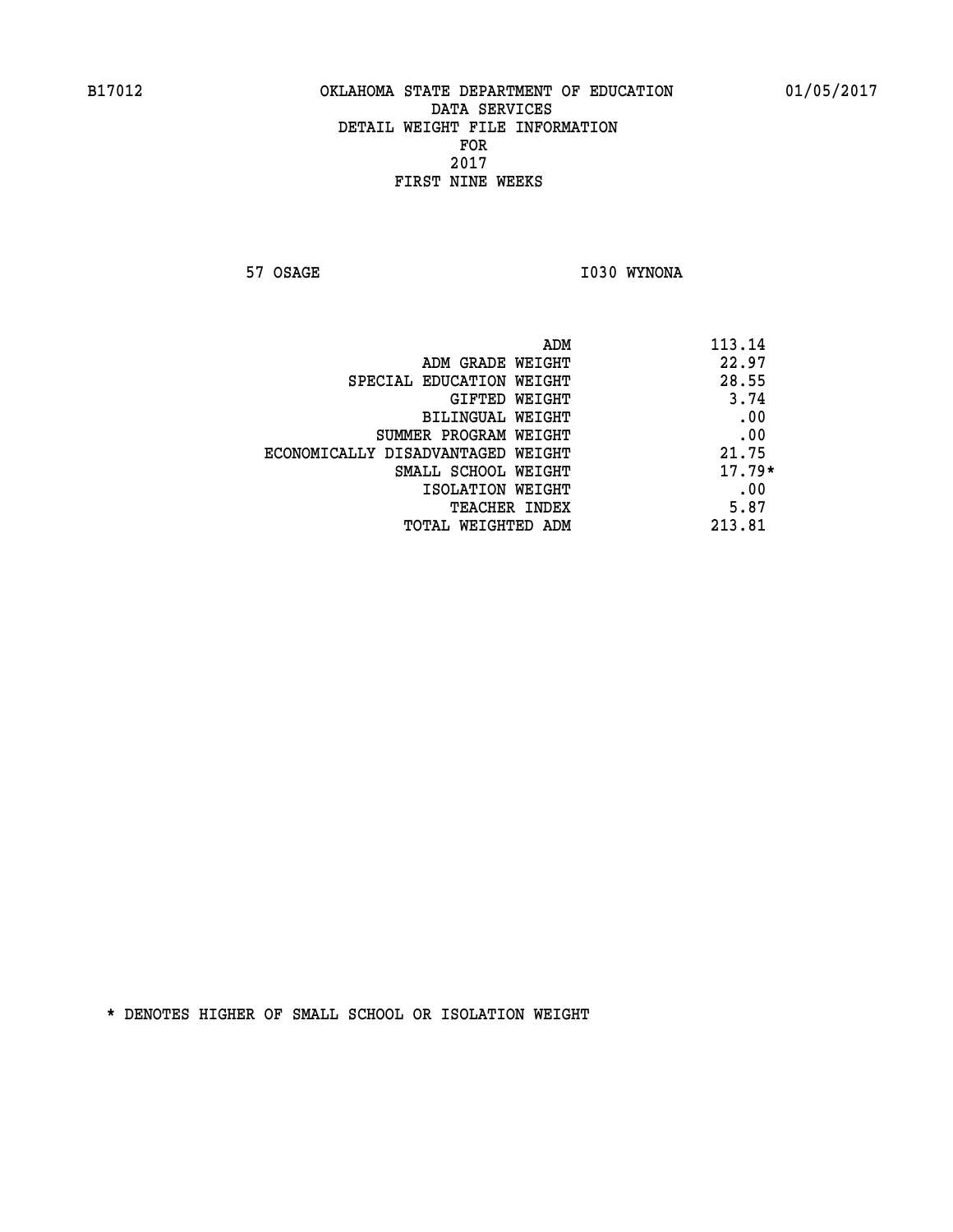**57 OSAGE 1038 HOMINY** 

| 584.81<br>ADM                               |
|---------------------------------------------|
| 110.56<br>ADM GRADE WEIGHT                  |
| 90.20<br>SPECIAL EDUCATION WEIGHT           |
| 22.10<br>GIFTED WEIGHT                      |
| 3.00<br>BILINGUAL WEIGHT                    |
| .00<br>SUMMER PROGRAM WEIGHT                |
| 117.25<br>ECONOMICALLY DISADVANTAGED WEIGHT |
| .00<br>SMALL SCHOOL WEIGHT                  |
| .00<br>ISOLATION WEIGHT                     |
| 25.76<br><b>TEACHER INDEX</b>               |
| 953.68<br>TOTAL WEIGHTED ADM                |
|                                             |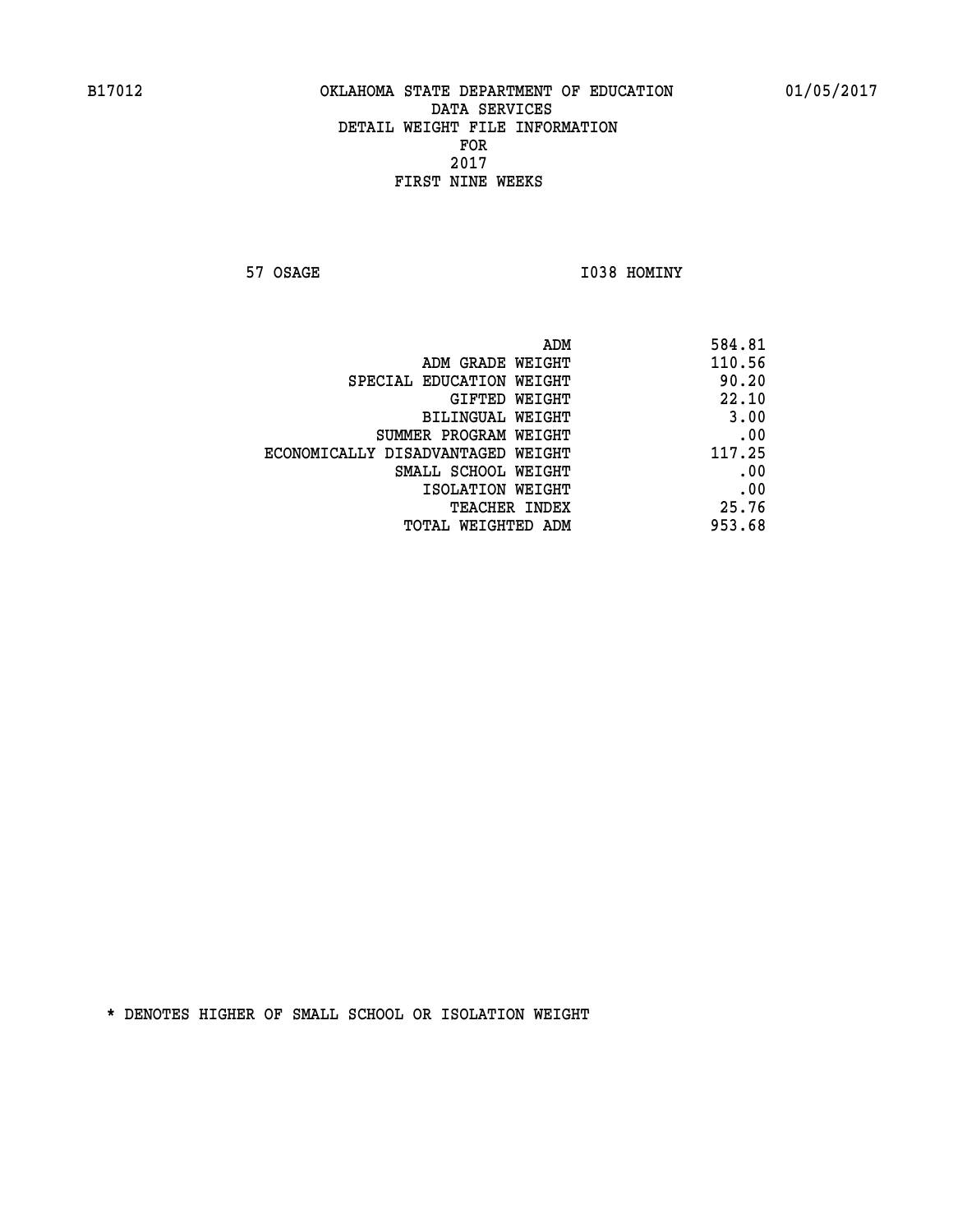**57 OSAGE I050 PRUE** 

| 326.19   |
|----------|
| 65.72    |
| 82.65    |
| 3.40     |
| .25      |
| .00      |
| 75.75    |
| $25.01*$ |
| .00      |
| .00      |
| 578.97   |
|          |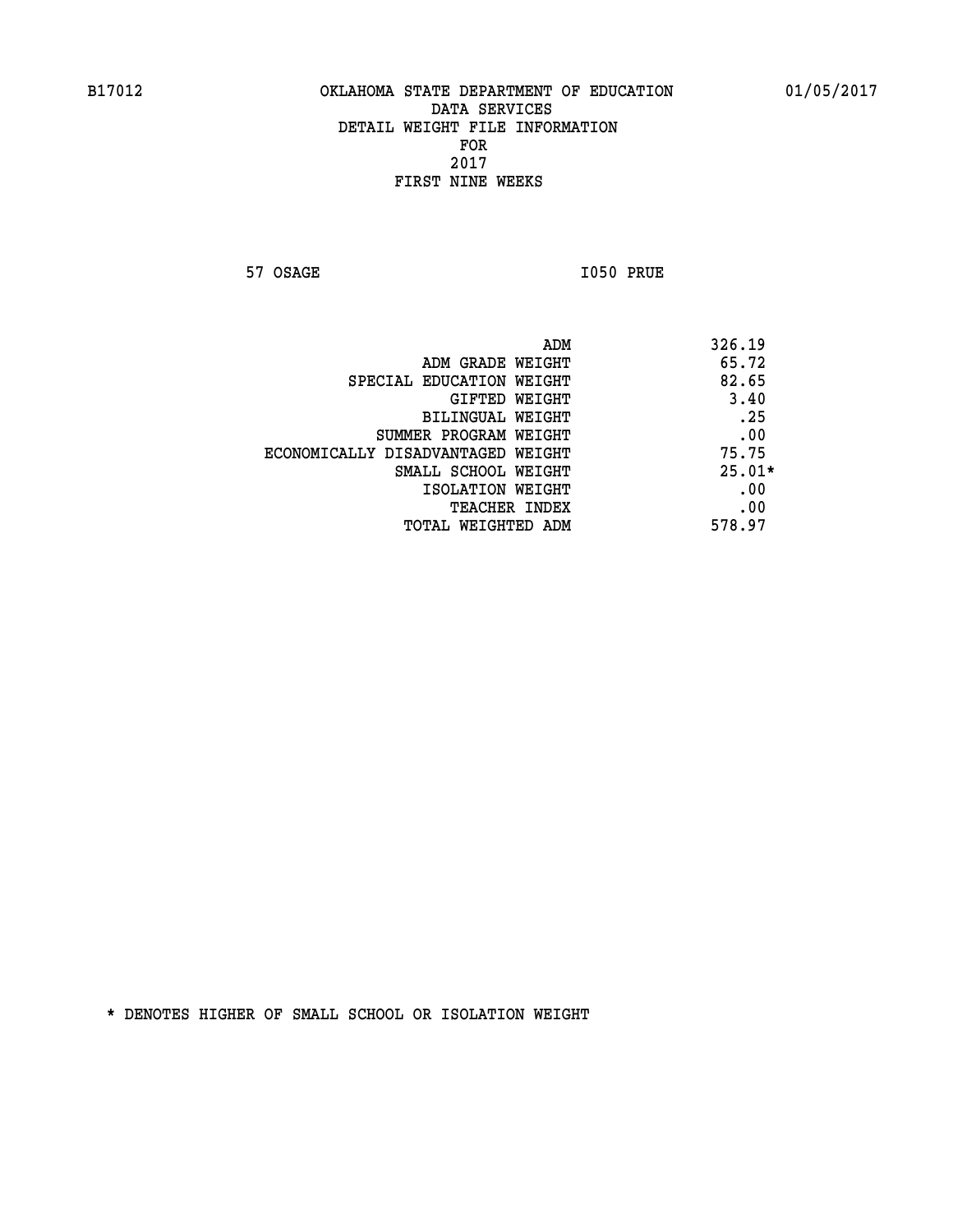**57 OSAGE 1090 WOODLAND** 

|                                   | ADM | 436.24  |
|-----------------------------------|-----|---------|
| ADM GRADE WEIGHT                  |     | 86.40   |
| SPECIAL EDUCATION WEIGHT          |     | 57.40   |
| GIFTED WEIGHT                     |     | 14.28   |
| BILINGUAL WEIGHT                  |     | .00     |
| SUMMER PROGRAM WEIGHT             |     | .00     |
| ECONOMICALLY DISADVANTAGED WEIGHT |     | 91.25   |
| SMALL SCHOOL WEIGHT               |     | 15.30   |
| ISOLATION WEIGHT                  |     | 178.86* |
| TEACHER INDEX                     |     | 13.63   |
| TOTAL WEIGHTED ADM                |     | 878.06  |
|                                   |     |         |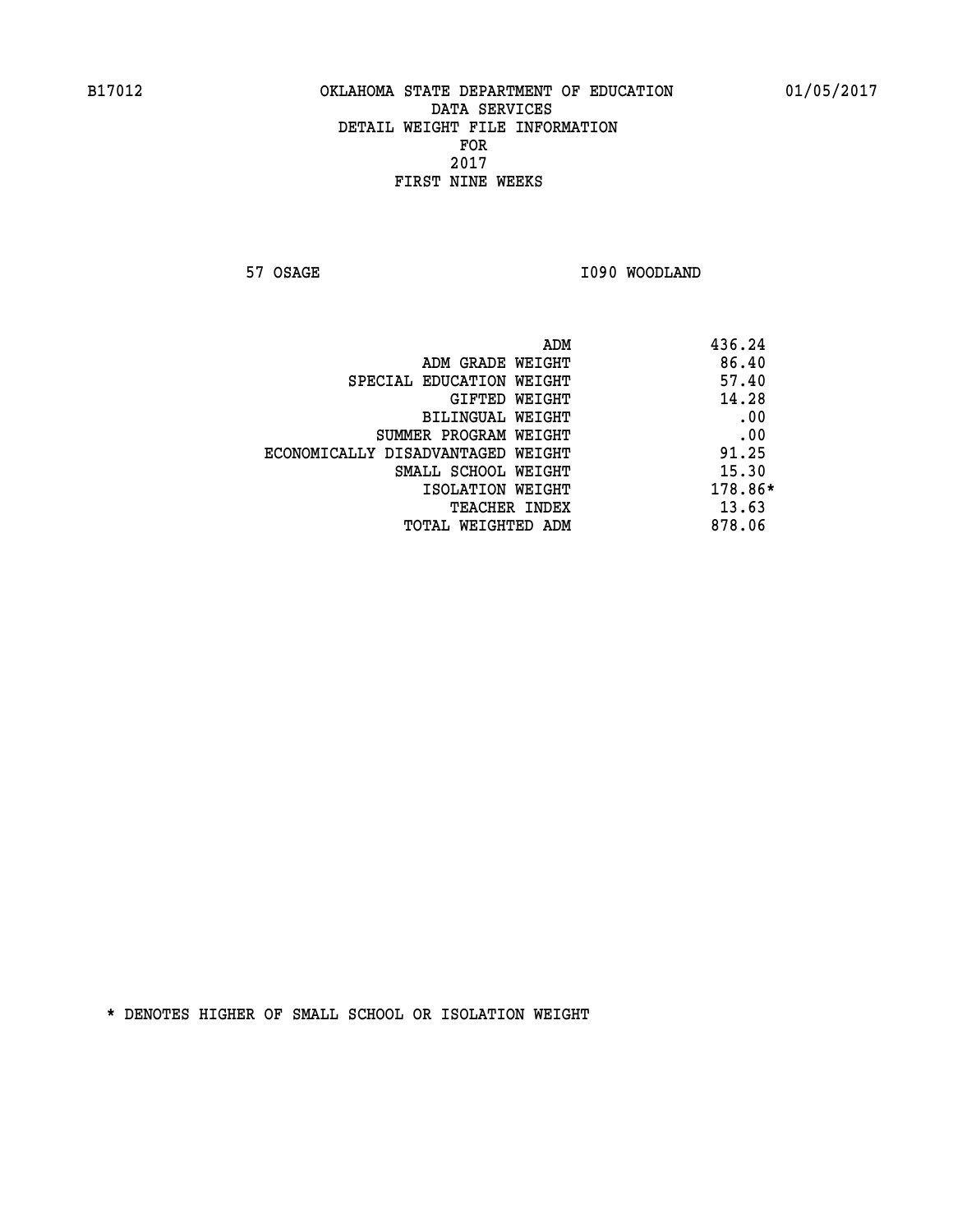**58 OTTAWA C010 TURKEY FORD** 

| ADM<br>93.78                               |  |
|--------------------------------------------|--|
| 19.12<br>ADM GRADE WEIGHT                  |  |
| 20.40<br>SPECIAL EDUCATION WEIGHT          |  |
| 1.70<br><b>GIFTED WEIGHT</b>               |  |
| .00<br>BILINGUAL WEIGHT                    |  |
| .00<br>SUMMER PROGRAM WEIGHT               |  |
| 19.75<br>ECONOMICALLY DISADVANTAGED WEIGHT |  |
| $15.43*$<br>SMALL SCHOOL WEIGHT            |  |
| .00<br>ISOLATION WEIGHT                    |  |
| .29<br><b>TEACHER INDEX</b>                |  |
| 170.47<br>TOTAL WEIGHTED ADM               |  |
|                                            |  |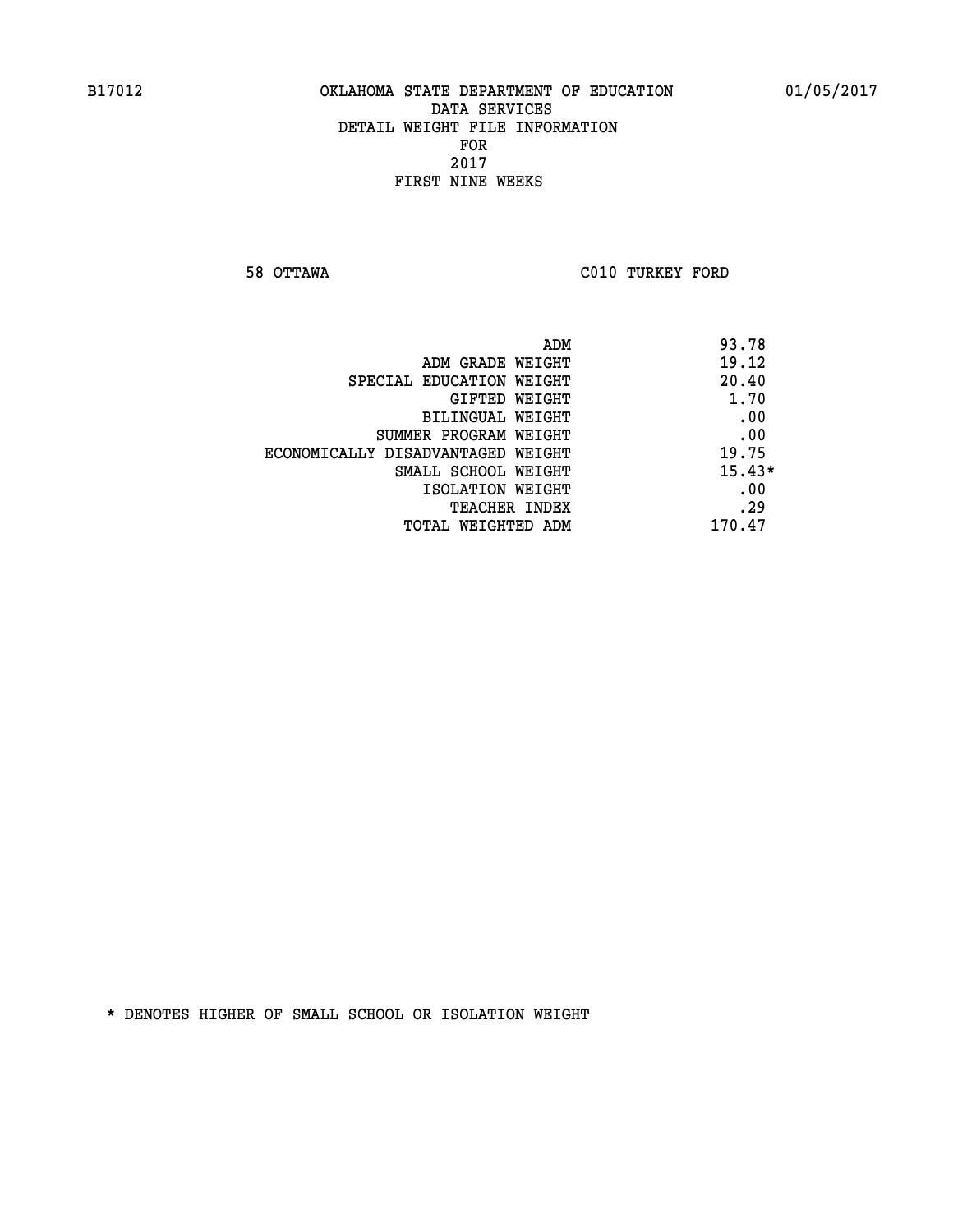**58 OTTAWA I001 WYANDOTTE** 

| 835.91   |
|----------|
| 168.04   |
| 112.05   |
| 13.26    |
| 2.75     |
| .00      |
| 138.25   |
| .00      |
| .00      |
| .00      |
| 1,270.26 |
|          |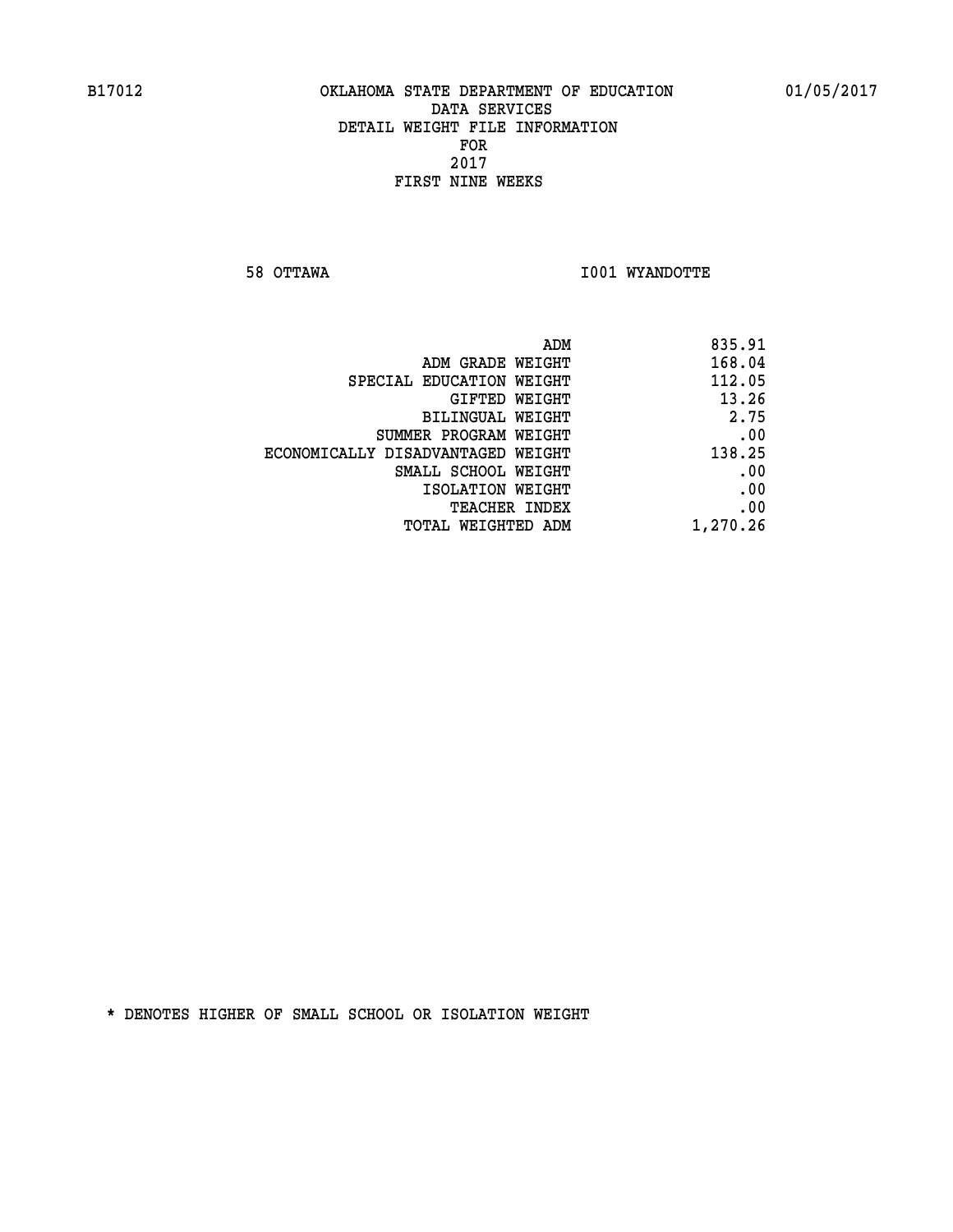**58 OTTAWA I014 QUAPAW** 

| 629.59   |
|----------|
| 120.76   |
| 94.35    |
| 19.38    |
| .00      |
| .00      |
| 115.00   |
| .00      |
| .00      |
| 32.80    |
| 1,011.88 |
|          |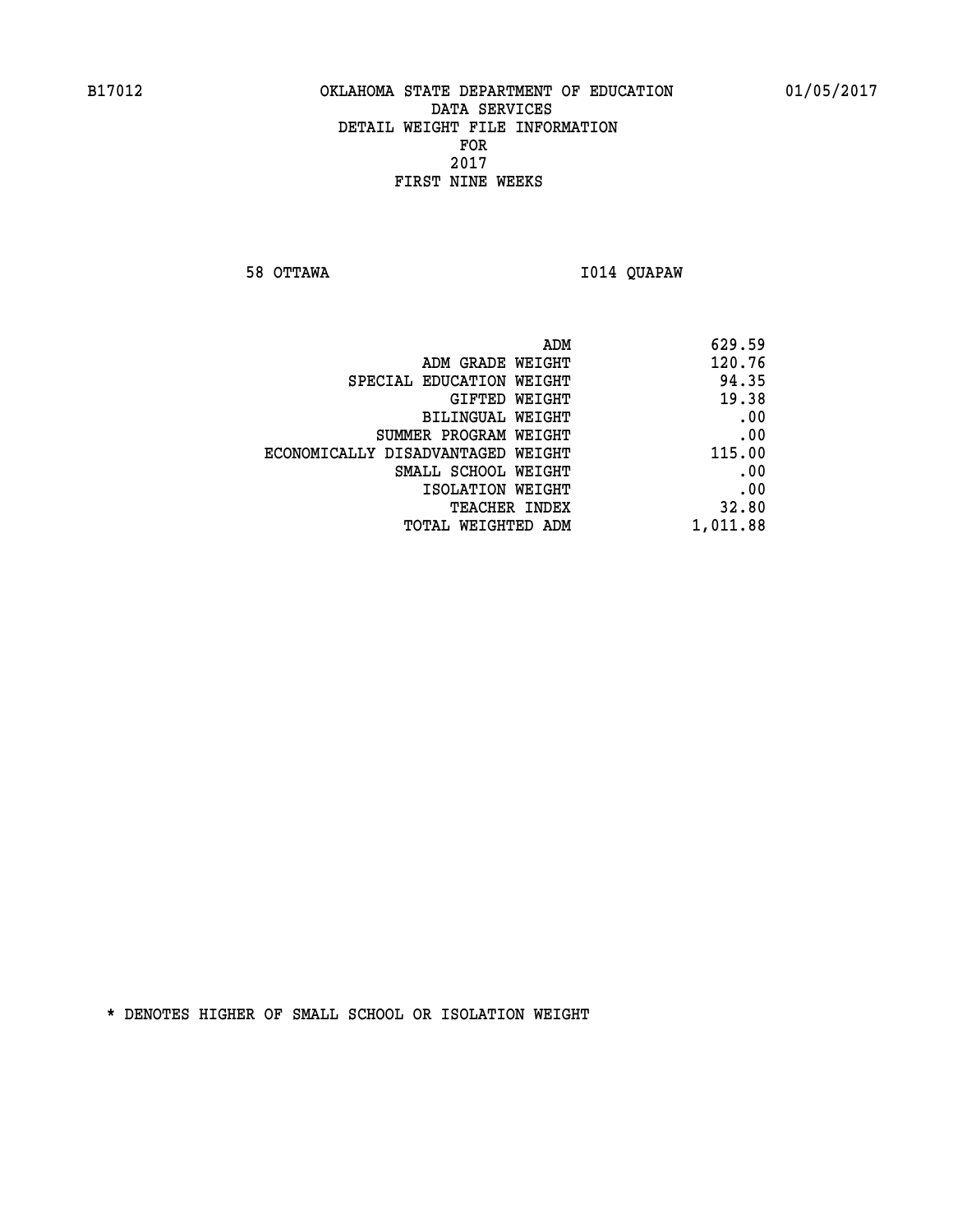**58 OTTAWA I018 COMMERCE** 

| 881.11   |
|----------|
| 174.80   |
| 128.05   |
| 23.12    |
| 41.50    |
| .00      |
| 176.50   |
| .00      |
| .00      |
| 80.11    |
| 1,505.19 |
|          |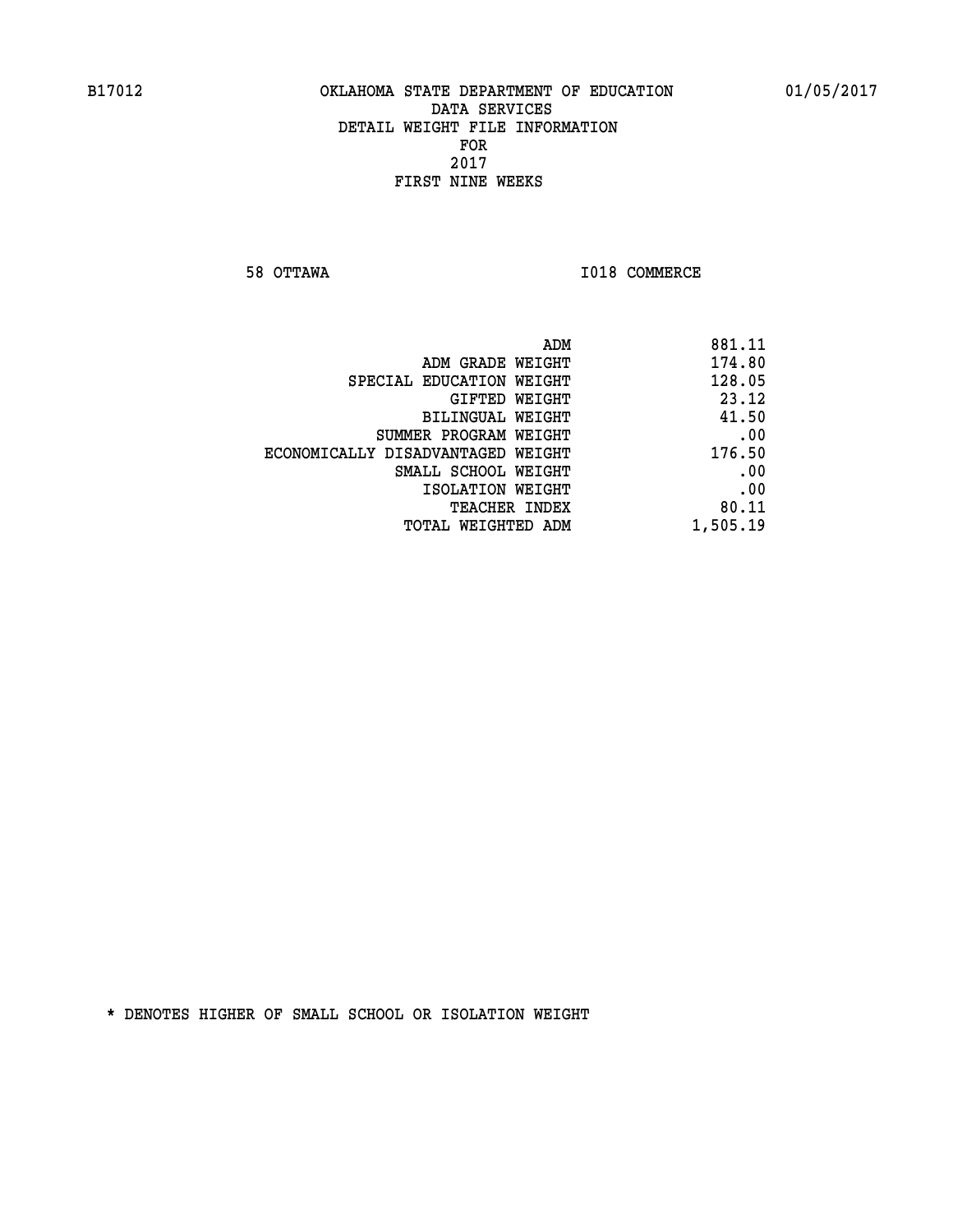**58 OTTAWA I023 MIAMI** 

| ADM                               | 2,283.79 |
|-----------------------------------|----------|
| ADM GRADE WEIGHT                  | 462.16   |
| SPECIAL EDUCATION WEIGHT          | 390.15   |
| GIFTED WEIGHT                     | 75.48    |
| BILINGUAL WEIGHT                  | 46.50    |
| SUMMER PROGRAM WEIGHT             | .00      |
| ECONOMICALLY DISADVANTAGED WEIGHT | 379.50   |
| SMALL SCHOOL WEIGHT               | .00      |
| ISOLATION WEIGHT                  | .00      |
| <b>TEACHER INDEX</b>              | .00      |
| TOTAL WEIGHTED ADM                | 3,637.58 |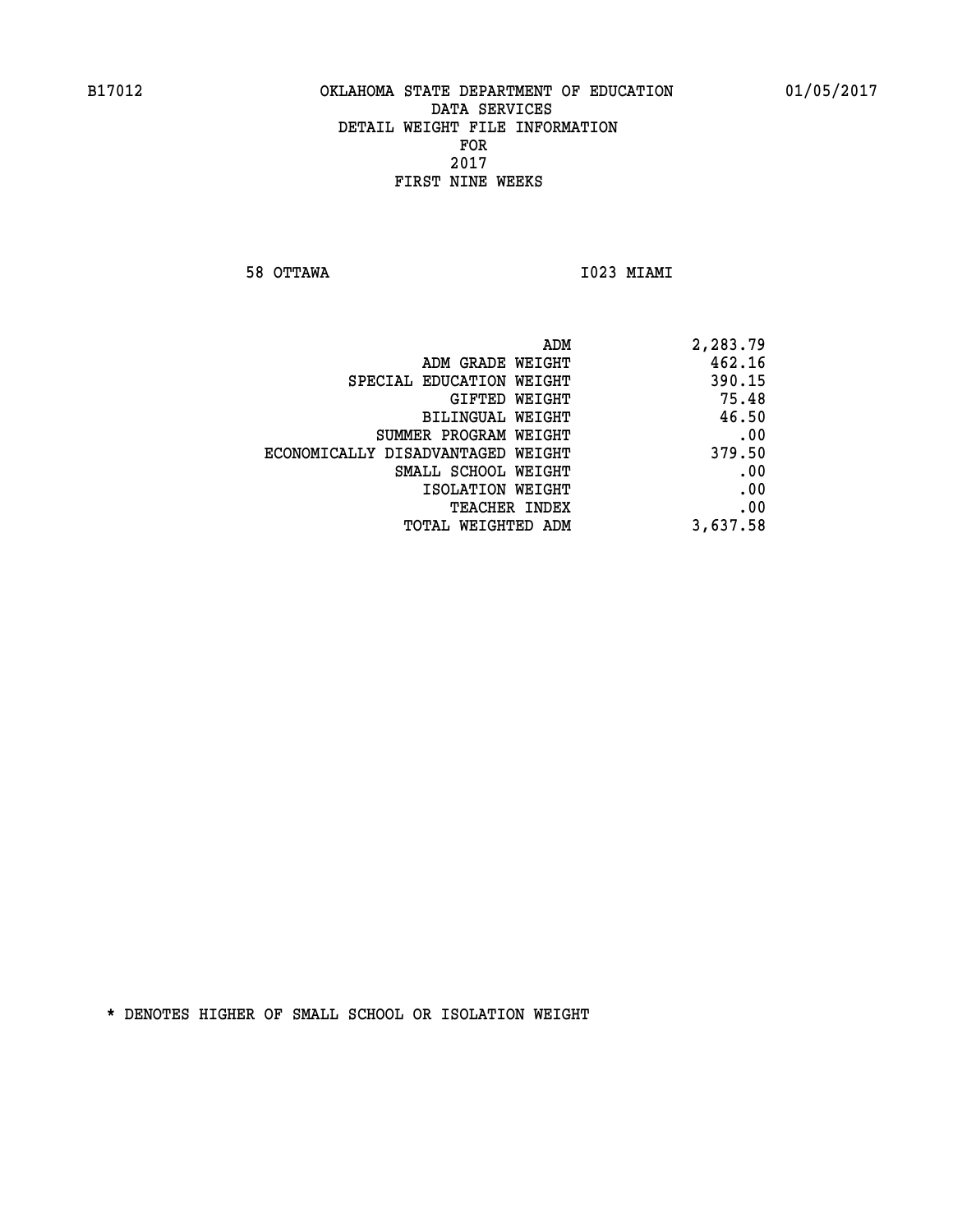**58 OTTAWA I026 AFTON** 

| 533.92 | ADM                               |
|--------|-----------------------------------|
| 104.68 | ADM GRADE WEIGHT                  |
| 165.30 | SPECIAL EDUCATION WEIGHT          |
| 16.32  | GIFTED WEIGHT                     |
| .00    | BILINGUAL WEIGHT                  |
| 2.40   | SUMMER PROGRAM WEIGHT             |
| 105.50 | ECONOMICALLY DISADVANTAGED WEIGHT |
| .00    | SMALL SCHOOL WEIGHT               |
| .00    | ISOLATION WEIGHT                  |
| 7.66   | TEACHER INDEX                     |
| 935.78 | TOTAL WEIGHTED ADM                |
|        |                                   |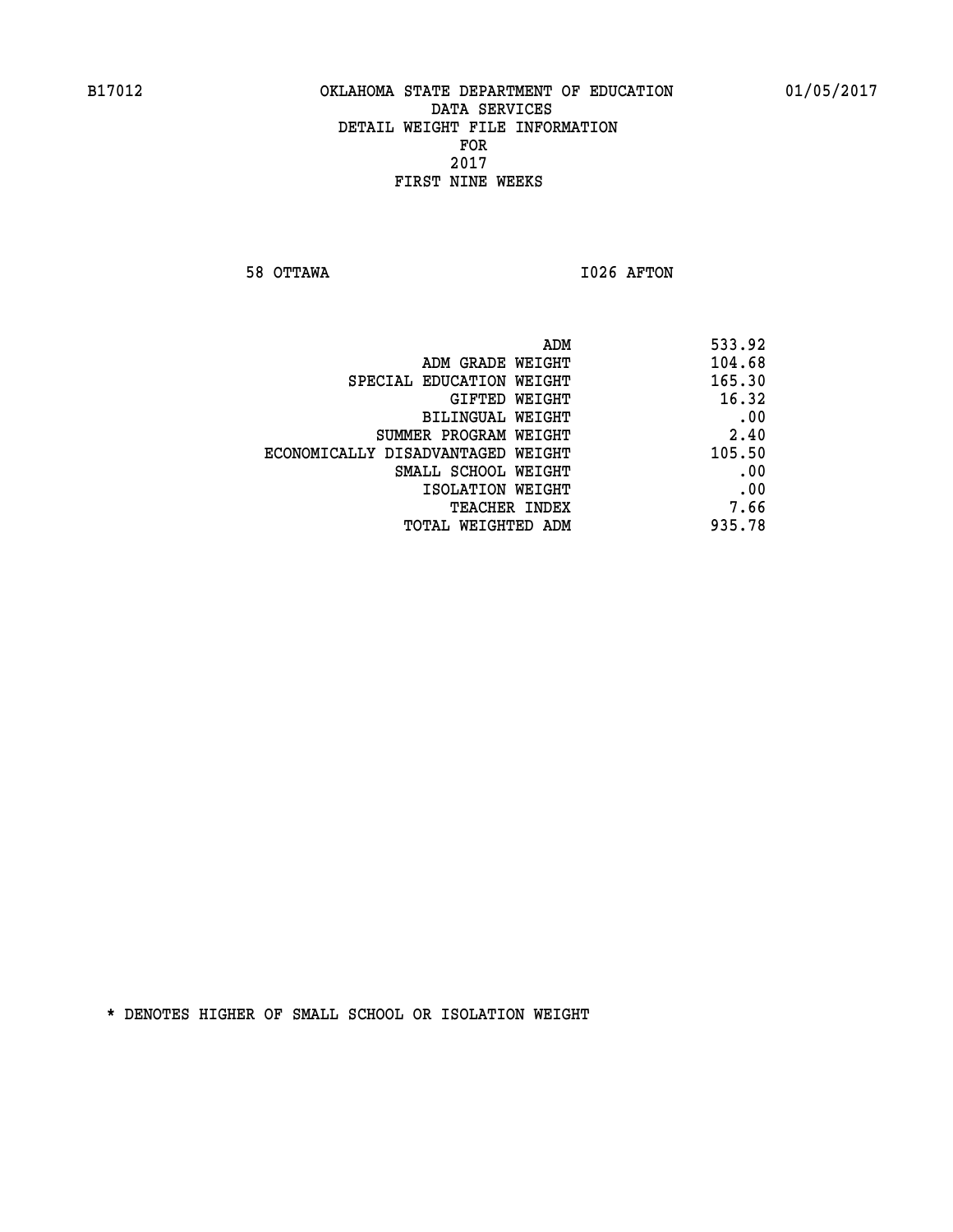**58 OTTAWA I031 FAIRLAND** 

| 627.44   |
|----------|
| 124.29   |
| 153.85   |
| 17.00    |
| 1.50     |
| .00      |
| 102.00   |
| .00      |
| .00      |
| 31.76    |
| 1,057.84 |
|          |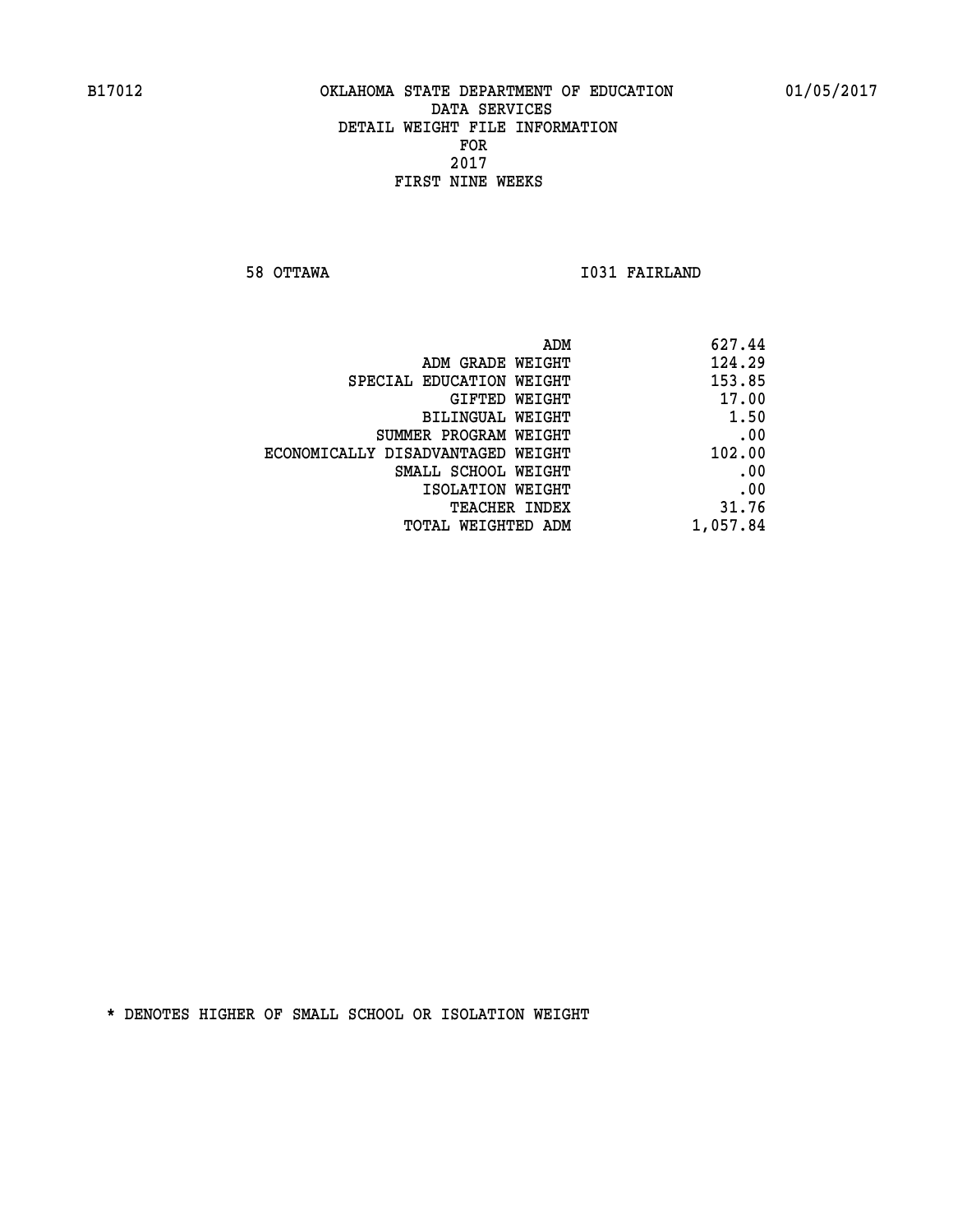**59 PAWNEE C002 JENNINGS** 

| ADM                               | 200.54   |
|-----------------------------------|----------|
| ADM GRADE WEIGHT                  | 40.85    |
| SPECIAL EDUCATION WEIGHT          | 14.55    |
| GIFTED WEIGHT                     | 7.14     |
| BILINGUAL WEIGHT                  | .00      |
| SUMMER PROGRAM WEIGHT             | .00      |
| ECONOMICALLY DISADVANTAGED WEIGHT | 40.25    |
| SMALL SCHOOL WEIGHT               | $24.90*$ |
| ISOLATION WEIGHT                  | .00      |
| <b>TEACHER INDEX</b>              | 6.42     |
| TOTAL WEIGHTED ADM                | 334.65   |
|                                   |          |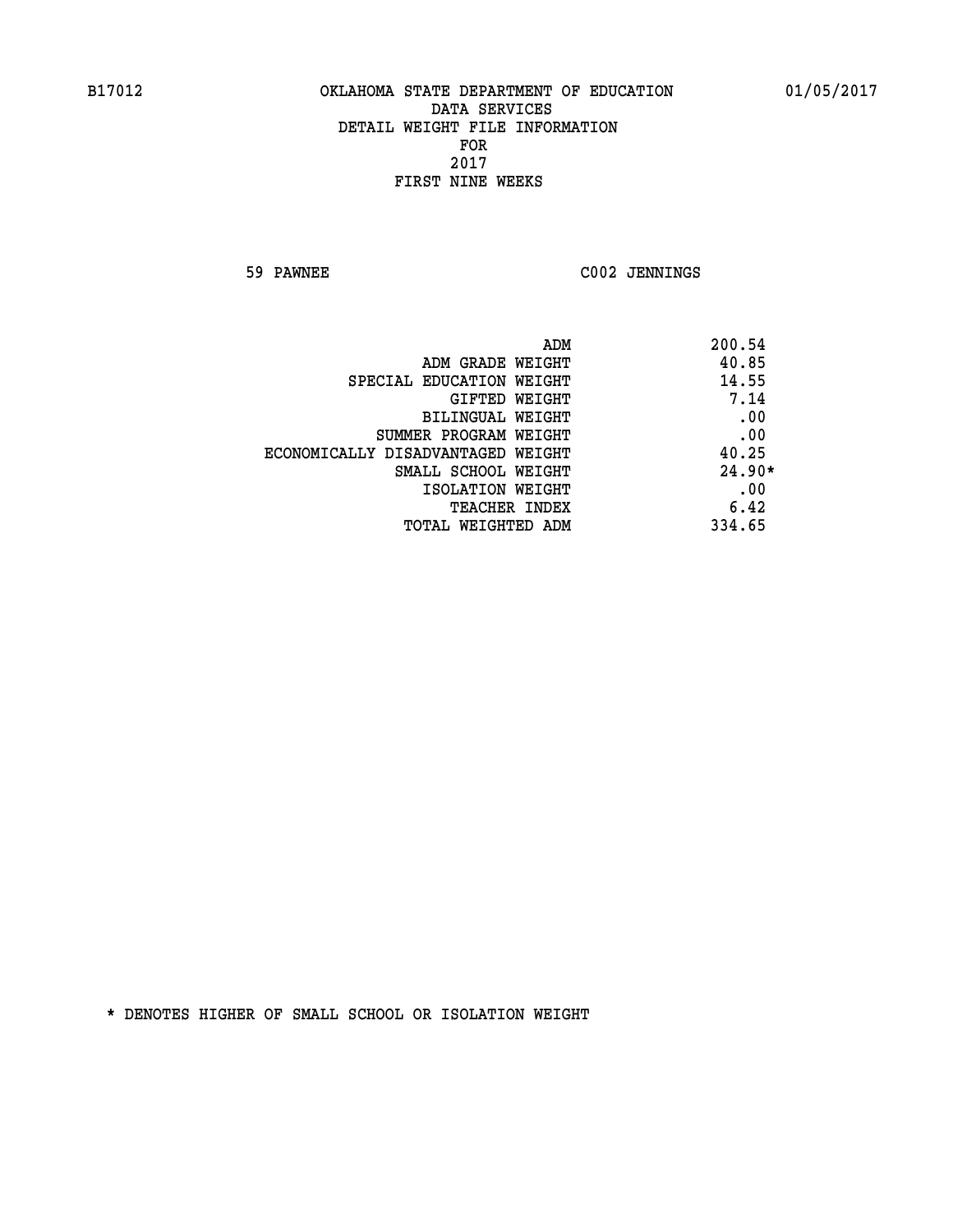**59 PAWNEE I001 PAWNEE** 

| ADM<br>711.81 |                                   |
|---------------|-----------------------------------|
| 135.71        | ADM GRADE WEIGHT                  |
| 110.75        | SPECIAL EDUCATION WEIGHT          |
| 24.14         | GIFTED WEIGHT                     |
| .00           | BILINGUAL WEIGHT                  |
| .00           | SUMMER PROGRAM WEIGHT             |
| 155.75        | ECONOMICALLY DISADVANTAGED WEIGHT |
| .00           | SMALL SCHOOL WEIGHT               |
| $192.19*$     | ISOLATION WEIGHT                  |
| .00           | <b>TEACHER INDEX</b>              |
| 1,330.35      | TOTAL WEIGHTED ADM                |
|               |                                   |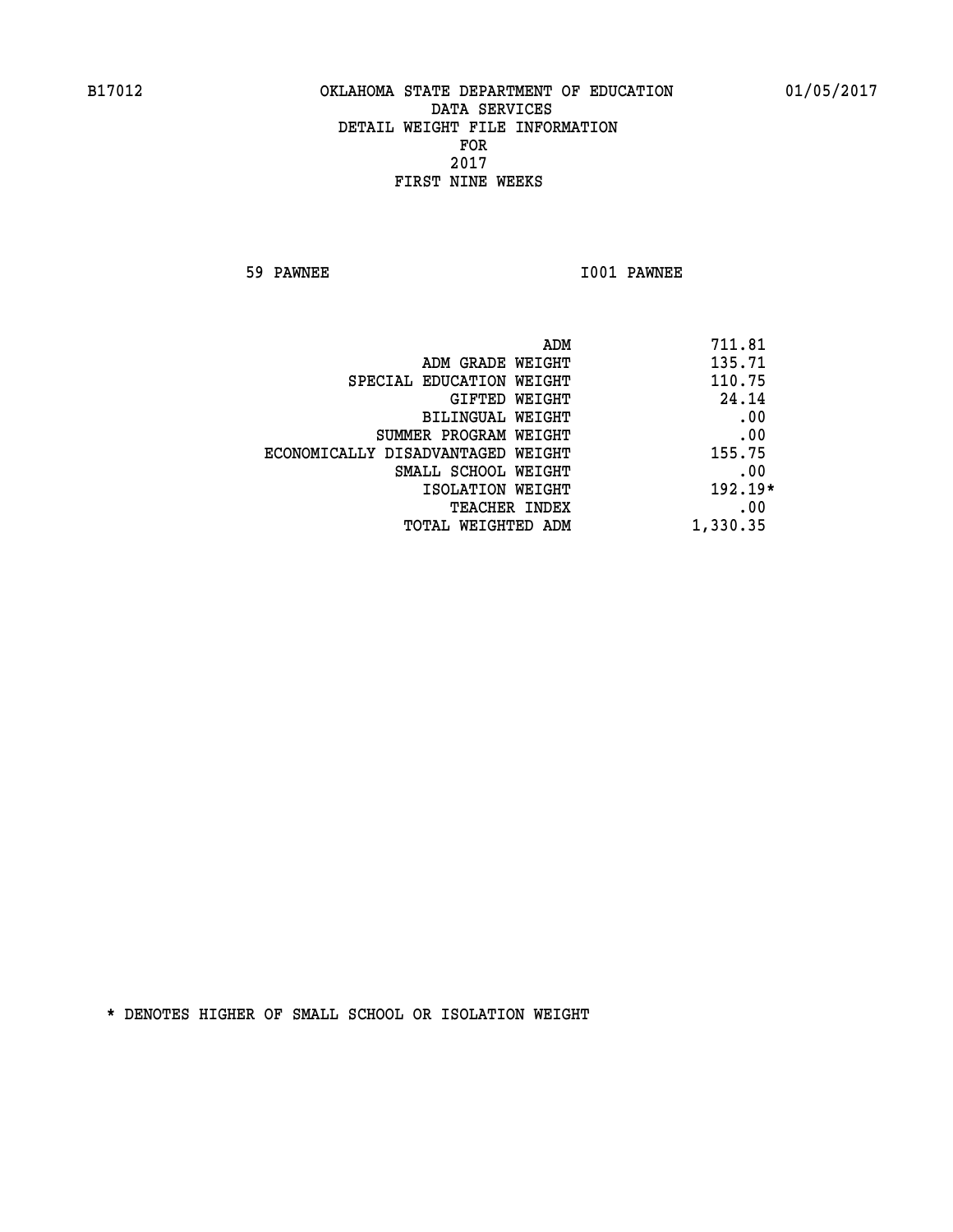**59 PAWNEE 1006 CLEVELAND** 

| 1,737.34 |
|----------|
| 341.54   |
| 256.05   |
| 61.20    |
| 4.00     |
| 1.20     |
| 338.50   |
| .00      |
| .00      |
| 44.72    |
| 2,784.55 |
|          |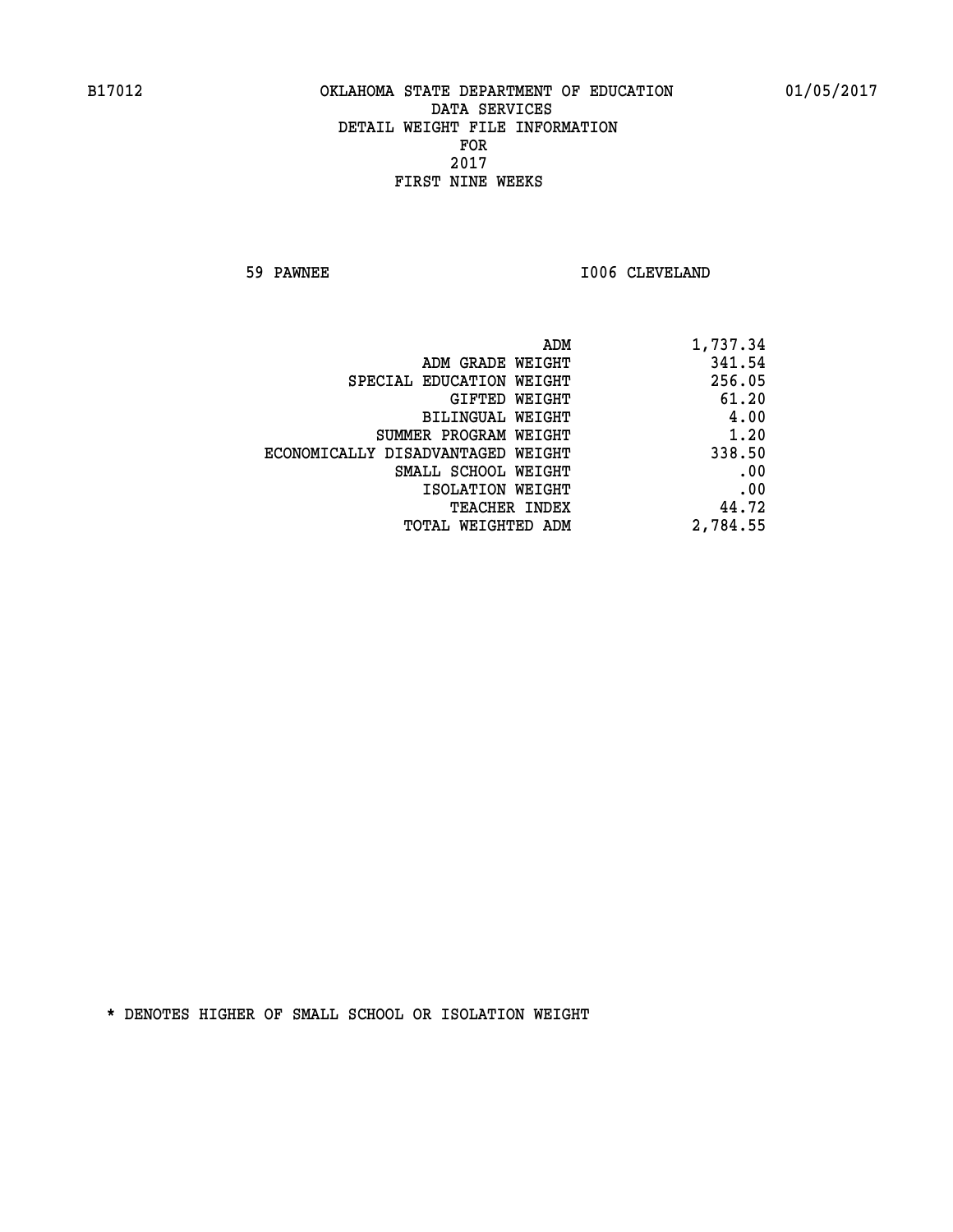**60 PAYNE C104 OAK GROVE** 

| 167.35 | ADM                               |
|--------|-----------------------------------|
| 33.85  | ADM GRADE WEIGHT                  |
| 14.10  | SPECIAL EDUCATION WEIGHT          |
| 4.42   | <b>GIFTED WEIGHT</b>              |
| .00    | BILINGUAL WEIGHT                  |
| .00    | SUMMER PROGRAM WEIGHT             |
| 23.00  | ECONOMICALLY DISADVANTAGED WEIGHT |
| 22.88* | SMALL SCHOOL WEIGHT               |
| .00    | ISOLATION WEIGHT                  |
| .49    | <b>TEACHER INDEX</b>              |
| 266.09 | TOTAL WEIGHTED ADM                |
|        |                                   |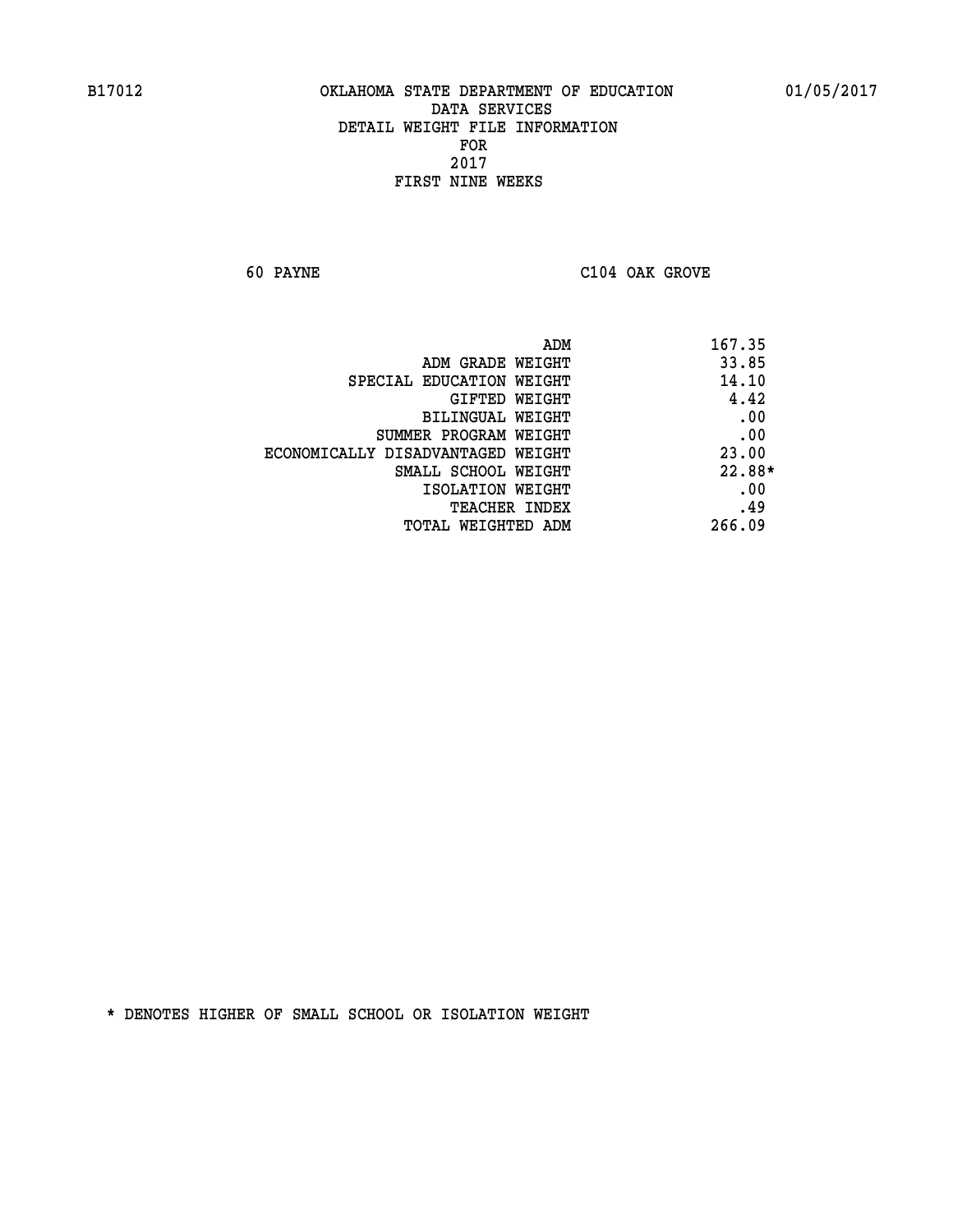**60 PAYNE I003 RIPLEY** 

|                                   | ADM<br>466.24 |          |
|-----------------------------------|---------------|----------|
| ADM GRADE WEIGHT                  | 89.65         |          |
| SPECIAL EDUCATION WEIGHT          | 58.20         |          |
| GIFTED WEIGHT                     | 35.36         |          |
| BILINGUAL WEIGHT                  |               | 1.00     |
| SUMMER PROGRAM WEIGHT             |               | .00      |
| ECONOMICALLY DISADVANTAGED WEIGHT | 81.75         |          |
| SMALL SCHOOL WEIGHT               |               | $11.06*$ |
| ISOLATION WEIGHT                  |               | .00      |
| <b>TEACHER INDEX</b>              |               | .00      |
| TOTAL WEIGHTED ADM                | 743.26        |          |
|                                   |               |          |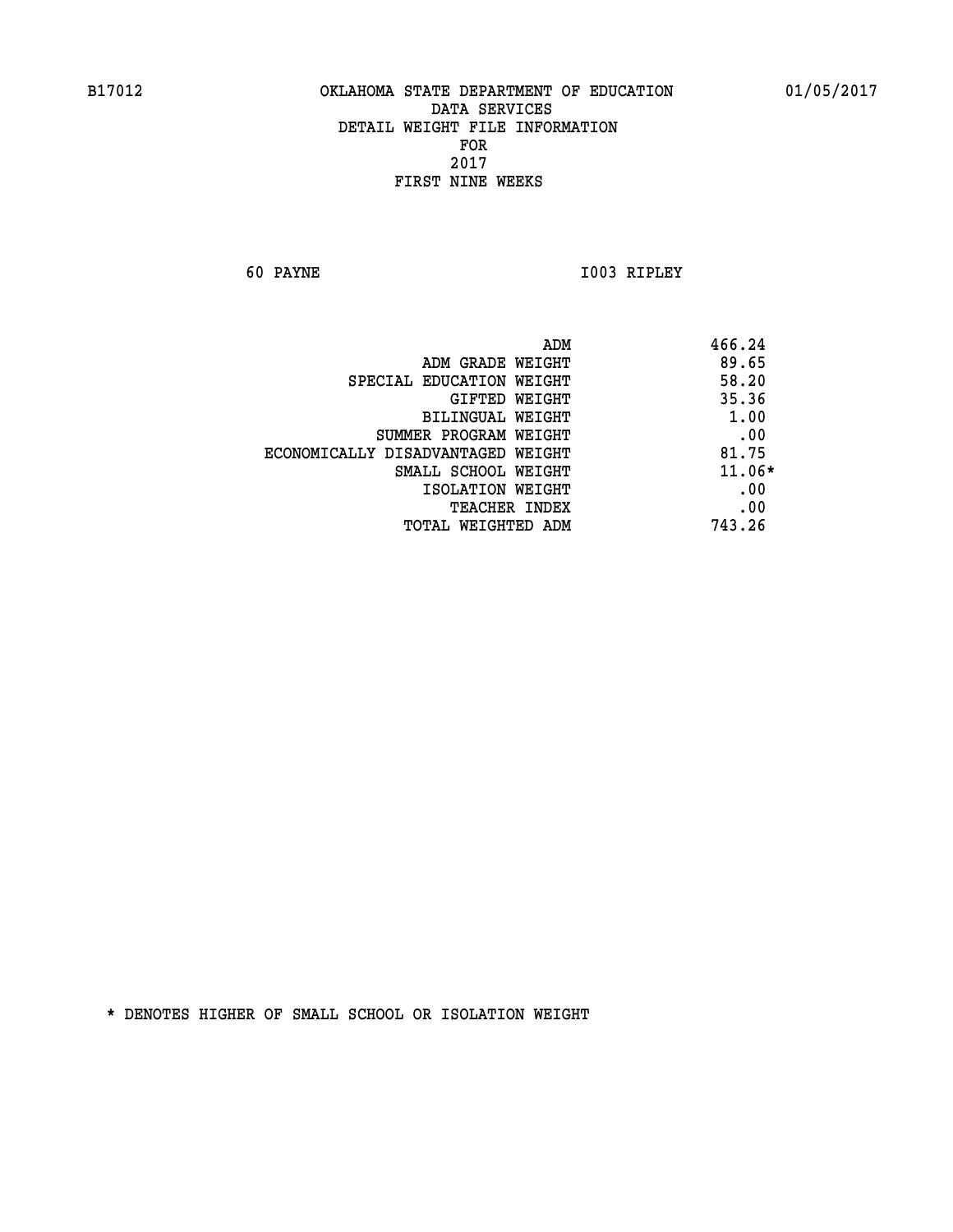**60 PAYNE I016 STILLWATER** 

| 6,223.13 |
|----------|
| 1,264.91 |
| 1,085.25 |
| 397.46   |
| 120.00   |
| 6.00     |
| 709.50   |
| .00      |
| .00      |
| 99.19    |
| 9,905.44 |
|          |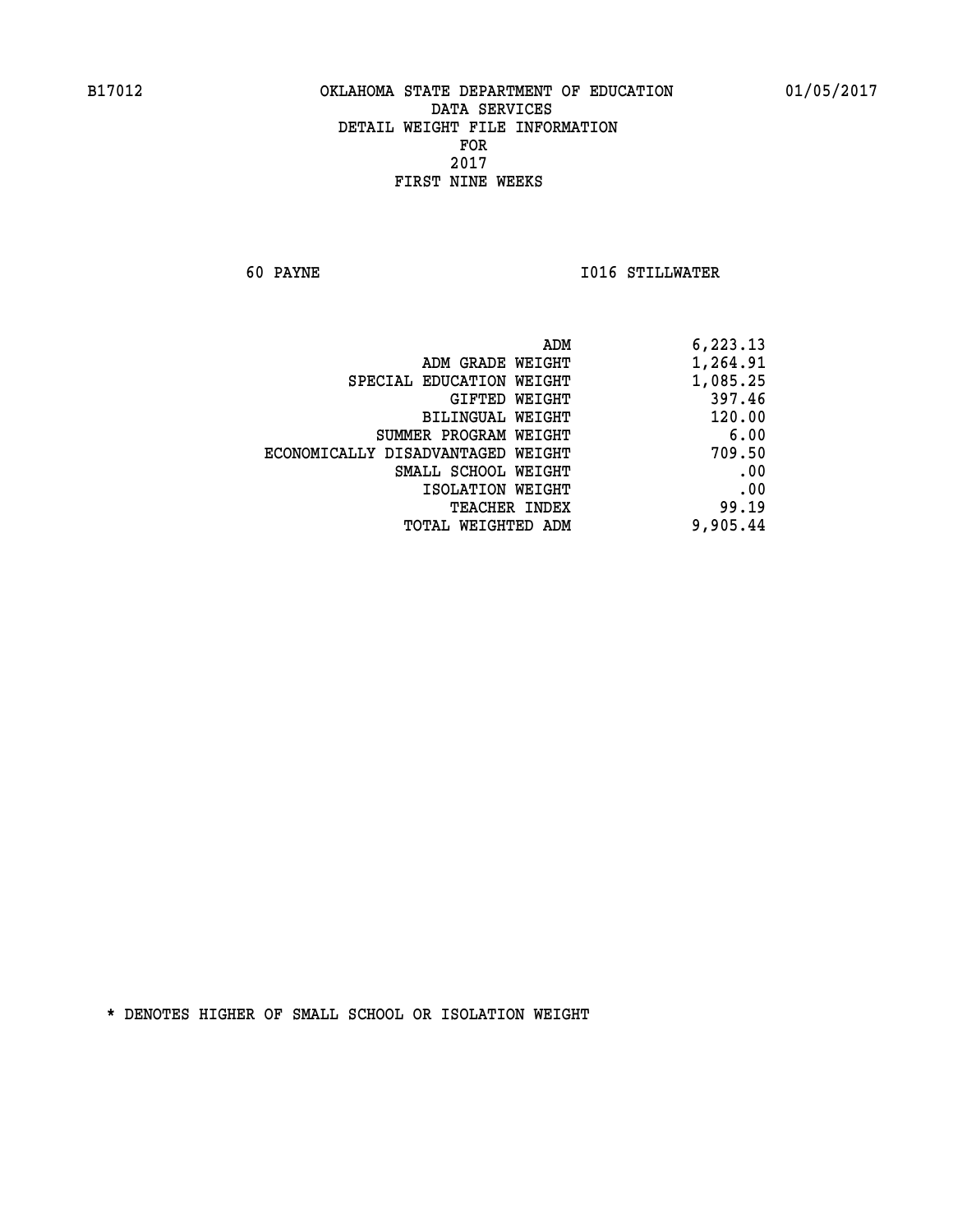**60 PAYNE I056 PERKINS-TRYON** 

| 1,550.74 |
|----------|
| 298.25   |
| 171.85   |
| 43.18    |
| 1.50     |
| .00      |
| 178.50   |
| .00      |
| .00      |
| 48.46    |
| 2,292.48 |
|          |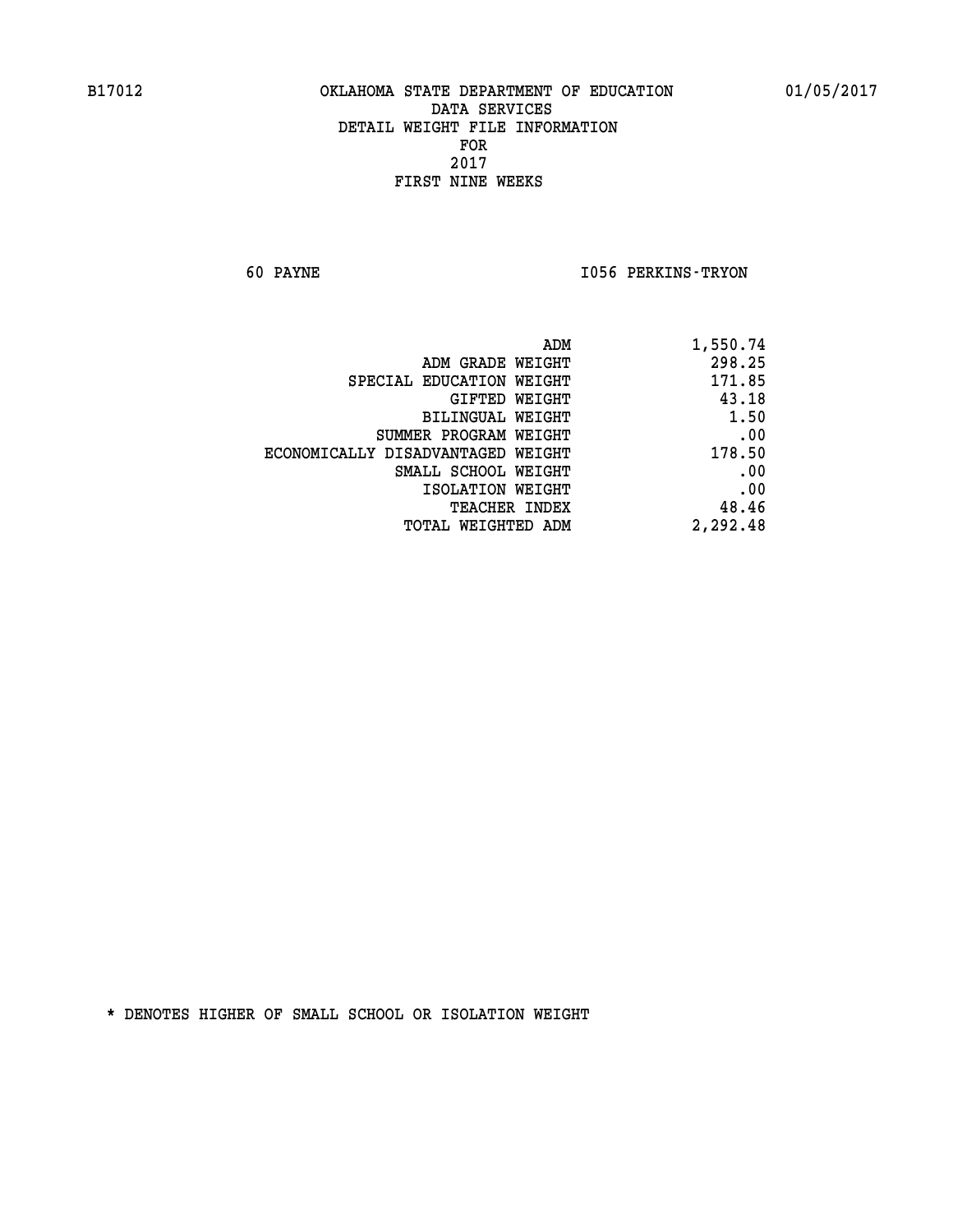**60 PAYNE 1067 CUSHING** 

| 1,861.88 |
|----------|
| 356.75   |
| 383.65   |
| 90.10    |
| .50      |
| 1.20     |
| 281.50   |
| .00      |
| .00      |
| 81.75    |
| 3,057.33 |
|          |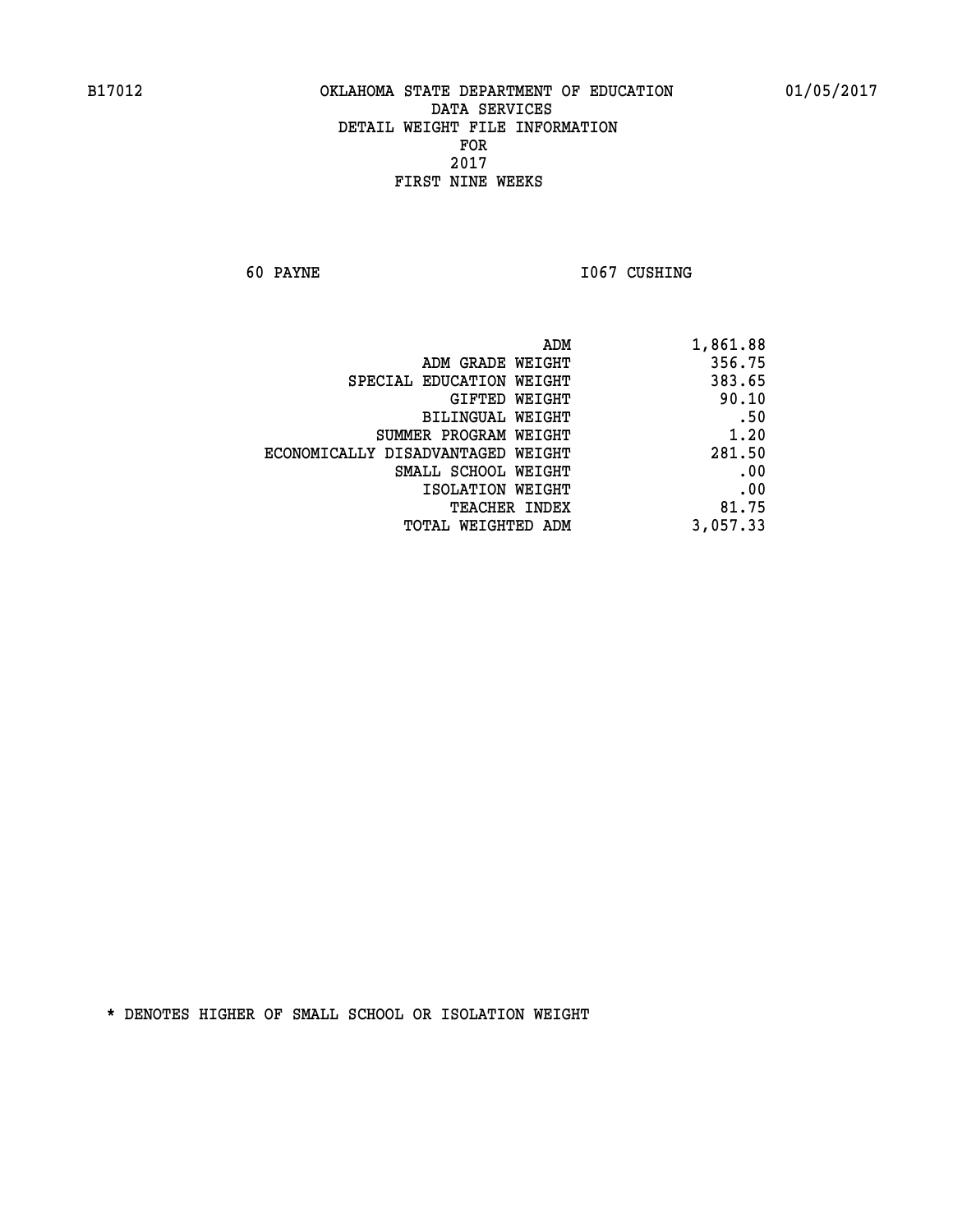**60 PAYNE 1101 GLENCOE** 

| ADM                               | 340.51   |
|-----------------------------------|----------|
| ADM GRADE WEIGHT                  | 70.41    |
| SPECIAL EDUCATION WEIGHT          | 36.70    |
| <b>GIFTED WEIGHT</b>              | 9.18     |
| BILINGUAL WEIGHT                  | 1.50     |
| SUMMER PROGRAM WEIGHT             | .00      |
| ECONOMICALLY DISADVANTAGED WEIGHT | 56.50    |
| SMALL SCHOOL WEIGHT               | $24.27*$ |
| ISOLATION WEIGHT                  | .00      |
| <b>TEACHER INDEX</b>              | 19.91    |
| TOTAL WEIGHTED ADM                | 558.98   |
|                                   |          |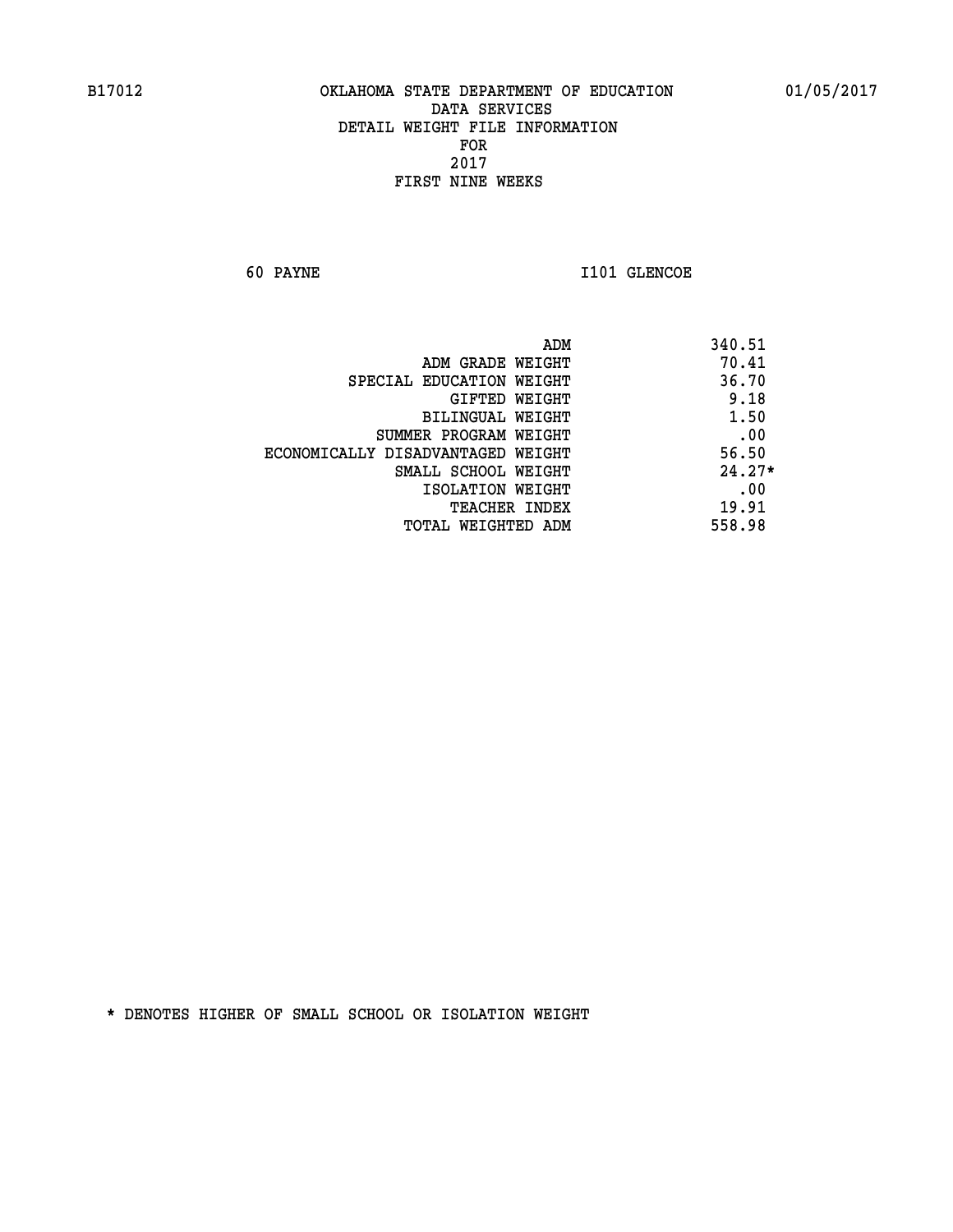**60 PAYNE I103 YALE** 

|                                   | ADM | 430.70   |
|-----------------------------------|-----|----------|
| ADM GRADE WEIGHT                  |     | 83.75    |
| SPECIAL EDUCATION WEIGHT          |     | 57.75    |
| GIFTED WEIGHT                     |     | 22.10    |
| BILINGUAL WEIGHT                  |     | 1.25     |
| SUMMER PROGRAM WEIGHT             |     | .00      |
| ECONOMICALLY DISADVANTAGED WEIGHT |     | 82.50    |
| SMALL SCHOOL WEIGHT               |     | $16.01*$ |
| ISOLATION WEIGHT                  |     | .00      |
| TEACHER INDEX                     |     | .00      |
| TOTAL WEIGHTED ADM                |     | 694.06   |
|                                   |     |          |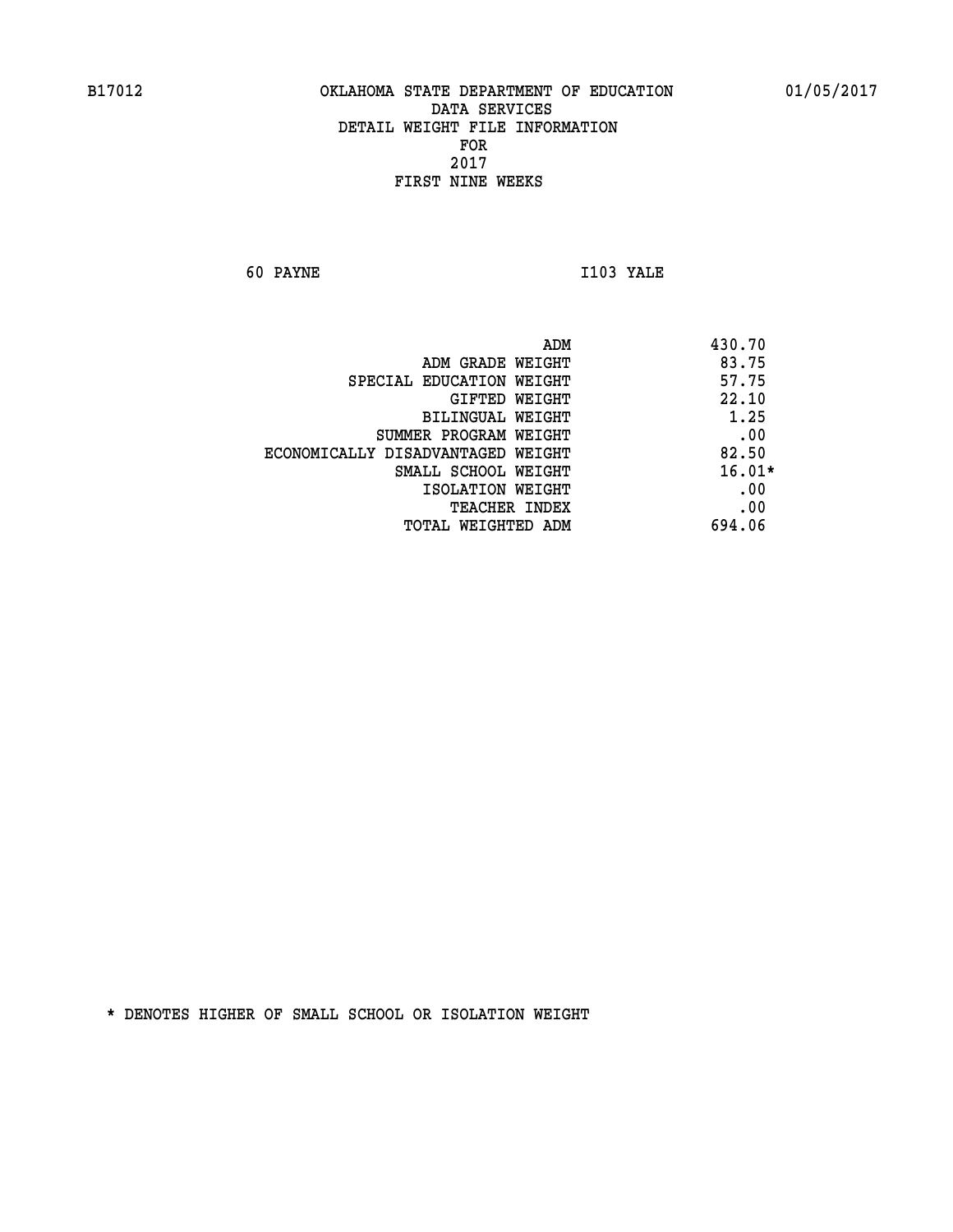**61 PITTSBURG C009 KREBS** 

| ADM                               | 443.57   |
|-----------------------------------|----------|
| ADM GRADE WEIGHT                  | 96.13    |
| SPECIAL EDUCATION WEIGHT          | 63.65    |
| GIFTED WEIGHT                     | 7.82     |
| BILINGUAL WEIGHT                  | 2.75     |
| SUMMER PROGRAM WEIGHT             | .00      |
| ECONOMICALLY DISADVANTAGED WEIGHT | 77.50    |
| SMALL SCHOOL WEIGHT               | $14.33*$ |
| ISOLATION WEIGHT                  | .00      |
| <b>TEACHER INDEX</b>              | 7.10     |
| TOTAL WEIGHTED ADM                | 712.85   |
|                                   |          |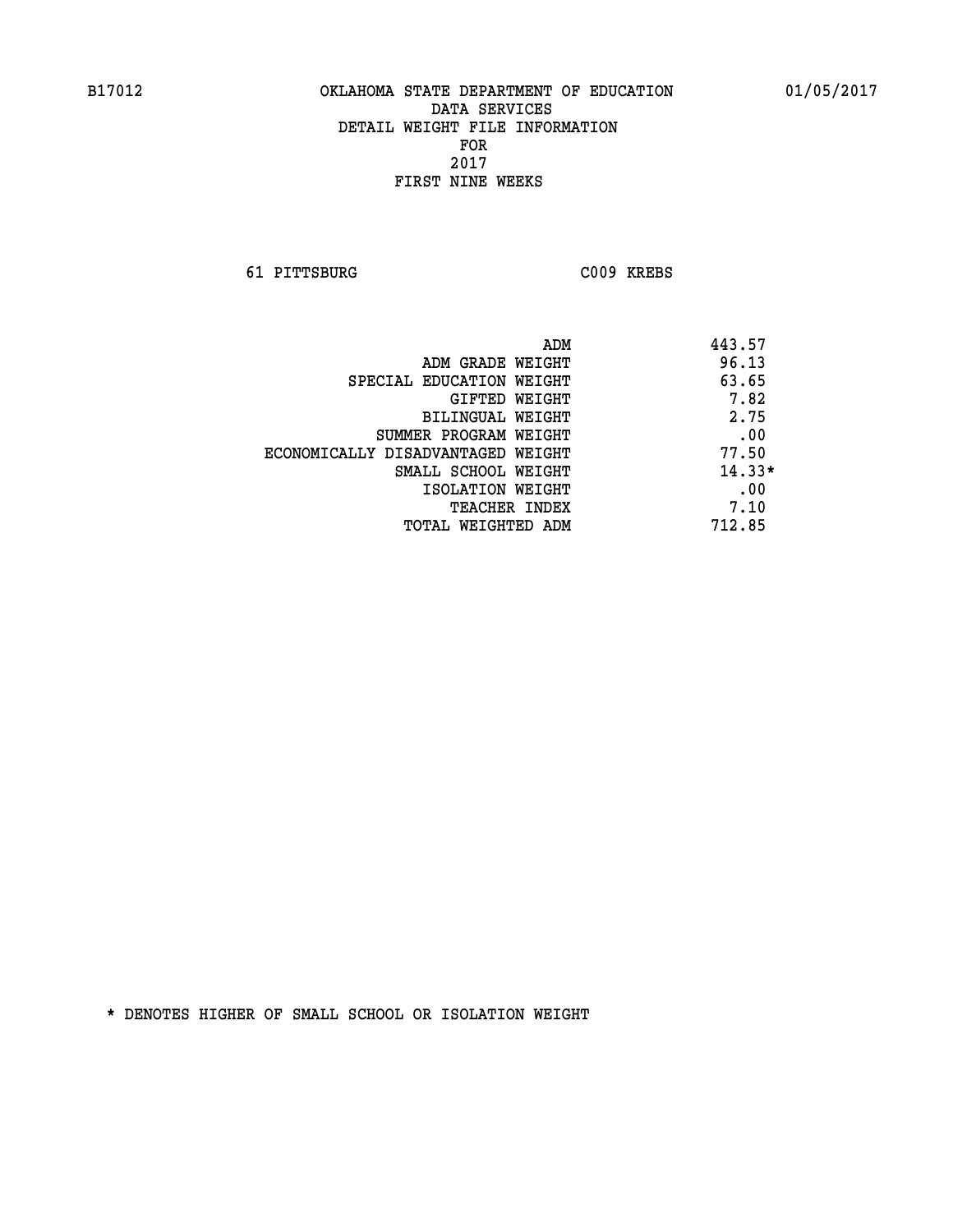**61 PITTSBURG C029 FRINK-CHAMBERS** 

|                                   | 448.23<br>ADM |
|-----------------------------------|---------------|
| ADM GRADE WEIGHT                  | 89.76         |
| SPECIAL EDUCATION WEIGHT          | 67.35         |
| GIFTED WEIGHT                     | 21.76         |
| BILINGUAL WEIGHT                  | 1.00          |
| SUMMER PROGRAM WEIGHT             | .00           |
| ECONOMICALLY DISADVANTAGED WEIGHT | 59.00         |
| SMALL SCHOOL WEIGHT               | $13.69*$      |
| ISOLATION WEIGHT                  | .00           |
| TEACHER INDEX                     | 1.31          |
| TOTAL WEIGHTED ADM                | 702.10        |
|                                   |               |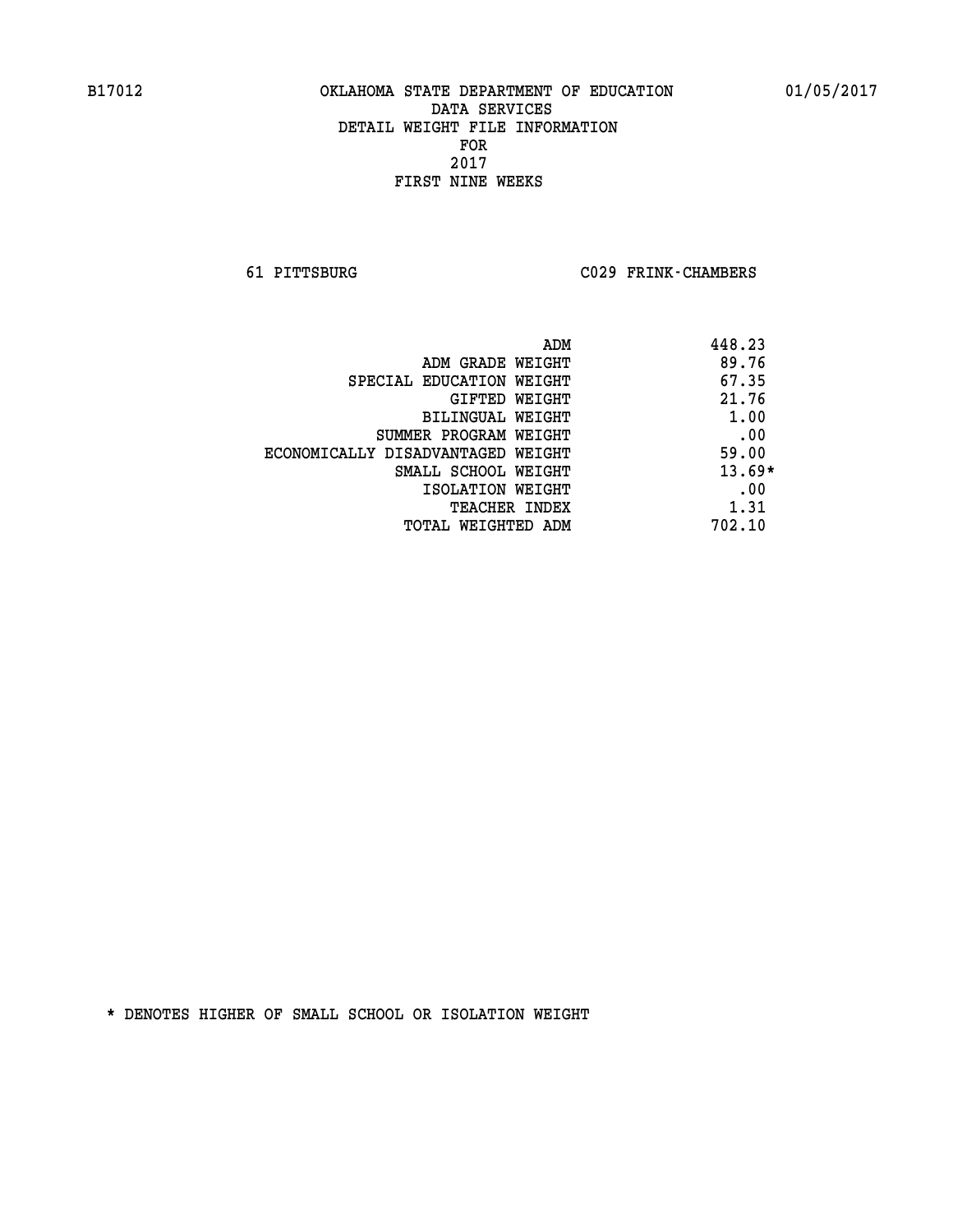**61 PITTSBURG C056 TANNEHILL** 

|                                   | 157.94<br>ADM |
|-----------------------------------|---------------|
| ADM GRADE WEIGHT                  | 30.35         |
| SPECIAL EDUCATION WEIGHT          | 69.30         |
| GIFTED WEIGHT                     | 4.76          |
| BILINGUAL WEIGHT                  | 1.50          |
| SUMMER PROGRAM WEIGHT             | .00           |
| ECONOMICALLY DISADVANTAGED WEIGHT | 26.75         |
| SMALL SCHOOL WEIGHT               | $22.16*$      |
| ISOLATION WEIGHT                  | .00           |
| <b>TEACHER INDEX</b>              | 6.32          |
| TOTAL WEIGHTED ADM                | 319.08        |
|                                   |               |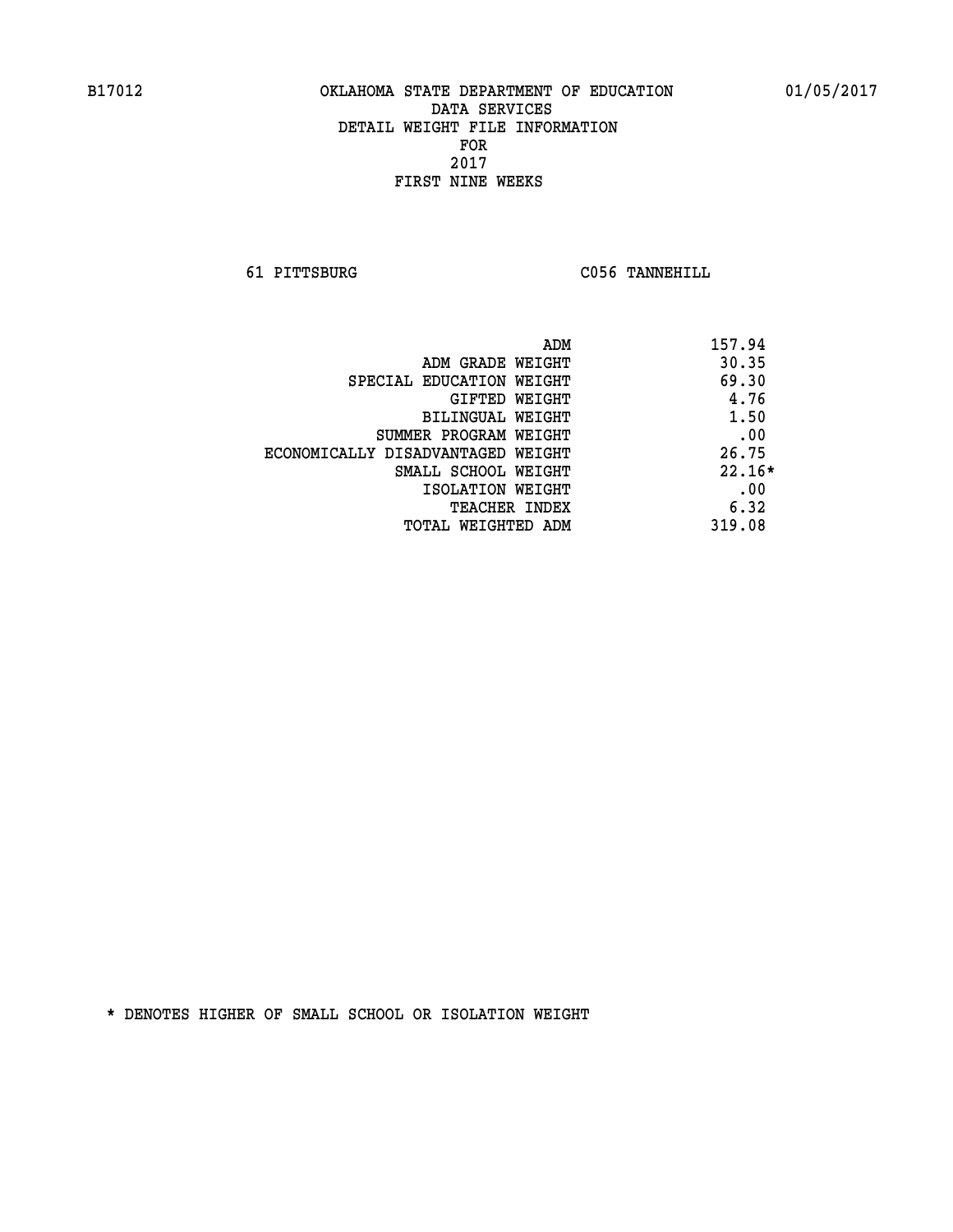**61 PITTSBURG C088 HAYWOOD** 

| ADM                               | 115.24   |
|-----------------------------------|----------|
| ADM GRADE WEIGHT                  | 19.83    |
| SPECIAL EDUCATION WEIGHT          | 51.90    |
| GIFTED WEIGHT                     | 2.04     |
| BILINGUAL WEIGHT                  | .00      |
| SUMMER PROGRAM WEIGHT             | .00      |
| ECONOMICALLY DISADVANTAGED WEIGHT | 24.25    |
| SMALL SCHOOL WEIGHT               | $18.03*$ |
| ISOLATION WEIGHT                  | .00      |
| <b>TEACHER INDEX</b>              | 15.96    |
| TOTAL WEIGHTED ADM                | 247.25   |
|                                   |          |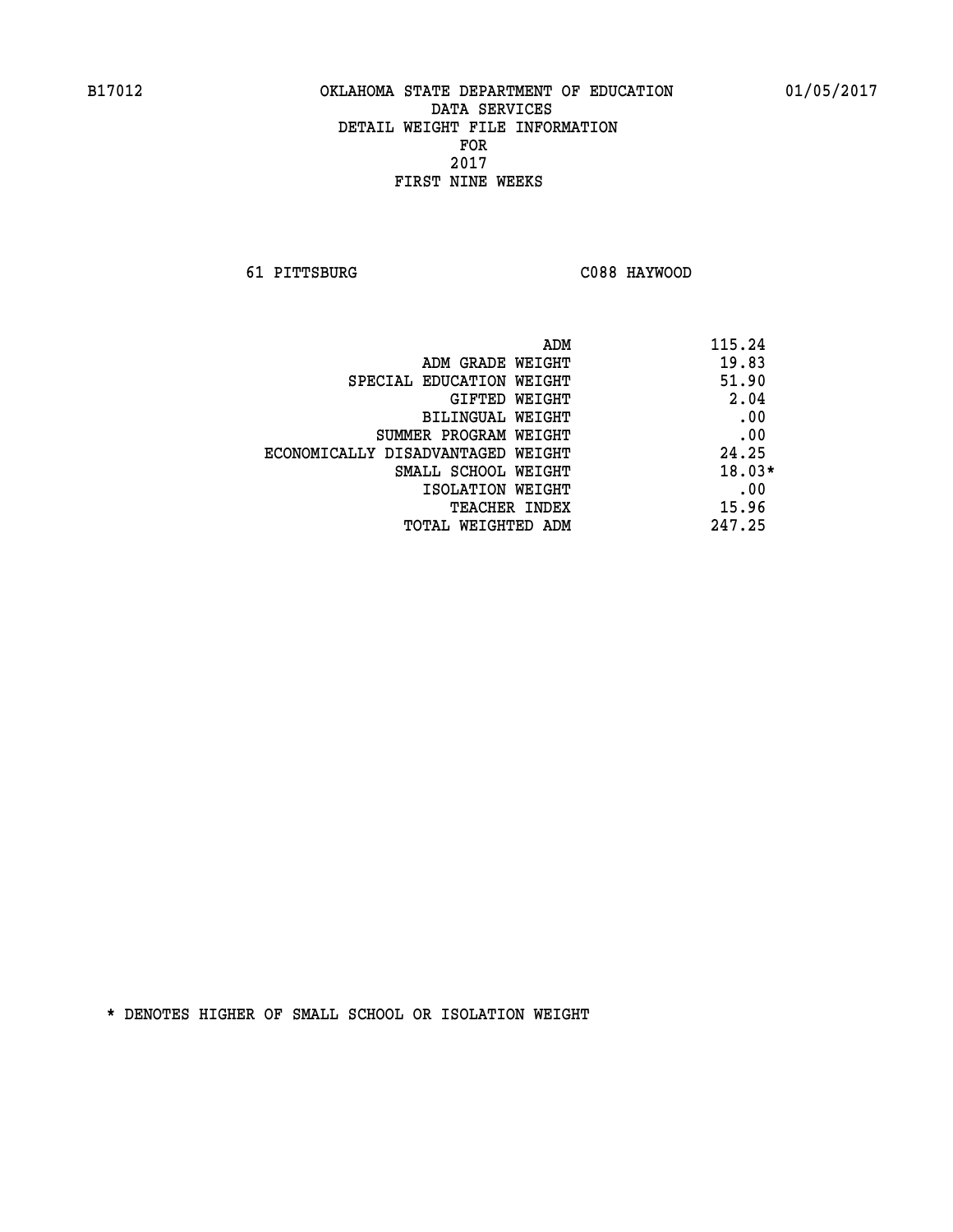**61 PITTSBURG E020 CARLTON LANDING ACADEM**

| ADM                               | 47.36 |
|-----------------------------------|-------|
| ADM GRADE WEIGHT                  | 6.52  |
| SPECIAL EDUCATION WEIGHT          | 16.55 |
| GIFTED WEIGHT                     | 1.02  |
| BILINGUAL WEIGHT                  | .00   |
| SUMMER PROGRAM WEIGHT             | .00   |
| ECONOMICALLY DISADVANTAGED WEIGHT | 3.25  |
| SMALL SCHOOL WEIGHT               | .00   |
| ISOLATION WEIGHT                  | .00   |
| <b>TEACHER INDEX</b>              | .00   |
| TOTAL WEIGHTED ADM                | 74.70 |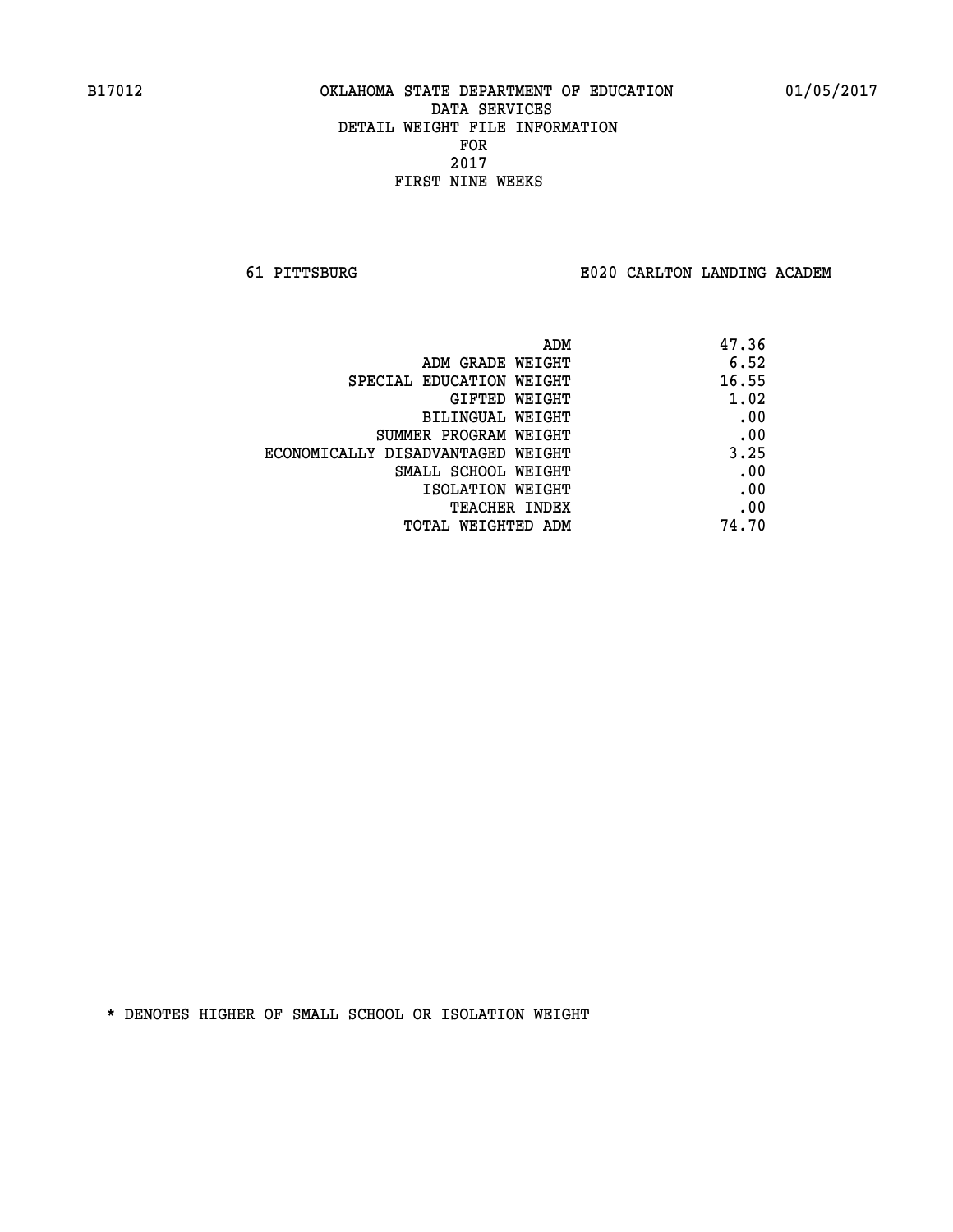**61 PITTSBURG I001 HARTSHORNE** 

| 816.48   |
|----------|
| 165.88   |
| 144.30   |
| 31.62    |
| .50      |
| .00      |
| 144.75   |
| .00      |
| .00      |
| 44.41    |
| 1,347.94 |
|          |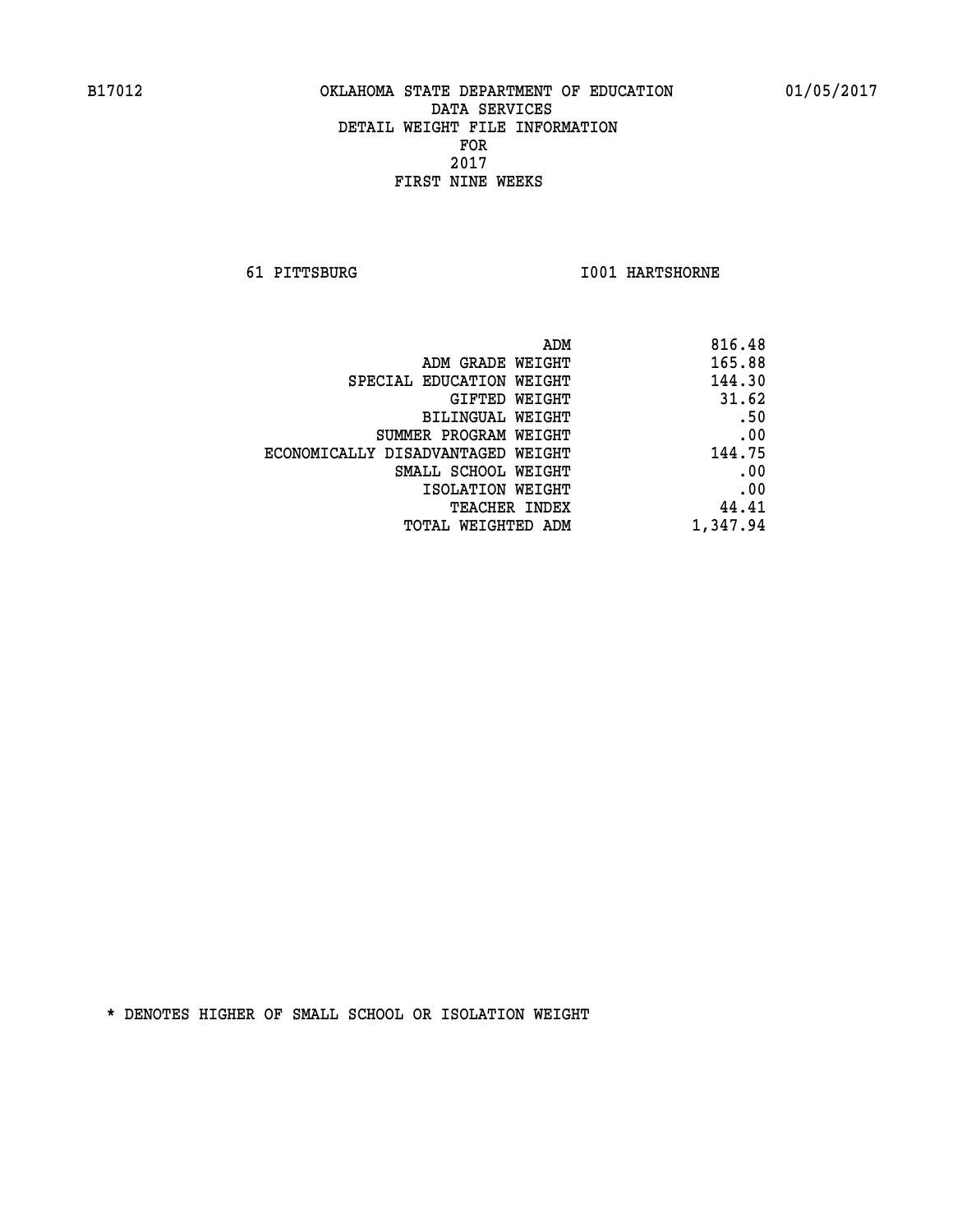**61 PITTSBURG I002 CANADIAN** 

| ADM                               | 485.96  |
|-----------------------------------|---------|
| ADM GRADE WEIGHT                  | 96.68   |
| SPECIAL EDUCATION WEIGHT          | 143.80  |
| GIFTED WEIGHT                     | 13.60   |
| BILINGUAL WEIGHT                  | .50     |
| SUMMER PROGRAM WEIGHT             | 3.60    |
| ECONOMICALLY DISADVANTAGED WEIGHT | 103.25  |
| SMALL SCHOOL WEIGHT               | $7.91*$ |
| ISOLATION WEIGHT                  | .00     |
| <b>TEACHER INDEX</b>              | 4.87    |
| TOTAL WEIGHTED ADM                | 860.17  |
|                                   |         |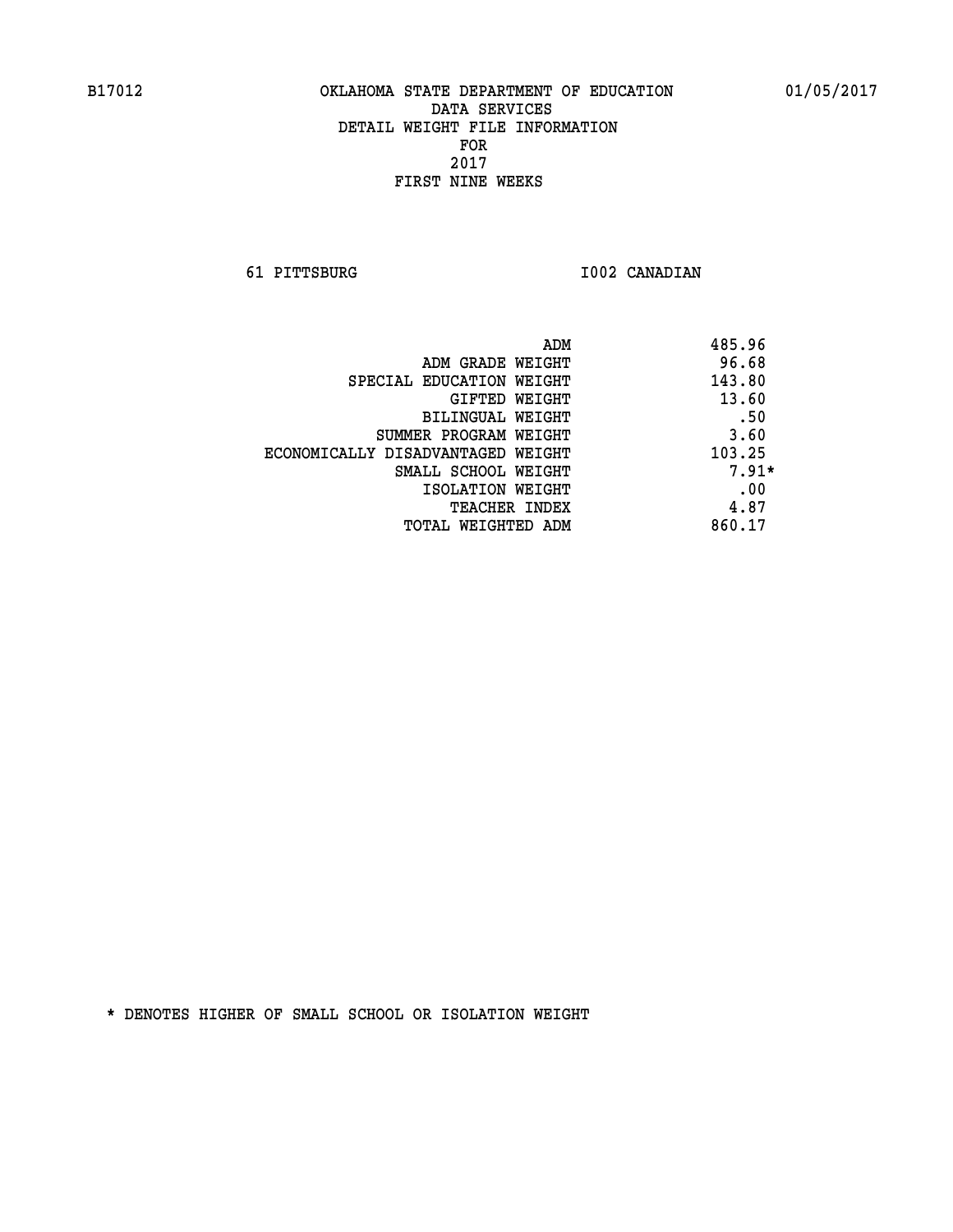**61 PITTSBURG I011 HAILEYVILLE** 

| ADM                               | 317.03   |
|-----------------------------------|----------|
| ADM GRADE WEIGHT                  | 63.81    |
| SPECIAL EDUCATION WEIGHT          | 116.35   |
| GIFTED WEIGHT                     | 5.44     |
| BILINGUAL WEIGHT                  | .00      |
| SUMMER PROGRAM WEIGHT             | .00      |
| ECONOMICALLY DISADVANTAGED WEIGHT | 71.00    |
| SMALL SCHOOL WEIGHT               | 25.41    |
| ISOLATION WEIGHT                  | $63.91*$ |
| <b>TEACHER INDEX</b>              | 6.91     |
| TOTAL WEIGHTED ADM                | 644.45   |
|                                   |          |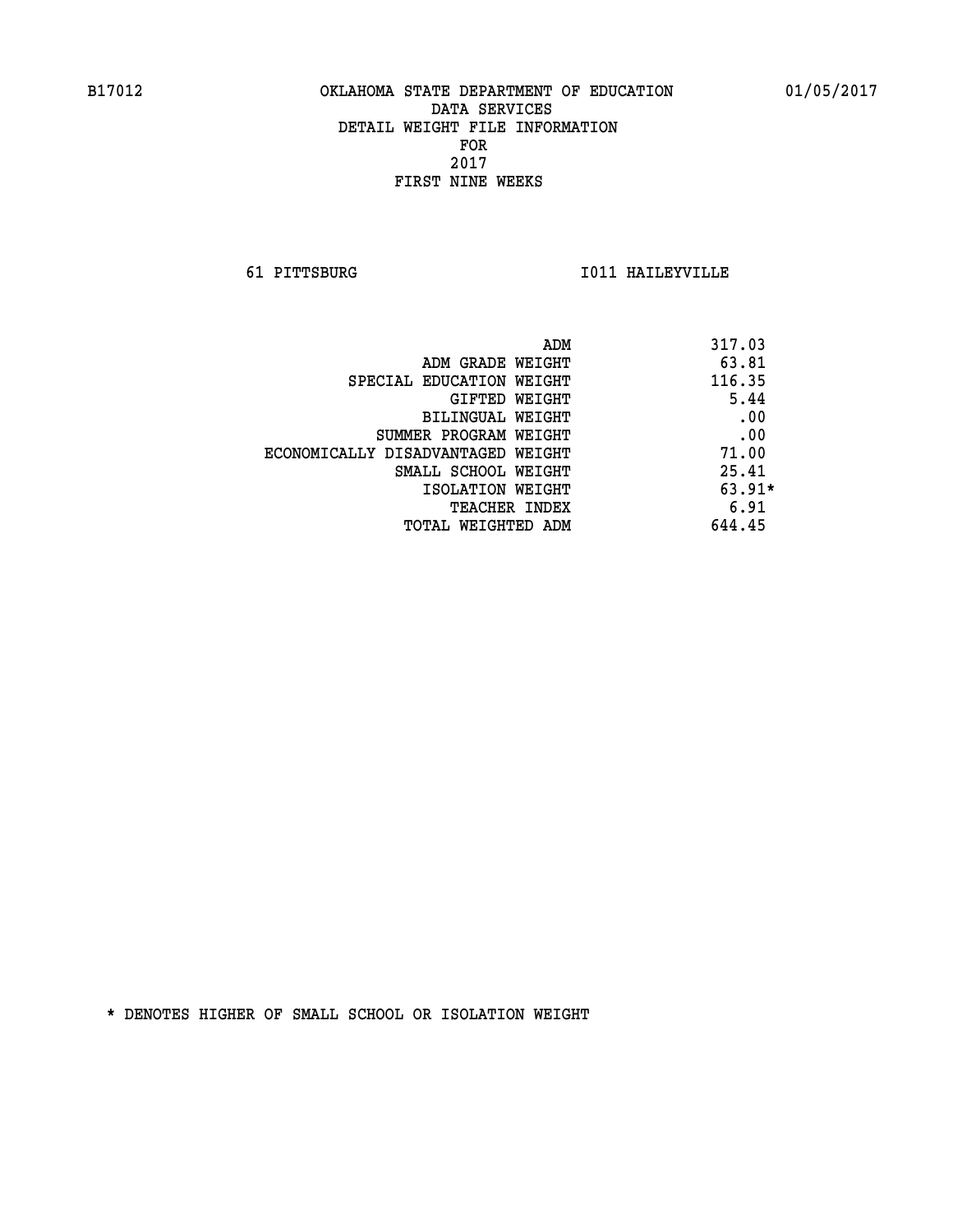**61 PITTSBURG I014 KIOWA** 

 **ADM 330.09 ADM GRADE WEIGHT 65.44 SPECIAL EDUCATION WEIGHT 62.35 CIFTED WEIGHT 40.88 BILINGUAL WEIGHT .00 SUMMER PROGRAM WEIGHT .00 ECONOMICALLY DISADVANTAGED WEIGHT 51.00 SMALL SCHOOL WEIGHT 24.82 ISOLATION WEIGHT 153.95\* TEACHER INDEX** 46.53  **TOTAL WEIGHTED ADM 720.24**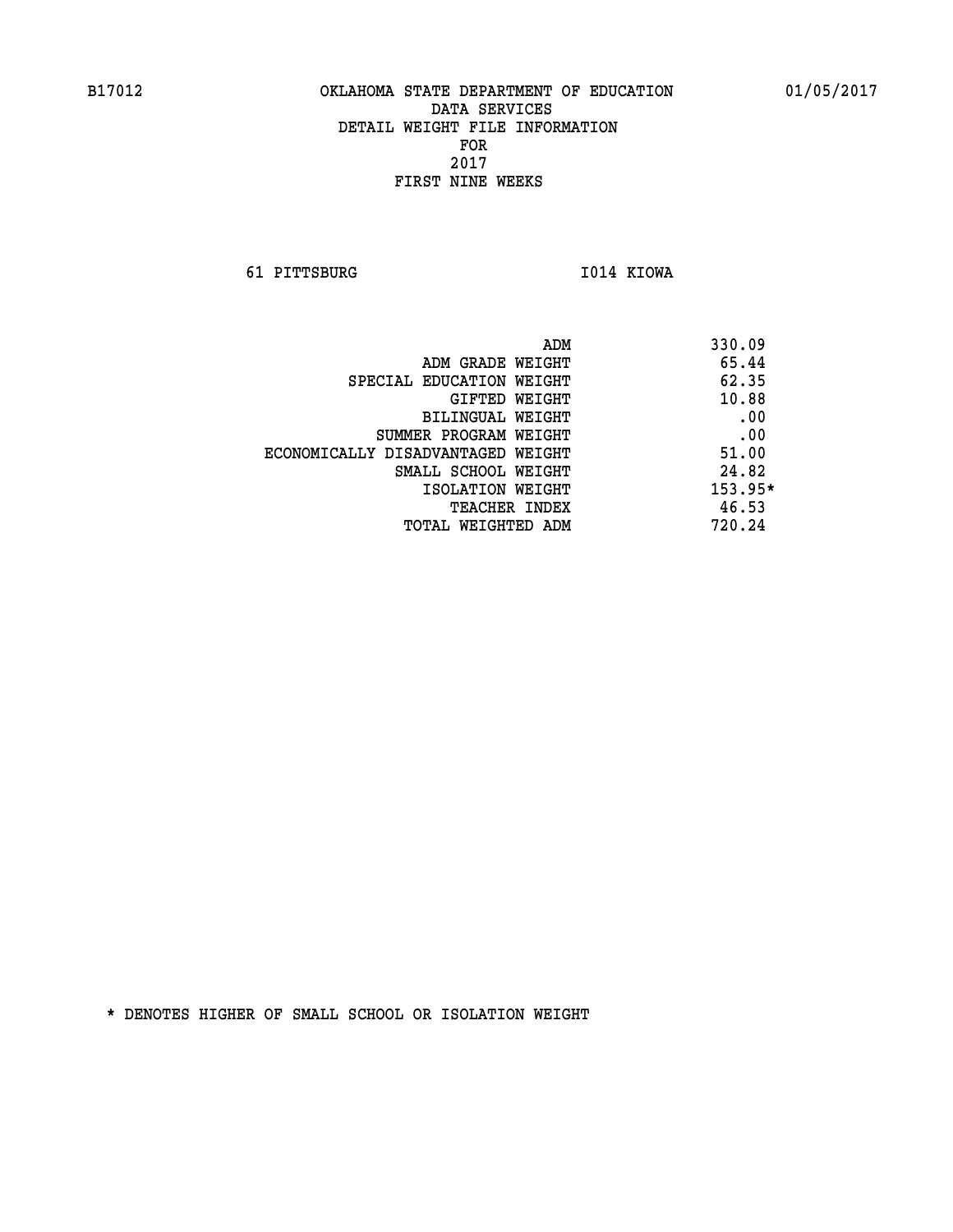**61 PITTSBURG I017 QUINTON** 

| ADM                               | 470.21   |
|-----------------------------------|----------|
| ADM GRADE WEIGHT                  | 88.04    |
| SPECIAL EDUCATION WEIGHT          | 136.25   |
| GIFTED WEIGHT                     | 13.94    |
| BILINGUAL WEIGHT                  | .50      |
| SUMMER PROGRAM WEIGHT             | .00      |
| ECONOMICALLY DISADVANTAGED WEIGHT | 83.75    |
| SMALL SCHOOL WEIGHT               | $10.45*$ |
| ISOLATION WEIGHT                  | .00      |
| <b>TEACHER INDEX</b>              | 38.65    |
| TOTAL WEIGHTED ADM                | 841.79   |
|                                   |          |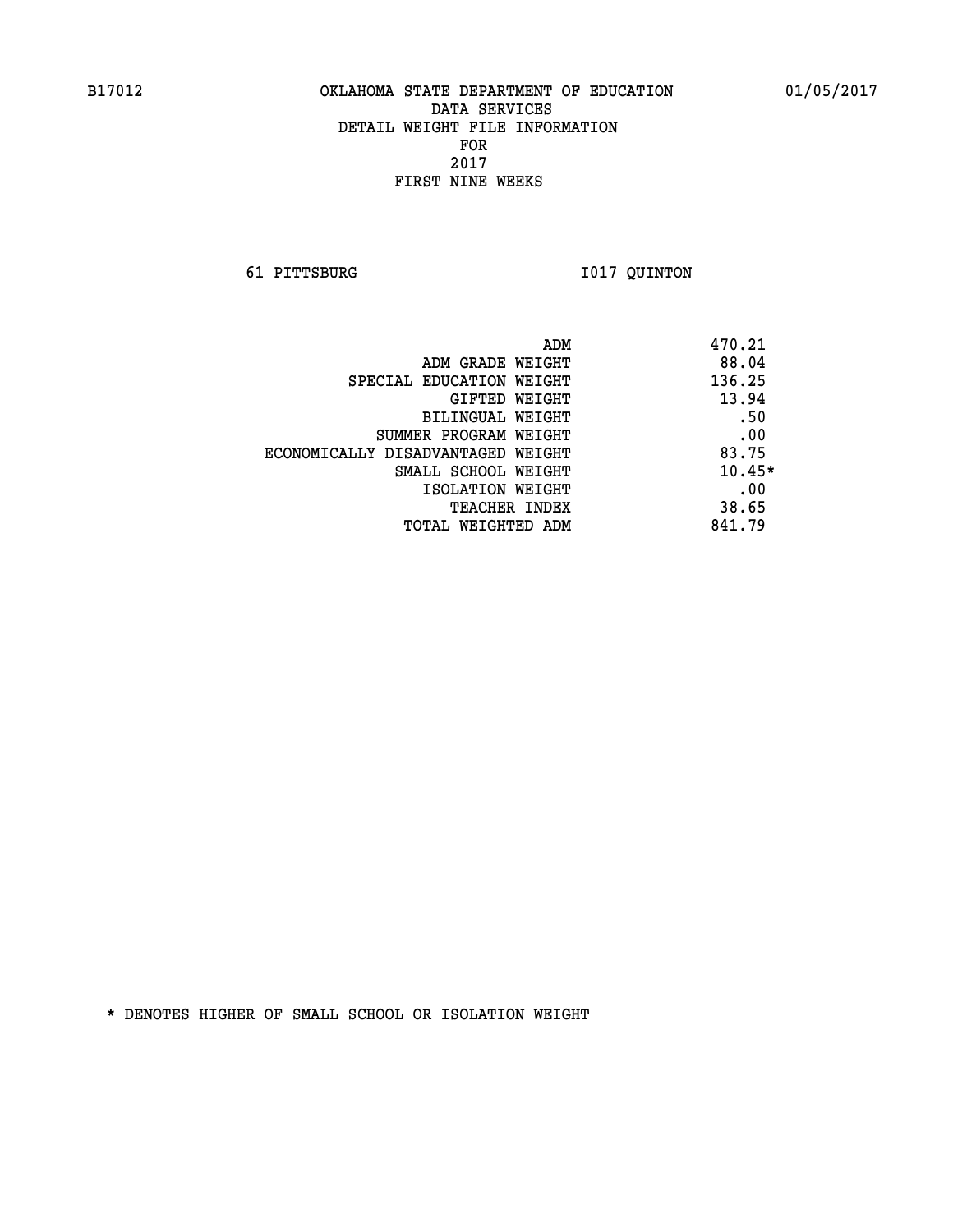**61 PITTSBURG I025 INDIANOLA** 

| ADM                               | 237.28   |
|-----------------------------------|----------|
| ADM GRADE WEIGHT                  | 46.91    |
| SPECIAL EDUCATION WEIGHT          | 67.95    |
| GIFTED WEIGHT                     | 10.54    |
| BILINGUAL WEIGHT                  | .00      |
| SUMMER PROGRAM WEIGHT             | 1.20     |
| ECONOMICALLY DISADVANTAGED WEIGHT | 46.75    |
| SMALL SCHOOL WEIGHT               | $26.17*$ |
| ISOLATION WEIGHT                  | .00      |
| <b>TEACHER INDEX</b>              | 12.84    |
| TOTAL WEIGHTED ADM                | 449.64   |
|                                   |          |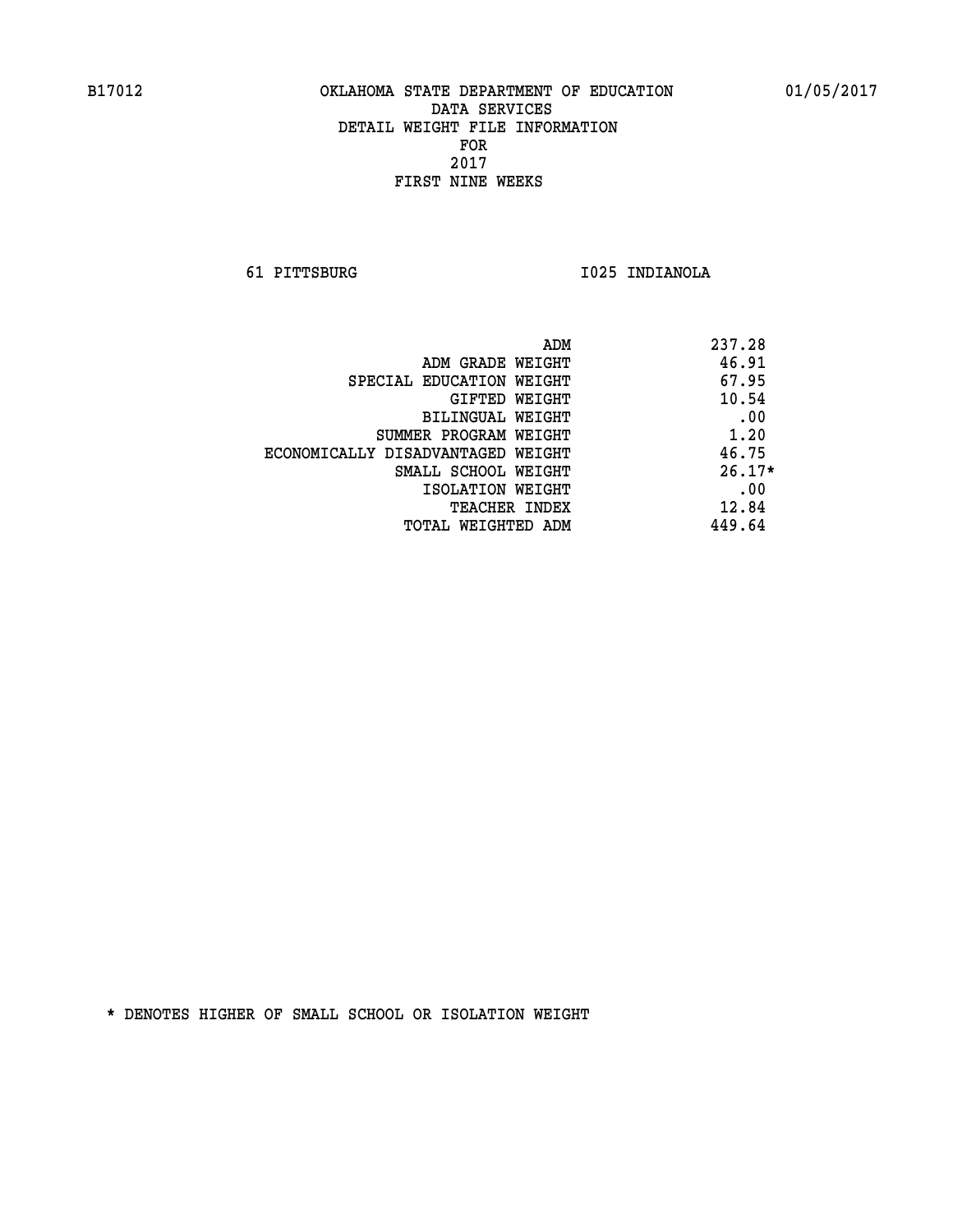**61 PITTSBURG I028 CROWDER** 

| ADM                               | 436.88   |
|-----------------------------------|----------|
| ADM GRADE WEIGHT                  | 79.49    |
| SPECIAL EDUCATION WEIGHT          | 105.80   |
| GIFTED WEIGHT                     | 13.94    |
| BILINGUAL WEIGHT                  | .00      |
| SUMMER PROGRAM WEIGHT             | .00      |
| ECONOMICALLY DISADVANTAGED WEIGHT | 81.00    |
| SMALL SCHOOL WEIGHT               | $15.22*$ |
| ISOLATION WEIGHT                  | .00      |
| <b>TEACHER INDEX</b>              | 12.01    |
| TOTAL WEIGHTED ADM                | 744.34   |
|                                   |          |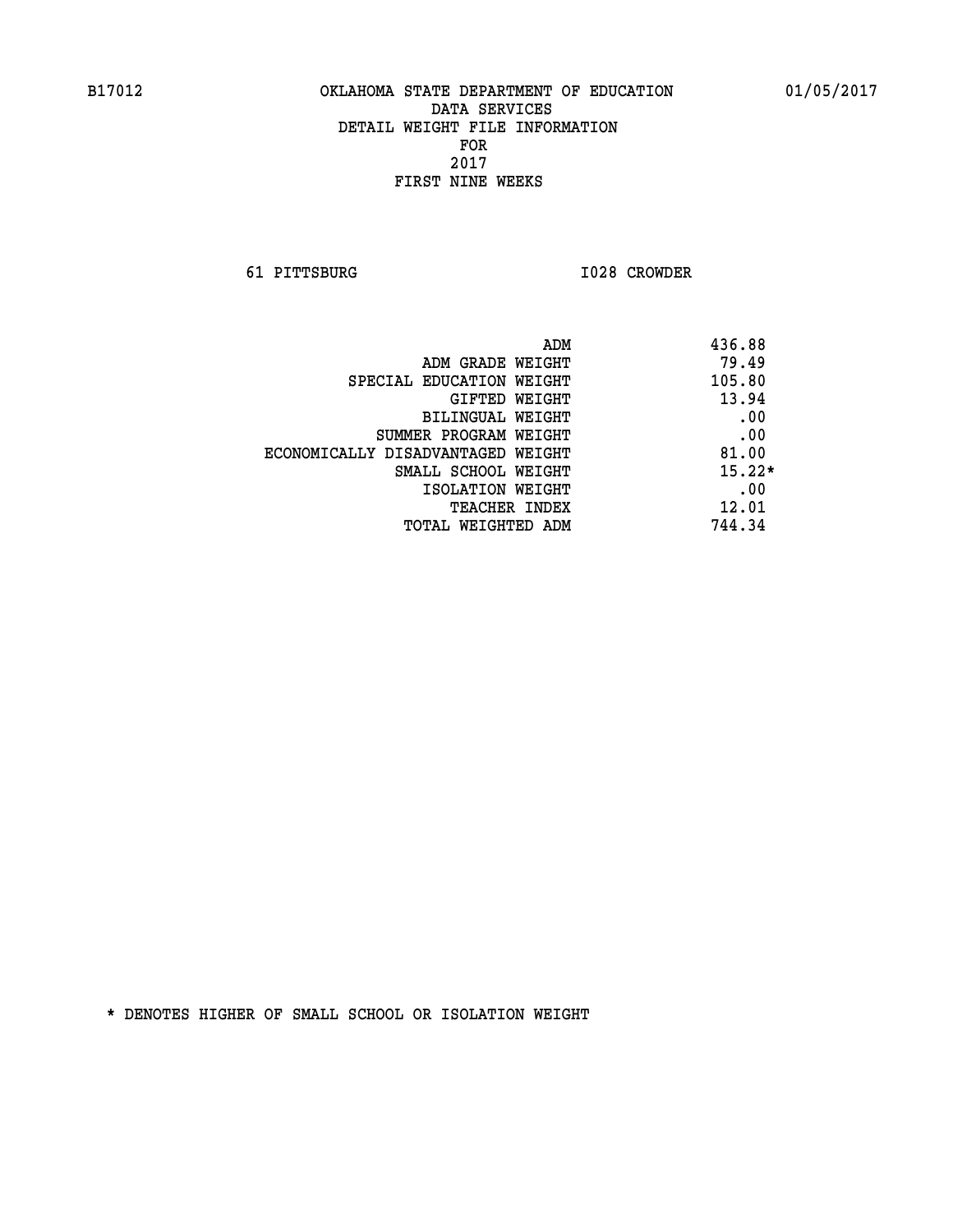**61 PITTSBURG I030 SAVANNA** 

| ADM                               | 379.17   |
|-----------------------------------|----------|
| ADM GRADE WEIGHT                  | 80.83    |
| SPECIAL EDUCATION WEIGHT          | 152.60   |
| GIFTED WEIGHT                     | 10.20    |
| BILINGUAL WEIGHT                  | .00      |
| SUMMER PROGRAM WEIGHT             | .00      |
| ECONOMICALLY DISADVANTAGED WEIGHT | 68.25    |
| SMALL SCHOOL WEIGHT               | $21.48*$ |
| ISOLATION WEIGHT                  | .00      |
| <b>TEACHER INDEX</b>              | 50.45    |
| TOTAL WEIGHTED ADM                | 762.98   |
|                                   |          |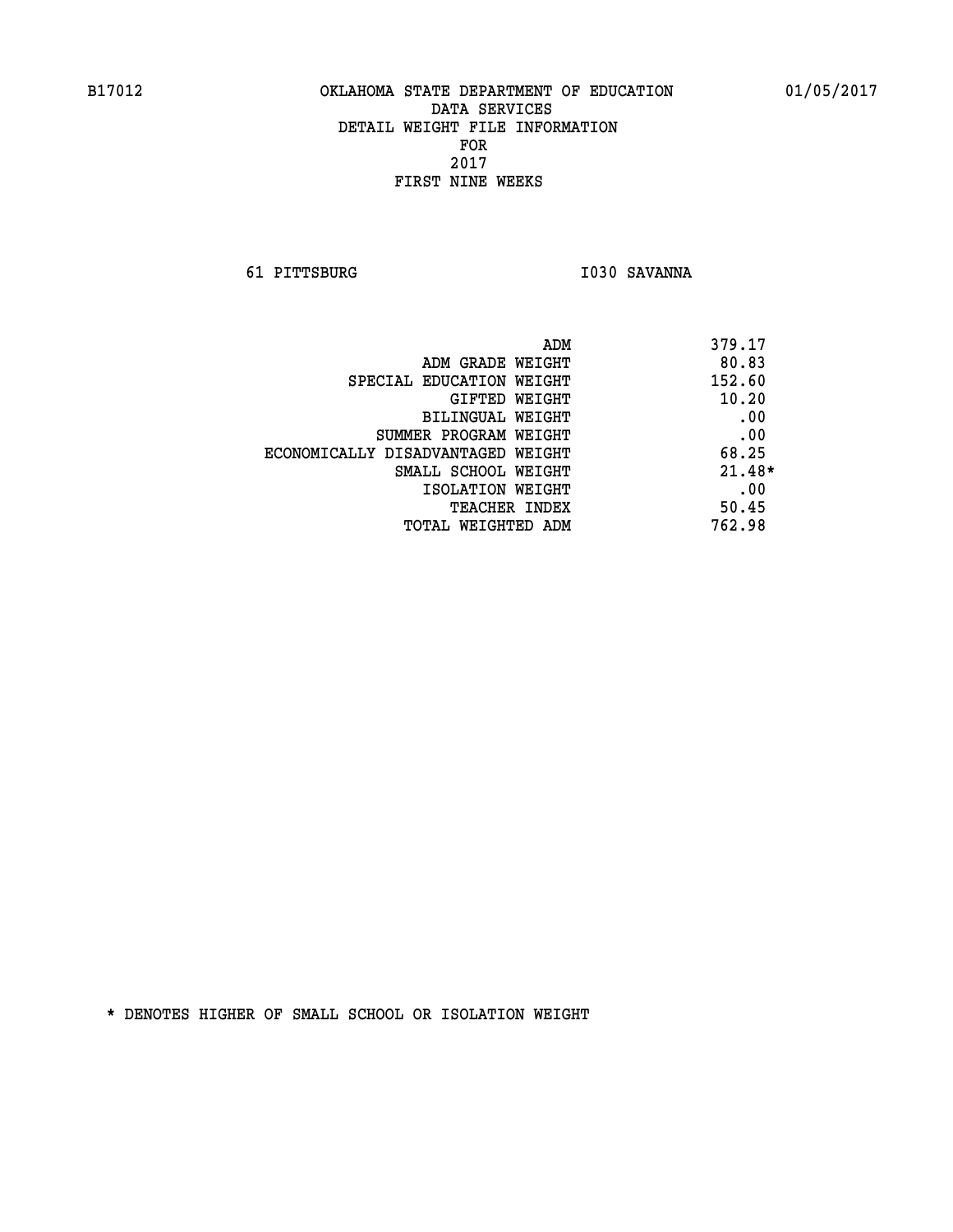**61 PITTSBURG I063 PITTSBURG** 

| 143.94<br>ADM                              |          |
|--------------------------------------------|----------|
| 31.45<br>ADM GRADE WEIGHT                  |          |
| 27.85<br>SPECIAL EDUCATION WEIGHT          |          |
| GIFTED WEIGHT                              | 4.42     |
| BILINGUAL WEIGHT                           | .00      |
| SUMMER PROGRAM WEIGHT                      | .00      |
| 23.75<br>ECONOMICALLY DISADVANTAGED WEIGHT |          |
| SMALL SCHOOL WEIGHT                        | $20.95*$ |
| ISOLATION WEIGHT                           | .00      |
| 10.65<br><b>TEACHER INDEX</b>              |          |
| 263.01<br>TOTAL WEIGHTED ADM               |          |
|                                            |          |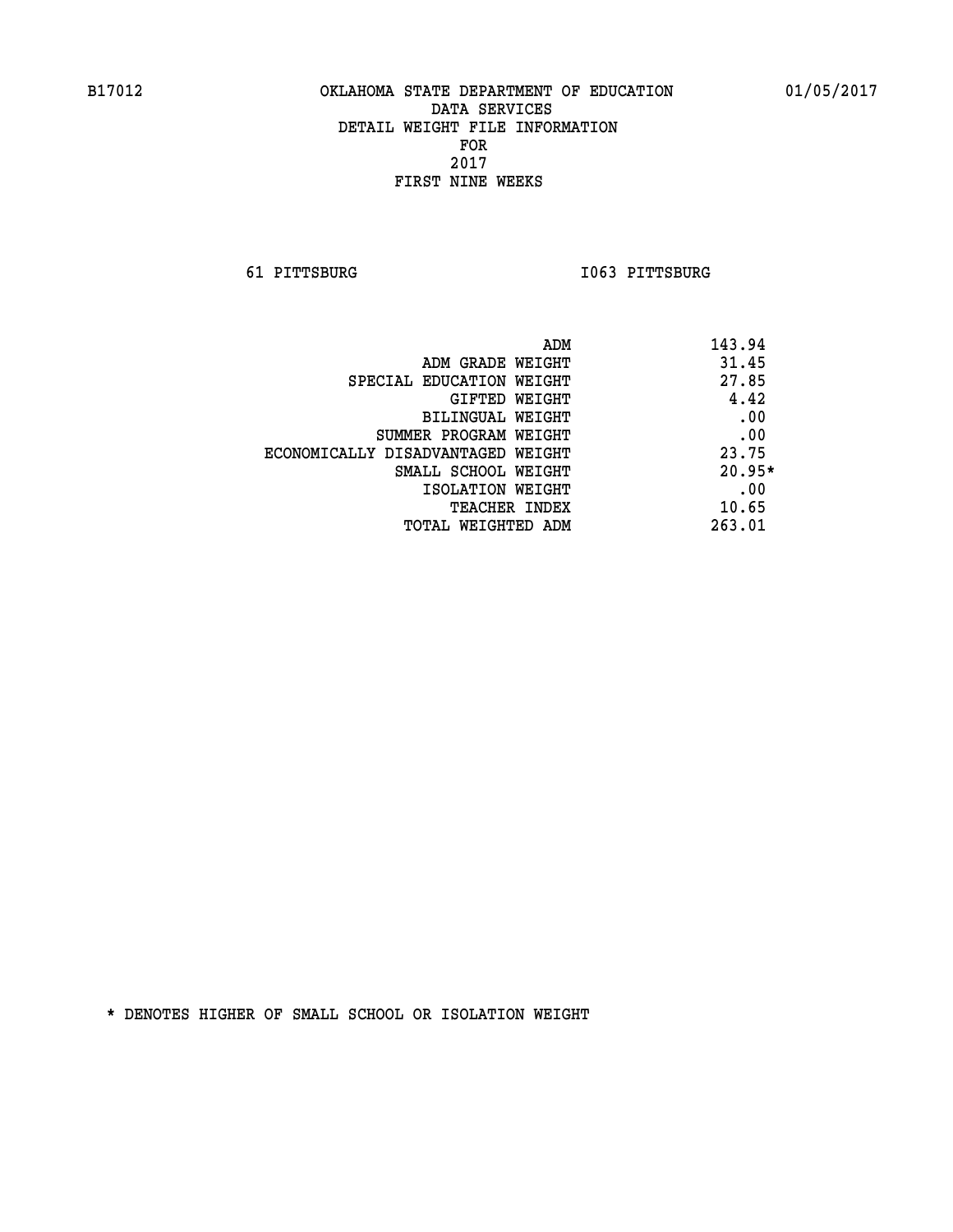**61 PITTSBURG I080 MCALESTER** 

| ADM                               | 3,060.03 |
|-----------------------------------|----------|
| ADM GRADE WEIGHT                  | 599.80   |
| SPECIAL EDUCATION WEIGHT          | 566.60   |
| <b>GIFTED WEIGHT</b>              | 95.20    |
| BILINGUAL WEIGHT                  | 49.75    |
| SUMMER PROGRAM WEIGHT             | .00      |
| ECONOMICALLY DISADVANTAGED WEIGHT | 602.50   |
| SMALL SCHOOL WEIGHT               | .00      |
| ISOLATION WEIGHT                  | .00      |
| <b>TEACHER INDEX</b>              | 49.02    |
| <b>TOTAL WEIGHTED ADM</b>         | 5,022.90 |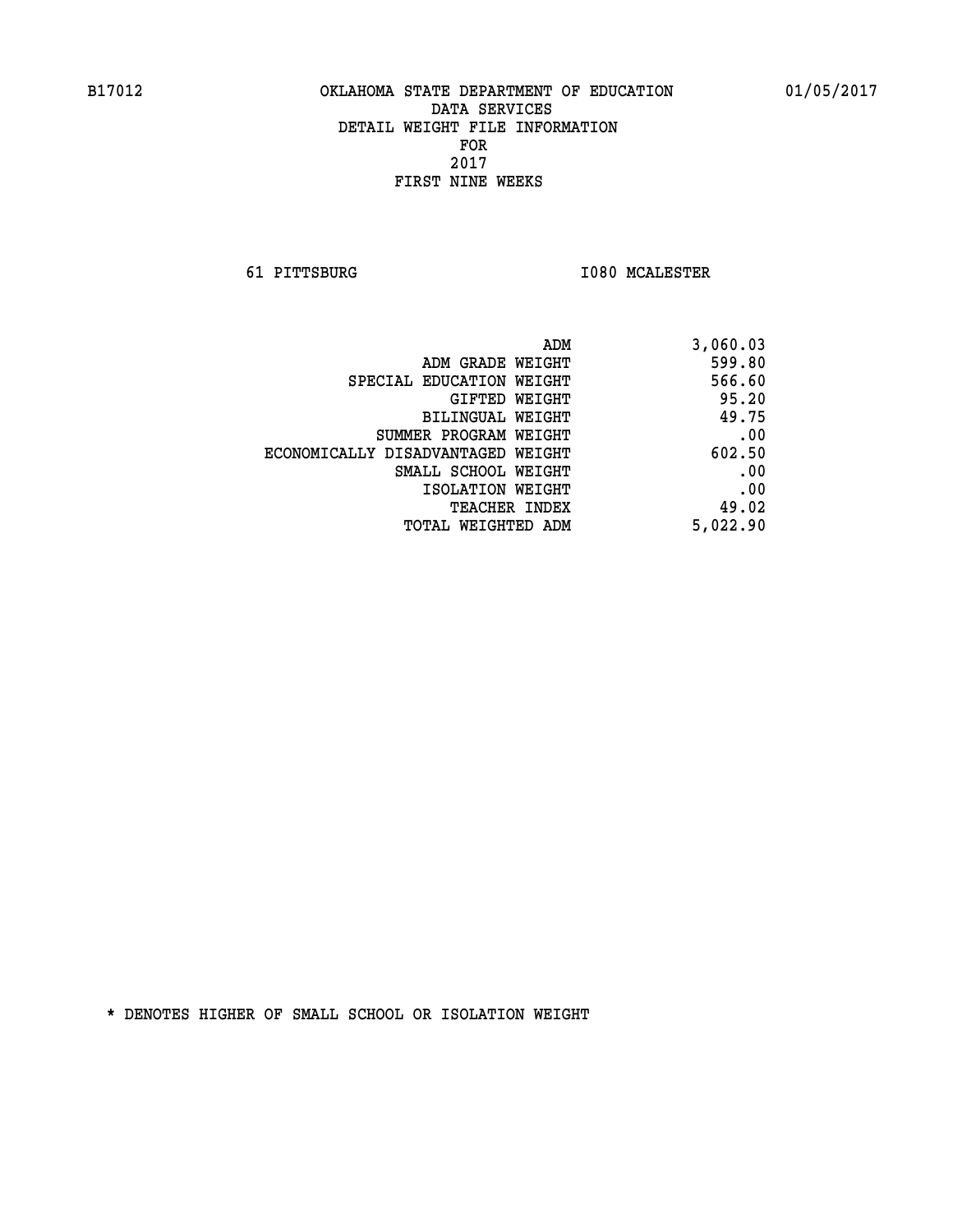**62 PONTOTOC I001 ALLEN** 

| 525.98<br>ADM                               |
|---------------------------------------------|
| 107.04<br>ADM GRADE WEIGHT                  |
| 77.50<br>SPECIAL EDUCATION WEIGHT           |
| 23.12<br>GIFTED WEIGHT                      |
| .75<br>BILINGUAL WEIGHT                     |
| .00<br>SUMMER PROGRAM WEIGHT                |
| 108.50<br>ECONOMICALLY DISADVANTAGED WEIGHT |
| $.60*$<br>SMALL SCHOOL WEIGHT               |
| .00<br>ISOLATION WEIGHT                     |
| .00<br><b>TEACHER INDEX</b>                 |
| 843.49<br>TOTAL WEIGHTED ADM                |
|                                             |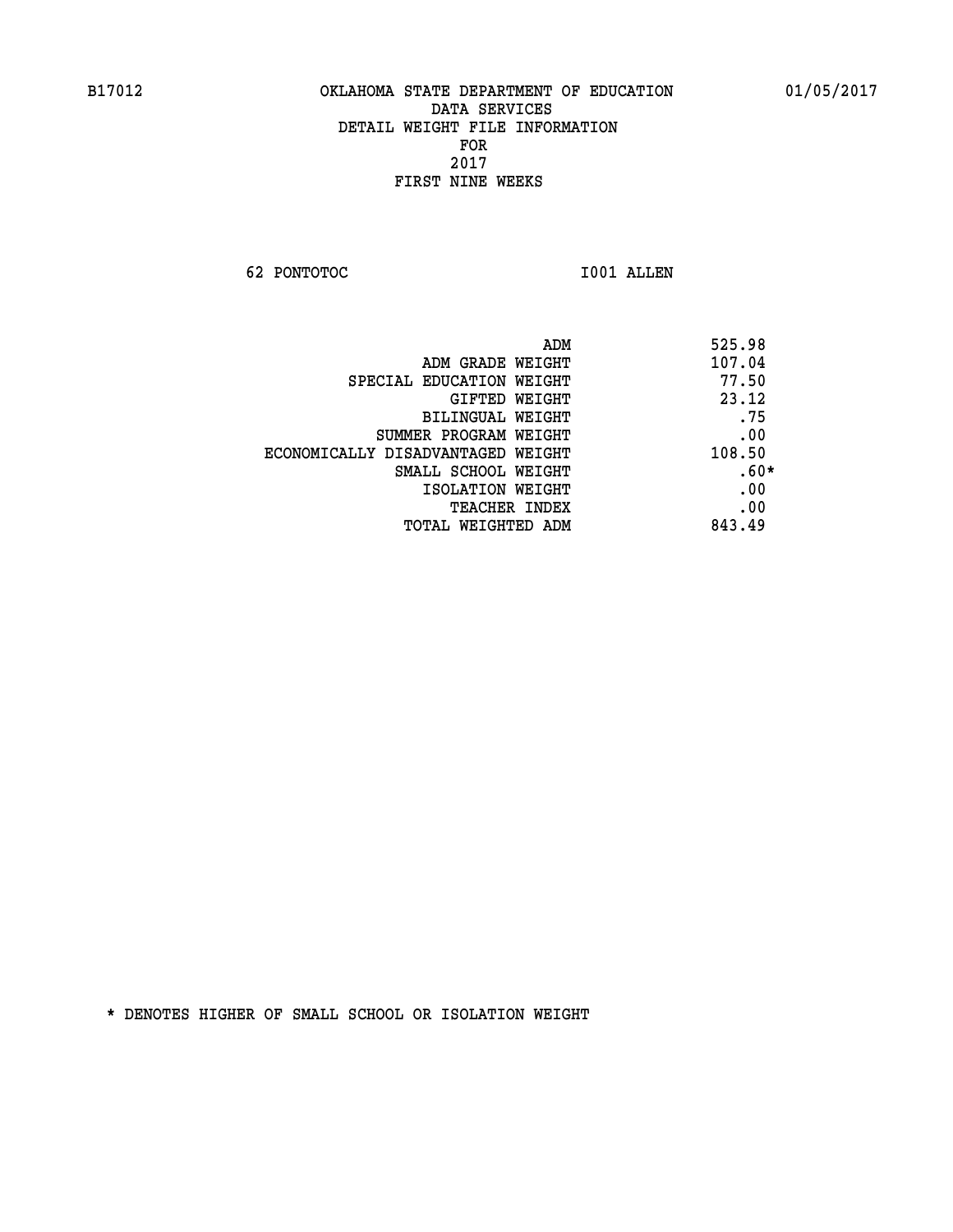**62 PONTOTOC I009 VANOSS** 

| 570.83 |
|--------|
| 109.22 |
| 145.25 |
| 20.40  |
| 3.50   |
| 1.20   |
| 91.25  |
| .00    |
| .00    |
| 43.96  |
| 985.61 |
|        |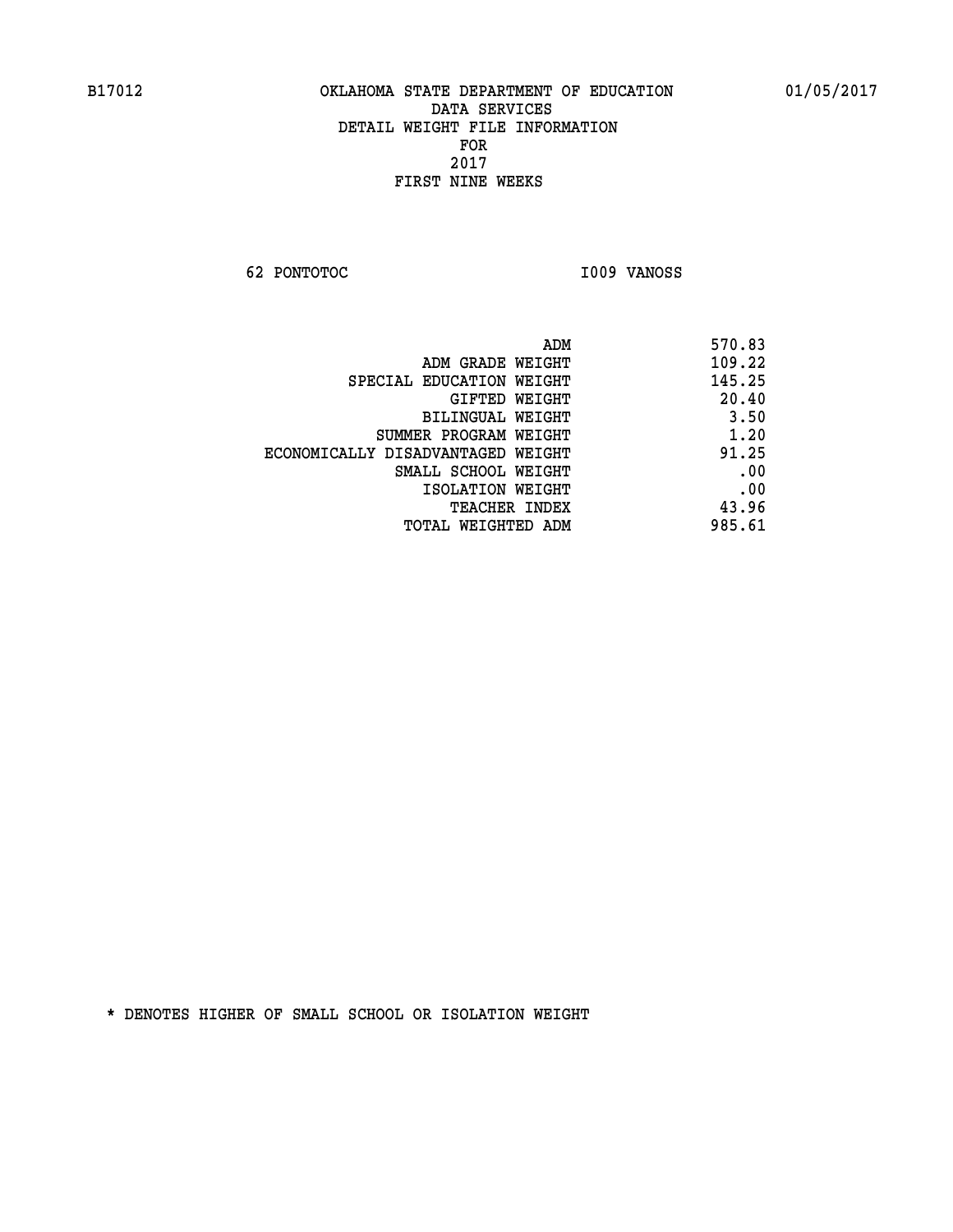**62 PONTOTOC** 1016 BYNG

| 1,814.09 |
|----------|
| 374.63   |
| 459.70   |
| 114.58   |
| 13.50    |
| .00      |
| 274.50   |
| .00      |
| .00      |
| 140.65   |
| 3,191.65 |
|          |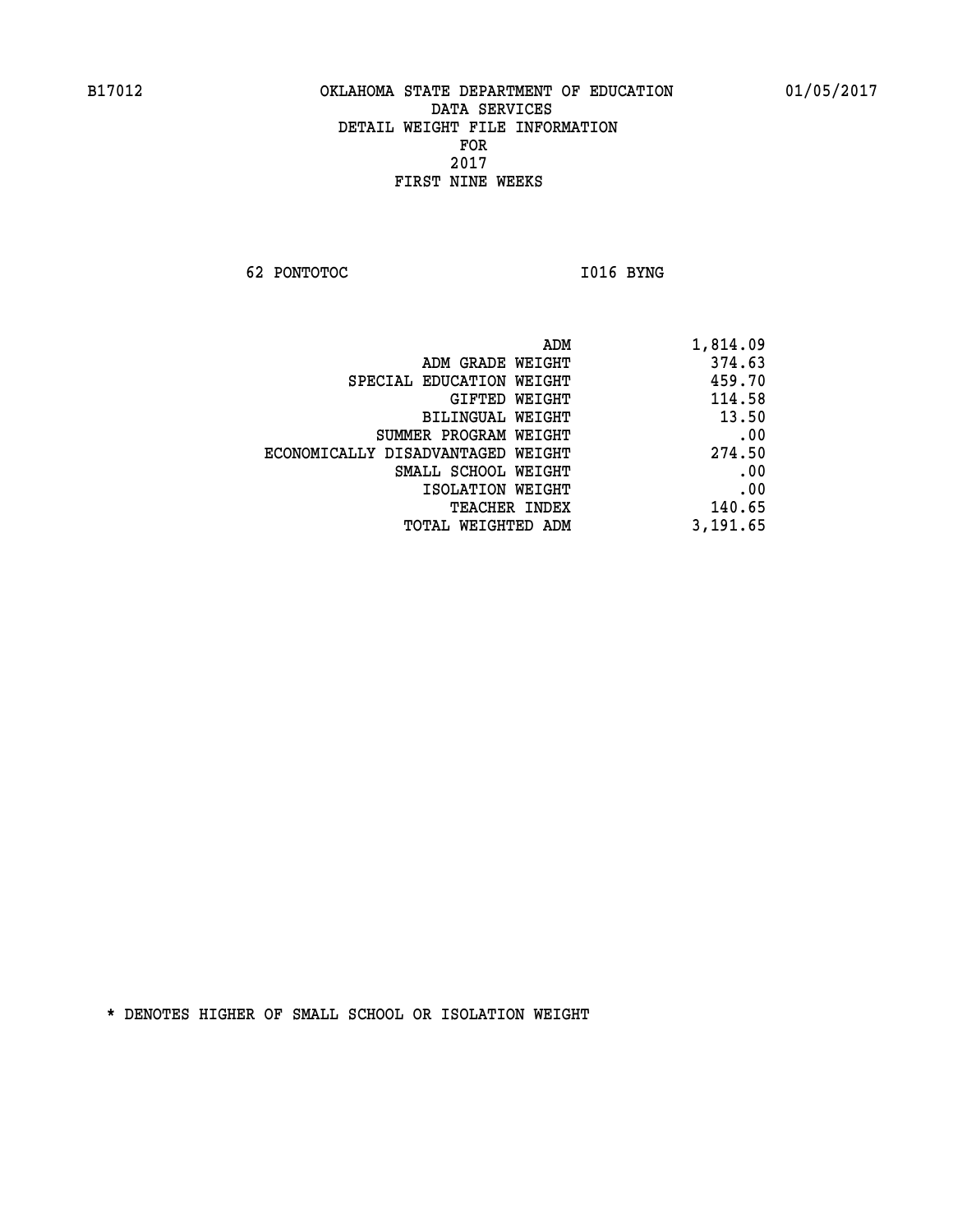**62 PONTOTOC I019 ADA** 

| ADM                               | 2,640.42 |
|-----------------------------------|----------|
| ADM GRADE WEIGHT                  | 528.48   |
| SPECIAL EDUCATION WEIGHT          | 588.95   |
| GIFTED WEIGHT                     | 112.20   |
| BILINGUAL WEIGHT                  | 52.75    |
| SUMMER PROGRAM WEIGHT             | 1.20     |
| ECONOMICALLY DISADVANTAGED WEIGHT | 418.25   |
| SMALL SCHOOL WEIGHT               | .00      |
| ISOLATION WEIGHT                  | .00      |
| <b>TEACHER INDEX</b>              | 212.72   |
| WEIGHTED ADM<br>TOTAL             | 4,554.97 |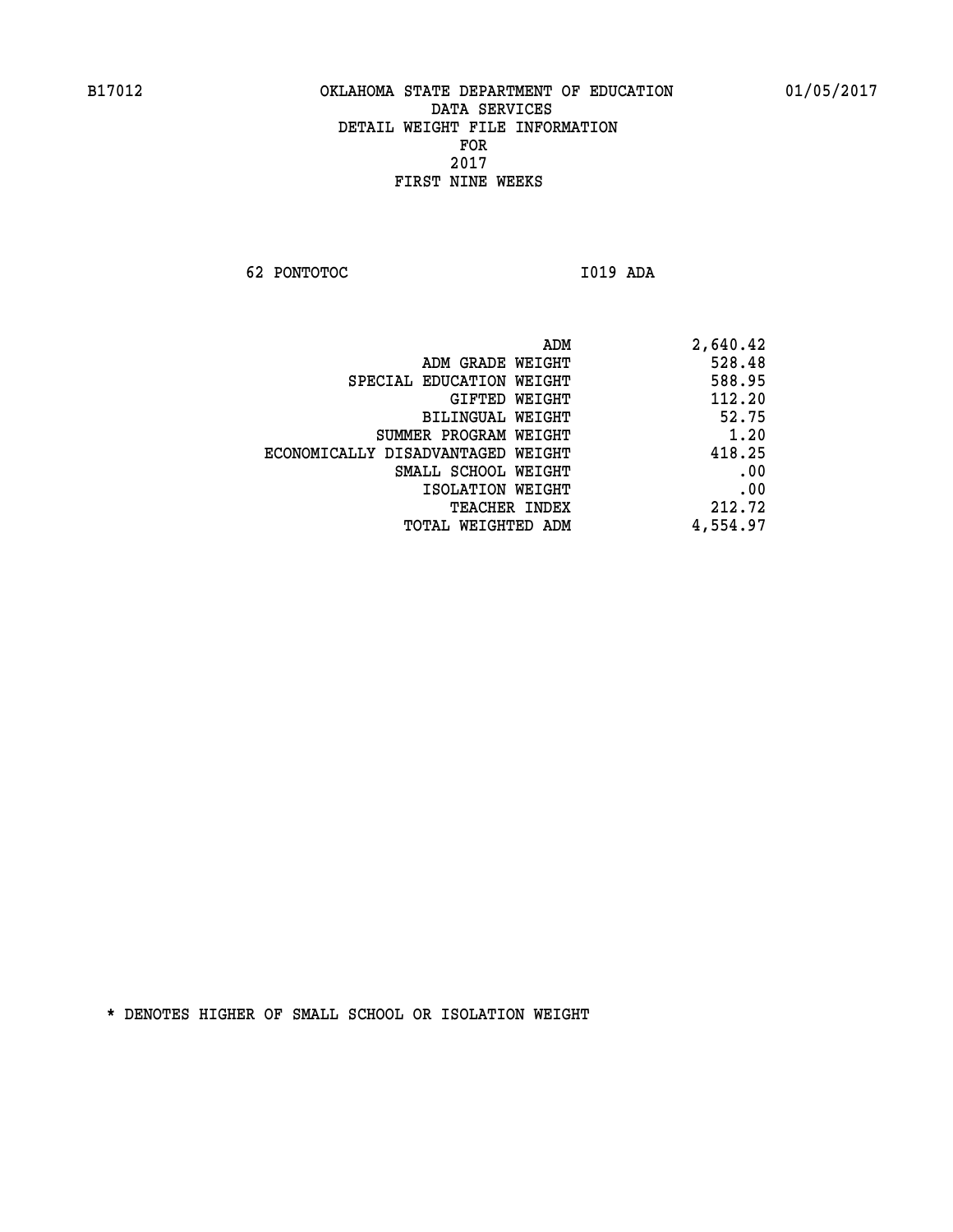**62 PONTOTOC I024 LATTA** 

| ADM                               | 862.19   |
|-----------------------------------|----------|
| ADM GRADE WEIGHT                  | 179.52   |
| SPECIAL EDUCATION WEIGHT          | 130.40   |
| GIFTED WEIGHT                     | 58.82    |
| BILINGUAL WEIGHT                  | 5.25     |
| SUMMER PROGRAM WEIGHT             | .00      |
| ECONOMICALLY DISADVANTAGED WEIGHT | 99.50    |
| SMALL SCHOOL WEIGHT               | .00      |
| ISOLATION WEIGHT                  | .00      |
| <b>TEACHER INDEX</b>              | 59.23    |
| TOTAL WEIGHTED ADM                | 1,394.91 |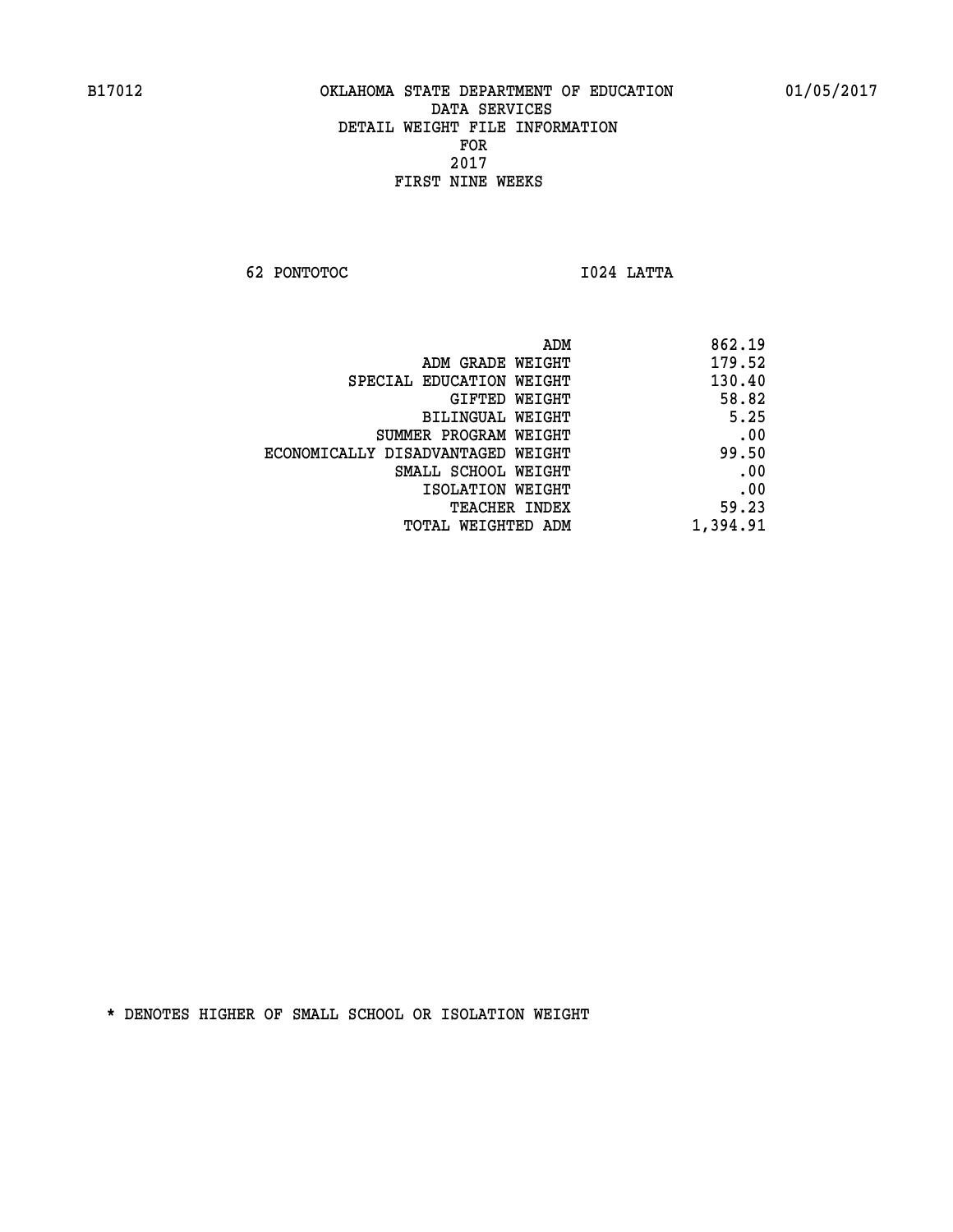**62 PONTOTOC I030 STONEWALL** 

| ADM                               | 487.97 |
|-----------------------------------|--------|
| ADM GRADE WEIGHT                  | 98.10  |
| SPECIAL EDUCATION WEIGHT          | 105.30 |
| GIFTED WEIGHT                     | 15.64  |
| BILINGUAL WEIGHT                  | .00    |
| SUMMER PROGRAM WEIGHT             | .00    |
| ECONOMICALLY DISADVANTAGED WEIGHT | 103.25 |
| SMALL SCHOOL WEIGHT               | 7.57   |
| ISOLATION WEIGHT                  | 88.47* |
| <b>TEACHER INDEX</b>              | 54.59  |
| TOTAL WEIGHTED ADM                | 953.32 |
|                                   |        |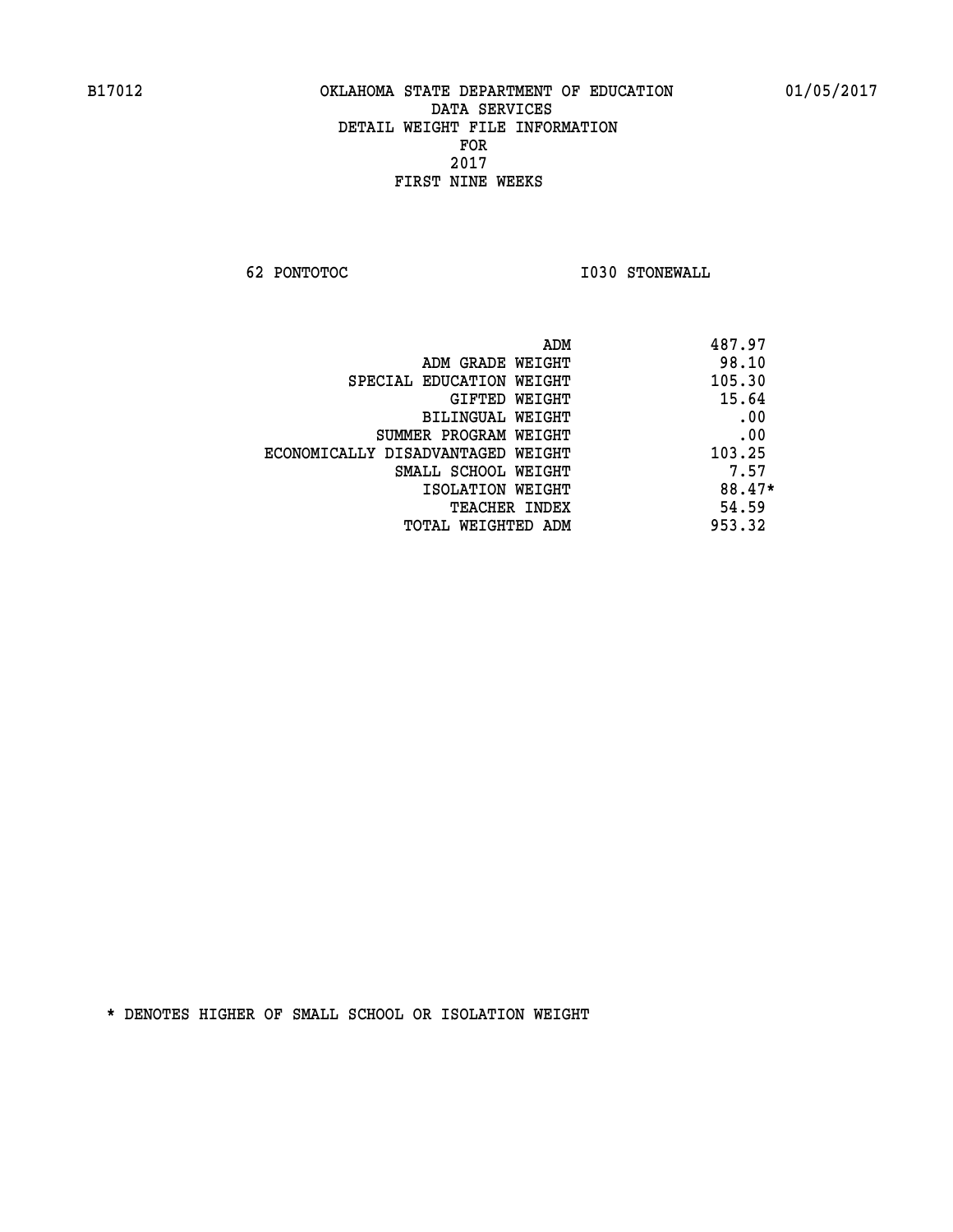**62 PONTOTOC I037 ROFF** 

|                                   | 320.80<br>ADM |
|-----------------------------------|---------------|
| ADM GRADE WEIGHT                  | 65.85         |
| SPECIAL EDUCATION WEIGHT          | 58.95         |
| GIFTED WEIGHT                     | 8.16          |
| BILINGUAL WEIGHT                  | .00           |
| SUMMER PROGRAM WEIGHT             | .00           |
| ECONOMICALLY DISADVANTAGED WEIGHT | 62.25         |
| SMALL SCHOOL WEIGHT               | 25.25         |
| ISOLATION WEIGHT                  | $32.34*$      |
| <b>TEACHER INDEX</b>              | 39.14         |
| TOTAL WEIGHTED ADM                | 587.49        |
|                                   |               |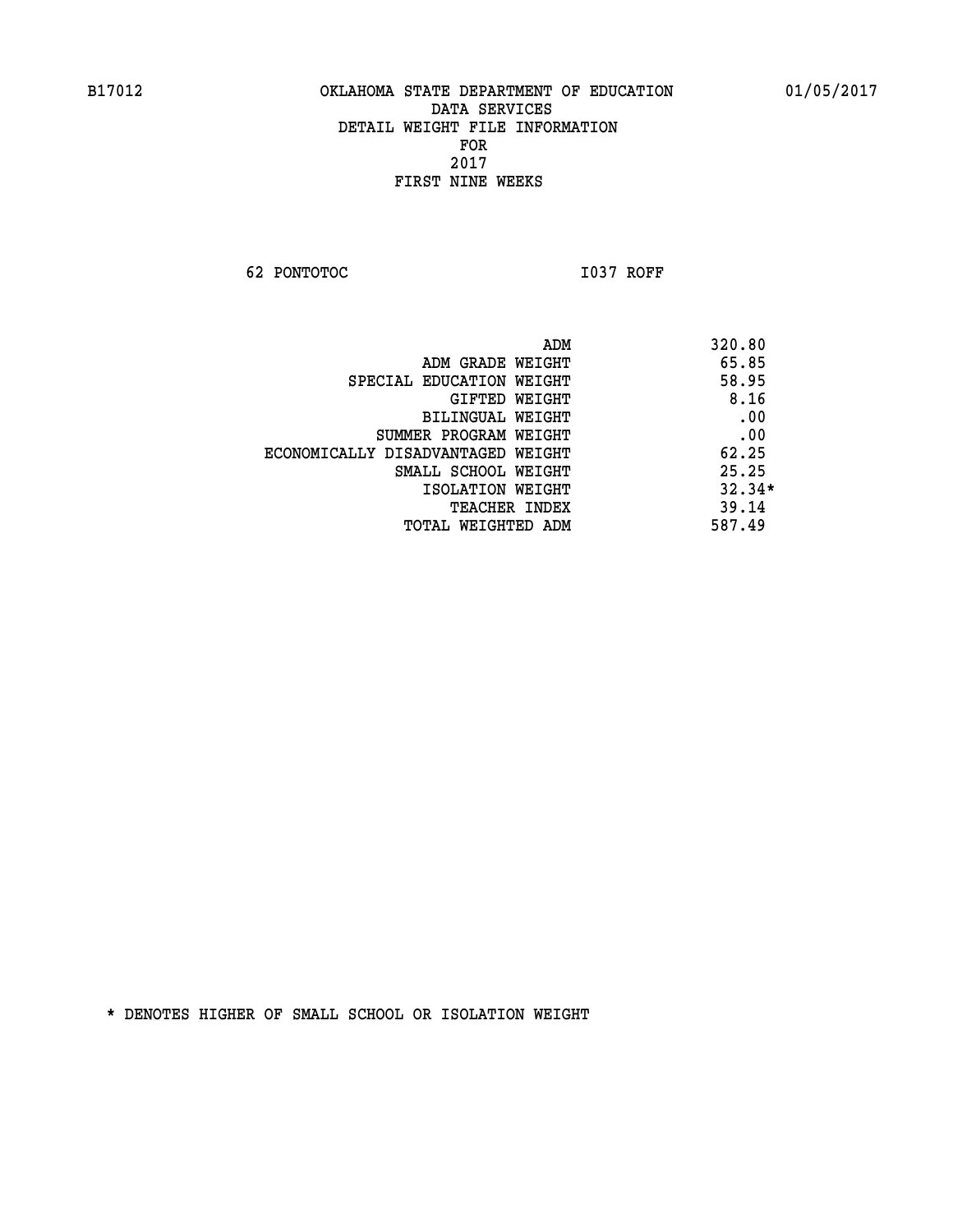**63 POTTAWATOMIE C010 NORTH ROCK CREEK** 

|                                   | 598.35<br>ADM |
|-----------------------------------|---------------|
| ADM GRADE WEIGHT                  | 116.58        |
| SPECIAL EDUCATION WEIGHT          | 83.80         |
| <b>GIFTED WEIGHT</b>              | 26.18         |
| BILINGUAL WEIGHT                  | 4.00          |
| SUMMER PROGRAM WEIGHT             | .00           |
| ECONOMICALLY DISADVANTAGED WEIGHT | 67.25         |
| SMALL SCHOOL WEIGHT               | .00           |
| ISOLATION WEIGHT                  | .00           |
| <b>TEACHER INDEX</b>              | 17.36         |
| TOTAL WEIGHTED ADM                | 913.52        |
|                                   |               |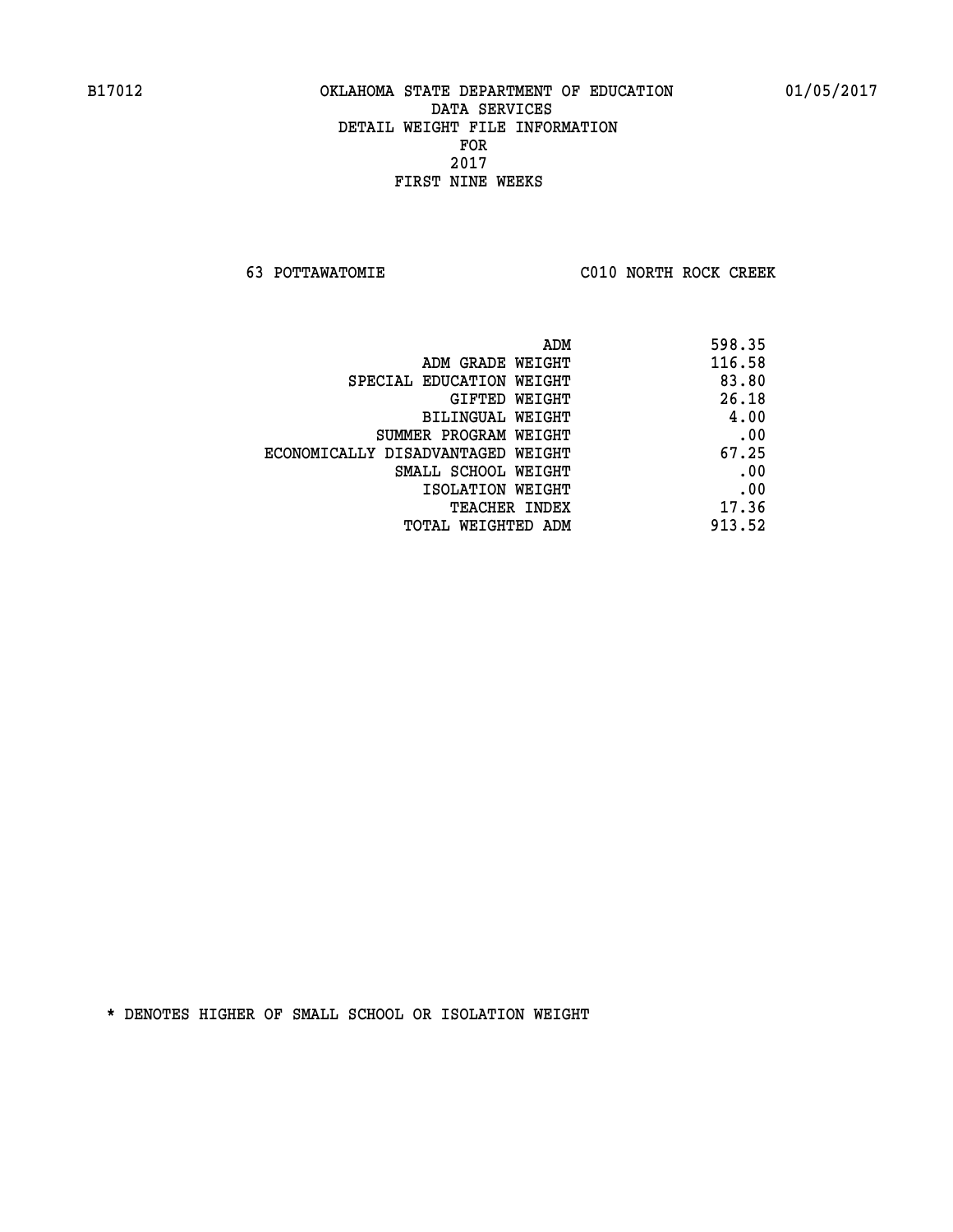**63 POTTAWATOMIE C027 GROVE** 

| 101.30<br>ADM GRADE WEIGHT<br>54.00<br>SPECIAL EDUCATION WEIGHT<br>17.68<br>GIFTED WEIGHT<br>3.00<br>BILINGUAL WEIGHT<br>.00<br>SUMMER PROGRAM WEIGHT<br>28.75<br>ECONOMICALLY DISADVANTAGED WEIGHT<br>SMALL SCHOOL WEIGHT<br>.00<br>ISOLATION WEIGHT<br>7.39<br><b>TEACHER INDEX</b><br>697.60<br>TOTAL WEIGHTED ADM | ADM | 475.93  |
|-----------------------------------------------------------------------------------------------------------------------------------------------------------------------------------------------------------------------------------------------------------------------------------------------------------------------|-----|---------|
|                                                                                                                                                                                                                                                                                                                       |     |         |
|                                                                                                                                                                                                                                                                                                                       |     |         |
|                                                                                                                                                                                                                                                                                                                       |     |         |
|                                                                                                                                                                                                                                                                                                                       |     |         |
|                                                                                                                                                                                                                                                                                                                       |     |         |
|                                                                                                                                                                                                                                                                                                                       |     |         |
|                                                                                                                                                                                                                                                                                                                       |     | $9.55*$ |
|                                                                                                                                                                                                                                                                                                                       |     |         |
|                                                                                                                                                                                                                                                                                                                       |     |         |
|                                                                                                                                                                                                                                                                                                                       |     |         |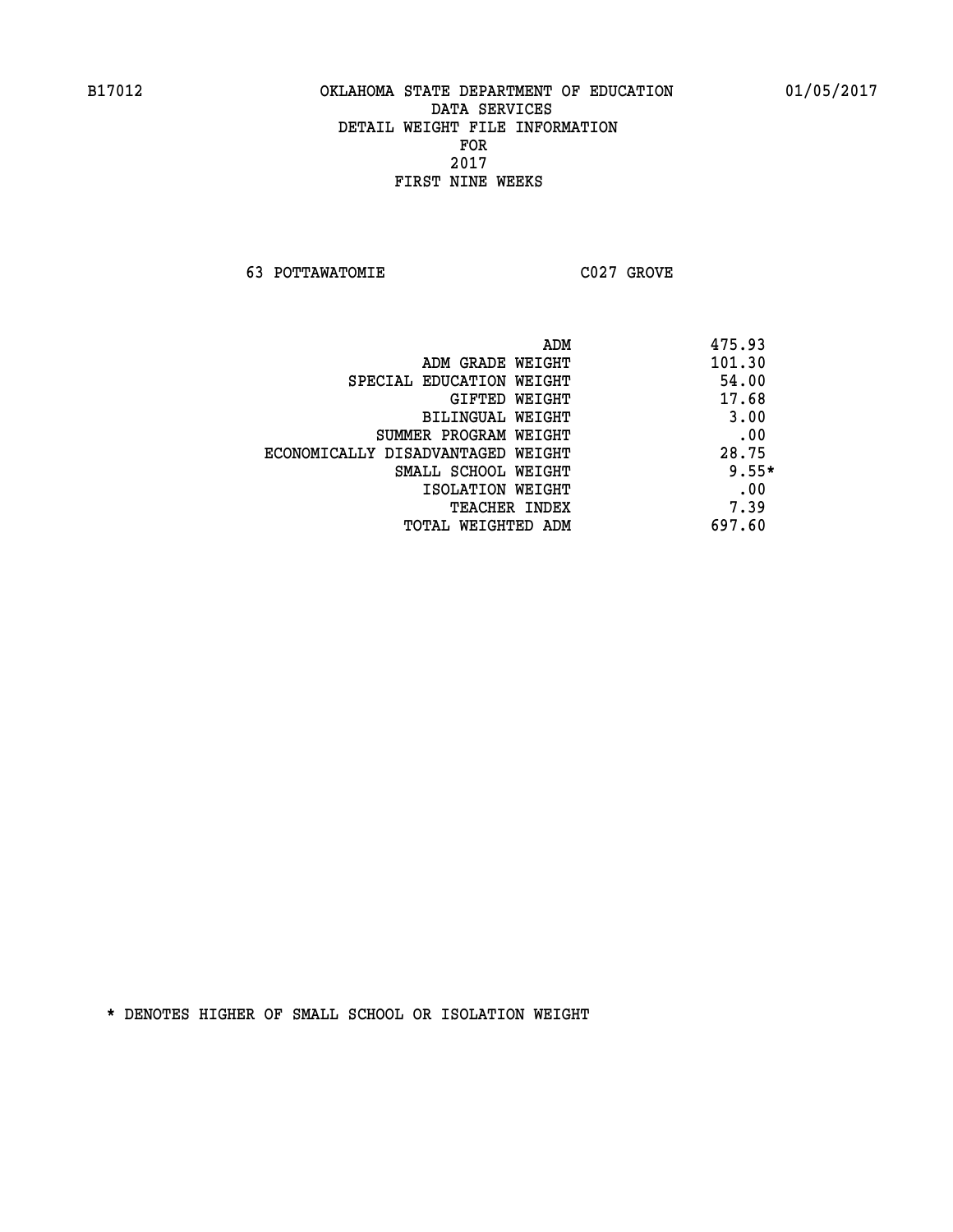**63 POTTAWATOMIE C029 PLEASANT GROVE** 

|                                   | 283.58<br>ADM |          |
|-----------------------------------|---------------|----------|
| ADM GRADE WEIGHT                  |               | 63.88    |
| SPECIAL EDUCATION WEIGHT          |               | 48.65    |
| GIFTED WEIGHT                     |               | 7.82     |
| BILINGUAL WEIGHT                  |               | .00      |
| SUMMER PROGRAM WEIGHT             |               | .00      |
| ECONOMICALLY DISADVANTAGED WEIGHT |               | 74.50    |
| SMALL SCHOOL WEIGHT               |               | $26.31*$ |
| ISOLATION WEIGHT                  |               | .00      |
| TEACHER INDEX                     |               | 18.14    |
| TOTAL WEIGHTED ADM                | 522.88        |          |
|                                   |               |          |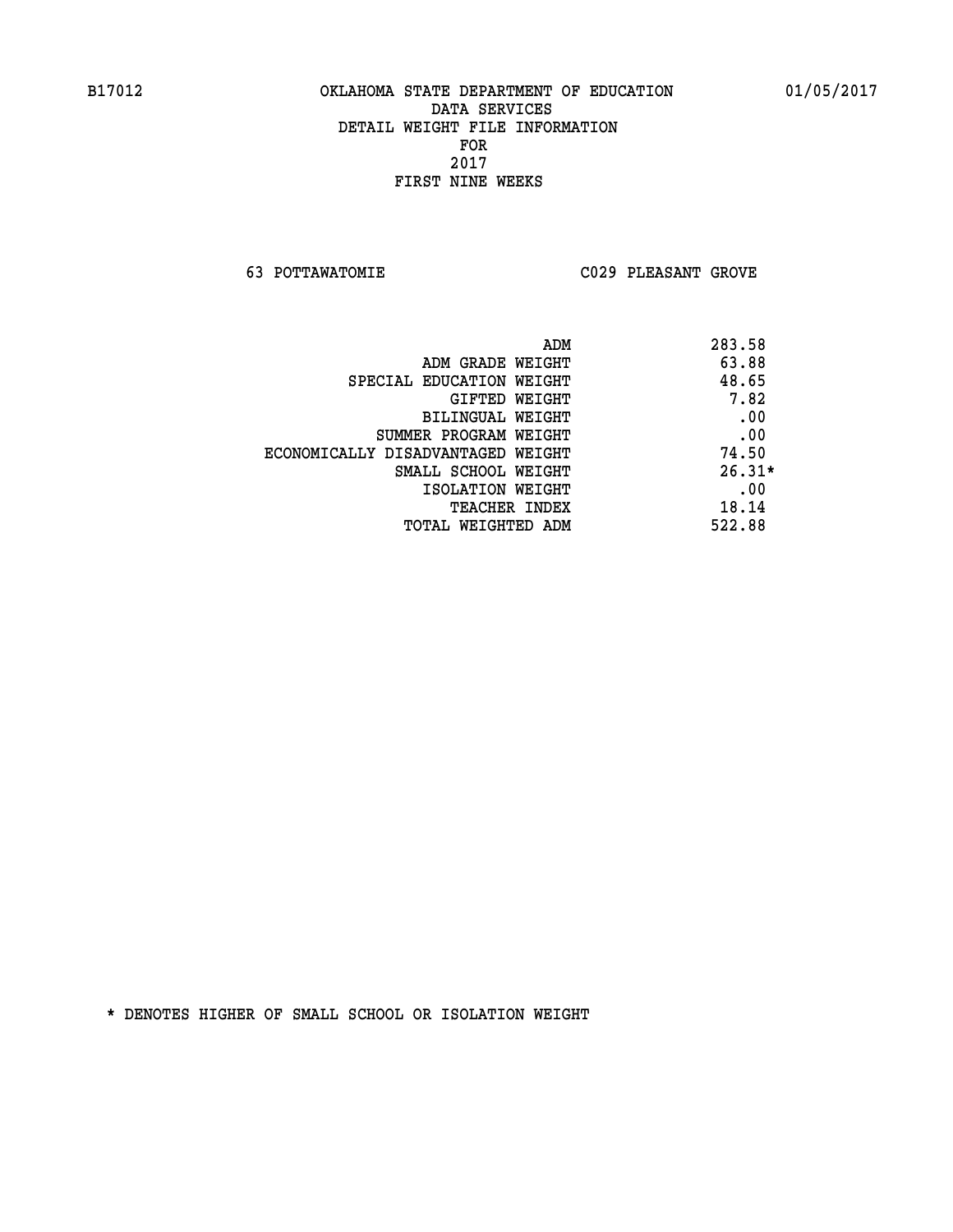**63 POTTAWATOMIE C032 SOUTH ROCK CREEK** 

| 395.41<br>ADM                     |                                   |
|-----------------------------------|-----------------------------------|
| 79.81<br>ADM GRADE WEIGHT         |                                   |
| 14.35<br>SPECIAL EDUCATION WEIGHT |                                   |
| 11.22<br>GIFTED WEIGHT            |                                   |
| .00<br>BILINGUAL WEIGHT           |                                   |
| .00<br>SUMMER PROGRAM WEIGHT      |                                   |
| 36.50                             | ECONOMICALLY DISADVANTAGED WEIGHT |
| $19.97*$<br>SMALL SCHOOL WEIGHT   |                                   |
| .00<br>ISOLATION WEIGHT           |                                   |
| 36.95<br><b>TEACHER INDEX</b>     |                                   |
| 594.21<br>TOTAL WEIGHTED ADM      |                                   |
|                                   |                                   |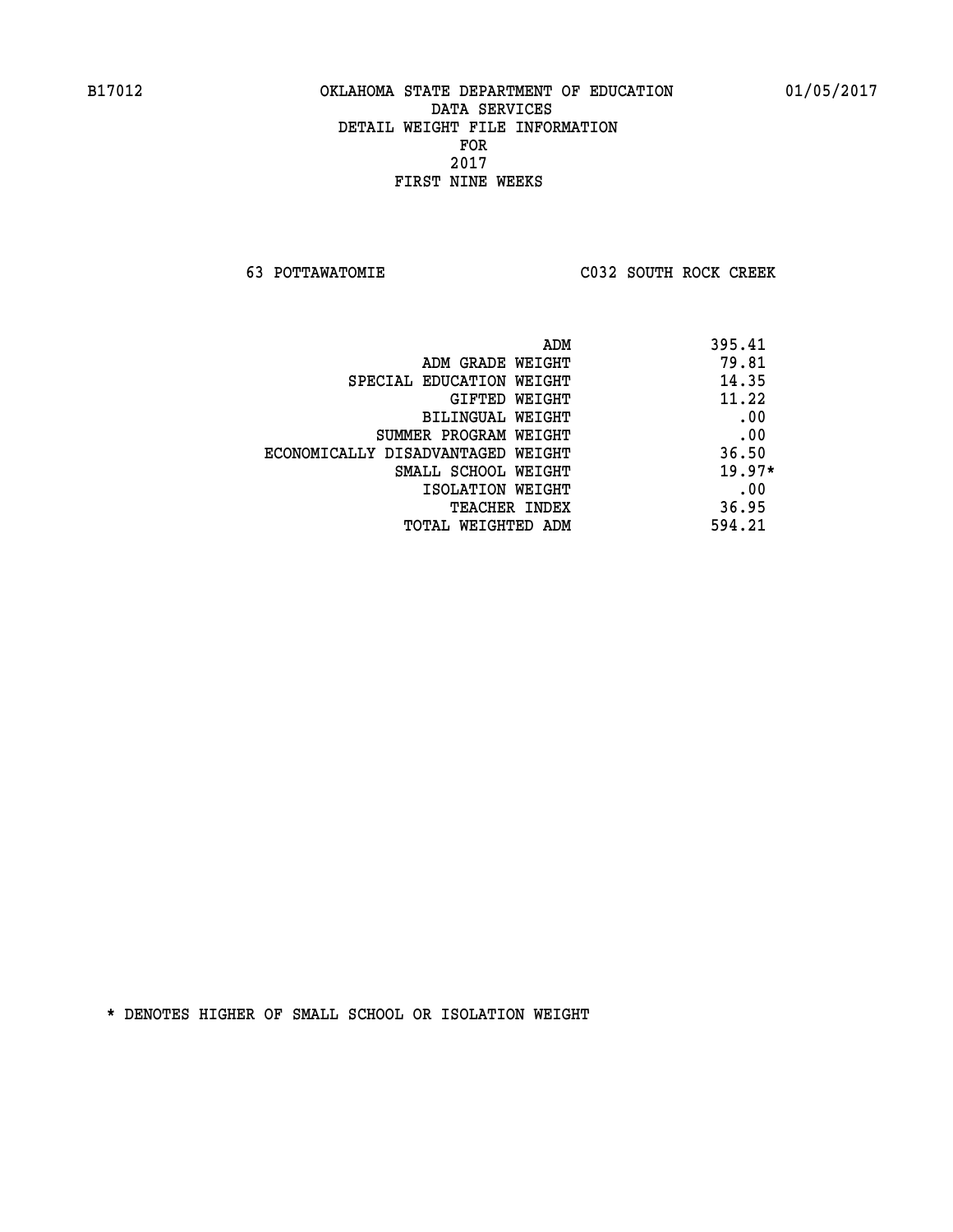**63 POTTAWATOMIE I001 MCLOUD** 

| ADM                               | 1,825.19 |
|-----------------------------------|----------|
| ADM GRADE WEIGHT                  | 351.57   |
| SPECIAL EDUCATION WEIGHT          | 405.65   |
| GIFTED WEIGHT                     | 58.48    |
| BILINGUAL WEIGHT                  | 18.25    |
| SUMMER PROGRAM WEIGHT             | 1.20     |
| ECONOMICALLY DISADVANTAGED WEIGHT | 276.75   |
| SMALL SCHOOL WEIGHT               | .00      |
| ISOLATION WEIGHT                  | .00      |
| <b>TEACHER INDEX</b>              | .00      |
| TOTAL WEIGHTED ADM                | 2,937.09 |
|                                   |          |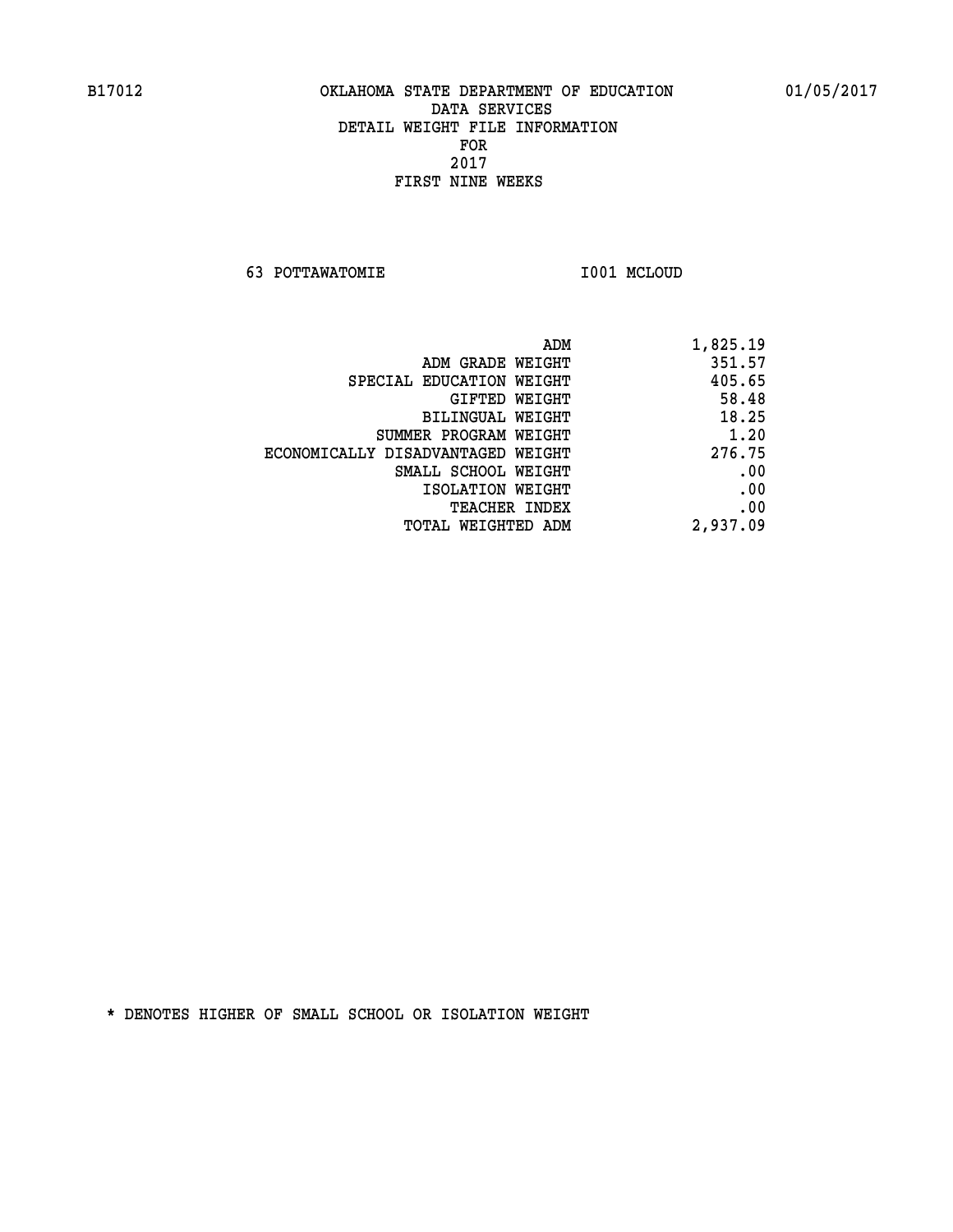**63 POTTAWATOMIE I002 DALE** 

| ADM                               | 788.01   |
|-----------------------------------|----------|
| ADM GRADE WEIGHT                  | 157.54   |
| SPECIAL EDUCATION WEIGHT          | 91.25    |
| GIFTED WEIGHT                     | 29.24    |
| BILINGUAL WEIGHT                  | 6.25     |
| SUMMER PROGRAM WEIGHT             | .00      |
| ECONOMICALLY DISADVANTAGED WEIGHT | 71.25    |
| SMALL SCHOOL WEIGHT               | .00      |
| ISOLATION WEIGHT                  | .00      |
| <b>TEACHER INDEX</b>              | 51.86    |
| TOTAL WEIGHTED ADM                | 1,195.40 |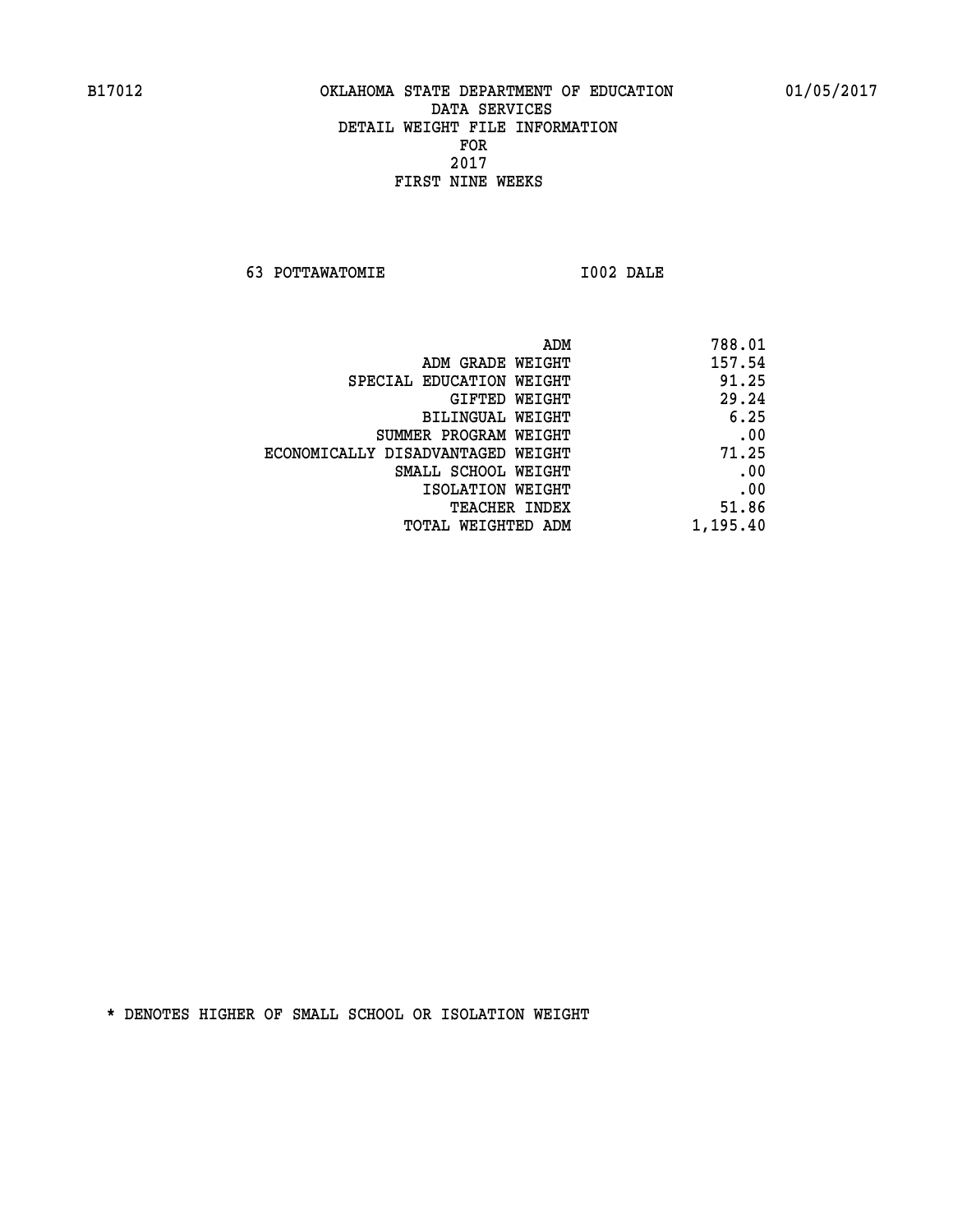**63 POTTAWATOMIE I003 BETHEL** 

| ADM                               | 1,341.62 |
|-----------------------------------|----------|
| ADM GRADE WEIGHT                  | 252.65   |
| SPECIAL EDUCATION WEIGHT          | 225.90   |
| GIFTED WEIGHT                     | 40.46    |
| BILINGUAL WEIGHT                  | .50      |
| SUMMER PROGRAM WEIGHT             | .00      |
| ECONOMICALLY DISADVANTAGED WEIGHT | 188.50   |
| SMALL SCHOOL WEIGHT               | .00      |
| ISOLATION WEIGHT                  | .00      |
| <b>TEACHER INDEX</b>              | 24.25    |
| WEIGHTED ADM<br>TOTAL             | 2,073.88 |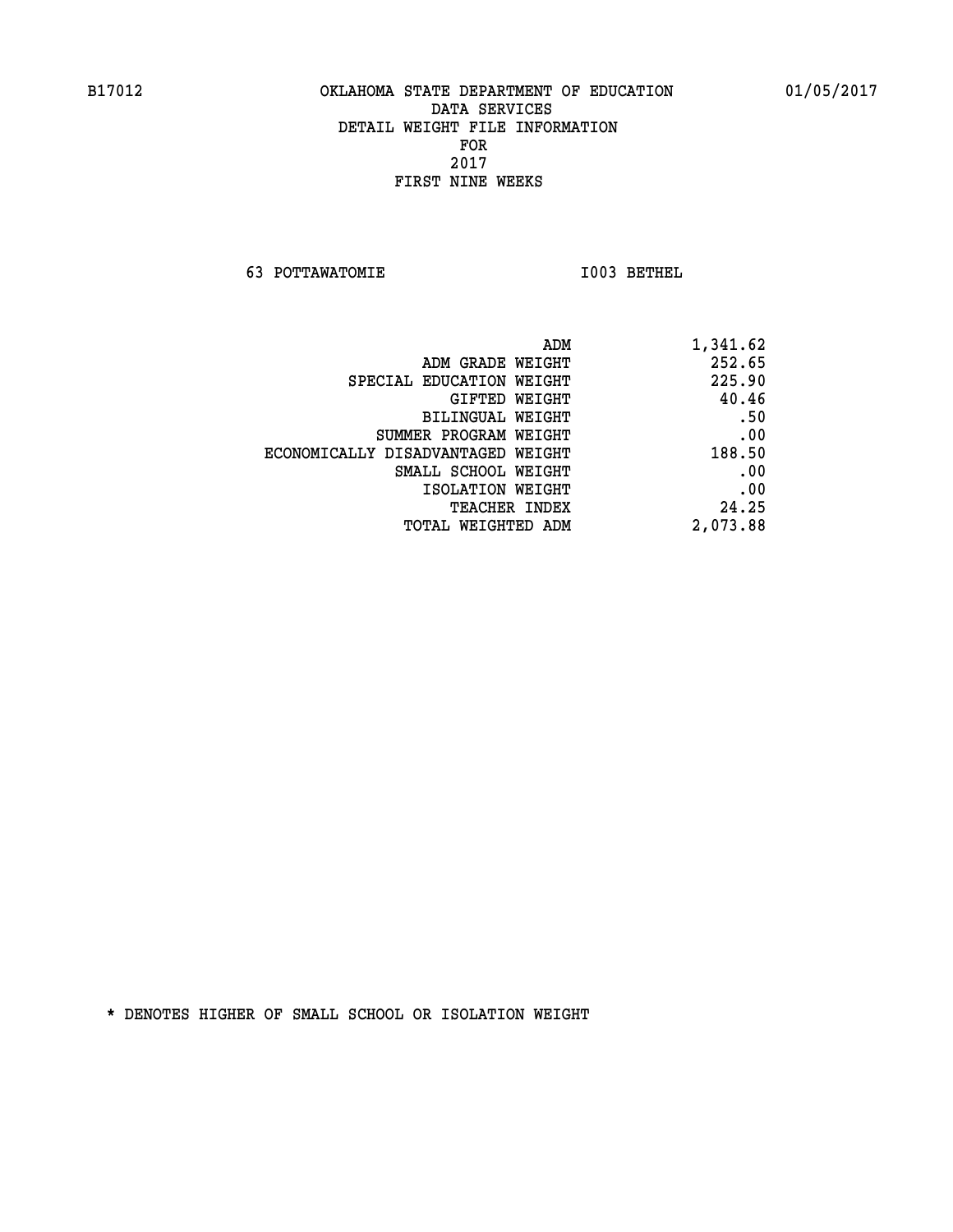**63 POTTAWATOMIE I004 MACOMB** 

| ADM                               | 262.18   |
|-----------------------------------|----------|
| ADM GRADE WEIGHT                  | 50.71    |
| SPECIAL EDUCATION WEIGHT          | 34.60    |
| GIFTED WEIGHT                     | 3.74     |
| BILINGUAL WEIGHT                  | .00      |
| SUMMER PROGRAM WEIGHT             | .00      |
| ECONOMICALLY DISADVANTAGED WEIGHT | 59.25    |
| SMALL SCHOOL WEIGHT               | $26.45*$ |
| ISOLATION WEIGHT                  | .00      |
| <b>TEACHER INDEX</b>              | 7.07     |
| TOTAL WEIGHTED ADM                | 444.00   |
|                                   |          |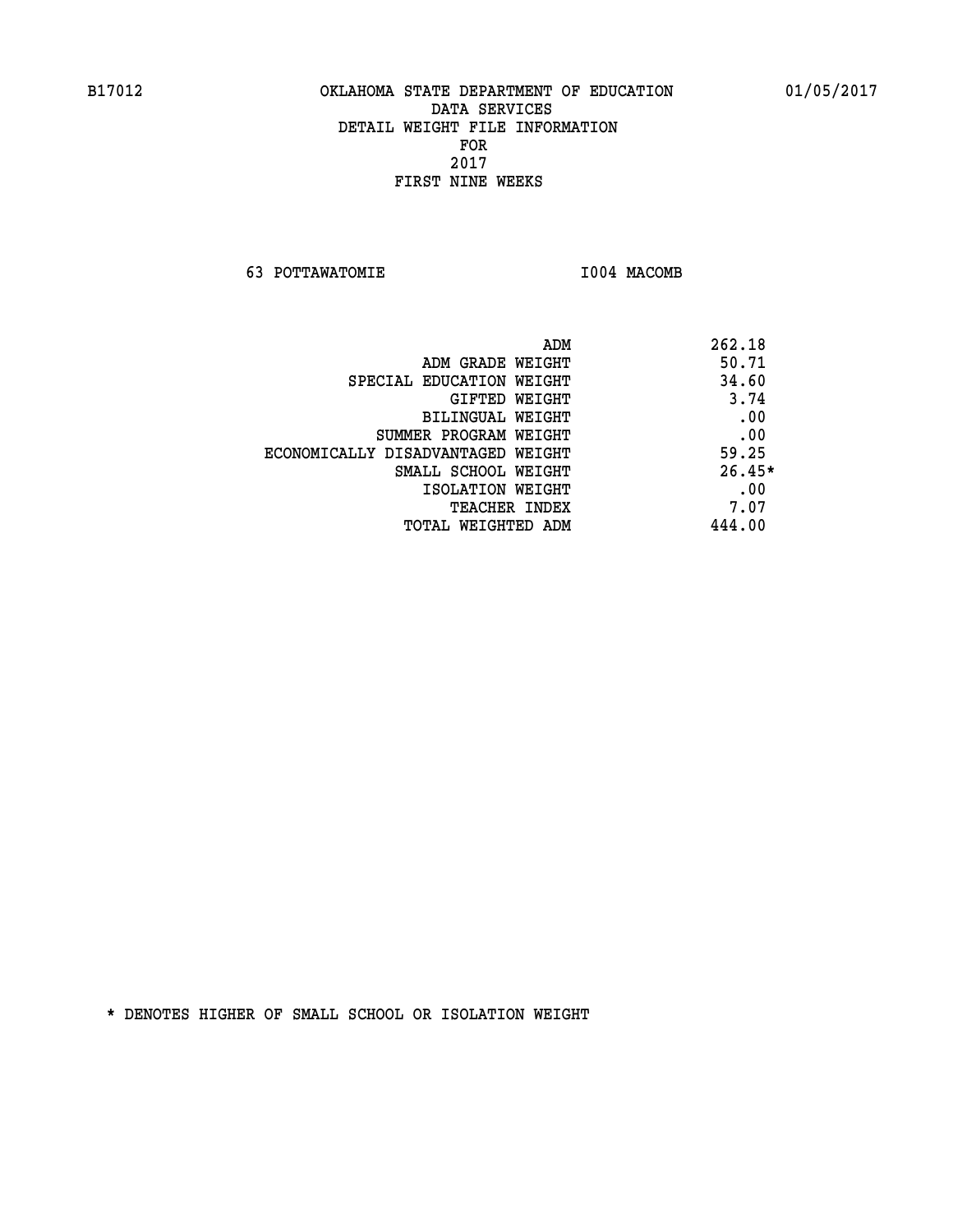**63 POTTAWATOMIE I005 EARLSBORO** 

|                                   | ADM | 285.54   |
|-----------------------------------|-----|----------|
| ADM GRADE WEIGHT                  |     | 56.60    |
| SPECIAL EDUCATION WEIGHT          |     | 47.20    |
| GIFTED WEIGHT                     |     | 8.16     |
| BILINGUAL WEIGHT                  |     | .50      |
| SUMMER PROGRAM WEIGHT             |     | .00      |
| ECONOMICALLY DISADVANTAGED WEIGHT |     | 53.75    |
| SMALL SCHOOL WEIGHT               |     | $26.28*$ |
| ISOLATION WEIGHT                  |     | .00      |
| TEACHER INDEX                     |     | 10.93    |
| TOTAL WEIGHTED ADM                |     | 488.96   |
|                                   |     |          |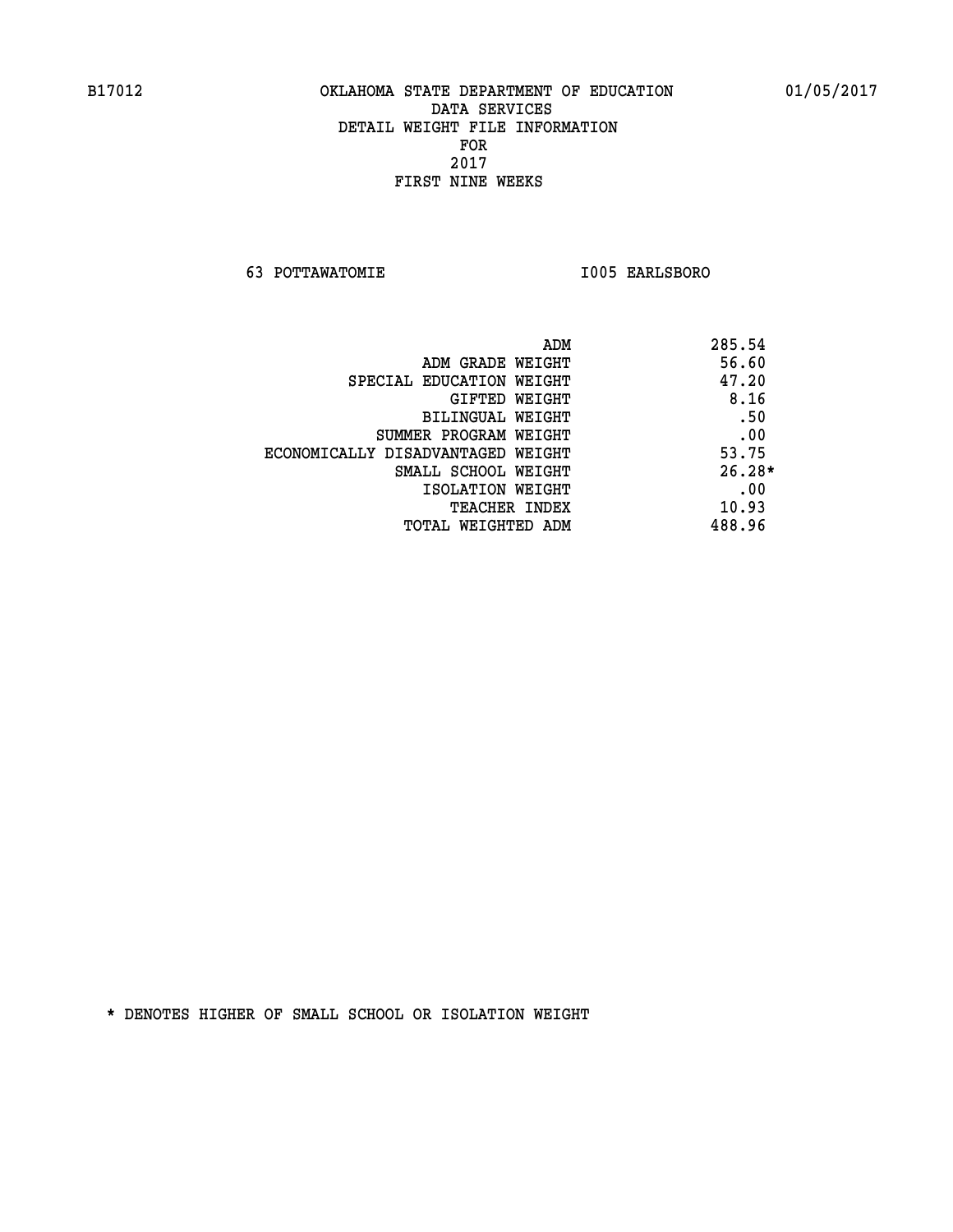**63 POTTAWATOMIE I092 TECUMSEH** 

| 2,169.40 |
|----------|
| 424.81   |
| 350.00   |
| 80.24    |
| 4.25     |
| 2.40     |
| 368.50   |
| .00      |
| .00      |
| 1.48     |
| 3,401.08 |
|          |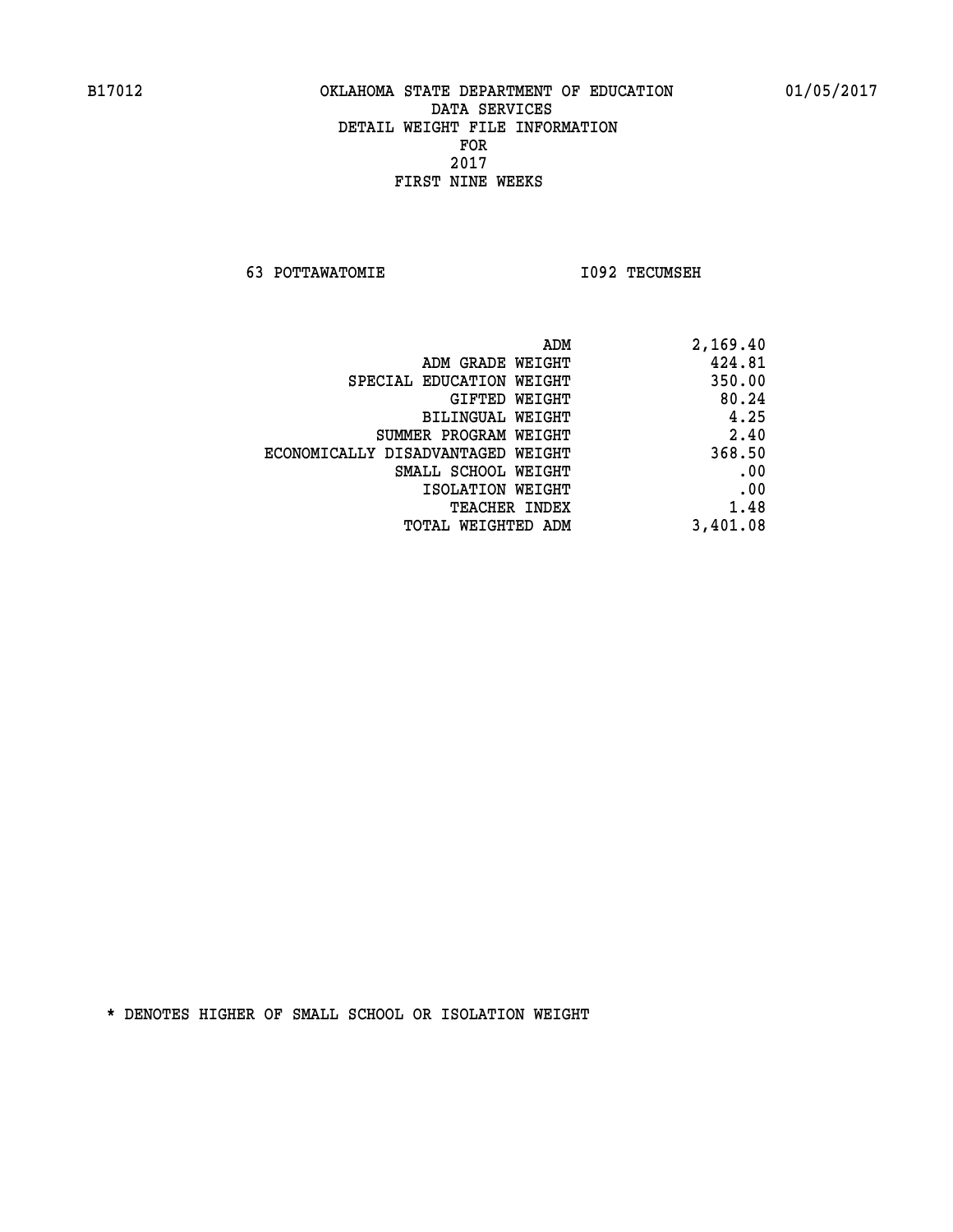**63 POTTAWATOMIE I093 SHAWNEE** 

| 3,895.35 |
|----------|
| 778.38   |
| 706.05   |
| 248.88   |
| 30.50    |
| 3.60     |
| 935.00   |
| .00      |
| .00      |
| .00      |
| 6,597.76 |
|          |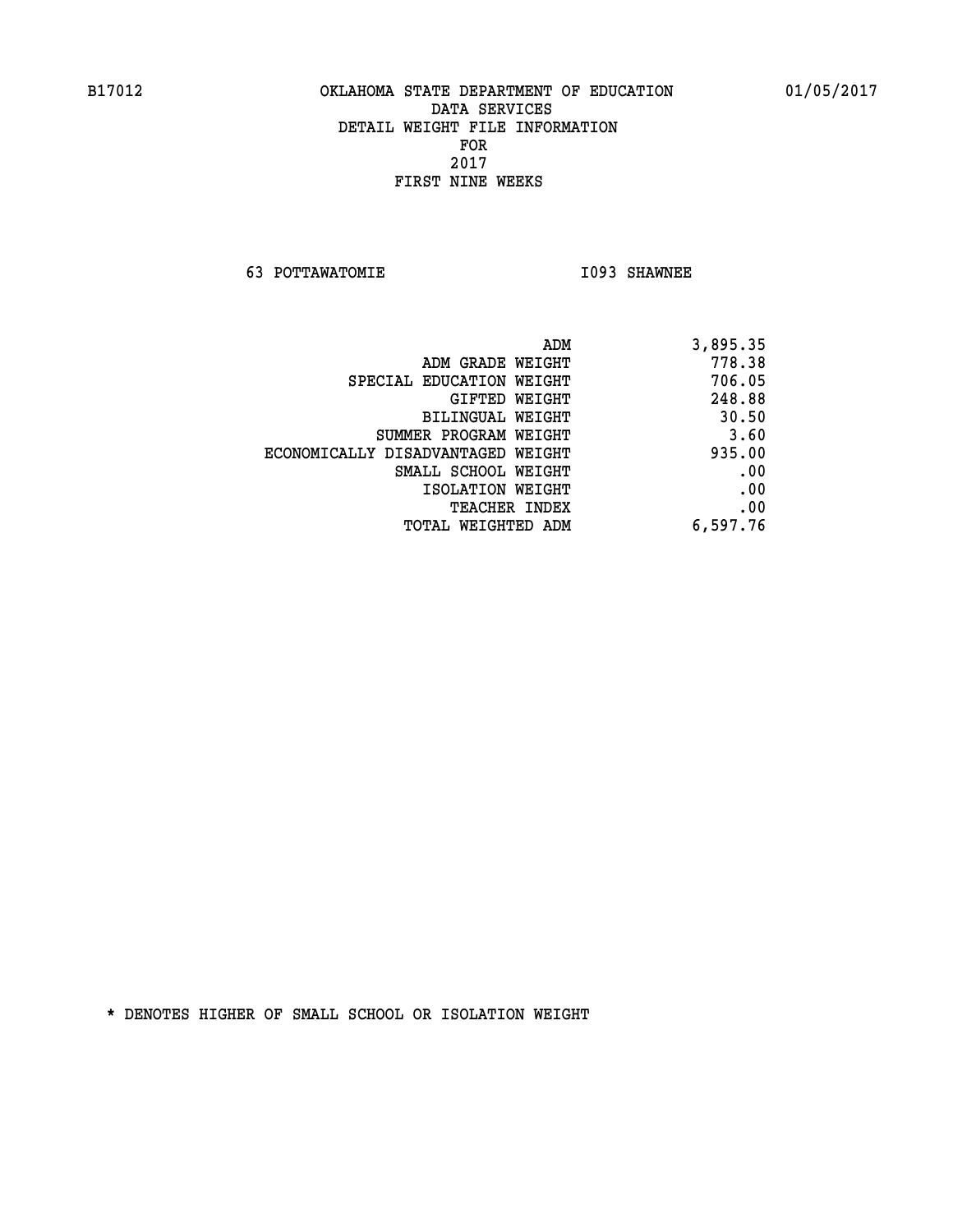**63 POTTAWATOMIE I112 ASHER** 

 **ADM 283.86 EXAMPLE METGHT 4.57.80 SPECIAL EDUCATION WEIGHT 42.70 GIFTED WEIGHT 9.52 BILINGUAL WEIGHT .00 SUMMER PROGRAM WEIGHT .00 ECONOMICALLY DISADVANTAGED WEIGHT 48.25 SMALL SCHOOL WEIGHT** 26.31\* **EXECUTED ISOLATION WEIGHT AND RESOLATION WEIGHT TEACHER INDEX** 24.25  **TOTAL WEIGHTED ADM 492.69**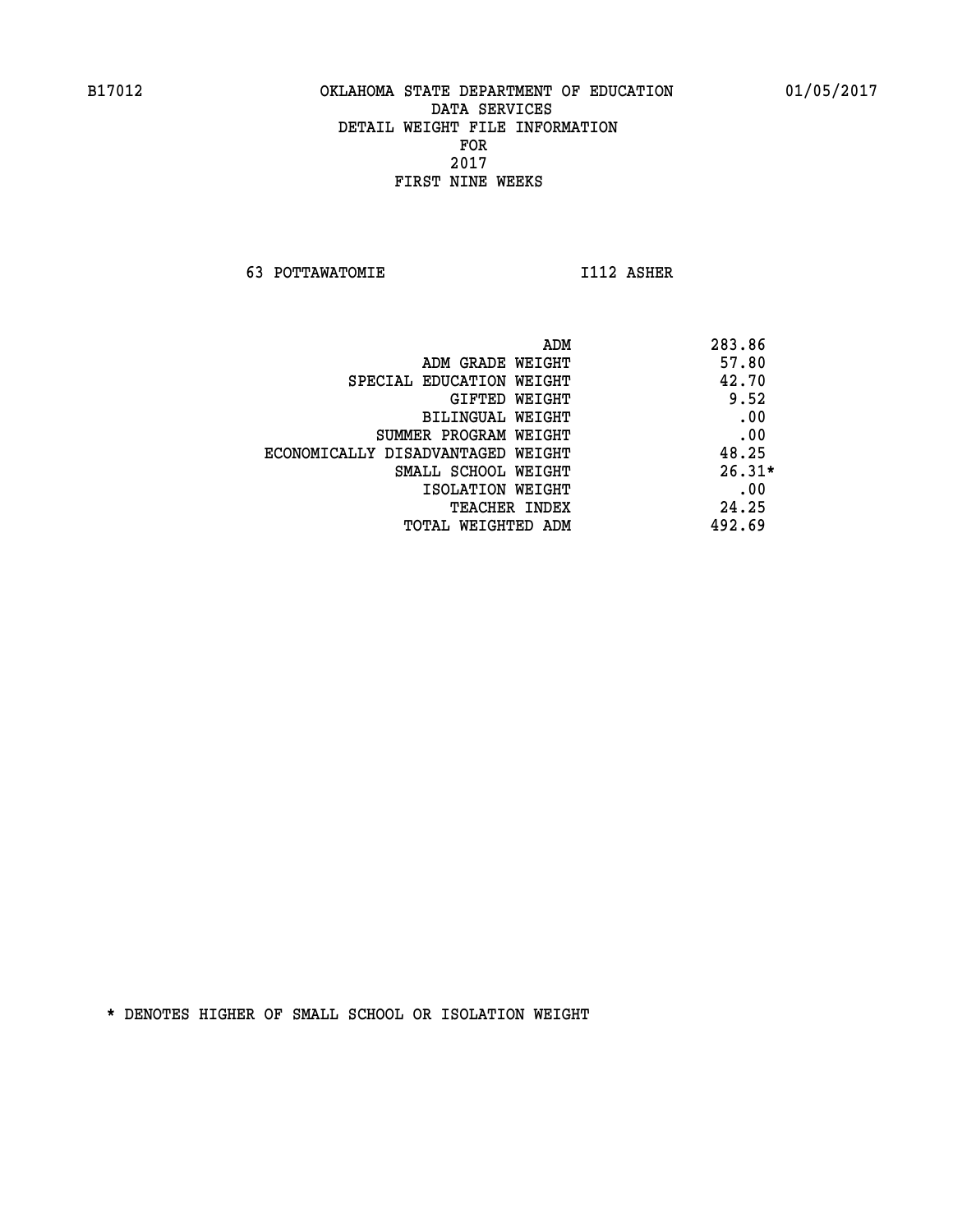**63 POTTAWATOMIE I115 WANETTE** 

| ADM<br>153.59                              |          |
|--------------------------------------------|----------|
| 32.72<br>ADM GRADE WEIGHT                  |          |
| 24.25<br>SPECIAL EDUCATION WEIGHT          |          |
| GIFTED WEIGHT                              | 3.06     |
| BILINGUAL WEIGHT                           | 1.25     |
| SUMMER PROGRAM WEIGHT                      | .00      |
| 35.75<br>ECONOMICALLY DISADVANTAGED WEIGHT |          |
| SMALL SCHOOL WEIGHT                        | $21.80*$ |
| ISOLATION WEIGHT                           | .00      |
| <b>TEACHER INDEX</b>                       | .00      |
| 272.42<br>TOTAL WEIGHTED ADM               |          |
|                                            |          |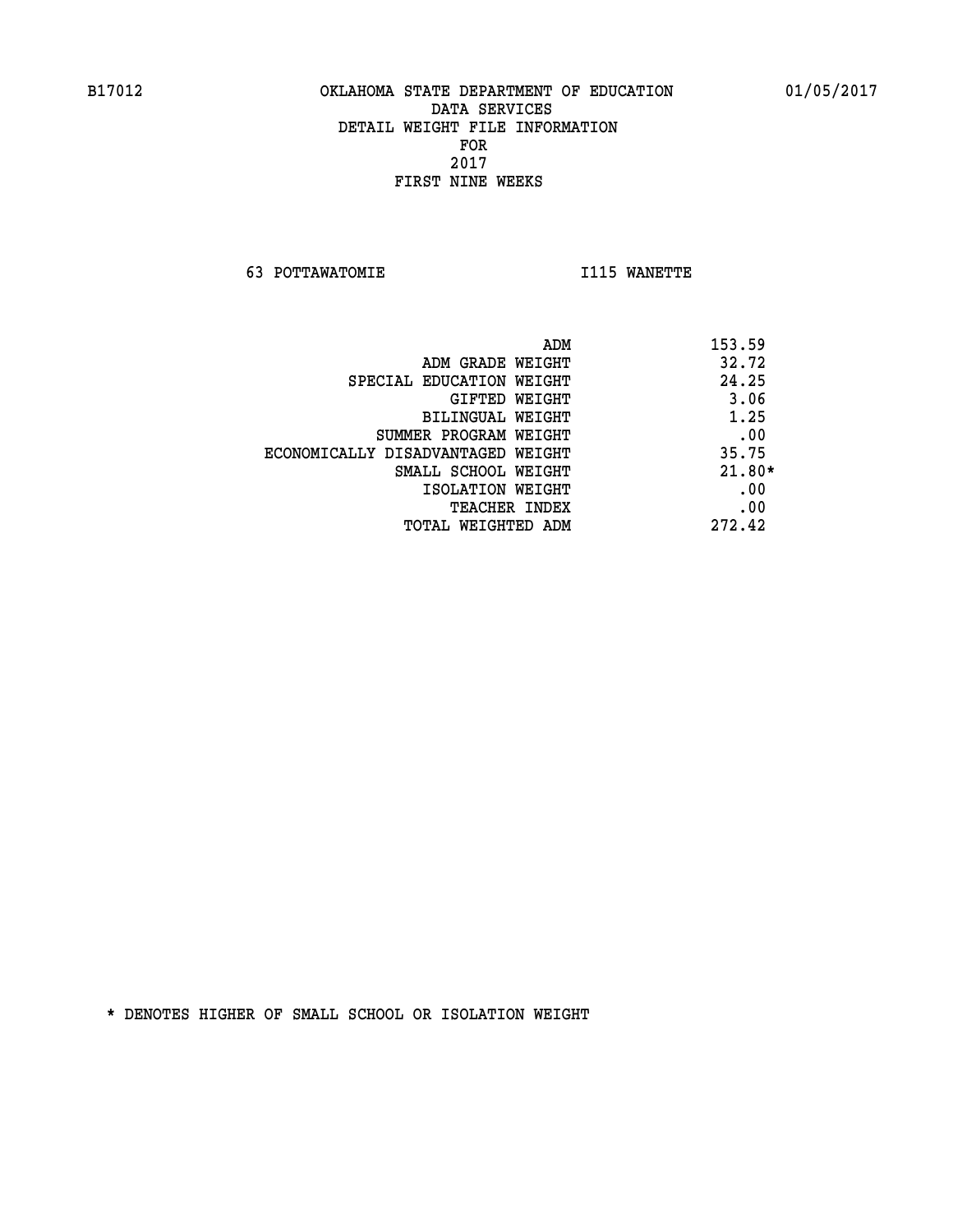**63 POTTAWATOMIE I117 MAUD** 

| ADM                               | 306.64   |
|-----------------------------------|----------|
| ADM GRADE WEIGHT                  | 60.49    |
| SPECIAL EDUCATION WEIGHT          | 49.95    |
| GIFTED WEIGHT                     | 21.42    |
| BILINGUAL WEIGHT                  | .00      |
| SUMMER PROGRAM WEIGHT             | .00      |
| ECONOMICALLY DISADVANTAGED WEIGHT | 70.00    |
| SMALL SCHOOL WEIGHT               | $25.78*$ |
| ISOLATION WEIGHT                  | .00      |
| <b>TEACHER INDEX</b>              | .00      |
| TOTAL WEIGHTED ADM                | 534.28   |
|                                   |          |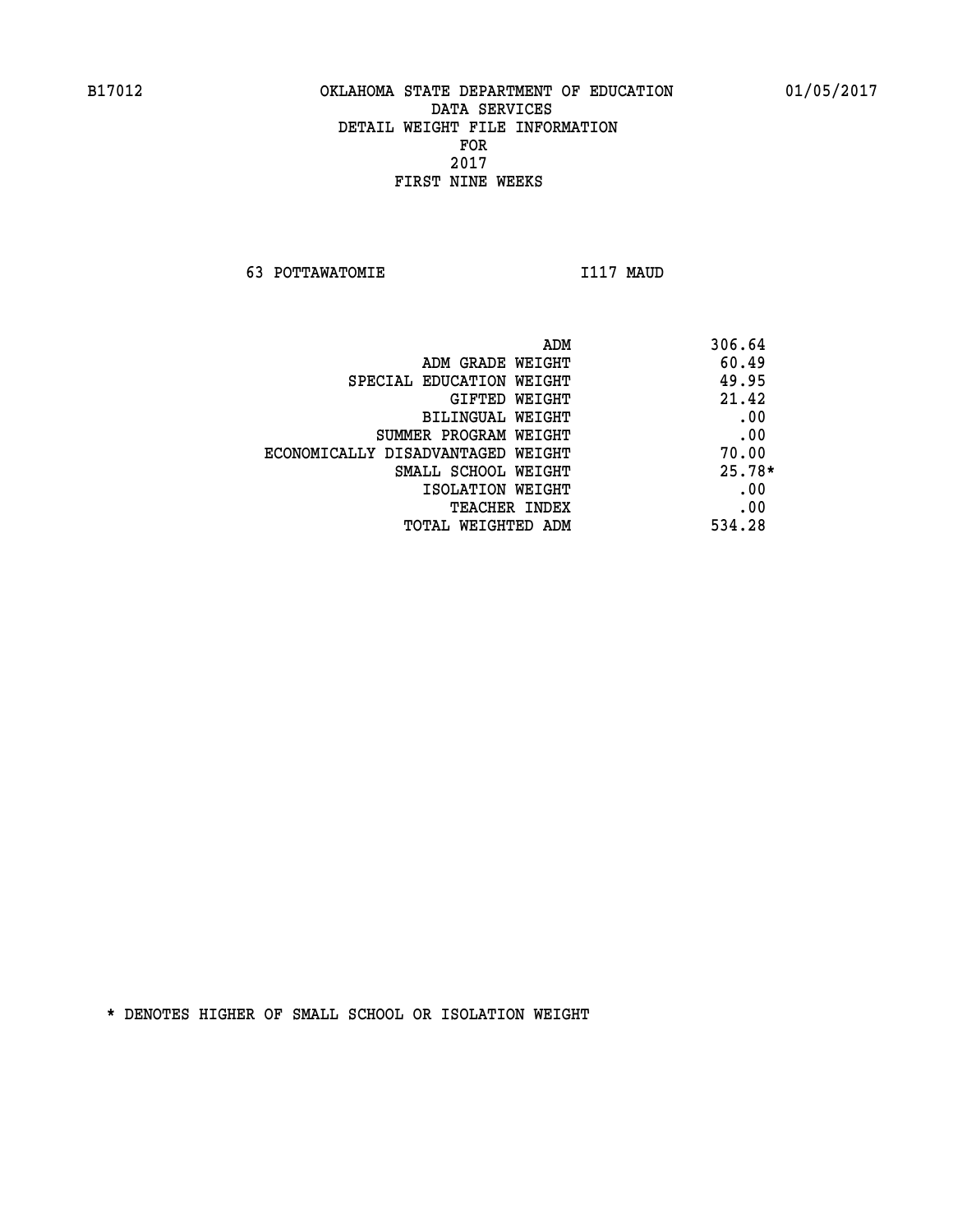**64 PUSHMATAHA C002 ALBION** 

| ADM<br>48.12                               |  |
|--------------------------------------------|--|
| 9.80<br>ADM GRADE WEIGHT                   |  |
| 17.05<br>SPECIAL EDUCATION WEIGHT          |  |
| 1.36<br>GIFTED WEIGHT                      |  |
| .00<br><b>BILINGUAL WEIGHT</b>             |  |
| .00<br>SUMMER PROGRAM WEIGHT               |  |
| 10.50<br>ECONOMICALLY DISADVANTAGED WEIGHT |  |
| $8.75*$<br>SMALL SCHOOL WEIGHT             |  |
| .00<br>ISOLATION WEIGHT                    |  |
| .00<br><b>TEACHER INDEX</b>                |  |
| 95.58<br>TOTAL WEIGHTED ADM                |  |
|                                            |  |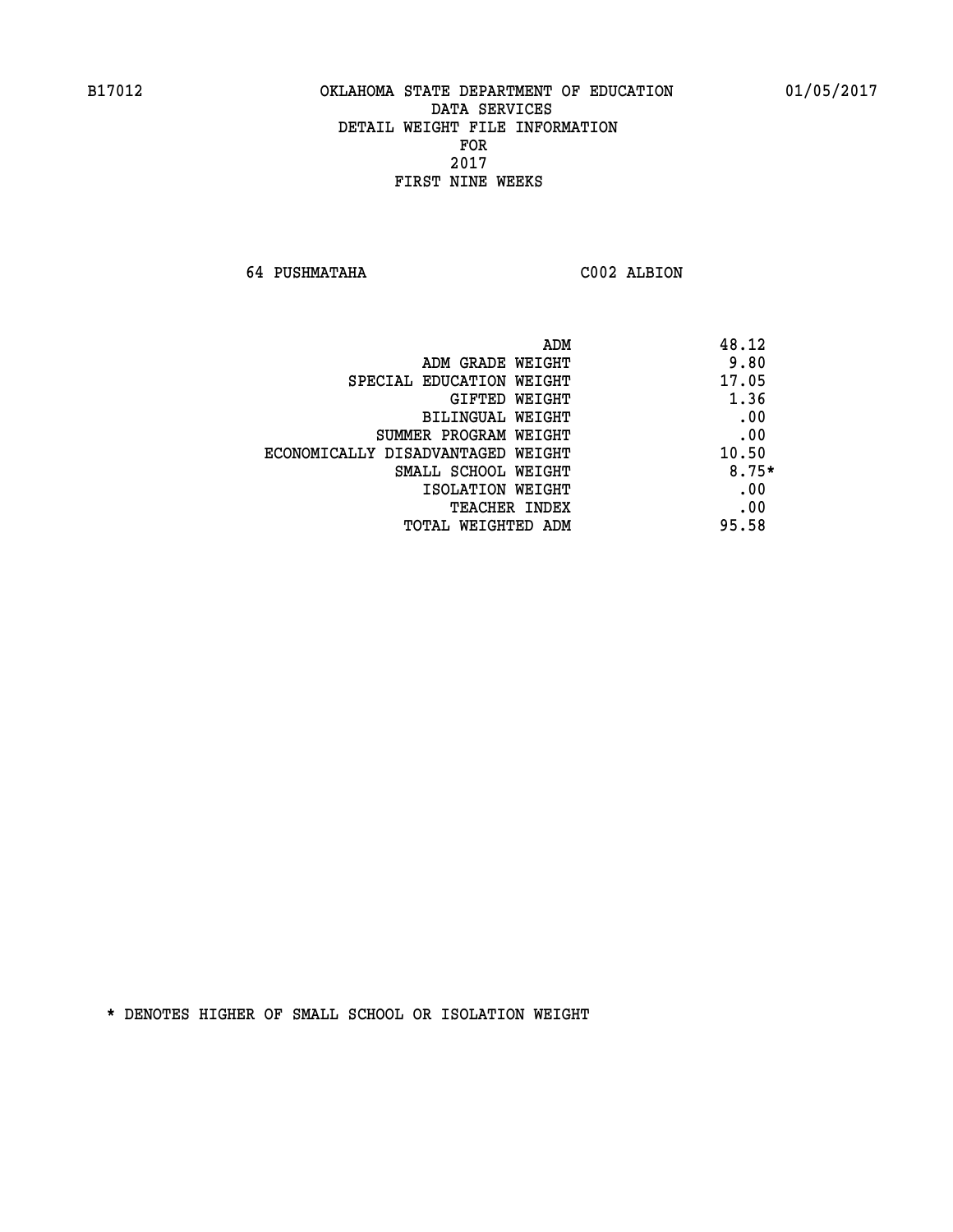**64 PUSHMATAHA C004 TUSKAHOMA** 

| ADM                               | 90.08    |
|-----------------------------------|----------|
| ADM GRADE WEIGHT                  | 16.60    |
| SPECIAL EDUCATION WEIGHT          | 34.50    |
| GIFTED WEIGHT                     | .00      |
| BILINGUAL WEIGHT                  | .00      |
| SUMMER PROGRAM WEIGHT             | .00      |
| ECONOMICALLY DISADVANTAGED WEIGHT | 18.50    |
| SMALL SCHOOL WEIGHT               | $14.95*$ |
| ISOLATION WEIGHT                  | .00      |
| <b>TEACHER INDEX</b>              | 2.22     |
| TOTAL WEIGHTED ADM                | 176.85   |
|                                   |          |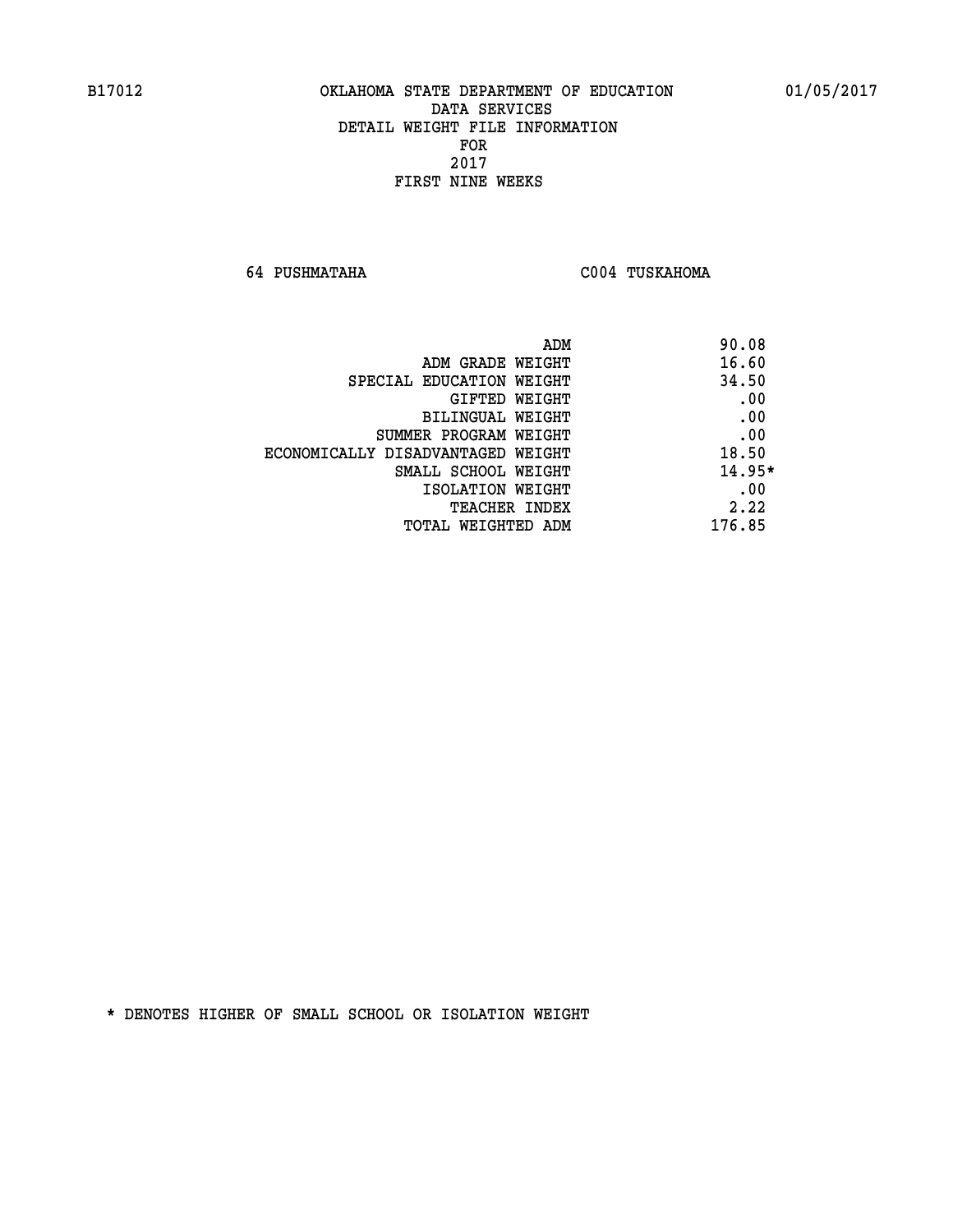**64 PUSHMATAHA C015 NASHOBA** 

|                                   | 37.83<br>ADM |
|-----------------------------------|--------------|
| ADM GRADE WEIGHT                  | 8.75         |
| SPECIAL EDUCATION WEIGHT          | 32.40        |
| GIFTED WEIGHT                     | 1.02         |
| BILINGUAL WEIGHT                  | .00          |
| SUMMER PROGRAM WEIGHT             | .00          |
| ECONOMICALLY DISADVANTAGED WEIGHT | 9.75         |
| SMALL SCHOOL WEIGHT               | 7.02         |
| ISOLATION WEIGHT                  | $11.41*$     |
| TEACHER INDEX                     | 4.07         |
| TOTAL WEIGHTED ADM                | 105.23       |
|                                   |              |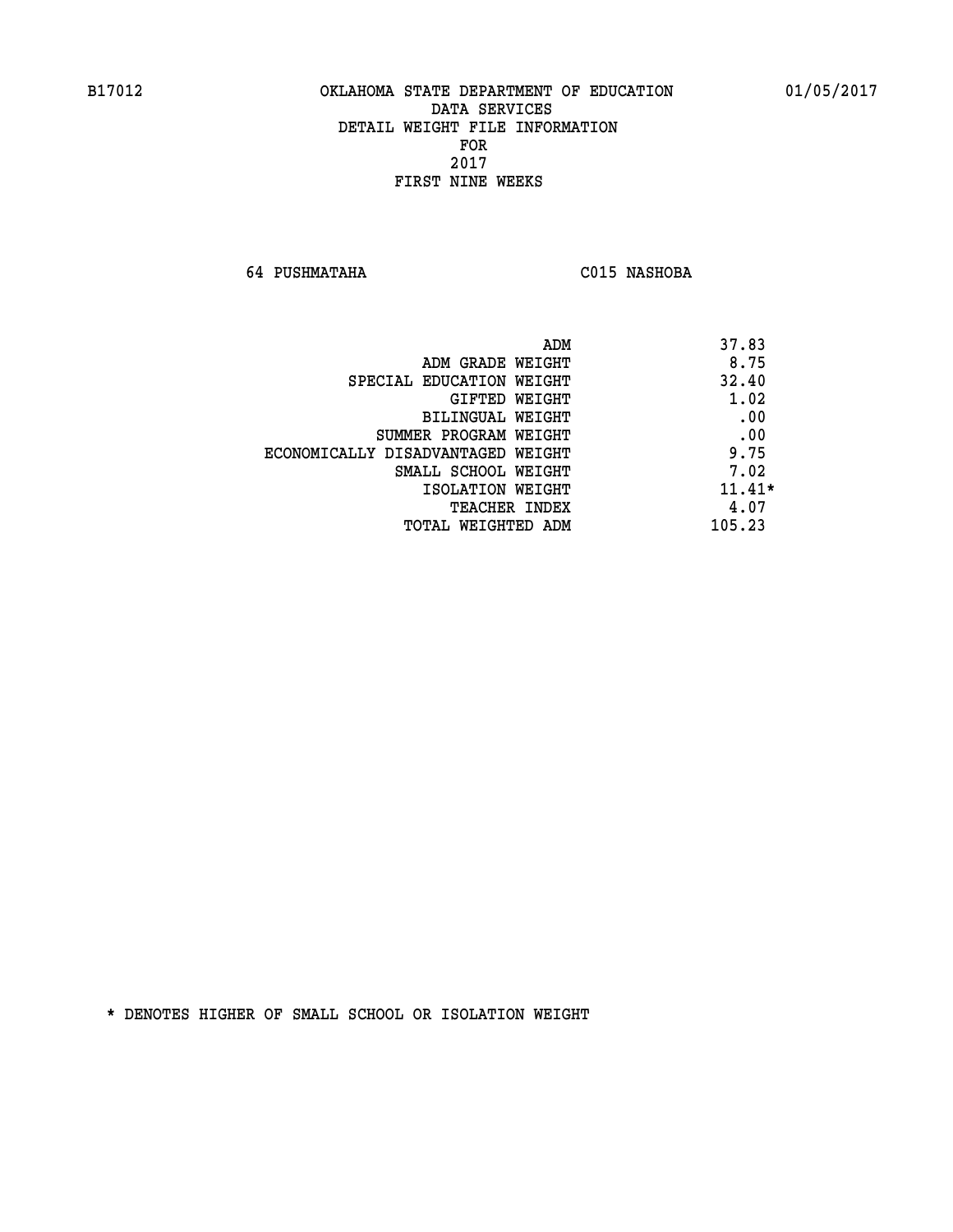**64 PUSHMATAHA I001 RATTAN** 

| 527.54<br>ADM                              |  |
|--------------------------------------------|--|
| 97.98<br>ADM GRADE WEIGHT                  |  |
| 95.00<br>SPECIAL EDUCATION WEIGHT          |  |
| 13.60<br>GIFTED WEIGHT                     |  |
| .00<br>BILINGUAL WEIGHT                    |  |
| .00<br>SUMMER PROGRAM WEIGHT               |  |
| 85.25<br>ECONOMICALLY DISADVANTAGED WEIGHT |  |
| .29<br>SMALL SCHOOL WEIGHT                 |  |
| 172.82*<br>ISOLATION WEIGHT                |  |
| 44.07<br>TEACHER INDEX                     |  |
| 1,036.26<br>TOTAL WEIGHTED ADM             |  |
|                                            |  |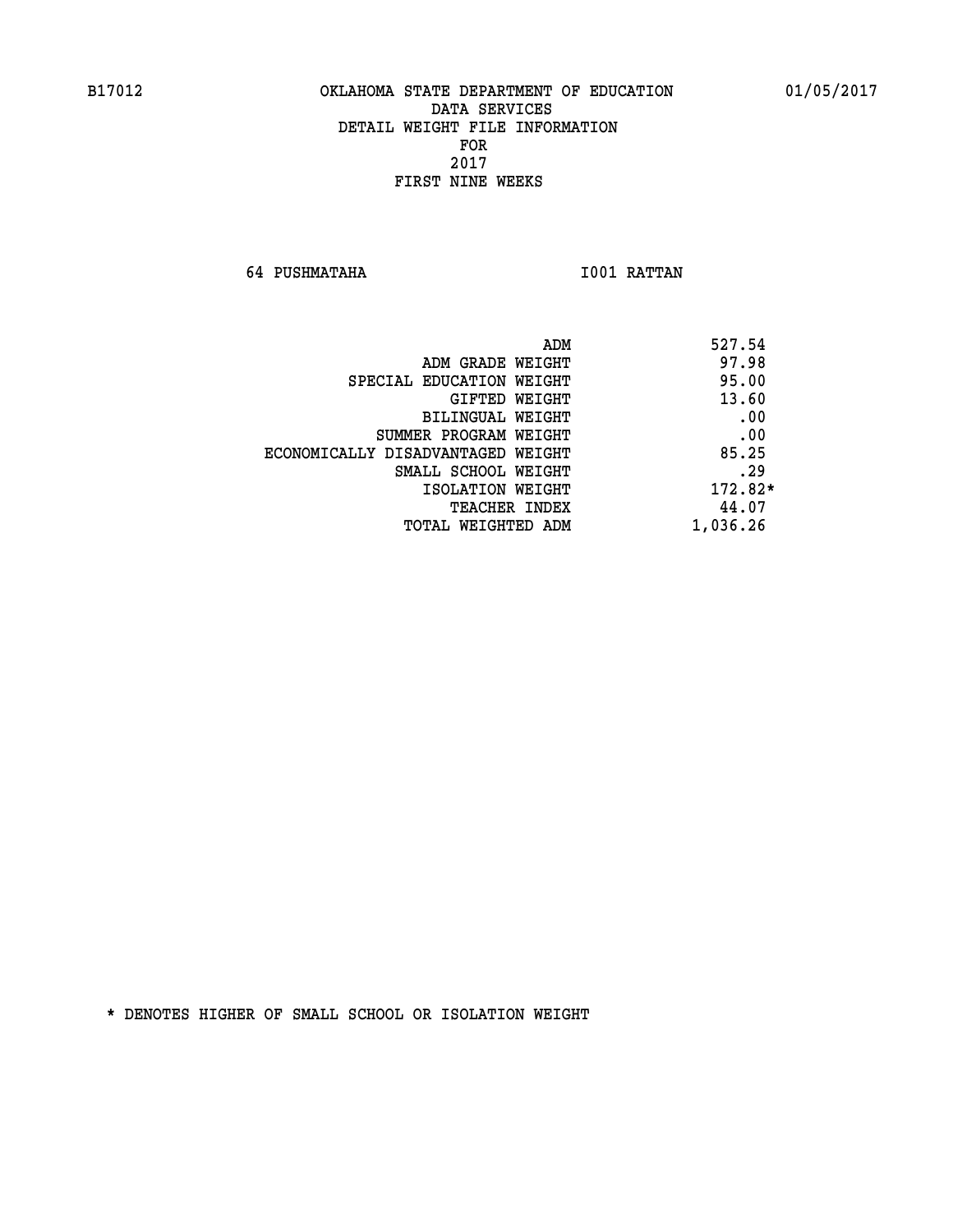**64 PUSHMATAHA I010 CLAYTON** 

| 308.49<br>ADM                              |     |
|--------------------------------------------|-----|
| 59.36<br>ADM GRADE WEIGHT                  |     |
| 119.60<br>SPECIAL EDUCATION WEIGHT         |     |
| 8.50<br>GIFTED WEIGHT                      |     |
| <b>BILINGUAL WEIGHT</b>                    | .00 |
| SUMMER PROGRAM WEIGHT                      | .00 |
| 68.25<br>ECONOMICALLY DISADVANTAGED WEIGHT |     |
| 25.72<br>SMALL SCHOOL WEIGHT               |     |
| 182.01*<br>ISOLATION WEIGHT                |     |
| 31.49<br><b>TEACHER INDEX</b>              |     |
| 777.70<br>TOTAL WEIGHTED ADM               |     |
|                                            |     |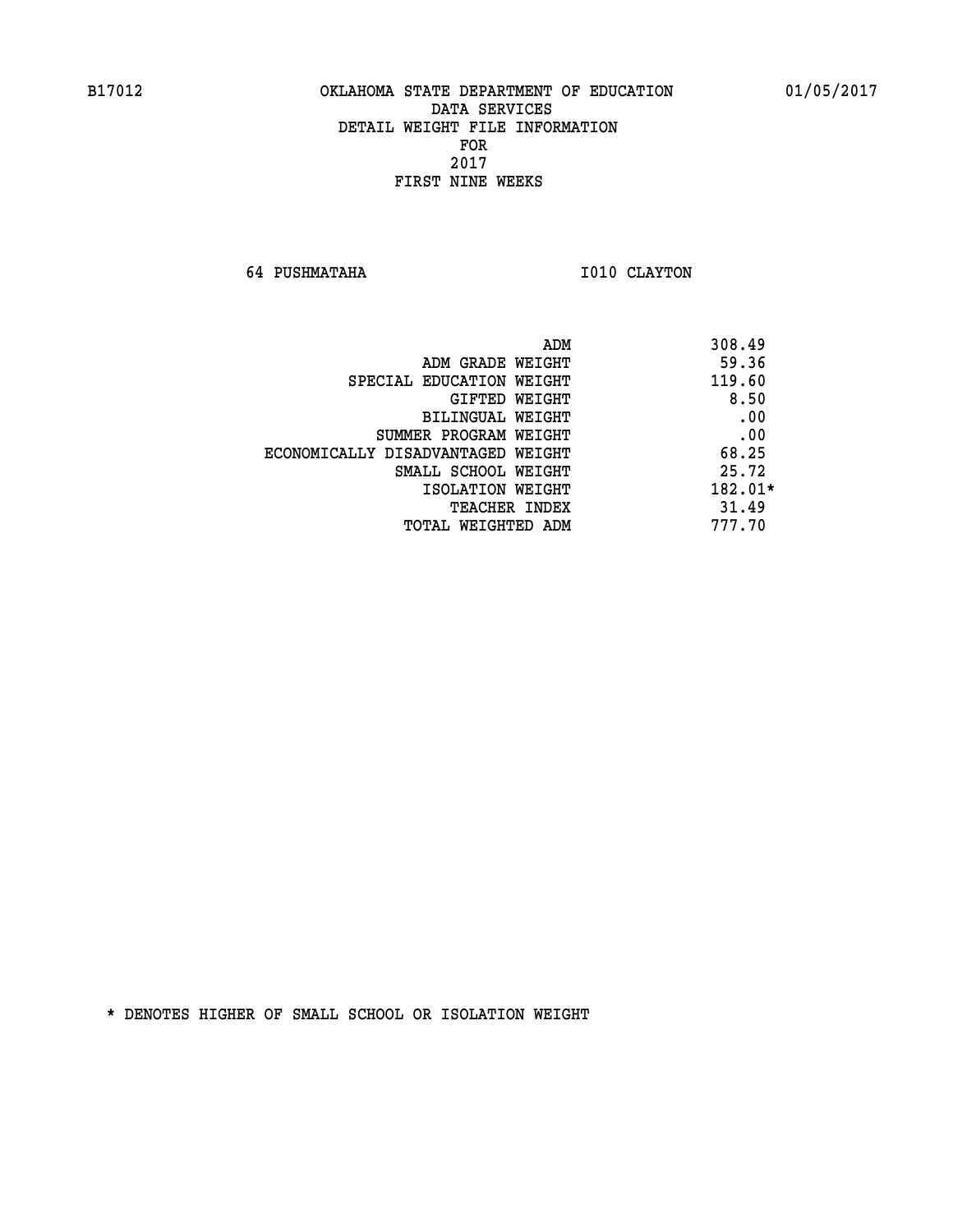**64 PUSHMATAHA I013 ANTLERS** 

| ADM                               | 1,017.76 |
|-----------------------------------|----------|
| ADM GRADE WEIGHT                  | 198.72   |
| SPECIAL EDUCATION WEIGHT          | 213.55   |
| GIFTED WEIGHT                     | 35.70    |
| BILINGUAL WEIGHT                  | 4.25     |
| SUMMER PROGRAM WEIGHT             | .00      |
| ECONOMICALLY DISADVANTAGED WEIGHT | 191.50   |
| SMALL SCHOOL WEIGHT               | .00      |
| ISOLATION WEIGHT                  | .00      |
| TEACHER INDEX                     | 36.33    |
| TOTAL WEIGHTED ADM                | 1,697.81 |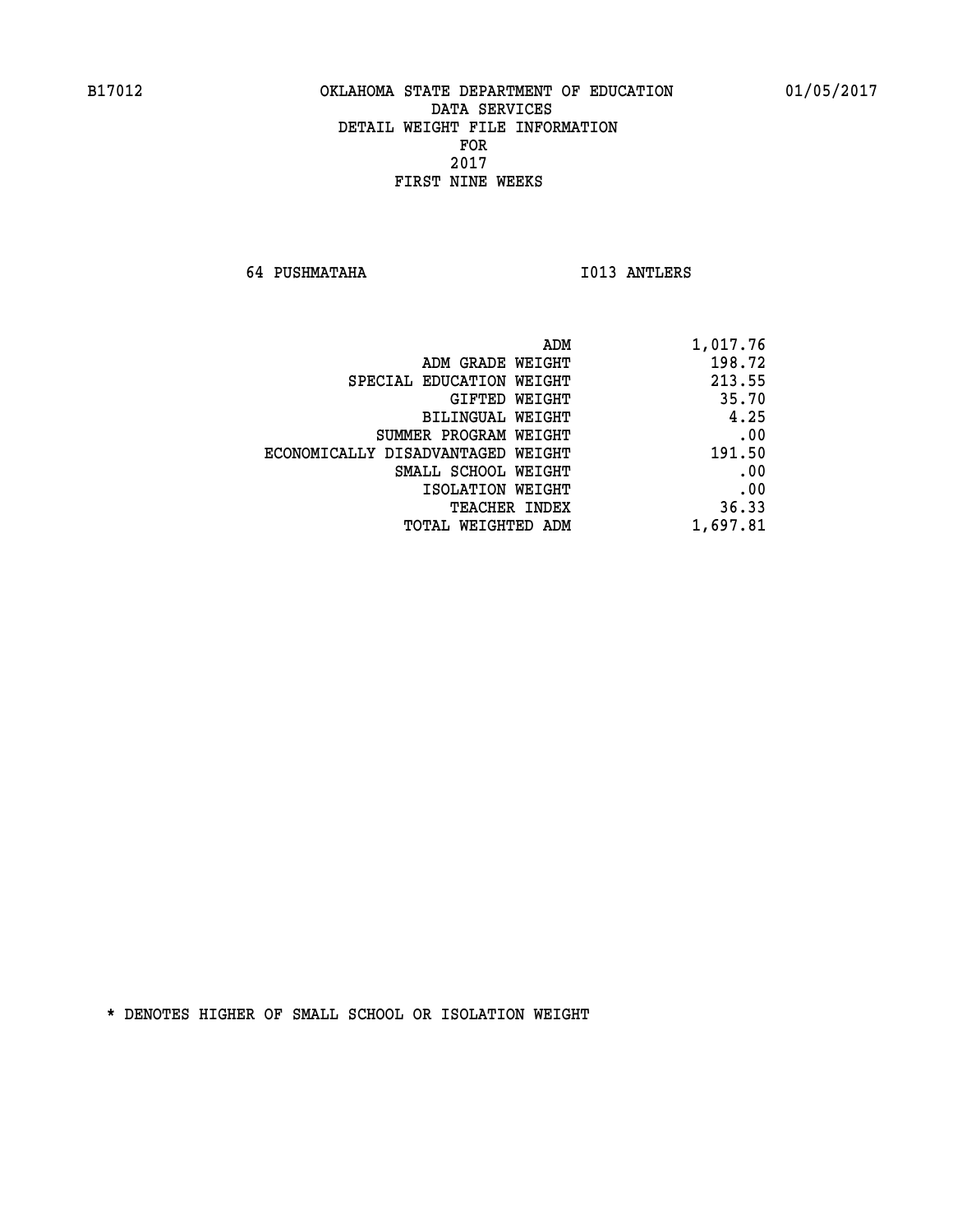**64 PUSHMATAHA I022 MOYERS** 

|                                   | 202.49<br>ADM |
|-----------------------------------|---------------|
| ADM GRADE WEIGHT                  | 38.68         |
| SPECIAL EDUCATION WEIGHT          | 69.90         |
| GIFTED WEIGHT                     | 5.44          |
| BILINGUAL WEIGHT                  | .00           |
| SUMMER PROGRAM WEIGHT             | .00           |
| ECONOMICALLY DISADVANTAGED WEIGHT | 38.00         |
| SMALL SCHOOL WEIGHT               | 25.00         |
| ISOLATION WEIGHT                  | $27.70*$      |
| <b>TEACHER INDEX</b>              | 3.55          |
| TOTAL WEIGHTED ADM                | 385.76        |
|                                   |               |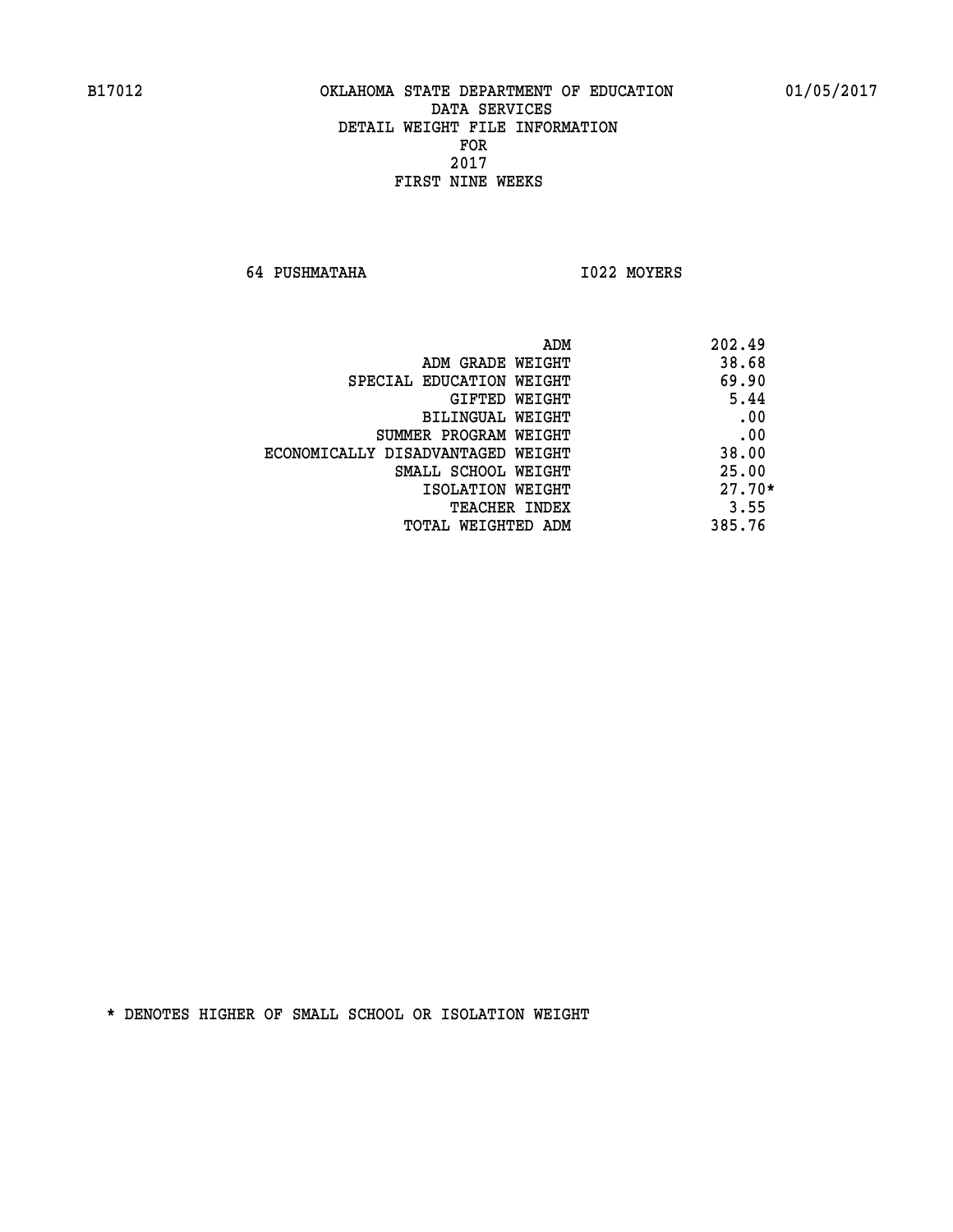**65 ROGER MILLS I003 LEEDEY** 

|                                   | ADM | 220.25    |
|-----------------------------------|-----|-----------|
| ADM GRADE WEIGHT                  |     | 47.98     |
| SPECIAL EDUCATION WEIGHT          |     | 18.95     |
| GIFTED WEIGHT                     |     | 6.46      |
| BILINGUAL WEIGHT                  |     | .00       |
| SUMMER PROGRAM WEIGHT             |     | .00       |
| ECONOMICALLY DISADVANTAGED WEIGHT |     | 19.75     |
| SMALL SCHOOL WEIGHT               |     | 25.71     |
| ISOLATION WEIGHT                  |     | $145.37*$ |
| TEACHER INDEX                     |     | 27.27     |
| TOTAL WEIGHTED ADM                |     | 486.03    |
|                                   |     |           |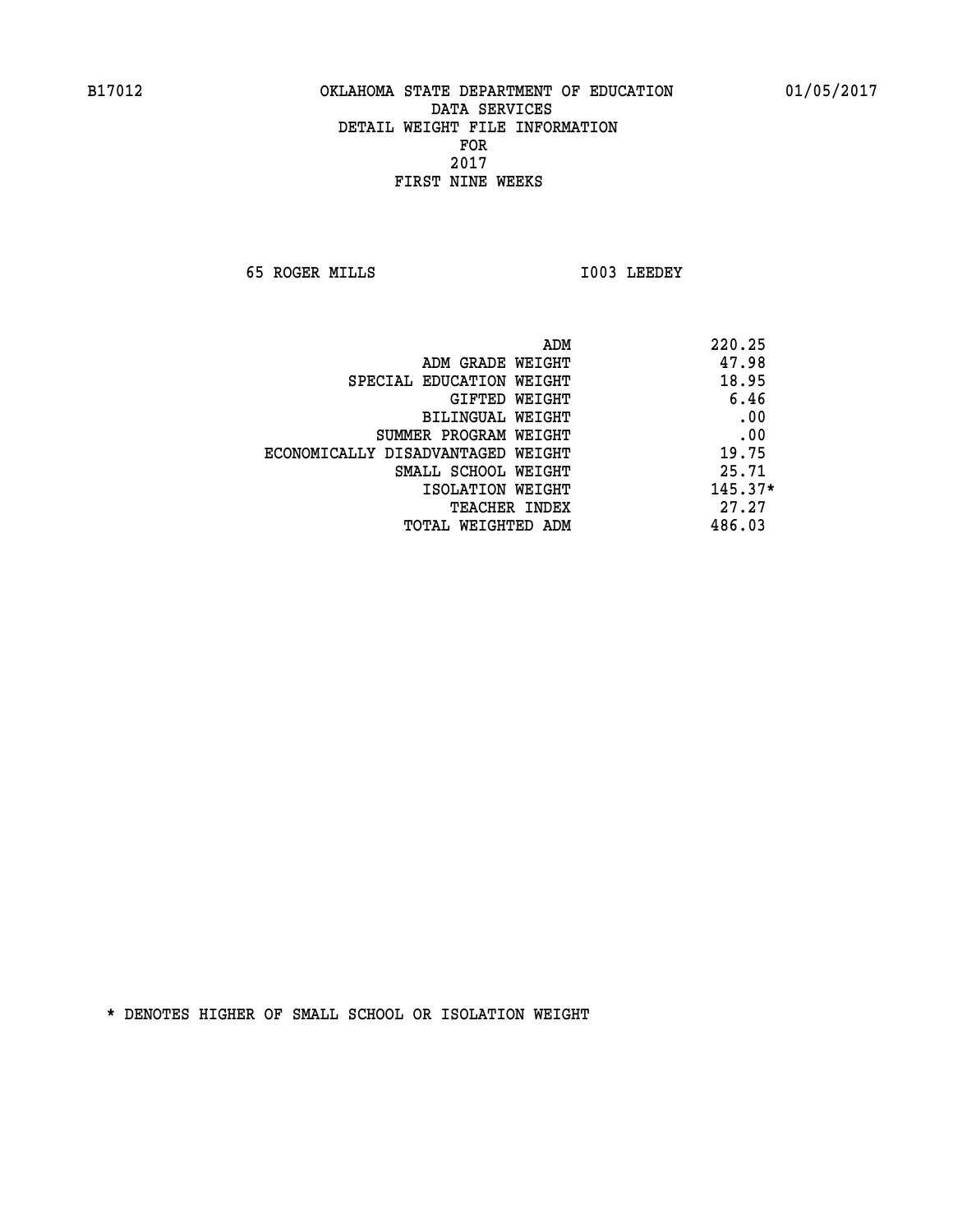**65 ROGER MILLS I006 REYDON** 

| ADM                               | 114.15   |
|-----------------------------------|----------|
| ADM GRADE WEIGHT                  | 21.46    |
| SPECIAL EDUCATION WEIGHT          | 14.85    |
| GIFTED WEIGHT                     | 2.38     |
| BILINGUAL WEIGHT                  | .00      |
| SUMMER PROGRAM WEIGHT             | .00      |
| ECONOMICALLY DISADVANTAGED WEIGHT | 15.25    |
| SMALL SCHOOL WEIGHT               | 17.90    |
| ISOLATION WEIGHT                  | $85.18*$ |
| <b>TEACHER INDEX</b>              | .00      |
| TOTAL WEIGHTED ADM                | 253.27   |
|                                   |          |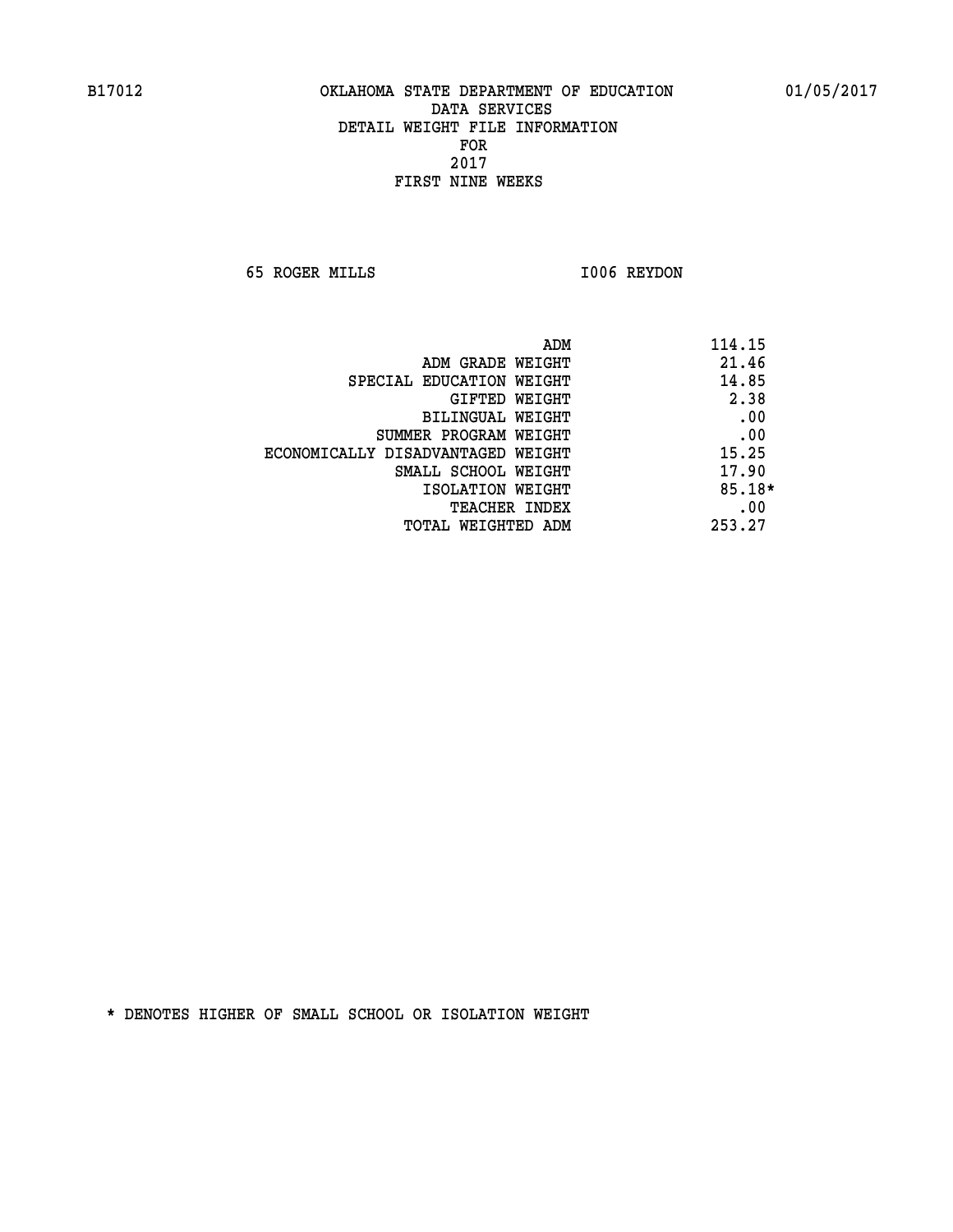**65 ROGER MILLS I007 CHEYENNE** 

| ADM                               | 366.47  |
|-----------------------------------|---------|
| ADM GRADE WEIGHT                  | 73.04   |
| SPECIAL EDUCATION WEIGHT          | 82.20   |
| GIFTED WEIGHT                     | 9.86    |
| <b>BILINGUAL WEIGHT</b>           | 2.25    |
| SUMMER PROGRAM WEIGHT             | .00     |
| ECONOMICALLY DISADVANTAGED WEIGHT | 38.75   |
| SMALL SCHOOL WEIGHT               | 22.52   |
| ISOLATION WEIGHT                  | 168.58* |
| <b>TEACHER INDEX</b>              | 7.22    |
| TOTAL WEIGHTED ADM                | 748.37  |
|                                   |         |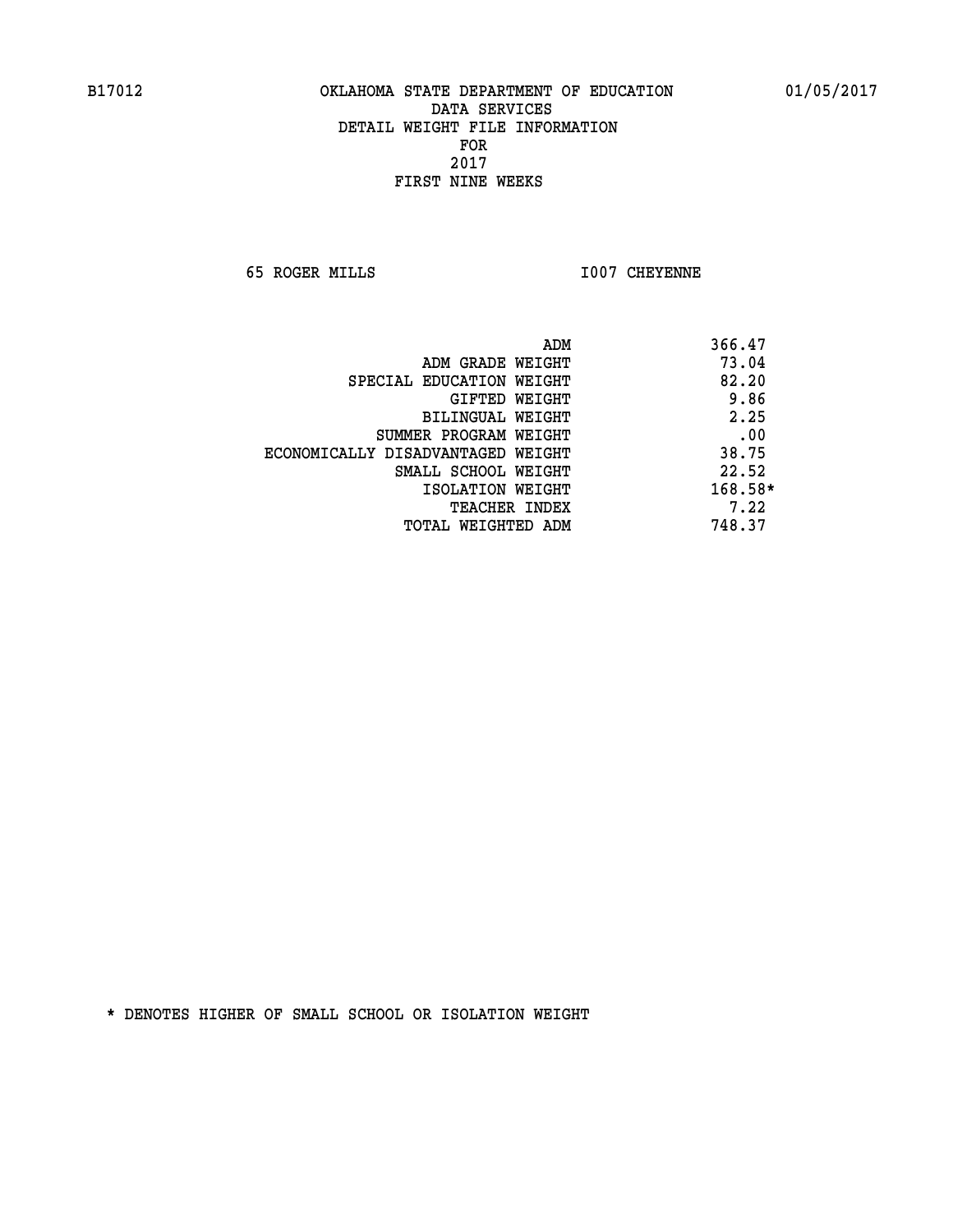**65 ROGER MILLS I015 SWEETWATER** 

| ADM                               | 141.04 |
|-----------------------------------|--------|
| ADM GRADE WEIGHT                  | 25.74  |
| SPECIAL EDUCATION WEIGHT          | 21.80  |
| GIFTED WEIGHT                     | 2.04   |
| BILINGUAL WEIGHT                  | .50    |
| SUMMER PROGRAM WEIGHT             | .00    |
| ECONOMICALLY DISADVANTAGED WEIGHT | 30.00  |
| SMALL SCHOOL WEIGHT               | 20.69  |
| ISOLATION WEIGHT                  | 48.00* |
| <b>TEACHER INDEX</b>              | 8.82   |
| TOTAL WEIGHTED ADM                | 277.94 |
|                                   |        |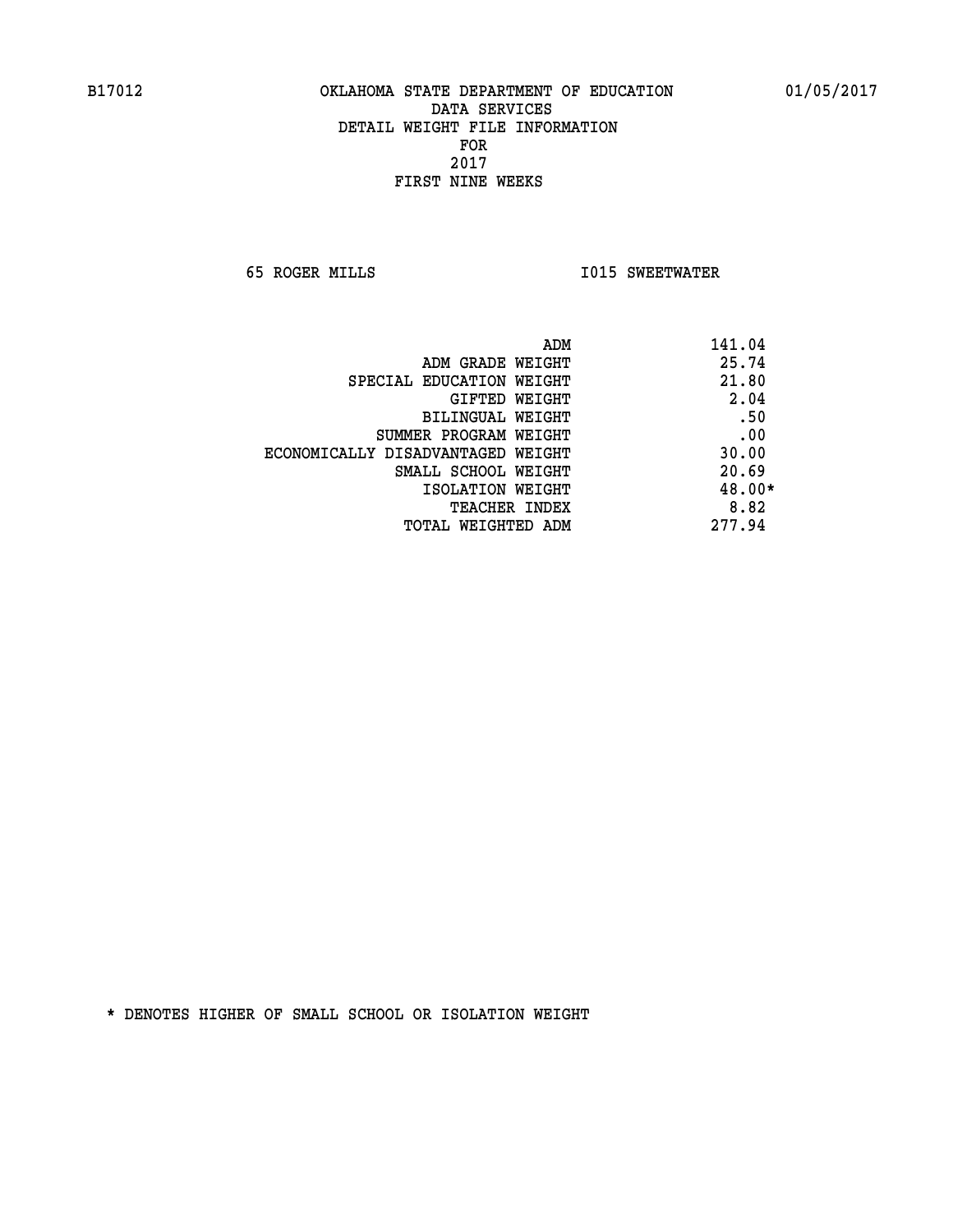**65 ROGER MILLS I066 HAMMON** 

|                                   | ADM | 261.62    |
|-----------------------------------|-----|-----------|
| ADM GRADE WEIGHT                  |     | 53.04     |
| SPECIAL EDUCATION WEIGHT          |     | 37.20     |
| GIFTED WEIGHT                     |     | 7.48      |
| BILINGUAL WEIGHT                  |     | 3.50      |
| SUMMER PROGRAM WEIGHT             |     | .00       |
| ECONOMICALLY DISADVANTAGED WEIGHT |     | 42.25     |
| SMALL SCHOOL WEIGHT               |     | 26.45     |
| ISOLATION WEIGHT                  |     | $123.77*$ |
| TEACHER INDEX                     |     | 12.13     |
| TOTAL WEIGHTED ADM                |     | 540.99    |
|                                   |     |           |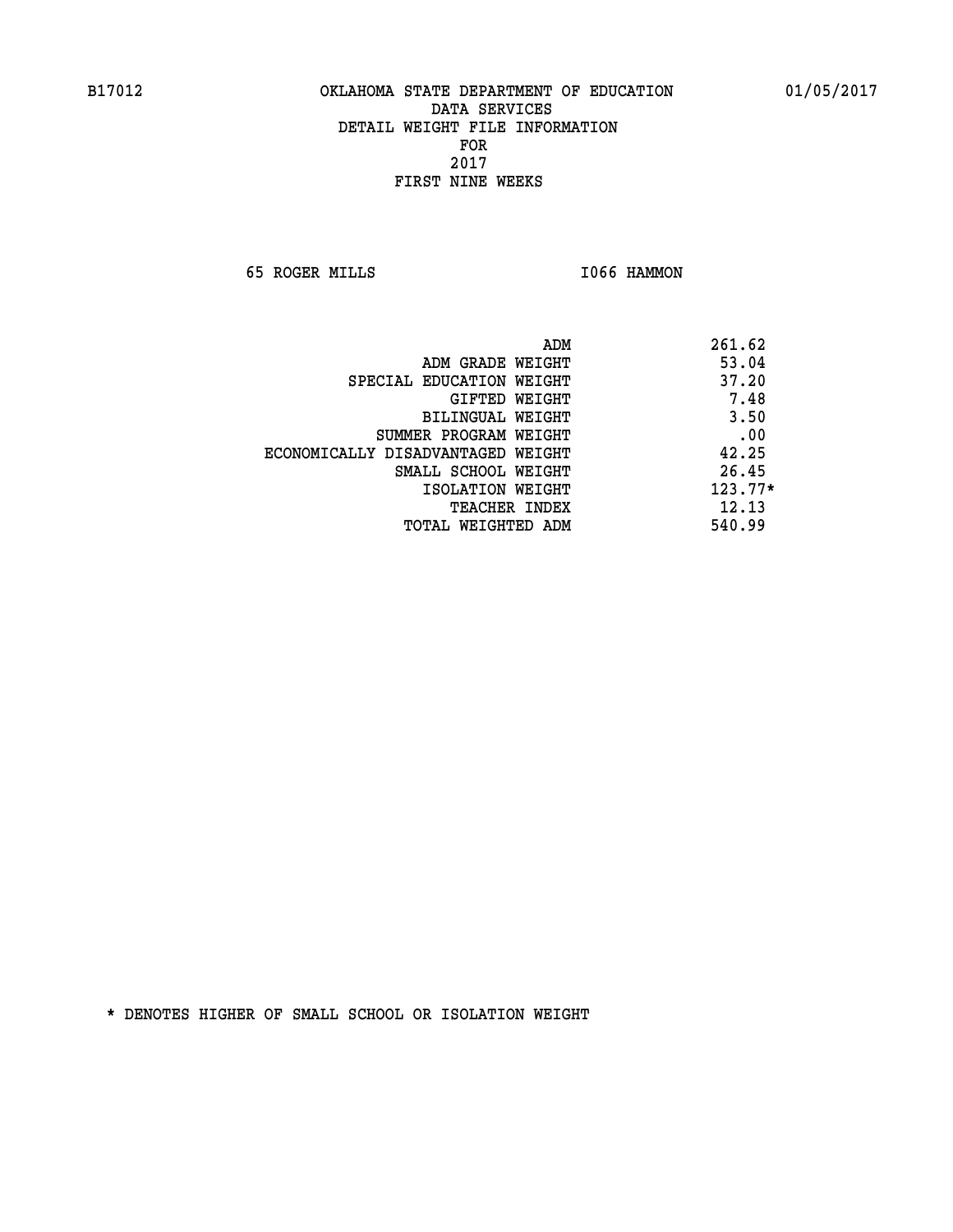**66 ROGERS C009 JUSTUS-TIAWAH** 

| ADM                               | 542.92 |
|-----------------------------------|--------|
| ADM GRADE WEIGHT                  | 107.88 |
| SPECIAL EDUCATION WEIGHT          | 75.45  |
| <b>GIFTED WEIGHT</b>              | 20.40  |
| BILINGUAL WEIGHT                  | 1.75   |
| SUMMER PROGRAM WEIGHT             | .00    |
| ECONOMICALLY DISADVANTAGED WEIGHT | 53.75  |
| SMALL SCHOOL WEIGHT               | .00    |
| ISOLATION WEIGHT                  | .00    |
| <b>TEACHER INDEX</b>              | 5.21   |
| <b>TOTAL WEIGHTED ADM</b>         | 807.36 |
|                                   |        |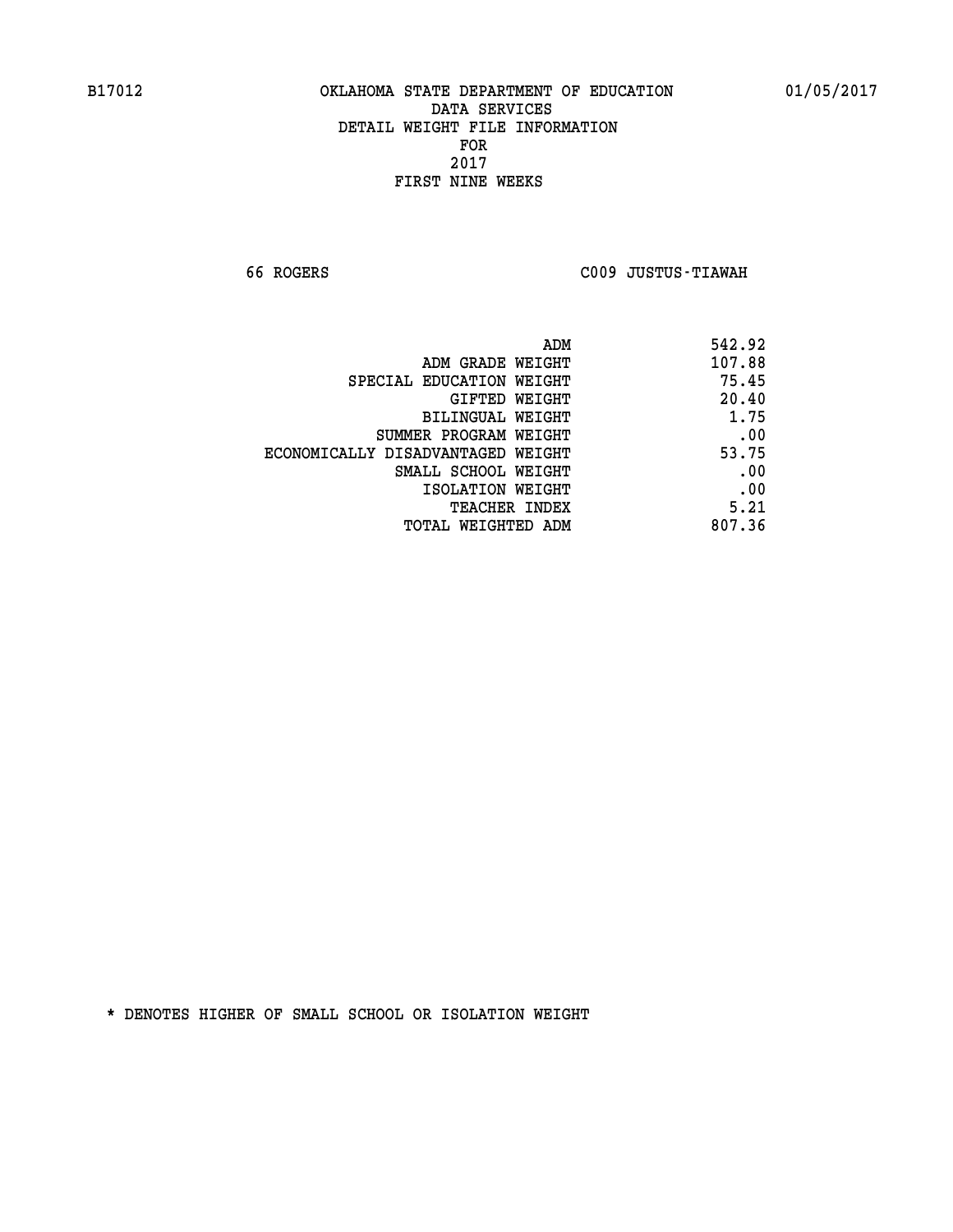**66 ROGERS I001 CLAREMORE** 

| ADM                               | 3,910.85 |
|-----------------------------------|----------|
| ADM GRADE WEIGHT                  | 660.31   |
| SPECIAL EDUCATION WEIGHT          | 678.50   |
| GIFTED WEIGHT                     | 166.60   |
| BILINGUAL WEIGHT                  | 48.75    |
| SUMMER PROGRAM WEIGHT             | .00      |
| ECONOMICALLY DISADVANTAGED WEIGHT | 552.50   |
| SMALL SCHOOL WEIGHT               | .00      |
| ISOLATION WEIGHT                  | .00      |
| <b>TEACHER INDEX</b>              | .00      |
| <b>TOTAL WEIGHTED ADM</b>         | 6,017.51 |
|                                   |          |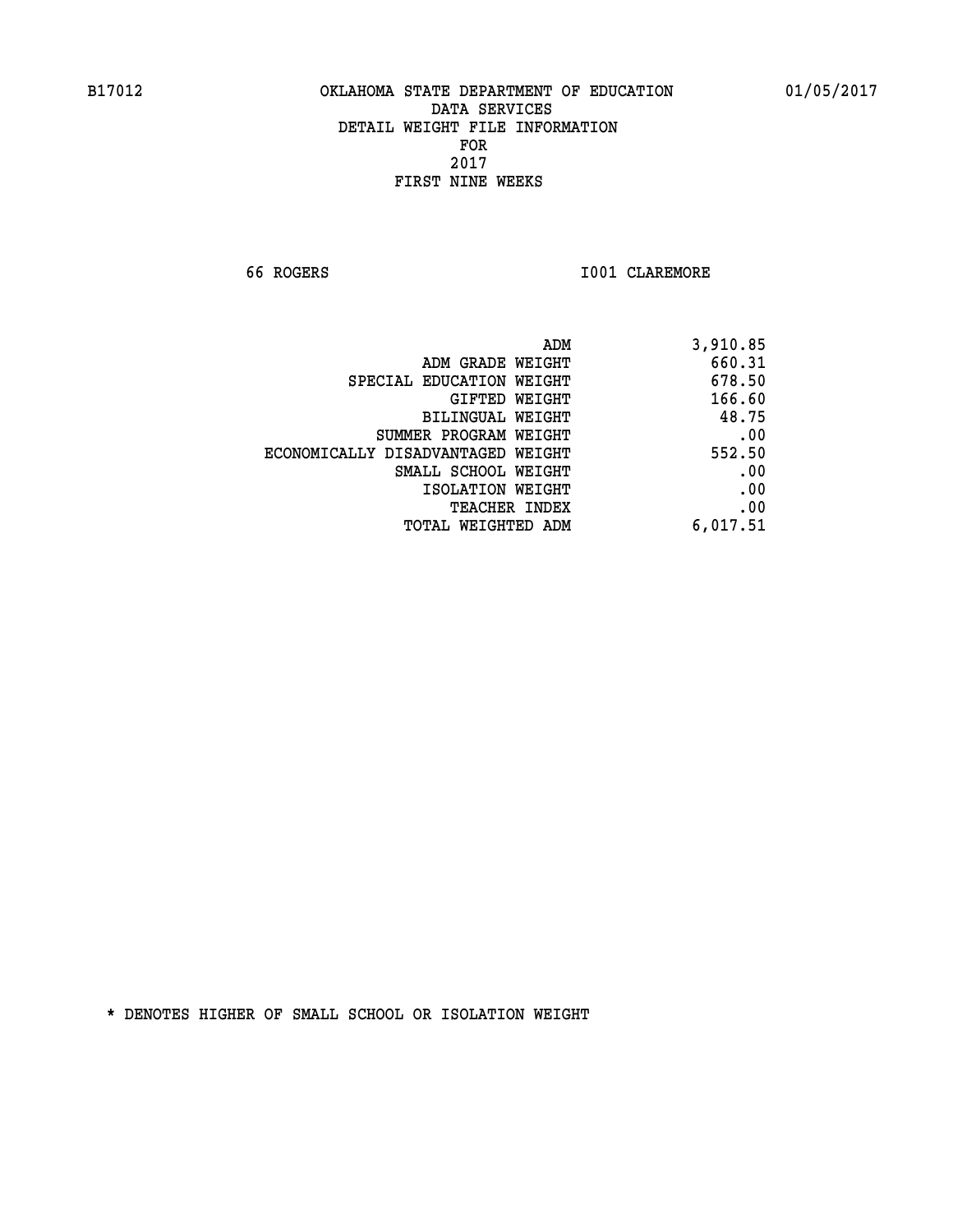**66 ROGERS I002 CATOOSA** 

| ADM                               | 2,059.65 |
|-----------------------------------|----------|
| ADM GRADE WEIGHT                  | 416.51   |
| SPECIAL EDUCATION WEIGHT          | 487.30   |
| GIFTED WEIGHT                     | 72.08    |
| BILINGUAL WEIGHT                  | 54.50    |
| SUMMER PROGRAM WEIGHT             | .00      |
| ECONOMICALLY DISADVANTAGED WEIGHT | 379.50   |
| SMALL SCHOOL WEIGHT               | .00      |
| ISOLATION WEIGHT                  | .00      |
| <b>TEACHER INDEX</b>              | 64.82    |
| TOTAL WEIGHTED ADM                | 3,534.36 |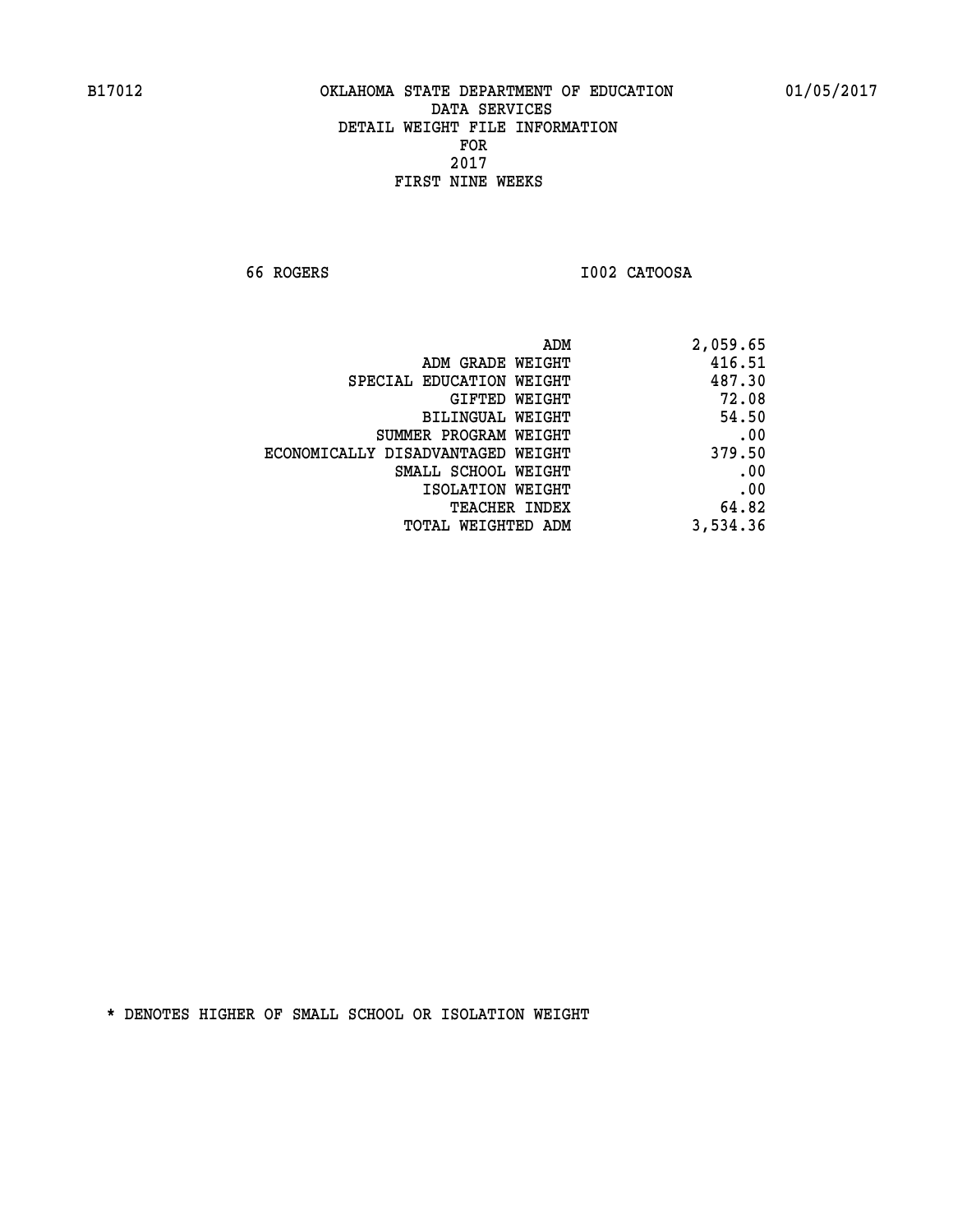**66 ROGERS I003 CHELSEA** 

| 867.59   |
|----------|
| 169.90   |
| 201.40   |
| 24.82    |
| .00      |
| .00      |
| 162.25   |
| .00      |
| .00      |
| 54.23    |
| 1,480.19 |
|          |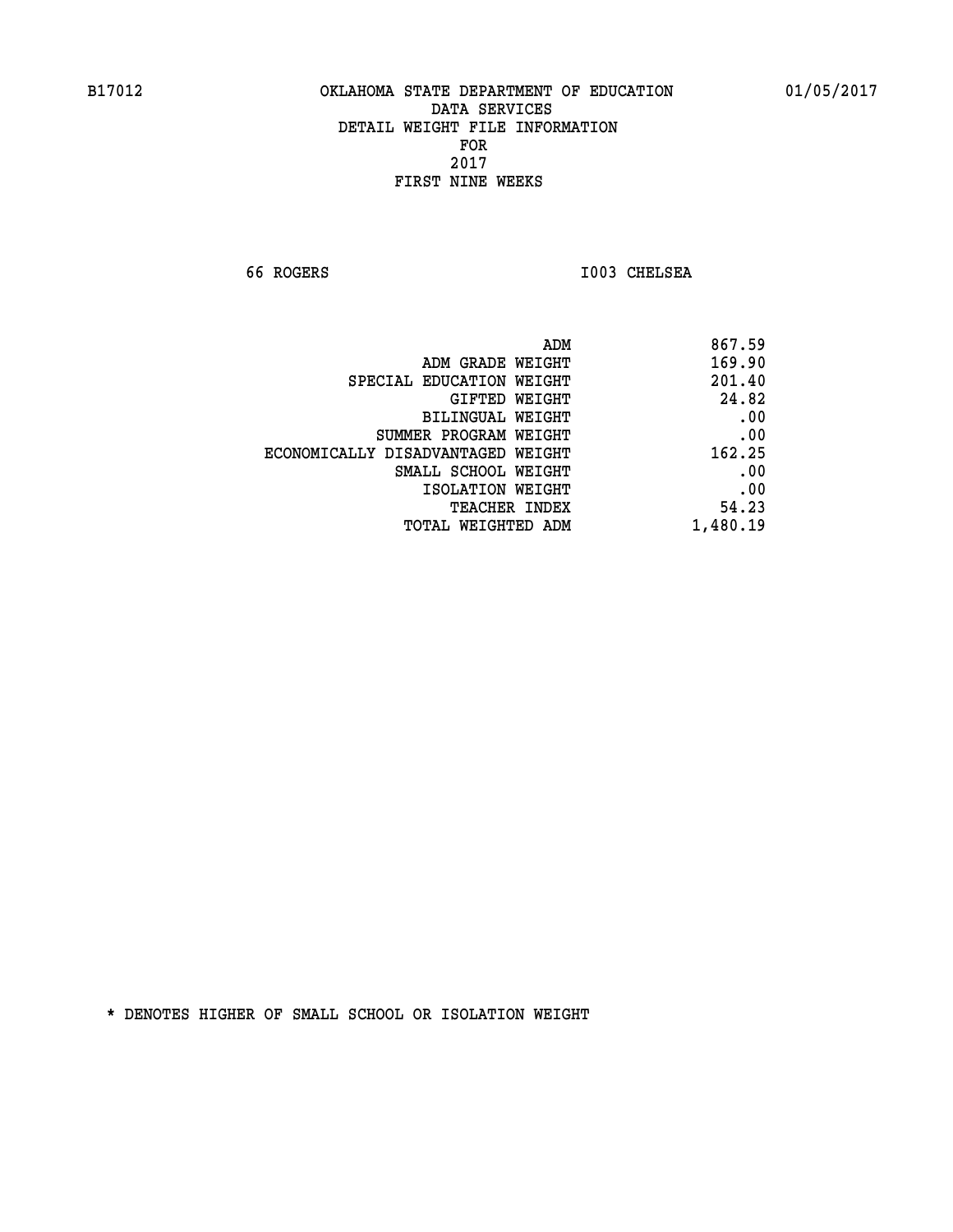**66 ROGERS I004 OOLOGAH-TALALA** 

| ADM                               | 1,743.76 |
|-----------------------------------|----------|
| ADM GRADE WEIGHT                  | 333.84   |
| SPECIAL EDUCATION WEIGHT          | 301.70   |
| <b>GIFTED WEIGHT</b>              | 73.44    |
| BILINGUAL WEIGHT                  | 13.75    |
| SUMMER PROGRAM WEIGHT             | 1.20     |
| ECONOMICALLY DISADVANTAGED WEIGHT | 184.25   |
| SMALL SCHOOL WEIGHT               | .00      |
| ISOLATION WEIGHT                  | .00      |
| <b>TEACHER INDEX</b>              | 1.36     |
| <b>TOTAL WEIGHTED ADM</b>         | 2,653.30 |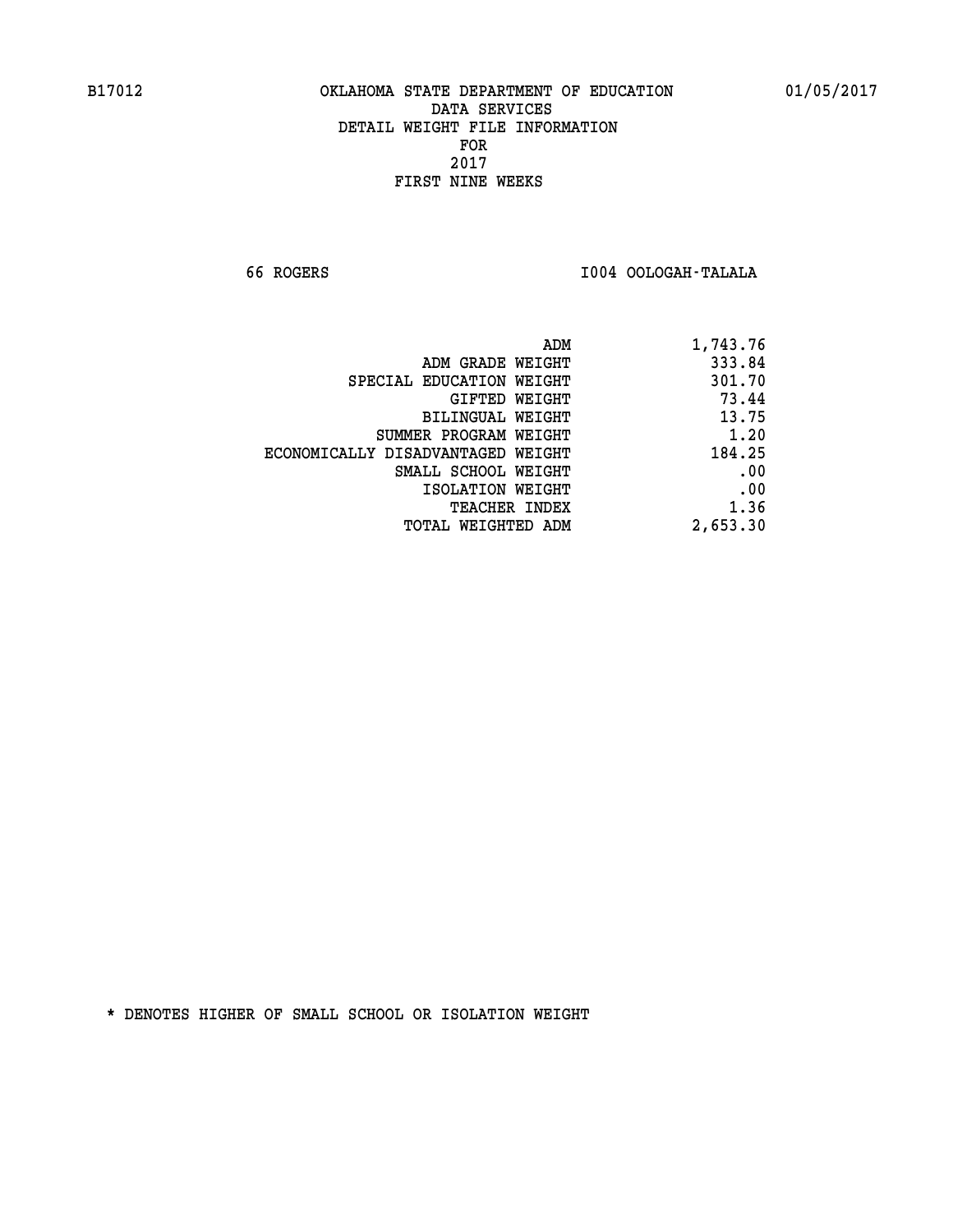**66 ROGERS I005 INOLA** 

| 1,350.22 |
|----------|
| 248.19   |
| 208.80   |
| 43.18    |
| 15.50    |
| .00      |
| 193.00   |
| .00      |
| .00      |
| 67.18    |
| 2,126.07 |
|          |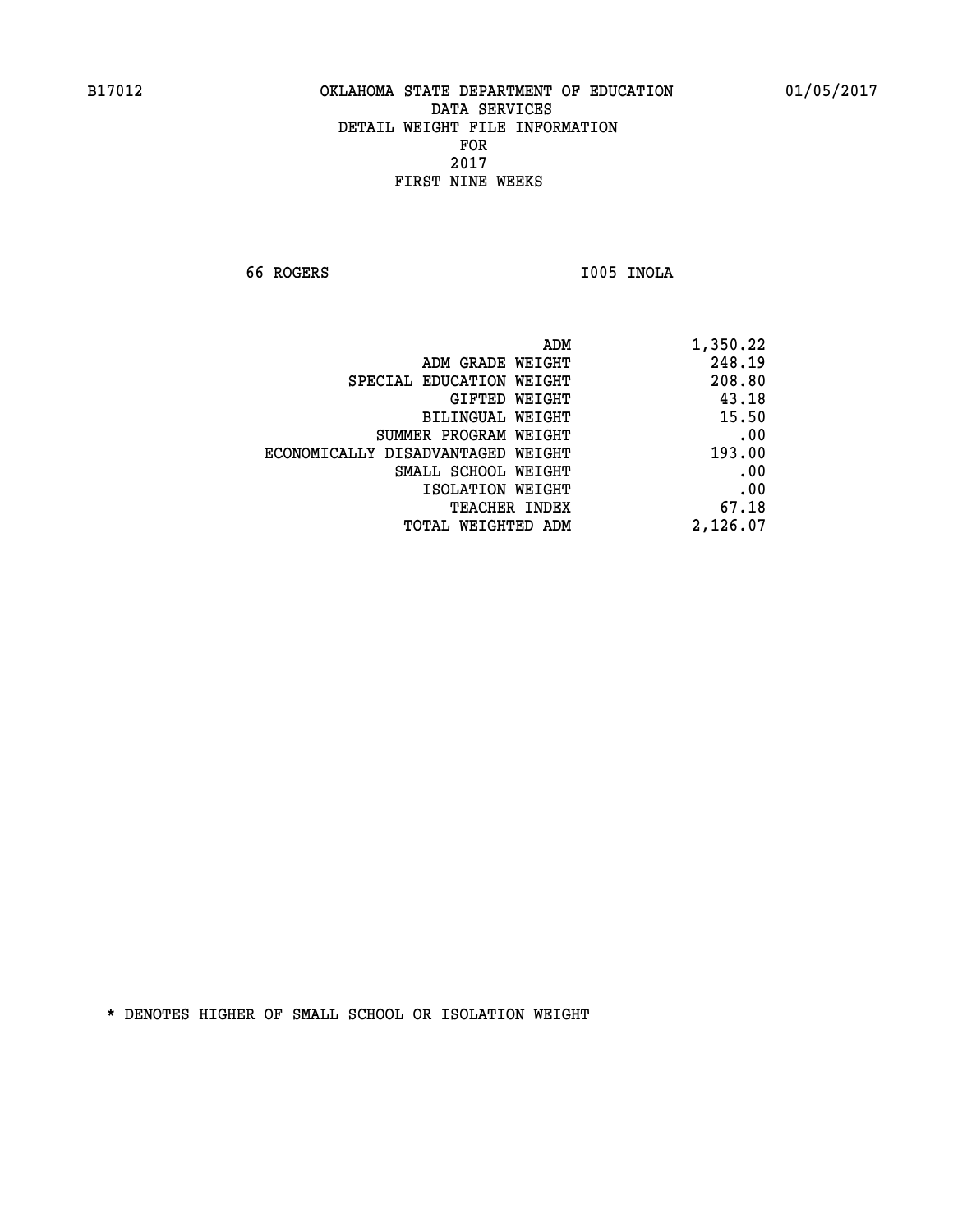**66 ROGERS I006 SEQUOYAH** 

| ADM                               | 1,353.58 |
|-----------------------------------|----------|
| ADM GRADE WEIGHT                  | 262.80   |
| SPECIAL EDUCATION WEIGHT          | 154.35   |
| <b>GIFTED WEIGHT</b>              | 37.40    |
| BILINGUAL WEIGHT                  | 6.25     |
| SUMMER PROGRAM WEIGHT             | .00      |
| ECONOMICALLY DISADVANTAGED WEIGHT | 147.00   |
| SMALL SCHOOL WEIGHT               | .00      |
| ISOLATION WEIGHT                  | .00      |
| <b>TEACHER INDEX</b>              | 46.20    |
| <b>TOTAL WEIGHTED ADM</b>         | 2,007.58 |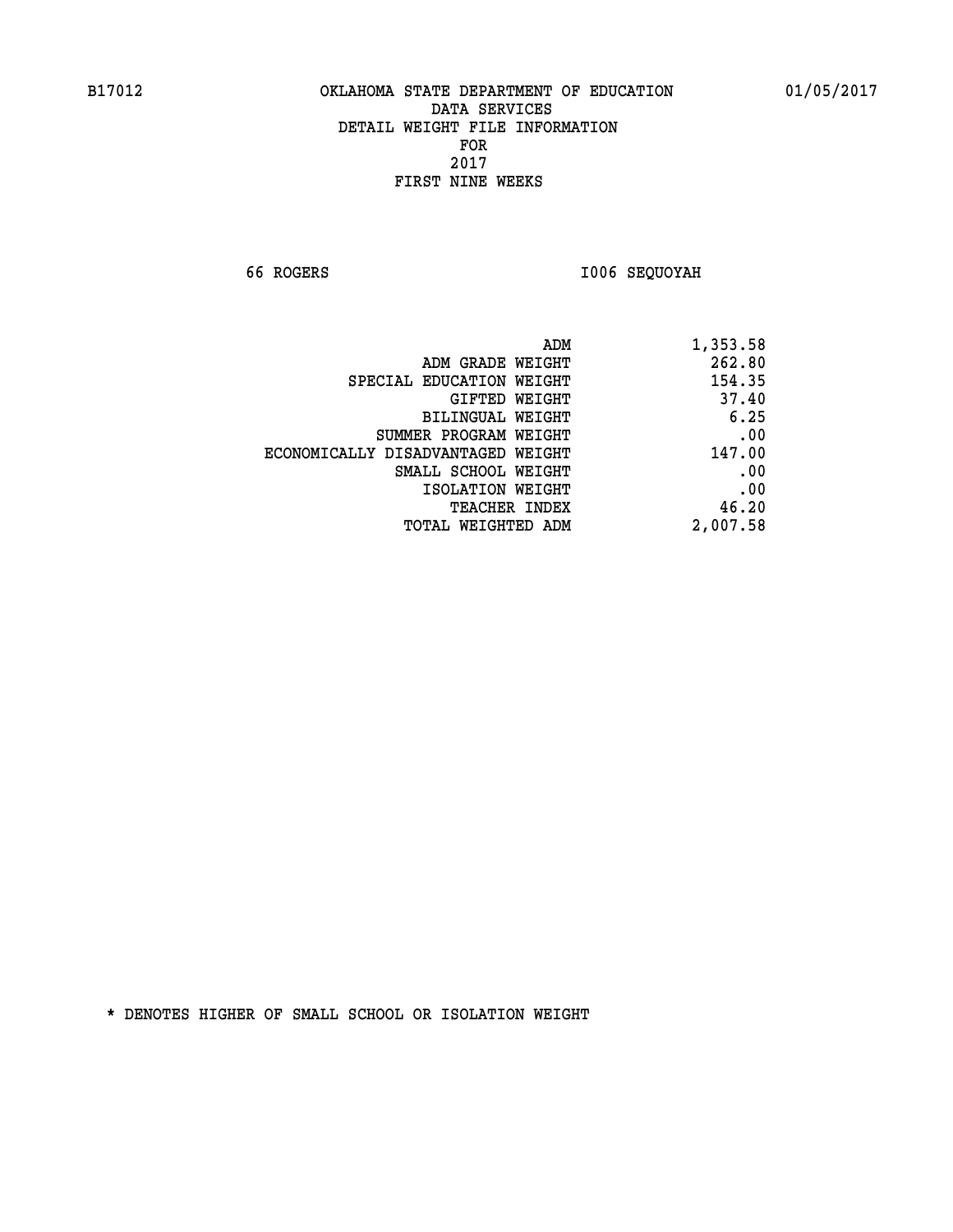**66 ROGERS I007 FOYIL** 

| ADM                               | 514.18 |
|-----------------------------------|--------|
| ADM GRADE WEIGHT                  | 98.44  |
| SPECIAL EDUCATION WEIGHT          | 97.30  |
| GIFTED WEIGHT                     | 14.28  |
| BILINGUAL WEIGHT                  | 2.50   |
| SUMMER PROGRAM WEIGHT             | .00    |
| ECONOMICALLY DISADVANTAGED WEIGHT | 102.75 |
| SMALL SCHOOL WEIGHT               | 2.88*  |
| ISOLATION WEIGHT                  | .00    |
| <b>TEACHER INDEX</b>              | .00    |
| TOTAL WEIGHTED ADM                | 832.33 |
|                                   |        |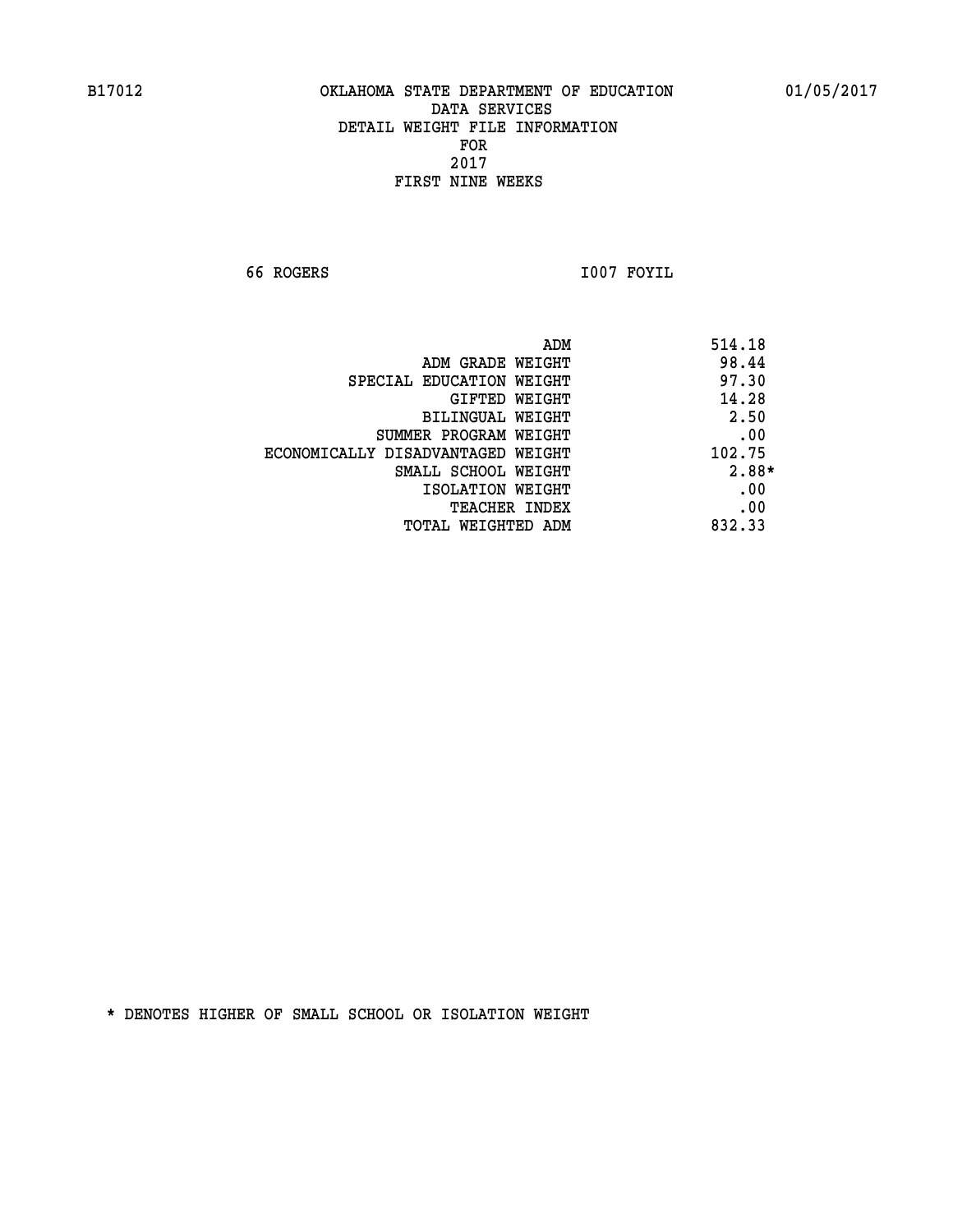**66 ROGERS I008 VERDIGRIS** 

| ADM                               | 1,297.71 |
|-----------------------------------|----------|
| ADM GRADE WEIGHT                  | 254.29   |
| SPECIAL EDUCATION WEIGHT          | 167.85   |
| GIFTED WEIGHT                     | 42.50    |
| BILINGUAL WEIGHT                  | 8.75     |
| SUMMER PROGRAM WEIGHT             | .00      |
| ECONOMICALLY DISADVANTAGED WEIGHT | 88.25    |
| SMALL SCHOOL WEIGHT               | .00      |
| ISOLATION WEIGHT                  | .00      |
| TEACHER INDEX                     | 53.96    |
| TOTAL WEIGHTED ADM                | 1,913.31 |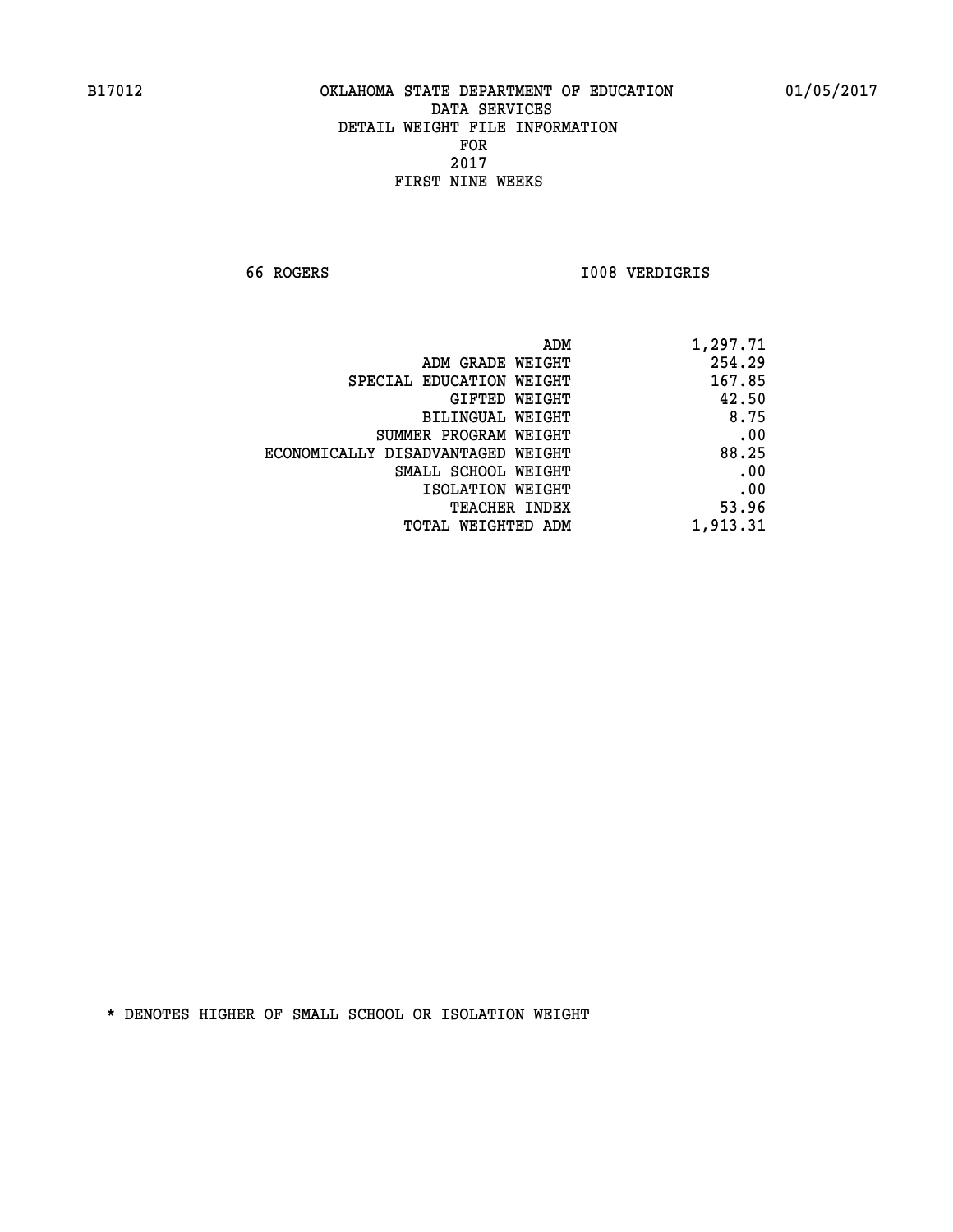**67 SEMINOLE C054 JUSTICE** 

| ADM                               | 191.73   |
|-----------------------------------|----------|
| ADM GRADE WEIGHT                  | 39.13    |
| SPECIAL EDUCATION WEIGHT          | 22.10    |
| GIFTED WEIGHT                     | 4.42     |
| BILINGUAL WEIGHT                  | .00      |
| SUMMER PROGRAM WEIGHT             | .00      |
| ECONOMICALLY DISADVANTAGED WEIGHT | 48.00    |
| SMALL SCHOOL WEIGHT               | $24.45*$ |
| ISOLATION WEIGHT                  | .00      |
| <b>TEACHER INDEX</b>              | 23.56    |
| TOTAL WEIGHTED ADM                | 353.39   |
|                                   |          |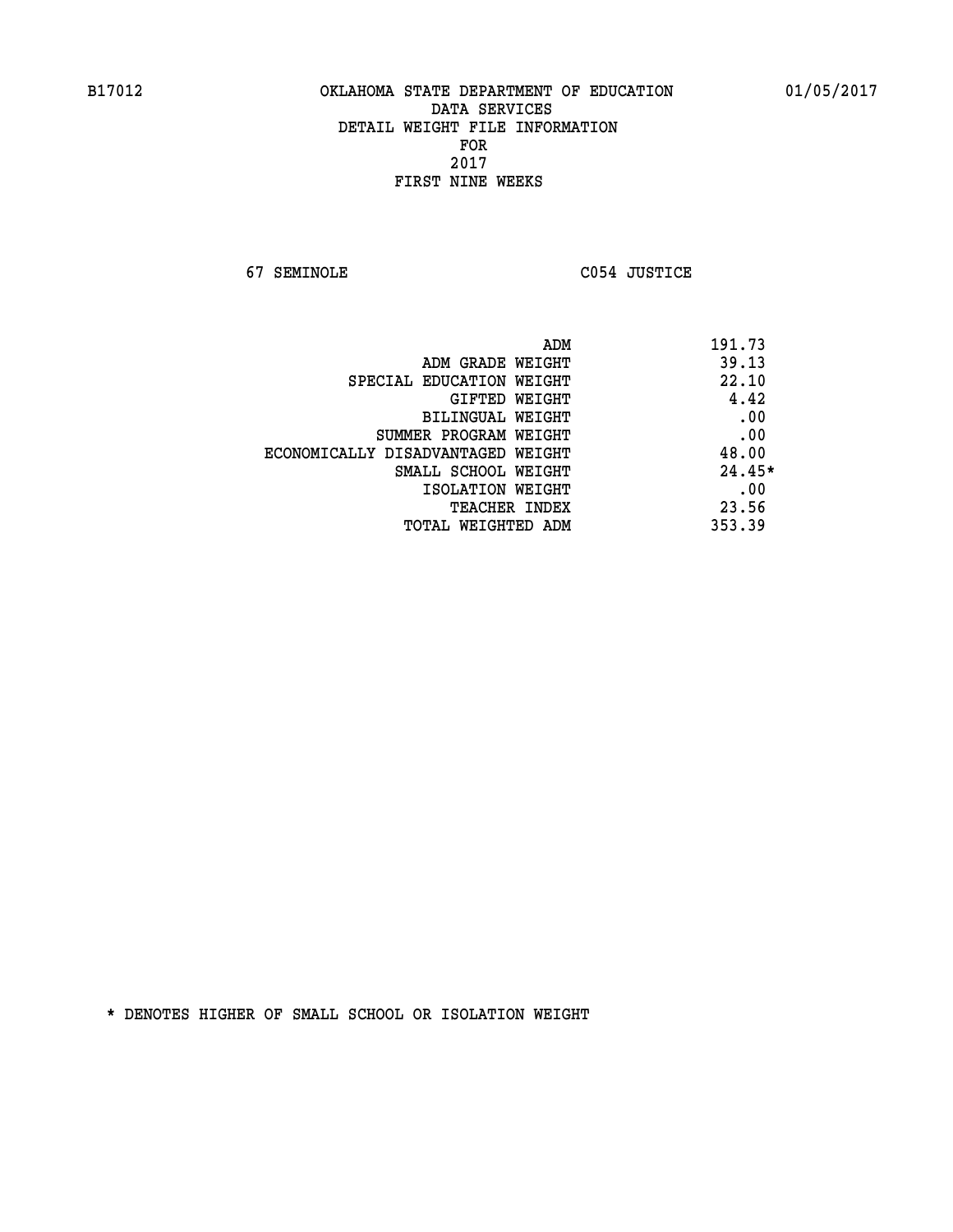**67 SEMINOLE I001 SEMINOLE** 

| 1,673.71 |
|----------|
| 328.52   |
| 251.45   |
| 68.34    |
| 3.00     |
| .00      |
| 255.75   |
| .00      |
| .00      |
| 55.32    |
| 2,636.09 |
|          |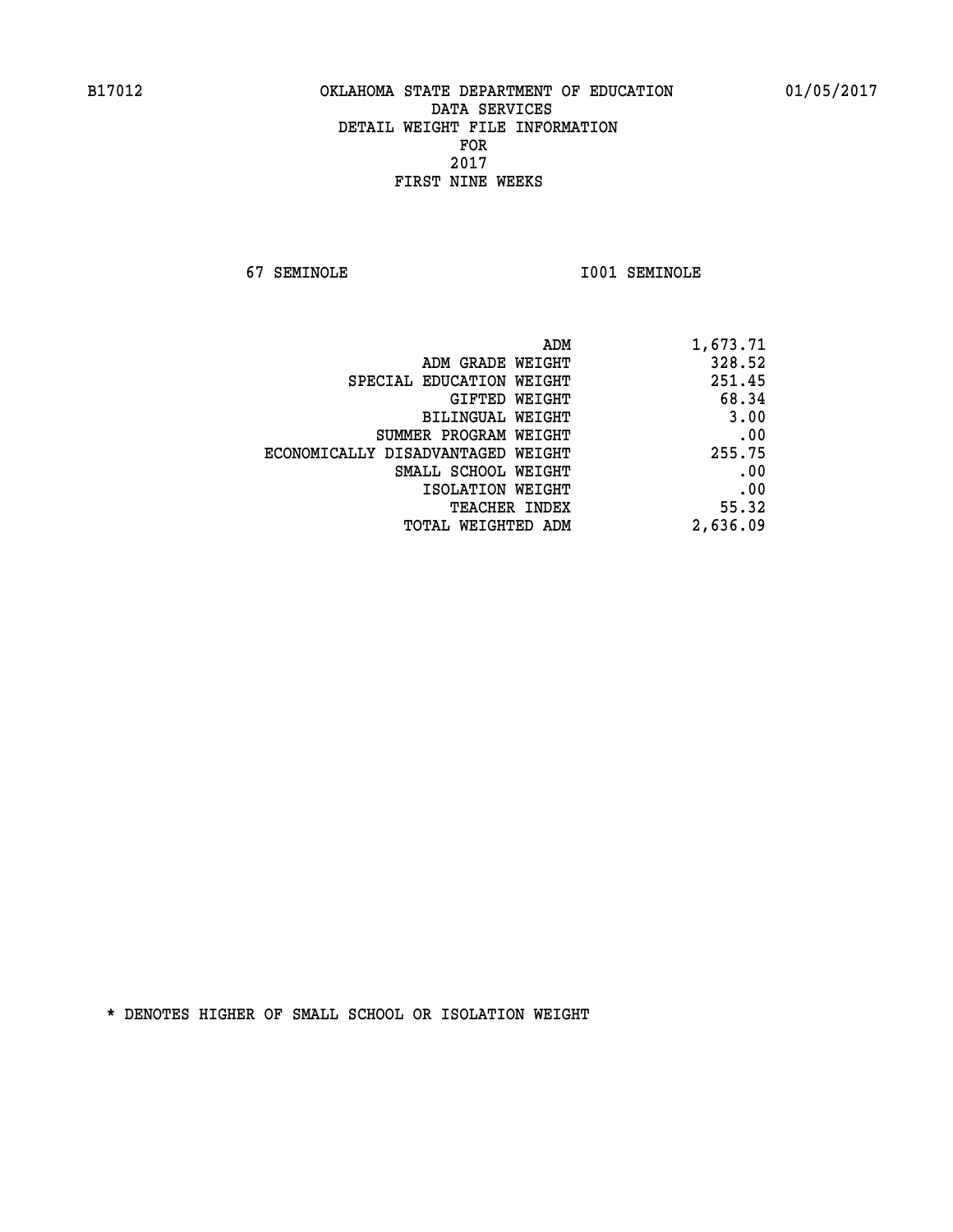**67 SEMINOLE I002 WEWOKA** 

| ADM<br>725.41                               |      |
|---------------------------------------------|------|
| 146.95<br>ADM GRADE WEIGHT                  |      |
| 168.45<br>SPECIAL EDUCATION WEIGHT          |      |
| 26.52<br>GIFTED WEIGHT                      |      |
| <b>BILINGUAL WEIGHT</b>                     | 1.50 |
| SUMMER PROGRAM WEIGHT                       | .00  |
| 181.50<br>ECONOMICALLY DISADVANTAGED WEIGHT |      |
| SMALL SCHOOL WEIGHT                         | .00  |
| ISOLATION WEIGHT                            | .00  |
| TEACHER INDEX                               | .00  |
| 1,250.33<br>TOTAL WEIGHTED ADM              |      |
|                                             |      |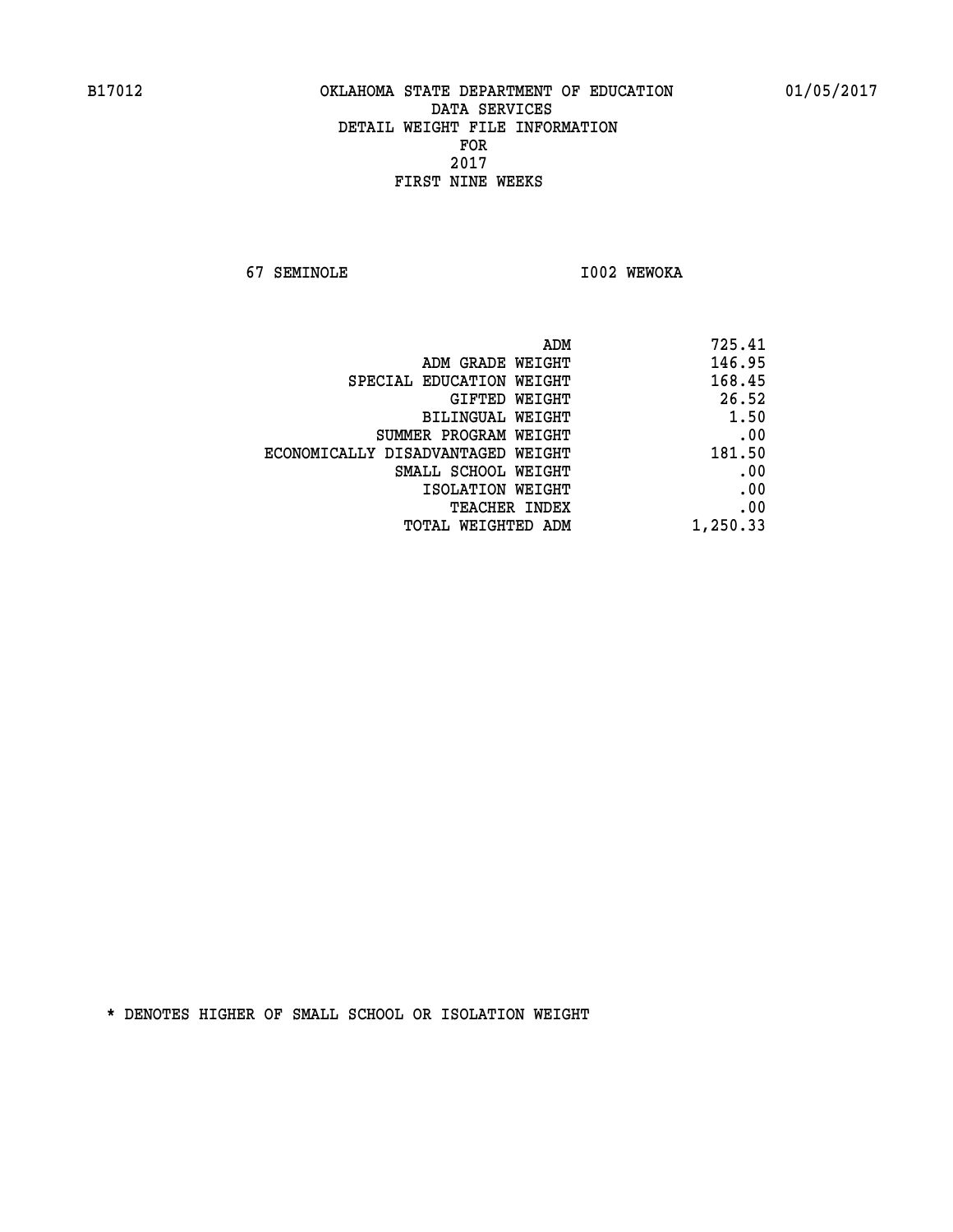**67 SEMINOLE I003 BOWLEGS** 

| ADM                               | 264.13   |
|-----------------------------------|----------|
| ADM GRADE WEIGHT                  | 54.99    |
| SPECIAL EDUCATION WEIGHT          | 38.50    |
| <b>GIFTED WEIGHT</b>              | 9.18     |
| BILINGUAL WEIGHT                  | 2.50     |
| SUMMER PROGRAM WEIGHT             | .00      |
| ECONOMICALLY DISADVANTAGED WEIGHT | 56.00    |
| SMALL SCHOOL WEIGHT               | $26.45*$ |
| ISOLATION WEIGHT                  | .00      |
| <b>TEACHER INDEX</b>              | .00      |
| TOTAL WEIGHTED ADM                | 451.75   |
|                                   |          |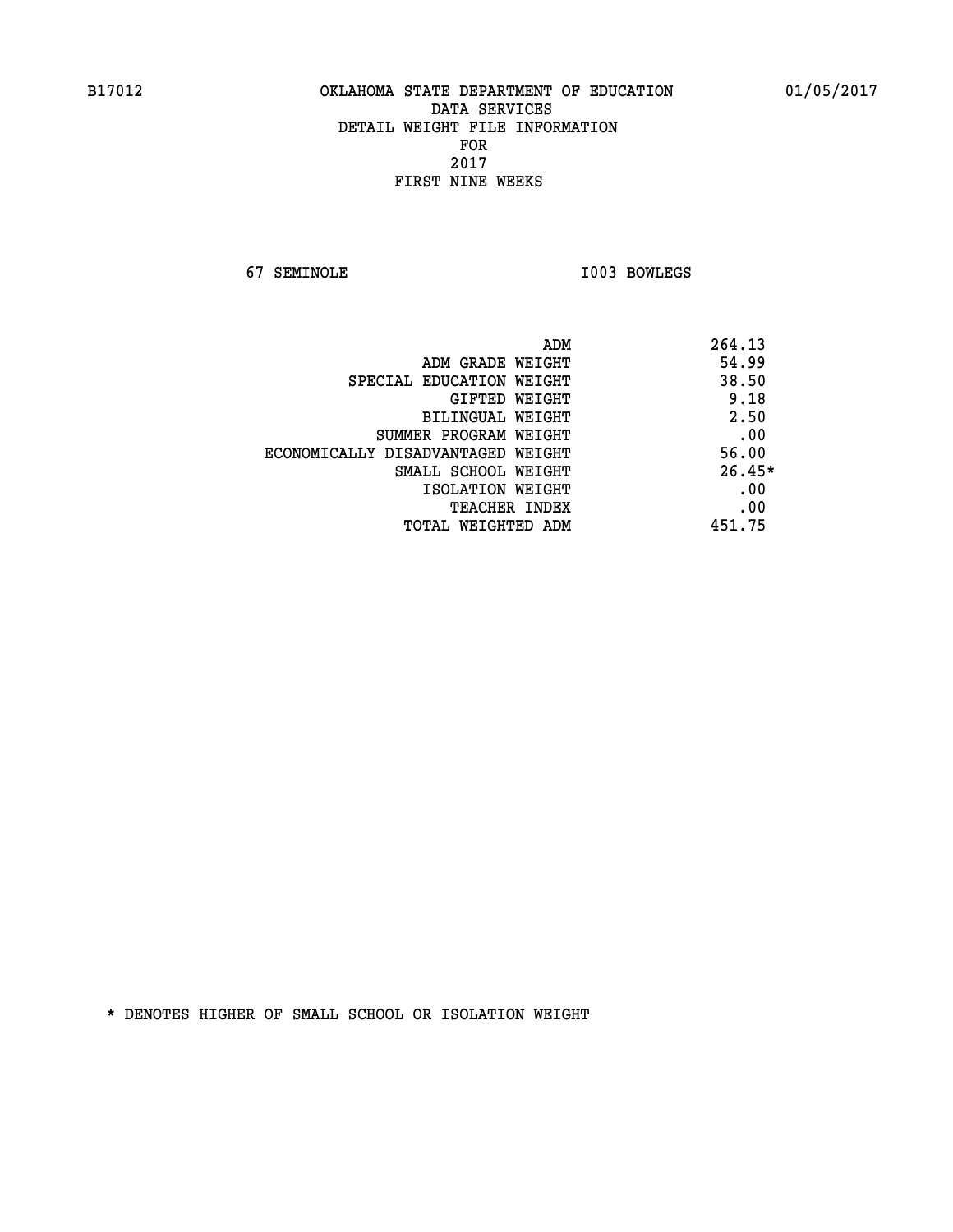**67 SEMINOLE I004 KONAWA** 

| 670.49   |
|----------|
| 131.57   |
| 96.05    |
| 25.50    |
| .00      |
| .00      |
| 126.25   |
| .00      |
| .00      |
| 28.50    |
| 1,078.36 |
|          |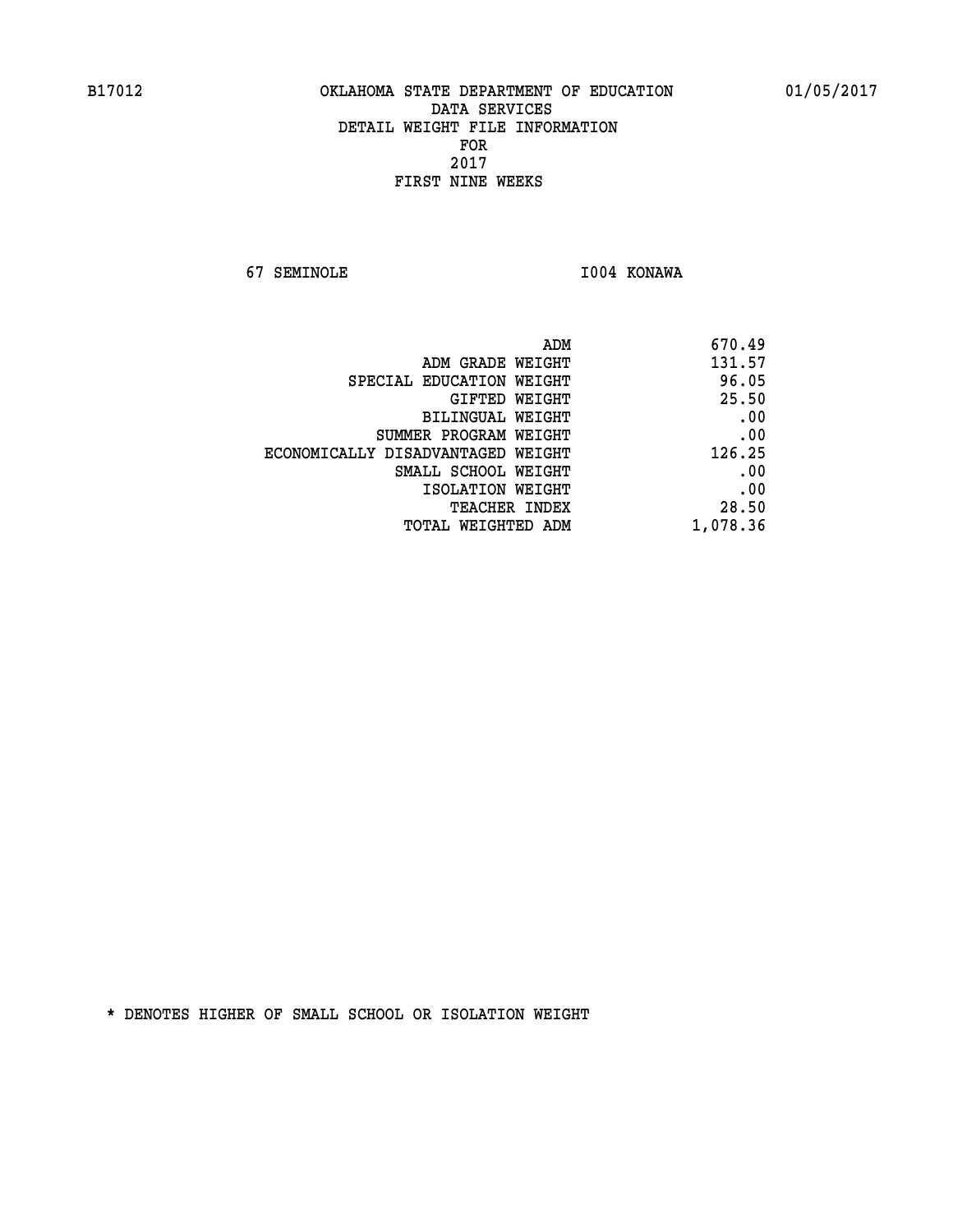**67 SEMINOLE I006 NEW LIMA** 

| ADM                               | 307.08   |
|-----------------------------------|----------|
| ADM GRADE WEIGHT                  | 59.66    |
| SPECIAL EDUCATION WEIGHT          | 42.80    |
| <b>GIFTED WEIGHT</b>              | 10.54    |
| BILINGUAL WEIGHT                  | 1.50     |
| SUMMER PROGRAM WEIGHT             | .00      |
| ECONOMICALLY DISADVANTAGED WEIGHT | 68.50    |
| SMALL SCHOOL WEIGHT               | $25.76*$ |
| ISOLATION WEIGHT                  | .00      |
| <b>TEACHER INDEX</b>              | .96      |
| TOTAL WEIGHTED ADM                | 516.80   |
|                                   |          |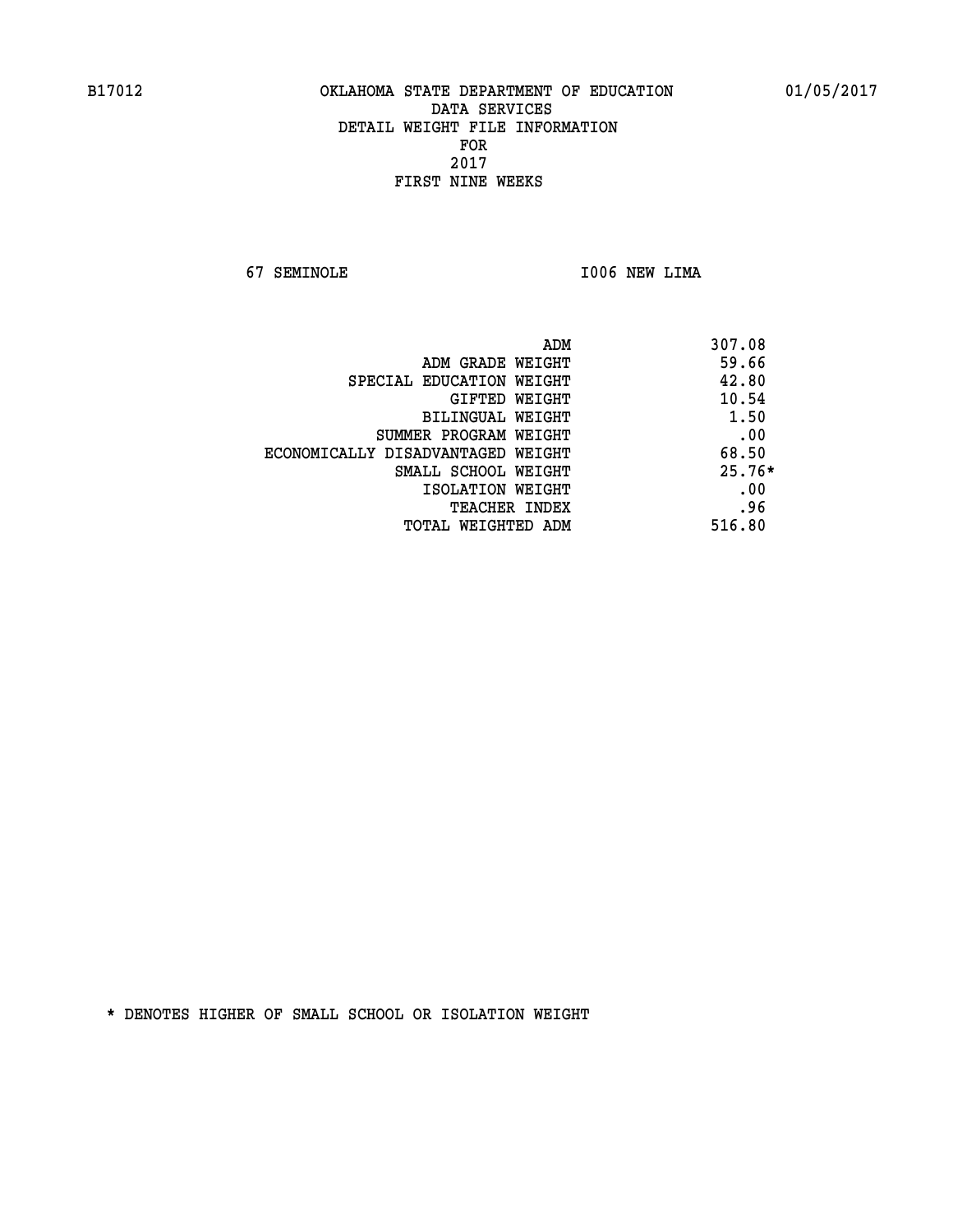**67 SEMINOLE I007 VARNUM** 

| ADM                               | 290.02   |
|-----------------------------------|----------|
| ADM GRADE WEIGHT                  | 57.35    |
| SPECIAL EDUCATION WEIGHT          | 26.70    |
| GIFTED WEIGHT                     | 11.22    |
| BILINGUAL WEIGHT                  | 3.75     |
| SUMMER PROGRAM WEIGHT             | .00      |
| ECONOMICALLY DISADVANTAGED WEIGHT | 52.50    |
| SMALL SCHOOL WEIGHT               | $26.20*$ |
| ISOLATION WEIGHT                  | .00      |
| <b>TEACHER INDEX</b>              | 5.96     |
| TOTAL WEIGHTED ADM                | 473.70   |
|                                   |          |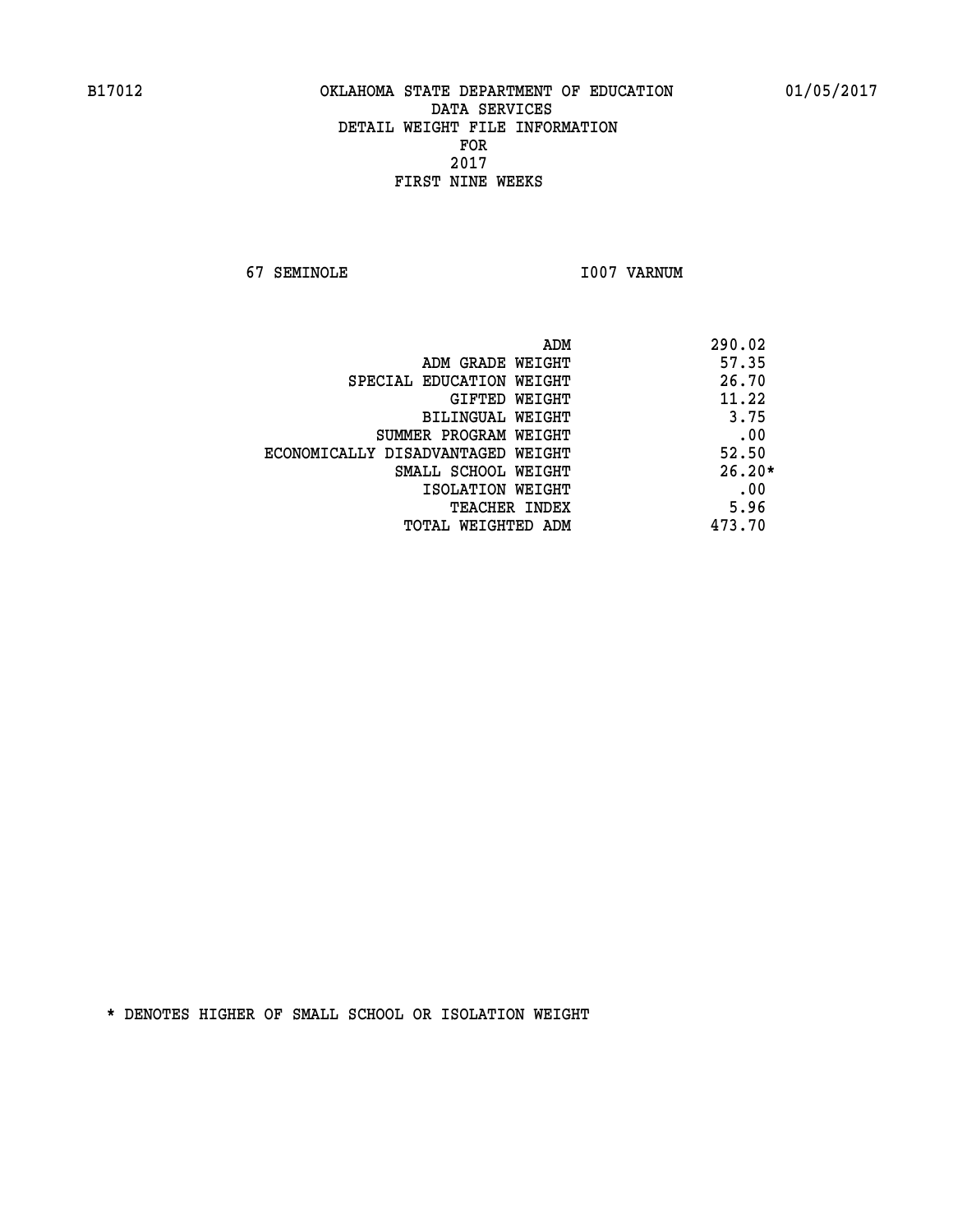**67 SEMINOLE 1010 SASAKWA** 

| ADM                               | 188.90   |
|-----------------------------------|----------|
| ADM GRADE WEIGHT                  | 36.66    |
| SPECIAL EDUCATION WEIGHT          | 39.70    |
| GIFTED WEIGHT                     | 6.12     |
| BILINGUAL WEIGHT                  | .00      |
| SUMMER PROGRAM WEIGHT             | .00      |
| ECONOMICALLY DISADVANTAGED WEIGHT | 47.00    |
| SMALL SCHOOL WEIGHT               | $24.29*$ |
| ISOLATION WEIGHT                  | .00      |
| <b>TEACHER INDEX</b>              | 3.19     |
| TOTAL WEIGHTED ADM                | 345.86   |
|                                   |          |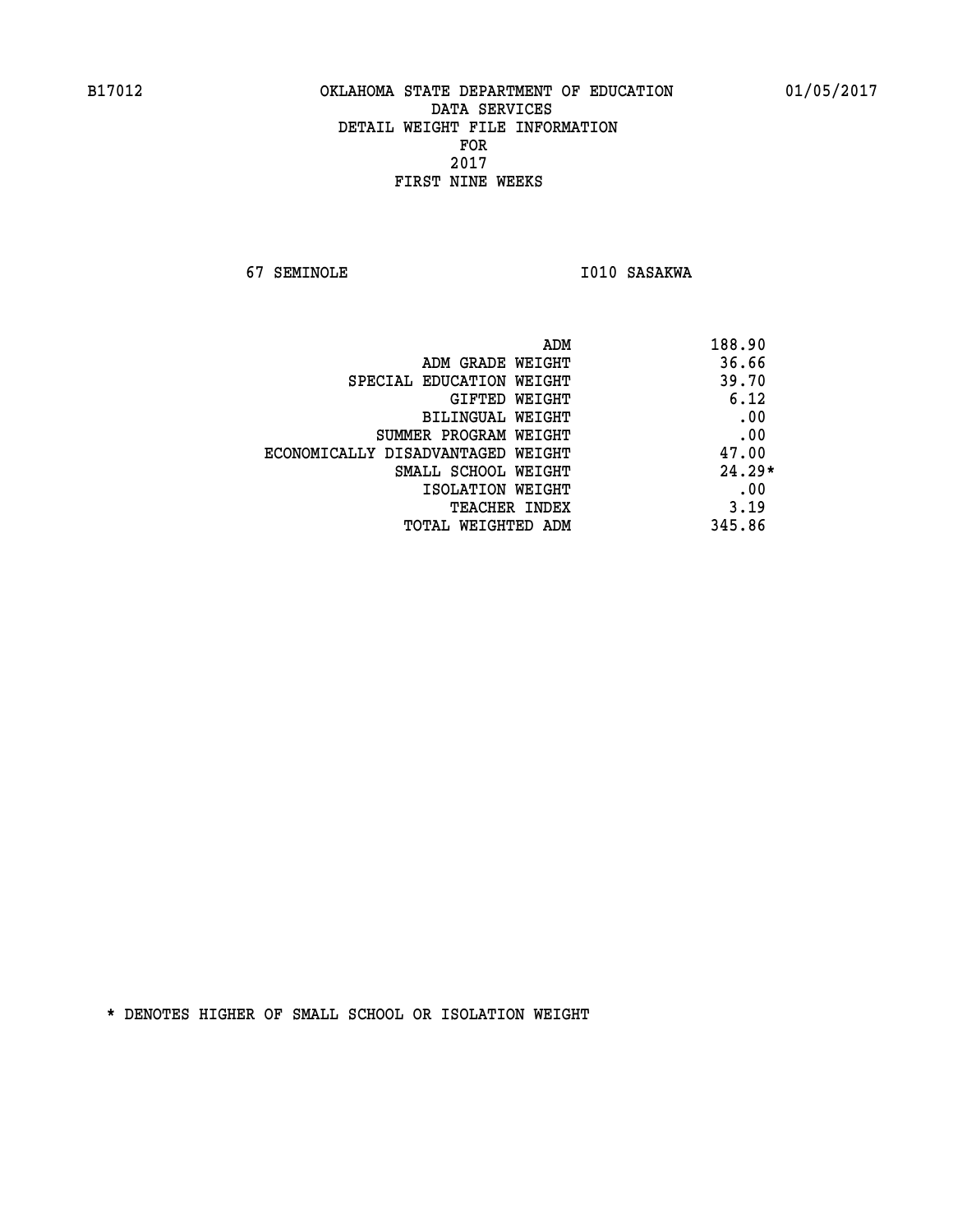**67 SEMINOLE I014 STROTHER** 

| ADM<br>424.65 |                                   |
|---------------|-----------------------------------|
| 81.63         | ADM GRADE WEIGHT                  |
| 54.15         | SPECIAL EDUCATION WEIGHT          |
| 6.80          | <b>GIFTED WEIGHT</b>              |
| .00           | BILINGUAL WEIGHT                  |
| .00           | SUMMER PROGRAM WEIGHT             |
| 74.50         | ECONOMICALLY DISADVANTAGED WEIGHT |
| $16.75*$      | SMALL SCHOOL WEIGHT               |
| .00           | ISOLATION WEIGHT                  |
| .00           | <b>TEACHER INDEX</b>              |
| 658.48        | TOTAL WEIGHTED ADM                |
|               |                                   |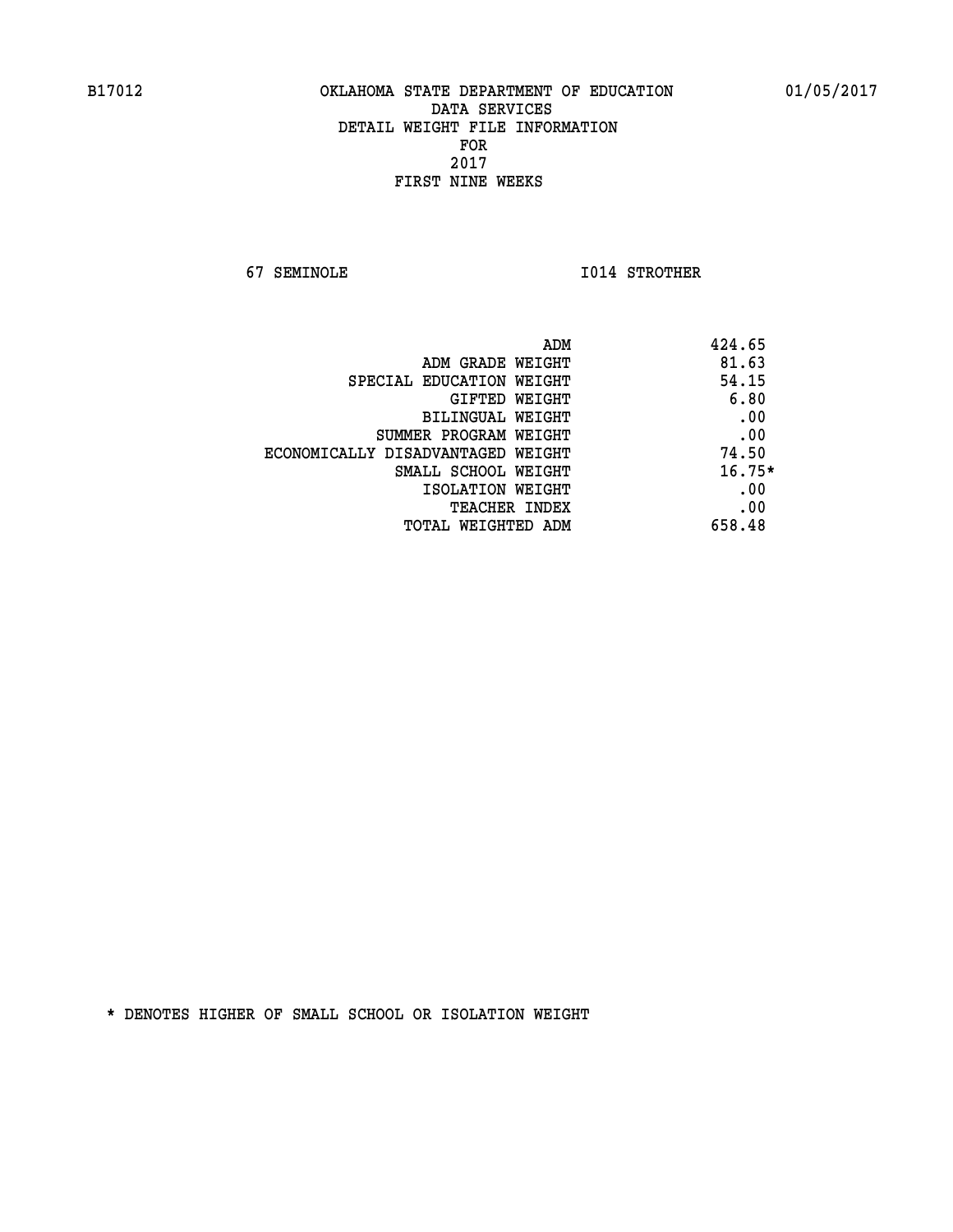**67 SEMINOLE I015 BUTNER** 

| ADM                               | 254.37   |
|-----------------------------------|----------|
| ADM GRADE WEIGHT                  | 49.65    |
| SPECIAL EDUCATION WEIGHT          | 61.55    |
| <b>GIFTED WEIGHT</b>              | 6.80     |
| BILINGUAL WEIGHT                  | .50      |
| SUMMER PROGRAM WEIGHT             | .00      |
| ECONOMICALLY DISADVANTAGED WEIGHT | 52.25    |
| SMALL SCHOOL WEIGHT               | $26.41*$ |
| ISOLATION WEIGHT                  | .00      |
| <b>TEACHER INDEX</b>              | .00      |
| TOTAL WEIGHTED ADM                | 451.53   |
|                                   |          |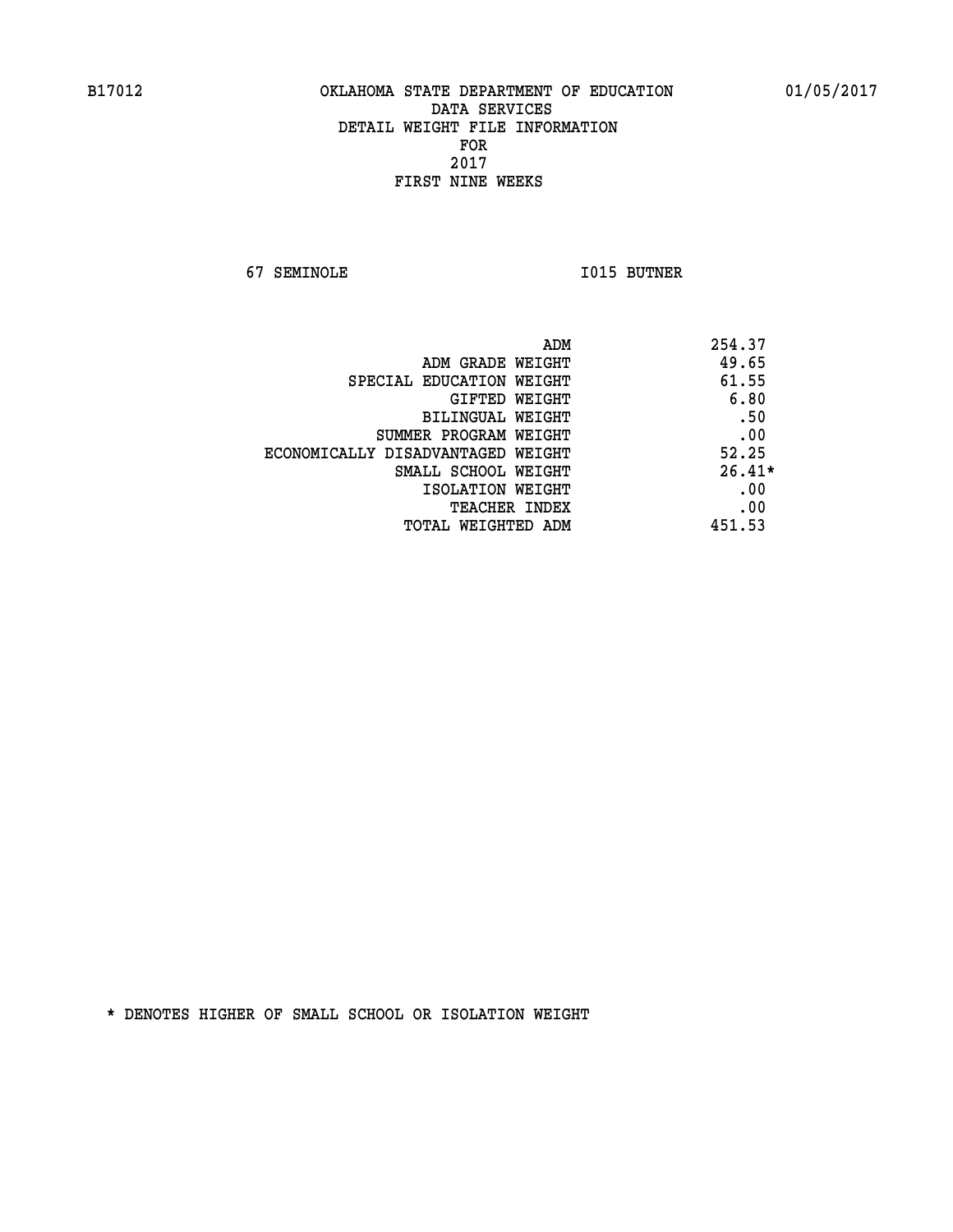**68 SEQUOYAH C001 LIBERTY** 

|                                   | 312.31<br>ADM |
|-----------------------------------|---------------|
| ADM GRADE WEIGHT                  | 70.89         |
| SPECIAL EDUCATION WEIGHT          | 75.60         |
| GIFTED WEIGHT                     | 11.22         |
| BILINGUAL WEIGHT                  | 3.25          |
| SUMMER PROGRAM WEIGHT             | .00           |
| ECONOMICALLY DISADVANTAGED WEIGHT | 67.75         |
| SMALL SCHOOL WEIGHT               | $25.59*$      |
| ISOLATION WEIGHT                  | .00           |
| <b>TEACHER INDEX</b>              | 3.74          |
| TOTAL WEIGHTED ADM                | 570.35        |
|                                   |               |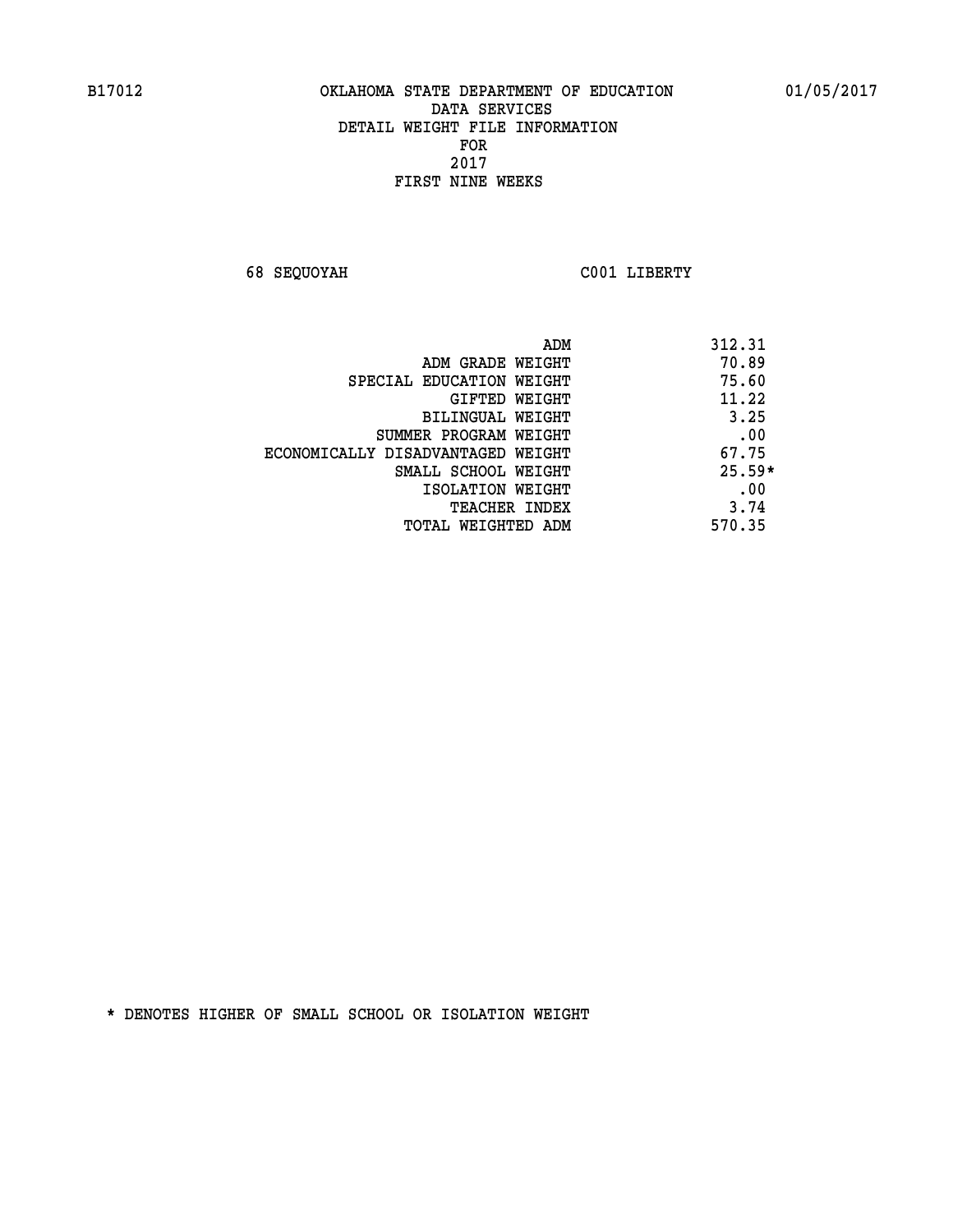**68 SEQUOYAH C035 MARBLE CITY** 

| 101.42<br>ADM                              |  |
|--------------------------------------------|--|
| 21.37<br>ADM GRADE WEIGHT                  |  |
| 29.80<br>SPECIAL EDUCATION WEIGHT          |  |
| 1.70<br>GIFTED WEIGHT                      |  |
| .00<br>BILINGUAL WEIGHT                    |  |
| .00<br>SUMMER PROGRAM WEIGHT               |  |
| 21.75<br>ECONOMICALLY DISADVANTAGED WEIGHT |  |
| $16.40*$<br>SMALL SCHOOL WEIGHT            |  |
| .00<br>ISOLATION WEIGHT                    |  |
| 1.16<br><b>TEACHER INDEX</b>               |  |
| 193.60<br>TOTAL WEIGHTED ADM               |  |
|                                            |  |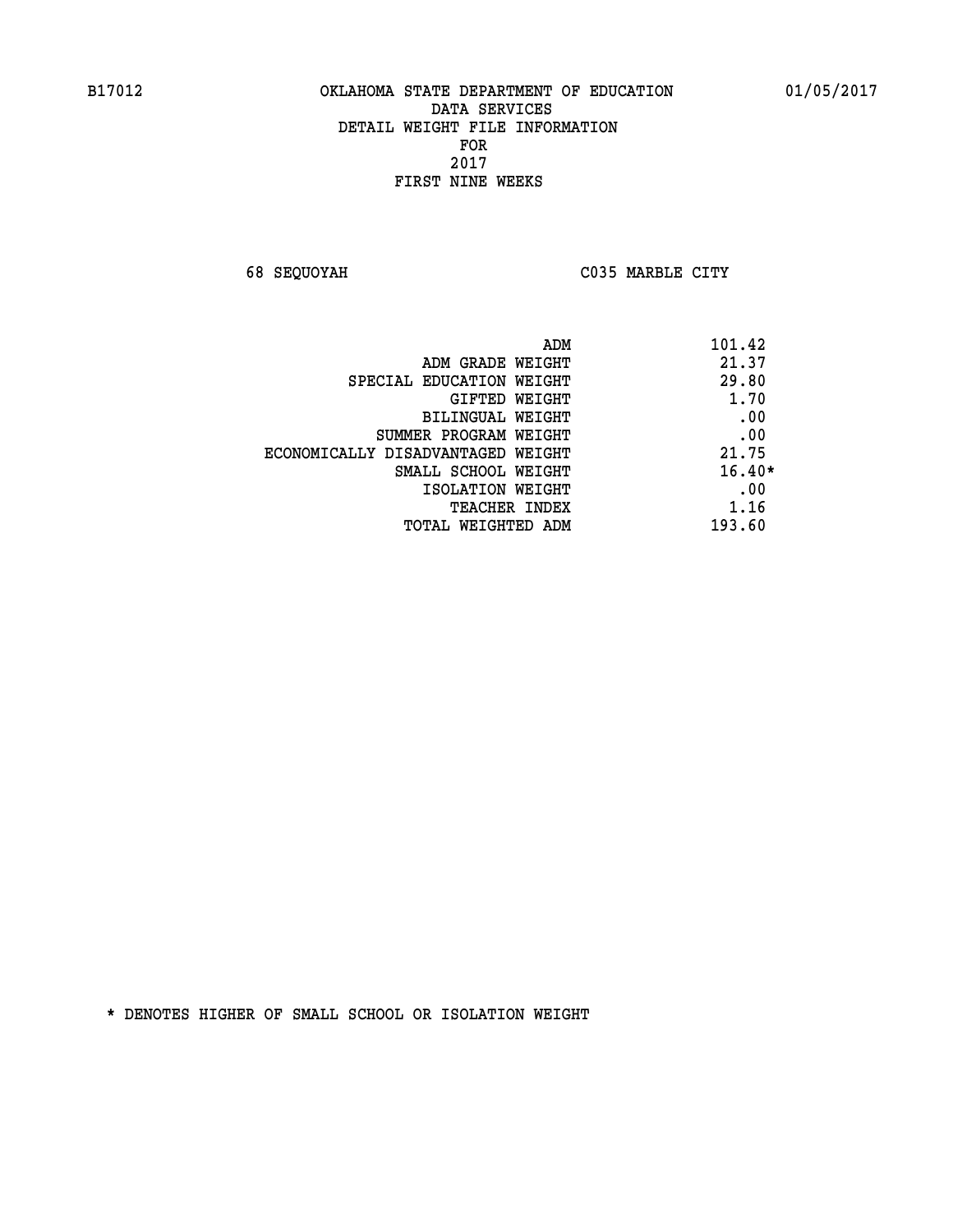**68 SEQUOYAH C036 BRUSHY** 

|                                   | 400.27<br>ADM |
|-----------------------------------|---------------|
| ADM GRADE WEIGHT                  | 76.98         |
| SPECIAL EDUCATION WEIGHT          | 43.10         |
| <b>GIFTED WEIGHT</b>              | 10.88         |
| BILINGUAL WEIGHT                  | 2.50          |
| SUMMER PROGRAM WEIGHT             | .00           |
| ECONOMICALLY DISADVANTAGED WEIGHT | 85.50         |
| SMALL SCHOOL WEIGHT               | $19.48*$      |
| ISOLATION WEIGHT                  | .00           |
| <b>TEACHER INDEX</b>              | .00           |
| TOTAL WEIGHTED ADM                | 638.71        |
|                                   |               |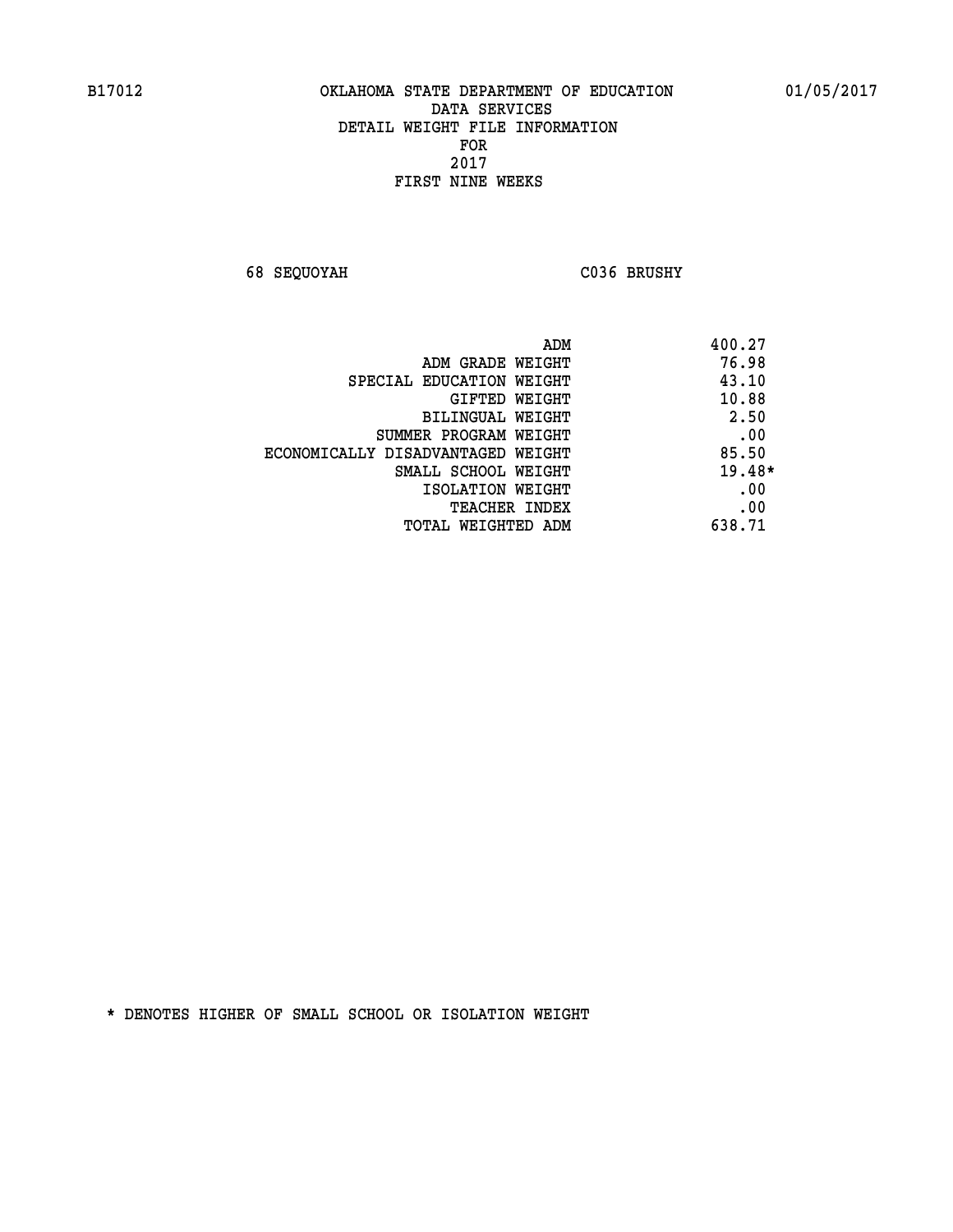**68 SEQUOYAH C050 BELFONTE** 

| ADM                               | 201.67   |
|-----------------------------------|----------|
| ADM GRADE WEIGHT                  | 41.38    |
| SPECIAL EDUCATION WEIGHT          | 19.45    |
| GIFTED WEIGHT                     | 2.72     |
| BILINGUAL WEIGHT                  | 14.00    |
| SUMMER PROGRAM WEIGHT             | .00      |
| ECONOMICALLY DISADVANTAGED WEIGHT | 50.50    |
| SMALL SCHOOL WEIGHT               | $24.96*$ |
| ISOLATION WEIGHT                  | .00      |
| <b>TEACHER INDEX</b>              | 6.90     |
| TOTAL WEIGHTED ADM                | 361.58   |
|                                   |          |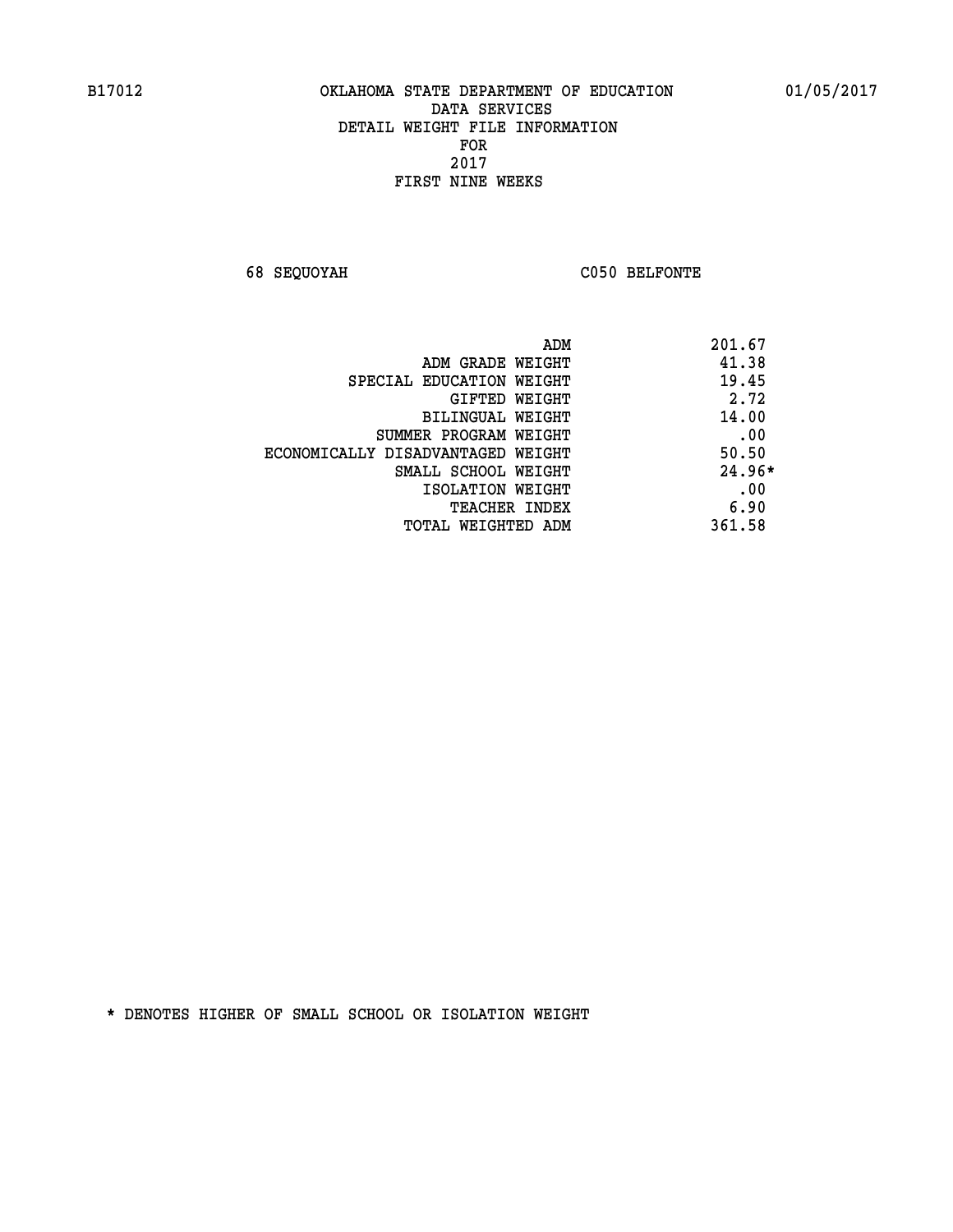**68 SEQUOYAH C068 MOFFETT** 

|                                   | 335.38<br>ADM |
|-----------------------------------|---------------|
| ADM GRADE WEIGHT                  | 67.56         |
| SPECIAL EDUCATION WEIGHT          | 24.35         |
| <b>GIFTED WEIGHT</b>              | 9.52          |
| BILINGUAL WEIGHT                  | 1.00          |
| SUMMER PROGRAM WEIGHT             | .00           |
| ECONOMICALLY DISADVANTAGED WEIGHT | 81.50         |
| SMALL SCHOOL WEIGHT               | $24.55*$      |
| ISOLATION WEIGHT                  | .00           |
| <b>TEACHER INDEX</b>              | .00           |
| TOTAL WEIGHTED ADM                | 543.86        |
|                                   |               |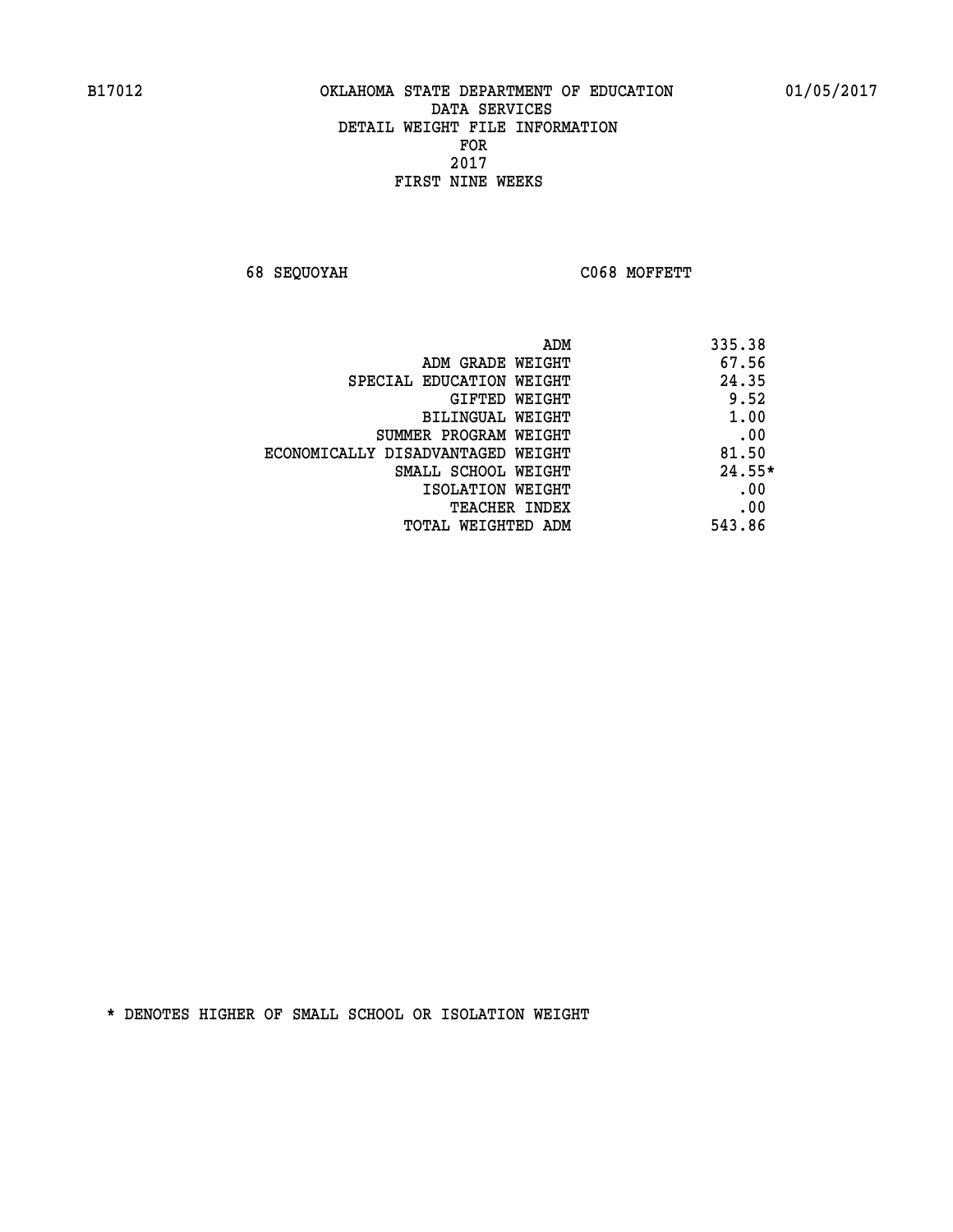**68 SEQUOYAH I001 SALLISAW** 

| ADM                               | 2,010.93 |
|-----------------------------------|----------|
| ADM GRADE WEIGHT                  | 420.24   |
| SPECIAL EDUCATION WEIGHT          | 339.75   |
| GIFTED WEIGHT                     | 71.74    |
| BILINGUAL WEIGHT                  | 30.75    |
| SUMMER PROGRAM WEIGHT             | 1.20     |
| ECONOMICALLY DISADVANTAGED WEIGHT | 438.25   |
| SMALL SCHOOL WEIGHT               | .00      |
| ISOLATION WEIGHT                  | .00      |
| <b>TEACHER INDEX</b>              | 41.03    |
| TOTAL WEIGHTED ADM                | 3,353.89 |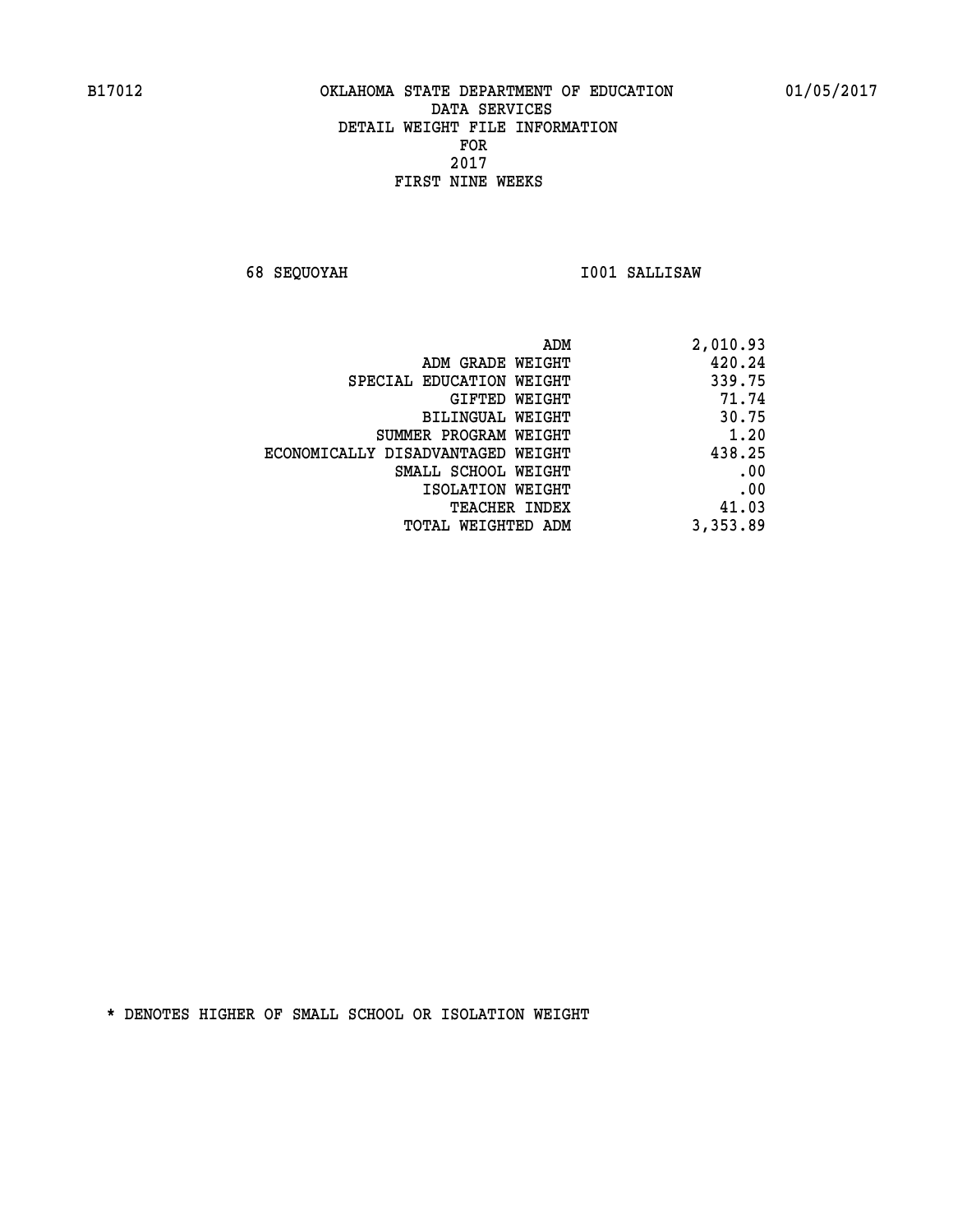**68 SEQUOYAH 1002 VIAN** 

| 917.12   |
|----------|
| 177.40   |
| 135.15   |
| 25.16    |
| 1.50     |
| .00      |
| 203.50   |
| .00      |
| .00      |
| 19.99    |
| 1,479.82 |
|          |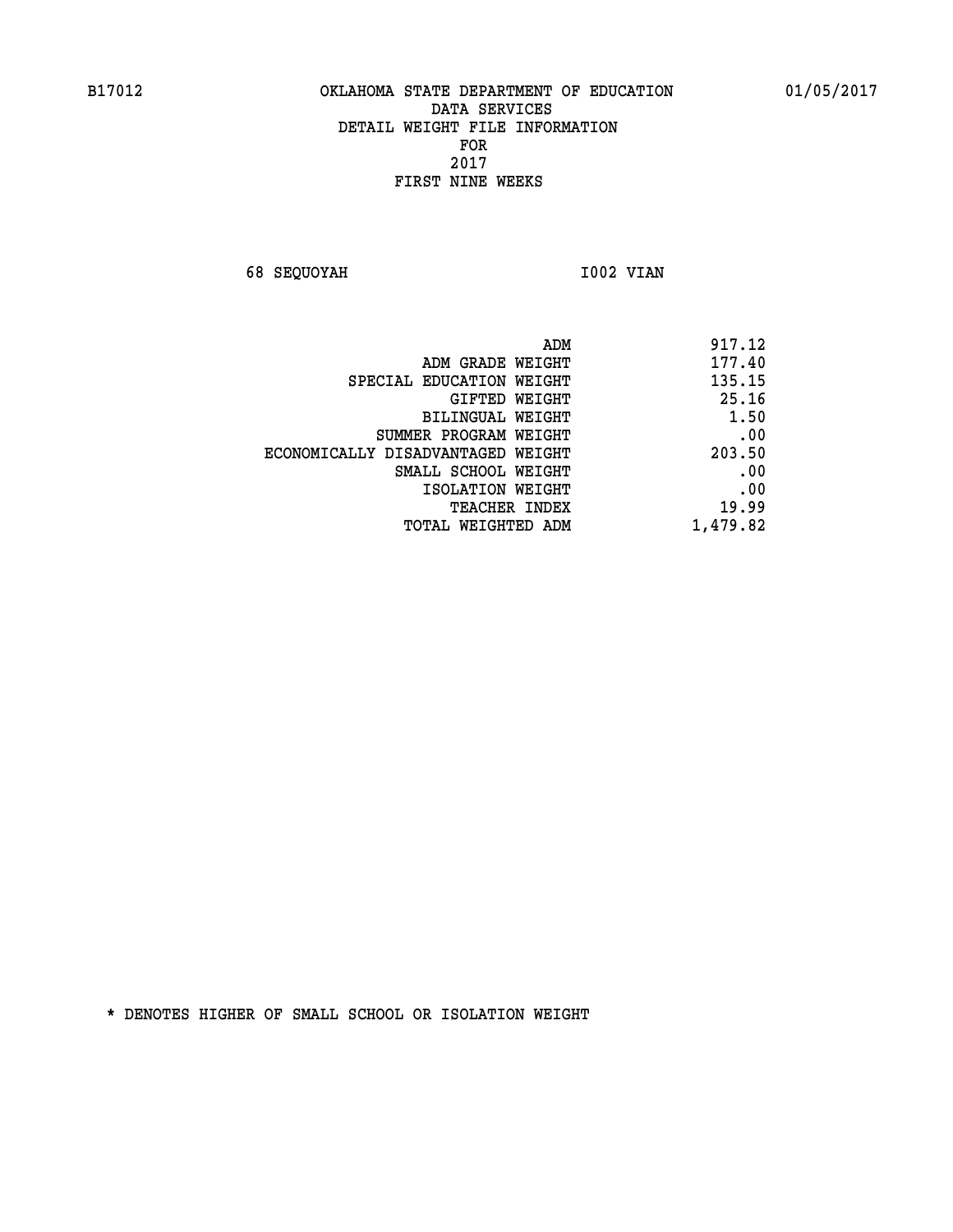**68 SEQUOYAH I003 MULDROW** 

| 1,449.67 |
|----------|
| 282.32   |
| 302.45   |
| 40.46    |
| 27.50    |
| 2.40     |
| 264.00   |
| .00      |
| .00      |
| 53.29    |
| 2,422.09 |
|          |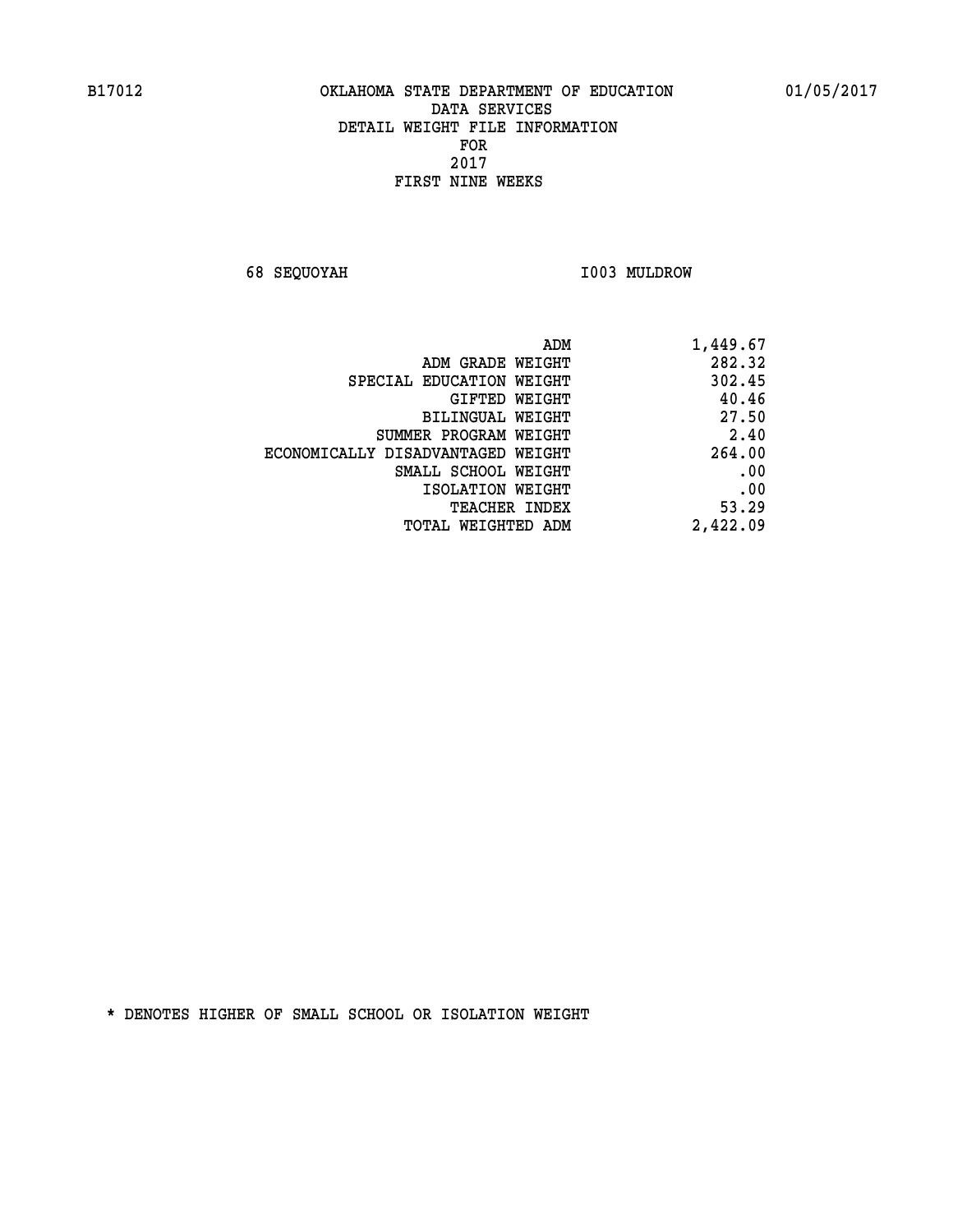**68 SEQUOYAH I004 GANS** 

|                                   | 438.23<br>ADM |
|-----------------------------------|---------------|
| ADM GRADE WEIGHT                  | 87.33         |
| SPECIAL EDUCATION WEIGHT          | 106.65        |
| GIFTED WEIGHT                     | 21.76         |
| BILINGUAL WEIGHT                  | .75           |
| SUMMER PROGRAM WEIGHT             | .00           |
| ECONOMICALLY DISADVANTAGED WEIGHT | 101.00        |
| SMALL SCHOOL WEIGHT               | $15.04*$      |
| ISOLATION WEIGHT                  | .00           |
| <b>TEACHER INDEX</b>              | .00           |
| TOTAL WEIGHTED ADM                | 770.76        |
|                                   |               |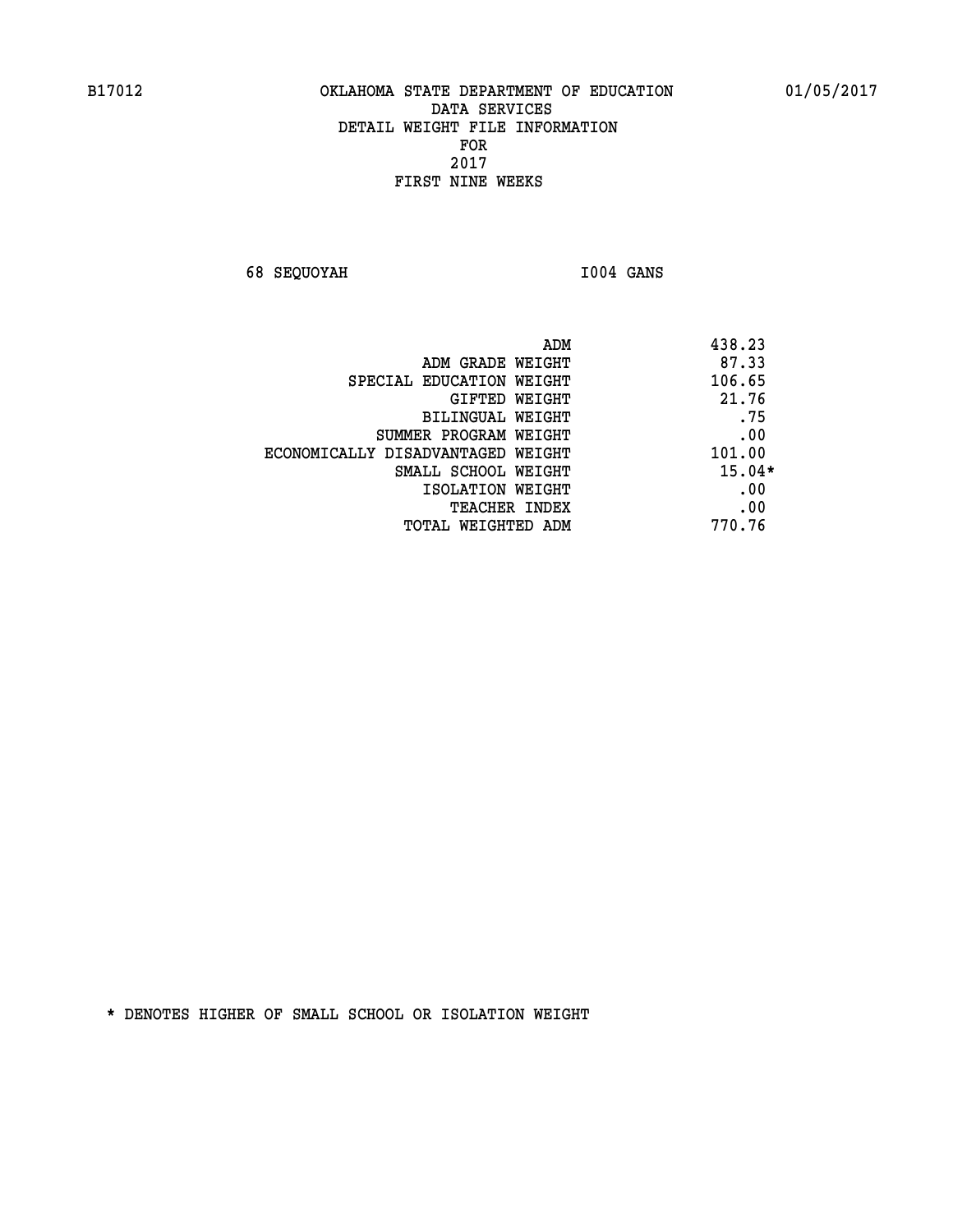**68 SEQUOYAH I005 ROLAND** 

| 984.49   |
|----------|
| 191.91   |
| 212.25   |
| 26.86    |
| 3.75     |
| .00      |
| 186.75   |
| .00      |
| .00      |
| 28.90    |
| 1,634.91 |
|          |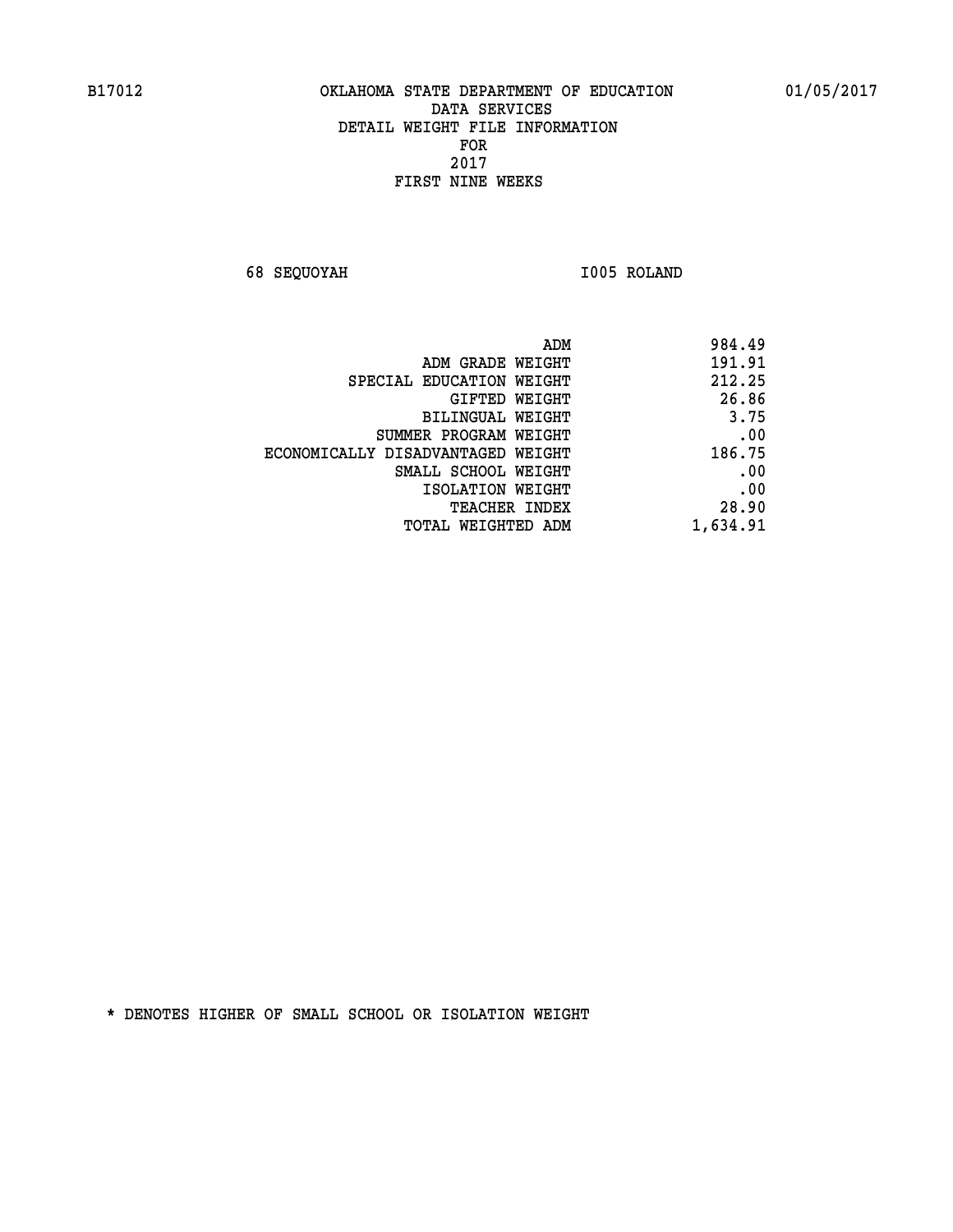**68 SEQUOYAH I006 GORE** 

|                                   | ADM<br>502.11 |
|-----------------------------------|---------------|
| ADM GRADE WEIGHT                  | 109.24        |
| SPECIAL EDUCATION WEIGHT          | 108.40        |
| GIFTED WEIGHT                     | 22.78         |
| BILINGUAL WEIGHT                  | .00           |
| SUMMER PROGRAM WEIGHT             | .00           |
| ECONOMICALLY DISADVANTAGED WEIGHT | 86.00         |
| SMALL SCHOOL WEIGHT               | $5.10*$       |
| ISOLATION WEIGHT                  | .00           |
| <b>TEACHER INDEX</b>              | .00           |
| TOTAL WEIGHTED ADM                | 833.63        |
|                                   |               |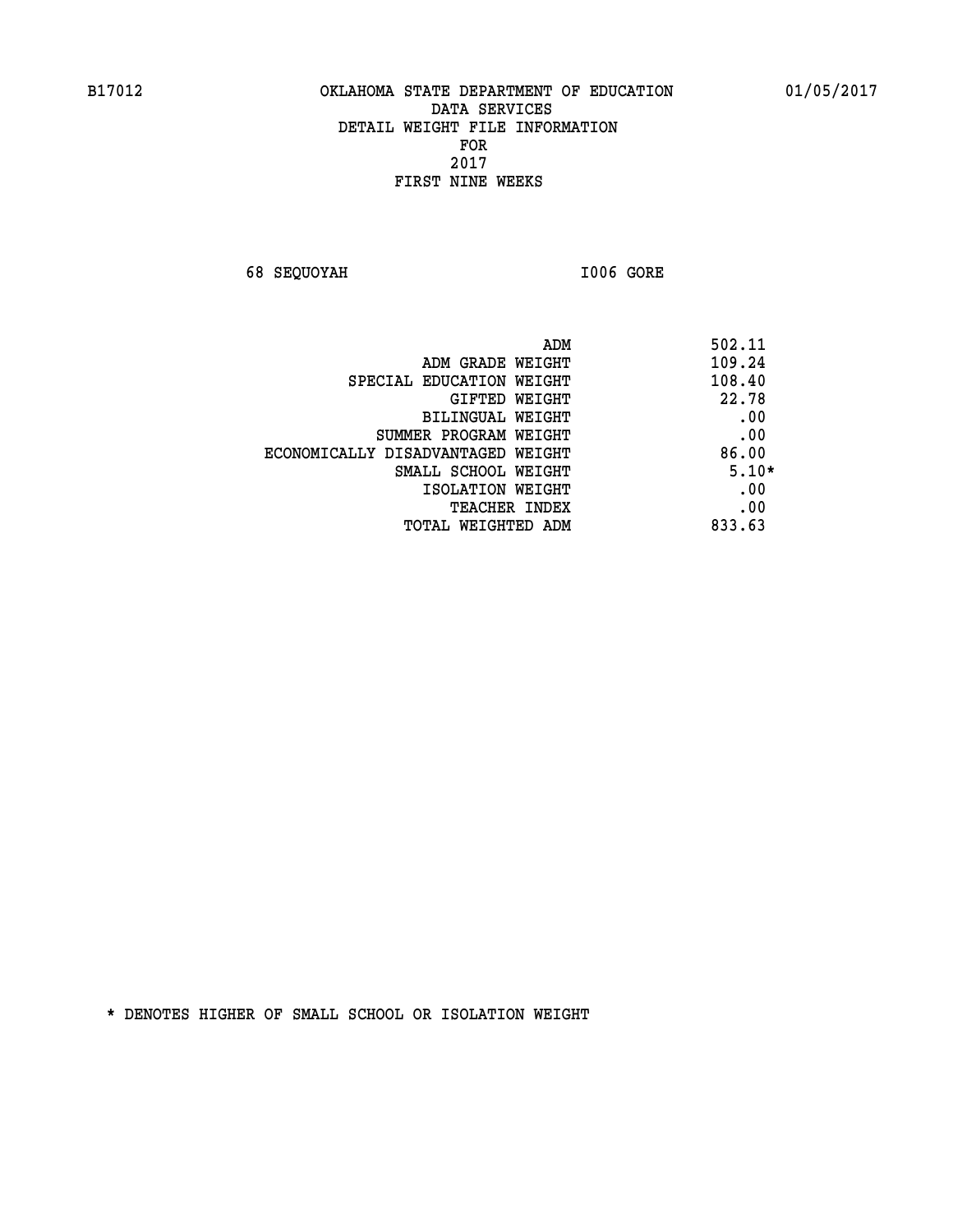**68 SEQUOYAH I007 CENTRAL** 

|                                   | 514.66<br>ADM |
|-----------------------------------|---------------|
| ADM GRADE WEIGHT                  | 99.06         |
| SPECIAL EDUCATION WEIGHT          | 60.50         |
| GIFTED WEIGHT                     | 27.20         |
| BILINGUAL WEIGHT                  | 2.25          |
| SUMMER PROGRAM WEIGHT             | .00           |
| ECONOMICALLY DISADVANTAGED WEIGHT | 89.50         |
| SMALL SCHOOL WEIGHT               | $2.79*$       |
| ISOLATION WEIGHT                  | .00           |
| <b>TEACHER INDEX</b>              | .00           |
| TOTAL WEIGHTED ADM                | 795.96        |
|                                   |               |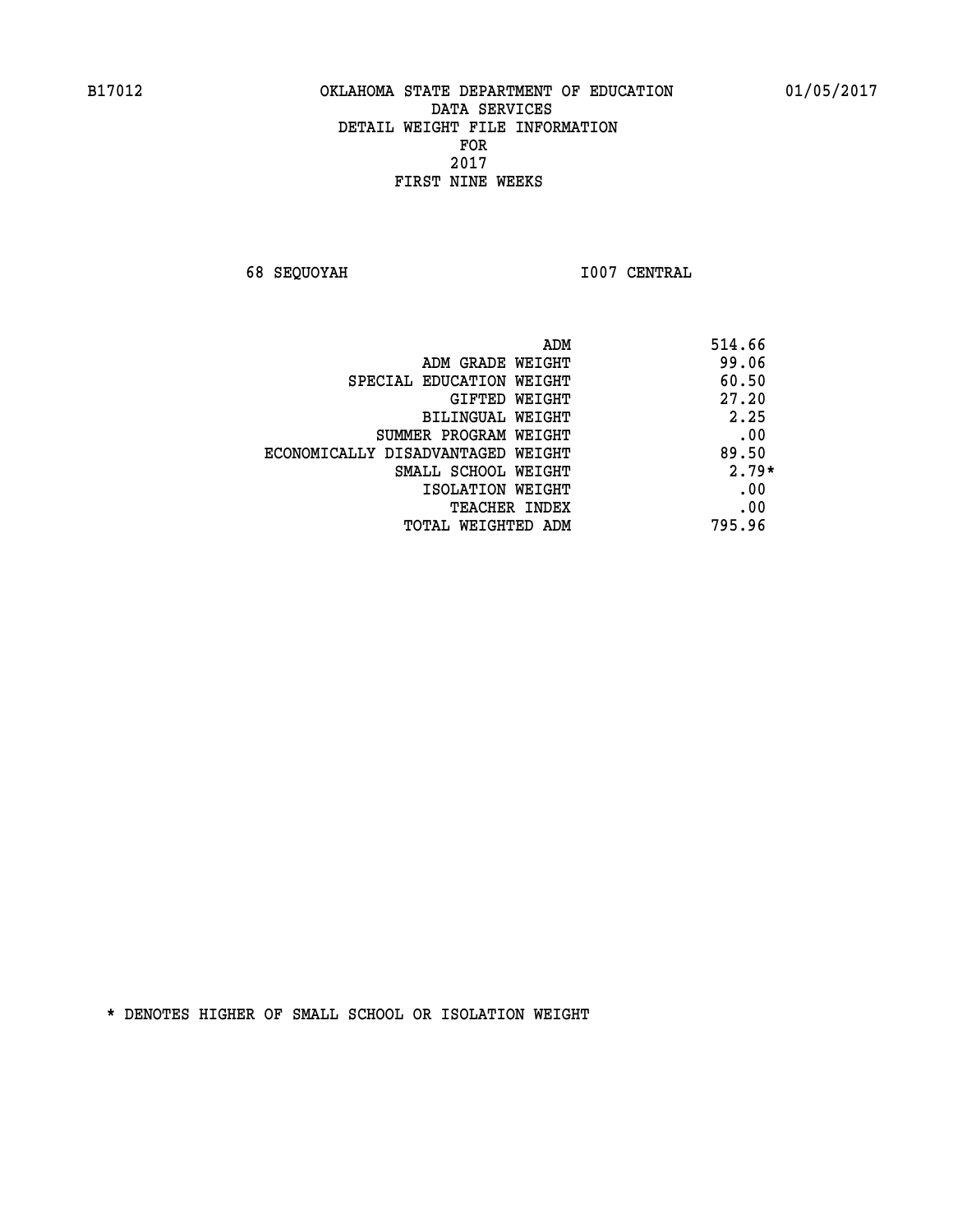**69 STEPHENS C082 GRANDVIEW** 

|                                   | 145.44<br>ADM |
|-----------------------------------|---------------|
| ADM GRADE WEIGHT                  | 30.74         |
| SPECIAL EDUCATION WEIGHT          | 5.80          |
| <b>GIFTED WEIGHT</b>              | 4.08          |
| BILINGUAL WEIGHT                  | .00           |
| SUMMER PROGRAM WEIGHT             | .00           |
| ECONOMICALLY DISADVANTAGED WEIGHT | 26.00         |
| SMALL SCHOOL WEIGHT               | $21.09*$      |
| ISOLATION WEIGHT                  | .00           |
| <b>TEACHER INDEX</b>              | 19.31         |
| TOTAL WEIGHTED ADM                | 252.46        |
|                                   |               |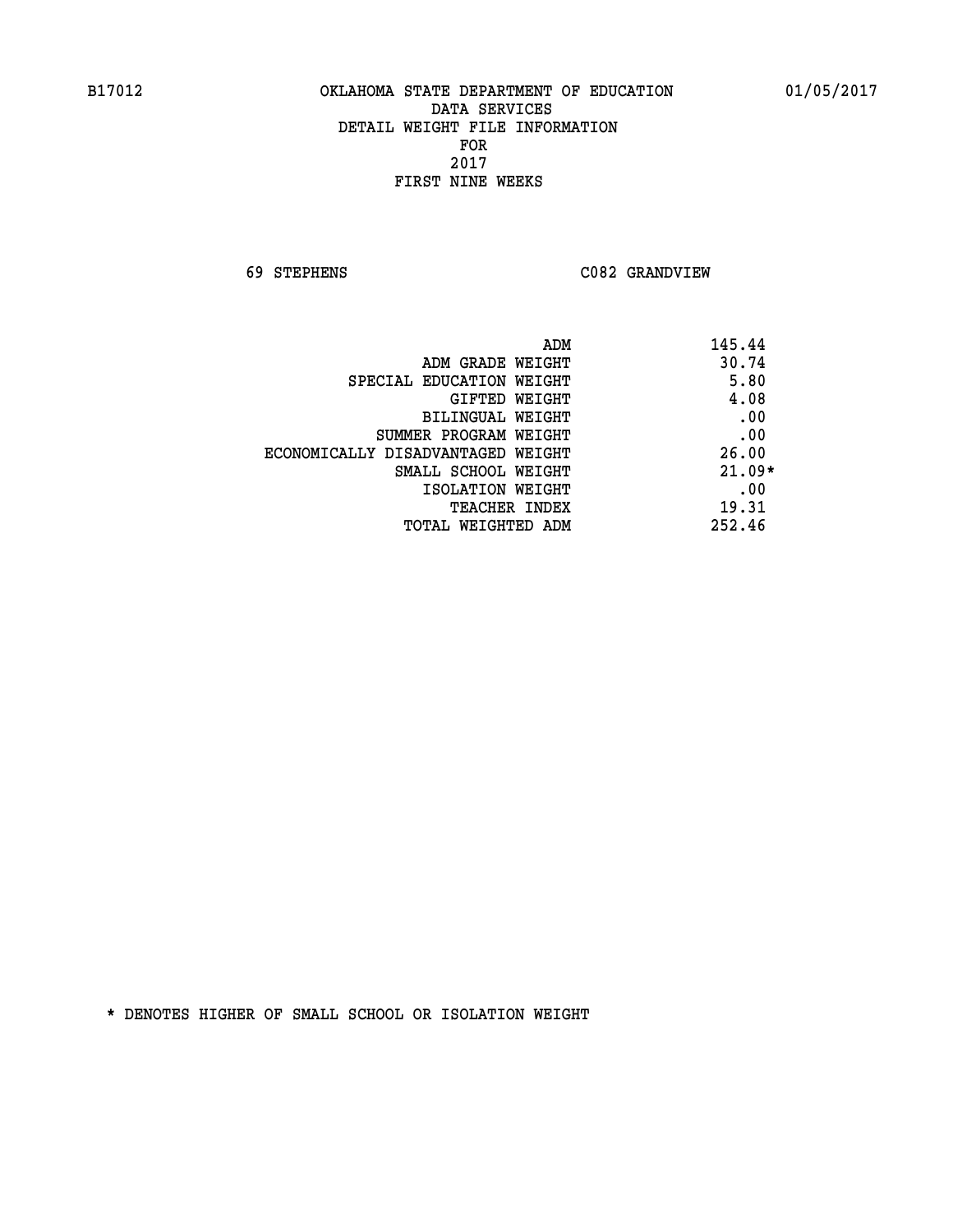**69 STEPHENS I001 DUNCAN** 

| 3,589.21 |
|----------|
| 713.63   |
| 491.35   |
| 112.88   |
| 76.00    |
| 1.20     |
| 548.50   |
| .00      |
| .00      |
| .00      |
| 5,532.77 |
|          |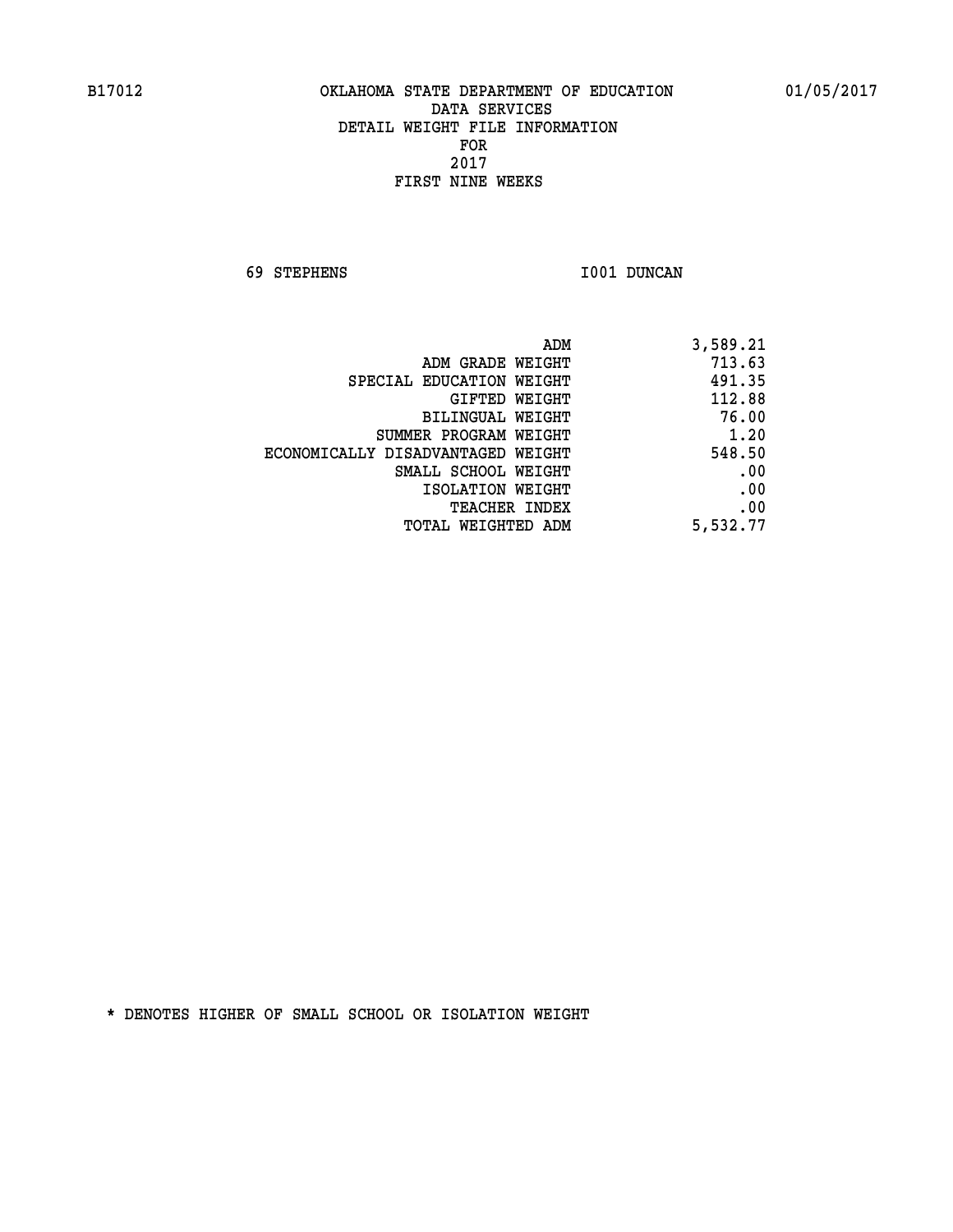**69 STEPHENS I002 COMANCHE** 

| 1,004.16 |
|----------|
| 196.23   |
| 117.10   |
| 60.18    |
| 1.75     |
| .00      |
| 152.50   |
| .00      |
| .00      |
| 45.32    |
| 1,577.24 |
|          |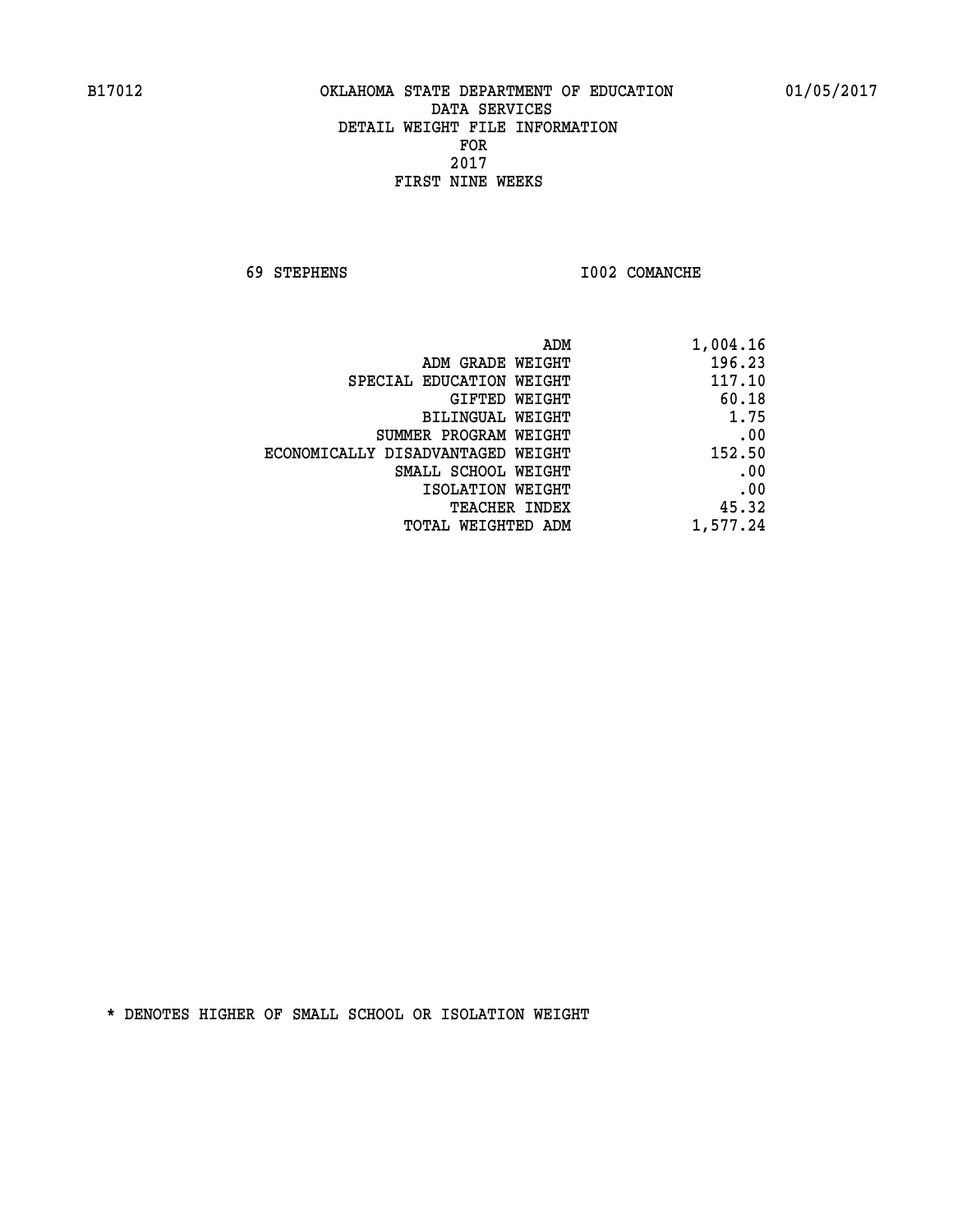**69 STEPHENS I003 MARLOW** 

| 1,434.17 |
|----------|
| 282.08   |
| 230.50   |
| 71.74    |
| 3.00     |
| .00      |
| 175.25   |
| .00      |
| .00      |
| 66.01    |
| 2,262.75 |
|          |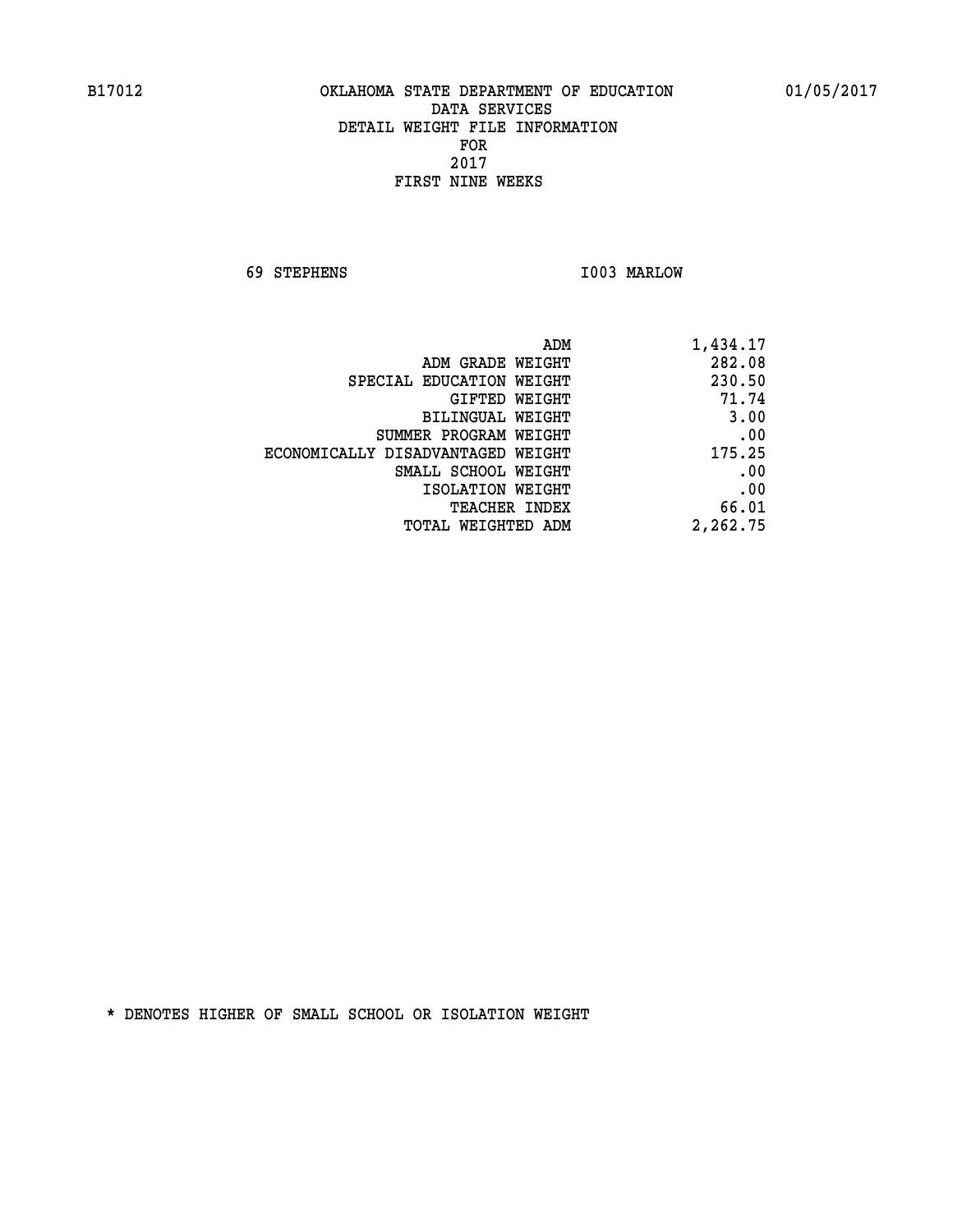**69 STEPHENS I015 VELMA-ALMA** 

| ADM                               | 463.97  |
|-----------------------------------|---------|
| ADM GRADE WEIGHT                  | 85.36   |
| SPECIAL EDUCATION WEIGHT          | 47.15   |
| GIFTED WEIGHT                     | 26.52   |
| BILINGUAL WEIGHT                  | 1.75    |
| SUMMER PROGRAM WEIGHT             | .00     |
| ECONOMICALLY DISADVANTAGED WEIGHT | 53.50   |
| SMALL SCHOOL WEIGHT               | 11.41   |
| ISOLATION WEIGHT                  | 123.04* |
| <b>TEACHER INDEX</b>              | 9.77    |
| TOTAL WEIGHTED ADM                | 811.06  |
|                                   |         |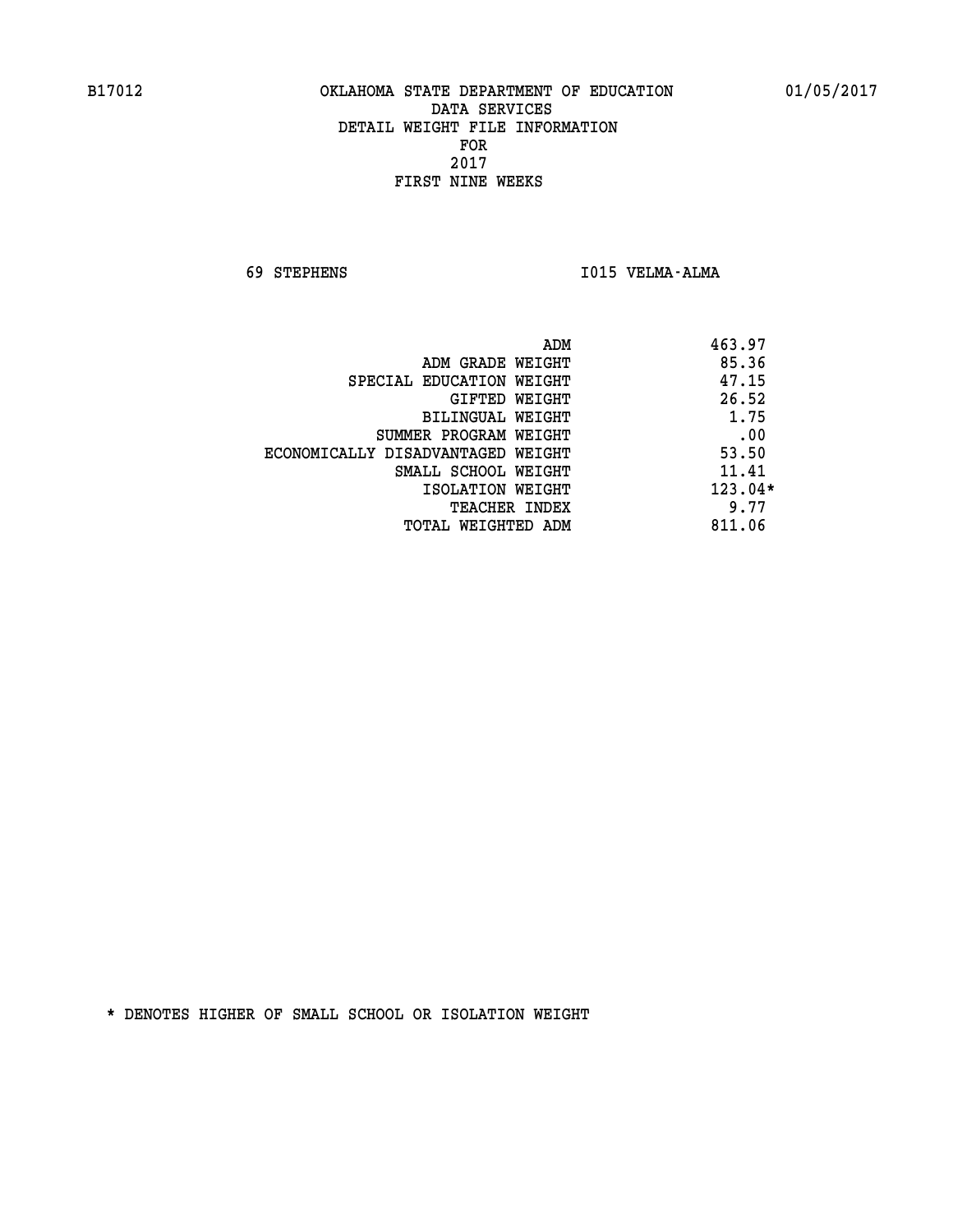**69 STEPHENS I021 EMPIRE** 

|                                   | ADM<br>543.91 |
|-----------------------------------|---------------|
| ADM GRADE WEIGHT                  | 105.71        |
| SPECIAL EDUCATION WEIGHT          | 58.50         |
| GIFTED WEIGHT                     | 22.10         |
| <b>BILINGUAL WEIGHT</b>           | 10.50         |
| SUMMER PROGRAM WEIGHT             | .00           |
| ECONOMICALLY DISADVANTAGED WEIGHT | 87.50         |
| SMALL SCHOOL WEIGHT               | .00           |
| ISOLATION WEIGHT                  | .00           |
| <b>TEACHER INDEX</b>              | 5.60          |
| TOTAL WEIGHTED ADM                | 833.82        |
|                                   |               |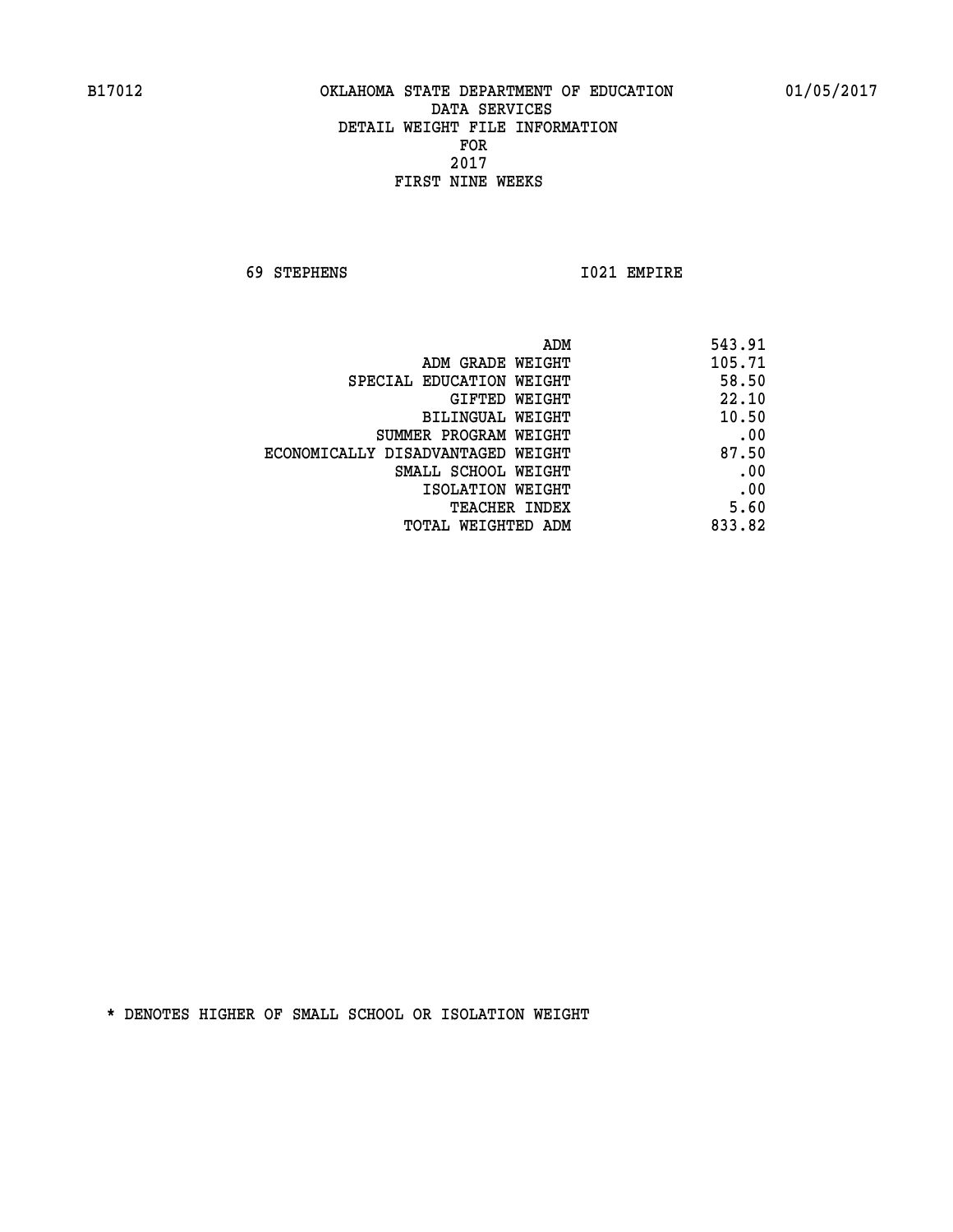**69 STEPHENS I034 CENTRAL HIGH** 

| ADM                               | 400.64   |
|-----------------------------------|----------|
| ADM GRADE WEIGHT                  | 74.83    |
| SPECIAL EDUCATION WEIGHT          | 45.20    |
| GIFTED WEIGHT                     | 12.24    |
| BILINGUAL WEIGHT                  | 1.75     |
| SUMMER PROGRAM WEIGHT             | .00      |
| ECONOMICALLY DISADVANTAGED WEIGHT | 40.25    |
| SMALL SCHOOL WEIGHT               | $19.44*$ |
| ISOLATION WEIGHT                  | .00      |
| <b>TEACHER INDEX</b>              | 30.22    |
| TOTAL WEIGHTED ADM                | 624.57   |
|                                   |          |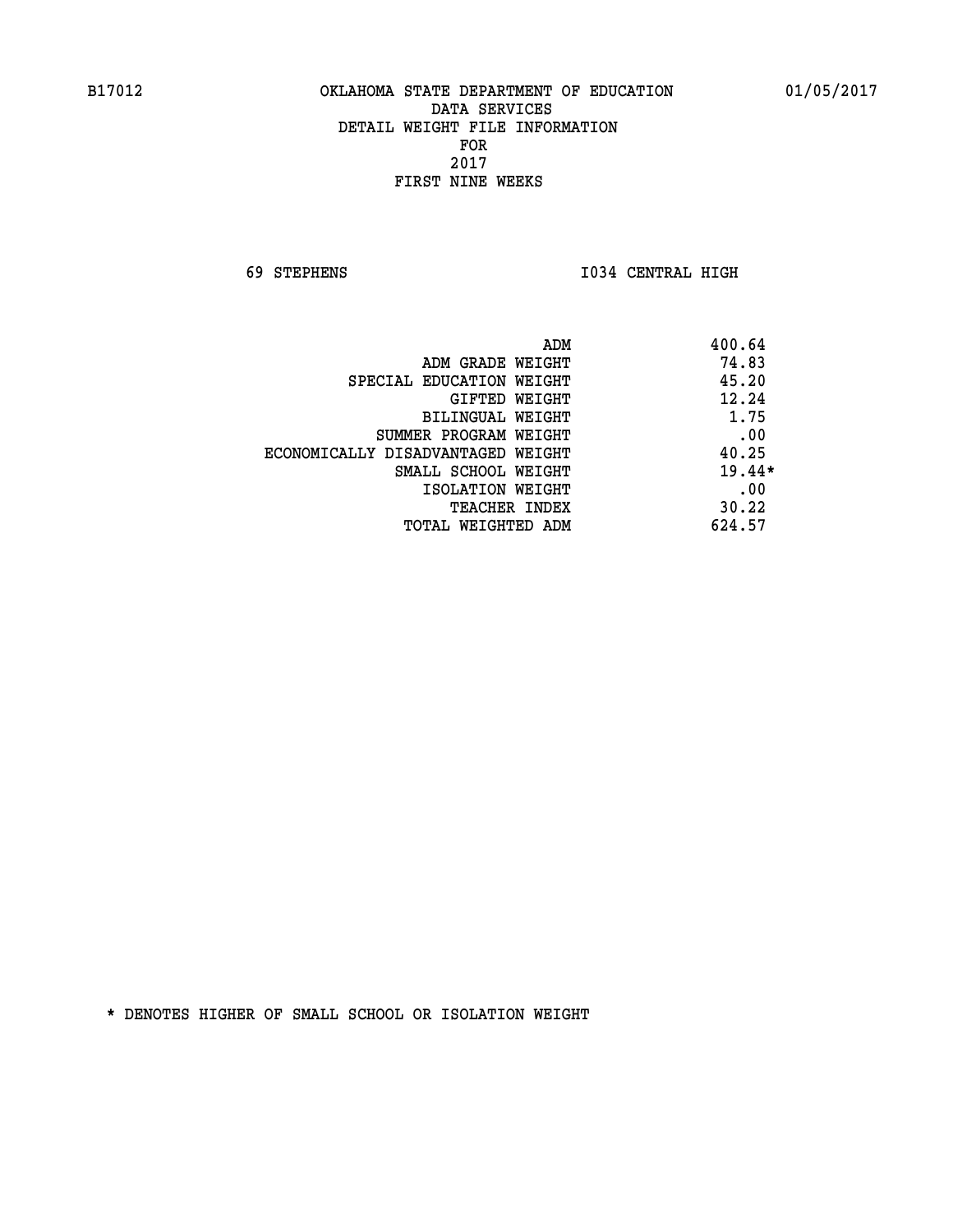**69 STEPHENS I042 BRAY-DOYLE** 

| ADM                               | 350.98    |
|-----------------------------------|-----------|
| ADM GRADE WEIGHT                  | 67.76     |
| SPECIAL EDUCATION WEIGHT          | 36.30     |
| GIFTED WEIGHT                     | 11.90     |
| BILINGUAL WEIGHT                  | .50       |
| SUMMER PROGRAM WEIGHT             | 1.20      |
| ECONOMICALLY DISADVANTAGED WEIGHT | 55.50     |
| SMALL SCHOOL WEIGHT               | 23.62     |
| ISOLATION WEIGHT                  | $137.65*$ |
| <b>TEACHER INDEX</b>              | 3.89      |
| TOTAL WEIGHTED ADM                | 665.68    |
|                                   |           |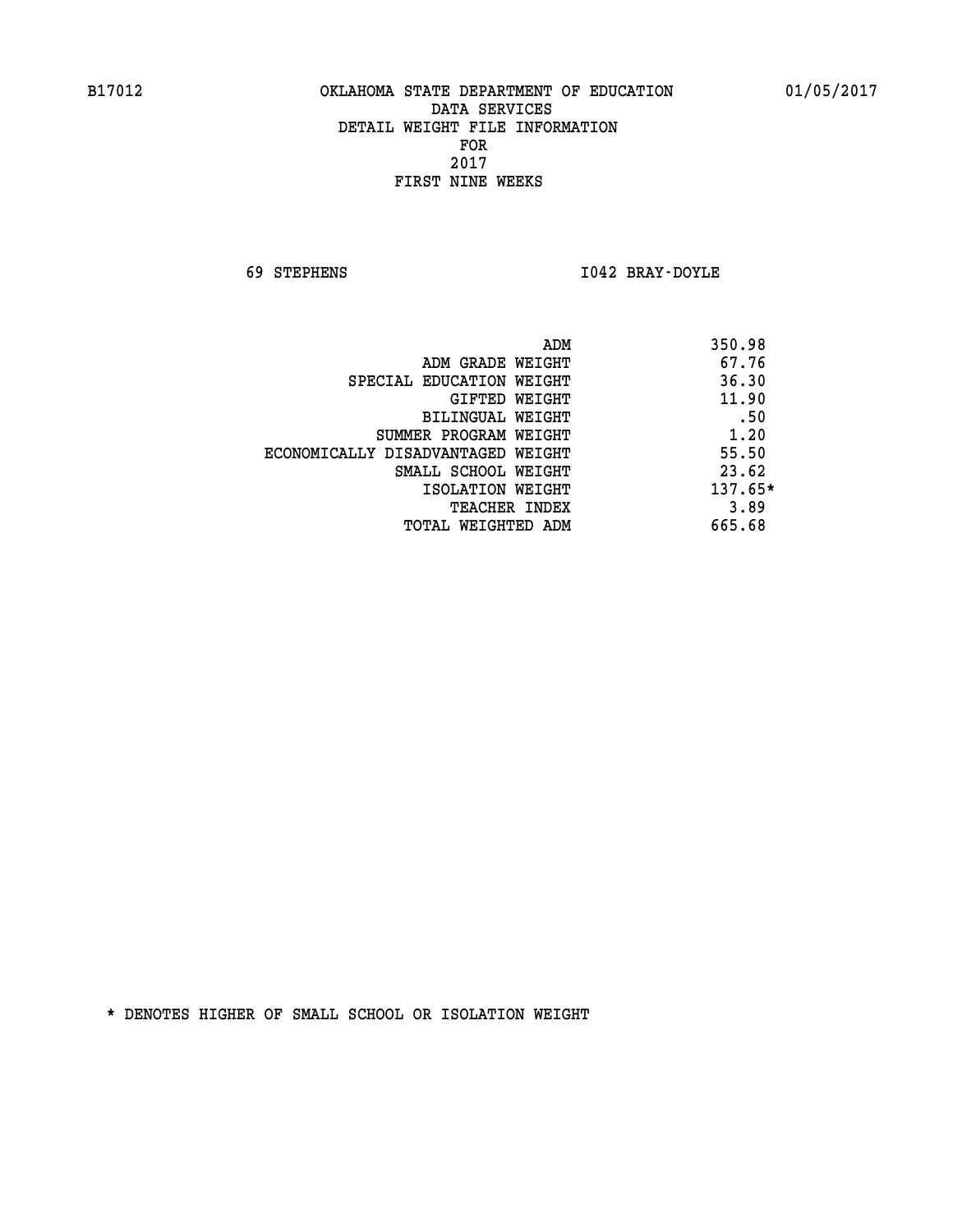**70 TEXAS C009 OPTIMA** 

|                                   | ADM | 64.20    |
|-----------------------------------|-----|----------|
| ADM GRADE WEIGHT                  |     | 10.94    |
| SPECIAL EDUCATION WEIGHT          |     | 10.20    |
| GIFTED WEIGHT                     |     | .00      |
| BILINGUAL WEIGHT                  |     | 10.50    |
| SUMMER PROGRAM WEIGHT             |     | .00      |
| ECONOMICALLY DISADVANTAGED WEIGHT |     | 15.75    |
| SMALL SCHOOL WEIGHT               |     | $11.28*$ |
| ISOLATION WEIGHT                  |     | .00      |
| <b>TEACHER INDEX</b>              |     | .90      |
| TOTAL WEIGHTED ADM                |     | 123.77   |
|                                   |     |          |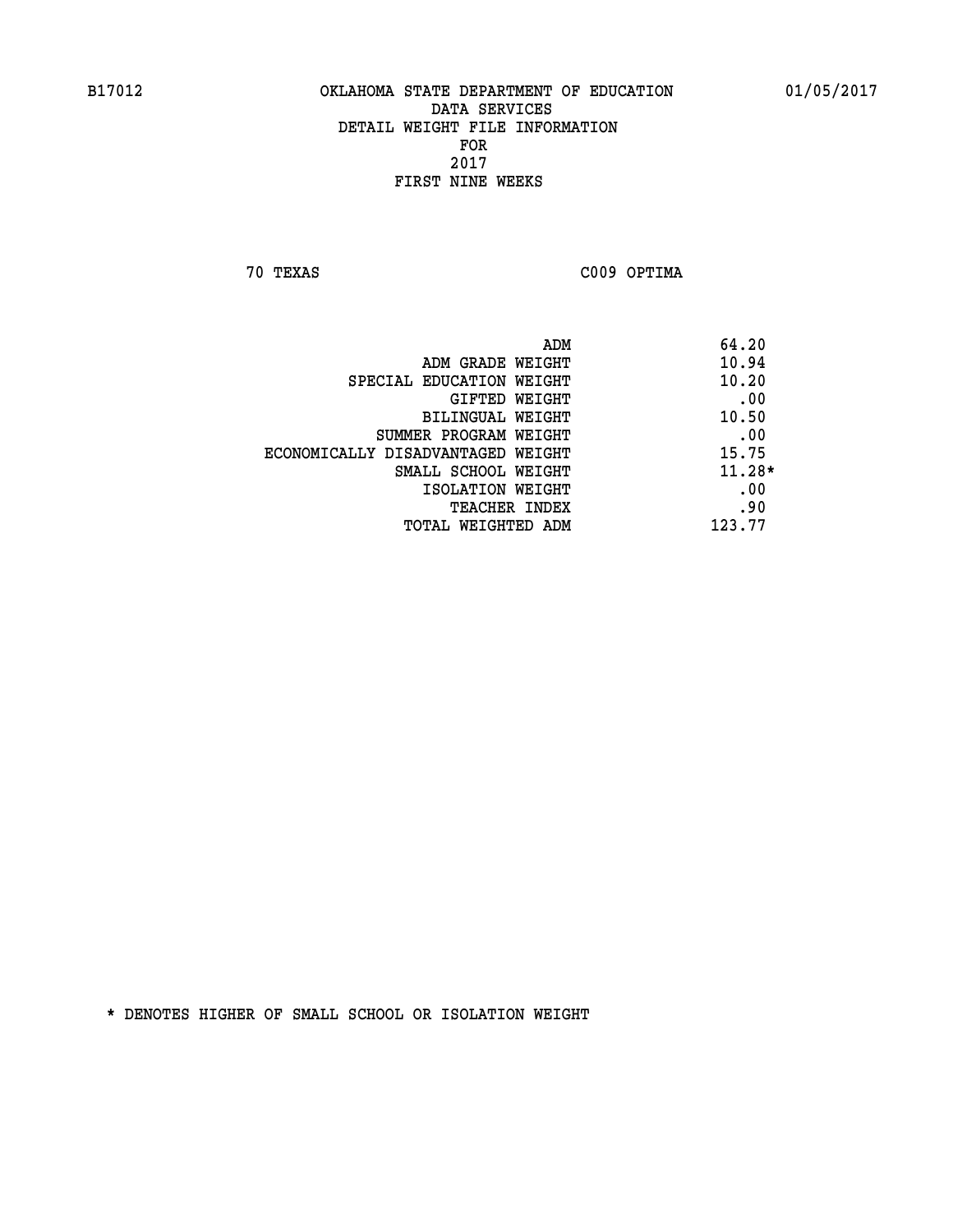**70 TEXAS C080 STRAIGHT** 

| ADM                               | 36.53   |
|-----------------------------------|---------|
| ADM GRADE WEIGHT                  | 6.30    |
| SPECIAL EDUCATION WEIGHT          | .05     |
| GIFTED WEIGHT                     | .00     |
| BILINGUAL WEIGHT                  | .50     |
| SUMMER PROGRAM WEIGHT             | .00     |
| ECONOMICALLY DISADVANTAGED WEIGHT | 4.50    |
| SMALL SCHOOL WEIGHT               | $6.80*$ |
| ISOLATION WEIGHT                  | 4.24    |
| <b>TEACHER INDEX</b>              | 3.89    |
| TOTAL WEIGHTED ADM                | 58.57   |
|                                   |         |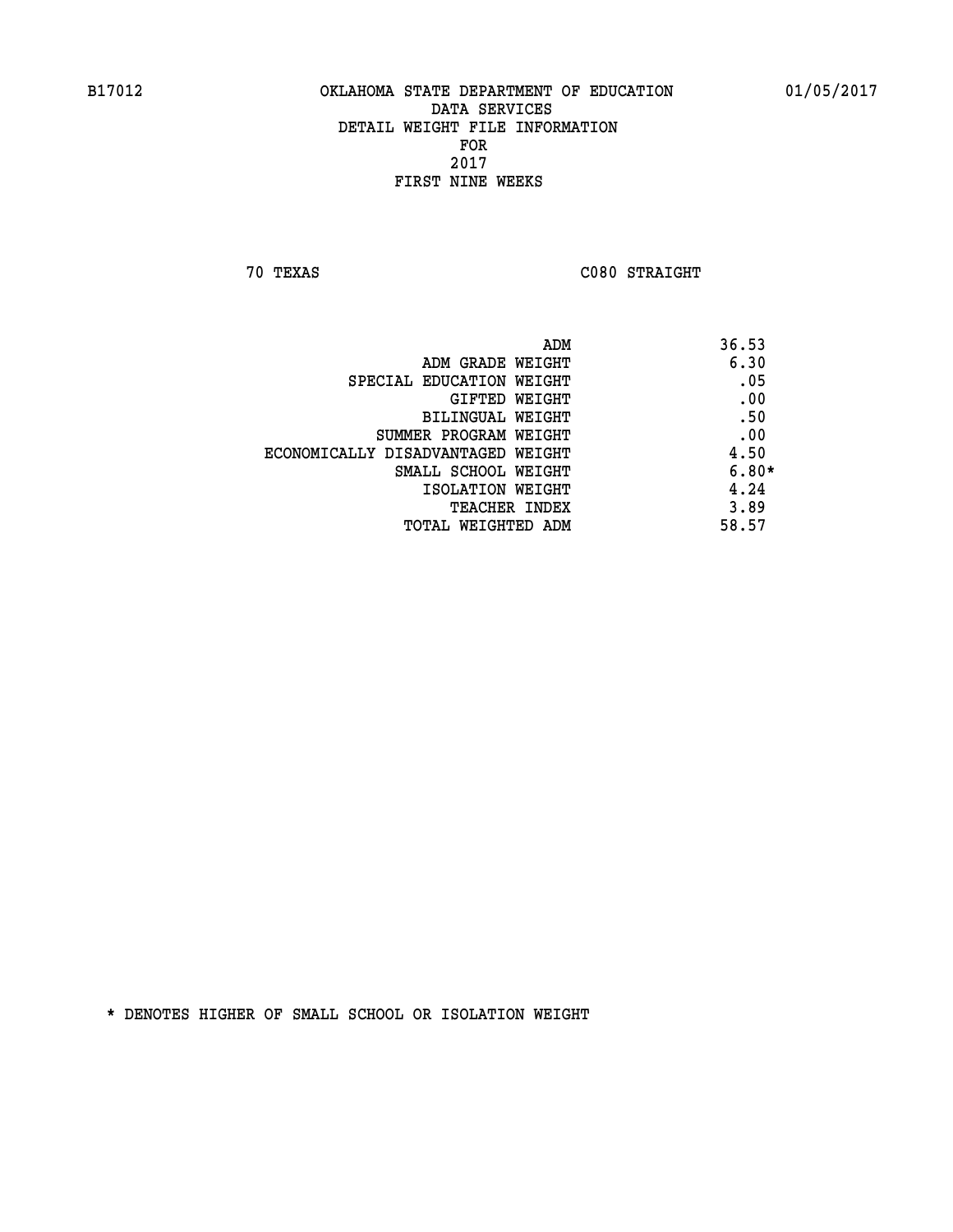**70 TEXAS I001 YARBROUGH** 

|                                   | ADM | 131.68  |
|-----------------------------------|-----|---------|
| ADM GRADE WEIGHT                  |     | 25.52   |
| SPECIAL EDUCATION WEIGHT          |     | 4.65    |
| GIFTED WEIGHT                     |     | 3.74    |
| BILINGUAL WEIGHT                  |     | 11.75   |
| SUMMER PROGRAM WEIGHT             |     | .00     |
| ECONOMICALLY DISADVANTAGED WEIGHT |     | 23.25   |
| SMALL SCHOOL WEIGHT               |     | 19.78   |
| ISOLATION WEIGHT                  |     | 121.15* |
| <b>TEACHER INDEX</b>              |     | .00     |
| TOTAL WEIGHTED ADM                |     | 321.74  |
|                                   |     |         |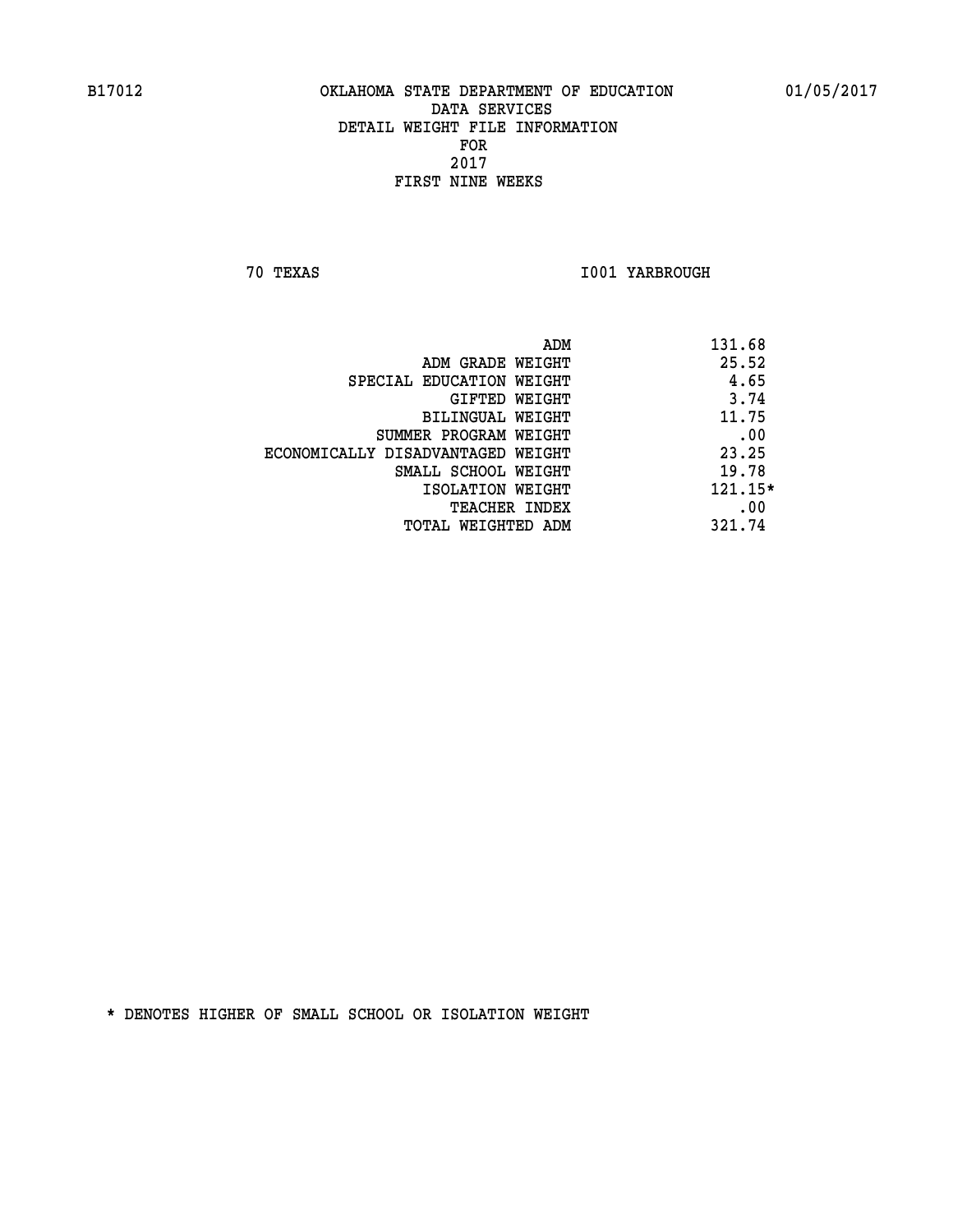**70 TEXAS 1008 GUYMON** 

| ADM                               | 2,999.86 |
|-----------------------------------|----------|
| ADM GRADE WEIGHT                  | 500.96   |
| SPECIAL EDUCATION WEIGHT          | 285.20   |
| GIFTED WEIGHT                     | 71.40    |
| BILINGUAL WEIGHT                  | 465.50   |
| SUMMER PROGRAM WEIGHT             | 3.60     |
| ECONOMICALLY DISADVANTAGED WEIGHT | 575.25   |
| SMALL SCHOOL WEIGHT               | .00      |
| ISOLATION WEIGHT                  | .00      |
| TEACHER INDEX                     | .00      |
| TOTAL WEIGHTED ADM                | 4,901.77 |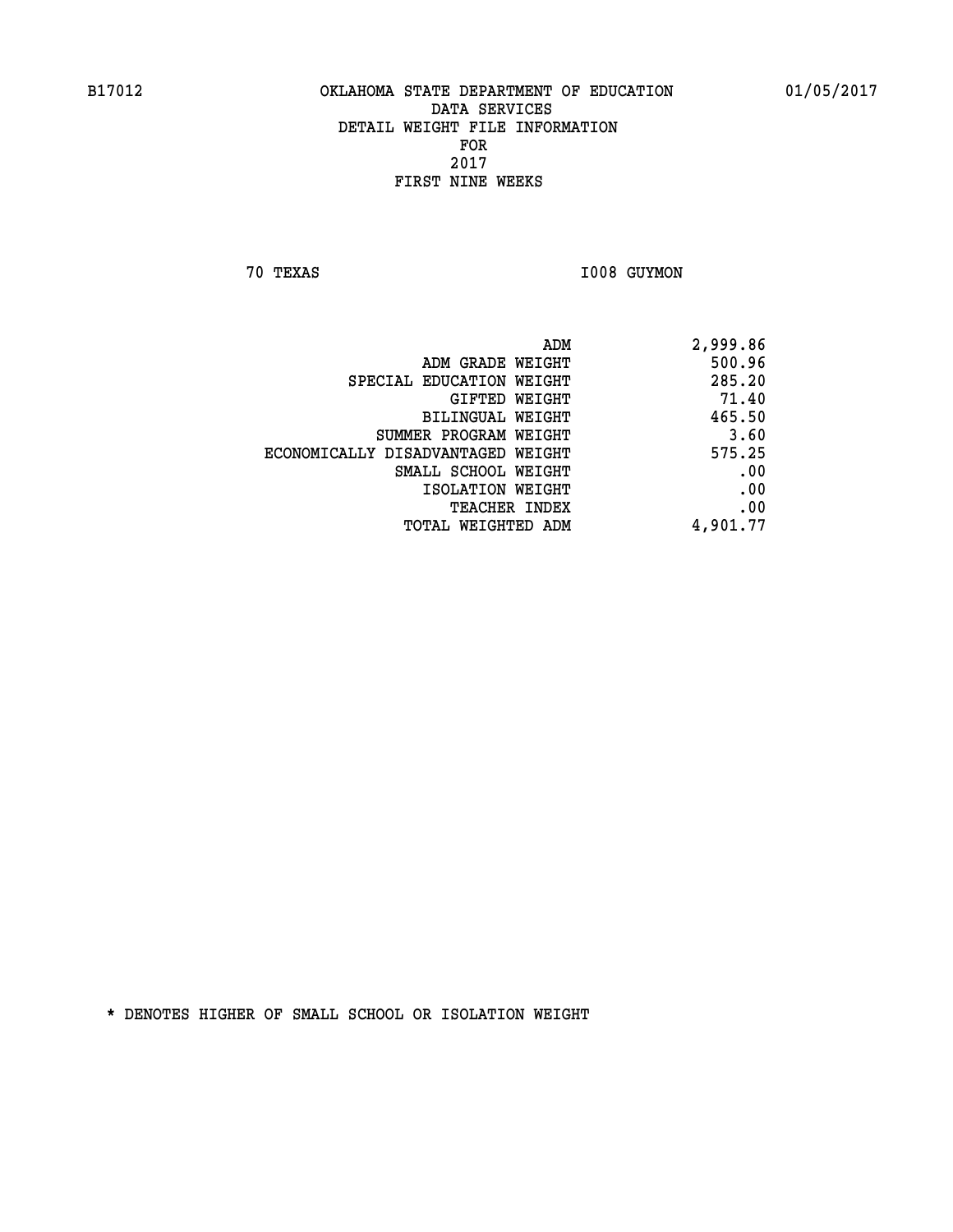**70 TEXAS I015 HARDESTY** 

|                                   | ADM | 96.00  |
|-----------------------------------|-----|--------|
| ADM GRADE WEIGHT                  |     | 20.13  |
| SPECIAL EDUCATION WEIGHT          |     | 17.55  |
| GIFTED WEIGHT                     |     | 2.72   |
| BILINGUAL WEIGHT                  |     | 6.00   |
| SUMMER PROGRAM WEIGHT             |     | .00    |
| ECONOMICALLY DISADVANTAGED WEIGHT |     | 18.75  |
| SMALL SCHOOL WEIGHT               |     | 15.72  |
| ISOLATION WEIGHT                  |     | 83.87* |
| <b>TEACHER INDEX</b>              |     | .00    |
| TOTAL WEIGHTED ADM                |     | 245.02 |
|                                   |     |        |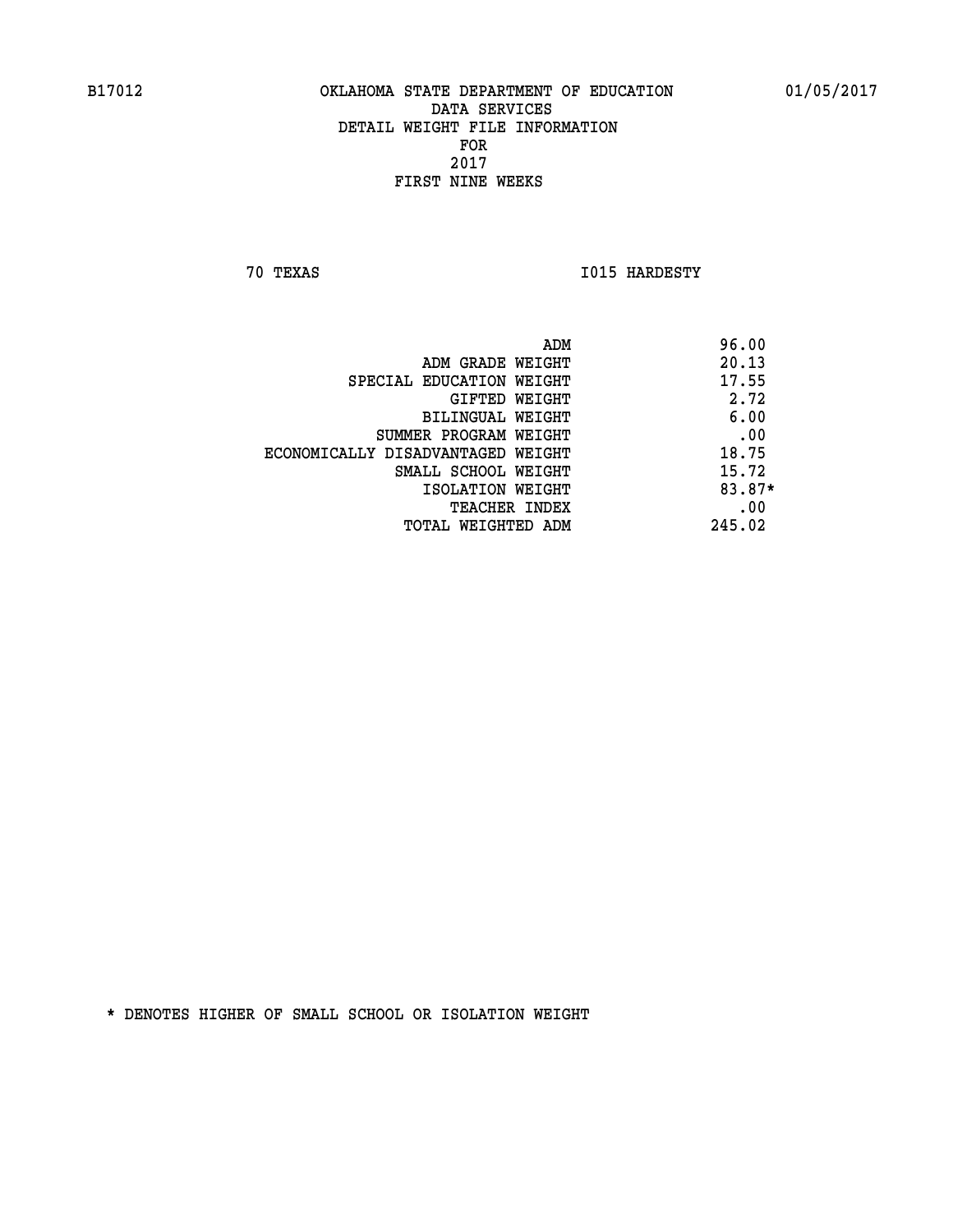**70 TEXAS I023 HOOKER** 

|                                   | 665.15<br>ADM |
|-----------------------------------|---------------|
| ADM GRADE WEIGHT                  | 108.85        |
| SPECIAL EDUCATION WEIGHT          | 49.30         |
| GIFTED WEIGHT                     | 10.88         |
| BILINGUAL WEIGHT                  | 66.00         |
| SUMMER PROGRAM WEIGHT             | .00           |
| ECONOMICALLY DISADVANTAGED WEIGHT | 102.75        |
| SMALL SCHOOL WEIGHT               | .00           |
| ISOLATION WEIGHT                  | 192.89*       |
| <b>TEACHER INDEX</b>              | 13.15         |
| TOTAL WEIGHTED ADM                | 1,208.97      |
|                                   |               |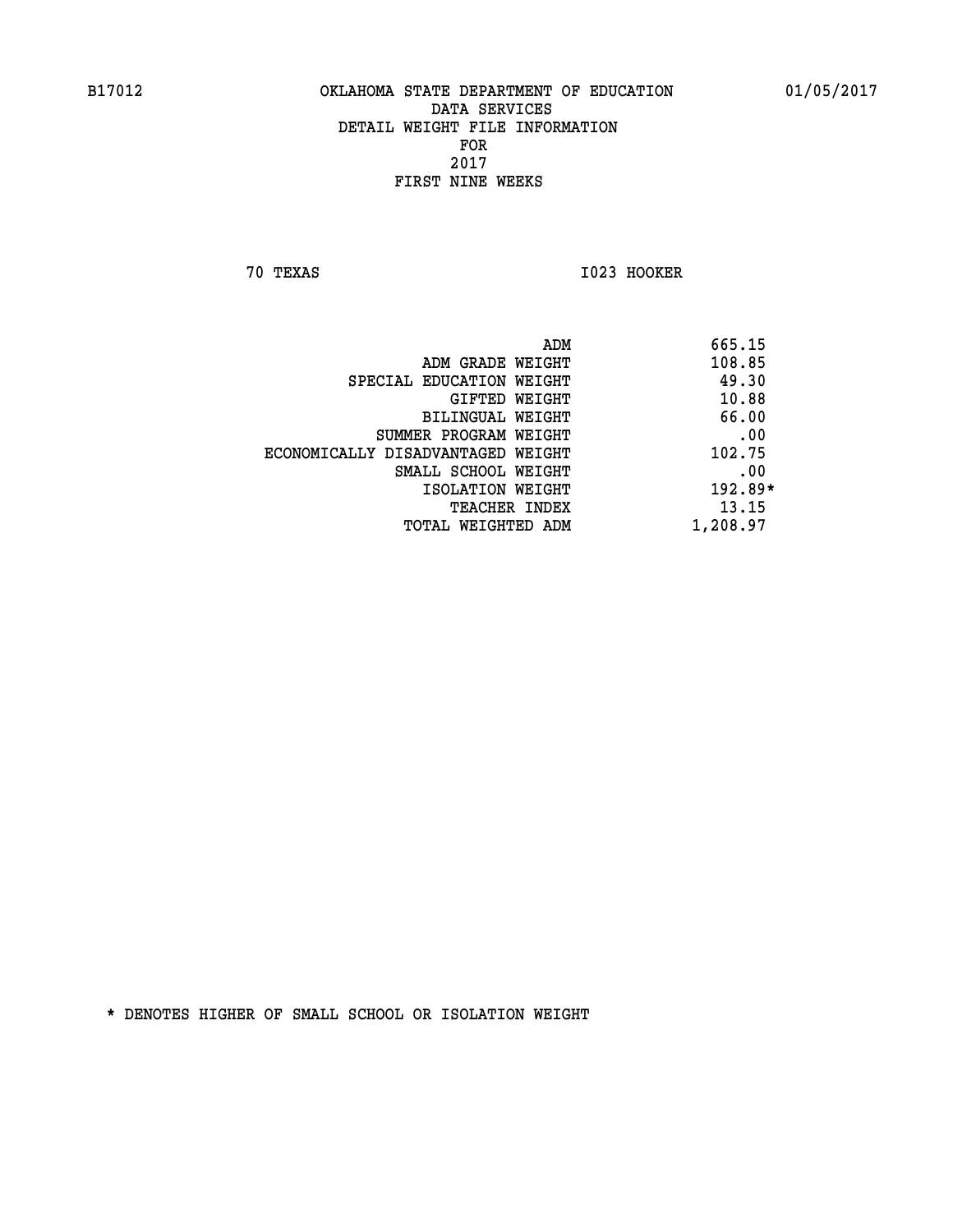**70 TEXAS I053 TYRONE** 

|                                   | 230.34<br>ADM |
|-----------------------------------|---------------|
| ADM GRADE WEIGHT                  | 41.94         |
| SPECIAL EDUCATION WEIGHT          | 17.35         |
| GIFTED WEIGHT                     | 6.12          |
| BILINGUAL WEIGHT                  | 19.25         |
| SUMMER PROGRAM WEIGHT             | .00           |
| ECONOMICALLY DISADVANTAGED WEIGHT | 38.00         |
| SMALL SCHOOL WEIGHT               | $26.01*$      |
| ISOLATION WEIGHT                  | .00           |
| <b>TEACHER INDEX</b>              | .00           |
| TOTAL WEIGHTED ADM                | 379.01        |
|                                   |               |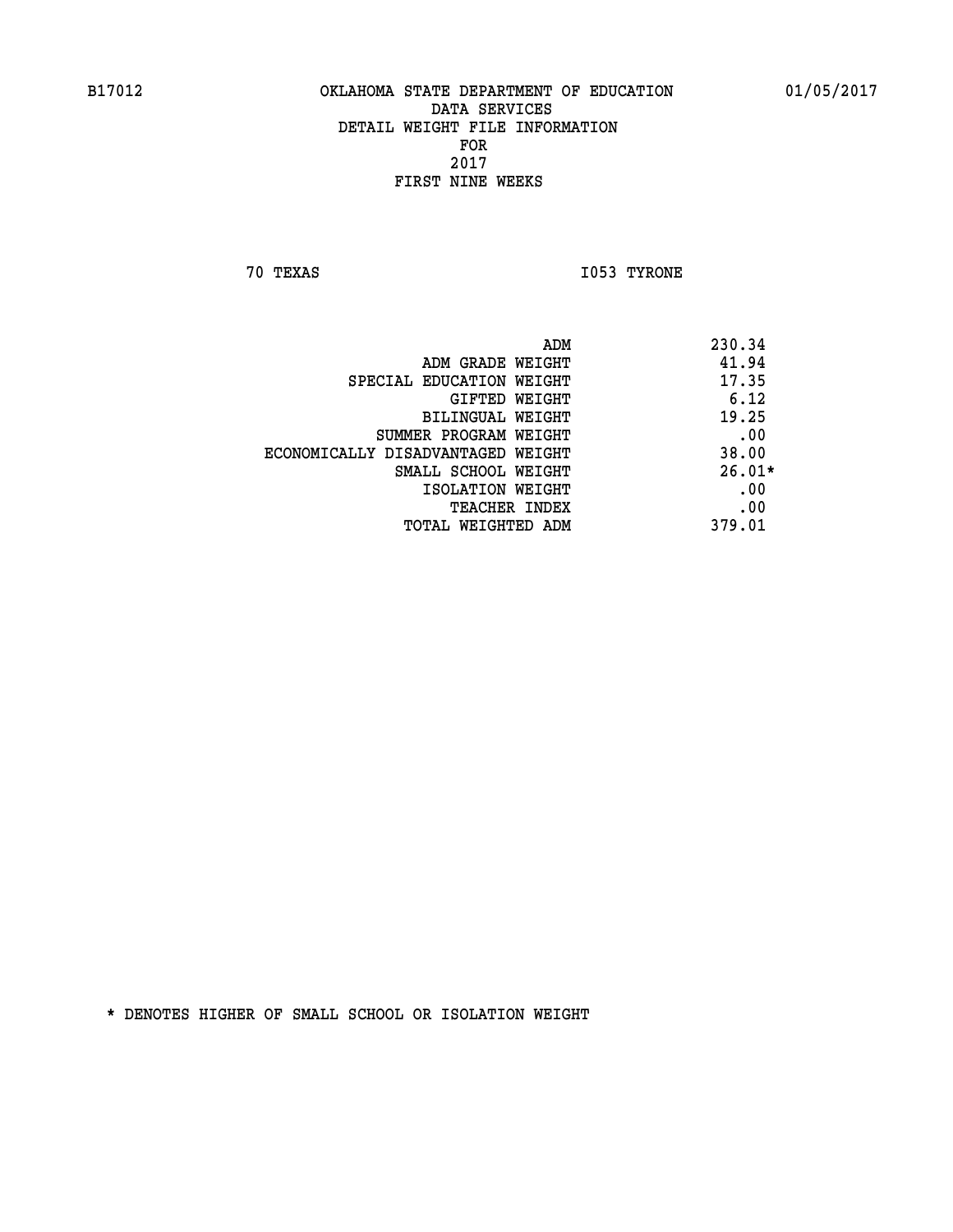**70 TEXAS I060 GOODWELL** 

|                                   | 237.59<br>ADM |
|-----------------------------------|---------------|
| ADM GRADE WEIGHT                  | 46.42         |
| SPECIAL EDUCATION WEIGHT          | 13.30         |
| GIFTED WEIGHT                     | 9.18          |
| BILINGUAL WEIGHT                  | 9.25          |
| SUMMER PROGRAM WEIGHT             | .00           |
| ECONOMICALLY DISADVANTAGED WEIGHT | 21.75         |
| SMALL SCHOOL WEIGHT               | 26.18         |
| ISOLATION WEIGHT                  | $57.78*$      |
| <b>TEACHER INDEX</b>              | .00           |
| TOTAL WEIGHTED ADM                | 395.27        |
|                                   |               |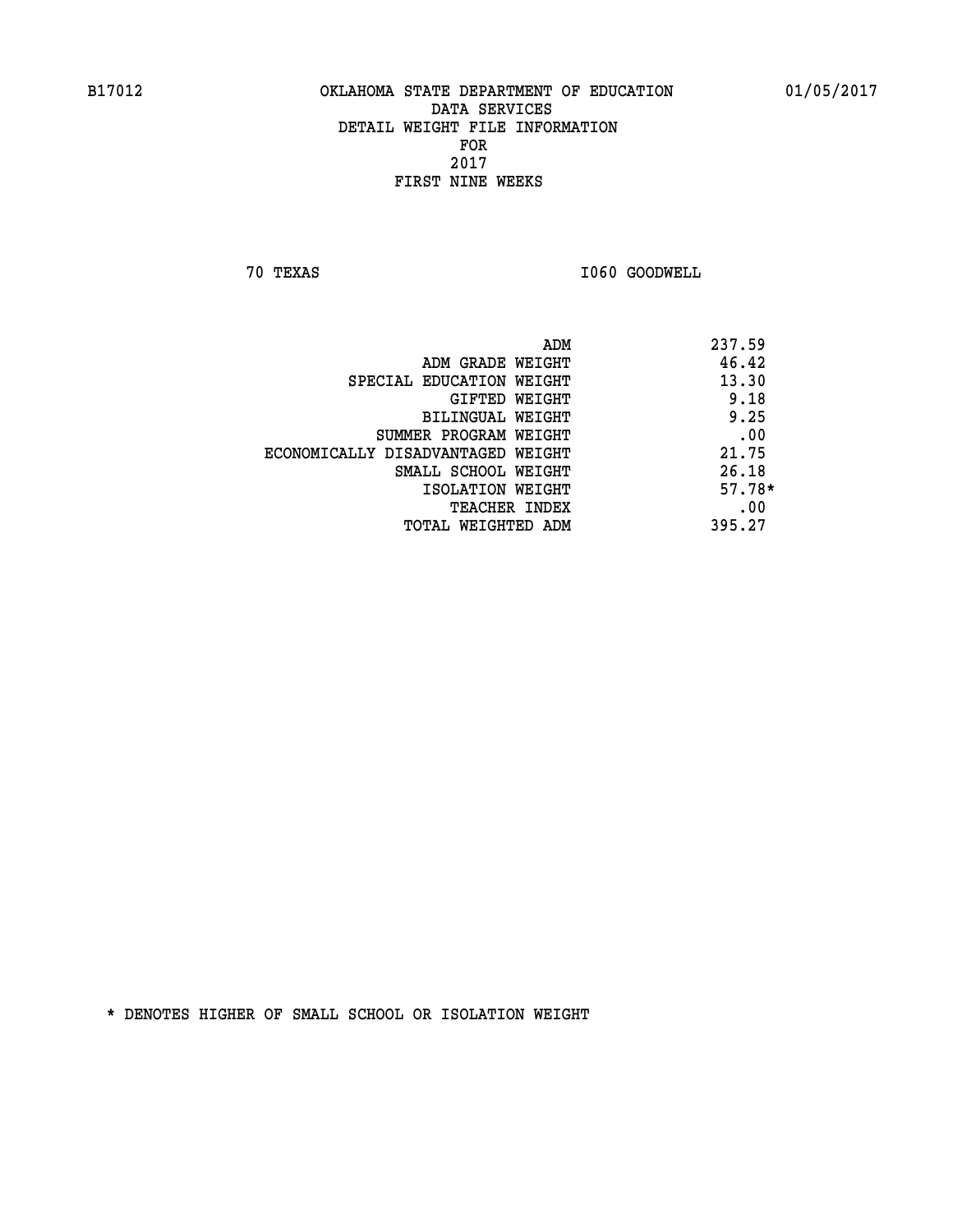**70 TEXAS I061 TEXHOMA** 

| ADM                               | 252.01    |
|-----------------------------------|-----------|
| ADM GRADE WEIGHT                  | 37.69     |
| SPECIAL EDUCATION WEIGHT          | 27.95     |
| GIFTED WEIGHT                     | 6.80      |
| BILINGUAL WEIGHT                  | 27.50     |
| SUMMER PROGRAM WEIGHT             | .00       |
| ECONOMICALLY DISADVANTAGED WEIGHT | 35.00     |
| SMALL SCHOOL WEIGHT               | 26.39     |
| ISOLATION WEIGHT                  | $147.38*$ |
| <b>TEACHER INDEX</b>              | .00       |
| TOTAL WEIGHTED ADM                | 534.33    |
|                                   |           |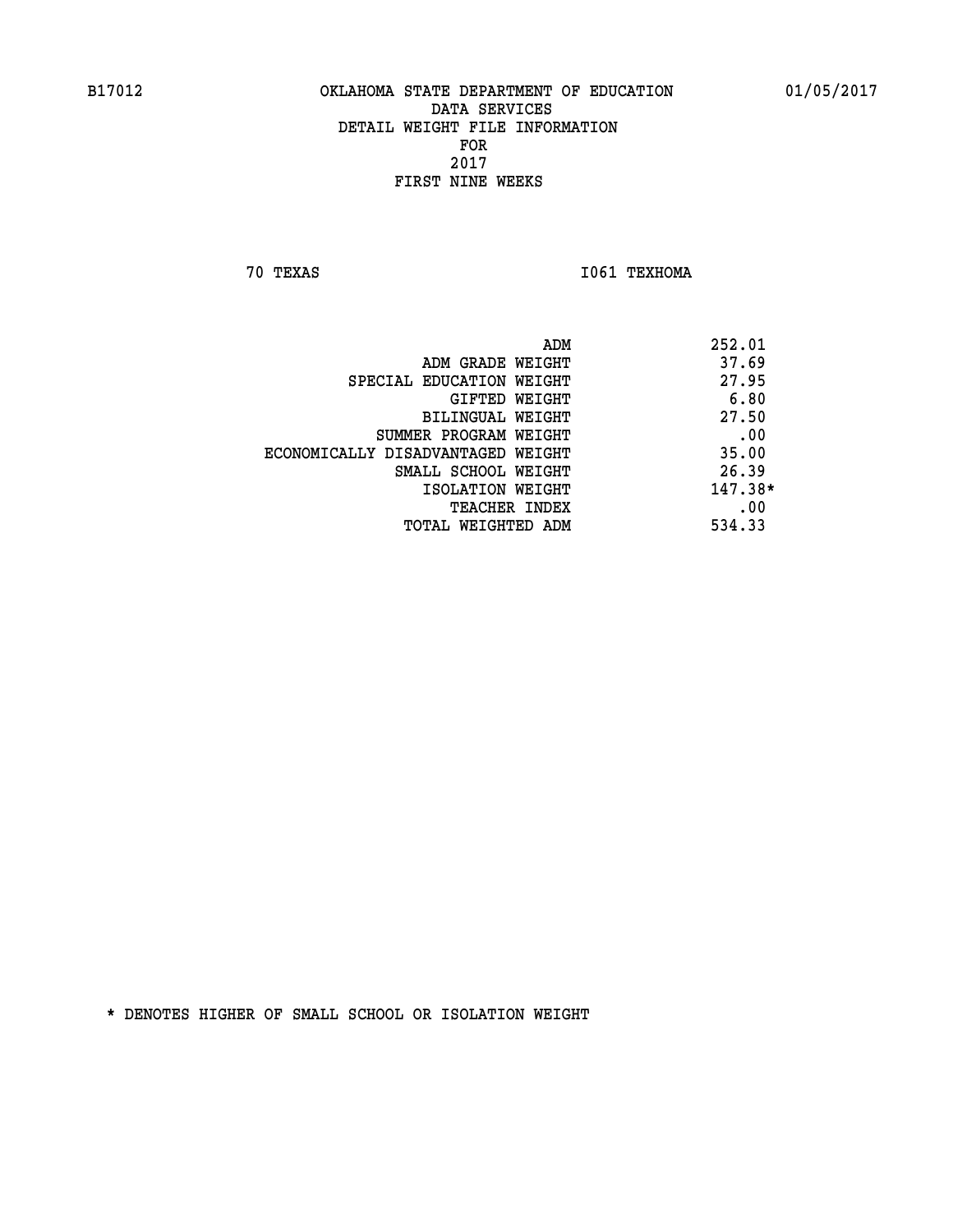**71 TILLMAN I008 TIPTON** 

|                                   | ADM<br>268.28 |          |
|-----------------------------------|---------------|----------|
| ADM GRADE WEIGHT                  |               | 50.64    |
| SPECIAL EDUCATION WEIGHT          |               | 64.70    |
| GIFTED WEIGHT                     |               | 9.18     |
| BILINGUAL WEIGHT                  |               | 7.50     |
| SUMMER PROGRAM WEIGHT             |               | .00      |
| ECONOMICALLY DISADVANTAGED WEIGHT |               | 48.50    |
| SMALL SCHOOL WEIGHT               |               | 26.44    |
| ISOLATION WEIGHT                  |               | $42.25*$ |
| <b>TEACHER INDEX</b>              |               | 2.65     |
| TOTAL WEIGHTED ADM                | 493.70        |          |
|                                   |               |          |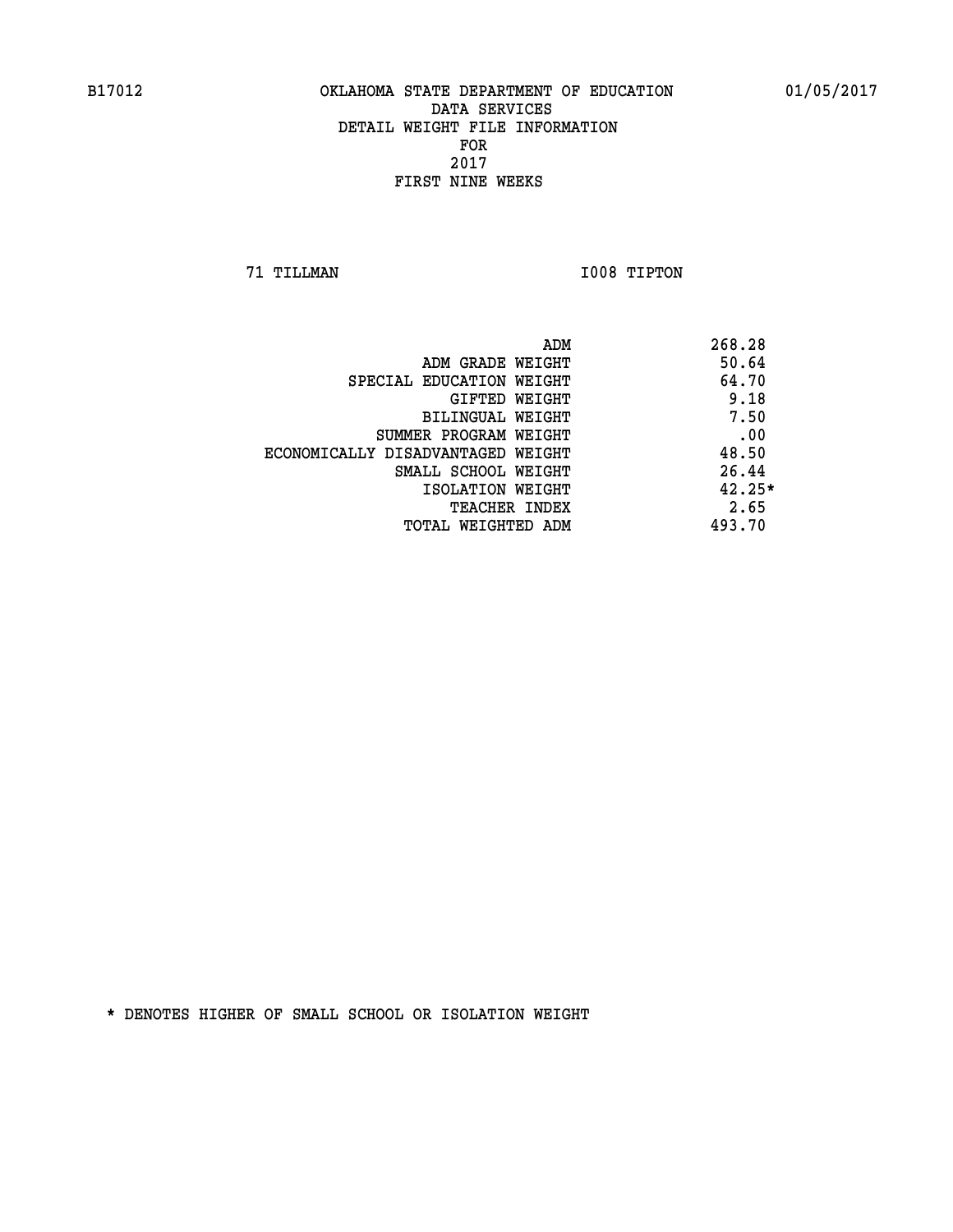**71 TILLMAN I009 DAVIDSON** 

| ADM                               | 55.49   |
|-----------------------------------|---------|
| ADM GRADE WEIGHT                  | 8.67    |
| SPECIAL EDUCATION WEIGHT          | 12.50   |
| <b>GIFTED WEIGHT</b>              | 1.36    |
| BILINGUAL WEIGHT                  | 3.00    |
| SUMMER PROGRAM WEIGHT             | .00     |
| ECONOMICALLY DISADVANTAGED WEIGHT | 12.50   |
| SMALL SCHOOL WEIGHT               | $9.93*$ |
| ISOLATION WEIGHT                  | .00     |
| <b>TEACHER INDEX</b>              | 4.64    |
| TOTAL WEIGHTED ADM                | 108.09  |
|                                   |         |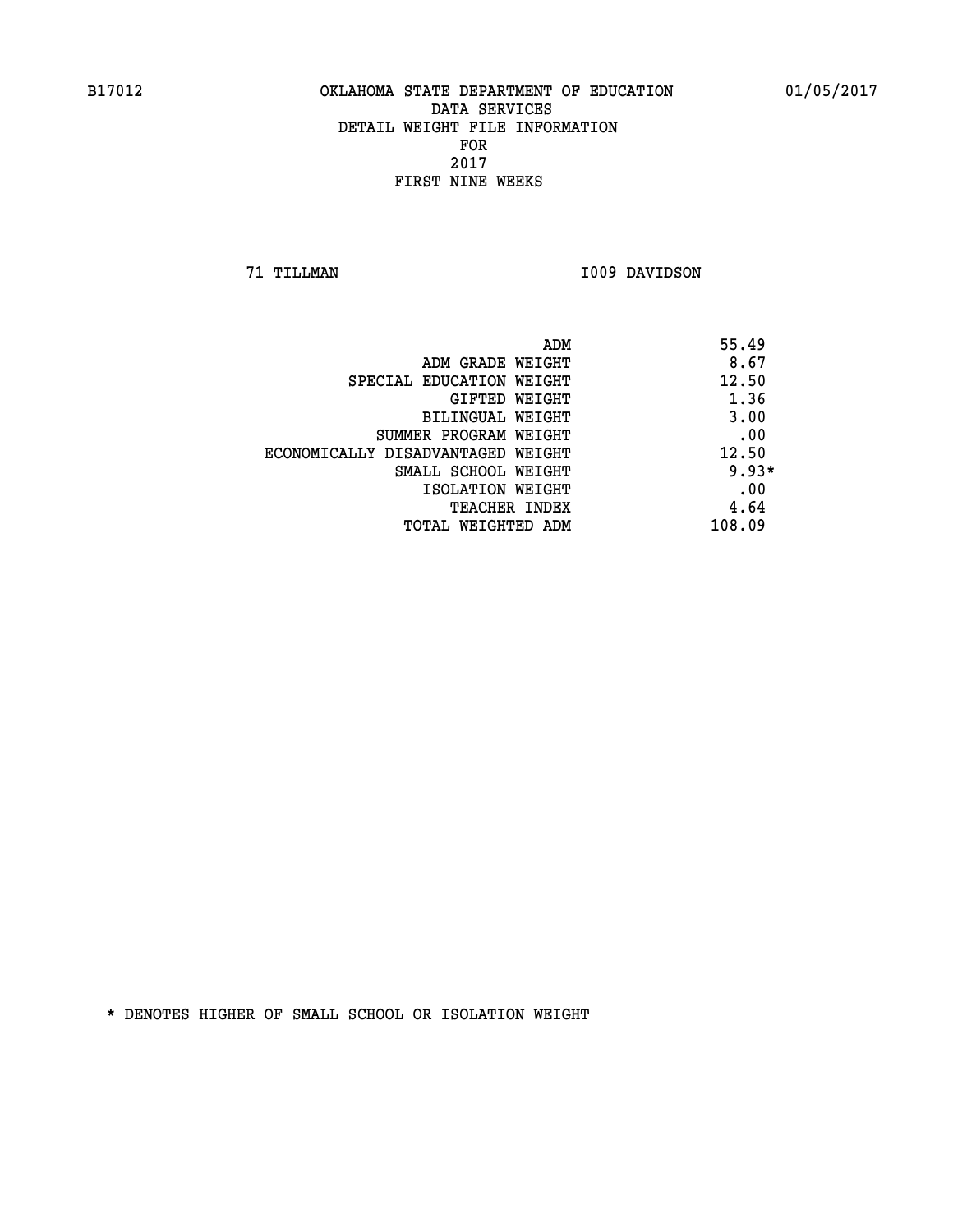**71 TILLMAN I158 FREDERICK** 

|                                   | ADM<br>865.28 |
|-----------------------------------|---------------|
| ADM GRADE WEIGHT                  | 175.65        |
| SPECIAL EDUCATION WEIGHT          | 86.10         |
| GIFTED WEIGHT                     | 27.54         |
| <b>BILINGUAL WEIGHT</b>           | 77.25         |
| SUMMER PROGRAM WEIGHT             | .00           |
| ECONOMICALLY DISADVANTAGED WEIGHT | 167.50        |
| SMALL SCHOOL WEIGHT               | .00           |
| ISOLATION WEIGHT                  | .00           |
| TEACHER INDEX                     | .00           |
| TOTAL WEIGHTED ADM                | 1,399.32      |
|                                   |               |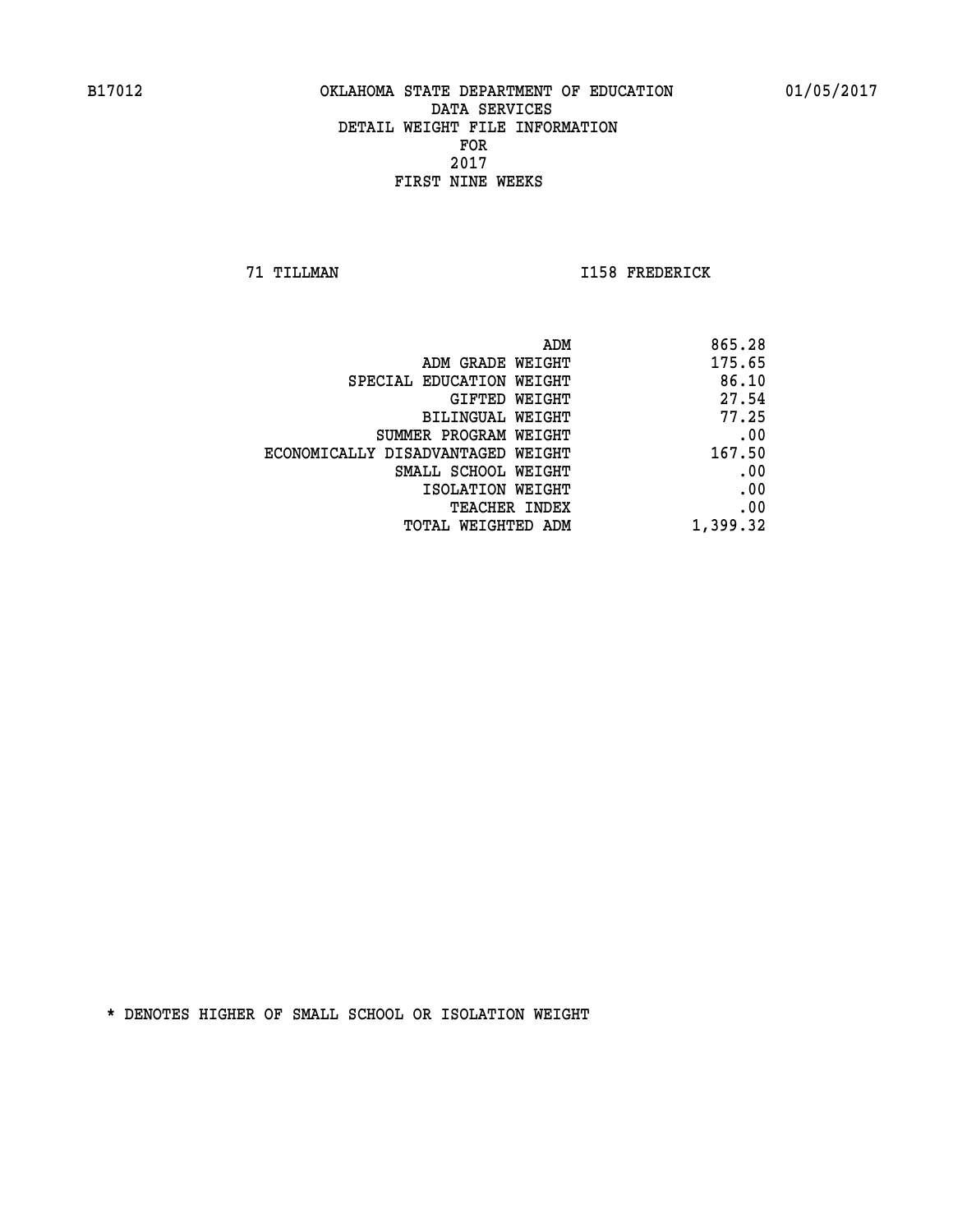**71 TILLMAN I249 GRANDFIELD** 

| ADM                               | 239.17   |
|-----------------------------------|----------|
| ADM GRADE WEIGHT                  | 43.43    |
| SPECIAL EDUCATION WEIGHT          | 35.50    |
| GIFTED WEIGHT                     | 7.82     |
| BILINGUAL WEIGHT                  | 7.00     |
| SUMMER PROGRAM WEIGHT             | .00      |
| ECONOMICALLY DISADVANTAGED WEIGHT | 52.50    |
| SMALL SCHOOL WEIGHT               | 26.21    |
| ISOLATION WEIGHT                  | $45.78*$ |
| <b>TEACHER INDEX</b>              | .00      |
| TOTAL WEIGHTED ADM                | 431.20   |
|                                   |          |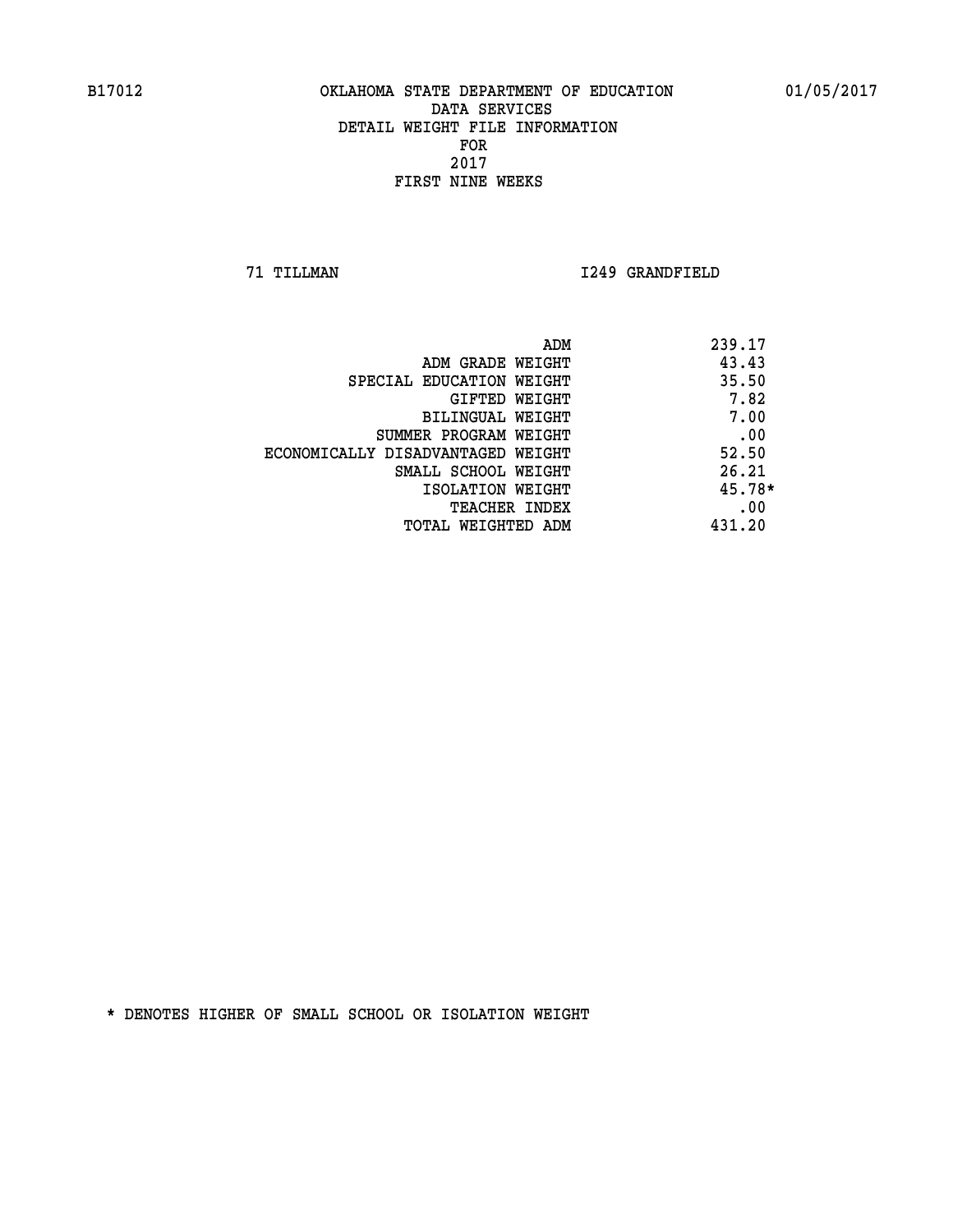**72 TULSA C015 KEYSTONE** 

| ADM                               | 319.37   |
|-----------------------------------|----------|
| ADM GRADE WEIGHT                  | 59.20    |
| SPECIAL EDUCATION WEIGHT          | 98.75    |
| GIFTED WEIGHT                     | 9.18     |
| BILINGUAL WEIGHT                  | .00      |
| SUMMER PROGRAM WEIGHT             | .00      |
| ECONOMICALLY DISADVANTAGED WEIGHT | 62.50    |
| SMALL SCHOOL WEIGHT               | $25.31*$ |
| ISOLATION WEIGHT                  | .00      |
| <b>TEACHER INDEX</b>              | 10.85    |
| TOTAL WEIGHTED ADM                | 585.16   |
|                                   |          |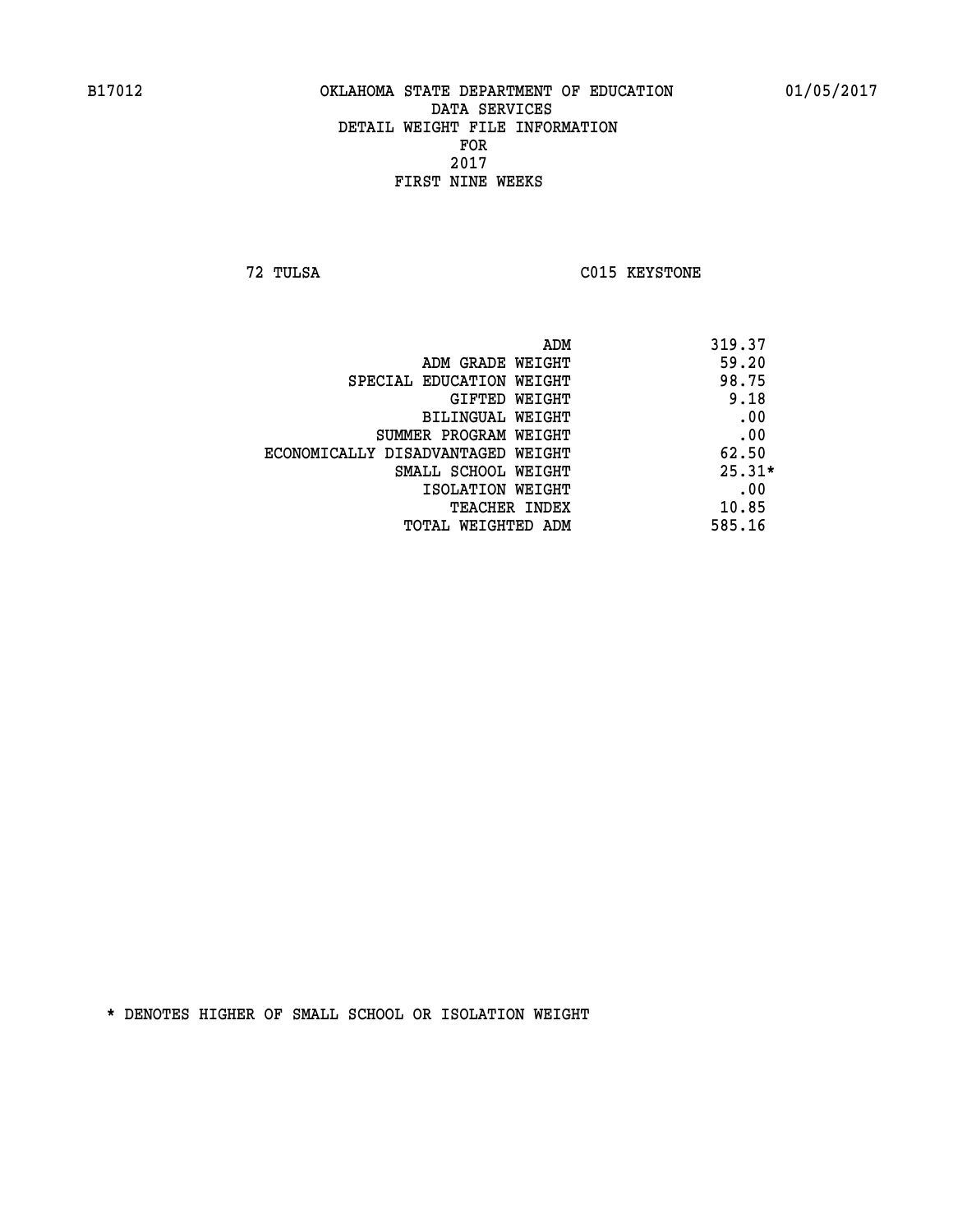**72 TULSA E004 TULSA CHARTER: SCHL AR**

|                                   | 372.28<br>ADM |  |
|-----------------------------------|---------------|--|
| ADM GRADE WEIGHT                  | 74.46         |  |
| SPECIAL EDUCATION WEIGHT          | 51.40         |  |
| GIFTED WEIGHT                     | 21.76         |  |
| BILINGUAL WEIGHT                  | 5.75          |  |
| SUMMER PROGRAM WEIGHT             | .00           |  |
| ECONOMICALLY DISADVANTAGED WEIGHT | 48.75         |  |
| SMALL SCHOOL WEIGHT               | .00           |  |
| ISOLATION WEIGHT                  | .00           |  |
| <b>TEACHER INDEX</b>              | .00           |  |
| TOTAL WEIGHTED ADM                | 574.40        |  |
|                                   |               |  |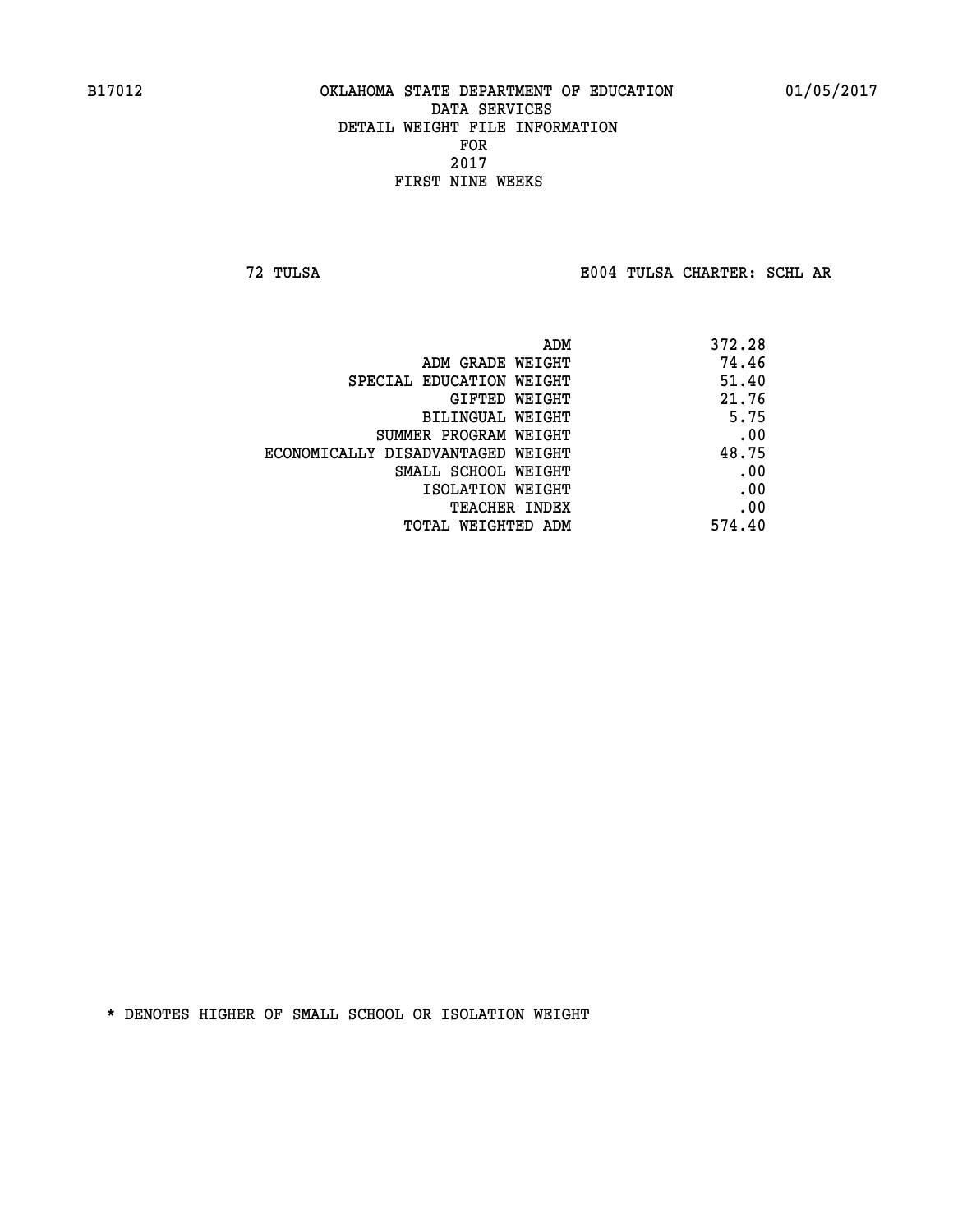**72 TULSA E005 TULSA CHARTER: KIPP TU**

|                                   | 294.39<br>ADM |  |
|-----------------------------------|---------------|--|
| ADM GRADE WEIGHT                  | 27.50         |  |
| SPECIAL EDUCATION WEIGHT          | 43.15         |  |
| GIFTED WEIGHT                     | 9.86          |  |
| BILINGUAL WEIGHT                  | 3.25          |  |
| SUMMER PROGRAM WEIGHT             | .00           |  |
| ECONOMICALLY DISADVANTAGED WEIGHT | 71.75         |  |
| SMALL SCHOOL WEIGHT               | .00           |  |
| ISOLATION WEIGHT                  | .00           |  |
| <b>TEACHER INDEX</b>              | .00           |  |
| TOTAL WEIGHTED ADM                | 449.90        |  |
|                                   |               |  |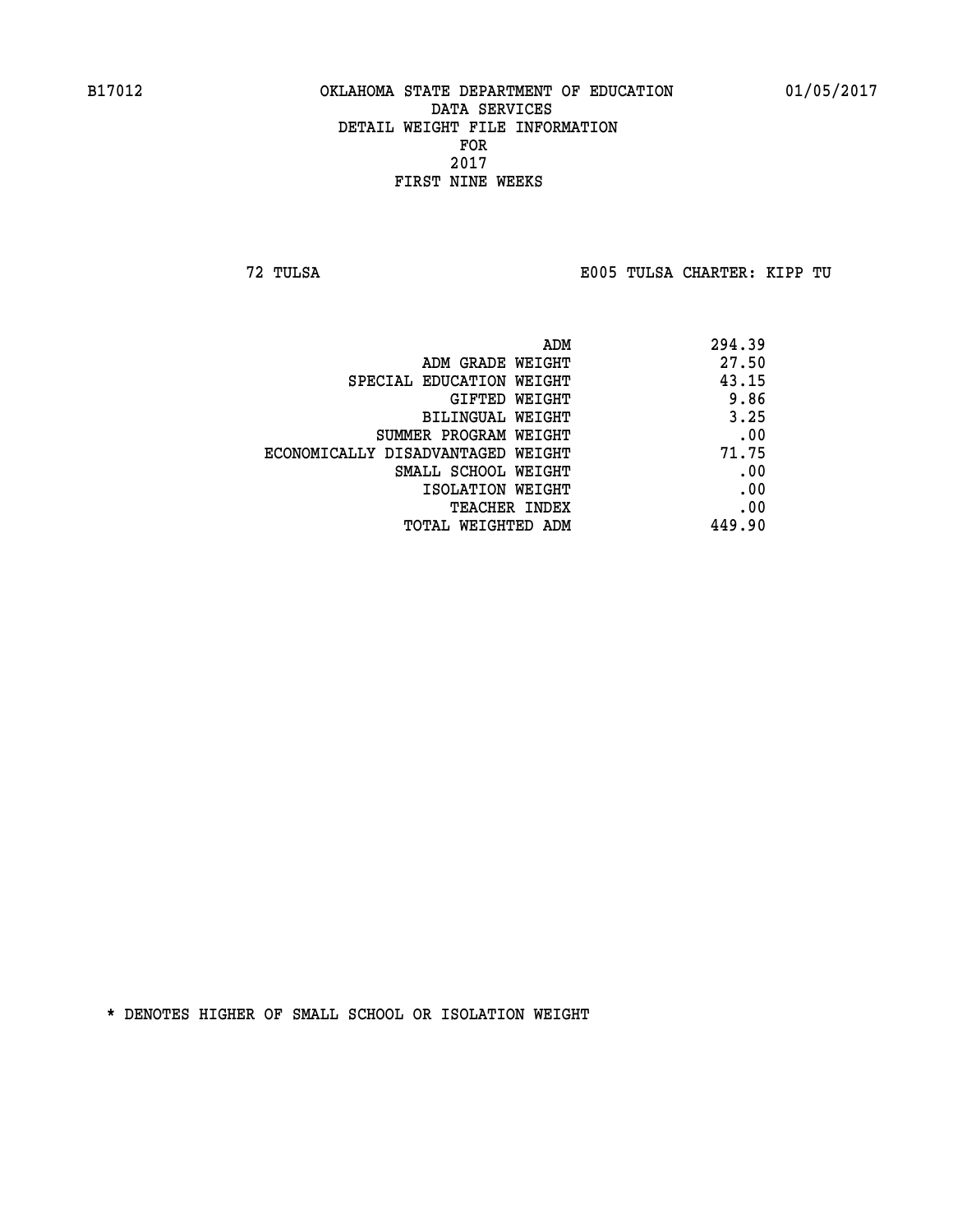**72 TULSA E006 TULSA LEGACY CHARTER S**

| ADM                               | 565.38 |
|-----------------------------------|--------|
| ADM GRADE WEIGHT                  | 126.80 |
| SPECIAL EDUCATION WEIGHT          | 73.40  |
| GIFTED WEIGHT                     | 15.64  |
| BILINGUAL WEIGHT                  | 7.75   |
| SUMMER PROGRAM WEIGHT             | .00    |
| ECONOMICALLY DISADVANTAGED WEIGHT | 139.00 |
| SMALL SCHOOL WEIGHT               | .00    |
| ISOLATION WEIGHT                  | .00    |
| <b>TEACHER INDEX</b>              | .00    |
| TOTAL WEIGHTED ADM                | 927.97 |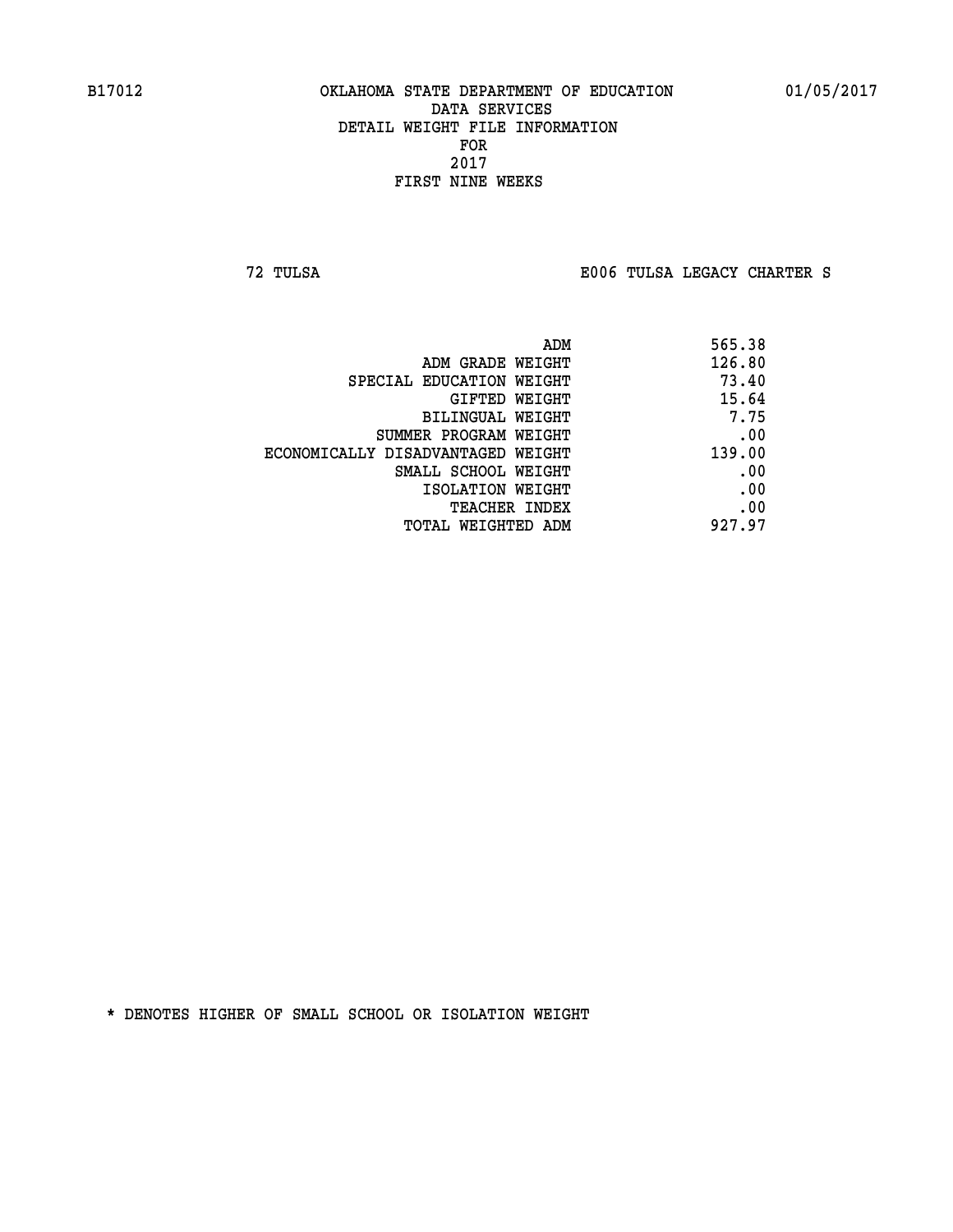**72 TULSA E017 TULSA CHARTER: COLLEGE**

|                                   | 189.90<br>ADM |
|-----------------------------------|---------------|
| ADM GRADE WEIGHT                  | 80.80         |
| SPECIAL EDUCATION WEIGHT          | 29.60         |
| GIFTED WEIGHT                     | 5.10          |
| BILINGUAL WEIGHT                  | 37.50         |
| SUMMER PROGRAM WEIGHT             | .00           |
| ECONOMICALLY DISADVANTAGED WEIGHT | 44.75         |
| SMALL SCHOOL WEIGHT               | .00           |
| ISOLATION WEIGHT                  | .00           |
| <b>TEACHER INDEX</b>              | .00           |
| TOTAL WEIGHTED ADM                | 387.65        |
|                                   |               |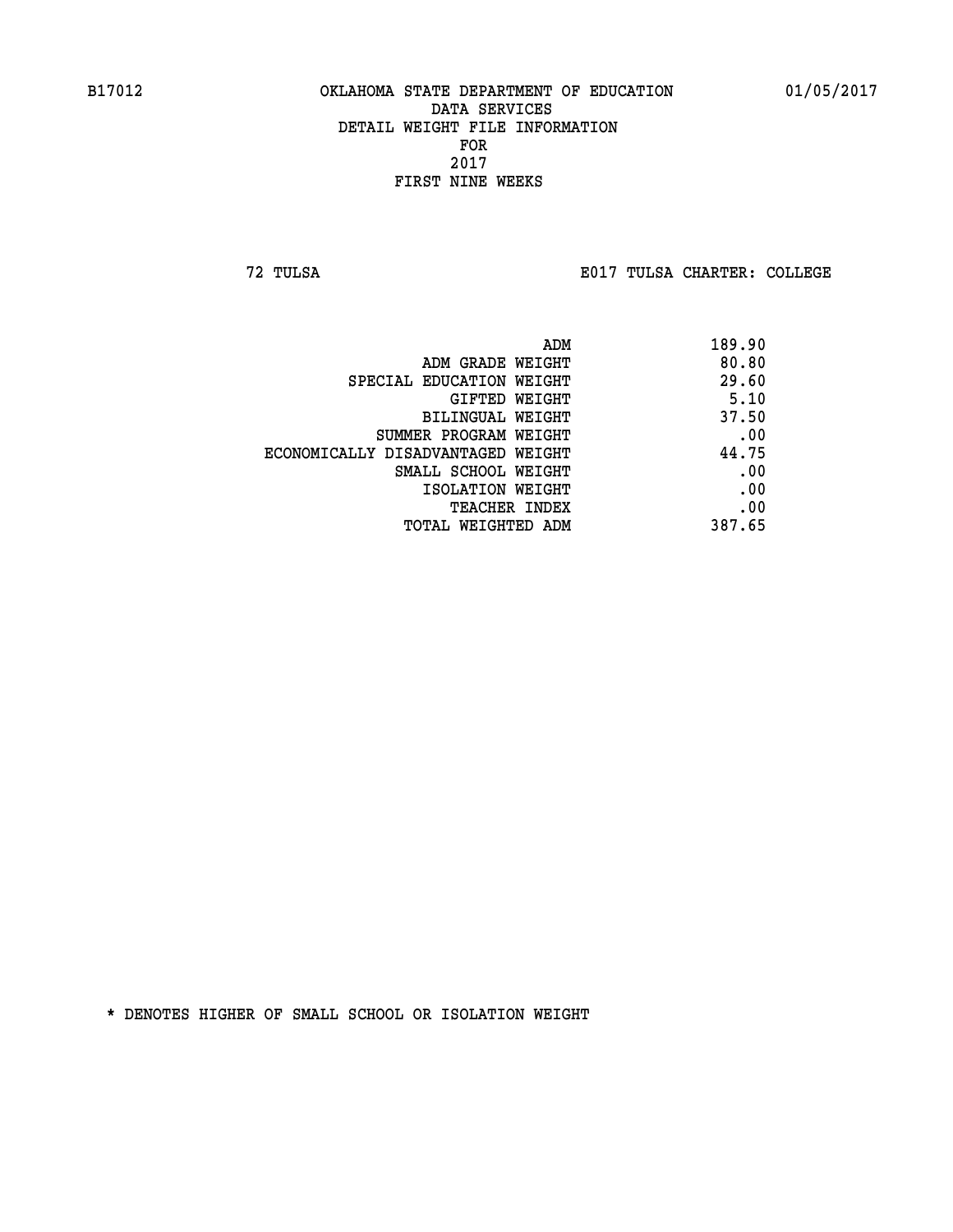**72 TULSA E018 TULSA CHARTER: HONOR A**

| ADM                               | 205.13 |
|-----------------------------------|--------|
| ADM GRADE WEIGHT                  | .00    |
| SPECIAL EDUCATION WEIGHT          | 7.40   |
| GIFTED WEIGHT                     | .00    |
| BILINGUAL WEIGHT                  | 37.50  |
| SUMMER PROGRAM WEIGHT             | .00    |
| ECONOMICALLY DISADVANTAGED WEIGHT | 48.50  |
| SMALL SCHOOL WEIGHT               | .00    |
| ISOLATION WEIGHT                  | .00    |
| TEACHER INDEX                     | .00    |
| TOTAL WEIGHTED ADM                | 298.53 |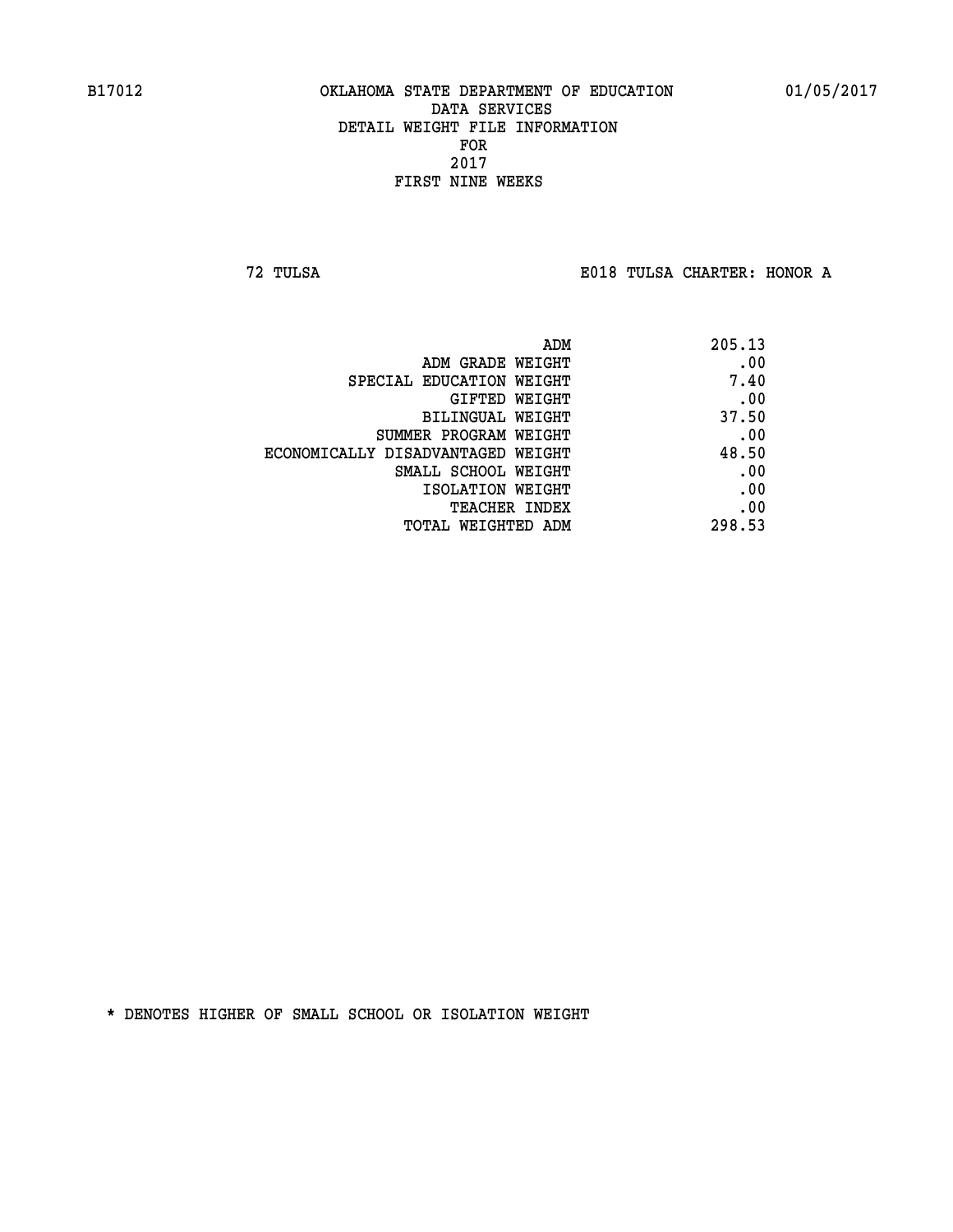**72 TULSA E019 TULSA CHARTER: COLLEGI**

| 156.72 |
|--------|
| .00    |
| 9.65   |
| 5.78   |
| 7.25   |
| .00    |
| 36.75  |
| .00    |
| .00    |
| .00    |
| 216.15 |
|        |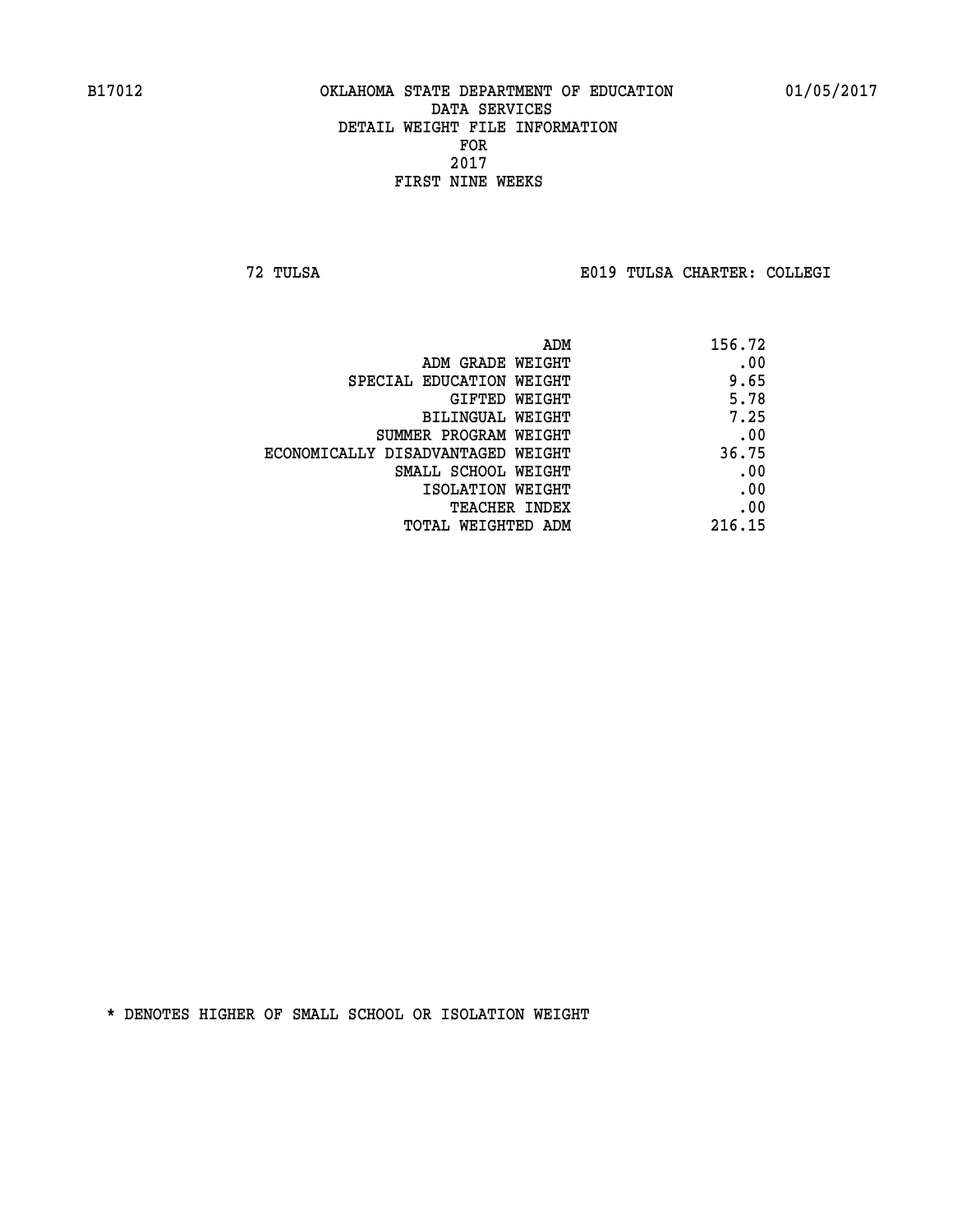**72 TULSA G001 DEBORAH BROWN (CHARTER**

| ADM                               | 253.20 |
|-----------------------------------|--------|
| ADM GRADE WEIGHT                  | 86.86  |
| SPECIAL EDUCATION WEIGHT          | .80    |
| GIFTED WEIGHT                     | .00    |
| BILINGUAL WEIGHT                  | .00    |
| SUMMER PROGRAM WEIGHT             | .00    |
| ECONOMICALLY DISADVANTAGED WEIGHT | 59.75  |
| SMALL SCHOOL WEIGHT               | .00    |
| ISOLATION WEIGHT                  | .00    |
| <b>TEACHER INDEX</b>              | 17.67  |
| TOTAL WEIGHTED ADM                | 418.28 |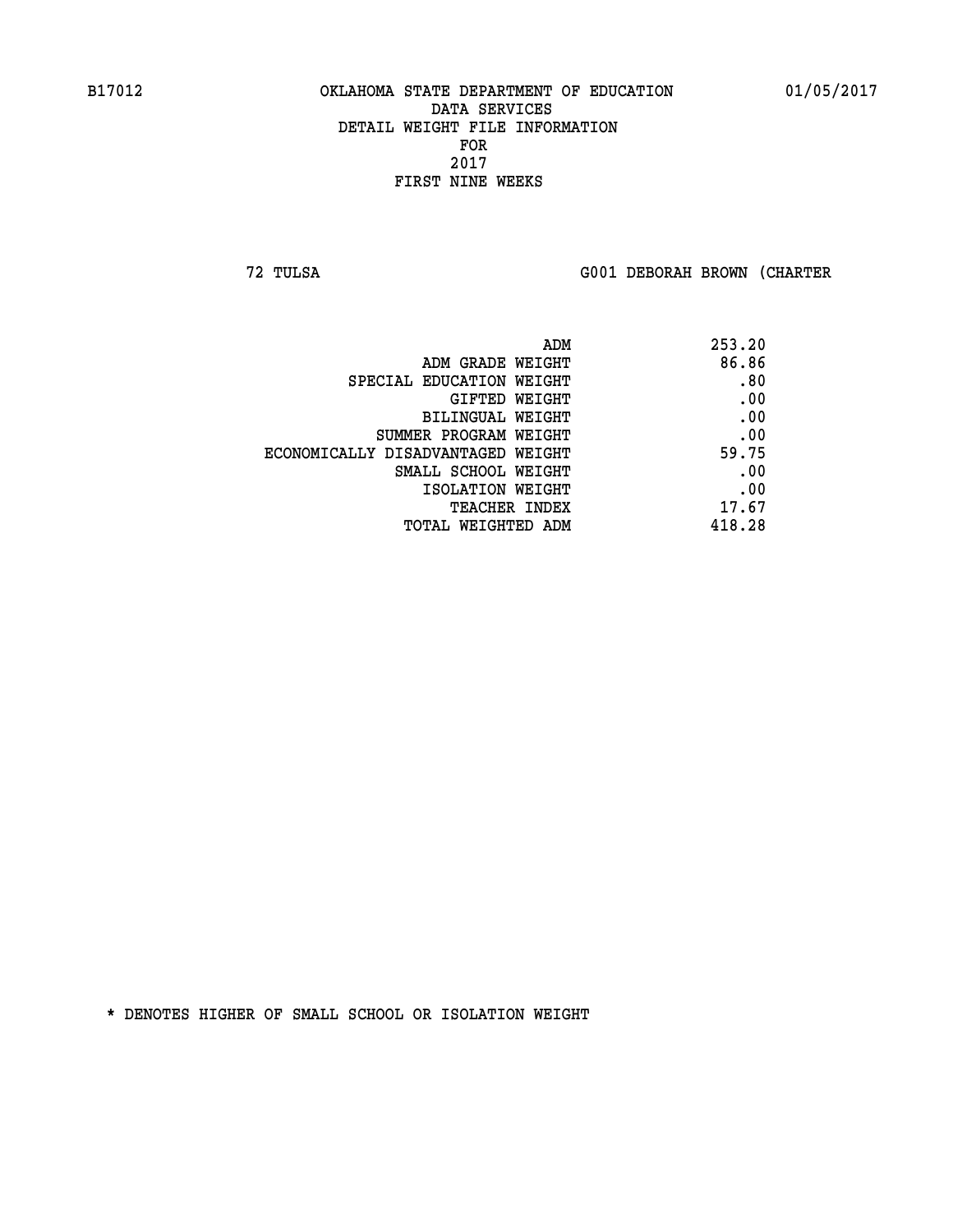**72 TULSA G003 DISCOVERY SCHOOLS OF T**

| ADM                               | 1,055.59 |
|-----------------------------------|----------|
| ADM GRADE WEIGHT                  | 187.43   |
| SPECIAL EDUCATION WEIGHT          | 74.00    |
| GIFTED WEIGHT                     | 28.22    |
| BILINGUAL WEIGHT                  | 128.00   |
| SUMMER PROGRAM WEIGHT             | .00      |
| ECONOMICALLY DISADVANTAGED WEIGHT | 215.50   |
| SMALL SCHOOL WEIGHT               | .00      |
| ISOLATION WEIGHT                  | .00      |
| <b>TEACHER INDEX</b>              | .00      |
| TOTAL WEIGHTED ADM                | 1,688.74 |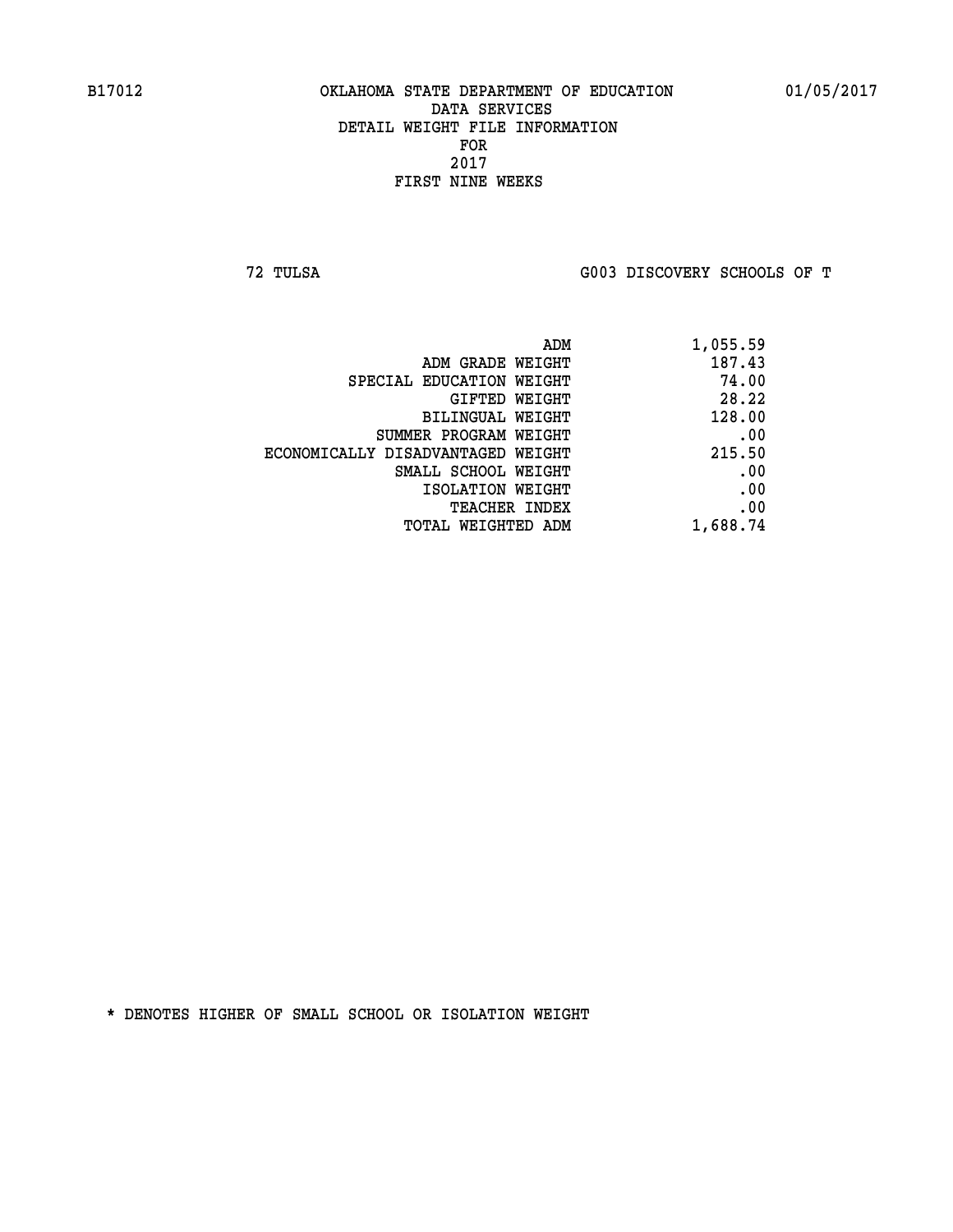**72 TULSA G004 SANKOFA MIDDLE SCHL (C**

| ADM                               | 111.43 |
|-----------------------------------|--------|
| ADM GRADE WEIGHT                  | 4.03   |
| SPECIAL EDUCATION WEIGHT          | 7.85   |
| GIFTED WEIGHT                     | .00    |
| BILINGUAL WEIGHT                  | .00    |
| SUMMER PROGRAM WEIGHT             | .00    |
| ECONOMICALLY DISADVANTAGED WEIGHT | 24.50  |
| SMALL SCHOOL WEIGHT               | .00    |
| ISOLATION WEIGHT                  | .00    |
| <b>TEACHER INDEX</b>              | 19.90  |
| TOTAL WEIGHTED ADM                | 167.71 |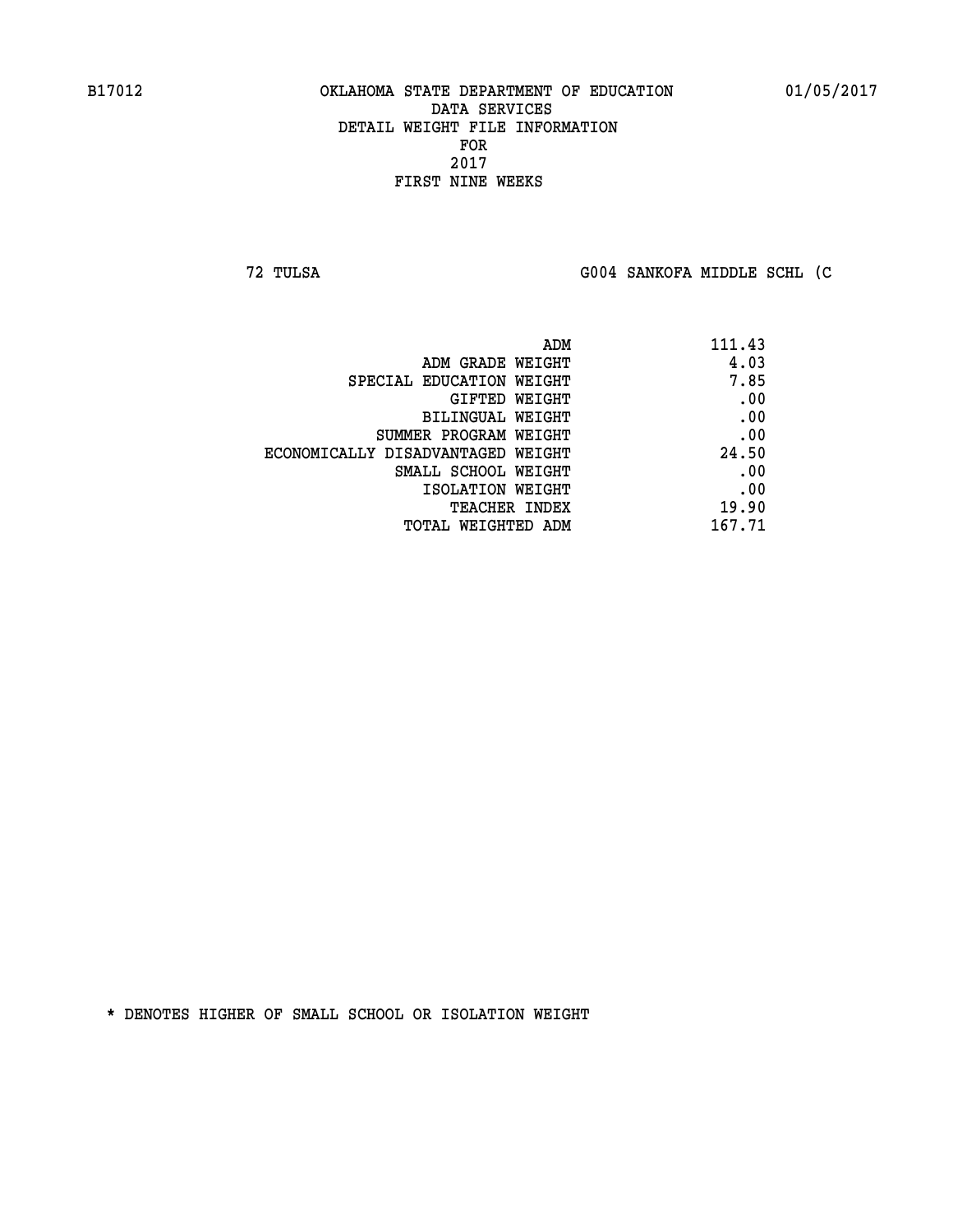**72 TULSA G005 LANGSTON HUGHES ACAD A**

| 145.73 |
|--------|
| 29.15  |
| 14.50  |
| 4.08   |
| 1.75   |
| .00    |
| 33.00  |
| .00    |
| .00    |
| 22.28  |
| 250.49 |
|        |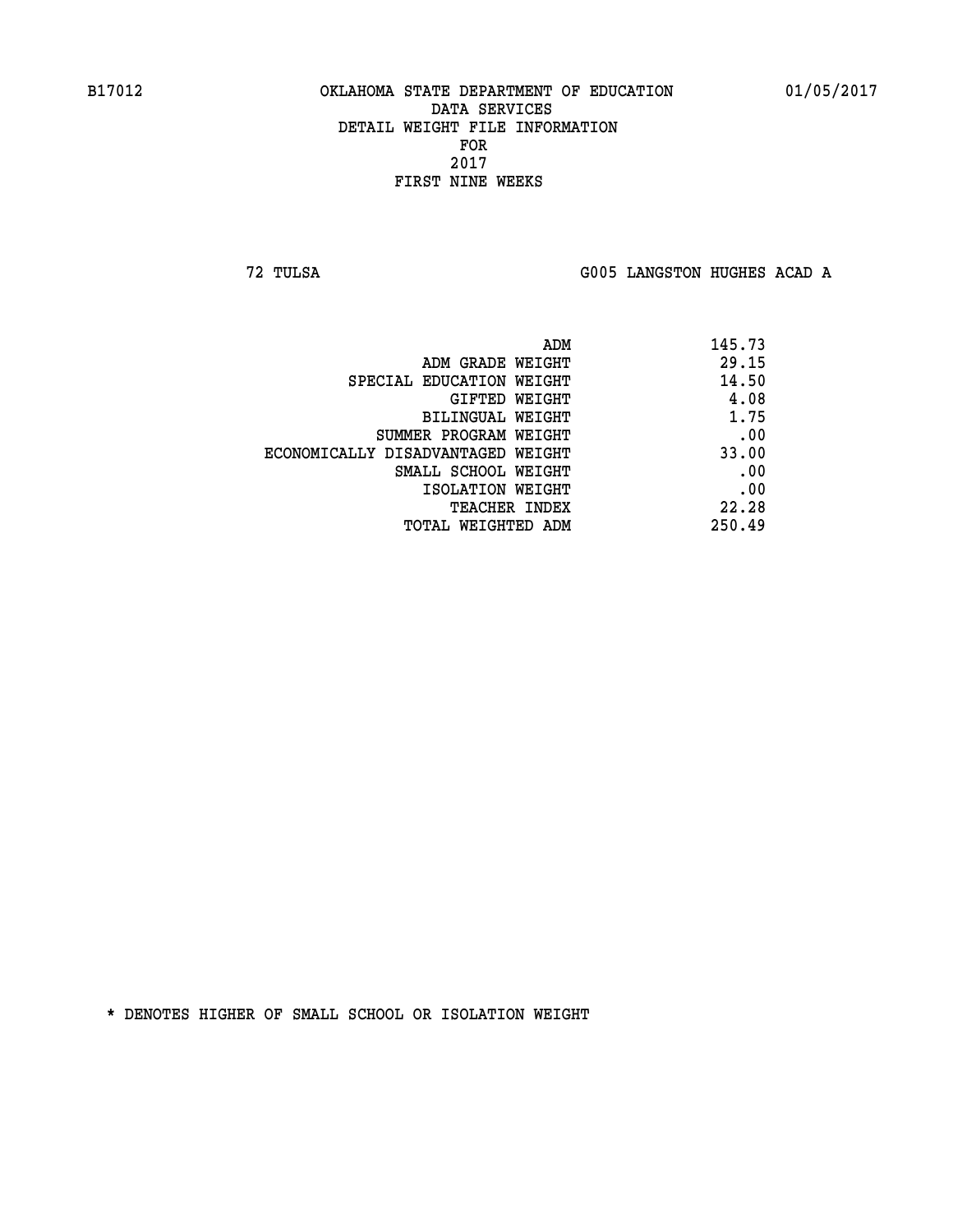**72 TULSA I001 TULSA** 

| 38,356.88 |
|-----------|
| 7,698.45  |
| 6,473.00  |
| 1,415.08  |
| 2,843.75  |
| 26.40     |
| 8,234.25  |
| .00       |
| .00       |
| .00       |
| 65,047.81 |
|           |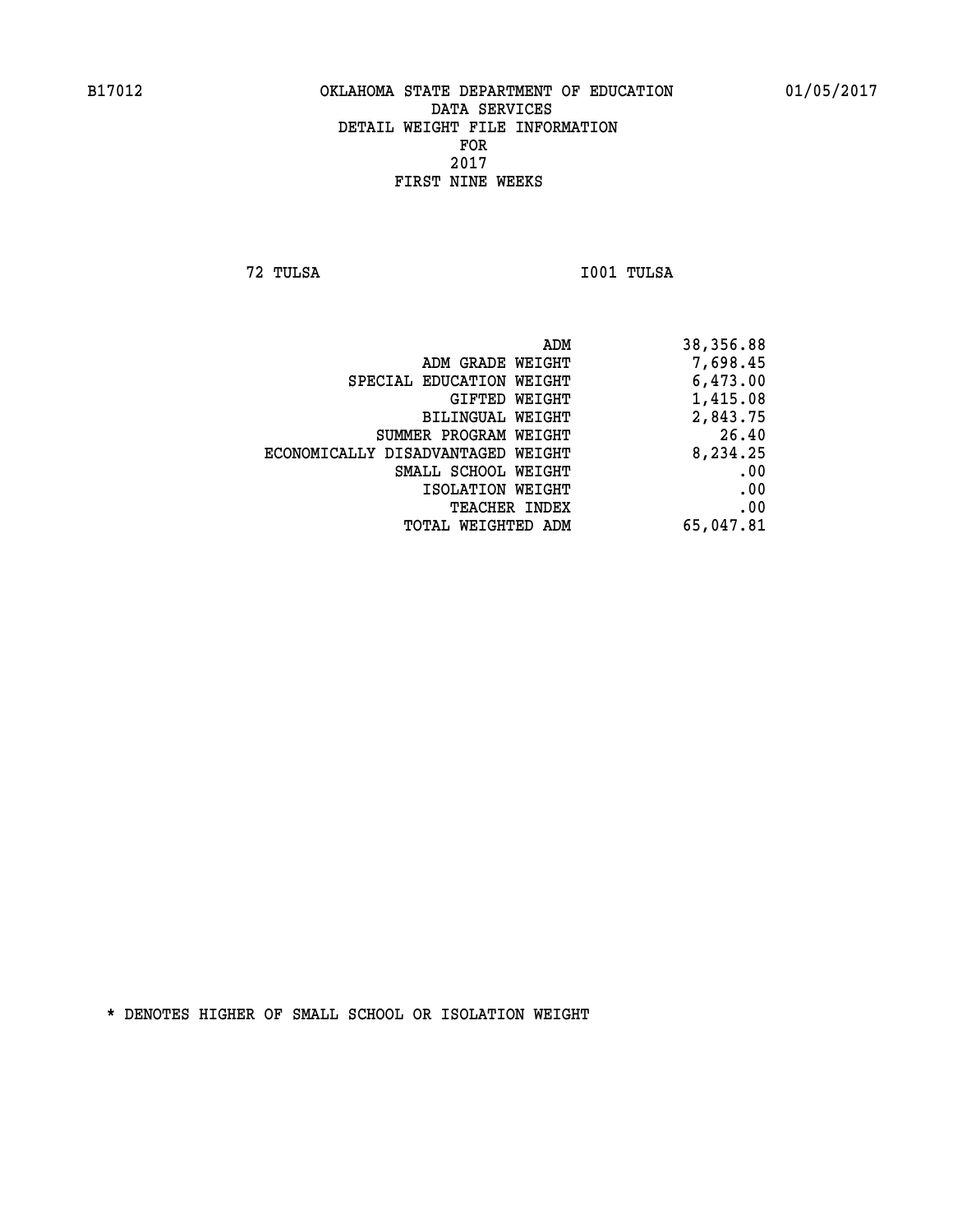**72 TULSA I002 SAND SPRINGS** 

| 5,141.19 |
|----------|
| 1,023.41 |
| 918.50   |
| 164.56   |
| 23.00    |
| .00      |
| 771.25   |
| .00      |
| .00      |
| 48.55    |
| 8,090.46 |
|          |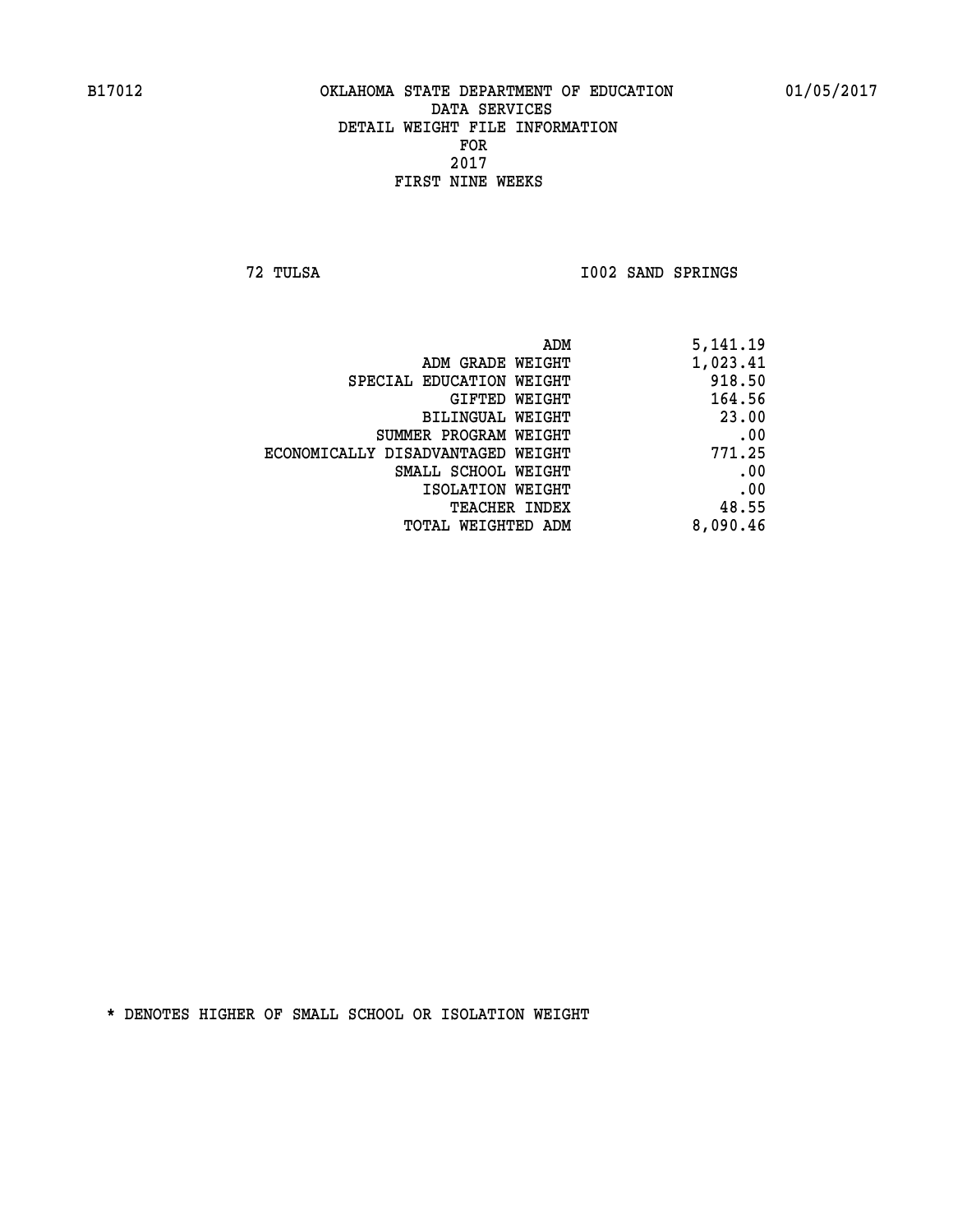**72 TULSA I003 BROKEN ARROW** 

| 19,028.73 | ADM                               |
|-----------|-----------------------------------|
| 3,686.45  | ADM GRADE WEIGHT                  |
| 2,748.05  | SPECIAL EDUCATION WEIGHT          |
| 987.02    | GIFTED WEIGHT                     |
| 407.00    | BILINGUAL WEIGHT                  |
| 19.20     | SUMMER PROGRAM WEIGHT             |
| 2,224.25  | ECONOMICALLY DISADVANTAGED WEIGHT |
| .00       | SMALL SCHOOL WEIGHT               |
| .00       | ISOLATION WEIGHT                  |
| .00       | <b>TEACHER INDEX</b>              |
| 29,100.70 | TOTAL WEIGHTED ADM                |
|           |                                   |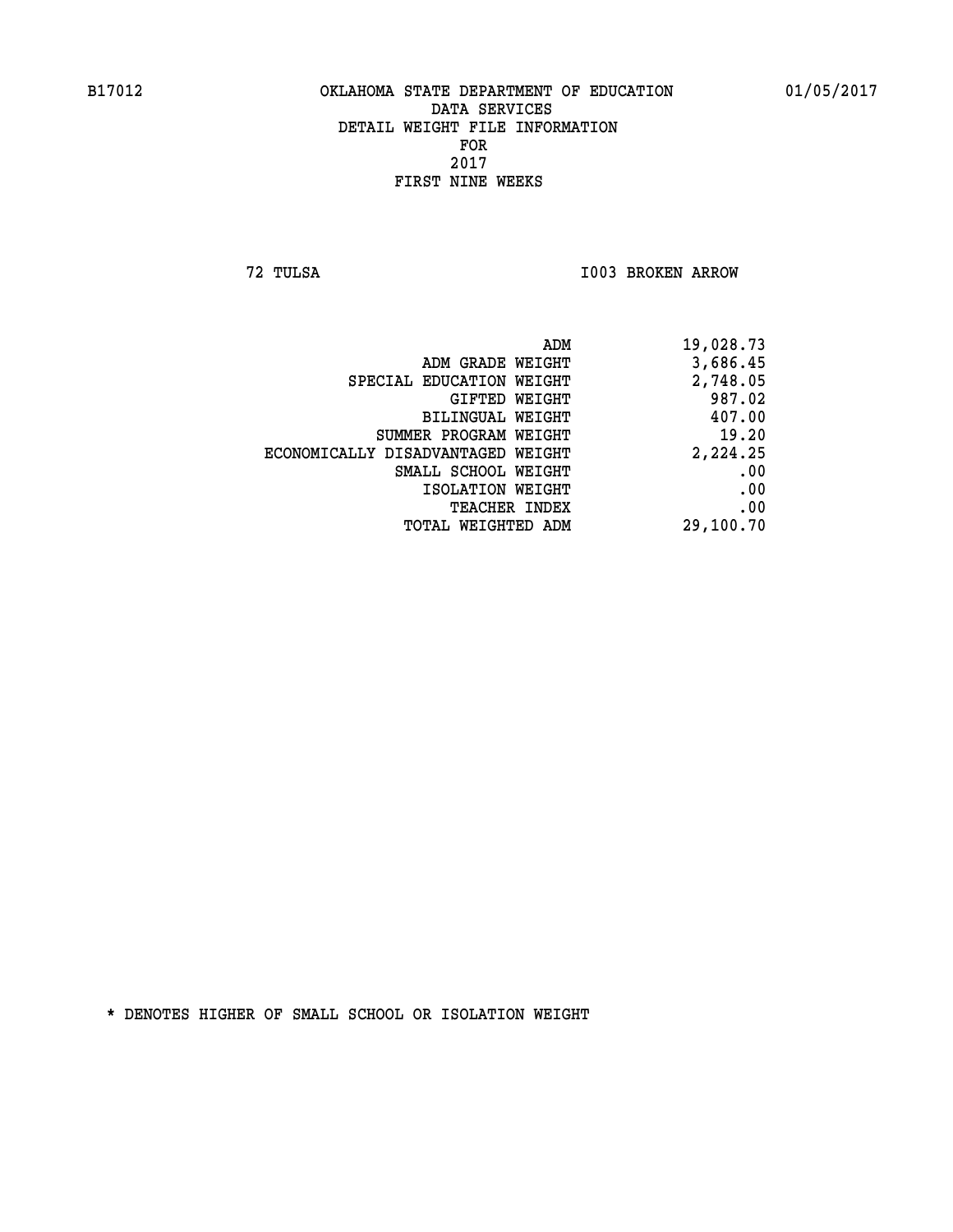**72 TULSA I004 BIXBY** 

| ADM                               | 6,174.14 |
|-----------------------------------|----------|
| ADM GRADE WEIGHT                  | 1,043.88 |
| SPECIAL EDUCATION WEIGHT          | 953.95   |
| GIFTED WEIGHT                     | 483.48   |
| BILINGUAL WEIGHT                  | 77.75    |
| SUMMER PROGRAM WEIGHT             | 1.20     |
| ECONOMICALLY DISADVANTAGED WEIGHT | 354.25   |
| SMALL SCHOOL WEIGHT               | .00      |
| ISOLATION WEIGHT                  | .00      |
| <b>TEACHER INDEX</b>              | 56.79    |
| TOTAL WEIGHTED ADM                | 9,145.44 |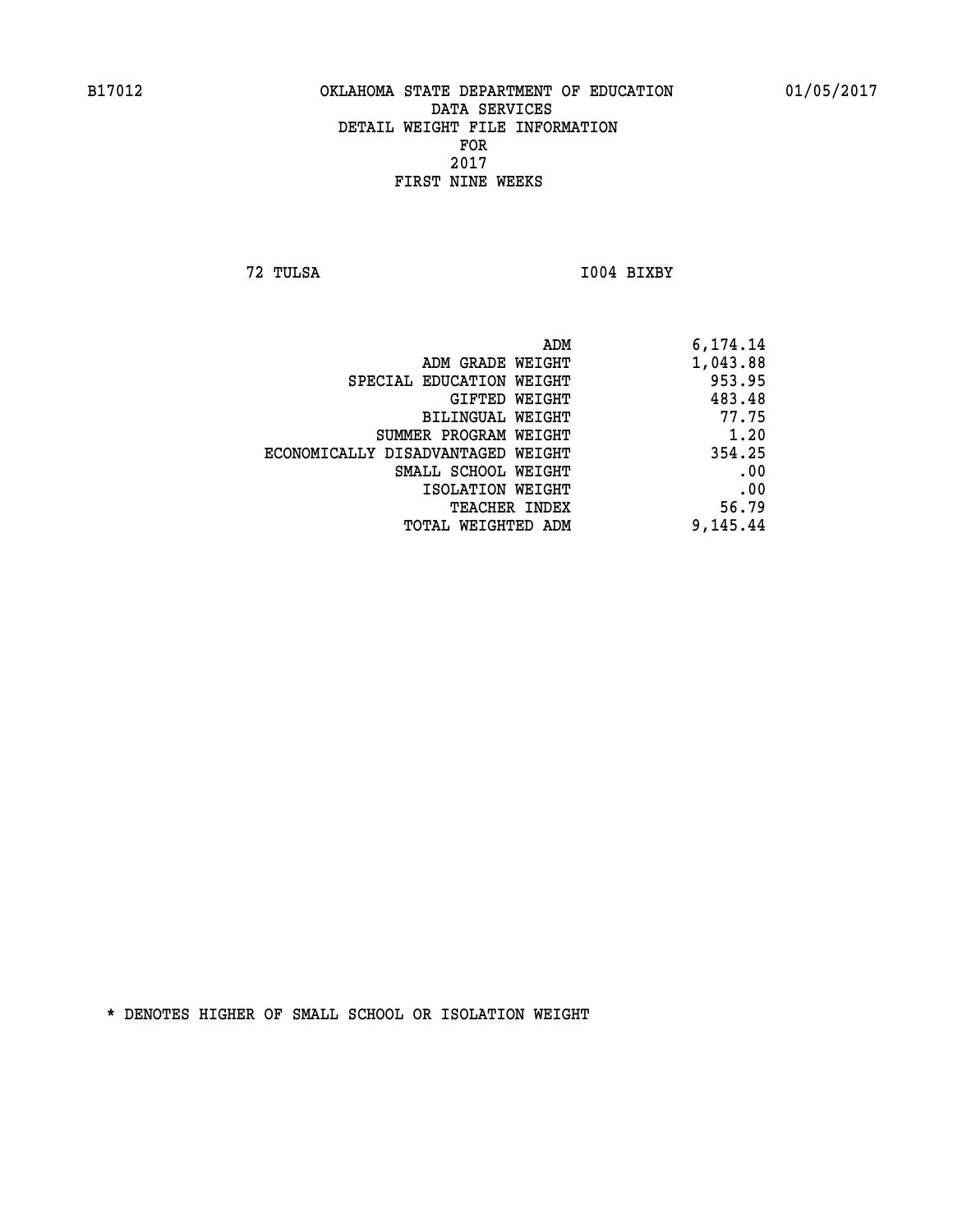**72 TULSA I005 JENKS** 

| 11,934.65 |
|-----------|
| 2,342.02  |
| 2,079.10  |
| 695.98    |
| 482.50    |
| 6.00      |
| 1,160.50  |
| .00       |
| .00       |
| .00       |
| 18,700.75 |
|           |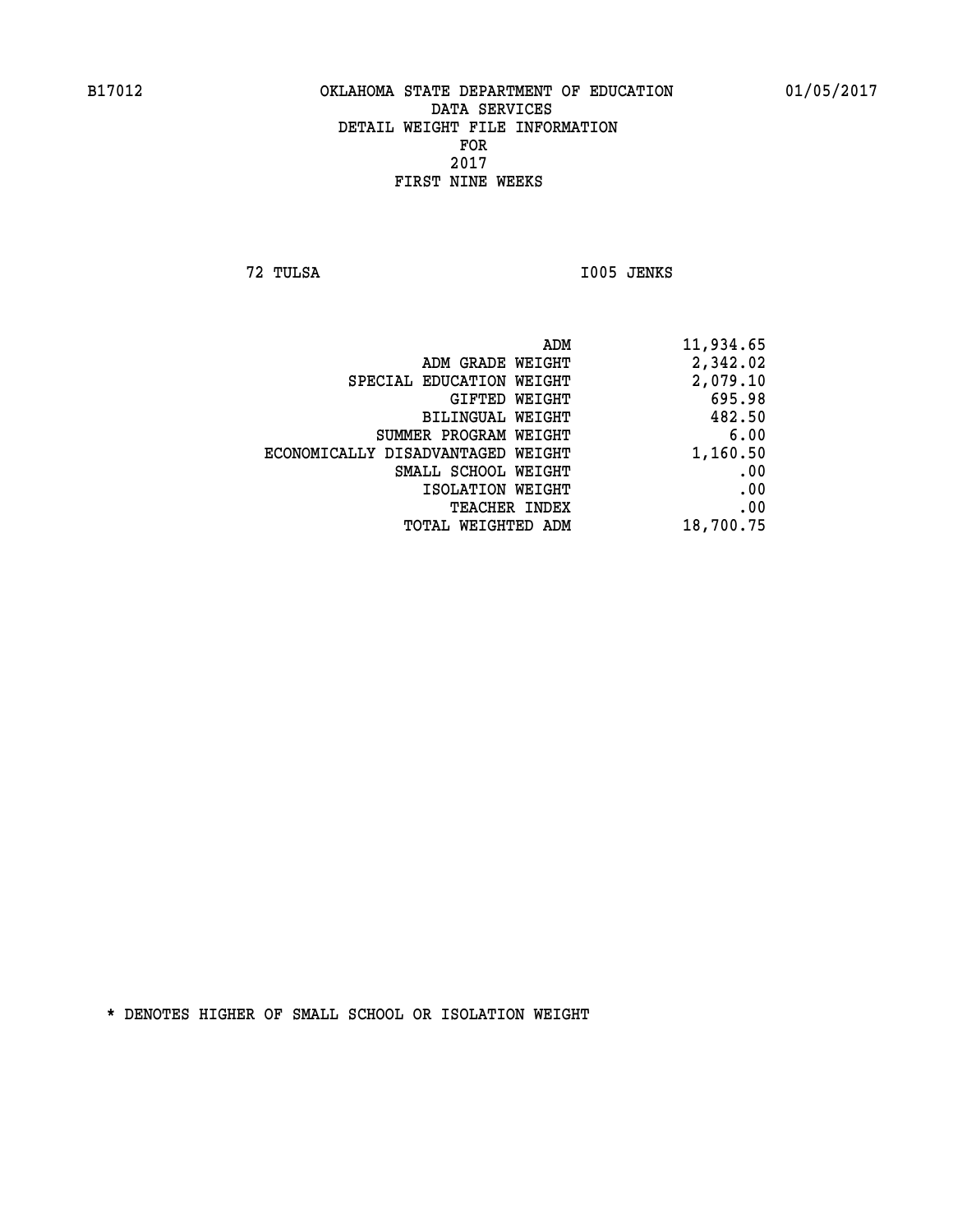**72 TULSA I006 COLLINSVILLE** 

| ADM                               | 2,776.02 |
|-----------------------------------|----------|
| ADM GRADE WEIGHT                  | 458.13   |
| SPECIAL EDUCATION WEIGHT          | 459.20   |
| GIFTED WEIGHT                     | 102.00   |
| BILINGUAL WEIGHT                  | 29.50    |
| SUMMER PROGRAM WEIGHT             | .00      |
| ECONOMICALLY DISADVANTAGED WEIGHT | 301.50   |
| SMALL SCHOOL WEIGHT               | .00      |
| ISOLATION WEIGHT                  | .00      |
| TEACHER INDEX                     | 10.25    |
| TOTAL WEIGHTED ADM                | 4,136.60 |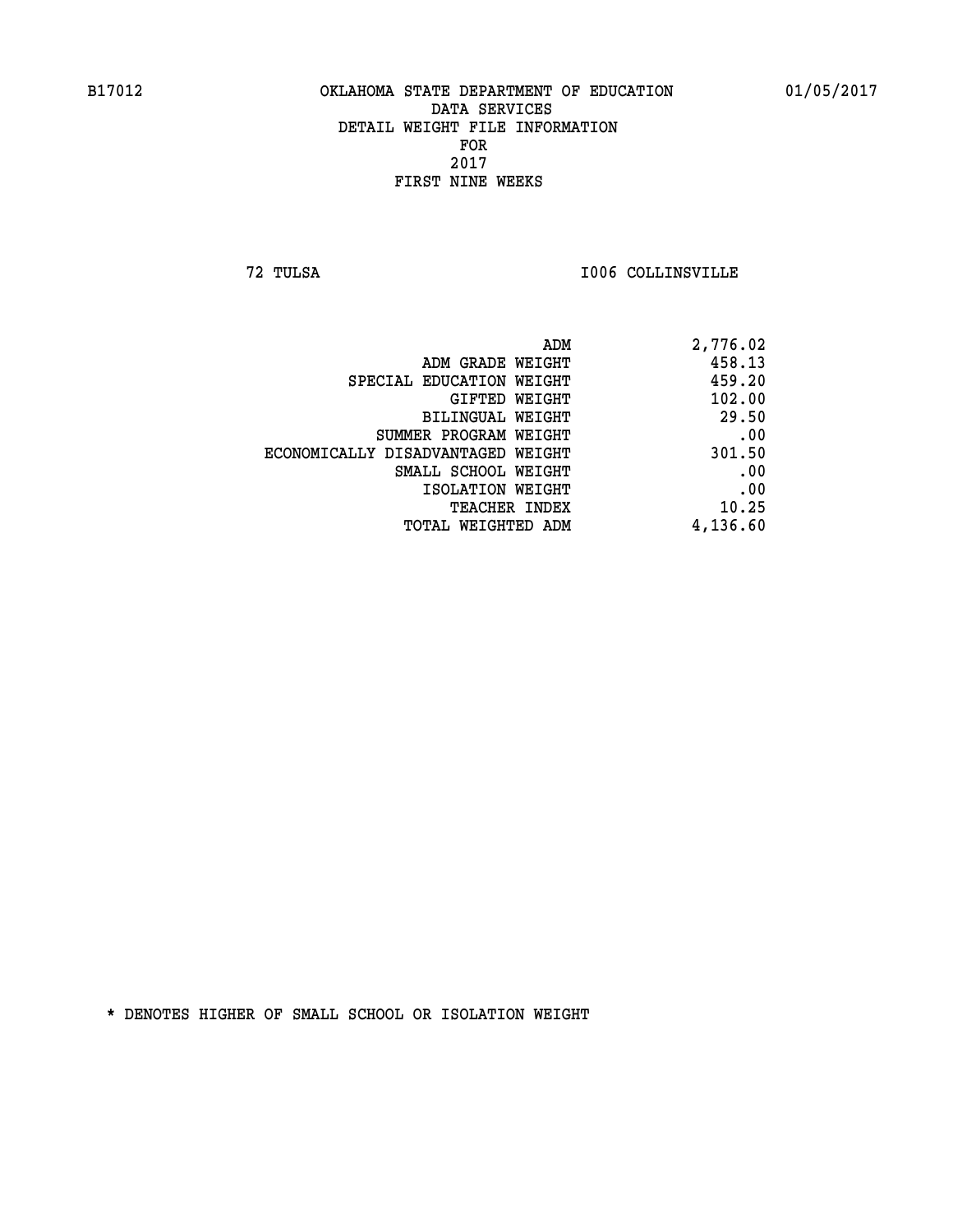**72 TULSA I007 SKIATOOK** 

| 2,522.40 |
|----------|
| 442.95   |
| 418.15   |
| 72.08    |
| 8.25     |
| .00      |
| 319.25   |
| .00      |
| .00      |
| 28.58    |
| 3,811.66 |
|          |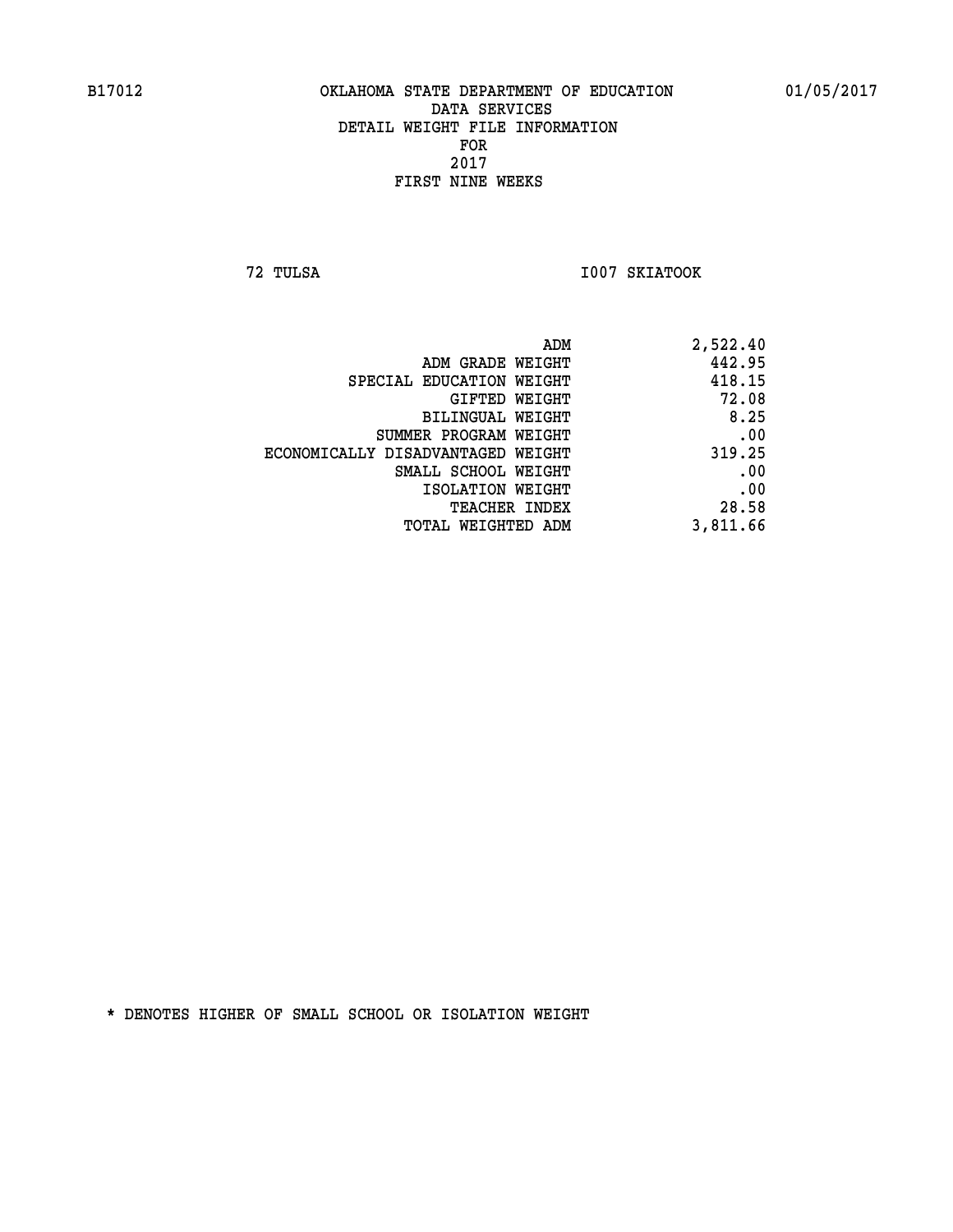**72 TULSA I008 SPERRY** 

|                                   | 1,183.65<br>ADM |
|-----------------------------------|-----------------|
| ADM GRADE WEIGHT                  | 227.95          |
| SPECIAL EDUCATION WEIGHT          | 190.35          |
| GIFTED WEIGHT                     | 36.04           |
| <b>BILINGUAL WEIGHT</b>           | 14.25           |
| SUMMER PROGRAM WEIGHT             | .00             |
| ECONOMICALLY DISADVANTAGED WEIGHT | 186.75          |
| SMALL SCHOOL WEIGHT               | .00             |
| ISOLATION WEIGHT                  | .00             |
| TEACHER INDEX                     | 15.18           |
| TOTAL WEIGHTED ADM                | 1,854.17        |
|                                   |                 |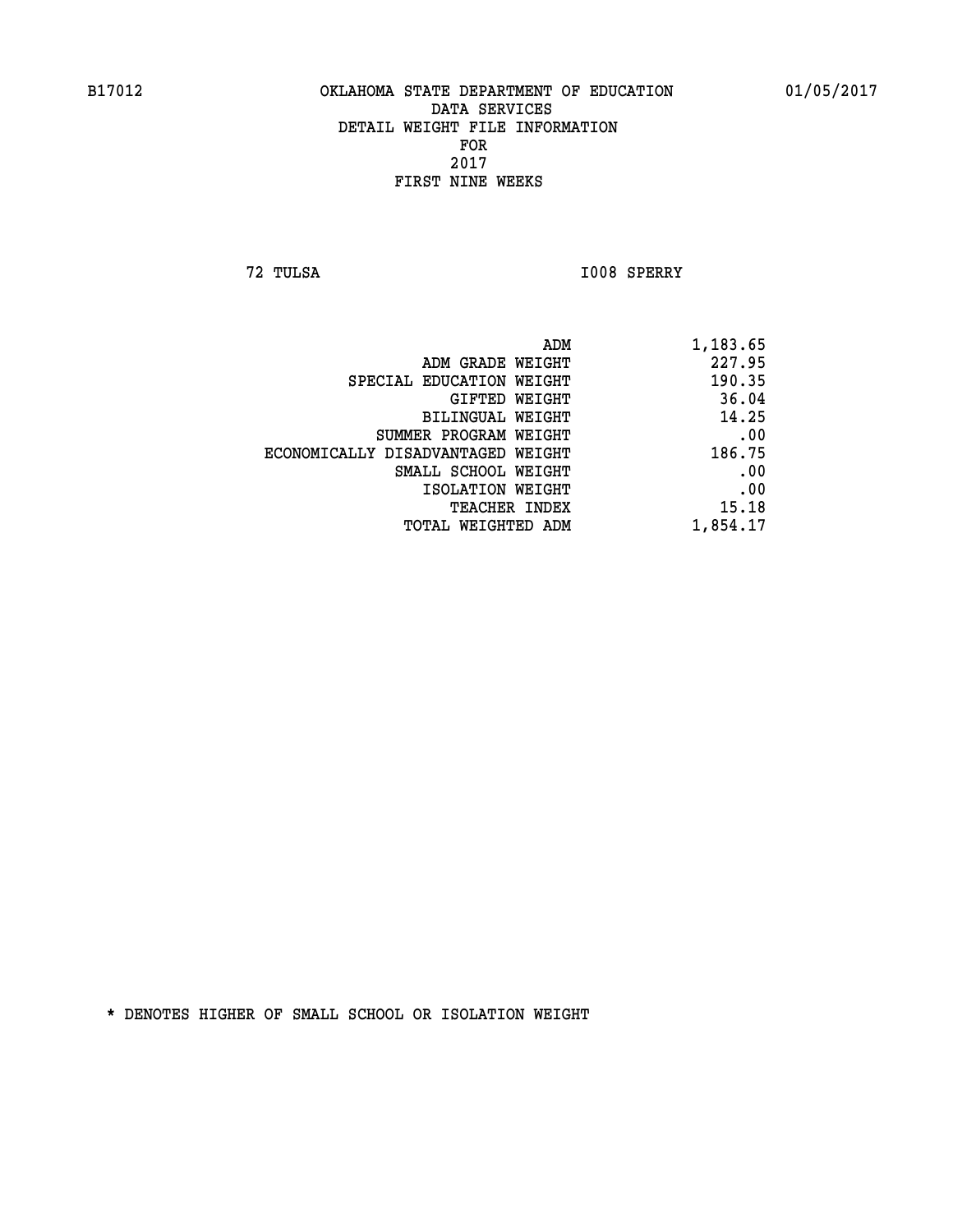**72 TULSA I009 UNION** 

| 15,887.36 |
|-----------|
| 3,040.09  |
| 1,768.10  |
| 982.94    |
| 1,291.00  |
| 1.20      |
| 2,775.25  |
| .00       |
| .00       |
| .00       |
| 25,745.94 |
|           |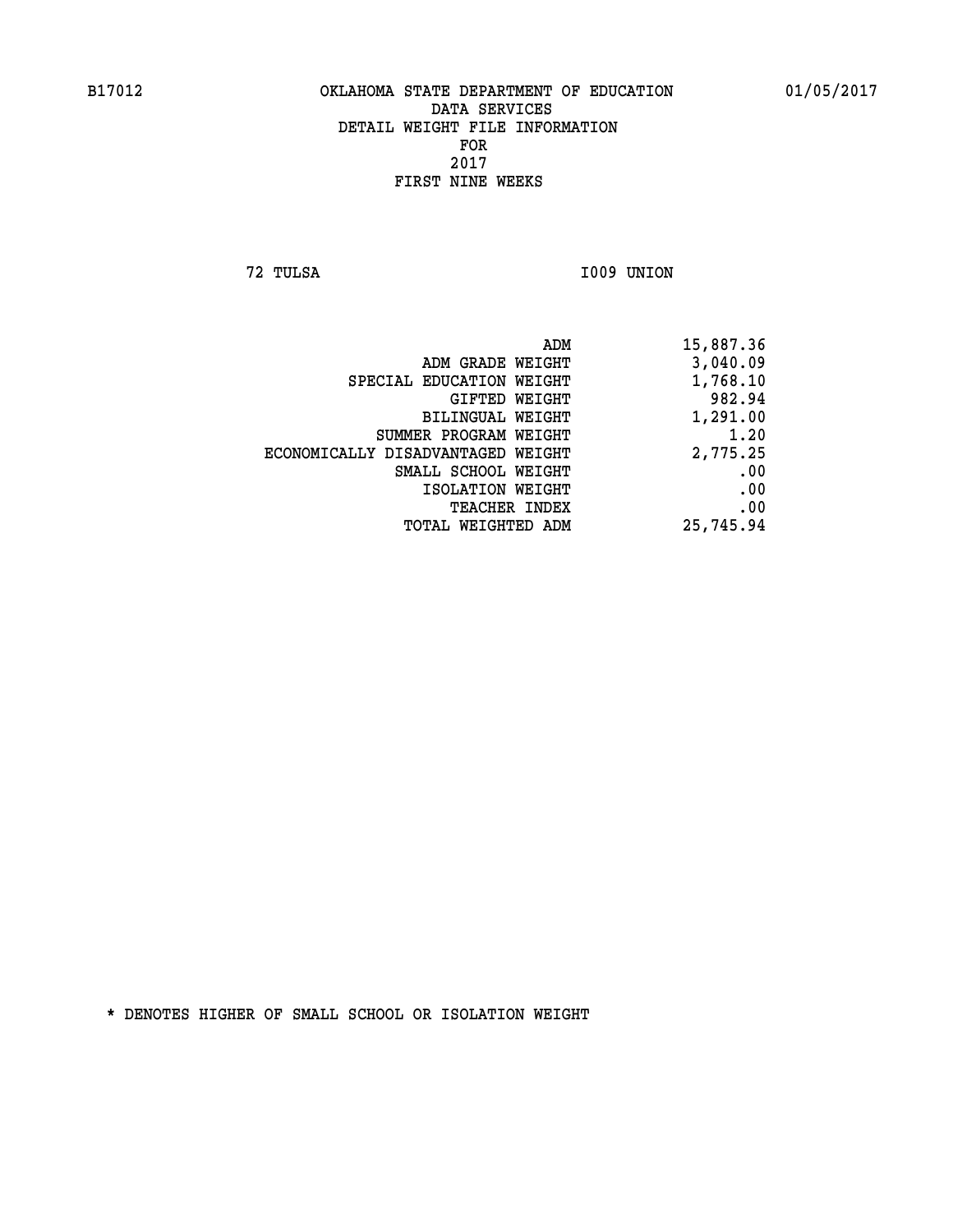**72 TULSA I010 BERRYHILL** 

| 1,221.57 |
|----------|
| 238.22   |
| 100.00   |
| 43.86    |
| 3.00     |
| .00      |
| 97.25    |
| .00      |
| .00      |
| 16.97    |
| 1,720.87 |
|          |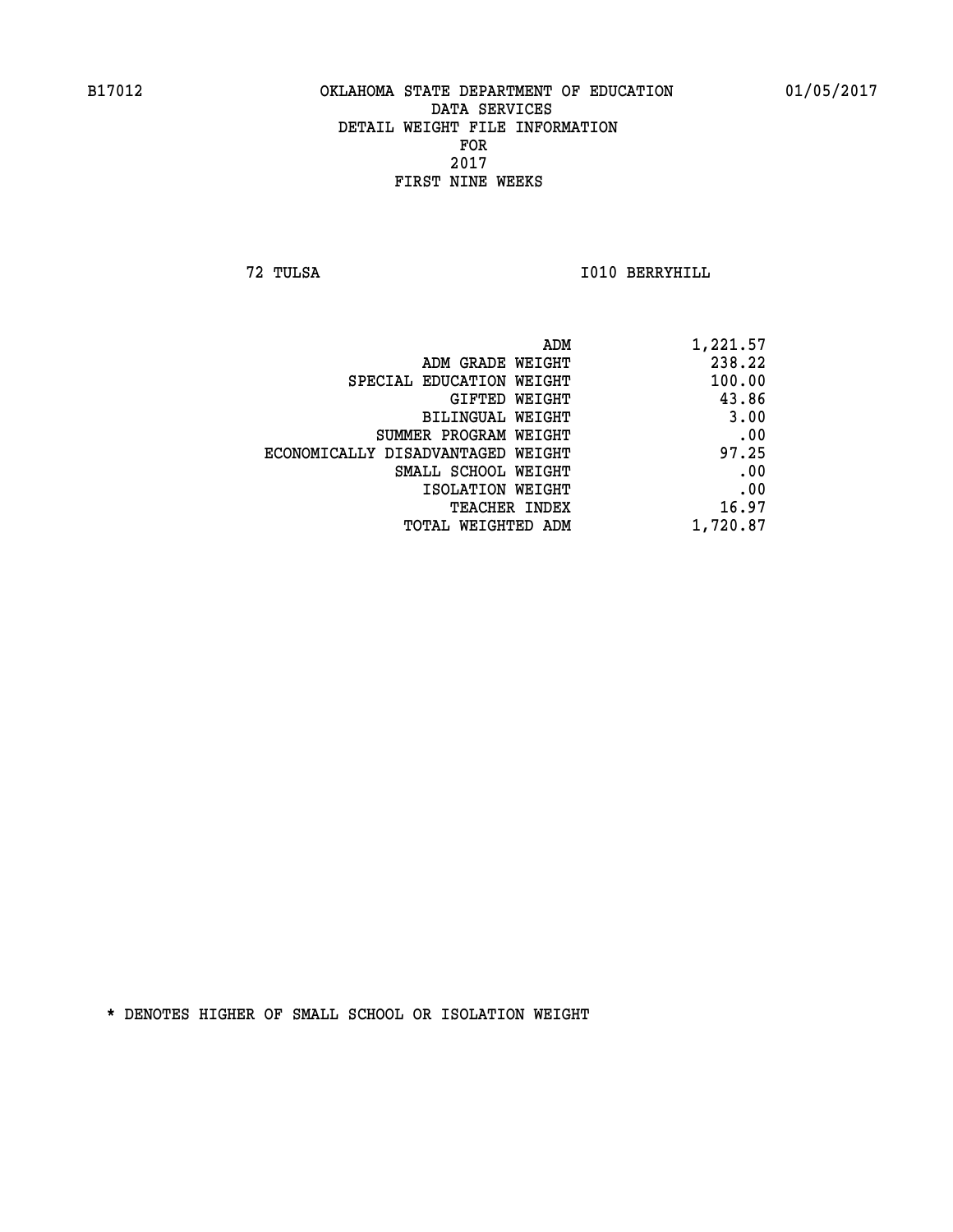**72 TULSA I011 OWASSO** 

| 9,711.37  |
|-----------|
| 1,691.46  |
| 1,357.20  |
| 369.58    |
| 123.75    |
| 1.20      |
| 758.50    |
| .00       |
| .00       |
| 145.94    |
| 14,159.00 |
|           |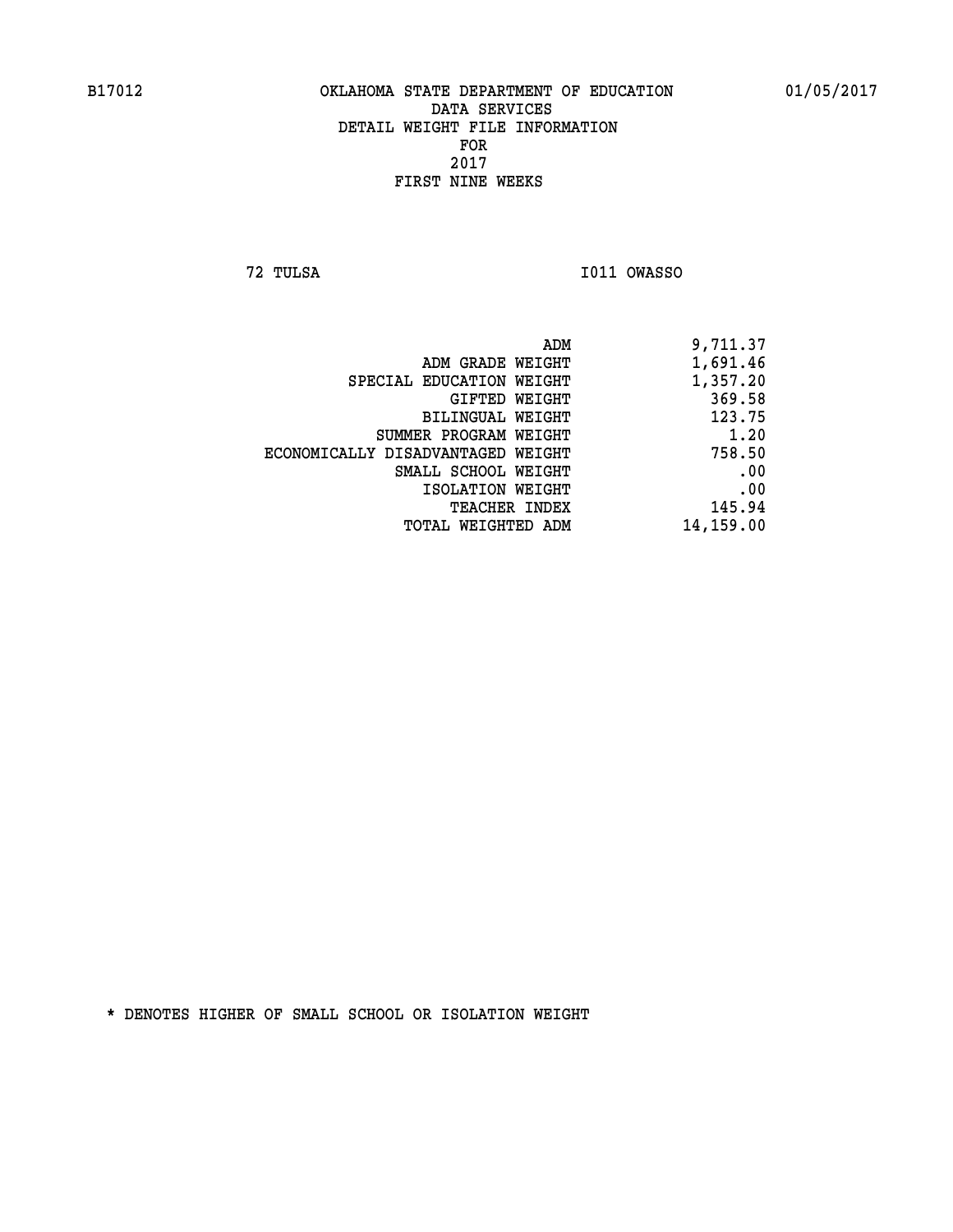**72 TULSA I013 GLENPOOL** 

| ADM                               | 2,747.06 |
|-----------------------------------|----------|
| ADM GRADE WEIGHT                  | 544.56   |
| SPECIAL EDUCATION WEIGHT          | 478.25   |
| GIFTED WEIGHT                     | 104.72   |
| BILINGUAL WEIGHT                  | 47.00    |
| SUMMER PROGRAM WEIGHT             | 2.40     |
| ECONOMICALLY DISADVANTAGED WEIGHT | 324.50   |
| SMALL SCHOOL WEIGHT               | .00      |
| ISOLATION WEIGHT                  | .00      |
| TEACHER INDEX                     | 28.93    |
| TOTAL WEIGHTED ADM                | 4,277.42 |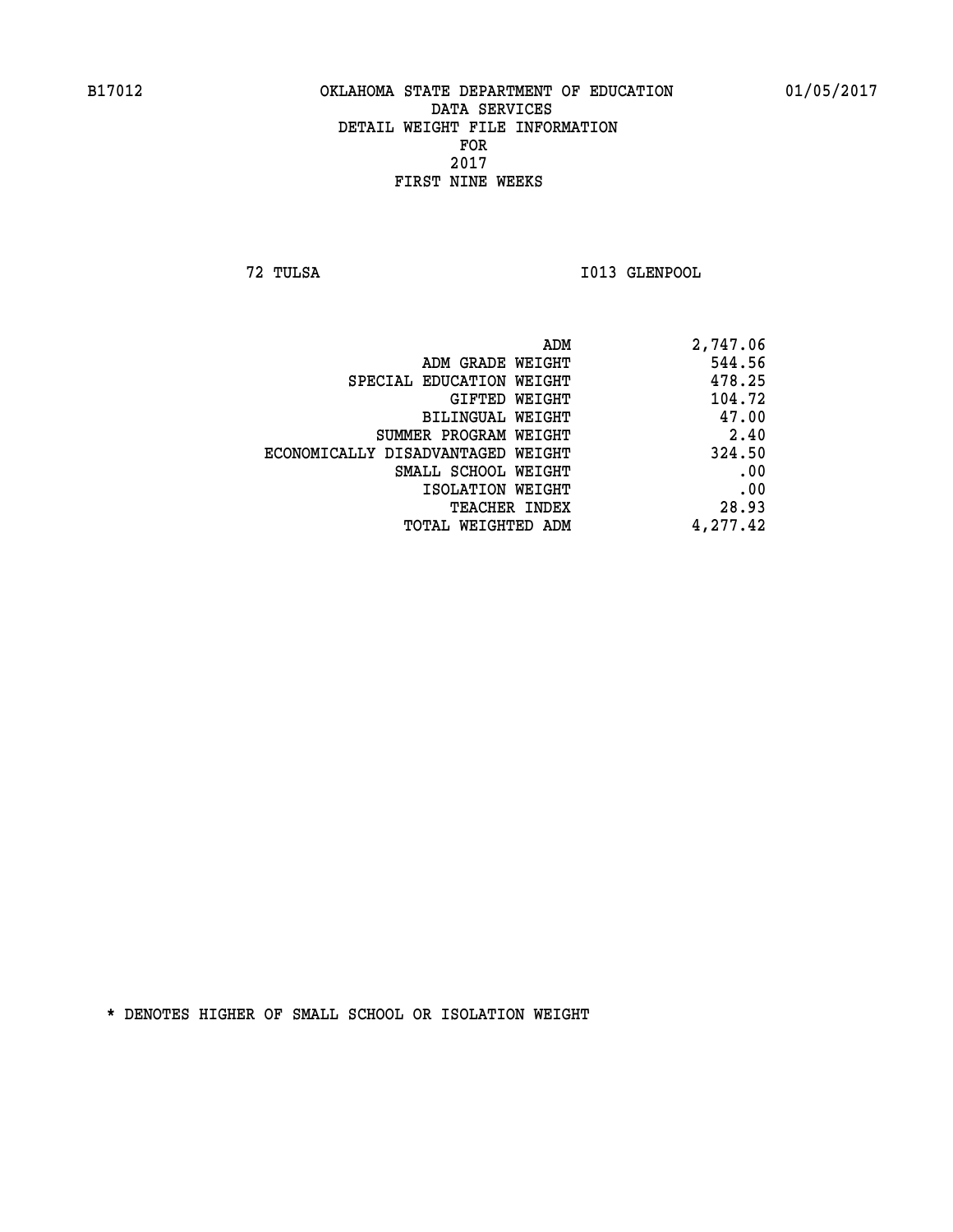**72 TULSA I014 LIBERTY** 

| 546.24 |
|--------|
| 90.01  |
| 70.75  |
| 13.60  |
| 21.00  |
| .00    |
| 94.50  |
| .00    |
| .00    |
| 20.46  |
| 856.56 |
|        |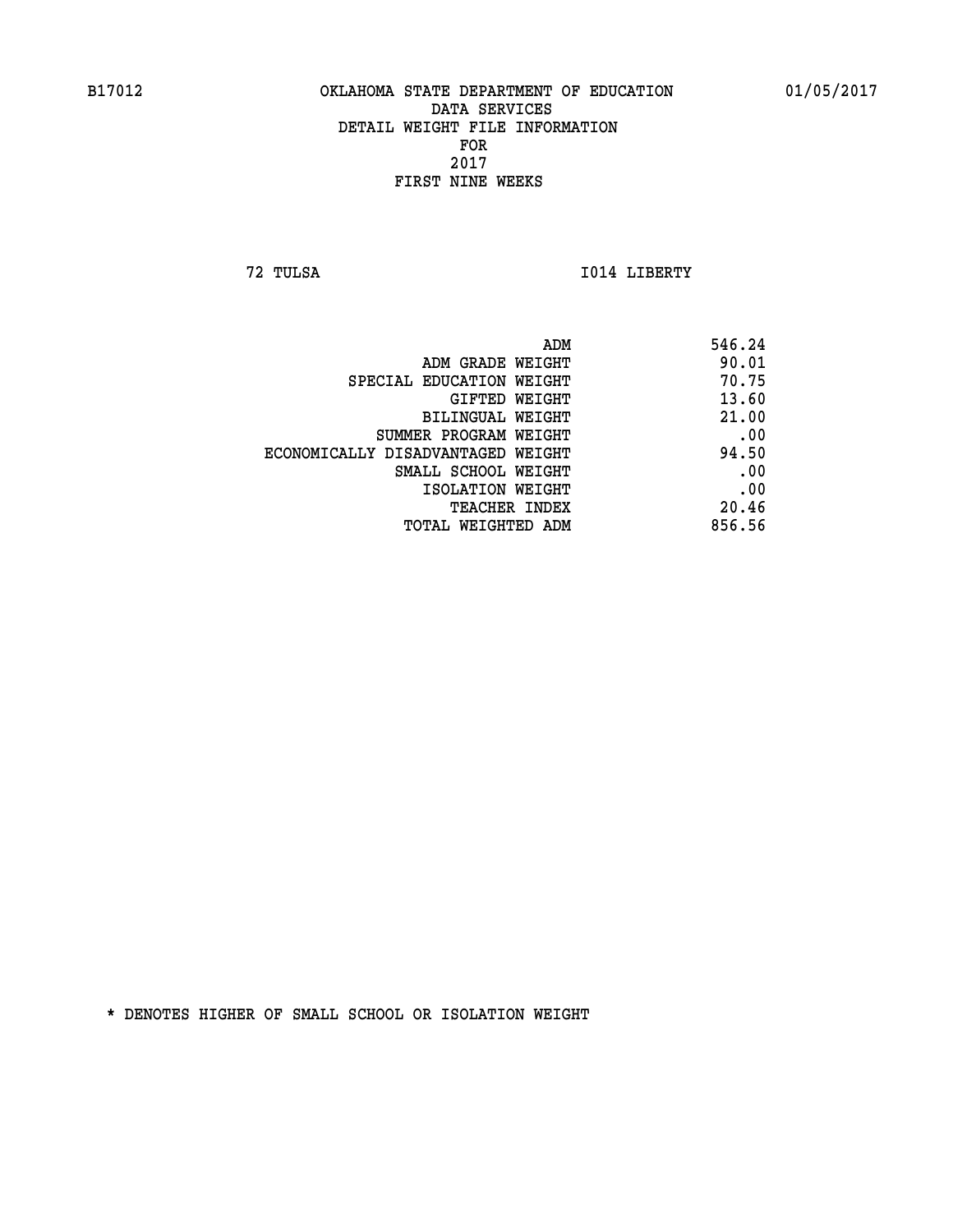**73 WAGONER I001 OKAY** 

| ADM                               | 424.20 |
|-----------------------------------|--------|
| ADM GRADE WEIGHT                  | 85.66  |
| SPECIAL EDUCATION WEIGHT          | 73.50  |
| <b>GIFTED WEIGHT</b>              | 15.98  |
| BILINGUAL WEIGHT                  | .00    |
| SUMMER PROGRAM WEIGHT             | 3.60   |
| ECONOMICALLY DISADVANTAGED WEIGHT | 77.00  |
| SMALL SCHOOL WEIGHT               | 16.81* |
| ISOLATION WEIGHT                  | .00    |
| <b>TEACHER INDEX</b>              | 8.33   |
| TOTAL WEIGHTED ADM                | 705.08 |
|                                   |        |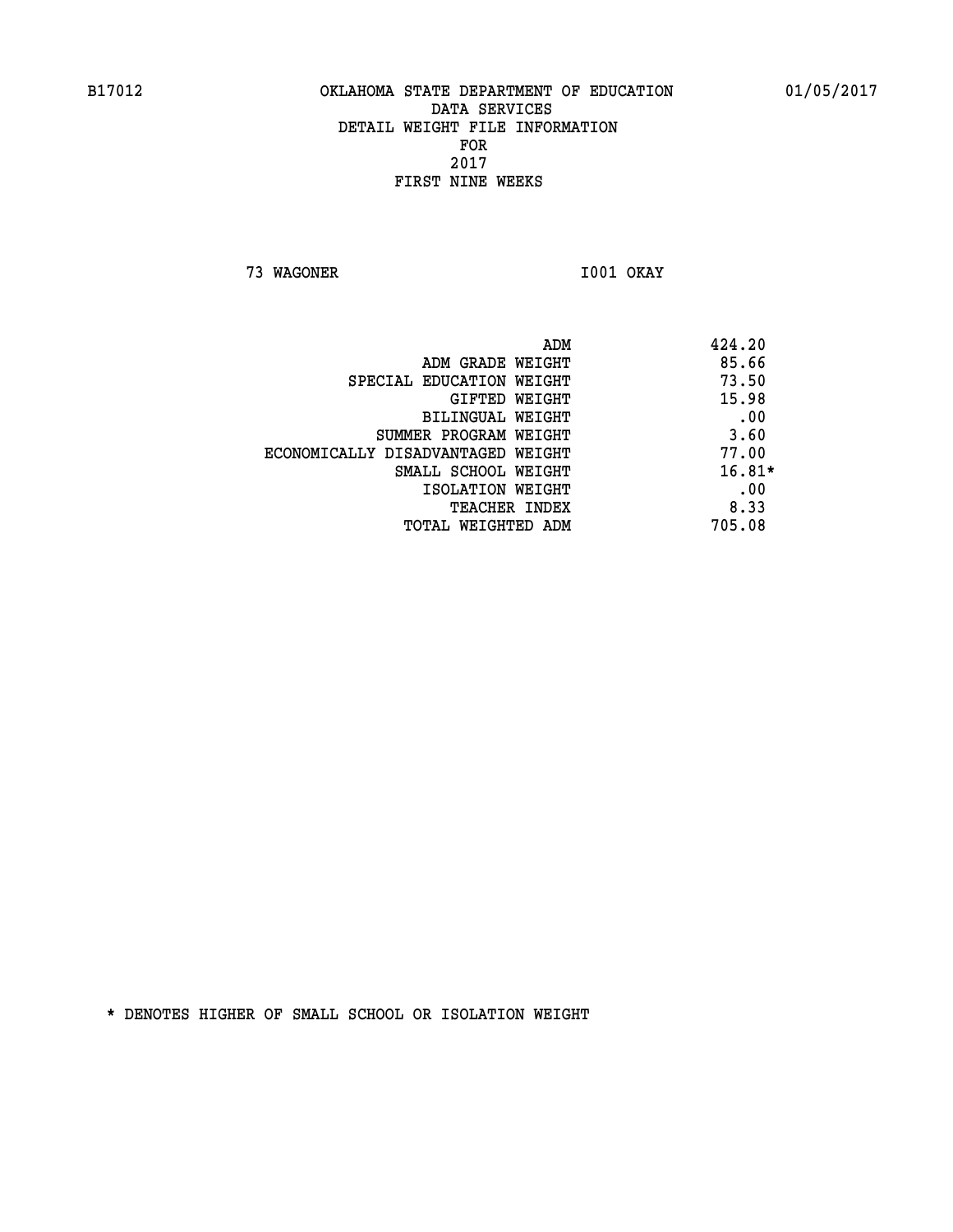**73 WAGONER I017 COWETA** 

| ADM                               | 3,255.44 |
|-----------------------------------|----------|
| ADM GRADE WEIGHT                  | 540.40   |
| SPECIAL EDUCATION WEIGHT          | 573.55   |
| GIFTED WEIGHT                     | 112.20   |
| BILINGUAL WEIGHT                  | 40.50    |
| SUMMER PROGRAM WEIGHT             | .00      |
| ECONOMICALLY DISADVANTAGED WEIGHT | 316.00   |
| SMALL SCHOOL WEIGHT               | .00      |
| ISOLATION WEIGHT                  | .00      |
| TEACHER INDEX                     | 55.92    |
| TOTAL WEIGHTED ADM                | 4,894.01 |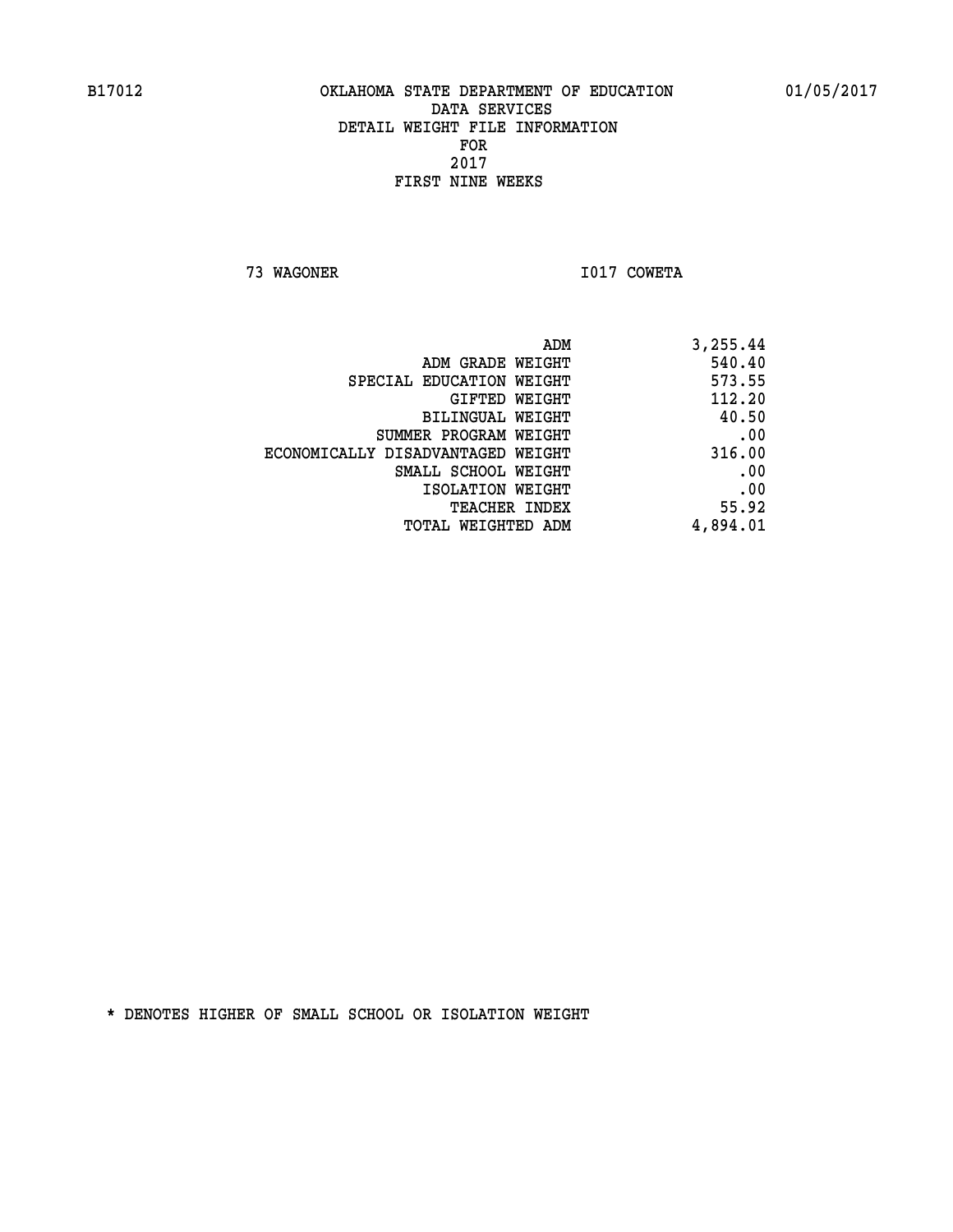**73 WAGONER I019 WAGONER** 

| ADM                               | 2,328.65 |
|-----------------------------------|----------|
| ADM GRADE WEIGHT                  | 477.79   |
| SPECIAL EDUCATION WEIGHT          | 396.70   |
| <b>GIFTED WEIGHT</b>              | 67.32    |
| BILINGUAL WEIGHT                  | 7.25     |
| SUMMER PROGRAM WEIGHT             | .00      |
| ECONOMICALLY DISADVANTAGED WEIGHT | 432.25   |
| SMALL SCHOOL WEIGHT               | .00      |
| ISOLATION WEIGHT                  | .00      |
| <b>TEACHER INDEX</b>              | .00      |
| TOTAL WEIGHTED ADM                | 3,709.96 |
|                                   |          |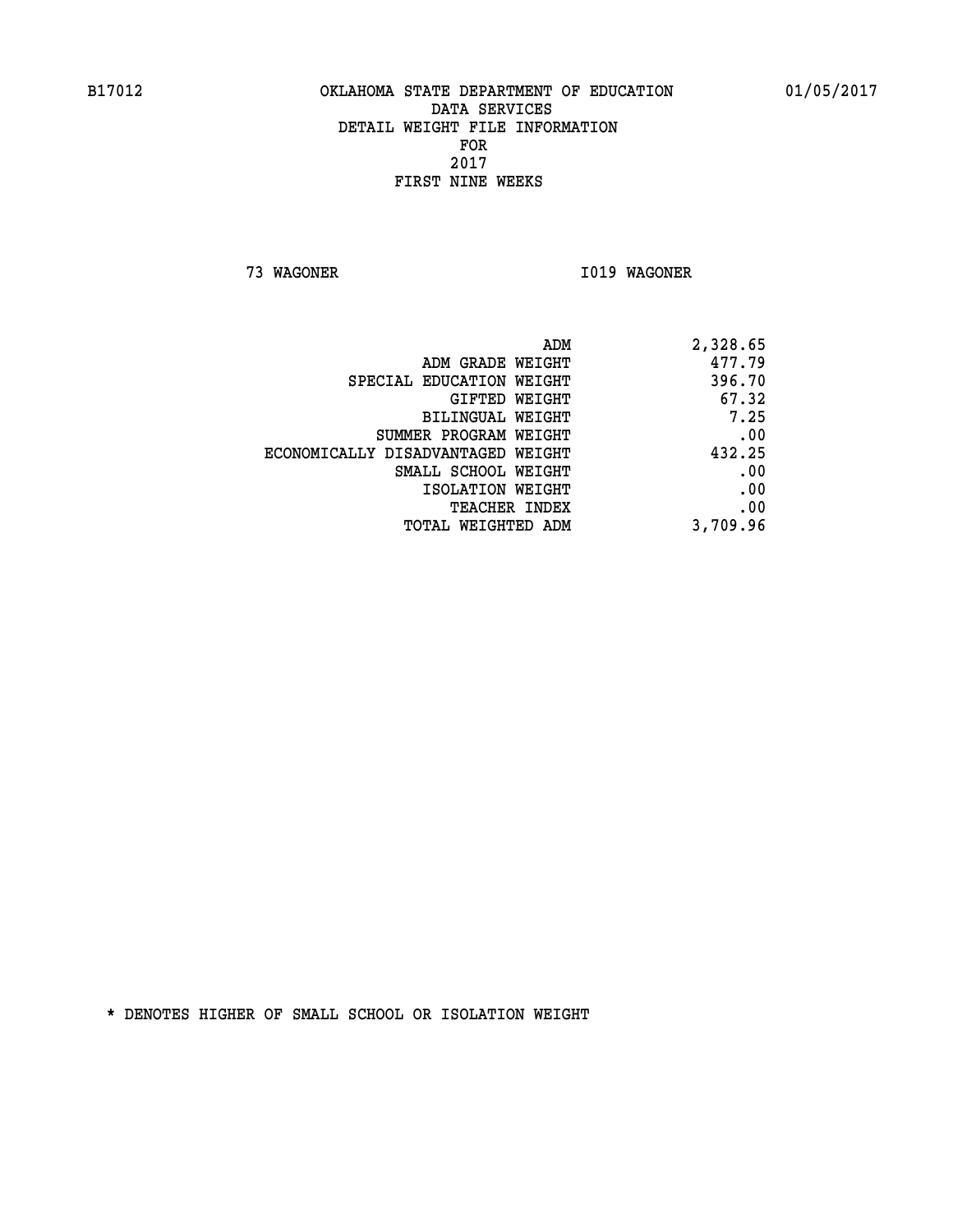**73 WAGONER I365 PORTER CONSOLIDATED** 

| ADM                               | 535.08 |
|-----------------------------------|--------|
| ADM GRADE WEIGHT                  | 101.26 |
| SPECIAL EDUCATION WEIGHT          | 76.45  |
| GIFTED WEIGHT                     | 20.06  |
| BILINGUAL WEIGHT                  | 4.75   |
| SUMMER PROGRAM WEIGHT             | .00    |
| ECONOMICALLY DISADVANTAGED WEIGHT | 84.50  |
| SMALL SCHOOL WEIGHT               | .00    |
| ISOLATION WEIGHT                  | .00    |
| <b>TEACHER INDEX</b>              | 15.14  |
| TOTAL WEIGHTED ADM                | 837.24 |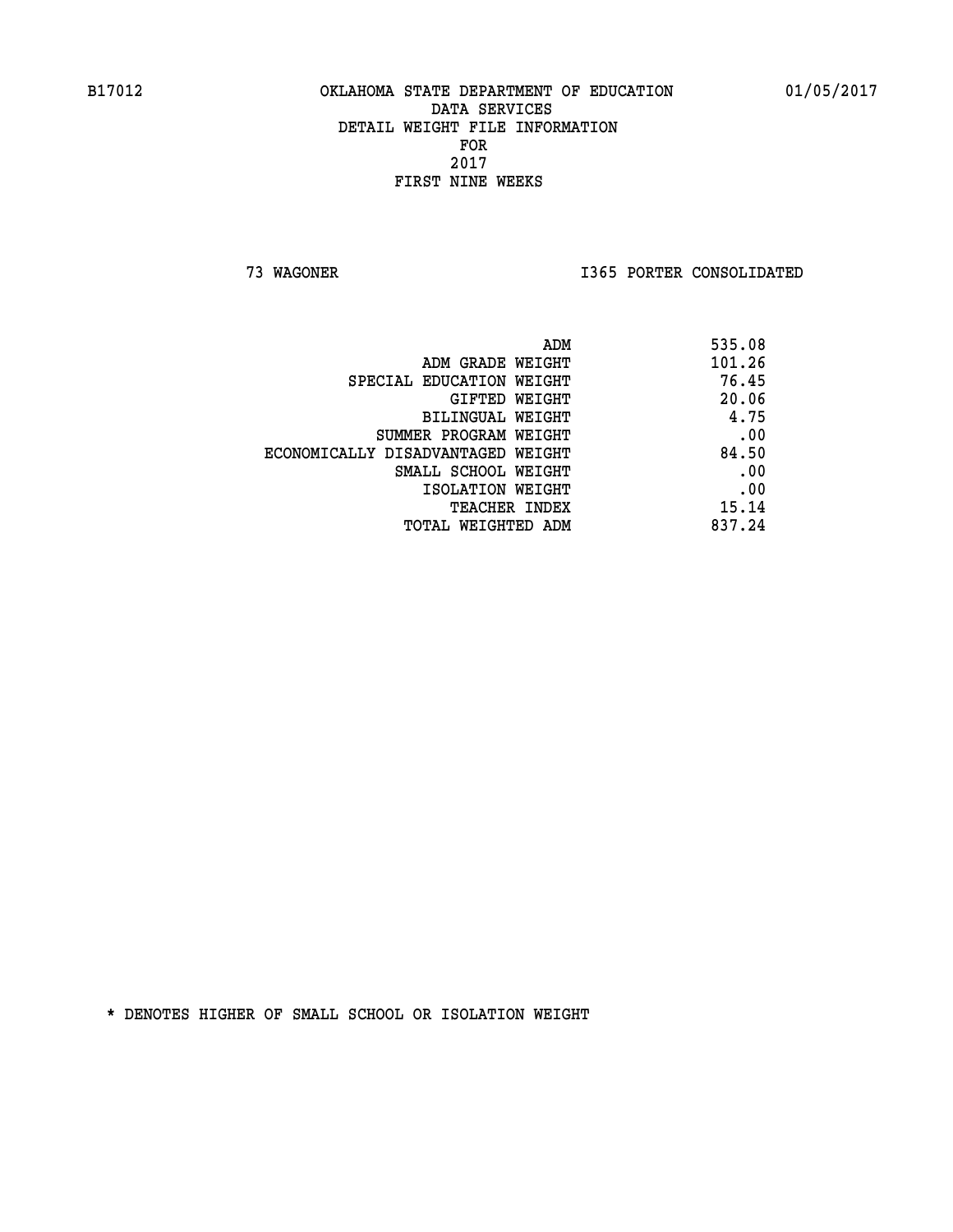**74 WASHINGTON I004 COPAN** 

| 247.38<br>ADM                              |  |
|--------------------------------------------|--|
| 45.91<br>ADM GRADE WEIGHT                  |  |
| 42.25<br>SPECIAL EDUCATION WEIGHT          |  |
| 6.80<br>GIFTED WEIGHT                      |  |
| .00<br>BILINGUAL WEIGHT                    |  |
| .00<br>SUMMER PROGRAM WEIGHT               |  |
| 40.50<br>ECONOMICALLY DISADVANTAGED WEIGHT |  |
| $26.34*$<br>SMALL SCHOOL WEIGHT            |  |
| .00<br>ISOLATION WEIGHT                    |  |
| 5.61<br><b>TEACHER INDEX</b>               |  |
| 414.79<br>TOTAL WEIGHTED ADM               |  |
|                                            |  |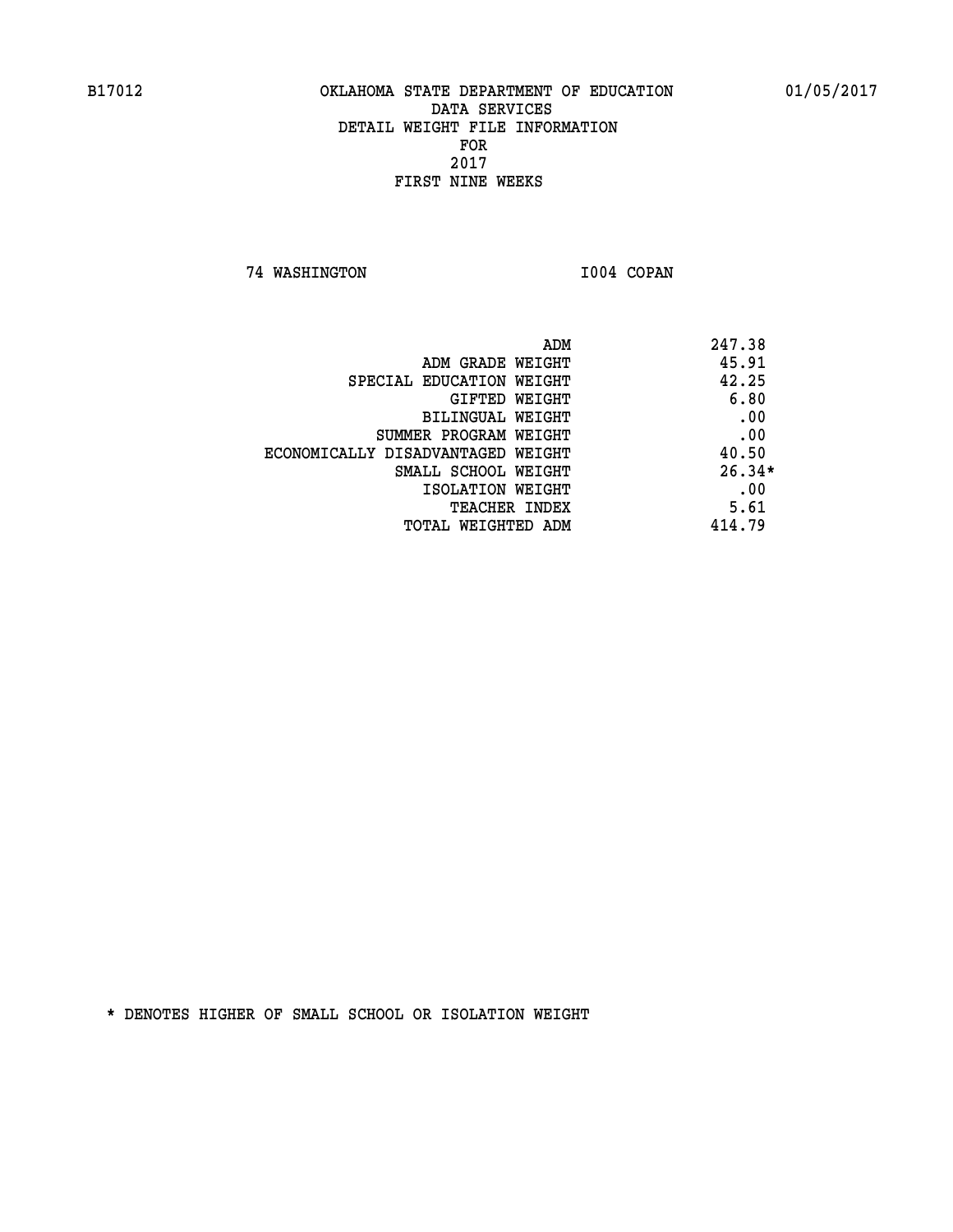**74 WASHINGTON I007 DEWEY** 

| 1,240.91 |
|----------|
| 230.71   |
| 175.15   |
| 50.66    |
| 6.25     |
| 1.20     |
| 165.50   |
| .00      |
| .00      |
| 10.64    |
| 1,881.02 |
|          |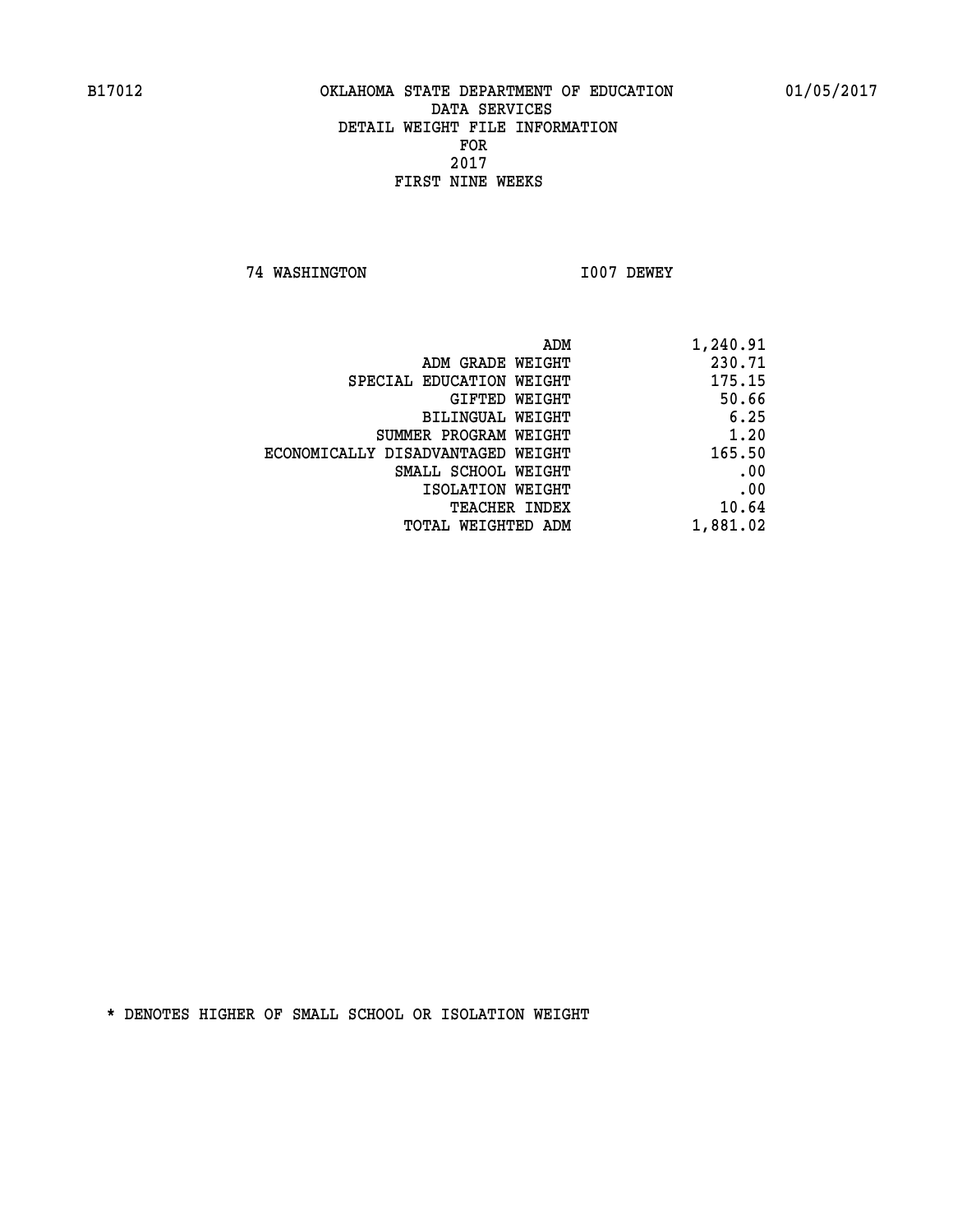**74 WASHINGTON I018 CANEY VALLEY** 

| 805.28   |
|----------|
| 152.63   |
| 112.05   |
| 25.16    |
| 6.25     |
| .00      |
| 126.25   |
| .00      |
| .00      |
| 13.55    |
| 1,241.17 |
|          |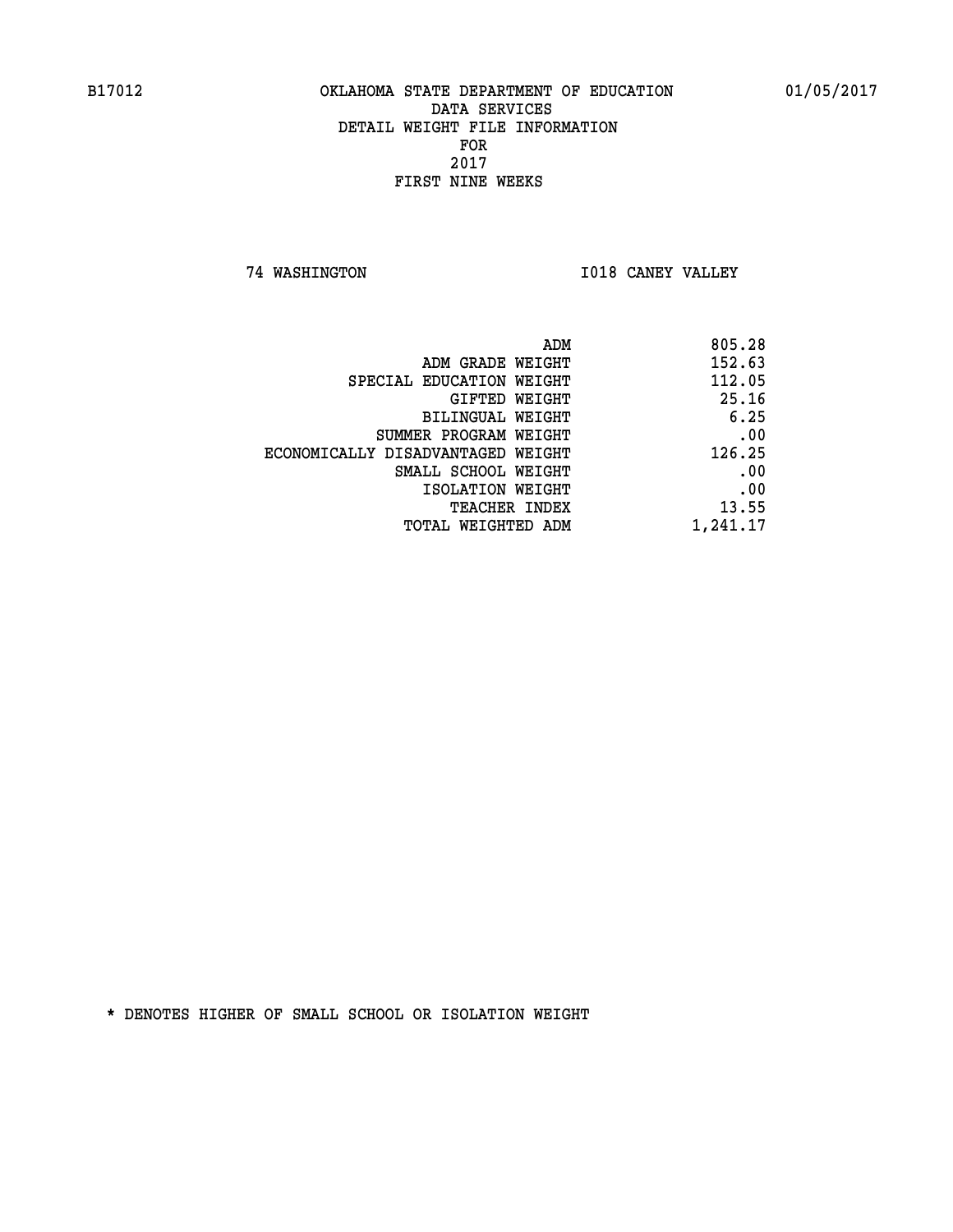**74 WASHINGTON I030 BARTLESVILLE** 

| ADM                               | 6,111.11 |
|-----------------------------------|----------|
| ADM GRADE WEIGHT                  | 1,231.89 |
| SPECIAL EDUCATION WEIGHT          | 725.25   |
| GIFTED WEIGHT                     | 385.22   |
| BILINGUAL WEIGHT                  | 118.75   |
| SUMMER PROGRAM WEIGHT             | 15.60    |
| ECONOMICALLY DISADVANTAGED WEIGHT | 754.00   |
| SMALL SCHOOL WEIGHT               | .00      |
| ISOLATION WEIGHT                  | .00      |
| <b>TEACHER INDEX</b>              | .00      |
| TOTAL WEIGHTED ADM                | 9,341.82 |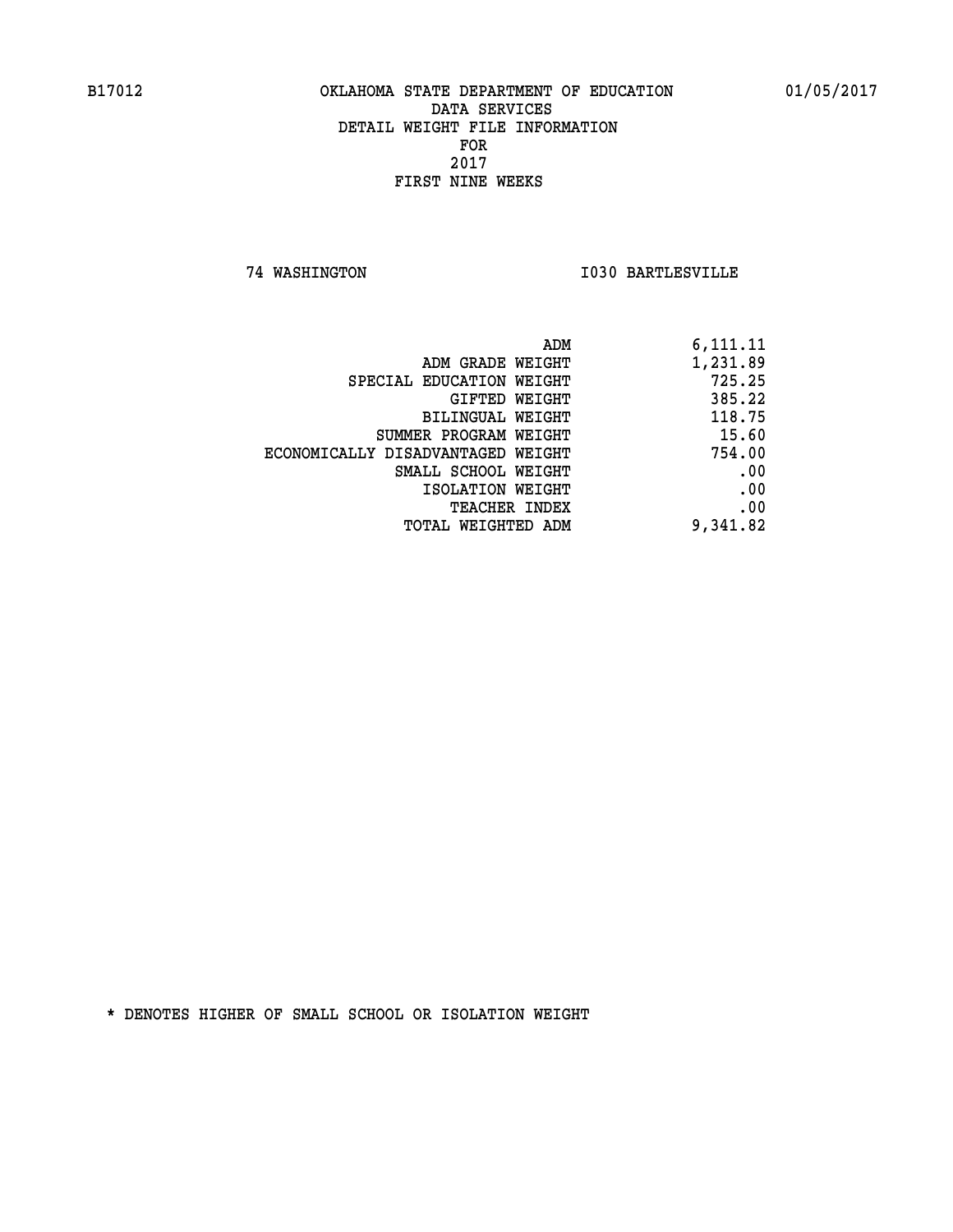**75 WASHITA I001 SENTINEL** 

|                                   | ADM | 322.42  |
|-----------------------------------|-----|---------|
| ADM GRADE WEIGHT                  |     | 46.45   |
| SPECIAL EDUCATION WEIGHT          |     | 39.65   |
| GIFTED WEIGHT                     |     | 2.04    |
| BILINGUAL WEIGHT                  |     | 10.75   |
| SUMMER PROGRAM WEIGHT             |     | .00     |
| ECONOMICALLY DISADVANTAGED WEIGHT |     | 54.75   |
| SMALL SCHOOL WEIGHT               |     | 25.18   |
| ISOLATION WEIGHT                  |     | 150.38* |
| <b>TEACHER INDEX</b>              |     | 1.78    |
| TOTAL WEIGHTED ADM                |     | 628.22  |
|                                   |     |         |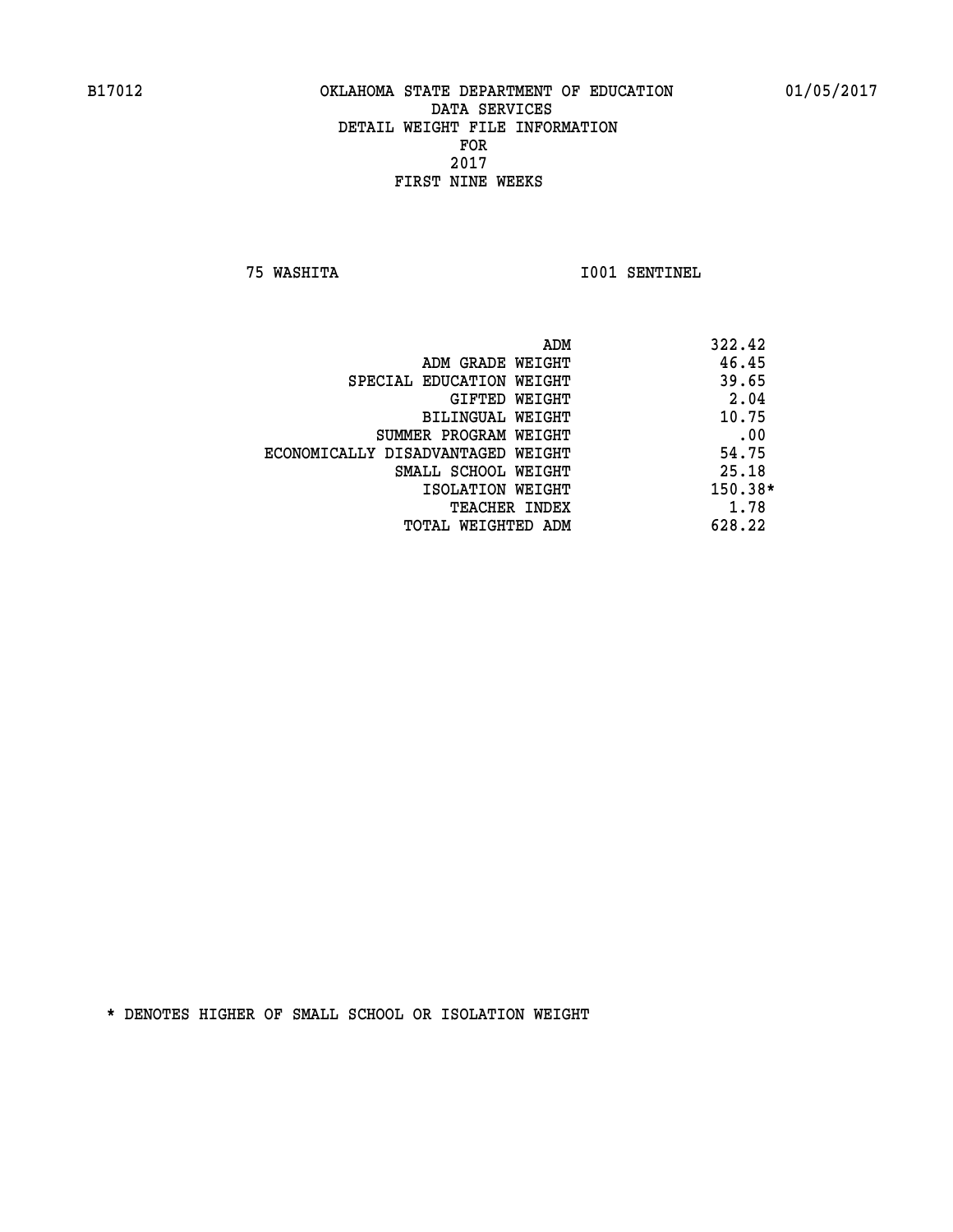**75 WASHITA I010 BURNS FLAT-DILL CITY** 

| ADM                               | 591.26 |
|-----------------------------------|--------|
| ADM GRADE WEIGHT                  | 111.10 |
| SPECIAL EDUCATION WEIGHT          | 97.70  |
| GIFTED WEIGHT                     | 22.78  |
| BILINGUAL WEIGHT                  | 5.25   |
| SUMMER PROGRAM WEIGHT             | .00    |
| ECONOMICALLY DISADVANTAGED WEIGHT | 122.50 |
| SMALL SCHOOL WEIGHT               | .00    |
| ISOLATION WEIGHT                  | .00    |
| <b>TEACHER INDEX</b>              | 11.96  |
| TOTAL WEIGHTED ADM                | 962.55 |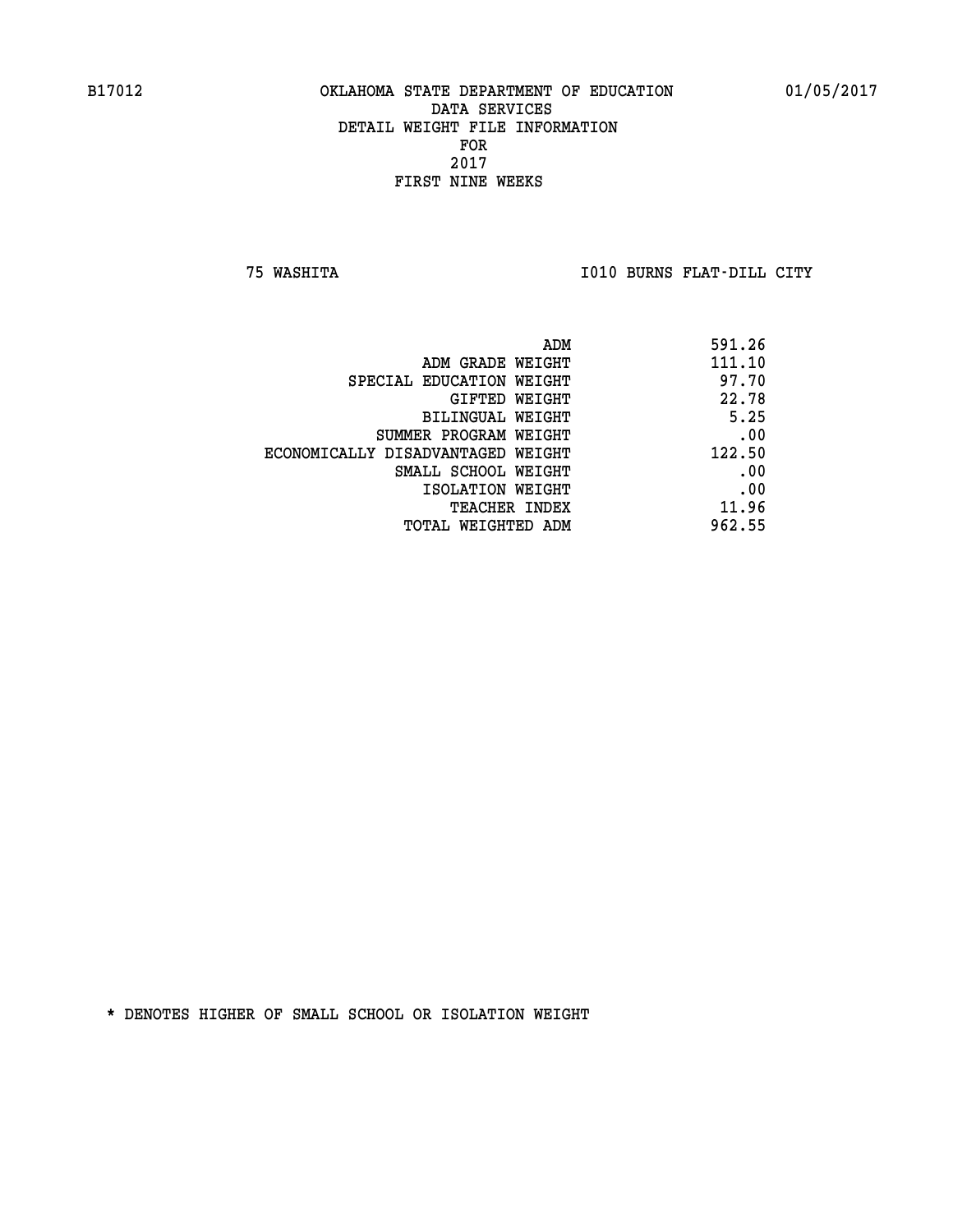**75 WASHITA I011 CANUTE** 

|                                   | ADM<br>419.12 |
|-----------------------------------|---------------|
| ADM GRADE WEIGHT                  | 93.74         |
| SPECIAL EDUCATION WEIGHT          | 56.00         |
| GIFTED WEIGHT                     | 11.56         |
| BILINGUAL WEIGHT                  | 2.00          |
| SUMMER PROGRAM WEIGHT             | 1.20          |
| ECONOMICALLY DISADVANTAGED WEIGHT | 62.75         |
| SMALL SCHOOL WEIGHT               | $17.41*$      |
| ISOLATION WEIGHT                  | .00           |
| <b>TEACHER INDEX</b>              | .00           |
| TOTAL WEIGHTED ADM                | 663.78        |
|                                   |               |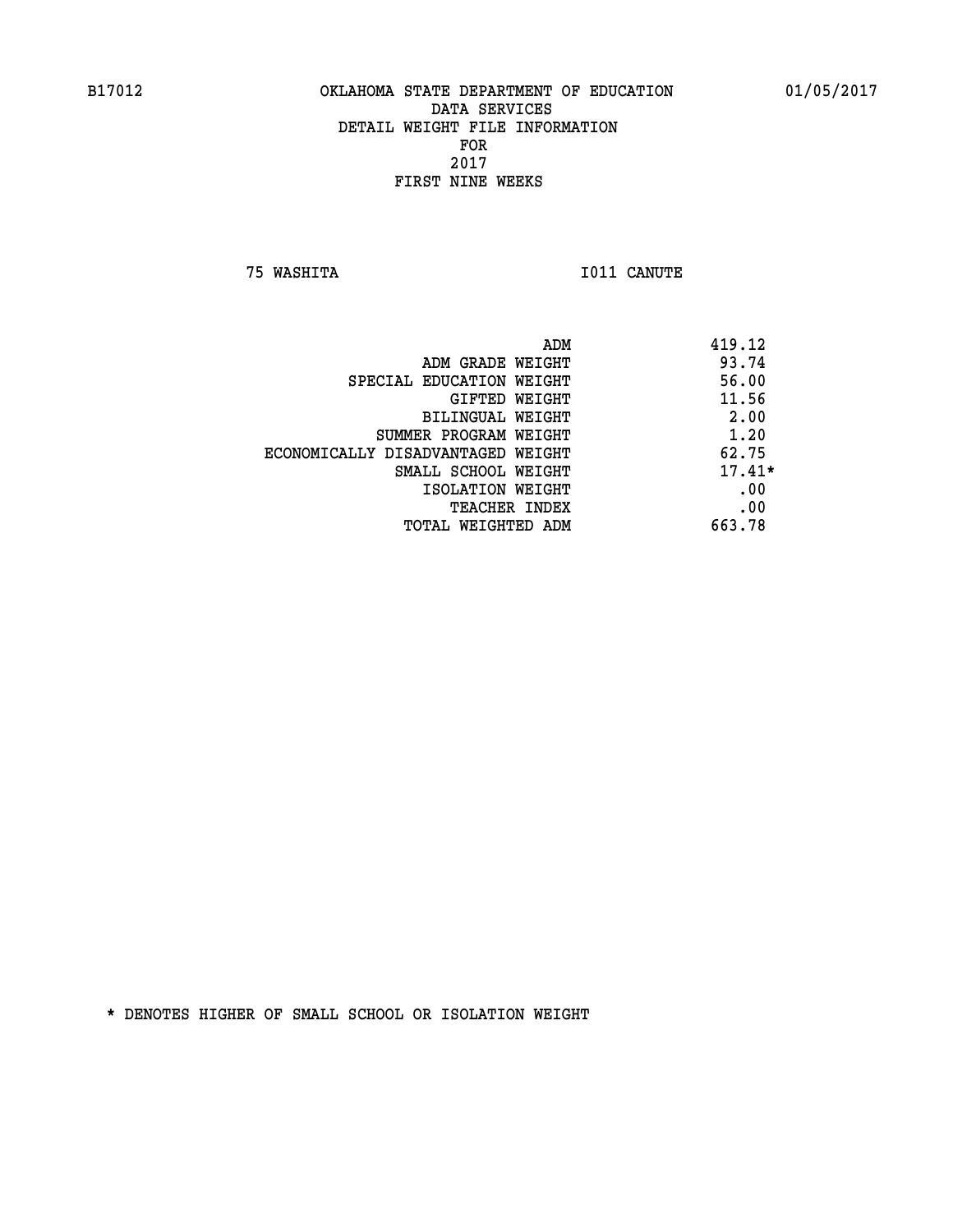**75 WASHITA I078 CORDELL** 

| 723.36<br>ADM |                                   |
|---------------|-----------------------------------|
| 129.63        | ADM GRADE WEIGHT                  |
| 108.90        | SPECIAL EDUCATION WEIGHT          |
| 29.24         | GIFTED WEIGHT                     |
| .00           | BILINGUAL WEIGHT                  |
| .00           | SUMMER PROGRAM WEIGHT             |
| 123.50        | ECONOMICALLY DISADVANTAGED WEIGHT |
| .00           | SMALL SCHOOL WEIGHT               |
| 188.07*       | ISOLATION WEIGHT                  |
| 56.64         | <b>TEACHER INDEX</b>              |
| 1,359.34      | TOTAL WEIGHTED ADM                |
|               |                                   |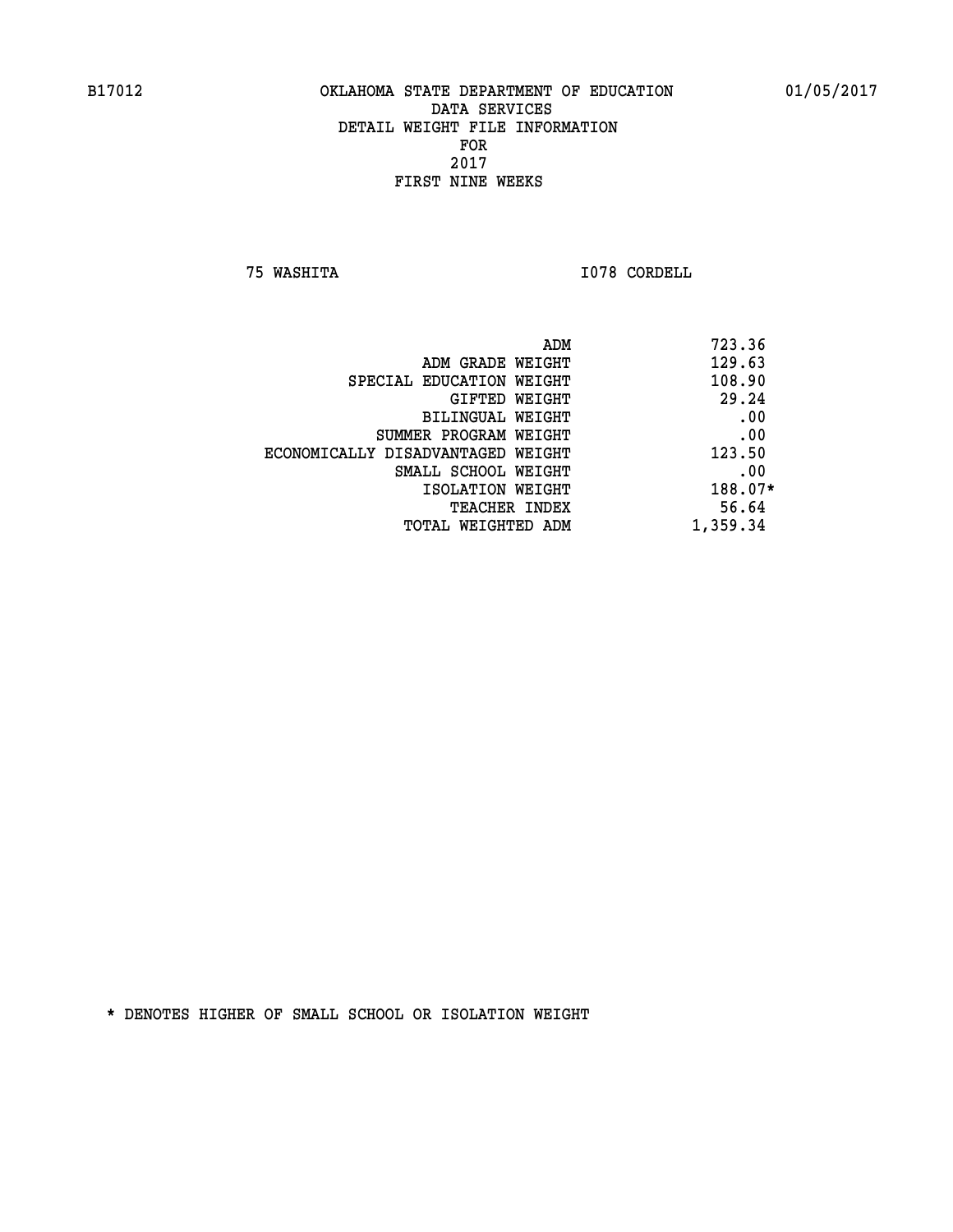**76 WOODS I001 ALVA** 

 **ADM 1,007.36 ADM GRADE WEIGHT 170.52 SPECIAL EDUCATION WEIGHT 133.90 GIFTED WEIGHT 32.98 BILINGUAL WEIGHT 12.50 SUMMER PROGRAM WEIGHT 1.20 ECONOMICALLY DISADVANTAGED WEIGHT 116.25 SMALL SCHOOL WEIGHT .00 ISOLATION WEIGHT 171.25\* TEACHER INDEX** 14.75  **TOTAL WEIGHTED ADM 1,660.71**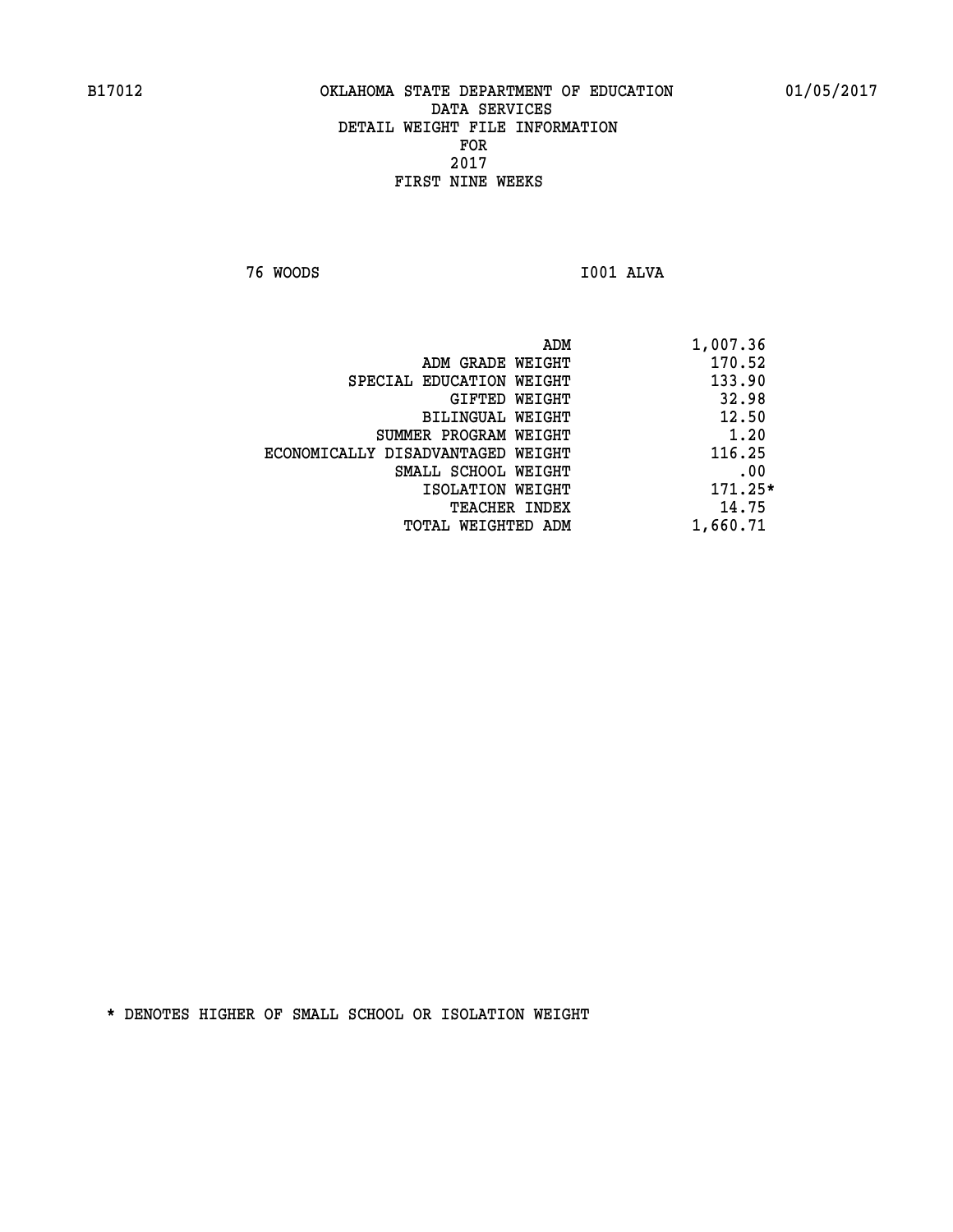**76 WOODS I003 WAYNOKA** 

|                                   | 245.48<br>ADM |  |
|-----------------------------------|---------------|--|
| ADM GRADE WEIGHT                  | 45.23         |  |
| SPECIAL EDUCATION WEIGHT          | 15.60         |  |
| GIFTED WEIGHT                     | 3.06          |  |
| BILINGUAL WEIGHT                  | .75           |  |
| SUMMER PROGRAM WEIGHT             | .00           |  |
| ECONOMICALLY DISADVANTAGED WEIGHT | 21.25         |  |
| SMALL SCHOOL WEIGHT               | 26.31         |  |
| ISOLATION WEIGHT                  | $149.74*$     |  |
| <b>TEACHER INDEX</b>              | 6.71          |  |
| TOTAL WEIGHTED ADM                | 487.82        |  |
|                                   |               |  |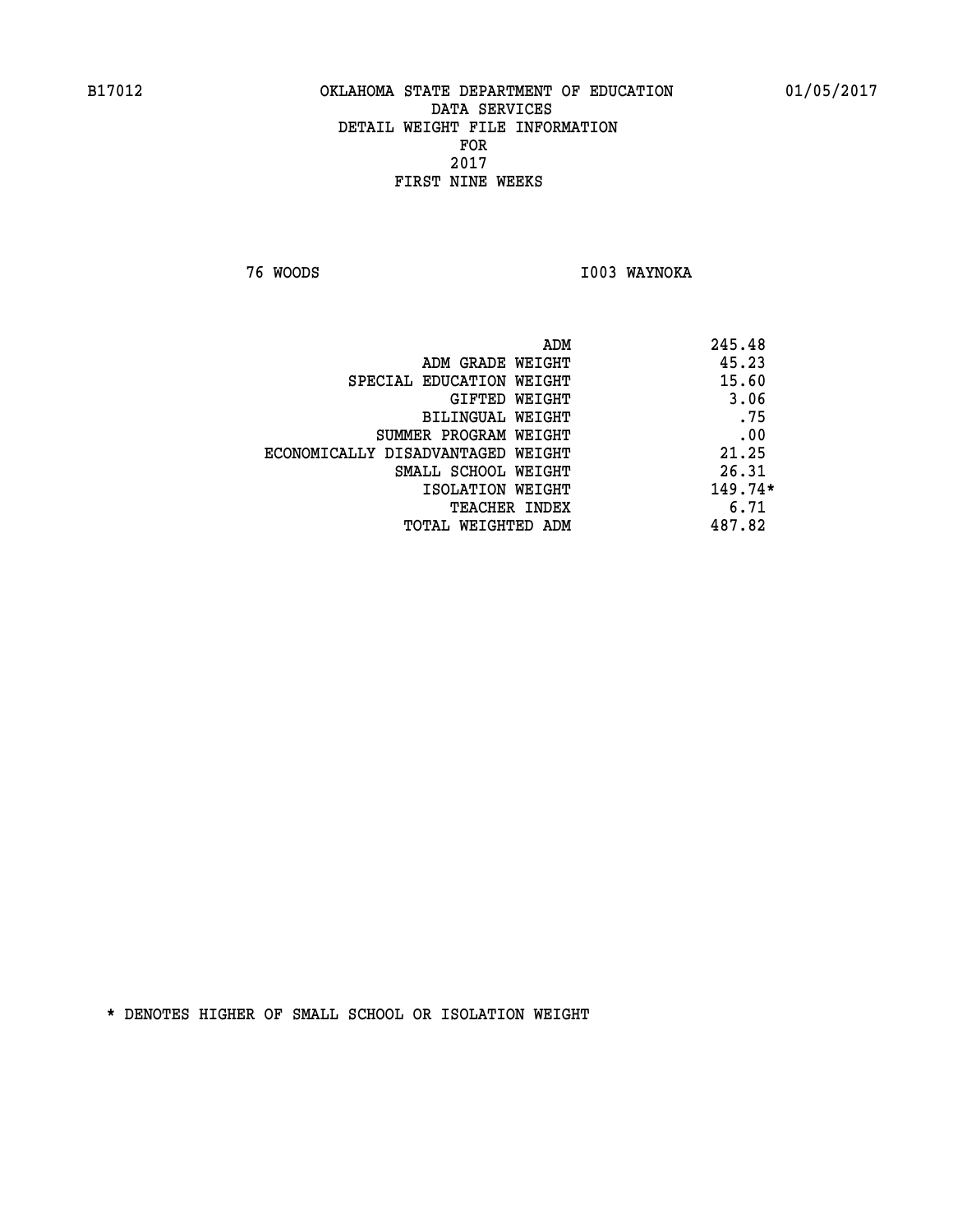**76 WOODS I006 FREEDOM** 

|                                   | ADM | 69.64    |
|-----------------------------------|-----|----------|
| ADM GRADE WEIGHT                  |     | 13.24    |
| SPECIAL EDUCATION WEIGHT          |     | 7.40     |
| GIFTED WEIGHT                     |     | 3.74     |
| BILINGUAL WEIGHT                  |     | .00      |
| SUMMER PROGRAM WEIGHT             |     | .00      |
| ECONOMICALLY DISADVANTAGED WEIGHT |     | 12.00    |
| SMALL SCHOOL WEIGHT               |     | 12.09    |
| ISOLATION WEIGHT                  |     | $89.14*$ |
| TEACHER INDEX                     |     | .62      |
| TOTAL WEIGHTED ADM                |     | 195.78   |
|                                   |     |          |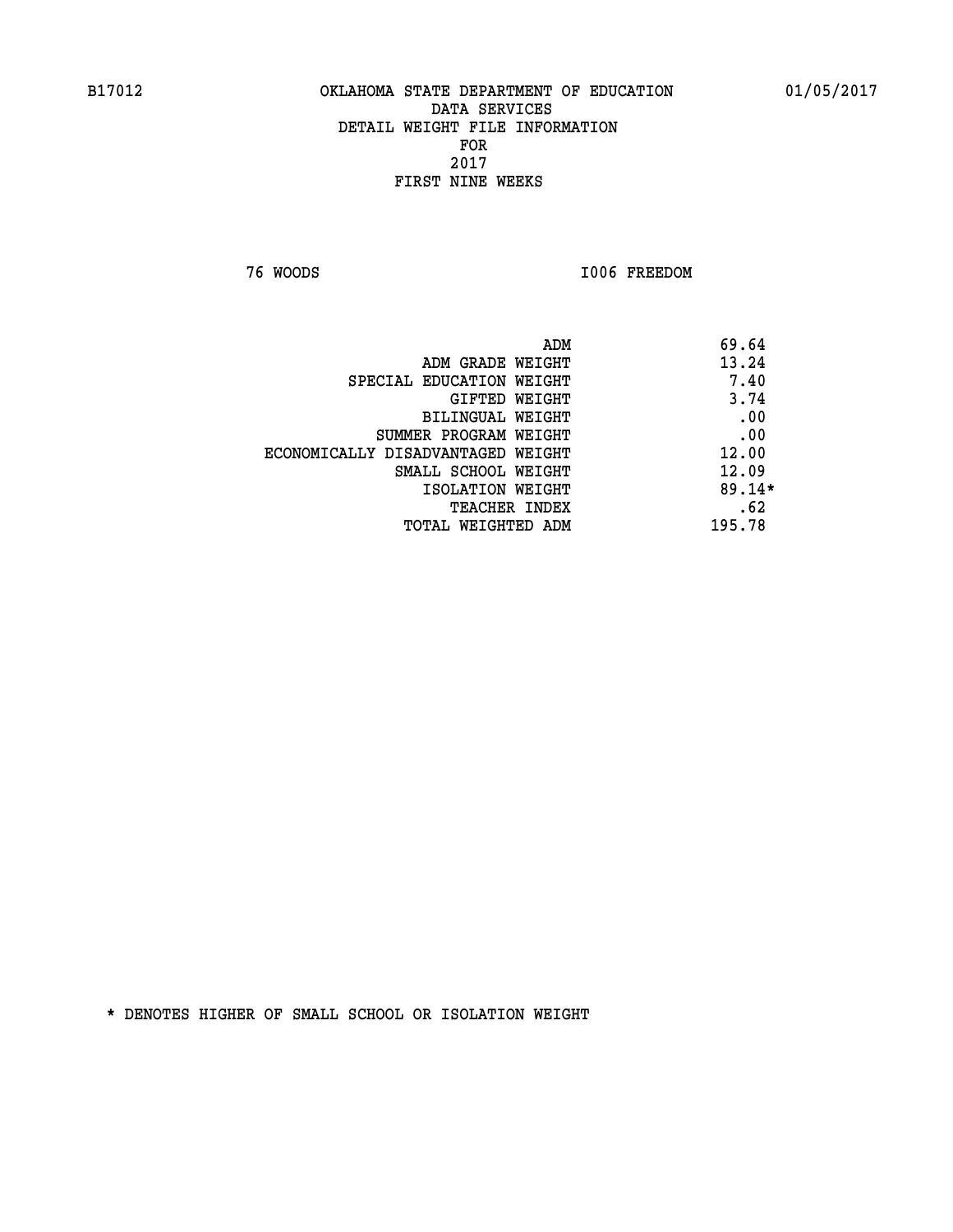**77 WOODWARD I001 WOODWARD** 

| ADM                               | 2,838.98 |
|-----------------------------------|----------|
| ADM GRADE WEIGHT                  | 574.08   |
| SPECIAL EDUCATION WEIGHT          | 339.30   |
| GIFTED WEIGHT                     | 101.66   |
| BILINGUAL WEIGHT                  | 103.75   |
| SUMMER PROGRAM WEIGHT             | .00      |
| ECONOMICALLY DISADVANTAGED WEIGHT | 464.00   |
| SMALL SCHOOL WEIGHT               | .00      |
| ISOLATION WEIGHT                  | .00      |
| TEACHER INDEX                     | .00      |
| TOTAL WEIGHTED ADM                | 4,421.77 |
|                                   |          |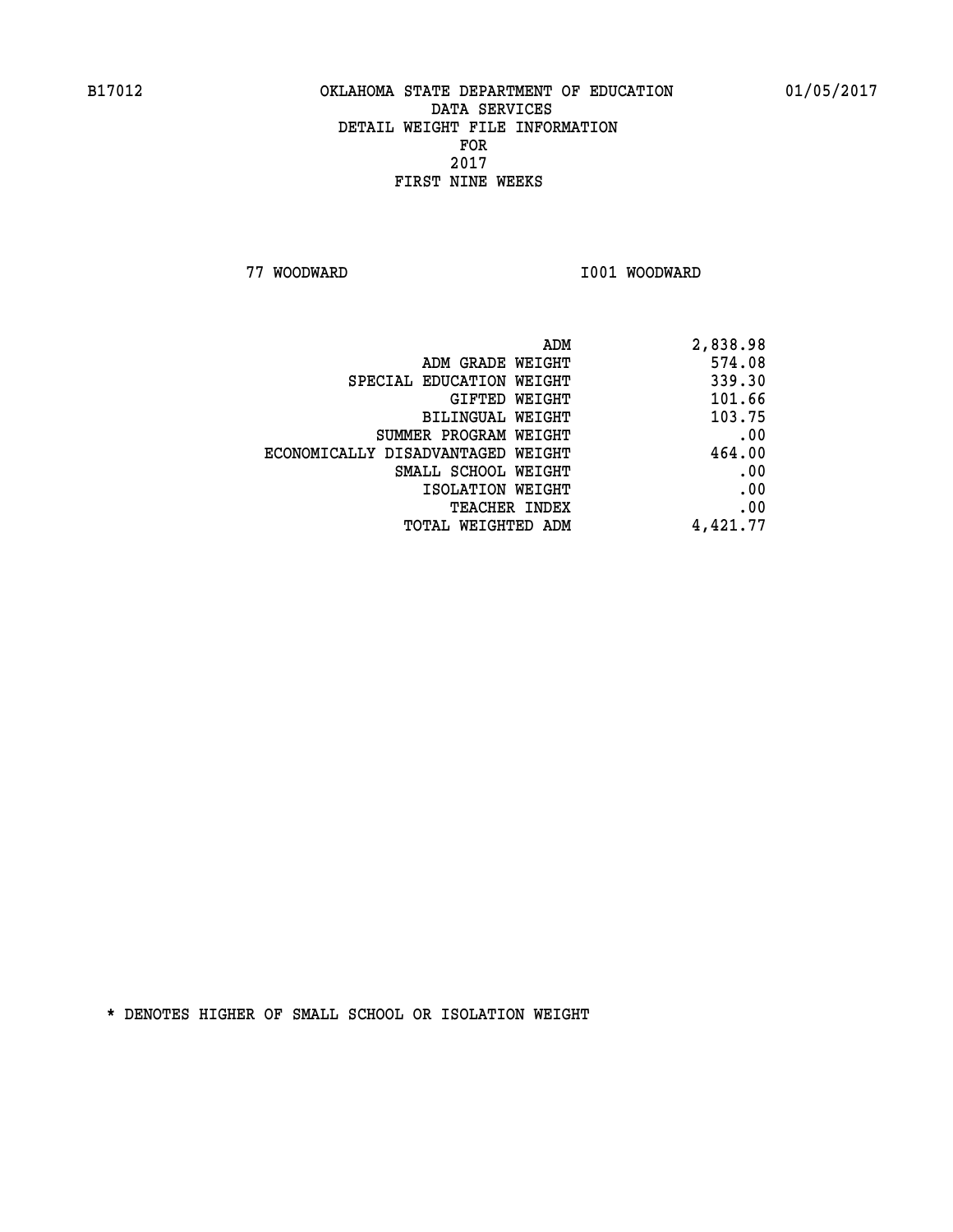**77 WOODWARD I002 MOORELAND** 

| 540.89   | ADM                               |
|----------|-----------------------------------|
| 107.97   | ADM GRADE WEIGHT                  |
| 82.15    | SPECIAL EDUCATION WEIGHT          |
| 18.36    | GIFTED WEIGHT                     |
| 3.00     | <b>BILINGUAL WEIGHT</b>           |
| 1.20     | SUMMER PROGRAM WEIGHT             |
| 71.50    | ECONOMICALLY DISADVANTAGED WEIGHT |
| .00      | SMALL SCHOOL WEIGHT               |
| 189.31*  | ISOLATION WEIGHT                  |
| 12.32    | <b>TEACHER INDEX</b>              |
| 1,026.70 | TOTAL WEIGHTED ADM                |
|          |                                   |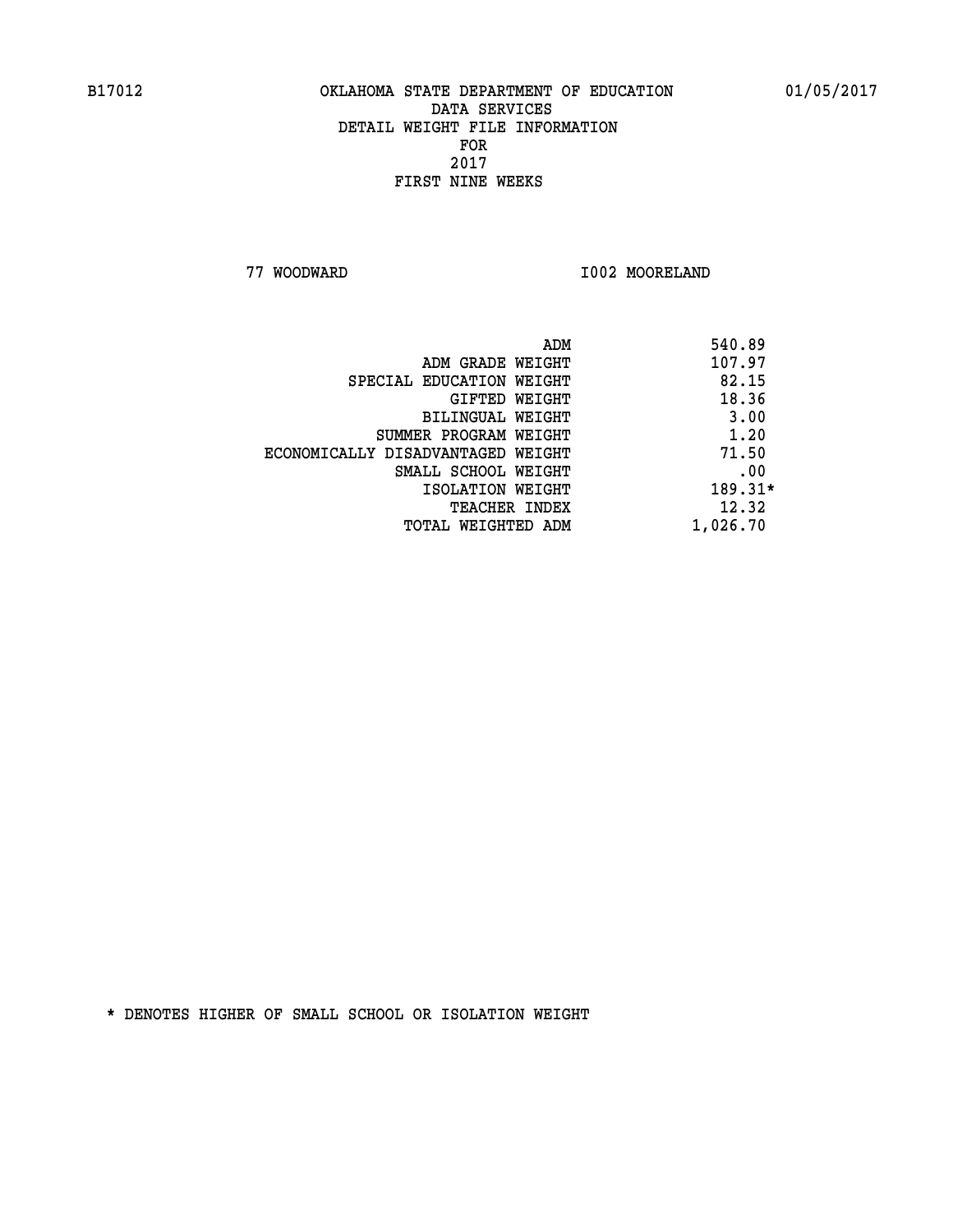**77 WOODWARD I003 SHARON-MUTUAL** 

| ADM                               | 289.75  |  |
|-----------------------------------|---------|--|
| ADM GRADE WEIGHT                  | 58.42   |  |
| SPECIAL EDUCATION WEIGHT          | 48.90   |  |
| GIFTED WEIGHT                     | 8.50    |  |
| BILINGUAL WEIGHT                  | 2.00    |  |
| SUMMER PROGRAM WEIGHT             | .00     |  |
| ECONOMICALLY DISADVANTAGED WEIGHT | 28.00   |  |
| SMALL SCHOOL WEIGHT               | 26.21   |  |
| ISOLATION WEIGHT                  | 168.06* |  |
| <b>TEACHER INDEX</b>              | .00     |  |
| TOTAL WEIGHTED ADM                | 603.63  |  |
|                                   |         |  |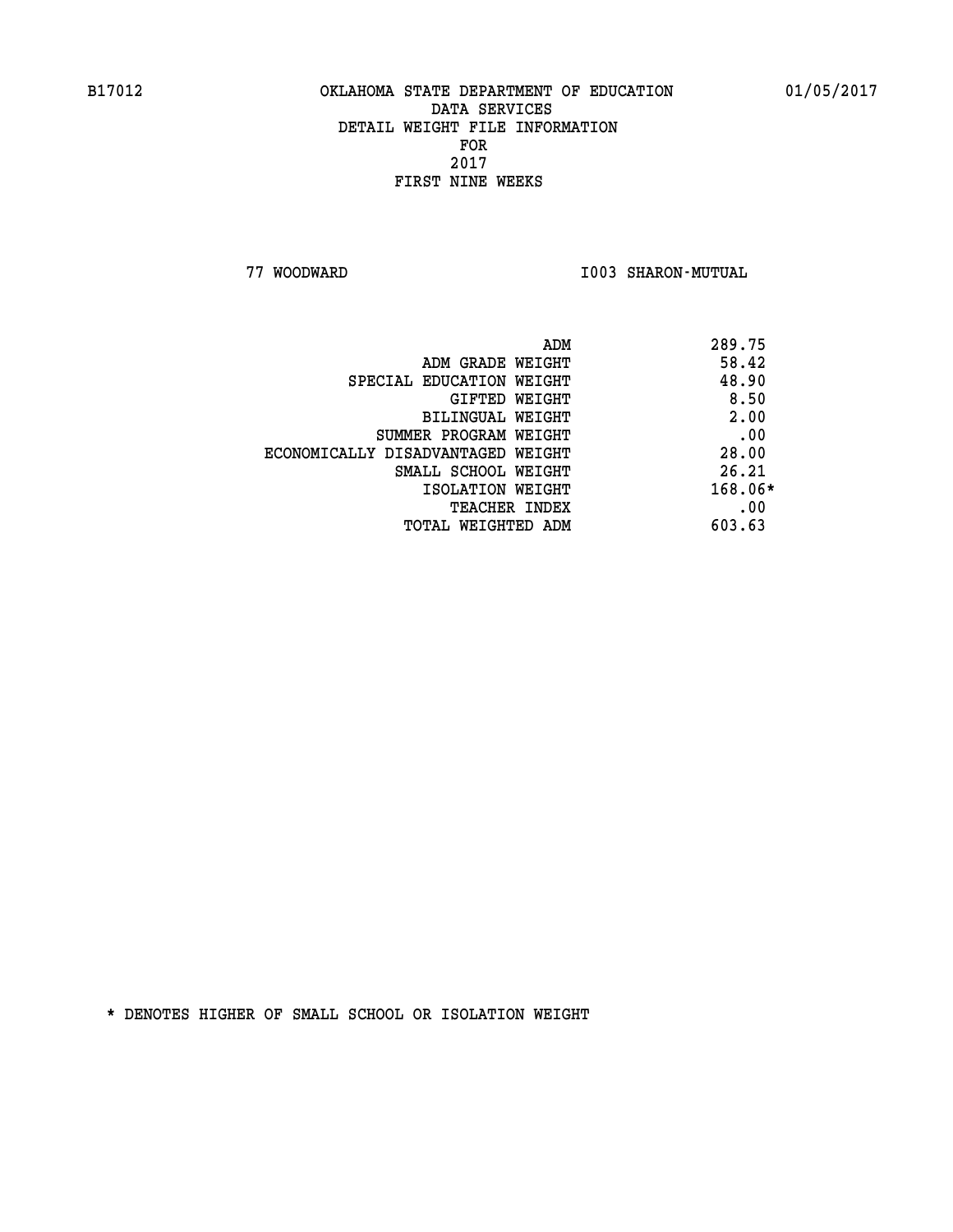**77 WOODWARD I005 FORT SUPPLY** 

|                                   | 136.22<br>ADM |
|-----------------------------------|---------------|
| ADM GRADE WEIGHT                  | 26.99         |
| SPECIAL EDUCATION WEIGHT          | 12.35         |
| GIFTED WEIGHT                     | 3.06          |
| BILINGUAL WEIGHT                  | 1.00          |
| SUMMER PROGRAM WEIGHT             | .00           |
| ECONOMICALLY DISADVANTAGED WEIGHT | 18.50         |
| SMALL SCHOOL WEIGHT               | 20.23         |
| ISOLATION WEIGHT                  | $89.32*$      |
| TEACHER INDEX                     | .00           |
| TOTAL WEIGHTED ADM                | 287.44        |
|                                   |               |